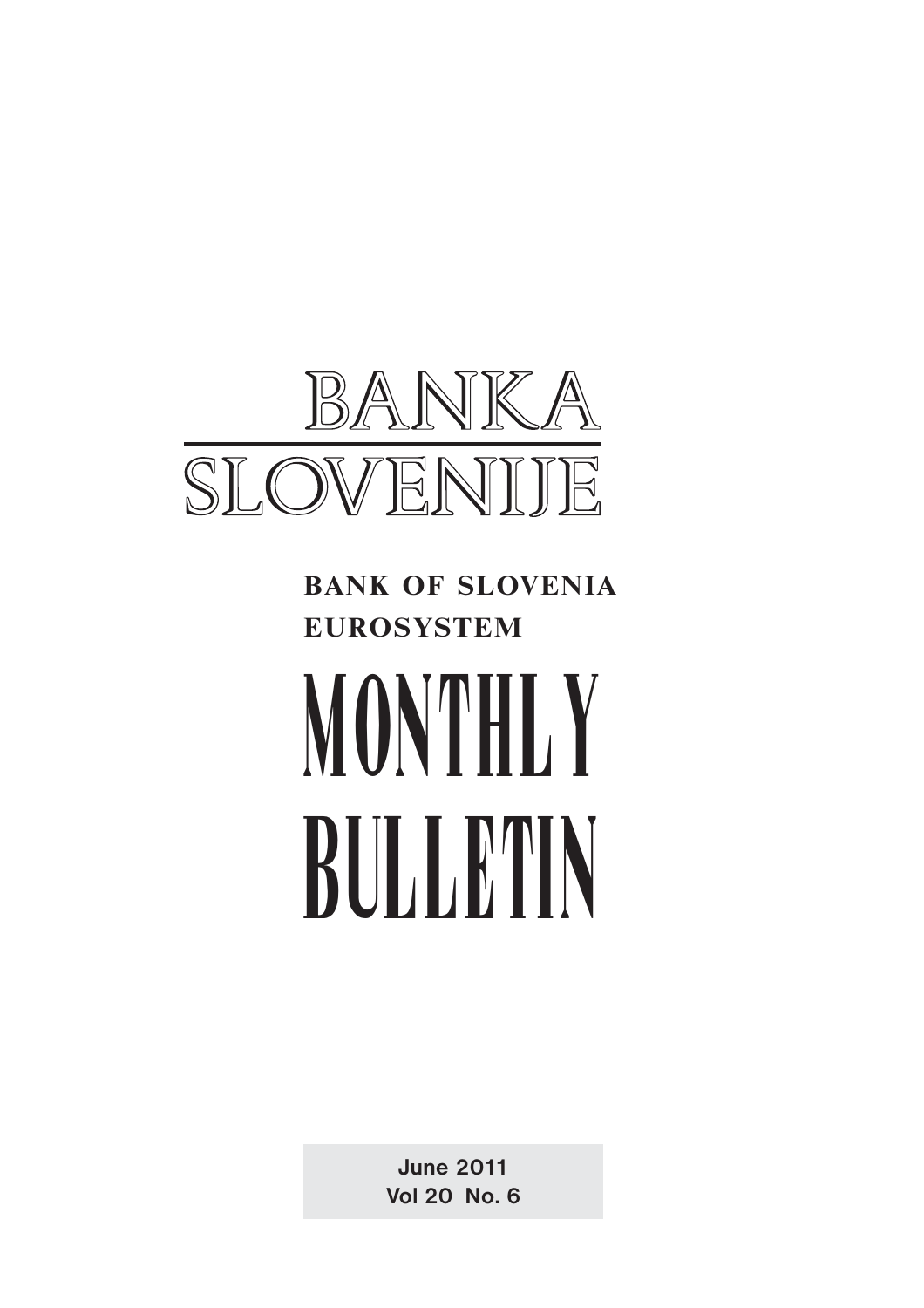

| Published by:           | <b>BANKA SLOVENIJE</b><br>Slovenska 35,<br>1000 Ljubljana<br>Slovenija<br>tel.: +386 (1) 4719000<br>fax.: +386 (1) 2515516<br>E-mail: bilten@bsi.si<br>http://www.bsi.si/<br>SWIFT: BSLJ SI 2X                                                                                                                                               |
|-------------------------|----------------------------------------------------------------------------------------------------------------------------------------------------------------------------------------------------------------------------------------------------------------------------------------------------------------------------------------------|
| <b>Editorial Board:</b> | Mr. Janez FABIJAN, Vice Governor<br>Mr. Matjaž NOČ, Financial Statistics<br>Mr. Damjan KOZAMERNIK, Analysis and Research<br>Mr. Tomaž KOŠAK, Financial Stability<br>Mr. Ernest ERMENC, Accounting<br>Mr. Neven BORAK, Advisor to the Governor<br>Mrs. Danica PRELOVŠEK, Advisor to the Governor<br>Mr. Franc DRENOVEC, Analysis and Research |
| Printed by:             | Tiskarna Radovljica d.o.o.                                                                                                                                                                                                                                                                                                                   |
|                         | Publication and other public use of data from this publication is<br>permitted subject to statement of the source.<br>Publication is available on the Web.<br>ISSN 1318-0770 (print)                                                                                                                                                         |
|                         | ISSN 1518-209X (online)<br>Ta publikacija je na voljo tudi v slovenščini.                                                                                                                                                                                                                                                                    |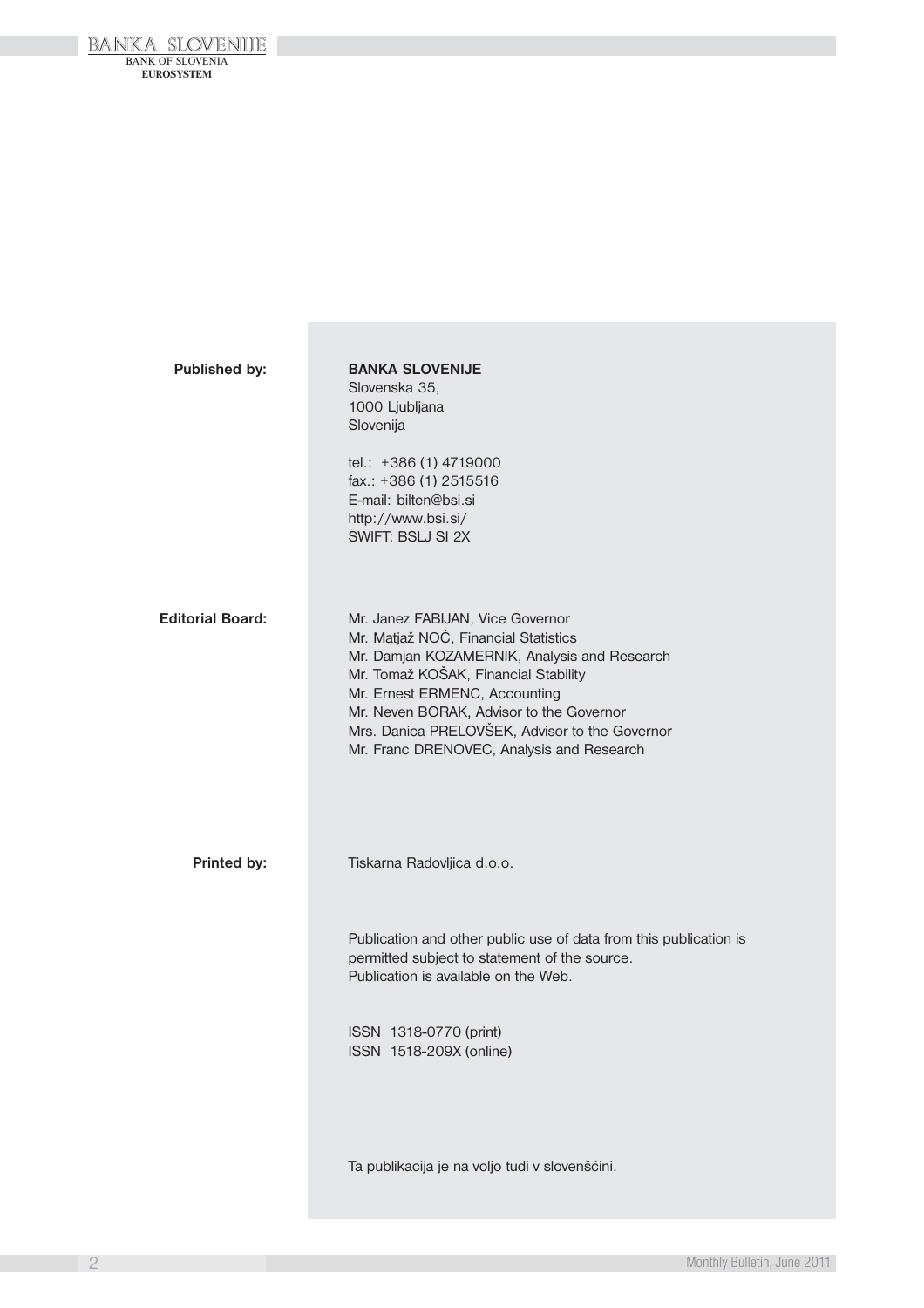#### **Important information**

Monthly Bulletin of Bank of Slovenia has been, from the number 2-3 for February-March 2007, volume 16, partly changed in its content and form.

The preannouncement of the change has been published on the web page of the Bank of Slovenia in January 2007.

The main changes are as follows:

- The beginning of publishing the statistical data of value, which refer to the period after the entry to the euro area, in the official domestic currency - euro. The data of value for the previous period will continue to be published in tolars, as the official Slovenian currency in that period. The data in euros are in the tables separated from the data in tolars by line.
- The change in the concept of the international monetary reserves because of the entry to the Economic and monetary union. Among the Slovenian international monetary reserves after the entry to the euro area, compared to the period before, there are no longer assets in euro as well as the claims on the euro area residents. More explanation is available in: "The statistical treatment of the international monetary reserves at the entry of Slovenia to the euro area" (slovenian), in the chapter Methodological information on the internet page: http://www.bsi.si/en/financial-data.asp?MapaId=64.
- The change in the presentation of the currency in the circulation to the standards of the euro area.
- The accommodation of the balance sheet of Bank of Slovenia to its activities in the framework of the Eurosystem.
- The beginning of the publishing of the interest rates of the euro area money market as well as the publishing of the whole set of the interest rates of the Monetary financial institutions according to the ECB's methodology.
- The beginning of the publishing of the financial accounts statistics in the new chapter.
- · Colour separation of the individual statistical chapters, to alleviate search and because of the link of the chapters to the specialised publications.

More information can be found in Methodological Notes in the Bank of Slovenia monthly Bulletin.

The entry to the euro area (on 1.1.2007) caused a break in the time series of the statistical tables in the Monthly bulletin in cases where the "currency" is an attribute. An expected reclassification takes place, for example of the stock of outstanding loans in euros from the time series of "foreign currency" before the introduction to the time series of "domestic currency" after the introduction of euro. To enable easier reconstruction of this change, the shares of the Euro amounts in stocks of the foreign currency in the tables 1.3, 1.4, 1.5 and 1.6 on 31.12.2004, 31.12.2005 and 31.12.2006 are published in the chapter Methodological notes.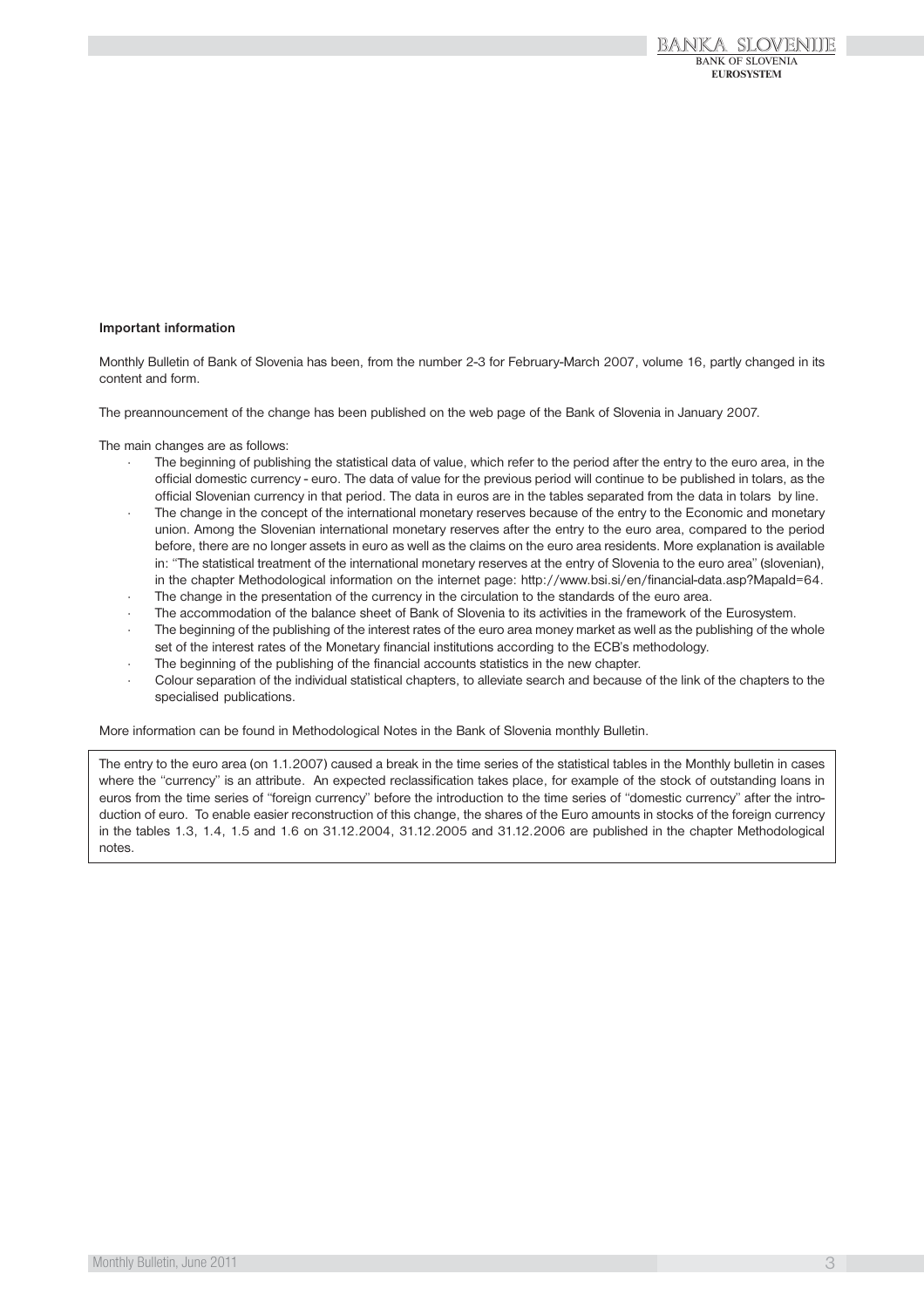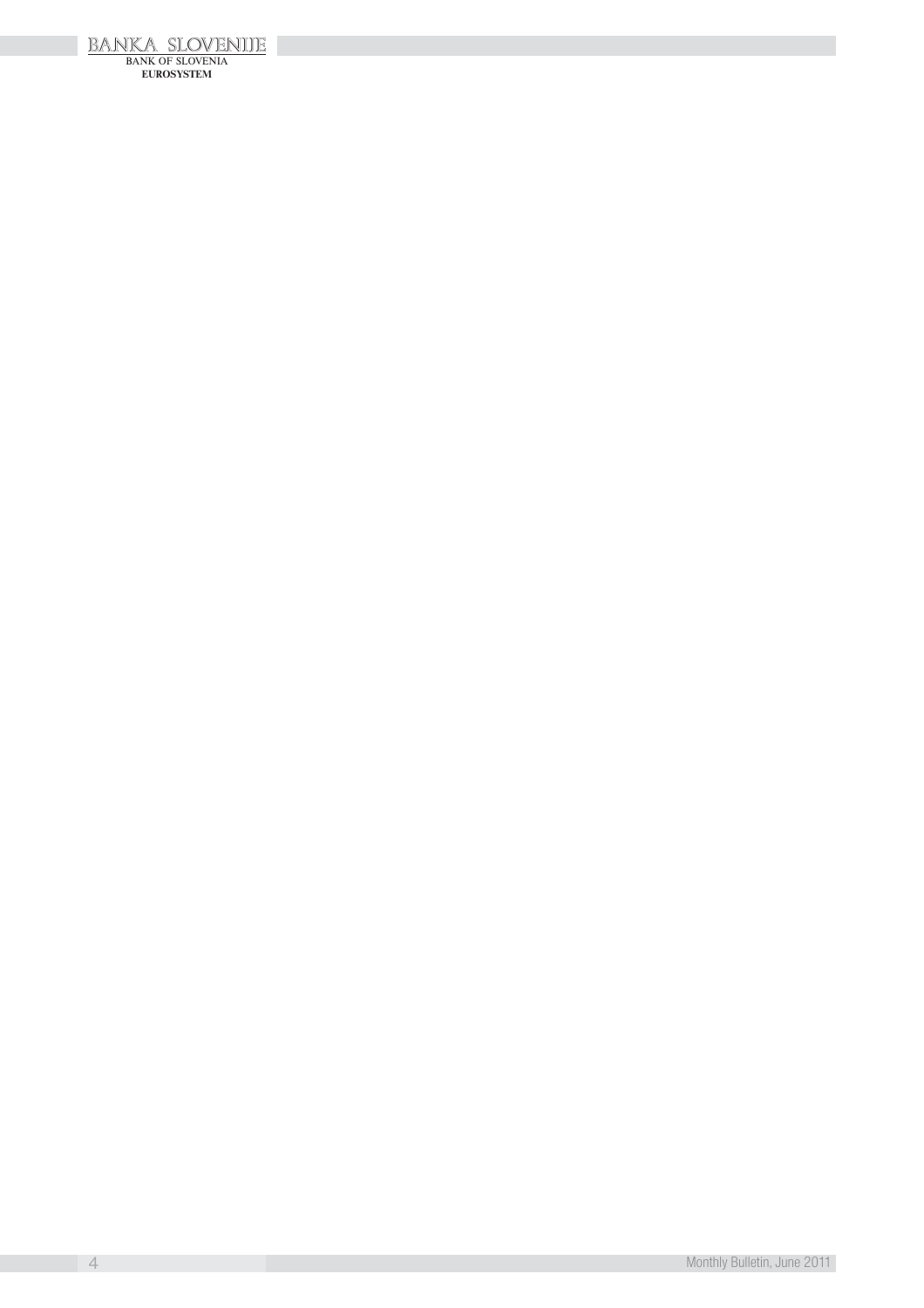# TABLE OF CONTENTS

#### **REPUBLIC OF SLOVENIA:** General Information **I. ECONOMIC AND FINANCIAL DEVELOPMENTS** 1. International Environment 2. Economic Activity and Labour Market 3. Price Developments 4. Balance of Payments 5. Public Finance 6. Banking System 7. Domestic Financial Markets **II. STATISTICAL TABLES** Money and Financial Institutions Financial Markets and Payment Systems Balance of Payments and External Position Public Finance Financial Accounts Non-Financial Accounts and General Economic Statistics **III. BANKING INSTITUTIONS IN SLOVENIA VI. NOTES ON METHODOLOGY** Review of the links Advance release calendar 6 1-26 1 3 28 47 83 90 98 1 1 28 29

#### **Legend:**

|                   | no occurence                           |
|-------------------|----------------------------------------|
|                   | not available                          |
|                   | provisional or estimated               |
| $\star$           | corrected data                         |
|                   | average                                |
| $\Omega$          | value less than 0.5                    |
| $1, 2, 3, \ldots$ | footnote, explained in Notes Methology |
| n.a.              | not applicable                         |

Sums of part figures may differ from totals due to roundings. The data in euros and the data in tolars are separated with line.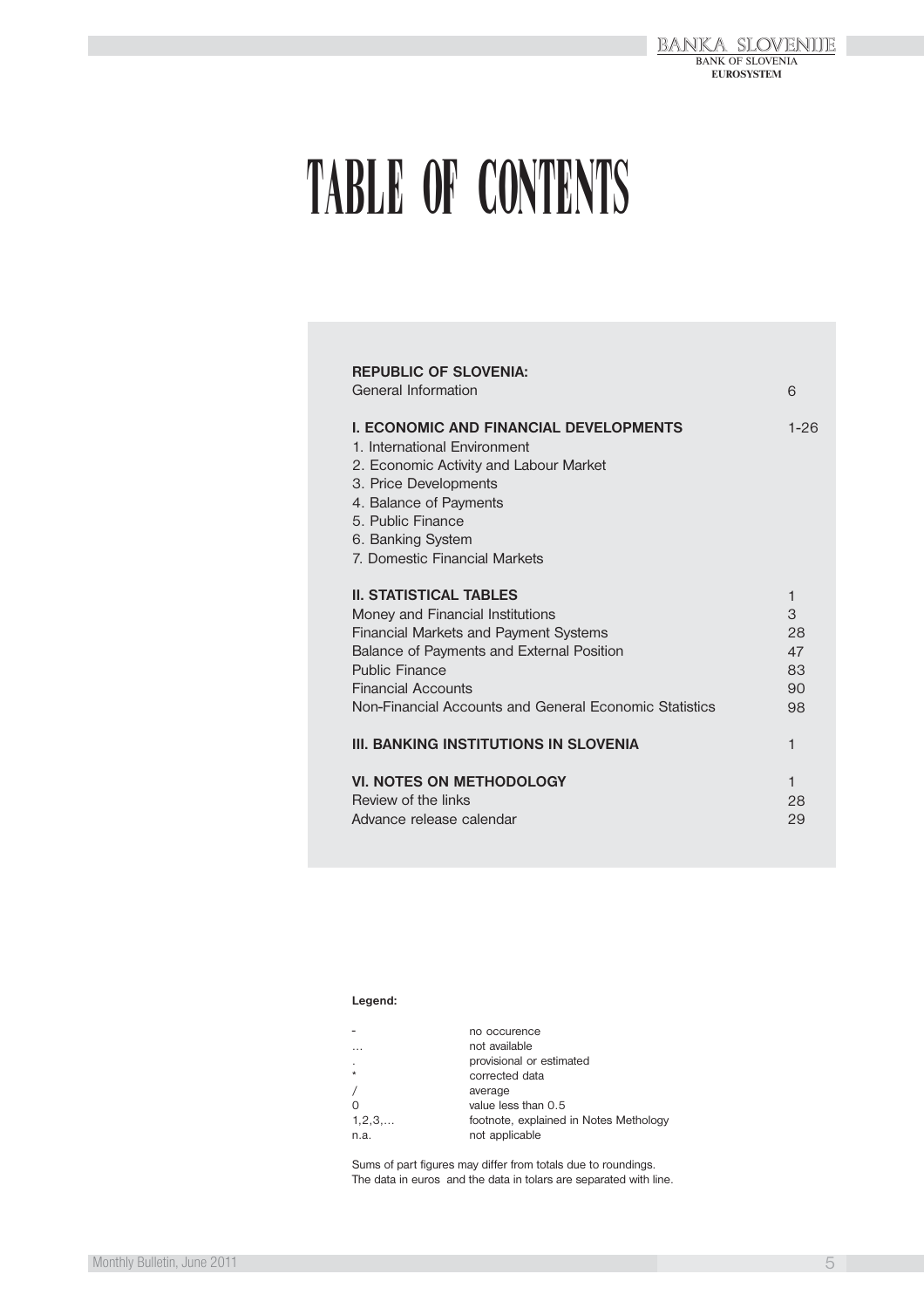# REPUBLIC OF SLOVENIA: GENERAL INFORMATION

|                                        |           |                 | Date or period of |
|----------------------------------------|-----------|-----------------|-------------------|
|                                        |           | Measured in:    | data:             |
|                                        |           |                 |                   |
| Area                                   | 20,273    | km <sup>2</sup> | 2011              |
| Population                             | 2,050,189 | number          | 12.31.2010        |
| Population growth                      | 0.16      | $\frac{0}{0}$   | 12.31.2010        |
| Population density                     | 101.1     | number / $km^2$ | 12.31.2010        |
| Population of City Community Ljubljana | 280,140   | number          | 12.31.2010        |
| Origin of value added:                 |           |                 | 2010              |
| Agriculture                            | 2.3       | $\%$            |                   |
| Industry                               | 24.2      | $\frac{0}{0}$   |                   |
| Construction                           | 6.9       | $\frac{0}{0}$   |                   |
| Services                               | 66.6      | $\frac{0}{0}$   |                   |
| Total                                  | 100.0     | $\frac{0}{0}$   |                   |
| GDP real annual change                 | 1.2       | $\frac{0}{0}$   | 2010              |
| Industrial production annual change    | 4.3       | $\frac{0}{0}$   | April, 2011       |
| Total employment annual change         | 0.0       | $\frac{0}{0}$   | April, 2011       |
| Unemployment rate (ILO definition)     | 8.5       | $\frac{0}{0}$   | Jan. - Mar., 2010 |
| Annual inflation rate                  | 1.3       | $\frac{0}{0}$   | June, 2011        |
| General government:                    |           |                 |                   |
| revenue                                | 43.5      | % BDP           | 2010              |
| surplus/deficit                        | $-5.5$    | % BDP           | 2010              |
| Trade balance                          | $-83.3$   | mio EUR         | April, 2011       |
| BOP current account                    | 38.9      | mio EUR         | April, 2011       |
| Intemational reserves                  | 749.9     | mio EUR         | 05.31.2011        |
| Foreign exchange reserves              | 342.2     | mio EUR         | 05.31.2011        |
| Net foreign debt                       | 11,274    | mio EUR         | 04.30.2011        |
| Gross foreign debt                     | 42,503    | mio EUR         | 04.30.2011        |

Currency unit since January 2007: Euro (EUR) 1EUR = 239.64 SIT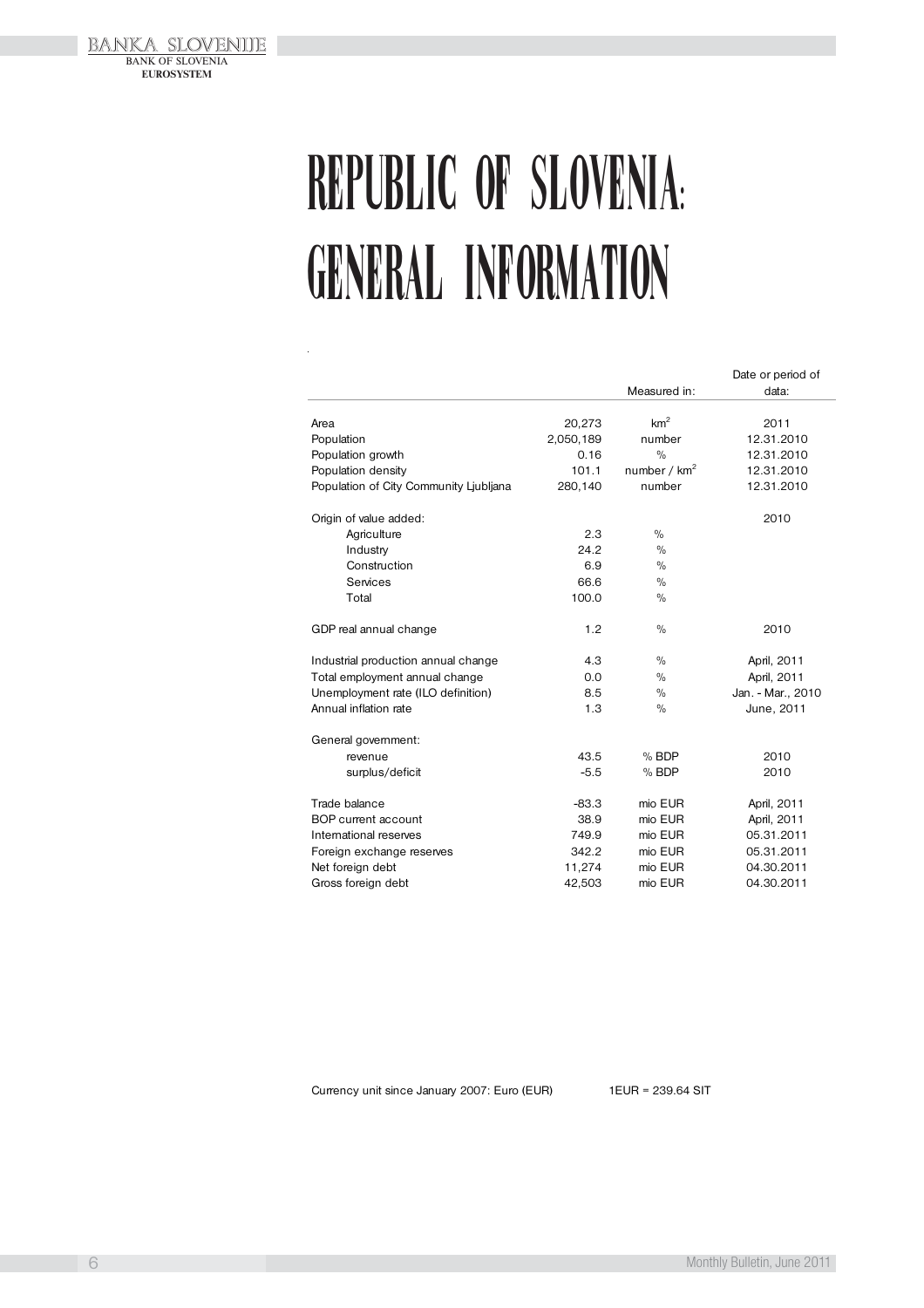# I. ECONOMIC AND FINANCIAL DEVELOPMENTS

#### **I. ECONOMIC AND FINANCIAL DEVELOPMENTS**

- 1. International Environment
- 2. Economic Activity and Labour Market
- 3. Price Developments
- 4. Balance of Payments
- 5. Public Finance
- 6. Banking System
- 7. Domestic Financial Markets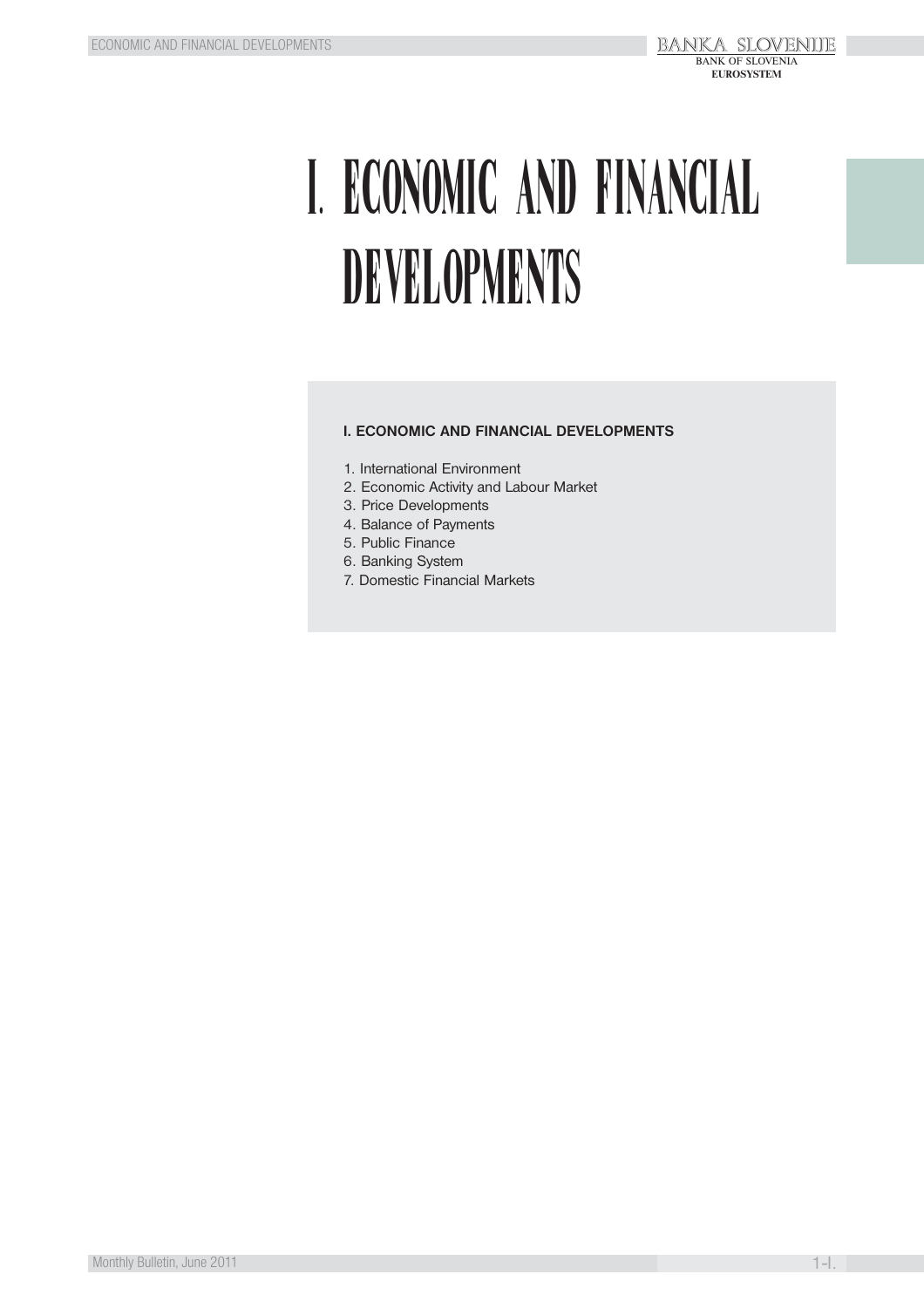**EUROSYSTEM**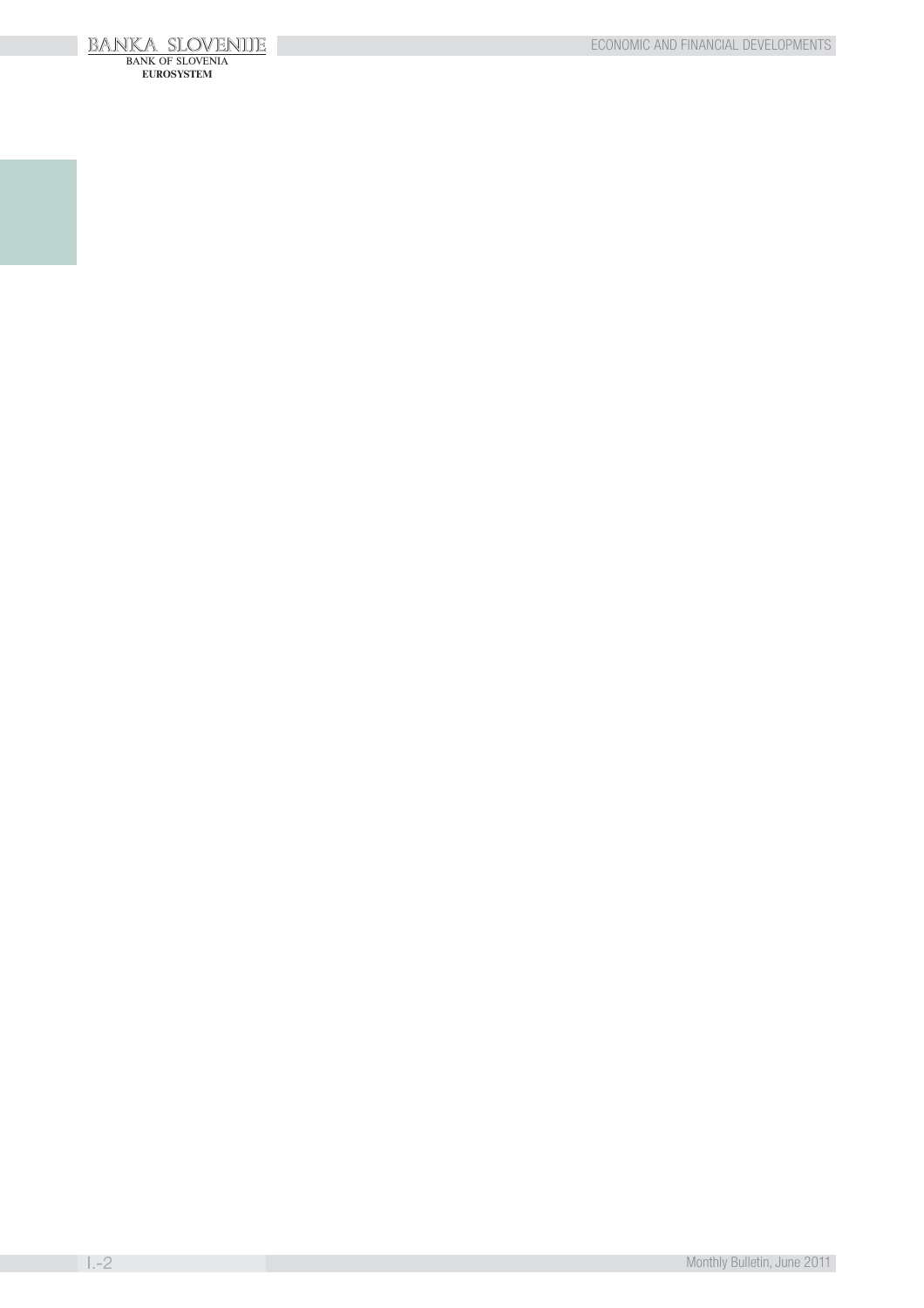# II. STATISTICAL TABLES

#### **1. Money and Financial Institutions**

- 1.1. Monetary Aggregates
- 1.2. Consolidated Balance Sheet of Monetary Financial Institutions
- 1.3. Balance Sheet of the Bank of Slovenia
- 1.4. Balance Sheet of Other Monetary Financial Institutions
- 1.5. Selected Assets of Other Monetary Financial Institutions by Sector
- 1.6. Selected Liabilities of Other Monetary Financial Institutions by Sector
- 1.7. Balance Sheet of the Bank of Slovenia - instruments
- 1.8.1. Investment funds assets according to the type of fund
- 1.8.2. Investment funds liabilities according to the type of fund

#### **2. Financial Markets and Payment Systems**

- 2.1. Bank of Slovenia Interest Rates
- 2.2. Interbank Money Market Rates and Indexation Clauses
- 2.3. European Central Bank Interest Rates
- 2.3.1. Harmonised Long-term Interest Rates for Convergence Assessment Purposes
- 2.4.1. Monetary Financial Institutions - Interest rates on Outstanding Amounts in Domestic Currency
- 2.4.2. Monetary Financial Institutions Interest Rates and Volumes on New Deposits in Domestic Currency
- 2.4.3. Monetary Financial Institutions Interest Rates and Volumes on New Loans to Households in Domestic Currency
- 2.4.4. Monetary Financial Institutions Interest Rates and Volumes on New Loans to Non-financial corporations in Domestic Currency
- 2.5. Government Securities Rates
- 2.6.1a. Selected Bank of Slovenia Exchange Rates Average Rates to 31.12.2006
- 2.6.1b. Selected Bank of Slovenia Exchange Rates End of Month Rates to 31.12.2006
- 2.6.2a. European Central Bank exchange rates Average Rates
- 2.6.2b. European Central Bank exchange rates End of Month Rates
- 2.7. TARGET2 and SEPA internal credit transfer (SEPA IKP) transactions
- 2.8. Payment Cards
- 2.9. Other Payment Instruments and Innovative Payment Schemes
- 2.10. Electronic Banking
- $2.11.$ Credit Transfers
- 2.12. Debit Transfers
- 2.13. Network of Commercial Banks

#### **3. Balance of Payments and External Position**

- 3.1. Balance of Payments 1988-1993
- 3.2. Balance of Payments
- 3.3. Current Account by countries
- 3.4. Capital and Financial Account by countries
- 3.5. Trade in goods by countries
- 3.6. International Investment Position
- 3.7.1. International Investment Position by countries - Assets
- 3.7.2. International Investment Position by countries Liabilities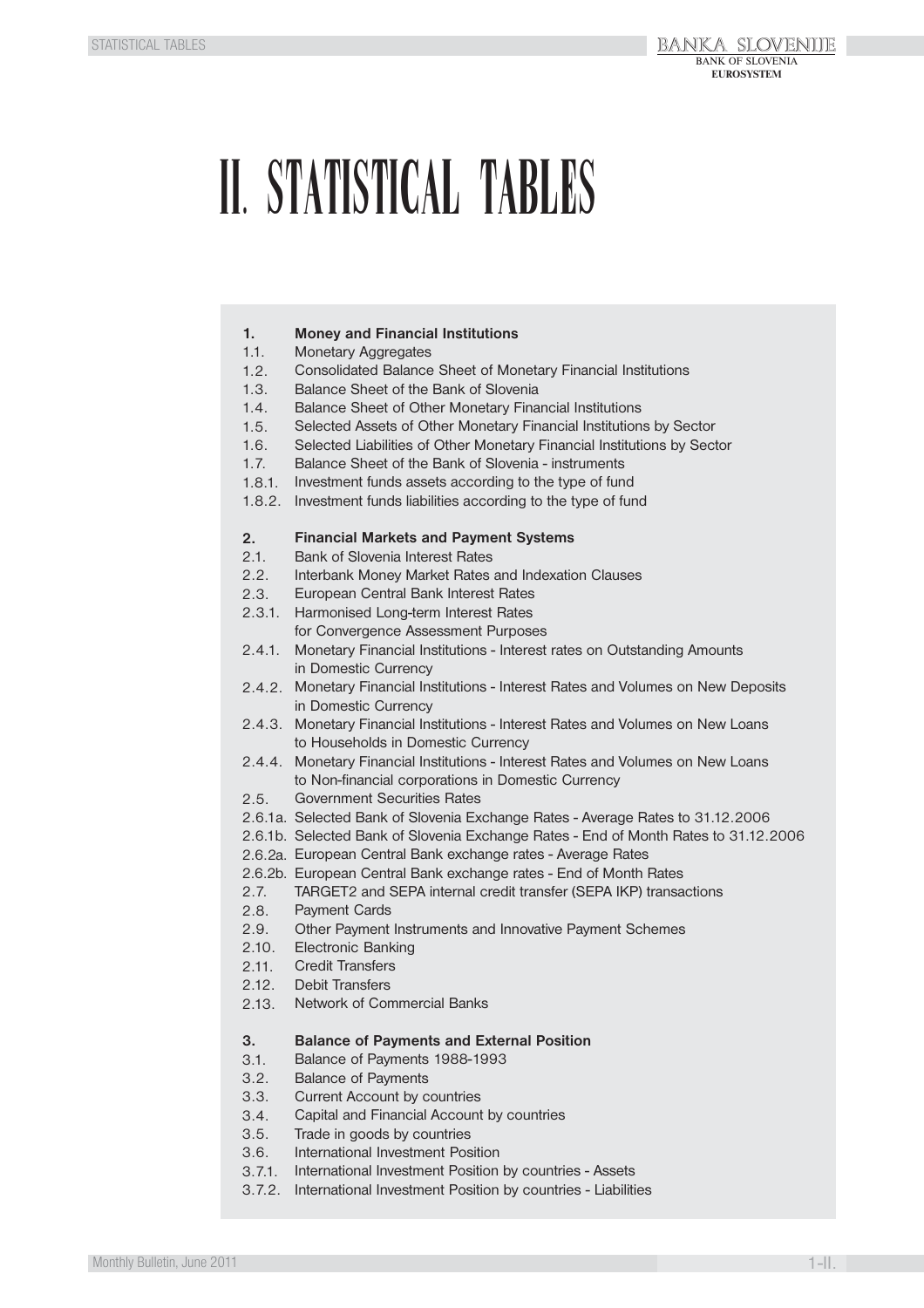- 3.8. Net external debt position 1994 2000
- 3.9. Net external debt position
- 3.10. Gross External Debt 1994 2000
- 3.11. Gross External Debt
- 3.12. International reserves

#### **4. Public Finance**

- 4.1. Non-financial and Financial Accounts (ESA 95) of the General Government sector
- 4.2. Non-financial Account of the General Government sector (ESA 95)
- 4.3. Non-financial Account of the General Government sector - share in GDP (ESA 95)
- 4.4. Financial Account of the General Government sector (ESA 95)
- 4.5. Financial Account of the General Government sector - share in GDP (ESA 95)
- 4.6. Revenues and Expenditures of the General Government
- 4.7. Lending, Repayments and Financing of the General Government
- 4.8. Central budget debt

#### **5. Financial Accounts**

- 5.1. Non-consolidated financial assets - outstanding amounts
- 5.2. Non-consolidated liabilities outstanding amounts
- 5.3. Net financial assets
- 5.4. Non-consolidated transactions in financial assets
- 5.5. Non-consolidated transactions in liabilities
- 5.6. Net financial transactions

#### **6. Non-Financial Accounts and General Economic Statistics**

- 6.1. Expenditure on gross domestic product
- 6.2. Expenditure on gross domestic product (growth rates)
- 6.3. Gross domestic product by activity
- 6.4. Gross domestic product by activity (growth rates)
- 6.5. Industrial production index
- 6.6. Industrial production index (growth rates)
- 6.7. Turnover and new orders in industry
- 6.8. Turnover and new orders in industry (growth rates)
- 6.9. Business tendency and consumer surveys (part 1)
- 6.10. Business tendency and consumer surveys (part 2)
- 6.11. Employment by Labour Force Survey (ILO)
- 6.12. Unemployment by Labour Force Survey (ILO)
- 6.13. Average Wages and Salaries
- 6.14. Nominal effective exchange rate and Real harmonised competitiveness indicators
- 6.15. Consumer price index
- 6.16. Consumer price index (growth rates)
- 6.17. Industrial producer price index
- 6.18. Industrial producer price index (growth rates)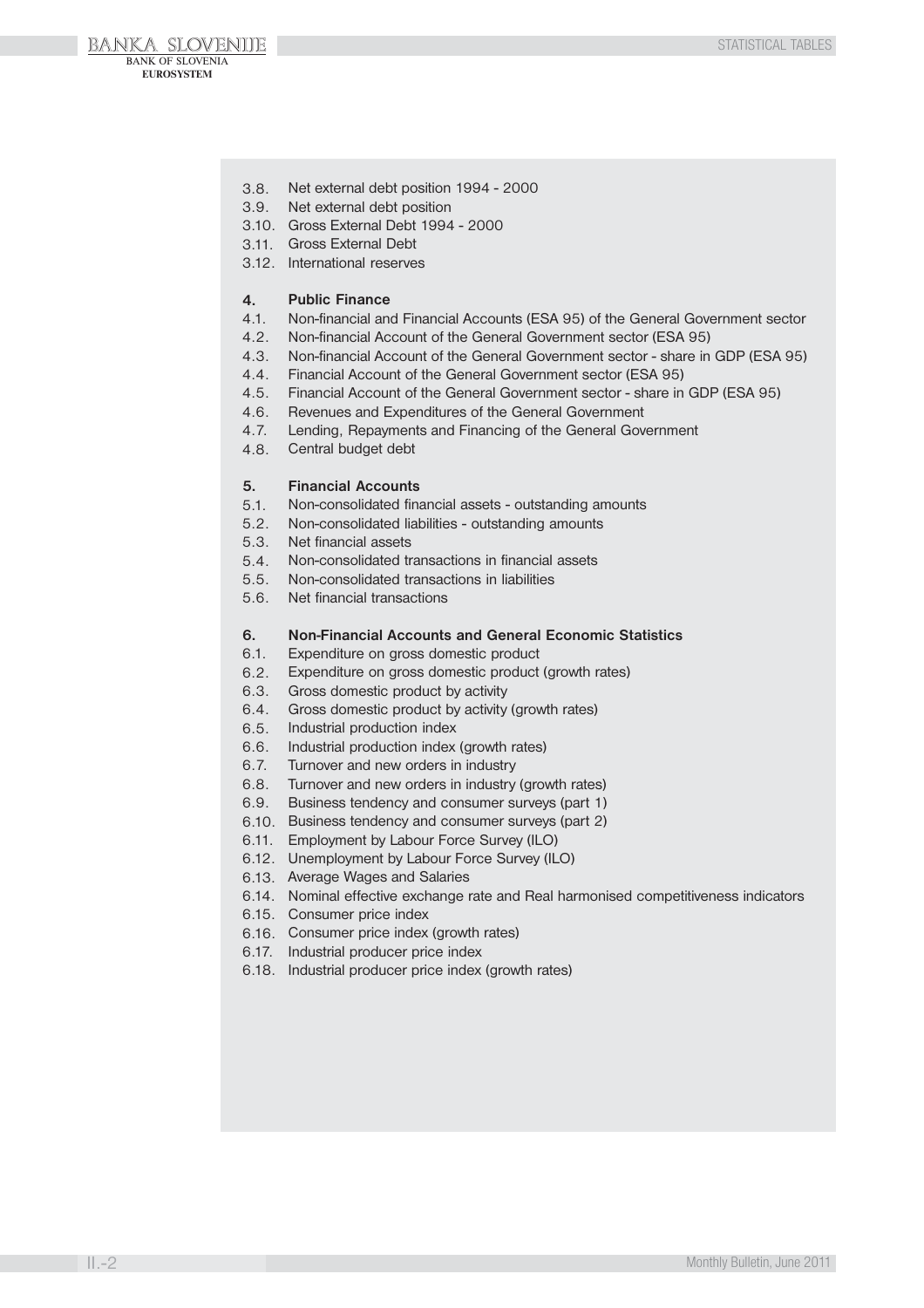# 1.1. Monetary Aggregates

| Until        |                |                            | Before the entry of Slovenia into EMU |                              | After the entry of Slovenia into EMU |                                                            |              |             |  |  |
|--------------|----------------|----------------------------|---------------------------------------|------------------------------|--------------------------------------|------------------------------------------------------------|--------------|-------------|--|--|
|              | 31.12.2006 in  |                            | Monetary aggregates of Slovenia       |                              |                                      | The contribution of Slovenia to monetary aggregates of EMU |              |             |  |  |
| mio SIT from |                |                            |                                       |                              |                                      |                                                            |              |             |  |  |
|              | 01.01.2007 in  |                            |                                       |                              | M1 (without                          | M2 (without                                                | M3 (without  | Currency in |  |  |
| mio EUR      |                | M1<br>M <sub>2</sub><br>ΜЗ |                                       |                              | currency in                          | currency in                                                | currency in  | circulation |  |  |
|              |                |                            |                                       |                              | circulation)                         | circulation)                                               | circulation) | (ECB key)   |  |  |
|              |                | 1                          | 2                                     | 3                            | 4                                    | 5                                                          | 6            | 7           |  |  |
|              | Column<br>Code |                            |                                       |                              |                                      |                                                            |              |             |  |  |
| 2004         | 31. Dec.       | 1,370,415                  | 3,239,945                             | 3,980,215                    | $\frac{1}{2}$                        | $\overline{a}$                                             | i,           | ٠           |  |  |
| 2005         | 31. Dec.       | 1,682,477                  | 3,493,226                             | 3,502,771                    |                                      |                                                            | ٠            |             |  |  |
| 2006         | 31. Dec.       | 1,834,106                  | 3,778,032                             | 3,786,146                    |                                      |                                                            | ä,           |             |  |  |
|              |                |                            |                                       |                              |                                      |                                                            |              |             |  |  |
| 2006         | 31. May.       | 1,764,568                  | 3,622,482                             | 3,631,570                    |                                      |                                                            | ٠            |             |  |  |
|              | 30. Jun.       | 1,791,682                  | 3,650,179                             | 3,656,871                    |                                      |                                                            | i.           |             |  |  |
|              | 31. Jul.       | 1,781,345                  | 3,658,570                             | 3,665,574                    |                                      |                                                            | ä,           |             |  |  |
|              | 31. Aug.       | 1,784,442                  | 3,648,121                             | 3,655,773                    |                                      |                                                            | i.           |             |  |  |
|              | 30. Sep.       | 1,795,790                  | 3,713,480                             | 3,720,733                    |                                      |                                                            | ٠            |             |  |  |
|              | 31. Oct.       | 1,777,451                  | 3,690,771                             | 3,698,299                    |                                      |                                                            |              |             |  |  |
|              | 30. Nov.       | 1,777,757                  | 3,710,262                             | 3,718,196                    |                                      |                                                            | ä,           |             |  |  |
|              | 31. Dec.       | 1,834,106                  | 3,778,032                             | 3,786,146                    |                                      |                                                            |              |             |  |  |
|              |                |                            |                                       |                              |                                      |                                                            |              |             |  |  |
| 2007         | 31. Dec.       |                            |                                       | $\overline{a}$               | 7,149                                | 17,441                                                     | 16,595       | 2,698       |  |  |
| 2008         | 31. Dec.       |                            | ä,                                    | ÷,                           | 6,886                                | 18,341                                                     | 18,065       | 2,995       |  |  |
| 2009         | 31. Dec.       |                            |                                       |                              | 7,419                                | 18,791                                                     | 18,540       | 3,288       |  |  |
| 2010         | 31. Dec.       |                            |                                       | $\overline{a}$               | 8,420                                | 19,094                                                     | 18,984       | 3,449       |  |  |
|              |                |                            |                                       |                              |                                      |                                                            |              |             |  |  |
| 2007         | 31. Jan.       |                            |                                       | ٠                            | 6,993                                | 15,373                                                     | 15,412       | 2,340       |  |  |
|              | 28. Feb.       |                            |                                       | ×,                           | 6,955                                | 15,353                                                     | 15,276       | 2,420       |  |  |
|              | 31. Mar.       |                            |                                       | ٠                            | 6,948                                | 15,581                                                     | 15,451       | 2,500       |  |  |
|              | 30. Apr.       |                            |                                       | ×,                           | 6,974                                | 15,520                                                     | 15,422       | 2,487       |  |  |
|              | 31. May.       |                            |                                       | ÷,                           | 7,146                                | 15,856                                                     | 15,764       | 2,536       |  |  |
|              | 30. Jun.       |                            |                                       | ×,                           | 7,287                                | 16,157                                                     | 16,073       | 2,575       |  |  |
|              | 31. Jul.       |                            |                                       | ٠                            | 7,355                                | 16,557                                                     | 16,447       | 2,597       |  |  |
|              | 31. Aug.       |                            |                                       |                              | 7,240                                | 16,740                                                     | 16,552       | 2,584       |  |  |
|              | 30. Sep.       |                            | ä,                                    | ÷,                           | 7,257                                | 16,767                                                     | 16,598       | 2,599       |  |  |
|              | 31. Oct.       |                            |                                       | ×,                           | 7,028                                | 17,106                                                     | 16,686       | 2,587       |  |  |
|              | 30. Nov.       |                            |                                       | $\overline{a}$               | 6,871                                | 16,819                                                     | 15,943       | 2,625       |  |  |
|              | 31. Dec.       |                            |                                       | ×,                           | 7,149                                | 17,441                                                     | 16,595       | 2,698       |  |  |
|              |                |                            |                                       |                              |                                      |                                                            |              |             |  |  |
| 2008         | 31. Jan.       |                            |                                       | ×,                           | 7,168                                | 17,261                                                     | 16,557       | 2,580       |  |  |
|              | 29. Feb.       |                            |                                       | $\overline{a}$               | 6,862                                | 17,201                                                     | 16,425       | 2,601       |  |  |
|              | 31. Mar.       |                            |                                       | ×,                           | 7,070                                | 17,489                                                     | 16,456       | 2,627       |  |  |
|              | 30. Apr.       |                            |                                       | ÷,                           | 6,944                                | 17,641                                                     | 16,500       | 2,648       |  |  |
|              | 31. May.       |                            |                                       | ×,                           | 7,120                                | 17,853                                                     | 16,385       | 2,681       |  |  |
|              | 30. Jun.       |                            |                                       | ٠                            | 7,341                                | 18,083                                                     | 16,589       | 2,687       |  |  |
|              | 31. Jul.       |                            |                                       | ×,                           | 7,020                                | 18,029                                                     | 16,694       | 2,734       |  |  |
|              | 31. Aug.       |                            |                                       | ÷,                           | 6,986                                | 17,999                                                     | 16,669       | 2,737       |  |  |
|              | 30. Sep.       |                            |                                       | ×,                           | 7,191                                | 18,283                                                     | 17,058       | 2,731       |  |  |
|              | 31. Oct.       |                            |                                       | $\overline{a}$               | 6,880                                | 17,921                                                     | 16,836       | 2,898       |  |  |
|              | 30. Nov.       |                            |                                       | ×,                           | 6,888                                | 17,935                                                     | 17,472       | 2,932       |  |  |
|              | 31. Dec.       |                            |                                       | ٠                            | 6,886                                | 18,341                                                     | 18,065       | 2,995       |  |  |
|              |                |                            |                                       |                              |                                      |                                                            |              |             |  |  |
| 2009         | 31. Jan.       |                            |                                       | ٠                            | 6,716                                | 18,416                                                     | 18,177       | 3,043       |  |  |
|              | 28. Feb.       |                            |                                       |                              | 6,712                                | 18,630                                                     | 18,019       | 3,061       |  |  |
|              | 31. Mar.       |                            |                                       | ×,                           | 6,838                                | 18,675                                                     | 18,462       | 3,075       |  |  |
|              | 30. Apr.       |                            |                                       | ÷,                           | 6,839                                | 18,563                                                     | 18,250       | 3,102       |  |  |
|              | 31. May.       |                            | ÷,                                    | $\overline{a}$               | 7,184                                | 18,711                                                     | 18,713       | 3,136       |  |  |
|              | 30. Jun.       |                            | ÷,                                    | $\qquad \qquad \blacksquare$ | 7,419                                | 18,787                                                     | 18,783       | 3,131       |  |  |
|              | 31. Jul.       | ä,                         | ä,                                    | ä,                           | 7,135                                | 18,613                                                     | 18,370       | 3,166       |  |  |
|              | 31. Aug.       |                            | i,                                    | ÷,                           | 7,279                                | 18,643                                                     | 18,387       | 3,147       |  |  |
|              | 30. Sep.       | ä,                         | ÷,                                    | ×,                           | 7,340                                | 18,701                                                     | 18,445       | 3,151       |  |  |
|              | 31. Oct.       | ÷,                         | ÷,                                    | $\qquad \qquad \blacksquare$ | 7,224                                | 18,600                                                     | 18,343       | 3,172       |  |  |
|              | 30. Nov.       |                            | L,                                    | ä,                           | 7,330                                | 18,664                                                     | 18,434       | 3,182       |  |  |
|              | 31. Dec.       |                            | i,                                    | ×,                           | 7,419                                | 18,791                                                     | 18,540       | 3,288       |  |  |
|              |                |                            |                                       |                              |                                      |                                                            |              |             |  |  |
|              | 2010 31. Jan.  |                            |                                       | $\qquad \qquad \blacksquare$ | 7,449                                | 18,856                                                     | 18,677       | 3,228       |  |  |
|              | 28. Feb.       | ä,                         | ä,                                    | ä,                           | 7,429                                | 18,757                                                     | 18,463       | 3,235       |  |  |
|              | 31. Mar.       | ÷                          | ÷,                                    | ÷,                           | 7,617                                | 18,917                                                     | 18,653       | 3,276       |  |  |
|              | 30. Apr.       | ä,                         | ÷,                                    | ×,                           | 7,663                                | 18,928                                                     | 18,633       | 3,273       |  |  |
|              | 31. May.       | ÷,                         | ÷,                                    | $\qquad \qquad \blacksquare$ | 7,976                                | 19,184                                                     | 18,884       | 3,310       |  |  |
|              | 30. Jun.       | L,                         | L,                                    | ä,                           | 8,272                                | 19,037                                                     | 18,750       | 3,339       |  |  |
|              | 31. Jul.       | ÷,                         | i,                                    | ÷,                           | 8,191                                | 19,071                                                     | 18,888       | 3,393       |  |  |
|              | 31. Aug.       | ä,                         | i,                                    | ×,                           | 8,292                                | 19,083                                                     | 18,868       | 3,352       |  |  |
|              | 30. Sep.       |                            | ÷,                                    | $\qquad \qquad \blacksquare$ | 8,233                                | 18,962                                                     | 18,777       | 3,346       |  |  |
|              | 31. Oct.       | ÷,                         | L,                                    | ä,                           | 8,231                                | 18,948                                                     | 18,754       | 3,369       |  |  |
|              | 30. Nov.       |                            | i,                                    | ÷,                           | 8,363                                | 19,115                                                     | 18,979       | 3,373       |  |  |
|              | 31. Dec.       |                            | ä,                                    | $\overline{\phantom{a}}$     | 8,420                                | 19,094                                                     | 18,984       | 3,449       |  |  |
|              |                |                            |                                       |                              |                                      |                                                            |              |             |  |  |
| 2011         | 31. Jan.       |                            |                                       | ÷,                           | 8,482                                | 19,086                                                     | 18,969       | 3,377       |  |  |
|              | 28. Feb.       | ä,                         | ÷,                                    | ×,                           | 8,492                                | 19,143                                                     | 19,020       | 3,369       |  |  |
|              | 31. Mar.       |                            | i,                                    | ×,                           | 8,424                                | 19,008                                                     | 18,891       | 3,384       |  |  |
|              | 30. Apr.       |                            |                                       | $\qquad \qquad \blacksquare$ | 8,514                                | 18,998                                                     | 18,923       | 3,411       |  |  |
|              | 31. May.       |                            |                                       |                              | 8,553                                | 19,207                                                     | 19,149       | 3,445       |  |  |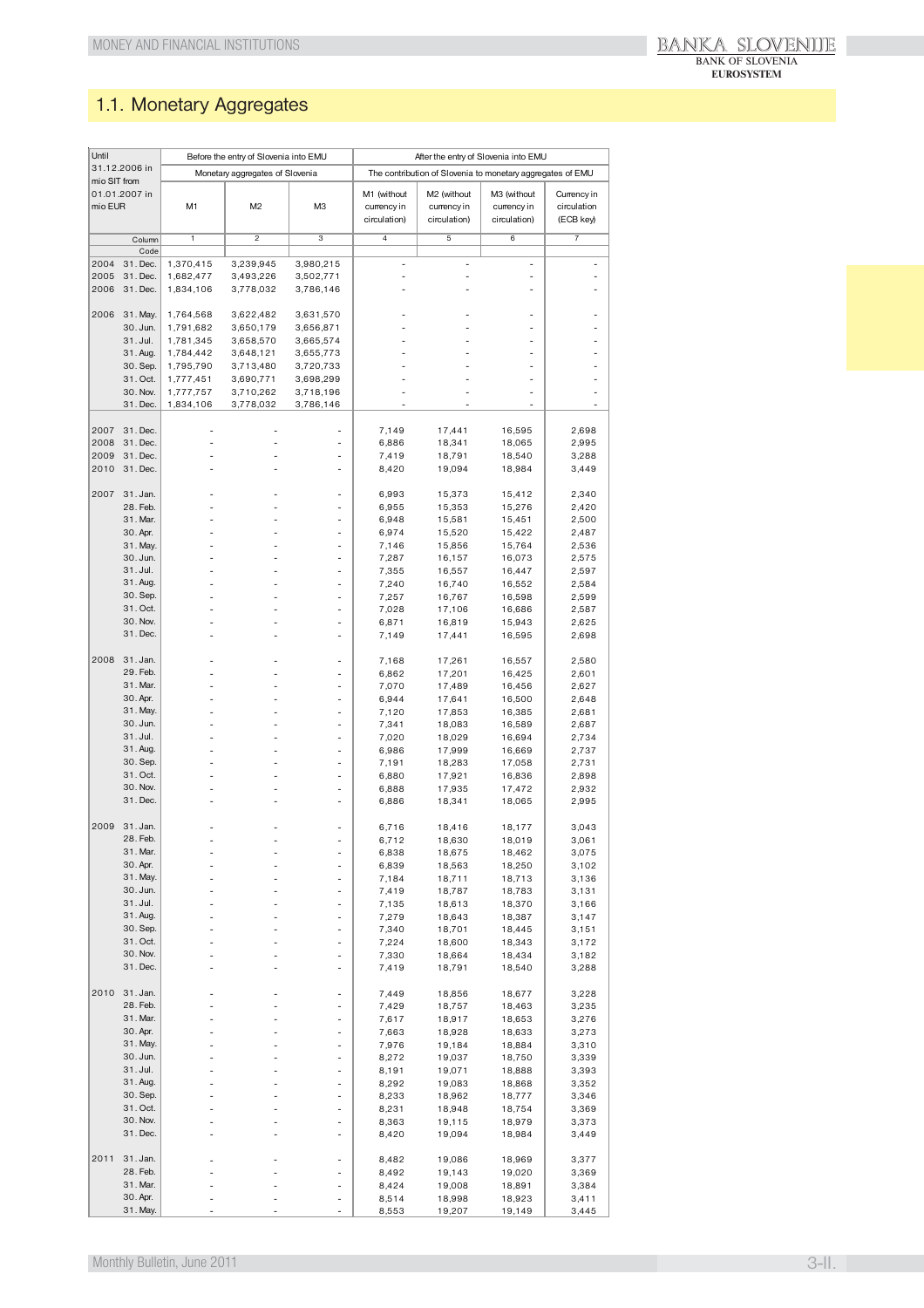**EUROSYSTEM**

### 1.2. Consolidated Balance Sheet of Monetary Financial Institutions

| Until        |               | <b>Assets</b>                     |                                            |             |                                              |                                            |            |                             |                  |                 |  |  |
|--------------|---------------|-----------------------------------|--------------------------------------------|-------------|----------------------------------------------|--------------------------------------------|------------|-----------------------------|------------------|-----------------|--|--|
|              | 31.12.2006 in |                                   | Claims on foreign sectors (foreign assets) |             |                                              |                                            |            | Claims on domestic non-MFIs |                  |                 |  |  |
| mio SIT from | 01.01.2007 in |                                   |                                            |             |                                              | Claims of other MFIs on general government |            |                             |                  |                 |  |  |
| mio EUR      |               |                                   |                                            |             | Claims of the                                | Central government                         |            |                             | Other government |                 |  |  |
|              |               | Claims of the<br>Bank of Slovenia | Claims of other<br><b>MFIs</b>             | Total       | Bank of Slovenia<br>on central<br>government | Loans                                      | Securities | Loans                       | Securities       | Total           |  |  |
|              | Column        | $\mathbf{1}$                      | $\overline{2}$                             | $3 = 1 + 2$ | $\overline{4}$                               | 5                                          | 6          | $\overline{7}$              | 8                | $9 = 5 + . + 8$ |  |  |
|              | Code          |                                   |                                            |             |                                              |                                            |            |                             |                  |                 |  |  |
| 2005         | 31.Dec.       | 1,637,708                         | 848,375                                    | 2,486,083   | 17,423                                       | 140.707                                    | 639,815    | 23,141                      | ÷,               | 803,663         |  |  |
| 2006         | 31.Dec.       | 1,290,334                         | 1,182,156                                  | 2,472,490   | 16,591                                       | 131,884                                    | 644,754    | 24,940                      |                  | 801,579         |  |  |
|              |               |                                   |                                            |             |                                              |                                            |            |                             |                  |                 |  |  |
| 2007         | 31.Dec.       | 5,591                             | 9,735                                      | 15,326      | 67                                           | 401                                        | 1,966      | 118                         |                  | 2,486           |  |  |
| 2008         | 31.Dec.       | 5,350                             | 9,280                                      | 14,630      | 68                                           | 373                                        | 1.789      | 212                         |                  | 2,374           |  |  |
| 2009         | 31.Dec.       | 4,903                             | 9,705                                      | 14,608      | 160                                          | 495                                        | 3,003      | 376                         | ٠                | 3,874           |  |  |
| 2010         | 31.Dec.       | 5.077                             | 7.645                                      | 12.722      | 138                                          | 672                                        | 2.747      | 526                         | 0                | 3,945           |  |  |
|              |               |                                   |                                            |             |                                              |                                            |            |                             |                  |                 |  |  |
| 2010         | 30.Apr.       | 4,722                             | 9,510                                      | 14,232      | 140                                          | 482                                        | 2,416      | 392                         | ٠                | 3,289           |  |  |
|              | 31.May        | 5,169                             | 9,907                                      | 15,076      | 142                                          | 517                                        | 2,484      | 395                         | ×                | 3,396           |  |  |
|              | 30.Jun.       | 5,035                             | 9,599                                      | 14,633      | 141                                          | 464                                        | 2,656      | 401                         | 0                | 3,521           |  |  |
|              | 31.Jul.       | 5,008                             | 8,834                                      | 13,842      | 140                                          | 456                                        | 2,674      | 415                         | 0                | 3,545           |  |  |
|              | 31.Aug.       | 5,066                             | 9,247                                      | 14,313      | 142                                          | 584                                        | 2,742      | 421                         | 0                | 3,747           |  |  |
|              | 30.Sep.       | 5,021                             | 8,778                                      | 13,799      | 140                                          | 626                                        | 2,796      | 417                         | 0                | 3,840           |  |  |
|              | 31.Oct.       | 5,025                             | 8,506                                      | 13,531      | 139                                          | 664                                        | 2,783      | 434                         | $\Omega$         | 3,882           |  |  |
|              | 30.Nov.       | 5,067                             | 8,787                                      | 13,853      | 139                                          | 647                                        | 2,806      | 497                         | 0                | 3,951           |  |  |
|              | 31.Dec.       | 5.077                             | 7,645                                      | 12,722      | 138                                          | 672                                        | 2,747      | 526                         | 0                | 3,945           |  |  |
|              |               |                                   |                                            |             |                                              |                                            |            |                             |                  |                 |  |  |
| 2011         | 31.Jan.       | 5.074                             | 8,347                                      | 13,421      | 132                                          | 625                                        | 2,708      | 538                         | 0                | 3,870           |  |  |
|              | 28.Feb.       | 5,108                             | 8,085                                      | 13,193      | 101                                          | 632                                        | 2,694      | 536                         | 0                | 3,862           |  |  |
|              | 31.Mar.       | 5,106                             | 8,430                                      | 13,536      | 99                                           | 626                                        | 2,783      | 541                         | 0                | 3,949           |  |  |
|              | 30.Apr.       | 5,101                             | 8,131                                      | 13,232      | 76                                           | 627                                        | 2,693      | 532                         | 0                | 3,851           |  |  |
|              | 31.May        | 5,148                             | 8,066                                      | 13,214      | 76                                           | 630                                        | 2,697      | 530                         | 0                | 3,857           |  |  |
|              |               |                                   |                                            |             |                                              |                                            |            |                             |                  |                 |  |  |

| Until        |               |                     | Liabilities                    |           |                                                       |                                              |                                           |                                                                |         |                 |  |  |  |
|--------------|---------------|---------------------|--------------------------------|-----------|-------------------------------------------------------|----------------------------------------------|-------------------------------------------|----------------------------------------------------------------|---------|-----------------|--|--|--|
| mio SIT from | 31.12.2006 in |                     | Liabilities to foreign sectors |           |                                                       |                                              |                                           | Banknotes and coins and instruments up to 2 years              |         |                 |  |  |  |
|              | 01.01.2007 in |                     |                                |           |                                                       |                                              |                                           | Banknotes and coins and deposits up to 2 years                 |         |                 |  |  |  |
| mio EUR      |               |                     |                                |           |                                                       |                                              | Banknotes and coins and ovemight deposits |                                                                |         |                 |  |  |  |
|              |               |                     |                                |           |                                                       |                                              |                                           | Ovemight deposits at the Bank of Slovenia                      |         |                 |  |  |  |
|              |               | Bank of<br>Slovenia | Other MFIs                     | Total     | Banknotes and<br>coins (after<br>1.1.2007 ECB<br>key) | Ovemight<br>deposits at other<br><b>MFIs</b> | Non-monetary<br>financial<br>institutions | Other government<br>sector (Central<br>government<br>excluded) | Total   | Total           |  |  |  |
|              | Column        | $\mathbf{1}$        | $\overline{2}$                 | $3=1+2$   | $\overline{4}$                                        | $\overline{5}$                               | 6                                         | $\overline{7}$                                                 | $8=6+7$ | $9 = 4 + 5 + 8$ |  |  |  |
|              | Code          |                     |                                |           |                                                       |                                              |                                           |                                                                |         |                 |  |  |  |
| 2005         | 31.Dec.       | 2,061               | 2,062,303                      | 2,064,364 | 217,313                                               | 1,491,012                                    | 2,847                                     | 2,690                                                          | 5,537   | 1,713,862       |  |  |  |
| 2006         | 31.Dec.       | 3,738               | 2,649,902                      | 2,653,641 | 172,771                                               | 1,694,551                                    | 5,048                                     | 1,345                                                          | 6,393   | 1,873,715       |  |  |  |
| 2007         | 31.Dec.       | 3,560               | 16,217                         | 19,777    | 2,947                                                 | 7,057                                        | 47                                        | 6                                                              | 53      | 10,057          |  |  |  |
| 2008         | 31.Dec.       | 3,603               | 17,879                         | 21,482    | 3,255                                                 | 6,799                                        | 37                                        | 6                                                              | 43      | 10,097          |  |  |  |
| 2009         | 31.Dec.       | 3,361               | 16,673                         | 20.034    | 3,536                                                 | 7,338                                        | 27                                        | 10                                                             | 37      | 10,911          |  |  |  |
| 2010         | 31.Dec.       | 2,126               | 16,886                         | 19,012    | 3,686                                                 | 8,351                                        | 17                                        | 8                                                              | 25      | 12,062          |  |  |  |
| 2010         | 30.Apr.       | 2,593               | 16,441                         | 19,034    | 3,502                                                 | 7,595                                        | 20                                        | 5                                                              | 26      | 11,122          |  |  |  |
|              | 31.May        | 3,128               | 16.734                         | 19,861    | 3,535                                                 | 7,906                                        | 19                                        | 5                                                              | 25      | 11,466          |  |  |  |
|              | 30.Jun.       | 3,105               | 17.280                         | 20.385    | 3,565                                                 | 8,204                                        | 16                                        | 6                                                              | 21      | 11.791          |  |  |  |
|              | 31.Jul.       | 2,731               | 17,078                         | 19,809    | 3,602                                                 | 8,122                                        | 16                                        | 6                                                              | 22      | 11,747          |  |  |  |
|              | 31.Aug.       | 3,062               | 17,068                         | 20,130    | 3,574                                                 | 8,226                                        | 16                                        | 6                                                              | 22      | 11,822          |  |  |  |
|              | 30.Sep.       | 2,781               | 17.321                         | 20.102    | 3,572                                                 | 8,165                                        | 16                                        | $\overline{7}$                                                 | 24      | 11,761          |  |  |  |
|              | 31.Oct.       | 3,099               | 16,897                         | 19,996    | 3,580                                                 | 8,164                                        | 16                                        | 6                                                              | 23      | 11,766          |  |  |  |
|              | 30.Nov.       | 2,982               | 17,045                         | 20,027    | 3,588                                                 | 8,294                                        | 17                                        | 9                                                              | 26      | 11,908          |  |  |  |
|              | 31.Dec.       | 2,126               | 16,886                         | 19,012    | 3,686                                                 | 8,351                                        | 17                                        | 8                                                              | 25      | 12,062          |  |  |  |
| 2011         | 31.Jan.       | 2,265               | 16,592                         | 18,857    | 3,598                                                 | 8,401                                        | 23                                        | 9                                                              | 32      | 12,031          |  |  |  |
|              | 28.Feb.       | 1.939               | 16.646                         | 18.585    | 3,593                                                 | 8,420                                        | 16                                        | 10                                                             | 26      | 12.039          |  |  |  |
|              | 31.Mar.       | 1,321               | 16,656                         | 17,977    | 3,612                                                 | 8,348                                        | 16                                        | 10                                                             | 26      | 11,985          |  |  |  |
|              | 30.Apr.       | 1,731               | 16,266                         | 17,998    | 3,656                                                 | 8,435                                        | 18                                        | 11                                                             | 29      | 12,121          |  |  |  |
|              | 31.May        | 1,751               | 16,111                         | 17,861    | 3,672                                                 | 8,476                                        | 17                                        | 11                                                             | 27      | 12,176          |  |  |  |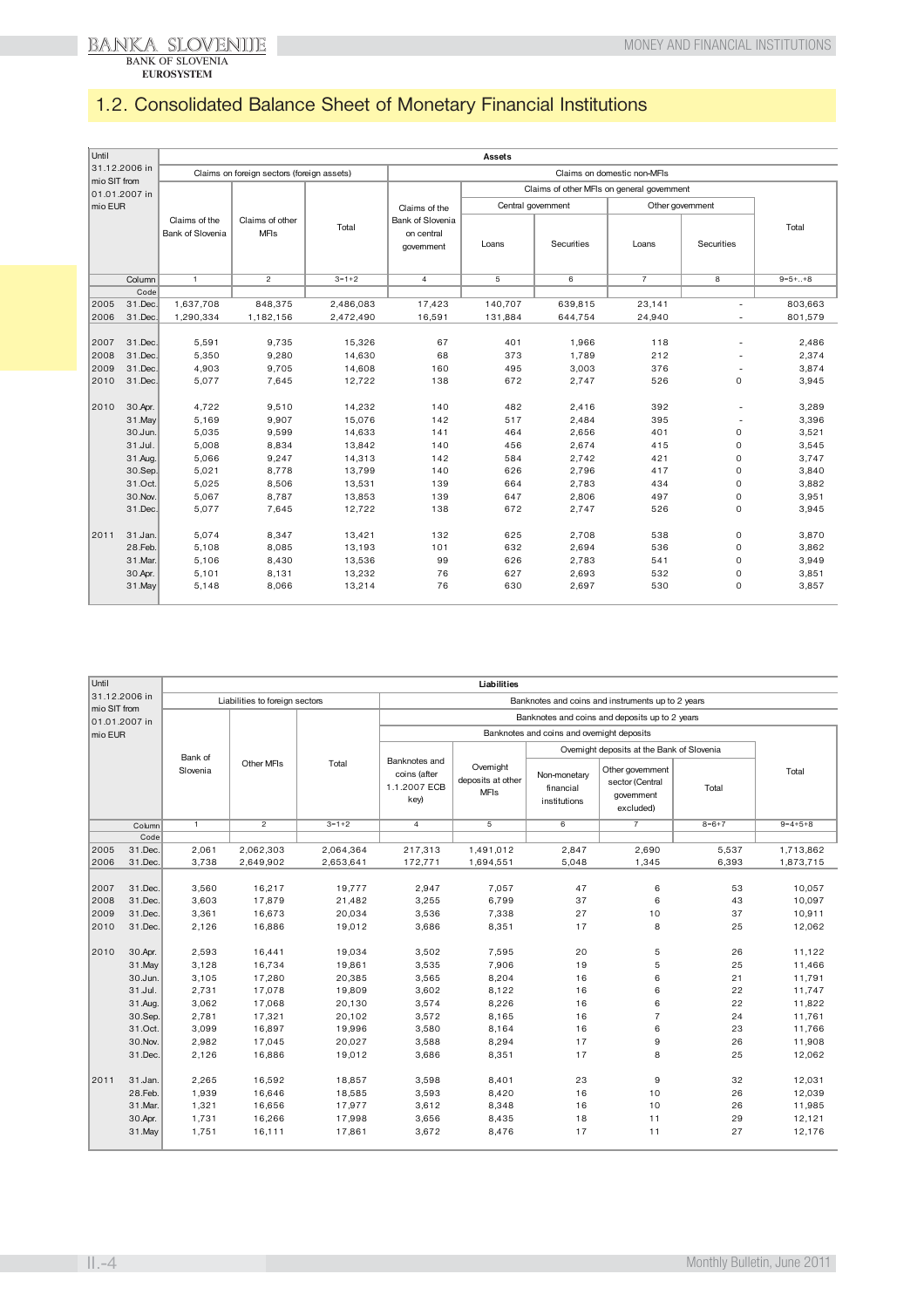2,495,187 125,683 1,025,944 179,533 51,319 3,877,666 4,698,752 291,393 7,476,228 3,083,689 152,357 1,289,432 309,165 58,911 4,893,554 5,711,723 329,295 8,513,508 17,413 692 6,818 1,966 339 27,228 29,780 3,984 49,090 20,599 550 7,827 2,539 276 31,790 34,232 4,374 53,235 20,812 892 8,413 2,349 331 32,797 36,831 4,301 55,740 20,827 822 9,282 2,209 286 33,426 37,509 4,427 54,658 21,158 904 8,647 2,291 315 33,316 36,744 4,293 55,268 21,222 775 8,701 2,263 295 33,257 36,795 4,410 56,280 21,242 772 8,897 2,228 297 33,437 37,099 4,543 56,276 21,304 718 8,928 2,230 294 33,474 37,160 4,483 55,485 21,101 714 9,062 2,210 292 33,379 37,267 4,464 56,044 21,139 722 9,119 2,193 295 33,468 37,447 4,374 55,621 21,091 757 9,149 2,201 295 33,493 37,514 4,320 55,365 20,980 810 9,225 2,206 291 33,512 37,602 4,458 55,914 20,827 822 9,282 2,209 286 33,426 37,509 4,427 54,658 20,995 799 9,226 2,176 277 33,474 37,476 4,389 55,286 20,979 797 9,233 2,124 277 33,411 37,373 4,310 54,876 20,929 845 9,276 2,095 275 33,421 37,469 4,216 55,221 20,964 818 9,304 2,078 272 33,437 37,364 4,194 54,789 20,906 808 9,383 2,079 262 33,438 37,371 4,322 54,907 10 | 11 | 12 | 13 | 14 | 15=10+..+14 | 16=4+9+15 | 17 | 18=3+16+17 Non-financial corporations Households and nonprofit institutions Loans | Securities | serving households | Loans | Securities Non-monetary fin.institutions **Assets** Claims on domestic non-MFIs Total Remaining Assets Total Claims of other MFIs on other non-MFIs Total

|                                     |                                                |                                                       |                                                   | Liabilities                                                            |                                                |                                                                 |                                                |                                                          |                                                |
|-------------------------------------|------------------------------------------------|-------------------------------------------------------|---------------------------------------------------|------------------------------------------------------------------------|------------------------------------------------|-----------------------------------------------------------------|------------------------------------------------|----------------------------------------------------------|------------------------------------------------|
|                                     |                                                |                                                       | Banknotes and coins and instruments up to 2 years |                                                                        |                                                |                                                                 |                                                |                                                          |                                                |
|                                     | Banknotes and coins and deposits up to 2 years |                                                       |                                                   |                                                                        |                                                | Long-term<br>financial                                          |                                                |                                                          |                                                |
|                                     | Deposits with agreed maturity                  |                                                       |                                                   |                                                                        |                                                |                                                                 |                                                |                                                          |                                                |
| Deposits at the<br>Bank of Slovenia | Deposits at other<br><b>MFIs</b>               | Deposits<br>reedemable at<br>notice up to 3<br>months | Total                                             | Debt securities,<br>units/shares of<br>money market<br>funds and repos | Total                                          | obligations to non-<br>MFIs (central<br>government<br>excluded) | Remaining<br>liabilities                       | Excess of inter-<br><b>MFI</b> liabilities               | Total                                          |
| 10                                  | 11                                             | 12                                                    | $13=9+10+11+12$                                   | 14                                                                     | $15 = 13 + 14$                                 | 16                                                              | 17                                             | 18                                                       | $19=3+15+16+17+18$                             |
|                                     |                                                |                                                       |                                                   |                                                                        |                                                |                                                                 |                                                |                                                          |                                                |
| 421                                 | 1,687,973                                      | 122,355                                               | 3,524,612                                         | 9,545                                                                  | 3,534,156                                      | 534,292                                                         | 1,377,822                                      | $-34,406$                                                | 7,476,228                                      |
| $\sim$                              | 1,746,441                                      | 197,485                                               | 3,817,641                                         | 8,114                                                                  | 3,825,755                                      | 507,374                                                         | 1,581,540                                      | $-54,801$                                                | 8,513,508                                      |
|                                     | 8,700<br>10,058<br>10,734<br>10,427<br>10,667  | 1,280<br>1,265<br>526<br>75<br>490                    | 20,037<br>21,419<br>22,171<br>22,564<br>22,280    | 76<br>83<br>72<br>38<br>59                                             | 20,113<br>21,503<br>22,243<br>22,602<br>22,339 | 1,485<br>1,397<br>1,738<br>2,330<br>1,931                       | 7,915<br>9,012<br>12,072<br>12,218<br>12,403   | $-200$<br>$-159$<br>$-346$<br>$-1,504$<br>$-439$         | 49,090<br>53,235<br>55,740<br>54,658<br>55,268 |
|                                     | 10,638                                         | 451                                                   | 22,555                                            | 57                                                                     | 22,612                                         | 1,982                                                           | 12,330                                         | $-505$                                                   | 56,280                                         |
|                                     | 10.480                                         | 141                                                   | 22,411                                            | 69                                                                     | 22,480                                         | 2,089                                                           | 12,647                                         | $-1,325$                                                 | 56,276                                         |
|                                     | 10,569                                         | 143                                                   | 22,458                                            | 74                                                                     | 22,533                                         | 2,106                                                           | 12,346                                         | $-1,309$                                                 | 55,485                                         |
|                                     | 10,467                                         | 157                                                   | 22,446                                            | 74                                                                     | 22,520                                         | 2,136                                                           | 12,662                                         | $-1,404$                                                 | 56,044                                         |
|                                     | 10,401                                         | 152                                                   | 22,314                                            | 68                                                                     | 22,382                                         | 2,167                                                           | 12,387                                         | $-1, 417$                                                | 55,621                                         |
|                                     | 10.467                                         | 75                                                    | 22,308                                            | 59                                                                     | 22,367                                         | 2,225                                                           | 12.158                                         | $-1,381$                                                 | 55,365                                         |
|                                     | 10,475                                         | 101                                                   | 22,483                                            | 43                                                                     | 22,527                                         | 2,275                                                           | 12,523                                         | $-1,437$                                                 | 55,914                                         |
|                                     | 10.427                                         | 75                                                    | 22,564                                            | 38                                                                     | 22,602                                         | 2,330                                                           | 12,218                                         | $-1,504$                                                 | 54,658                                         |
|                                     | 10,368<br>10,454<br>10,395<br>10,294<br>10,454 | 65<br>18<br>17<br>16<br>24                            | 22,463<br>22,510<br>22,398<br>22,431<br>22,654    | 37<br>37<br>45<br>58<br>58                                             | 22,500<br>22,547<br>22,443<br>22,489<br>22,711 | 2,364<br>2,427<br>2,424<br>2,436<br>2,434                       | 13,071<br>12,808<br>13,985<br>13,416<br>13,519 | $-1,506$<br>$-1,492$<br>$-1,607$<br>$-1,550$<br>$-1,618$ | 55,286<br>54,876<br>55,221<br>54,789<br>54,907 |
|                                     |                                                |                                                       |                                                   |                                                                        |                                                |                                                                 |                                                |                                                          |                                                |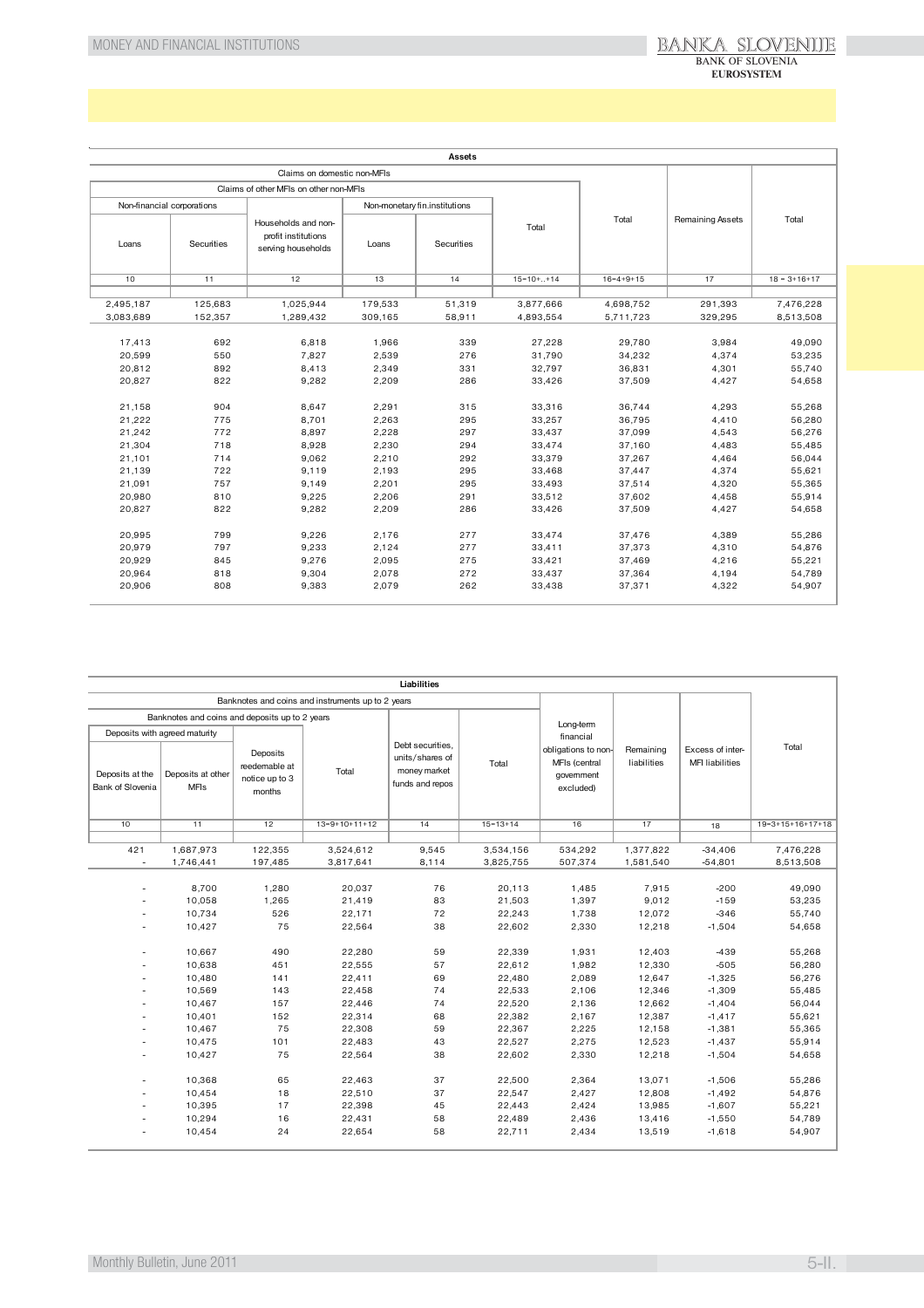**EUROSYSTEM**

#### 1.3. Balance Sheet of the Bank of Slovenia

| Until                   |               |                |                     |                         | Assets          |                |              |                |
|-------------------------|---------------|----------------|---------------------|-------------------------|-----------------|----------------|--------------|----------------|
|                         | 31.12.2006 in |                |                     |                         |                 |                |              |                |
| mio SIT from<br>mio EUR | 01.01.2007 in | Gold           | Receivable from IMF | Foreign cash            | Loans, deposits | Securities     | Other claims | Total          |
|                         | Column        | $\overline{1}$ | $\overline{2}$      | $\overline{\mathbf{3}}$ | $\overline{4}$  | $\overline{5}$ | 6            | $7 = 1 +  + 6$ |
|                         | Code          |                |                     |                         |                 |                |              |                |
| 2005                    | 31.Dec.       | 16,873         | 12,803              | 58                      | 305,094         | 1,297,370      | 5,511        | 1,637,708      |
| 2006                    | 31.Dec.       | 18,793         | 8,919               | 60                      | 222,681         | 1,034,539      | 5,343        | 1,290,334      |
|                         |               |                |                     |                         |                 |                |              |                |
| 2007                    | 31.Dec.       | 58             | 26                  | $\mathsf O$             | 1,635           | 3,797          | 75           | 5,591          |
| 2008                    | 31.Dec.       | 64             | 42                  | 0                       | 1,165           | 4,003          | 78           | 5,350          |
| 2009                    | 31.Dec.       | 78             | 262                 | 0                       | 405             | 4,077          | 81           | 4,903          |
| 2010                    | 31.Dec.       | 108            | 288                 | 0                       | 390             | 4,200          | 91           | 5,077          |
|                         |               |                |                     |                         |                 |                |              |                |
| 2010                    | 30.Apr.       | 91             | 273                 | $\mathsf{O}\xspace$     | 435             | 3,841          | 82           | 4,722          |
|                         | 31.May        | 100            | 288                 | 0                       | 451             | 4,247          | 82           | 5,169          |
|                         | 30.Jun.       | 103            | 289                 | 0                       | 355             | 4,203          | 84           | 5,035          |
|                         | 31.Jul.       | 92             | 280                 | 0                       | 365             | 4,188          | 83           | 5,008          |
|                         | 31.Aug.       | 101            | 297                 | $\circ$                 | 380             | 4,204          | 84           | 5,066          |
|                         | 30.Sep.       | 98             | 284                 | $\circ$                 | 341             | 4,215          | 84           | 5,021          |
|                         | 31.Oct.       | 99             | 283                 | 0                       | 339             | 4,221          | 83           | 5,025          |
|                         | 30.Nov.       | 109            | 293                 | 0                       | 349             | 4,231          | 84           | 5,067          |
|                         | 31.Dec.       | 108            | 288                 | $\mathsf{O}\xspace$     | 390             | 4,200          | 91           | 5,077          |
|                         |               |                |                     |                         |                 |                |              |                |
| 2011                    | 31.Jan.       | 99             | 296                 | 0                       | 447             | 4,142          | 90           | 5,074          |
|                         | 28.Feb.       | 104            | 281                 | 0                       | 429             | 4,203          | 90           | 5,108          |
|                         | 31.Mar.       | 103            | 295                 | 0                       | 503             | 4,115          | 90           | 5,106          |
|                         | 30.Apr.       | 106            | 288                 | 0                       | 630             | 3,987          | 90           | 5,101          |
|                         | 31.May        | 109            | 324                 | 0                       | 622             | 4,001          | 91           | 5,148          |
|                         |               |                |                     |                         |                 |                |              |                |

| Until        |               |                              | Liabilities       |                         |                  |           |                    |                         |                  |           |  |  |  |
|--------------|---------------|------------------------------|-------------------|-------------------------|------------------|-----------|--------------------|-------------------------|------------------|-----------|--|--|--|
|              | 31.12.2006 in |                              |                   |                         |                  | Deposits  |                    |                         |                  |           |  |  |  |
| mio SIT from | 01.01.2007 in |                              |                   |                         |                  |           | Domestic sectors   |                         |                  |           |  |  |  |
| mio EUR      |               | Banknotes and                |                   | Other MFIs              |                  |           | General government |                         |                  |           |  |  |  |
|              |               | coins (after<br>1.1.2007 ECB | Domestic currency |                         |                  |           |                    | Domestic currency       |                  |           |  |  |  |
|              |               | key)                         |                   |                         |                  | Total     |                    |                         |                  | Total     |  |  |  |
|              |               |                              | Ovemight          | With agreed<br>maturity | Foreign currency |           | Overnight          | With agreed<br>maturity | Foreign currency |           |  |  |  |
|              | Column        | $\mathbf{1}$                 | $\overline{2}$    | $\overline{3}$          | $\overline{4}$   | $5=2+3+4$ | 6                  | $\overline{7}$          | $\overline{8}$   | $9=6+7+8$ |  |  |  |
|              | Code          |                              |                   |                         |                  |           |                    |                         |                  |           |  |  |  |
| 2005         | 31.Dec.       | 217,313                      | 101,438           | 204,990                 | 2,174            | 308,602   | 2,682              | ä,                      | 66,730           | 69,412    |  |  |  |
| 2006         | 31.Dec.       | 172,771                      | 95,946            | 325,519                 | $\overline{a}$   | 421,465   | 1,296              | ÷.                      | 96,992           | 98,288    |  |  |  |
|              |               |                              |                   |                         |                  |           |                    |                         |                  |           |  |  |  |
| 2007         | 31.Dec.       | 2,947                        | 337               | 21                      | ÷                | 358       | 86                 | 306                     | 66               | 458       |  |  |  |
| 2008         | 31.Dec.       | 3,255                        | 994               |                         |                  | 994       | 18                 | 250                     | 72               | 339       |  |  |  |
| 2009         | 31.Dec.       | 3,536                        | 1,234             |                         |                  | 1,234     | 21                 | 250                     | 69               | 339       |  |  |  |
| 2010         | 31.Dec.       | 3,686                        | 761               | 135                     | ÷                | 896       | 20                 | 250                     | 76               | 345       |  |  |  |
| 2010         | 30.Apr.       | 3,502                        | 968               | ٠                       |                  | 968       | 16                 | 1,050                   | 74               | 1,139     |  |  |  |
|              | 31.May        | 3,535                        | 949               | 75                      | ٠                | 1,024     | 20                 | 850                     | 81               | 951       |  |  |  |
|              | 30.Jun.       | 3,565                        | 1,311             | 115                     | ä,               | 1,426     | 20                 | 250                     | 80               | 350       |  |  |  |
|              | 31.Jul.       | 3,602                        | 774               | 162                     | ÷                | 936       | 20                 | 250                     | 76               | 346       |  |  |  |
|              | 31.Aug.       | 3,574                        | 749               | 21                      | ÷.               | 770       | 20                 | 200                     | 83               | 303       |  |  |  |
|              | 30.Sep.       | 3,572                        | 718               | 150                     | ÷.               | 868       | 22                 | 100                     | 77               | 198       |  |  |  |
|              | 31.Oct.       | 3,580                        | 495               | 115                     | ٠                | 610       | 20                 | 100                     | 76               | 196       |  |  |  |
|              | 30.Nov.       | 3,588                        | 699               | 25                      | ÷                | 724       | 23                 | 100                     | 77               | 200       |  |  |  |
|              | 31.Dec.       | 3,686                        | 761               | 135                     | ٠                | 896       | 20                 | 250                     | 76               | 345       |  |  |  |
|              |               |                              |                   |                         |                  |           |                    |                         |                  |           |  |  |  |
| 2011         | 31.Jan.       | 3,598                        | 528               | 250                     | ÷.               | 778       | 31                 | 100                     | 70               | 202       |  |  |  |
|              | 28.Feb.       | 3,593                        | 715               | 198                     |                  | 913       | 26                 | 250                     | 69               | 345       |  |  |  |
|              | 31.Mar.       | 3,612                        | 1,287             | 245                     | ÷.               | 1,532     | 25                 | 100                     | 67               | 191       |  |  |  |
|              | 30.Apr.       | 3,656                        | 567               | 85                      |                  | 652       | 24                 | 500                     | 64               | 588       |  |  |  |
|              | 31.May        | 3,672                        | 641               | 127                     |                  | 768       | 25                 | 500                     | 66               | 591       |  |  |  |
|              |               |                              |                   |                         |                  |           |                    |                         |                  |           |  |  |  |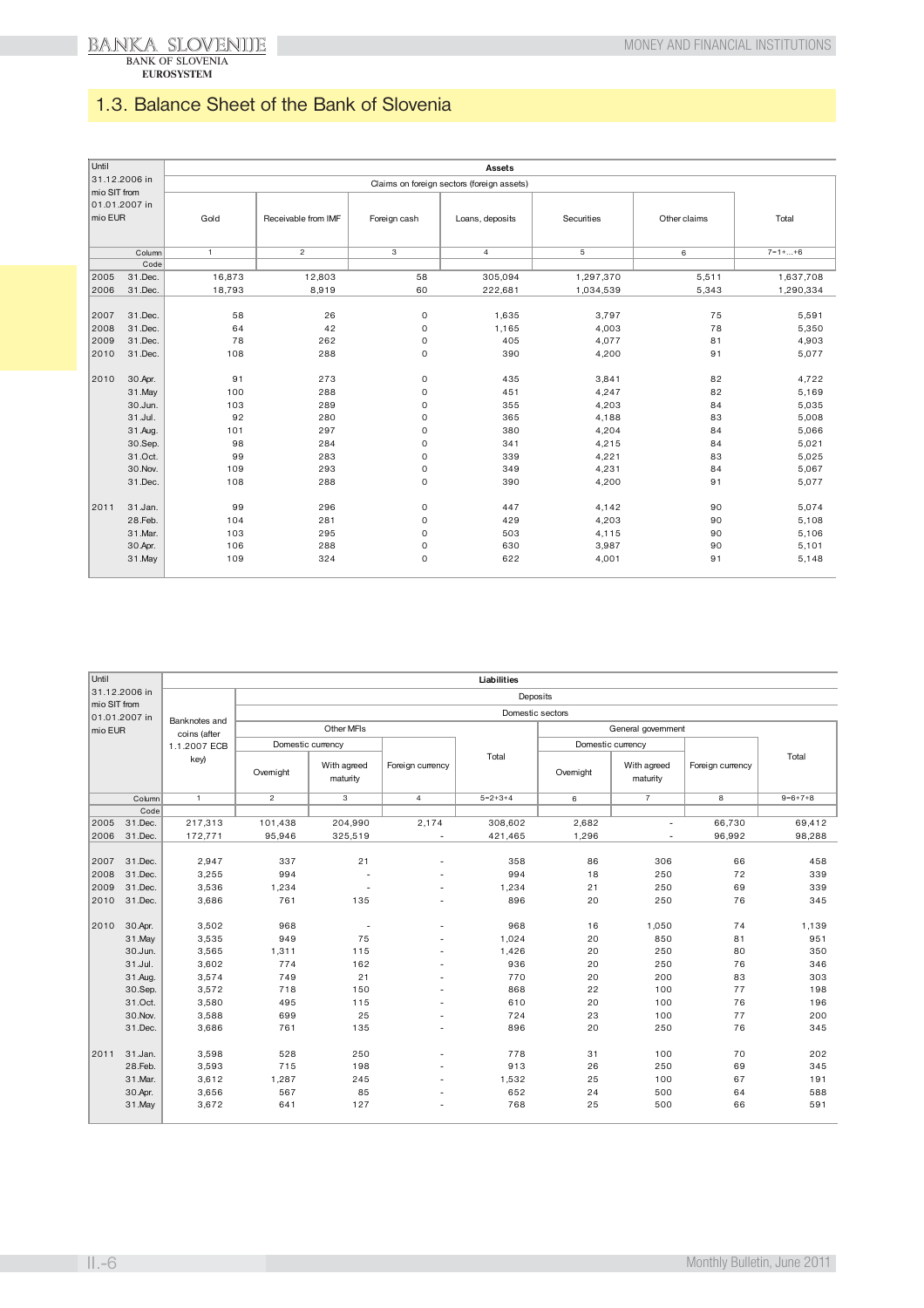|                                 |                         |                                              | Assets                              |                  |                  |              |
|---------------------------------|-------------------------|----------------------------------------------|-------------------------------------|------------------|------------------|--------------|
|                                 |                         | Claims on domestic sectors (domestic assets) |                                     |                  |                  |              |
|                                 | Claims on domestic MFIs |                                              |                                     |                  |                  |              |
| Claims on central<br>government | Loans                   | Other claims                                 | Claims on other domestic<br>sectors | Total            | Remaining assets | Total        |
| $\overline{8}$                  | $\overline{9}$          | 10                                           | $\overline{11}$                     | $12 = 8 +  + 11$ | $\overline{13}$  | $14=7+12+13$ |
|                                 |                         |                                              |                                     |                  |                  |              |
| 17,423                          | 113                     | 84                                           | 264                                 | 17,883           | 42,151           | 1,697,742    |
| 16,591                          | 1,300                   | 323                                          | 229                                 | 18,442           | 57,375           | 1,366,151    |
| 67                              | 156                     | $\overline{4}$                               | $\overline{1}$                      | 228              | 2,590            | 8,409        |
| 68                              | 1,230                   | $\mathbf{1}$                                 |                                     | 1,300            | 2,736            | 9,387        |
| 160                             | 2,115                   | 72                                           | $\mathbf{1}$                        | 2,349            | 2,795            | 10,047       |
| 138                             | 602                     | 115                                          |                                     | 856              | 2,682            | 8,616        |
|                                 |                         |                                              |                                     |                  |                  |              |
| 140                             | 2,175                   | 98                                           |                                     | 2,414            | 2,723            | 9,859        |
| 142                             | 2,172                   | 109                                          |                                     | 2,424            | 2,777            | 10,369       |
| 141                             | 2,062                   | 108                                          |                                     | 2,312            | 2,801            | 10,148       |
| 140                             | 1,185                   | 108                                          |                                     | 1,434            | 2,813            | 9,255        |
| 142                             | 1,249                   | 108                                          |                                     | 1,500            | 2,761            | 9,327        |
| 140                             | 985                     | 114                                          |                                     | 1,240            | 2,730            | 8,991        |
| 139                             | 1,097                   | 114                                          |                                     | 1,351            | 2,686            | 9,061        |
| 139                             | 1,073                   | 113                                          | 1                                   | 1,326            | 2,719            | 9,112        |
| 138                             | 602                     | 115                                          |                                     | 856              | 2,682            | 8,616        |
|                                 |                         |                                              |                                     |                  |                  |              |
| 132                             | 437                     | 115                                          |                                     | 685              | 2,624            | 8,383        |
| 101                             | 452                     | 115                                          |                                     | 668              | 2,558            | 8,334        |
| 99                              | 365                     | 115                                          |                                     | 580              | 2,501            | 8,187        |
| 76                              | 355                     | 115                                          |                                     | 546              | 2,494            | 8,142        |
| 76                              | 447                     | 115                                          |                                     | 639              | 2,530            | 8,317        |
|                                 |                         |                                              |                                     |                  |                  |              |

|                               | Liabilities                               |                |                 |                      |                          |                |                         |                          |                    |  |  |  |  |
|-------------------------------|-------------------------------------------|----------------|-----------------|----------------------|--------------------------|----------------|-------------------------|--------------------------|--------------------|--|--|--|--|
|                               |                                           | Deposits       |                 |                      | Securities issued        |                |                         |                          |                    |  |  |  |  |
|                               | Domestic sectors                          |                |                 |                      |                          |                |                         |                          |                    |  |  |  |  |
|                               | Other domestic sectors                    |                |                 |                      |                          |                |                         |                          |                    |  |  |  |  |
| Non-financial<br>corporations | Non-monetary<br>financial<br>institutions | Total          | Foreign sectors | Domestic<br>currency | Foreign currency         | SDR Allocation | Capital and<br>reserves | Remaining<br>liabilities | Total              |  |  |  |  |
| 10                            | 11                                        | $12=5+9+10+11$ | 13              | 14                   | 15                       | 16             | 17                      | 18                       | $19=1+12+13+14+18$ |  |  |  |  |
|                               |                                           |                |                 |                      |                          |                |                         |                          |                    |  |  |  |  |
|                               | 3,268                                     | 381,282        | 2,061           | 525,195              | 323,927                  | 7,358          | 206,291                 | 34,316                   | 1,697,742          |  |  |  |  |
| ÷                             | 5,582                                     | 525,335        | 3,738           | 402,381              | 32,449                   | 6,956          | 187,473                 | 35,049                   | 1,366,151          |  |  |  |  |
|                               | 51                                        | 867            | 3,560           |                      | ×                        | 27             | 848                     | 159                      | 8,409              |  |  |  |  |
|                               | 42                                        | 1,375          | 3,603           |                      | ٠                        | 28             | 915                     | 211                      | 9,387              |  |  |  |  |
|                               | 29                                        | 1,603          | 3,361           |                      | $\overline{\phantom{a}}$ | 235            | 1,010                   | 303                      | 10,047             |  |  |  |  |
|                               | 18                                        | 1,260          | 2,126           |                      | ٠                        | 250            | 1,109                   | 185                      | 8,616              |  |  |  |  |
|                               | 22                                        | 2,130          | 2,593           |                      | $\overline{a}$           | 245            | 1,081                   | 309                      | 9,859              |  |  |  |  |
|                               | 21                                        | 1,996          | 3,128           |                      | $\overline{\phantom{a}}$ | 259            | 1,105                   | 348                      | 10,369             |  |  |  |  |
|                               | 17                                        | 1,794          | 3,105           |                      | $\overline{\phantom{a}}$ | 260            | 1,082                   | 342                      | 10,148             |  |  |  |  |
|                               | 18                                        | 1,300          | 2,731           |                      | ٠                        | 252            | 1,070                   | 300                      | 9,255              |  |  |  |  |
|                               | 17                                        | 1.090          | 3,062           |                      | ×                        | 257            | 1,088                   | 256                      | 9,327              |  |  |  |  |
|                               | 18                                        | 1,084          | 2,781           |                      | ÷                        | 246            | 1,070                   | 239                      | 8,991              |  |  |  |  |
|                               | 18                                        | 823            | 3,099           |                      | ÷                        | 245            | 1,068                   | 246                      | 9,061              |  |  |  |  |
|                               | 19                                        | 943            | 2,982           |                      | ×                        | 253            | 1,068                   | 278                      | 9,112              |  |  |  |  |
|                               | 18                                        | 1,260          | 2,126           |                      |                          | 250            | 1,109                   | 185                      | 8,616              |  |  |  |  |
|                               |                                           |                |                 |                      |                          |                |                         |                          |                    |  |  |  |  |
|                               | 25                                        | 1,005          | 2,265           |                      | ٠                        | 246            | 1,081                   | 188                      | 8,383              |  |  |  |  |
|                               | 18                                        | 1,276          | 1,939           |                      | ×                        | 245            | 1,116                   | 164                      | 8,334              |  |  |  |  |
|                               | 18                                        | 1,742          | 1,321           |                      | ٠                        | 241            | 1,127                   | 145                      | 8,187              |  |  |  |  |
|                               | 21                                        | 1,261          | 1,731           |                      | ٠                        | 235            | 1,104                   | 154                      | 8,142              |  |  |  |  |
|                               | 18                                        | 1,377          | 1,751           |                      | ä,                       | 239            | 1,118                   | 159                      | 8,317              |  |  |  |  |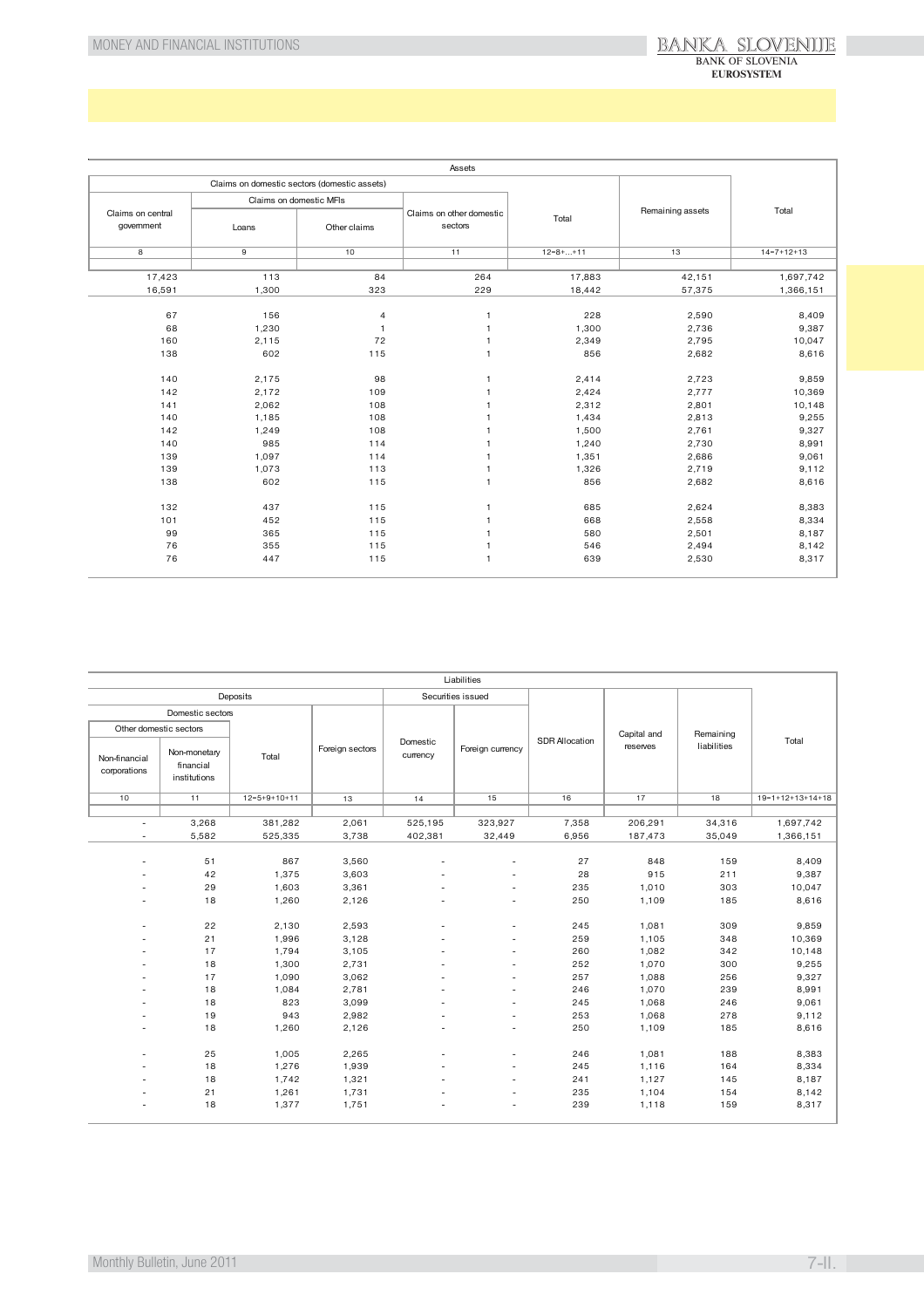# 1.4. Balance Sheet of Other Monetary Financial Institutions

| Until        |                                                              | Assets                   |                                                                         |                                          |                                  |                                              |                            |                                      |                                  |                            |                                      |
|--------------|--------------------------------------------------------------|--------------------------|-------------------------------------------------------------------------|------------------------------------------|----------------------------------|----------------------------------------------|----------------------------|--------------------------------------|----------------------------------|----------------------------|--------------------------------------|
|              | 31.12.2006 in                                                |                          |                                                                         |                                          |                                  | Claims on domestic sectors (domestic assets) |                            |                                      |                                  |                            |                                      |
| mio SIT from |                                                              |                          | Claims on the Bank of Slovenia                                          |                                          |                                  | Claims on other MFIs                         |                            | Claims on non-MFIs                   |                                  |                            |                                      |
| mio EUR      | 01.01.2007 in                                                | Cash                     | Accounts and<br>deposits at the<br>Bank of<br>Slovenia, other<br>claims | Securities of the<br>Bank of<br>Slovenia | Loans                            | Debt securities                              | Shares and<br>other equity | Loans                                | Debt securities                  | Shares and<br>other equity | Total                                |
|              | Column                                                       | $\mathbf{1}$             | $\overline{2}$                                                          | $\overline{\mathbf{3}}$                  | $\overline{4}$                   | 5                                            | 6                          | $\overline{7}$                       | 8                                | $\overline{9}$             | $10 = 1 +  + 9$                      |
|              | Code                                                         |                          |                                                                         |                                          |                                  |                                              |                            |                                      |                                  |                            |                                      |
|              | 2005 31.Dec.                                                 | 31,302                   | 308,602                                                                 | 849,121                                  | 125,494                          | 78,119                                       | 46,846                     | 3,864,512                            | 691,756                          | 125,062                    | 6,120,813                            |
|              | 2006 31.Dec.                                                 | 39,286                   | 421,465                                                                 | 434,830                                  | 186,601                          | 90,011                                       | 25,769                     | 4,839,111                            | 691,801                          | 164,221                    | 6,893,095                            |
|              | 2007 31.Dec.<br>2008 31.Dec.<br>2009 31.Dec.<br>2010 31.Dec. | 245<br>259<br>246<br>234 | 358<br>994<br>1,234<br>896                                              | ٠<br>٠<br>ä,                             | 1,470<br>1,941<br>2,948<br>3,422 | 386<br>621<br>969<br>1,334                   | 186<br>110<br>151<br>159   | 26,716<br>31,549<br>32,445<br>33,516 | 2,176<br>2,013<br>3,231<br>2,971 | 822<br>602<br>995<br>885   | 32,360<br>38,089<br>42,218<br>43,417 |
|              | 2010 30.Apr.<br>31.May                                       | 228<br>224               | 968<br>1,024                                                            | ٠<br>٠                                   | 3,351<br>3,349                   | 1,072<br>1,101                               | 164<br>164                 | 32,970<br>33,098                     | 2,644<br>2,643                   | 991<br>911                 | 42,388<br>42,515                     |
|              | 30.Jun.                                                      | 225                      | 1,426                                                                   | ٠                                        | 3,184                            | 1,310                                        | 199                        | 33,233                               | 2,812                            | 913                        | 43,303                               |
|              | 31.Jul.                                                      | 209                      | 936                                                                     | ä,                                       | 3,084                            | 1,256                                        | 169                        | 33,333                               | 2,829                            | 858                        | 42,673                               |
|              | 31.Aug.                                                      | 222                      | 770                                                                     |                                          | 3,117                            | 1,260                                        | 168                        | 33,378                               | 2,897                            | 851                        | 42,663                               |
|              | 30.Sep.                                                      | 226                      | 868                                                                     |                                          | 3,082                            | 1,280                                        | 169                        | 33,494                               | 2,950                            | 864                        | 42,933                               |
|              | 31.Oct.                                                      | 211                      | 610                                                                     |                                          | 3,022                            | 1,277                                        | 169                        | 33,539                               | 2,938                            | 897                        | 42,665                               |
|              | 30.Nov.                                                      | 214                      | 724                                                                     | ٠                                        | 3,428                            | 1,359                                        | 177                        | 33,556                               | 3,032                            | 876                        | 43,365                               |
|              | 31.Dec.                                                      | 234                      | 896                                                                     | ٠                                        | 3,422                            | 1,334                                        | 159                        | 33,516                               | 2,971                            | 885                        | 43,417                               |
|              | 2011 31.Jan.                                                 | 219                      | 778                                                                     | ä,                                       | 3,411                            | 1,327                                        | 158                        | 33,559                               | 2,930                            | 854                        | 43,237                               |
|              | 28.Feb.                                                      | 222                      | 913                                                                     | ٠                                        | 3,325                            | 1,347                                        | 157                        | 33,505                               | 2,916                            | 852                        | 43,237                               |
|              | 31.Mar.                                                      | 226                      | 1,532                                                                   | ä,                                       | 3,401                            | 1,396                                        | 175                        | 33,467                               | 3,006                            | 897                        | 44,101                               |
|              | 30.Apr.                                                      | 243                      | 652                                                                     | ä,                                       | 3,267                            | 1,097                                        | 163                        | 33,505                               | 2,916                            | 867                        | 42,710                               |
|              | 31.May                                                       | 225                      | 768                                                                     |                                          | 3,267                            | 1,077                                        | 163                        | 33,527                               | 2,922                            | 846                        | 42,795                               |

| Until        |                              |                                                 |                                    |                           |                                 | Liabilities                   |                         |                                 |                           |                  |
|--------------|------------------------------|-------------------------------------------------|------------------------------------|---------------------------|---------------------------------|-------------------------------|-------------------------|---------------------------------|---------------------------|------------------|
|              | 31.12.2006 in                |                                                 |                                    |                           | Liabilities to domestic sectors |                               |                         |                                 |                           |                  |
| mio SIT from | 01.01.2007 in                |                                                 | Liabilities to MFIs                |                           |                                 |                               | Liabilities to non-MFIs |                                 |                           |                  |
| mio EUR      |                              |                                                 |                                    |                           |                                 | Deposits in domestic currency |                         |                                 |                           | Total            |
|              |                              | Deposits, Ioans<br>from the Bank of<br>Slovenia | Deposits, Ioans<br>from other MFIs | Debt securities<br>issued | Ovemight                        | With agreed<br>maturity       | Reedemable at<br>notice | Deposits in<br>foreign currency | Debt securities<br>issued |                  |
|              | Column                       | $\mathbf{1}$                                    | $\overline{c}$                     | 3                         | $\overline{4}$                  | 5                             | 6                       | $\overline{7}$                  | 8                         | $9 = 1 +  + 8$   |
|              | Code                         |                                                 |                                    |                           |                                 |                               |                         |                                 |                           |                  |
|              | 2005 31.Dec.                 | 110                                             | 132,645                            | 65,998                    | 980,327                         | 1,438,465                     | 136,195                 | 1,269,092                       | 172,573                   | 4,195,405        |
|              | 2006 31.Dec.                 | 102                                             | 171,042                            | 88,766                    | 1,161,185                       | 1,471,968                     | 179,476                 | 1,374,144                       | 163,254                   | 4,609,937        |
|              | 2007 31.Dec.<br>2008 31.Dec. | 156<br>1,230                                    | 1,496<br>2.040                     | 387<br>590                | 6,882<br>6,597                  | 10,202<br>11.930              | 1,363<br>1.381          | 488<br>441                      | 752<br>703                | 21,726<br>24,911 |
|              | 2009 31.Dec.                 | 2,115                                           | 2,995                              | 838                       | 7,178                           | 15,139                        | 561                     | 410                             | 684                       | 29,920           |
|              | 2010 31.Dec.                 | 602                                             | 3,439                              | 993                       | 8,135                           | 14,532                        | 82                      | 438                             | 775                       | 28,997           |
|              |                              |                                                 |                                    |                           |                                 |                               |                         |                                 |                           |                  |
|              | 2010 30.Apr.                 | 2.175                                           | 3.404                              | 849                       | 7,346                           | 14,532                        | 515                     | 426                             | 663                       | 29,910           |
|              | 31.May                       | 2,172                                           | 3,385                              | 852                       | 7,714                           | 14,368                        | 472                     | 470                             | 666                       | 30,099           |
|              | 30.Jun.                      | 2,063                                           | 3,234                              | 969                       | 7,946                           | 14,538                        | 175                     | 678                             | 802                       | 30,405           |
|              | 31.Jul.                      | 1.185                                           | 3.145                              | 941                       | 7,894                           | 14.722                        | 156                     | 439                             | 802                       | 29,285           |
|              | 31.Aug.                      | 1,249                                           | 3.177                              | 937                       | 7.974                           | 14.819                        | 167                     | 462                             | 817                       | 29,602           |
|              | 30.Sep.                      | 986                                             | 3.148                              | 951                       | 7,956                           | 14.604                        | 160                     | 428                             | 813                       | 29,046           |
|              | 31.Oct.                      | 1,098                                           | 3,091                              | 948                       | 7,894                           | 14,556                        | 83                      | 430                             | 809                       | 28,910           |
|              | 30.Nov.                      | 1,073                                           | 3,488                              | 1,022                     | 8,067                           | 14,775                        | 108                     | 445                             | 794                       | 29,772           |
|              | 31.Dec.                      | 602                                             | 3,439                              | 993                       | 8,135                           | 14,532                        | 82                      | 438                             | 775                       | 28,997           |
|              | 2011 31.Jan.                 | 437                                             | 3.434                              | 989                       | 8,215                           | 15.492                        | 73                      | 429                             | 772                       | 29,841           |
|              | 28.Feb.                      | 452                                             | 3,355                              | 1,010                     | 8,155                           | 15,270                        | 23                      | 433                             | 769                       | 29,467           |
|              | 31.Mar.                      | 365                                             | 3,425                              | 966                       | 8,771                           | 15,564                        | 23                      | 430                             | 752                       | 30,296           |
|              | 30.Apr.                      | 355                                             | 3,305                              | 655                       | 8,187                           | 15,229                        | 22                      | 427                             | 762                       | 28,942           |
|              | 31.May                       | 447                                             | 3,294                              | 634                       | 8.198                           | 15,253                        | 30                      | 441                             | 755                       | 29,051           |
|              |                              |                                                 |                                    |                           |                                 |                               |                         |                                 |                           |                  |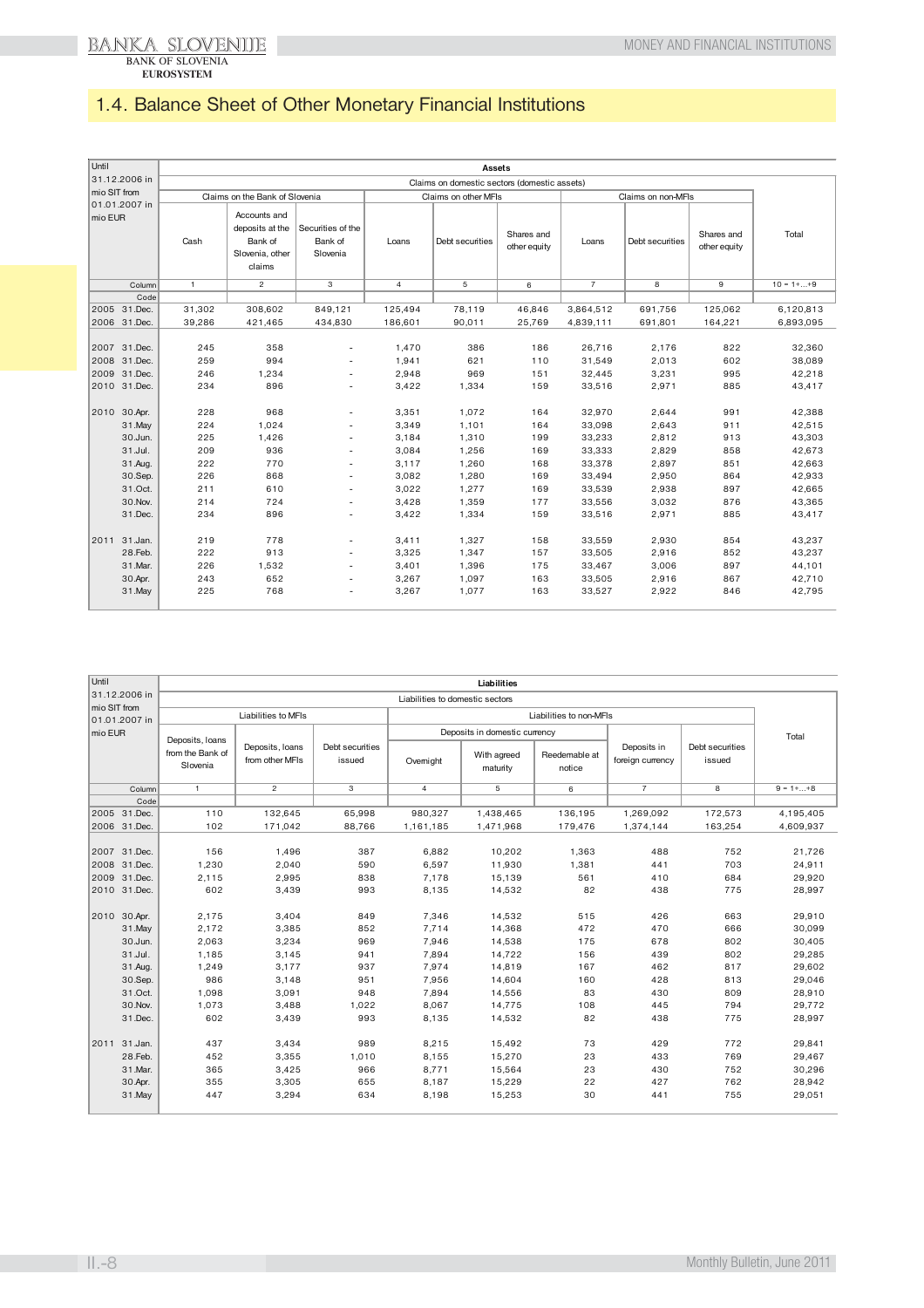|        | <b>Assets</b> |                 |                                            |         |                    |                            |                   |                     |                 |  |  |  |  |  |
|--------|---------------|-----------------|--------------------------------------------|---------|--------------------|----------------------------|-------------------|---------------------|-----------------|--|--|--|--|--|
|        |               |                 | Claims on foreign sectors (foreign assets) |         |                    |                            |                   |                     |                 |  |  |  |  |  |
|        |               | Claims on MFIs  |                                            |         | Claims on non-MFIs |                            |                   |                     |                 |  |  |  |  |  |
| Cash   | Loans         | Debt securities | Shares and other<br>equity                 | Loans   | Debt securities    | Shares and other<br>equity | Total             | Remaining<br>assets | Total           |  |  |  |  |  |
| 11     | 12            | 13              | 14                                         | 15      | 16                 | 17                         | $18 = 11 +  + 17$ | 19                  | $20 = 10+18+19$ |  |  |  |  |  |
|        |               |                 |                                            |         |                    |                            |                   |                     |                 |  |  |  |  |  |
| 13,096 | 374,789       | 90,238          | 51,954                                     | 179,985 | 123,453            | 14,860                     | 848,375           | 250,536             | 7,219,724       |  |  |  |  |  |
| 18,080 | 362,491       | 153,235         | 52,661                                     | 286,638 | 291,509            | 17,542                     | 1,182,156         | 273,935             | 8,349,186       |  |  |  |  |  |
| 17     | 2,753         | 1.452           | 318                                        | 2,511   | 2.587              | 98                         | 9,735             | 1.397               | 43,493          |  |  |  |  |  |
| 16     | 2,221         | 1,135           | 385                                        | 2,995   | 2,441              | 86                         | 9,280             | 1,641               | 49,010          |  |  |  |  |  |
| 22     | 2,930         | 1,123           | 419                                        | 2,961   | 2,168              | 82                         | 9,705             | 1,480               | 53,404          |  |  |  |  |  |
| 20     | 1,492         | 977             | 441                                        | 2,944   | 1,933              | 82                         | 7,890             | 1,712               | 53,019          |  |  |  |  |  |
| 24     | 2,186         | 1,309           | 441                                        | 2,958   | 2,504              | 88                         | 9,510             | 1,557               | 53,455          |  |  |  |  |  |
| 23     | 2,667         | 1,333           | 441                                        | 2,945   | 2,400              | 97                         | 9,907             | 1,639               | 54,061          |  |  |  |  |  |
| 26     | 2.693         | 1.243           | 441                                        | 2.954   | 2.362              | 100                        | 9.819             | 1.682               | 54,804          |  |  |  |  |  |
| 26     | 2,012         | 1.134           | 437                                        | 2,993   | 2,354              | 94                         | 9.049             | 1.640               | 53,363          |  |  |  |  |  |
| 26     | 2.415         | 1.171           | 438                                        | 2.989   | 2,335              | 94                         | 9.468             | 1.761               | 53,892          |  |  |  |  |  |
| 21     | 2,093         | 1,111           | 447                                        | 2,964   | 2,274              | 94                         | 9,003             | 1,708               | 53,644          |  |  |  |  |  |
| 19     | 1,886         | 1,116           | 448                                        | 2,981   | 2,190              | 97                         | 8,736             | 1,672               | 53,073          |  |  |  |  |  |
| 20     | 2,365         | 1,091           | 472                                        | 2,963   | 2,022              | 103                        | 9,036             | 1,746               | 54,148          |  |  |  |  |  |
| 20     | 1,492         | 977             | 441                                        | 2,944   | 1,933              | 82                         | 7,890             | 1,712               | 53,019          |  |  |  |  |  |
|        |               |                 |                                            |         |                    |                            |                   |                     |                 |  |  |  |  |  |
| 17     | 2,012         | 1,038           | 441                                        | 2,939   | 2,063              | 84                         | 8,594             | 1,744               | 53,575          |  |  |  |  |  |
| 20     | 1.613         | 1.112           | 442                                        | 2.923   | 2,138              | 91                         | 8,339             | 1.737               | 53,313          |  |  |  |  |  |
| 20     | 1,966         | 1.140           | 442                                        | 2,910   | 2,126              | 87                         | 8,691             | 1.745               | 54,537          |  |  |  |  |  |
| 24     | 1,566         | 1,170           | 440                                        | 2,897   | 2,206              | 87                         | 8,390             | 1,717               | 52,818          |  |  |  |  |  |
| 25     | 1,592         | 1,118           | 440                                        | 2,905   | 2,152              | 92                         | 8,323             | 1,797               | 52,916          |  |  |  |  |  |
|        |               |                 |                                            |         |                    |                            |                   |                     |                 |  |  |  |  |  |

| Liabilities      |                        |                                |                         |                   |                      |                       |                         |  |  |  |  |  |
|------------------|------------------------|--------------------------------|-------------------------|-------------------|----------------------|-----------------------|-------------------------|--|--|--|--|--|
|                  |                        | Liabilities to foreign sectors |                         |                   |                      |                       |                         |  |  |  |  |  |
|                  | Liabilities to MFIs    |                                | Liabilities to non-MFIs |                   |                      |                       |                         |  |  |  |  |  |
| Deposits         | Debt securities issued | Deposits                       | Debt securities issued  | Total             | Capital and reserves | Remaining liabilities | Total                   |  |  |  |  |  |
| 10               | 11                     | 12                             | 13                      | $14 = 10 +  + 13$ | 15                   | 16                    | $17 = 9 + 14 + 15 + 16$ |  |  |  |  |  |
|                  |                        |                                |                         |                   |                      |                       |                         |  |  |  |  |  |
| 1,872,623        | 87,606                 | 101,988                        | 85                      | 2,062,303         | 657,418              | 304,597               | 7,219,724               |  |  |  |  |  |
| 2,439,177        | 99,644                 | 110,867                        | 215                     | 2,649,902         | 712,426              | 376,922               | 8,349,186               |  |  |  |  |  |
| 14,925<br>16,643 | 388<br>437             | 902<br>768                     | $\overline{1}$<br>30    | 16,217<br>17,879  | 3,700<br>4,118       | 1,849<br>2,102        | 43,493<br>49,010        |  |  |  |  |  |
| 13,436           | 2,263                  | 929                            | 45                      | 16,673            | 4,414                | 2,396                 | 53,404                  |  |  |  |  |  |
| 11,774           | 3,254                  | 1,460                          | 34                      | 16,522            | 4,258                | 3,242                 | 53,019                  |  |  |  |  |  |
|                  |                        |                                |                         |                   |                      |                       |                         |  |  |  |  |  |
| 12,410           | 3,002                  | 984                            | 46                      | 16,441            | 4,492                | 2,612                 | 53,455                  |  |  |  |  |  |
| 12,652           | 3,011                  | 1,023                          | 48                      | 16,734            | 4,458                | 2,770                 | 54,061                  |  |  |  |  |  |
| 12,403           | 3,224                  | 1,295                          | 38                      | 16,960            | 4,417                | 3,022                 | 54,804                  |  |  |  |  |  |
| 12,225           | 3,197                  | 1,300                          | 35                      | 16,757            | 4,399                | 2,922                 | 53,363                  |  |  |  |  |  |
| 12,192           | 3,203                  | 1,317                          | 35                      | 16,747            | 4,439                | 3,103                 | 53,892                  |  |  |  |  |  |
| 12,424           | 3,221                  | 1,320                          | 35                      | 17,001            | 4,430                | 3,168                 | 53,644                  |  |  |  |  |  |
| 12,018           | 3,211                  | 1,313                          | 35                      | 16,577            | 4,432                | 3,154                 | 53,073                  |  |  |  |  |  |
| 11,911           | 3,259                  | 1.477                          | 35                      | 16.681            | 4,376                | 3,319                 | 54,148                  |  |  |  |  |  |
| 11,774           | 3,254                  | 1,460                          | 34                      | 16,522            | 4,258                | 3,242                 | 53,019                  |  |  |  |  |  |
| 11,434           | 3,261                  | 1,480                          | 34                      | 16,209            | 4,253                | 3,272                 | 53,575                  |  |  |  |  |  |
| 11,508           | 3,243                  | 1,479                          | 34                      | 16,263            | 4,251                | 3,331                 | 53,313                  |  |  |  |  |  |
| 11,197           | 3,582                  | 1,480                          | 33                      | 16,292            | 4,308                | 3,642                 | 54,537                  |  |  |  |  |  |
| 10,814           | 3,581                  | 1,472                          | 33                      | 15,900            | 4,530                | 3,446                 | 52,818                  |  |  |  |  |  |
| 10,616           | 3,589                  | 1,494                          | 33                      | 15,733            | 4,665                | 3,467                 | 52,916                  |  |  |  |  |  |
|                  |                        |                                |                         |                   |                      |                       |                         |  |  |  |  |  |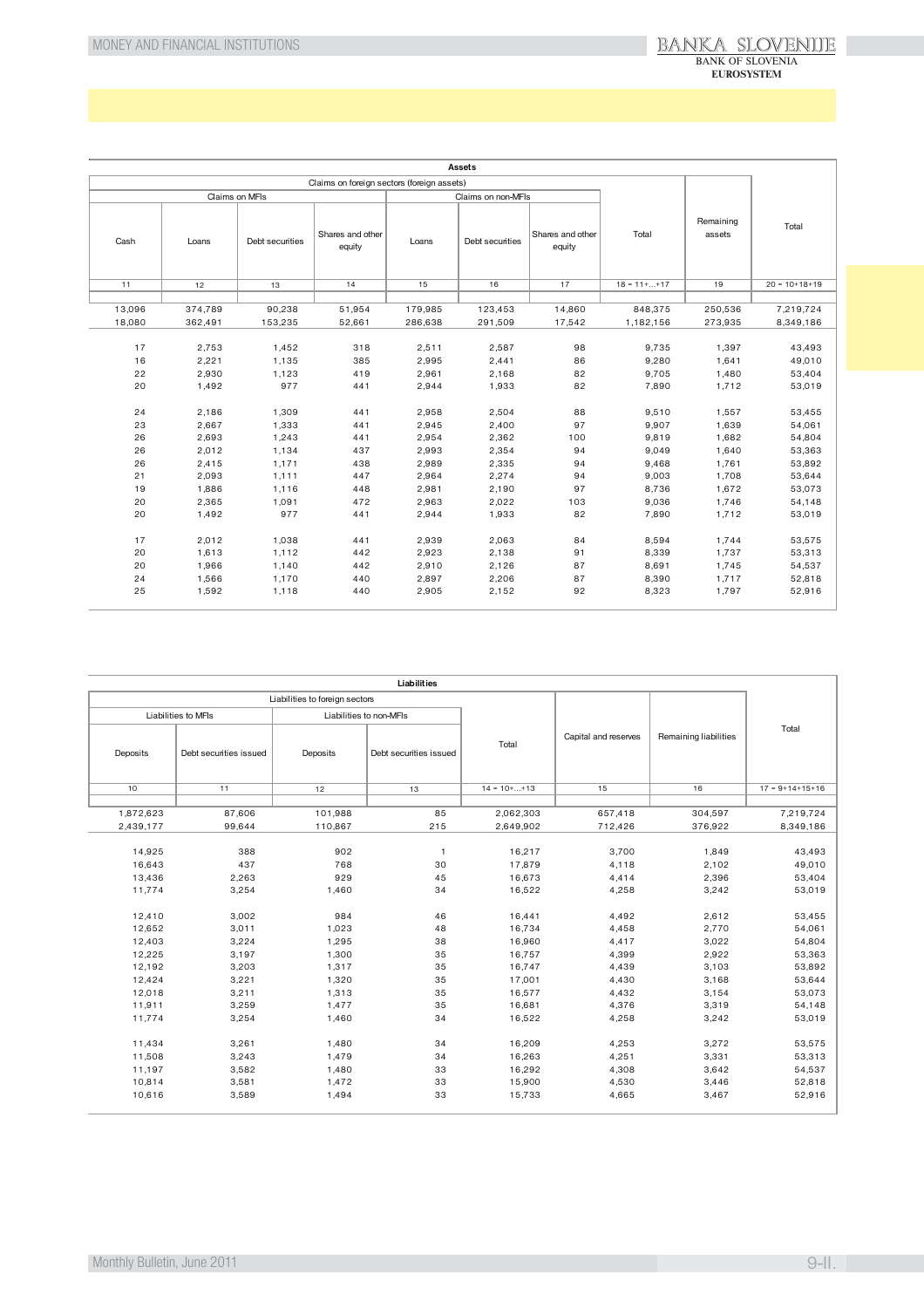**EUROSYSTEM**

# 1.5. Selected Assets of Other Monetary Financial Institutions by Sector

| Until              | Claims on domestic sectors (domestic assets) |                         |                 |                            |                                |                   |                  |                  |                         |  |  |  |
|--------------------|----------------------------------------------|-------------------------|-----------------|----------------------------|--------------------------------|-------------------|------------------|------------------|-------------------------|--|--|--|
| 31.12.2006 in      |                                              |                         | Loans           |                            |                                | Debt securities   |                  |                  |                         |  |  |  |
| mio SIT from       |                                              | By currency             |                 | By purpose                 |                                |                   |                  | Shares and other | Total                   |  |  |  |
| 01.01.2007 in      | Domestic                                     | Foreign currency        | Consumer credit | Lending for house          | Other lending                  | Domestic currency | Foreign currency | equity           |                         |  |  |  |
| mio EUR            | currency<br>$\mathbf{1}$                     |                         |                 | purchase<br>$\overline{4}$ |                                |                   |                  |                  |                         |  |  |  |
| Column<br>Code     |                                              | $\overline{\mathbf{c}}$ | 3               |                            | 5                              | 6                 | $\overline{7}$   | 8                | $9 = 1 + 2 + 6 + 7 + 8$ |  |  |  |
|                    |                                              |                         |                 |                            | Total                          |                   |                  |                  |                         |  |  |  |
| 2005 31.Dec.       | 2,099,189                                    | 2,199,419               | 471,462         | 327,736                    | 3,499,410                      | 1,203,222         | 415,774          | 171,907          | 6,089,511               |  |  |  |
| 2006 31.Dec.       | 2,298,192                                    | 3,148,985               | 547,955         | 468,689                    | 4,430,534                      | 1,096,779         | 119,864          | 189,989          | 6,853,809               |  |  |  |
|                    |                                              |                         |                 |                            |                                |                   |                  |                  |                         |  |  |  |
| 2007 31.Dec.       | 26,555                                       | 1,990                   | 2,743           | 2,668                      | 23,134                         | 2,562             | ä,               | 1,008            | 32,115                  |  |  |  |
| 2008 31.Dec.       | 32,113                                       | 2,370                   | 2,884           | 3,395                      | 28,204                         | 2,634             |                  | 712              | 37,830                  |  |  |  |
| 2009 31.Dec.       | 34,731                                       | 1,895                   | 2,900           | 3,927                      | 29,799                         | 4,199             |                  | 1,146            | 41,972                  |  |  |  |
| 2010 31.Dec.       | 35,991                                       | 1,843                   | 2,833           | 4,837                      | 30,164                         | 4,305             | ä,               | 1,044            | 43,183                  |  |  |  |
|                    |                                              |                         |                 |                            |                                |                   |                  |                  |                         |  |  |  |
| 2010 30.Apr.       | 35,430                                       | 1,859                   | 2,887           | 4,174                      | 30,228                         | 3,716             |                  | 1,155            | 42,160                  |  |  |  |
| 31.May.            | 35,620                                       | 1,852                   | 2,887           | 4,251                      | 30,333                         | 3,744             |                  | 1,075            | 42,291                  |  |  |  |
| 30.Jun.            | 35,929                                       | 1,915                   | 2,826           | 4,490                      | 30,528                         | 4,121             |                  | 1,113            | 43,078                  |  |  |  |
| 31.Jul.            | 35,493                                       | 1,860                   | 2,813           | 4,537                      | 30,003                         | 4,086             |                  | 1,026            | 42,465                  |  |  |  |
| 31.Aug.            | 35,381                                       | 1,884                   | 2,822           | 4,634                      | 29,810                         | 4,156             | ä,               | 1,019            | 42,441                  |  |  |  |
| 30.Sep.<br>31.Oct. | 35,616<br>35,430                             | 1,828<br>1,742          | 2,818<br>2,810  | 4,672<br>4,697             | 29,953<br>29,665               | 4,230<br>4,215    |                  | 1,033<br>1,067   | 42,707<br>42,454        |  |  |  |
| 30.Nov.            | 35,931                                       | 1,777                   | 2,850           | 4,740                      | 30,117                         | 4,391             |                  | 1,053            | 43,151                  |  |  |  |
| 31.Dec.            | 35,991                                       | 1,843                   | 2,833           | 4,837                      | 30,164                         | 4,305             | ä,               | 1,044            | 43,183                  |  |  |  |
|                    |                                              |                         |                 |                            |                                |                   |                  |                  |                         |  |  |  |
| 2011 31.Jan.       | 35,989                                       | 1,760                   | 2,816           | 4,820                      | 30,113                         | 4,257             | ä,               | 1,012            | 43,018                  |  |  |  |
| 28.Feb.            | 36,004                                       | 1,739                   | 2,803           | 4,852                      | 30,089                         | 4,262             |                  | 1,009            | 43,015                  |  |  |  |
| 31.Mar.            | 36,709                                       | 1,691                   | 2,803           | 4,880                      | 30,716                         | 4,402             |                  | 1,073            | 43,874                  |  |  |  |
| 30.Apr.            | 35,736                                       | 1,689                   | 2,786           | 4,926                      | 29,712                         | 4,013             | ä,               | 1,030            | 42,467                  |  |  |  |
| 31.May.            | 35,811                                       | 1,751                   | 2,783           | 5,021                      | 29,758                         | 3,999             |                  | 1,009            | 42,570                  |  |  |  |
|                    |                                              |                         |                 |                            |                                |                   |                  |                  |                         |  |  |  |
|                    |                                              |                         |                 |                            | MFIs (S.121, S.122)            |                   |                  |                  |                         |  |  |  |
| 2005 31.Dec.       | 345,097                                      | 88,999                  |                 | ä,<br>÷                    | 434,096<br>608,066             | 594,946           | 332,295          | 46,846           | 1,408,182               |  |  |  |
| 2006 31.Dec.       | 511,086                                      | 96,980                  |                 |                            |                                | 482,995           | 41,846           | 25,769           | 1,158,676               |  |  |  |
| 2007 31.Dec.       | 1,758                                        | 71                      |                 |                            | 1,829                          | 386               |                  | 186              | 2,401                   |  |  |  |
| 2008 31.Dec.       | 2,918                                        | 16                      |                 | ä,                         | 2,935                          | 621               |                  | 110              | 3,666                   |  |  |  |
| 2009 31.Dec.       | 4,160                                        | 22                      |                 |                            | 4,182                          | 969               |                  | 151              | 5,302                   |  |  |  |
| 2010 31.Dec.       | 4,294                                        | 24                      |                 |                            | 4,318                          | 1,334             |                  | 159              | 5,812                   |  |  |  |
|                    |                                              |                         |                 |                            |                                |                   |                  |                  |                         |  |  |  |
| 2010 30.Apr.       | 4,297                                        | 23                      |                 |                            | 4,319                          | 1,072             |                  | 164              | 5,555                   |  |  |  |
| 31.May.            | 4,348                                        | 26                      |                 | ä,                         | 4,373                          | 1,101             |                  | 164              | 5,638                   |  |  |  |
| 30.Jun.            | 4,584                                        | 26                      |                 |                            | 4,611                          | 1,310             |                  | 199              | 6,120                   |  |  |  |
| 31.Jul.            | 3,995                                        | 25                      |                 |                            | 4,020                          | 1,256             |                  | 169              | 5,445                   |  |  |  |
| 31.Aug.            | 3,860                                        | 27                      |                 | í.                         | 3,887                          | 1,260             |                  | 168              | 5,315                   |  |  |  |
| 30.Sep.            | 3,917                                        | 33                      |                 | í.                         | 3,950                          | 1,280             |                  | 169              | 5,399                   |  |  |  |
| 31.Oct.            | 3,607                                        | 25                      |                 |                            | 3,632                          | 1,277             |                  | 169              | 5,079                   |  |  |  |
| 30.Nov.<br>31.Dec. | 4,126<br>4,294                               | 26<br>24                |                 | Ĭ.                         | 4,152<br>4,318                 | 1,359<br>1,334    |                  | 177<br>159       | 5,688<br>5,812          |  |  |  |
|                    |                                              |                         |                 |                            |                                |                   |                  |                  |                         |  |  |  |
| 2011 31.Jan.       | 4,167                                        | 22                      |                 |                            | 4,190                          | 1,327             |                  | 158              | 5,674                   |  |  |  |
| 28.Feb.            | 4,220                                        | 18                      |                 |                            | 4,239                          | 1,347             |                  | 157              | 5,742                   |  |  |  |
| 31.Mar.            | 4,916                                        | 17                      |                 |                            | 4,933                          | 1,396             |                  | 175              | 6,504                   |  |  |  |
| 30.Apr.            | 3,902                                        | 17                      |                 |                            | 3,919                          | 1,097             |                  | 163              | 5,179                   |  |  |  |
| 31.May.            | 4,018                                        | 16                      |                 |                            | 4,035                          | 1,077             |                  | 163              | 5,275                   |  |  |  |
|                    |                                              |                         |                 |                            |                                |                   |                  |                  |                         |  |  |  |
|                    |                                              |                         |                 |                            | Non-MFIs (S.123, S.124, S.125) |                   |                  |                  |                         |  |  |  |
| 2005 31.Dec.       | 39,180                                       | 140,353                 |                 | ÷.                         | 179,533                        | 2,419             | 1,799            | 47,101           | 230,852                 |  |  |  |
| 2006 31.Dec.       | 46,800                                       | 262,365                 |                 |                            | 309,165                        | 2,753             | 857              | 55,301           | 368,076                 |  |  |  |
| 2007 31.Dec.       | 1,867                                        | 99                      |                 |                            | 1,966                          | 15                |                  | 324              | 2,305                   |  |  |  |
| 2008 31.Dec.       | 2,413                                        | 126                     |                 |                            | 2,539                          | 20                |                  | 255              | 2,815                   |  |  |  |
| 2009 31.Dec.       | 2,248                                        | 100                     |                 |                            | 2,349                          | 14                |                  | 317              | 2,680                   |  |  |  |
| 2010 31.Dec.       | 2,136                                        | 73                      |                 |                            | 2,209                          | 11                |                  | 275              | 2,496                   |  |  |  |
|                    |                                              |                         |                 |                            |                                |                   |                  |                  |                         |  |  |  |
| 2010 30.Apr.       | 2,196                                        | 95                      |                 |                            | 2,291                          | 14                |                  | 301              | 2,606                   |  |  |  |
| 31.May.            | 2,166                                        | 97                      |                 |                            | 2,263                          | 14                |                  | 281              | 2,558                   |  |  |  |
| 30.Jun.            | 2,138                                        | 90                      |                 |                            | 2,228                          | 11                |                  | 286              | 2,525                   |  |  |  |
| 31.Jul.            | 2,143                                        | 87                      |                 |                            | 2,230                          | 11                |                  | 283              | 2,524                   |  |  |  |
| 31.Aug.            | 2,132                                        | 78                      |                 |                            | 2,210                          | 11                |                  | 280              | 2,502                   |  |  |  |
| 30.Sep.            | 2,120                                        | 73                      |                 |                            | 2,193                          | 11                |                  | 284              | 2,488                   |  |  |  |
| 31.Oct.            | 2,130                                        | 71                      |                 |                            | 2,201                          | 11                |                  | 284              | 2,496                   |  |  |  |
| 30.Nov.            | 2,132                                        | 73                      |                 |                            | 2,206                          | 11                |                  | 280              | 2,497                   |  |  |  |
| 31.Dec.            | 2,136                                        | 73                      |                 |                            | 2,209                          | 11                |                  | 275              | 2,496                   |  |  |  |
| 2011 31.Jan.       | 2,106                                        | 69                      |                 |                            | 2,176                          | 11                |                  | 266              | 2,453                   |  |  |  |
| 28.Feb.            | 2,055                                        | 70                      |                 |                            | 2,124                          | 11                |                  | 265              | 2,401                   |  |  |  |
| 31.Mar.            | 2,030                                        | 65                      |                 |                            | 2,095                          | 11                |                  | 264              | 2,371                   |  |  |  |
| 30.Apr.            | 2,014                                        | 65                      |                 |                            | 2,078                          | 11                |                  | 261              | 2,350                   |  |  |  |
| 31.May.            | 2,011                                        | 68                      |                 |                            | 2,079                          | $10$              |                  | 252              | 2,341                   |  |  |  |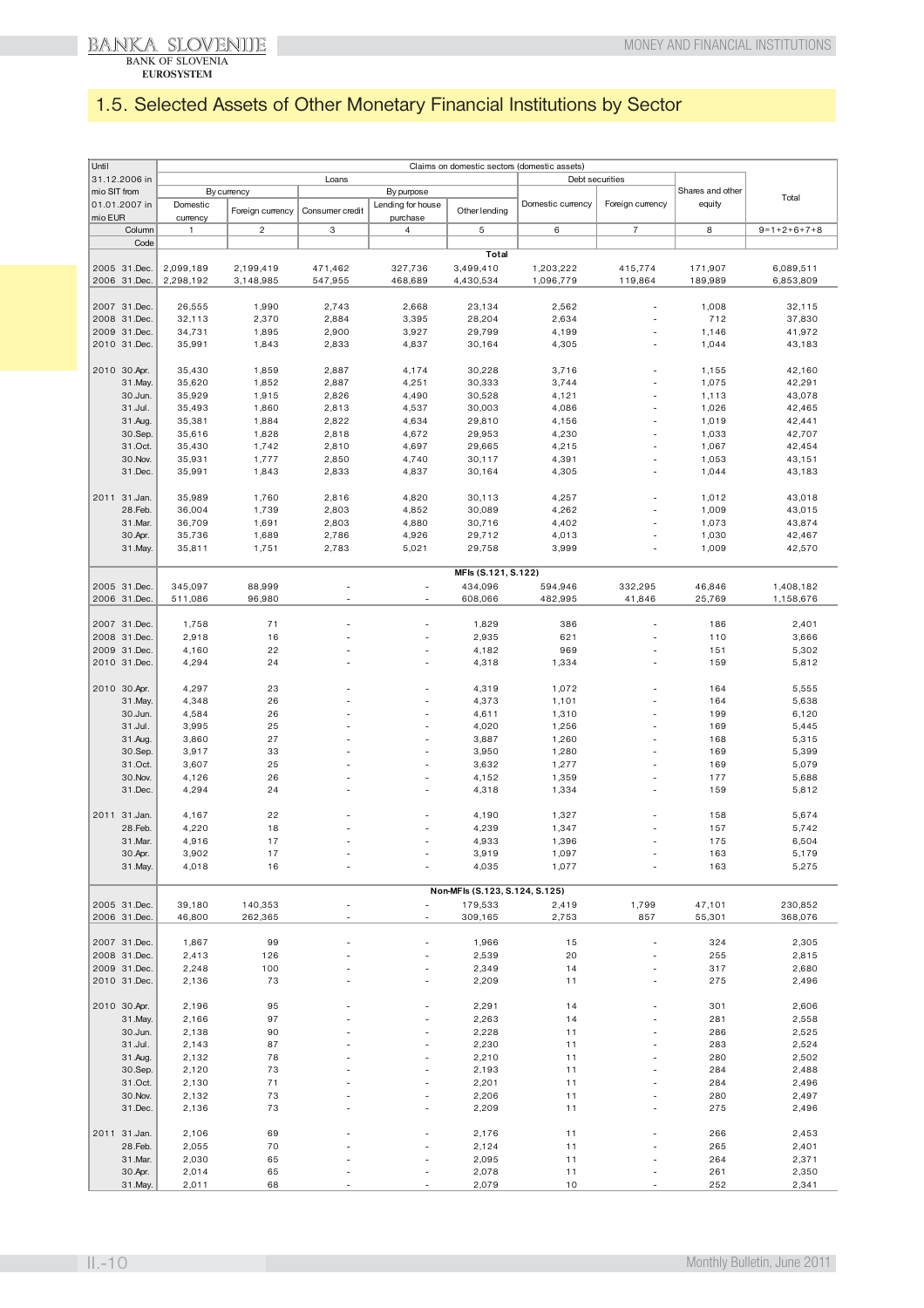| Claims on foreign sectors (foreign assets) |                  |                          |                  |                         |                   |  |  |  |  |
|--------------------------------------------|------------------|--------------------------|------------------|-------------------------|-------------------|--|--|--|--|
| Loans                                      |                  | Debt securities          |                  |                         |                   |  |  |  |  |
| Domestic currency                          | Foreign currency | Domestic currency        | Foreign currency | Shares and other equity | Total             |  |  |  |  |
| 10                                         | 11               | 12                       | 13               | 14                      | $15 = 10 +  + 14$ |  |  |  |  |
|                                            |                  |                          |                  |                         |                   |  |  |  |  |
|                                            |                  | Total $(S.2)$            |                  |                         |                   |  |  |  |  |
| 11,963                                     | 542,811          | 12,943                   | 200,748          | 66,814                  | 835,279           |  |  |  |  |
| 20,446                                     | 628,683          | 14,760                   | 429,984          | 70,203                  | 1,164,076         |  |  |  |  |
|                                            |                  |                          |                  |                         |                   |  |  |  |  |
| 4,570                                      | 693              | 3,984                    | 54               | 416                     | 9,718             |  |  |  |  |
| 4,472                                      | 743              | 3,555                    | 21               | 471                     | 9,263             |  |  |  |  |
| 5,145                                      | 746              | 3,281                    | 10               | 502                     | 9,683             |  |  |  |  |
| 3,903                                      | 533              | 2,879                    | 31               | 524                     | 7,870             |  |  |  |  |
|                                            |                  |                          |                  |                         |                   |  |  |  |  |
|                                            |                  |                          |                  |                         |                   |  |  |  |  |
| 4,425                                      | 719              | 3,794                    | 18               | 529                     | 9,486             |  |  |  |  |
| 4,900                                      | 712              | 3,715                    | 18               | 538                     | 9,884             |  |  |  |  |
| 5,001                                      | 646              | 3,583                    | 22               | 541                     | 9,793             |  |  |  |  |
| 4,343                                      | 662              | 3,467                    | 21               | 531                     | 9,023             |  |  |  |  |
| 4,666                                      | 738              | 3,483                    | 23               | 532                     | 9,442             |  |  |  |  |
| 4,454                                      | 602              | 3,361                    | 23               | 541                     | 8,982             |  |  |  |  |
| 4,269                                      | 599              | 3,282                    | 23               | 545                     | 8,718             |  |  |  |  |
| 4,749                                      | 579              | 3,087                    | 26               | 575                     | 9,016             |  |  |  |  |
| 3,903                                      | 533              | 2,879                    | 31               | 524                     | 7,870             |  |  |  |  |
|                                            |                  |                          |                  |                         |                   |  |  |  |  |
|                                            |                  |                          |                  |                         |                   |  |  |  |  |
| 4,443                                      | 508              | 3,068                    | 33               | 525                     | 8,577             |  |  |  |  |
| 4,009                                      | 527              | 3,218                    | 33               | 532                     | 8,319             |  |  |  |  |
| 4,357                                      | 520              | 3,235                    | 30               | 529                     | 8,671             |  |  |  |  |
| 3,934                                      | 529              | 3,352                    | 23               | 527                     | 8,366             |  |  |  |  |
| 3,889                                      | 608              | 3,242                    | 28               | 532                     | 8,299             |  |  |  |  |
|                                            |                  |                          |                  |                         |                   |  |  |  |  |
|                                            |                  | MFIs(S.2)                |                  |                         |                   |  |  |  |  |
| 10,739                                     | 364,050          | 12,742                   | 77,495           | 51,954                  | 516,981           |  |  |  |  |
| 18,981                                     | 343,510          | 12,870                   | 140,364          | 52,661                  | 568,387           |  |  |  |  |
|                                            |                  |                          |                  |                         |                   |  |  |  |  |
| 2,376                                      | 377              | 1,425                    | 26               | 318                     | 4,522             |  |  |  |  |
| 1,850                                      | 370              | 1,128                    | $\overline{7}$   | 385                     | 3,741             |  |  |  |  |
| 2,528                                      | 402              | 1,119                    | $\overline{4}$   | 419                     | 4,473             |  |  |  |  |
|                                            |                  |                          |                  |                         |                   |  |  |  |  |
| 1,211                                      | 281              | 959                      | 19               | 441                     | 2,910             |  |  |  |  |
|                                            |                  |                          |                  |                         |                   |  |  |  |  |
| 1,812                                      | 374              | 1,295                    | 13               | 441                     | 3,936             |  |  |  |  |
| 2,251                                      | 417              | 1,321                    | 12               | 441                     | 4,442             |  |  |  |  |
| 2,342                                      | 351              | 1,227                    | 16               | 441                     | 4,377             |  |  |  |  |
| 1,635                                      | 377              | 1,118                    | 16               | 437                     | 3,583             |  |  |  |  |
| 1,964                                      | 452              | 1,153                    | 18               | 438                     | 4,024             |  |  |  |  |
| 1,762                                      | 330              | 1,092                    | 19               | 447                     | 3,651             |  |  |  |  |
| 1,550                                      | 336              | 1,097                    | 18               | 448                     | 3,450             |  |  |  |  |
| 2,057                                      | 308              | 1,072                    | 19               | 472                     | 3,928             |  |  |  |  |
| 1,211                                      | 281              | 959                      | 19               | 441                     | 2,910             |  |  |  |  |
|                                            |                  |                          |                  |                         |                   |  |  |  |  |
|                                            | 280              |                          | 19               | 441                     |                   |  |  |  |  |
| 1,732                                      |                  | 1,019                    |                  |                         | 3,491             |  |  |  |  |
| 1,315                                      | 298              | 1,093                    | 19               | 442                     | 3,167             |  |  |  |  |
| 1,661                                      | 305              | 1,123                    | 17               | 442                     | 3,548             |  |  |  |  |
| 1,245                                      | 321              | 1,159                    | 11               | 440                     | 3,176             |  |  |  |  |
| 1,250                                      | 342              | 1,103                    | 15               | 440                     | 3,150             |  |  |  |  |
|                                            |                  |                          |                  |                         |                   |  |  |  |  |
|                                            |                  | Non-MFIs (S.2)           |                  |                         |                   |  |  |  |  |
| $\overline{\phantom{a}}$                   | 29,770           | $\overline{\phantom{a}}$ | 17,340           | 5,854                   | 52,965            |  |  |  |  |
|                                            | 75,559           | 1,492                    | 26,809           | 6,697                   | 110,556           |  |  |  |  |
|                                            |                  |                          |                  |                         |                   |  |  |  |  |
| 367                                        | 178              | 111                      | 3                | 33                      | 692               |  |  |  |  |
| 473                                        | 212              | 97                       | $\sqrt{2}$       | 35                      | 819               |  |  |  |  |
| 520                                        | 205              | 92                       | $\mathbf{1}$     | 40                      | 858               |  |  |  |  |
| 646                                        | 144              | 79                       | ×                | 44                      | 913               |  |  |  |  |
|                                            |                  |                          |                  |                         |                   |  |  |  |  |
| 527                                        | 203              | 85                       | $\mathbf{1}$     | 40                      | 856               |  |  |  |  |
| 576                                        | 179              | 87                       | $\overline{1}$   | 47                      | 889               |  |  |  |  |
| 611                                        | 181              | 147                      |                  |                         | 985               |  |  |  |  |
|                                            |                  |                          |                  | 46                      |                   |  |  |  |  |
| 643                                        | 176              | 158                      |                  | 45                      | 1,023             |  |  |  |  |
| 642                                        | 176              | 160                      |                  | 46                      | 1,023             |  |  |  |  |
| 636                                        | 166              | 151                      |                  | 47                      | 1,000             |  |  |  |  |
| 641                                        | 160              | 151                      |                  | 47                      | 998               |  |  |  |  |
| 635                                        | 164              | 87                       |                  | 48                      | 934               |  |  |  |  |
| 646                                        | 144              | 79                       |                  | 44                      | 913               |  |  |  |  |
|                                            |                  |                          |                  |                         |                   |  |  |  |  |
| 662                                        | 133              | 76                       |                  | 41                      | 912               |  |  |  |  |
| 687                                        | 135              | 72                       |                  | 41                      | 935               |  |  |  |  |
| 672                                        | 122              | $7\,7$                   |                  | 41                      | 913               |  |  |  |  |
| 685                                        | 121              | 79                       |                  | 45                      | 931               |  |  |  |  |
| 650                                        | 174              | 84                       |                  | 50                      | 957               |  |  |  |  |
|                                            |                  |                          |                  |                         |                   |  |  |  |  |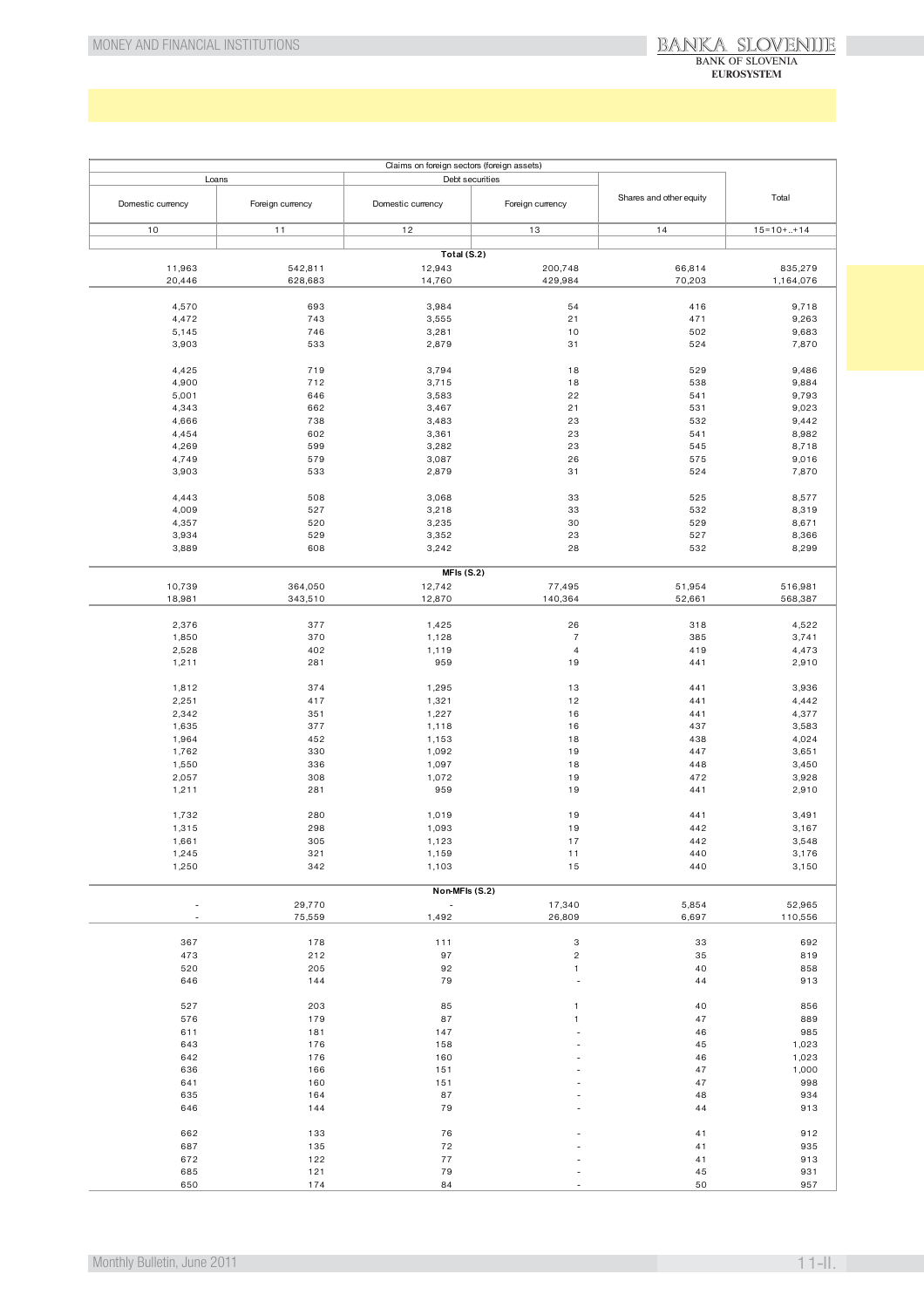# 1.5. Selected Assets of Other Monetary Financial Institutions by Sector (continued)

| Until                    | Claims on domestic sectors (domestic assets) |                       |                           |                                                   |                                   |                |                           |                          |                |
|--------------------------|----------------------------------------------|-----------------------|---------------------------|---------------------------------------------------|-----------------------------------|----------------|---------------------------|--------------------------|----------------|
| 31.12.2006 in            |                                              |                       | Loans                     |                                                   |                                   |                | Debt securities           |                          |                |
| mio SIT from             | By currency                                  |                       |                           | By purpose                                        |                                   | Domestic       |                           | Shares and other         | Total          |
| 01.01.2007 in<br>mio EUR | Domestic currency                            | Foreign currency      | Consumer credit           | Lending for house<br>purchase                     | Other lending                     | currency       | Foreign currency          | equity                   |                |
| Column                   | $\mathbf{1}$                                 | $\,2$                 | $\ensuremath{\mathsf{3}}$ | $\sqrt{4}$                                        | $\sqrt{5}$                        | 6              | $\overline{\mathfrak{c}}$ | 8                        | $9=1+2+6+7+8$  |
| Code                     |                                              |                       |                           |                                                   |                                   |                |                           |                          |                |
|                          |                                              |                       |                           |                                                   | Non-financial corporations (S.11) |                |                           |                          |                |
| 2005 31.Dec.             | 956,334                                      | 1,538,853             | ÷,                        | ÷,                                                | 2,495,187                         | 28,724         | 18,999                    | 77,960                   | 2,620,870      |
| 2006 31.Dec.             | 927,775                                      | 2,155,914             | ÷,                        | $\bar{a}$                                         | 3,083,689                         | 28,541         | 14,897                    | 108,919                  | 3,236,046      |
|                          |                                              |                       |                           |                                                   |                                   |                |                           |                          |                |
| 2007 31.Dec.             | 16,643                                       | 770                   | ٠                         | $\overline{\phantom{a}}$                          | 17,413                            | 194            | ٠                         | 498                      | 18,105         |
| 2008 31.Dec.             | 19,834                                       | 765                   |                           |                                                   | 20,599                            | 204            |                           | 346                      | 21,149         |
| 2009 31.Dec.             | 20,326                                       | 486                   |                           | ä,                                                | 20,812                            | 214            | ÷,                        | 678                      | 21,704         |
| 2010 31.Dec.             | 20,396                                       | 430                   |                           | ۰                                                 | 20,827                            | 212            |                           | 610                      | 21,648         |
| 2010 30.Apr.             | 20,688                                       | 470                   |                           | ٠                                                 | 21,158                            | 215            |                           | 689                      | 22,062         |
| 31.May.                  | 20,757                                       | 465                   |                           | ÷                                                 | 21,222                            | 145            | ä,                        | 630                      | 21,997         |
| 30.Jun.                  | 20,780                                       | 463                   |                           | ٠                                                 | 21,242                            | 144            |                           | 628                      | 22,015         |
| 31.Jul.                  | 20,848                                       | 457                   |                           | ÷                                                 | 21,304                            | 143            |                           | 574                      | 22,022         |
| 31.Aug.                  | 20,650                                       | 452                   |                           |                                                   | 21,101                            | 143            |                           | 570                      | 21,815         |
| 30.Sep.                  | 20,700                                       | 439                   |                           | ٠                                                 | 21,139                            | 142            |                           | 581                      | 21,862         |
| 31.Oct.                  | 20,674                                       | 416                   |                           | ä,                                                | 21,091                            | 144            | ä,                        | 614                      | 21,848         |
| 30.Nov.                  | 20,571                                       | 409                   |                           | ä,                                                | 20,980                            | 214            | ä,                        | 596                      | 21,790         |
| 31.Dec.                  | 20,396                                       | 430                   |                           |                                                   | 20,827                            | 212            |                           | 610                      | 21,648         |
|                          |                                              |                       |                           |                                                   |                                   |                |                           |                          |                |
| 2011 31.Jan.             | 20,585                                       | 410                   |                           |                                                   | 20,995                            | 211            |                           | 588                      | 21,794         |
| 28.Feb.                  | 20,585                                       | 394                   |                           | ä,                                                | 20,979                            | 211            |                           | 587                      | 21,777         |
| 31.Mar.                  | 20,544                                       | 386                   |                           | ٠                                                 | 20,929                            | 212            | ٠                         | 633                      | 21,774         |
| 30.Apr.                  | 20,583                                       | 381                   | ÷                         | ä,<br>ä,                                          | 20,964                            | 212            | ä,                        | 606                      | 21,782         |
| 31.May.                  | 20,520                                       | 386                   |                           |                                                   | 20,906                            | 215            |                           | 594                      | 21,714         |
|                          |                                              |                       |                           |                                                   | Central government (S.1311)       |                |                           |                          |                |
| 2005 31.Dec.             | 108,217                                      | 32,491                | ×,                        | ä,                                                | 140,707                           | 577,133        | 62,682                    |                          | 780,523        |
| 2006 31.Dec.             | 110,035                                      | 21,849                | ä,                        | $\sim$                                            | 131,884                           | 582,490        | 62,265                    |                          | 776,638        |
|                          |                                              |                       |                           |                                                   |                                   |                |                           |                          |                |
| 2007 31.Dec.             | 394                                          | $\,6\,$               | ä,                        | ÷,                                                | 401                               | 1,966          |                           |                          | 2,367          |
| 2008 31.Dec.             | 366                                          | $\boldsymbol{7}$      |                           |                                                   | 373                               | 1,789          |                           |                          | 2,162          |
| 2009 31.Dec.             | 488                                          | $\,6\,$               |                           |                                                   | 495                               | 3,003          |                           |                          | 3,497          |
| 2010 31.Dec.             | 665                                          | $\boldsymbol{7}$      |                           | ٠                                                 | 672                               | 2,747          |                           |                          | 3,419          |
|                          |                                              |                       |                           |                                                   |                                   |                |                           |                          |                |
| 2010 30.Apr.             | 475<br>509                                   | $\boldsymbol{7}$<br>8 |                           | ÷.                                                | 482                               | 2,416          |                           |                          | 2,897          |
| 31.May.<br>30.Jun.       | 456                                          | 8                     |                           |                                                   | 517<br>464                        | 2,484<br>2,656 |                           |                          | 3,001<br>3,120 |
| 31.Jul.                  | 449                                          | $\boldsymbol{7}$      |                           | ÷.                                                | 456                               | 2,674          |                           |                          | 3,130          |
| 31.Aug.                  | 577                                          | $\overline{7}$        |                           |                                                   | 584                               | 2,742          |                           |                          | 3,326          |
| 30.Sep.                  | 619                                          | $\boldsymbol{7}$      |                           |                                                   | 626                               | 2,796          |                           |                          | 3,422          |
| 31.Oct.                  | 657                                          | $\overline{7}$        |                           |                                                   | 664                               | 2,783          |                           |                          | 3,447          |
| 30.Nov.                  | 640                                          | $\boldsymbol{7}$      |                           | ٠                                                 | 647                               | 2,806          |                           |                          | 3,453          |
| 31.Dec.                  | 665                                          | $\overline{7}$        |                           | ÷.                                                | 672                               | 2,747          |                           |                          | 3,419          |
|                          |                                              |                       |                           |                                                   |                                   |                |                           |                          |                |
| 2011 31.Jan.             | 618                                          | $\boldsymbol{7}$      |                           |                                                   | 625                               | 2,708          |                           |                          | 3,332          |
| 28.Feb.                  | 625                                          | $\overline{7}$        |                           |                                                   | 632                               | 2,694          |                           |                          | 3,326          |
| 31.Mar.                  | 620                                          | $\overline{7}$        |                           |                                                   | 626                               | 2,783          |                           |                          | 3,409          |
| 30.Apr.                  | 620                                          | 6                     |                           |                                                   | 627                               | 2,693          |                           |                          | 3,319          |
| 31.May.                  | 623                                          | $\boldsymbol{7}$      |                           |                                                   | 630                               | 2,697          |                           |                          | 3,327          |
|                          |                                              |                       |                           | Other government sectors (S.1312, S.1313, S.1314) |                                   |                |                           |                          |                |
| 2005 31.Dec.             | 8,139                                        | 15,001                | $\overline{\phantom{a}}$  | ÷,                                                | 23,141                            | Ĭ.             | ÷                         |                          | 23,141         |
| 2006 31.Dec.             | 8,412                                        | 16,529                | ä,                        | ÷,                                                | 24,940                            | J.             |                           |                          | 24,940         |
|                          |                                              |                       |                           |                                                   |                                   |                |                           |                          |                |
| 2007 31.Dec.             | 111                                          | $\boldsymbol{7}$      |                           |                                                   | 118                               |                |                           |                          | 118            |
| 2008 31.Dec.             | 204                                          | $\boldsymbol{7}$      |                           | ٠                                                 | 212                               |                |                           | $\overline{\phantom{a}}$ | 212            |
| 2009 31.Dec.             | 370                                          | 6                     |                           |                                                   | 376                               |                |                           |                          | 376            |
| 2010 31.Dec.             | 520                                          | 6                     |                           | ä,                                                | 526                               |                |                           | 0                        | 526            |
|                          |                                              |                       |                           |                                                   |                                   |                |                           |                          |                |
| 2010 30.Apr.             | 386                                          | $\,6\,$               |                           |                                                   | 392                               |                |                           |                          | 392            |
| 31.May.                  | 390                                          | 6                     |                           |                                                   | 395                               |                |                           | $\blacksquare$           | 395            |
| 30.Jun.                  | 395                                          | 6                     |                           |                                                   | 401                               |                |                           | 0                        | 401            |
| 31.Jul.                  | 409                                          | 6                     |                           |                                                   | 415                               |                |                           | 0                        | 415            |
| 31.Aug.                  | 415                                          | 6                     |                           |                                                   | 421                               |                |                           | 0<br>0                   | 421            |
| 30.Sep.<br>31.Oct.       | 412<br>429                                   | 6<br>$\,6\,$          |                           | ٠                                                 | 417<br>434                        |                |                           | 0                        | 417<br>434     |
| 30.Nov.                  | 491                                          | $\,6\,$               |                           |                                                   | 497                               |                |                           | 0                        | 497            |
| 31.Dec.                  | 520                                          | 6                     |                           | ٠                                                 | 526                               |                |                           | 0                        | 526            |
|                          |                                              |                       |                           |                                                   |                                   |                |                           |                          |                |
| 2011 31.Jan.             | 532                                          | $\,6\,$               |                           |                                                   | 538                               |                |                           | $\mathsf O$              | 538            |
| 28.Feb.                  | 531                                          | 6                     |                           |                                                   | 536                               |                |                           | 0                        | 536            |
| 31.Mar.                  | 535                                          | 6                     |                           |                                                   | 541                               |                |                           | 0                        | 541            |
| 30.Apr.                  | 526                                          | $\,6\,$               |                           |                                                   | 532                               |                |                           | 0                        | 532            |
| 31.May.                  | 524                                          | $\,6\,$               |                           |                                                   | 530                               |                |                           | 0                        | 530            |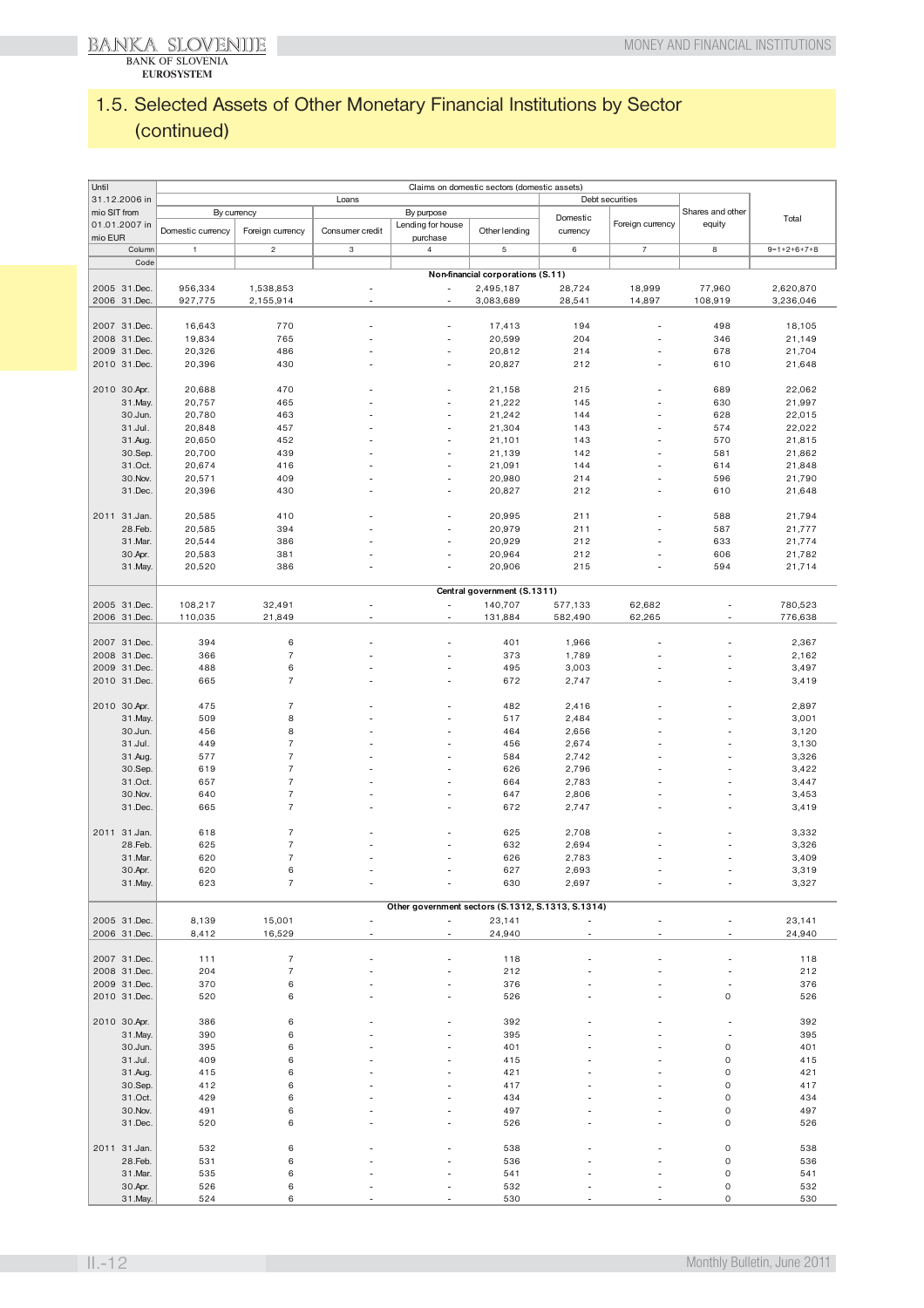|                           |                  | Claims on foreign sectors (foreign assets) |                         |                         |                      |
|---------------------------|------------------|--------------------------------------------|-------------------------|-------------------------|----------------------|
| Loans                     |                  | Debt securities                            |                         |                         |                      |
| Domestic currency         | Foreign currency | Domestic currency                          | Foreign currency        | Shares and other equity | Total                |
| $10$                      | 11               | 12                                         | 13                      | $14$                    | $15=10++14$          |
|                           |                  |                                            |                         |                         |                      |
|                           |                  | Non-financial corporations (S.2)           |                         |                         |                      |
| 633                       | 147,193          | ÷,                                         | 40,464                  | 9,005                   | 197,296              |
| 1,119                     | 203,109          | 198                                        | 50,084                  | 10,845                  | 265,354              |
|                           |                  |                                            |                         |                         |                      |
| 1,772                     | 138              | 110                                        | $\sqrt{4}$              | 65                      | 2,089                |
| 2,068                     | 160              | 95                                         | $\mathsf{O}$            | 50                      | 2,374                |
| 2,045                     | 138              | 80                                         | $\mathsf{O}\xspace$     | 42                      | 2,305                |
| 1,982                     | 106              | 69                                         | $\boldsymbol{9}$        | 38                      | 2,205                |
|                           |                  |                                            |                         |                         |                      |
| 2,036                     | 141              | 85                                         | $\mathsf{O}\xspace$     | 47                      | 2,309                |
| 2,021                     | 115              | 84                                         | $\mathbf{1}$            | 50                      | 2,272                |
| 1,986                     | 112              | 84                                         | $\mathbf{1}$            | 55                      | 2,237                |
| 2,001                     | 107              | 85                                         | $\mathbf{1}$            | 48                      | 2,243                |
| 1,998                     | 110              | 85                                         | 1                       | 48                      | 2,242                |
| 1,994                     | 105              | 85                                         | $\mathbf{1}$            | 47                      | 2,233                |
| 2,015                     | 101              | 64                                         | $\mathbf{1}$            | 50                      | 2,231                |
| 2,008                     | 106              | 78                                         | 3                       | 55                      | 2,249                |
| 1,982                     | 106              | 69                                         | $\mathbf 9$             | 38                      | 2,205                |
|                           |                  |                                            |                         |                         |                      |
| 1,989                     | 94               | 68                                         | 8                       | 43                      | 2,203                |
| 1,947                     | 93               | 69                                         | 8                       | 50                      | 2,168                |
| 1,964                     | 92               | 62                                         | $\mathbf{1}$            | 46                      | 2,164                |
| 1,944                     | 86               | 63                                         | 1                       | 42                      | 2,135                |
| 1,930                     | 91               | 65                                         | $\mathbf{1}$            | 42                      | 2,129                |
|                           |                  |                                            |                         |                         |                      |
|                           |                  | Central government (S.2)                   |                         |                         |                      |
| ÷,                        | ä,               | 200                                        | 62,994                  | ä,                      | 63,195               |
| $\overline{\phantom{a}}$  | 5,032            | 200                                        | 212,727                 | ٠                       | 217,959              |
|                           |                  |                                            |                         |                         |                      |
| 20                        |                  | 2,328                                      | 20                      |                         | 2,368                |
| 20                        |                  | 2,219                                      | 12                      |                         | 2,252                |
| 17                        |                  | 1,990                                      | $\,$ 5 $\,$             |                         | 2,012                |
| 31                        |                  | 1,744                                      | $\sqrt{4}$              |                         | 1,779                |
|                           |                  |                                            |                         |                         |                      |
| 16                        |                  | 2,305                                      | $\sqrt{4}$              |                         | 2,325                |
| 16                        |                  | 2,197                                      | $\overline{\mathbf{4}}$ |                         | 2,217                |
| 16                        |                  | 2,101                                      | 4                       |                         | 2,121                |
| 16                        |                  | 2,081                                      | $\overline{\mathbf{4}}$ |                         | 2,101                |
| 15                        |                  | 2,056                                      | 4                       |                         | 2,076                |
| 15                        |                  | 1,996                                      | $\overline{\mathbf{4}}$ |                         | 2,016                |
| 17                        |                  |                                            | $\overline{\mathbf{4}}$ |                         |                      |
|                           |                  | 1,941                                      | $\sqrt{4}$              |                         | 1,962                |
| 17<br>31                  |                  | 1,822<br>1,744                             | $\sqrt{4}$              |                         | 1,843<br>1,779       |
|                           |                  |                                            |                         |                         |                      |
| 27                        |                  |                                            | 5                       |                         |                      |
|                           |                  | 1,877                                      |                         |                         | 1,909                |
| 26                        |                  | 1,955                                      | $\,$ 5 $\,$             |                         | 1,987                |
| 25<br>25                  |                  | 1,945                                      | 13<br>12                |                         | 1,983                |
|                           |                  | 2,019                                      |                         |                         | 2,056                |
| 25                        |                  | 1,957                                      | 13                      |                         | 1,995                |
|                           |                  | Other government sectors (S.2)             |                         |                         |                      |
|                           | ×.               | ÷                                          | 2,454                   |                         | 2,454                |
|                           | 391              |                                            |                         |                         | 391                  |
|                           |                  |                                            |                         |                         |                      |
| $\mathbf{1}$              |                  | 10                                         |                         |                         |                      |
| 8                         |                  | 15                                         |                         |                         | 11<br>23             |
| $\overline{\mathfrak{c}}$ |                  | $\mathsf{O}\xspace$                        |                         |                         |                      |
| 6                         |                  | 28                                         |                         |                         | $\overline{7}$<br>34 |
|                           |                  |                                            |                         |                         |                      |
|                           |                  |                                            |                         |                         |                      |
| 6                         |                  | 25                                         |                         |                         | 31                   |
| 6                         |                  | 25                                         |                         |                         | 31                   |
| 6                         |                  | 25                                         |                         |                         | 31                   |
| 6                         |                  | 25                                         |                         |                         | 31                   |
| 6                         |                  | 30                                         |                         |                         | 36                   |
| 6                         |                  | 37                                         |                         |                         | 43                   |
| 6                         |                  | 30                                         |                         |                         | 35                   |
| 6                         |                  | 28                                         |                         |                         | 34                   |
| 6                         |                  | 28                                         |                         |                         | 34                   |
|                           |                  |                                            |                         |                         |                      |
| 5                         |                  | 28                                         |                         |                         | 33                   |
| 5                         |                  | 28                                         |                         |                         | 33                   |
| 5                         |                  | 28                                         |                         |                         | 33                   |
| 5                         |                  | 33                                         |                         |                         | 38                   |
| 5                         |                  | 33                                         |                         |                         | 38                   |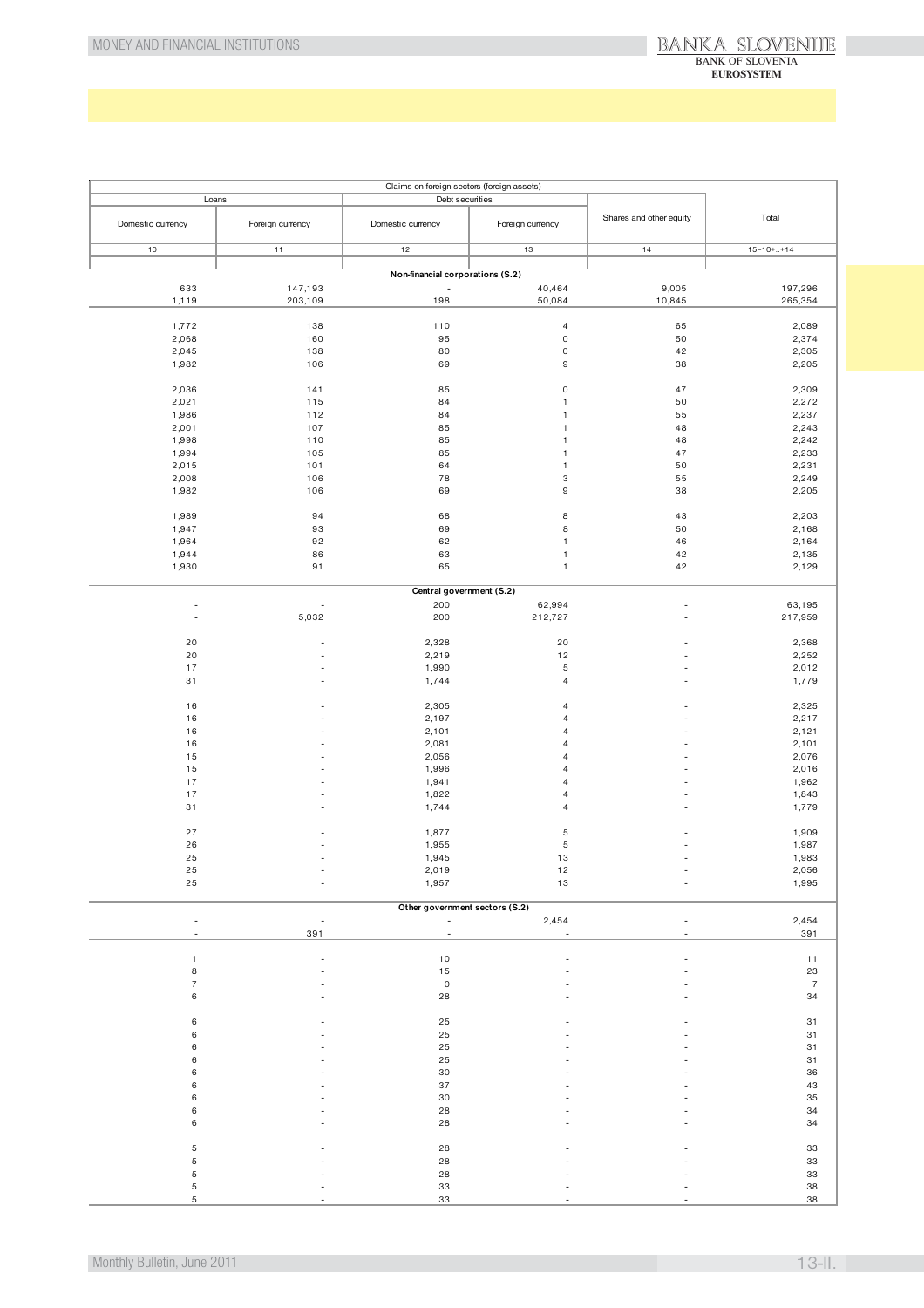# 1.5. Selected Assets of Other Monetary Financial Institutions by Sector (continued)

| Until        |               |                   |                  |                 |                                                                        | Claims on domestic sectors (domestic assets) |                 |                  |              |               |
|--------------|---------------|-------------------|------------------|-----------------|------------------------------------------------------------------------|----------------------------------------------|-----------------|------------------|--------------|---------------|
|              | 31.12.2006 in |                   |                  | Loans           |                                                                        |                                              | Debt securities |                  |              |               |
| mio SIT from | 01.01.2007 in |                   | By currency      |                 | By purpose                                                             |                                              | Domestic        |                  | Shares and   | Total         |
| mio EUR      |               | Domestic currency | Foreign currency | Consumer credit | Lending for house<br>purchase                                          | Other lending                                | currency        | Foreign currency | other equity |               |
|              | Column        | $\overline{1}$    | $\overline{c}$   | 3               | $\overline{4}$                                                         | 5                                            | 6               | $\overline{7}$   | 8            | $9=1+2+6+7+8$ |
|              | Code          |                   |                  |                 |                                                                        |                                              |                 |                  |              |               |
|              |               |                   |                  |                 | Households and non-profit institutions serving households (S.14, S.15) |                                              |                 |                  |              |               |
|              | 2005 31.Dec.  | 642,223           | 383,721          | 471,462         | 327,736                                                                | 226,746                                      |                 |                  |              | 1,025,944     |
|              | 2006 31.Dec.  | 694,085           | 595,348          | 547,955         | 468,689                                                                | 272,788                                      |                 | ٠                |              | 1,289,432     |
|              |               |                   |                  |                 |                                                                        |                                              |                 |                  |              |               |
| 2007         | 31.Dec.       | 5,782             | 1,036            | 2,743           | 2,668                                                                  | 1,407                                        |                 |                  |              | 6,818         |
| 2008         | 31.Dec.       | 6,378             | 1.449            | 2.884           | 3,395                                                                  | 1,548                                        |                 |                  |              | 7,827         |
| 2009         | 31.Dec.       | 7,139             | 1,274            | 2,900           | 3,927                                                                  | 1,586                                        |                 |                  |              | 8,413         |
|              | 2010 31.Dec.  | 7,980             | 1,302            | 2,833           | 4,837                                                                  | 1,612                                        |                 |                  | $\mathbf 0$  | 9,282         |
|              |               |                   |                  |                 |                                                                        |                                              |                 |                  |              |               |
| 2010         | 30.Apr.       | 7,388             | 1,259            | 2,887           | 4,174                                                                  | 1,586                                        |                 |                  |              | 8,647         |
|              | 31.May.       | 7,450             | 1,252            | 2,887           | 4,251                                                                  | 1,563                                        |                 |                  |              | 8,701         |
|              | 30.Jun.       | 7,574             | 1,322            | 2,826           | 4,490                                                                  | 1,581                                        |                 |                  | $\mathbf 0$  | 8,897         |
|              | 31.Jul.       | 7,650             | 1,278            | 2,813           | 4,537                                                                  | 1,578                                        |                 |                  | $\Omega$     | 8,928         |
|              | 31.Aug.       | 7,748             | 1,314            | 2,822           | 4,634                                                                  | 1,606                                        |                 |                  | 0            | 9,062         |
|              | 30.Sep.       | 7,849             | 1,270            | 2,818           | 4,672                                                                  | 1,628                                        |                 |                  | $\mathbf 0$  | 9,119         |
|              | 31.Oct.       | 7,932             | 1,217            | 2,810           | 4,697                                                                  | 1,643                                        |                 |                  | $\Omega$     | 9,149         |
|              | 30.Nov.       | 7,969             | 1,256            | 2,850           | 4,740                                                                  | 1,635                                        |                 |                  | 0            | 9,225         |
|              | 31.Dec.       | 7,980             | 1,302            | 2,833           | 4,837                                                                  | 1,612                                        |                 |                  | $\circ$      | 9,282         |
|              |               |                   |                  |                 |                                                                        |                                              |                 |                  |              |               |
| 2011         | 31.Jan.       | 7,981             | 1.246            | 2.816           | 4,820                                                                  | 1,590                                        |                 |                  | $\circ$      | 9,226         |
|              | 28.Feb.       | 7,988             | 1,245            | 2,803           | 4,852                                                                  | 1,578                                        |                 |                  | $\mathbf 0$  | 9,233         |
|              | 31.Mar.       | 8,065             | 1,211            | 2,803           | 4,880                                                                  | 1,593                                        |                 |                  | $\mathbf 0$  | 9,276         |
|              | 30.Apr.       | 8,090             | 1,214            | 2,786           | 4,926                                                                  | 1,591                                        |                 |                  | $\Omega$     | 9,304         |
|              | 31.May.       | 8,115             | 1,268            | 2,783           | 5,021                                                                  | 1,579                                        |                 |                  | 0            | 9,383         |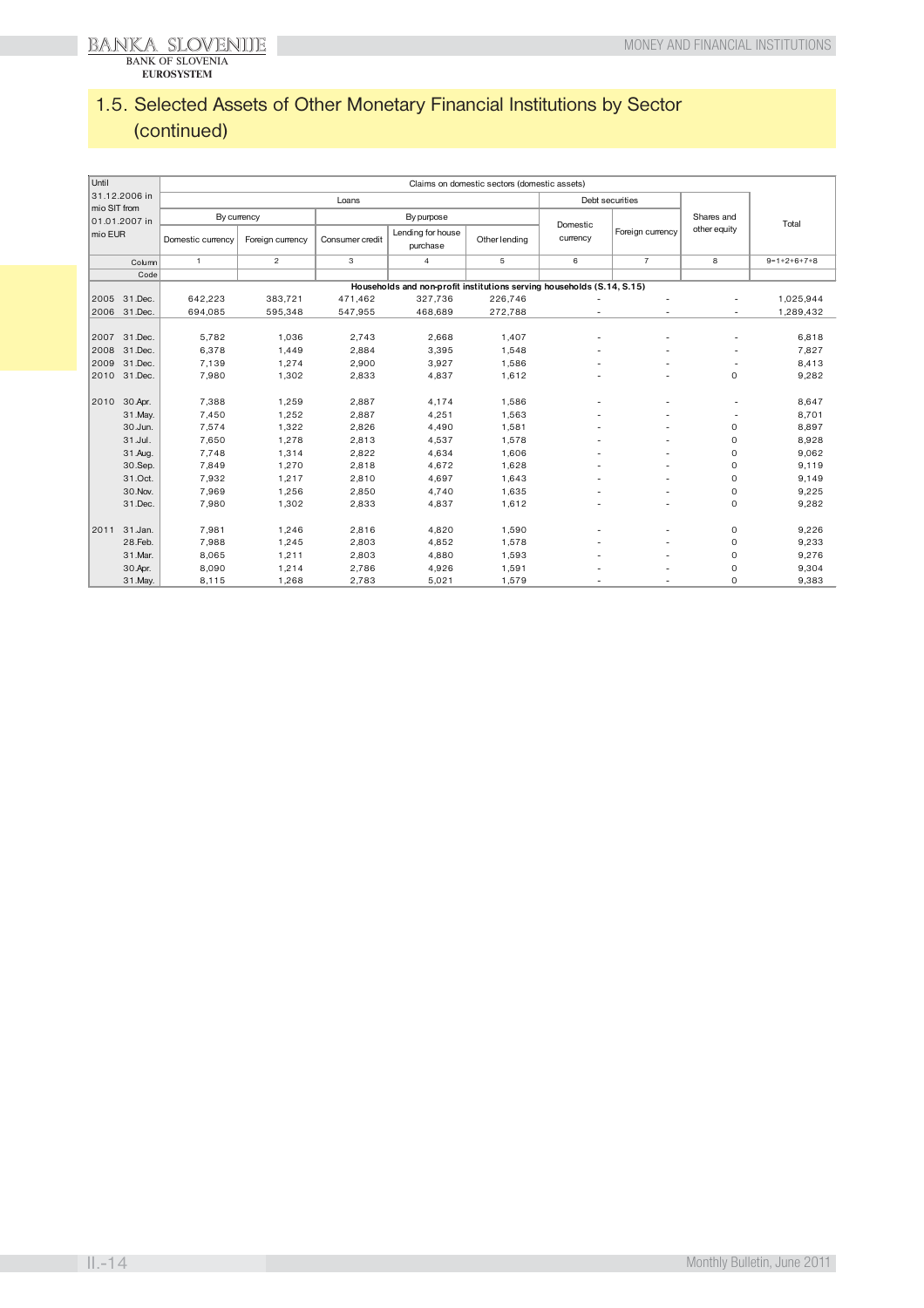| Claims on foreign sectors (foreign assets) |                   |                  |                                                                 |                  |                         |              |  |  |  |  |  |  |
|--------------------------------------------|-------------------|------------------|-----------------------------------------------------------------|------------------|-------------------------|--------------|--|--|--|--|--|--|
|                                            | Loans             |                  |                                                                 | Debt securities  |                         |              |  |  |  |  |  |  |
|                                            | Domestic currency | Foreign currency | Domestic currency                                               | Foreign currency | Shares and other equity | Total        |  |  |  |  |  |  |
|                                            | 10                | 11               | 12                                                              | 13               | 14                      | $15=10+.+14$ |  |  |  |  |  |  |
|                                            |                   |                  |                                                                 |                  |                         |              |  |  |  |  |  |  |
|                                            |                   |                  | Households and non-profit institutions serving households (S.2) |                  |                         |              |  |  |  |  |  |  |
|                                            | 591<br>346        | 1,797            |                                                                 |                  |                         | 2,388        |  |  |  |  |  |  |
|                                            |                   | 1,083            |                                                                 | ٠                |                         | 1,429        |  |  |  |  |  |  |
|                                            | 34                |                  |                                                                 |                  |                         | 35           |  |  |  |  |  |  |
|                                            | 53                |                  |                                                                 |                  |                         | 54           |  |  |  |  |  |  |
|                                            | 29                |                  |                                                                 |                  |                         | 30           |  |  |  |  |  |  |
|                                            | 27                |                  |                                                                 |                  |                         | 29           |  |  |  |  |  |  |
|                                            |                   |                  |                                                                 |                  |                         |              |  |  |  |  |  |  |
|                                            | 28                |                  |                                                                 |                  |                         | 29           |  |  |  |  |  |  |
|                                            | 31                |                  |                                                                 |                  |                         | 32           |  |  |  |  |  |  |
|                                            | 40                |                  |                                                                 |                  |                         | 41           |  |  |  |  |  |  |
|                                            | 42                |                  |                                                                 |                  |                         | 43           |  |  |  |  |  |  |
|                                            | 41                |                  |                                                                 |                  |                         | 42           |  |  |  |  |  |  |
|                                            | 40                |                  |                                                                 |                  |                         | 41           |  |  |  |  |  |  |
|                                            | 40                |                  |                                                                 |                  |                         | 41           |  |  |  |  |  |  |
|                                            | 27                |                  |                                                                 |                  |                         | 28           |  |  |  |  |  |  |
|                                            | 27                |                  |                                                                 |                  |                         | 29           |  |  |  |  |  |  |
|                                            |                   |                  |                                                                 |                  |                         |              |  |  |  |  |  |  |
|                                            | 28                |                  |                                                                 |                  |                         | 29           |  |  |  |  |  |  |
|                                            | 28                |                  |                                                                 |                  |                         | 29           |  |  |  |  |  |  |
|                                            | 29                |                  |                                                                 |                  |                         | 30           |  |  |  |  |  |  |
|                                            | 29                |                  |                                                                 |                  |                         | 30           |  |  |  |  |  |  |
|                                            | 29                |                  |                                                                 |                  |                         | 30           |  |  |  |  |  |  |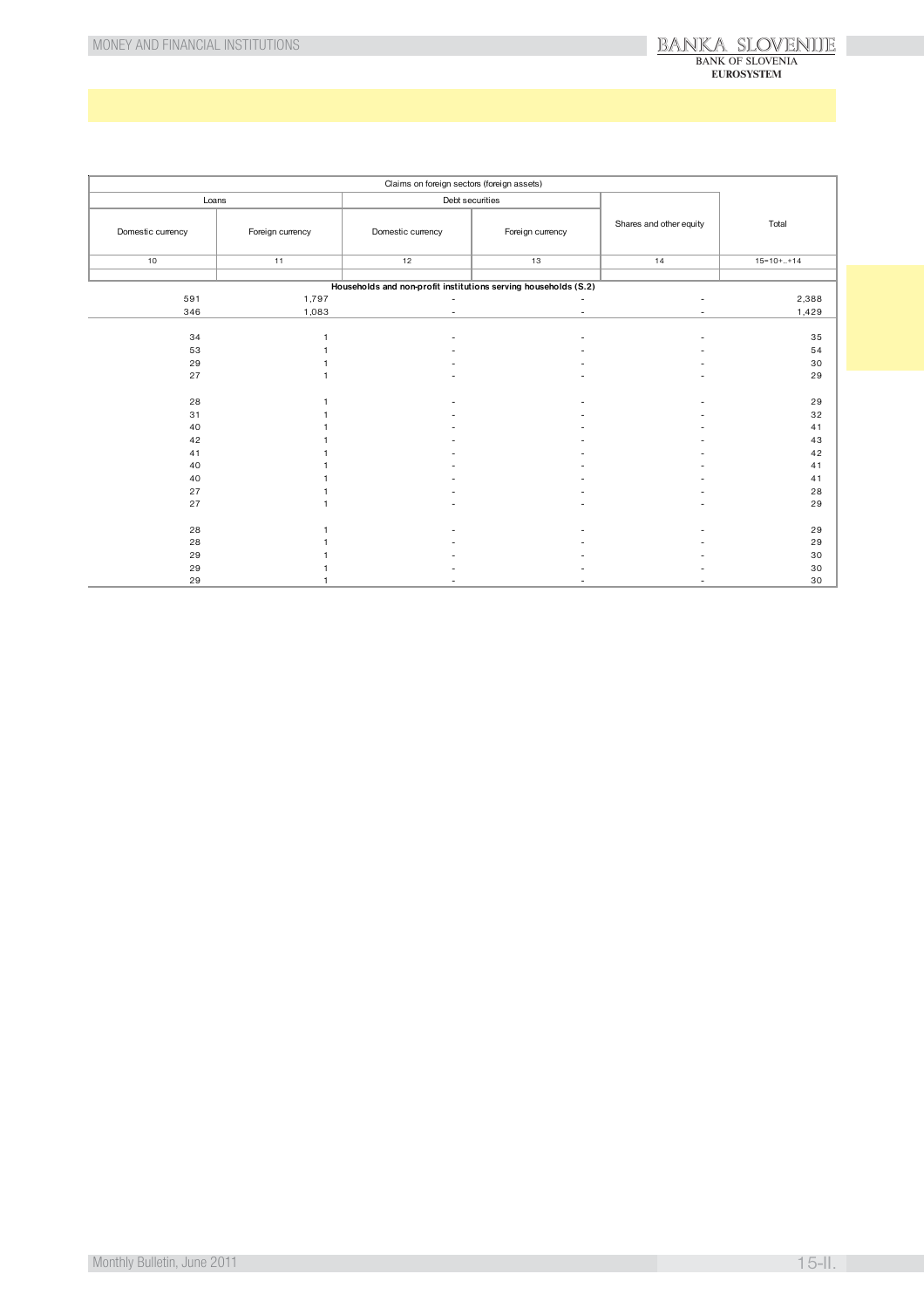**EUROSYSTEM**

# 1.6. Selected Liabilities of Other Monetary Financial Institutions by Sector

| Until                       | Liabilities to domestic sectors |                         |                                           |                                            |                 |                                               |                     |                                          |                  |                          |                        |
|-----------------------------|---------------------------------|-------------------------|-------------------------------------------|--------------------------------------------|-----------------|-----------------------------------------------|---------------------|------------------------------------------|------------------|--------------------------|------------------------|
| 31.12.2006 in               |                                 |                         |                                           | Deposits                                   |                 |                                               |                     |                                          |                  | Debt securities issued   |                        |
| mio SIT from                |                                 |                         |                                           |                                            |                 |                                               |                     |                                          |                  |                          |                        |
| 01.01.2007 in<br>mio EUR    |                                 |                         | Domestic currency<br>With agreed maturity | Reedemable at                              |                 | Foreign currency<br>With agreed maturity      |                     | Reedemable at                            | Domestic         | Foreign currency         | Total                  |
|                             | Overnight                       | Short-term              | Long-term                                 | notice                                     | Ovemight        | Short-term                                    | Long-term           | notice                                   | currency         |                          |                        |
| Column                      | $\mathbf{1}$                    | $\overline{\mathbf{c}}$ | 3                                         | $\overline{4}$                             | 5               | 6                                             | $\overline{7}$      | 8                                        | 9                | 10                       | $11 = 3 +  + 10$       |
| Code                        |                                 |                         |                                           |                                            |                 |                                               |                     |                                          |                  |                          |                        |
| 2005 31.Dec.                |                                 |                         | 309,939                                   | 137,836                                    | 534,802         | Total<br>481,200                              |                     |                                          | 177,327          |                          |                        |
| 2006 31.Dec.                | 986,985<br>1,178,571            | 1,175,499<br>1,251,225  | 292,397                                   | 181,198                                    | 552,743         | 545,504                                       | 295,169<br>318,261  | 35,404<br>38,019                         | 193,038          | 61,245<br>58,982         | 4,195,405<br>4,609,937 |
|                             |                                 |                         |                                           |                                            |                 |                                               |                     |                                          |                  |                          |                        |
| 2007 31.Dec.                | 6,887                           | 8,913                   | 2,857                                     | 1,372                                      | 218             | 248                                           | 56                  | 37                                       | 1,139            | $\overline{\phantom{a}}$ | 21,726                 |
| 2008 31.Dec.                | 6,605                           | 10,971                  | 4,157                                     | 1,396                                      | 215             | 198                                           | 41                  | 36                                       | 1,293            |                          | 24,911                 |
| 2009 31.Dec                 | 7,200                           | 10,408                  | 9,788                                     | 569                                        | 238             | 141                                           | 45                  | 10                                       | 1,521            |                          | 29,920                 |
| 2010 31.Dec                 | 8,155                           | 8,192                   | 10,336                                    | 82                                         | 285             | 121                                           | 55                  | $\overline{\mathbf{c}}$                  | 1,768            | ÷,                       | 28,997                 |
| 2010 30.Apr.                | 7,351                           | 9,006                   | 11,067                                    | 525                                        | 270             | 121                                           | 55                  | 4                                        | 1,512            | $\ddot{\phantom{a}}$     | 29,910                 |
| 31.May.                     | 7,732                           | 8,674                   | 11,196                                    | 483                                        | 299             | 130                                           | 59                  | 8                                        | 1,518            |                          | 30,099                 |
| 30.Jun.                     | 7,976                           | 8,377                   | 11,401                                    | 175                                        | 513             | 129                                           | 61                  | $\overline{\mathbf{c}}$                  | 1,771            |                          | 30,405                 |
| 31.Jul.                     | 7,934                           | 8,574                   | 10,413                                    | 156                                        | 283             | 122                                           | 58                  | $\mathbf 2$                              | 1,743            |                          | 29,285                 |
| 31.Aug.                     | 8,041                           | 8,621                   | 10,529                                    | 167                                        | 307             | 121                                           | 60                  | 3                                        | 1,754            | ä,                       | 29,602                 |
| 30.Sep<br>31.Oct.           | 8,031<br>7,926                  | 8,096<br>8,100          | 10,532<br>10,587                          | 160<br>83                                  | 277<br>286      | 125<br>113                                    | 57<br>55            | $\ensuremath{\mathsf{3}}$<br>$\mathbf 2$ | 1,763<br>1,758   | $\ddot{\phantom{a}}$     | 29,046<br>28,910       |
| 30.Nov.                     | 8,119                           | 8,256                   | 11,003                                    | 108                                        | 291             | 118                                           | 59                  | 3                                        | 1,816            |                          | 29,772                 |
| 31.Dec.                     | 8,155                           | 8,192                   | 10,336                                    | 82                                         | 285             | 121                                           | 55                  | $\sqrt{2}$                               | 1,768            | $\overline{a}$           | 28,997                 |
|                             |                                 |                         |                                           |                                            |                 |                                               |                     |                                          |                  |                          |                        |
| 2011 31.Jan.                | 8,245                           | 8,814                   | 10,496                                    | 73                                         | 282             | 115                                           | 53                  | $\mathbf 2$                              | 1,761            |                          | 29,841                 |
| 28.Feb.                     | 8,179                           | 8,483                   | 10,550                                    | 23                                         | 287             | 116                                           | 49                  | 1                                        | 1,779            |                          | 29,467                 |
| 31.Mar.                     | 8,799                           | 8,724                   | 10,583                                    | 23                                         | 284             | 113                                           | 51                  | $\overline{1}$                           | 1,717            |                          | 30,296                 |
| 30.Apr.                     | 8,206                           | 8,477                   | 10,375                                    | 22                                         | 286             | 107                                           | 50                  | $\overline{1}$<br>$\mathbf{1}$           | 1,417            |                          | 28,942                 |
| 31.May.                     | 8,237                           | 8,614                   | 10,324                                    | 30                                         | 295             | 111                                           | 52                  |                                          | 1,389            |                          | 29,051                 |
|                             |                                 |                         |                                           |                                            |                 | MFIs (S.121, S.122)                           |                     |                                          |                  |                          |                        |
| 2005 31.Dec.                | 6,658                           | 26,368                  | 20,605                                    | 1,641                                      | 10,605          | 17,442                                        | 49,437              | ÷,                                       | 62,759           | 3,239                    | 198,754                |
| 2006 31.Dec.                | 17,386                          | 49,451                  | 22,204                                    | 1,721                                      | 13,434          | 18,484                                        | 48,464              | ÷,                                       | 85,143           | 3,623                    | 259,910                |
|                             |                                 |                         |                                           |                                            |                 |                                               |                     |                                          |                  |                          |                        |
| 2007 31.Dec.<br>2008 31.Dec | 5<br>8                          | 458<br>1,492            | 1,110<br>1,705                            | 9<br>16                                    | 9<br>5          | 47<br>35                                      | 15<br>9             |                                          | 387<br>590       |                          | 2,039<br>3,860         |
| 2009 31.Dec.                | 22                              | 777                     | 4,280                                     | $\mathbf 9$                                | $\overline{7}$  | $_{\rm 3}$                                    | 12                  |                                          | 838              |                          | 5,948                  |
| 2010 31.Dec.                | 20                              | 998                     | 2,997                                     | $\mathsf{O}\xspace$                        | 6               | 14                                            | 6                   | ٠                                        | 993              |                          | 5,034                  |
|                             |                                 |                         |                                           |                                            |                 |                                               |                     |                                          |                  |                          |                        |
| 2010 30.Apr.                | 5                               | 986                     | 4,555                                     | 10                                         | $\overline{7}$  | $_{\rm 3}$                                    | 13                  |                                          | 849              |                          | 6,428                  |
| 31.May.                     | 18                              | 952                     | 4,550                                     | 11                                         | 8               | $\sqrt{4}$                                    | 14                  | ÷,                                       | 852              |                          | 6,408                  |
| 30.Jun.                     | 30                              | 735                     | 4,505                                     | 0<br>$\mathsf{O}\xspace$                   | 6<br>6          | $\overline{\mathfrak{c}}$<br>$\boldsymbol{7}$ | 14<br>13            | ä,                                       | 969<br>941       |                          | 6,265                  |
| 31.Jul.<br>31.Aug.          | 40<br>67                        | 824<br>897              | 3,441<br>3,434                            | $\mathsf{O}\xspace$                        | 10              | 6                                             | 13                  | ä,                                       | 937              |                          | 5,271<br>5,363         |
| 30.Sep.                     | 75                              | 655                     | 3,370                                     | $\mathsf{O}\xspace$                        | $\overline{7}$  | 15                                            | 13                  |                                          | 951              |                          | 5,085                  |
| 31.Oct                      | 33                              | 696                     | 3,435                                     | 0                                          | 6               | $\overline{7}$                                | 12                  |                                          | 948              |                          | 5,138                  |
| 30.Nov.                     | 52                              | 689                     | 3,795                                     | $\mathsf{O}\xspace$                        | $\overline{7}$  | $\overline{7}$                                | 12                  | $\overline{a}$                           | 1,022            |                          | 5,584                  |
| 31.Dec.                     | 20                              | 998                     | 2,997                                     | 0                                          | 6               | 14                                            | 6                   | ä,                                       | 993              |                          | 5,034                  |
|                             |                                 |                         |                                           |                                            |                 |                                               |                     |                                          |                  |                          |                        |
| 2011 31.Jan.<br>28.Feb.     | 30<br>24                        | 833<br>777              | 2,985<br>2,985                            | $\mathsf{O}\xspace$<br>$\mathsf{O}\xspace$ | 6<br>6          | 11<br>$\overline{7}$                          | 6<br>6              | ÷,                                       | 989              |                          | 4,860<br>4,817         |
| 31.Mar.                     | 28                              | 772                     | 2,971                                     | 0                                          | 6               | $\overline{7}$                                | 6                   |                                          | 1,010<br>966     |                          | 4,756                  |
| 30.Apr.                     | 19                              | 689                     | 2,935                                     | $\mathsf{O}\xspace$                        | 6               | 6                                             | 5                   |                                          | 655              |                          | 4,315                  |
| 31.May.                     | 38                              | 837                     | 2,848                                     | $\mathsf{O}\xspace$                        | 6               | 5                                             | 6                   | ÷,                                       | 634              | $\ddot{\phantom{a}}$     | 4,374                  |
|                             |                                 |                         |                                           |                                            |                 |                                               |                     |                                          |                  |                          |                        |
| 2005 31.Dec.                |                                 |                         |                                           |                                            |                 | Non-MFIs (S.123, S.124, S.125)                |                     | 35                                       |                  |                          |                        |
| 2006 31.Dec.                | 10,513<br>21,978                | 73,011<br>86.140        | 75,832<br>55,483                          | 18,349<br>36,869                           | 5,086<br>18,536 | 11,650<br>10,513                              | 110,765<br>134,836  | 138                                      | 63,255<br>71,909 | 34,923<br>32,264         | 403,418<br>468,666     |
|                             |                                 |                         |                                           |                                            |                 |                                               |                     |                                          |                  |                          |                        |
| 2007 31.Dec.                | 181                             | 504                     | 259                                       | 213                                        | 16              | 3                                             |                     | $\boldsymbol{7}$                         | 493              | ä,                       | 1,676                  |
| 2008 31.Dec.                | 118                             | 491                     | 303                                       | 151                                        | 17              | 1                                             | $\mathsf{O}\xspace$ | $\mathsf{O}\xspace$                      | 481              | ä,                       | 1,562                  |
| 2009 31.Dec.                | 111                             | 322                     | 578                                       | 150                                        | 36              | $\mathsf{O}\xspace$                           | $\sim$              | $\mathsf{O}\xspace$                      | 489              | ÷,                       | 1,686                  |
| 2010 31.Dec.                | 163                             | 335                     | 756                                       | 18                                         | 39              | $\mathsf{O}$                                  |                     | $\mathsf{O}\xspace$                      | 538              | $\overline{\phantom{a}}$ | 1,848                  |
| 2010 30.Apr.                | 122                             | 324                     | 671                                       | 146                                        | 37              | ÷,                                            |                     | $\mathsf{O}\xspace$                      | 486              |                          | 1,785                  |
| 31.May.                     | 134                             | 392                     | 686                                       | 150                                        | 36              | $\mathsf{O}\xspace$                           |                     | 1                                        | 498              | ÷,                       | 1,898                  |
| 30.Jun.                     | 157                             | 372                     | 655                                       | 42                                         | 55              | $\mathsf{O}\xspace$                           |                     | $\mathsf{O}\xspace$                      | 576              | $\ddot{\phantom{a}}$     | 1,857                  |
| 31.Jul.                     | 204                             | 394                     | 669                                       | 46                                         | 28              | $\mathsf{O}\xspace$                           |                     | 0                                        | 570              | $\overline{\phantom{a}}$ | 1,911                  |
| 31.Aug.                     | 192                             | 422                     | 685                                       | 46                                         | 44              | $\mathsf O$                                   |                     | $\overline{1}$                           | 577              | ä,                       | 1,968                  |
| 30.Sep.                     | 174                             | 356                     | 687                                       | 46                                         | 31              |                                               |                     | $\mathsf{O}\xspace$                      | 569              |                          | 1,862                  |
| 31.Oct.                     | 204                             | 388                     | 697                                       | 19                                         | 37              | $\mathsf{O}\xspace$                           |                     | $\mathsf{O}\xspace$                      | 566              | ÷,                       | 1,911                  |
| 30.Nov.                     | 187                             | 397                     | 720                                       | 21                                         | 43              | $\mathsf{O}\xspace$                           |                     | 0                                        | 556              | ÷,                       | 1,924                  |
| 31.Dec.                     | 163                             | 335                     | 756                                       | 18                                         | 39              | $\mathsf{O}$                                  | $\sim$              | $\mathsf{O}\xspace$                      | 538              | $\overline{\phantom{a}}$ | 1,848                  |
| 2011 31.Jan.                | 199                             | 343                     | 767                                       | 23                                         | 33              | ÷,                                            |                     | $\mathsf{O}\xspace$                      | 536              | ÷,                       | 1,901                  |
| 28.Feb.                     | 199                             | 396                     | 771                                       | 9                                          | 36              | $\mathsf O$                                   |                     | ÷,                                       | 542              | ÷,                       | 1,954                  |
| 31.Mar.                     | 181                             | 342                     | 794                                       | 9                                          | 28              | $\mathsf{O}\xspace$                           |                     | ÷,                                       | 525              | ÷,                       | 1,880                  |
| 30.Apr.                     | 201                             | 351                     | 804                                       | 10                                         | 30              | 0                                             |                     | ÷,                                       | 534              | ÷,                       | 1,930                  |
| 31.May.                     | 191                             | 459                     | 837                                       | 14                                         | 33              | $\mathsf{O}\xspace$                           |                     | ÷.                                       | 532              | $\sim$                   | 2,067                  |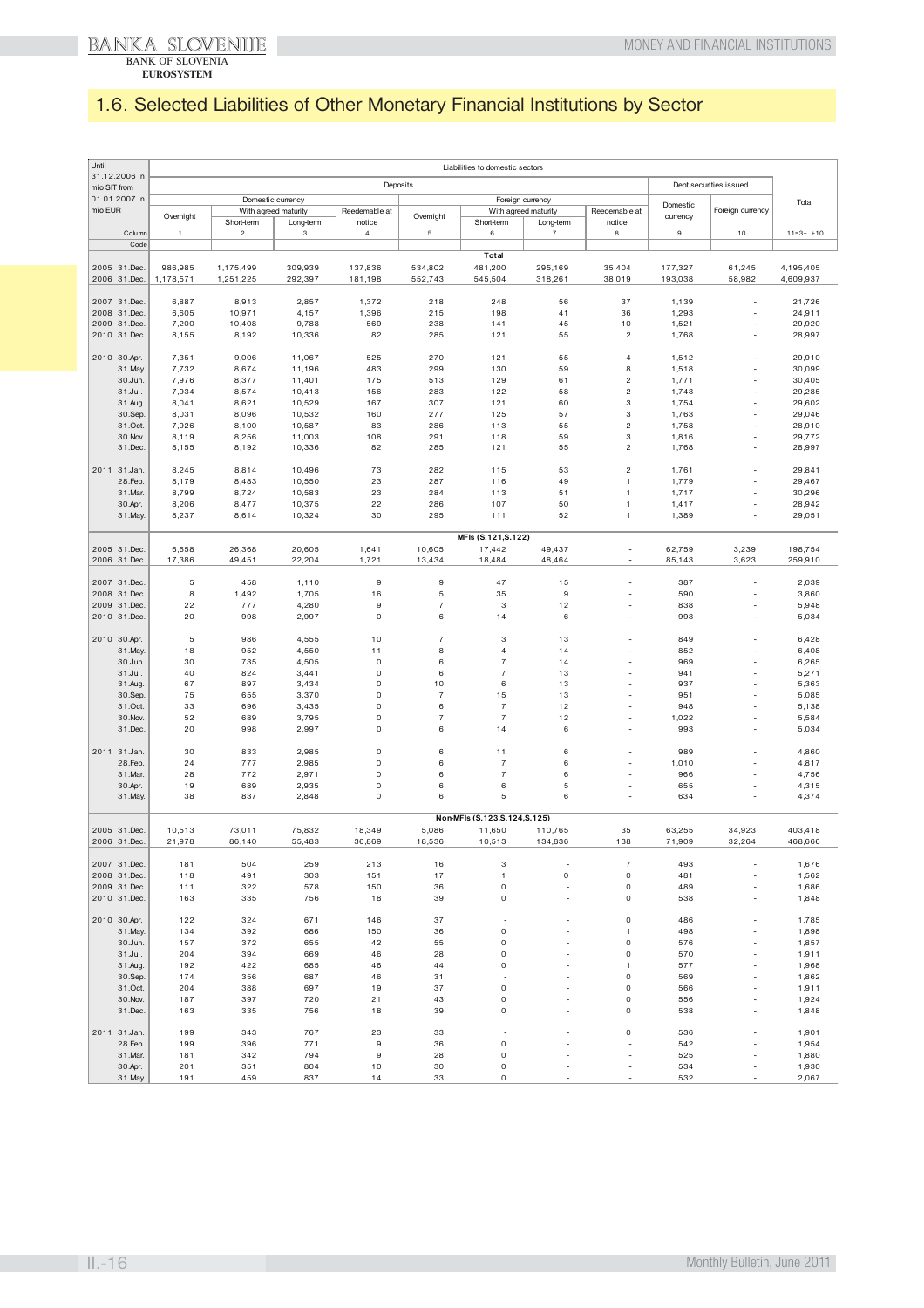| Liabilities to foreign sectors |                           |                         |                     |                     |                      |                  |                             |                          |                          |                   |  |
|--------------------------------|---------------------------|-------------------------|---------------------|---------------------|----------------------|------------------|-----------------------------|--------------------------|--------------------------|-------------------|--|
|                                |                           |                         |                     | Deposits            |                      |                  |                             | Debt securities issued   |                          |                   |  |
|                                |                           | Domestic currency       |                     |                     |                      | Foreign currency |                             |                          |                          | Total             |  |
| Ovemight                       |                           | With agreed maturity    | Reedemable at       | Ovemight            | With agreed maturity |                  | Reedemable at               | Domestic currency        | Foreign currency         |                   |  |
|                                | Short-term                | Long-term               | notice              |                     | Short-term           | Long-term        | notice                      |                          |                          |                   |  |
| 12                             | 13                        | 14                      | 15                  | $16\,$              | 17                   | 18               | 19                          | $20\,$                   | 21                       | $22 - 12 +  + 21$ |  |
|                                |                           |                         |                     |                     | Total (S.2)          |                  |                             |                          |                          |                   |  |
| 21,896                         | 42,339                    | 55,272                  | 463                 | 36,869              | 232,897              | 1,584,184        | 691                         | 249                      | 87,443                   | 2,062,303         |  |
| 28,714                         | 5,474                     | 9,620                   | 110                 | 38,450              | 313,813              | 2,153,848        | 14                          | 1,093                    | 98,766                   | 2,649,902         |  |
|                                |                           |                         |                     |                     |                      |                  |                             |                          |                          |                   |  |
| 257                            | 2,573                     | 11,288                  | $\mathbf 5$         | 23                  | 251                  | 1,432            | $\mathsf{O}$                | 390                      | ÷                        | 16,217            |  |
| 210                            | 3,087                     | 12,076                  | $\sqrt{4}$          | 22                  | 269                  | 1,744            | $\mathsf{O}$                | 468                      | ÷,                       | 17,879            |  |
| 308                            | 1,722                     | 10,813                  | $\bar{2}$           | 50                  | 163                  | 1,307            | $\mathsf{O}$                | 2,308                    | ÷,                       | 16,673            |  |
| 216                            | 1,708                     | 9,903                   | $\mathsf{O}\xspace$ | 57                  | 207                  | 1,143            | $\mathsf{O}$                | 3,288                    | $\overline{\phantom{a}}$ | 16,522            |  |
| 218                            | 1,388                     | 10,284                  | 5                   | 60                  | 178                  | 1,261            | $\mathsf{O}$                | 3,047                    |                          | 16,441            |  |
| 223                            | 1,284                     | 10,658                  | 5                   | 67                  | 166                  | 1,274            | $\mathsf O$                 | 3,058                    | ÷                        | 16,734            |  |
| 274                            | 1,597                     | 10,332                  | $\mathsf{O}\xspace$ | 57                  | 275                  | 1,163            | $\mathsf{O}$                | 3,262                    | ÷,                       | 16,960            |  |
| 252                            | 1,447                     | 10,373                  | $\mathsf{O}\xspace$ | 41                  | 256                  | 1,156            | $\mathsf{O}$                | 3,233                    | $\overline{\phantom{a}}$ | 16,757            |  |
| 261                            | 1,388                     | 10,339                  | $\mathsf{O}\xspace$ | 47                  | 274                  | 1,201            | $\mathsf{O}$                | 3,238                    | ÷,                       | 16,747            |  |
| 318                            | 1,629                     | 10,349                  | $\mathsf{O}\xspace$ | 47                  | 289                  | 1,111            | $\mathsf{O}$                | 3,256                    | ä,                       | 17,001            |  |
| 230                            | 1,437                     | 10,288                  | 0<br>$\mathbf 2$    | 46<br>53            | 226                  | 1,105            | $\mathsf O$<br>$\mathsf{O}$ | 3,245                    | ÷,                       | 16,577            |  |
| 237<br>216                     | 1,383<br>1,708            | 10,369<br>9,903         | $\mathsf{O}\xspace$ | 57                  | 203<br>207           | 1,140<br>1,143   | $\mathsf O$                 | 3,294<br>3,288           | ÷                        | 16,681<br>16,522  |  |
|                                |                           |                         |                     |                     |                      |                  |                             |                          |                          |                   |  |
| 230                            | 1,514                     | 9,816                   | $\sqrt{2}$          | 53                  | 244                  | 1,054            | $\mathsf{O}$                | 3,295                    | ÷,                       | 16,209            |  |
| 292                            | 1,329                     | 10,024                  | $\mathsf{O}\xspace$ | 45                  | 240                  | 1,057            | ÷,                          | 3,277                    | ÷                        | 16,263            |  |
| 229                            | 1,286                     | 9,888                   | $\mathsf{O}\xspace$ | 47                  | 202                  | 1,025            |                             | 3,615                    |                          | 16,292            |  |
| 224                            | 1,149                     | 9,653                   | Ĭ.                  | 47                  | 187                  | 1,025            | ÷,                          | 3,615                    | ÷                        | 15,900            |  |
| 232                            | 1,086                     | 9,489                   | $\mathsf{O}\xspace$ | 48                  | 177                  | 1,078            |                             | 3,623                    | ÷,                       | 15,733            |  |
|                                |                           |                         |                     |                     | MFIs (S.2)           |                  |                             |                          |                          |                   |  |
| 14,836                         | 38,958                    | 54,705                  | 308                 | 8,108               | 217,019              | 1,538,579        | 110                         | 201                      | 87,406                   | 1,960,229         |  |
| 20,031                         | 2,562                     | 9,249                   | ÷,                  | 11,281              | 293,780              | 2,102,275        | ÷,                          | 1,020                    | 98,624                   | 2,538,821         |  |
|                                |                           |                         |                     |                     |                      |                  |                             |                          |                          |                   |  |
| 45                             | 2,225                     | 11,071                  | ÷,                  | $\,$ 5 $\,$         | 231                  | 1,348            |                             | 388                      | ÷                        | 15,314            |  |
| 71                             | 2,893                     | 11,815                  | ä,                  | $\boldsymbol{7}$    | 251                  | 1,607            |                             | 437                      | ÷,                       | 17,081            |  |
| 163                            | 1,538                     | 10,403                  |                     | 30                  | 150                  | 1,152            | ÷,                          | 2,263                    | ÷                        | 15,699            |  |
| 59                             | 1,533                     | 8,994                   |                     | 29                  | 197                  | 962              | ÷,                          | 3,254                    | ÷,                       | 15,028            |  |
|                                |                           |                         |                     |                     |                      |                  |                             |                          |                          |                   |  |
| 52                             | 1,252                     | 9,806                   |                     | 34<br>36            | 165                  | 1,100            |                             | 3,002                    | ÷,<br>ä,                 | 15,411            |  |
| 59<br>105                      | 1,137<br>1,428            | 10,160<br>9,579         |                     | 20                  | 152<br>266           | 1,107<br>1,006   | $\sim$                      | 3,011<br>3,224           | $\overline{\phantom{a}}$ | 15,663<br>15,627  |  |
| 86                             | 1,258                     | 9,627                   |                     | 17                  | 248                  | 988              |                             | 3,197                    | ÷,                       | 15,422            |  |
| 94                             | 1,202                     | 9,584                   |                     | 21                  | 265                  | 1,027            |                             | 3,203                    | ä,                       | 15,395            |  |
| 163                            | 1,433                     | 9,594                   |                     | 22                  | 272                  | 940              |                             | 3,221                    | ÷                        | 15,645            |  |
| 72                             | 1,241                     | 9,529                   |                     | 21                  | 217                  | 938              | $\overline{a}$              | 3,211                    | ÷,                       | 15,229            |  |
| 82                             | 1,189                     | 9,460                   |                     | 23                  | 193                  | 963              | ÷,                          | 3,259                    | ÷,                       | 15,170            |  |
| 59                             | 1,533                     | 8,994                   | J.                  | 29                  | 197                  | 962              | ÷,                          | 3,254                    | ÷,                       | 15,028            |  |
|                                |                           |                         |                     |                     |                      |                  |                             |                          |                          |                   |  |
| 70<br>136                      | 1,336<br>1,144            | 8,888<br>9,097          |                     | 28<br>21            | 233<br>228           | 880<br>881       | ÷,                          | 3,261<br>3,243           | ÷                        | 14,695            |  |
| 69                             | 1,109                     | 8,949                   | ä,                  | 22                  | 191                  | 856              | ÷,                          | 3,582                    | ÷,                       | 14,750<br>14,778  |  |
| 70                             | 972                       | 8,714                   | ä,                  | 22                  | 176                  | 859              |                             | 3,581                    | ÷,                       | 14,395            |  |
| 66                             | 908                       | 8,552                   | ä,                  | 21                  | 166                  | 903              | ÷,                          | 3,589                    | $\overline{\phantom{a}}$ | 14,205            |  |
|                                |                           |                         |                     |                     |                      |                  |                             |                          |                          |                   |  |
|                                |                           |                         |                     |                     | Non-MFIs (S.2)       |                  |                             |                          |                          |                   |  |
| 35                             |                           | ÷,                      | ÷,                  | 35                  |                      | 295              | $\overline{1}$              | $\overline{\phantom{a}}$ | ÷,                       | 366               |  |
| 38                             | $\overline{a}$            | L.                      | ÷,                  | 106                 | 13                   | 197              | $\sqrt{2}$                  | $\overline{c}$           | 0                        | 359               |  |
| $\mathbf{1}$                   | 267                       | $\overline{\mathbf{c}}$ | 0                   |                     | 4                    | 0                |                             | $\mathsf{O}\xspace$      |                          | 275               |  |
| 12                             | $\mathbf{1}$              |                         | 0                   | 0                   | 3                    |                  |                             | $\overline{\mathbf{c}}$  |                          | 19                |  |
| $10$                           | $\ensuremath{\mathsf{3}}$ | 40                      | 0                   | $\mathsf{O}\xspace$ |                      |                  |                             | 18                       |                          | 71                |  |
| 5                              | $\mathsf{O}\xspace$       | 43                      |                     | 0                   |                      |                  |                             | $\mathsf{O}\xspace$      |                          | 49                |  |
|                                |                           |                         |                     |                     |                      |                  |                             |                          |                          |                   |  |
| 10                             | $\sqrt{2}$                | 40                      | 3                   | $\mathsf O$         |                      |                  |                             | 19                       |                          | 75                |  |
| $\boldsymbol{9}$               | $\sqrt{2}$                | 40                      | 3                   | $\mathsf O$         |                      |                  |                             | 20                       |                          | 75                |  |
| $\boldsymbol{9}$               | $\overline{c}$            | 40                      |                     | $\mathsf O$         |                      |                  |                             | $\mathsf{O}\xspace$      |                          | 52                |  |
| 8<br>8                         | $\mathbf{1}$<br>-1        | 40<br>40                |                     | 0<br>0              |                      |                  |                             | 1<br>0                   |                          | 51<br>50          |  |
| 8                              |                           | 40                      |                     | 0                   | 7                    |                  |                             | 0                        |                          | 57                |  |
| 8                              | $\mathbf{1}$              | 40                      |                     | $\mathsf O$         |                      |                  |                             | 0                        |                          | 49                |  |
| 6                              | $\mathbf{1}$              | 40                      |                     | $\mathsf O$         |                      |                  |                             | 0                        |                          | 47                |  |
| 5                              | 0                         | 43                      |                     | $\mathsf O$         |                      |                  |                             | 0                        |                          | 49                |  |
|                                |                           |                         |                     |                     |                      |                  |                             |                          |                          |                   |  |
| 5                              | 0                         | 43                      |                     | $\mathsf O$         |                      |                  |                             | $\mathsf{O}\xspace$      |                          | 49                |  |
| 5                              | $\mathsf{O}\xspace$       | 43                      |                     | $\mathsf O$         |                      |                  |                             | 0                        |                          | 49                |  |
| $\boldsymbol{7}$               | $\mathsf{O}\xspace$       | 43                      |                     | $\mathsf O$         |                      |                  |                             | 0                        |                          | 51                |  |
| 5                              | $\mathsf{O}\xspace$       | 43                      |                     | 0                   |                      |                  |                             | $\mathsf{O}\xspace$      |                          | 49                |  |

70 43 - 0 - - -20 -71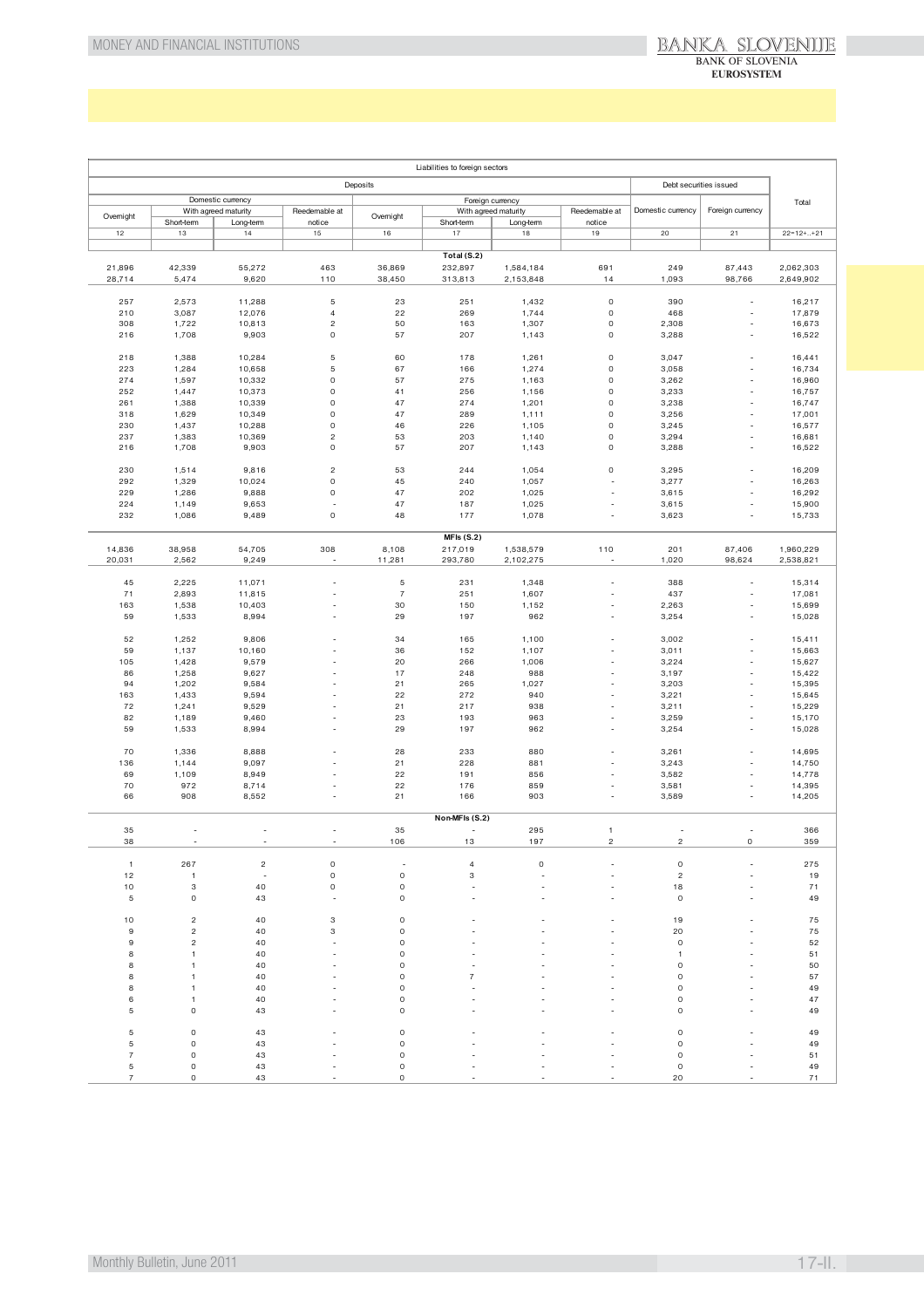# 1.6. Selected Liabilities of Other Monetary Financial Institutions by Sector (continued)

| Until                         | Liabilities to domestic sectors |                      |                   |                                  |                                            |                                                 |                                     |                                     |                  |                          |                    |
|-------------------------------|---------------------------------|----------------------|-------------------|----------------------------------|--------------------------------------------|-------------------------------------------------|-------------------------------------|-------------------------------------|------------------|--------------------------|--------------------|
| 31.12.2006 in                 |                                 |                      |                   | Deposits                         |                                            |                                                 |                                     |                                     |                  | Debt securities issued   |                    |
| mio SIT from<br>01.01.2007 in |                                 |                      |                   |                                  |                                            |                                                 |                                     |                                     |                  |                          |                    |
| mio EUR                       |                                 | With agreed maturity | Domestic currency | Reedemable at                    |                                            | With agreed maturity                            | Foreign currency                    | Reedemable at                       | Domestic         | Foreign currency         | Total              |
|                               | Overnight                       | Short-term           | Long-term         | notice                           | Ovemight                                   | Short-term                                      | Long-term                           | notice                              | currency         |                          |                    |
| Column                        | $\mathbf{1}$                    | $\sqrt{2}$           | 3                 | $\overline{4}$                   | $\mathbf 5$                                | 6                                               | $\overline{7}$                      | 8                                   | 9                | 10                       | $11=3++10$         |
| Code                          |                                 |                      |                   |                                  |                                            |                                                 |                                     |                                     |                  |                          |                    |
|                               |                                 |                      |                   |                                  |                                            | Non-financial corporations (S.11)               |                                     |                                     |                  |                          |                    |
| 2005 31.Dec.<br>2006 31.Dec.  | 185,785<br>219,967              | 317,159<br>305,864   | 34,773<br>30,992  | 51,807<br>72,094                 | 85,077<br>89,487                           | 53,414<br>63,215                                | 22,685<br>18,941                    | 6,835<br>7,486                      | 26,714<br>18,331 | 11,241<br>12,170         | 795,490<br>838,547 |
|                               |                                 |                      |                   |                                  |                                            |                                                 |                                     |                                     |                  |                          |                    |
| 2007 31.Dec.                  | 1,301                           | 1,800                | 126               | 351                              | 49                                         | 24                                              | $\overline{1}$                      | $\overline{7}$                      | 116              | ÷,                       | 3,774              |
| 2008 31.Dec.                  | 1,250                           | 1,881                | 166               | 339                              | 45                                         | 12                                              | $\mathsf{O}$                        | 8                                   | 99               |                          | 3,800              |
| 2009 31.Dec.                  | 1,372                           | 1,829                | 225               | 306                              | 41                                         | 14                                              | $\mathsf{O}$                        | 6                                   | 74               |                          | 3,868              |
| 2010 31.Dec.                  | 1,748                           | 1,713                | 395               | 52                               | 43                                         | $\sqrt{4}$                                      | $\sqrt{2}$                          | $\mathbf{1}$                        | 79               | ä,                       | 4,038              |
| 2010 30.Apr.                  | 1,391                           | 1,814                | 293               | 296                              | 60                                         | $\overline{7}$                                  | $\mathsf{O}\xspace$                 | $\mathbf{1}$                        | 73               |                          | 3,936              |
| 31.May.                       | 1,423                           | 1,800                | 318               | 253                              | 68                                         | 12                                              | $\circ$                             | $\overline{4}$                      | 63               |                          | 3,941              |
| 30.Jun.                       | 1,400                           | 1,680                | 366               | 93                               | 238                                        | $\mathsf g$                                     | $\overline{1}$                      | $\circ$                             | 78               |                          | 3,865              |
| 31.Jul.                       | 1,544                           | 1,699                | 373               | 87                               | 61                                         | 8                                               | $\mathsf{O}$                        | $\mathsf{O}\xspace$                 | 85               |                          | 3,858              |
| 31.Aug.<br>30.Sep.            | 1,600<br>1,585                  | 1,592<br>1,621       | 394<br>404        | 98<br>91                         | 56<br>53                                   | $\boldsymbol{7}$<br>10                          | $\mathsf{O}$<br>$\mathsf{O}\xspace$ | $\mathsf{O}\xspace$<br>$\mathbf{1}$ | 84<br>75         | ä,                       | 3,832<br>3,842     |
| 31.Oct.                       | 1,618                           | 1,665                | 406               | 50                               | 59                                         | 8                                               | $\mathsf{O}$                        | $\mathbf{1}$                        | 75               |                          | 3,882              |
| 30.Nov.                       | 1,726                           | 1,780                | 384               | 72                               | 51                                         | 9                                               | $\overline{1}$                      | $\sqrt{2}$                          | 75               |                          | 4,100              |
| 31.Dec.                       | 1,748                           | 1,713                | 395               | 52                               | 43                                         | $\sqrt{4}$                                      | $\sqrt{2}$                          | $\mathbf{1}$                        | 79               | Ĭ.                       | 4,038              |
|                               |                                 |                      |                   |                                  |                                            |                                                 |                                     |                                     |                  |                          |                    |
| 2011 31.Jan.                  | 1,703                           | 1,637                | 383               | 37                               | 54                                         | $\,6\,$                                         | $\sqrt{2}$                          | $\mathbf{1}$                        | 80               | ä,                       | 3,904              |
| 28.Feb.<br>31.Mar.            | 1,691<br>1,658                  | 1,681<br>1,707       | 390<br>397        | 5<br>6                           | 57<br>63                                   | 10<br>$\mathsf g$                               | $\mathsf{O}$<br>$_{\rm 3}$          | $\mathsf{O}\xspace$                 | 74<br>77         |                          | 3,909<br>3,922     |
| 30.Apr.                       | 1,674                           | 1,690                | 380               | 5                                | 67                                         | 10                                              | $\overline{4}$                      |                                     | 79               |                          | 3,910              |
| 31.May.                       | 1,579                           | 1,702                | 379               | $\mathbf 9$                      | 62                                         | 12                                              | $\ensuremath{\mathsf{3}}$           | $\overline{a}$                      | 74               | ä,                       | 3,820              |
|                               |                                 |                      |                   |                                  |                                            |                                                 |                                     |                                     |                  |                          |                    |
|                               |                                 |                      |                   |                                  |                                            | Central government (S.1311)                     |                                     |                                     |                  |                          |                    |
| 2005 31.Dec.<br>2006 31.Dec.  | 12,647<br>4,659                 | 97,654<br>154,577    | 12,958<br>16,720  | 1,609<br>2,998                   | 865<br>1,283                               | 432<br>704                                      | 3,223<br>1,647                      | 410<br>627                          | 17,106<br>10,347 | 5,649<br>4,187           | 152,553<br>197,749 |
|                               |                                 |                      |                   |                                  |                                            |                                                 |                                     |                                     |                  |                          |                    |
| 2007 31.Dec.                  | 34                              | 928                  | 77                | 11                               | $\mathsf{O}\xspace$                        | $\overline{1}$                                  |                                     |                                     | 53               |                          | 1,105              |
| 2008 31.Dec.                  | 8                               | 1,364                | 37                | 22                               | $\mathsf 0$                                |                                                 |                                     |                                     | 40               |                          | 1,470              |
| 2009 31.Dec.<br>2010 31.Dec.  | 71<br>64                        | 1,722<br>555         | 1,715<br>2,060    | 29<br>3                          | $\mathsf 0$<br>$\circ$                     | ä,                                              |                                     |                                     | 43<br>73         | ä,<br>÷,                 | 3,580<br>2,756     |
|                               |                                 |                      |                   |                                  |                                            |                                                 |                                     |                                     |                  |                          |                    |
| 2010 30.Apr.                  | 14                              | 809                  | 1,882             | 15                               | $\circ$                                    |                                                 |                                     |                                     | 35               |                          | 2,755              |
| 31.May                        | 100                             | 641                  | 1,884             | 16                               | 0                                          |                                                 |                                     |                                     | 33               |                          | 2,673              |
| 30.Jun.                       | 248                             | 810                  | 2,054             | 5                                | $\mathsf{O}\xspace$                        |                                                 |                                     |                                     | 57               | ä,                       | 3,174              |
| 31.Jul.                       | 49                              | 867                  | 2,040             | 5                                | $\circ$                                    |                                                 |                                     |                                     | 55               |                          | 3,016              |
| 31.Aug.<br>30.Sep.            | 46<br>62                        | 985<br>769           | 2,097<br>2,111    | 5<br>$\overline{4}$              | $\mathsf{O}\xspace$<br>$\circ$             |                                                 |                                     |                                     | 64<br>76         | ä,                       | 3,196<br>3,023     |
| 31.Oct                        | 10                              | 668                  | 2,040             | 3                                | $\circ$                                    |                                                 |                                     |                                     | 75               |                          | 2,797              |
| 30.Nov.                       | 57                              | 805                  | 2,074             | 3                                | 0                                          | ä,                                              |                                     |                                     | 75               |                          | 3,015              |
| 31.Dec.                       | 64                              | 555                  | 2,060             | 3                                | $\mathsf{O}\xspace$                        |                                                 |                                     |                                     | 73               | ÷,                       | 2,756              |
|                               |                                 |                      |                   |                                  |                                            |                                                 |                                     |                                     |                  |                          |                    |
| 2011 31.Jan.<br>28.Feb.       | 90<br>16                        | 1,448<br>1,073       | 2,148<br>2,153    | 3                                | $\circ$<br>$\circ$                         |                                                 |                                     |                                     | 71<br>69         |                          | 3,761<br>3,310     |
| 31.Mar.                       | 701                             | 1,416                | 2,144             |                                  | $\circ$                                    |                                                 |                                     |                                     | 68               |                          | 4,329              |
| 30.Apr.                       | 32                              | 1,291                | 2,019             | ł,                               | 0                                          |                                                 |                                     |                                     | 66               | ä,                       | 3,407              |
| 31.May.                       | 10                              | 1,201                | 1,973             | $\circ$                          | $\mathsf{O}\xspace$                        |                                                 |                                     |                                     | 66               | ä,                       | 3,251              |
|                               |                                 |                      |                   |                                  |                                            | Other government sectors (S.1312,S.1313,S.1314) |                                     |                                     |                  |                          |                    |
| 2005 31.Dec.                  | 18,488                          | 37,244               | 8,257             | 18,215                           | 386                                        | 264                                             | 1,020                               | $\mathsf O$                         | 6,182            | 1,612                    | 91,668             |
| 2006 31.Dec.                  | 20,507                          | 42,158               | 4,711             | 15,994                           | 5                                          | 2,763                                           | 696                                 | ÷,                                  | 6,243            | 2,284                    | 95,363             |
|                               |                                 |                      |                   |                                  |                                            |                                                 |                                     |                                     |                  |                          |                    |
| 2007 31.Dec.                  | 122                             | 281                  | 40                | 57                               | 0                                          | $\overline{\mathbf{c}}$<br>÷,                   |                                     |                                     | 50               | ä,                       | 551                |
| 2008 31.Dec.<br>2009 31.Dec.  | 119<br>123                      | 247<br>231           | 19<br>47          | 60<br>46                         | 0<br>$\mathsf{O}\xspace$                   | ÷,                                              | $\mathsf{O}$<br>$\mathsf O$         | $\sim$<br>$\overline{\phantom{a}}$  | 36<br>28         | ä,<br>$\overline{a}$     | 482<br>476         |
| 2010 31.Dec.                  | 157                             | 219                  | 19                | $\mathsf{O}\xspace$              | $\mathsf{O}\xspace$                        | $\mathsf{O}$                                    | $\mathsf O$                         | ÷,                                  | 28               | $\overline{\phantom{a}}$ | 425                |
|                               |                                 |                      |                   |                                  |                                            |                                                 |                                     |                                     |                  |                          |                    |
| 2010 30.Apr.                  | 110                             | 259                  | 46                | 31                               | $\mathsf{O}\xspace$                        | 0                                               | $\mathsf O$                         | $\sim$                              | 21               | $\overline{a}$           | 467                |
| 31.May.                       | 109                             | 250                  | 47                | 30                               | 0                                          | $\mathsf{O}\xspace$                             | $\mathsf O$                         | $\sim$                              | 21               | ä,                       | 457                |
| 30.Jun.<br>31.Jul.            | 146<br>135                      | 238<br>242           | 48<br>43          | $\overline{7}$<br>$\overline{7}$ | $\mathsf{O}\xspace$<br>$\mathsf{O}\xspace$ | 0<br>0                                          | $\mathsf O$<br>$\mathsf O$          | ÷,<br>÷,                            | 30<br>30         | ÷,<br>$\overline{a}$     | 469<br>457         |
| 31.Aug.                       | 151                             | 242                  | 32                | 6                                | 0                                          | 0                                               | $\circ$                             |                                     | 30               | ÷,                       | 461                |
| 30.Sep.                       | 169                             | 243                  | 33                | 8                                | 0                                          | 0                                               | $\mathsf{O}\xspace$                 | $\overline{a}$                      | 30               | $\overline{a}$           | 484                |
| 31.Oct.                       | 174                             | 236                  | 33                | 1                                | 0                                          | ÷,                                              | $\mathsf O$                         | ÷,                                  | 32               | $\overline{a}$           | 476                |
| 30.Nov.                       | 164                             | 199                  | 18                | $\boldsymbol{2}$                 | 0                                          | $\overline{\phantom{a}}$                        | $\mathsf{O}$                        | $\sim$                              | 28               | $\sim$                   | 411                |
| 31.Dec.                       | 157                             | 219                  | 19                | $\mathsf{O}\xspace$              | $\mathsf{O}\xspace$                        | $\mathsf{O}\xspace$                             | $\mathsf O$                         | $\overline{\phantom{a}}$            | 28               | ÷,                       | 425                |
| 2011 31.Jan.                  | 141                             | 225                  | 24                | $\mathsf{O}\xspace$              | 0                                          | $\mathsf{O}\xspace$                             | $\circ$                             |                                     | 28               | $\overline{a}$           | 418                |
| 28.Feb.                       | 139                             | 225                  | 50                | $\mathsf{O}\xspace$              | 0                                          | 0                                               | 0                                   | ÷,                                  | 29               | $\overline{a}$           | 443                |
| 31.Mar.                       | 152                             | 227                  | 60                | $\mathsf{O}\xspace$              | 1                                          | 0                                               | $\mathsf O$                         | ÷,                                  | 28               | ÷,                       | 469                |
| 30.Apr.                       | 146                             | 219                  | 62                | $\mathsf{O}\xspace$              | 0                                          | ÷,                                              | $\mathsf O$                         | $\overline{\phantom{a}}$            | 29               | $\overline{\phantom{a}}$ | 457                |
| 31.May.                       | 121                             | 221                  | 47                | $\mathsf{O}\xspace$              | 0                                          | $\mathsf 0$                                     | $\mathsf O$                         | ÷,                                  | 30               | $\overline{a}$           | 419                |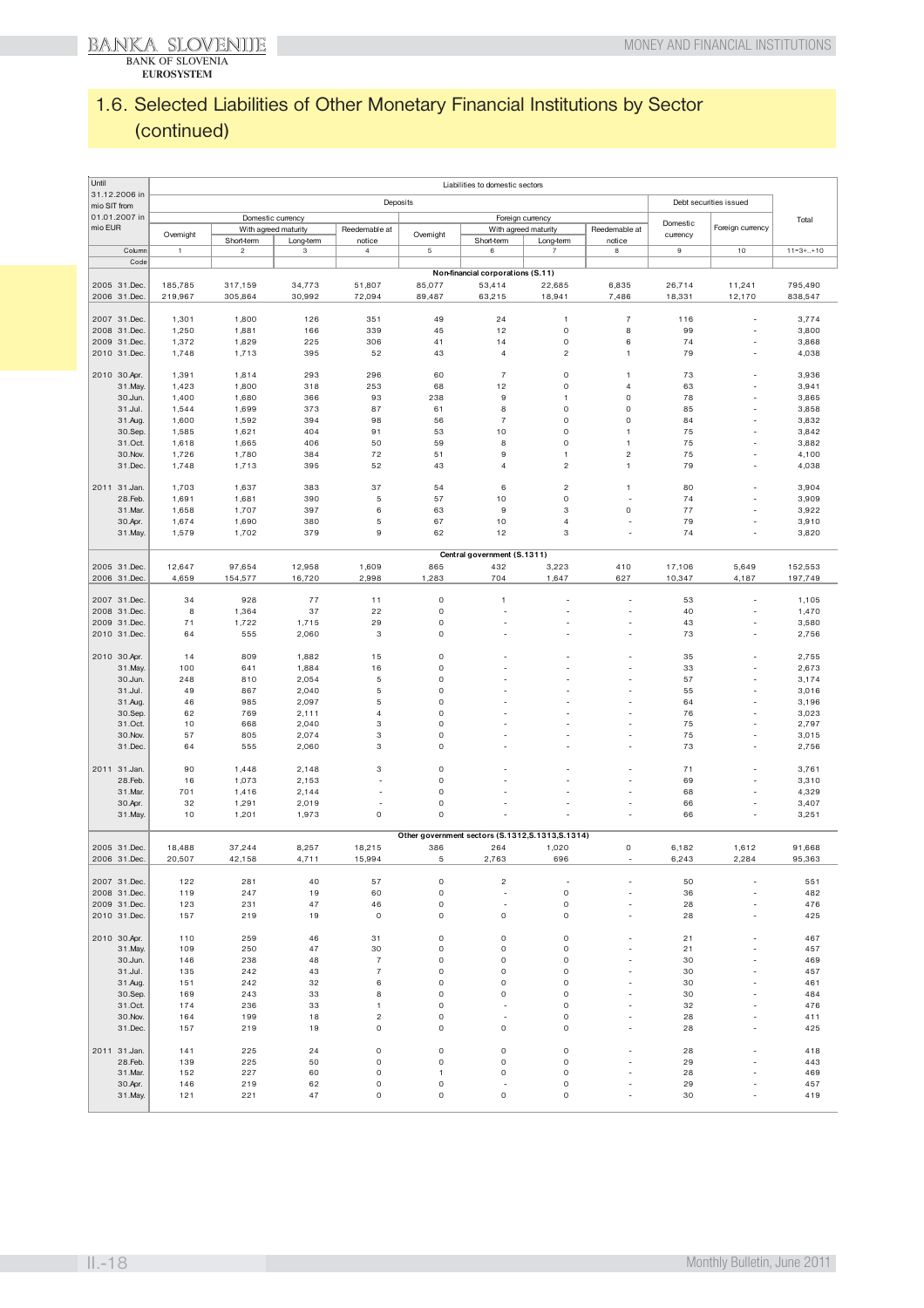|                              |                                            |                          | Deposits                                       |                                                                                                                                                                    |                                          |                                           |                                                                                     | Debt securities issued                                                                                                          |                                               |                             |
|------------------------------|--------------------------------------------|--------------------------|------------------------------------------------|--------------------------------------------------------------------------------------------------------------------------------------------------------------------|------------------------------------------|-------------------------------------------|-------------------------------------------------------------------------------------|---------------------------------------------------------------------------------------------------------------------------------|-----------------------------------------------|-----------------------------|
| Ovemight                     | With agreed maturity                       | Domestic currency        | Reedemable at                                  | Ovemight                                                                                                                                                           |                                          | Foreign currency<br>With agreed maturity  | Reedemable at                                                                       | Domestic currency                                                                                                               | Foreign currency                              | Total                       |
| 12                           | Short-term<br>13                           | Long-term<br>$14$        | notice<br>15                                   | 16                                                                                                                                                                 | Short-term<br>17                         | Long-term<br>$18\,$                       | notice<br>19                                                                        | 20                                                                                                                              | 21                                            | $22 - 12 +  + 21$           |
|                              |                                            |                          |                                                |                                                                                                                                                                    |                                          |                                           |                                                                                     |                                                                                                                                 |                                               |                             |
|                              |                                            |                          |                                                |                                                                                                                                                                    | Non-financial corporations (S.2)         |                                           |                                                                                     |                                                                                                                                 |                                               |                             |
| 1,329                        | 686                                        | 24                       | 155                                            | 6,864                                                                                                                                                              | 1,075                                    | 304                                       | 579                                                                                 | $\overline{a}$                                                                                                                  | -                                             | 11,016                      |
| 1,229                        | 1                                          | 33                       | 109                                            | 5,955                                                                                                                                                              | 3,768                                    | 1,352                                     | 10                                                                                  | ÷.                                                                                                                              | $\overline{a}$                                | 12,458                      |
|                              |                                            |                          |                                                |                                                                                                                                                                    |                                          |                                           |                                                                                     |                                                                                                                                 |                                               |                             |
| 109<br>28                    | 6<br>83                                    | 12<br>37                 | $\sqrt{5}$<br>$_{\rm 3}$                       | $\sqrt{4}$<br>3                                                                                                                                                    | 1<br>1                                   | $\,$ 5 $\,$<br>$\sqrt{2}$                 | $\mathsf{O}$<br>$\mathsf{o}$                                                        | $\ddot{\phantom{1}}$<br>27                                                                                                      | ÷,<br>Ĭ.                                      | 142<br>184                  |
| 34                           | 82                                         | 39                       | $\sqrt{2}$                                     | $\mathbf 5$                                                                                                                                                        | 0                                        | 1                                         | $\mathsf{O}\xspace$                                                                 | 27                                                                                                                              |                                               | 189                         |
| 35                           | 116                                        | 42                       | $\circ$                                        | 6                                                                                                                                                                  | 1                                        | ł,                                        | $\mathsf O$                                                                         | 33                                                                                                                              | -                                             | 234                         |
|                              |                                            |                          |                                                |                                                                                                                                                                    |                                          |                                           |                                                                                     |                                                                                                                                 |                                               |                             |
| 45                           | 60                                         | 42                       | $\overline{1}$                                 | 6                                                                                                                                                                  | 1                                        | 1                                         | $\mathsf{O}\xspace$                                                                 | 26                                                                                                                              | ä,                                            | 183                         |
| 39                           | 75                                         | 43                       | $\mathbf{1}$                                   | $\mathbf 9$                                                                                                                                                        | $\mathbf{1}$                             | 1                                         | $\mathsf{O}\xspace$                                                                 | 28                                                                                                                              | ÷                                             | 196                         |
| 41                           | 100                                        | 44                       | $\mathsf 0$                                    | 13                                                                                                                                                                 | 0                                        | 1                                         | $\mathsf{o}$                                                                        | 34                                                                                                                              |                                               | 234                         |
| 37                           | 119                                        | 46                       | $\circ$                                        | $\overline{4}$                                                                                                                                                     | 0                                        | 1                                         | $\mathsf{o}$                                                                        | 34                                                                                                                              |                                               | 242                         |
| 39                           | 119                                        | 47                       | $\circ$                                        | 5                                                                                                                                                                  | 1                                        | 1                                         | $\mathsf O$                                                                         | 34                                                                                                                              |                                               | 246                         |
| 29                           | 131                                        | 47                       | $\mathsf{O}\xspace$                            | $\sqrt{4}$                                                                                                                                                         | $\boldsymbol{2}$                         |                                           | $\mathsf O$                                                                         | 34                                                                                                                              |                                               | 248                         |
| 32<br>32                     | 130<br>131                                 | 46                       | $\mathsf{O}\xspace$<br>$\overline{\mathbf{c}}$ | $\overline{4}$<br>$\mathbf 9$                                                                                                                                      | $\overline{\mathbf{c}}$<br>1             | ä,                                        | $\mathsf O$<br>$\mathsf{O}\xspace$                                                  | 34                                                                                                                              | ż<br>ä,                                       | 249<br>255                  |
| 35                           | 116                                        | 45<br>42                 | $\circ$                                        | 6                                                                                                                                                                  | 1                                        | ä,                                        | $\mathsf{o}$                                                                        | 34<br>33                                                                                                                        | $\overline{a}$                                | 234                         |
|                              |                                            |                          |                                                |                                                                                                                                                                    |                                          |                                           |                                                                                     |                                                                                                                                 |                                               |                             |
| 34                           | 122                                        | 42                       | $\sqrt{2}$                                     | 6                                                                                                                                                                  | $\overline{c}$                           |                                           | $\mathsf{o}$                                                                        | 33                                                                                                                              |                                               | 241                         |
| 32                           | 125                                        | 42                       | ÷,                                             | $\mathbf 5$                                                                                                                                                        | 3                                        |                                           | $\overline{a}$                                                                      | 33                                                                                                                              | L,                                            | 240                         |
| 31                           | 125                                        | 36                       |                                                | 6                                                                                                                                                                  | $\overline{c}$                           |                                           | $\overline{a}$                                                                      | 33                                                                                                                              | ż                                             | 233                         |
| 29                           | 125                                        | 36                       |                                                | $\mathbf 5$                                                                                                                                                        | 3                                        |                                           |                                                                                     | 33                                                                                                                              |                                               | 231                         |
| 34                           | 125                                        | 39                       | $\mathsf{O}$                                   | $\overline{\mathfrak{c}}$                                                                                                                                          | 3                                        |                                           | ÷,                                                                                  | 13                                                                                                                              | ÷,                                            | 220                         |
|                              |                                            |                          |                                                |                                                                                                                                                                    |                                          |                                           |                                                                                     |                                                                                                                                 |                                               |                             |
| 8                            | ÷,                                         | ÷,                       | $\overline{\phantom{a}}$                       | 58                                                                                                                                                                 | Central government (S.2)<br>÷            | 37,363                                    | $\overline{\phantom{a}}$                                                            | $\overline{\phantom{a}}$                                                                                                        | ÷,                                            | 37,428                      |
| 98                           | 610                                        | ÷,                       | $\overline{\phantom{a}}$                       | 416                                                                                                                                                                | $\sim$                                   | 42,133                                    | $\sim$                                                                              | $\sim$                                                                                                                          | ÷                                             | 43,258                      |
|                              |                                            |                          |                                                |                                                                                                                                                                    |                                          |                                           |                                                                                     |                                                                                                                                 |                                               |                             |
| $\overline{c}$               | $\overline{\phantom{a}}$                   | 146                      | $\overline{\phantom{a}}$                       | $\mathsf 0$                                                                                                                                                        | ÷,                                       | 71                                        |                                                                                     |                                                                                                                                 | L                                             | 219                         |
| $\overline{c}$               |                                            | 163                      |                                                | $\mathsf{O}\xspace$                                                                                                                                                |                                          | 128                                       |                                                                                     |                                                                                                                                 |                                               | 293                         |
| $\mathbf{1}$                 | $\overline{a}$                             | 235                      |                                                | $\mathsf{O}\xspace$                                                                                                                                                | ÷                                        | 149                                       |                                                                                     |                                                                                                                                 |                                               | 386                         |
| $\sqrt{2}$                   | $\mathsf{O}\xspace$                        | 706                      |                                                | 1                                                                                                                                                                  | ÷,                                       | 172                                       | $\overline{a}$                                                                      |                                                                                                                                 | ä,                                            | 881                         |
|                              |                                            |                          |                                                |                                                                                                                                                                    |                                          |                                           |                                                                                     |                                                                                                                                 |                                               |                             |
| $\sqrt{2}$                   | $\sim$                                     | 292                      |                                                | $\mathsf{O}\xspace$                                                                                                                                                | ä,                                       | 154                                       |                                                                                     |                                                                                                                                 | ÷                                             | 448                         |
| $\sqrt{2}$<br>$\mathbf{1}$   | J.<br>$\mathsf{O}\xspace$                  | 309<br>560               |                                                | $\mathsf{O}\xspace$<br>1                                                                                                                                           |                                          | 160<br>149                                |                                                                                     |                                                                                                                                 |                                               | 471<br>711                  |
| $\overline{c}$               | $\mathsf 0$                                | 546                      |                                                | $\mathsf{O}\xspace$                                                                                                                                                |                                          | 160                                       |                                                                                     |                                                                                                                                 |                                               | 708                         |
| $\sqrt{2}$                   | $\mathsf{O}\xspace$                        | 555                      |                                                | $\mathsf 0$                                                                                                                                                        |                                          | 165                                       |                                                                                     |                                                                                                                                 |                                               | 722                         |
| $\sqrt{2}$                   | $\mathsf{O}\xspace$                        | 554                      |                                                | $\mathsf{O}\xspace$                                                                                                                                                | ÷                                        | 165                                       |                                                                                     |                                                                                                                                 | J.                                            | 721                         |
| $\boldsymbol{2}$             | $\mathsf{O}\xspace$                        | 560                      |                                                | $\mathsf{O}\xspace$                                                                                                                                                |                                          | 161                                       |                                                                                     |                                                                                                                                 |                                               | 722                         |
| $\overline{c}$               | $\mathsf{O}\xspace$                        | 708                      |                                                | $\mathsf 0$                                                                                                                                                        |                                          | 168                                       |                                                                                     |                                                                                                                                 |                                               | 878                         |
| $\overline{2}$               | $\mathsf{O}\xspace$                        | 706                      |                                                | $\mathbf{1}$                                                                                                                                                       | ÷,                                       | 172                                       |                                                                                     |                                                                                                                                 | Ĭ.                                            | 881                         |
|                              |                                            |                          |                                                |                                                                                                                                                                    |                                          |                                           |                                                                                     |                                                                                                                                 |                                               |                             |
| $\overline{c}$<br>$\sqrt{2}$ | $\mathsf{O}\xspace$<br>$\mathsf{O}\xspace$ | 721<br>719               |                                                | $\mathsf 0$<br>$\mathsf{O}\xspace$                                                                                                                                 | ä,<br>ä,                                 | 166                                       |                                                                                     |                                                                                                                                 |                                               | 889                         |
| $\sqrt{2}$                   | $\mathsf{O}\xspace$                        | 729                      |                                                | $\mathsf{O}\xspace$                                                                                                                                                | ٠                                        | 167<br>161                                |                                                                                     |                                                                                                                                 |                                               | 888<br>892                  |
| $\overline{c}$               | $\mathsf{O}\xspace$                        | 728                      |                                                | $\mathsf{O}\xspace$                                                                                                                                                | ä,                                       | 159                                       |                                                                                     |                                                                                                                                 |                                               | 889                         |
| $\overline{c}$               | $\mathsf{O}\xspace$                        | 728                      |                                                | $\mathsf{O}\xspace$                                                                                                                                                |                                          | 167                                       |                                                                                     |                                                                                                                                 |                                               | 898                         |
|                              |                                            |                          |                                                |                                                                                                                                                                    |                                          |                                           |                                                                                     |                                                                                                                                 |                                               |                             |
|                              |                                            |                          |                                                |                                                                                                                                                                    | Other government sectors (S.2)           |                                           |                                                                                     |                                                                                                                                 |                                               |                             |
| $\sim$                       | $\overline{\phantom{a}}$                   | ä,                       |                                                | ÷,                                                                                                                                                                 |                                          |                                           | $\sim$                                                                              |                                                                                                                                 | ÷                                             | $\sim$                      |
| $\overline{a}$               |                                            | ä,                       |                                                | $\sim$                                                                                                                                                             | $\sim$                                   | ÷.                                        | $\sim$                                                                              |                                                                                                                                 | L,                                            | $\sim$                      |
|                              | $\overline{\phantom{a}}$                   | $\overline{\phantom{a}}$ |                                                |                                                                                                                                                                    |                                          |                                           |                                                                                     |                                                                                                                                 |                                               |                             |
|                              | $\overline{\phantom{a}}$                   | $\overline{\phantom{a}}$ | $\sim$                                         |                                                                                                                                                                    | $\overline{\phantom{a}}$                 | $\sim$                                    | $\overline{\phantom{a}}$                                                            |                                                                                                                                 |                                               |                             |
|                              | $\sim$                                     | $\sim$                   | $\omega$                                       |                                                                                                                                                                    |                                          | $\sim$                                    | $\mathcal{L}_{\mathcal{A}}$                                                         |                                                                                                                                 |                                               |                             |
|                              | $\omega$ .                                 | $\sim$                   | $\omega_{\rm{eff}}$                            | $\sim$                                                                                                                                                             | $\mathbb{Z}^{\mathbb{Z}}$                | $\mathcal{L}^{\pm}$                       | $\omega$                                                                            | $\mathbb{L}^2$                                                                                                                  | $\mathcal{L}_{\mathcal{A}}$                   |                             |
|                              |                                            |                          |                                                |                                                                                                                                                                    |                                          |                                           |                                                                                     |                                                                                                                                 |                                               |                             |
|                              | $\sigma_{\rm{max}}$ and                    |                          |                                                | $\frac{1}{2} \left( \frac{1}{2} \right)$ , $\frac{1}{2} \left( \frac{1}{2} \right)$ , $\frac{1}{2} \left( \frac{1}{2} \right)$<br>$\frac{1}{2} \frac{1}{\sqrt{2}}$ | $\frac{1}{2} \left( \frac{1}{2} \right)$ |                                           | $\frac{1}{2} \left( \frac{1}{2} \right)$ , $\frac{1}{2} \left( \frac{1}{2} \right)$ | $\frac{1}{2} \left( \frac{1}{2} \right)$ , $\frac{1}{2} \left( \frac{1}{2} \right)$<br>$\frac{1}{2} \left( \frac{1}{2} \right)$ | $\frac{1}{2} \frac{1}{\sqrt{2}}$              |                             |
| $\blacksquare$               | $\omega_{\rm{max}}$                        |                          |                                                |                                                                                                                                                                    |                                          |                                           |                                                                                     |                                                                                                                                 |                                               |                             |
| $\sim$                       | $\Delta \sim 10^4$<br>$\omega$ .           |                          | $\Delta \sim 10^4$<br>$\omega$                 | $\sim$<br>$\mathbb{Z}^{\mathbb{Z}}$                                                                                                                                | $\omega_{\rm{max}}$                      | $\Delta \sim 10^4$<br>$\omega_{\rm{max}}$ | $\omega_{\rm{max}}$<br>$\omega$                                                     | $\omega_{\rm{max}}$<br>$\omega_{\rm{max}}$                                                                                      | $\mathcal{L}$                                 |                             |
|                              | $\sim$                                     | $\omega$                 | $\omega_{\rm{max}}$                            | $\sim$                                                                                                                                                             | $\frac{1}{2} \frac{1}{\sqrt{2}}$         | $\Delta \sim 100$                         | $\mathbb{Z}^2$                                                                      | $\omega_{\rm{max}}$                                                                                                             | $\blacksquare$<br>$\mathcal{L}_{\mathcal{A}}$ | $\Box$                      |
|                              | $\sim$                                     | $\omega$                 | $\omega_{\rm{max}}$                            | $\omega_{\rm{max}}$                                                                                                                                                | $\sigma_{\rm{max}}$                      | $\omega_{\rm{max}}$                       | $\omega_{\rm{max}}$                                                                 | $\sigma_{\rm{max}}$                                                                                                             | $\blacksquare$                                |                             |
|                              | $\sim$                                     | $\omega$                 | $\omega_{\rm{eff}}$                            | $\sim$                                                                                                                                                             | $\sim$                                   | $\sim$                                    | $\mathcal{L}^{\pm}$                                                                 | $\omega$ .                                                                                                                      | $\mathcal{L}_{\mathcal{A}}$                   | $\mathcal{L}_{\mathcal{A}}$ |
|                              | $\sim$                                     | ÷.                       | $\omega_{\rm c}$                               | $\mathbb{Z}^{\mathbb{Z}}$                                                                                                                                          | ÷,                                       | $\omega_{\rm{eff}}$                       | $\Box$                                                                              | ÷,                                                                                                                              | ÷.                                            |                             |
|                              | $\mathbb{Z}^2$                             | ÷,                       | $\omega$                                       | $\omega$                                                                                                                                                           | ä,                                       | $\omega$                                  | $\mathbb{Z}^2$                                                                      | ÷.                                                                                                                              | $\blacksquare$                                |                             |
|                              |                                            |                          |                                                |                                                                                                                                                                    |                                          |                                           |                                                                                     |                                                                                                                                 |                                               |                             |
|                              | $\sim$                                     | $\overline{\phantom{a}}$ | $\sigma_{\rm{max}}$                            | $\sigma_{\rm{eff}}$                                                                                                                                                | $\sigma_{\rm{max}}$                      | $\sigma_{\rm{max}}$                       | $\sigma_{\rm{max}}$                                                                 | $\sigma_{\rm{max}}$                                                                                                             | $\overline{\phantom{a}}$                      |                             |
|                              | $1 -$                                      | $\sim$                   | $\sim$                                         | $\sim$                                                                                                                                                             | $\sim$                                   | $\sim$                                    | $\omega_{\rm c}$                                                                    | $\omega$                                                                                                                        | $\sim$                                        | $\mathbf{1}$                |
|                              | $\sim$                                     | t.<br>E                  | $\omega$                                       |                                                                                                                                                                    | $\omega$                                 |                                           |                                                                                     |                                                                                                                                 |                                               |                             |
|                              |                                            |                          |                                                |                                                                                                                                                                    |                                          |                                           |                                                                                     |                                                                                                                                 |                                               |                             |
|                              |                                            |                          |                                                |                                                                                                                                                                    |                                          |                                           |                                                                                     |                                                                                                                                 |                                               |                             |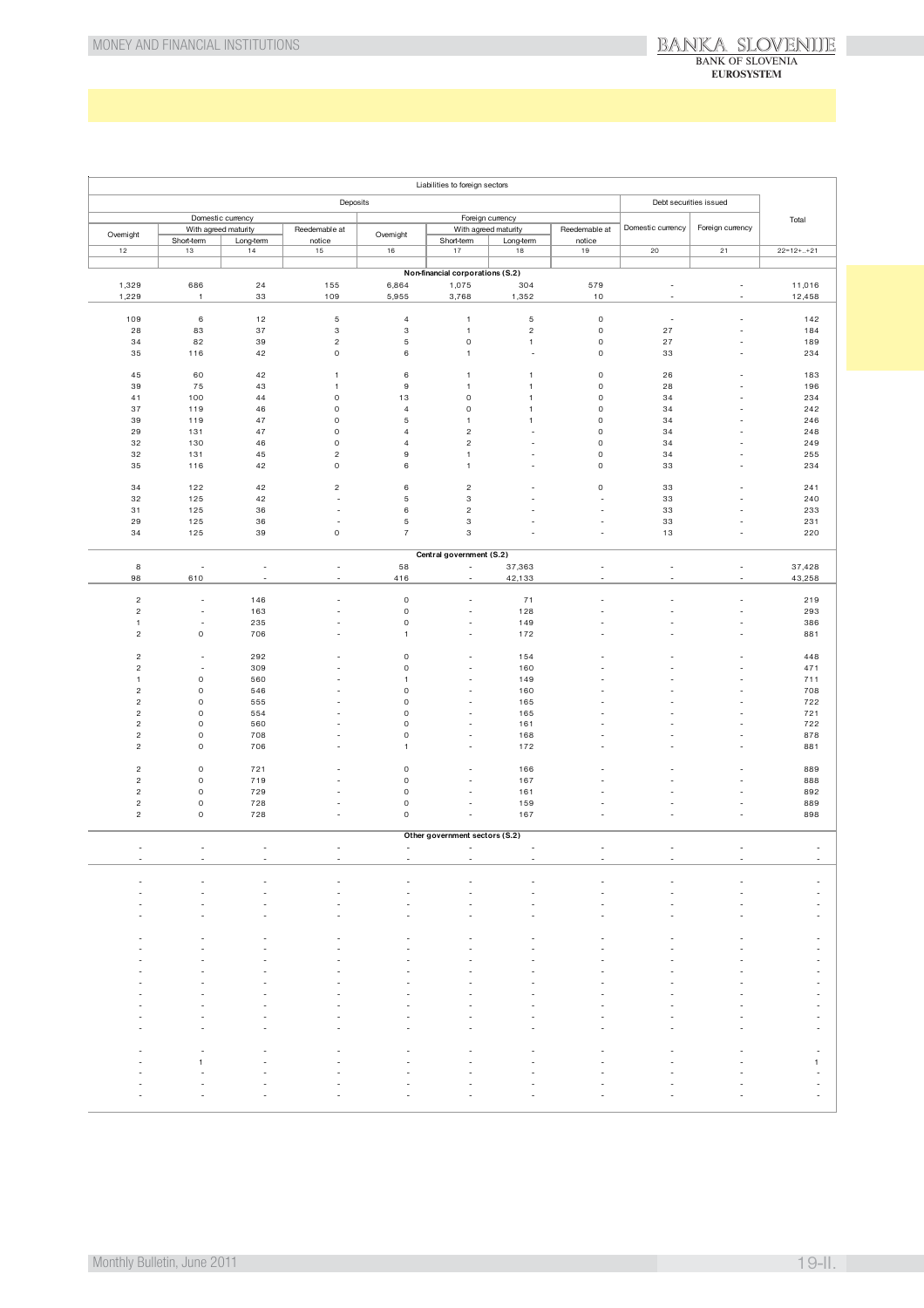# 1.6. Selected Liabilities of Other Monetary Financial Institutions by Sector (continued)

| Until        |               |                         |                |                      |                |           |                                 |                                                                        |                |          |                        |            |
|--------------|---------------|-------------------------|----------------|----------------------|----------------|-----------|---------------------------------|------------------------------------------------------------------------|----------------|----------|------------------------|------------|
|              | 31.12.2006 in |                         |                |                      |                |           | Liabilities to domestic sectors |                                                                        |                |          |                        |            |
| mio SIT from |               |                         |                |                      |                | Deposits  |                                 |                                                                        |                |          | Debt securities issued |            |
|              | 01.01.2007 in |                         |                | Domestic currency    |                |           |                                 | Foreign currency                                                       |                |          |                        |            |
| mio EUR      |               |                         |                | With agreed maturity | Reedemable     |           |                                 | With agreed maturity                                                   | Reedemable     | Domestic | Foreign                | Total      |
|              |               | Overnight               | Short-term     | Long-term            | at notice      | Overnight | Short-term                      | Long-term                                                              | at notice      | currency | currency               |            |
|              | Column        | 1                       | $\overline{2}$ | 3                    | $\overline{4}$ | 5         | 6                               | $\overline{7}$                                                         | 8              | 9        | 10                     | $11=3++10$ |
|              | Code          |                         |                |                      |                |           |                                 |                                                                        |                |          |                        |            |
|              |               |                         |                |                      |                |           |                                 | Households and non-profit institutions serving households (S.14, S.15) |                |          |                        |            |
|              | 2005 31.Dec.  | 752.894                 | 624,063        | 157.515              | 46,215         | 432.783   | 397.997                         | 108.039                                                                | 28.124         | 1.310    | 4.581                  | 2,553,522  |
|              | 2006 31.Dec.  | 894,073                 | 613,034        | 162,287              | 51,521         | 429,998   | 449,825                         | 113,676                                                                | 29,769         | 1,065    | 4,455                  | 2,749,703  |
|              |               |                         |                |                      |                |           |                                 |                                                                        |                |          |                        |            |
|              | 2007 31.Dec.  | 5,244                   | 4,942          | 1,246                | 732            | 143       | 171                             | 40                                                                     | 24             | 40       | ۰                      | 12,582     |
|              | 2008 31.Dec.  | 5,103                   | 5,495          | 1,927                | 809            | 147       | 150                             | 31                                                                     | 29             | 48       |                        | 13,737     |
|              | 2009 31.Dec.  | 5,501                   | 5,526          | 2,943                | 29             | 154       | 124                             | 32                                                                     | 3              | 49       |                        | 14,362     |
|              | 2010 31.Dec.  | 6,003                   | 4,371          | 4,110                | 9              | 197       | 102                             | 47                                                                     | $\mathbf{1}$   | 57       |                        | 14,897     |
|              |               |                         |                |                      |                |           |                                 |                                                                        |                |          |                        |            |
|              | 2010 30.Apr.  | 5,709                   | 4,814          | 3,621                | 27             | 166       | 110                             | 41                                                                     | $\overline{c}$ | 49       |                        | 14,538     |
|              | 31.Mav.       | 5,948                   | 4,639          | 3,711                | 23             | 188       | 113                             | 45                                                                     | 3              | 51       | ä,                     | 14,721     |
|              | 30.Jun.       | 5,995                   | 4,542          | 3,772                | 29             | 214       | 113                             | 46                                                                     | $\overline{c}$ | 61       | ۰                      | 14,776     |
|              | 31.Jul.       | 5,963                   | 4,548          | 3,846                | 12             | 188       | 106                             | 45                                                                     | $\overline{c}$ | 61       | ٠                      | 14,772     |
|              | 31.Aug.       | 5,985                   | 4,483          | 3,887                | 12             | 197       | 107                             | 47                                                                     |                | 62       |                        | 14,782     |
|              | 30.Sep.       | 5,966                   | 4,451          | 3,927                | 11             | 187       | 100                             | 44                                                                     |                | 62       | ۰                      | 14,750     |
|              | 31.Oct.       | 5,889                   | 4,447          | 3,976                | 10             | 184       | 98                              | 42                                                                     |                | 60       | ٠                      | 14,707     |
|              | 30.Nov.       | 5,933                   | 4,386          | 4,012                | 9              | 190       | 102                             | 46                                                                     |                | 59       | ٠                      | 14,739     |
|              | 31.Dec.       | 6,003                   | 4,371          | 4,110                | 9              | 197       | 102                             | 47                                                                     |                | 57       | ٠                      | 14,897     |
|              |               |                         |                |                      |                |           |                                 |                                                                        |                |          |                        |            |
| 2011         | 31.Jan.       | 6,083                   | 4,328          | 4,189                | 9              | 188       | 98                              | 46                                                                     | 1              | 57       | ٠                      | 14,998     |
|              | 28.Feb.       | 6,109                   | 4,331          | 4,202                | 8              | 188       | 98                              | 43                                                                     |                | 54       |                        | 15,034     |
|              | 31.Mar.       | 6,078                   | 4,260          | 4,215                | $\overline{7}$ | 185       | 97                              | 42                                                                     |                | 54       | ۰                      | 14,940     |
|              | 30.Apr.       | 6,134<br>4,237<br>4.176 |                |                      | $\overline{7}$ | 183       | 92                              | 41                                                                     |                | 53       |                        | 14,923     |
|              | 31.May.       | 6,296                   | 4,193<br>4,240 |                      |                |           | 94                              | 43                                                                     |                | 53       |                        | 15,120     |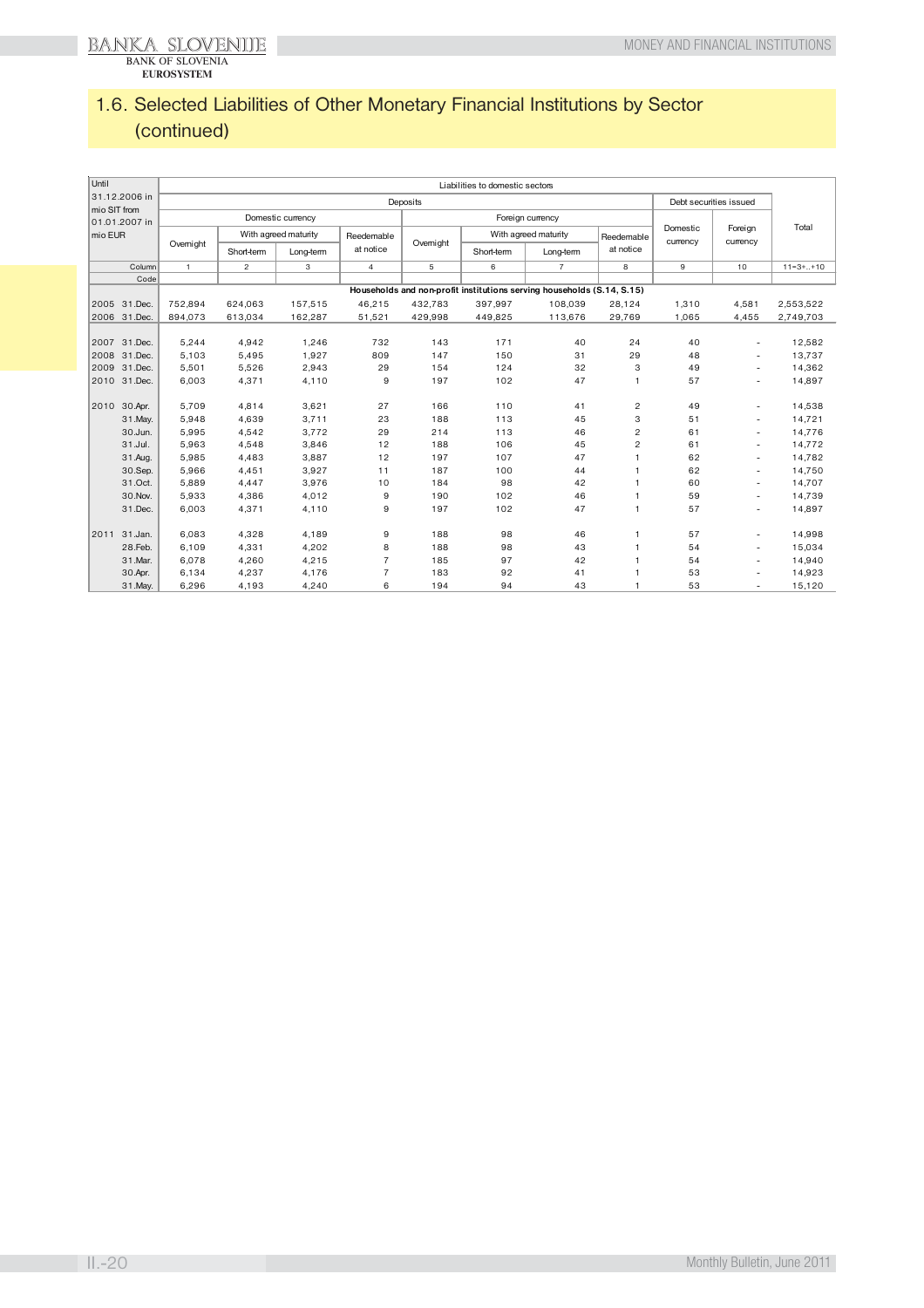|          | Liabilities to foreign sectors |                      |               |          |                |                                                                 |                |                      |                        |             |  |  |
|----------|--------------------------------|----------------------|---------------|----------|----------------|-----------------------------------------------------------------|----------------|----------------------|------------------------|-------------|--|--|
|          |                                |                      |               | Deposits |                |                                                                 |                |                      | Debt securities issued |             |  |  |
|          |                                | Domestic currency    |               |          |                | Foreign currency                                                |                |                      |                        |             |  |  |
|          |                                | With agreed maturity | Reedemable at |          |                | With agreed maturity                                            | Reedemable at  | Domestic<br>currency | Foreign currency       | Total       |  |  |
| Ovemight | Short-term                     | Long-term            | notice        | Ovemight | Short-term     | Long-term                                                       | notice         |                      |                        |             |  |  |
| 12       | 13                             | 14                   | 15            | 16       | 17             | 18                                                              | 19             | 20                   | 21                     | $22=12++21$ |  |  |
|          |                                |                      |               |          |                |                                                                 |                |                      |                        |             |  |  |
|          |                                |                      |               |          |                | Households and non-profit institutions serving households (S.2) |                |                      |                        |             |  |  |
| 5,688    | 2,695                          | 543                  | 0             | 21,805   | 14,803         | 7,642                                                           | $\mathbf{1}$   | 48                   | 37                     | 53,263      |  |  |
| 7,319    | 2,301                          | 338                  | 1             | 20,692   | 16,252         | 7,891                                                           | $\overline{c}$ | 71                   | 142                    | 55,007      |  |  |
|          |                                |                      |               |          |                |                                                                 |                |                      |                        |             |  |  |
| 100      | 75                             | 56                   | 0             | 14       | 15             | $\overline{7}$                                                  | ٠              | 1                    | ٠                      | 267         |  |  |
| 96       | 110                            | 61                   | 0             | 13       | 15             | 6                                                               | $\circ$        | 1                    | ٠                      | 302         |  |  |
| 100      | 99                             | 95                   | 0             | 16       | 12             | 5                                                               | ä,             | 1                    | ٠                      | 327         |  |  |
| 115      | 59                             | 118                  | 0             | 21       | 8              | $\overline{9}$                                                  | ٠              | $\mathbf{1}$         | ٠                      | 331         |  |  |
|          |                                |                      |               |          |                |                                                                 |                |                      |                        |             |  |  |
| 107      | 73                             | 104                  | 1             | 21       | 12             | 6                                                               | ٠              | 1                    | ٠                      | 324         |  |  |
| 113      | 69                             | 106                  | 1             | 21       | 13             | 6                                                               | ä,             | $\mathbf 0$          | ٠                      | 329         |  |  |
| 117      | 67                             | 109                  | 0             | 23       | 9              | $\overline{7}$                                                  |                | $\overline{4}$       | ٠                      | 336         |  |  |
| 118      | 69                             | 113                  | 0             | 20       | 8              | $\overline{7}$                                                  |                | 1                    | ٠                      | 335         |  |  |
| 119      | 66                             | 113                  | 0             | 21       | 8              | 8                                                               | ä,             | 1                    | ٠                      | 335         |  |  |
| 116      | 64                             | 114                  | 0             | 20       | 8              | $\overline{7}$                                                  | ٠              |                      | ٠                      | 329         |  |  |
| 116      | 64                             | 112                  | 0             | 20       | $\overline{7}$ | $\overline{7}$                                                  |                | 1                    | ٠                      | 327         |  |  |
| 115      | 62                             | 116                  | 0             | 20       | 9              | 9                                                               |                | $\mathbf{1}$         | ٠                      | 331         |  |  |
| 115      | 59                             | 118                  | 0             | 21       | 8              | 9                                                               | ä,             | 1                    | ×                      | 331         |  |  |
|          |                                |                      |               |          |                |                                                                 |                |                      |                        |             |  |  |
| 119      | 56                             | 123                  | 0             | 19       | 9              | 8                                                               | ٠              | 1                    | ٠                      | 334         |  |  |
| 117      | 58                             | 124                  | 0             | 19       | 8              | 9                                                               | ä,             |                      | ٠                      | 335         |  |  |
| 119      | 52                             | 131                  | 0             | 19       | 8              | 8                                                               |                |                      | ٠                      | 338         |  |  |
| 117      | 52                             | 132                  | ٠             | 20       | 8              | 8                                                               |                |                      | ۰                      | 336         |  |  |
| 123      | 53                             | 127                  | 0             | 19       | 8              | 8                                                               |                |                      | ۰                      | 339         |  |  |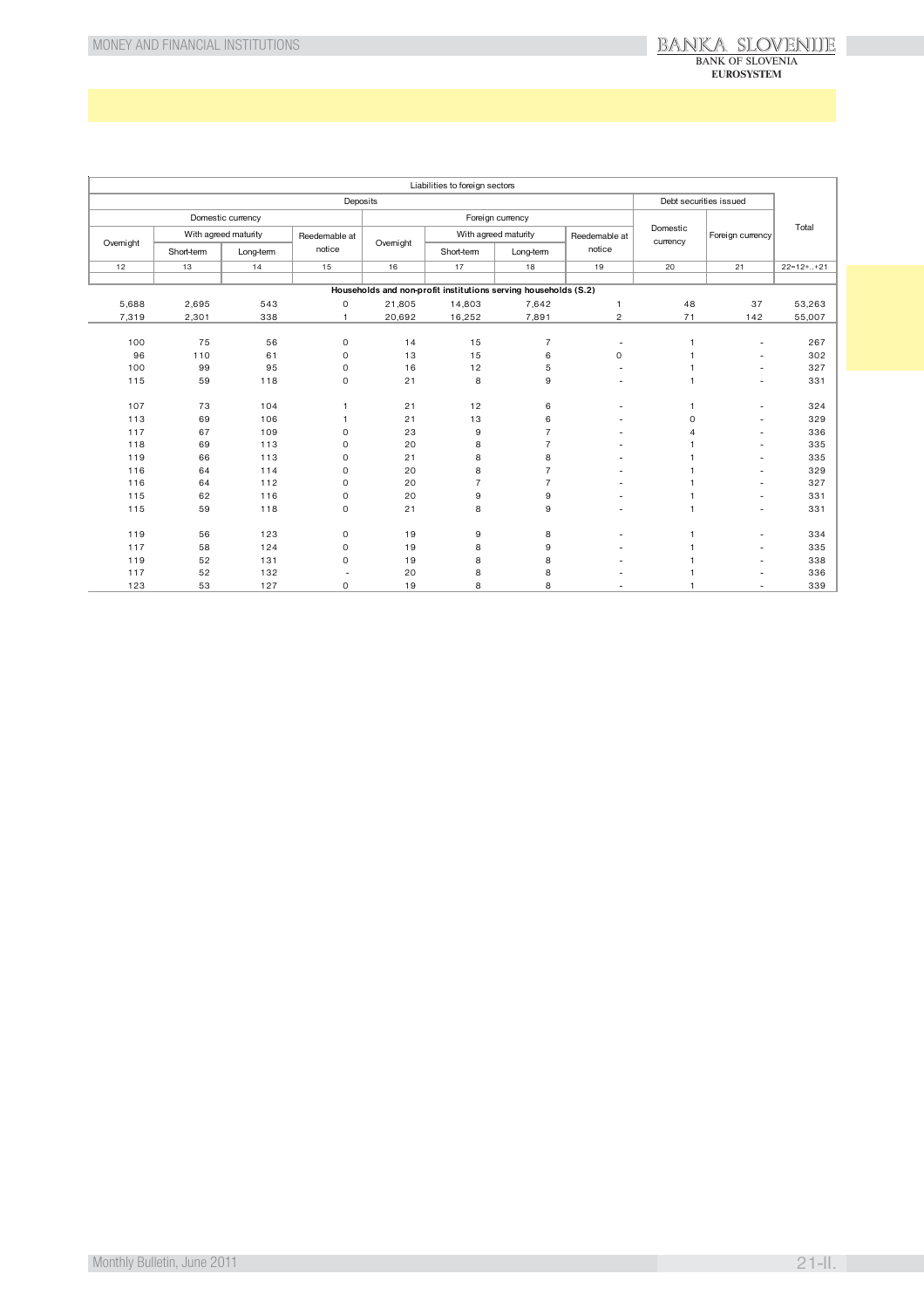**EUROSYSTEM**

#### 1.7. Balance Sheet of the Bank of Slovenia - instruments

| Millions of EUR |         |                              | Assets                               |                                                         |                                |                                                                                       |                                   |                |  |  |  |  |  |  |
|-----------------|---------|------------------------------|--------------------------------------|---------------------------------------------------------|--------------------------------|---------------------------------------------------------------------------------------|-----------------------------------|----------------|--|--|--|--|--|--|
|                 |         |                              |                                      |                                                         |                                | Lending to euro area credit institutionsrelated to monetary policy operations in euro |                                   |                |  |  |  |  |  |  |
|                 |         | Gold and gold<br>receivables | Claims on non-euro area<br>residents | Claims on euro area<br>residents in foreign<br>currency | Main refinancing<br>operations | Longer-term refinancing<br>operations                                                 | Fine-tuning reverse<br>operations | Securities     |  |  |  |  |  |  |
|                 | Column  | $\mathbf{1}$                 | $\overline{c}$                       | 3                                                       | $\overline{4}$                 | 5                                                                                     | 6                                 | $\overline{7}$ |  |  |  |  |  |  |
|                 | Code    |                              |                                      |                                                         |                                |                                                                                       |                                   |                |  |  |  |  |  |  |
| 2007 31.Dec.    |         | 58                           | 1,740                                | 498                                                     | 76<br>80                       |                                                                                       | $\cdots$                          | $\cdots$       |  |  |  |  |  |  |
| 2008 31.Dec.    |         | 64                           | 1,758                                | 262                                                     | 134                            | 1,064                                                                                 | $\cdots$                          | $\cdots$       |  |  |  |  |  |  |
| 2009 31.Dec.    |         | 78                           | 1,550                                | 245                                                     | $\mathbf{1}$                   | 2,114                                                                                 | $\cdots$                          | 85             |  |  |  |  |  |  |
| 2010 31.Dec.    |         | 108                          | 1,459                                | 259                                                     | 53                             | 539                                                                                   | 10                                | 669            |  |  |  |  |  |  |
|                 |         |                              |                                      |                                                         |                                |                                                                                       |                                   |                |  |  |  |  |  |  |
| 2009 30.Jun.    |         | 68                           | 1,452                                | 313                                                     | 177                            | 1,702                                                                                 | $\cdots$                          |                |  |  |  |  |  |  |
|                 | 31.Jul. | 68                           | 1,531                                | 234                                                     | 109                            | 1,632                                                                                 | $\cdots$                          | $\cdots$       |  |  |  |  |  |  |
|                 | 31.Aug. | 68                           | 1,679                                | 244                                                     | 74                             | 1,287                                                                                 |                                   | 64             |  |  |  |  |  |  |
|                 | 30.Sep. | 70                           | 1,704                                | 235                                                     | 13                             | 1,251                                                                                 | $\cdots$                          | 64             |  |  |  |  |  |  |
|                 | 31.Oct. | 70                           | 1,724                                | 243                                                     | 14                             | 1,286                                                                                 | $\cdots$                          | 64             |  |  |  |  |  |  |
|                 | 30.Nov. | 70                           | 1,665                                | 248                                                     | 14                             | 1,277                                                                                 | $\cdots$                          | 77             |  |  |  |  |  |  |
|                 | 31.Dec. | 78                           | 1,550                                | 245                                                     | $\mathbf{1}$                   | 2,114                                                                                 |                                   | 85             |  |  |  |  |  |  |
|                 |         |                              |                                      |                                                         |                                |                                                                                       |                                   |                |  |  |  |  |  |  |
| 2010 31.Jan.    |         | 78                           | 1,542                                | 298                                                     | $\mathbf{1}$                   | 2,104                                                                                 | $\cdots$                          | 95             |  |  |  |  |  |  |
|                 | 28.Feb. | 78                           | 1,637                                | 316                                                     | $\mathbf{1}$                   | 2,094                                                                                 | $\cdots$                          | 150            |  |  |  |  |  |  |
|                 | 31.Mar. | 84                           | 1,556                                | 319                                                     | $\mathbf{1}$                   | 2,084                                                                                 |                                   | 179            |  |  |  |  |  |  |
|                 | 30.Apr. | 84                           | 1,504                                | 333                                                     | $\mathbf{1}$                   | 2,174                                                                                 |                                   | 213            |  |  |  |  |  |  |
|                 | 31.May. | 84                           | 1,572                                | 273                                                     | $\mathbf{1}$                   | 2,171                                                                                 | $\ddotsc$                         | 615            |  |  |  |  |  |  |
|                 | 30.Jun. | 103                          | 1,480                                | 276                                                     | 11                             | 2,051                                                                                 | $\cdots$                          | 665            |  |  |  |  |  |  |
|                 | 31.Jul. | 103                          | 1,597                                | 262                                                     | $\mathbf{1}$                   | 1,184                                                                                 | $\ddotsc$                         | 665            |  |  |  |  |  |  |
|                 | 31.Aug. | 103                          | 1,505                                | 249                                                     | $\mathbf{1}$                   | 1,248                                                                                 | $\cdots$                          | 665            |  |  |  |  |  |  |
|                 | 30.Sep. | 98                           | 1,475                                | 240                                                     | 21                             | 929                                                                                   | 35                                | 664            |  |  |  |  |  |  |
|                 | 31.Oct. | 98                           | 1,452                                | 260                                                     | 48                             | 1,049                                                                                 | $\cdots$                          | 664            |  |  |  |  |  |  |
|                 | 30.Nov. | 98                           | 1,460                                | 245                                                     | 8                              | 1,065                                                                                 | $\cdots$                          | 664            |  |  |  |  |  |  |
|                 | 31.Dec. | 108                          | 1,459                                | 259                                                     | 53                             | 539                                                                                   | 10                                | 669            |  |  |  |  |  |  |
|                 |         |                              |                                      |                                                         |                                |                                                                                       |                                   |                |  |  |  |  |  |  |
| 2011 31.Jan.    |         | 108                          | 1,467                                | 277                                                     | 28                             | 409                                                                                   | $\cdots$                          | 677            |  |  |  |  |  |  |
|                 | 28.Feb. | 108                          | 1,466                                | 272                                                     | 38                             | 414                                                                                   | $\cdots$                          | 681            |  |  |  |  |  |  |
|                 | 31.Mar. | 103                          | 1,508                                | 231                                                     | 38                             | 327                                                                                   | $\cdots$                          | 673            |  |  |  |  |  |  |
|                 | 30.Apr. | 103                          | 1,494                                | 245                                                     | $\cdots$                       | 355                                                                                   |                                   | 673            |  |  |  |  |  |  |
|                 | 31.May. | 103                          | 1,488                                | 243                                                     | 18                             | 429                                                                                   |                                   | 673            |  |  |  |  |  |  |

| Millions of EUR |                             |                                           |                                                              | Liabilities                                                  |                                                                                           |                     |                                   |
|-----------------|-----------------------------|-------------------------------------------|--------------------------------------------------------------|--------------------------------------------------------------|-------------------------------------------------------------------------------------------|---------------------|-----------------------------------|
|                 |                             |                                           |                                                              |                                                              | Liabilities to euro area credit instiutions related to monetary policy operations in euro |                     |                                   |
|                 | Banknotes in<br>circulation | Liabilities to non-euro<br>area residents | Liabilities to euro area<br>residents in foreign<br>currency | Current accounts (covering<br>the minimum reserve<br>system) | Deposit facility                                                                          | Fixed-term deposits | Fine-tuning reverse<br>operations |
| Column          | $\mathbf{1}$                | $\overline{c}$                            | 3                                                            | $\overline{4}$                                               | 5                                                                                         | 6                   | $7\overline{ }$                   |
| Code            |                             |                                           |                                                              |                                                              |                                                                                           |                     |                                   |
| 2007 31.Dec.    | 2,900                       | 97                                        | 66                                                           | 335                                                          | 16                                                                                        | 5                   | $\cdots$                          |
| 2008 31. Dec.   | 3,215                       | 62                                        | 72                                                           | 403                                                          | 582                                                                                       | $\cdots$            |                                   |
| 2009 31. Dec.   | 3,496                       | 251                                       | 69                                                           | 415                                                          | 805                                                                                       | $\cdots$            |                                   |
| 2010 31. Dec.   | 3,640                       | 283                                       | 76                                                           | 442                                                          | 305                                                                                       | 135                 |                                   |
|                 |                             |                                           |                                                              |                                                              |                                                                                           |                     |                                   |
| 2009 30. Jun.   | 3,311                       | 37                                        | 69                                                           | 466                                                          | 461                                                                                       | $\ldots$            | $\cdots$                          |
| 31. Jul.        | 3,350                       | 40                                        | 69                                                           | 464                                                          | 437                                                                                       | $\cdots$            | $\cdots$                          |
| 31. Aug.        | 3,327                       | 227                                       | 69                                                           | 396                                                          | 426                                                                                       | $\cdots$            |                                   |
| 30. Sep.        | 3,326                       | 267                                       | 67                                                           | 350                                                          | 689                                                                                       | $\cdots$            | $\cdots$                          |
| 31. Oct.        | 3,344                       | 286                                       | 69                                                           | 430                                                          | 465                                                                                       | $\cdots$            | $\cdots$                          |
| 30. Nov.        | 3,364                       | 317                                       | 68                                                           | 407                                                          | 480                                                                                       | $\cdots$            |                                   |
| 31. Dec.        | 3,496                       | 251                                       | 69                                                           | 415                                                          | 805                                                                                       | $\cdots$            |                                   |
|                 |                             |                                           |                                                              |                                                              |                                                                                           |                     |                                   |
| 2010 31. Jan.   | 3,397                       | 271                                       | 69                                                           | 408                                                          | 1,725                                                                                     | $\cdots$            | $\cdots$                          |
| 28. Feb.        | 3,400                       | 244                                       | 70                                                           | 455                                                          | 623                                                                                       | $\cdots$            |                                   |
| 31. Mar.        | 3,455                       | 276                                       | 72                                                           | 557                                                          | 270                                                                                       | $\cdots$            |                                   |
| 30. Apr.        | 3,460                       | 273                                       | 73                                                           | 444                                                          | 510                                                                                       | $\cdots$            | $\cdots$                          |
| 31. May.        | 3,491                       | 247                                       | 74                                                           | 447                                                          | 490                                                                                       | 75                  |                                   |
| 30. Jun.        | 3,520                       | 271                                       | 80                                                           | 566                                                          | 732                                                                                       | 115                 | $\cdots$                          |
| 31. Jul.        | 3,557                       | 280                                       | 80                                                           | 455                                                          | 308                                                                                       | 162                 |                                   |
| 31. Aug.        | 3,528                       | 278                                       | 84                                                           | 448                                                          | 289                                                                                       | 21                  | $\cdots$                          |
| 30. Sep.        | 3,526                       | 310                                       | 77                                                           | 459                                                          | 230                                                                                       | 150                 |                                   |
| 31. Oct.        | 3,533                       | 299                                       | 77                                                           | 409                                                          | 74                                                                                        | 115                 |                                   |
| 30. Nov.        | 3,541                       | 256                                       | 74                                                           | 422                                                          | 264                                                                                       | 25                  |                                   |
| 31. Dec.        | 3,640                       | 283                                       | 76                                                           | 442                                                          | 305                                                                                       | 135                 |                                   |
|                 |                             |                                           |                                                              |                                                              |                                                                                           |                     |                                   |
| 2011 31. Jan.   | 3,552                       | 267                                       | 72                                                           | 415                                                          | 101                                                                                       | 250                 | $\cdots$                          |
| 28. Feb.        | 3,548                       | 261                                       | 72                                                           | 535                                                          | 168                                                                                       | 198                 | $\cdots$                          |
| 31. Mar.        | 3,564                       | 284                                       | 67                                                           | 1,079                                                        | 192                                                                                       | 245                 | $\cdots$                          |
| 30. Apr.        | 3,609                       | 276                                       | 67                                                           | 453                                                          | 99                                                                                        | 85                  |                                   |
| 31. May.        | 3,585                       | 253                                       | 66                                                           | 476                                                          | 153                                                                                       | 127                 |                                   |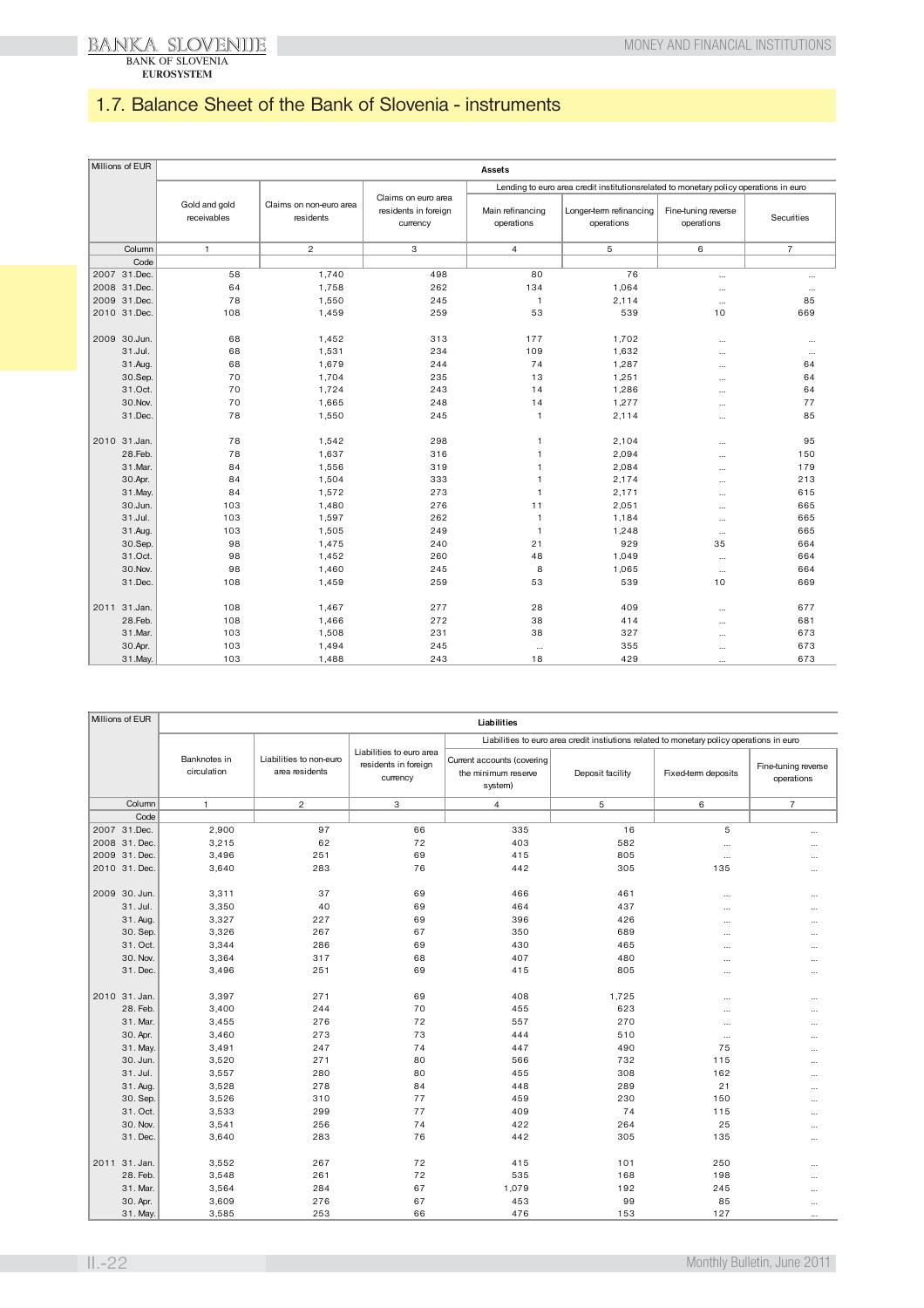| Assets                    |       |                                                                                                        |          |                                              |                            |     |        |  |  |  |  |  |
|---------------------------|-------|--------------------------------------------------------------------------------------------------------|----------|----------------------------------------------|----------------------------|-----|--------|--|--|--|--|--|
| Marginal lending facility | Total | Other claims on euro<br>Claims on general<br>area credit institutions<br>government in euro<br>in euro |          | Securities of euro area<br>residents in euro | Intra-Eurosystem<br>claims |     | Total  |  |  |  |  |  |
| 8                         | 9     | 10                                                                                                     | 11       | 12                                           | 13                         | 14  | 15     |  |  |  |  |  |
|                           |       |                                                                                                        |          |                                              |                            |     |        |  |  |  |  |  |
| $\cdots$                  | 156   | 972                                                                                                    |          | 2,103                                        | 2,574                      | 220 | 8,321  |  |  |  |  |  |
|                           | 1,198 | 636                                                                                                    |          | 2,442                                        | 2,651                      | 329 | 9,338  |  |  |  |  |  |
| $\cdots$                  | 2,200 | 20                                                                                                     | $\cdots$ | 2,857                                        | 2,756                      | 283 | 9,990  |  |  |  |  |  |
| $\cdots$                  | 1,271 | 95                                                                                                     |          | 2,428                                        | 2,728                      | 214 | 8,561  |  |  |  |  |  |
|                           |       |                                                                                                        |          |                                              |                            |     |        |  |  |  |  |  |
| $\cdots$                  | 1,880 | 76                                                                                                     |          | 2,719                                        | 2,688                      | 293 | 9,489  |  |  |  |  |  |
| $\cdots$                  | 1,741 | 43                                                                                                     | $\cdots$ | 2,768                                        | 2,700                      | 294 | 9,379  |  |  |  |  |  |
| $\cdots$                  | 1,425 | 55                                                                                                     |          | 2,778                                        | 2,710                      | 306 | 9,265  |  |  |  |  |  |
|                           | 1,328 | 10                                                                                                     |          | 2,888                                        | 2,716                      | 281 | 9,232  |  |  |  |  |  |
| $\cdots$                  | 1,364 | 17                                                                                                     |          | 2,868                                        | 2,697                      | 275 | 9,257  |  |  |  |  |  |
| $\cdots$                  | 1,369 | 22                                                                                                     |          | 2,921                                        | 2,715                      | 284 | 9,294  |  |  |  |  |  |
|                           | 2,200 | 20                                                                                                     |          | 2,857                                        | 2,756                      | 283 | 9,990  |  |  |  |  |  |
|                           |       |                                                                                                        |          |                                              |                            |     |        |  |  |  |  |  |
| $\cdots$                  | 2,200 | 8                                                                                                      |          | 2,834                                        | 2,700                      | 282 | 9,943  |  |  |  |  |  |
| $\cdots$                  | 2,245 | 5                                                                                                      | $\cdots$ | 2,734                                        | 2,679                      | 288 | 9,982  |  |  |  |  |  |
| $\cdots$                  | 2,264 | 77                                                                                                     |          | 2,632                                        | 2,717                      | 310 | 9,960  |  |  |  |  |  |
| $\cdots$                  | 2,388 | 49                                                                                                     |          | 2,489                                        | 2,680                      | 310 | 9,836  |  |  |  |  |  |
| $\cdots$                  | 2,787 | 59                                                                                                     | $\cdots$ | 2,472                                        | 2,691                      | 332 | 10,270 |  |  |  |  |  |
| $\cdots$                  | 2,726 | 97                                                                                                     | $\cdots$ | 2,358                                        | 2,710                      | 399 | 10,150 |  |  |  |  |  |
| $\cdots$                  | 1,849 | 1                                                                                                      | $\cdots$ | 2,364                                        | 2,746                      | 383 | 9,307  |  |  |  |  |  |
|                           | 1,913 | 119                                                                                                    |          | 2,372                                        | 2,750                      | 332 | 9,344  |  |  |  |  |  |
| $\cdots$                  | 1,650 | 84                                                                                                     | $\cdots$ | 2,411                                        | 2,732                      | 284 | 8,975  |  |  |  |  |  |
| $\cdots$                  | 1,761 | 82                                                                                                     | $\cdots$ | 2,425                                        | 2,697                      | 279 | 9,054  |  |  |  |  |  |
| $\cdots$                  | 1,737 | 89                                                                                                     | $\cdots$ | 2,425                                        | 2,725                      | 286 | 9,066  |  |  |  |  |  |
| $\cdots$                  | 1,271 | 95                                                                                                     | $\cdots$ | 2,428                                        | 2,728                      | 214 | 8,561  |  |  |  |  |  |
|                           |       |                                                                                                        |          |                                              |                            |     |        |  |  |  |  |  |
| $\cdots$                  | 1,113 | 163                                                                                                    | $\cdots$ | 2,355                                        | 2,678                      | 209 | 8,370  |  |  |  |  |  |
| $\cdots$                  | 1,132 | 126                                                                                                    | $\cdots$ | 2,398                                        | 2,616                      | 206 | 8,324  |  |  |  |  |  |
| $\cdots$                  | 1,037 | 185                                                                                                    | $\cdots$ | 2,311                                        | 2,560                      | 204 | 8,139  |  |  |  |  |  |
|                           | 1,027 | 292                                                                                                    | $\cdots$ | 2,216                                        | 2,551                      | 202 | 8,130  |  |  |  |  |  |
|                           | 1,119 | 309                                                                                                    | $\cdots$ | 2,217                                        | 2,551                      | 214 | 8,243  |  |  |  |  |  |

| Liabilities                 |       |                                                                  |                                              |                                 |                      |                   |        |  |  |  |  |  |
|-----------------------------|-------|------------------------------------------------------------------|----------------------------------------------|---------------------------------|----------------------|-------------------|--------|--|--|--|--|--|
| Debt certificates<br>issued | Total | Other liabilities to euro<br>area credit institutions<br>in euro | Liabilities to general<br>government in euro | Intra-Eurosystem<br>liabilities | Capital and reserves | Other liabilities | Total  |  |  |  |  |  |
| 8                           | 9     | 10                                                               | 11                                           | 12                              | 13                   | 14                | 15     |  |  |  |  |  |
|                             |       |                                                                  |                                              |                                 |                      |                   |        |  |  |  |  |  |
| $\cdots$                    | 356   | 53                                                               | 341                                          | 3,491                           | 800                  | 218               | 8,321  |  |  |  |  |  |
| $\cdots$                    | 984   | 10                                                               | 268                                          | 3,570                           | 752                  | 406               | 9,338  |  |  |  |  |  |
|                             | 1,220 | 14                                                               | 271                                          | 3,345                           | 724                  | 600               | 9,990  |  |  |  |  |  |
| $\cdots$                    | 882   | 14                                                               | 270                                          | 2,093                           | 802                  | 501               | 8,561  |  |  |  |  |  |
|                             |       |                                                                  |                                              |                                 |                      |                   |        |  |  |  |  |  |
| $\cdots$                    | 927   | 21                                                               | 176                                          | 3,708                           | 722                  | 517               | 9,489  |  |  |  |  |  |
| $\cdots$                    | 901   | 17                                                               | 275                                          | 3,474                           | 722                  | 532               | 9,379  |  |  |  |  |  |
|                             | 822   | 17                                                               | 231                                          | 3,303                           | 722                  | 547               | 9,265  |  |  |  |  |  |
| $\cdots$                    | 1,039 | 11                                                               | 278                                          | 2,939                           | 722                  | 584               | 9,232  |  |  |  |  |  |
| $\cdots$                    | 895   | 15                                                               | 277                                          | 3,056                           | 722                  | 593               | 9,257  |  |  |  |  |  |
| $\cdots$                    | 887   | 13                                                               | 287                                          | 3,027                           | 722                  | 608               | 9,294  |  |  |  |  |  |
|                             | 1,220 | 14                                                               | 271                                          | 3,345                           | 724                  | 600               | 9,990  |  |  |  |  |  |
|                             |       |                                                                  |                                              |                                 |                      |                   |        |  |  |  |  |  |
|                             | 2,132 | 13                                                               | 279                                          | 2,440                           | 724                  | 618               | 9,943  |  |  |  |  |  |
|                             | 1,078 | 16                                                               | 820                                          | 3,001                           | 724                  | 628               | 9,982  |  |  |  |  |  |
| $\ldots$                    | 827   | 84                                                               | 1,069                                        | 2,759                           | 802<br>802           | 616               | 9,960  |  |  |  |  |  |
| $\cdots$                    | 954   | 14                                                               | 1,066                                        | 2,563                           |                      | 631               | 9,836  |  |  |  |  |  |
|                             | 1,012 | 12                                                               | 870                                          | 3,124                           | 802                  | 639               | 10,270 |  |  |  |  |  |
| $\cdots$                    | 1,414 | 13                                                               | 270                                          | 3,094                           | 802                  | 686               | 10,150 |  |  |  |  |  |
|                             | 925   | 11                                                               | 270                                          | 2,711                           | 802                  | 670               | 9,307  |  |  |  |  |  |
|                             | 757   | 12                                                               | 220                                          | 3,044                           | 802                  | 618               | 9,344  |  |  |  |  |  |
|                             | 839   | 29                                                               | 122                                          | 2,717                           | 802                  | 554               | 8,975  |  |  |  |  |  |
|                             | 597   | 13                                                               | 120                                          | 3,046                           | 802                  | 567               | 9,054  |  |  |  |  |  |
| $\ldots$                    | 710   | 13                                                               | 123                                          | 2,972                           | 802                  | 575               | 9,066  |  |  |  |  |  |
| $\cdots$                    | 882   | 14                                                               | 270                                          | 2,093                           | 802                  | 501               | 8,561  |  |  |  |  |  |
|                             | 767   |                                                                  | 131                                          |                                 | 802                  | 519               | 8,370  |  |  |  |  |  |
| $\cdots$                    |       | 12                                                               |                                              | 2,248                           |                      |                   |        |  |  |  |  |  |
|                             | 901   | 12                                                               | 276<br>125                                   | 1,927                           | 802                  | 525<br>459        | 8,324  |  |  |  |  |  |
| $\cdots$                    | 1,516 | 16                                                               |                                              | 1,277                           | 831                  | 475               | 8,139  |  |  |  |  |  |
| $\cdots$                    | 636   | 16                                                               | 524                                          | 1,696                           | 831                  |                   | 8,130  |  |  |  |  |  |
|                             | 756   | 12                                                               | 525                                          | 1,739                           | 831                  | 477               | 8,243  |  |  |  |  |  |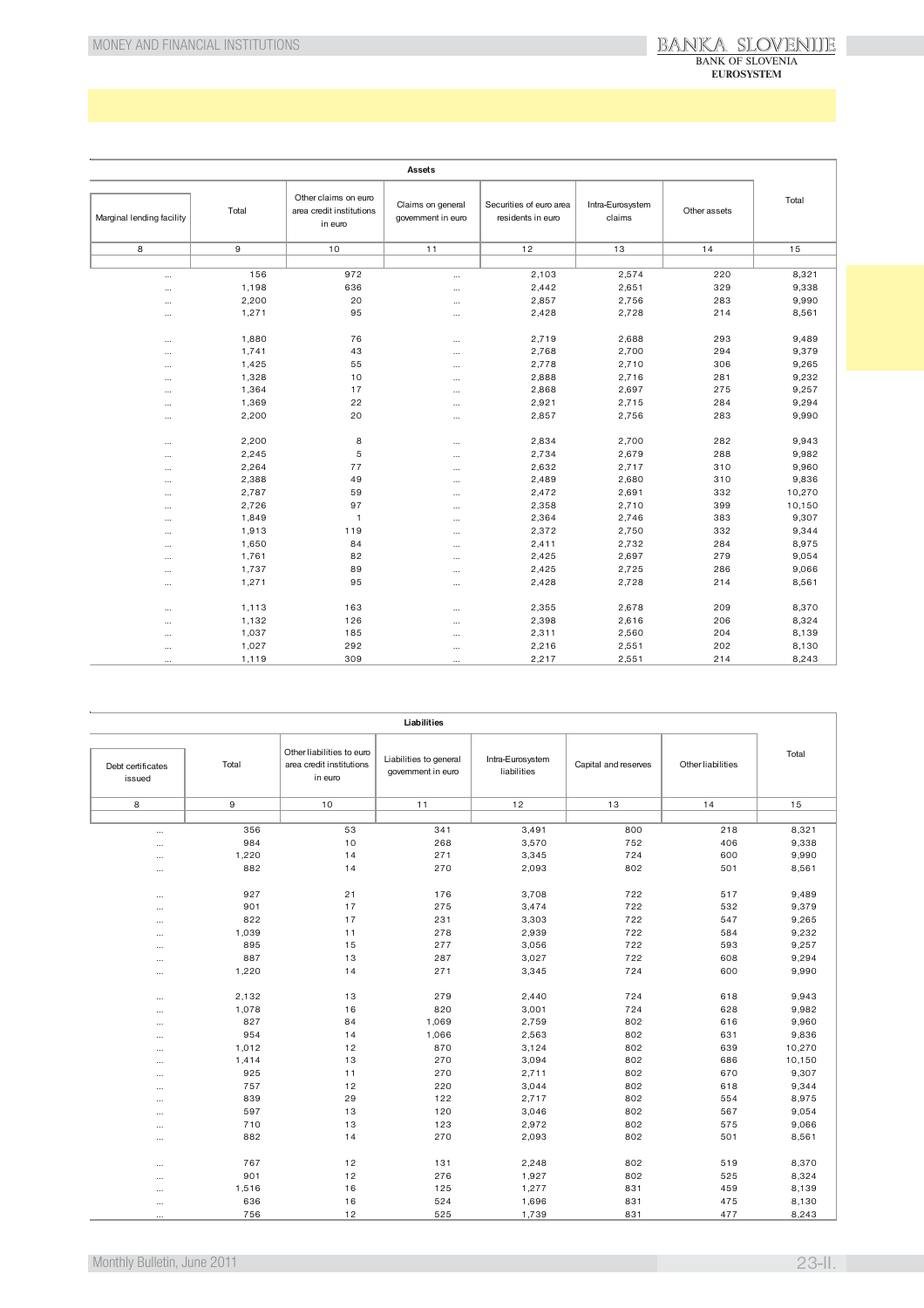#### **EUROSYSTEM**

### 1.8.1. Investment funds assets according to the type of fund

|            |                  | Assets         |                                           |                                                      |                |                       |                     |                                                                                                    |                |                |  |  |
|------------|------------------|----------------|-------------------------------------------|------------------------------------------------------|----------------|-----------------------|---------------------|----------------------------------------------------------------------------------------------------|----------------|----------------|--|--|
|            |                  |                |                                           |                                                      |                | Domestic assets       |                     |                                                                                                    |                |                |  |  |
|            |                  |                |                                           | Outstanding amount to financial sectors <sup>1</sup> |                |                       |                     | Outstanding amount to non-financial sectors <sup>2</sup>                                           |                |                |  |  |
|            |                  | Deposits       | Debt securities                           | Shares and other<br>equity                           | Total          | Deposits              | Debt securities     | Shares and other<br>equity                                                                         | Total          | Total          |  |  |
| in mio EUR | Column           | 1              | $\overline{2}$                            | $\overline{\mathbf{3}}$                              | $\overline{4}$ | $\overline{5}$        | $\overline{6}$      | $\overline{7}$                                                                                     | $\overline{8}$ | $\overline{9}$ |  |  |
|            | Code             |                |                                           |                                                      |                |                       |                     |                                                                                                    |                |                |  |  |
|            |                  |                |                                           |                                                      |                | Total                 |                     |                                                                                                    |                |                |  |  |
|            | 2008 31.Dec      | 182            | 76                                        | 175                                                  | 434            |                       | 58                  | 489                                                                                                | 546            | 981            |  |  |
|            | 2009 31.Dec      | 173            | 61                                        | 191                                                  | 425            |                       | 54                  | 468                                                                                                | 522            | 947            |  |  |
|            | 2010 30.Sep      | 151            | 58                                        | 148                                                  | 357            |                       | 49                  | 384                                                                                                | 433            | 790            |  |  |
|            | 31.Oct           | 158            | 59                                        | 149                                                  | 366            |                       | 46                  | 390                                                                                                | 436            | 802            |  |  |
|            | 30.Nov           | 149            | 60                                        | 147                                                  | 356            |                       | 44                  | 376                                                                                                | 420            | 776            |  |  |
|            | 31.Dec           | 148            | 58                                        | 146                                                  | 352            |                       | 43                  | 363                                                                                                | 406            | 759            |  |  |
|            | 2011 31.Jan      | 150            | 58                                        | 142                                                  | 350            |                       | 43                  | 350                                                                                                | 393            | 743            |  |  |
|            | 28.Feb           | 147            | 55                                        | 140                                                  | 341            |                       | 43                  | 331                                                                                                | 374            | 715            |  |  |
|            | 31.Mar           | 126            | 53                                        | 139                                                  | 318            |                       | 41                  | 331                                                                                                | 372            | 690            |  |  |
|            | 30.Apr           | 134            | 53                                        | 117                                                  | 305            |                       | 39                  | 316                                                                                                | 355            | 660            |  |  |
|            | 2008 31.Dec      | 99             | 5                                         | 72                                                   | 176            | Open-end equity funds | $\mathbf{1}$        | 155                                                                                                | 156            | 332            |  |  |
|            | 2009 31.Dec      | 84             | 3                                         | 76                                                   | 164            |                       | $\mathbf{1}$        | 158                                                                                                | 158            | 322            |  |  |
|            | 2010 30.Sep      | 82             | $\overline{4}$                            | 64                                                   | 149            |                       | $\mathbf{1}$        | 139                                                                                                | 140            | 289            |  |  |
|            | 31.Oct           | 83             | $\overline{\mathbf{4}}$                   | 65                                                   | 152            |                       | $\overline{c}$      | 144                                                                                                | 145            | 297            |  |  |
|            | 30.Nov           | 78             | $\overline{4}$                            | 69                                                   | 150            |                       | $\mathbf{1}$        | 142                                                                                                | 144            | 294            |  |  |
|            | 31.Dec           | 72             | $\,$ 5 $\,$                               | 69                                                   | 146            |                       | 1                   | 150                                                                                                | 152            | 297            |  |  |
|            | 2011 31.Jan      | 74             | 5                                         | 68                                                   | 146            |                       | 1                   | 146                                                                                                | 147            | 293            |  |  |
|            | 28.Feb           | 65             | $\overline{4}$                            | 65                                                   | 134            |                       | $\overline{c}$      | 142                                                                                                | 143            | 277            |  |  |
|            | 31.Mar           | 59             | 4                                         | 63                                                   | 126            |                       | $\sqrt{2}$          | 142                                                                                                | 144            | 270            |  |  |
|            | 30.Apr           | 67             | $\overline{4}$                            | 59                                                   | 130            |                       | $\overline{c}$      | 161                                                                                                | 162            | 293            |  |  |
|            |                  |                |                                           |                                                      |                | Open-end bond funds   |                     |                                                                                                    |                |                |  |  |
|            | 2008 31.Dec      | 5              | 5                                         | $\mathsf O$                                          | 10             |                       | $\overline{7}$      | $\mathsf O$                                                                                        | $\overline{7}$ | 17             |  |  |
|            | 2009 31.Dec      | 5              | $\overline{4}$                            | $\mathsf O$                                          | 9              |                       | 8                   | $\mathsf O$                                                                                        | 8              | 18             |  |  |
|            | 2010 30.Sep      | 10             | 5                                         | $\mathsf O$                                          | 15             |                       | 9                   | $\mathsf O$                                                                                        | 9              | 24             |  |  |
|            | 31.Oct           | 8              | 5                                         | $\mathsf{O}\xspace$                                  | 13             |                       | 8                   | $\circ$                                                                                            | 8              | 22             |  |  |
|            | 30.Nov           | $\overline{7}$ | 5                                         | 0                                                    | 13             |                       | 8                   | $\mathsf O$                                                                                        | 8              | 21             |  |  |
|            | 31.Dec           | $\mathsf g$    | $\overline{\mathbf{4}}$                   | $\mathsf O$                                          | 14             |                       | 8                   | $\mathsf{O}\xspace$                                                                                | 8              | 22             |  |  |
|            | 2011 31.Jan      | $\mathsf g$    | $\overline{\mathbf{4}}$                   | $\mathsf O$                                          | 13             |                       | 8                   | $\mathsf{O}\xspace$                                                                                | 8              | 21             |  |  |
|            | 28.Feb           | 12             | $\overline{4}$                            | $\circ$                                              | 17             |                       | 8                   | $\mathsf O$                                                                                        | 8              | 25             |  |  |
|            | 31.Mar<br>30.Apr | 11<br>13       | $\overline{\mathbf{4}}$<br>$\overline{4}$ | $\mathsf O$<br>$\circ$                               | 16<br>17       |                       | 8<br>$\overline{7}$ | $\mathsf{O}\xspace$<br>$\circ$                                                                     | 8<br>8         | 24<br>25       |  |  |
|            |                  |                |                                           |                                                      |                | Open-end mixed funds  |                     |                                                                                                    |                |                |  |  |
|            | 2008 31.Dec      | 46             | 48                                        | 27                                                   | 121            |                       | 38                  | 106                                                                                                | 144            | 265            |  |  |
|            | 2009 31.Dec      | 62             | 38                                        | 31                                                   | 131            |                       | 35                  | 99                                                                                                 | 134            | 265            |  |  |
|            | 2010 30.Sep      | 48             | 38                                        | 28                                                   | 113            |                       | 40                  | 87                                                                                                 | 127            | 240            |  |  |
|            | 31.Oct           | 55             | 38                                        | 28                                                   | 121            |                       | 36                  | 86                                                                                                 | 122            | 243            |  |  |
|            | 30.Nov           | 51             | 39                                        | 27                                                   | 117            |                       | 35                  | 83                                                                                                 | 118            | 235            |  |  |
|            | 31.Dec           | 44             | 38                                        | 28                                                   | 109            |                       | 34                  | 83                                                                                                 | 117            | 226            |  |  |
|            | 2011 31.Jan      | 44             | 38                                        | 26                                                   | 107            |                       | 34                  | 77                                                                                                 | 111            | 218            |  |  |
|            | 28.Feb           | 45             | 35                                        | 25                                                   | 104            |                       | 34                  | 74                                                                                                 | 108            | 212            |  |  |
|            | 31.Mar           | 35             | 34                                        | 25                                                   | 94             |                       | 32                  | 73                                                                                                 | 105            | 199            |  |  |
|            | 30.Apr           | 37             | 34                                        | 24                                                   | 95             |                       | 30                  | 69                                                                                                 | 99             | 194            |  |  |
|            |                  |                |                                           |                                                      |                |                       |                     | other funds (close-end equity and open-end other funds; money market funds excluded <sup>3</sup> ) |                |                |  |  |
|            | 2008 31.Dec      | 33             | 19                                        | 75                                                   | 127            |                       | 12                  | 228                                                                                                | 240            | 367            |  |  |
|            | 2009 31.Dec      | 22             | 15                                        | 84                                                   | 121            |                       | 10                  | 211                                                                                                | 221            | 342            |  |  |
|            | 2010 30.Sep      | 11             | 12                                        | 56                                                   | 79             |                       | $\mathsf O$         | 157                                                                                                | 157            | 236            |  |  |
|            | 31.Oct           | 12             | 12                                        | 56                                                   | 79             |                       | 0                   | 161                                                                                                | 161            | 240            |  |  |
|            | 30.Nov           | 13             | 13                                        | 51                                                   | 76             |                       | $\mathsf{O}\xspace$ | 150                                                                                                | 150            | 226            |  |  |
|            | 31.Dec           | 23             | 11                                        | 49                                                   | 84             |                       | $\mathsf{O}\xspace$ | 130                                                                                                | 130            | 214            |  |  |
|            | 2011 31.Jan      | 24             | 11                                        | 48                                                   | 83             |                       | $\mathsf{O}\xspace$ | 127                                                                                                | 127            | 210            |  |  |
|            | 28.Feb           | 24             | 11                                        | 50                                                   | 86             |                       | $\mathsf{O}\xspace$ | 115                                                                                                | 115            | 201            |  |  |
|            | 31.Mar           | 21             | 11                                        | 50                                                   | 83             |                       | 0                   | 115                                                                                                | 115            | 198            |  |  |
|            | 30.Apr           | 17             | 11                                        | 34                                                   | 62             |                       | $\mathsf{O}\xspace$ | 86                                                                                                 | 86             | 148            |  |  |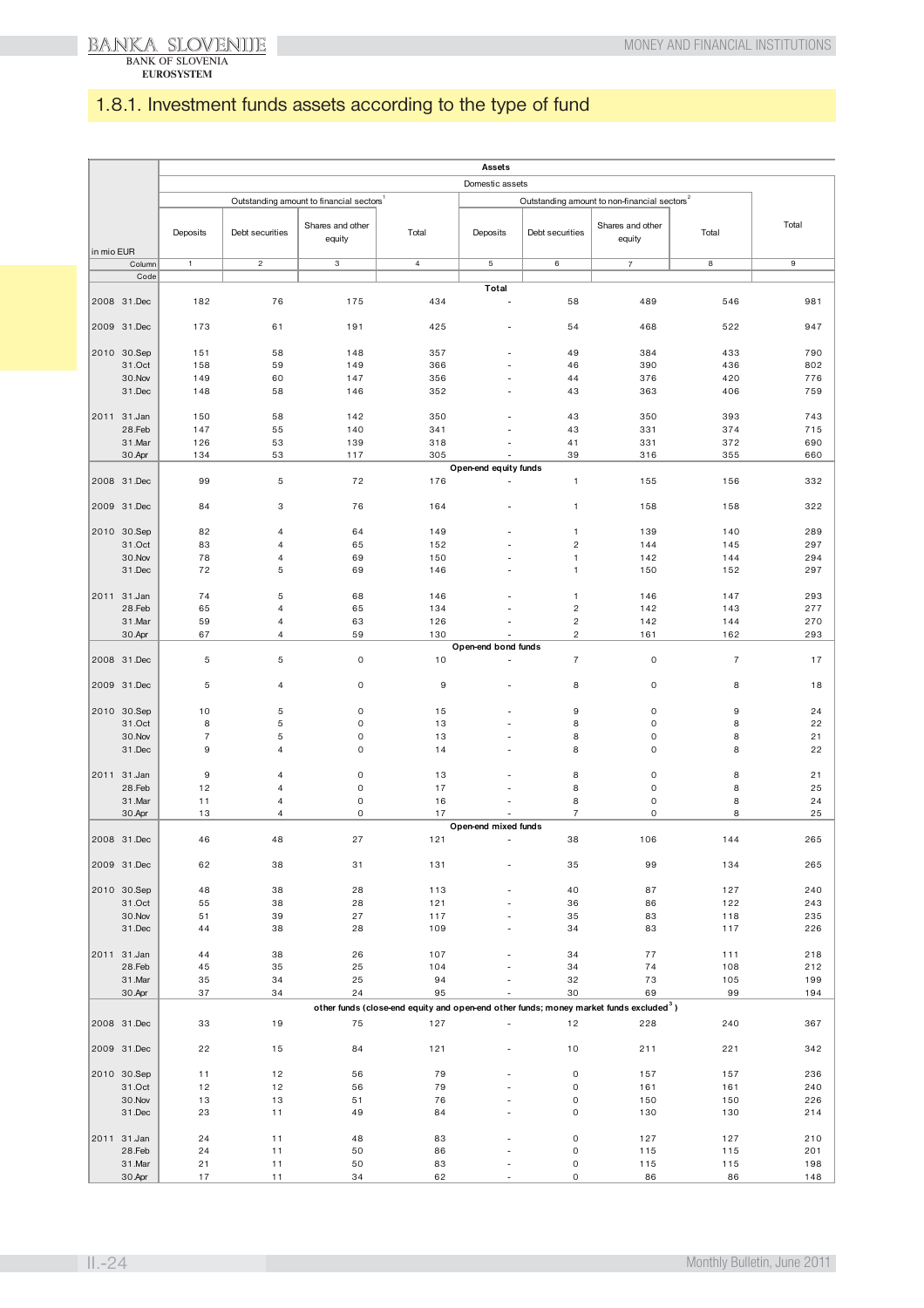|                                            | Assets                       |                                                                                    |                         |                                            |                       |                                                                                                  |                |                |                                       |                    |  |
|--------------------------------------------|------------------------------|------------------------------------------------------------------------------------|-------------------------|--------------------------------------------|-----------------------|--------------------------------------------------------------------------------------------------|----------------|----------------|---------------------------------------|--------------------|--|
|                                            |                              |                                                                                    |                         | Foreign assets                             |                       |                                                                                                  |                |                | Other assets                          |                    |  |
| Deposits                                   | Debt securities              | Outstanding amount to financial sectors <sup>1</sup><br>Shares and other<br>equity | Total                   | Deposits                                   | Debt securities       | Outstanding amount to non-financial sectors <sup>2</sup><br>Shares and other<br>equity           | Total          | Total          | (including<br>financial<br>derivates) | Total              |  |
| 10                                         | 11                           | 12                                                                                 | 13                      | 14                                         | 15                    | 16                                                                                               | 17             | 18             | 19                                    | $20 = 9 + 18 + 19$ |  |
|                                            |                              |                                                                                    |                         |                                            |                       |                                                                                                  |                |                |                                       |                    |  |
| $\overline{c}$                             | 28                           | 247                                                                                | 277                     | $\mathsf O$                                | Total<br>59           | 571                                                                                              | 630            | 908            | 6                                     | 1,894              |  |
| 3                                          | 38                           | 303                                                                                | 344                     | $\mathsf O$                                | 70                    | 851                                                                                              | 922            | 1,266          | $\overline{7}$                        | 2,220              |  |
| $\mathbf{1}$                               | 41                           | 340                                                                                | 382                     | $\mathsf O$                                | 92                    | 931                                                                                              | 1,022          | 1,405          | 6                                     | 2,200              |  |
| $\mathbf{1}$                               | 43                           | 338                                                                                | 382                     | $\mathsf{O}\xspace$                        | 93                    | 944                                                                                              | 1,036          | 1,418          | 18                                    | 2,238              |  |
| $\overline{c}$<br>$\overline{\mathbf{c}}$  | 41<br>43                     | 339<br>370                                                                         | 383<br>415              | $\mathsf O$<br>$\mathsf{O}\xspace$         | 91<br>89              | 968<br>1,002                                                                                     | 1,059<br>1,091 | 1,442<br>1,506 | 19<br>12                              | 2,237<br>2,277     |  |
|                                            |                              |                                                                                    |                         |                                            |                       |                                                                                                  |                |                |                                       |                    |  |
| $\overline{c}$                             | 44                           | 385<br>409                                                                         | 431<br>456              | $\mathsf{O}\xspace$                        | 92                    | 990                                                                                              | 1,082          | 1,513          | 13                                    | 2,269              |  |
| 3<br>$\ensuremath{\mathsf{3}}$             | 44<br>45                     | 410                                                                                | 457                     | $\mathsf{O}\xspace$<br>$\mathsf{O}\xspace$ | 94<br>93              | 1,003<br>996                                                                                     | 1,096<br>1,089 | 1,552<br>1,547 | 9<br>9                                | 2,276<br>2,246     |  |
| 3                                          | 46                           | 403                                                                                | 451                     | $\mathsf O$                                | 94                    | 985                                                                                              | 1,080          | 1,531          | 13                                    | 2,203              |  |
|                                            |                              |                                                                                    |                         |                                            | Open-end equity funds |                                                                                                  |                |                |                                       |                    |  |
| $\overline{c}$                             | $\sqrt{2}$                   | 172                                                                                | 175                     | $\mathsf O$                                | 0                     | 396                                                                                              | 396            | 570            | $\overline{c}$                        | 905                |  |
| $\overline{c}$                             | $\mathbf{1}$                 | 243                                                                                | 247                     | $\mathsf{O}\xspace$                        | 0                     | 600                                                                                              | 600            | 847            | $\overline{4}$                        | 1,173              |  |
| $\mathbf{1}$                               | $\mathbf{1}$                 | 270                                                                                | 272                     | $\mathsf{O}\xspace$                        | $\mathsf{O}\xspace$   | 641                                                                                              | 642            | 913            | $\overline{4}$                        | 1,207              |  |
| $\mathbf{1}$                               | $\mathbf{1}$                 | 268                                                                                | 270                     | $\mathsf O$                                | 0                     | 661                                                                                              | 662            | 931            | $\overline{7}$                        | 1,236              |  |
| $\overline{c}$<br>$\sqrt{2}$               | $\mathbf{1}$<br>$\mathbf{1}$ | 264                                                                                | 267                     | $\mathsf O$<br>$\mathsf O$                 | 0<br>0                | 690                                                                                              | 690<br>730     | 957            | 11<br>$\overline{7}$                  | 1,262              |  |
|                                            |                              | 276                                                                                | 279                     |                                            |                       | 730                                                                                              |                | 1,009          |                                       | 1,313              |  |
| $\sqrt{2}$                                 | $\mathbf{1}$                 | 284                                                                                | 286                     | $\mathsf{O}\xspace$                        | $\mathsf 0$           | 729                                                                                              | 729            | 1,015          | 5                                     | 1,313              |  |
| $\sqrt{2}$<br>$\sqrt{2}$                   | 1<br>$\mathbf{1}$            | 296<br>294                                                                         | 299<br>296              | $\mathsf{O}\xspace$<br>$\mathsf{O}\xspace$ | 0<br>0                | 741<br>741                                                                                       | 741<br>741     | 1,040<br>1,038 | 5<br>3                                | 1,321<br>1,311     |  |
| $\overline{c}$                             | $\mathbf{1}$                 | 294                                                                                | 297                     | $\mathsf{O}\xspace$                        | 0                     | 760                                                                                              | 760            | 1,057          | 8                                     | 1,358              |  |
|                                            |                              |                                                                                    |                         |                                            | Open-end bond funds   |                                                                                                  |                |                |                                       |                    |  |
| $\mathsf{O}\xspace$                        | 4                            | $\mathbf 0$                                                                        | $\sqrt{4}$              | $\overline{a}$                             | 10                    | $\mathbf{1}$                                                                                     | 10             | 14             | 0                                     | 32                 |  |
| 0                                          | 5                            | $\mathbf{1}$                                                                       | 6                       | ۳                                          | 15                    | $\mathbf{1}$                                                                                     | 15             | 21             | 0                                     | 39                 |  |
| $\mathsf O$<br>$\mathsf{O}\xspace$         | 11<br>12                     | $\mathbf{1}$<br>$\mathbf{1}$                                                       | 12<br>14                |                                            | 31<br>33              | $\mathsf{O}\xspace$<br>$\mathsf{O}\xspace$                                                       | 32<br>33       | 44<br>47       | 0<br>0                                | 68<br>68           |  |
| $\mathsf O$                                | 11                           | $\mathbf{1}$                                                                       | 13                      |                                            | 31                    | 0                                                                                                | 31             | 44             | $\overline{c}$                        | 67                 |  |
| $\mathsf{O}\xspace$                        | 12                           | $\sqrt{2}$                                                                         | 13                      | ۰                                          | 31                    | $\mathsf O$                                                                                      | 32             | 45             | $\mathbf{1}$                          | 68                 |  |
|                                            |                              |                                                                                    |                         | ۰                                          |                       |                                                                                                  |                |                |                                       |                    |  |
| $\mathsf{O}\xspace$<br>$\mathsf{O}\xspace$ | 12<br>13                     | $\sqrt{2}$<br>$\sqrt{2}$                                                           | 14<br>15                |                                            | 33<br>35              | $\mathsf{O}\xspace$<br>$\mathsf{O}\xspace$                                                       | 33<br>35       | 47<br>50       | $\mathsf{O}\xspace$<br>0              | 69<br>75           |  |
| $\mathsf{O}\xspace$                        | 14                           | $\sqrt{2}$                                                                         | 16                      | $\blacksquare$                             | 36                    | $\mathbf{1}$                                                                                     | 37             | 53             | 0                                     | 76                 |  |
| 0                                          | 15                           | $\overline{c}$                                                                     | 17                      | $\overline{a}$                             | 37                    | $\mathsf{O}\xspace$                                                                              | 37             | 53             | $\mathbf{1}$                          | 79                 |  |
|                                            |                              |                                                                                    |                         |                                            | Open-end mixed funds  |                                                                                                  |                |                |                                       |                    |  |
| $\mathsf{O}\xspace$                        | 23                           | 65                                                                                 | 89                      | $\overline{\phantom{a}}$                   | 50                    | 154                                                                                              | 203            | 292            | 3                                     | 559                |  |
| $\mathbf{1}$                               | 31                           | 57                                                                                 | 88                      |                                            | 56                    | 217                                                                                              | 273            | 361            | $\mathbf{1}$                          | 628                |  |
| $\mathsf{O}\xspace$                        | 30                           | 65                                                                                 | 95                      |                                            | 60                    | 256                                                                                              | 316            | 411            | $\mathbf{1}$                          | 652                |  |
| $\mathsf{O}\xspace$                        | 30                           | 65                                                                                 | 95                      |                                            | 60                    | 249                                                                                              | 309            | 404            | 10                                    | 657                |  |
| $\mathsf{O}\xspace$<br>$\mathsf O$         | 29<br>30                     | 71<br>90                                                                           | 101<br>121              |                                            | 60<br>58              | 246<br>247                                                                                       | 306<br>304     | 407<br>425     | 6<br>$\overline{\mathbf{4}}$          | 648<br>655         |  |
| $\mathbf{1}$                               | 31                           | 95                                                                                 | 127                     |                                            | 59                    | 236                                                                                              | 295            | 422            | 8                                     | 647                |  |
| $\mathbf{1}$                               | 31                           | 106                                                                                | 137                     |                                            | 59                    | 238                                                                                              | 297            | 434            | $\overline{4}$                        | 649                |  |
| $\mathbf 1$                                | 30                           | 105                                                                                | 136                     |                                            | 58                    | 230                                                                                              | 288            | 424            | 5                                     | 628                |  |
| $\mathbf{1}$                               | 30                           | 106                                                                                | 137                     | J.                                         | 58                    | 225                                                                                              | 283            | 420            | 3                                     | 617                |  |
| $\mathsf{O}\xspace$                        |                              | 10                                                                                 | 10                      |                                            |                       | other funds (close-end equity and open-end other funds; money market funds excluded $^3$ )<br>21 | 21             | 31             | $\mathbf{1}$                          | 399                |  |
|                                            |                              | 3                                                                                  | 3                       |                                            |                       | 33                                                                                               | 33             | 36             | $\mathbf{1}$                          | 379                |  |
|                                            |                              | 3                                                                                  | 3                       |                                            |                       | 33                                                                                               | 33             | 36             | $\mathsf 0$                           | 273                |  |
|                                            |                              | $\ensuremath{\mathsf{3}}$                                                          | 3                       |                                            |                       | 33                                                                                               | 33             | 36             | $\mathsf{O}\xspace$                   | 276                |  |
|                                            |                              | $\sqrt{2}$                                                                         | $\overline{c}$          |                                            |                       | 32                                                                                               | 32             | 34             | $\mathsf{O}\xspace$                   | 260                |  |
|                                            |                              | $\overline{c}$                                                                     | $\sqrt{2}$              |                                            |                       | 25                                                                                               | 25             | 27             | $\mathsf{O}\xspace$                   | 241                |  |
|                                            |                              | $\overline{4}$                                                                     | $\overline{\mathbf{4}}$ |                                            |                       | 25                                                                                               | 25             | 29             | 0                                     | 239                |  |
|                                            |                              | $\mathbf 5$                                                                        | 5                       |                                            |                       | 24                                                                                               | 24             | 29             | 0                                     | 231                |  |
|                                            |                              | $\mathsf g$                                                                        | 9<br>ä,                 |                                            |                       | 24                                                                                               | 24<br>ä,       | 32             | 0<br>$\mathbf{1}$                     | 231<br>149         |  |
|                                            |                              |                                                                                    |                         |                                            |                       |                                                                                                  |                |                |                                       |                    |  |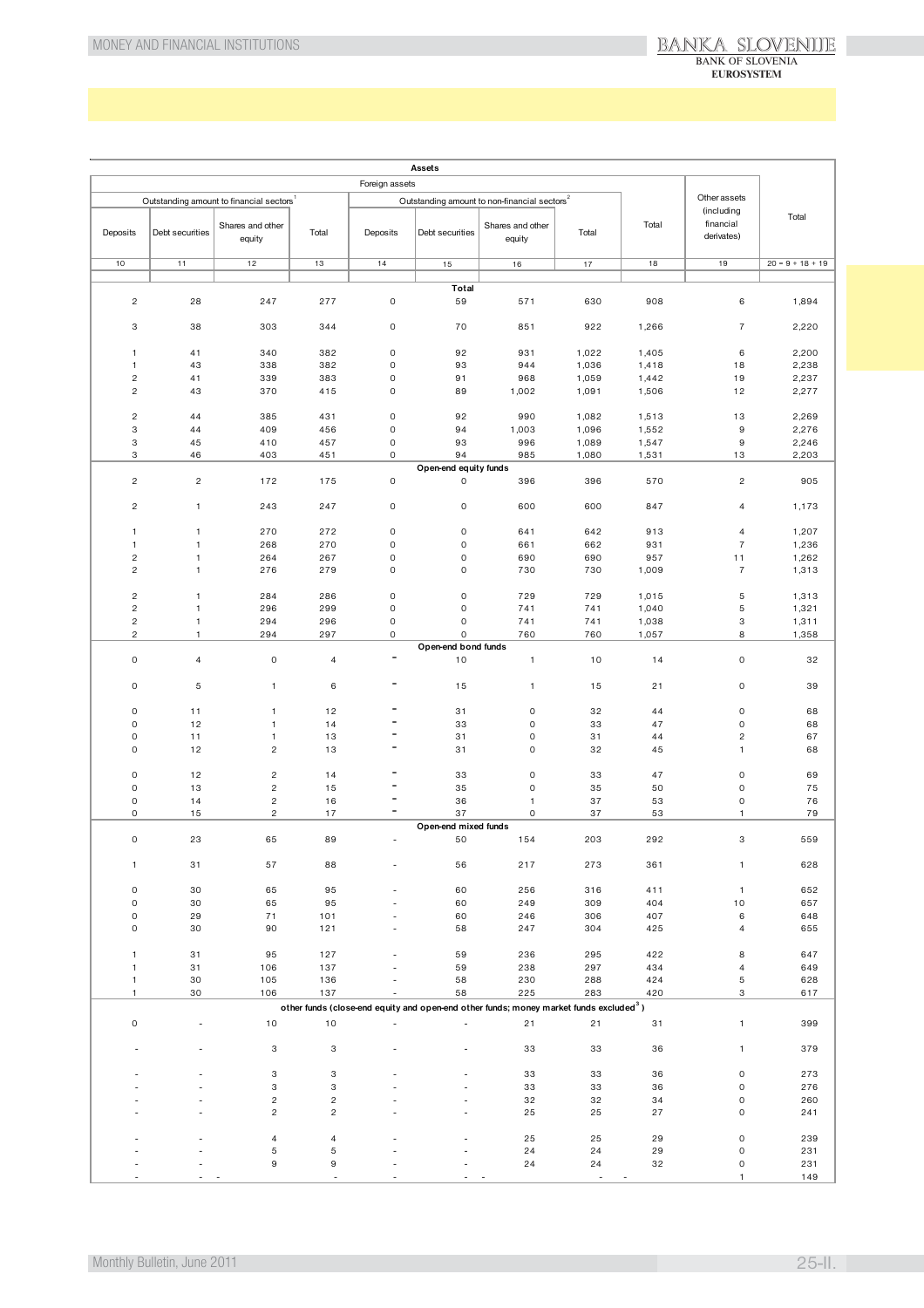# 1.8.2. Investment funds liabilities according to the type of fund

|            |                       |                |                                                      |                     | Liabilities                                                                                        |                                                          |                |                |
|------------|-----------------------|----------------|------------------------------------------------------|---------------------|----------------------------------------------------------------------------------------------------|----------------------------------------------------------|----------------|----------------|
|            |                       |                |                                                      |                     | Domestic liabilities                                                                               |                                                          |                |                |
|            |                       |                | Outstanding amount to financial sectors <sup>1</sup> |                     |                                                                                                    | Outstanding amount to non-financial sectors <sup>2</sup> |                |                |
|            |                       |                |                                                      |                     |                                                                                                    |                                                          |                |                |
|            |                       | Loans          | Investment fund                                      | Total               | Loans                                                                                              | Investment fund                                          | Total          | Total          |
|            |                       |                | shares/units                                         |                     |                                                                                                    | shares/units                                             |                |                |
| in mio EUR | Column                | 1              | $\overline{2}$                                       | $\overline{3}$      | $\overline{4}$                                                                                     | $\overline{5}$                                           | $\overline{6}$ | $\overline{7}$ |
|            | Code                  |                |                                                      |                     |                                                                                                    |                                                          |                |                |
|            |                       |                |                                                      |                     | Total                                                                                              |                                                          |                |                |
|            | 2008 31.Dec           | 24             | 528                                                  | 552                 |                                                                                                    | 1,315                                                    | 1,315          | 1,867          |
|            | 2009 31.Dec           | 16             | 717                                                  | 733                 |                                                                                                    | 1,450                                                    | 1,450          | 2,183          |
|            |                       |                |                                                      |                     |                                                                                                    |                                                          |                |                |
|            | 2010 30.Sep           | 14             | 753                                                  | 767                 |                                                                                                    | 1,397                                                    | 1,397          | 2,164          |
|            | 31.Oct                | 13             | 775                                                  | 787                 |                                                                                                    | 1,412                                                    | 1,412          | 2,199          |
|            | 30.Nov                | 13             | 773                                                  | 785                 |                                                                                                    | 1,409                                                    | 1,409          | 2,194          |
|            | 31.Dec                | 13             | 796                                                  | 809                 |                                                                                                    | 1,429                                                    | 1,429          | 2,238          |
|            | 2011 31.Jan           | 13             | 781                                                  | 793                 |                                                                                                    | 1,436                                                    | 1,436          | 2,230          |
|            | 28.Feb                | 9              | 794                                                  | 803                 |                                                                                                    | 1,429                                                    | 1,429          | 2,232          |
|            | 31.Mar                | 9              | 793                                                  | 802                 |                                                                                                    | 1,409                                                    | 1,409          | 2,211          |
|            | 30.Apr                | 9              | 789                                                  | 798                 |                                                                                                    | 1,373                                                    | 1,373          | 2,170          |
|            | 2008 31.Dec           |                | 288                                                  | 288                 | Open-end equity funds                                                                              | 603                                                      | 603            | 891            |
|            |                       |                |                                                      |                     |                                                                                                    |                                                          |                |                |
|            | 2009 31.Dec           |                | 419                                                  | 419                 |                                                                                                    | 733                                                      | 733            | 1,152          |
|            |                       |                |                                                      | $\mathsf O$         |                                                                                                    |                                                          |                |                |
|            | 2010 30.Sep           |                | 459                                                  | 459                 |                                                                                                    | 732                                                      | 732            | 1,191          |
|            | 31.Oct                |                | 477                                                  | 477                 |                                                                                                    | 744                                                      | 744            | 1,221<br>1,243 |
|            | 30.Nov<br>31.Dec      |                | 488<br>513                                           | 488<br>513          |                                                                                                    | 754<br>781                                               | 754<br>781     | 1,294          |
|            |                       |                |                                                      |                     |                                                                                                    |                                                          |                |                |
|            | 2011 31.Jan           |                | 506                                                  | 506                 |                                                                                                    | 787                                                      | 787            | 1,294          |
|            | 28.Feb                |                | 514                                                  | 514                 |                                                                                                    | 788                                                      | 788            | 1,302          |
|            | 31.Mar                |                | 516                                                  | 516                 |                                                                                                    | 778                                                      | 778            | 1,294          |
|            | 30.Apr                | ä,             | 538                                                  | 538                 | Open-end bond funds                                                                                | 801                                                      | 801            | 1,339          |
|            | 2008 31.Dec           |                | 8                                                    | 8                   | ×                                                                                                  | 23                                                       | 23             | 32             |
|            |                       |                |                                                      |                     |                                                                                                    |                                                          |                |                |
|            | 2009 31.Dec           |                | 13                                                   | 13                  |                                                                                                    | 26                                                       | 26             | 39             |
|            |                       |                | 34                                                   | 34                  |                                                                                                    | 33                                                       | 33             | 67             |
|            | 2010 30.Sep<br>31.Oct |                | 34                                                   | 34                  |                                                                                                    | 33                                                       | 33             | 68             |
|            | 30.Nov                |                | 31                                                   | 31                  |                                                                                                    | 33                                                       | 33             | 64             |
|            | 31.Dec                |                | 33                                                   | 33                  |                                                                                                    | 34                                                       | 34             | 67             |
|            |                       |                |                                                      |                     |                                                                                                    |                                                          |                |                |
|            | 2011 31.Jan<br>28.Feb |                | 27<br>33                                             | 27<br>33            |                                                                                                    | 40<br>40                                                 | 40<br>40       | 67<br>73       |
|            | 31.Mar                |                | 34                                                   | 34                  |                                                                                                    | 41                                                       | 41             | 74             |
|            | 30.Apr                | $\overline{a}$ | 37                                                   | 37                  |                                                                                                    | 40                                                       | 40             | 77             |
|            |                       |                |                                                      |                     | Open-end mixed funds                                                                               |                                                          |                |                |
|            | 2008 31.Dec           |                | 126                                                  | 126                 | ٠                                                                                                  | 427                                                      | 427            | 553            |
|            | 2009 31.Dec           |                | 158                                                  | 158                 |                                                                                                    | 464                                                      | 464            | 622            |
|            |                       |                |                                                      | $\mathsf{O}\xspace$ |                                                                                                    |                                                          |                |                |
|            | 2010 30.Sep           |                | 169                                                  | 169                 |                                                                                                    | 471                                                      | 471            | 640            |
|            | 31.Oct                |                | 172                                                  | 172                 |                                                                                                    | 470                                                      | 470            | 642            |
|            | 30.Nov                |                | 167                                                  | 167                 |                                                                                                    | 468                                                      | 468            | 635            |
|            | 31.Dec                |                | 170                                                  | 170                 |                                                                                                    | 471                                                      | 471            | 642            |
|            | 2011 31.Jan           |                | 168                                                  | 168                 |                                                                                                    | 467                                                      | 467            | 635            |
|            | 28.Feb                |                | 169                                                  | 169                 |                                                                                                    | 462                                                      | 462            | 631            |
|            | 31.Mar                | ×,             | 165                                                  | 165                 |                                                                                                    | 452                                                      | 452            | 618            |
|            | 30.Apr                | $\overline{a}$ | 164                                                  | 164                 |                                                                                                    | 444                                                      | 444            | 608            |
|            |                       |                |                                                      |                     | Other funds (close-end equity and open-end other funds; money market funds excluded <sup>3</sup> ) |                                                          |                |                |
|            | 2008 31.Dec           | 24             | 106                                                  | 131                 |                                                                                                    | 261                                                      | 261            | 391            |
|            | 2009 31.Dec           | 16             | 127                                                  | 143                 |                                                                                                    | 227                                                      | 227            | 371            |
|            |                       |                |                                                      |                     |                                                                                                    |                                                          |                |                |
|            | 2010 30.Sep           | 14             | 91                                                   | 104                 |                                                                                                    | 162                                                      | 162            | 266            |
|            | 31.Oct                | 13             | 92                                                   | 105                 |                                                                                                    | 164                                                      | 164            | 269            |
|            | 30.Nov<br>31.Dec      | 13<br>13       | 86<br>80                                             | 99<br>93            |                                                                                                    | 154<br>143                                               | 154<br>143     | 253<br>235     |
|            |                       |                |                                                      |                     |                                                                                                    |                                                          |                |                |
|            | 2011 31.Jan           | 13             | 79                                                   | 92                  |                                                                                                    | 142                                                      | 142            | 234            |
|            | 28.Feb                | $\hbox{9}$     | 78                                                   | 87                  |                                                                                                    | 139                                                      | 139            | 226            |
|            | 31.Mar                | $\hbox{9}$     | 78                                                   | 87                  |                                                                                                    | 138                                                      | 138            | 225            |
|            | 30.Apr                | 9              | 49                                                   | 58                  |                                                                                                    | 87                                                       | 87             | 146            |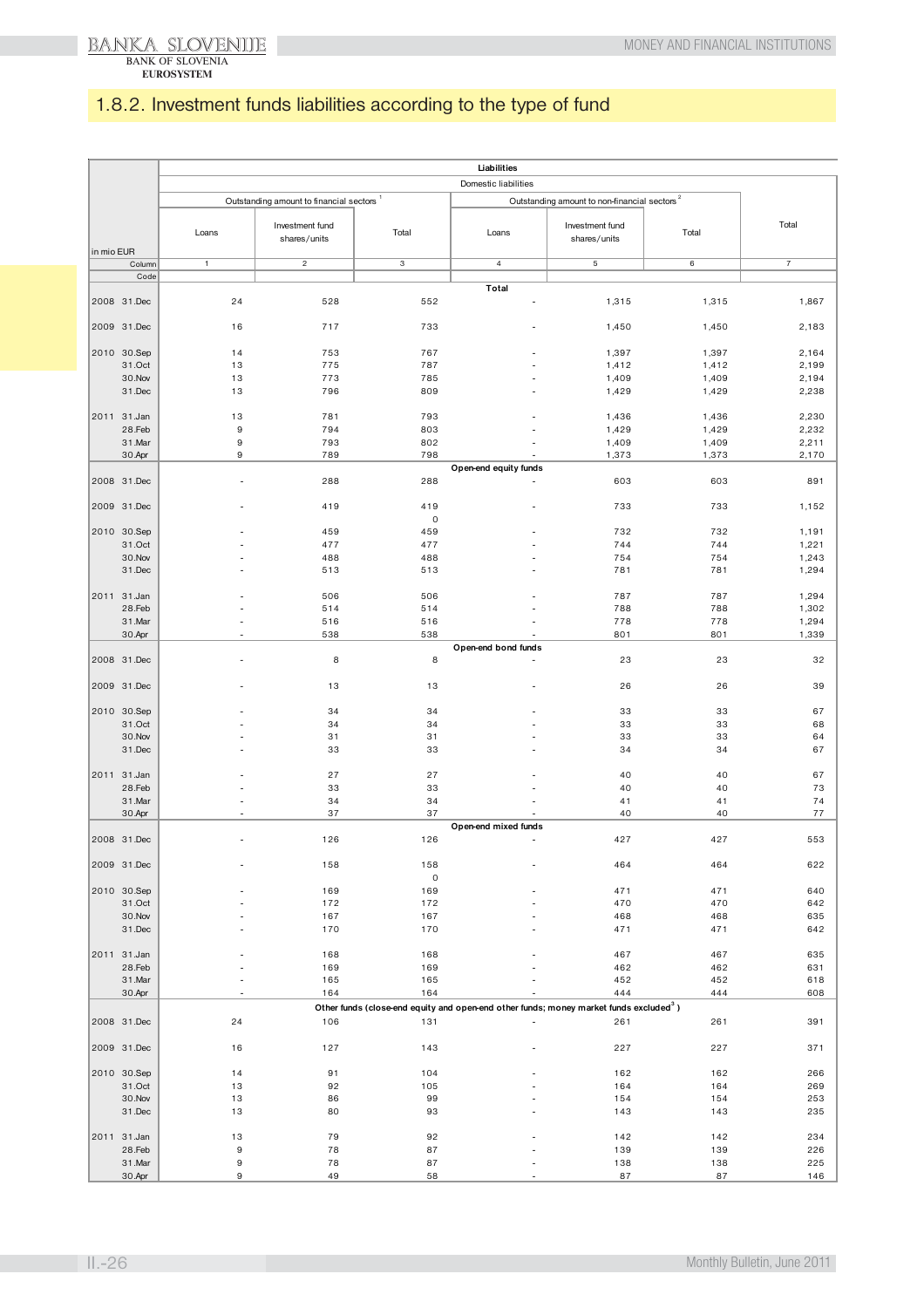| Liabilities             |                                                      |                         |                          |                                                                                                    |                         |                     |                                    |                    |
|-------------------------|------------------------------------------------------|-------------------------|--------------------------|----------------------------------------------------------------------------------------------------|-------------------------|---------------------|------------------------------------|--------------------|
|                         |                                                      |                         | Foreign liabilities      |                                                                                                    |                         |                     |                                    |                    |
|                         | Outstanding amount to financial sectors <sup>1</sup> |                         |                          | Outstanding amount to non-financial sectors <sup>2</sup>                                           |                         |                     | Other liabilities                  |                    |
| Loans                   | Investment fund<br>shares/units                      | Total                   | Loans                    | Investment fund<br>shares/units                                                                    | Total                   | Total               | (including financial<br>derivates) | Total              |
| $\overline{\mathbf{8}}$ | $\overline{9}$                                       | 10                      | 11                       | 12                                                                                                 | 13                      | 14                  | 15                                 | $16 = 7 + 14 + 15$ |
|                         |                                                      |                         |                          |                                                                                                    |                         |                     |                                    |                    |
|                         | $\overline{\mathbf{4}}$                              | $\overline{4}$          |                          | Total<br>$\boldsymbol{9}$                                                                          | $\boldsymbol{9}$        | 13                  | 15                                 | 1,894              |
|                         | $\overline{\mathbf{4}}$                              | $\overline{4}$          |                          | 10                                                                                                 | 10                      | 15                  | 22                                 | 2,220              |
|                         | $\overline{\mathcal{I}}$                             | $\overline{7}$          | ä,                       | 8                                                                                                  | 8                       | 15                  | 22                                 | 2,200              |
|                         | 5                                                    | 5                       |                          | 8                                                                                                  | 8                       | 13                  | 25                                 | 2,238              |
|                         | $\overline{\mathbf{4}}$                              | $\overline{4}$          |                          | 8                                                                                                  | 8                       | 13                  | 30                                 | 2,237              |
|                         | 5                                                    | 5                       |                          | 10                                                                                                 | 10                      | 14                  | 24                                 | 2,277              |
|                         | 4                                                    | $\overline{4}$          |                          | $\mathsf g$                                                                                        | $\mathbf 9$             | 14                  | 25                                 | 2,269              |
|                         | $\overline{\mathbf{4}}$                              | $\overline{4}$          | ä,                       | 10                                                                                                 | 10                      | 14                  | 31                                 | 2,277              |
|                         | 4                                                    | $\overline{4}$          | ä,                       | 10                                                                                                 | 10                      | 14                  | 20                                 | 2,246              |
| ÷,                      | 5                                                    | 5                       | $\overline{\phantom{a}}$ | 11<br>Open-end equity funds                                                                        | 11                      | 15                  | 17                                 | 2,203              |
|                         | $\overline{\mathbf{4}}$                              | $\overline{4}$          | ÷,                       | 6                                                                                                  | $\,6$                   | 10                  | $\overline{4}$                     | 905                |
|                         | 4                                                    | $\overline{4}$          | ÷.                       | 8                                                                                                  | 8                       | 12                  | $\mathsf g$                        | 1,173              |
|                         | 4                                                    | $\overline{4}$          |                          | $\,$ 5 $\,$                                                                                        | $\sqrt{5}$              | $\mathsf g$         | $\overline{\mathcal{I}}$           | 1,207              |
|                         | $\overline{\mathbf{c}}$                              | $\overline{c}$          |                          | $\,$ 5 $\,$                                                                                        | $\sqrt{5}$              | 8                   | 8                                  | 1,236              |
|                         | $\overline{\mathbf{c}}$                              | $\overline{c}$          |                          | 5                                                                                                  | 5                       | 8                   | 11                                 | 1,262              |
|                         | $\overline{\mathbf{c}}$                              | $\overline{c}$          |                          | $\overline{\mathcal{I}}$                                                                           | $\overline{7}$          | $\mathsf g$         | 10                                 | 1,313              |
|                         | 2                                                    | $\sqrt{2}$              |                          | $\sqrt{7}$                                                                                         | $\overline{7}$          | 9                   | 11                                 | 1,313              |
|                         | $\overline{\mathbf{c}}$                              | $\overline{c}$          |                          | $\overline{\mathcal{I}}$                                                                           | $\overline{7}$          | $\mathsf g$         | 11                                 | 1,321              |
|                         | $\mathbf 2$                                          | $\overline{\mathbf{c}}$ | ٠                        | 8                                                                                                  | 8                       | 10                  | $\boldsymbol{7}$                   | 1,311              |
| $\overline{a}$          | $\overline{c}$                                       | $\overline{c}$          | ÷,                       | 8                                                                                                  | $\,$ 8 $\,$             | 10                  | $\mathsf g$                        | 1,358              |
| ä,                      | $\mathsf{O}\xspace$                                  | 0                       | $\blacksquare$           | Open-end bond funds<br>$\mathsf{O}\xspace$                                                         | $\mathsf{O}\xspace$     | $\mathsf{O}\xspace$ | $\mathsf{O}\xspace$                | 32                 |
|                         | $\mathsf{O}\xspace$                                  | $\mathsf{O}\xspace$     | ۰                        | $\mathsf{O}\xspace$                                                                                | $\mathsf{O}\xspace$     | $\mathsf{O}\xspace$ | $\mathsf{O}\xspace$                | 39                 |
|                         | $\mathsf{O}\xspace$                                  | $\mathsf{O}\xspace$     |                          | $\mathsf{O}\xspace$                                                                                | $\mathsf{O}\xspace$     | $\mathsf{O}\xspace$ | $\mathbf{1}$                       | 68                 |
|                         | 0                                                    | $\mathsf O$             |                          | $\mathsf O$                                                                                        | $\mathsf O$             | $\mathsf O$         | $\mathsf O$                        | 68                 |
|                         | $\mathsf{O}$                                         | $\mathsf{O}\xspace$     |                          | $\mathsf{O}\xspace$                                                                                | $\mathsf{O}\xspace$     | $\mathsf{O}\xspace$ | $\sqrt{2}$                         | 67                 |
|                         | 0                                                    | $\mathsf O$             |                          | $\mathsf O$                                                                                        | $\mathsf O$             | $\mathsf O$         | $\mathsf O$                        | 68                 |
|                         | 0                                                    | $\mathsf O$             |                          | $\mathsf O$                                                                                        | $\mathsf O$             | $\mathsf O$         | $\overline{c}$                     | 69                 |
|                         | $\mathsf{O}$                                         | $\mathsf{O}\xspace$     |                          | $\mathsf{O}\xspace$                                                                                | $\mathsf{O}\xspace$     | $\mathsf{O}\xspace$ | $\mathbf{1}$                       | 75                 |
|                         | $\mathsf{O}\xspace$                                  | $\mathsf{O}\xspace$     | $\blacksquare$           | $\mathsf{O}\xspace$                                                                                | $\mathsf O$             | $\mathsf{O}\xspace$ | $\sqrt{2}$                         | 76                 |
| ×.                      | $\mathsf{O}\xspace$                                  | $\mathsf{O}\xspace$     |                          | $\mathsf 0$                                                                                        | $\mathsf O$             | 0                   | $\mathbf{1}$                       | 79                 |
| ÷.                      | $\mathsf{O}\xspace$                                  | $\mathsf{O}\xspace$     | $\overline{\phantom{a}}$ | Open-end mixed funds<br>$\sqrt{2}$                                                                 | $\overline{c}$          | $\overline{c}$      | $\sqrt{4}$                         | 559                |
|                         | $\mathsf{O}\xspace$                                  | 0                       |                          | $\sqrt{2}$                                                                                         | $\overline{c}$          | $\sqrt{2}$          | $\sqrt{4}$                         | 628                |
|                         | 3                                                    | 3                       |                          | $\sqrt{2}$                                                                                         | $\sqrt{2}$              | 5                   | $\sqrt{7}$                         | 652                |
|                         | 3                                                    | 3                       |                          | $\mathbf 2$                                                                                        | $\overline{c}$          | $\,$ 5 $\,$         | $10$                               | 657                |
|                         | $\overline{\mathbf{c}}$                              | $\overline{c}$          |                          | $\sqrt{2}$                                                                                         | $\overline{c}$          | 5                   | $\boldsymbol{9}$                   | 648                |
|                         | $\mathbf 2$                                          | $\sqrt{2}$              |                          | $\sqrt{2}$                                                                                         | $\overline{\mathbf{c}}$ | 5                   | 8                                  | 655                |
|                         | $\mathbf 2$                                          | $\sqrt{2}$              |                          | $\sqrt{2}$                                                                                         | $\sqrt{2}$              | $\,$ 5 $\,$         | 8                                  | 647                |
|                         | $\overline{\mathbf{c}}$                              | $\overline{c}$          |                          | $\sqrt{2}$                                                                                         | $\overline{\mathbf{c}}$ | 5                   | 14                                 | 649                |
|                         | $\overline{c}$                                       | $\overline{c}$          |                          | $\sqrt{2}$                                                                                         | $\overline{c}$          | 5                   | $\,6\,$                            | 628                |
| ä,                      | $\overline{c}$                                       | $\overline{\mathbf{c}}$ |                          | $\overline{c}$                                                                                     | $\overline{c}$          | 5                   | $\overline{4}$                     | 617                |
|                         | ÷,                                                   |                         |                          | Other funds (close-end equity and open-end other funds; money market funds excluded <sup>3</sup> ) |                         | ÷                   | $\overline{\mathcal{I}}$           | 399                |
|                         |                                                      |                         |                          |                                                                                                    |                         |                     | 8                                  | 379                |
|                         |                                                      |                         |                          |                                                                                                    |                         |                     |                                    |                    |
|                         |                                                      |                         |                          |                                                                                                    |                         |                     | $\overline{\mathcal{I}}$           | 273                |
|                         |                                                      |                         |                          |                                                                                                    |                         |                     | $\boldsymbol{7}$<br>8              | 276<br>260         |
|                         |                                                      |                         |                          |                                                                                                    |                         |                     | $\,6$                              | 241                |
|                         |                                                      |                         |                          |                                                                                                    |                         |                     |                                    |                    |
|                         |                                                      |                         |                          |                                                                                                    |                         |                     | $\,6$                              | 239                |
|                         |                                                      |                         |                          |                                                                                                    |                         |                     | $\,$ 5 $\,$<br>$\,6$               | 231                |
|                         |                                                      |                         |                          |                                                                                                    |                         |                     | 3                                  | 231<br>149         |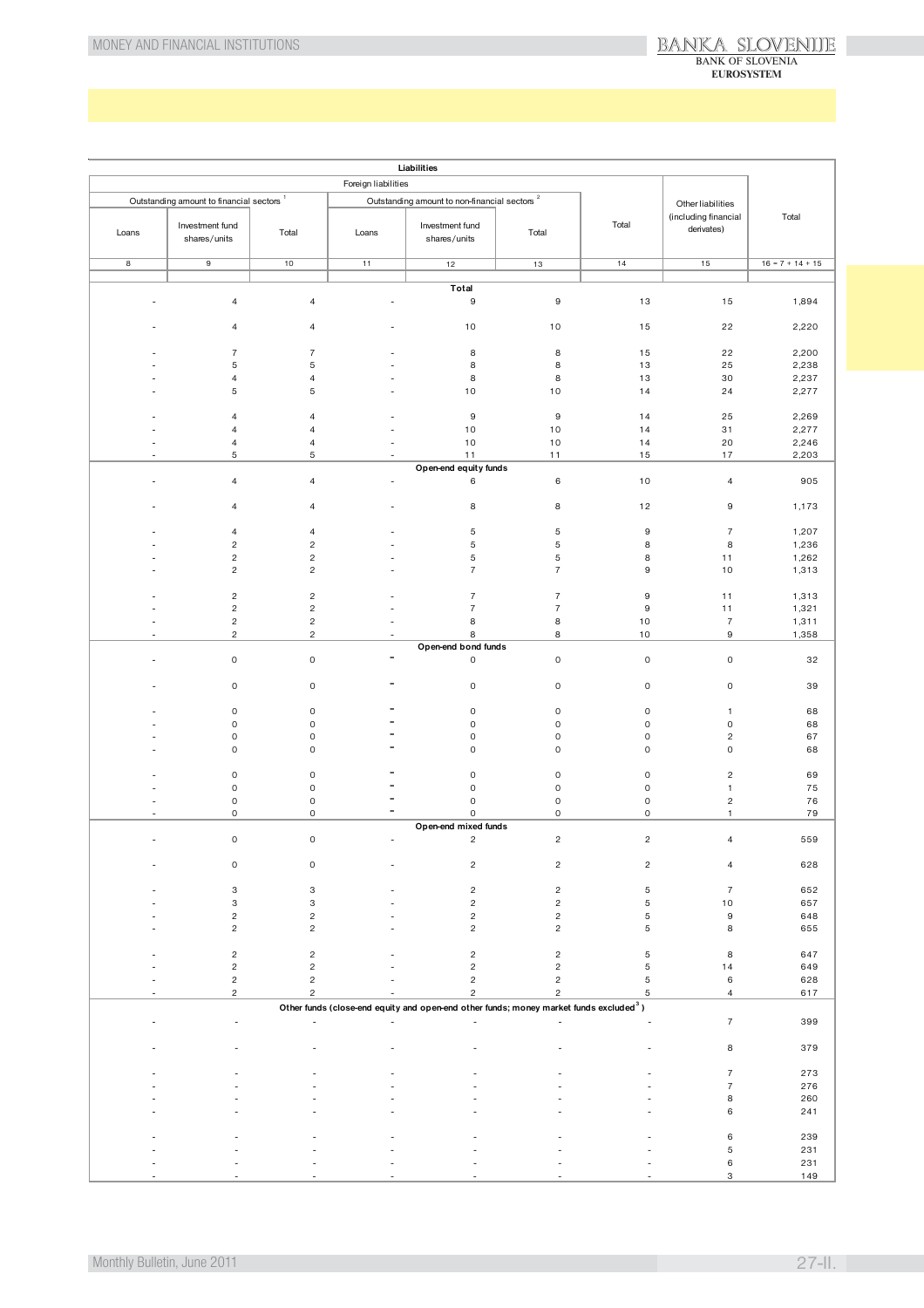**EUROSYSTEM**

### 2.1. Bank of Slovenia Interest Rates (% p. a.)

|              |                |                          |                         |                          |                          | Bank of Slovenia Bills |                          |                |                |              |              |                 |              |                     |
|--------------|----------------|--------------------------|-------------------------|--------------------------|--------------------------|------------------------|--------------------------|----------------|----------------|--------------|--------------|-----------------|--------------|---------------------|
|              | Lombard        | Repo                     | Banks'                  | Ovemight                 | Longterm                 |                        | In SIT                   |                | In EUR         |              |              | In USD          |              | General             |
|              | loan           | $(7-day)$                | reserves                | deposit                  | deposit                  |                        | Number of days           |                | Number of days |              |              | Number of days  |              | legal penal<br>rate |
|              |                |                          |                         |                          |                          | 60                     | 270                      | 60             | 90             | 120          | 60           | 90              | 120          |                     |
|              | n              | n                        | n                       | $\mathsf{n}$             | n                        | n.                     | n                        | r.             | $\mathbf{r}$   | $\mathbf{r}$ | $\mathbf{r}$ | $\mathsf{r}$    | $\mathbf{r}$ | n                   |
| Column       | $\overline{1}$ | $\overline{2}$           | $\overline{\mathbf{3}}$ | $\overline{4}$           | 5                        | $\overline{6}$         | $\overline{7}$           | $\overline{8}$ | $\overline{9}$ | 10           | 11           | $\overline{12}$ | 13           | 14                  |
| Code         |                |                          |                         |                          |                          |                        |                          |                |                |              |              |                 |              |                     |
| 1995         | 12.50          | $\sim$                   | 1.00                    | ×.                       | $\overline{\phantom{a}}$ | 12.78                  | ×                        | 4.23           | 4.24           | 4.29         | 5.63         | 5.67            | 5.70         | 32.21               |
| 1996         | 11.00          | ×.                       | 1.00                    | ×.                       | $\overline{\phantom{a}}$ | 13.27                  | $\sim$                   | 3.11           | 3.10           | 3.10         | 5.30         | 5.33            | 5.34         | 27.76               |
| 1997         | 11.00          | $\overline{\phantom{a}}$ | 1.00                    | $\overline{\phantom{a}}$ | $\overline{\phantom{a}}$ | 12.98                  | 14.33                    | 3.17           | 3.20           | 3.23         | 5.55         | 5.61            | 5.62         | 26.84               |
| 1998         | 11.00          | ÷                        | 1.00                    | ×.                       | $\overline{\phantom{a}}$ | 10.40                  | 12.39                    | 3.36           | 3.40           | 3.42         | 5.40         | 5.40            | 5.39         | 26.55               |
| 1999         | 9.00           | ä,                       | 1.00                    | ä,                       | $\overline{\phantom{a}}$ | 7.13                   | 9.08                     | 2.75           | 2.80           | 2.83         | 5.16         | 5.25            | 5.30         | 20.68               |
| 2000         | 9.67           | 9.56                     | 1.00                    | $\overline{a}$           | $\overline{\phantom{a}}$ | 8.19                   | 9.35                     | 4.16           | 4.23           | 4.29         | 6.29         | 6.37            | 6.40         | 24.65               |
| 2001         | 11.75          | 11.02                    | 1.00                    | 4.92                     | $\overline{\phantom{a}}$ | 10.42                  | 11.16                    | 4.08           | 4.04           | 4.00         | 3.55         | 3.52            | 3.50         | 27.99               |
| 2002         | 10.96          | 9.61                     | 1.00                    | 4.00                     | $\overline{\phantom{a}}$ | 8.44                   | 9.72                     | 3.14           | 3.14           | 3.15         | 1.60         | 1.62            | 1.65         | 21.16               |
| 2003         | 8.77           | 8.03                     | 1.00                    | 3.69                     | ٠                        | 6.92                   | 7.44                     | 2.17           | 2.15           | 2.13         | 1.03         | 1.03            | 1.03         | 18.25               |
| 2004         | 5.63           | 4.63                     | 1.00                    | 2.40                     | 4.20                     | 4.48                   | 4.70                     | 2.00           | 2.01           | 2.03         | 1.48         | 1.54            | 1.60         | 15.50               |
| 2005         | 5.00           | 4.10                     | 1.00                    | 2.25                     | 4.20                     | 4.00                   | $\overline{\phantom{a}}$ | 2.10           | 2.12           | 2.14         | 3.42         | 3.50            | 3.57         | 15.50               |
| 2006         | 4.65           | 3.69                     | 1.00                    | 2.35                     | 3.78                     | 3.52                   | $\overline{\phantom{a}}$ | 2.88           | 2.83           | 2.83         | 1.99         | 2.02            | 2.04         | 13.00               |
|              |                |                          |                         |                          |                          |                        |                          |                |                |              |              |                 |              |                     |
| Sep.<br>2005 | 5.00           | 4.10                     | 1.00                    | 2.25                     | 4.20                     | 4.00                   | $\overline{\phantom{a}}$ | 2.04           | 2.05           | 2.06         | 3.79         | 3.85            | 3.90         | 15.50               |
| Oct.         | 5.00           | 4.10                     | 1.00                    | 2.25                     | 4.20                     | 4.00                   | $\overline{\phantom{a}}$ | 2.06           | 2.10           | 2.12         | 3.99         | 4.09            | 4.15         | 15.50               |
| Nov.         | 5.00           | 4.10                     | 1.00                    | 2.25                     | 4.20                     | 4.00                   | ٠                        | 2.31           | 2.37           | 2.41         | 4.23         | 4.31            | 4.37         | 15.50               |
| Dec.         | 5.00           | 4.10                     | 1.00                    | 2.25                     | 4.20                     | 4.00                   | ä,                       | 2.36           | 2.41           | 2.46         | 4.38         | 4.43            | 4.48         | 15.50               |
|              |                |                          |                         |                          |                          |                        |                          |                |                |              |              |                 |              |                     |
| 2006<br>Jan. | 5.00           | 4.10                     | 1.00                    | 2.25                     | 4.20                     | 4.00                   | $\overline{\phantom{a}}$ | 2.38           | 2.45           | 2.50         | 4.50         | 4.55            | 4.59         | 13.50               |
| Feb.         | 4.75           | 3.75                     | 1.00                    | 2.25                     | 4.20                     | 3.75                   | $\overline{\phantom{a}}$ | 2.50           | 2.54           | 2.58         | 4.62         | 4.70            | 4.77         | 13.50               |
| Mar.         | 4.50           | 3.50                     | 1.00                    | 2.25                     | 4.20                     | 3.50                   | $\overline{\phantom{a}}$ | 2.61           | 2.67           | 2.73         | 4.83         | 4.89            | 4.93         | 13.50               |
| Apr.         | 4.50           | 3.50                     | 1.00                    | 2.25                     | 3.70                     | 3.50                   | $\overline{\phantom{a}}$ | 2.61           | 2.69           | 2.74         | 4.93         | 5.00            | 5.05         | 13.50               |
| May          | 4.50           | 3.50                     | 1.00                    | 2.25                     | 3.70                     | 3.50                   | $\overline{\phantom{a}}$ | 2.73           | 2.80           | 2.86         | 5.05         | 5.10            | 5.14         | 13.50               |
| Jun.         | 4.50           | ÷,                       | 1.00                    | 2.25                     | 3.70                     | 3.25                   | $\overline{\phantom{a}}$ | 2.84           | 2.88           | 2.93         | ÷            |                 | ÷.           | 13.50               |
| Jul.         | 4.50           | ٠                        | 1.00                    | 2.25                     | 3.70                     | 3.25                   | $\overline{\phantom{a}}$ | 2.94           | 3.00           | 3.06         | ÷.           |                 | ٠            | 12.50               |
| Aug.         | 4.75           | ٠                        | 1.00                    | 2.50                     | 3.45                     | 3.50                   | $\overline{\phantom{a}}$ | 3.08           | 3.16           | 3.22         | ÷            | ÷               | $\sim$       | 12.50               |
| Sep.         | 4.75           | $\overline{\phantom{a}}$ | 1.00                    | 2.50                     | 3.45                     | 3.50                   | $\overline{\phantom{a}}$ | 3.20           | 3.28           |              |              | ×.              | ×.           | 12.50               |
| Oct.         | 4.75           | ÷,                       | 1.00                    | 2.50                     | 3.70                     | 3.50                   | $\overline{\phantom{a}}$ | 3.30           |                |              |              | $\sim$          | $\sim$       | 12.50               |
| Nov.         | 4.75           | 3.75                     | 1.00                    | 2.50                     | 3.70                     | 3.50                   | $\overline{\phantom{a}}$ | 3.46           | ä,             |              |              |                 | $\sim$       | 12.50               |
| Dec.         | 4.50           | 3.75                     | 1.00                    | 2.50                     | 3.70                     | 3.50                   |                          |                |                |              | ÷.           |                 | ÷.           | 12.50               |

### 2.2. Interbank Money Market Rates and Indexation Clause (% p. a.)

|      |        | <b>Interbank Market</b> |                   |          |                |        | <b>Revaluation Clauses</b>                   |                |                          |            |         |            |
|------|--------|-------------------------|-------------------|----------|----------------|--------|----------------------------------------------|----------------|--------------------------|------------|---------|------------|
|      |        |                         | SITIBOR / EURIBOR |          |                |        | <b>Tolar Indexation Clause</b><br><b>TOM</b> |                | Foreign Exchange Clauses |            |         |            |
|      |        | SIONIA/<br><b>EONIA</b> |                   |          |                |        |                                              |                | <b>USD</b>               |            | CHF     |            |
|      |        |                         | 1 month           | 3 months | 6 months       | 1 year | Monthly                                      | Annualized     | Monthly                  | Annualized | Monthly | Annualized |
|      | Column | $\mathbf{1}$            | $\overline{c}$    | 3        | $\overline{4}$ | 5      | 6                                            | $\overline{7}$ | 8                        | 9          | 10      | 11         |
|      | Code   |                         |                   |          |                |        |                                              |                |                          |            |         |            |
| 2005 |        | 3.71                    | 4.04              | 4.03     | 4.01           | 3.94   | 0.24                                         | 2.94           | 1.18                     | 14.86      | $-0.06$ | $-0.70$    |
| 2006 |        | 3.37                    | 3.60              | 3.58     | 3.58           | 3.62   | 0.21                                         | 2.53           | $-0.87$                  | $-10.13$   | $-0.27$ | $-3.26$    |
| 2007 |        | 3.87                    | 4.08              | 4.28     | 4.35           | 4.45   | 0.28                                         | 3.35           | $-0.90$                  | $-10.40$   | $-0.22$ | $-2.68$    |
| 2008 |        | 3.87                    | 4.28              | 4.64     | 4.73           | 4.83   | 0.50                                         | 6.18           | 0.49                     | 25.69      | 0.89    | 17.81      |
| 2009 |        | 0.71                    | 0.89              | 1.22     | 1.43           | 1.61   | 0.09                                         | 1.12           | $-0.10$                  | 10.69      | 0.08    | 1.46       |
| 2010 |        | 0.44                    | 0.57              | 0.81     | 1.08           | 1.35   | 0.16                                         | 1.92           | 0.72                     | 7.81       | 1.48    | 18.65      |
|      |        | 0.36                    | 0.46              | 0.77     | 1.04           | 1.26   |                                              |                |                          | $-26.82$   | 0.60    | 7.51       |
| 2009 | Sep.   |                         |                   |          |                |        | 0.00                                         | 0.00           | $-2.53$                  |            |         |            |
|      | Oct.   | 0.36                    | 0.43              | 0.74     | 1.02           | 1.24   | 0.00                                         | 0.00           | $-1.06$                  | $-11.80$   | $-0.30$ | $-3.45$    |
|      | Nov.   | 0.36                    | 0.44              | 0.72     | 0.99           | 1.23   | 0.00                                         | 0.00           | $-1.48$                  | $-16.64$   | 0.35    | 4.28       |
|      | Dec.   | 0.35                    | 0.48              | 0.71     | 1.00           | 1.24   | 0.10                                         | 1.18           | 4.28                     | 63.85      | 1.58    | 20.33      |
| 2010 | Jan.   | 0.34                    | 0.44              | 0.68     | 0.98           | 1.23   | 0.10                                         | 1.18           | 3.15                     | 44.08      | 1.19    | 14.90      |
|      | Feb.   | 0.34                    | 0.42              | 0.66     | 0.96           | 1.23   | 0.10                                         | 1.31           | 2.92                     | 45.49      | 0.16    | 2.16       |
|      | Mar.   | 0.35                    | 0.41              | 0.65     | 0.95           | 1.22   | 0.10                                         | 1.18           | 0.68                     | 8.24       | 2.54    | 34.29      |
|      | Apr.   | 0.35                    | 0.40              | 0.64     | 0.96           | 1.23   | 0.10                                         | 1.22           | 1.23                     | 16.06      | $-0.45$ | $-5.38$    |
|      | May    | 0.34                    | 0.42              | 0.69     | 0.98           | 1.25   | 0.20                                         | 2.38           | 8.19                     | 152.67     | 0.78    | 9.58       |
|      | Jun.   | 0.35                    | 0.45              | 0.73     | 1.01           | 1.28   | 0.20                                         | 2.46           | 0.29                     | 3.63       | 7.13    | 131.15     |
|      | Jul.   | 0.48                    | 0.58              | 0.85     | 1.10           | 1.37   | 0.20                                         | 2.38           | $-5.81$                  | $-50.58$   | $-1.91$ | $-20.27$   |
|      | Aug.   | 0.43                    | 0.64              | 0.90     | 1.15           | 1.42   | 0.20                                         | 2.38           | 2.74                     | 37.55      | 4.68    | 71.44      |
|      | Sep.   | 0.45                    | 0.62              | 0.88     | 1.14           | 1.42   | 0.20                                         | 2.46           | $-7.09$                  | $-59.14$   | $-2.65$ | $-27.87$   |
|      | Oct.   | 0.70                    | 0.78              | 1.00     | 1.22           | 1.50   | 0.20                                         | 2.38           | $-1.51$                  | $-16.38$   | $-3.07$ | $-30.74$   |
|      | Nov.   | 0.59                    | 0.83              | 1.04     | 1.27           | 1.54   | 0.20                                         | 2.46           | 6.61                     | 117.84     | 5.53    | 92.43      |
|      | Dec.   | 0.50                    | 0.81              | 1.02     | 1.25           | 1.53   | 0.10                                         | 1.18           | $-2.72$                  | $-27.76$   | 3.89    | 56.67      |
|      |        |                         |                   |          |                |        |                                              |                |                          |            |         |            |
| 2011 | Jan.   | 0.66                    | 0.79              | 1.02     | 1.25           | 1.55   | 0.20                                         | 2.38           | $-2.41$                  | $-24.97$   | $-3.00$ | $-30.15$   |
|      | Feb.   | 0.71                    | 0.89              | 1.09     | 1.35           | 1.71   | 0.20                                         | 2.64           | $-1.03$                  | $-12.58$   | 0.40    | 5.30       |
|      | Mar.   | 0.66                    | 0.90              | 1.18     | 1.48           | 1.92   | 0.10                                         | 1.18           | $-2.63$                  | $-26.89$   | $-1.27$ | $-13.96$   |
|      | Apr.   | 0.97                    | 1.13              | 1.32     | 1.62           | 2.09   | 0.20                                         | 2.46           | $-4.39$                  | $-42.12$   | 1.07    | 13.86      |
|      | May    | 1.03                    | 1.24              | 1.43     | 1.71           | 2.15   | 0.20                                         | 2.38           | 3.30                     | 46.60      | 4.82    | 74.12      |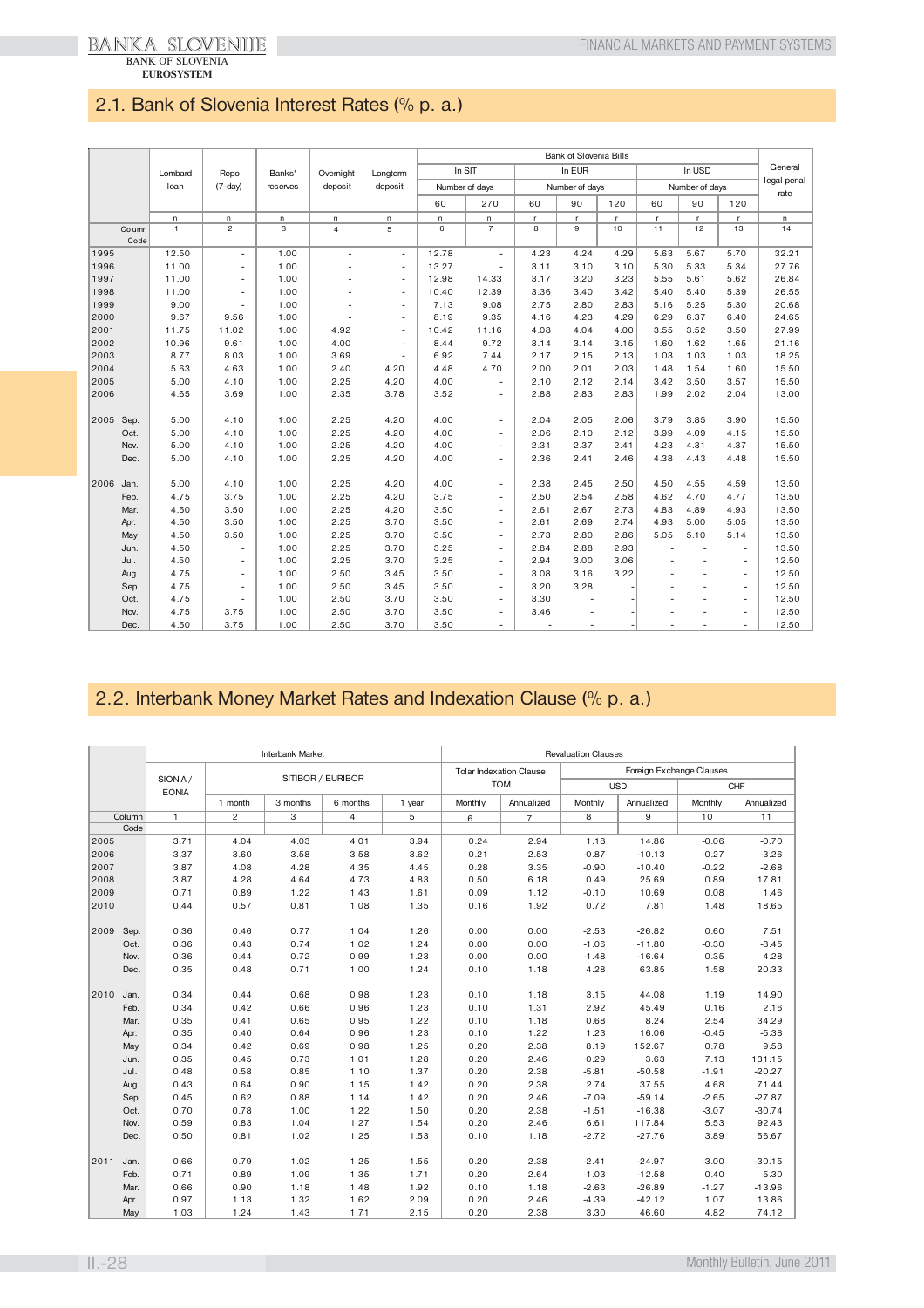## 2.3. European Central Bank Interest Rates (% p. a.)

|      |         | Deposit<br>facility | Main<br>refinancing<br>operations | Marginal<br>lending<br>facility |
|------|---------|---------------------|-----------------------------------|---------------------------------|
|      | Column  | 1                   | $\overline{c}$                    | 3                               |
|      | Code    |                     |                                   |                                 |
| 2006 | 13 Dec. | 2.50                | 3.50                              | 4.50                            |
| 2007 | 14 Mar. | 2.75                | 3.75                              | 4.75                            |
|      | 13 Jun. | 3.00                | 4.00                              | 5.00                            |
|      |         |                     |                                   |                                 |
| 2008 | 9 Jul.  | 3.25                | 4.25                              | 5.25                            |
|      | 8 Oct.  | 2.75                |                                   | 4.75                            |
|      | 9 Oct.  | 3.25                |                                   | 4.25                            |
|      | 15 Oct. |                     | 3.75                              |                                 |
|      | 12 Nov. | 2.75                | 3.25                              | 3.75                            |
|      | 10 Dec. | 2.00                | 2.50                              | 3.00                            |
|      |         |                     |                                   |                                 |
| 2009 | 21 Jan. | 1.00                | 2.00                              | 3.00                            |
|      | 11 Mar. | 0.50                | 1.50                              | 2.50                            |
|      | 8 Apr.  | 0.25                | 1.25                              | 2.25                            |
|      | 13 May. | 0.25                | 1.00                              | 1.75                            |
| 2011 | 13 Apr. | 0.50                | 1.25                              | 2.00                            |

## 2.3.1. Harmonised Long-term Interest Rates for Convergence Assessment Purposes (% p. a.)

|      |        | Yield to<br>maturity |
|------|--------|----------------------|
|      | Column | 1                    |
|      | Code   |                      |
| 2003 |        | 6.38                 |
| 2004 |        | 4.68                 |
| 2005 |        | 3.81                 |
| 2006 |        | 3.85                 |
| 2007 |        | 4.53                 |
| 2008 |        | 4.61                 |
| 2009 |        | 4.37                 |
| 2010 |        | 3.83                 |
|      |        |                      |
| 2009 | Jul.   | 4.33                 |
|      | Aug.   | 4.07                 |
|      | Sep.   | 3.96                 |
|      | Oct.   | 3.86                 |
|      | Nov.   | 3.87                 |
|      | Dec.   | 3.91                 |
|      |        |                      |
| 2010 | Jan.   | 4.00                 |
|      | Feb.   | 3.84                 |
|      | Mar.   | 3.94                 |
|      | Apr.   | 3.94                 |
|      | May    | 3.82                 |
|      | Jun.   | 3.83                 |
|      | Jul.   | 3.87                 |
|      | Aug.   | 3.67                 |
|      | Sep.   | 3.64                 |
|      | Oct.   | 3.56                 |
|      | Nov.   | 3.77                 |
|      | Dec.   | 4.11                 |
|      |        |                      |
| 2011 | Jan.   | 4.29                 |
|      | Feb.   | 4.26                 |
|      | Mar.   | 4.30                 |
|      | Apr.   | 4.53                 |
|      | May    | 4.43                 |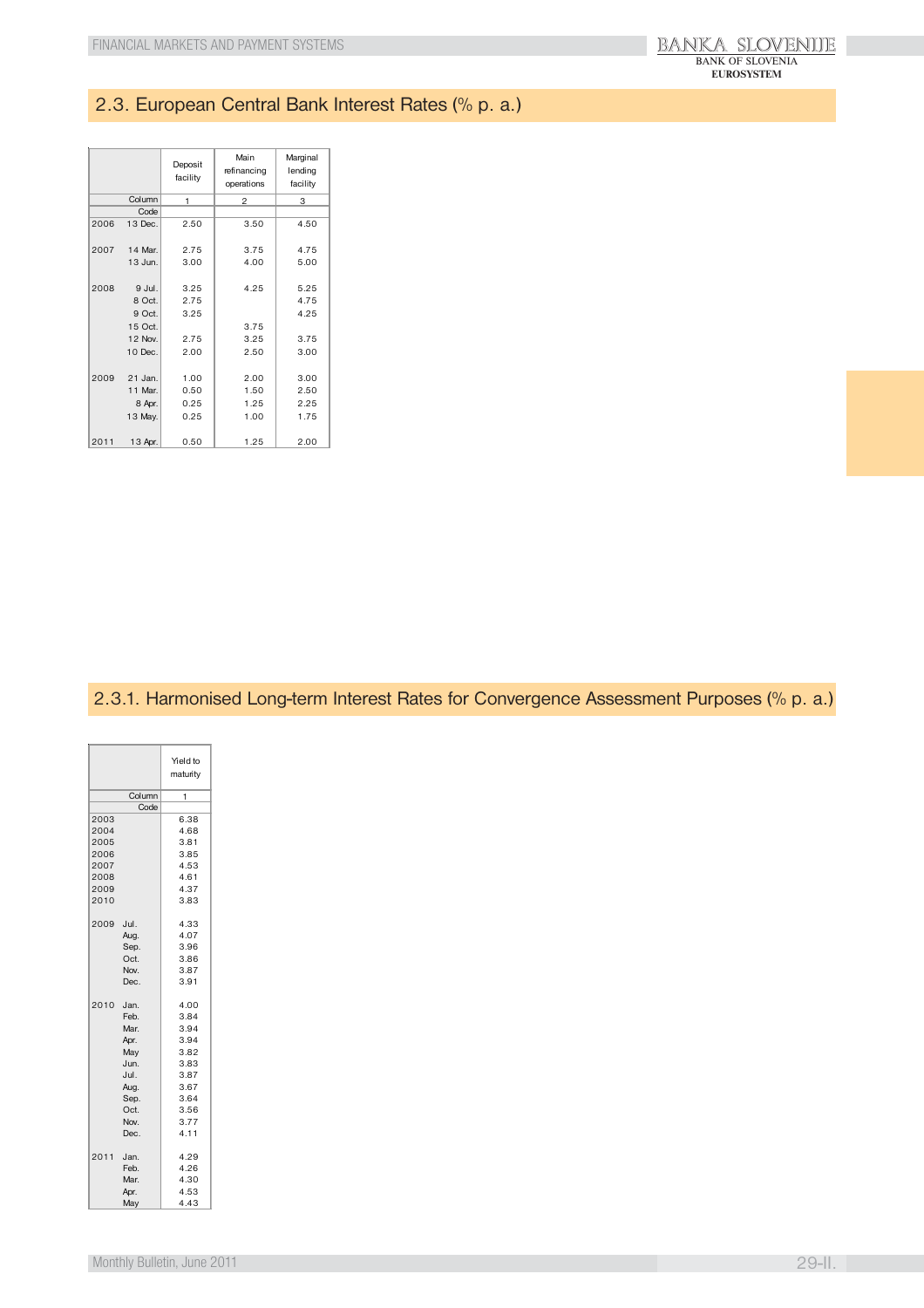# 2.4.1. Monetary Financial Institutions - Interest Rates on Outstanding Amounts in Domestic Currency (% p. a.)

| Until      |                |              |                    |              |                | Loans              |              |                |                            |              |
|------------|----------------|--------------|--------------------|--------------|----------------|--------------------|--------------|----------------|----------------------------|--------------|
| 31.12.2006 |                |              |                    |              | Households     |                    |              |                |                            |              |
| SIT after  |                |              |                    |              |                |                    |              |                | Non-financial corporations |              |
| 01.01.2007 |                |              | For house purchase |              |                | For consumption    |              |                |                            |              |
| <b>EUR</b> |                | Up to 1 year | Over 1 and up to   | Over 5 years | Up to 1 year   | Over 1 and up to 5 | Over 5 years | Up to 1 year   | Over 1 and up to           | Over 5 years |
|            |                |              | 5 years            |              |                | years              | 6            | $\overline{7}$ | 5 years<br>8               | 9            |
|            | Column<br>Code | $\mathbf{1}$ | $\overline{c}$     | 3            | $\overline{4}$ | 5                  |              |                |                            |              |
| 2006       |                | 5.68         | 5.50               | 6.12         | 9.65           | 7.90               | 7.94         | 5.41           | 5.34                       | 5.35         |
| 2007       |                | 6.00         | 6.20               | 6.71         | 8.10           | 7.42               | 7.67         | 5.33           | 5.33                       | 5.19         |
| 2008       |                | 7.02         | 6.93               | 7.42         | 8.32           | 7.69               | 8.10         | 6.23           | 6.04                       | 5.77         |
| 2009       |                | 5.44         | 4.62               | 4.64         | 7.61           | 6.82               | 6.24         | 5.64           | 4.28                       | 3.12         |
| 2010       |                | 4.87         | 3.99               | 3.53         | 7.49           | 6.20               | 5.52         | 5.58           | 4.45                       | 2.90         |
|            |                |              |                    |              |                |                    |              |                |                            |              |
| 2006       | Apr.           | 4.69         | 5.36               | 6.09         | 9.64           | 7.99               | 7.94         | 5.44           | 5.46                       | 5.38         |
|            | May.           | 6.03         | 5.40               | 6.07         | 9.37           | 7.88               | 7.92         | 5.41           | 5.38                       | 5.36         |
|            | Jun.           | 6.07         | 6.23               | 6.75         | 9.21           | 8.12               | 8.18         | 5.41           | 5.41                       | 5.45         |
|            | Jul.           | 6.10         | 5.36               | 5.99         | 9.20           | 7.80               | 7.85         | 5.39           | 5.27                       | 5.30<br>5.29 |
|            | Aug.<br>Sep.   | 6.56<br>6.61 | 5.37<br>6.12       | 6.03<br>6.68 | 9.27<br>9.32   | 7.79<br>7.95       | 7.87<br>8.10 | 5.37<br>5.38   | 5.23<br>5.30               | 5.36         |
|            | Oct            | 5.93         | 5.48               | 5.99         | 9.16           | 7.74               | 7.86         | 5.31           | 5.21                       | 5.25         |
|            | Nov            | 4.83         | 4.92               | 5.37         | 9.12           | 7.49               | 7.55         | 5.27           | 5.19                       | 5.15         |
|            | Dec            | 5.84         | 5.54               | 6.04         | 8.91           | 7.66               | 7.82         | 5.30           | 5.22                       | 5.22         |
|            |                |              |                    |              |                |                    |              |                |                            |              |
| 2007       | Jan.           | 5.18         | 5.82               | 6.30         | 8.37           | 7.33               | 7.33         | 4.95           | 4.86                       | 4.66         |
|            | Feb.           | 5.62         | 5.95               | 6.38         | 8.44           | 7.38               | 7.45         | 5.01           | 4.97                       | 4.77         |
|            | Mar.           | 4.93         | 5.89               | 6.36         | 8.28           | 7.36               | 7.48         | 5.09           | 5.05                       | 4.90         |
|            | Apr.           | 5.54         | 5.96               | 6.43         | 8.15           | 7.37               | 7.52         | 5.12           | 5.12                       | 5.00         |
|            | May            | 5.70         | 5.96               | 6.43         | 8.00           | 7.34               | 7.52         | 5.16           | 5.17                       | 5.06         |
|            | Jun.           | 5.77         | 5.99               | 6.47         | 7.95           | 7.34               | 7.52         | 5.24           | 5.24                       | 5.15         |
|            | Jul.           | 5.74         | 6.23               | 6.81         | 7.95           | 7.43               | 7.72         | 5.33           | 5.34                       | 5.26         |
|            | Aug.           | 6.27         | 6.35               | 6.87         | 8.05           | 7.43               | 7.75         | 5.40           | 5.43                       | 5.34         |
|            | Sep.           | 6.68         | 6.37               | 6.92         | 8.12           | 7.46               | 7.84         | 5.59           | 5.58                       | 5.45         |
|            | Oct.           | 6.33         | 6.48               | 7.04         | 8.04           | 7.50               | 7.90         | 5.63           | 5.69                       | 5.52         |
|            | Nov.           | 6.94         | 6.63               | 7.20         | 7.93           | 7.55               | 7.96         | 5.59           | 5.70                       | 5.54         |
|            | Dec.           | 7.35         | 6.76               | 7.30         | 7.97           | 7.58               | 8.03         | 5.83           | 5.79                       | 5.63         |
| 2008       | Jan.           | 7.38         | 6.81               | 7.35         | 8.07           | 7.62               | 8.04         | 5.80           | 5.75                       | 5.63         |
|            | Feb.           | 7.40         | 6.85               | 7.36         | 8.11           | 7.64               | 8.02         | 5.74           | 5.70                       | 5.57         |
|            | Mar            | 7.36         | 6.78               | 7.28         | 8.10           | 7.61               | 7.99         | 5.79           | 5.77                       | 5.59         |
|            | Apr.           | 7.08         | 6.86               | 7.38         | 8.07           | 7.62               | 8.03         | 5.99           | 5.87                       | 5.67         |
|            | May.           | 6.24         | 6.74               | 7.34         | 8.14           | 7.60               | 8.02         | 6.11           | 5.94                       | 5.73         |
|            | Jun.           | 6.32         | 6.81               | 7.35         | 8.15           | 7.61               | 8.04         | 6.23           | 6.04                       | 5.80         |
|            | Jul.           | 6.65         | 6.88               | 7.54         | 8.29           | 7.69               | 8.17         | 6.40           | 6.21                       | 5.93         |
|            | Aug.           | 6.89         | 7.13               | 7.60         | 8.44           | 7.74               | 8.23         | 6.51           | 6.25                       | 5.97         |
|            | Sep.           | 7.15         | 7.11               | 7.56         | 8.56           | 7.79               | 8.25         | 6.61           | 6.38                       | 6.07         |
|            | Oct.           | 7.39         | 7.17               | 7.64         | 8.64           | 7.86               | 8.31         | 6.82           | 6.52                       | 6.13         |
|            | Nov.           | 7.32         | 7.08               | 7.42         | 8.71           | 7.78               | 8.10         | 6.59           | 6.29                       | 5.88         |
|            | Dec.           | 7.02         | 7.00               | 7.22         | 8.60           | 7.69               | 7.93         | 6.21           | 5.80                       | 5.22         |
|            |                |              |                    |              |                |                    |              |                |                            |              |
| 2009       | Jan.           | 6.93         | 6.41               | 6.36         | 8.12           | 7.38               | 7.31         | 5.56           | 4.83                       | 4.40         |
|            | Feb.           | 6.98         | 5.49               | 5.97         | 7.99           | 7.22               | 7.04         | 5.50           | 4.62                       | 4.04         |
|            | Mar.<br>Apr.   | 7.02<br>7.11 | 5.35<br>4.88       | 5.70<br>5.06 | 8.02<br>7.96   | 7.12<br>6.94       | 6.79<br>6.46 | 5.59<br>5.59   | 4.43<br>4.18               | 3.80<br>3.40 |
|            | May.           | 7.14         | 4.84               | 4.83         | 7.96           | 6.90               | 6.34         | 5.65           | 4.33                       | 3.13         |
|            | Jun.           | 7.10         | 4.73               | 4.63         | 7.90           | 6.86               | 6.26         | 5.74           | 4.34                       | 2.97         |
|            | Jul.           | 7.10         | 4.42               | 4.19         | 7.24           | 6.73               | 5.97         | 5.72           | 4.15                       | 2.68         |
|            | Aug.           | 5.30         | 4.00               | 3.98         | 7.29           | 6.65               | 5.85         | 5.64           | 3.98                       | 2.65         |
|            | Sep.           | 3.08         | 3.86               | 3.90         | 7.23           | 6.61               | 5.79         | 5.73           | 4.08                       | 2.61         |
|            | Oct.           | 2.47         | 3.86               | 3.73         | 7.22           | 6.53               | 5.71         | 5.68           | 4.07                       | 2.55         |
|            | Nov.           | 2.45         | 3.84               | 3.67         | 7.25           | 6.50               | 5.68         | 5.64           | 4.10                       | 2.55         |
|            | Dec.           | 2.57         | 3.78               | 3.66         | 7.16           | 6.45               | 5.64         | 5.59           | 4.19                       | 2.64         |
|            |                |              |                    |              |                |                    |              |                |                            |              |
| 2010 Jan.  |                | 2.45         | 3.71               | 3.60         | 7.28           | 6.39               | 5.58         | 5.63           | 4.21                       | 2.61         |
|            | Feb.           | 2.43         | 3.60               | 3.55         | 7.22           | 6.33               | 5.54         | 5.62           | 4.25                       | 2.64         |
|            | Mar.           | 6.18         | 3.64               | 3.51         | 7.19           | 6.28               | 5.51         | 5.59           | 4.29                       | 2.67         |
|            | Apr.           | 5.63         | 3.58               | 3.47         | 7.18           | 6.23               | 5.49         | 5.50           | 4.33                       | 2.69         |
|            | May.<br>Jun.   | 5.62<br>6.63 | 3.88<br>4.23       | 3.48<br>3.42 | 7.14<br>7.60   | 6.20<br>6.12       | 5.47<br>5.42 | 5.51<br>5.57   | 4.36<br>4.43               | 2.74<br>2.84 |
|            | Jul.           | 6.38         | 4.38               | 3.51         | 7.62           | 6.17               | 5.53         | 5.56           | 4.49                       | 2.96         |
|            | Aug.           | 5.46         | 4.26               | 3.53         | 7.63           | 6.15               | 5.54         | 5.56           | 4.54                       | 3.00         |
|            | Sep.           | 4.86         | 4.25               | 3.54         | 7.64           | 6.15               | 5.55         | 5.58           | 4.56                       | 3.06         |
|            | Oct.           | 3.05         | 4.24               | 3.57         | 7.77           | 6.15               | 5.57         | 5.63           | 4.59                       | 3.12         |
|            | Nov.           | 4.97         | 4.14               | 3.59         | 7.83           | 6.13               | 5.53         | 5.55           | 4.64                       | 3.22         |
|            | Dec.           | 4.75         | 3.93               | 3.57         | 7.76           | 6.10               | 5.53         | 5.66           | 4.69                       | 3.27         |
|            |                |              |                    |              |                |                    |              |                |                            |              |
| 2011 Jan.  |                | 6.20         | 4.18               | 3.64         | 7.83           | 6.11               | 5.55         | 5.56           | 4.74                       | 3.35         |
|            | Feb.           | 6.21         | 4.22               | 3.67         | 7.89           | 6.10               | 5.55         | 5.60           | 4.78                       | 3.36         |
|            | Mar.           | 6.10         | 3.81               | 3.66         | 7.88           | 6.11               | 5.57         | 5.55           | 4.83                       | 3.43         |
|            | Apr.           | 5.93         | 3.94               | 3.79         | 7.91           | 6.15               | 5.63         | 5.58           | 4.91                       | 3.54         |
|            | May            | 3.76         | 3.97               | 3.82         | 7.95           | 6.20               | 5.67         | 5.59           | 4.96                       | 3.63         |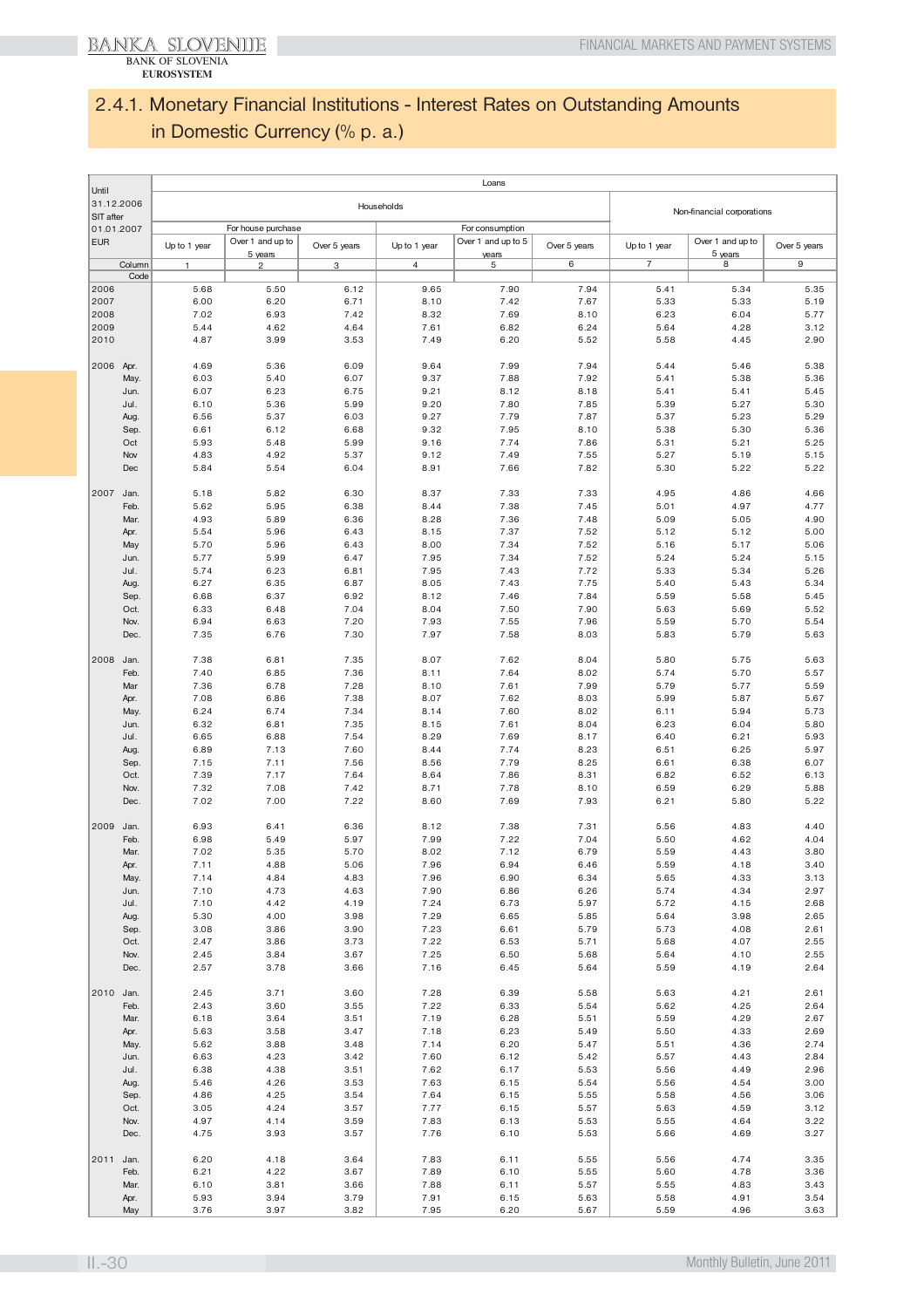|                      |               | Deposits                           |                      |                            |                                    |                                                      | Deposits redeemable at notice |                                           | Until                   |
|----------------------|---------------|------------------------------------|----------------------|----------------------------|------------------------------------|------------------------------------------------------|-------------------------------|-------------------------------------------|-------------------------|
|                      | Households    |                                    |                      | Non-financial corporations |                                    |                                                      |                               | Households and non-financial corporations | 31.12.2006              |
|                      |               | Time deposits with agreed maturity |                      |                            | Time deposits with agreed maturity | Repos                                                | Notice up to 3 months         | Notice over 3 months                      | SIT after<br>01.01.2007 |
| Ovemight<br>deposits | Up to 2 years | Over 2 years                       | Ovemight<br>deposits | Up to 2 years              | Over 2 years                       |                                                      | IR                            | IR                                        | <b>EUR</b>              |
| 10                   | 11            | 12                                 | 13                   | 14                         | 15                                 | 16                                                   | 17                            | 18                                        | Stolpec                 |
|                      |               |                                    |                      |                            |                                    |                                                      |                               |                                           | Koda                    |
| 0.32                 | 2.99          | 4.31                               | 0.56                 | 3.33                       | 3.91                               | 3.89                                                 | 2.99                          | 4.09                                      | 2006                    |
| 0.36                 | 3.29          | 4.38                               | 0.43                 | 3.93                       | 4.19                               | ÷,                                                   | 3.60                          | 4.47                                      | 2007                    |
| 0.46                 | 4.35<br>3.48  | 5.19<br>4.04                       | 0.50                 | 4.69                       | 4.78                               | ÷,                                                   | 4.05                          | 5.56<br>2.98                              | 2008<br>2009            |
| 0.28<br>0.21         | 2.62          | 3.93                               | 0.32<br>0.27         | 2.93<br>2.16               | 4.17<br>4.08                       | ٠<br>÷,                                              | 1.23<br>0.63                  | 2.22                                      | 2010                    |
|                      |               |                                    |                      |                            |                                    |                                                      |                               |                                           |                         |
| 0.34                 | 3.08          | 4.22                               | 0.61                 | 3.36                       | 3.78                               | 3.87                                                 | 3.02                          | 3.96                                      | 2006 Apr.               |
| 0.30                 | 3.03          | 4.18                               | 0.48                 | 3.30                       | 3.79                               | 3.87                                                 | 3.05                          | 3.92                                      | May.                    |
| 0.30<br>0.30         | 3.02<br>2.92  | 5.27<br>4.11                       | 0.62<br>0.57         | 3.25<br>3.16               | 4.11<br>3.78                       | 3.87<br>3.87                                         | 2.98<br>2.99                  | 4.97<br>3.94                              | Jun.<br>Jul.            |
| 0.30                 | 2.88          | 4.10                               | 0.54                 | 3.23                       | 3.79                               | 3.87                                                 | 3.00                          | 3.97                                      | Aug.                    |
| 0.28                 | 2.86          | 4.96                               | 0.55                 | 3.27                       | 4.30                               | 3.87                                                 | 2.93                          | 5.04                                      | Sep.                    |
| 0.27                 | 2.82          | 4.07                               | 0.51                 | 3.29                       | 3.82                               | 3.87                                                 | 2.93                          | 3.91                                      | Oct                     |
| 0.28                 | 2.83          | 3.24                               | 0.50                 | 3.30                       | 3.81                               | 3.95                                                 | 2.91                          | 2.97                                      | Nov                     |
| 0.27                 | 2.84          | 4.05                               | 0.44                 | 3.27                       | 3.96                               | 3.95                                                 | 2.92                          | 3.83                                      | Dec                     |
| 0.33                 | 2.81          | 3.89                               | 0.43                 | 3.36                       | 3.87                               | ÷,                                                   | 2.99                          | 3.91                                      | 2007<br>Jan.            |
| 0.33                 | 2.87          | 4.06                               | 0.42                 | 3.43                       | 4.01                               | ä,                                                   | 3.21                          | 4.14                                      | Feb.                    |
| 0.33                 | 2.94          | 3.88                               | 0.39                 | 3.55                       | 3.99                               | Ĭ.                                                   | 3.33                          | 3.93                                      | Mar.                    |
| 0.34                 | 3.02          | 3.93                               | 0.39                 | 3.66                       | 4.06                               | $\overline{\phantom{a}}$                             | 3.45                          | 3.97                                      | Apr.                    |
| 0.34<br>0.34         | 3.10<br>3.19  | 4.02<br>4.01                       | 0.46<br>0.39         | 3.76<br>3.88               | 4.02<br>4.03                       | $\frac{1}{2}$<br>ä,                                  | 3.47<br>3.52                  | 3.97<br>4.01                              | May<br>Jun.             |
| 0.35                 | 3.29          | 4.54                               | 0.47                 | 3.99                       | 4.28                               | ÷,                                                   | 3.70                          | 4.58                                      | Jul.                    |
| 0.35                 | 3.36          | 4.55                               | 0.37                 | 4.10                       | 4.29                               | $\blacksquare$                                       | 3.74                          | 4.67                                      | Aug.                    |
| 0.37                 | 3.48          | 4.60                               | 0.46                 | 4.24                       | 4.33                               | ÷,                                                   | 3.94                          | 4.72                                      | Sep.                    |
| 0.42                 | 3.70          | 4.59                               | 0.45                 | 4.32                       | 4.24                               | ä,                                                   | 4.06                          | 4.72                                      | Oct.                    |
| 0.40<br>0.40         | 3.78<br>3.92  | 5.07<br>5.38                       | 0.41<br>0.39         | 4.38<br>4.50               | 4.60<br>4.57                       | Ĭ.<br>$\sim$                                         | 3.89<br>3.87                  | 5.32<br>5.70                              | Nov.<br>Dec.            |
|                      |               |                                    |                      |                            |                                    |                                                      |                               |                                           |                         |
| 0.44                 | 4.01          | 5.35                               | 0.75                 | 4.43                       | 4.71                               | ä,                                                   | 4.21                          | 5.63                                      | 2008<br>Jan.            |
| 0.41                 | 4.00          | 5.45                               | 0.42                 | 4.41                       | 4.68                               | Ĭ.                                                   | 3.93                          | 5.68                                      | Feb.                    |
| 0.41                 | 4.02          | 5.28                               | 0.43                 | 4.49                       | 4.68                               | ٠                                                    | 3.92                          | 5.31                                      | Mar                     |
| 0.43<br>0.46         | 4.11<br>4.22  | 5.36<br>5.06                       | 0.47<br>0.49         | 4.54<br>4.61               | 4.80<br>4.64                       | Ĭ.<br>÷,                                             | 4.04<br>4.07                  | 5.69<br>5.41                              | Apr.<br>May.            |
| 0.46                 | 4.31          | 5.11                               | 0.46                 | 4.72                       | 4.63                               | Ĭ.                                                   | 4.07                          | 5.44                                      | Jun.                    |
| 0.48                 | 4.42          | 5.37                               | 0.48                 | 4.80                       | 4.94                               | ÷,                                                   | 4.19                          | 5.77                                      | Jul.                    |
| 0.48                 | 4.49          | 5.38                               | 0.46                 | 4.85                       | 4.94                               | ÷,                                                   | 4.18                          | 5.91                                      | Aug.                    |
| 0.48                 | 4.58          | 5.17                               | 0.51                 | 5.02                       | 4.91                               | L,                                                   | 4.15                          | 5.63                                      | Sep.                    |
| 0.51<br>0.52         | 4.70<br>4.70  | 5.13<br>4.94                       | 0.54<br>0.49         | 5.07<br>4.89               | 4.94<br>4.86                       | i,<br>÷,                                             | 4.19<br>4.27                  | 5.59<br>5.45                              | Oct.<br>Nov.            |
| 0.43                 | 4.65          | 4.70                               | 0.48                 | 4.46                       | 4.66                               | ä,                                                   | 3.40                          | 5.18                                      | Dec.                    |
|                      |               |                                    |                      |                            |                                    |                                                      |                               |                                           |                         |
| 0.48                 | 4.54          | 4.45                               | 0.46                 | 4.20                       | 4.27                               | ÷,                                                   | 2.66                          | 4.90                                      | 2009<br>Jan.            |
| 0.40<br>0.34         | 4.31<br>4.02  | 4.40<br>4.31                       | 0.44<br>0.38         | 3.84<br>3.52               | 4.30<br>4.22                       | ÷,<br>$\blacksquare$                                 | 2.09<br>1.60                  | 3.19<br>3.22                              | Feb.<br>Mar.            |
| 0.28                 | 3.78          | 4.29                               | 0.33                 | 3.13                       | 4.11                               | ÷,                                                   | 1.31                          | 3.12                                      | Apr.                    |
| 0.25                 | 3.56          | 4.03                               | 0.34                 | 3.00                       | 4.20                               | ÷                                                    | 1.15                          | 2.57                                      | May.                    |
| 0.23                 | 3.34          | 4.05                               | 0.31                 | 2.81                       | 4.19                               | ÷,                                                   | 1.07                          | 2.68                                      | Jun.                    |
| 0.23                 | 3.20          | 3.79                               | 0.27                 | 2.67                       | 4.12                               | ÷                                                    | 1.10                          | 2.51                                      | Jul.                    |
| 0.23<br>0.23         | 3.14<br>3.07  | 3.75<br>3.80                       | 0.26<br>0.25         | 2.61<br>2.50               | 4.13<br>4.11                       | $\overline{\phantom{a}}$<br>$\blacksquare$           | 0.87<br>0.79                  | 2.50<br>2.65                              | Aug.<br>Sep.            |
| 0.23                 | 2.98          | 3.83                               | 0.26                 | 2.38                       | 4.12                               | $\overline{\phantom{a}}$                             | 0.71                          | 2.75                                      | Oct.                    |
| 0.23                 | 2.93          | 3.82                               | 0.25                 | 2.24                       | 4.12                               | $\overline{\phantom{a}}$                             | 0.70                          | 2.79                                      | Nov.                    |
| 0.23                 | 2.85          | 3.92                               | 0.26                 | 2.22                       | 4.20                               | $\overline{\phantom{a}}$                             | 0.73                          | 2.89                                      | Dec.                    |
|                      |               |                                    |                      |                            |                                    |                                                      |                               |                                           |                         |
| 0.22<br>0.22         | 2.76<br>2.68  | 3.92<br>3.89                       | 0.25<br>0.26         | 2.26<br>2.21               | 4.08<br>4.07                       | $\overline{\phantom{a}}$<br>$\overline{\phantom{a}}$ | 0.71<br>0.66                  | 2.89<br>2.91                              | 2010 Jan.<br>Feb.       |
| 0.22                 | 2.64          | 3.89                               | 0.27                 | 2.22                       | 4.08                               | $\overline{\phantom{a}}$                             | 0.65                          | 2.90                                      | Mar.                    |
| 0.22                 | 2.60          | 3.90                               | 0.27                 | 2.19                       | 4.07                               | $\blacksquare$                                       | 0.67                          | 2.91                                      | Apr.                    |
| 0.21                 | 2.60          | 3.96                               | 0.25                 | 2.15                       | 4.08                               | $\overline{\phantom{a}}$                             | 0.64                          | 2.93                                      | May.                    |
| 0.22                 | 2.55          | 3.94                               | 0.30                 | 2.07                       | 4.05                               | $\overline{\phantom{a}}$<br>$\blacksquare$           | 0.53                          | 3.29                                      | Jun.                    |
| 0.19<br>0.19         | 2.56<br>2.58  | 3.97<br>3.97                       | 0.26<br>0.25         | 2.07<br>2.12               | 4.09<br>4.15                       | $\overline{\phantom{a}}$                             | 0.54<br>0.51                  | 1.43<br>1.29                              | Jul.<br>Aug.            |
| 0.19                 | 2.60          | 3.97                               | 0.27                 | 2.14                       | 4.10                               | $\blacksquare$                                       | 0.54                          | 1.25                                      | Sep.                    |
| 0.20                 | 2.62          | 3.98                               | 0.28                 | 2.16                       | 4.09                               | $\overline{\phantom{a}}$                             | 0.67                          | 1.31                                      | Oct.                    |
| 0.20                 | 2.63          | 3.94                               | 0.31                 | 2.13                       | 4.07                               | $\blacksquare$                                       | 1.00                          | 1.72                                      | Nov.                    |
| 0.20                 | 2.65          | 3.89                               | 0.28                 | 2.19                       | 4.01                               | $\blacksquare$                                       | 0.47                          | 1.82                                      | Dec.                    |
| 0.21                 | 2.69          | 3.98                               | 0.29                 | 2.29                       | 4.04                               | $\blacksquare$                                       | 0.47                          | 1.84                                      | 2011<br>Jan.            |
| 0.21                 | 2.70          | 3.96                               | 0.32                 | 2.27                       | 4.04                               | $\blacksquare$                                       | 0.67                          | 1.83                                      | Feb.                    |
| 0.21                 | 2.74          | 3.92                               | 0.29                 | 2.30                       | 4.03                               | $\overline{\phantom{a}}$                             | 0.85                          | 1.95                                      | Mar.                    |
| 0.21                 | 2.78          | 3.96                               | 0.31                 | 2.34                       | 4.11                               | $\overline{\phantom{a}}$                             | 0.83                          | 2.07                                      | Apr.                    |
| 0.21                 | 2.85          | 3.95                               | 0.29                 | 2.46                       | 4.12                               |                                                      | 1.27                          | 2.15                                      | May                     |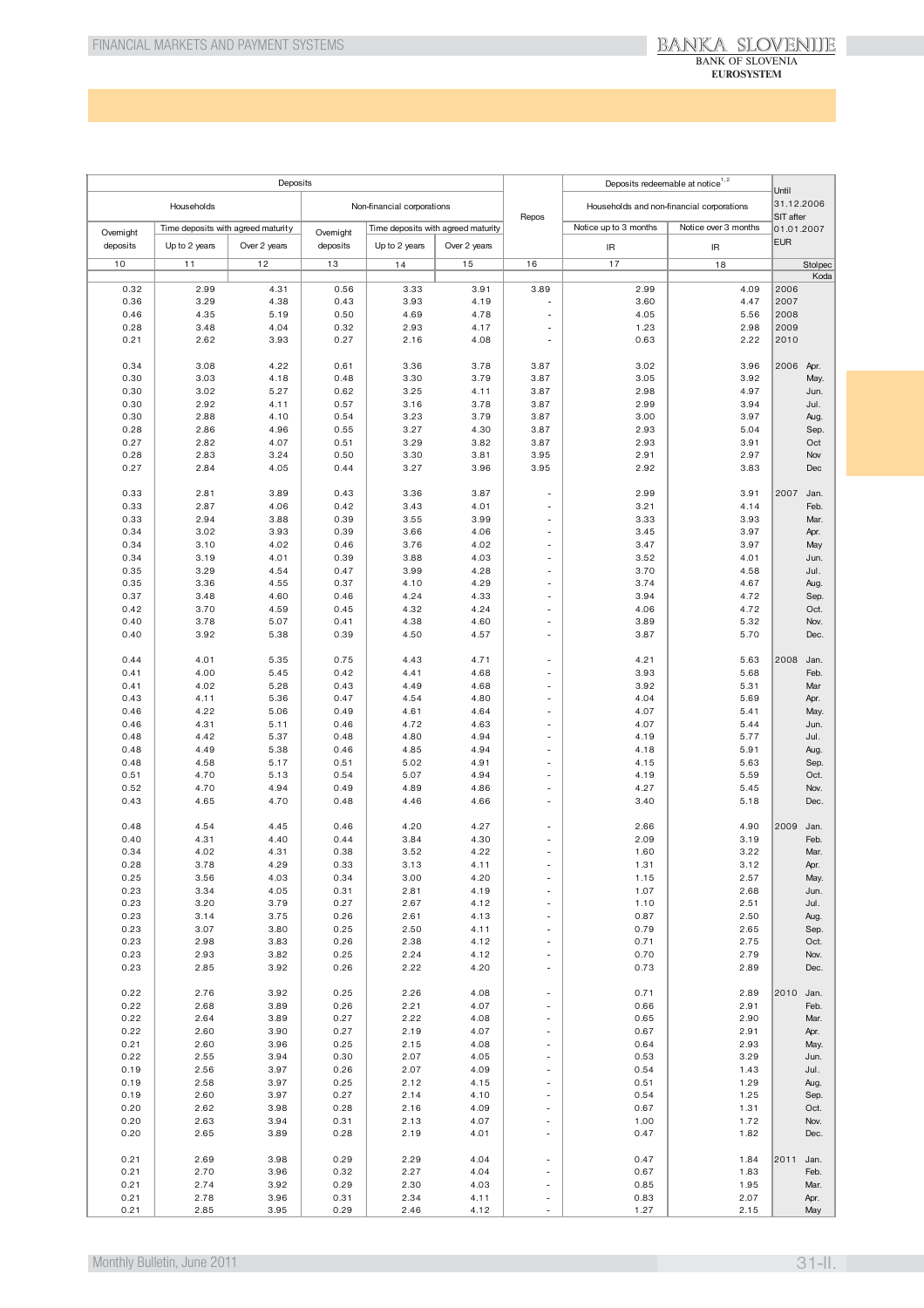# 2.4.2. Monetary Financial Institutions - Interest Rates and Volumes on New Deposits in Domestic Currency (% p. a., volumes in mio SIT/EUR)

| Until             |                       |                |                      | Households                         |                  |              |                |              | Households and non-financial corporations <sup>1,2</sup> |              |                      |
|-------------------|-----------------------|----------------|----------------------|------------------------------------|------------------|--------------|----------------|--------------|----------------------------------------------------------|--------------|----------------------|
| 31.12.2006        |                       |                |                      | Time deposits with agreed maturity |                  |              |                |              | Deposits redeemable at notice                            |              |                      |
| SIT after         | Ovemight              |                | Up to 1 year         | Over 1 and up to 2 years           |                  |              | Over 2 years   |              | Notice up to 3 months                                    |              | Over 3 months        |
| 01.01.2007        | deposits <sup>1</sup> |                |                      |                                    |                  |              |                |              |                                                          |              |                      |
| <b>EUR</b>        |                       | IR             | Volume               | IR.                                | Volume           | IR           | Volume         | IR           | Volume                                                   | IR           | Volume               |
| Column<br>Code    | $\mathbf{1}$          | $\overline{c}$ | 3                    | $\overline{4}$                     | 5                | 6            | $\overline{7}$ | 8            | $\mathsf g$                                              | 10           | 11                   |
| 2006              | 0.32                  | 2.96           |                      | 3.17                               |                  | 3.44         |                | 2.99         |                                                          | 4.09         |                      |
| 2007              | 0.36                  | 3.36           |                      | 3.93                               | $\cdots$         | 3.86         |                | 3.60         |                                                          | 4.47         | $\cdots$             |
| 2008              | 0.46                  | 4.30           |                      | 5.09                               | $\ldots$         | 5.17         |                | 4.05         |                                                          | 5.56         | $\cdots$<br>$\cdots$ |
| 2009              | 0.28                  | 2.51           | $\ldots$             | 3.91                               | $\cdots$         | 4.37         |                | 1.23         |                                                          | 2.98         |                      |
| 2010              | 0.21                  | 1.81           | $\ldots$             | 3.41                               | $\cdots$         | 4.09         |                | 0.63         |                                                          | 2.22         | $\cdots$             |
|                   |                       |                |                      |                                    |                  |              | $\cdots$       |              |                                                          |              | $\cdots$             |
| 2006<br>Apr.      | 0.34                  | 3.03           | 255,245              | 3.07                               | 1,950            | 2.95         | 667            | 3.02         | 91,715                                                   | 3.96         | 12,497               |
| May.              | 0.30                  | 2.99           | 270,812              | 3.08                               | 1,877            | 2.92         | 415            | 3.05         |                                                          | 3.92         | 12,471               |
|                   |                       |                |                      |                                    |                  |              |                |              | 87,200                                                   |              | 12,625               |
| Jun.              | 0.30                  | 2.98           | 269,404              | 3.27                               | 2,610            | 3.43         | 1,288          | 2.98         | 92,668                                                   | 4.97         |                      |
| Jul.              | 0.30                  | 2.86           | 274,373              | 3.10                               | 3,180            | 3.94         | 1,629          | 2.99         | 89,562                                                   | 3.94         | 12,316               |
| Aug.              | 0.30                  | 2.81           | 265,447              | 3.13                               | 3,588            | 3.82         | 1,526          | 3.00         | 93,784                                                   | 3.97         | 12,159               |
| Sep.              | 0.28                  | 2.82           | 251,653              | 3.30                               | 4,189            | 3.70         | 1,099          | 2.93         | 104,410                                                  | 5.04         | 12,400               |
| Oct.              | 0.27                  | 2.80           | 264,476              | 3.36                               | 4,725            | 3.32         | 868            | 2.93         | 103,917                                                  | 3.91         | 12,847               |
| Nov.              | 0.28                  | 2.81           | 268,756              | 3.30                               | 5,164            | 3.47         | 815            | 2.91         | 108,423                                                  | 2.97         | 12,674               |
| Dec               | 0.27                  | 2.84           | 253,751              | 3.39                               | 6,971            | 3.55         | 657            | 2.92         | 109,316                                                  | 3.83         | 14,300               |
|                   |                       |                |                      |                                    |                  |              |                |              |                                                          |              |                      |
| 2007<br>Jan.      | 0.33                  | 2.83           | 1,968.61             | 3.33                               | 82.41            | 3.60         | 14.93          | 2.99         | 709.56                                                   | 3.91         | 56.42                |
| Feb.              | 0.33                  | 2.91           | 1,559.60             | 3.42                               | 52.43            | 3.80         | 12.44          | 3.21         | 670.60                                                   | 4.14         | 61.75                |
| Mar.              | 0.33                  | 3.01           | 1,720.53             | 3.54                               | 50.26            | 2.78         | 9.72           | 3.33         | 781.10                                                   | 3.93         | 63.60                |
| Apr.              | 0.34                  | 3.07           | 1,618.75             | 3.72                               | 61.46            | 4.93         | 9.97           | 3.45         | 780.32                                                   | 3.97         | 67.52                |
| May.              | 0.34                  | 3.15           | 1,670.29             | 3.72                               | 51.54            | 3.36         | 11.08          | 3.47         | 846.26                                                   | 3.97         | 72.01                |
| Jun.              | 0.34                  | 3.26           | 1,659.44             | 3.87                               | 61.18            | 3.89         | 4.59           | 3.52         | 877.82                                                   | 4.01         | 75.70                |
| Jul.              | 0.35                  | 3.36           | 1,789.88             | 4.06                               | 87.88            | 4.21         | 9.99           | 3.70         | 896.33                                                   | 4.58         | 75.76                |
| Aug.              | 0.35                  | 3.41           | 1,763.17             | 3.98                               | 63.36            | 3.99         | 4.16           | 3.74         | 956.42                                                   | 4.67         | 79.90                |
| Sep.              | 0.37                  | 3.61           | 1,669.59             | 4.19                               | 53.51            | 4.23         | 2.70           | 3.94         | 997.80                                                   | 4.72         | 78.78                |
| Oct.              | 0.42                  | 3.89           | 1,920.19             | 4.40                               | 61.56            | 4.69         | 11.05          | 4.06         | 1,019.52                                                 | 4.72         | 76.28                |
| Nov.              | 0.40                  | 3.83           | 1,664.59             | 4.42                               | 45.96            | 3.79         | 12.27          | 3.89         | 995.56                                                   | 5.32         | 83.41                |
| Dec.              | 0.40                  | 4.04           | 1,897.12             | 4.55                               | 55.61            | 3.10         | 18.56          | 3.87         | 986.54                                                   | 5.70         | 96.47                |
|                   |                       |                |                      |                                    |                  |              |                |              |                                                          |              |                      |
| 2008<br>Jan.      | 0.44                  | 4.08           | 2,028.87             | 4.60                               | 52.36            | 4.65         | 4.06           | 4.21         | 1,036.89                                                 | 5.63         | 102.84               |
| Feb.              | 0.41                  | 3.95           | 1,816.55             | 4.40                               | 51.71            | 4.81         | 4.28           | 3.93         | 1,060.00                                                 | 5.68         | 105.76               |
| Mar.              | 0.41                  | 4.03           | 1,888.64             | 4.61                               | 48.38            | 4.65         | 4.26           | 3.92         | 1,081.93                                                 | 5.31         | 101.54               |
| Apr               | 0.43                  | 4.14           | 1,992.24             | 4.98                               | 212.05           | 5.23         | 5.21           | 4.04         | 1,077.52                                                 | 5.69         | 102.83               |
| May.              | 0.46                  | 4.20           | 1,775.76             | 5.07                               | 195.03           | 5.33         | 6.90           | 4.07         | 1,077.60                                                 | 5.41         | 104.28               |
| Jun.              | 0.46                  | 4.30           | 1,846.77             | 5.18                               | 106.53           | 5.17         | 4.50           | 4.07         | 1,095.36                                                 | 5.44         | 107.90               |
| Jul.              | 0.48                  | 4.40           | 2,048.73             | 5.24                               | 106.05           | 5.12         | 2.93           | 4.19         | 1,074.45                                                 | 5.77         | 104.87               |
| Aug.              | 0.48                  | 4.39           | 1,699.61             | 5.27                               | 137.29           | 5.51         | 9.42           | 4.18         | 1,067.80                                                 | 5.91         | 108.23               |
| Sep.              | 0.48                  | 4.53           | 1,943.51             | 5.30                               | 173.04           | 5.45         | 11.19          | 4.15         | 1,103.61                                                 | 5.63         | 113.22               |
| Oct.              | 0.51                  | 4.65           | 1,906.11             | 5.51                               | 110.63           | 5.38         | 4.85           | 4.19         | 1,084.34                                                 | 5.59         | 115.13               |
| Nov.              | 0.52                  | 4.56           | 1,794.95             | 5.47                               | 96.76            | 5.34         | 2.65           | 4.27         | 1,069.11                                                 | 5.45         | 116.24               |
| Dec.              | 0.43                  | 4.45           | 2,083.31             | 5.42                               | 180.65           | 5.38         | 3.79           | 3.40         | 1,026.94                                                 | 5.18         | 120.27               |
|                   |                       |                |                      |                                    |                  |              |                |              |                                                          |              |                      |
| 2009<br>Jan.      | 0.48                  | 4.08           | 2,010.66             | 5.19                               | 210.17           | 5.07         | 11.09          | 2.66         | 999.00                                                   | 4.90         | 124.08               |
| Feb.              | 0.40                  | 3.40           | 1,656.15             | 4.73                               | 141.63           | 4.97         | 21.40          | 2.09         | 906.60                                                   | 3.19         | 117.91               |
| Mar.              | 0.34                  | 2.82           | 1,701.89             | 4.21                               | 146.14           | 4.43         | 14.28          | 1.60         | 866.48                                                   | 3.22         | 106.12               |
| Apr.              | 0.28                  | 2.44           | 1,523.74             | 3.82                               | 96.09            | 4.43         | 24.66          | 1.31         | 839.50                                                   | 3.12         | 134.30               |
| May.              | 0.25                  | 2.28           | 1,463.03             | 3.64                               | 143.95           | 4.34         | 36.94          | 1.15         | 821.25                                                   | 2.57         | 148.56               |
| Jun.              | 0.23                  | 2.40           | 1,726.90             | 3.73                               | 179.16           | 4.44         | 36.90          | 1.07         | 782.70                                                   | 2.68         | 167.16               |
| Jul.              | 0.23                  | 2.35           | 1,737.45             | 3.77                               | 192.97           | 4.19         | 33.24          | 1.10         | 727.43                                                   | 2.51         | 161.02               |
| Aug.              | 0.23                  | 2.27           | 1,510.29             | 3.69                               | 131.71           | 4.14         | 23.72          | 0.87         | 682.23                                                   | 2.50         | 183.95               |
| Sep.              | 0.23                  | 2.14           | 1,392.44             | 3.52                               | 142.68           | 4.12         | 27.17          | 0.79         | 674.56                                                   | 2.65         | 237.10               |
| Oct.              | 0.23                  | 2.04           | 1,371.42             | 3.53                               | 197.41           | 4.18         | 42.08          | 0.71         | 650.41                                                   | 2.75         | 304.71               |
| Nov.              | 0.23                  | 1.97           | 1,330.02             | 3.52                               | 169.37           | 4.03         | 21.77          | 0.70         | 619.40                                                   | 2.79         | 357.36               |
| Dec.              | 0.23                  | 2.00           | 1,499.23             | 3.59                               | 242.98           | 4.08         | 26.35          | 0.73         | 625.24                                                   | 2.89         | 415.25               |
|                   |                       |                |                      |                                    |                  |              |                |              |                                                          |              |                      |
| 2010 Jan.         | 0.22                  | 1.91           | 1,393.43             | 3.49                               | 308.95           | 4.12         | 28.68          | 0.71         | 629.33                                                   | 2.89         | 469.81               |
| Feb.              | 0.22                  | 1.75           | 1,161.82             | 3.47                               | 311.57           | 4.18         | 30.70          | 0.66         | 562.39                                                   | 2.91         | 503.33               |
| Mar.              | 0.22                  | 1.69           | 1,214.37             | 3.40                               | 287.78           | 4.06         | 24.69          | 0.65         | 535.51                                                   | 2.90         | 527.58               |
| Apr.              | 0.22                  | 1.66           | 1,147.13             | 3.28                               | 218.78           | 4.20         | 22.17          | 0.67         | 567.94                                                   | 2.91         | 545.04               |
| May.              | 0.21                  | 1.72           | 1,189.18             | 3.32                               | 155.71           | 3.78         | 15.59          | 0.64         | 508.81                                                   | 2.93         | 563.68               |
| Jun.              | 0.22                  | 1.83           | 1,307.55             | 3.31                               | 188.55           | 4.16         | 25.12          | 0.53         | 96.57                                                    | 3.29         | 25.68                |
| Jul.              | 0.19                  | 1.87           | 1,377.09             | 3.40                               | 211.95           | 4.20         | 27.63          | 0.54         | 92.42                                                    | 1.43         | 6.54                 |
| Aug.              | 0.19                  | 1.82           | 1,276.92             | 3.40                               | 181.69           | 4.22         | 28.66          | 0.51         | 104.87                                                   | 1.29         | 5.38                 |
| Sep.              | 0.19                  | 1.85           | 1,201.54             | 3.39                               | 161.01           | 4.11         | 24.84          | 0.54         | 97.48                                                    | 1.25         | 4.44                 |
| Oct.              | 0.20                  | 1.86           | 1,195.15             | 3.45                               | 220.65           | 4.13         | 29.70          | 0.67         | 54.95                                                    | 1.31         | 4.98                 |
| Nov.              | 0.20                  |                |                      |                                    | 239.99           | 3.92         | 33.20          |              | 78.31                                                    |              |                      |
| Dec.              |                       | 1.88           | 1,204.47             | 3.44<br>3.63                       |                  | 4.01         |                | 1.00         | 55.26                                                    | 1.72<br>1.82 | 5.20<br>5.52         |
|                   | 0.20                  | 1.94           | 1,349.43             |                                    | 306.72           |              | 34.93          | 0.47         |                                                          |              |                      |
|                   |                       | 2.04           |                      | 3.63                               |                  |              |                |              |                                                          |              | 5.59                 |
| 2011 Jan.<br>Feb. | 0.21<br>0.21          |                | 1,283.40<br>1,088.63 |                                    | 314.79           | 4.24         | 33.43          | 0.47<br>0.67 | 40.80                                                    | 1.84         | 5.44                 |
| Mar.              | 0.21                  | 1.98<br>2.04   | 1,164.61             | 3.61<br>3.73                       | 291.80<br>329.30 | 4.08<br>4.37 | 39.43<br>29.97 | 0.85         | 8.11<br>7.85                                             | 1.83<br>1.95 | 5.88                 |
| Apr.              | 0.21                  | 2.08           | 1,114.50             | 3.76                               | 258.47           | 4.36         | 25.99          | 0.83         | 6.42                                                     | 2.07         | 5.53                 |
|                   |                       | 2.15           |                      | 3.84                               |                  | 4.10         | 39.10          |              | 9.89                                                     |              | 5.47                 |
| May               | 0.21                  |                | 1,168.53             |                                    | 302.07           |              |                | 1.27         |                                                          | 2.15         |                      |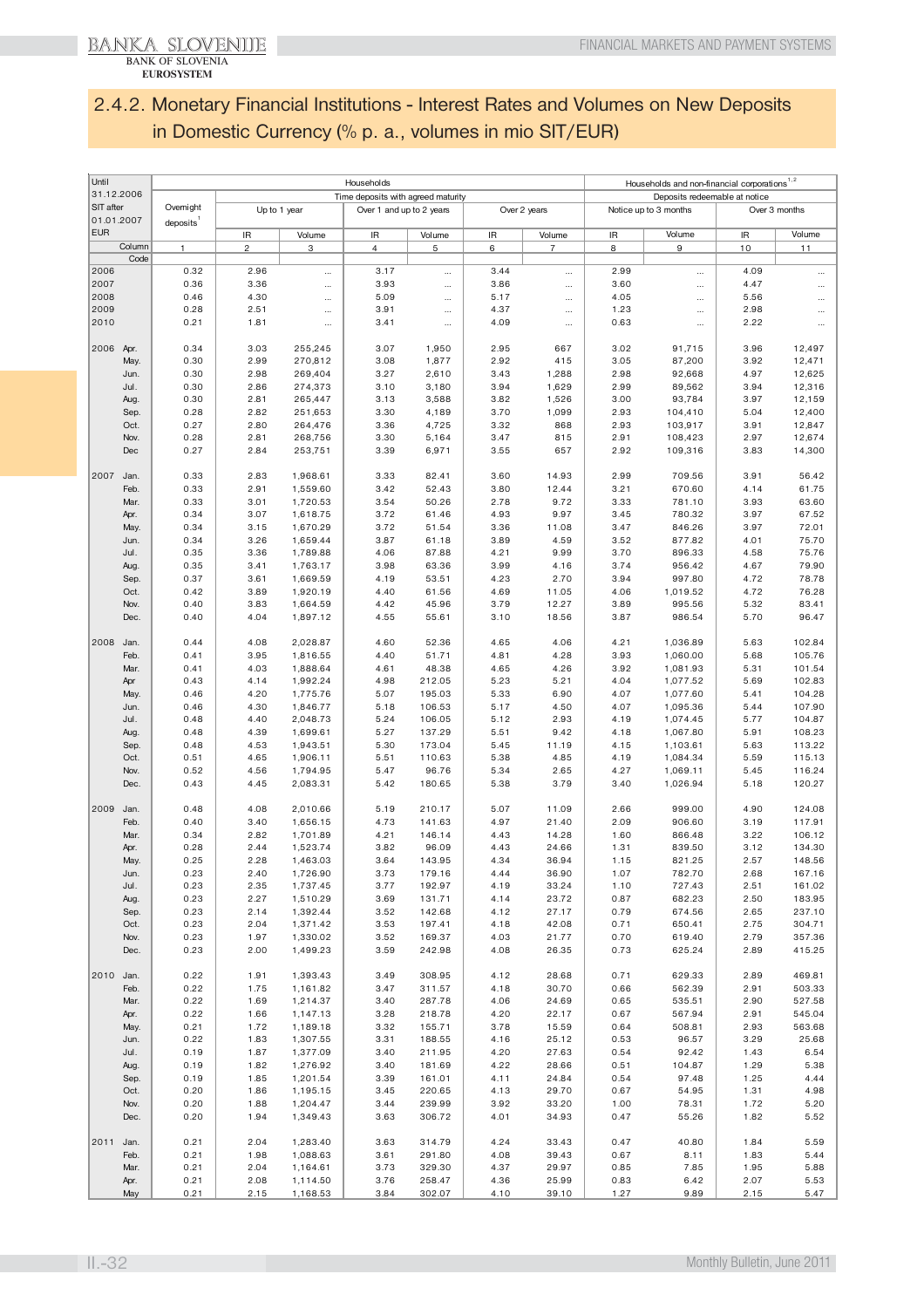|                   |              |          | Non-financial corporations         |          |      |              |                          | Until                   |
|-------------------|--------------|----------|------------------------------------|----------|------|--------------|--------------------------|-------------------------|
|                   |              |          | Time deposits with agreed maturity |          |      |              |                          | 31.12.2006              |
| Ovemight deposits | Up to 1 year |          | Over 1 and up to 2 years           |          |      | Over 2 years | Repos                    | SIT after<br>01.01.2007 |
| IR                | IR.          | Volume   | IR.                                | Volume   | IR   | Volume       |                          | <b>EUR</b>              |
| 12                | 13           | 14       | 15                                 | 16       | 17   | 18           | 19                       | Column                  |
|                   |              |          |                                    |          |      |              |                          | Code                    |
| 0.56              | 3.27         | $\ldots$ | 3.45                               |          | 3.62 |              | 3.95                     | 2006                    |
| 0.43              | 3.89         | $\cdots$ | 4.07                               |          | 3.99 |              | $\overline{a}$           | 2007                    |
| 0.50              | 4.31         |          | 5.20                               |          | 4.52 |              | ÷,                       | 2008                    |
| 0.32              | 1.91         |          | 3.87                               |          | 3.42 |              | ٠                        | 2009                    |
| 0.27              | 1.38         |          | 3.61                               |          | 3.33 |              |                          | 2010                    |
|                   |              |          |                                    | $\cdots$ |      |              |                          |                         |
| 0.61              | 3.26         |          | 3.59                               | 547      | 2.98 | 223          | $\overline{a}$           | Apr.                    |
|                   |              | 204,741  |                                    |          |      |              |                          | 2006                    |
| 0.48              | 3.23         | 220,980  | 3.33                               | 458      | 2.85 | 109          | ٠                        | May.                    |
| 0.62              | 3.13         | 236,802  | 3.31                               | 922      | 3.93 | 544          | ä,                       | Jun.                    |
| 0.57              | 3.05         | 242,067  | 3.26                               | 792      | 3.06 | 120          | ä,                       | Jul.                    |
| 0.54              | 3.21         | 260,622  | 3.39                               | 1,256    | 3.00 | 23           | ÷,                       | Aug.                    |
| 0.55              | 3.27         | 240,323  | 3.38                               | 1,688    | 3.50 | 179          | ٠                        | Sep.                    |
| 0.51              | 3.27         | 268,042  | 3.43                               | 510      | 5.83 | 544          | $\overline{a}$           | Oct.                    |
| 0.50              | 3.22         | 264,317  | 3.44                               | 473      | 3.18 | 81           | $\sim$                   | Nov.                    |
| 0.44              | 3.20         | 267,801  | 3.55                               | 1,701    | 3.26 | 190          | 3.95                     | Dec                     |
|                   |              |          |                                    |          |      |              |                          |                         |
| 0.43              | 3.28         | 1,567.12 | 3.54                               | 8.97     | 3.37 | 0.83         | $\overline{\phantom{a}}$ | 2007<br>Jan.            |
| 0.42              | 3.44         | 1,374.58 | 3.98                               | 8.50     | 3.75 | 2.51         | ä,                       | Feb.                    |
| 0.39              | 3.59         | 1,570.82 | 4.11                               | 34.99    | 2.97 | 0.60         | $\overline{a}$           | Mar.                    |
| 0.39              | 3.69         | 1,841.26 | 4.04                               | 7.19     | 3.95 | 0.83         | $\overline{\phantom{a}}$ | Apr.                    |
| 0.46              | 3.77         | 1,697.59 | 3.79                               | 5.18     | 4.00 | 1.32         | ÷,                       | May.                    |
|                   |              |          |                                    |          |      |              | $\sim$                   |                         |
| 0.39              | 3.92         | 1,741.74 | 3.80                               | 0.54     | 4.21 | 2.58         |                          | Jun.                    |
| 0.47              | 4.02         | 1,904.86 | 4.26                               | 11.03    | 5.75 | 4.37         | $\overline{a}$           | Jul.                    |
| 0.37              | 4.12         | 2,190.87 | 4.29                               | 2.41     | 3.77 | 0.96         | $\overline{\phantom{a}}$ | Aug.                    |
| 0.46              | 4.19         | 1,860.36 | 4.30                               | 4.29     | 4.23 | 1.24         | ÷,                       | Sep.                    |
| 0.45              | 4.18         | 2,443.00 | 4.03                               | 0.85     | 3.96 | 0.82         | ÷                        | Oct.                    |
| 0.41              | 4.18         | 2,441.15 | 4.43                               | 3.54     | 3.84 | 0.56         | $\overline{a}$           | Nov.                    |
| 0.39              | 4.27         | 1,949.27 | 4.34                               | 6.45     | 4.13 | 2.61         | ä,                       | Dec.                    |
|                   |              |          |                                    |          |      |              |                          |                         |
| 0.75              | 4.22         | 2,166.22 | 4.54                               | 1.46     | 3.84 | 0.85         | ÷,                       | 2008<br>Jan.            |
| 0.42              | 4.20         | 1,872.38 | 4.85                               | 3.72     | 3.50 | 1.36         | $\overline{a}$           | Feb.                    |
| 0.43              | 4.31         | 2,045.11 | 5.21                               | 6.37     | 4.87 | 6.12         | $\overline{\phantom{a}}$ | Mar.                    |
| 0.47              | 4.35         | 1,850.15 | 5.25                               | 11.51    | 4.51 | 2.75         | ÷,                       | Apr                     |
|                   | 4.33         |          |                                    |          |      |              | ÷.                       |                         |
| 0.49              |              | 2,052.56 | 5.15                               | 7.54     | 4.98 | 3.53         |                          | May.                    |
| 0.46              | 4.42         | 1,991.85 | 5.36                               | 14.42    | 3.55 | 0.87         | $\overline{\phantom{a}}$ | Jun.                    |
| 0.48              | 4.52         | 1,859.85 | 5.53                               | 7.41     | 5.37 | 31.46        | $\sim$                   | Jul.                    |
| 0.46              | 4.58         | 1,704.49 | 4.99                               | 4.23     | 3.97 | 0.49         | $\overline{\phantom{a}}$ | Aug.                    |
| 0.51              | 4.73         | 1,934.63 | 5.15                               | 7.51     | 5.21 | 15.31        | ÷                        | Sep.                    |
| 0.54              | 4.58         | 1,944.53 | 5.68                               | 5.12     | 4.95 | 2.18         | ÷,                       | Oct.                    |
| 0.49              | 3.96         | 1,568.37 | 5.22                               | 12.67    | 4.01 | 0.96         | $\overline{\phantom{a}}$ | Nov.                    |
| 0.48              | 3.56         | 1,934.69 | 5.45                               | 8.65     | 5.43 | 3.31         | $\overline{\phantom{a}}$ | Dec.                    |
|                   |              |          |                                    |          |      |              |                          |                         |
| 0.46              | 3.29         | 1,468.69 | 4.91                               | 4.56     | 3.02 | 1.13         | ÷,                       | 2009<br>Jan.            |
| 0.44              | 2.64         | 1,300.47 | 4.39                               | 13.67    | 5.00 | 29.13        | ٠                        | Feb.                    |
| 0.38              | 2.34         | 1,462.73 | 4.27                               | 3.24     | 4.02 | 1.10         |                          | Mar.                    |
| 0.33              | 1.98         | 1,463.47 | 3.18                               | 10.02    | 2.68 | 1.27         |                          | Apr.                    |
| 0.34              | 1.86         | 1,361.95 | 3.82                               | 6.38     | 3.75 | 1.66         | $\overline{\phantom{a}}$ | May.                    |
|                   |              |          |                                    |          |      |              |                          |                         |
| 0.31              | 1.89         | 1,526.86 | 3.81                               | 3.11     | 2.34 | 1.00         |                          | Jun.                    |
| 0.27              | 1.62         | 1,296.89 | 3.14                               | 10.96    | 3.70 | 4.76         |                          | Jul.                    |
| 0.26              | 1.56         | 1,214.54 | 3.81                               | 6.82     | 3.49 | 1.50         | ÷,                       | Aug.                    |
| 0.25              | 1.62         | 1,052.61 | 3.79                               | 8.04     | 2.91 | 1.72         |                          | Sep.                    |
| 0.26              | 1.48         | 1,037.80 | 3.81                               | 21.03    | 4.08 | 4.05         | $\overline{\phantom{a}}$ | Oct.                    |
| 0.25              | 1.31         | 1,129.55 | 3.72                               | 11.38    | 2.76 | 1.76         | $\overline{\phantom{a}}$ | Nov.                    |
| 0.26              | 1.37         | 1,281.83 | 3.76                               | 15.84    | 3.30 | 2.19         | $\overline{\phantom{a}}$ | Dec.                    |
|                   |              |          |                                    |          |      |              |                          |                         |
| 0.25              | 1.48         | 953.89   | 3.69                               | 16.33    | 3.11 | 0.93         | $\overline{\phantom{a}}$ | 2010<br>Jan.            |
| 0.26              | 1.41         | 872.30   | 3.55                               | 12.92    | 3.35 | 1.15         | $\blacksquare$           | Feb.                    |
| 0.27              | 1.46         | 1,017.94 | 3.86                               | 24.60    | 4.09 | 2.93         | ä,                       | Mar.                    |
| 0.27              | 1.36         | 948.98   | 3.75                               | 36.62    | 3.14 | 1.85         |                          | Apr.                    |
| 0.25              | 1.30         | 863.74   | 3.59                               | 31.26    | 3.77 | 5.05         | ٠                        | May.                    |
| 0.30              | 1.30         | 892.34   | 3.39                               | 23.10    | 2.00 | 4.18         |                          | Jun.                    |
| 0.26              | 1.26         | 915.22   | 3.59                               | 24.88    | 2.86 | 1.03         | $\overline{\phantom{a}}$ | Jul.                    |
|                   |              |          |                                    |          |      |              |                          |                         |
| 0.25              | 1.26         | 870.94   | 3.43                               | 28.41    | 4.04 | 2.14         |                          | Aug.                    |
| 0.27              | 1.33         | 930.99   | 3.62                               | 17.37    | 3.59 | 4.72         | $\overline{\phantom{a}}$ | Sep.                    |
| 0.28              | 1.39         | 852.67   | 3.45                               | 15.12    | 2.82 | 0.65         |                          | Oct.                    |
| 0.31              | 1.46         | 954.67   | 3.62                               | 15.94    | 3.80 | 8.77         | $\overline{\phantom{a}}$ | Nov.                    |
| 0.28              | 1.51         | 1,068.11 | 3.81                               | 30.01    | 3.36 | 5.55         |                          | Dec.                    |
|                   |              |          |                                    |          |      |              |                          |                         |
| 0.29              | 1.64         | 842.07   | 3.77                               | 15.04    | 2.81 | 0.94         | $\overline{\phantom{a}}$ | 2011<br>Jan.            |
| 0.32              | 1.62         | 817.21   | 3.56                               | 16.49    | 3.16 | 0.75         | ä,                       | Feb.                    |
| 0.29              | 1.69         | 884.88   | 4.02                               | 27.61    | 4.22 | 2.66         |                          | Mar.                    |
| 0.31              | 1.73         | 722.32   | 4.00                               | 21.55    | 3.72 | 3.79         |                          | Apr.                    |
| 0.29              | 2.02         | 883.78   | 3.67                               | 30.63    | 4.12 | 5.99         |                          | May                     |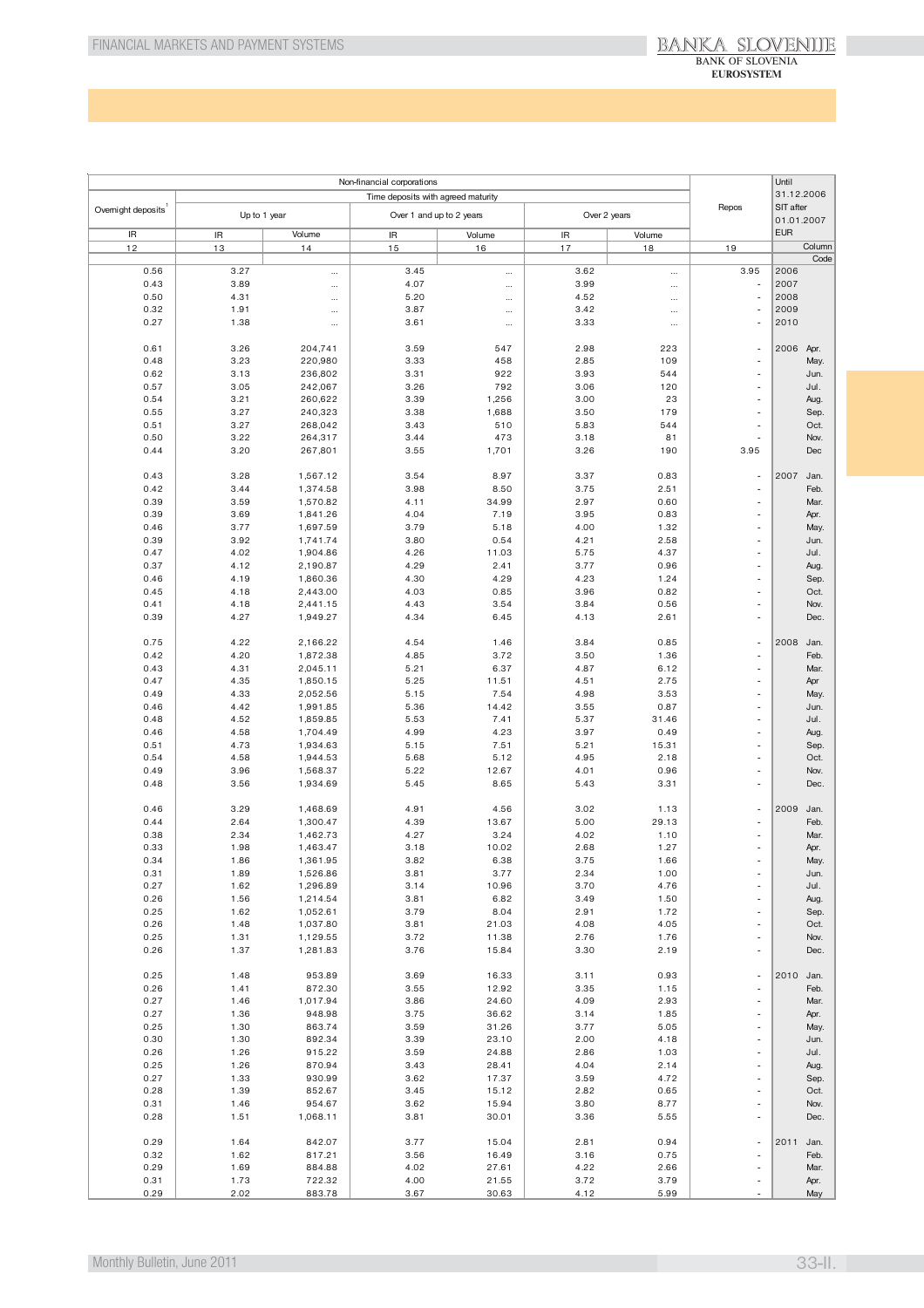# 2.4.3. Monetary Financial Institutions - Interest Rates and Volumes on New Loans to Households in Domestic Currency (% p. a., volumes in mio SIT/EUR)

| Until      |              |                    |                          |                            |                          | Households               |                 |                      |                |                    |
|------------|--------------|--------------------|--------------------------|----------------------------|--------------------------|--------------------------|-----------------|----------------------|----------------|--------------------|
| 31.12.2006 |              | Bank overdraft     |                          |                            |                          |                          | For consumption |                      |                |                    |
| SIT after  |              |                    |                          | Floating rate or           |                          | Over 1 and up to 5 years |                 | Over 5 years         |                | <b>APRC</b>        |
| 01.01.2007 |              |                    |                          |                            |                          |                          |                 |                      |                |                    |
| <b>EUR</b> |              |                    |                          | up to 1 year rate fixation |                          | rate fixation            |                 | rate fixation        |                |                    |
|            | Column       | IR<br>$\mathbf{1}$ | Volume<br>$\overline{c}$ | IR<br>3                    | Volume<br>$\overline{4}$ | IR.<br>5                 | Volume<br>6     | IR<br>$\overline{7}$ | Volume<br>8    | IR.<br>$\mathsf g$ |
|            | Code         |                    |                          |                            |                          |                          |                 |                      |                |                    |
| 2006       |              | 11.83              |                          | 6.49                       |                          | 7.64                     |                 | 7.74                 | $\cdots$       | 9.18               |
| 2007       |              | 10.78              |                          | 6.82                       |                          | 7.44                     |                 | 7.68                 | $\cdots$       | 8.68               |
| 2008       |              | 10.85              | $\cdots$                 | 7.41                       | $\cdots$                 | 7.90                     |                 | 8.41                 | $\cdots$       | 9.54               |
| 2009       |              | 9.37               |                          | 5.47                       |                          | 7.49                     |                 | 7.67                 | $\cdots$       | 8.16               |
| 2010       |              | 8.59               |                          | 4.72                       | $\cdots$                 | 6.99                     |                 | 7.04                 | $\cdots$       | 7.29               |
|            |              |                    |                          |                            |                          |                          |                 |                      |                |                    |
| 2006       | Apr.         | 11.86              | 83.334                   | 6.42                       | 7,380                    | 7.75                     | 6,459           | 7.95                 | 4,772          | 9.24               |
|            | May.<br>Jun. | 11.88<br>11.83     | 80.065<br>76,074         | 6.48<br>6.31               | 7,468<br>6,942           | 7.47<br>7.49             | 7,972<br>7,261  | 7.61<br>7.65         | 6,018<br>5,842 | 9.52<br>9.04       |
|            | Jul.         | 11.60              | 80,204                   | 6.44                       | 6,644                    | 7.51                     | 6,988           | 7.65                 | 5,569          | 9.24               |
|            | Aug.         | 11.61              | 83,668                   | 6.44                       | 7,067                    | 7.64                     | 7,181           | 7.70                 | 5,893          | 9.13               |
|            | Sep.         | 11.65              | 85,206                   | 6.20                       | 7,679                    | 7.53                     | 7,605           | 7.68                 | 6,791          | 9.01               |
|            | Oct.         | 11.45              | 86,072                   | 6.52                       | 7,180                    | 7.37                     | 7,512           | 7.47                 | 6,642          | 9.02               |
|            | Nov.         | 11.55              | 87,816                   | 6.36                       | 8,205                    | 7.40                     | 7,350           | 7.55                 | 6,678          | 8.84               |
|            | Dec.         | 11.35              | 82,529                   | 6.61                       | 6,534                    | 6.93                     | 7,355           | 7.55                 | 4,992          | 8.69               |
|            |              |                    |                          |                            |                          |                          |                 |                      |                |                    |
| 2007       | Jan.         | 10.85              | 347.70                   | 6.65                       | 62.78                    | 7.47                     | 28.61           | 7.43                 | 27.39          | 8.45               |
|            | Feb.         | 10.82              | 346.17                   | 6.78                       | 50.64                    | 7.53                     | 29.51           | 7.67                 | 27.96          | 8.74               |
|            | Mar.         | 10.82              | 349.53                   | 6.55                       | 69.23                    | 7.46                     | 39.36           | 7.46                 | 39.71          | 8.38               |
|            | Apr.         | 10.74              | 352.20                   | 6.61                       | 65.14                    | 7.33                     | 36.26           | 7.42                 | 34.36          | 8.48               |
|            | May.<br>Jun. | 10.75<br>10.74     | 341.93<br>329.47         | 6.67<br>6.60               | 68.92<br>79.90           | 7.30<br>7.34             | 40.47<br>44.77  | 7.64<br>7.60         | 33.08<br>31.54 | 8.80<br>8.37       |
|            | Jul.         | 10.74              | 337.89                   | 6.98                       | 68.92                    | 7.40                     | 46.21           | 7.73                 | 35.43          | 8.82               |
|            | Aug.         | 10.76              | 359.81                   | 6.94                       | 70.26                    | 7.40                     | 48.89           | 7.85                 | 36.34          | 8.68               |
|            | Sep.         | 10.79              | 369.94                   | 7.23                       | 68.40                    | 7.42                     | 49.83           | 7.85                 | 36.54          | 9.01               |
|            | Oct.         | 10.78              | 380.11                   | 7.16                       | 64.28                    | 7.40                     | 50.56           | 7.85                 | 38.06          | 8.92               |
|            | Nov.         | 10.81              | 392.49                   | 6.42                       | 148.96                   | 7.58                     | 44.44           | 7.87                 | 34.83          | 8.25               |
|            | Dec.         | 10.77              | 379.53                   | 7.23                       | 48.89                    | 7.62                     | 31.28           | 7.85                 | 27.03          | 9.03               |
|            |              |                    |                          |                            |                          |                          |                 |                      |                |                    |
| 2008       | Jan.         | 10.74              | 386.40                   | 7.21                       | 60.55                    | 7.73                     | 42.09           | 8.14                 | 33.47          | 9.17               |
|            | Feb.         | 10.77              | 391.75                   | 7.19                       | 65.00                    | 7.54                     | 41.64           | 7.78                 | 36.86          | 9.00               |
|            | Mar.         | 10.72              | 391.42                   | 7.19                       | 63.42                    | 7.49                     | 43.19           | 7.87                 | 38.07          | 9.25               |
|            | Apr.         | 10.68              | 393.46                   | 7.45                       | 66.75                    | 7.61                     | 49.66           | 7.96                 | 45.17          | 9.28               |
|            | May.         | 10.81              | 383.31                   | 7.46                       | 52.90                    | 7.73                     | 40.37           | 8.20                 | 36.84          | 9.39               |
|            | Jun.         | 10.75<br>10.83     | 376.38<br>406.38         | 7.50<br>7.56               | 53.10<br>70.98           | 7.78<br>8.05             | 41.11<br>44.96  | 8.30<br>8.77         | 38.51<br>38.82 | 9.50<br>9.86       |
|            | Jul.<br>Aug. | 10.83              | 419.81                   | 7.69                       | 50.69                    | 8.14                     | 38.80           | 8.84                 | 31.60          | 10.02              |
|            | Sep.         | 10.97              | 426.49                   | 7.75                       | 63.74                    | 8.24                     | 45.09           | 8.89                 | 37.29          | 9.99               |
|            | Oct.         | 11.02              | 432.71                   | 7.50                       | 65.40                    | 8.26                     | 39.68           | 8.96                 | 35.86          | 9.92               |
|            | Nov          | 11.00              | 434.54                   | 7.57                       | 57.73                    | 8.27                     | 27.01           | 8.70                 | 24.85          | 9.94               |
|            | Dec.         | 11.13              | 429.61                   | 6.89                       | 61.86                    | 7.96                     | 25.10           | 8.48                 | 20.23          | 9.17               |
|            |              |                    |                          |                            |                          |                          |                 |                      |                |                    |
| 2009       | Jan.         | 10.13              | 442.46                   | 6.36                       | 56.82                    | 8.08                     | 23.18           | 8.30                 | 20.94          | 9.10               |
|            | Feb.         | 10.04              | 440.28                   | 5.99                       | 70.28                    | 7.71                     | 26.19           | 8.04                 | 23.48          | 8.47               |
|            | Mar.         | 10.05              | 444.54                   | 5.89                       | 73.56                    | 7.61                     | 31.76           | 7.95                 | 27.69          | 8.74               |
|            | Apr.         | 10.05              | 446.09                   | 5.73                       | 71.83                    | 7.50                     | 28.11           | 7.80                 | 21.70          | 8.55               |
|            | May.         | 10.09              | 433.13                   | 5.68                       | (1.01)                   | 7.49                     | 26.99           | 1.31                 | 29.65          | 8.23               |
|            | Jun.<br>Jul. | 10.02<br>8.74      | 418.91<br>451.74         | 5.42<br>5.38               | 81.59<br>80.05           | 7.41<br>7.35             | 29.15<br>31.09  | 7.55<br>7.62         | 22.74<br>20.49 | 7.99<br>8.16       |
|            | Aug.         | 8.74               | 461.16                   | 5.22                       | 79.22                    | 7.39                     | 26.60           | 7.55                 | 16.47          | 7.95               |
|            | Sep.         | 8.66               | 468.52                   | 5.18                       | 91.91                    | 7.38                     | 29.80           | 7.57                 | 18.90          | 8.01               |
|            | Oct.         | 8.67               | 470.94                   | 4.92                       | 87.99                    | 7.31                     | 26.50           | 7.36                 | 17.22          | 7.62               |
|            | Nov.         | 8.65               | 474.81                   | 4.92                       | 81.08                    | 7.32                     | 22.15           | 7.56                 | 13.38          | 7.63               |
|            | Dec.         | 8.64               | 467.00                   | 4.99                       | 92.18                    | 7.35                     | 19.46           | 7.40                 | 11.77          | 7.49               |
|            |              |                    |                          |                            |                          |                          |                 |                      |                |                    |
| 2010 Jan.  |              | 8.63               | 467.09                   | 4.92                       | 79.92                    | 7.37                     | 20.70           | 7.56                 | 10.76          | 7.60               |
|            | Feb.         | 8.61               | 464.55                   | 4.91                       | 80.65                    | 7.36                     | 19.33           | 7.54                 | 11.02          | 7.57               |
|            | Mar.         | 8.64               | 474.11                   | 4.67                       | 90.03                    | 7.17                     | 25.34           | 7.30                 | 15.32          | 7.55               |
|            | Apr.         | 8.61               | 473.80                   | 4.59                       | 66.49                    | 6.75                     | 23.01           | 6.96                 | 12.88          | 7.25               |
|            | May.         | 8.60               | 459.12                   | 4.55                       | 77.25                    | 6.99                     | 22.49           | 6.90                 | 14.13          | 6.94               |
|            | Jun.         | 8.54<br>8.54       | 454.12                   | 4.59                       | 71.98                    | 6.77                     | 22.11           | 6.81                 | 17.36          | 7.01               |
|            | Jul.<br>Aug. | 8.45               | 454.20<br>474.47         | 4.75<br>4.76               | 64.56<br>58.91           | 7.02<br>6.95             | 20.36<br>18.49  | 6.83<br>6.81         | 16.27<br>14.76 | 7.37<br>7.42       |
|            | Sep.         | 8.45               | 484.42                   | 4.73                       | 68.77                    | 6.91                     | 20.73           | 6.79                 | 16.77          | 7.32               |
|            | Oct.         | 8.66               | 487.29                   | 4.65                       | 63.88                    | 7.04                     | 16.09           | 7.01                 | 12.75          | 7.36               |
|            | Nov.         | 8.70               | 494.10                   | 4.73                       | 62.75                    | 6.84                     | 17.52           | 7.01                 | 12.17          | 7.28               |
|            | Dec.         | 8.60               | 504.96                   | 4.73                       | 74.38                    | 6.74                     | 15.22           | 6.96                 | 9.27           | 6.80               |
|            |              |                    |                          |                            |                          |                          |                 |                      |                |                    |
| 2011 Jan.  |              | 8.62               | 501.52                   | 4.71                       | 63.59                    | 7.03                     | 14.04           | 6.98                 | 10.86          | 7.12               |
|            | Feb.         | 8.62               | 502.90                   | 4.87                       | 64.14                    | 7.01                     | 15.11           | 6.94                 | 12.36          | 7.28               |
|            | Mar.         | 8.62               | 502.43                   | 4.90                       | 72.31                    | 7.03                     | 25.22           | 7.11                 | 10.03          | 7.39               |
|            | Apr.         | 8.62               | 498.74                   | 4.97                       | 51.94                    | 6.99                     | 23.20           | 7.15                 | 9.53           | 7.75               |
|            | May          | 8.61               | 479.19                   | 5.06                       | 53.87                    | 7.04                     | 25.38           | 7.17                 | 11.96          | 7.79               |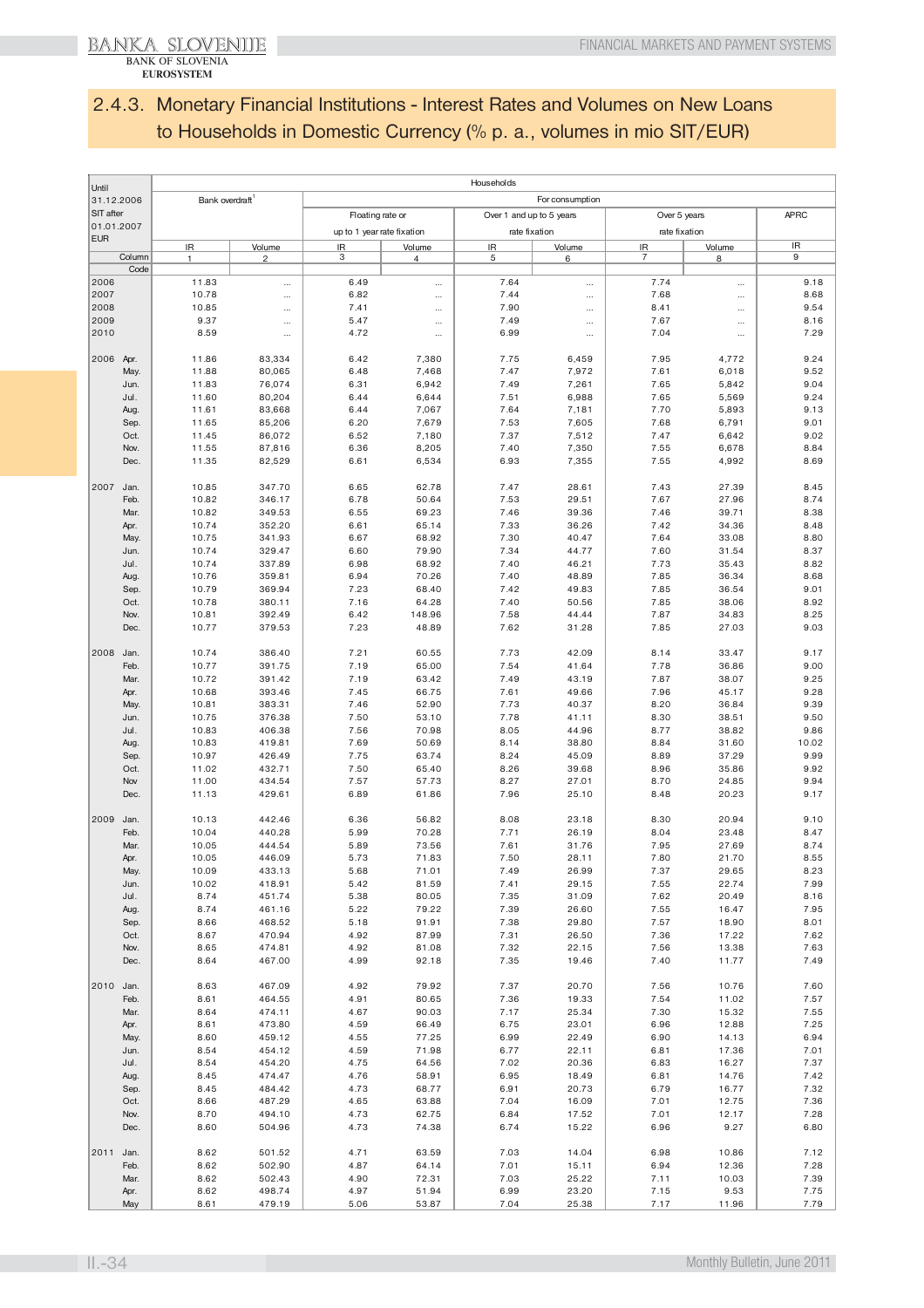|              |                            |              |                                                      |                    |               |              | Households    |              |              |                            |                          |                          |              |                      | Until      |              |
|--------------|----------------------------|--------------|------------------------------------------------------|--------------------|---------------|--------------|---------------|--------------|--------------|----------------------------|--------------------------|--------------------------|--------------|----------------------|------------|--------------|
|              |                            |              |                                                      | For house purchase |               |              |               |              |              |                            | Loans for other purposes |                          |              |                      |            | 31.12.2006   |
|              | Floating rate or           |              | Over 1 and up to 5 years   Over 5 and up to 10 years |                    |               |              | Over 10 years | <b>APRC</b>  |              | Floating rate or           |                          | Over 1 and up to 5 years |              | Over 5 years         | SIT after  |              |
|              | up to 1 year rate fixation |              | rate fixation                                        |                    | rate fixation |              | rate fixation |              |              | up to 1 year rate fixation |                          | rate fixation            |              | rate fixation        | <b>EUR</b> | 01.01.2007   |
| IR           | Volume                     | IR           | Volume                                               | IR                 | Volume        | IR           | Volume        | IR           | IR           | Volume                     | IR                       | Volume                   | <b>IR</b>    | Volume               |            |              |
| 10           | 11                         | 12           | 13                                                   | 14                 | 15            | 16           | 17            | 18           | 19           | 20                         | 21                       | 22                       | 23           | 24                   |            | Column       |
| 5.40         |                            | 4.96         |                                                      | 4.56               |               | 4.03         |               | 5.64         | 6.76         |                            | 6.45                     |                          | 6.12         |                      | 2006       | Code         |
| 6.16         | $\cdots$<br>$\cdots$       | 5.93         | $\cdots$<br>$\cdots$                                 | 5.80               | <br>$\cdots$  | 6.07         | <br>          | 6.47         | 6.16         | $\cdots$<br>$\cdots$       | 6.46                     | $\ldots$<br>$\ddotsc$    | 6.81         | $\cdots$<br>$\cdots$ | 2007       |              |
| 6.69         | $\cdots$                   | 6.80         | $\cdots$                                             | 6.77               | $\cdots$      | 6.92         |               | 7.03         | 6.96         | $\cdots$                   | 6.89                     |                          | 7.21         | $\cdots$             | 2008       |              |
| 4.05         | $\cdots$                   | 5.58         | $\cdots$                                             | 6.43               | $\cdots$      | 5.95         | $\ldots$      | 4.39         | 6.08         | $\cdots$                   | 5.91                     | $\ddotsc$                | 5.93         | $\ddotsc$            | 2009       |              |
| 3.21         | $\cdots$                   | 3.97         | $\cdots$                                             | 5.53               | $\cdots$      | 5.02         |               | 3.48         | 5.63         | $\cdots$                   | 6.08                     | $\cdots$                 | 6.01         | $\cdots$             | 2010       |              |
|              |                            |              |                                                      |                    |               |              |               |              |              |                            |                          |                          |              |                      |            |              |
| 5.40         | 1,377                      | 5.05         | 29                                                   | 4.80               | 134           | 4.24         | 816           | 5.61         | 6.84         | 3,409                      | 6.52                     | 283                      | 7.16         | 74                   | 2006       | Apr.         |
| 5.51         | 1,849                      | 4.87         | 17                                                   | 4.51               | 205           | 3.87         | 669           | 5.72         | 6.44         | 4,003                      | 6.69                     | 153                      | 6.03         | 75                   |            | May.         |
| 5.67         | 1,407                      | 5.24         | 31                                                   | 4.26               | 331           | 3.87         | 741           | 5.69         | 6.82         | 3,145                      | 6.52                     | 152                      | 6.27         | 114                  |            | Jun.         |
| 5.04         | 1,823                      | 4.73         | 22                                                   | 4.74               | 152           | 4.02         | 593           | 5.46         | 6.54         | 3,357                      | 6.61                     | 93                       | 5.81         | 94                   |            | Jul.         |
| 5.40         | 1,756<br>1,630             | 4.83<br>4.68 | 24                                                   | 4.57               | 182<br>216    | 4.07<br>4.05 | 581<br>712    | 5.73<br>5.75 | 6.92         | 2,038<br>2,458             | 6.80                     | 178<br>138               | 5.48<br>5.59 | 81                   |            | Aug.<br>Sep. |
| 5.46<br>5.58 | 2,280                      | 5.49         | 64<br>$\overline{7}$                                 | 4.60<br>4.42       | 254           | 3.81         | 781           | 5.84         | 6.95<br>6.53 | 2,707                      | 6.40<br>5.64             | 187                      | 6.38         | 116<br>143           |            | Oct.         |
| 5.43         | 2,160                      | 5.01         | 33                                                   | 5.19               | 163           | 4.33         | 584           | 5.83         | 6.62         | 2,943                      | 5.79                     | 323                      | 6.61         | 55                   |            | Nov.         |
| 5.92         | 3,713                      | 5.09         | 136                                                  | 4.29               | 157           | 4.18         | 881           | 5.98         | 6.61         | 3,385                      | 6.47                     | 203                      | 5.49         | 260                  |            | Dec.         |
|              |                            |              |                                                      |                    |               |              |               |              |              |                            |                          |                          |              |                      |            |              |
| 5.89         | 32.40                      | 6.38         | 0.29                                                 | 5.16               | 1.52          | 6.05         | 4.30          | 6.21         | 5.75         | 38.21                      | 5.76                     | 0.75                     | 5.93         | 0.61                 | 2007       | Jan.         |
| 6.06         | 30.60                      | 5.74         | 0.37                                                 | 5.44               | 1.30          | 5.78         | 4.01          | 6.43         | 5.71         | 36.98                      | 6.57                     | 0.68                     | 6.39         | 0.43                 |            | Feb.         |
| 5.97         | 48.33                      | 5.40         | 0.42                                                 | 5.50               | 2.71          | 5.73         | 6.10          | 6.26         | 6.07         | 40.61                      | 6.49                     | 1.90                     | 6.76         | 0.97                 |            | Mar.         |
| 5.97         | 45.31                      | 5.47         | 0.55                                                 | 5.35               | 4.25          | 5.64         | 6.84          | 6.20         | 6.09         | 32.43                      | 6.80                     | 1.55                     | 6.97         | 1.43                 |            | Apr.         |
| 6.04         | 55.44                      | 5.35         | 0.67                                                 | 5.37               | 5.19          | 5.75         | 7.99          | 6.24         | 5.97         | 39.38                      | 5.93                     | 5.33                     | 5.92         | 1.95                 |            | May.         |
| 6.08         | 48.28                      | 5.63         | 0.50                                                 | 5.36               | 3.18          | 5.70         | 6.29          | 6.33         | 6.09         | 50.92                      | 6.29                     | 1.52                     | 7.21         | 1.31                 |            | Jun.         |
| 6.11         | 45.26                      | 5.79         | 0.62                                                 | 5.79               | 3.06          | 5.84         | 5.65          | 6.41         | 6.20         | 40.44                      | 6.36                     | 1.24                     | 7.12         | 0.88                 |            | Jul.         |
| 6.20         | 42.46                      | 5.86         | 0.72                                                 | 5.98               | 3.11          | 6.03         | 8.44          | 6.51         | 6.28         | 36.10                      | 6.12                     | 1.78                     | 6.80         | 0.54                 |            | Aug.         |
| 6.31         | 44.43                      | 6.27         | 0.47                                                 | 6.16               | 3.23<br>3.02  | 6.54         | 6.12          | 6.64         | 6.37<br>6.49 | 41.05                      | 6.72                     | 1.61<br>3.66             | 6.90<br>7.13 | 1.14                 |            | Sep.         |
| 6.46<br>6.42 | 39.40<br>35.79             | 6.31<br>6.64 | 0.52<br>0.35                                         | 6.45<br>6.44       | 1.90          | 6.58<br>6.54 | 7.50<br>7.48  | 6.77<br>6.69 | 6.35         | 42.14<br>45.20             | 6.71<br>6.84             | 2.38                     | 6.86         | 0.94<br>2.20         |            | Oct.<br>Nov. |
| 6.45         | 33.21                      | 6.30         | 1.17                                                 | 6.58               | 1.41          | 6.71         | 12.76         | 6.76         | 6.55         | 45.15                      | 6.90                     | 2.43                     | 7.68         | 13.10                |            | Dec.         |
|              |                            |              |                                                      |                    |               |              |               |              |              |                            |                          |                          |              |                      |            |              |
| 6.49         | 29.29                      | 6.61         | 0.79                                                 | 6.75               | 1.79          | 6.67         | 7.21          | 6.86         | 6.44         | 25.85                      | 7.51                     | 0.87                     | 7.33         | 1.04                 | 2008       | Jan.         |
| 6.37         | 34.16                      | 6.10         | 0.23                                                 | 6.40               | 2.52          | 6.66         | 8.08          | 6.71         | 6.36         | 40.93                      | 6.07                     | 3.48                     | 6.79         | 1.77                 |            | Feb.         |
| 6.30         | 46.09                      | 6.67         | 0.52                                                 | 6.61               | 2.58          | 6.52         | 8.54          | 6.66         | 6.58         | 40.75                      | 6.84                     | 2.06                     | 6.97         | 1.82                 |            | Mar.         |
| 6.50         | 58.17                      | 6.84         | 1.11                                                 | 6.53               | 3.36          | 6.70         | 14.82         | 6.84         | 6.72         | 59.21                      | 6.51                     | 1.99                     | 7.23         | 1.69                 |            | Apr.         |
| 6.61         | 46.36                      | 6.60         | 1.04                                                 | 6.53               | 2.77          | 6.69         | 14.52         | 6.92         | 6.91         | 50.13                      | 6.52                     | 2.83                     | 7.55         | 1.79                 |            | May.         |
| 6.63         | 47.79                      | 6.52         | 0.87                                                 | 6.63               | 3.51          | 6.79         | 15.04         | 6.98         | 7.05         | 50.41                      | 6.72                     | 3.59                     | 7.35         | 1.80                 |            | Jun.         |
| 6.79         | 41.09                      | 6.76         | 0.53                                                 | 6.71               | 3.14          | 6.91         | 14.85         | 7.13         | 7.15         | 44.34                      | 7.15                     | 1.95                     | 7.87         | 1.28                 |            | Jul.         |
| 6.91         | 28.96                      | 6.82         | 1.60                                                 | 6.95               | 2.74          | 7.07         | 12.96         | 7.28         | 7.27         | 30.38                      | 7.27                     | 2.00                     | 7.50         | 0.86                 |            | Aug.         |
| 7.05         | 33.62                      | 6.98         | 0.94                                                 | 6.99               | 4.84          | 7.32         | 15.47         | 7.43         | 7.32         | 47.78                      | 7.60                     | 1.93                     | 7.61         | 2.98                 |            | Sep.         |
| 7.25         | 36.49                      | 7.17         | 1.24                                                 | 7.10               | 5.48          | 7.44         | 14.24         | 7.55         | 7.66         | 41.38                      | 6.92                     | 1.73                     | 7.64         | 1.84                 |            | Oct.         |
| 7.05         | 38.22                      | 7.25         | 0.47                                                 | 7.17               | 3.36          | 7.34         | 10.13         | 7.38         | 7.29         | 37.54                      | 6.83                     | 2.68                     | 6.66         | 1.65                 |            | Nov          |
| 6.28         | 41.82                      | 7.30         | 0.94                                                 | 6.88               | 1.94          | 6.94         | 6.20          | 6.64         | 6.73         | 46.50                      | 6.77                     | 2.56                     | 6.09         | 1.46                 |            | Dec.         |
| 5.50         | 42.02                      | 7.02         | 0.18                                                 | 7.05               | 0.60          | 6.65         | 3.07          | 5.85         | 6.10         | 33.69                      | 4.95                     | 0.40                     | 6.18         | 0.55                 | 2009       | Jan.         |
| 4.75         | 47.76                      | 6.47         | 1.02                                                 | 6.63               | 1.01          | 6.28         | 2.98          | 5.16         | 6.41         | 40.16                      | 6.62                     | 0.61                     | 5.05         | 1.20                 |            | Feb.         |
| 4.64         | 66.67                      | 5.00         | 0.45                                                 | 5.75               | 2.09          | 6.69         | 4.71          | 5.06         | 6.46         | 44.05                      | 5.86                     | 1.50                     | 5.72         | 3.29                 |            | Mar.         |
| 4.34         | 66.17                      | 6.76         | 0.51                                                 | 6.75               | 0.76          | 6.40         | 2.60          | 4.73         | 6.44         | 43.81                      | 5.16                     | 2.13                     | 6.08         | 1.18                 |            | Apr.         |
| 4.10         | 82.75                      | 5.56         | 0.22                                                 | 6.37               | 1.15          | 6.20         | 2.96          | 4.46         | 6.08         | 48.38                      | 5.61                     | 1.82                     | 5.77         | 2.16                 |            | May.         |
| 4.11         | 78.43                      | 6.60         | 0.36                                                 | 6.59               | 0.87          | 6.33         | 2.74          | 4.46         | 5.87         | 50.69                      | 6.32                     | 2.63                     | 5.56         | 1.65                 |            | Jun.         |
| 3.92         | 84.08                      | 6.32         | 0.06                                                 | 6.74               | 0.91          | 6.14         | 1.99          | 4.25         | 5.86         | 35.09                      | 5.68                     | 2.68                     | 6.21         | 1.18                 |            | Jul.         |
| 3.57         | 74.70                      | 3.92         | 0.12                                                 | 6.57               | 0.56          | 5.78         | 0.99          | 3.89         | 6.24         | 32.84                      | 6.39                     | 2.21                     | 6.07         | 1.17                 |            | Aug.         |
| 3.52         | 90.12                      | 5.28         | 0.17                                                 | 6.64               | 0.84          | 5.49         | 1.55          | 3.83         | 6.05         | 43.32                      | 5.96                     | 3.49                     | 6.10         | 1.56                 |            | Sep.         |
| 3.46         | 90.10                      | 5.91         | 0.77                                                 | 6.74               | 0.71          | 5.22         | 1.41          | 3.76         | 6.07         | 37.22                      | 6.11                     | 2.53                     | 6.00         | 0.84                 |            | Oct.         |
| 3.38         | 90.35                      | 2.95         | 0.06                                                 | 5.00               | 0.35          | 5.09         | 1.72          | 3.61         | 6.08         | 37.23                      | 6.21                     | 2.10                     | 6.34         | 0.87                 |            | Nov.         |
| 3.36         | 104.45                     | 5.17         | 0.10                                                 | 6.28               | 0.33          | 5.08         | 1.28          | 3.56         | 5.32         | 48.56                      | 6.03                     | 3.58                     | 6.04         | 1.32                 |            | Dec.         |
| 3.39         | 73.66                      | 0.00         | 0.03                                                 | 6.11               | 0.12          | 4.38         | 1.29          | 3.61         | 5.92         | 23.21                      | 5.63                     | 0.90                     | 5.87         | 0.85                 | 2010       | Jan.         |
| 3.27         | 81.94                      | 3.84         | 0.06                                                 | 6.08               | 0.28          | 4.32         | 1.27          | 3.51         | 5.77         | 38.41                      | 5.84                     | 1.28                     | 6.13         | 0.76                 |            | Feb.         |
| 3.15         | 109.59                     | 4.13         | 0.13                                                 | 5.33               | 0.34          | 4.39         | 2.45          | 3.42         | 5.46         | 50.45                      | 5.76                     | 2.81                     | 6.01         | 0.97                 |            | Mar.         |
| 3.08         | 105.45                     | 6.25         | 0.25                                                 | 5.80               | 0.54          | 5.04         | 2.21          | 3.37         | 5.79         | 42.85                      | 5.63                     | 1.07                     | 5.95         | 1.51                 |            | Apr.         |
| 3.06         | 116.02                     | 3.11         | 0.16                                                 | 5.38               | 0.62          | 4.45         | 3.27          | 3.31         | 5.41         | 38.09                      | 6.07                     | 1.39                     | 4.58         | 1.75                 |            | May.         |
| 3.04         | 126.27                     | 4.20         | 2.99                                                 | 5.42               | 0.62          | 5.29         | 3.06          | 3.32         | 5.44         | 43.71                      | 6.23                     | 2.03                     | 6.21         | 0.35                 |            | Jun.         |
| 3.13         | 101.36                     | 3.98         | 3.35                                                 | 5.12               | 0.54          | 5.27         | 2.16          | 3.43         | 5.68         | 42.91                      | 6.34                     | 0.56                     | 5.84         | 0.45                 |            | Jul.         |
| 3.26         | 83.60                      | 4.29         | 2.42                                                 | 5.33               | 0.56          | 5.42         | 1.41          | 3.58         | 5.45         | 32.70                      | 6.70                     | 0.69                     | 7.19         | 0.19                 |            | Aug.         |
| 3.22         | 99.34                      | 4.13         | 2.50                                                 | 5.17               | 0.38          | 5.07         | 2.34          | 3.50         | 5.57         | 33.78                      | 6.56                     | 1.15                     | 6.27         | 0.13                 |            | Sep.         |
| 3.23         | 98.78                      | 3.96         | 1.49                                                 | 5.50               | 0.35          | 5.52         | 1.33          | 3.47         | 5.80         | 36.14                      | 6.07                     | 0.63                     | 6.49         | 0.17                 |            | Oct.         |
| 3.35         | 89.37                      | 4.27         | 1.98                                                 | 5.43               | 0.34          | 5.45         | 1.32          | 3.60         | 5.88         | 30.59                      | 5.87                     | 0.83                     | 5.98         | 0.39                 |            | Nov.         |
| 3.35         | 97.76                      | 5.46         | 2.20                                                 | 5.65               | 0.35          | 5.60         | 1.45          | 3.63         | 5.42         | 59.41                      | 6.28                     | 0.97                     | 5.64         | 0.30                 |            | Dec.         |
| 3.29         | 66.17                      | 3.58         | 1.39                                                 | 5.85               | 0.12          | 5.52         | 1.25          | 3.56         | 5.81         | 21.58                      | 6.33                     | 1.56                     | 5.35         | 0.48                 | 2011       | Jan.         |
| 3.41         | 72.00                      | 3.62         | 1.49                                                 | 5.17               | 0.67          | 5.27         | 1.53          | 3.70         | 5.71         | 22.28                      | 5.77                     | 0.71                     | 4.74         | 0.11                 |            | Feb.         |
| 3.48         | 90.84                      | 5.23         | 2.66                                                 | 5.45               | 1.41          | 6.11         | 1.24          | 3.82         | 5.59         | 37.29                      | 6.18                     | 1.77                     | 7.01         | 0.38                 |            | Mar.         |
| 3.60         | 75.60                      | 5.32         | 1.69                                                 | 5.51               | 1.66          | 6.15         | 1.12          | 4.04         | 5.79         | 39.12                      | 6.33                     | 2.13                     | 6.62         | 0.48                 |            | Apr.         |
| 3.68         | 85.75                      | 5.25         | 2.11                                                 | 5.42               | 1.82          | 6.41         | 0.90          | 3.99         | 5.95         | 26.99                      | 6.00                     | 2.62                     | 6.62         | 0.50                 |            | May          |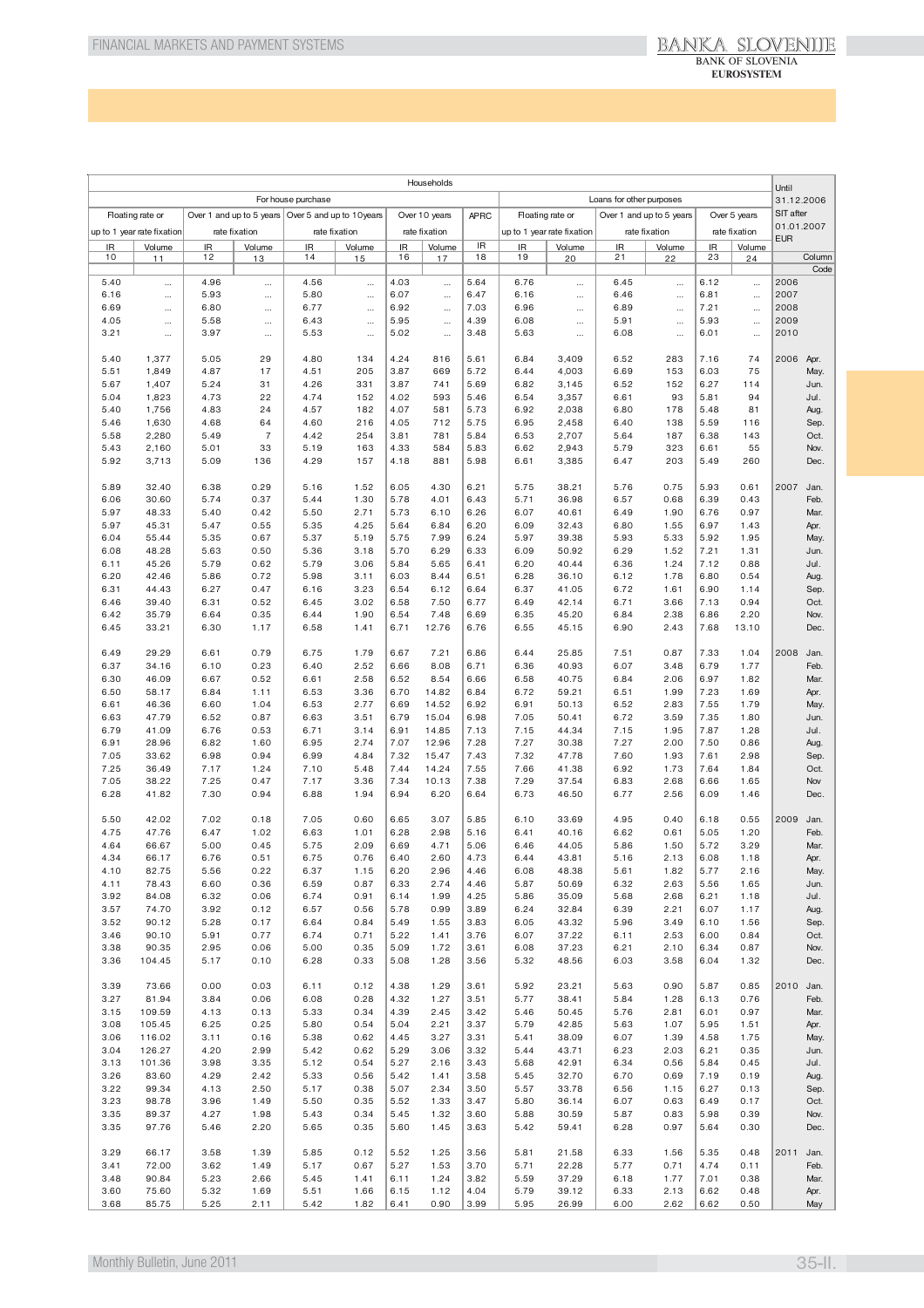# 2.4.4. Monetary Financial Institutions - Interest Rates and Volumes on New Loans to Non-financial corporations in Domestic Currency (% p. a., mio SIT/EUR)

| Until      |              |              |                               |                            |              |                                              |              | Non-financial corporations |              |                            |                |                                             |                                  |                          |
|------------|--------------|--------------|-------------------------------|----------------------------|--------------|----------------------------------------------|--------------|----------------------------|--------------|----------------------------|----------------|---------------------------------------------|----------------------------------|--------------------------|
| 31.12.2006 |              |              |                               |                            |              | Other loans up to an amount of EUR 1 million |              |                            |              |                            |                | Other loans over an amount of EUR 1 million |                                  |                          |
| SIT after  |              | Bank         |                               | Floating rate or           |              | Over 1 and up to 5                           |              | Over 5 years               |              | Floating rate or           |                | Over 1 and up to 5                          |                                  | Over 5 years             |
| 01.01.2007 |              | overdraft    |                               |                            |              |                                              |              | rate fixation              |              | up to 1 year rate fixation |                | years rate fixation                         |                                  |                          |
| <b>EUR</b> |              |              |                               | up to 1 year rate fixation |              | years rate fixation                          | IR           |                            |              |                            |                |                                             |                                  | rate fixation            |
|            | Column       | $\mathbf{1}$ | ΙR<br>$\overline{\mathbf{c}}$ | Volume<br>3                | ΙR<br>4      | Volume<br>5                                  | 6            | Volume<br>$\overline{7}$   | IR<br>8      | Volume<br>9                | ΙR<br>10       | Volume<br>11                                | IR<br>12                         | Volume<br>13             |
|            | Code         |              |                               |                            |              |                                              |              |                            |              |                            |                |                                             |                                  |                          |
| 2006       |              | 6.33         | 5.99                          | $\cdots$                   | 5.66         | $\cdots$                                     | 5.74         |                            | 4.56         | $\cdots$                   | 4.64           |                                             | 5.21                             | $\cdots$                 |
| 2007       |              | 5.92         | 5.91                          | $\cdots$                   | 6.08         | $\cdots$                                     | 6.35         | $\cdots$                   | 5.22         | $\cdots$                   | 5.76           | $\cdots$                                    | 5.18                             | $\cdots$                 |
| 2008       |              | 6.58         | 6.66                          | $\ldots$                   | 6.91         | $\cdots$                                     | 6.45         |                            | 6.24         | $\cdots$                   | 6.62           |                                             | 6.54                             | $\cdots$                 |
| 2009       |              | 6.01         | 5.91                          | $\cdots$                   | 6.54         | $\cdots$                                     | 5.74         | $\cdots$                   | 5.29         | $\cdots$                   | 6.28           | $\cdots$                                    | 5.92                             | $\cdots$                 |
| 2010       |              | 5.70         | 5.68                          | $\cdots$                   | 6.16         | $\ldots$                                     | 5.67         | $\cdots$                   | 4.89         | $\cdots$                   | 5.76           |                                             | 6.08                             | $\cdots$                 |
|            |              |              |                               |                            |              |                                              |              |                            |              |                            |                |                                             |                                  |                          |
| 2006 Apr.  |              | 6.51         | 5.95                          | 32,396                     | 5.44         | 1,281                                        | 6.63         | 278                        | 4.64         | 51,404                     | 4.98           | 2,254                                       | 5.96                             | 550                      |
|            | May.         | 6.39<br>6.33 | 5.96<br>6.05                  | 34,308<br>37,753           | 5.82<br>5.24 | 1,168<br>1,044                               | 5.87<br>5.66 | 558<br>169                 | 4.42<br>4.51 | 34,597                     | 4.43<br>÷,     | 1,240<br>÷,                                 | 5.38<br>$\overline{\phantom{a}}$ | 1,700                    |
|            | Jun.<br>Jul. | 6.29         | 6.09                          | 25,355                     | 5.78         | 1,283                                        | 6.19         | 396                        | 4.41         | 51,498<br>35,020           | 4.66           | 1,483                                       | 4.65                             | 599                      |
|            | Aug.         | 6.24         | 6.02                          | 21,627                     | 5.56         | 1,242                                        | 5.74         | 231                        | 4.62         | 35,554                     | 4.47           | 3,350                                       |                                  |                          |
|            | Sep.         | 6.29         | 5.89                          | 30,735                     | 5.46         | 676                                          | 5.14         | 32                         | 4.91         | 45,186                     | 3.61           | 2,802                                       | ÷,                               |                          |
|            | Oct.         | 6.25         | 5.89                          | 27,312                     | 5.48         | 966                                          | 5.34         | 319                        | 4.47         | 45,007                     | 4.66           | 4,660                                       | 4.80                             | 1,075                    |
|            | Nov.         | 6.08         | 5.81                          | 33,479                     | 5.59         | 1,171                                        | 5.70         | 664                        | 4.51         | 45,031                     | 5.04           | 2,550                                       | 5.12                             | 1,588                    |
|            | Dec.         | 6.22         | 5.90                          | 30,048                     | 5.85         | 1,768                                        | 5.48         | 662                        | 4.47         | 99,605                     | 5.11           | 3,435                                       | 5.34                             | 9,070                    |
|            |              |              |                               |                            |              |                                              |              |                            |              |                            |                |                                             |                                  |                          |
| 2007 Jan.  |              | 5.67         | 5.59                          | 278.20                     | 5.25         | 3.00                                         | 5.21         | 1.68                       | 4.74         | 875.73                     | 5.49           | 4.40                                        | ÷,                               | $\overline{\phantom{a}}$ |
|            | Feb.         | 5.74         | 5.60                          | 277.66                     | 6.24         | 2.72                                         | 5.98         | 1.30                       | 4.62         | 871.23                     | 6.53           | 3.61                                        | 5.22                             | $\sqrt{2}$               |
|            | Mar.         | 5.63         | 5.57                          | 347.78                     | 5.52         | 6.41                                         | 5.83         | 0.25                       | 4.95         | 863.40                     |                |                                             | 5.09                             | 2                        |
|            | Apr.         | 5.80         | 5.64                          | 339.52                     | 5.76         | 4.08                                         | 6.70         | 0.01                       | 4.89         | 1,253.23<br>760.10         | $\overline{a}$ | ÷,                                          |                                  | ÷,                       |
|            | May.<br>Jun. | 5.85<br>5.82 | 5.71<br>5.77                  | 319.42<br>355.02           | 5.92<br>6.05 | 13.66<br>6.43                                | 6.06<br>7.98 | 2.57<br>0.09               | 5.10<br>5.07 | 886.34                     | 4.86<br>5.12   | 5.56<br>1.12                                |                                  | ٠                        |
|            | Jul.         | 5.92         | 5.88                          | 305.78                     | 6.11         | 3.93                                         | 6.68         | 0.40                       | 5.11         | 1,241.36                   | 6.49           | 1.24                                        |                                  |                          |
|            | Aug.         | 5.92         | 6.14                          | 237.22                     | 6.39         | 3.14                                         | 6.73         | 1.35                       | 5.32         | 822.76                     |                |                                             | ä,                               |                          |
|            | Sep.         | 6.05         | 6.25                          | 280.13                     | 6.44         | 2.37                                         | 6.66         | 2.51                       | 5.68         | 797.01                     | 5.76           | 3.00                                        | 5.23                             | 10.00                    |
|            | Oct.         | 6.18         | 6.22                          | 320.21                     | 6.47         | 6.23                                         | 6.12         | 0.90                       | 5.65         | 1,041.85                   | 5.59           | 7.00                                        |                                  |                          |
|            | Nov.         | 6.17         | 6.18                          | 328.25                     | 6.97         | 3.35                                         | 6.09         | 0.62                       | 5.59         | 1,064.39                   |                |                                             |                                  |                          |
|            | Dec.         | 6.29         | 6.40                          | 345.51                     | 5.91         | 4.37                                         | 6.13         | 2.61                       | 5.96         | 1,463.74                   | 6.25           | 4.80                                        |                                  |                          |
|            |              |              |                               |                            |              |                                              |              |                            |              |                            |                |                                             |                                  |                          |
| 2008 Jan.  |              | 6.19         | 6.22                          | 268.30                     | 6.29         | 2.95                                         | 6.35         | 0.27                       | 5.62         | 1,270.31                   |                |                                             |                                  |                          |
|            | Feb.         | 6.22         | 6.15                          | 310.76                     | 6.44         | 3.77                                         | 4.99         | 0.31                       | 5.59         | 1,085.17                   |                |                                             |                                  |                          |
|            | Mar.         | 6.19         | 6.24                          | 358.57                     | 6.42         | 2.50                                         | 5.73         | 1.63                       | 5.76         | 1,281.71                   | 0.00           | 2.17                                        |                                  | ٠                        |
|            | Apr.<br>May  | 6.30<br>6.40 | 6.47<br>6.63                  | 450.03<br>382.61           | 6.66<br>7.03 | 4.40<br>5.45                                 | 6.95<br>6.05 | 0.73<br>0.81               | 6.07<br>6.24 | 1,449.20<br>1,022.31       | 6.32<br>5.47   | 5.40<br>7.00                                | 5.93                             | 8.65                     |
|            | Jun.         | 6.55         | 6.73                          | 457.89                     | 6.85         | 3.29                                         | 7.02         | 2.13                       | 6.25         | 1,405.80                   | 6.63           | 3.13                                        | 6.53                             | 1.50                     |
|            | Jul.         | 6.72         | 6.83                          | 378.49                     | 7.18         | 2.30                                         | 6.90         | 4.36                       | 6.57         | 1,357.51                   | 6.91           | 10.72                                       | ٠                                |                          |
|            | Aug.         | 6.78         | 6.90                          | 271.29                     | 7.07         | 2.29                                         | 7.46         | 1.01                       | 6.64         | 1,267.33                   | 6.53           | 1.15                                        | ×,                               |                          |
|            | Sep.         | 6.76         | 7.04                          | 375.81                     | 7.28         | 2.46                                         | 6.82         | 3.64                       | 6.71         | 1,215.43                   | 6.94           | 1.50                                        | 7.17                             | 3.26                     |
|            | Oct.         | 6.98         | 7.32                          | 354.14                     | 7.30         | 5.97                                         | 7.18         | 2.22                       | 6.88         | 1,064.15                   | 6.76           | 11.18                                       |                                  |                          |
|            | Nov.         | 7.02         | 6.98                          | 341.95                     | 7.03         | 6.81                                         | 6.60         | 0.80                       | 6.58         | 1,022.14                   | 7.24           | 19.02                                       |                                  | ٠                        |
|            | Dec.         | 6.88         | 6.39                          | 505.04                     | 7.30         | 9.29                                         | 5.39         | 1.21                       | 5.93         | 1,811.14                   | 7.74           | 11.39                                       |                                  |                          |
|            |              |              |                               |                            |              |                                              |              |                            |              |                            |                |                                             |                                  |                          |
| 2009       | Jan.<br>Feb. | 6.00<br>6.09 | 5.89<br>5.84                  | 379.36<br>384.01           | 7.03<br>7.27 | 4.39<br>4.01                                 | 5.33<br>5.37 | 2.51<br>1.21               | 5.44<br>5.38 | 1,662.80<br>1,732.07       | 6.61<br>6.35   | 27.22<br>15.15                              | 6.01                             | 3.34                     |
|            | Mar.         | 6.00         | 6.02                          | 468.50                     | 6.60         | 23.66                                        | 6.18         | 4.00                       | 5.53         | 1,507.53                   | 6.34           | 73.39                                       | 6.50                             | 5.59                     |
|            | Apr.         | 5.89         | 6.00                          | 445.90                     | 6.62         | 20.92                                        | 6.09         | 3.34                       | 5.54         | 1,221.16                   | 6.05           | 200.88                                      | 4.11                             | 6.00                     |
|            | May.         | 5.97         | 6.00                          | 397.94                     | 6.43         | 26.82                                        | 6.37         | 7.57                       | 5.54         | 1,269.87                   | 6.10           | 293.55                                      | 4.36                             | 2.62                     |
|            | Jun          | 6.02         | 5.98                          | 475.98                     | 6.30         | 44.11                                        | 6.62         | 4.69                       | 5.49         | 1,396.00                   | 6.19           | 204.22                                      | 6.12                             | 22.84                    |
|            | Jul.         | 5.95         | 5.84                          | 407.94                     | 6.37         | 27.23                                        | 4.53         | 8.18                       | 5.27         | 1,407.13                   | 6.36           | 153.73                                      | 4.84                             | 11.71                    |
|            | Aug.         | 6.13         | 5.88                          | 343.26                     | 6.32         | 11.16                                        | 4.29         | 3.15                       | 5.22         | 1,698.82                   | 6.20           | 73.41                                       | $\overline{\phantom{a}}$         |                          |
|            | Sep.         | 6.08         | 5.91                          | 429.53                     | 6.38         | 16.45                                        | 6.14         | 3.72                       | 5.25         | 1,309.88                   | 6.66           | 126.77                                      | 6.80                             | 2.70                     |
|            | Oct.         | 5.93         | 6.01                          | 361.91                     | 6.29         | 11.26                                        | 5.35         | 2.34                       | 5.15         | 1,237.80                   | 6.47           | 66.75                                       | 6.72                             | 10.48                    |
|            | Nov.         | 6.07         | 5.87                          | 316.78                     | 6.74         | 8.69                                         | 6.36         | 1.62                       | 5.03         | 1,052.84                   | 5.94           | 59.79                                       | 6.70                             | 3.34                     |
|            | Dec.         | 5.96         | 5.65                          | 492.42                     | 6.11         | 19.41                                        | 6.24         | 1.96                       | 4.63         | 1,857.27                   | 6.06           | 144.18                                      | 7.08                             | 24.29                    |
| 2010 Jan.  |              | 5.94         | 5.77                          | 262.83                     | 6.10         | 8.11                                         | 4.36         | 4.50                       | 4.98         | 1,039.08                   | 6.15           | 49.40                                       | 3.48                             | 6.18                     |
|            | Feb.         | 6.01         | 5.80                          | 280.84                     | 6.37         | 10.87                                        | 7.02         | 0.58                       | 5.08         | 974.53                     | 6.31           | 41.24                                       | 6.70                             | 14.80                    |
|            | Mar.         | 5.83         | 5.77                          | 358.52                     | 6.37         | 10.13                                        | 4.48         | 2.33                       | 5.04         | 1,335.78                   | 5.64           | 20.16                                       | 6.80                             | 2.70                     |
|            | Apr.         | 5.71         | 5.62                          | 343.02                     | 5.96         | 9.22                                         | 4.14         | 0.89                       | 4.68         | 1,086.93                   | 5.98           | 57.60                                       | 6.70                             | 1.15                     |
|            | May.         | 5.72         | 5.47                          | 333.60                     | 5.68         | 12.18                                        | 4.63         | 0.83                       | 5.17         | 840.88                     | 6.03           | 58.85                                       | 6.33                             | 4.99                     |
|            | Jun.         | 6.06         | 5.46                          | 377.13                     | 6.30         | 14.80                                        | 4.90         | 1.51                       | 4.90         | 1,507.37                   | 5.61           | 67.04                                       | $\overline{\phantom{a}}$         |                          |
|            | Jul.         | 5.49         | 5.73                          | 301.30                     | 6.30         | 8.84                                         | 6.31         | 1.39                       | 4.71         | 1,006.61                   | 5.40           | 38.20                                       | $\overline{\phantom{a}}$         | $\overline{\phantom{a}}$ |
|            | Aug.         | 5.45         | 5.70                          | 248.77                     | 6.08         | 8.52                                         | 6.74         | 2.29                       | 4.70         | 1,016.32                   | 5.84           | 14.44                                       | 6.06                             | 3.90                     |
|            | Sep.         | 5.48         | 5.78                          | 332.10                     | 6.15         | 11.28                                        | 6.87         | 1.54                       | 4.92         | 1,018.90                   | 4.98           | 34.91                                       | 8.16                             | 16.45                    |
|            | Oct.         | 5.55         | 5.78                          | 292.31                     | 5.96         | 9.43                                         | 6.97<br>5.74 | 0.27                       | 4.78<br>4.68 | 807.96                     | 5.72<br>6.00   | 35.49                                       | $\overline{\phantom{a}}$         |                          |
|            | Nov.<br>Dec. | 5.59<br>5.54 | 5.69<br>5.60                  | 261.96<br>352.56           | 6.32<br>6.39 | 14.23<br>19.53                               | 5.92         | 0.41<br>0.40               | 5.06         | 977.38<br>1,576.59         | 5.44           | 40.24<br>63.04                              | 5.31<br>5.20                     | 7.00<br>27.05            |
|            |              |              |                               |                            |              |                                              |              |                            |              |                            |                |                                             |                                  |                          |
| 2011       | Jan.         | 5.56         | 5.51                          | 216.17                     | 6.32         | 11.39                                        | 6.20         | 0.09                       | 4.67         | 925.31                     | 5.83           | 16.77                                       | 4.46                             | 2.90                     |
|            | Feb.         | 5.53         | 5.71                          | 210.89                     | 6.04         | 8.57                                         | 4.54         | 0.21                       | 4.79         | 868.14                     | 5.45           | 53.55                                       |                                  |                          |
|            | Mar.         | 5.55         | 5.71                          | 292.45                     | 6.13         | 14.04                                        | 5.64         | 0.71                       | 5.03         | 1,063.48                   | 5.40           | 27.54                                       | $\overline{\phantom{a}}$         |                          |
|            | Apr.         | 5.63         | 5.72                          | 242.35                     | 6.17         | 10.35                                        | 7.92         | 1.01                       | 4.97         | 794.31                     | 5.25           | 15.98                                       | 6.40                             | 1.77                     |
|            | May.         | 5.67         | 5.76                          | 241.53                     | 6.25         | 13.36                                        | 6.86         | 1.40                       | 5.01         | 681.18                     | 5.82           | 37.40                                       | 5.93                             | 12.45                    |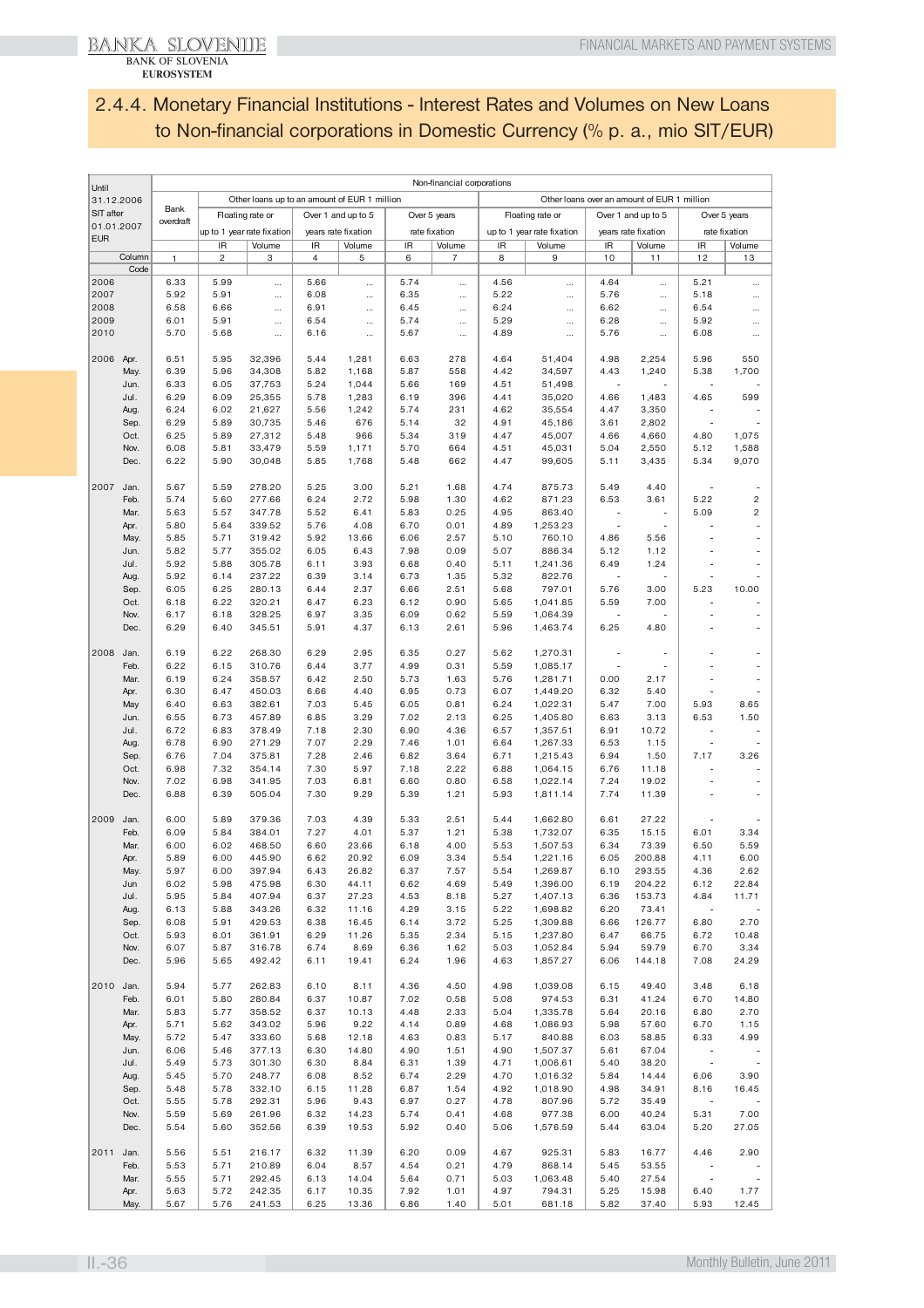# 2.5. Government Securities Rates (% p. a.)

| Government security        | Issued      | Maturity    | Interest rate | Amount outstanding | Currency of | Indexation of         | Currency of  |
|----------------------------|-------------|-------------|---------------|--------------------|-------------|-----------------------|--------------|
|                            |             |             |               |                    | the issue   | the principal         | the payments |
| Government securities      |             |             |               |                    |             |                       |              |
| <b>RS21</b>                | 1 Feb 2001  | 1 Mar 2015  | $TOM + 1.00%$ | 34,057,005         | <b>EUR</b>  | ٠                     | <b>EUR</b>   |
| <b>RS26</b>                | 1 Jun 2001  | 1 Jun 2011  | 5.38%         | 49,976,500         | <b>EUR</b>  |                       | <b>EUR</b>   |
| <b>RS29</b>                | 15 Jan 2002 | 15 Jan 2012 | 5.375%        | 55,000,000         | <b>EUR</b>  | ٠                     | <b>EUR</b>   |
| <b>RS32</b>                | 15 Jan 2002 | 15 Jan 2012 | 5.375%        | 23.865.500         | <b>EUR</b>  | ٠                     | <b>EUR</b>   |
| <b>RS33</b>                | 1 Jan 2002  | 31 Dec 2022 | 8.000%        | 127,166,004        | <b>EUR</b>  | ٠                     | <b>EUR</b>   |
| <b>RS38</b>                | 19 Apr 2002 | 19 Apr 2017 | 5.63%         | 68,847,000         | <b>EUR</b>  | ٠                     | <b>EUR</b>   |
| <b>RS44</b>                | 8 Nov 2002  | 8 Nov 2012  | 6.650%        | 4,443,536          | <b>EUR</b>  | ٠                     | <b>EUR</b>   |
| <b>RS48</b>                | 2 Dec 2002  | 2 Dec 2012  | 4.75%         | 56,465,200         | <b>EUR</b>  | ٠                     | <b>EUR</b>   |
| <b>RS49</b>                | 10 Jan 2003 | 10 Jan 2022 | 4.75%         | 29,632,020         | <b>EUR</b>  |                       | <b>EUR</b>   |
| <b>RS50</b>                | 24 Feb 2003 | 24 Feb 2013 | 4.50%         | 48,527,000         | <b>EUR</b>  |                       | <b>EUR</b>   |
| <b>RS53</b>                | 8 Apr 2003  | 8 Apr 2018  | 4.88%         | 79,290,900         | <b>EUR</b>  | ٠                     | <b>EUR</b>   |
| <b>RS54</b>                | 15 Oct 2003 | 15 Oct 2013 | 5.750%        | 76,295,376         | <b>EUR</b>  |                       | <b>EUR</b>   |
| <b>RS57</b>                | 15 Mar 2004 | 15 Oct 2014 | 4.88%         | 259,697,224        | <b>EUR</b>  |                       | <b>EUR</b>   |
| <b>RS59</b>                | 17 Jan 2005 | 17 Feb 2016 | 4.000%        | 1,066,332,031      | <b>EUR</b>  |                       | <b>EUR</b>   |
| <b>RS62</b>                | 18 Jan 2006 | 23 Mar 2017 | 3.50%         | 390,540,053        | <b>EUR</b>  | ٠                     | <b>EUR</b>   |
| <b>RS63</b>                | 6 Feb 2008  | 6 Feb 2019  | 4.38%         | 1,000,000,000      | <b>EUR</b>  | ٠                     | <b>EUR</b>   |
| <b>RS64</b>                | 5 Feb 2009  | 5 Feb 2012  | 4.25%         | 1,000,000,000      | <b>EUR</b>  | ٠                     | <b>EUR</b>   |
| <b>RS65</b>                | 2 Apr 2009  | 2 Apr 2014  | 4.375%        | 1,500,000,000      | <b>EUR</b>  | ٠                     | <b>EUR</b>   |
| <b>RS66</b>                | 9 Sep 2009  | 9 Sep 2024  | 4.63%         | 1,500,000,000      | <b>EUR</b>  | ٠                     | <b>EUR</b>   |
| <b>RS67</b>                | 26 Jan 2010 | 26 Jan 2020 | 4.125%        | 1,500,000,000      | <b>EUR</b>  | ٠                     | <b>EUR</b>   |
| <b>RS68</b>                | 17 Mar 2010 | 17 Mar 2015 | 2.750%        | 1,000,000,000      | <b>EUR</b>  | ٠                     | <b>EUR</b>   |
| <b>RS69</b>                | 18 Jan 2011 | 18 Jan 2021 | 4.375%        | 1,500,000,000      | <b>EUR</b>  |                       | <b>EUR</b>   |
| <b>RS70</b>                | 30 Mar 2011 | 30 Mar 2026 | 5.125%        | 1,500,000,000      | <b>EUR</b>  | ٠                     | <b>EUR</b>   |
| Eurobonds                  |             |             |               |                    |             |                       |              |
| SLOVEN4 03/22/18           | 22 Mar 2007 | 22 Mar 2018 | 4.00%         | 1,000,000,000      | <b>EUR</b>  | $\tilde{\phantom{a}}$ | <b>EUR</b>   |
| <b>TREASURY BILLS</b>      |             |             |               |                    |             |                       |              |
| Treasury Bills - 3 months  |             |             |               |                    |             |                       |              |
| 131. issue                 | 14 Apr 2011 | 14 Jul 2011 | 1.11%         | 23,900,000         | <b>EUR</b>  | ٠                     | <b>EUR</b>   |
| Treasury Bills - 6 months  |             |             |               |                    |             |                       |              |
|                            |             |             |               |                    |             |                       |              |
| Treasury Bills - 12 months |             |             |               |                    |             |                       |              |

In case of dematerialised securities, the interest rate is applied from the day of issue.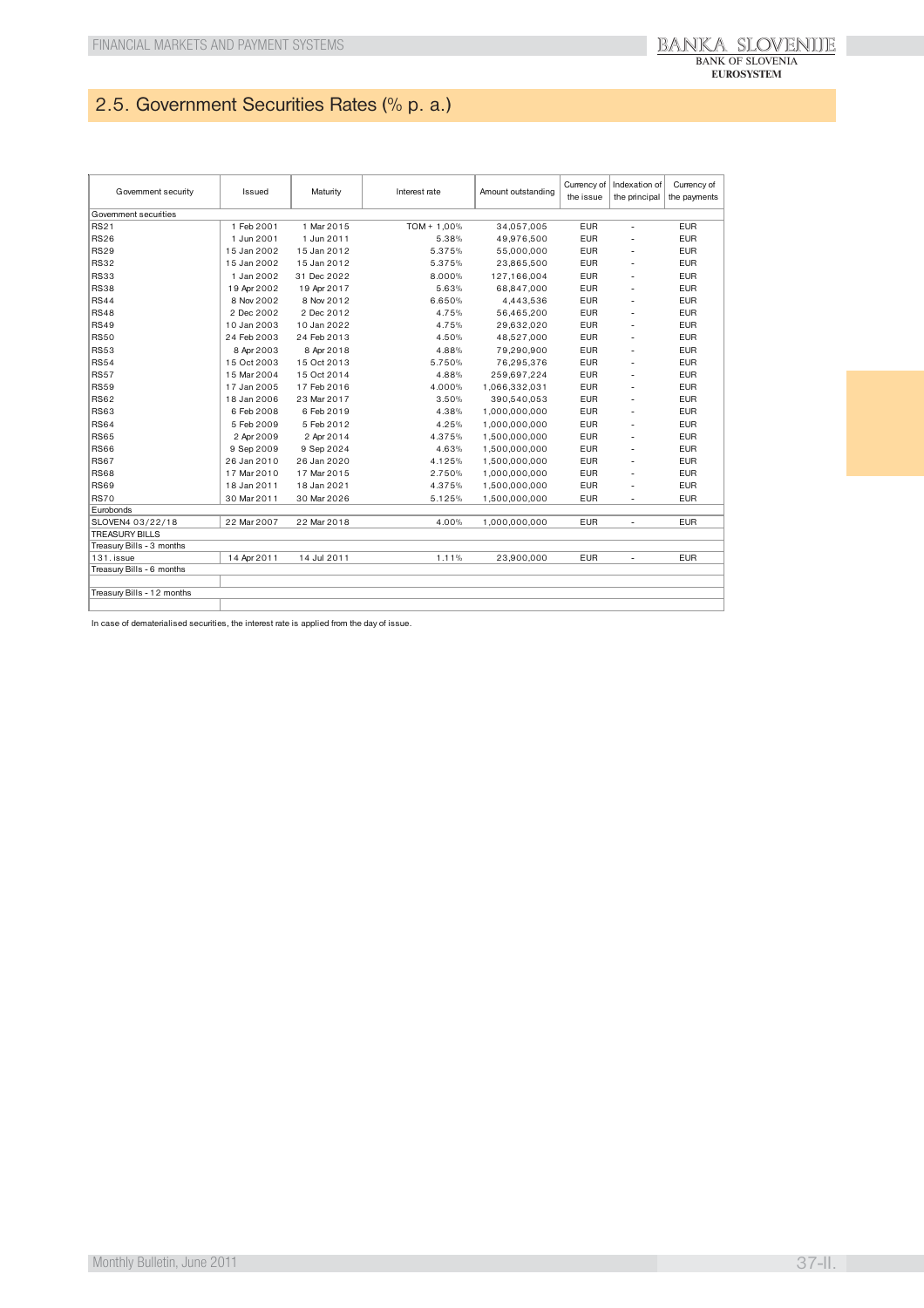**EUROSYSTEM**

## 2.6.1.a. Selected Bank of Slovenia Exchange Rates - Average Rates to 31.12.2006

|      | in SIT | <b>EUR</b>   | GBP            | CHF      | <b>USD</b>     | JPY    | CZK    | <b>HUF</b>     | <b>PLN</b> | <b>SKK</b> | <b>HRK</b> |
|------|--------|--------------|----------------|----------|----------------|--------|--------|----------------|------------|------------|------------|
|      | Column | $\mathbf{1}$ | $\overline{c}$ | 3        | $\overline{4}$ | 5      | 6      | $\overline{7}$ | 8          | 9          | 10         |
|      | Code   |              |                |          |                |        |        |                |            |            |            |
| 1992 |        | 105.0788     | 142.7461       | 57.9490  | 81.2870        | 0.6422 | 2.8170 | 1.0106         | 0.0060     | ٠          | 0.4271     |
| 1993 |        | 132.2802     | 170.0252       | 76.6669  | 113.2419       | 1.0248 | 3.8509 | 1.2306         | 0.0063     | ٠          | 0.0491     |
| 1994 |        | 152.3622     | 197.0006       | 94.2149  | 128.8086       | 1.2598 | 4.4723 | 1.2408         | 0.0057     | 4.0159     | 21.2188    |
| 1995 |        | 153.1177     | 186.9737       | 100.2418 | 118.5185       | 1.2644 | 4.4366 | 0.9665         | 49.0672    | 3.9584     | 22.5009    |
| 1996 |        | 169.5098     | 211.4174       | 109.6247 | 135.3654       | 1.2453 | 4.9776 | 0.9097         | 50.3619    | 4.4139     | 24.8883    |
| 1997 |        | 180.3985     | 261.5308       | 110.0789 | 159.6893       | 1.3224 | 5.0803 | 0.8582         | 48.8393    | 4.7465     | 25.9223    |
| 1998 |        | 186.2659     | 275.2013       | 114.6526 | 166.1346       | 1.2743 | 5.1514 | 0.7841         | 47.8055    | 4.7157     | 26.0659    |
| 1999 |        | 193.6253     | 294.0493       | 120.9907 | 181.7704       | 1.6053 | 5.2556 | 0.7665         | 45.8644    | 4.3976     | 25.6099    |
| 2000 |        | 205.0316     | 336.5545       | 131.7159 | 222.6824       | 2.0673 | 5.7624 | 0.7888         | 51.2137    | 4.8181     | 26.9045    |
| 2001 |        | 217.1851     | 349.3743       | 143.8502 | 242.7488       | 1.9989 | 6.3822 | 0.8476         | 59.3171    | 5.0203     | 29.1298    |
| 2002 |        | 226.2237     | 360.0079       | 154.1931 | 240.2447       | 1.9171 | 7.3500 | 0.9332         | 58.8916    | 5.3062     | 30.5910    |
| 2003 |        | 233.7045     | 338.0625       | 153.7727 | 207.1137       | 1.7863 | 7.3480 | 0.9238         | 53.2745    | 5.6371     | 30.9031    |
| 2004 |        | 238.8615     | 352.1029       | 154.7207 | 192.3811       | 1.7783 | 7.4931 | 0.9499         | 52.8366    | 5.9692     | 31.8877    |
| 2005 |        | 239.6371     | 350.3115       | 154.7818 | 192.7055       | 1.7511 | 8.0509 | 0.9670         | 59.6242    | 6.2144     | 32.3952    |
| 2006 |        | 239,6009     | 351.4322       | 152.3405 | 191.0283       | 1.6425 | 8.4588 | 0.9087         | 61.5690    | 6.4436     | 32.7343    |
|      |        |              |                |          |                |        |        |                |            |            |            |
| 2005 | Oct.   | 239,5807     | 351.3147       | 154.6052 | 199.2506       | 1.7376 | 8.0799 | 0.9515         | 61.1596    | 6.1615     | 32.4528    |
|      | Nov.   | 239.5792     | 352.7656       | 155.1060 | 203.2470       | 1.7166 | 8.1855 | 0.9550         | 60.2878    | 6.1914     | 32.4951    |
|      | Dec.   | 239,5806     | 352.7348       | 154.8072 | 202.1508       | 1.7042 | 8.2754 | 0.9485         | 62.1571    | 6.3288     | 32.4458    |
|      |        |              |                |          |                |        |        |                |            |            |            |
| 2006 | Jan.   | 239.5819     | 349.1456       | 154.6279 | 197.9386       | 1.7139 | 8.3432 | 0.9564         | 62.7640    | 6.3919     | 32.4928    |
|      | Feb.   | 239.5747     | 350.7676       | 153.7948 | 200.4449       | 1.7002 | 8.4410 | 0.9529         | 63.1841    | 6.4103     | 32.7543    |
|      | Mar.   | 239.5850     | 347.9357       | 152.7422 | 199.5020       | 1.7015 | 8.3693 | 0.9219         | 61.8858    | 6.4003     | 32.7118    |
|      | Apr.   | 239.5864     | 345.0651       | 152.1430 | 195.9356       | 1.6695 | 8.4039 | 0.9025         | 61.1223    | 6.4088     | 32.7791    |
|      | May    | 239,6060     | 350.6148       | 153.9118 | 187.6411       | 1.6796 | 8.4773 | 0.9133         | 61.5581    | 6.3788     | 32.9716    |
|      | Jun.   | 239.6155     | 349.1390       | 153.6103 | 189.1902       | 1.6520 | 8.4511 | 0.8851         | 59.6528    | 6.3065     | 33.0389    |
|      | Jul.   | 239.6143     | 348.2300       | 152.7889 | 188.8930       | 1.6335 | 8.4266 | 0.8623         | 59.9182    | 6.2473     | 33.0698    |
|      | Aug.   | 239.6088     | 353.7894       | 151.8884 | 187.0762       | 1.6156 | 8.5006 | 0.8742         | 61.4034    | 6.3607     | 32.9058    |
|      | Sep.   | 239.6018     | 354.9524       | 151.2966 | 188.0560       | 1.6069 | 8.4480 | 0.8726         | 60.4599    | 6.3898     | 32.4361    |
|      | Oct.   | 239.6052     | 355.9334       | 150.6935 | 190.0380       | 1.6008 | 8.4737 | 0.8964         | 61.3990    | 6.5055     | 32.4196    |
|      | Nov.   | 239.6129     | 355.5299       | 150.4937 | 186.2352       | 1.5870 | 8.5461 | 0.9243         | 62.5999    | 6.6741     | 32.6365    |
|      | Dec.   | 239.6188     | 356.0833       | 150.0954 | 181.3881       | 1.5491 | 8.6251 | 0.9429         | 62.8802    | 6.8490     | 32.5958    |

# 2.6.1.b. Selected Bank of Slovenia Exchange Rates - End of Month Rates to 31.12.2006

|      | in SIT    | <b>EUR</b> | GBP            | CHF      | <b>USD</b>     | <b>JPY</b> | <b>CZK</b> | <b>HUF</b>     | <b>PLN</b> | <b>SKK</b> | <b>HRK</b> |
|------|-----------|------------|----------------|----------|----------------|------------|------------|----------------|------------|------------|------------|
|      | Column    | 1          | $\overline{c}$ | 3        | $\overline{4}$ | 5          | 6          | $\overline{7}$ | 8          | 9          | 10         |
|      | Code      |            |                |          |                |            |            |                |            |            |            |
| 1992 | 31.Dec.   | 119,4741   | 149.2738       | 67.5004  | 98.7005        | 0.7925     | 3.3584     | 1.1692         | 0.0063     | ٠          | 0.1300     |
| 1993 | 31.Dec.   | 147.8001   | 195.2084       | 89.8447  | 131.8420       | 1.1819     | 4.2931     | 1.2808         | 0.0061     | 3.8730     | 0.0200     |
| 1994 | 31.Dec.   | 155.1327   | 197.6472       | 96.5088  | 126.4576       | 1.2687     | 4.5533     | 1.1607         | 0.0053     | 4.0795     | 22.0000    |
| 1995 | 31.Dec.   | 161.4538   | 194.5444       | 109.4581 | 125.9902       | 1.2224     | 4.7260     | 0.9314         | 50.0004    | 4.2194     | 23.6770    |
| 1996 | 31.Dec.   | 175.4113   | 239.0169       | 104.6444 | 141.4792       | 1.2201     | 5.2536     | 0.8988         | 49.7196    | 4.4357     | 25.5786    |
| 1997 | 31.Dec.   | 186.7334   | 281.5091       | 116.3514 | 169.1792       | 1.3063     | 4.9700     | 0.8426         | 47.3093    | 4.8667     | 26.8496    |
| 1998 | 31.Dec.   | 188.9271   | 269.5999       | 117.7452 | 161.2011       | 1.3976     | 5.4048     | 0.7441         | 47.1241    | 4.3637     | 25.7502    |
| 1999 | 31.Dec.   | 197.3215   | 318.1579       | 122.9647 | 196.7705       | 1.9249     | 5.4681     | 0.7758         | 47.4582    | 4.6526     | 25.7617    |
| 2000 | 31.Dec.   | 211.5062   | 339.3329       | 138.9295 | 227.3771       | 1.9798     | 6.0387     | 0.7980         | 54.9224    | 4.8113     | 27.9818    |
| 2001 | 31.Dec.   | 221.4095   | 363.5027       | 149.5606 | 250.9458       | 1.9138     | 6.9234     | 0.9033         | 63.3051    | 5.1816     | 30.1816    |
| 2002 | 31.Dec.   | 230.2673   | 354.0940       | 158.5099 | 221.0708       | 1.8542     | 7.3194     | 0.9768         | 57.6331    | 5.5300     | 30.8380    |
| 2003 | 31.Dec.   | 236.6903   | 336.2556       | 151.7343 | 189.3674       | 1.7708     | 7.2774     | 0.9067         | 50.5759    | 5.7561     | 30.9723    |
| 2004 | 31.Dec.   | 239.7430   | 338.3333       | 155.1132 | 176.2427       | 1.6972     | 7.8816     | 0.9765         | 58.8471    | 6.1892     | 31.4055    |
| 2005 | 31.Dec.   | 239,5756   | 348.6765       | 154.0382 | 202.4297       | 1.7221     | 8.2584     | 0.9486         | 62.0823    | 6.3288     | 32.5201    |
| 2006 | 31.Dec.   | 239.6400   | 356.9258       | 149.0299 | 181.9314       | 1.5296     | 8.7208     | 0.9524         | 62.5937    | 6.9602     | 32.6374    |
|      |           |            |                |          |                |            |            |                |            |            |            |
| 2005 | 31.Oct.   | 239.6246   | 351.4588       | 154.9664 | 197.2381       | 1.7117     | 8.0722     | 0.9541         | 60.0367    | 6.1375     | 32.4937    |
|      | 30.Nov.   | 239.5742   | 349.7944       | 154.7937 | 202.7026       | 1.7014     | 8.2817     | 0.9539         | 61.4766    | 6.3358     | 32.4055    |
|      | 31.Dec.   | 239.5756   | 348.6765       | 154.0382 | 202.4297       | 1.7221     | 8.2584     | 0.9486         | 62.0823    | 6.3288     | 32.5201    |
|      |           |            |                |          |                |            |            |                |            |            |            |
| 2006 | 31.Jan.   | 239.5844   | 349.9626       | 154.0141 | 198.1510       | 1.6841     | 8.4316     | 0.9520         | 62.7809    | 6.4111     | 32.5974    |
|      | 28.Feb.   | 239.5663   | 351.5280       | 153.1950 | 202.0974       | 1.7394     | 8.4569     | 0.9489         | 63.5320    | 6.4303     | 32.7769    |
|      | 31.Mar.   | 239.5871   | 345.0772       | 152.0995 | 198.5145       | 1.6915     | 8.3778     | 0.9025         | 61.0149    | 6.3618     | 32.7037    |
|      | 30 Apr.   | 239,5803   | 345.1668       | 152.4630 | 190.9158       | 1.6728     | 8.4261     | 0.9068         | 61.8033    | 6.4059     | 32.9003    |
|      | 31.May    | 239,6203   | 349.7596       | 153.7703 | 186.1996       | 1.6637     | 8.5023     | 0.9159         | 60.8328    | 6.3577     | 33.0051    |
|      | 30.Jun.   | 239.6285   | 346.6848       | 153.0586 | 191.2896       | 1.6426     | 8.4110     | 0.8489         | 58.7642    | 6.2599     | 33.0974    |
|      | $31$ Jul. | 239,6096   | 351.2307       | 152.3459 | 189,1008       | 1.6347     | 8.4227     | 0.8849         | 60.9864    | 6.2964     | 33.0268    |
|      | 31.Aug    | 239.6011   | 355.3331       | 151.9637 | 186.9401       | 1.5966     | 8.4845     | 0.8669         | 60.5436    | 6.3496     | 32.7154    |
|      | 30.Sep.   | 239.5987   | 353.7034       | 150.8618 | 189.1071       | 1.6033     | 8.4649     | 0.8785         | 60.3356    | 6.4184     | 32.4444    |
|      | 31.Oct.   | 239.6000   | 358.0395       | 150.7677 | 188.3204       | 1.6032     | 8.4625     | 0.9126         | 61.6382    | 6.5851     | 32.5743    |
|      | 30.Nov    | 239.6220   | 355.1008       | 150.8100 | 182.1113       | 1.5670     | 8.5671     | 0.9308         | 62.6872    | 6.7455     | 32.5843    |
|      | 31.Dec.   | 239.6400   | 356.9258       | 149.0299 | 181.9314       | 1.5296     | 8.7208     | 0.9524         | 62.5937    | 6.9602     | 32.6374    |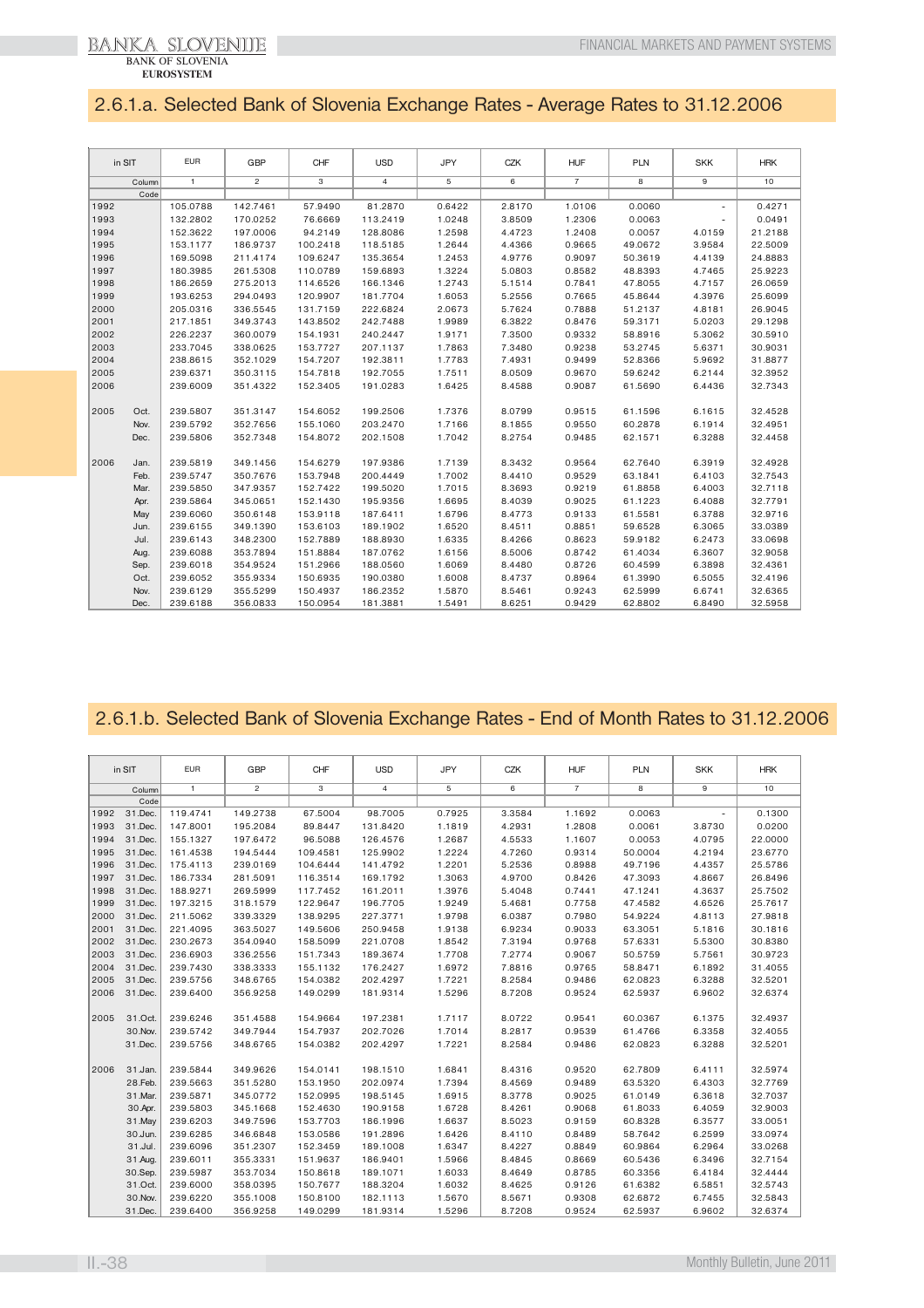### 2.6.2.a. European Central Bank exchange rates - Average Rates

| for EUR      |      | GBP          | CHF            | <b>USD</b> | <b>JPY</b>     | CZK     | <b>HUF</b> | <b>PLN</b>     | <b>SKK</b> | <b>DKK</b> | <b>SEK</b> | <b>HRK</b> |
|--------------|------|--------------|----------------|------------|----------------|---------|------------|----------------|------------|------------|------------|------------|
| Column       |      | $\mathbf{1}$ | $\overline{c}$ | 3          | $\overline{4}$ | 5       | 6          | $\overline{7}$ | 8          | 9          | 10         | 11         |
|              | Code |              |                |            |                |         |            |                |            |            |            |            |
| 1999         |      | 0.6587       | 1.6003         | 1.0658     | 121.3200       | 36.8840 | 252.7700   | 4.2274         | 44.1230    | 7.4355     | 8.8075     |            |
| 2000         |      | 0.6095       | 1.5579         | 0.9236     | 99.4700        | 35.5990 | 260.0400   | 4.0082         | 42.6020    | 7.4538     | 8.4452     |            |
| 2001         |      | 0.6219       | 1.5105         | 0.8956     | 108.6800       | 34.0680 | 256.5900   | 3.6721         | 43.3000    | 7.4521     | 9.2551     | 7.4820     |
| 2002         |      | 0.6288       | 1.4670         | 0.9456     | 118.0600       | 30.8040 | 242.9600   | 3.8574         | 42.6940    | 7.4305     | 9.1611     | 7.4130     |
| 2003         |      | 0.6920       | 1.5212         | 1.1312     | 130.9700       | 31.8460 | 253.6200   | 4.3996         | 41.4890    | 7.4307     | 9.1242     | 7.5688     |
| 2004         |      | 0.6787       | 1.5438         | 1.2439     | 134.4400       | 31.8910 | 251.6600   | 4.5268         | 40.0220    | 7.4399     | 9.1243     | 7.4967     |
| 2005         |      | 0.6838       | 1.5483         | 1.2441     | 136.8500       | 29.7820 | 248.0500   | 4.0230         | 38.5990    | 7.4518     | 9.2822     | 7.4008     |
| 2006         |      | 0.6817       | 1.5729         | 1.2556     | 146.0200       | 28.3420 | 264.2600   | 3.8959         | 37.2340    | 7.4591     | 9.2544     | 7.3247     |
| 2007         |      | 0.6843       | 1.6427         | 1.3705     | 161.2500       | 27.7660 | 251.3500   | 3.7837         | 33.7750    | 7.4506     | 9.2501     | 7.3376     |
| 2008         |      | 0.7963       | 1.5874         | 1.4708     | 152.4500       | 24.9460 | 251.5100   | 3.5121         | 31.2620    | 7.4560     | 9.6152     | 7.2239     |
| 2009         |      | 0.8909       | 1.5100         | 1.3948     | 130.3400       | 26.4350 | 280.3300   | 4.3276         | ٠          | 7.4462     | 10.6191    | 7.3400     |
| 2010         |      | 0.8578       | 1.3803         | 1.3257     | 116.2400       | 25.2840 | 275.4800   | 3.9947         |            | 7.4473     | 9.5373     | 7.2891     |
|              |      |              |                |            |                |         |            |                |            |            |            |            |
| 2010<br>Jan. |      | 0.8831       | 1.4765         | 1.4272     | 130.3400       | 26.1330 | 269.4300   | 4.0703         |            | 7.4424     | 10.1938    | 7.2938     |
| Feb.         |      | 0.8760       | 1.4671         | 1.3686     | 123.4600       | 25.9790 | 271.2100   | 4.0144         |            | 7.4440     | 9.9505     | 7.3029     |
| Mar.         |      | 0.9016       | 1.4482         | 1.3569     | 123.0300       | 25.5410 | 265.4000   | 3.8906         | ٠          | 7.4416     | 9.7277     | 7.2616     |
| Apr.         |      | 0.8746       | 1.4337         | 1.3406     | 125.3300       | 25.3080 | 265.5300   | 3.8782         |            | 7.4428     | 9.6617     | 7.2594     |
| May.         |      | 0.8571       | 1.4181         | 1.2565     | 115.8300       | 25.6630 | 276.7800   | 4.0567         | ٠          | 7.4413     | 9.6641     | 7.2630     |
| Jun.         |      | 0.8277       | 1.3767         | 1.2208     | 110.9900       | 25.7800 | 281.4800   | 4.1055         | ٠          | 7.4409     | 9.5722     | 7.2225     |
| Jul.         |      | 0.8357       | 1.3460         | 1.2770     | 111.7300       | 25.3280 | 283.7500   | 4.0814         |            | 7.4522     | 9.4954     | 7.2198     |
| Aug.         |      | 0.8236       | 1.3413         | 1.2894     | 110.0400       | 24.8060 | 281.4500   | 3.9899         | ٠          | 7.4495     | 9.4216     | 7.2525     |
| Sep.         |      | 0.8399       | 1.3089         | 1.3067     | 110.2600       | 24.6510 | 282.1000   | 3.9548         | ٠          | 7.4476     | 9.2241     | 7.2874     |
| Oct.         |      | 0.8764       | 1.3452         | 1.3898     | 113.6700       | 24.5310 | 274.0100   | 3.9496         |            | 7.4567     | 9.2794     | 7.3277     |
| Nov.         |      | 0.8551       | 1.3442         | 1.3661     | 112.6900       | 24.6330 | 275.5100   | 3.9520         | ٠          | 7.4547     | 9.3166     | 7.3830     |
| Dec          |      | 0.8481       | 1.2811         | 1.3220     | 110.1100       | 25.1740 | 277.6200   | 3.9962         |            | 7.4528     | 9.0559     | 7.3913     |
|              |      |              |                |            |                |         |            |                |            |            |            |            |
| 2011<br>Jan. |      | 0.8471       | 1.2779         | 1.3360     | 110.3800       | 24.4490 | 275.3300   | 3.8896         |            | 7.4518     | 8.9122     | 7.4008     |
| Feb.         |      | 0.8464       | 1.2974         | 1.3649     | 112.7700       | 24.2770 | 271.1500   | 3.9264         | ٠          | 7.4555     | 8.7882     | 7.4149     |
| Mar.         |      | 0.8665       | 1.2867         | 1.3999     | 114.4000       | 24.3930 | 270.8900   | 4.0145         |            | 7.4574     | 8.8864     | 7.3915     |
| Apr.         |      | 0.8829       | 1.2977         | 1.4442     | 120.4200       | 24.3010 | 265.2900   | 3.9694         |            | 7.4574     | 8.9702     | 7.3639     |
| May          |      | 0.8779       | 1.2537         | 1.4349     | 116.4700       | 24.3810 | 266.9600   | 3.9404         |            | 7.4566     | 8.9571     | 7.4052     |

## 2.6.2.b. European Central Bank exchange rates - End of Month Rates

|      | for EUR | GBP            | CHF            | <b>USD</b> | <b>JPY</b>     | CZK     | <b>HUF</b> | PLN            | <b>SKK</b> | <b>DKK</b> | <b>SEK</b> | <b>HRK</b> |
|------|---------|----------------|----------------|------------|----------------|---------|------------|----------------|------------|------------|------------|------------|
|      | Column  | $\overline{1}$ | $\overline{c}$ | 3          | $\overline{4}$ | 5       | 6          | $\overline{7}$ | 8          | 9          | 10         | 11         |
|      | Code    |                |                |            |                |         |            |                |            |            |            |            |
| 1999 | 31.Dec  | 0.6217         | 1.6051         | 1.0046     | 102.7300       | 36.1030 | 254.7000   | 4.1587         | 42.4020    | 7.4433     | 8.5625     |            |
| 2000 | 31.Dec  | 0.6241         | 1.5232         | 0.9305     | 106.9200       | 35.0470 | 265.0000   | 3.8498         | 43.9330    | 7.4631     | 8.8313     | 7.5800     |
| 2001 | 31.Dec  | 0.6085         | 1.4829         | 0.8813     | 115.3300       | 31.9620 | 245.1800   | 3.4953         | 42.7800    | 7.4365     | 9.3012     | 7.3490     |
| 2002 | 31.Dec  | 0.6505         | 1.4524         | 1.0487     | 124.3900       | 31.5770 | 236.2900   | 4.0210         | 41.5030    | 7.4288     | 9.1528     | 7.4750     |
| 2003 | 31.Dec  | 0.7048         | 1.5579         | 1.2630     | 135.0500       | 32.4100 | 262.5000   | 4.7019         | 41.1700    | 7.4450     | 9.0800     | 7.6451     |
| 2004 | 31.Dec  | 0.7051         | 1.5429         | 1.3621     | 139.6500       | 30.4640 | 245.9700   | 4.0845         | 38.7450    | 7.4388     | 9.0206     | 7.6650     |
| 2005 | 31.Dec  | 0.6853         | 1.5551         | 1.1797     | 138.9000       | 29.0000 | 252.8700   | 3.8600         | 37.8800    | 7.4605     | 9.3885     | 7.3715     |
| 2006 | 31.Dec  | 0.6715         | 1.6069         | 1.3170     | 156.9300       | 27.4850 | 251.7700   | 3.8310         | 34.4350    | 7.4560     | 9.0404     | 7.3504     |
| 2007 | 31.Dec  | 0.7334         | 1.6547         | 1.4721     | 164.9300       | 26.6280 | 253.7300   | 3.5935         | 33.5830    | 7.4583     | 9.4415     | 7.3308     |
| 2008 | 31.Dec. | 0.9525         | 1.4850         | 1.3917     | 126.1400       | 26.8750 | 266.7000   | 4.1535         | 30.1260    | 7.4506     | 10.8700    | 7.3555     |
| 2009 | 31.Dec. | 0.8881         | 1.4836         | 1.4406     | 133.1600       | 26.4730 | 270.4200   | 4.1045         |            | 7.4418     | 10.2520    | 7.3000     |
| 2010 | 31.Dec. | 0.8608         | 1.2504         | 1.3362     | 108.6500       | 25.0610 | 277.9500   | 3.9750         |            | 7.4535     | 8.9655     | 7.3830     |
|      |         |                |                |            |                |         |            |                |            |            |            |            |
| 2010 | 31.Jan. | 0.8666         | 1.4662         | 1.3966     | 126.1500       | 26.2230 | 271.1500   | 4.0463         |            | 7.4443     | 10.2388    | 7.3150     |
|      | 28.Feb. | 0.8927         | 1.4638         | 1.3570     | 120.9200       | 25.9700 | 269,9000   | 3.9698         |            | 7.4428     | 9.7260     | 7.2756     |
|      | 31.Mar. | 0.8898         | 1.4276         | 1.3479     | 125.9300       | 25.4400 | 265.7500   | 3.8673         | ٠          | 7.4447     | 9.7135     | 7.2638     |
|      | 30.Apr. | 0.8703         | 1.4341         | 1.3315     | 125.8100       | 25.5270 | 266.8200   | 3.9163         |            | 7.4425     | 9.6217     | 7.2530     |
|      | 31.May  | 0.8486         | 1.4230         | 1.2307     | 112.6200       | 25.5050 | 275.5300   | 4.0791         |            | 7.4395     | 9.6230     | 7.2635     |
|      | 30.Jun. | 0.8175         | 1.3283         | 1.2271     | 108.7900       | 25.6910 | 286.0000   | 4.1470         |            | 7.4488     | 9.5259     | 7.1980     |
|      | 31.Jul  | 0.8349         | 1.3541         | 1.3028     | 112.6200       | 24.7770 | 285.6200   | 4.0085         | ٠          | 7.4510     | 9.4333     | 7.2361     |
|      | 31.Aug. | 0.8248         | 1.2935         | 1.2680     | 107.0700       | 24.8500 | 287.6800   | 4.0135         |            | 7.4448     | 9.3890     | 7.2725     |
|      | 30.Sep. | 0.8600         | 1.3287         | 1.3648     | 113.6800       | 24.6000 | 275.7500   | 3.9847         |            | 7.4519     | 9.1421     | 7.3058     |
|      | 31.Oct. | 0.8686         | 1.3708         | 1.3857     | 111.8700       | 24.5980 | 271.7600   | 3.9820         | ٠          | 7.4562     | 9.3610     | 7.3470     |
|      | 30.Nov. | 0.8377         | 1.2990         | 1.2998     | 109,0000       | 24.9150 | 284.1800   | 4.0692         |            | 7.4529     | 9.1715     | 7.4260     |
|      | 31.Dec. | 0.8608         | 1.2504         | 1.3362     | 108.6500       | 25.0610 | 277.9500   | 3.9750         | ٠          | 7.4535     | 8.9655     | 7.3830     |
|      |         |                |                |            |                |         |            |                |            |            |            |            |
| 2011 | 31.Jan. | 0.8609         | 1.2891         | 1.3692     | 112.4900       | 24.2230 | 273.8500   | 3.9362         |            | 7.4544     | 8.8670     | 7.4171     |
|      | 28.Feb. | 0.8528         | 1.2840         | 1.3834     | 113.2600       | 24.3530 | 270.7200   | 3.9548         |            | 7.4564     | 8.7445     | 7.4279     |
|      | 31.Mar. | 0.8837         | 1.3005         | 1.4207     | 117.6100       | 24.5430 | 265.7200   | 4.0106         | ٠          | 7.4567     | 8.9329     | 7.3778     |
|      | 30.Apr. | 0.8917         | 1.2867         | 1.4860     | 120.6700       | 24.2230 | 264.5000   | 3.9356         |            | 7.4576     | 8.9140     | 7.3615     |
|      | 31.May  | 0.8721         | 1.2275         | 1.4385     | 117.2200       | 24.5470 | 266.8500   | 3.9558         |            | 7.4561     | 8.8932     | 7.4460     |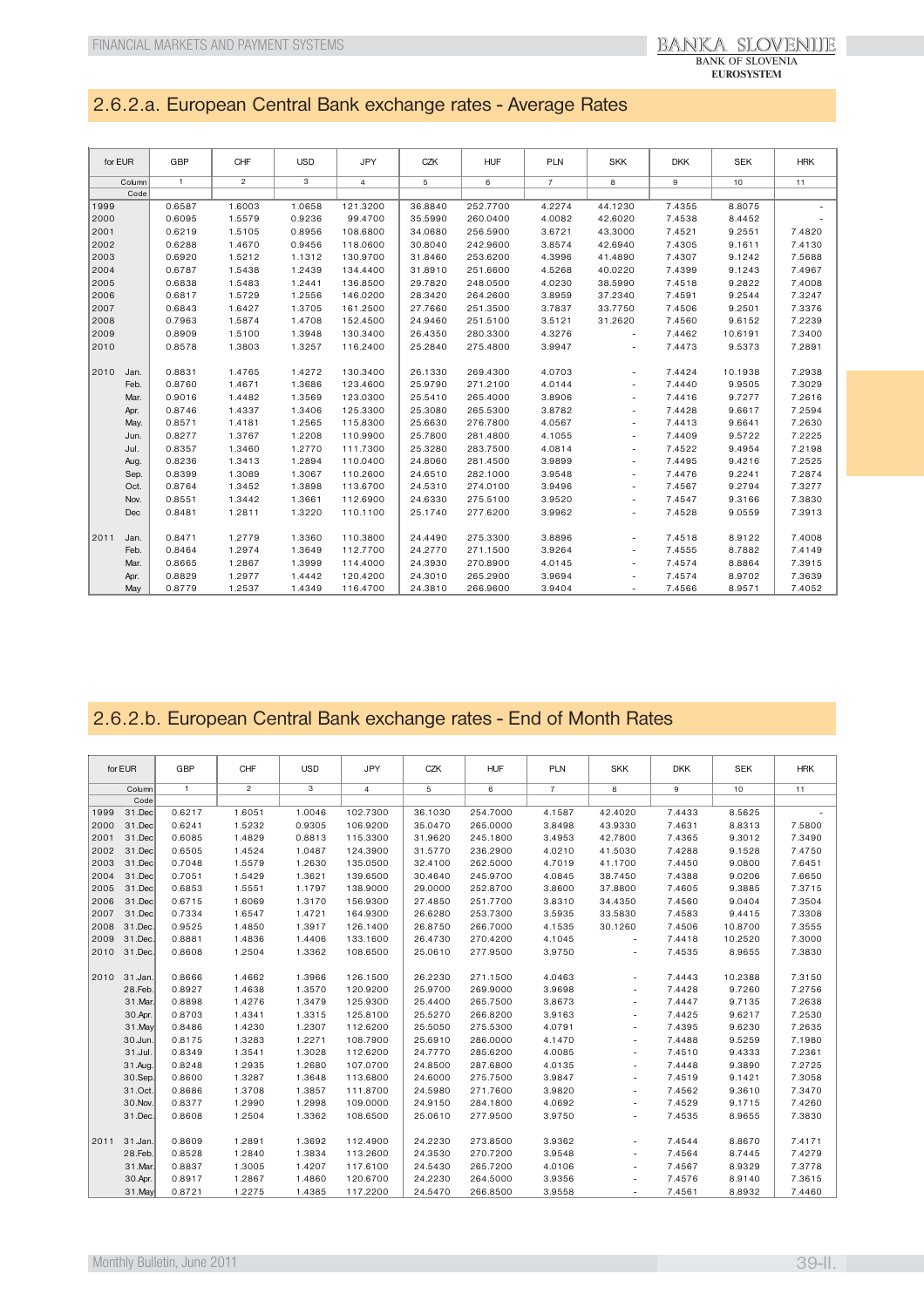**EUROSYSTEM**

## 2.7. TARGET2 and SEPA internal credit transfer (SEPA IKP) transactions

| Value                                       |                  | TARGET <sup>2</sup>    |                                  |                      |                        |                          | SEPAIKP transactions <sup>1,2</sup> |                       |
|---------------------------------------------|------------------|------------------------|----------------------------------|----------------------|------------------------|--------------------------|-------------------------------------|-----------------------|
| until 31.12.2006                            |                  | Domestic payments $^3$ | $Cross\text{-border payments}^4$ |                      |                        |                          |                                     |                       |
| in mio SIT<br>from 01.01.2007<br>in mio EUR | Number           | Value                  | Number                           | Value                | Number                 | Gross Value <sup>5</sup> | Net Value <sup>6</sup>              | Net Cash Flow<br>in % |
|                                             |                  | $\overline{2}$         | $\overline{3}$                   | $\overline{4}$       |                        | 6                        | $\overline{7}$                      |                       |
| Column<br>Code                              | $\mathbf{1}$     |                        |                                  |                      | 5                      |                          |                                     | $8 = (7/6)^*100$      |
| 1998                                        | 224,270          | 15,216.80              |                                  | ÷,                   | 171,527                | 17.01                    | 4.18                                | 24.59                 |
| 1999                                        | 511,321          | 23,184.37              |                                  | ÷,                   | 9,789,220              | 1,259.30                 | 1,077.41                            | 85.56                 |
| 2000                                        | 1,039,796        | 22,218.30              |                                  | L,                   | 34,837,077             | 2,801.55                 | 1,296.40                            | 46.27                 |
| 2001                                        | 1,444,594        | 29,153.14              |                                  | ٠                    | 48,180,832             | 3,794.08                 | 1,431.45                            | 37.73                 |
| 2002                                        | 1,351,429        | 40,137.66              |                                  | ÷,                   | 50,486,456             | 4,461.62                 | 1,097.55                            | 24.60                 |
| 2003                                        | 1,264,074        | 43,391.20              |                                  | ä,                   | 46,613,463             | 4,505.72                 | 902.48                              | 20.03                 |
| 2004                                        | 1,370,990        | 48,774.40              |                                  | L,                   | 48,598,215             | 4,844.19                 | 932.37                              | 19.25                 |
| 2005                                        | 1,403,876        | 62,694.04              |                                  | ä,                   | 49,368,854             | 5,021.52                 | 980.36                              | 19.52                 |
| 2006                                        | 1,567,213        | 76,107.58              |                                  | ٠                    | 52,108,939             | 5,493.42                 | 1,078.40                            | 19.63                 |
|                                             |                  |                        |                                  |                      |                        |                          |                                     |                       |
| 2005 Jun.                                   | 118,820          | 5,964.96               |                                  | ä,                   | 4,305,618              | 435.80                   | 83.33                               | 19.12                 |
| Jul.                                        | 113,932          | 4,988.24               |                                  | ä,                   | 4,071,402              | 418.26                   | 81.69                               | 19.53                 |
| Aug.                                        | 112,899          | 4,977.62               |                                  | ÷,                   | 4,005,450              | 411.12                   | 80.91                               | 19.68                 |
| Sep.                                        | 118,642          | 5,975.29               |                                  | ä,                   | 4,097,643              | 419.97                   | 81.02                               | 19.29                 |
| Oct.                                        | 116,247          | 5,315.74               |                                  | ä,                   | 4,059,202              | 416.29                   | 81.63                               | 19.61                 |
| Nov.                                        | 125,488          | 5,726.53               |                                  | ٠                    | 4,393,709              | 451.78                   | 89.89                               | 19.90                 |
| Dec.                                        | 145,117          | 7,248.89               |                                  | ٠                    | 4,692,082              | 492.23                   | 91.56                               | 18.60                 |
|                                             |                  |                        |                                  |                      |                        |                          |                                     |                       |
| 2006 Jan.                                   | 120,912          | 6,216.58               |                                  | ä,                   | 4,084,313              | 423.28                   | 86.64                               | 20.47                 |
| Feb.                                        | 110,330          | 6,046.12               |                                  | ٠                    | 3,800,169              | 390.43                   | 78.81                               | 20.18                 |
| Mar.                                        | 129,225          | 6,877.72               |                                  | ÷,                   | 4,506,835              | 456.43                   | 86.20                               | 18.89                 |
| Apr.                                        | 121,402          | 6,004.00               |                                  | ä,                   | 4,073,215              | 431.34                   | 87.05                               | 20.18                 |
| May                                         | 131,262          | 6,722.14               |                                  | ä,                   | 4,559,106              | 480.46                   | 93.66                               | 19.49                 |
| Jun.                                        | 132,498          | 6,162.06               |                                  | ٠                    | 4,556,337              | 480.67                   | 91.70                               | 19.08                 |
| Jul.                                        | 123,556          | 6,267.37               |                                  | ä,                   | 4,302,144              | 455.70                   | 91.59                               | 20.10                 |
| Aug.                                        | 120,691          | 5,553.39               |                                  | ä,                   | 4,106,734              | 437.66                   | 84.23                               | 19.24                 |
| Sep.                                        | 133,030          | 6,113.46               |                                  |                      | 4,118,041              | 437.05                   | 88.63                               | 20.28                 |
| Oct.                                        | 138,658          | 6,207.84               |                                  | ä,                   | 4,425,703              | 470.74                   | 91.95                               | 19.53                 |
| Nov.                                        | 141,613          | 6,546.96               |                                  | ٠                    | 4,540,935              | 483.59                   | 94.57                               | 19.55                 |
| Dec.                                        | 164,036          | 7,389.95               |                                  |                      | 5,035,407              | 546.07                   | 103.40                              | 18.93                 |
|                                             |                  |                        |                                  |                      |                        |                          |                                     |                       |
| 2007                                        | 728,846          | 364,681.45             | 72,150                           | 68,882.13            | 53,652,237             | 45,721.18                | 9,082.54                            | 19.87                 |
| 2008                                        | 659,466          | 410,351.72             | 112,700 *                        | 84,617.96 *          | 55,908,926             | 49,121.39                | 9,368.78                            | 19.07                 |
| 2009                                        | 667,403          | 507,617.82             | 117,384 *                        | 63,980.68 *          | 55,131,097             | 44,874.69                | 10,504.15                           | 23.41                 |
| 2010                                        | 647,231          | 530,107.18             | 127,269                          | 63,440.58            | 56,131,105             | 45,407.77                | 9,138.52                            | 20.13                 |
|                                             |                  |                        |                                  |                      |                        |                          |                                     |                       |
| 2008 Jun.                                   | 54,383           | 30,894.44              | 10,267                           | 7,344.14             | 4,726,126              | 4,118.98                 | 752.66                              | 18.27                 |
| Jul.                                        | 57,759           | 31,196.89              | 10,922                           | 8,507.01             | 4,800,452              | 4,322.98                 | 859.81                              | 19.89                 |
| Aug.                                        | 49,509           | 27,723.29              | 8,370                            | 6,274.20             | 4,129,784              | 3,690.23                 | 723.45                              | 19.60                 |
| Sep.                                        | 56,835           | 32,056.63              | 9,897                            | 7,237.15             | 4,671,409              | 4,165.59                 | 761.37                              | 18.28                 |
| Oct.                                        | 58,340           | 47,267.49              | 10,251                           | 7,191.73             | 4,971,699              | 4,421.93                 | 809.70                              | 18.31                 |
| Nov.                                        | 52,394           | 40,451.17              | 9,630                            | 5,782.60             | 4,577,907              | 3,926.67                 | 734.02                              | 19.23                 |
| Dec.                                        | 61,639           | 49,474.76              | 10,884 *                         | 5,836.25 *           | 5,278,181              | 4,591.95                 | 868.82                              | 18.92                 |
|                                             |                  |                        |                                  |                      |                        |                          |                                     |                       |
| 2009 Jan.                                   | 48,686           | 41,056.97              | $8,423$ *                        | 4,273.01 *           | 4,278,032              | 3,581.00                 | 717.11                              | 20.03                 |
| Feb.                                        | 47,369           | 43,622.04              | $8,533$ *                        | 5,547.57 *           | 4,168,023              | 3,396.43                 | 671.22                              | 19.76                 |
| Mar.                                        | 55,653           | 35,975.53              | $9,767$ *                        | $5,169.31$ *         | 4,765,206              | 3,783.82                 | 1,294.30                            | 28.90                 |
| Apr.                                        | 54,281           | 38,569.16              | $9,658$ *                        | 6,399.43 *           | 4,648,154              | 3,832.43                 | 1,294.62                            | 27.19                 |
| May                                         | 51,322           | 28,792.16              | $9,782$ *                        | 5,519.91 *           | 4,517,344              | 3,632.91                 | 1,222.23                            | 27.03                 |
| Jun.                                        | 55,544           | 35,773.60              | 10,561 *                         | 6,937.76 *           | 4,901,837              | 3,866.26                 | 784.05                              | 20.02                 |
| Jul.                                        | 58,681           | 42,316.43              | 11,002 *                         | 5,439.36 *           | 4,808,170              | 3,889.31                 | 791.56                              | 20.23                 |
| Aug.                                        | 50,575           | 42,635.38              | 8,876 *                          | 3,874.08 *           | 4,114,660              | 3,379.03                 | 682.38                              | 20.19                 |
| Sep.                                        | 56,692           | 50,775.91              | 10,831 *                         | $6,051.54$ *         | 4,459,772              | 3,640.15                 | 704.76                              | 19.36                 |
| Oct.                                        | 63,714           | 48,916.50              | 10,909 *                         | 4,390.21 *           | 4,703,953              | 3,838.92                 | 747.90                              | 19.48                 |
| Nov.<br>Dec.                                | 59,677           | 39,631.47              | 8,873 *                          | 4,221.21 *           | 4,602,323              | 3,728.67                 | 749.76                              | 20.11                 |
|                                             | 65,209           | 59,552.68              | 10,169                           | 6,157.29             | 5,163,623              | 4,305.76                 | 844.26                              | 19.61                 |
| 2010 Jan.                                   | 50,259           | 65,486.59              | 8,032                            | 3,674.26             |                        |                          | 687.88                              | 20.14                 |
| Feb                                         | 48,056           | 58,055.06              | 8,601                            | 3,851.32             | 4,222,872<br>4,148,419 | 3,414.68<br>3,244.92     | 647.69                              | 19.96                 |
| Mar                                         | 56,674           | 50,581.93              | 11,019                           | 5,427.62             | 4,911,927              | 3,866.53                 | 741.96                              | 19.19                 |
|                                             |                  |                        |                                  |                      |                        |                          |                                     |                       |
| Apr<br>May                                  | 52,344<br>53,496 | 37,957.95<br>42,989.46 | 10,640<br>11,006                 | 4,925.35<br>5,009.27 | 4,614,480<br>4,839,029 | 3,750.94<br>3,823.93     | 780.01<br>777.14                    | 20.80<br>20.32        |
| Jun.                                        | 56,981           | 45,127.18              | 11,842                           | 4,659.38             | 4,891,104              | 3,881.74                 | 768.99                              | 19.81                 |
| Jul.                                        | 54,722           | 38,502.60              | 11,364                           | 5,144.02             | 4,758,748              | 3,866.97                 | 796.05                              | 20.59                 |
| Aug.                                        | 51,624           | 37,896.55              | 9,614                            | 4,755.85             | 4,374,121              | 3,603.82                 | 745.70                              | 20.69                 |
| Sep.                                        | 53,331           | 34,757.81              | 11,360                           | 4,912.66             | 4,553,532              | 3,725.99                 | 711.63                              | 19.10                 |
| Oct.                                        | 54,480           | 32,666.75              | 10,296                           | 5,801.96             | 4,676,009              | 3,822.36                 | 760.11                              | 19.89                 |
| Nov.                                        | 53,687           | 35,949.95              | 11,864                           | 7,496.12             | 4,832,386              | 3,970.20                 | 832.66                              | 20.97                 |
| Dec                                         | 61,577           | 50,135.34              | 11,631                           | 7,782.78             | 5,308,478              | 4,435.69                 | 888.69                              | 20.04                 |
|                                             |                  |                        |                                  |                      |                        |                          |                                     |                       |
| 2011<br>Jan.                                | 51,354           | 43,541.00              | 9,640                            | 8,200.87             | 4,517,527              | 3,707.26                 | 804.41                              | 21.70                 |
| Feb                                         | 47,029           | 33,980.63              | 10,007                           | 5,691.43             | 4,289,293              | 3,433.70                 | 722.33                              | 21.04                 |
| Mar                                         | 55,610           | 50,434.86              | 11,864                           | 10,991.31            | 5,006,253              | 3,981.27                 | 781.78                              | 19.64                 |
| Apr                                         | 49,787           | 45,009.10              | 11,400                           | 9,115.06             | 4,686,863              | 3,795.69                 | 846.41                              | 22.30                 |
| May                                         | 54,720           | 33,218.72              | 12,399                           | 7,102.71             | 5,249,714              | 4,032.42                 | 833.38                              | 20.67                 |
| Jun.                                        | 56,628           | 33,604.93              | 11,546                           | 7,159.60             | 5,494,935              | 4,054.67                 | 820.99                              | 20.25                 |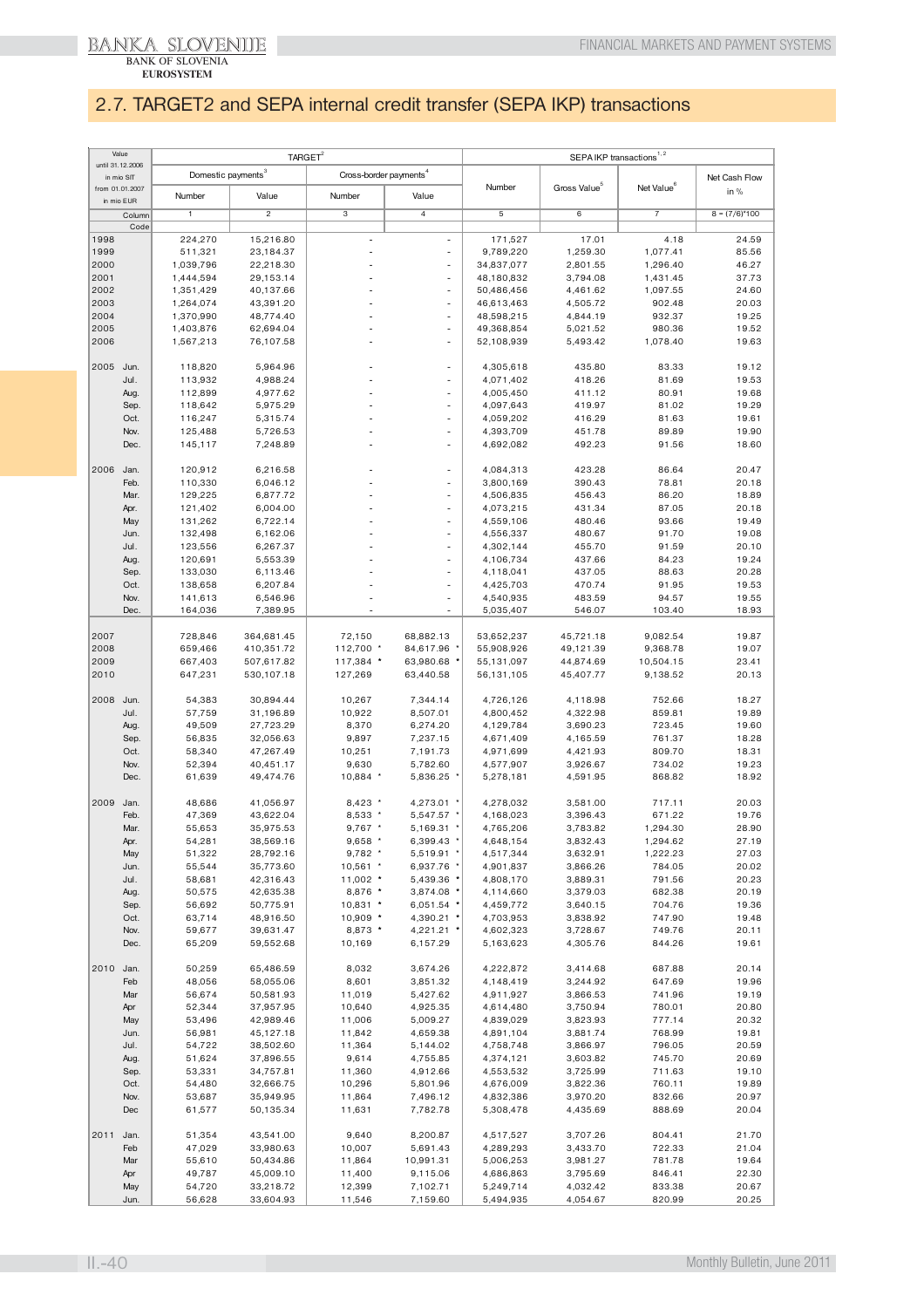## 2.8. Payment Cards

|                 |                          | Number of cards in circulation - cards issued in Slovenia |                    |                           |                   |                          |                 |                          |  |  |  |  |
|-----------------|--------------------------|-----------------------------------------------------------|--------------------|---------------------------|-------------------|--------------------------|-----------------|--------------------------|--|--|--|--|
|                 |                          |                                                           |                    | Credit cards <sup>1</sup> |                   |                          |                 |                          |  |  |  |  |
|                 | <b>Domestic</b><br>cards | Under<br>licence                                          | Issued by<br>banks | Issued by<br>enterprises  | Personal<br>cards | <b>Business</b><br>cards | Total           | Debit cards <sup>2</sup> |  |  |  |  |
| Column          | 1                        | $\overline{c}$                                            | 3                  | $\overline{4}$            | 5                 | 6                        | $7=1+2.3+4.5+6$ | 8                        |  |  |  |  |
| Code            |                          |                                                           |                    |                           |                   |                          |                 |                          |  |  |  |  |
| 1998 31.Dec.    | 350.567                  | 243.296                                                   | 415.666            | 178.197                   | 510.145           | 83,718                   | 593,863         | 775.032                  |  |  |  |  |
| 1999<br>31.Dec. | 374.929                  | 272.887                                                   | 438.823            | 208.993                   | 551.645           | 96.171                   | 647.816         | 961.982                  |  |  |  |  |
| 2000<br>31.Dec. | 418.565                  | 323.506                                                   | 498,670            | 243.401                   | 629.879           | 112.192                  | 742.071         | 1.392.379                |  |  |  |  |
| 2001<br>31.Dec. | 443.541                  | 344.238                                                   | 512.994            | 274.785                   | 676,018           | 111.761                  | 787.779         | 1.495.660                |  |  |  |  |
| 2002<br>31.Dec. | 477.072                  | 370.378                                                   | 539.853            | 307.597                   | 733.119           | 114.331                  | 847,450         | 1.707.668                |  |  |  |  |
| 2003<br>31.Dec. | 522.759                  | 405.425                                                   | 573.818            | 354.366                   | 804.099           | 124,085                  | 928,184         | 2,466,579                |  |  |  |  |
| 2004<br>31.Dec. | 575.976                  | 435.260                                                   | 595.595            | 415.641                   | 873.506           | 137.730                  | 1.011.236       | 2.310.190                |  |  |  |  |
| 2005<br>31.Dec. | 630.342                  | 463.977                                                   | 627.935            | 466.384                   | 933.588           | 160,731                  | 1,094,319       | 2,330,220                |  |  |  |  |
| 2006<br>31.Dec. | 700.950                  | 506.102                                                   | 651.681            | 555.371                   | 1.043.121         | 163.931                  | 1.207.052       | 2,412,485                |  |  |  |  |
| 2007<br>31.Dec. | 738.876                  | 545.988                                                   | 670.988            | 613.876                   | 1.098.501         | 186.363                  | 1.284.864       | 2,486,652                |  |  |  |  |
| 2008<br>31.Dec. | 787.838                  | 590.905                                                   | 684.852            | 693.891                   | 1.158.295         | 220.448                  | 1.378.743       | 2.626.982                |  |  |  |  |
| 2009<br>31.Dec. | 849.696                  | 611.720                                                   | 684.876            | 776.540                   | 1.223.575         | 237.841                  | 1,461,416       | 2.611.307                |  |  |  |  |
| 31.Dec.<br>2010 | 888.081                  | 643.384                                                   | 694.102            | 837.363                   | 1.301.574         | 229.891                  | 1.531.465       | 2.742.470                |  |  |  |  |
|                 |                          |                                                           |                    |                           |                   |                          |                 |                          |  |  |  |  |
| 2010 31.Dec.    | 888.081                  | 643,384                                                   | 694.102            | 837.363                   | 1.301.574         | 229.891                  | 1.531.465       | 2,742,470                |  |  |  |  |
|                 |                          |                                                           |                    |                           |                   |                          |                 |                          |  |  |  |  |
| 2011 31. Mar.   | 912,061                  | 649,957                                                   | 695.037            | 866,981                   | 1,328,263         | 233,755                  | 1,562,018       | 2,772,353                |  |  |  |  |

| In thousands | Volume of transactions in Slovenia |                |           |                           |                          |                 |                 |                          |                     |                     |  |
|--------------|------------------------------------|----------------|-----------|---------------------------|--------------------------|-----------------|-----------------|--------------------------|---------------------|---------------------|--|
|              |                                    |                |           |                           | Cards issued in Slovenia |                 |                 |                          |                     | Number of           |  |
|              |                                    |                |           | Credit cards <sup>1</sup> |                          |                 |                 |                          | Cards issued        | transaction         |  |
|              | Domestic                           | Under          | Issued by | Issued by                 | Personal                 | <b>Business</b> | Total           | Debit cards <sup>2</sup> | abroad <sup>3</sup> | abroad <sup>4</sup> |  |
|              | cards                              | licence        | banks     | enterprises               | cards                    | cards           |                 |                          |                     |                     |  |
| Column       | 1                                  | $\overline{c}$ | 3         | 4                         | 5                        | 6               | $7=1+2.3+4.5+6$ | 8                        | 9                   | 10                  |  |
| Code         |                                    |                |           |                           |                          |                 |                 |                          |                     |                     |  |
| 1998         | 25,993                             | 12,245         | 28.147    | 10.091                    | 33,231                   | 5.006           | 38,238          | 1.216                    | 2,278               | 1,278               |  |
| 1999         | 28.396                             | 15,798         | 33.050    | 11.144                    | 38.704                   | 5,490           | 44,194          | 5,264                    | 2,925               | 1,433               |  |
| 2000         | 31.794                             | 20,139         | 38.426    | 13.506                    | 44.209                   | 7.724           | 51,933          | 13,933                   | 3,745               | 1,558               |  |
| 2001         | 33.366                             | 21.697         | 40.218    | 14.846                    | 47.777                   | 7.286           | 55.063          | 26.388                   | 4.585               | 1.623               |  |
| 2002         | 31.877                             | 23,117         | 40.599    | 14.394                    | 49.138                   | 5,856           | 54.994          | 31.988                   | 4.752               | 1.788               |  |
| 2003         | 34.930                             | 24,598         | 41.556    | 17.972                    | 52,010                   | 7.519           | 59,528          | 37,784                   | 5,253               | 2,097               |  |
| 2004         | 34.338                             | 26,377         | 41.342    | 19.373                    | 53,228                   | 7,486           | 60,715          | 44,145                   | 5,011               | 2,764               |  |
| 2005         | 35,079                             | 28,292         | 41.794    | 21.577                    | 55,784                   | 7,587           | 63,371          | 49,178                   | 5,897               | 3,044               |  |
| 2006         | 36.408                             | 29.579         | 40.281    | 25.706                    | 57.308                   | 8.679           | 65.987          | 55.182                   | 7,221               | 3,597               |  |
| 2007         | 34.909                             | 27,942         | 35.975    | 26.876                    | 53.848                   | 9.003           | 62.851          | 59.496                   | 7.642               | 4,551               |  |
| 2008         | 32.725                             | 28.711         | 35.688    | 25.748                    | 53.310                   | 8.125           | 61.435          | 64.520                   | 8.911               | 4,560               |  |
| 2009         | 28,800                             | 28,611         | 34,069    | 23,342                    | 51,162                   | 6,248           | 57,411          | 68,016                   | 7.814               | 5,537               |  |
| 2010         | 27.747                             | 29.910         | 33.927    | 23.730                    | 51.688                   | 5.968           | 57.656          | 72.833                   | 8.561               | 6.543               |  |
|              |                                    |                |           |                           |                          |                 |                 |                          |                     |                     |  |
| 2010 IV      | 7.096                              | 8,209          | 9.144     | 6.161                     | 13.767                   | 1.538           | 15.305          | 19.261                   | 1.949               | 1.690               |  |
|              |                                    |                |           |                           |                          |                 |                 |                          |                     |                     |  |
| 2011         | 6,682                              | 7,284          | 7,994     | 5,973                     | 12,623                   | 1,344           | 13,967          | 17,705                   | 1,843               | 1,496               |  |

| Until              |              |                |           |                           | Value of transactions in Slovenia |                 |                           |                          |                     |                     |
|--------------------|--------------|----------------|-----------|---------------------------|-----------------------------------|-----------------|---------------------------|--------------------------|---------------------|---------------------|
| 31.12.2006         |              |                |           |                           | Cards issued in Slovenia          |                 |                           |                          |                     | Value of            |
| in mio SIT         |              |                |           | Credit cards <sup>1</sup> |                                   |                 |                           |                          | Cards issued        | transaction         |
| from<br>01.01.2007 | Domestic     | Under          | Issued by | Issued by                 | Personal                          | <b>Business</b> |                           | Debit cards <sup>2</sup> | abroad <sup>3</sup> | abroad <sup>4</sup> |
| in mio EUR         | cards        | licence        | banks     | enterprises               | cards                             | cards           | Total                     |                          |                     |                     |
|                    |              |                |           |                           |                                   |                 |                           |                          |                     |                     |
| Column             | $\mathbf{1}$ | $\overline{2}$ | 3         | $\overline{4}$            | 5                                 | 6               | $7 = 1 + 2, 3 + 4, 5 + 6$ | 8                        | 9                   | 10                  |
| Code               |              |                |           |                           |                                   |                 |                           |                          |                     |                     |
| 1998               | 111.565      | 73.086         | 138.320   | 46.332                    | 152.454                           | 32.198          | 184.651                   | 6,890                    | 33.552              | 22,638              |
| 1999               | 127.134      | 97.561         | 167.751   | 56.944                    | 185.451                           | 39.244          | 224.695                   | 30.034                   | 42.727              | 27.284              |
| 2000               | 178.771      | 143.089        | 218,963   | 102.897                   | 245.942                           | 75.918          | 321.860                   | 92.982                   | 58.499              | 28.552              |
| 2001               | 186.422      | 170.049        | 251.098   | 105.373                   | 287.814                           | 68.657          | 356.471                   | 162.896                  | 77.047              | 32.158              |
| 2002               | 193.263      | 189.545        | 266.733   | 116,076                   | 314.342                           | 68.466          | 382.809                   | 209.688                  | 86.323              | 35.523              |
| 2003               | 210.647      | 207.019        | 281.677   | 135.989                   | 340.674                           | 76.992          | 417.665                   | 249.105                  | 90.031              | 40,168              |
| 2004               | 227.975      | 221.060        | 287.729   | 161.307                   | 355.983                           | 93.052          | 449.035                   | 313.100                  | 81.157              | 51.101              |
| 2005               | 248.978      | 237.568        | 296.349   | 190.197                   | 378.827                           | 107.718         | 486.546                   | 357.411                  | 91,612              | 59,788              |
| 2006               | 266.911      | 245,265        | 296.973   | 215.204                   | 393.877                           | 118,300         | 512,177                   | 403.573                  | 104,853             | 70.435              |
|                    |              |                |           |                           |                                   |                 |                           |                          |                     |                     |
| 2007               | 1.131        | 1.082          | 1.217     | 995                       | 1.680                             | 532             | 2.212                     | 1.945                    | 571                 | 330                 |
| 2008               | 1.243        | 1.243          | 1.294     | 1.191                     | 1.796                             | 690             | 2.486                     | 2.248                    | 742                 | 372                 |
| 2009               | 1.084        | 1.280          | 1.230     | 1.134                     | 1.749                             | 616             | 2.365                     | 2.326                    | 582                 | 438                 |
| 2010               | 1.126        | 1.360          | 1.247     | 1,239                     | 1.805                             | 682             | 2.486                     | 2.509                    | 639                 | 504                 |
|                    |              |                |           |                           |                                   |                 |                           |                          |                     |                     |
| 2010 IV            | 299          | 373            | 341       | 331                       | 491                               | 181             | 672                       | 673                      | 150                 | 133                 |
|                    |              |                |           |                           |                                   |                 |                           |                          |                     |                     |
| 2011               | 280          | 330            | 292       | 318                       | 438                               | 172             | 610                       | 607                      | 159                 | 127                 |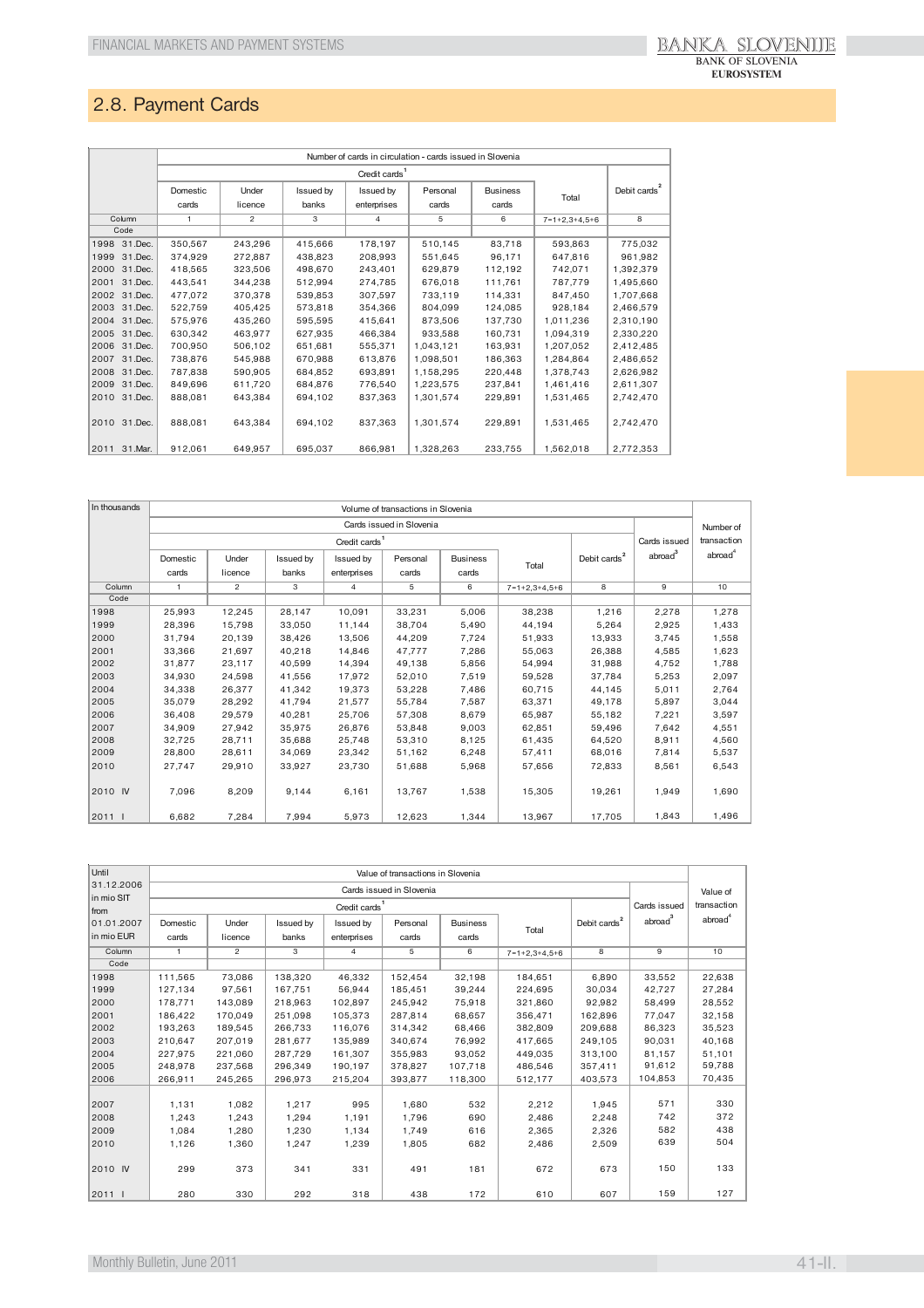**EUROSYSTEM**

## 2.9. Other Payment Instruments and Innovative Payment Schemes

| Value until                      |                | <b>ATMs</b>                  |                 |                  | POS terminals       |                            |                       | Cheques      | Travel cheques |
|----------------------------------|----------------|------------------------------|-----------------|------------------|---------------------|----------------------------|-----------------------|--------------|----------------|
| 31.12.2006                       |                |                              |                 |                  | Volume of           |                            |                       |              |                |
| in mio SIT from                  | Number of      | Volume of<br>transactions at | Value of        | Number of EFT    | transactions at     | Value of                   | Number of<br>encashed | Value of     |                |
| 01.01.2007                       | <b>ATMs</b>    | ATMs in                      | transactions at | POS <sup>1</sup> | POS terminals       | transactions at            | cheques in            | transactions | Value issued   |
| in mio EUR                       |                | thousands                    | <b>ATMs</b>     |                  | in thousands $^{2}$ | POS terminals <sup>2</sup> | thousands             |              |                |
|                                  |                |                              |                 |                  |                     |                            |                       |              |                |
| Column                           | $\mathbf{1}$   | $\overline{c}$               | 3               | $\overline{4}$   | 5                   | 6                          | $\overline{7}$        | 8            | 9              |
| Code<br>1998                     | 612            | 27,934                       | 224,010         | 11,361           | $\cdots$            | $\cdots$                   | 26,692                | 266,650      | 1,137          |
| 1999                             | 757            | 34,515                       | 307,768         | 15,269           | 38,149              | 223,694                    | 23,012                | 249,995      | 953            |
| 2000                             | 865            | 41,048                       | 425,016         | 21,723           | 49,376              | 313,744                    | 13,205                | 158,841      | 1,043          |
| 2001                             | 1,027          | 46,734                       | 566,099         | 26,186           | 73,445              | 466,627                    | 5,663                 | 90,049       | 720            |
| 2002                             | 1,095          | 52,160                       | 642,742         | 29,452           | 91,750              | 585,103                    | 4,532                 | 82,477       | 782            |
| 2003                             | 1,240          | 58,736                       | 770,682         | 32,035           | 111,788             | 719,572                    | 2,967                 | 51,935       | 589            |
| 2004                             | 1,389          | 63,700                       | 892,207         | 34,770           | 110,771             | 812,861                    | 1,735                 | 32,342       | 603            |
| 2005                             | 1,490          | 66,485                       | 983,024         | 28,817           | 109,508             | 868,676                    | 1,350                 | 27,275       | 506            |
| 2006                             | 1,522          | 64,160                       | 1,010,028       | 29,234           | 115,367             | 945,200                    | 921                   | 20,028       | 377            |
|                                  |                |                              |                 |                  |                     |                            |                       |              |                |
| 2003                             | 1,173          | 13,164                       | 162,743         | 30,053           | 24,423              | 152,980                    | 942                   | 16,105       | 125            |
| Ш                                | 1,158          | 14,928                       | 191,306         | 30,617           | 27,734              | 175,793                    | 860                   | 14,458       | 115            |
| Ш                                | 1,171          | 15,007                       | 200,994         | 31,145           | 29,831              | 191,683                    | 573                   | 10,451       | 213            |
| IV                               | 1,240          | 15,636                       | 215,639         | 32,035           | 29,801              | 199,116                    | 591                   | 10,921       | 136            |
| 2004<br>- 1                      | 1,272          | 15,105                       | 204,576         | 32,496           | 27,731              | 182,777                    | 437                   | 7,813        | 127            |
| $\label{eq:1} \ $                | 1,322          | 15,300                       | 213,299         | 33,321           | 28,133              | 206,328                    | 455                   | 8,314        | 106            |
| Ш                                | 1,354          | 16,583                       | 234,242         | 34,302           | 27,181              | 208,101                    | 419                   | 7,887        | 227            |
| IV                               | 1,389          | 16,712                       | 240,090         | 34,770           | 27,726              | 215,654                    | 424                   | 8,328        | 143            |
|                                  |                |                              |                 |                  |                     |                            |                       |              |                |
| 2005<br>$\mathbf{I}$             | 1,409          | 15,600                       | 220,762         | 27,031           | 24,382              | 185,977                    | 373                   | 7,347        | 118            |
| Ш                                | 1,435          | 17,549                       | 257,915         | 27,746           | 25,055              | 202,970                    | 342                   | 6,758        | 106            |
| Ш                                | 1,456          | 16,812                       | 254,691         | 28,276           | 28,836              | 230,619                    | 312                   | 6,481        | 172            |
| IV                               | 1,490          | 16,524                       | 249,656         | 28,817           | 31,235              | 249,109                    | 322                   | 6,689        | 111            |
| 2006<br>$\perp$                  | 1,499          | 15,720                       | 237,180         | 28,587           | 26,834              | 208,497                    | 300                   | 6,274        | 103            |
| Ш                                | 1,510          | 16,099                       | 253,363         | 29,148           | 30,026              | 245,869                    | 263                   | 5,515        | 75             |
| $\mathop{\mathrm{III}}\nolimits$ | 1,522          | 16,876                       | 272,059         | 29,259           | 29,506              | 245,751                    | 211                   | 4,632        | 105            |
| ${\sf IV}$                       | 1,522          | 15,465                       | 247,426         | 29,234           | 29,001              | 245,083                    | 147                   | 3,608        | 94             |
|                                  |                |                              |                 |                  |                     |                            |                       |              |                |
| 2007                             | 1,643          | 61,146                       | 4,731           | 31,529           | 129,895             | 4,724                      | 285                   | 126          | 1.2            |
| 2008                             | 1,731          | 61,567                       | 5,218           | 33,490           | 134,581             | 5,457                      | 320                   | 125          | 0.9            |
| 2009                             | 1,786          | 61,370                       | 5,356           | 32,883           | 132,991             | 5,253                      | 268                   | 108          | 0.5            |
| 2010                             | 1,814          | 60,990                       | 5,484           | 32,021           | 138,853             | 5,616                      | 213                   | 72           | 0.3            |
| 2007                             | 1,547          | 14,565                       | 1,019           | 29,843           | 30,821              | 1,044                      | 46                    | 28           | 0.3            |
| $\label{eq:1} \ $                | 1,575          | 15,953                       | 1,229           | 29,926           | 33,405              | 1,192                      | 72                    | 34           | 0.3            |
| Ш                                | 1,619          | 15,184                       | 1,236           | 29,632           | 32,280              | 1,230                      | 80                    | 30           | 0.4            |
| IV                               | 1,643          | 15,444                       | 1,246           | 31,529           | 33,388              | 1,258                      | 87                    | 34           | 0.3            |
|                                  |                |                              |                 |                  |                     |                            |                       |              |                |
| 2008                             | 1,648          | 14,536                       | 1,164           | 31,748           | 32,496              | 1,195                      | 74                    | 27           | 0.2            |
| Ш                                | 1,685          | 16,040                       | 1,353           | 32,581           | 35,316              | 1,427                      | $7\sqrt{3}$           | 34           | 0.2            |
| $\mathop{\mathrm{III}}\nolimits$ | 1,697          | 15,275                       | 1,342           | 33,017           | 33,238              | 1,438                      | 79                    | 34           | 0.3            |
| IV                               | 1,731          | 15,716                       | 1,359           | 33,490           | 33,531              | 1,398                      | 94                    | 30           | 0.2            |
| 2009                             |                | 14,430                       | 1,221           | 33,815           | 30,808              | 1,204                      | 67                    | 26           | 0.1            |
| Ш                                | 1,731          | 15,877                       | 1,392           | 34,139           | 34,056              |                            |                       | 26           | 0.1            |
| Ш                                | 1,753<br>1,779 | 15,457                       | 1,378           | 33,155           | 33,636              | 1,336<br>1,341             | 69<br>67              | 29           | 0.1            |
| ${\sf IV}$                       | 1,786          | 15,606                       | 1,365           | 32,883           | 34,492              | 1,371                      | 64                    | 27           | 0.1            |
|                                  |                |                              |                 |                  |                     |                            |                       |              |                |
| 2010                             | 1,793          | 14,283                       | 1,247           | 31,236           | 31,908              | 1,277                      | 61                    | 18           | 0.1            |
| Ш                                | 1,797          | 15,835                       | 1,424           | 32,092           | 35,469              | 1,433                      | 51                    | 19           | 0.1            |
| Ш                                | 1,798          | 15,242                       | 1,410           | 32,249           | 35,018              | 1,415                      | 49                    | 18           | 0.1            |
| ${\sf IV}$                       | 1,814          | 15,630                       | 1,403           | 32,021           | 36,458              | 1,490                      | 52                    | 17           | 0.04           |
|                                  |                |                              |                 |                  |                     |                            |                       |              |                |
| 2011                             | 1,809          | 14,552                       | 1,292           | 31,775           | 33,453              | 1,372                      | 45                    | 16           | 0.03           |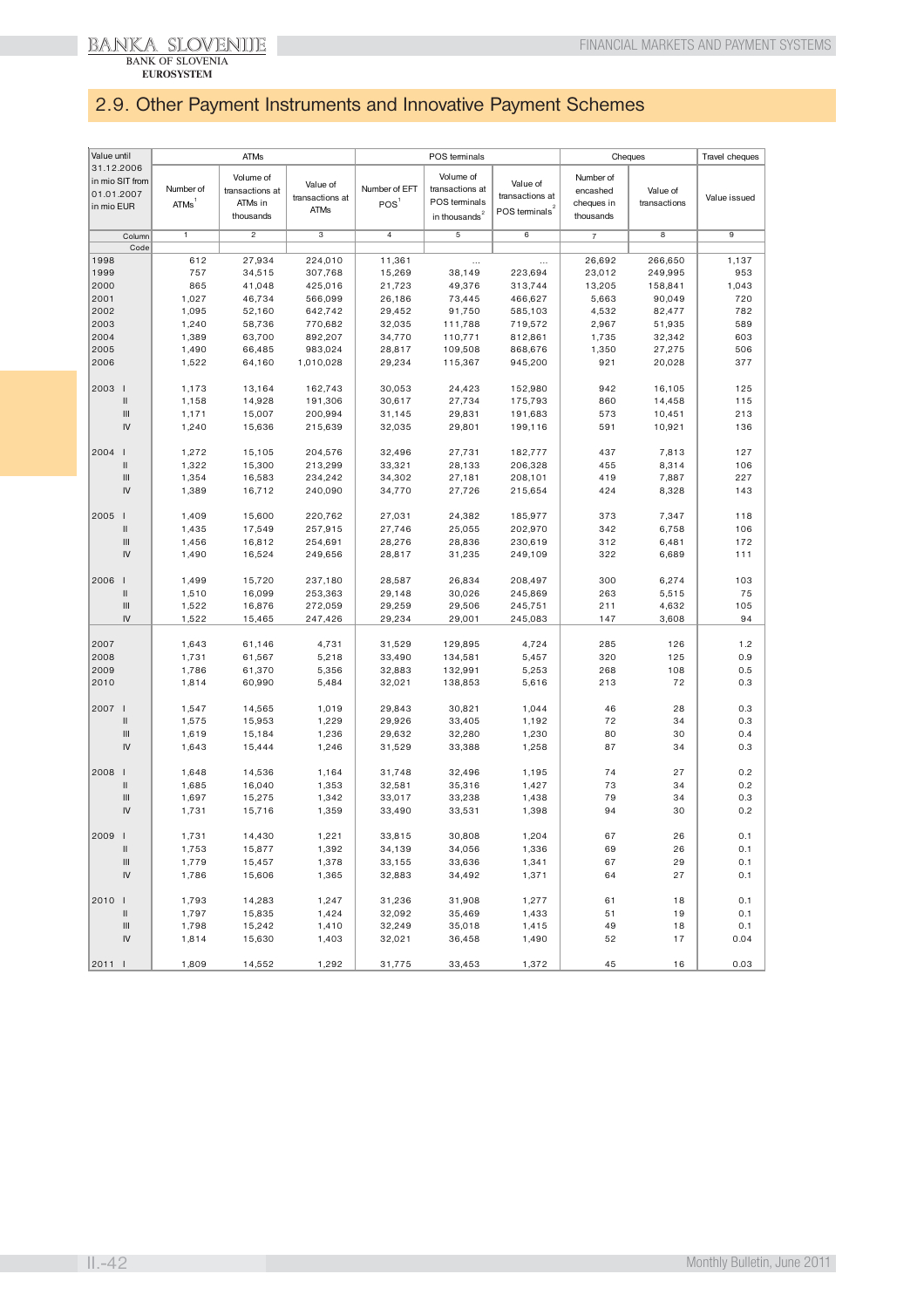

# 2.10. Electronic Banking

| Value until |                 | Personal computer banking via Internet |                |                                   |                |                                     |              |                                   |                       |              |               |  |
|-------------|-----------------|----------------------------------------|----------------|-----------------------------------|----------------|-------------------------------------|--------------|-----------------------------------|-----------------------|--------------|---------------|--|
| 31.12.2006  |                 |                                        | Users          |                                   |                | Volume of transactions in thousands |              |                                   | Value of transactions |              |               |  |
| 01.01.2007  | in mio SIT from |                                        |                | Natural persons, Sole proprietors |                | legal persons                       |              | Natural persons, Sole proprietors |                       |              | Legal persons |  |
| in mio EUR  |                 |                                        |                |                                   |                |                                     |              |                                   |                       |              |               |  |
|             |                 | Natural persons,                       | Legal persons  | Domestic                          | Cross border   | Domestic                            | Cross border | Domestic                          | Cross border          | Domestic     | Cross border  |  |
|             |                 | Sole proprietors                       |                | transactions                      | transactions   | transactions                        | transactions | transactions                      | transactions          | transactions | transactions  |  |
|             |                 |                                        |                |                                   |                |                                     |              |                                   |                       |              |               |  |
|             |                 |                                        |                |                                   |                |                                     |              |                                   |                       |              |               |  |
|             | Stolpec<br>Koda | $\mathbf{1}$                           | $\overline{2}$ | 3                                 | $\overline{4}$ | $\overline{5}$                      | 6            | $\overline{7}$                    | $\overline{8}$        | 9            | 10            |  |
| 2000        |                 | 15.082                                 | 1.206          | 984                               | $\circ$        | 159                                 | 24           | 54,550                            | 24                    | 79,395       | 67.924        |  |
| 2001        |                 | 63,440                                 | 14,091         | 3,403                             | $\circ$        | 6,900                               | 93           | 214,894                           | 387                   | 3,126,883    | 350,888       |  |
| 2002        |                 | 98,669                                 | 34,094         | 7,104                             | $\overline{7}$ | 23,879                              | 285          | 573,775                           | 9,893                 | 12,652,713   | 1,019,139     |  |
| 2003        |                 | 142,334                                | 41,592         | 9,520                             | 12             | 31,002                              | 410          | 658,965                           | 19,988                | 17,715,548   | 1,485,185     |  |
| 2004        |                 | 192,560                                | 45,008         | 12,616                            | 28             | 32,751                              | 552          | 984,660                           | 13,617                | 21,227,533   | 2,185,642     |  |
| 2005        |                 | 261,928                                | 48,543         | 15,957                            | 73             | 33,624                              | 709          | 1,221,006                         | 22,556                | 22,884,609   | 3,042,587     |  |
| 2006        |                 | 351,111                                | 70,287         | 20,982                            | 70             | 35,657                              | 808          | 1,454,449                         | 28,684                | 25,790,907   | 3,876,749     |  |
|             |                 |                                        |                |                                   |                |                                     |              |                                   |                       |              |               |  |
| 2007        |                 | 407.210                                | 61.955         | 24.735                            | 108            | 47.205                              | 974          | 7.391                             | 357                   | 147.711      | 22.818        |  |
| 2008        |                 | 463.337                                | 81.816         | 27,499                            | 169            | 42.096                              | 1.176        | 8.884                             | 473                   | 145.101      | 28,786        |  |
| 2009        |                 | 509,572                                | 96,401         | 29,867                            | 173            | 40,585                              | 1,116        | 8,695                             | 342                   | 119,477      | 21,798        |  |
| 2010        |                 | 566,759                                | 100,998        | 31,376                            | 235            | 40,213                              | 1,226        | 8,755                             | 401                   | 118,317      | 21,870        |  |
|             |                 |                                        |                |                                   |                |                                     |              |                                   |                       |              |               |  |
| 2008 II     |                 | 439.655                                | 67.678         | 6.835                             | 40             | 10.343                              | 302          | 2.156                             | 116                   | 36.554       | 7.162         |  |
|             | Ш               | 449,207                                | 70,565         | 6,751                             | 39             | 10,450                              | 298          | 2,180                             | 115                   | 34,980       | 7,180         |  |
|             | IV              | 463,337                                | 81,816         | 7,266                             | 50             | 11,062                              | 303          | 2,563                             | 136                   | 38,203       | 7,658         |  |
| 2009        |                 | 486.493                                | 86,214         | 7.317                             | 30             | 9.864                               | 258          | 2.121                             | 59                    | 29.116       | 5,351         |  |
|             | Ш               | 487,471                                | 90,641         | 7,385                             | 48             | 10,186                              | 275          | 2,422                             | 92                    | 29,146       | 5,413         |  |
|             | III             | 498,895                                | 93,690         | 7,434                             | 45             | 9,969                               | 283          | 1,984                             | 91                    | 29,741       | 5,181         |  |
|             | IV              | 509,572                                | 96,401         | 7,732                             | 50             | 10.565                              | 301          | 2,167                             | 100                   | 31,473       | 5,852         |  |
|             |                 |                                        |                |                                   |                |                                     |              |                                   |                       |              |               |  |
| 2010        |                 | 512,337                                | 97,060         | 7,396                             | 50             | 9,466                               | 292          | 1,963                             | 78                    | 27,020       | 4,640         |  |
|             | $\mathsf{II}$   | 523,818                                | 98,507         | 7,935                             | 61             | 10,298                              | 309          | 2,159                             | 100                   | 29,604       | 5,312         |  |
|             | III             | 534,325                                | 99,899         | 7,678                             | 59             | 9.954                               | 306          | 2,209                             | 109                   | 29,469       | 5,526         |  |
|             | IV              |                                        |                |                                   |                |                                     |              |                                   |                       |              |               |  |
|             |                 | 566,759                                | 100,998        | 8,367                             | 65             | 10,495                              | 320          | 2,424                             | 114                   | 32,223       | 6,393         |  |
| 2011        |                 | 578.976                                | 103.262        | 8.227                             | 48             | 10.675                              | 440          | 2.438                             | 98                    | 32.483       | 6.097         |  |
|             |                 |                                        |                |                                   |                |                                     |              |                                   |                       |              |               |  |

| Value until              |                 |                                       |                              | Telebanking and mobile phone banking |                              |
|--------------------------|-----------------|---------------------------------------|------------------------------|--------------------------------------|------------------------------|
| 31.12.2006<br>01.01.2007 | in mio SIT from | Volume of transactions in<br>thousand |                              | Value of transactions                |                              |
| in mio EUR               |                 | Domestic<br>transactions              | Cross border<br>transactions | Domestic<br>transactions             | Cross border<br>transactions |
|                          |                 | 11                                    | 12                           | 13                                   | 14                           |
|                          | Stolpec<br>Koda |                                       |                              |                                      |                              |
| 2000                     |                 | .                                     | .                            | $\ddotsc$                            | .                            |
| 2001                     |                 | .                                     | .                            | .                                    | $\cdots$                     |
| 2002                     |                 | $\cdots$                              | $\cdots$                     | $\cdots$                             | $\cdots$                     |
| 2003                     |                 | $\cdots$                              | .                            | .                                    | .                            |
| 2004                     |                 | $\cdots$                              | .                            | $\cdots$                             | .                            |
| 2005                     |                 | 1,518                                 | 0.8                          | 62,196                               | 880                          |
| 2006                     |                 | 1,394                                 | 0.9                          | 65,193                               | 4,730                        |
|                          |                 |                                       |                              |                                      |                              |
| 2007                     |                 | 914                                   | 1.0                          | 237                                  | 4.0                          |
| 2008                     |                 | 836                                   | 1.1                          | 213                                  | 5.2                          |
| 2009                     |                 | 673                                   | 0.6                          | 160                                  | 1.2                          |
| 2010                     |                 | 425                                   | 0.3                          | 104                                  | 0.9                          |
|                          |                 |                                       |                              |                                      |                              |
| 2008                     | $\mathbf{II}$   | 207                                   | 0.4                          | 56                                   | 1.8                          |
|                          | Ш<br>IV         | 190                                   | 0.3<br>0.2                   | 49<br>51                             | 1.7<br>0.4                   |
|                          |                 | 188                                   |                              |                                      |                              |
| 2009                     | L               | 171                                   | 0.2                          | 41                                   | 0.4                          |
|                          | $\mathbf{I}$    | 173                                   | 0.1                          | 39                                   | 0.2                          |
|                          | Ш               | 168                                   | 0.2                          | 40                                   | 0.3                          |
|                          | IV              | 161                                   | 0.1                          | 41                                   | 0.3                          |
|                          |                 |                                       |                              |                                      |                              |
| 2010                     | L               | 148                                   | 0.2                          | 34                                   | 0.3                          |
|                          | $\mathbf{I}$    | 141                                   | 0.1                          | 35                                   | 0.2                          |
|                          | Ш               | 141                                   | 0.1                          | 35                                   | 0.3                          |
|                          | IV              | 143                                   | 0.1                          | 34                                   | 0.4                          |
|                          |                 |                                       |                              |                                      |                              |
| 2011                     | ı               | 153                                   | 0.1                          | 34                                   | 0.4                          |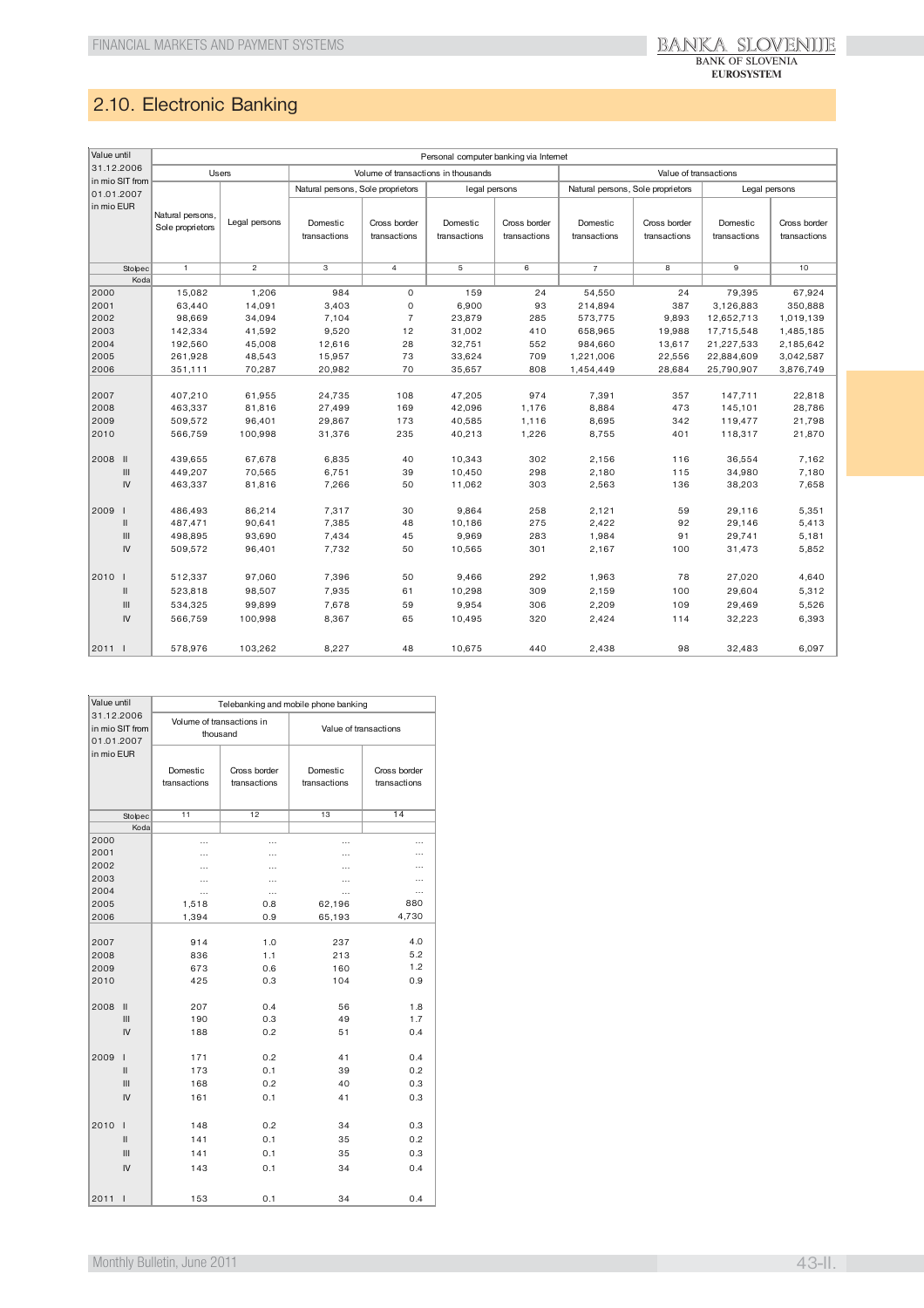BANK OF SLOVENIA **EUROSYSTEM**

## 2.11. Credit Transfers

| Value until<br>31.12.2006<br>in milliards SIT<br>from |                                           |                                      |                                      | Paper based payment                   |                                      | Non-paper based payment  |                                      |                          |                                      |  |
|-------------------------------------------------------|-------------------------------------------|--------------------------------------|--------------------------------------|---------------------------------------|--------------------------------------|--------------------------|--------------------------------------|--------------------------|--------------------------------------|--|
| 01.01.2007                                            |                                           |                                      | Volume (in thousands)                | Value                                 |                                      |                          | Volume (in thousands)                |                          | Value                                |  |
| in millions<br><b>EUR</b>                             |                                           | Total                                | Of which<br>domestic<br>transactions | Total                                 | Of which<br>domestic<br>transactions | Total                    | Of which<br>domestic<br>transactions | Total                    | Of which<br>domestic<br>transactions |  |
|                                                       | Column                                    | 1                                    | $\overline{2}$                       | 3                                     | $\overline{\mathbf{4}}$              | $\overline{5}$           | 6                                    | $\overline{7}$           | 8                                    |  |
|                                                       | Code                                      |                                      |                                      |                                       |                                      |                          |                                      |                          |                                      |  |
| 2004<br>2005<br>2006                                  |                                           | 87,508<br>92,004                     | 86,757<br>91,124                     | $\cdots$<br>16,277<br>23,496          | $\cdots$<br>11,783<br>18,675         | $\cdots$<br>404<br>451   | $\cdots$<br>404<br>451               | $\cdots$<br>116<br>127   | $\cdots$<br>116<br>127               |  |
| 2007<br>2008<br>2009<br>2010                          |                                           | 76,550<br>72,935<br>65,982<br>68,051 | 76,098<br>72,533<br>65,647<br>67,673 | 104,959<br>79,538<br>62,860<br>57,072 | 96,149<br>71,544<br>57,501<br>51,988 | 365<br>341<br>329<br>349 | 342<br>315<br>297<br>315             | 764<br>559<br>712<br>704 | 416<br>279<br>308<br>288             |  |
| 2007                                                  | $\mathbf{I}$<br>$\mathbf{H}$<br>III<br>IV | 18,337<br>18,908<br>18,925<br>20,380 | 18,203<br>18,785<br>18,834<br>20,275 | 28,025<br>30,377<br>25,171<br>21,386  | 25,903<br>28,017<br>23,188<br>19,040 | 88<br>90<br>87<br>99     | 83<br>84<br>81<br>93                 | 207<br>182<br>171<br>204 | 129<br>95<br>75<br>117               |  |
| 2008                                                  | Ш<br>III<br>IV                            | 17,876<br>19,497<br>17,403<br>18,159 | 17,774<br>19,391<br>17,306<br>18,062 | 19,668<br>22,309<br>18,457<br>19,104  | 17,829<br>20,297<br>16,603<br>16,815 | 84<br>86<br>79<br>92     | 79<br>80<br>72<br>84                 | 116<br>134<br>146<br>162 | 52<br>73<br>79<br>75                 |  |
| 2009                                                  | $\mathbf{I}$<br>Ш<br>Ш<br>IV              | 16,481<br>16,852<br>16,065<br>16,584 | 16,393<br>16,766<br>15,987<br>16,500 | 16,362<br>16,014<br>15,582<br>14,902  | 15,104<br>14,611<br>14,353<br>13,433 | 77<br>86<br>80<br>86     | 70<br>78<br>72<br>77                 | 160<br>172<br>191<br>188 | 79<br>76<br>74<br>79                 |  |
| 2010<br>$\blacksquare$                                | Ш<br>III<br>IV                            | 19,401<br>16,641<br>15,918<br>16,091 | 19,303<br>16,538<br>15,834<br>15,997 | 15,439<br>13,503<br>13,992<br>14,137  | 13,869<br>12,281<br>12,910<br>12,928 | 83<br>92<br>87<br>87     | 75<br>84<br>78<br>78                 | 156<br>180<br>165<br>203 | 73<br>77<br>58<br>80                 |  |
| 2011                                                  | $\mathbf{I}$                              | 15,257                               | 15,173                               | 16,070                                | 15,073                               | 86                       | 77                                   | 202                      | 67                                   |  |

| Value until<br>31.12.2006<br>from | in milliards SIT                        |                                  | Standing orders                      |                                  |                                      | Direct credit                        |                                      |                                      |                                      |  |
|-----------------------------------|-----------------------------------------|----------------------------------|--------------------------------------|----------------------------------|--------------------------------------|--------------------------------------|--------------------------------------|--------------------------------------|--------------------------------------|--|
| 01.01.2007                        |                                         |                                  | Volume (in thousands)                |                                  | Value                                | Volume (in thousands)                |                                      | Value                                |                                      |  |
| in millions<br><b>EUR</b>         |                                         | Total                            | Of which<br>domestic<br>transactions | Total                            | Of which<br>domestic<br>transactions | Total                                | Of which<br>domestic<br>transactions | Total                                | Of which<br>domestic<br>transactions |  |
|                                   | Column                                  | 9                                | 10                                   | 11                               | 12                                   | 13                                   | 14                                   | 15                                   | 16                                   |  |
|                                   | Code                                    |                                  |                                      |                                  |                                      |                                      |                                      |                                      |                                      |  |
| 2004<br>2005<br>2006              |                                         | 4,484<br>3,963                   | 4,484<br>3,963                       | $\cdots$<br>408<br>427           | .<br>408<br>427                      | $\cdots$<br>16,434<br>18,050         | 16,429<br>18,049                     | .<br>6,111<br>6,736                  | 6,087<br>6,717                       |  |
| 2007<br>2008<br>2009<br>2010      |                                         | 4,624<br>4,199<br>4,188<br>3,818 | 4,624<br>4,199<br>4,188<br>3,817     | 2,105<br>1,977<br>2,611<br>8,881 | 2,060<br>1,932<br>2,595<br>8,875     | 21,284<br>21,037<br>20,784<br>20,679 | 21,284<br>21,037<br>20,784<br>20,679 | 12,249<br>12,116<br>12,024<br>12,123 | 12,241<br>12,114<br>12,024<br>12,123 |  |
| 2007                              | $\mathbf{I}$<br>$\mathbf{I}$<br>Ш<br>IV | 1,223<br>1,124<br>1,200<br>1,076 | 1,223<br>1,124<br>1,200<br>1,076     | 512<br>475<br>573<br>546         | 504<br>462<br>564<br>529             | 4,916<br>5,432<br>5,587<br>5,349     | 4,916<br>5,432<br>5,587<br>5,349     | 2,660<br>3,145<br>2,914<br>3,530     | 2,659<br>3,141<br>2,913<br>3,528     |  |
| 2008                              | $\overline{1}$<br>Ш<br>Ш<br>IV          | 1,020<br>1,023<br>1,067<br>1,090 | 1,020<br>1,023<br>1,067<br>1,089     | 447<br>532<br>511<br>488         | 436<br>519<br>501<br>476             | 4,741<br>5,666<br>5,381<br>5,249     | 4,741<br>5,666<br>5,381<br>5,249     | 2,891<br>3,253<br>2,861<br>3,110     | 2,889<br>3,253<br>2,861<br>3,110     |  |
| 2009                              | $\mathbf{I}$<br>$\mathbf{I}$<br>Ш<br>IV | 1,138<br>1,017<br>1,026<br>1,008 | 1,138<br>1,016<br>1,026<br>1,008     | 578<br>579<br>728<br>727         | 573<br>575<br>724<br>723             | 4,836<br>5,572<br>5,168<br>5,209     | 4,836<br>5,572<br>5,168<br>5,209     | 2,790<br>3,321<br>2,894<br>3,019     | 2,790<br>3,321<br>2,894<br>3,019     |  |
| 2010                              | $\mathbf{I}$<br>Ш<br>Ш<br>IV            | 962<br>954<br>937<br>965         | 962<br>954<br>936<br>965             | 745<br>903<br>1,357<br>5,875     | 744<br>902<br>1,356<br>5,873         | 4,931<br>5,386<br>5,289<br>5.074     | 4,931<br>5,386<br>5,289<br>5.074     | 3,043<br>3,243<br>3,014<br>2,823     | 3,043<br>3,243<br>3,014<br>2,823     |  |
| $2011$                            |                                         | 936                              | 935                                  | 4,870                            | 4,867                                | 4,698                                | 4,698                                | 2,875                                | 2,875                                |  |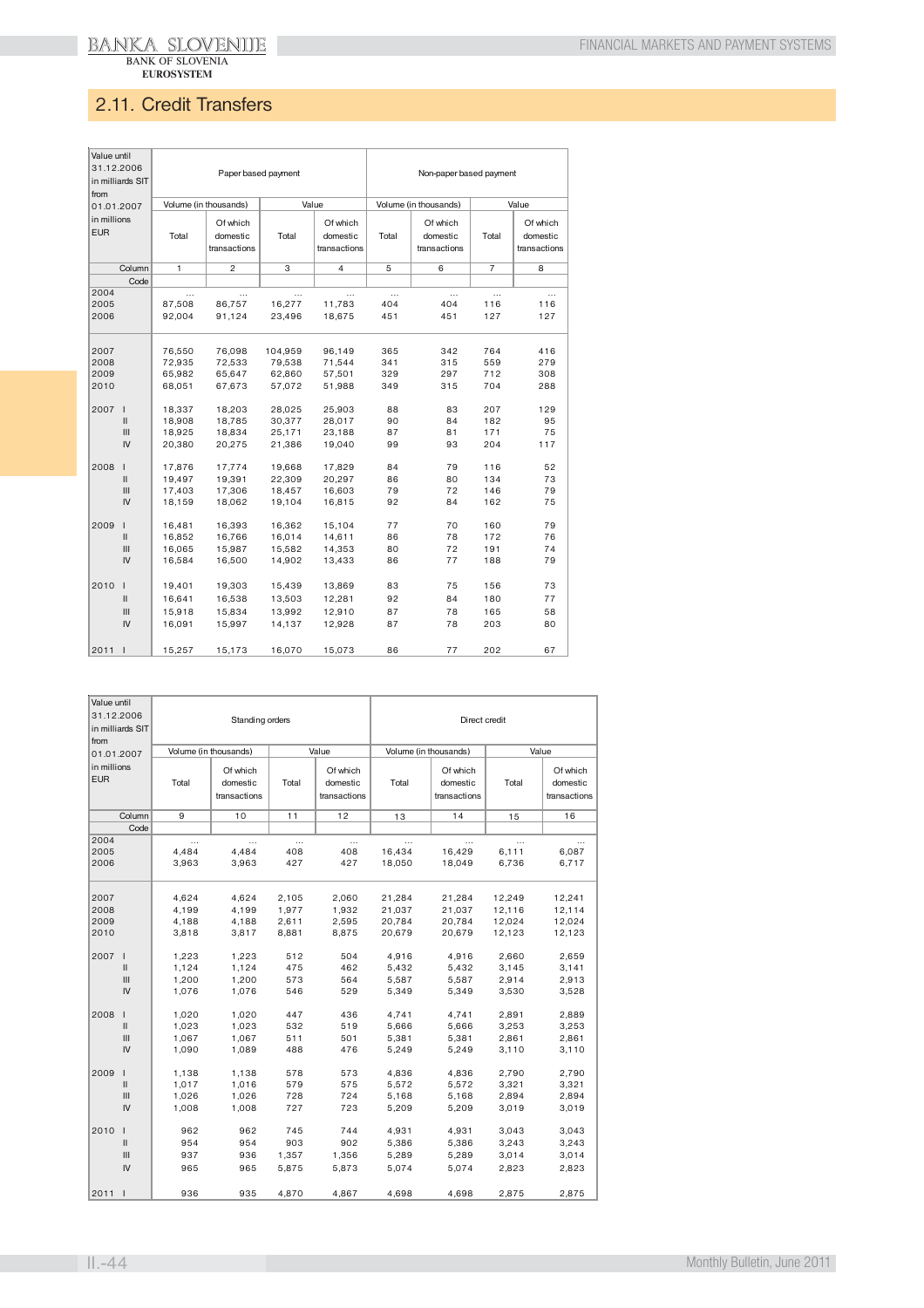### 2.12. Debit Transfers

| Value until        |                                |                              |                                      |                        |                                      |                          |                                     | Debit transfers        |                                      |                              |                                      |                            |                                      |
|--------------------|--------------------------------|------------------------------|--------------------------------------|------------------------|--------------------------------------|--------------------------|-------------------------------------|------------------------|--------------------------------------|------------------------------|--------------------------------------|----------------------------|--------------------------------------|
| from<br>01.01.2007 | 31.12.2006<br>in milliards SIT |                              | Direct debit                         |                        |                                      |                          |                                     | Special money order    |                                      |                              | Other debit transfers                |                            |                                      |
| in millions        |                                |                              | Volume (in thousands)                |                        | Value                                |                          | Volume (in thousands)               |                        | Value                                |                              | Volume (in thousands)                |                            | Value                                |
| <b>EUR</b>         |                                | Total                        | Of which<br>domestic<br>transactions | Total                  | Of which<br>domestic<br>transactions | Total                    | Of which<br>domestic<br>transaction | Total                  | Of which<br>domestic<br>transactions | Total                        | Of which<br>domestic<br>transactions | Total                      | Of which<br>domestic<br>transactions |
|                    | Stolpec                        | $\mathbf{1}$                 | $\overline{c}$                       | 3                      | 4                                    | $\overline{5}$           | 6                                   | $\overline{7}$         | 8                                    | $\overline{9}$               | 10                                   | 11                         | 12                                   |
| 2004               | Koda                           |                              |                                      |                        |                                      |                          |                                     |                        |                                      |                              |                                      |                            |                                      |
| 2005<br>2006       |                                | $\cdots$<br>35,934<br>40,237 | $\ddotsc$<br>35,933<br>40,237        | $\cdots$<br>449<br>430 | $\cdots$<br>449<br>430               | $\ldots$<br>68.7<br>40.4 | $\cdots$<br>68.7<br>40.4            | $\cdots$<br>2.7<br>3.8 | $\cdots$<br>2.7<br>3.8               | $\cdots$<br>22,746<br>28,219 | $\cdots$<br>22,688<br>28,144         | $\cdots$<br>5,820<br>6,499 | 5,340<br>6,007                       |
| 2004               | -1                             | $\cdots$                     | $\cdots$                             | $\cdots$               | $\cdots$                             | $\cdots$                 | $\cdots$                            | $\cdots$               | $\cdots$                             | $\cdots$                     | $\cdots$                             | $\cdots$                   | .                                    |
|                    | $\mathsf{II}$                  | 8.107                        | 8,107                                | 85                     | 85                                   | 7.3                      | 7.3                                 | 0.3                    | 0.3                                  | 5,973                        | 5,962                                | 1,163                      | 1,084                                |
|                    | Ш                              | 9,001                        | 9,001                                | 94                     | 94                                   | 42.0                     | 42.0                                | 2.4                    | 2.4                                  | 5,372                        | 5,360                                | 1,224                      | 1,127                                |
|                    | IV                             | 9,424                        | 9,424                                | 98                     | 98                                   | 3.2                      | 3.2                                 | 0.1                    | 0.1                                  | 5,671                        | 5,658                                | 1,330                      | 1,226                                |
| 2005               | $\blacksquare$                 | 8,228                        | 8,228                                | 87                     | 87                                   | 3.2                      | 3.2                                 | 0.1                    | 0.1                                  | 5,305                        | 5,292                                | 1,251                      | 1,144                                |
|                    | $\mathsf{II}$                  | 9,121                        | 9,121                                | 132                    | 132                                  | 21.3                     | 21.3                                | 1.5                    | 1.5                                  | 5,667                        | 5,653                                | 1,340                      | 1,251                                |
|                    | Ш                              | 9,207                        | 9,207                                | 127                    | 127                                  | 37.0                     | 37.0                                | 0.1                    | 0.1                                  | 5,670                        | 5,654                                | 1,459                      | 1,340                                |
|                    | IV                             | 9,378                        | 9,378                                | 103                    | 103                                  | 7.2                      | 7.2                                 | 0.9                    | 0.9                                  | 6,105                        | 6,089                                | 1,770                      | 1,606                                |
| 2006               | $\blacksquare$                 |                              |                                      |                        | 100                                  |                          |                                     | 0.1                    | 0.1                                  |                              |                                      |                            |                                      |
|                    | $\mathsf{II}$                  | 9,306<br>9,633               | 9,306<br>9,633                       | 100<br>107             | 107                                  | 1.1<br>1.4               | 1.1<br>1.4                          | 0.1                    | 0.1                                  | 6,228<br>7,375               | 6,213<br>7,357                       | 1,508<br>1,509             | 1,378<br>1,493                       |
|                    | $\mathbf{III}$                 | 10,605                       | 10,605                               | 111                    | 111                                  | 24.6                     | 24.6                                | 2.4                    | 2.4                                  | 7,124                        | 7,105                                | 1,636                      | 1,489                                |
|                    | IV                             | 10,694                       | 10,694                               | 112                    | 112                                  | 13.2                     | 13.2                                | 1.2                    | 1.2                                  | 7,491                        | 7,470                                | 1,846                      | 1,647                                |
|                    |                                |                              |                                      |                        |                                      |                          |                                     |                        |                                      |                              |                                      |                            |                                      |
| 2007               |                                | 41,733                       | 41,733                               | 1,848                  | 1,848                                | 24.0                     | 24.0                                | 5.9                    | 5.9                                  | 4,085                        | 4,000                                | 16,124                     | 12,815                               |
| 2008               |                                | 41,506                       | 41,506                               | 1,984                  | 1,984                                | 9.6                      | 9.6                                 | 2.9                    | 2.9                                  | 4,848                        | 4,743                                | 17,530                     | 13,547                               |
| 2009               |                                | 46,304                       | 46,304                               | 2,219                  | 2,219                                | 7.1                      | 7.1                                 | 2.5                    | 2.5                                  | 4,324                        | 4,320                                | 13,564                     | 13,562                               |
| 2010               |                                | 50,002                       | 50,002                               | 2,393                  | 2,393                                | 0.0                      | 0.0                                 | 0.0                    | 0.0                                  | 4,450                        | 4,445                                | 14,047                     | 14,045                               |
| 2007               |                                | 9,959                        | 9,959                                | 421                    | 421                                  | 3.1                      | 3.1                                 | 1.0                    | 1.0                                  | 978                          | 959                                  | 3,580                      | 2,869                                |
|                    | $\mathsf{II}$                  | 10,469                       | 10,469                               | 462                    | 462                                  | 4.5                      | 4.5                                 | 0.9                    | 0.9                                  | 961                          | 942                                  | 3,757                      | 3,050                                |
|                    | Ш                              | 10,531                       | 10,531                               | 470                    | 470                                  | 12.0                     | 12.0                                | 2.8                    | 2.8                                  | 1,008                        | 986                                  | 4,244                      | 3,350                                |
|                    | IV                             | 10,774                       | 10,774                               | 495                    | 495                                  | 4.4                      | 4.4                                 | 1.3                    | 1.3                                  | 1,138                        | 1,113                                | 4,543                      | 3,545                                |
| 2008               | $\blacksquare$                 | 10,733                       | 10,733                               | 496                    | 496                                  | 1.4                      | 1.4                                 | 0.3                    | 0.3                                  | 1,117                        | 1,093                                | 4,129                      | 3,230                                |
|                    | $\mathbf{II}$                  | 9,883                        | 9,883                                | 482                    | 482                                  | 2.0                      | 2.0                                 | 0.5                    | 0.5                                  | 1,234                        | 1,208                                | 4,391                      | 3,352                                |
|                    | Ш                              | 9,991                        | 9,991                                | 482                    | 482                                  | 3.4                      | 3.4                                 | 1.3                    | 1.3                                  | 1,221                        | 1,195                                | 4,358                      | 3,404                                |
|                    | IV                             | 10,898                       | 10,898                               | 525                    | 525                                  | 2.8                      | 2.8                                 | 0.8                    | 0.8                                  | 1,276                        | 1,248                                | 4,651                      | 3,561                                |
|                    |                                |                              |                                      |                        |                                      |                          |                                     |                        |                                      |                              |                                      |                            |                                      |
| 2009               | $\blacksquare$                 | 11,211                       | 11,211                               | 560                    | 560                                  | 0.5                      | 0.5                                 | 0.2                    | 0.2                                  | 1,139                        | 1,137                                | 3,144                      | 3,144                                |
|                    | $\mathsf{II}$                  | 10,965                       | 10,965                               | 542                    | 542                                  | 2.0                      | 2.0                                 | 0.7                    | 0.7                                  | 1,091                        | 1,090                                | 3,048                      | 3,047                                |
|                    | $\mathbf{III}$<br>IV           | 12,087<br>12,042             | 12,087<br>12,042                     | 571<br>546             | 571<br>546                           | 3.2<br>1.4               | 3.2<br>1.4                          | 1.0<br>0.5             | 1.0<br>0.5                           | 1,042<br>1,053               | 1,041<br>1,052                       | 3,668<br>3,704             | 3,668<br>3,703                       |
|                    |                                |                              |                                      |                        |                                      |                          |                                     |                        |                                      |                              |                                      |                            |                                      |
| 2010               | $\blacksquare$                 | 11,877                       | 11,877                               | 576                    | 576                                  | 0.0                      | 0.0                                 | 0.0                    | 0.0                                  | 1,022                        | 1,021                                | 3,271                      | 3,270                                |
|                    | $\mathbf{II}$                  | 12,335                       | 12,335                               | 609                    | 609                                  | 0.0                      | 0.0                                 | 0.0                    | 0.0                                  | 1,134                        | 1,133                                | 3,610                      | 3,609                                |
|                    | Ш                              | 12,841                       | 12,841                               | 616                    | 616                                  | 0.0                      | 0.0                                 | 0.0                    | 0.0                                  | 1,107                        | 1,106                                | 3,559                      | 3,559                                |
|                    | IV                             | 12,950                       | 12,950                               | 593                    | 593                                  | 0.0                      | 0.0                                 | 0.0                    | 0.0                                  | 1,187                        | 1,186                                | 3,608                      | 3,607                                |
|                    |                                |                              |                                      |                        |                                      |                          |                                     |                        |                                      |                              |                                      |                            |                                      |
| 2011               |                                | 12,331                       | 12,331                               | 625                    | 625                                  | 0.0                      | 0.0                                 | 0.0                    | 0.0                                  | 1,136                        | 1,135                                | 3,134                      | 3,134                                |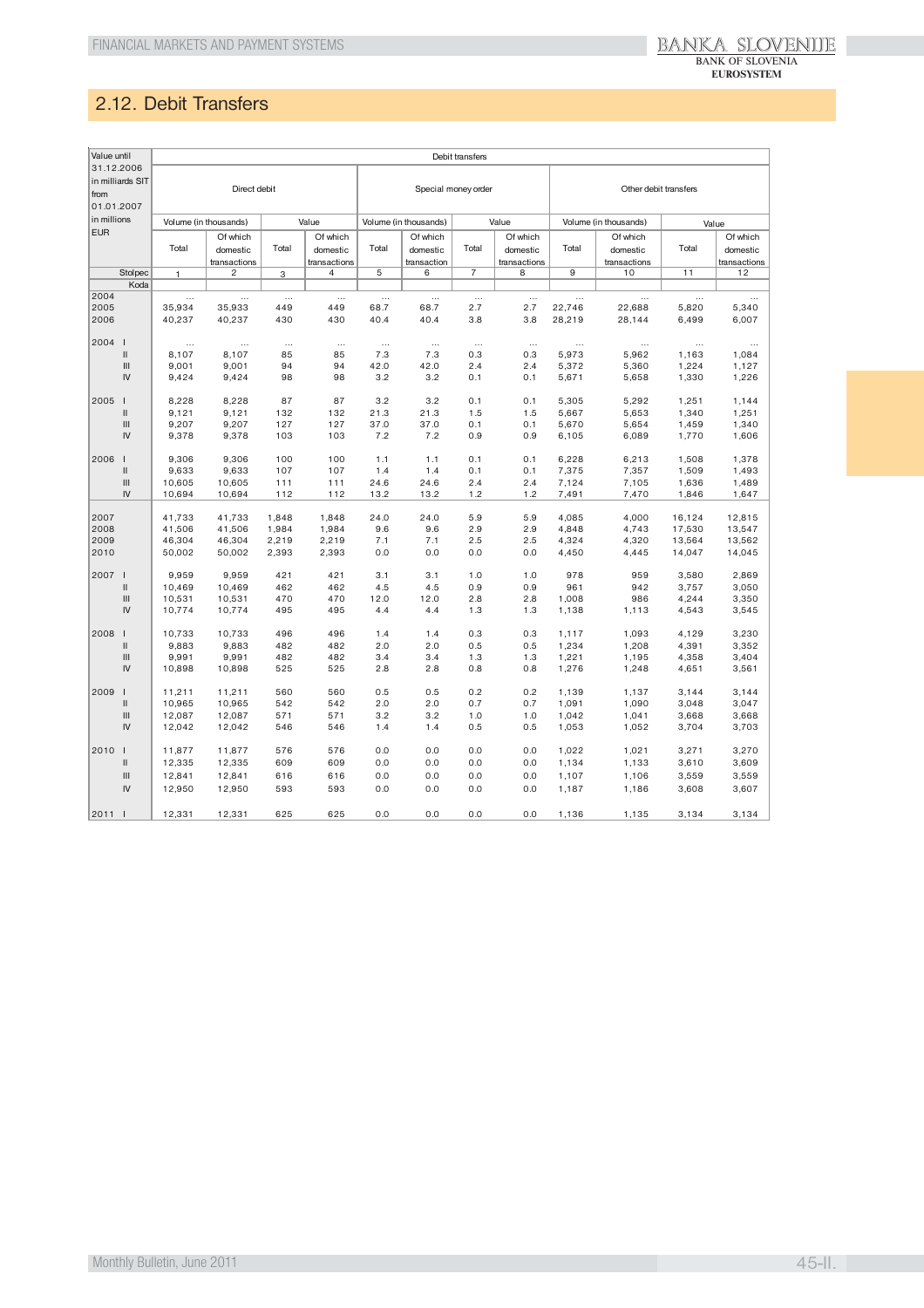**EUROSYSTEM**

## 2.13. Network of Commercial Banks

| No.            |                       |                |          | Commercial banks (Head offices) |          |                         |          | Network <sup>2</sup> (31.12.2010) | Total  |     |
|----------------|-----------------------|----------------|----------|---------------------------------|----------|-------------------------|----------|-----------------------------------|--------|-----|
|                | Region <sup>1</sup>   | 2006           | 2007     | 2008                            | 2009     | 2010                    | H.office | <b>Branch</b>                     | Agency |     |
| 1              | Pomurska              | 0              | $\Omega$ | 0                               | $\Omega$ | 0                       | $\circ$  | 13                                | 28     | 41  |
| 2              | Podravska             | $\overline{4}$ | 4        | 4                               | 4        | $\overline{\mathbf{4}}$ | 4        | 21                                | 71     | 96  |
| 3              | Koroška               |                |          | $\Omega$                        | $\cap$   | $\Omega$                | $\Omega$ | 5                                 | 22     | 27  |
| $\overline{4}$ | Savinjska             |                |          |                                 |          |                         |          | 34                                | 61     | 96  |
| 5              | Zasavska              |                |          |                                 | $\cap$   | $\Omega$                | $\Omega$ |                                   | 12     | 13  |
| 6              | Spodnjeposavska       | $\Omega$       | O        | $\Omega$                        | $\Omega$ | $\Omega$                | $\Omega$ | 5                                 | 16     | 21  |
| $\overline{7}$ | Jugovzhodna Slovenija | $\Omega$       | $\Omega$ | $\Omega$                        | $\cap$   | $\Omega$                | $\Omega$ | 13                                | 42     | 55  |
| 8              | Osrednjeslovenska     | 13             | 15       | 14                              | 15       | 15                      | 15       | 31                                | 100    | 146 |
| 9              | Gorenjska             |                |          |                                 |          |                         |          | 22                                | 43     | 66  |
| 10             | Notranjsko-kraška     | $\Omega$       | $\Omega$ | O                               | $\cap$   | $\Omega$                | $\Omega$ | 3                                 | 17     | 20  |
| 11             | Goriška               | $\Omega$       | $\Omega$ | 0                               | $\Omega$ | $\Omega$                | $\Omega$ | 20                                | 38     | 58  |
| 12             | Obalno-kraška         |                |          |                                 |          |                         |          | 20                                | 23     | 44  |
|                | <b>TOTAL</b>          | 22             | 24       | 21                              | 22       | 22                      | 22       | 188                               | 473    | 683 |

|                                            | 1999   | 2000  | $200 -$ | 2002  | 2003 | 2004 | 2005  | 2006                        | 2007  | 2008   | 2009  | 2010  |
|--------------------------------------------|--------|-------|---------|-------|------|------|-------|-----------------------------|-------|--------|-------|-------|
| Number of employees in<br>commercial banks | 10.445 | 0.929 | .258    | 1.543 | .397 | .534 | 1.632 | $\rightarrow$ $\rightarrow$ | 1.878 | 12.096 | 1.994 | .,787 |

Density of the banking network by local comunities

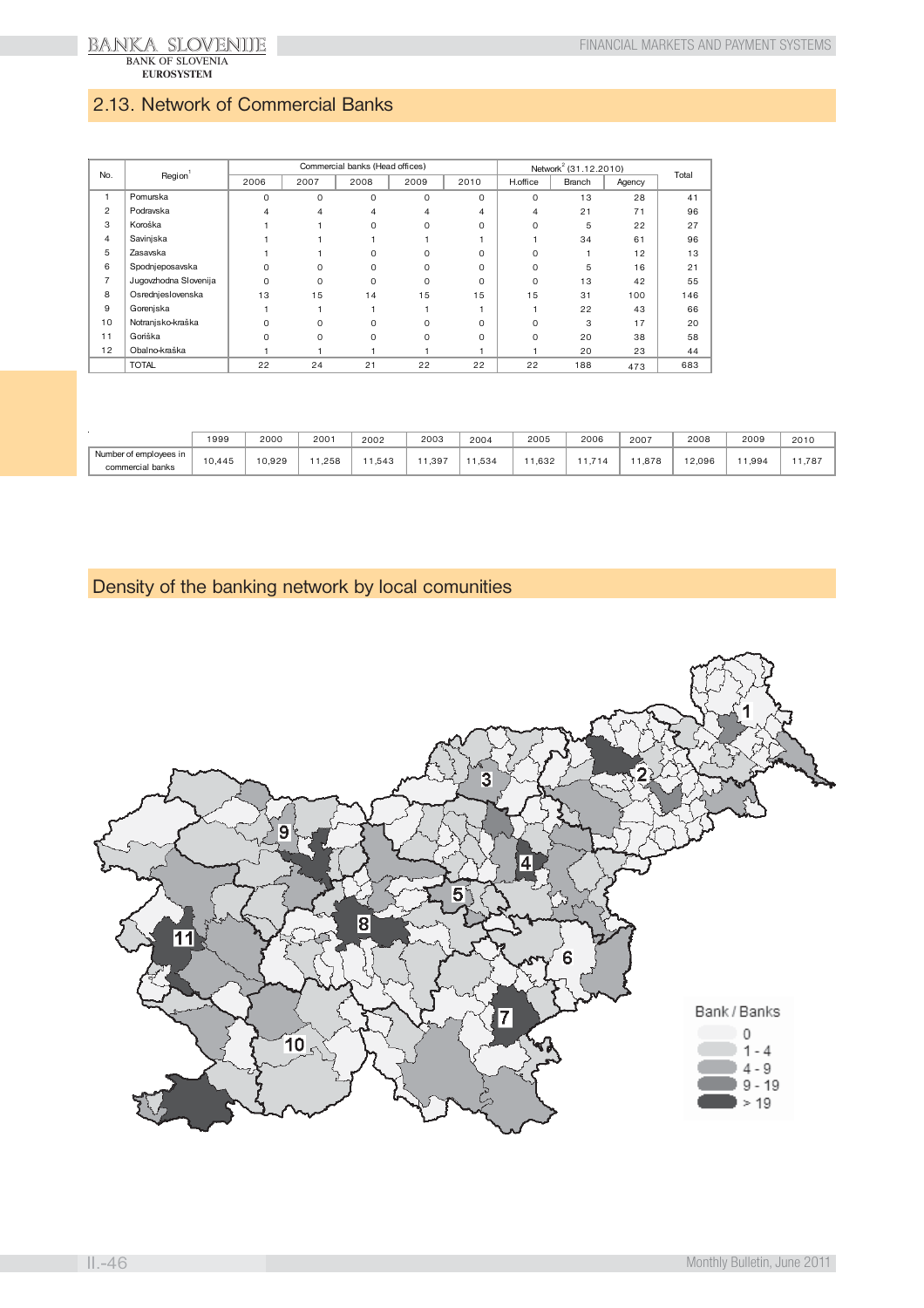## 3.1. Balance of Payments 1988-1993

| Millions of US Dollars                                           |            |             |            |             |            |            |
|------------------------------------------------------------------|------------|-------------|------------|-------------|------------|------------|
|                                                                  | 1988       | 1989        | 1990       | 1991        | 1992       | 1993       |
| I. Current account                                               | 1,351.8    | 1,088.5     | 518.4      | 129.1       | 926.2      | 191.9      |
| 1. Trade balance                                                 | 364.8      | 192.1       | $-608.7$   | $-262.2$    | 791.1      | $-154.2$   |
| 1.1. Exports f.o.b.                                              | 3,278.4    | 3,408.5     | 4,117.8    | 3,869.1     | 6,682.9    | 6,082.9    |
| 1.2. Imports c.i.f.                                              | $-2,913.6$ | $-3,216.3$  | $-4,726.6$ | $-4, 131.3$ | $-5,891.8$ | $-6,237.1$ |
| 2. Services                                                      | 965.7      | 922.3       | 1,139.5    | 482.9       | 180.3      | 375.3      |
| 2.1. Exports                                                     | 1,340.8    | 1,355.4     | 1,699.4    | 1,012.6     | 1,219.3    | 1,392.7    |
| 2.1.2 Processing                                                 | 123.2      | 128.5       | 162.3      | 152.8       |            |            |
| 2.2 Imports                                                      | $-375.2$   | $-433.1$    | $-560.0$   | $-529.7$    | $-1,039.0$ | $-1,017.3$ |
| 2.2.2. Processing                                                | $-4.9$     | $-7.8$      | $-6.2$     | $-25.6$     |            |            |
| 3. Income                                                        | $-93.9$    | $-99.8$     | $-118.7$   | $-106.3$    | $-91.3$    | $-51.4$    |
| 3.1. Receipts                                                    | 24.4       | 25.3        | 59.7       | 41.5        | 69.8       | 114.7      |
| 3.2. Expenditure                                                 | $-118.3$   | $-125.1$    | $-178.4$   | $-147.8$    | $-161.1$   | $-166.0$   |
| 4. Current transfers                                             | 115.2      | 73.8        | 106.4      | 14.7        | 46.0       | 22.2       |
| 4.1. Receipts                                                    | 129.8      | 97.4        | 134.5      | 49.7        | 93.0       | 155.1      |
| 4.2. Expenditure                                                 | $-14.5$    | $-23.6$     | $-28.2$    | $-35.0$     | $-46.9$    | $-132.9$   |
|                                                                  |            |             |            |             |            |            |
| II. Capital and financial account                                | $-113.4$   | 103.4       | $-48.0$    | $-290.6$    | $-645.4$   | $-202.0$   |
| A. Capital account                                               |            |             |            |             |            | 4.1        |
| <b>B.</b> Financial account                                      | $-113.4$   | 103.4       | $-48.0$    | $-290.6$    | $-645.4$   | $-206.1$   |
| 1. Direct investment                                             | $-5.4$     | $-14.3$     | $-2.1$     | $-41.3$     | 112.9      | 111.3      |
| 1.1. Foreign in Slovenia                                         | $-0.2$     | 3.0         | 4.3        | 64.9        | 111.0      | 112.6      |
| 1.2. Domestic abroad                                             | $-5.2$     | $-17.3$     | $-6.5$     | $-23.5$     | 1.8        | $-1.3$     |
| 2. Portfolio investment                                          | 0.2        | 0.1         | 2.5        |             | $-8.9$     | 3.1        |
| 3. Other investment                                              | $-108.3$   | 117.6       | $-48.4$    | $-225.1$    | $-116.8$   | $-209.2$   |
| 3.1. Assets                                                      | 67.5       | $-91.0$     | $-179.0$   | $-108.7$    | $-157.5$   | $-313.5$   |
| a) Commercial credits (other sectors)                            | ٠          | $-54.6$     | 30.1       | $-41.8$     | 6.6        | 93.3       |
| - Long-term                                                      | ä,         | $-20.6$     | 26.6       | $-21.3$     | 6.6        | 5.3        |
| - Short-term                                                     |            | $-34.0$     | 3.5        | $-20.5$     |            | 88.0       |
| b) Loans (banks)                                                 | $-2.4$     | $-0.1$      | $-0.3$     | $-4.7$      | $-30.8$    | 11.5       |
| - Long-term                                                      | $-2.4$     | $-0.1$      | $-0.3$     | 0.0         | $-36.7$    | 21.7       |
| - Short-term                                                     |            |             |            | $-4.7$      | 6.0        | $-10.2$    |
| c) Currency and deposits                                         | 61.2       | $-46.7$     | $-242.8$   | $-73.3$     | $-139.5$   | $-383.7$   |
| Banks                                                            | $-54.3$    | $-251.2$    | 134.3      | 18.8        | $-148.7$   | $-450.8$   |
| Other sectors                                                    | 115.5      | 204.5       | $-377.1$   | $-92.0$     | 9.2        | 67.1       |
| d) Other assets                                                  | 8.7        | 10.4        | 34.0       | 11.0        | 6.2        | $-34.6$    |
| 3.2. Liabilities                                                 | $-175.8$   | 208.6       | 130.6      | $-116.4$    | 40.6       | 104.3      |
| a) Commercial credits (long-term)                                | 4.7        | 14.8        | 0.4        | $-18.2$     | $-12.9$    | $-13.0$    |
| General government                                               |            |             | $-0.8$     | 2.7         | $-1.4$     |            |
| Other sectors                                                    | 4.7        | 14.8        | 1.2        | $-20.9$     | $-11.5$    |            |
| b) Loans                                                         | 17.3       | 48.0        | 120.5      | $-47.4$     | 32.9       | 161.2      |
| General government                                               |            |             | 65.3       | 11.2        | $-16.8$    | 78.6       |
| Banks                                                            | 27.7       | $-24.5$     | 0.1        | $-44.0$     | $-9.1$     | 1.7        |
| - Long-term                                                      | 57.3       | 21.6        | $-3.0$     | $-23.9$     | $-6.8$     | $-2.4$     |
| - Short-term                                                     | $-29.6$    | $-46.1$     | 3.1        | $-20.1$     | $-2.4$     | 4.1        |
| Other sectors <sup>1</sup>                                       | $-10.4$    | 72.5        | 55.1       | $-14.6$     | 58.8       | 94.7       |
| - Long-term                                                      | $-11.2$    | 66.9        | 60.7       | $-18.3$     | 52.1       | 27.3       |
| - Short-term                                                     | 0.9        | 5.6         | $-5.6$     | 3.7         | 6.7        | 67.5       |
| c) Deposits                                                      | $-194.3$   | 132.8       | $-64.8$    | $-61.7$     | 13.8       | $-40.3$    |
| d) Other liabilities                                             | $-3.5$     | 13.0        | 74.5       | 10.9        | 7.4        | $-3.7$     |
| 4. International reserves <sup>3</sup>                           |            |             |            | $-106.8$    | $-632.6$   | $-111.3$   |
| Gold, SDRs and Reserve position in IMF                           |            |             |            | $-106.8$    |            | $-17.8$    |
| Currency and deposits                                            |            |             |            |             | $-627.0$   | $-48.3$    |
| <b>Securities</b>                                                |            |             |            |             | $-5.6$     | $-45.3$    |
|                                                                  |            |             |            |             |            |            |
| III. Statistical error and multilateral settlements <sup>2</sup> | $-1,238.4$ | $-1, 191.8$ | $-470.4$   | 161.5       | $-288.6$   | 10.1       |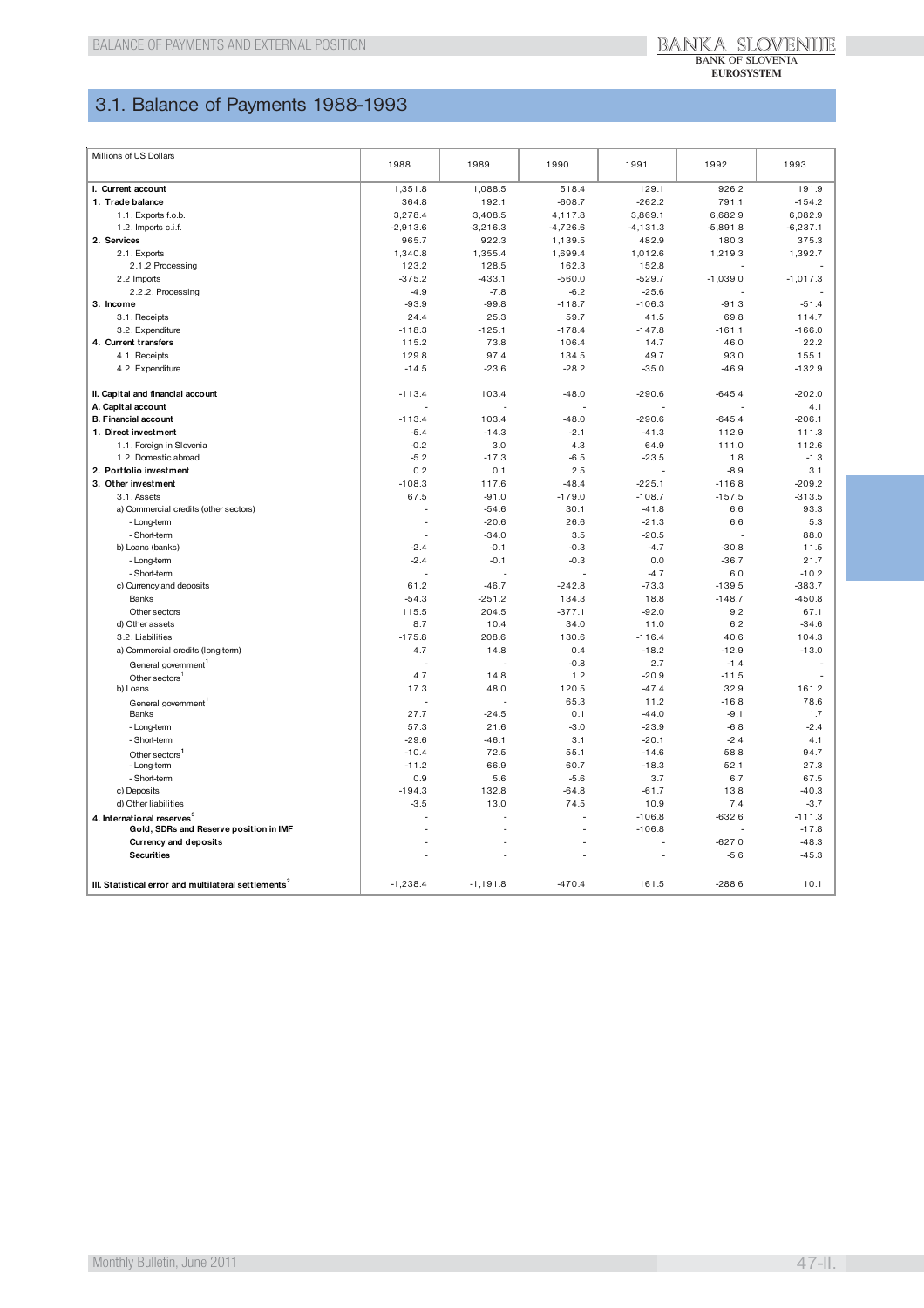BANK OF SLOVENIA **EUROSYSTEM**

# 3.2. Balance of Payments

### Balance of Payments of Slovenia

| Mio EUR      |              | Current account |              |                | Goods'   |             |                | Services |             |
|--------------|--------------|-----------------|--------------|----------------|----------|-------------|----------------|----------|-------------|
|              | Balance      | Receipts        | Expenditures | Balance        | Exports  | Imports     | Balance        | Exports  | Imports     |
| Column       | $\mathbf{1}$ | $\overline{c}$  | 3            | $\overline{4}$ | 5        | 6           | $\overline{7}$ | 8        | 9           |
| Code         |              |                 |              |                |          |             |                |          |             |
| 1994*        | 486.5        | 7,749.4         | $-7,262.9$   | $-279.4$       | 5,756.1  | $-6,035.5$  | 539.4          | 1,519.5  | $-980.1$    |
| 1995*        | $-51.6$      | 8,526.2         | $-8,577.8$   | $-731.3$       | 6,456.1  | $-7,187.5$  | 450.3          | 1,565.1  | $-1, 114.8$ |
| 1996         | 32.3         | 8,904.9         | $-8,872.6$   | $-670.9$       | 6,670.9  | $-7,341.8$  | 511.3          | 1,703.9  | $-1, 192.6$ |
| 1997         | 43.1         | 9,824.3         | $-9,781.1$   | $-684.0$       | 7,438.3  | $-8,122.4$  | 560.8          | 1,809.9  | $-1,249.1$  |
| 1998         | $-107.9$     | 10,526.4        | $-10,634.3$  | $-708.2$       | 8,088.3  | $-8,796.5$  | 446.9          | 1,804.2  | $-1,357.3$  |
| 1999         | $-664.2$     | 10,582.6        | $-11,246.8$  | $-1,164.1$     | 8,103.2  | $-9,267.3$  | 329.5          | 1,763.5  | $-1,434.0$  |
| 2000         | $-583.0$     | 12,467.5        | $-13,050.5$  | $-1,227.0$     | 9,574.2  | $-10,801.2$ | 489.2          | 2,051.5  | $-1,562.3$  |
| 2001         | 38.0         | 13,579.1        | $-13,541.2$  | $-684.5$       | 10,454.3 | $-11,138.7$ | 535.6          | 2,177.6  | $-1,642.1$  |
| 2002         | 247.2        | 14,510.2        | $-14,263.0$  | $-265.0$       | 11,081.6 | $-11,346.6$ | 619.8          | 2,439.5  | $-1,819.8$  |
| 2003         | $-195.7$     | 14,866.0        | $-15,061.7$  | $-542.8$       | 11,417.1 | $-11,959.9$ | 540.2          | 2,464.9  | $-1,924.7$  |
| 2004         | $-719.7$     | 16,806.2        | $-17,525.9$  | $-1,008.8$     | 12,932.8 | $-13,941.6$ | 687.6          | 2,782.6  | $-2,095.0$  |
| 2005         | $-497.6$     | 19,198.2        | $-19,695.8$  | $-1,025.8$     | 14,599.2 | $-15,625.0$ | 920.0          | 3,213.5  | $-2,293.5$  |
| 2006         | $-771.0$     | 22,257.5        | $-23,028.5$  | $-1, 151.0$    | 17,028.3 | $-18,179.3$ | 992.7          | 3,572.4  | $-2,579.7$  |
| 2007         | $-1,646.2$   | 26,053.1        | $-27,699.3$  | $-1,665.9$     | 19,798.5 | $-21,464.4$ | 1,047.4        | 4,145.2  | $-3,097.9$  |
| 2008         | $-2,573.9$   | 27,137.8        | $-29,711.6$  | $-2,648.1$     | 20,032.2 | $-22,680.4$ | 1,423.7        | 4,956.5  | $-3,532.8$  |
| 2009         | $-455.7$     | 22,145.6        | $-22,601.3$  | $-702.6$       | 16,167.3 | $-16,869.9$ | 1,165.1        | 4,347.0  | $-3,181.9$  |
| 2010         | $-297.3$     | 24,919.3        | $-25,216.6$  | $-1,204.9$     | 18,386.0 | $-19,590.8$ | 1,308.2        | 4,633.2  | $-3,324.9$  |
| 2010<br>Aug. | $-57.5$      | 1,895.4         | $-1,952.9$   | $-121.8$       | 1,306.2  | $-1,428.0$  | 115.2          | 448.2    | $-333.1$    |
| Sep.         | $-5.6$       | 2,284.9         | $-2,290.5$   | $-68.0$        | 1,729.1  | $-1,797.1$  | 142.7          | 437.4    | $-294.7$    |
| Oct.         | $-41.2$      | 2,206.4         | $-2,247.6$   | $-154.6$       | 1,656.4  | $-1,811.0$  | 131.7          | 393.9    | $-262.1$    |
| Nov.         | $-56.9$      | 2,232.4         | $-2,289.3$   | $-150.9$       | 1,699.5  | $-1,850.5$  | 86.8           | 355.9    | $-269.1$    |
| Dec.         | 7.4          | 2,230.2         | $-2,222.8$   | $-202.2$       | 1,490.8  | $-1,693.0$  | 96.7           | 426.3    | $-329.6$    |
| 2011<br>Jan. | $-20.5$      | 2,029.6         | $-2,050.0$   | $-66.1$        | 1,536.0  | $-1,602.1$  | 107.4          | 350.4    | $-243.0$    |
| Feb.         | $-106.7$     | 2,117.4         | $-2,224.0$   | $-110.7$       | 1,603.4  | $-1,714.2$  | 80.3           | 323.5    | $-243.2$    |
| Mar.         | 40.2         | 2,533.2         | $-2,493.1$   | $-106.3$       | 1,881.8  | $-1.988.1$  | 118.9          | 401.9    | $-283.0$    |
| Apr.         | 38.9         | 2,271.9         | $-2,233.0$   | $-76.3$        | 1,684.8  | $-1,761.1$  | 146.6          | 409.1    | $-262.5$    |

| Mio EUR |        |              | Current account |              |                | Goods <sup>1</sup> |             |                | Services |            |
|---------|--------|--------------|-----------------|--------------|----------------|--------------------|-------------|----------------|----------|------------|
|         |        | Balance      | Receipts        | Expenditures | Balance        | Exports            | Imports     | Balance        | Exports  | Imports    |
|         | Column | $\mathbf{1}$ | $\overline{c}$  | 3            | $\overline{4}$ | 5                  | 6           | $\overline{7}$ | 8        | 9          |
|         | Code   |              |                 |              |                |                    |             |                |          |            |
| 2002    |        | $-560.1$     | 8,215.9         | $-8,776.0$   | $-1, 145.5$    | 6,120.8            | $-7,266.3$  | 594.8          | 1,397.4  | $-802.5$   |
| 2003    |        | $-826.6$     | 8,426.3         | $-9,252.9$   | $-1,367.0$     | 6,224.7            | $-7,591.7$  | 619.8          | 1,489.6  | $-869.8$   |
| 2004    |        | $-2,102.8$   | 9,352.8         | $-11,455.6$  | $-2,755.7$     | 7,011.2            | $-9,766.9$  | 757.1          | 1,689.4  | $-932.3$   |
| 2005    |        | $-2, 145.6$  | 10,597.1        | $-12,742.7$  | $-2,791.6$     | 8,002.3            | $-10,793.9$ | 823.8          | 1,897.8  | $-1,074.0$ |
| 2006    |        | $-2,547.9$   | 12,147.8        | $-14,695.7$  | $-3.190.4$     | 9,200.2            | $-12,390.6$ | 949.6          | 2,158.5  | $-1,208.9$ |
| 2007    |        | $-3,305.9$   | 13,772.5        | $-17,078.4$  | $-3,757.8$     | 10,340.0           | $-14,097.8$ | 1,038.9        | 2,414.6  | $-1,375.7$ |
| 2008    |        | $-4,202.0$   | 13,923.2        | $-18, 125.2$ | $-4,422.9$     | 10,201.9           | $-14,624.9$ | 1,177.3        | 2,740.4  | $-1,563.1$ |
| 2009    |        | $-1.950.6$   | 11.957.5        | $-13,908.1$  | $-2,367.5$     | 8,839.8            | $-11,207.3$ | 919.8          | 2,419.8  | $-1,500.0$ |
| 2010    |        | $-1,678.0$   | 13,700.8        | $-15,378.8$  | $-2,558.5$     | 10,226.7           | $-12,785.3$ | 1,071.3        | 2,655.1  | $-1,583.8$ |
|         |        |              |                 |              |                |                    |             |                |          |            |
| 2010    | Feb.   | $-109.4$     | 988.1           | $-1,097.5$   | $-149.5$       | 772.4              | $-921.9$    | 44.1           | 158.7    | $-114.5$   |
|         | Mar.   | $-147.9$     | 1,205.2         | $-1,353.1$   | $-229.1$       | 924.9              | $-1, 154.0$ | 78.5           | 208.4    | $-129.9$   |
|         | Apr.   | $-99.9$      | 1,122.9         | $-1,222.8$   | $-185.1$       | 842.3              | $-1,027.4$  | 91.8           | 215.5    | $-123.7$   |
|         | May    | $-148.8$     | 1,164.7         | $-1,313.5$   | $-220.0$       | 871.3              | $-1,091.3$  | 96.5           | 217.9    | $-121.4$   |
|         | Jun.   | $-165.8$     | 1,210.4         | $-1,376.1$   | $-180.7$       | 924.6              | $-1.105.3$  | 85.0           | 215.3    | $-130.3$   |
|         | Jul.   | $-100.1$     | 1,221.3         | $-1,321.5$   | $-214.1$       | 882.0              | $-1,096.1$  | 113.2          | 266.6    | $-153.4$   |
|         | Aug.   | $-133.4$     | 1,008.3         | $-1, 141.7$  | $-263.5$       | 660.3              | $-923.8$    | 151.7          | 284.7    | $-133.0$   |
|         | Sep.   | $-153.6$     | 1,269.6         | $-1,423.2$   | $-232.4$       | 949.6              | $-1,181.9$  | 109.2          | 252.4    | $-143.1$   |
|         | Oct.   | $-161.0$     | 1,227.9         | $-1,388.9$   | $-259.4$       | 926.6              | $-1,186.0$  | 103.1          | 231.9    | $-128.8$   |
|         | Nov.   | $-163.3$     | 1.219.3         | $-1,382.7$   | $-216.1$       | 953.5              | $-1.169.6$  | 70.1           | 199.1    | $-129.0$   |
|         | Dec.   | $-262.4$     | 1,106.1         | $-1,368.6$   | $-310.8$       | 790.2              | $-1,101.0$  | 74.6           | 240.5    | $-165.8$   |
|         |        |              |                 |              |                |                    |             |                |          |            |
| 2011    | Jan.   | $-98.5$      | 1,155.3         | $-1,253.8$   | $-132.6$       | 909.0              | $-1,041.6$  | 66.8           | 187.2    | $-120.4$   |
|         | Feb.   | $-157.8$     | 1,170.3         | $-1,328.2$   | $-179.8$       | 922.0              | $-1, 101.8$ | 55.2           | 181.4    | $-126.2$   |
|         | Mar.   | $-174.2$     | 1,393.4         | $-1,567.6$   | $-258.4$       | 1,059.5            | $-1,317.9$  | 91.4           | 231.4    | $-140.0$   |
|         | Apr.   | $-95.5$      | 1,274.5         | $-1,370.0$   | $-184.2$       | 959.2              | $-1, 143.4$ | 115.1          | 242.1    | $-127.0$   |
|         |        |              |                 |              |                |                    |             |                |          |            |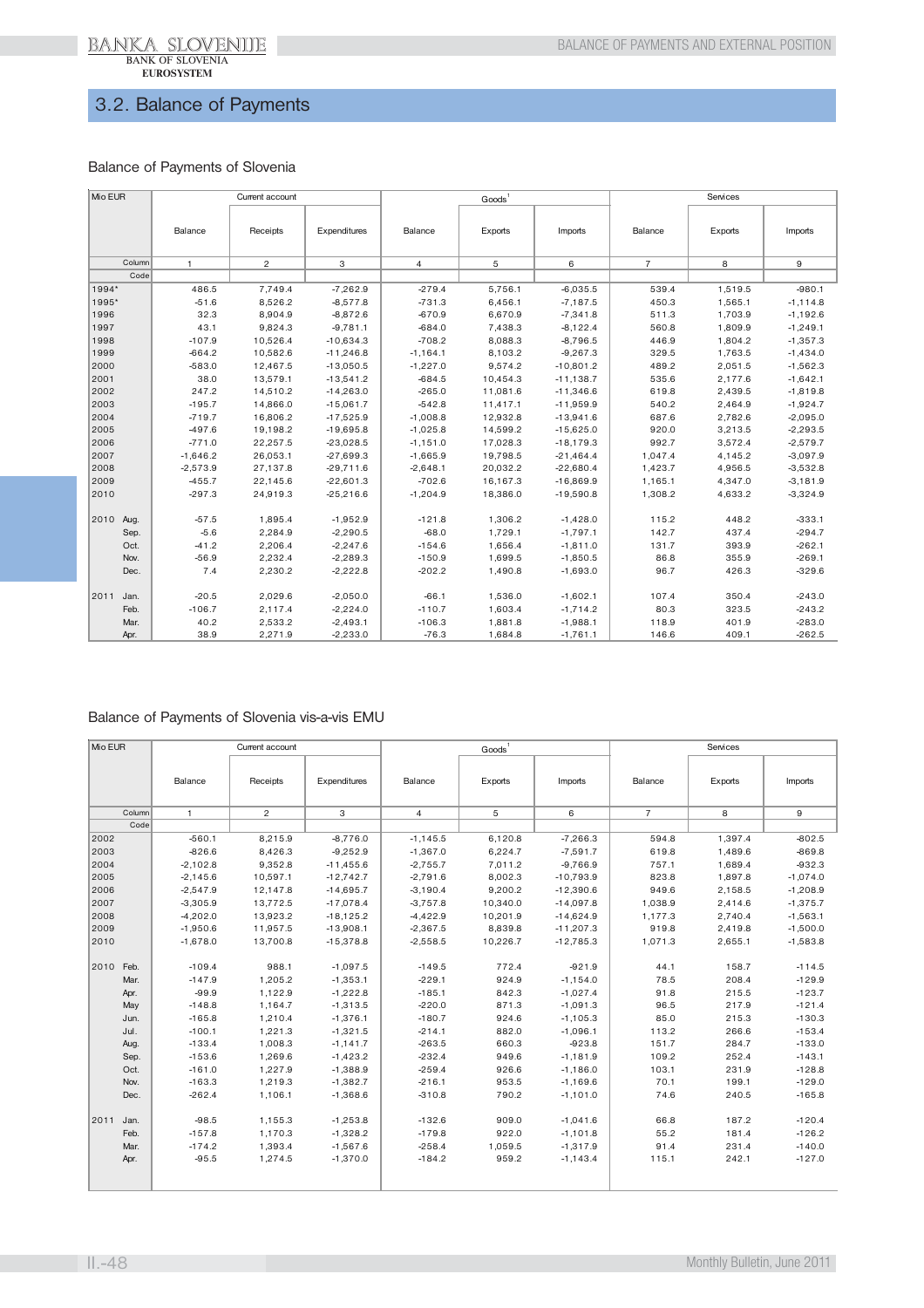### Balance of Payments of Slovenia

|         |                 |         |          | Services - of which: |                         |                       |          |         |                         |
|---------|-----------------|---------|----------|----------------------|-------------------------|-----------------------|----------|---------|-------------------------|
|         | Transportations | Travel  |          |                      | Communications services | Construction services |          |         | Other business services |
| Exports | Imports         | Exports | Imports  | Exports              | Imports                 | Exports               | Imports  | Exports | Imports                 |
| 10      | 11              | 12      | 13       | 14                   | 15                      | 16                    | 17       | 18      | 19                      |
|         |                 |         |          |                      |                         |                       |          |         |                         |
| 410.6   | $-354.8$        | 766.8   | $-326.3$ | 10.6                 | $-4.6$                  | 103.6                 | $-2.7$   | 205.1   | $-220.3$                |
| 390.2   | $-338.1$        | 836.8   | $-443.0$ | 9.2                  | $-8.9$                  | 104.1                 | $-18.4$  | 191.0   | $-221.2$                |
| 383.9   | $-326.6$        | 989.1   | $-481.5$ | 11.1                 | $-13.1$                 | 73.8                  | $-35.0$  | 193.5   | $-236.1$                |
| 411.9   | $-327.2$        | 1,047.9 | $-462.8$ | 19.1                 | $-24.0$                 | 70.3                  | $-46.8$  | 199.6   | $-247.6$                |
| 480.9   | $-365.9$        | 970.8   | $-501.1$ | 22.1                 | $-27.6$                 | 65.2                  | $-31.1$  | 189.8   | $-272.7$                |
| 489.8   | $-357.5$        | 900.1   | $-511.5$ | 22.7                 | $-35.0$                 | 54.0                  | $-59.2$  | 207.5   | $-296.2$                |
| 534.4   | $-385.0$        | 1,044.8 | $-556.2$ | 27.0                 | $-55.3$                 | 71.8                  | $-55.6$  | 265.0   | $-301.5$                |
| 559.2   | $-356.3$        | 1,104.8 | $-600.8$ | 37.8                 | $-67.1$                 | 78.8                  | $-52.1$  | 266.8   | $-335.4$                |
| 634.6   | $-385.2$        | 1,142.6 | $-634.8$ | 60.5                 | $-89.0$                 | 94.9                  | $-60.4$  | 337.4   | $-380.7$                |
| 680.0   | $-419.5$        | 1,186.3 | $-664.1$ | 61.7                 | $-94.9$                 | 71.0                  | $-72.1$  | 331.4   | $-399.1$                |
| 809.3   | $-485.4$        | 1,311.7 | $-703.3$ | 71.9                 | $-95.9$                 | 72.2                  | $-49.4$  | 378.4   | $-455.1$                |
| 923.0   | $-524.9$        | 1,450.5 | $-707.5$ | 90.8                 | $-109.4$                | 107.9                 | $-64.4$  | 479.5   | $-572.3$                |
| 1,057.7 | $-601.4$        | 1,555.5 | $-772.3$ | 89.9                 | $-107.9$                | 103.8                 | $-67.5$  | 577.1   | $-648.5$                |
| 1,258.7 | $-733.6$        | 1,665.4 | $-831.5$ | 105.4                | $-129.8$                | 151.4                 | $-160.5$ | 751.5   | $-801.7$                |
| 1,435.8 | $-874.5$        | 1,826.6 | $-922.2$ | 206.3                | $-217.5$                | 300.3                 | $-155.2$ | 880.4   | $-839.9$                |
| 1,084.9 | $-648.3$        | 1,803.9 | $-912.7$ | 197.5                | $-223.3$                | 197.3                 | $-98.9$  | 778.9   | $-697.5$                |
| 1,205.8 | $-709.5$        | 1,935.4 | $-923.1$ | 217.8                | $-240.8$                | 148.1                 | $-67.6$  | 795.6   | $-742.9$                |
| 89.2    | $-55.6$         | 248.9   | $-147.3$ | 17.8                 | $-23.7$                 | 13.4                  | $-8.6$   | 55.9    | $-49.5$                 |
| 111.7   | $-55.9$         | 189.5   | $-87.9$  | 23.9                 | $-30.0$                 | 11.8                  | $-5.1$   | 68.1    | $-63.5$                 |
| 105.1   | $-66.8$         | 167.1   | $-57.9$  | 20.0                 | $-19.0$                 | 11.6                  | $-7.4$   | 61.9    | $-60.0$                 |
| 114.1   | $-65.7$         | 120.9   | $-44.9$  | 20.1                 | $-25.8$                 | 12.4                  | $-5.1$   | 65.9    | $-72.7$                 |
| 120.6   | $-64.2$         | 136.6   | $-48.3$  | 22.0                 | $-26.0$                 | 17.0                  | $-6.7$   | 88.1    | $-108.9$                |
| 88.3    | $-58.2$         | 151.1   | $-53.0$  | 19.7                 | $-18.7$                 | 8.7                   | $-6.8$   | 64.2    | $-50.8$                 |
| 105.2   | $-62.8$         | 118.9   | $-54.6$  | 18.0                 | $-20.0$                 | 7.9                   | $-4.1$   | 53.6    | $-47.7$                 |
| 119.4   | $-64.4$         | 146.3   | $-53.3$  | 20.1                 | $-19.3$                 | 8.2                   | $-5.9$   | 75.0    | $-79.2$                 |
| 109.6   | $-59.6$         | 169.1   | $-61.6$  | 22.3                 | $-21.9$                 | 10.0                  | $-4.6$   | 73.4    | $-68.4$                 |

|         | Services - of which: |         |          |         |                         |         |                       |         |                         |  |  |
|---------|----------------------|---------|----------|---------|-------------------------|---------|-----------------------|---------|-------------------------|--|--|
|         | Transportations      | Travel  |          |         | Communications services |         | Construction services |         | Other business services |  |  |
| Exports | Imports              | Exports | Imports  | Exports | Imports                 | Exports | Imports               | Exports | Imports                 |  |  |
| 10      | 11                   | 12      | 13       | 14      | 15                      | 16      | 17                    | 18      | 19                      |  |  |
|         |                      |         |          |         |                         |         |                       |         |                         |  |  |
| 386.3   | $-234.0$             | 722.7   | $-242.8$ | 30.8    | $-30.0$                 | 34.1    | $-14.6$               | 162.0   | $-170.7$                |  |  |
| 420.7   | $-254.0$             | 778.5   | $-246.4$ | 36.2    | $-38.6$                 | 26.8    | $-30.1$               | 171.4   | $-179.1$                |  |  |
| 488.4   | $-287.8$             | 872.7   | $-247.8$ | 41.8    | $-32.2$                 | 31.8    | $-24.7$               | 194.3   | $-195.4$                |  |  |
| 563.9   | $-277.7$             | 930.7   | $-326.9$ | 54.2    | $-44.0$                 | 46.2    | $-31.7$               | 232.1   | $-243.4$                |  |  |
| 695.7   | $-320.1$             | 995.6   | $-347.6$ | 57.9    | $-44.7$                 | 59.5    | $-29.9$               | 265.0   | $-282.0$                |  |  |
| 801.9   | $-388.6$             | 1033.8  | $-344.4$ | 66.4    | $-42.0$                 | 82.0    | $-97.9$               | 340.0   | $-285.7$                |  |  |
| 877.2   | $-457.9$             | 1140.4  | $-407.2$ | 104.9   | $-71.4$                 | 107.7   | $-33.6$               | 361.9   | $-305.1$                |  |  |
| 678.7   | $-363.0$             | 1139.7  | $-423.3$ | 82.0    | $-55.9$                 | 91.6    | $-43.9$               | 308.1   | $-279.9$                |  |  |
| 773.8   | $-391.3$             | 1247.8  | $-442.6$ | 91.7    | $-56.8$                 | 90.5    | $-31.5$               | 306.5   | $-284.4$                |  |  |
|         |                      |         |          |         |                         |         |                       |         |                         |  |  |
| 54.6    | $-28.6$              | 65.7    | $-37.9$  | 5.8     | $-4.7$                  | 4.4     | $-2.9$                | 20.7    | $-18.1$                 |  |  |
| 64.7    | $-33.2$              | 86.9    | $-36.4$  | 7.0     | $-3.2$                  | 6.7     | $-1.4$                | 29.9    | $-20.8$                 |  |  |
| 63.3    | $-33.9$              | 105.9   | $-33.2$  | 5.4     | $-4.1$                  | 5.6     | $-1.4$                | 27.0    | $-21.2$                 |  |  |
| 64.9    | $-31.8$              | 99.2    | $-30.8$  | 5.9     | $-4.9$                  | 7.7     | $-4.1$                | 22.7    | $-21.7$                 |  |  |
| 65.6    | $-34.9$              | 94.9    | $-34.6$  | 6.8     | $-3.7$                  | 8.8     | $-1.8$                | 27.0    | $-24.2$                 |  |  |
| 67.5    | $-32.9$              | 143.6   | $-51.3$  | 7.9     | $-4.1$                  | 9.6     | $-1.9$                | 26.8    | $-24.8$                 |  |  |
| 56.2    | $-33.1$              | 180.2   | $-44.3$  | 7.1     | $-3.6$                  | 7.8     | $-4.9$                | 21.6    | $-18.6$                 |  |  |
| 68.3    | $-32.1$              | 121.8   | $-44.1$  | 11.6    | $-8.0$                  | 7.3     | $-1.9$                | 26.5    | $-24.7$                 |  |  |
| 69.5    | $-36.1$              | 107.5   | $-34.1$  | 8.9     | $-4.6$                  | 8.0     | $-2.7$                | 23.7    | $-22.5$                 |  |  |
| 73.7    | $-33.7$              | 76.1    | $-28.1$  | 8.9     | $-5.6$                  | 8.4     | $-2.1$                | 21.3    | $-26.2$                 |  |  |
| 76.3    | $-32.2$              | 89.8    | $-31.5$  | 10.6    | $-7.6$                  | 10.1    | $-4.0$                | 40.1    | $-45.2$                 |  |  |
|         |                      |         |          |         |                         |         |                       |         |                         |  |  |
| 58.3    | $-31.1$              | 83.8    | $-35.4$  | 8.8     | $-3.7$                  | 7.2     | $-4.3$                | 22.3    | $-21.5$                 |  |  |
| 69.3    | $-32.8$              | 70.1    | $-36.8$  | 7.6     | $-4.3$                  | 6.5     | $-2.0$                | 17.9    | $-20.4$                 |  |  |
| 79.1    | $-34.8$              | 92.1    | $-34.5$  | 9.4     | $-3.7$                  | 6.1     | $-3.7$                | 27.4    | $-24.1$                 |  |  |
| 73.7    | $-31.6$              | 113.0   | $-31.9$  | 10.6    | $-5.4$                  | 6.0     | $-2.4$                | 26.5    | $-29.0$                 |  |  |
|         |                      |         |          |         |                         |         |                       |         |                         |  |  |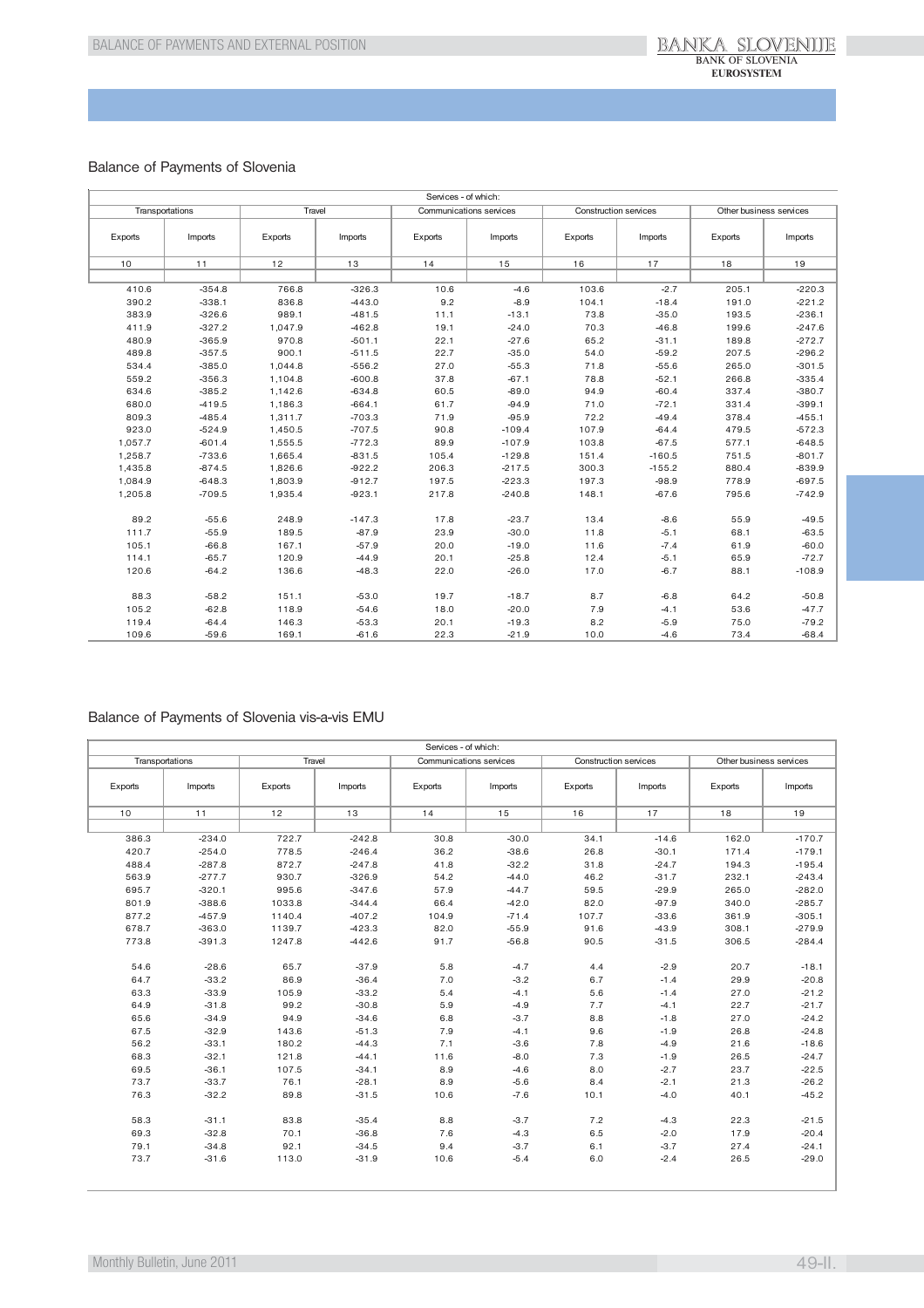**EUROSYSTEM**

### Balance of Payments of Slovenia

| Mio EUR      |            |          |                           |         | Income <sup>8</sup>      |                   |            |            |                          |
|--------------|------------|----------|---------------------------|---------|--------------------------|-------------------|------------|------------|--------------------------|
|              |            |          | Compensation of employees |         |                          | Investment income |            |            |                          |
|              | Balance    |          |                           |         |                          | Receipts          |            |            | Expenditures             |
|              |            | Receipts | Expenditures              |         | Direct inv. <sup>8</sup> | Portofolio inv.   | Other inv. |            | Direct inv. <sup>8</sup> |
| Column       | 20         | 21       | 22                        | 23      | 24                       | 25                | 26         | 27         | 28                       |
| Code         |            |          |                           |         |                          |                   |            |            |                          |
| 1994*        | 144.8      | 183.5    | $-13.6$                   | 90.3    | $-1.7$                   | 0.0               | 91.9       | $-115.5$   | 4.2                      |
| 1995*        | 155.7      | 167.0    | $-19.5$                   | 146.7   | $-1.1$                   | 10.6              | 137.1      | $-138.4$   | 3.2                      |
| 1996         | 122.0      | 186.6    | $-19.2$                   | 143.2   | 4.3                      | 15.8              | 123.2      | $-188.7$   | $-10.7$                  |
| 1997         | 65.8       | 181.7    | $-23.3$                   | 164.7   | 9.6                      | 27.2              | 127.9      | $-257.3$   | $-44.1$                  |
| 1998         | 49.1       | 183.5    | $-24.2$                   | 184.2   | $-11.2$                  | 73.3              | 122.1      | $-294.3$   | $-65.7$                  |
| 1999         | 58.1       | 194.4    | $-23.4$                   | 205.8   | 6.4                      | 115.4             | 84.1       | $-318.7$   | $-77.6$                  |
| 2000         | 29.3       | 203.7    | $-29.3$                   | 267.5   | 24.5                     | 128.8             | 114.2      | $-412.6$   | $-97.4$                  |
| 2001         | 43.2       | 197.1    | $-29.8$                   | 313.9   | 5.5                      | 168.0             | 140.4      | $-438.1$   | 7.8                      |
| 2002         | $-167.7$   | 207.3    | $-47.3$                   | 282.2   | $-4.0$                   | 145.6             | 140.6      | $-609.9$   | $-201.3$                 |
| 2003         | $-218.7$   | 192.0    | $-57.3$                   | 317.7   | 20.7                     | 193.2             | 103.8      | $-671.1$   | $-265.8$                 |
| 2004         | $-322.1$   | 200.5    | $-62.6$                   | 329.2   | 26.2                     | 220.9             | 82.1       | $-789.2$   | $-381.0$                 |
| 2005         | $-295.2$   | 204.9    | $-76.5$                   | 442.3   | 74.4                     | 267.7             | 100.2      | $-865.9$   | $-385.5$                 |
| 2006         | $-439.8$   | 217.6    | $-110.2$                  | 654.3   | 174.4                    | 301.1             | 178.8      | $-1,201.5$ | $-562.5$                 |
| 2007         | $-788.5$   | 229.0    | $-178.9$                  | 939.9   | 261.7                    | 373.5             | 304.7      | $-1,778.5$ | $-770.3$                 |
| 2008         | $-1,062.1$ | 238.0    | $-262.6$                  | 1,024.0 | 205.2                    | 422.3             | 396.5      | $-2,061.6$ | $-700.5$                 |
| 2009         | $-766.2$   | 197.5    | $-128.5$                  | 468.2   | $-86.8$                  | 325.7             | 229.4      | $-1,303.4$ | $-496.4$                 |
| 2010         | $-506.7$   | 233.1    | $-94.1$                   | 448.6   | $-115.4$                 | 356.2             | 207.8      | $-1,094.3$ | $-304.1$                 |
| 2010<br>Aug. | $-56.6$    | 18.8     | $-8.3$                    | 33.0    | $-14.0$                  | 30.3              | 16.7       | $-100.1$   | $-34.0$                  |
| Sep.         | $-55.6$    | 18.8     | $-8.3$                    | 31.8    | $-13.4$                  | 28.8              | 16.4       | $-97.9$    | $-30.8$                  |
| Oct.         | $-27.8$    | 21.8     | $-8.5$                    | 31.7    | $-12.5$                  | 28.2              | 16.0       | $-72.9$    | $-5.6$                   |
| Nov.         | $-35.9$    | 21.8     | $-8.5$                    | 30.1    | $-14.5$                  | 29.4              | 15.3       | $-79.3$    | $-11.9$                  |
| Dec.         | $-30.9$    | 21.8     | $-8.5$                    | 57.7    | 8.5                      | 31.3              | 17.9       | $-101.9$   | $-27.6$                  |
| 2011<br>Jan. | $-60.5$    | 16.3     | $-6.5$                    | 43.3    | $-2.7$                   | 28.9              | 17.0       | $-113.5$   | $-41.1$                  |
| Feb.         | $-59.8$    | 16.3     | $-6.5$                    | 44.9    | $-2.0$                   | 31.0              | 16.0       | $-114.5$   | $-40.1$                  |
| Mar.         | $-42.0$    | 16.3     | $-6.5$                    | 69.5    | $-2.3$                   | 54.7              | 17.1       | $-121.3$   | $-41.1$                  |
| Apr.         | $-61.5$    | 20.5     | $-7.5$                    | 44.1    | $-2.4$                   | 29.6              | 17.0       | $-118.7$   | $-40.8$                  |

| Mio EUR      | Income <sup>8</sup> |          |                           |       |                 |                   |            |           |                 |  |  |
|--------------|---------------------|----------|---------------------------|-------|-----------------|-------------------|------------|-----------|-----------------|--|--|
|              |                     |          | Compensation of employees |       |                 | Investment income |            |           |                 |  |  |
|              | Balance             |          |                           |       |                 | Receipts          |            |           | Expenditures    |  |  |
|              |                     | Receipts | Expenditures              |       | Direct inv. $8$ | Portofolio inv.   | Other inv. |           | Direct inv. $8$ |  |  |
| Column       | 20                  | 21       | 22                        | 23    | 24              | 25                | 26         | 27        | 28              |  |  |
| Code         |                     |          |                           |       |                 |                   |            |           |                 |  |  |
| 2002         | $-79.8$             | 202.1    | $-14.6$                   | 192.3 | 5.0             | 110.5             | 76.8       | $-459.7$  | $-148.0$        |  |  |
| 2003         | $-129.3$            | 187.0    | $-16.6$                   | 226.8 | 20.8            | 152.3             | 53.8       | $-526.6$  | $-213.1$        |  |  |
| 2004         | $-113.5$            | 197.6    | $-22.0$                   | 214.3 | 11.7            | 163.2             | 39.5       | $-503.4$  | $-270.9$        |  |  |
| 2005         | $-174.6$            | 202.6    | $-5.3$                    | 242.9 | 15.1            | 186.1             | 41.7       | $-614.8$  | $-316.4$        |  |  |
| 2006         | $-253.8$            | 213.4    | $-9.5$                    | 336.2 | 62.1            | 190.0             | 84.1       | $-793.9$  | $-353.0$        |  |  |
| 2007         | $-573.9$            | 223.1    | $-10.6$                   | 425.5 | 61.6            | 242.7             | 121.1      | $-1211.8$ | $-511.2$        |  |  |
| 2008         | $-885.1$            | 232.5    | $-11.3$                   | 444.9 | 32.4            | 274.0             | 138.4      | $-1551.3$ | $-526.8$        |  |  |
| 2009         | $-493.2$            | 192.1    | $-18.3$                   | 228.3 | $-44.0$         | 221.1             | 51.2       | $-895.4$  | $-363.6$        |  |  |
| 2010         | $-144.8$            | 225.7    | $-13.4$                   | 307.2 | 12.1            | 251.2             | 43.9       | $-664.3$  | $-242.6$        |  |  |
|              |                     |          |                           |       |                 |                   |            |           |                 |  |  |
| 2010<br>Feb. | $-0.9$              | 15.8     | $-1.0$                    | 20.3  | $-0.7$          | 18.0              | 3.0        | $-36.0$   | $-1.9$          |  |  |
| Mar.         | 9.6                 | 15.8     | $-1.0$                    | 29.2  | $-0.5$          | 19.7              | 10.0       | $-34.3$   | 0.5             |  |  |
| Apr.         | $-2.8$              | 20.1     | $-1.1$                    | 23.9  | 0.8             | 19.7              | 3.4        | $-45.7$   | $-11.5$         |  |  |
| May          | $-19.9$             | 20.1     | $-1.1$                    | 31.9  | 1.9             | 27.1              | 3.0        | $-70.8$   | $-35.3$         |  |  |
| Jun.         | $-66.4$             | 20.1     | $-1.1$                    | 27.9  | 1.8             | 23.4              | 2.8        | $-113.3$  | $-80.2$         |  |  |
| Jul.         | $-1.4$              | 18.0     | $-1.2$                    | 23.3  | $-0.2$          | 20.8              | 2.6        | $-41.5$   | $-7.4$          |  |  |
| Aug.         | $-18.8$             | 18.0     | $-1.2$                    | 23.3  | $-0.5$          | 20.9              | 2.9        | $-58.9$   | $-24.3$         |  |  |
| Sep.         | $-28.6$             | 18.0     | $-1.2$                    | 24.0  | 0.1             | 20.6              | 3.3        | $-69.5$   | $-33.5$         |  |  |
| Oct.         | 1.0                 | 21.4     | $-1.2$                    | 24.6  | 1.8             | 20.0              | 2.8        | $-43.7$   | $-8.5$          |  |  |
| Nov.         | $-6.3$              | 21.4     | $-1.2$                    | 25.1  | $-0.2$          | 22.4              | 2.9        | $-51.6$   | $-16.5$         |  |  |
| Dec.         | $-15.8$             | 21.4     | $-1.2$                    | 32.6  | 8.3             | 20.2              | 4.1        | $-68.5$   | $-28.3$         |  |  |
|              |                     |          |                           |       |                 |                   |            |           |                 |  |  |
| 2011<br>Jan. | $-29.6$             | 15.8     | $-0.9$                    | 24.1  | $-0.3$          | 20.6              | 3.9        | $-68.6$   | $-30.9$         |  |  |
| Feb.         | $-28.5$             | 15.8     | $-0.9$                    | 27.6  | $-0.4$          | 24.6              | 3.4        | $-70.9$   | $-30.0$         |  |  |
| Mar.         | $-7.9$              | 15.8     | $-0.9$                    | 50.3  | 0.1             | 45.9              | 4.3        | $-73.0$   | $-31.0$         |  |  |
| Apr.         | $-28.5$             | 19.8     | $-1.1$                    | 25.3  | 0.3             | 20.6              | 4.4        | $-72.5$   | $-30.8$         |  |  |
|              |                     |          |                           |       |                 |                   |            |           |                 |  |  |
|              |                     |          |                           |       |                 |                   |            |           |                 |  |  |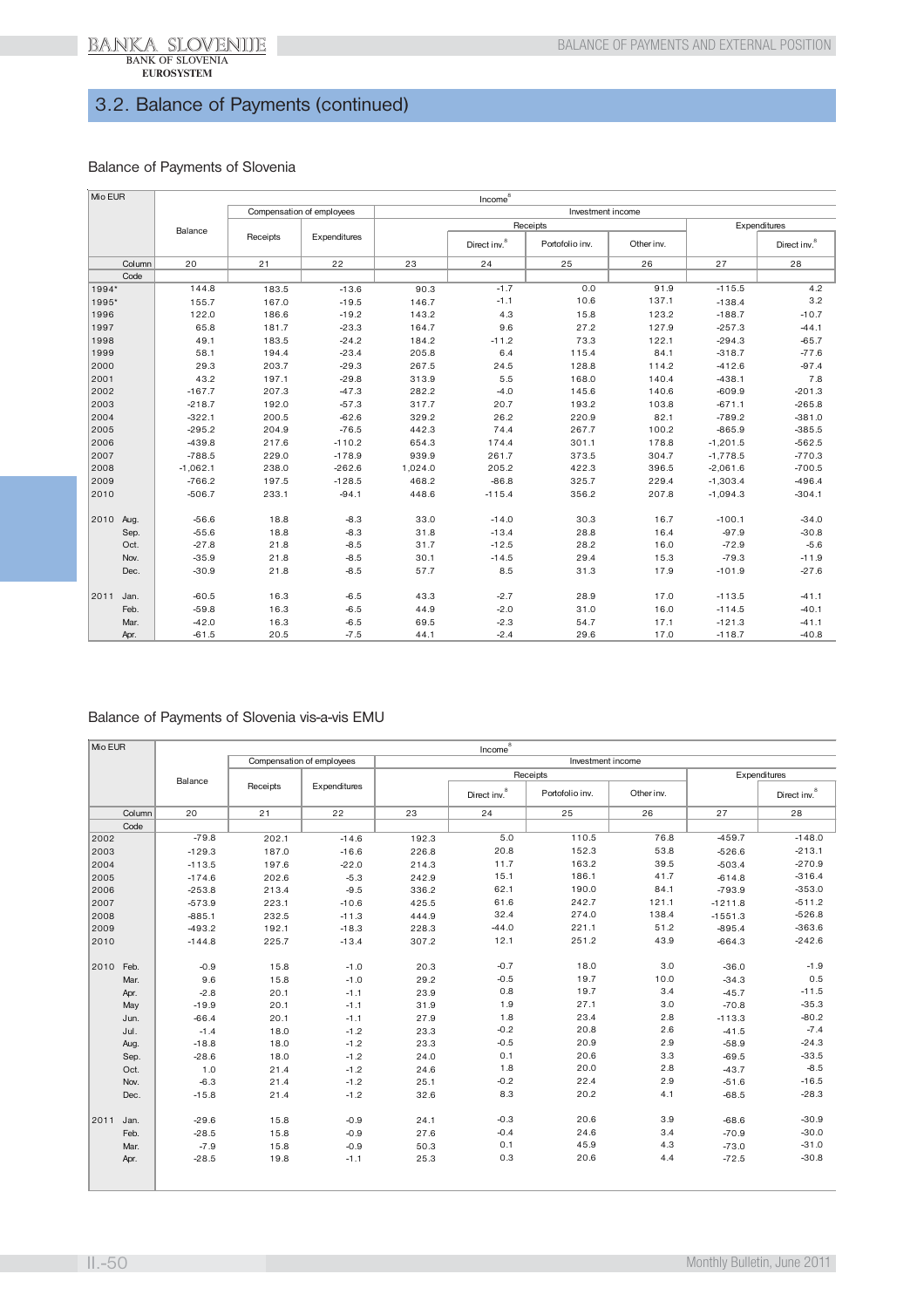### Balance of Payments of Slovenia

| Income            |            |          |         |                    | Current transfers $10$ |             |                    |               |
|-------------------|------------|----------|---------|--------------------|------------------------|-------------|--------------------|---------------|
| Investment income |            |          |         | In Slovenia        |                        |             | Abroad             |               |
| Expenditures      |            | Balance  |         |                    |                        |             |                    |               |
| Portofolio inv.   | Other inv. |          |         | General government | Other sectors          |             | General government | Other sectors |
|                   |            |          |         |                    |                        |             |                    |               |
| 29                | 30         | 31       | 32      | 33                 | 34                     | 35          | 36                 | 37            |
|                   |            |          |         |                    |                        |             |                    |               |
| 0.0               | $-119.7$   | 81.9     | 200.0   | 9.6                | 190.4                  | $-118.2$    | $-100.9$           | $-17.3$       |
| $-6.0$            | $-135.7$   | 73.7     | 191.3   | 14.4               | 176.9                  | $-117.7$    | $-77.9$            | $-39.7$       |
| $-21.7$           | $-156.3$   | 70.0     | 200.3   | 13.1               | 187.2                  | $-130.3$    | $-77.2$            | $-53.1$       |
| $-26.9$           | $-186.3$   | 100.6    | 229.6   | 26.0               | 203.6                  | $-129.0$    | $-84.9$            | $-44.1$       |
| $-45.5$           | $-183.1$   | 104.2    | 266.2   | 19.2               | 247.0                  | $-162.0$    | $-94.4$            | $-67.6$       |
| $-72.9$           | $-168.2$   | 112.2    | 315.7   | 22.5               | 293.2                  | $-203.4$    | $-102.8$           | $-100.6$      |
| $-100.9$          | $-214.3$   | 125.5    | 370.6   | 44.1               | 326.5                  | $-245.1$    | $-110.6$           | $-134.5$      |
| $-154.3$          | $-291.6$   | 143.6    | 436.2   | 62.1               | 374.0                  | $-292.5$    | $-137.0$           | $-155.5$      |
| $-126.8$          | $-281.9$   | 60.1     | 499.5   | 90.0               | 409.5                  | $-439.4$    | $-147.1$           | $-292.4$      |
| $-128.3$          | $-277.1$   | 25.7     | 474.3   | 90.2               | 384.1                  | $-448.6$    | $-135.3$           | $-313.3$      |
| $-124.1$          | $-284.1$   | $-76.5$  | 561.1   | 209.7              | 351.4                  | $-637.5$    | $-299.7$           | $-337.9$      |
| $-131.5$          | $-348.8$   | $-96.6$  | 738.3   | 347.9              | 390.4                  | $-834.9$    | $-461.5$           | $-373.4$      |
| $-120.9$          | $-518.1$   | $-172.8$ | 784.9   | 409.8              | 375.1                  | $-957.8$    | $-516.6$           | $-441.2$      |
| $-155.2$          | $-853.0$   | $-239.1$ | 940.6   | 410.1              | 530.4                  | $-1, 179.6$ | $-604.0$           | $-575.6$      |
| $-169.7$          | $-1,191.4$ | $-287.3$ | 887.0   | 475.9              | 411.2                  | $-1, 174.3$ | $-704.2$           | $-470.1$      |
| $-259.2$          | $-547.9$   | $-152.0$ | 965.6   | 590.3              | 375.2                  | $-1, 117.5$ | $-700.2$           | $-417.3$      |
| $-434.5$          | $-355.7$   | 106.0    | 1,218.4 | 823.2              | 395.2                  | $-1, 112.4$ | $-667.2$           | $-445.2$      |
|                   |            |          |         |                    |                        |             |                    |               |
| $-37.0$           | $-29.0$    | 5.7      | 89.1    | 52.8               | 36.4                   | $-83.5$     | $-50.5$            | $-33.0$       |
| $-36.7$           | $-30.4$    | $-24.7$  | 67.9    | 35.6               | 32.3                   | $-92.5$     | $-56.7$            | $-35.8$       |
| $-37.6$           | $-29.6$    | 9.4      | 102.6   | 57.2               | 45.4                   | $-93.1$     | $-55.9$            | $-37.3$       |
| $-36.9$           | $-30.5$    | 43.1     | 125.0   | 101.0              | 24.0                   | $-81.9$     | $-40.8$            | $-41.1$       |
| $-36.6$           | $-37.7$    | 143.8    | 233.6   | 199.0              | 34.6                   | $-89.8$     | $-49.2$            | $-40.5$       |
|                   |            |          |         |                    |                        |             |                    |               |
| $-40.8$           | $-31.7$    | $-1.2$   | 83.6    | 62.4               | 21.2                   | $-84.9$     | $-61.6$            | $-23.3$       |
| $-44.5$           | $-29.9$    | $-16.4$  | 129.2   | 83.4               | 45.8                   | $-145.6$    | $-106.5$           | $-39.1$       |
| $-47.7$           | $-32.5$    | 69.6     | 163.8   | 127.4              | 36.4                   | $-94.2$     | $-53.6$            | $-40.5$       |
| $-46.2$           | $-31.7$    | 30.1     | 113.3   | 78.0               | 35.3                   | $-83.2$     | $-44.3$            | $-38.9$       |

| Income            |            |         |       |                    | Current transfers <sup>10</sup> |          |                    |               |
|-------------------|------------|---------|-------|--------------------|---------------------------------|----------|--------------------|---------------|
| Investment income |            |         |       | In Slovenia        |                                 |          | Abroad             |               |
| Expenditures      |            | Balance |       |                    |                                 |          |                    |               |
| Portofolio inv.   | Other inv. |         |       | General government | Other sectors                   |          | General government | Other sectors |
|                   |            |         |       |                    |                                 |          |                    |               |
| 29                | 30         | 31      | 32    | 33                 | 34                              | 35       | 36                 | 37            |
|                   |            |         |       |                    |                                 |          |                    |               |
| $-98.9$           | $-212.8$   | 70.4    | 303.3 | 69.4               | 233.9                           | $-232.9$ | $-41.9$            | $-190.9$      |
| $-100.7$          | $-212.8$   | 50.0    | 298.2 | 67.7               | 230.5                           | $-248.2$ | $-46.0$            | $-202.2$      |
| $-19.0$           | $-213.6$   | 9.3     | 240.3 | 21.2               | 219.0                           | $-231.0$ | $-31.6$            | $-199.3$      |
| $-33.1$           | $-265.3$   | $-3.2$  | 251.5 | 29.2               | 222.3                           | $-254.7$ | $-53.7$            | $-201.0$      |
| $-28.4$           | $-412.5$   | $-53.4$ | 239.5 | 38.6               | 200.9                           | $-292.9$ | $-64.6$            | $-228.2$      |
| $-33.8$           | $-666.8$   | $-13.1$ | 369.3 | 65.8               | 303.5                           | $-382.4$ | $-68.5$            | $-313.9$      |
| $-58.1$           | $-966.3$   | $-71.2$ | 303.4 | 53.7               | 249.7                           | $-374.6$ | $-82.6$            | $-292.0$      |
| $-104.0$          | $-427.8$   | $-9.7$  | 277.5 | 55.7               | 221.7                           | $-287.1$ | $-75.4$            | $-211.7$      |
| $-161.5$          | $-260.2$   | $-46.0$ | 286.0 | 74.2               | 211.9                           | $-332.1$ | $-90.4$            | $-241.6$      |
|                   |            |         |       |                    |                                 |          |                    |               |
| $-13.1$           | $-21.0$    | $-3.2$  | 20.9  | 5.6                | 15.3                            | $-24.1$  | $-5.9$             | $-18.1$       |
| $-14.0$           | $-20.8$    | $-6.9$  | 26.9  | 5.3                | 21.7                            | $-33.9$  | $-13.8$            | $-20.1$       |
| $-13.8$           | $-20.4$    | $-3.7$  | 21.1  | 2.5                | 18.6                            | $-24.9$  | $-7.4$             | $-17.5$       |
| $-14.2$           | $-21.2$    | $-5.4$  | 23.5  | 3.3                | 20.2                            | $-28.9$  | $-6.9$             | $-22.0$       |
| $-13.6$           | $-19.5$    | $-3.6$  | 22.5  | 5.5                | 17.0                            | $-26.1$  | $-5.4$             | $-20.7$       |
| $-13.6$           | $-20.5$    | 2.1     | 31.5  | 12.3               | 19.1                            | $-29.4$  | $-6.7$             | $-22.7$       |
| $-13.6$           | $-21.0$    | $-2.7$  | 22.0  | 5.4                | 16.6                            | $-24.7$  | $-5.4$             | $-19.4$       |
| $-13.5$           | $-22.4$    | $-1.8$  | 25.6  | 6.3                | 19.3                            | $-27.5$  | $-6.3$             | $-21.1$       |
| $-13.7$           | $-21.5$    | $-5.7$  | 23.5  | 4.9                | 18.6                            | $-29.2$  | $-6.9$             | $-22.4$       |
| $-12.9$           | $-22.1$    | $-11.0$ | 20.3  | 4.6                | 15.7                            | $-31.3$  | $-11.4$            | $-19.9$       |
| $-12.4$           | $-27.8$    | $-10.5$ | 21.5  | 5.8                | 15.7                            | $-32.0$  | $-9.0$             | $-23.1$       |
|                   |            |         |       |                    |                                 |          |                    |               |
| $-15.2$           | $-22.4$    | $-3.1$  | 19.3  | 5.6                | 13.6                            | $-22.4$  | $-7.4$             | $-15.0$       |
| $-19.6$           | $-21.4$    | $-4.7$  | 23.6  | 6.2                | 17.5                            | $-28.3$  | $-7.9$             | $-20.4$       |
| $-18.7$           | $-23.3$    | 0.7     | 36.5  | 19.8               | 16.7                            | $-35.8$  | $-13.4$            | $-22.4$       |
| $-19.1$           | $-22.7$    | 2.2     | 28.2  | $5.0$              | 23.1                            | $-26.0$  | $-8.0$             | $-18.1$       |
|                   |            |         |       |                    |                                 |          |                    |               |
|                   |            |         |       |                    |                                 |          |                    |               |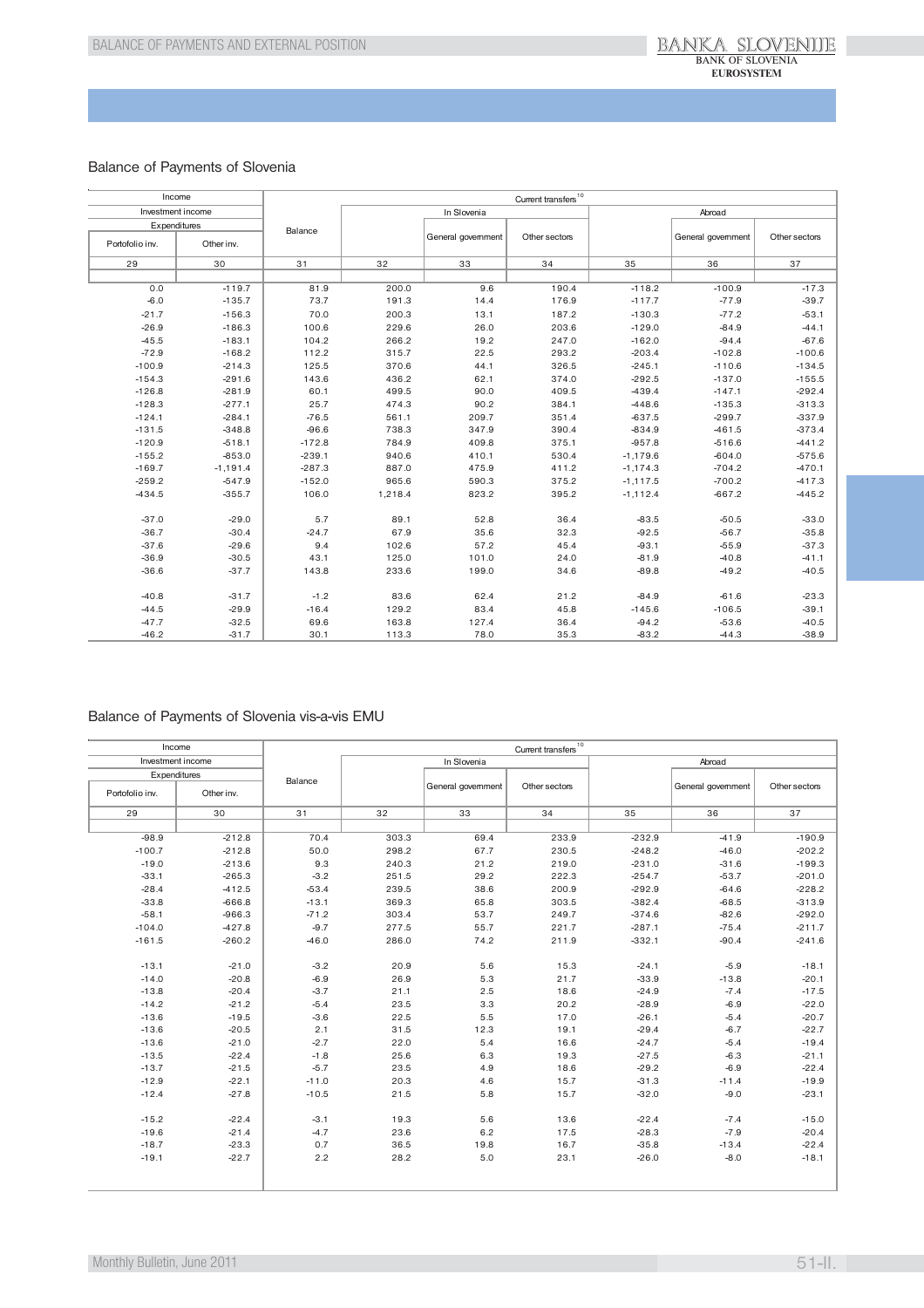**EUROSYSTEM**

### Balance of Payments of Slovenia

| Mio EUR      |                      |                 |                                    |       |                       |               |          |                          |               | CA, of which:          |
|--------------|----------------------|-----------------|------------------------------------|-------|-----------------------|---------------|----------|--------------------------|---------------|------------------------|
|              | Capital and          | Capital account | CA, of which:                      |       | Receipts              |               |          | Expenditures             |               | Non-produced           |
|              | financial<br>account | (CA)            | Capital<br>transfers <sup>10</sup> |       | General<br>government | Other sectors |          | General<br>government    | Other sectors | nonfinancial<br>assets |
| Column       | 38                   | 39              | 40                                 | 41    | 42                    | 43            | 44       | 45                       | 46            | 47                     |
| Code         |                      |                 |                                    |       |                       |               |          |                          |               |                        |
| 1994*        | $-441.3$             | $-2.8$          | $-1.5$                             | 1.8   | ÷,                    | 1.8           | $-3.2$   |                          | $-3.2$        | $-1.3$                 |
| 1995*        | 200.5                | $-5.3$          | $-3.5$                             | 2.3   | 0.8                   | 1.5           | $-5.8$   | $-3.1$                   | $-2.8$        | $-1.8$                 |
| 1996         | $-33.9$              | $-1.5$          | 0.6                                | 4.1   | 0.9                   | 3.2           | $-3.5$   | 0.0                      | $-3.4$        | $-2.1$                 |
| 1997         | $-111.4$             | 0.9             | 1.8                                | 4.2   | 1.2                   | 3.0           | $-2.4$   | $-0.1$                   | $-2.3$        | $-0.9$                 |
| 1998         | 53.0                 | $-1.2$          | $-0.2$                             | 3.0   | 0.1                   | 2.8           | $-3.2$   | 0.0                      | $-3.2$        | $-1.0$                 |
| 1999         | 624.6                | $-0.7$          | 0.0                                | 2.7   | 0.1                   | 2.6           | $-2.8$   | $\overline{\phantom{a}}$ | $-2.8$        | $-0.6$                 |
| 2000         | 541.6                | 4.0             | 0.8                                | 3.4   | 0.0                   | 3.4           | $-2.7$   | $-0.2$                   | $-2.5$        | 3.3                    |
| 2001         | $-148.4$             | $-4.0$          | 0.7                                | 2.4   | ÷,                    | 2.4           | $-1.8$   | 0.0                      | $-1.7$        | $-4.7$                 |
| 2002         | 3.1                  | $-163.6$        | $-162.7$                           | 74.1  | 0.0                   | 74.1          | $-236.8$ | 0.0                      | $-236.8$      | $-0.8$                 |
| 2003         | 45.7                 | $-165.5$        | $-163.7$                           | 81.1  | 0.1                   | 81.0          | $-244.8$ | $-0.1$                   | $-244.7$      | $-1.8$                 |
| 2004         | 697.6                | $-96.1$         | $-96.5$                            | 151.0 | 19.5                  | 131.5         | $-247.5$ | 0.0                      | $-247.5$      | 0.4                    |
| 2005         | 970.4                | $-113.9$        | $-109.2$                           | 169.8 | 28.6                  | 141.2         | $-279.0$ | 0.0                      | $-279.0$      | $-4.7$                 |
| 2006         | 1,091.5              | $-131.5$        | $-126.4$                           | 205.2 | 46.7                  | 158.5         | $-331.6$ | $-0.1$                   | $-331.5$      | $-5.1$                 |
| 2007         | 1,919.7              | $-51.9$         | $-50.5$                            | 315.5 | 127.7                 | 187.8         | $-366.0$ | $-0.8$                   | $-365.3$      | $-1.4$                 |
| 2008         | 2,605.2              | $-25.4$         | $-26.3$                            | 280.8 | 78.0                  | 202.9         | $-307.1$ | $\sim$                   | $-307.1$      | 0.9                    |
| 2009         | 154.1                | $-9.4$          | $-4.1$                             | 267.3 | 120.9                 | 146.5         | $-271.5$ | $-0.3$                   | $-271.1$      | $-5.3$                 |
| 2010         | 318.7                | 8.2             | 16.0                               | 355.9 | 103.7                 | 252.2         | $-339.9$ | 0.0                      | $-339.9$      | $-7.8$                 |
| 2010 Aug.    | $-39.7$              | $-4.0$          | $-2.9$                             | 8.6   | 2.2                   | 6.4           | $-11.5$  |                          | $-11.5$       | $-1.1$                 |
| Sep.         | 87.9                 | 27.4            | 27.6                               | 41.8  | 31.7                  | 10.1          | $-14.2$  |                          | $-14.2$       | $-0.3$                 |
| Oct.         | 59.3                 | 3.2             | 3.7                                | 18.0  | 5.2                   | 12.8          | $-14.3$  |                          | $-14.3$       | $-0.6$                 |
| Nov.         | $-236.4$             | 3.7             | 3.7                                | 27.9  | 5.5                   | 22.4          | $-24.1$  | ٠                        | $-24.1$       | 0.0                    |
| Dec.         | 71.2                 | $-63.0$         | $-58.0$                            | 79.4  | 42.5                  | 37.0          | $-137.4$ | 0.0                      | $-137.4$      | $-5.0$                 |
| 2011<br>Jan. | $-153.1$             | $-9.3$          | $-6.6$                             | 12.5  | 2.1                   | 10.4          | $-19.1$  |                          | $-19.1$       | $-2.7$                 |
| Feb.         | 104.1                | 1.4             | 1.4                                | 17.6  | 4.3                   | 13.3          | $-16.1$  |                          | $-16.1$       | 0.0                    |
| Mar.         | 279.9                | 0.9             | 0.9                                | 22.6  | 2.0                   | 20.6          | $-21.8$  |                          | $-21.8$       | 0.0                    |
| Apr.         | 10.7                 | $-2.3$          | $-3.5$                             | 15.4  | 3.3                   | 12.1          | $-18.9$  |                          | $-18.9$       | 1.2                    |

| Mio EUR      |                      |                 |                                    |       |                          |               |          |                          |               | CA, of which:          |
|--------------|----------------------|-----------------|------------------------------------|-------|--------------------------|---------------|----------|--------------------------|---------------|------------------------|
|              | Capital and          | Capital account | CA, of which:                      |       | Receipts                 |               |          | Expenditures             |               | Non-produced,          |
|              | financial<br>account | (CA)            | Capital<br>transfers <sup>10</sup> |       | General<br>government    | Other sectors |          | General<br>government    | Other sectors | nonfinancial<br>assets |
|              | 38<br>Column         | 39              | 40                                 | 41    | 42                       | 43            | 44       | 45                       | 46            | 47                     |
|              | Code                 |                 |                                    |       |                          |               |          |                          |               |                        |
| 2002         | $-314.7$             | $-81.3$         | $-82.4$                            | 45.3  | 0.0                      | 45.3          | $-127.7$ | 0.0                      | $-127.7$      | 1.1                    |
| 2003         | 65.2                 | $-83.9$         | $-83.2$                            | 47.5  | 0.0                      | 47.5          | $-130.7$ | 0.0                      | $-130.7$      | $-0.7$                 |
| 2004         | 557.5                | $-42.8$         | $-42.5$                            | 90.1  | $\overline{\phantom{a}}$ | 90.1          | $-132.6$ | 0.0                      | $-132.6$      | $-0.3$                 |
| 2005         | 2,611.8              | $-57.0$         | $-52.8$                            | 96.3  | 0.0                      | 96.3          | $-149.1$ | 0.0                      | $-149.1$      | $-4.2$                 |
| 2006         | 2,611.5              | $-68.9$         | $-68.2$                            | 107.3 | 0.1                      | 107.2         | $-175.5$ | 0.0                      | $-175.5$      | $-0.6$                 |
| 2007         | 2,734.0              | $-65.3$         | $-65.1$                            | 123.2 | 0.0                      | 123.2         | $-188.3$ | $-0.2$                   | $-188.1$      | $-0.2$                 |
| 2008         | 3,325.6              | $-34.8$         | $-34.0$                            | 118.7 | 0.0                      | 118.7         | $-152.7$ | $\overline{\phantom{a}}$ | $-152.7$      | $-0.8$                 |
| 2009         | $-4,053.2$           | $-51.8$         | $-48.5$                            | 96.8  | 0.3                      | 96.4          | $-145.3$ | $-0.2$                   | $-145.1$      | $-3.2$                 |
| 2010         | $-1,482.3$           | $-8.2$          | $-3.0$                             | 193.6 | 0.2                      | 193.4         | $-196.6$ | $\overline{\phantom{a}}$ | $-196.6$      | $-5.2$                 |
|              |                      |                 |                                    |       |                          |               |          |                          |               |                        |
| 2010<br>Feb. | 254.5                | $-0.8$          | $-0.6$                             | 7.0   | 0.0                      | 7.0           | $-7.6$   | ٠                        | $-7.6$        | $-0.1$                 |
| Mar.         | $-583.3$             | 57.2            | 57.3                               | 94.3  | 0.0                      | 94.3          | $-37.0$  | $\overline{a}$           | $-37.0$       | 0.0                    |
| Apr.         | $-475.1$             | 0.1             | 0.1                                | 9.3   | $\sim$                   | 9.3           | $-9.2$   | ٠                        | $-9.2$        | 0.0                    |
| May          | 38.8                 | $-2.0$          | $-1.8$                             | 6.9   | 0.0                      | 6.8           | $-8.7$   | ٠                        | $-8.7$        | $-0.1$                 |
| Jun.         | 76.2                 | $-1.1$          | $-0.7$                             | 7.3   | 0.0                      | 7.3           | $-7.9$   | ٠                        | $-7.9$        | $-0.5$                 |
| Jul.         | 260.7                | $-3.8$          | $-3.8$                             | 6.1   | $\overline{\phantom{a}}$ | 6.1           | $-9.9$   | ٠                        | $-9.9$        | 0.0                    |
| Aug.         | $-249.1$             | $-1.7$          | $-1.7$                             | 4.1   | 0.0                      | 4.1           | $-5.8$   | ×                        | $-5.8$        | 0.0                    |
| Sep.         | 69.3                 | $-0.8$          | $-0.6$                             | 6.6   | $\overline{a}$           | 6.6           | $-7.2$   | ×                        | $-7.2$        | $-0.2$                 |
| Oct.         | 31.6                 | 0.3             | 0.4                                | 8.4   | 0.0                      | 8.4           | $-8.0$   |                          | $-8.0$        | $-0.1$                 |
| Nov.         | $-867.6$             | 0.5             | 0.6                                | 14.1  | 0.0                      | 14.1          | $-13.5$  |                          | $-13.5$       | 0.0                    |
| Dec.         | $-106.0$             | $-52.8$         | $-48.7$                            | 23.9  | 0.0                      | 23.9          | $-72.6$  | ٠                        | $-72.6$       | $-4.0$                 |
|              |                      |                 |                                    |       |                          |               |          |                          |               |                        |
| 2011<br>Jan. | $-1,432.9$           | $-4.6$          | $-4.6$                             | 6.7   | ٠                        | 6.7           | $-11.3$  | ٠                        | $-11.3$       | 0.0                    |
| Feb.         | $-47.0$              | $-0.5$          | $-0.6$                             | 8.5   |                          | 8.5           | $-9.1$   | ٠                        | $-9.1$        | 0.1                    |
| Mar.         | 186.7                | 1.5             | 1.5                                | 13.5  | 0.0                      | 13.5          | $-11.9$  | ×                        | $-11.9$       | 0.0                    |
| Apr.         | 387.7                | $-2.8$          | $-2.7$                             | 7.7   |                          | 7.7           | $-10.4$  |                          | $-10.4$       | 0.0                    |
|              |                      |                 |                                    |       |                          |               |          |                          |               |                        |
|              |                      |                 |                                    |       |                          |               |          |                          |               |                        |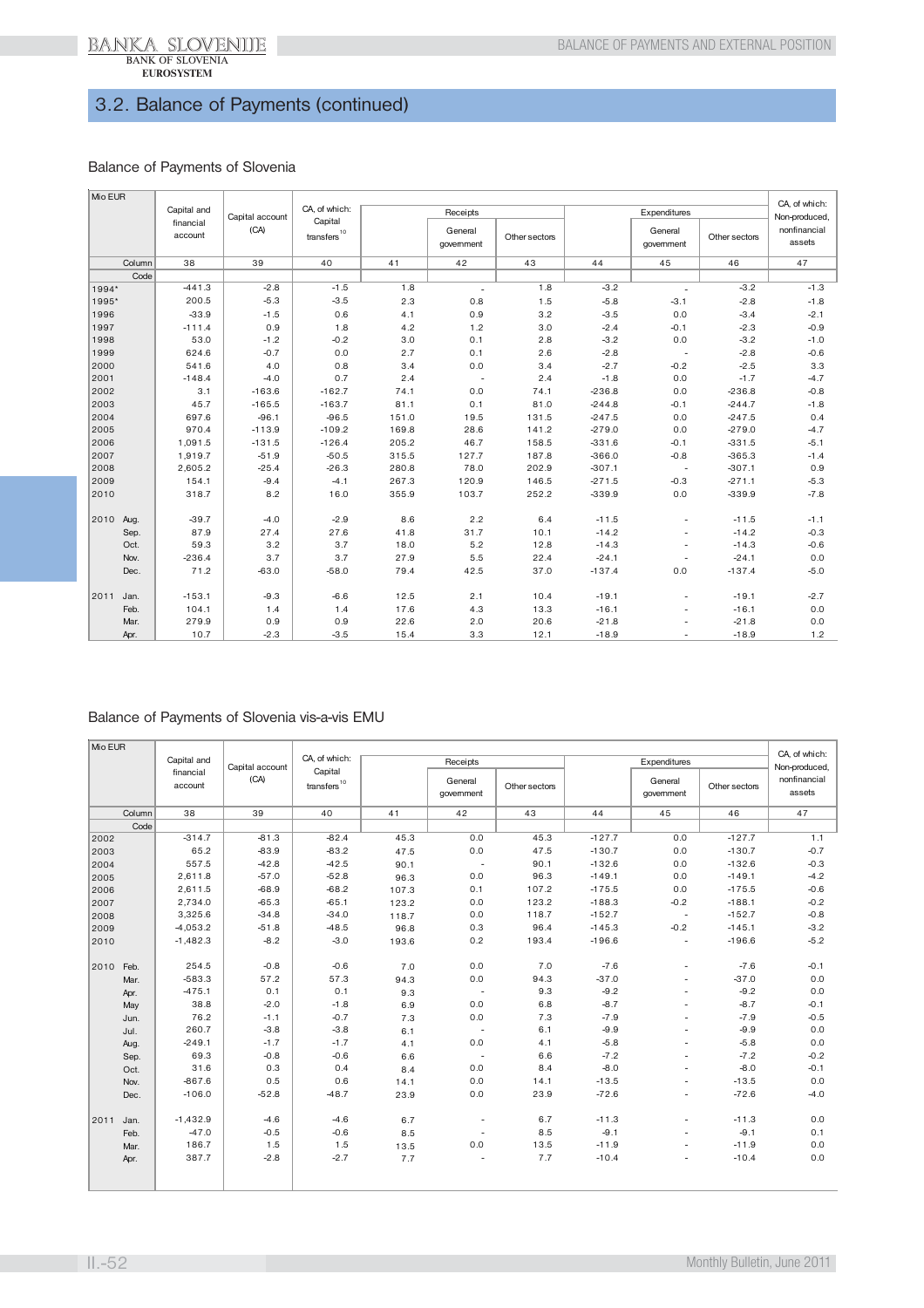### Balance of Payments of Slovenia

|                   |          |            |                |                       | FA, of which: Direct investment <sup>8, 9</sup> |             |                |                       |               |
|-------------------|----------|------------|----------------|-----------------------|-------------------------------------------------|-------------|----------------|-----------------------|---------------|
| Financial account |          |            |                |                       |                                                 |             |                |                       |               |
| (FA)              |          | Abroad     | Equity capital | Reinvested<br>eamings | Other capital                                   | In Slovenia | Equity capital | Reinvested<br>eamings | Other capital |
| 48                | 49       | 50         | 51             | 52                    | 53                                              | 54          | 55             | 56                    | 57            |
|                   |          |            |                |                       |                                                 |             |                |                       |               |
| -438.5            | 109.2    | 10.9       | 2.5            | 8.3                   |                                                 | 98.3        | 108.0          | $-9.6$                |               |
| 205.8             | 125.2    | 7.8        | $-4.0$         | 11.8                  |                                                 | 117.4       | 136.9          | $-19.5$               |               |
| $-32.4$           | 132.6    | $-5.6$     | $-5.1$         | $-0.5$                |                                                 | 138.2       | 142.0          | $-3.8$                |               |
| $-112.3$          | 267.3    | $-27.7$    | $-24.7$        | $-3.0$                |                                                 | 294.9       | 269.3          | 25.7                  |               |
| 54.2              | 199.2    | 4.9        | $-11.2$        | 16.1                  |                                                 | 194.3       | 153.1          | 41.2                  |               |
| 625.3             | 54.5     | $-44.7$    | $-42.1$        | $-2.6$                |                                                 | 99.2        | 75.3           | 23.9                  |               |
| 537.6             | 77.4     | $-71.7$    | $-54.7$        | $-17.0$               |                                                 | 149.1       | 96.3           | 52.7                  |               |
| $-144.3$          | 251.2    | $-161.2$   | $-102.7$       | 4.7                   | $-63.2$                                         | 412.4       | 394.7          | $-60.4$               | 78.1          |
| 166.6             | 1,555.9  | $-165.8$   | $-71.2$        | 13.9                  | $-108.5$                                        | 1,721.7     | 1,511.0        | 134.1                 | 76.6          |
| 211.2             | $-150.8$ | $-421.3$   | $-246.0$       | $-5.9$                | $-169.4$                                        | 270.5       | $-16.3$        | 195.8                 | 91.0          |
| 793.7             | 224.2    | $-441.0$   | $-379.7$       | $-11.6$               | $-49.7$                                         | 665.2       | 317.5          | 276.3                 | 71.4          |
| 1,084.3           | $-43.0$  | $-515.6$   | $-456.0$       | $-45.5$               | $-14.1$                                         | 472.5       | 270.7          | 251.1                 | $-49.3$       |
| 1,223.0           | $-173.7$ | $-687.0$   | $-418.8$       | $-99.4$               | $-168.8$                                        | 513.3       | 252.0          | 196.4                 | 65.0          |
| 1,971.5           | $-210.2$ | $-1,316.6$ | $-647.2$       | $-125.3$              | $-544.2$                                        | 1,106.4     | 424.9          | 83.7                  | 597.9         |
| 2,630.6           | 346.2    | $-983.3$   | $-702.1$       | $-10.6$               | $-270.7$                                        | 1,329.5     | 380.3          | 17.7                  | 931.4         |
| 163.5             | $-643.9$ | $-174.2$   | $-478.2$       | 297.4                 | 6.6                                             | $-469.7$    | 120.8          | 6.7                   | $-597.2$      |
| 310.5             | 333.5    | 59.6       | $-170.2$       | 259.6                 | $-29.8$                                         | 273.9       | 442.3          | $-239.5$              | 71.0          |
| $-35.7$           | 35.9     | 24.6       | 24.2           | 21.6                  | $-21.2$                                         | 11.3        | 13.4           | $-20.0$               | 17.9          |
| 60.5              | $-68.0$  | $-13.6$    | $-20.3$        | 21.6                  | $-14.9$                                         | $-54.4$     | 5.4            | $-20.0$               | $-39.8$       |
| 56.1              | 74.3     | $-7.7$     | $-9.2$         | 21.6                  | $-20.1$                                         | 82.0        | 53.5           | $-20.0$               | 48.5          |
| $-240.0$          | 213.4    | 35.6       | $-4.0$         | 21.6                  | 17.9                                            | 177.8       | 174.0          | $-20.0$               | 23.7          |
| 134.2             | 47.3     | 4.5        | $-45.6$        | 21.6                  | 28.5                                            | 42.8        | 161.1          | $-20.0$               | $-98.4$       |
| $-143.8$          | $-75.1$  | $-53.7$    | $-14.8$        | 10.2                  | $-49.2$                                         | $-21.4$     | $-0.5$         | 31.0                  | $-51.9$       |
| 102.7             | $-8.6$   | 22.4       | $-12.3$        | 9.6                   | 25.1                                            | $-31.0$     | 4.5            | 18.6                  | $-54.2$       |
| 279.0             | 174.0    | 35.3       | $-13.8$        | 16.0                  | 33.1                                            | 138.7       | 10.5           | 11.0                  | 117.1         |
| 13.0              | 91.9     | $-4.4$     | $-0.2$         | 12.2                  | $-16.4$                                         | 96.3        | $-25.8$        | 5.6                   | 116.5         |

|                   |          |          |                |                       | FA, of which: Direct investment <sup>8, 9</sup> |             |                |                       |               |
|-------------------|----------|----------|----------------|-----------------------|-------------------------------------------------|-------------|----------------|-----------------------|---------------|
| Financial account |          |          |                |                       |                                                 |             |                |                       |               |
| (FA)              |          | Abroad   | Equity capital | Reinvested<br>eamings | Other capital                                   | In Slovenia | Equity capital | Reinvested<br>eamings | Other capital |
| 48                | 49       | 50       | 51             | 52                    | 53                                              | 54          | 55             | 56                    | 57            |
|                   |          |          |                |                       |                                                 |             |                |                       |               |
| $-233.4$          | 921.4    | 0.3      | 20.1           | 0.9                   | $-20.7$                                         | 921.1       | 755.8          | 102.4                 | 62.9          |
| 149.1             | 214.6    | $-95.9$  | $-37.8$        | $-10.3$               | $-47.7$                                         | 310.4       | 172.4          | 158.3                 | $-20.3$       |
| 600.3             | 352.2    | $-198.8$ | $-267.9$       | $-6.8$                | 75.8                                            | 551.0       | 256.5          | 197.5                 | 97.0          |
| 2,668.7           | 562.7    | 35.4     | 5.3            | $-3.5$                | 33.6                                            | 527.3       | 277.0          | 198.5                 | 51.7          |
| 2,680.4           | 297.9    | $-126.4$ | $-79.6$        | $-34.9$               | $-11.9$                                         | 424.3       | 189.2          | 164.8                 | 70.4          |
| 2,799.2           | 540.6    | $-313.1$ | $-132.7$       | $-21.1$               | $-159.3$                                        | 853.7       | 292.7          | 92.8                  | 468.2         |
| 3.360.4           | 908.0    | $-151.8$ | $-156.6$       | 31.6                  | $-26.9$                                         | 1,059.8     | 339.7          | 41.0                  | 679.1         |
| $-4,001.5$        | $-55.8$  | 102.0    | $-101.4$       | 109.3                 | 94.1                                            | $-157.8$    | 177.5          | $-0.8$                | $-334.6$      |
| $-1,474.0$        | $-30.6$  | $-21.9$  | $-22.0$        | 15.5                  | $-15.4$                                         | $-8.7$      | 212.4          | $-139.3$              | $-81.8$       |
|                   |          |          |                |                       |                                                 |             |                |                       |               |
| 255.2             | $-4.4$   | $-3.4$   | 0.0            | 1.3                   | $-4.7$                                          | $-1.0$      | 1.1            | $-11.6$               | 9.5           |
| $-640.6$          | $-186.1$ | 8.4      | $-6.9$         | 1.3                   | 14.0                                            | $-194.5$    | $-75.7$        | $-11.6$               | $-107.1$      |
| $-475.1$          | $-21.6$  | $-17.7$  | $-0.3$         | 1.3                   | $-18.7$                                         | $-3.9$      | 3.8            | $-11.6$               | 3.9           |
| 40.7              | $-12.3$  | $-13.0$  | $-0.7$         | 1.3                   | $-13.5$                                         | 0.7         | 11.0           | $-11.6$               | 1.3           |
| 77.3              | 40.1     | $-4.8$   | $-8.6$         | 1.3                   | 2.5                                             | 44.9        | 14.3           | $-11.6$               | 42.2          |
| 264.5             | 34.1     | 5.4      | $-0.9$         | 1.3                   | 4.9                                             | 28.7        | 15.2           | $-11.6$               | 25.1          |
| $-247.4$          | 29.2     | $-25.4$  | $-9.6$         | 1.3                   | $-17.1$                                         | 54.6        | 12.9           | $-11.6$               | 53.3          |
| 70.1              | $-41.2$  | $-23.2$  | 5.5            | 1.3                   | $-30.1$                                         | $-18.0$     | 4.6            | $-11.6$               | $-10.9$       |
| 31.3              | 44.2     | 30.5     | $-0.3$         | 1.3                   | 29.4                                            | 13.7        | 18.0           | $-11.6$               | 7.3           |
| $-868.2$          | 67.0     | 32.0     | $-0.5$         | 1.3                   | 31.2                                            | 35.1        | 42.3           | $-11.6$               | 4.3           |
| $-53.3$           | 41.2     | $-45.0$  | 0.5            | 1.3                   | $-46.8$                                         | 86.2        | 159.7          | $-11.6$               | $-61.9$       |
|                   |          |          |                |                       |                                                 |             |                |                       |               |
| $-1,428.3$        | $-0.3$   | 12.3     | $-0.7$         | 1.3                   | 11.7                                            | $-12.6$     | $-1.8$         | 22.3                  | $-33.1$       |
| $-46.4$           | $-11.2$  | 42.1     | $-0.1$         | 1.3                   | 40.9                                            | $-53.3$     | 4.5            | 9.8                   | $-67.6$       |
| 185.2             | 131.5    | 0.1      | $-0.4$         | 1.5                   | $-1.0$                                          | 131.4       | 8.0            | 3.2                   | 120.2         |
| 390.5             | 33.5     | $-46.5$  | $-0.3$         | 1.4                   | $-47.5$                                         | 79.9        | $-26.0$        | 9.7                   | 96.2          |
|                   |          |          |                |                       |                                                 |             |                |                       |               |
|                   |          |          |                |                       |                                                 |             |                |                       |               |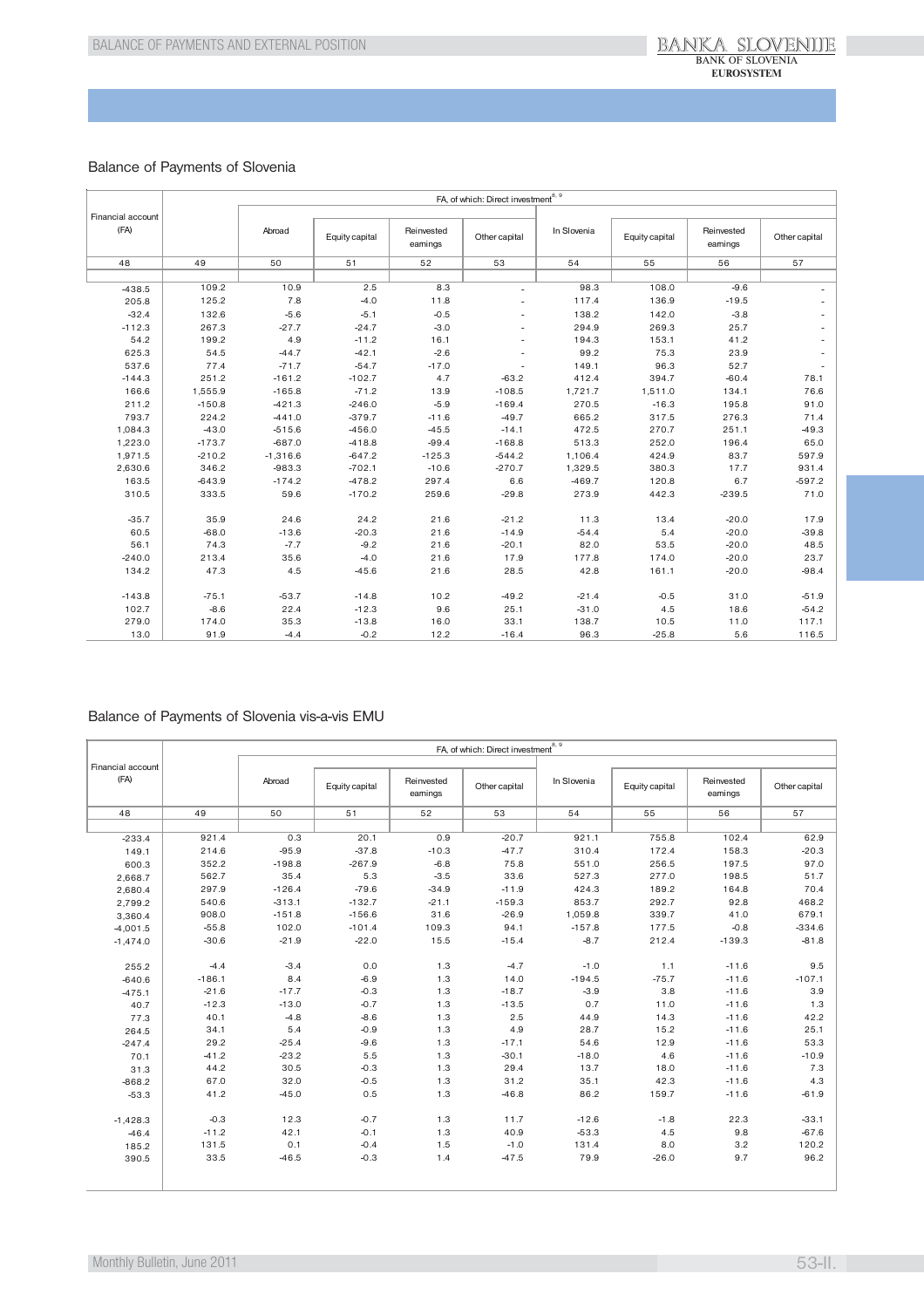**EUROSYSTEM**

# 3.2. Balance of Payments (continued)

### Balance of Payments of Slovenia

| Mio EUR      |            |             |             |            |                 | FA, of which: Portofolio investment <sup>2, 3</sup> |          |             |             |                 |                       |
|--------------|------------|-------------|-------------|------------|-----------------|-----------------------------------------------------|----------|-------------|-------------|-----------------|-----------------------|
|              |            |             |             | Assets     |                 |                                                     |          |             | Liabilities |                 |                       |
|              |            |             |             |            | Debt sec.       |                                                     |          |             |             | Debt sec.       |                       |
|              |            |             | Equity sec. |            | Bonds and notes | Money market<br>inst.                               |          | Equity sec. |             | Bonds and notes | Money market<br>inst. |
| Column       | 58         | 59          | 60          | 61         | 62              | 63                                                  | 64       | 65          | 66          | 67              | 68                    |
| Code         |            |             |             |            |                 |                                                     |          |             |             |                 |                       |
| 1994*        | $-29.5$    | $-29.5$     | ÷.          | $-29.5$    | $-29.5$         | $\overline{\phantom{a}}$                            |          | ٠           | $\sim$      |                 |                       |
| 1995*        | $-10.6$    | $-22.6$     |             | $-22.6$    | $-25.9$         | 3.3                                                 | 12.0     |             | 12.0        | 12.3            | $-0.3$                |
| 1996         | 507.5      | 4.5         |             | 4.5        | $-0.2$          | 4.7                                                 | 503.0    | ÷           | 503.0       | 504.6           | $-1.6$                |
| 1997         | 212.5      | 1.0         |             | 1.0        | 1.1             | 0.0                                                 | 211.5    | 48.0        | 163.4       | 163.4           | 0.0                   |
| 1998         | 82.2       | $-26.3$     |             | $-26.3$    | $-27.9$         | 1.6                                                 | 108.5    | 8.3         | 100.2       | 101.1           | $-0.8$                |
| 1999         | 323.7      | $-5.1$      | $-0.5$      | $-4.5$     | $-0.1$          | $-4.5$                                              | 328.8    | $-2.4$      | 331.2       | 331.2           | 0.0                   |
| 2000         | 185.2      | $-65.5$     | $-16.0$     | $-49.5$    | $-49.7$         | 0.2                                                 | 250.8    | 28.4        | 222.4       | 222.4           | $-0.1$                |
| 2001         | 79.8       | $-119.3$    | $-26.1$     | $-93.2$    | $-96.4$         | 3.2                                                 | 199.1    | $-2.6$      | 201.6       | 187.8           | 13.9                  |
| 2002         | $-69.1$    | $-94.1$     | $-74.4$     | $-19.7$    | $-19.4$         | $-0.2$                                              | 25.0     | 12.1        | 12.9        | $-26.3$         | 39.2                  |
| 2003         | $-223.0$   | $-192.8$    | $-88.8$     | $-104.0$   | $-84.0$         | $-20.0$                                             | $-30.2$  | 13.5        | $-43.7$     | $-47.0$         | 3.3                   |
| 2004         | $-637.1$   | $-652.8$    | $-218.7$    | $-434.1$   | $-427.3$        | $-6.8$                                              | 15.7     | $-9.8$      | 25.5        | 0.9             | 24.6                  |
| 2005         | $-1,313.4$ | $-1,409.4$  | $-639.0$    | $-770.4$   | $-764.3$        | $-6.2$                                              | 96.0     | 79.2        | 16.9        | $-36.4$         | 53.3                  |
| 2006         | $-1,442.5$ | $-2, 127.5$ | $-746.0$    | $-1,381.6$ | $-1,244.9$      | $-136.7$                                            | 685.0    | 156.4       | 528.7       | 431.3           | 97.4                  |
| 2007         | $-2,255.4$ | $-3,310.7$  | $-911.8$    | $-2,398.9$ | $-939.1$        | $-1,459.9$                                          | 1,055.4  | 203.8       | 851.6       | 851.6           |                       |
| 2008         | 572.2      | $-40.6$     | 102.5       | $-143.1$   | $-601.0$        | 457.9                                               | 612.8    | $-194.1$    | 806.9       | 806.9           |                       |
| 2009         | 4,627.6    | 74.3        | $-68.4$     | 142.7      | $-84.3$         | 226.9                                               | 4,553.3  | 22.1        | 4,531.3     | 4,531.3         |                       |
| 2010         | 1.947.1    | $-383.9$    | $-207.0$    | $-176.9$   | $-561.2$        | 384.3                                               | 2,331.0  | 127.0       | 2,203.9     | 2,203.9         |                       |
| 2010 Aug.    | $-29.2$    | $-17.9$     | 5.1         | $-23.0$    | $-50.6$         | 27.6                                                | $-11.3$  | 9.7         | $-21.0$     | $-21.0$         |                       |
| Sep.         | $-102.6$   | $-60.4$     | $-8.6$      | $-51.9$    | $-45.2$         | $-6.7$                                              | $-42.2$  | 7.1         | $-49.2$     | $-49.2$         |                       |
| Oct.         | 68.0       | $-25.8$     | 11.0        | $-36.8$    | $-82.0$         | 45.3                                                | 93.8     | 16.2        | 77.6        | 77.6            |                       |
| Nov.         | 181.7      | 136.4       | $-26.0$     | 162.4      | $-43.9$         | 206.2                                               | 45.3     | 8.0         | 37.3        | 37.3            |                       |
| Dec.         | 137.9      | 142.4       | $-11.4$     | 153.8      | $-62.2$         | 216.0                                               | $-4.5$   | 22.1        | $-26.5$     | $-26.5$         |                       |
| 2011<br>Jan. | 1,136.1    | $-214.6$    | $-30.2$     | $-184.4$   | $-79.2$         | $-105.2$                                            | 1,350.7  | 15.6        | 1,335.2     | 1,335.2         |                       |
| Feb.         | $-206.9$   | $-270.3$    | $-36.9$     | $-233.4$   | $-102.5$        | $-130.9$                                            | 63.4     | 20.9        | 42.5        | 42.5            |                       |
| Mar.         | 1,654.9    | $-53.0$     | $-55.8$     | 2.8        | 40.6            | $-37.8$                                             | 1,708.0  | 9.2         | 1,698.7     | 1,698.7         |                       |
| Apr.         | $-362.5$   | $-43.7$     | 4.1         | $-47.9$    | 175.4           | $-223.3$                                            | $-318.7$ | 1.9         | $-320.6$    | $-320.6$        |                       |

| Mio EUR |        |            |            |             |            |                 | FA, of which: Portofolio investment <sup>2, 3</sup> |          |             |             |                 |                       |
|---------|--------|------------|------------|-------------|------------|-----------------|-----------------------------------------------------|----------|-------------|-------------|-----------------|-----------------------|
|         |        |            |            |             | Assets     |                 |                                                     |          |             | Liabilities |                 |                       |
|         |        |            |            |             |            | Debt sec.       |                                                     |          |             |             | Debt sec.       |                       |
|         |        |            |            | Equity sec. |            | Bonds and notes | Money market<br>inst.                               |          | Equity sec. |             | Bonds and notes | Money market<br>inst. |
|         | Column | 58         | 59         | 60          | 61         | 62              | 63                                                  | 64       | 65          | 66          | 67              | 68                    |
|         | Code   |            |            |             |            |                 |                                                     |          |             |             |                 |                       |
| 2002    |        | $-76.0$    | $-66.6$    | $-50.0$     | $-16.5$    | $-16.3$         | $-0.2$                                              | $-9.4$   | $-18.1$     | 8.7         | $-16.4$         | 25.1                  |
| 2003    |        | $-163.6$   | $-142.3$   | $-44.1$     | $-98.2$    | $-85.9$         | $-12.4$                                             | $-21.3$  | 14.1        | $-35.4$     | $-44.3$         | 8.9                   |
| 2004    |        | $-430.6$   | $-465.5$   | $-117.8$    | $-347.7$   | $-347.1$        | $-0.6$                                              | 34.9     | 4.8         | 30.1        | 14.6            | 15.5                  |
| 2005    |        | $-481.6$   | $-854.6$   | $-244.2$    | $-610.4$   | $-608.6$        | $-1.8$                                              | 373.1    | 26.6        | 346.5       | 308.3           | 38.2                  |
| 2006    |        | $-819.7$   | $-1,350.8$ | $-297.6$    | $-1,053.2$ | $-915.7$        | $-137.6$                                            | 531.1    | 73.9        | 457.2       | 364.4           | 92.8                  |
| 2007    |        | $-2,373.0$ | $-2,428.5$ | $-261.1$    | $-2,167.3$ | $-755.4$        | $-1,412.0$                                          | 55.5     | 114.5       | $-59.0$     | $-59.0$         |                       |
| 2008    |        | $-107.3$   | 86.7       | 9.7         | 77.0       | $-493.1$        | 570.1                                               | $-194.0$ | $-62.2$     | $-131.8$    | $-131.8$        |                       |
| 2009    |        | $-63.9$    | $-158.2$   | $-65.5$     | $-92.7$    | $-173.1$        | 80.4                                                | 94.3     | 11.0        | 83.3        | 83.3            |                       |
| 2010    |        | 980.3      | $-114.1$   | $-77.7$     | $-36.5$    | $-405.6$        | 369.1                                               | 1,094.4  | 62.7        | 1,031.7     | 1,031.7         |                       |
|         |        |            |            |             |            |                 |                                                     |          |             |             |                 |                       |
| 2010    | Feb.   | $-295.3$   | $-306.9$   | $-35.2$     | $-271.7$   | $-77.1$         | $-194.6$                                            | 11.6     | 3.5         | 8.1         | 8.1             |                       |
|         | Mar.   | $-140.1$   | $-155.8$   | $-8.9$      | $-147.0$   | $-62.5$         | $-84.5$                                             | 15.8     | 9.5         | 6.3         | 6.3             |                       |
|         | Apr.   | $-22.9$    | 70.5       | $-16.8$     | 87.3       | 96.1            | $-8.9$                                              | $-93.4$  | $-3.7$      | $-89.6$     | $-89.6$         |                       |
|         | May    | $-253.8$   | $-265.3$   | $-14.7$     | $-250.6$   | $-347.9$        | 97.2                                                | 11.5     | 6.3         | 5.2         | 5.2             |                       |
|         | Jun.   | 158.8      | 170.4      | $-1.1$      | 171.4      | 51.1            | 120.4                                               | $-11.6$  | 20.3        | $-32.0$     | $-32.0$         |                       |
|         | Jul.   | 113.9      | 104.8      | 5.5         | 99.3       | $-17.4$         | 116.8                                               | 9.1      | 4.4         | 4.7         | 4.7             |                       |
|         | Aug.   | 2.9        | $-3.7$     | $-8.8$      | 5.1        | $-23.2$         | 28.4                                                | 6.5      | 5.4         | 1.1         | 1.1             |                       |
|         | Sep.   | $-6.6$     | $-5.8$     | 9.1         | $-14.9$    | $-7.6$          | $-7.3$                                              | $-0.8$   | 5.7         | $-6.5$      | $-6.5$          |                       |
|         | Oct.   | $-13.3$    | $-20.6$    | $-1.5$      | $-19.1$    | $-64.7$         | 45.6                                                | 7.3      | 1.2         | 6.0         | 6.0             |                       |
|         | Nov.   | $-90.7$    | 167.6      | $-3.6$      | 171.2      | $-41.0$         | 212.3                                               | $-258.3$ | 2.0         | $-260.3$    | $-260.3$        |                       |
|         | Dec.   | 72.4       | 79.8       | 16.9        | 62.9       | $-80.1$         | 143.1                                               | $-7.4$   | 5.4         | $-12.8$     | $-12.8$         |                       |
|         |        |            |            |             |            |                 |                                                     |          |             |             |                 |                       |
| 2011    | Jan.   | $-272.8$   | $-149.6$   | $-13.7$     | $-135.9$   | $-32.1$         | $-103.8$                                            | $-123.1$ | 3.5         | $-126.6$    | $-126.6$        |                       |
|         | Feb.   | $-186.8$   | $-186.0$   | $-14.2$     | $-171.8$   | $-83.1$         | $-88.8$                                             | $-0.8$   | 6.3         | $-7.1$      | $-7.1$          |                       |
|         | Mar.   | 1,468.0    | 38.3       | $-32.1$     | 70.4       | 107.4           | $-37.0$                                             | 1,429.8  | 5.1         | 1,424.6     | 1,424.6         |                       |
|         | Apr.   | $-11.8$    | $-12.7$    | 1.3         | $-14.0$    | 168.6           | $-182.6$                                            | 0.8      | 3.7         | $-2.9$      | $-2.9$          |                       |
|         |        |            |            |             |            |                 |                                                     |          |             |             |                 |                       |
|         |        |            |            |             |            |                 |                                                     |          |             |             |                 |                       |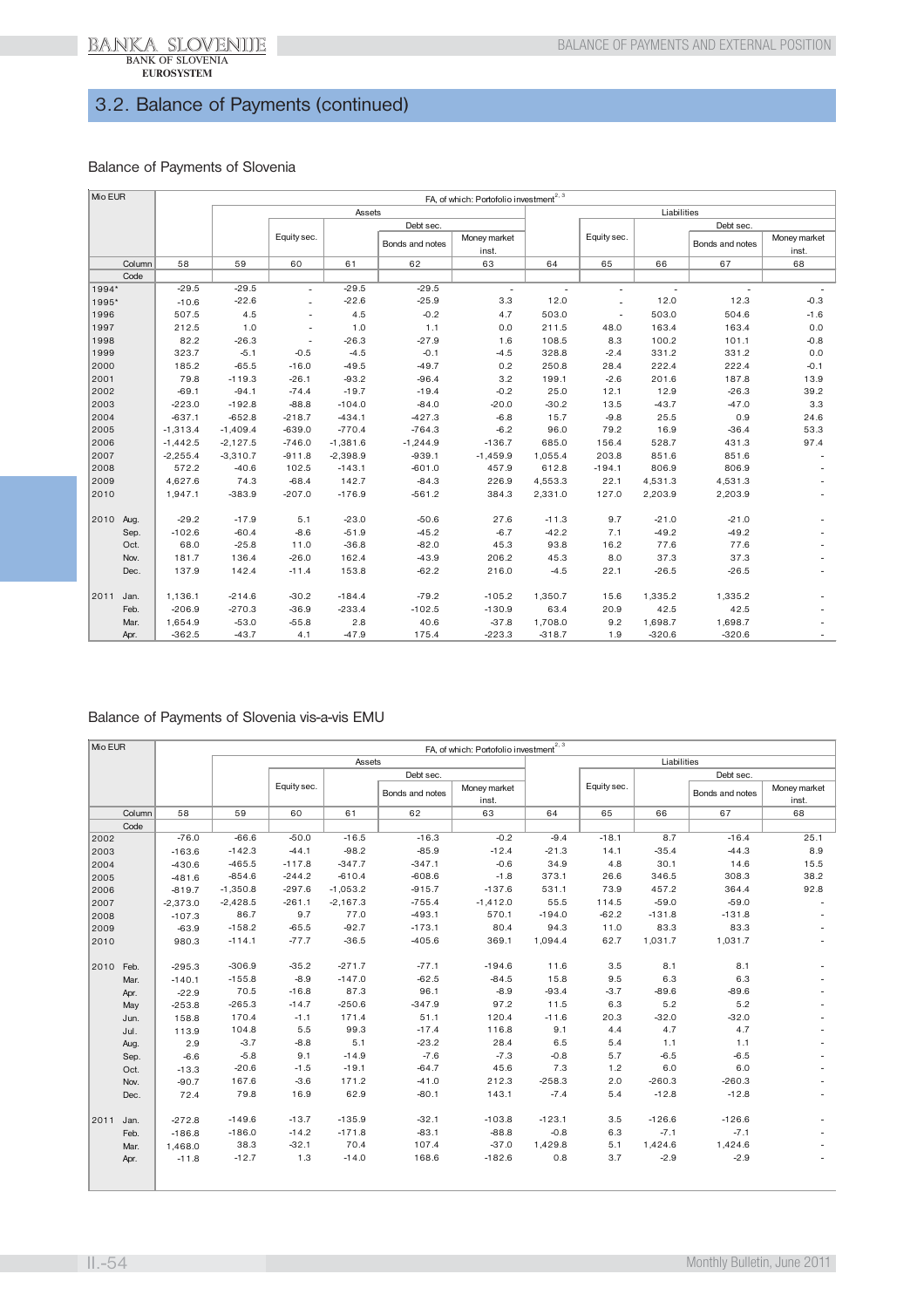### Balance of Payments of Slovenia

| FA, of which:            |            |             |                            |            |            | FA, of which: Other investment |            |                          |                       |               |              |
|--------------------------|------------|-------------|----------------------------|------------|------------|--------------------------------|------------|--------------------------|-----------------------|---------------|--------------|
| Financial                |            |             |                            |            |            | Assets                         |            |                          |                       |               |              |
| derivatives              |            |             |                            |            | Loans      |                                |            |                          | Currency and deposits |               |              |
|                          |            |             | Trade credits <sup>4</sup> |            | Banks      | Other sectors                  |            | Bank of                  | Banks                 | Other sectors | Other assets |
|                          |            |             |                            |            |            |                                |            | Slovenia                 |                       |               |              |
| 69                       | 70         | 71          | 72                         | 73         | 74         | 75                             | 76         | 77                       | 78                    | 79            | 80           |
|                          |            |             |                            |            |            |                                |            |                          |                       |               |              |
| $\overline{\phantom{a}}$ | 12.3       | $-186.4$    | $-11.7$                    | $-8.8$     | $-9.2$     | 0.4                            | $-70.1$    | $\sim$                   | $-281.0$              | 211.0         | $-95.7$      |
| $\overline{a}$           | 272.0      | $-197.2$    | $-8.3$                     | $-13.2$    | $-10.9$    | $-2.2$                         | $-54.7$    | $\sim$                   | $-160.2$              | 105.5         | $-121.0$     |
| ٠                        | $-209.5$   | $-343.9$    | $-235.1$                   | $-4.0$     | $-2.9$     | $-1.1$                         | $-226.9$   |                          | $-272.7$              | 45.8          | 122.2        |
| $\overline{a}$           | 549.0      | 230.2       | $-320.1$                   | $-57.4$    | $-61.6$    | 4.2                            | 658.7      | ٠                        | 524.2                 | 134.5         | $-51.0$      |
| ٠                        | $-80.9$    | $-404.8$    | $-415.8$                   | $-49.3$    | $-28.1$    | $-21.1$                        | 54.5       |                          | $-24.5$               | 79.0          | 5.8          |
| ٠                        | 158.6      | $-540.3$    | $-275.6$                   | $-39.5$    | $-8.1$     | $-31.3$                        | $-194.4$   |                          | 21.7                  | $-216.1$      | $-30.8$      |
| $\overline{\phantom{a}}$ | 461.8      | $-576.0$    | $-174.3$                   | $-72.4$    | 11.2       | $-83.5$                        | $-296.1$   | $\overline{\phantom{a}}$ | $-271.7$              | $-24.4$       | $-33.2$      |
| $\overline{a}$           | 964.0      | 247.9       | $-239.3$                   | 19.4       | $-17.0$    | 36.4                           | 499.7      | ٠                        | $-300.7$              | 800.4         | $-31.9$      |
| ٠                        | 565.1      | $-538.4$    | $-135.5$                   | $-174.5$   | $-94.1$    | $-80.4$                        | $-157.4$   |                          | 351.3                 | $-508.8$      | $-71.1$      |
| $\overline{\phantom{a}}$ | 849.2      | $-730.3$    | $-116.0$                   | $-223.4$   | $-128.3$   | $-95.1$                        | $-322.8$   | ×.                       | 203.9                 | $-526.7$      | $-68.1$      |
| 5.8                      | 944.9      | $-1,307.5$  | $-237.2$                   | $-281.0$   | $-205.3$   | $-75.6$                        | $-720.4$   |                          | $-0.8$                | $-719.6$      | $-69.1$      |
| $-10.0$                  | 2.639.5    | $-1,458.8$  | $-225.7$                   | $-339.8$   | $-234.6$   | $-105.2$                       | $-871.8$   |                          | $-447.3$              | $-424.5$      | $-21.5$      |
| $-12.5$                  | 1,570.9    | $-1,939.2$  | $-442.4$                   | $-733.2$   | $-476.1$   | $-257.1$                       | $-743.0$   |                          | 37.1                  | $-780.1$      | $-20.6$      |
| $-15.2$                  | 4,312.7    | $-4,741.2$  | $-399.6$                   | $-1,895.1$ | $-1,706.7$ | $-188.4$                       | $-2,453.7$ | $-873.3$                 | $-870.5$              | $-709.9$      | 7.2          |
| 46.0                     | 1,645.2    | $-332.7$    | $-142.3$                   | $-324.6$   | $-231.4$   | $-93.2$                        | 129.9      | 483.7                    | 308.8                 | $-662.6$      | 4.3          |
| $-2.0$                   | $-3,985.4$ | $-277.1$    | 416.0                      | $-0.7$     | $-30.4$    | 29.7                           | $-612.7$   | 780.5                    | $-623.2$              | $-769.9$      | $-79.7$      |
| $-116.8$                 | $-1,872.1$ | 683.0       | $-173.9$                   | 164.2      | 211.1      | 56.1                           | 608.9      | 57.5                     | 1,497.1               | $-945.7$      | 83.9         |
|                          |            |             |                            |            |            |                                |            |                          |                       |               |              |
| $-4.3$                   | $-34.4$    | $-202.8$    | 195.0                      | 17.6       | 15.0       | 2.6                            | $-488.2$   | $-17.6$                  | $-349.5$              | $-121.1$      | 72.9         |
| $-4.5$                   | 210.5      | 37.5        | $-158.2$                   | $-124.4$   | $-9.7$     | $-11.7$                        | 307.9      | 28.6                     | 333.5                 | $-54.3$       | 12.3         |
| $-7.9$                   | $-97.2$    | $-168.0$    | $-102.1$                   | $-33.0$    | $-18.9$    | $-14.2$                        | $-19.6$    | 0.9                      | 189.6                 | $-210.0$      | $-13.3$      |
| $-3.5$                   | $-615.3$   | $-623.7$    | $-68.4$                    | $-3.0$     | 7.2        | $-10.2$                        | $-547.3$   | $-2.6$                   | $-465.5$              | $-79.1$       | $-5.1$       |
| $-4.0$                   | $-33.9$    | 1,295.7     | 402.1                      | 18.4       | 29.7       | $-11.3$                        | 858.4      | $-16.9$                  | 858.2                 | 17.2          | 16.8         |
|                          |            |             |                            |            |            |                                |            |                          |                       |               |              |
| $-2.4$                   | $-1,212.3$ | $-1, 141.2$ | $-222.7$                   | $-88.3$    | $-47.8$    | $-7.8$                         | $-821.0$   | $-62.8$                  | $-575.9$              | $-182.3$      | $-9.2$       |
| $-3.9$                   | 305.0      | 375.6       | 26.8                       | 34.7       | 30.4       | 4.8                            | 318.3      | 17.0                     | 378.5                 | $-77.2$       | $-4.3$       |
| 7.2                      | $-1,538.6$ | $-836.6$    | $-130.5$                   | $-56.5$    | 24.8       | $-10.1$                        | $-669.0$   | $-49.9$                  | $-382.0$              | $-237.1$      | 19.4         |
|                          | 270.1      | 69.8        | $-85.5$                    | 12.9       | 10.3       | 3.3                            | 131.0      | $-132.8$                 | 382.1                 | $-118.3$      | 11.5         |

| FA, of which:            |             |            |                                         |          |          | FA, of which: Other investment |            |                     |                       |               |              |
|--------------------------|-------------|------------|-----------------------------------------|----------|----------|--------------------------------|------------|---------------------|-----------------------|---------------|--------------|
| Financial                |             |            |                                         |          |          |                                | Assets     |                     |                       |               |              |
| derivatives              |             |            |                                         |          | Loans    |                                |            |                     | Currency and deposits |               |              |
|                          |             |            | $\label{eq:4} \textbf{Trade credits}^4$ |          | Banks    | Other sectors                  |            | Bank of<br>Slovenia | Banks                 | Other sectors | Other assets |
| 69                       | 70          | 71         | 72                                      | 73       | 74       | 75                             | 76         | 77                  | 78                    | 79            | 80           |
|                          |             |            |                                         |          |          |                                |            |                     |                       |               |              |
| $\sim$                   | 504.0       | $-480.6$   | $-56.8$                                 | $-51.2$  | 0.8      | $-52.0$                        | $-302.1$   | ÷                   | 310.5                 | $-612.6$      | $-70.5$      |
| $\overline{\phantom{a}}$ | 480.9       | $-675.4$   | $-28.4$                                 | $-84.3$  | $-35.9$  | $-48.4$                        | $-552.9$   | ٠                   | 121.9                 | $-674.8$      | $-9.8$       |
| $-0.2$                   | 367.0       | $-1,022.1$ | $-66.4$                                 | 4.3      | $-15.6$  | 19.9                           | $-954.2$   | ٠                   | $-161.9$              | $-792.3$      | $-5.9$       |
| $-3.9$                   | 2,449.6     | $-1,104.9$ | $-149.5$                                | $-6.1$   | 30.8     | $-36.9$                        | $-940.2$   | ٠                   | $-371.7$              | $-568.4$      | $-9.2$       |
| $-15.6$                  | 2,353.5     | $-899.3$   | $-178.3$                                | $-54.9$  | $-7.7$   | $-47.1$                        | $-664.9$   | ٠                   | 177.6                 | $-842.5$      | $-1.2$       |
| $-19.7$                  | 4,651.3     | $-2,297.7$ | $-55.5$                                 | $-311.8$ | $-253.5$ | $-58.3$                        | $-1,907.4$ | $-511.2$            | $-775.9$              | $-620.2$      | $-23.1$      |
| 45.2                     | 2,514.6     | 392.4      | 34.9                                    | 133.0    | 172.8    | $-39.9$                        | 199.9      | 420.5               | 322.3                 | $-543.0$      | 24.7         |
| $-6.9$                   | $-3,874.9$  | $-716.4$   | 99.6                                    | $-49.1$  | $-65.2$  | 16.2                           | $-686.8$   | 662.9               | $-724.1$              | $-625.7$      | $-80.0$      |
| $-95.2$                  | $-2,328.5$  | 250.8      | $-183.4$                                | $-3.0$   | 79.3     | 20.7                           | 459.9      | $-84.8$             | 1,344.1               | $-799.5$      | $-22.7$      |
|                          |             |            |                                         |          |          |                                |            |                     |                       |               |              |
| $-1.7$                   | 556.6       | 16.8       | $-40.3$                                 | 26.1     | 26.4     | $-0.3$                         | 31.3       | $-16.2$             | 86.3                  | $-38.8$       | $-0.4$       |
| $-18.7$                  | $-295.7$    | 103.6      | $-92.3$                                 | $-265.7$ | $-280.0$ | 14.3                           | 461.1      | $-53.8$             | 581.8                 | $-66.9$       | 0.5          |
| $-7.9$                   | $-422.8$    | $-23.6$    | $-43.2$                                 | 358.1    | 321.9    | 36.1                           | $-338.7$   | 28.7                | $-288.7$              | $-78.7$       | 0.2          |
| $-17.7$                  | 324.5       | $-528.3$   | $-47.2$                                 | 0.2      | 2.5      | $-2.3$                         | $-480.6$   | 50.0                | $-414.3$              | $-116.3$      | $-0.7$       |
| $-29.7$                  | $-91.9$     | $-134.8$   | $-33.0$                                 | 32.3     | 27.1     | 5.3                            | $-130.6$   | $-43.9$             | $-80.0$               | $-6.7$        | $-3.5$       |
| $-3.3$                   | 119.8       | 750.8      | $-3.9$                                  | 107.1    | 102.8    | 4.3                            | 655.0      | 98.7                | 606.4                 | $-50.1$       | $-7.4$       |
| $-2.2$                   | $-277.4$    | $-447.5$   | 123.4                                   | $-7.9$   | $-5.4$   | $-2.5$                         | $-576.6$   | $-113.5$            | $-361.5$              | $-101.6$      | 13.5         |
| $-2.4$                   | 120.3       | 52.5       | $-93.2$                                 | $-130.1$ | $-20.9$  | $-6.2$                         | 265.6      | 28.6                | 280.1                 | $-43.1$       | 10.2         |
| $-6.1$                   | 6.5         | $-123.5$   | $-63.1$                                 | $-26.9$  | $-13.1$  | $-13.7$                        | $-18.3$    | $-2.8$              | 176.4                 | $-192.0$      | $-15.2$      |
| $-1.8$                   | $-842.6$    | $-617.9$   | $-58.7$                                 | $-32.4$  | $-23.6$  | $-8.7$                         | $-523.1$   | $-2.6$              | $-455.0$              | $-65.5$       | $-3.7$       |
| $-2.3$                   | $-164.6$    | 1,053.8    | 195.8                                   | $-20.3$  | $-13.8$  | $-6.5$                         | 886.1      | $-16.9$             | 876.9                 | 26.1          | $-7.9$       |
|                          |             |            |                                         |          |          |                                |            |                     |                       |               |              |
| $-2.4$                   | $-1, 152.8$ | $-1,091.4$ | $-174.8$                                | $-75.1$  | $-38.1$  | $-4.3$                         | $-837.2$   | $-62.8$             | $-609.7$              | $-164.7$      | $-4.3$       |
| $-3.9$                   | 155.6       | 404.1      | 68.6                                    | 2.6      | 1.7      | 1.3                            | 340.5      | 17.0                | 388.9                 | $-65.5$       | $-7.5$       |
| 7.2                      | $-1,421.5$  | $-662.8$   | $-61.0$                                 | $-49.5$  | 22.9     | $-1.2$                         | $-574.3$   | $-49.9$             | $-296.4$              | $-228.0$      | 22.0         |
|                          | 368.8       | 108.6      | $-29.0$                                 | $-7.2$   | $-13.3$  | 6.8                            | 133.4      | $-132.8$            | 370.2                 | $-104.0$      | 11.4         |
|                          |             |            |                                         |          |          |                                |            |                     |                       |               |              |
|                          |             |            |                                         |          |          |                                |            |                     |                       |               |              |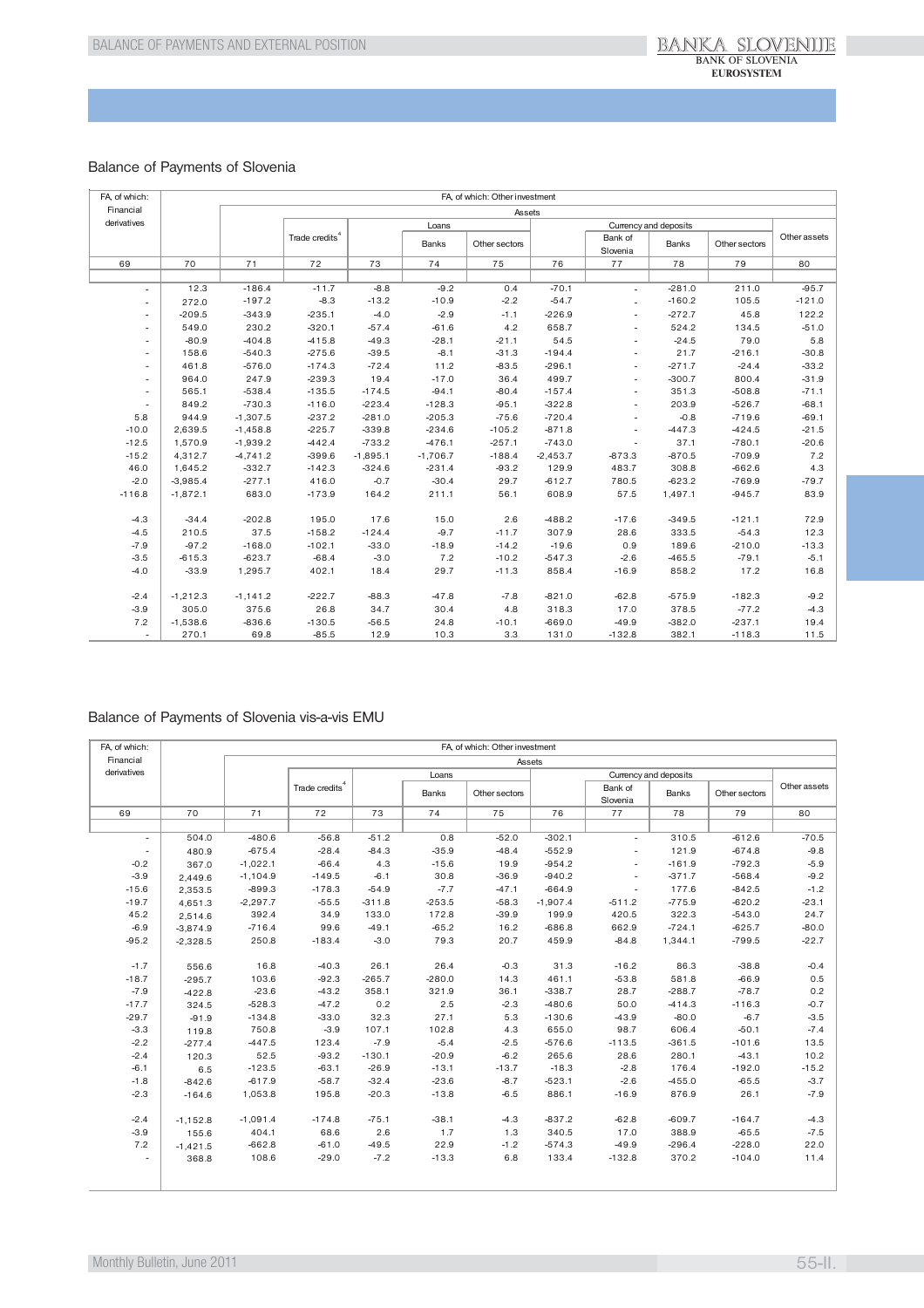**EUROSYSTEM**

## 3.2. Balance of Payments (continued)

### Balance of Payments of Slovenia

| Mio EUR      |            |                            |            |                                  |                       | FA, of which. Other investment |               |            |                  |          |             |
|--------------|------------|----------------------------|------------|----------------------------------|-----------------------|--------------------------------|---------------|------------|------------------|----------|-------------|
|              |            |                            |            |                                  |                       | Liabilities                    |               |            |                  |          |             |
|              |            |                            |            |                                  | Loans                 |                                |               |            | Deposits         |          | Other       |
|              |            | Trade credits <sup>4</sup> |            | Bank of<br>Slovenia <sup>6</sup> | General<br>government | Banks <sup>2</sup>             | Other sectors |            | Bank of Slovenia | Banks    | liabilities |
| Column       | 81         | 82                         | 83         | 84                               | 85                    | 86                             | 87            | 88         | 89               | 90       | 91          |
| Code         |            |                            |            |                                  |                       |                                |               |            |                  |          |             |
| 1994*        | 199.2      | $-8.8$                     | 272.5      | $-4.3$                           | 79.4                  | 89.4                           | 108.0         | $-4.3$     | 0.1              | $-4.3$   | $-60.2$     |
| 1995*        | 469.2      | $-2.9$                     | 436.9      | $-2.6$                           | 106.9                 | 167.9                          | 164.8         | 29.4       | 0.0              | 29.3     | 5.8         |
| 1996         | 134.4      | 17.1                       | $-7.7$     | $-2.1$                           | $-54.9$               | $-141.6$                       | 190.8         | 128.5      | 0.1              | 128.4    | $-3.5$      |
| 1997         | 318.7      | 7.9                        | 292.8      | $-1.1$                           | $-22.7$               | $-12.3$                        | 328.9         | 17.5       | 0.0              | 17.5     | 0.5         |
| 1998         | 323.9      | 39.0                       | 240.7      |                                  | $-21.0$               | 37.5                           | 224.2         | 39.0       | 0.1              | 38.9     | 5.1         |
| 1999         | 698.9      | $-18.7$                    | 709.6      |                                  | $-3.6$                | 242.5                          | 470.6         | 1.6        | 0.0              | 1.6      | 6.4         |
| 2000         | 1.037.9    | $-20.6$                    | 1,038.1    |                                  | 85.5                  | 305.9                          | 646.6         | 33.6       | $-0.3$           | 33.9     | $-13.2$     |
| 2001         | 716.1      | $-9.6$                     | 574.7      |                                  | $-74.0$               | 151.6                          | 497.1         | 152.4      | 0.0              | 152.4    | $-1.4$      |
| 2002         | 1,103.5    | 95.2                       | 838.5      |                                  | $-96.1$               | 333.3                          | 601.3         | 130.4      | 0.0              | 130.4    | 39.5        |
| 2003         | 1,579.5    | 59.2                       | 1,123.2    |                                  | $-65.9$               | 659.7                          | 529.4         | 428.2      | 0.0              | 428.2    | $-31.1$     |
| 2004         | 2,252.5    | 213.7                      | 1,671.1    |                                  | 4.7                   | 961.3                          | 705.1         | 335.1      | 98.9             | 236.3    | 32.5        |
| 2005         | 4,098.3    | 291.3                      | 2,731.4    |                                  | $-26.8$               | 2,465.3                        | 292.9         | 1,052.6    | 1.7              | 1,050.9  | 23.0        |
| 2006         | 3,510.1    | 478.5                      | 2,063.6    |                                  | $-115.0$              | 1,442.6                        | 735.9         | 998.2      | 7.0              | 991.2    | $-30.3$     |
| 2007         | 9,053.9    | 499.4                      | 3,841.1    |                                  | $-42.8$               | 3,354.5                        | 529.4         | 4,726.7    | 3,544.6          | 1,182.1  | $-13.2$     |
| 2008         | 1,977.9    | $-73.0$                    | 1,868.6    |                                  | $-28.8$               | 1,227.8                        | 669.6         | 189.8      | 43.1             | 146.8    | $-7.5$      |
| 2009         | $-3,708.3$ | $-452.4$                   | $-2,910.8$ |                                  | $-20.1$               | $-2,962.9$                     | 72.2          | $-318.0$   | $-243.5$         | $-74.6$  | $-27.1$     |
| 2010         | $-2,555.1$ | 364.3                      | $-973.5$   |                                  | $-3.0$                | $-709.2$                       | $-261.3$      | $-1,934.4$ | $-1,234.8$       | $-699.6$ | $-11.5$     |
| 2010<br>Aug. | 168.4      | $-181.5$                   | $-21.2$    |                                  | 0.0                   | $-63.7$                        | 42.5          | 348.1      | 331.2            | 16.9     | 23.1        |
| Sep.         | 173.0      | 148.9                      | 53.0       |                                  | $-4.0$                | 36.8                           | 20.1          | $-46.1$    | $-281.0$         | 234.9    | 17.2        |
| Oct.         | 70.9       | 135.3                      | $-239.6$   |                                  | $-0.7$                | $-235.3$                       | $-3.7$        | 180.0      | 318.2            | $-138.1$ | $-4.9$      |
| Nov.         | 8.5        | 61.0                       | 241.9      |                                  | 15.0                  | 172.5                          | 54.4          | $-287.6$   | $-118.4$         | $-169.2$ | $-6.9$      |
| Dec.         | $-1,329.6$ | $-123.0$                   | $-375.4$   |                                  | $-0.7$                | $-262.1$                       | $-112.5$      | $-801.0$   | $-855.6$         | 54.6     | $-30.2$     |
| 2011<br>Jan. | $-71.1$    | $-30.9$                    | $-92.4$    |                                  | 4.4                   | $-117.6$                       | 20.8          | 21.8       | 139.4            | $-117.6$ | 30.4        |
| Feb.         | $-70.5$    | 59.7                       | $-104.5$   |                                  | $-0.4$                | $-253.4$                       | 149.3         | $-8.5$     | $-326.4$         | 317.9    | $-17.3$     |
| Mar.         | $-702.1$   | 179.0                      | $-139.2$   |                                  | $-4.0$                | $-77.6$                        | $-57.6$       | $-768.7$   | $-617.4$         | $-151.3$ | 26.9        |
| Apr.         | 200.3      | 141.7                      | $-227.4$   |                                  | $-0.5$                | $-250.7$                       | 23.9          | 284.2      | 410.5            | $-126.3$ | 1.8         |

| Mio EUR      | FA, of which. Other investment<br>Liabilities |                            |            |                                  |                          |                    |               |            |                  |          |             |
|--------------|-----------------------------------------------|----------------------------|------------|----------------------------------|--------------------------|--------------------|---------------|------------|------------------|----------|-------------|
|              |                                               |                            |            |                                  |                          |                    |               |            |                  |          |             |
|              |                                               |                            |            |                                  | Loans                    |                    |               |            | Deposits         |          | Other       |
|              |                                               | Trade credits <sup>4</sup> |            | Bank of<br>Slovenia <sup>6</sup> | General<br>government    | Banks <sup>2</sup> | Other sectors |            | Bank of Slovenia | Banks    | liabilities |
| Column       | 81                                            | 82                         | 83         | 84                               | 85                       | 86                 | 87            | 88         | 89               | 90       | 91          |
| Code         |                                               |                            |            |                                  |                          |                    |               |            |                  |          |             |
| 2002         | 984.6                                         | 26.0                       | 804.5      | ÷.                               | $-43.5$                  | 329.8              | 518.2         | 121.9      | ٠                | 121.9    | 32.1        |
| 2003         | 1,156.3                                       | 85.8                       | 935.9      |                                  | $-36.1$                  | 591.4              | 380.5         | 172.9      |                  | 172.9    | $-38.2$     |
| 2004         | 1,389.2                                       | 81.9                       | 1,132.7    |                                  | $-9.8$                   | 703.4              | 439.1         | 152.1      |                  | 152.1    | 22.6        |
| 2005         | 3,554.6                                       | 174.1                      | 2,314.9    |                                  | $-6.8$                   | 2,045.6            | 276.2         | 1,077.1    | ٠                | 1,077.1  | $-11.6$     |
| 2006         | 3,252.8                                       | 235.5                      | 2,103.5    |                                  | $-72.5$                  | 1,538.0            | 637.9         | 924.2      |                  | 924.2    | $-10.5$     |
| 2007         | 6,949.0                                       | 237.1                      | 2,113.4    |                                  | $-7.1$                   | 1,985.6            | 134.9         | 4,588.5    | 3,490.6          | 1,097.9  | 9.9         |
| 2008         | 2,122.2                                       | $-122.0$                   | 2,023.7    |                                  | $-7.3$                   | 1,730.7            | 300.2         | 216.2      | 79.2             | 137.0    | 4.3         |
| 2009         | $-3,158.5$                                    | $-352.2$                   | $-2,409.6$ |                                  | $-6.8$                   | $-2,507.7$         | 105.0         | $-397.4$   | $-225.2$         | $-172.2$ | 0.7         |
| 2010         | $-2,579.3$                                    | 186.4                      | $-895.7$   | ٠                                |                          | $-615.5$           | $-280.3$      | $-1,856.5$ | $-1,252.0$       | $-604.5$ | $-13.5$     |
|              |                                               |                            |            |                                  |                          |                    |               |            |                  |          |             |
| 2010 Feb.    | 539.8                                         | 80.8                       | $-13.2$    |                                  |                          | $-1.2$             | $-12.1$       | 472.9      | 561.6            | $-88.7$  | $-0.7$      |
| Mar.         | $-399.3$                                      | 59.8                       | $-335.9$   |                                  |                          | $-172.7$           | $-163.2$      | $-123.6$   | $-242.5$         | 118.9    | 0.4         |
| Apr.         | $-399.1$                                      | 35.2                       | $-216.6$   |                                  |                          | $-209.4$           | $-7.2$        | $-218.0$   | $-196.2$         | $-21.8$  | 0.3         |
| May          | 852.8                                         | 40.6                       | 320.3      |                                  | $\overline{\phantom{a}}$ | 318.8              | 1.5           | 492.3      | 561.0            | $-68.7$  | $-0.3$      |
| Jun.         | 42.9                                          | 53.4                       | $-119.4$   |                                  |                          | $-64.5$            | $-54.8$       | 89.6       | $-29.1$          | 118.7    | 19.3        |
| Jul.         | $-631.0$                                      | 18.0                       | $-53.7$    |                                  | $\overline{\phantom{a}}$ | $-30.7$            | $-23.0$       | $-574.4$   | $-383.3$         | $-191.1$ | $-20.9$     |
| Aug.         | 170.2                                         | $-160.0$                   | $-3.7$     |                                  |                          | $-55.3$            | 51.7          | 320.9      | 332.9            | $-12.0$  | 13.0        |
| Sep.         | 67.8                                          | 95.9                       | 18.3       |                                  |                          | 30.7               | $-12.4$       | $-55.3$    | $-326.8$         | 271.6    | 8.8         |
| Oct.         | 130.0                                         | 85.1                       | $-143.7$   |                                  |                          | $-135.6$           | $-8.0$        | 193.5      | 329.1            | $-135.6$ | $-5.0$      |
| Nov.         | $-224.7$                                      | 60.7                       | 8.5        |                                  |                          | 5.4                | 3.1           | $-296.6$   | $-74.6$          | $-222.0$ | 2.6         |
| Dec.         | $-1,218.4$                                    | $-102.4$                   | $-323.6$   |                                  |                          | $-219.3$           | $-104.3$      | $-760.0$   | $-879.1$         | 119.1    | $-32.4$     |
|              |                                               |                            |            |                                  |                          |                    |               |            |                  |          |             |
| 2011<br>Jan. | $-61.3$                                       | 22.1                       | $-125.2$   |                                  |                          | $-136.7$           | 11.5          | 11.0       | 155.6            | $-144.5$ | 30.8        |
| Feb.         | $-248.6$                                      | 19.6                       | $-257.1$   |                                  |                          | $-251.3$           | $-5.7$        | 0.5        | $-320.8$         | 321.3    | $-11.7$     |
| Mar.         | $-758.7$                                      | 127.2                      | $-127.0$   |                                  |                          | $-85.0$            | $-42.0$       | $-769.8$   | $-650.1$         | $-119.7$ | 10.8        |
| Apr.         | 260.2                                         | 73.6                       | $-140.0$   |                                  |                          | $-152.4$           | 12.4          | 304.4      | 419.0            | $-114.7$ | 22.3        |
|              |                                               |                            |            |                                  |                          |                    |               |            |                  |          |             |
|              |                                               |                            |            |                                  |                          |                    |               |            |                  |          |             |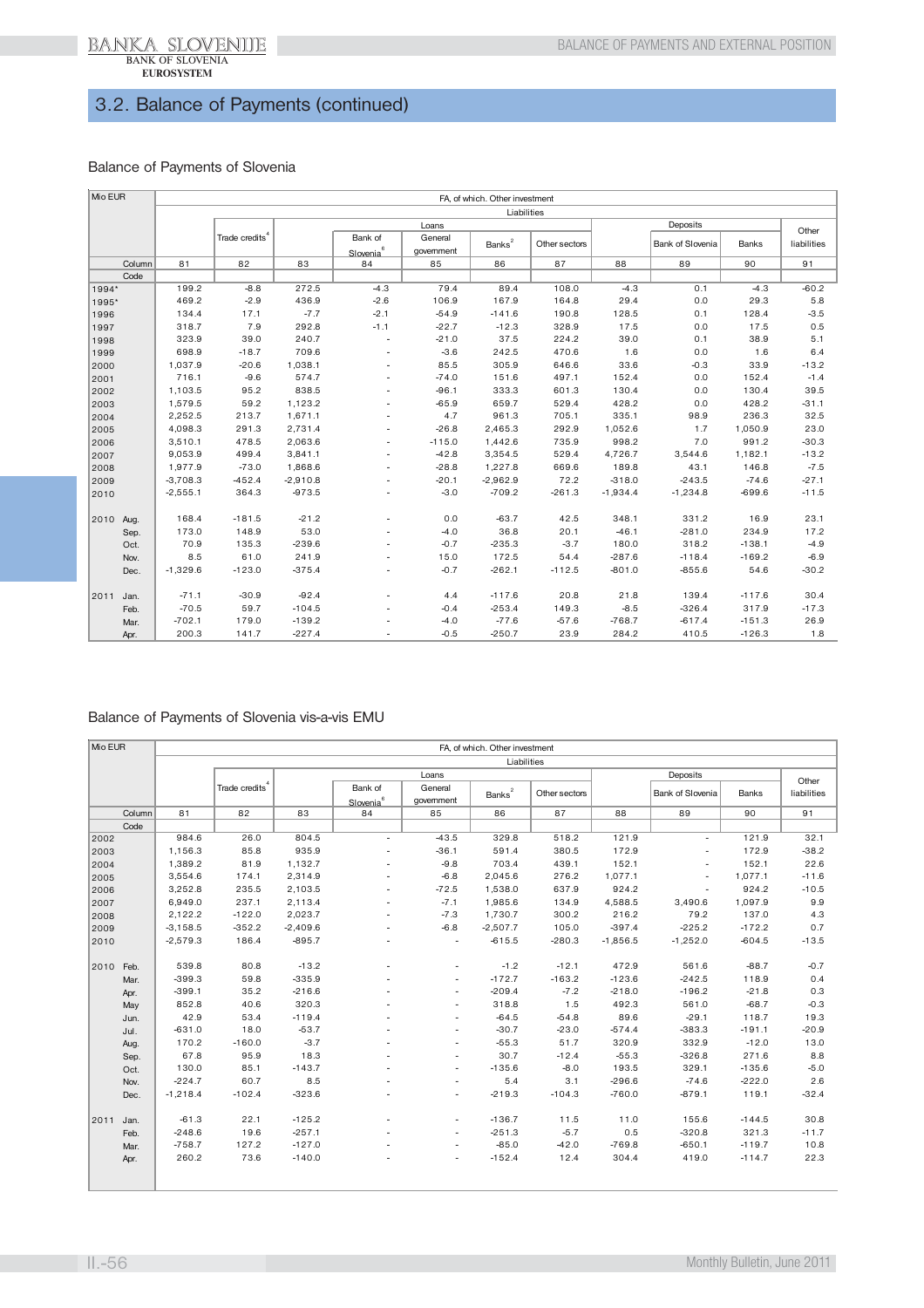### Balance of Payments of Slovenia

|             |                             |             |                   |                          | FA, of which: Reserve assets <sup>7</sup> |            |                 |                    |                          |                             |
|-------------|-----------------------------|-------------|-------------------|--------------------------|-------------------------------------------|------------|-----------------|--------------------|--------------------------|-----------------------------|
|             | Gold, SDRs and              | Foreign     | Currency and      |                          | of which:                                 |            |                 | of which:          |                          | Net errors and<br>omissions |
|             | reserve positions<br>in IMF | exchange    | deposits $^{2,5}$ | with mon.<br>authorities | with banks                                | Securities | Bonds and notes | Money market inst. | Financial<br>derivatives |                             |
| 92          | 93                          | 94          | 95                | 96                       | 97                                        | 98         | 99              | 100                | 101                      | 102                         |
|             |                             |             |                   |                          |                                           |            |                 |                    |                          |                             |
| $-530.4$    | 0.0                         | $-530.4$    | $-498.1$          | ×.                       | $\blacksquare$                            | $-32.3$    | ٠               | ×.                 | ٠                        | $-45.2$                     |
| $-180.8$    | 0.0                         | $-180.8$    | $-91.6$           | ٠                        | ٠                                         | $-89.2$    |                 |                    |                          | $-148.9$                    |
| $-463.1$    | $-0.1$                      | $-463.0$    | $-307.6$          |                          | ٠                                         | $-155.4$   |                 |                    | ٠                        | 1.6                         |
| $-1, 141.1$ | 0.1                         | $-1, 141.1$ | $-447.1$          |                          | ٠                                         | $-694.0$   |                 |                    |                          | 68.2                        |
| $-146.3$    | $-40.5$                     | $-105.8$    | 624.2             |                          | ٠                                         | $-730.0$   |                 |                    | ٠                        | 54.9                        |
| 88.5        | $-40.9$                     | 129.4       | 502.2             |                          |                                           | $-372.8$   |                 |                    |                          | 39.6                        |
| $-186.8$    | 19.4                        | $-206.2$    | $-182.7$          | ٠                        | ٠                                         | $-23.4$    |                 |                    |                          | 41.4                        |
| $-1,439.3$  | $-3.1$                      | $-1,436.2$  | $-1,100.4$        | ٠                        | ٠                                         | $-335.8$   |                 |                    | ٠                        | 110.4                       |
| $-1,885.3$  | $-45.4$                     | $-1,839.9$  | $-378.8$          | 0.3                      | $-379.2$                                  | $-1,461.1$ | $-378.8$        | $-1,082.3$         | $\overline{\phantom{a}}$ | $-250.3$                    |
| $-264.2$    | $-23.4$                     | $-240.8$    | 848.3             | 0.0                      | 848.3                                     | $-1,089.1$ | $-2,180.6$      | 1,091.5            |                          | 150.0                       |
| 255.9       | 16.9                        | 238.9       | 953.7             | 0.0                      | 953.8                                     | $-714.8$   | $-709.8$        | $-5.0$             |                          | 22.2                        |
| $-188.8$    | 94.3                        | $-283.1$    | $-540.9$          | $-0.1$                   | $-540.9$                                  | 257.8      | 282.9           | $-25.2$            | ٠                        | $-472.8$                    |
| 1,280.8     | 0.4                         | 1,280.4     | 297.3             | $-0.2$                   | 297.6                                     | 983.1      | 1,009.7         | $-26.6$            | ٠                        | $-320.5$                    |
| 139.6       | 34.5                        | 105.1       | 156.0             | $-0.1$                   | 156.1                                     | $-50.8$    | $-31.4$         | $-19.4$            |                          | $-273.5$                    |
| 21.0        | $-16.0$                     | 37.0        | $-48.6$           | $-0.2$                   | $-48.4$                                   | 85.6       | 63.4            | 22.2               |                          | $-31.3$                     |
| 167.2       | $-13.1$                     | 180.3       | 8.8               | 0.0                      | 8.9                                       | 181.7      | 183.1           | $-1.5$             | $-10.2$                  | 301.6                       |
| 18.8        | $-10.6$                     | 29.4        | $-37.1$           | $-60.3$                  | 23.2                                      | 75.2       | 80.0            | $-4.8$             | $-8.7$                   | $-21.4$                     |
| $-3.7$      | $-10.7$                     | 7.0         | $-6.3$            | $-6.8$                   | 0.5                                       | 14.8       | 23.7            | $-8.9$             | $-1.5$                   | 97.3                        |
| 25.1        | 0.0                         | 25.1        | 6.1               | 6.2                      | $-0.1$                                    | 11.2       | 4.8             | 6.4                | 7.9                      | $-82.3$                     |
| 18.8        | 0.0                         | 18.8        | $-0.1$            | $-0.1$                   | $-0.1$                                    | 18.9       | 22.5            | $-3.6$             |                          | $-18.0$                     |
| $-16.3$     | 0.3                         | $-16.6$     | $-3.9$            | $-3.8$                   | $-0.1$                                    | $-9.4$     | $-9.4$          | 0.0                | $-3.4$                   | 293.3                       |
| $-13.1$     | $-0.1$                      | $-13.1$     | $-25.8$           | 0.8                      | $-26.6$                                   | 13.6       | 13.6            | 0.0                | $-0.8$                   | $-78.6$                     |
| 10.0        | $-11.5$                     | 21.5        | 2.8               | 4.1                      | $-1.2$                                    | 18.6       | 18.6            | 0.0                |                          | 173.6                       |
| 17.1        | 11.0                        | 6.1         | 0.0               | 0.0                      | 0.1                                       | 6.0        | 6.0             | 0.0                | 0.0                      | 2.6                         |
| $-18.5$     | $-19.0$                     | 0.5         | $-27.1$           | 1.5                      | $-28.6$                                   | 27.6       | 28.9            | $-1.2$             |                          | $-320.0$                    |
| 13.3        | 0.0                         | 13.4        | $-0.1$            | 0.3                      | $-0.4$                                    | 13.5       | 13.5            | 0.0                |                          | $-49.6$                     |

|            |                   |            |                           |                          | FA, of which: Reserve assets <sup>7</sup> |            |                 |                    |                          |                         |
|------------|-------------------|------------|---------------------------|--------------------------|-------------------------------------------|------------|-----------------|--------------------|--------------------------|-------------------------|
|            | Gold, SDRs and    |            |                           |                          |                                           |            |                 |                    |                          | Net errors and          |
|            | reserve positions | Foreign    | Currency and              |                          | of which:                                 |            |                 | of which:          | Financial                | omissions <sup>11</sup> |
|            | in IMF            | exchange   | $\mathsf{deposits}^{2,5}$ | with mon.<br>authorities | with banks                                | Securities | Bonds and notes | Money market inst. | derivatives              |                         |
| 92         | 93                | 94         | 95                        | 96                       | 97                                        | 98         | 99              | 100                | 101                      | 102                     |
|            |                   |            |                           |                          |                                           |            |                 |                    |                          |                         |
| $-1,582.8$ | $\sim$            | $-1,582.8$ | $-71.5$                   | 0.3                      | $-71.9$                                   | $-1,511.3$ | $-428.7$        | $-1,082.6$         | ٠                        | n.s.                    |
| $-382.7$   | $-54.7$           | $-328.0$   | 361.1                     | 0.0                      | 361.1                                     | $-689.1$   | $-1,780.2$      | 1,091.1            |                          | n.s.                    |
| 311.9      | 0.0               | 311.9      | 425.1                     | $-0.1$                   | 425.2                                     | $-113.2$   | $-108.2$        | $-5.0$             |                          | n.s.                    |
| 141.8      | 35.2              | 106.6      | $-176.3$                  | 0.0                      | $-176.3$                                  | 282.9      | 308.0           | $-25.1$            |                          | n.s.                    |
| 864.3      | 35.4              | 828.9      | $-64.9$                   | 0.0                      | $-64.9$                                   | 893.8      | 920.4           | $-26.6$            | ٠                        | n.s.                    |
| ٠          |                   | ٠          |                           | $\blacksquare$           |                                           |            |                 |                    | $\overline{\phantom{a}}$ | n.s.                    |
|            |                   |            |                           |                          |                                           |            |                 |                    |                          | n.s.                    |
|            |                   |            |                           |                          |                                           |            |                 |                    | $\overline{\phantom{a}}$ | n.s.                    |
|            |                   |            |                           |                          |                                           |            |                 |                    |                          | n.s.                    |
|            |                   |            |                           |                          |                                           |            |                 |                    |                          |                         |
|            |                   |            |                           |                          |                                           |            |                 |                    | ٠                        | n.s.                    |
|            |                   |            |                           |                          |                                           |            |                 |                    |                          | n.s.                    |
|            |                   |            |                           |                          |                                           |            |                 |                    |                          | n.s.                    |
|            |                   |            |                           |                          |                                           |            |                 |                    |                          | n.s.                    |
|            |                   |            |                           |                          |                                           |            |                 |                    |                          | n.s.                    |
|            |                   |            |                           |                          |                                           |            |                 |                    |                          | n.s.                    |
|            |                   |            |                           |                          |                                           |            |                 |                    |                          | n.s.                    |
|            |                   |            |                           |                          |                                           |            |                 |                    |                          | n.s.                    |
|            |                   |            |                           |                          |                                           |            |                 |                    | $\overline{\phantom{a}}$ | n.s.                    |
|            |                   |            |                           |                          |                                           |            |                 |                    |                          | n.s.                    |
|            |                   |            |                           |                          |                                           |            |                 |                    |                          | n.s.                    |
|            |                   |            |                           |                          |                                           |            |                 |                    |                          |                         |
|            |                   |            |                           |                          |                                           |            |                 |                    |                          | n.s.                    |
|            |                   |            |                           |                          |                                           |            |                 |                    |                          | n.s.                    |
|            |                   |            |                           |                          |                                           |            |                 |                    |                          | n.s.                    |
|            |                   |            |                           |                          |                                           |            |                 |                    |                          | n.s.                    |
|            |                   |            |                           |                          |                                           |            |                 |                    |                          |                         |
|            |                   |            |                           |                          |                                           |            |                 |                    |                          |                         |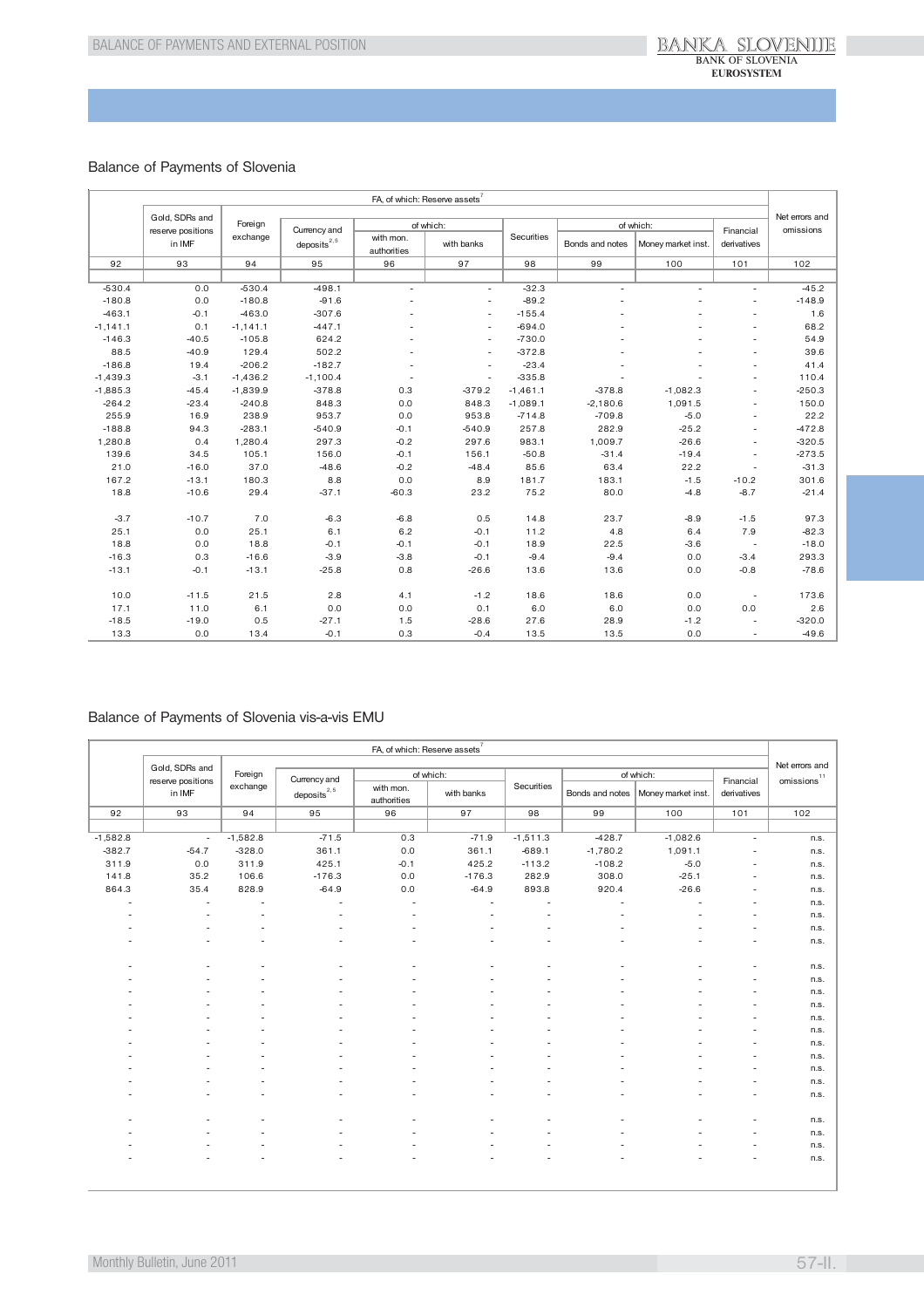**EUROSYSTEM**

## 3.3. Current Account by countries

| Mio EUR                                 |              |                |             |                |            |          |                |             |                   |
|-----------------------------------------|--------------|----------------|-------------|----------------|------------|----------|----------------|-------------|-------------------|
|                                         | Current      |                | Goods       |                |            |          |                |             | Current transfers |
| 31.12.2010                              | account      |                |             |                | Services   |          | Income         |             |                   |
|                                         |              |                |             |                |            |          |                |             |                   |
|                                         | Net          | Export         | Import      | Export         | Import     | Receipts | Expenditures   | In Slovenia | Abroad            |
|                                         |              |                |             |                |            |          |                |             |                   |
| Column                                  | $\mathbf{1}$ | $\overline{c}$ | 3           | $\overline{4}$ | 5          | 6        | $\overline{7}$ | 8           | 9                 |
| Code                                    |              |                |             |                |            |          |                |             |                   |
| <b>Total world</b>                      | $-297.3$     | 18,386.0       | $-19,590.8$ | 4,633.2        | $-3,324.9$ | 681.8    | $-1,188.4$     | 1,218.4     | $-1, 112.4$       |
|                                         |              |                |             |                |            |          |                |             |                   |
| Europe                                  | 493.2        | 17,069.0       | $-17,465.7$ | 4,347.6        | $-3,075.8$ | 583.0    | $-1,061.0$     | 1,157.0     | $-1,060.9$        |
|                                         |              |                |             |                |            |          |                |             |                   |
| EU-27                                   | $-977.6$     | 13,186.8       | $-15,207.9$ | 3,274.4        | $-2,083.3$ | 580.3    | -943.8         | 1,008.9     | $-792.9$          |
| Austria                                 | $-758.7$     | 1,533.9        | $-2,385.1$  | 666.3          | $-425.2$   | 197.5    | $-260.1$       | 67.5        | $-153.4$          |
| Belgium                                 | $-83.8$      | 210.0          | $-421.4$    | 121.5          | $-58.1$    | 11.9     | 52.5           | 7.3         | $-7.4$            |
| Bulgaria                                | $-1.0$       | 136.9          | $-123.8$    | 19.7           | $-23.5$    | $-5.2$   | $-8.0$         | 15.9        | $-13.1$           |
| Cyprus                                  | 16.8         | 9.1            | $-6.7$      | 7.4            | $-10.7$    | 5.1      | 11.5           | 1.7         | $-0.5$            |
| Czech Republic                          | 0.8          | 437.0          | $-492.4$    | 71.7           | $-53.3$    | 5.1      | 29.5           | 12.1        | $-8.9$            |
| Denmark                                 | 72.1         | 164.4          | $-66.7$     | 31.9           | $-35.1$    | 2.8      | $-13.6$        | 0.2         | $-11.7$           |
| Estionia                                | 23.1         | 27.3           | $-3.8$      | 1.9            | $-1.5$     | 0.1      | $-0.2$         | 0.0         | $-0.6$            |
| Finland                                 |              | 43.6           | $-75.7$     | 15.8           | $-6.4$     | 3.6      |                | 2.9         | $-1.6$            |
|                                         | $-16.6$      |                |             |                |            |          | 1.1            |             |                   |
| France                                  | 366.7        | 1,489.3        | $-1,099.2$  | 134.1          | $-131.5$   | 57.0     | $-77.5$        | 8.4         | $-13.7$           |
| Greece                                  | $-0.8$       | 62.8           | $-78.7$     | 11.0           | $-18.6$    | 21.8     | $-0.1$         | 1.4         | $-0.5$            |
| Ireland                                 | $-150.9$     | 22.6           | $-86.7$     | 25.7           | $-106.5$   | 9.8      | $-14.1$        | 0.3         | $-2.0$            |
| Italy                                   | $-544.2$     | 2,240.2        | $-3,469.0$  | 999.5          | $-334.4$   | 80.2     | $-51.6$        | 49.4        | $-58.4$           |
| Latvia                                  | 22.6         | 25.0           | $-2.9$      | 2.3            | $-1.9$     | 0.2      | $-0.1$         | 0.3         | $-0.2$            |
| Lithuania                               | 47.8         | 60.1           | $-7.3$      | 5.0            | $-11.2$    | 1.7      | $-0.6$         | 0.4         | $-0.3$            |
| Luxembourg                              | $-193.0$     | 36.2           | $-81.6$     | 15.8           | $-30.7$    | 6.0      | $-137.9$       | 0.2         | $-1.0$            |
| Hungary                                 | $-155.6$     | 545.4          | $-793.7$    | 183.2          | $-82.1$    | 7.9      | $-19.0$        | 8.7         | $-6.1$            |
| Malta                                   | $-1.3$       | 3.5            | $-6.1$      | 2.6            | $-1.2$     | $\cdots$ | $-0.1$         | 0.0         | 0.0               |
| Germany                                 | 115.3        | 3,655.1        | $-3,654.0$  | 460.8          | $-331.2$   | 58.0     | $-132.2$       | 135.3       | $-76.6$           |
| Netherlands                             | $-183.7$     | 366.7          | $-640.9$    | 115.6          | $-37.3$    | 50.8     | $-32.6$        | 4.4         | $-10.3$           |
| Poland                                  | 224.6        | 631.8          | $-406.6$    | 42.7           | $-54.4$    | 18.0     | $-4.2$         | 1.1         | $-3.8$            |
| Portugal                                | 32.0         | 52.8           | $-24.0$     | 4.7            | $-5.4$     | 4.1      | $-0.1$         | 0.2         | $-0.1$            |
| Romania                                 | 136.3        | 295.1          | $-164.8$    | 44.4           | $-26.9$    | $-9.5$   | $-3.7$         | 3.7         | $-2.0$            |
| Slovakia                                | $-53.2$      | 271.1          | $-307.3$    | 43.7           | $-60.4$    | 3.5      | $-4.7$         | 2.9         | $-2.1$            |
| Spain                                   | $-198.8$     | 229.7          | $-446.9$    | 30.7           | $-25.9$    | 15.0     | $-1.3$         | 4.1         | $-4.3$            |
| Sweden                                  | 96.4         | 183.6          | $-102.8$    | 43.6           | $-31.2$    | 5.3      | $-7.7$         | 10.6        | $-5.1$            |
| United Kingdom                          | 44.5         | 453.4          | $-257.8$    | 172.2          | $-178.4$   | 19.3     | $-183.1$       | 51.4        | $-32.5$           |
| European Union Institutions (incl. ECB) | 167.0        | 0.0            |             | 0.7            | 0.0        | 10.3     | $-85.8$        | 618.5       | $-376.6$          |
|                                         |              |                |             |                |            |          |                |             |                   |
| <b>EFTA</b>                             | 54.9         | 232.5          | $-302.2$    | 272.5          | $-116.9$   | 19.4     | $-54.6$        | 43.1        | $-38.9$           |
| Iceland                                 | 0.6          | 0.9            | $-0.9$      | 1.1            | $-0.6$     | 0.2      | 0.0            | 0.0         | 0.0               |
| Liechtenstein                           | 9.1          | 1.7            | $-0.6$      | 1.9            | $-1.7$     | 0.2      | 8.6            | 0.0         | $-1.0$            |
| Norway                                  | 27.6         | 41.0           | $-19.0$     | 21.4           | $-14.5$    | 3.5      | 1.0            | 6.5         | $-12.2$           |
| Switzerland                             | 17.5         | 189.0          | $-281.6$    | 248.1          | $-100.2$   | 15.5     | $-64.1$        | 36.5        | $-25.7$           |
|                                         |              |                |             |                |            |          |                |             |                   |
| Other European countries, of that       | 1,415.9      | 3,649.7        | $-1,955.6$  | 800.7          | $-875.6$   | $-16.7$  | $-62.6$        | 105.0       | $-229.0$          |
| Bosnia and Herzegovina                  | 124.8        | 529.4          | $-316.5$    | 65.8           | $-90.3$    | 8.3      | $-4.8$         | 9.6         | $-76.7$           |
| Montenegro                              | 69.9         | 83.2           | $-23.5$     | 18.6           | $-11.2$    | 5.6      | $-0.6$         | 1.7         | $-3.9$            |
| Croatia                                 | 273.6        | 1,231.4        | $-733.2$    | 387.9          | $-504.1$   | $-6.5$   | $-31.5$        | 32.4        | $-102.9$          |
| Macedonia                               | 110.6        | 142.4          | $-32.1$     | 27.3           | $-26.6$    | 5.4      | $-3.8$         | 4.4         | $-6.4$            |
| Russian Federation                      | 281.2        | 536.2          | $-298.7$    | 96.3           | $-80.7$    | $-10.4$  | $-2.6$         | 43.2        | $-1.9$            |
| Serbia                                  | 264.1        | 659.0          | $-354.9$    | 138.0          | $-111.8$   | $-25.7$  | $-17.0$        | 10.3        | $-33.7$           |
| Turkey                                  | 35.9         | 193.7          | $-167.3$    | 34.2           | $-25.2$    | 1.1      | $-1.3$         | 2.6         | $-2.0$            |
|                                         |              |                |             |                |            |          |                |             |                   |
| Africa                                  | 33.3         | 217.9          | $-242.8$    | 34.2           | $-12.9$    | 35.6     | 3.9            | 0.6         | $-3.1$            |
|                                         |              |                |             |                |            |          |                |             |                   |
| America, of that                        | $-17.8$      | 427.0          | -436.3      | 89.8           | $-141.7$   | 38.9     | $-2.6$         | 21.1        | $-14.0$           |
| Canada                                  | 33.4         | 47.2           | $-10.4$     | 10.0           | $-15.7$    | 3.0      | $-0.3$         | 1.0         | $-1.5$            |
| <b>United States</b>                    | 2.1          | 273.0          | $-265.8$    | 66.3           | $-103.5$   | 30.0     | $-6.0$         | 20.0        | $-11.8$           |
|                                         |              |                |             |                |            |          |                |             |                   |
| Asia                                    | $-420.4$     | 634.4          | $-1,128.2$  | 140.5          | -87.3      | 17.9     | $-0.9$         | 18.7        | $-15.6$           |
| Hong Kong                               | 25.8         | 22.1           | $-4.6$      | 12.4           | $-7.9$     | 1.9      | 0.0            | 5.4         | $-3.5$            |
| Japan                                   | $-31.2$      | 16.1           | $-50.2$     | 10.3           | $-9.5$     | 2.3      | $-0.6$         | 0.8         | $-0.4$            |
| China                                   | $-340.7$     | 87.6           | $-437.1$    | 7.0            | $-5.3$     | 5.7      | $-0.1$         | 1.8         | $-0.3$            |
| Oceania and Polar regions               | 35.5         | 30.2           | $-7.1$      | 8.8            | $-3.2$     | 5.8      | 2.5            | 0.1         | $-1.7$            |
|                                         |              |                |             |                |            |          |                |             |                   |
| Int. org. excluding EU Inst.            | $-1.7$       | $\cdots$       |             | 0.0            | $\cdots$   | 0.5      | $-2.5$         | 1.5         | $-1.3$            |
|                                         |              |                |             |                |            |          |                |             |                   |
| Not allocated                           | $-419.2$     | 7.4            | $-310.7$    | 12.2           | $-4.0$     | $\cdots$ | $-127.9$       | 19.5        | $-15.8$           |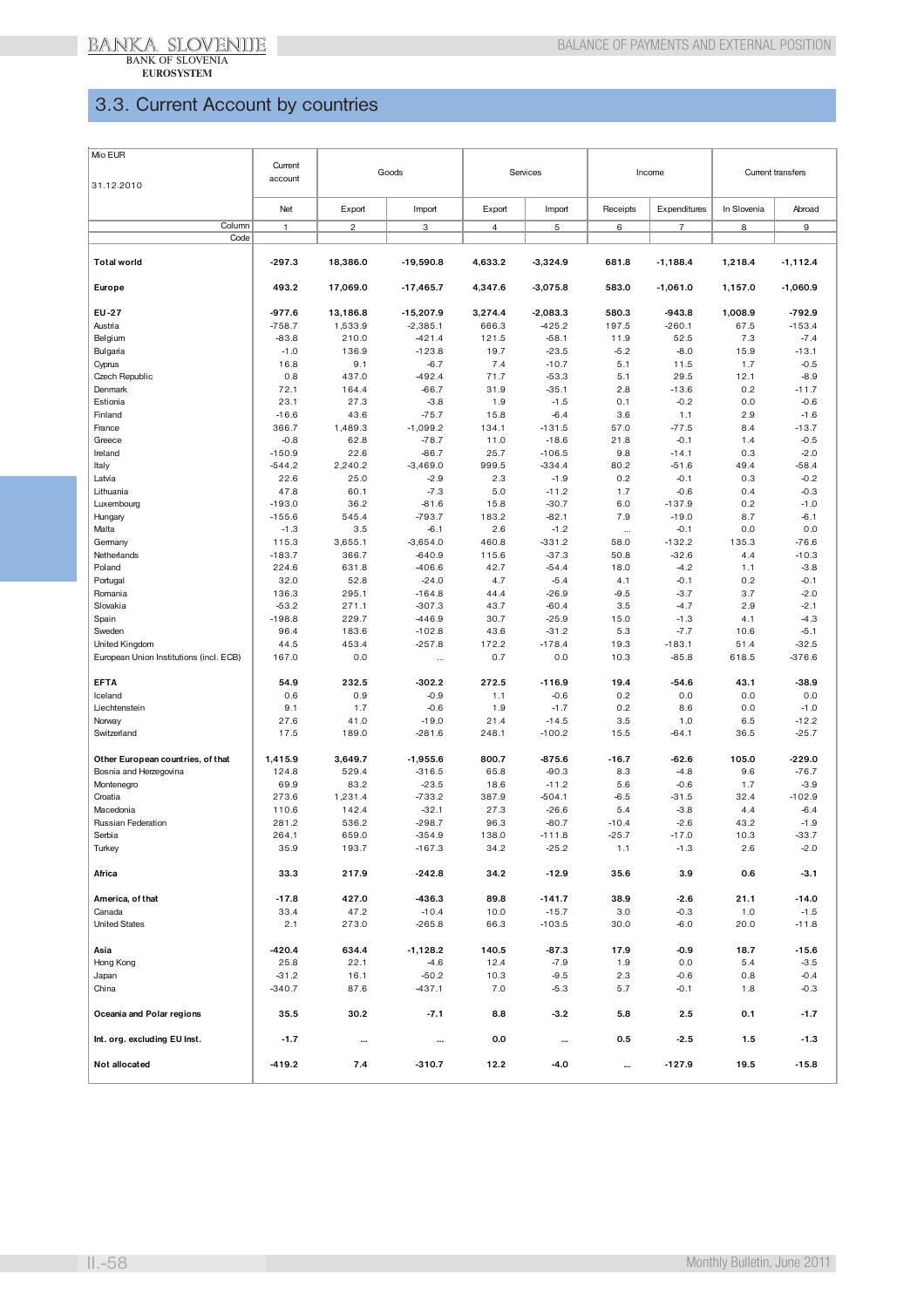# BANKA SLOVENIJE

BANK OF SLOVENIA **EUROSYSTEM**

# 3.4. Capital and Financial Account by countries

| Mio EUR<br>31.12.2010                   | Capital and<br>financial<br>account |                  | Capital account   Financial account | Direct investment  |                |                    | Portfolio investment | Loans           |                 |  |
|-----------------------------------------|-------------------------------------|------------------|-------------------------------------|--------------------|----------------|--------------------|----------------------|-----------------|-----------------|--|
|                                         | Net                                 | Net              | Net                                 | Abroad             | In Slovenia    | Assets             | Liabilities          | Assets          | Liabilities     |  |
| Column                                  | $\mathbf{1}$                        | $\overline{c}$   | 3                                   | $\overline{4}$     | 5              | 6                  | $\overline{7}$       | 8               | 9               |  |
| Code<br><b>Total world</b>              | 318.7                               | 8.2              | 310.5                               | 59.6               | 273.9          | -383.9             | 2,331.0              | 164.2           | $-973.5$        |  |
| Europe                                  | 415.6                               | 14.6             | 401.0                               | 104.6              | 193.6          | $-259.6$           | 2,131.1              | 163.6           | $-981.2$        |  |
| EU-27                                   | $-100.7$                            | 61.7             | $-162.4$                            | 69.0               | 145.1          | $-257.7$           | 2,121.0              | 61.2            | -989.9          |  |
| Austria                                 | 107.2                               | $-8.4$           | 115.5                               | 3.6                | 154.6          | $-38.1$            | 46.0                 | 6.6             | $-235.3$        |  |
| Belgium                                 | 211.6                               | $-0.2$           | 211.7                               | $-1.5$             | $-44.5$        | 172.7              | $-7.1$               | 12.1            | $-4.8$          |  |
| Bulgaria                                | 10.6                                | $-1.5$           | 12.2                                | 51.3               | $-1.5$         | $-0.8$             | 0.0                  | $-9.3$          | $-0.1$          |  |
| Cyprus                                  | 78.7                                | $-0.1$           | 78.8                                | 31.4               | $-7.7$         | $-1.9$             | 8.6                  | 32.8            | 10.5            |  |
| Czech Republic                          | 8.4                                 | $-3.4$           | 11.8                                | 4.2                | $-30.4$        | $-17.1$            | 11.7                 | 51.7            | $-0.1$          |  |
| Denmark<br>Estionia                     | 122.7<br>$-2.2$                     | $-2.4$<br>$-0.5$ | 125.1<br>$-1.7$                     | 1.6                | 6.6<br>0.0     | $-7.4$<br>0.1      | 0.0<br>0.1           | 0.4             | 0.0             |  |
| Finland                                 | $-21.3$                             | $-0.1$           | $-21.2$                             | $\cdots$<br>$-0.1$ | 0.4            | $-14.8$            | 0.0                  | $\cdots$<br>0.0 | $\cdots$<br>0.1 |  |
| France                                  | $-334.2$                            | $-14.3$          | $-319.9$                            | $-0.4$             | $-44.1$        | $-182.7$           | $-63.9$              | 39.5            | $-23.9$         |  |
| Greece                                  | $-293.9$                            | $-0.6$           | $-293.3$                            | $-5.4$             | 0.4            | $-190.4$           | 0.0                  | $-103.6$        | $\cdots$        |  |
| Ireland                                 | $-26.2$                             | $-0.2$           | $-26.0$                             | $-0.1$             | $-2.6$         | $-37.7$            | 2.9                  | $-3.7$          | $-23.8$         |  |
| Italy                                   | 25.8                                | $-7.6$           | 33.4                                | $-18.5$            | 25.9           | $-81.1$            | 1.1                  | 7.6             | $-24.2$         |  |
| Latvia                                  | 1.7                                 | $-0.4$           | 2.1                                 | 0.0                | 0.0            | 0.1                | $\cdots$             | 1.1             | 0.0             |  |
| Lithuania                               | $-7.5$                              | $-1.1$           | $-6.4$                              | $-0.3$             | 0.0            | $-4.3$             | $0.0$                | $-0.1$          |                 |  |
| Luxembourg                              | 931.7                               | 56.8             | 874.9                               | $-0.3$             | $-73.0$        | $-86.2$            | 1,107.5              | 33.3            | $-60.2$         |  |
| Hungary                                 | 8.6                                 | $-2.7$           | 11.3                                | 1.0                | 4.2            | $-4.9$             | 15.1                 | 0.1             | 0.0             |  |
| Malta                                   | $-1.3$                              | 0.0              | $-1.3$                              | $\ddotsc$          | 0.0            |                    | $\cdots$             | 0.0             | $-0.8$          |  |
| Gemany                                  | 83.4                                | $-31.2$          | 114.6                               | $-9.8$             | $-4.5$         | 328.2              | -0.6                 | $-37.0$         | $-308.1$        |  |
| Netherlands                             | $-299.3$                            | 0.7              | -300.0                              | $-16.4$            | $-12.1$        | $-34.8$            | $-0.2$               | 15.9            | $-222.3$        |  |
| Poland                                  | $-17.6$                             | $-6.8$           | $-10.8$                             | 32.0               | $-1.7$<br>0.0  | $-37.4$<br>$-70.0$ | 0.0                  | 5.3<br>0.0      |                 |  |
| Portugal<br>Romania                     | $-71.4$<br>4.6                      | $-0.8$<br>$-3.8$ | $-70.7$<br>8.4                      | $-0.2$<br>11.9     | $-0.1$         | $-2.2$             | 0.0<br>-0.1          | 5.9             | <br>0.0         |  |
| Slovakia                                | 18.9                                | $-2.2$           | 21.0                                | $-2.8$             | $-1.8$         | $-56.2$            | 0.0                  | $-7.2$          | 0.0             |  |
| Spain                                   | 164.1                               | $-0.3$           | 164.4                               | $-1.2$             | 0.4            | 178.6              | 0.0                  | 0.6             | $-3.0$          |  |
| Sweden                                  | $-20.6$                             | $-4.7$           | $-15.9$                             | $-11.1$            | 2.5            | $-28.9$            | 5.9                  | $-1.7$          | $-0.1$          |  |
| United Kingdom                          | 925.8                               | $-6.2$           | 932.0                               | 0.3                | 174.3          | $-78.7$            | 993.9                | 10.8            | $-304.4$        |  |
| European Union Institutions (incl. ECB) | $-1,708.9$                          | 103.4            | $-1,812.4$                          | $\cdots$           | $\cdots$       | 37.9               |                      | $\cdots$        | 210.5           |  |
| <b>EFTA</b>                             | $-142.3$                            | $-1.1$           | $-141.2$                            | 0.2                | $-154.9$       | -8.7               | -6.8                 | 19.1            | $-45.8$         |  |
| Iceland                                 | 7.1                                 | 0.0              | 7.1                                 | $\ddotsc$          | $\cdots$       | 7.0                | $\cdots$             | 0.0             |                 |  |
| Liechtenstein                           | $-22.2$                             | 0.0              | $-22.2$                             | 0.2                | $-14.9$        | 2.0                | $-6.9$               | $-4.3$          | 1.6             |  |
| Norway                                  | 1.0                                 | $-0.5$           | 1.5                                 | 0.0                | 4.4            | $-5.3$             | 0.0                  | 0.0             | 0.4             |  |
| Switzerland                             | $-128.2$                            | $-0.5$           | $-127.7$                            | 0.0                | $-144.5$       | $-12.5$            | 0.1                  | 23.4            | $-47.9$         |  |
| Other European countries, of that       | 658.7                               | $-46.0$          | 704.7                               | 35.4               | 203.4          | 6.8                | 17.0                 | 83.3            | 54.5            |  |
| Bosnia and Herzegovina                  | 51.3                                | $-6.4$           | 57.7                                | 7.9                | $-8.8$         | 9.3                | 2.0                  | 42.3            | 0.2             |  |
| Montenegro                              | 86.7                                | $-1.3$           | 88.0                                | $-8.5$             | 0.0            | 3.9                | 0.0                  | 34.7            | 0.7             |  |
| Croatia                                 | 277.6                               | $-13.8$          | 291.4                               | $-28.9$            | 197.6          | 16.1               | 24.4                 | $-7.4$          | 59.3            |  |
| Macedonia                               | $-5.0$                              | $-2.2$           | $-2.8$                              | 1.7                | $-1.3$         | 3.9                | 1.1                  | 17.5            | 0.0             |  |
| Russian Federation<br>Serbia            | 185.3<br>77.4                       | $-6.2$<br>$-8.8$ | 191.5<br>86.2                       | $-41.7$<br>107.1   | 18.2<br>$-3.8$ | $-15.1$<br>$-6.1$  | 0.0<br>$-10.8$       | 46.3<br>$-55.2$ | 0.0<br>$-5.8$   |  |
| Turkey                                  | $-9.0$                              | $-2.3$           | $-6.8$                              | $-3.3$             | 0.7            | $-3.1$             | 0.0                  | $-0.3$          | $\cdots$        |  |
| Africa                                  | $-34.5$                             | $-1.9$           | $-32.6$                             | $-33.2$            | $-4.0$         | $-2.5$             | 0.0                  | 0.0             | 0.0             |  |
|                                         |                                     |                  |                                     |                    |                |                    |                      |                 |                 |  |
| America, of that                        | $-68.7$                             | $-3.8$           | $-64.9$                             | $-6.1$             | $-13.2$        | $-95.2$            | 7.6                  | $-9.5$          | $-3.1$          |  |
| Canada<br><b>United States</b>          | 23.1<br>$-41.7$                     | $-0.6$           | 23.7<br>$-39.1$                     | $-1.9$<br>$-5.8$   | $0.0\,$        | 12.8               | 0.0                  | $-0.1$          | $\cdots$        |  |
|                                         |                                     | $-2.6$           |                                     |                    | $-12.1$        | $-67.9$            | 7.2                  | $-0.6$          | $-4.4$          |  |
| Asia                                    | $-27.3$                             | $-2.6$           | $-24.7$                             | $-4.1$             | 19.5           | $-47.3$            | 1.5                  | 10.0            | 0.1             |  |
| Hong Kong                               | 2.0                                 | $-0.4$           | 2.3                                 | $-1.0$             | 0.0            | 2.1                | $\ldots$             | 0.0             | $\cdots$        |  |
| Japan                                   | 12.6                                | 0.1              | 12.5                                | 0.1                | 18.9           | $-3.8$             | 0.0                  | 0.0             | $\ldots$        |  |
| China                                   | $-17.1$                             | 2.2              | $-19.3$                             | $-2.8$             | $-0.2$         | $-10.7$            | 0.0                  | 0.5             | 0.0             |  |
| Oceania and Polar regions               | 40.0                                | $-0.6$           | 40.5                                | $-1.6$             | $-1.5$         | 20.8               | $-0.4$               | 0.0             | 1.1             |  |
| Int. org. excluding EU Inst.            | $-30.8$                             |                  | $-30.8$                             | $\ddotsc$          | 78.6           | 0.0                | $\cdots$             | $\cdots$        | 9.6             |  |
| Not allocated                           | 24.4                                | 2.4              | 22.0                                |                    | 0.8            | $\cdots$           | 191.1                |                 | $\cdots$        |  |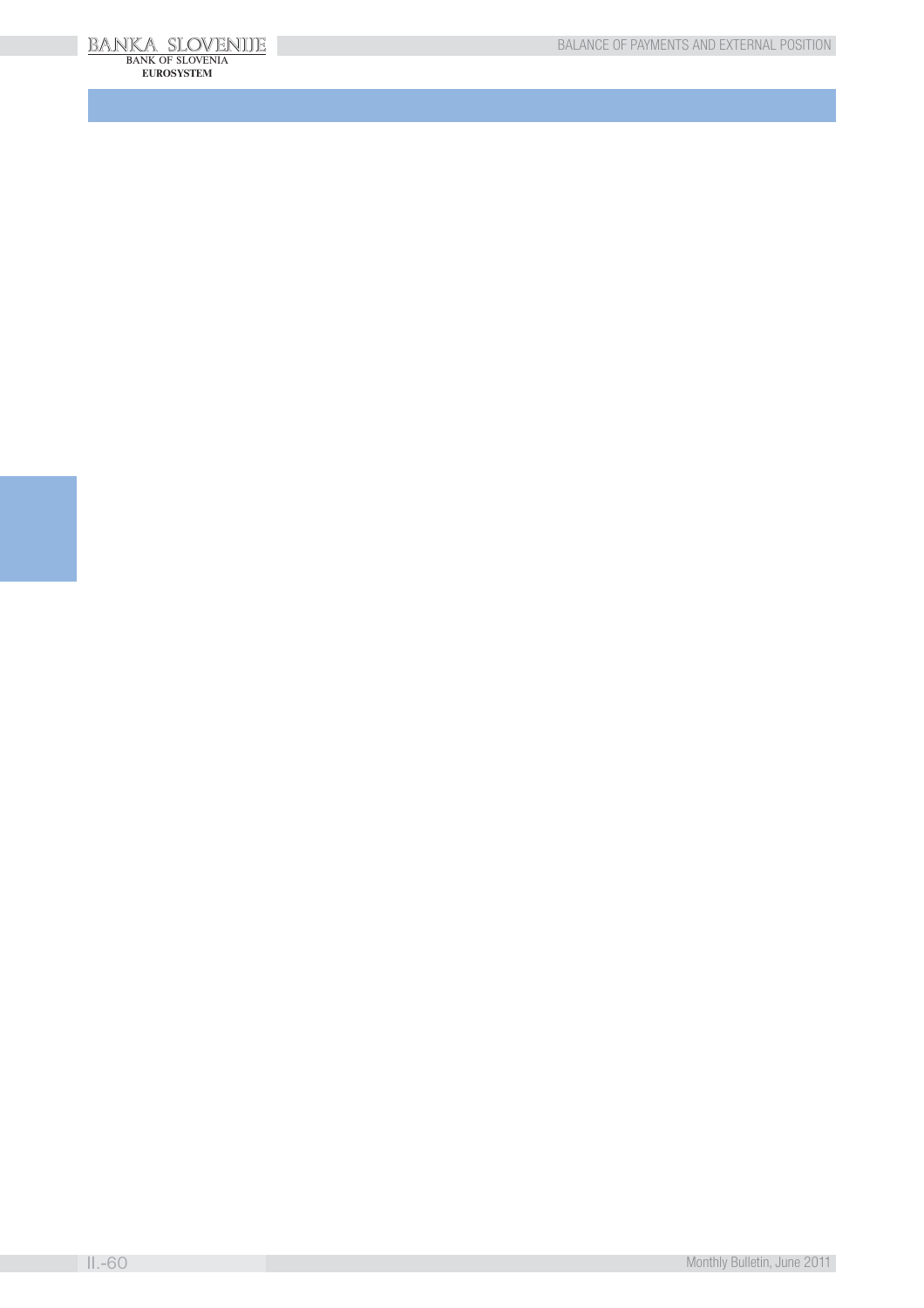# 3.5. Trade in goods by countries

| Millions of EUR                      | Exports        |                 |                 |                | Imports         |                         |                     |                 |  |
|--------------------------------------|----------------|-----------------|-----------------|----------------|-----------------|-------------------------|---------------------|-----------------|--|
|                                      |                |                 |                 | January-March  |                 |                         | January-March       |                 |  |
|                                      | 2009           | 2010            | 2010            | 2011           | 2009            | 2010                    | 2010                | 2011            |  |
| Total                                | 16,018         | 18,243          | 4,172           | 4,982          | 17,115          | 19,881                  | 4,451               | 5,348           |  |
| European Union 27                    | 11,183         | 13,073          | 3,073           | 3,705          | 13,473          | 15,401                  | 3,447               | 4,141           |  |
| Austria                              | 1,251          | 1,494           | 321             | 370            | 2,243           | 2,407                   | 532                 | 632             |  |
| Belgium                              | 179            | 210             | 47              | 59             | 388             | 430                     | 104                 | 111             |  |
| Bulgaria                             | 123            | 137             | 29              | 38             | 49              | 127                     | 12                  | 12              |  |
| Cyprus                               | 9              | 9               | $\overline{c}$  | 13             | 5               | $\overline{7}$          | $\overline{c}$      | 23              |  |
| Czech Republic                       | 388            | 435             | 100             | 128            | 441             | 506                     | 112                 | 139             |  |
| Denmark                              | 132            | 164             | 39              | 49             | 76              | 68                      | 18                  | 18              |  |
| Estonia                              | 21             | 27              | 6               | 6              | 6               | $\overline{\mathbf{4}}$ | $\overline{1}$      | $\overline{c}$  |  |
| Finland                              | 48             | 44              | 10              | 13             | 66              | 78                      | 17                  | 24              |  |
| France                               | 1,361          | 1,478           | 430             | 450            | 947             | 1,091                   | 263                 | 298             |  |
| Greece                               | 74             | 62              | 15              | 14             | 134             | 81                      | 19                  | 12              |  |
| Ireland                              | 16             | 22              | $\overline{4}$  | 5              | 65              | 89                      | $\overline{7}$      | 9               |  |
| Italy                                | 1,863          | 2,234           | 536             | 584            | 3,028           | 3,541                   | 814                 | 942             |  |
| Latvia                               | 21             | 25              | 6               | $\overline{7}$ | 3               | 3                       | $\mathbf{1}$        | 1               |  |
| Lithuania                            | 59             | 60              | 12              | 14             | 35              | $\overline{7}$          | $\overline{c}$      | $\overline{c}$  |  |
| Luxembourg                           | 17             | 36              | 6               | 6              | 62              | 78                      | 18                  | 13              |  |
| Hungary                              | 459            | 544             | 110             | 153            | 647             | 805                     | 163                 | 221             |  |
| Malta                                | $\overline{c}$ | 3               | 1               | $\mathbf{1}$   | 3               | 6                       | $\mathbf{1}$        | 1               |  |
| Germany                              | 3,166          | 3,616           | 823             | 1.075          | 3,136           | 3,667                   | 814                 | 1,006           |  |
| Netherlands                          | 254            | 366             | 81              | 113            | 567             | 657                     | 152                 | 182             |  |
|                                      |                |                 |                 |                |                 |                         |                     |                 |  |
| Poland<br>Portugal                   | 468<br>46      | 630<br>53       | 148<br>12       | 180<br>14      | 359<br>21       | 418<br>25               | 94<br>5             | 113<br>7        |  |
| Romania                              |                |                 |                 | 92             |                 |                         |                     | 51              |  |
|                                      | 240            | 294             | 69<br>57        |                | 161<br>238      | 170                     | 43                  | 76              |  |
| Slovakia                             | 275            | 266             |                 | 66             |                 | 313                     | 65                  |                 |  |
| Spain                                | 190            | 229             | 56              | 66             | 464             | 454                     | 112                 | 116             |  |
| Sweden                               | 143            | 183             | 44              | 60             | 110             | 105                     | 23                  | 28              |  |
| United Kingdom                       | 378            | 450             | 109             | 130            | 220             | 264                     | 57                  | 103             |  |
| <b>EFTA</b>                          | 200            | 227             | 47              | 74             | 265             | 306                     | 70                  | 66              |  |
| Iceland                              | $\mathbf{1}$   | 1               | 0               | $\mathsf O$    | 0               | 1                       | $\mathsf O$         | 1               |  |
| Liechenstein                         | $\overline{c}$ | $\overline{c}$  | 0               | $\mathsf O$    | 1               | 1                       | $\mathsf O$         | 0               |  |
| Norway                               | 37             | 41              | 8               | 8              | 15              | 20                      | 3                   | 6               |  |
| Switzerland                          | 160            | 183             | 39              | 66             | 250             | 285                     | 68                  | 59              |  |
| Countries of former Yugoslavia       | 2,607          | 2,627           | 547             | 630            | 1,172           | 1,489                   | 316                 | 427             |  |
| Bosnia and Herzegovina               | 501            | 528             | 112             | 116            | 235             | 325                     | 70                  | 87              |  |
| Croatia                              | 1,241          | 1,220           | 257             | 307            | 630             | 746                     | 158                 | 221             |  |
| Macedonia                            | 160            | 140             | 33              | 34             | 25              | 33                      | 6                   | 9               |  |
| Serbia and Montenegro                |                |                 |                 |                |                 | $\cdots$                |                     |                 |  |
| Serbia                               | 618            | $\cdots$<br>656 | $\cdots$<br>132 | 157            | $\cdots$<br>264 | 362                     | <br>78              | $\cdots$<br>103 |  |
| Montenegro                           | 87             | 83              | 14              | 16             | 18              | 23                      | 4                   | $\overline{7}$  |  |
|                                      |                |                 |                 |                |                 |                         |                     |                 |  |
| Other Europe                         | 39             | 39              | 9               | 8              | 0               | 1                       | $\mathsf O$         | 0               |  |
| Albania                              | 39             | 39              | 9               | 8              | 0               | 1                       | $\mathsf O$         | 0               |  |
| Coun. of former Sov. Union, of which | 818            | 860             | 177             | 198            | 266             | 337                     | 94                  | 104             |  |
| Belarus                              | 32             | 46              | 9               | 8              | 6               | 7                       | $\overline{c}$      | 1               |  |
| Russian federation                   | 519            | 534             | 113             | 117            | 208             | 304                     | 85                  | 89              |  |
| Ukraine                              | 166            | 170             | 32              | 43             | 10              | 8                       | $\overline{c}$      | 10              |  |
| Non-European members of OECD         | 487            | 632             | 136             | 158            | 717             | 681                     | 152                 | 238             |  |
| Australia                            | 21             | 26              | 5               | $\overline{7}$ | 3               | 6                       | $\mathbf{1}$        | 1               |  |
| South Korea                          | 17             | 30              | 6               | 9              | 138             | 164                     | 36                  | 35              |  |
| Mexico                               | 30             | 45              | 13              | 13             | 7               | 9                       | $\overline{c}$      | $\overline{c}$  |  |
| New Zealand                          | $\overline{c}$ | $\overline{c}$  | $\circ$         | 0              | $\overline{c}$  | $\circ$                 | $\mathsf{O}\xspace$ | $\mathsf O$     |  |
| Canada                               | 40             | 47              | 13              | $\overline{7}$ | 34              | 10                      | $\overline{c}$      | $\overline{c}$  |  |
| Japan                                | 16             | 16              | 3               | 6              | 59              | 51                      | 14                  | 14              |  |
| Turkey                               | 151            | 193             | 40              | 50             | 145             | 172                     | 43                  | 68              |  |
| United States of America             | 209            | 273             | 58              | 66             | 331             | 268                     | 55                  | 116             |  |
|                                      |                |                 |                 |                |                 |                         |                     |                 |  |
| Other countries                      |                |                 |                 |                |                 |                         |                     |                 |  |
| Other developed countries            | 109            | 151             | 30              | 41             | 87              | 192                     | 46                  | 21              |  |
| Other Middle East                    | 100            | 132             | 28              | 36             | $\overline{7}$  | 6                       | $\mathbf{1}$        | 18              |  |
| Other Asia                           | 203            | 242             | 71              | 65             | 578             | 748                     | 189                 | 191             |  |
| Other North Africa                   | 194            | 161             | 36              | 40             | 121             | 182                     | 42                  | 29              |  |
| Other East Africa                    | $\mathsf g$    | 12              | $\overline{c}$  | 3              | $\overline{4}$  | 5                       | $\overline{c}$      | $\mathsf O$     |  |
| Other Africa                         | 16             | 21              | $\overline{c}$  | $\overline{c}$ | 19              | 57                      | 14                  | 15              |  |
| Other Middle and South America       | 46             | 60              | 12              | 18             | 223             | 155                     | 22                  | 40              |  |
| Other Oceania                        | $\mathsf O$    | 0               | 0               | $\cdots$       | 0               | $\mathsf O$             | $\mathsf O$         | 0               |  |
| Other N.E.C.                         | $\overline{7}$ | $\overline{7}$  | $\overline{c}$  | $\overline{7}$ | 181             | 322                     | 55                  | 58              |  |

Source: Statistical Office of RS.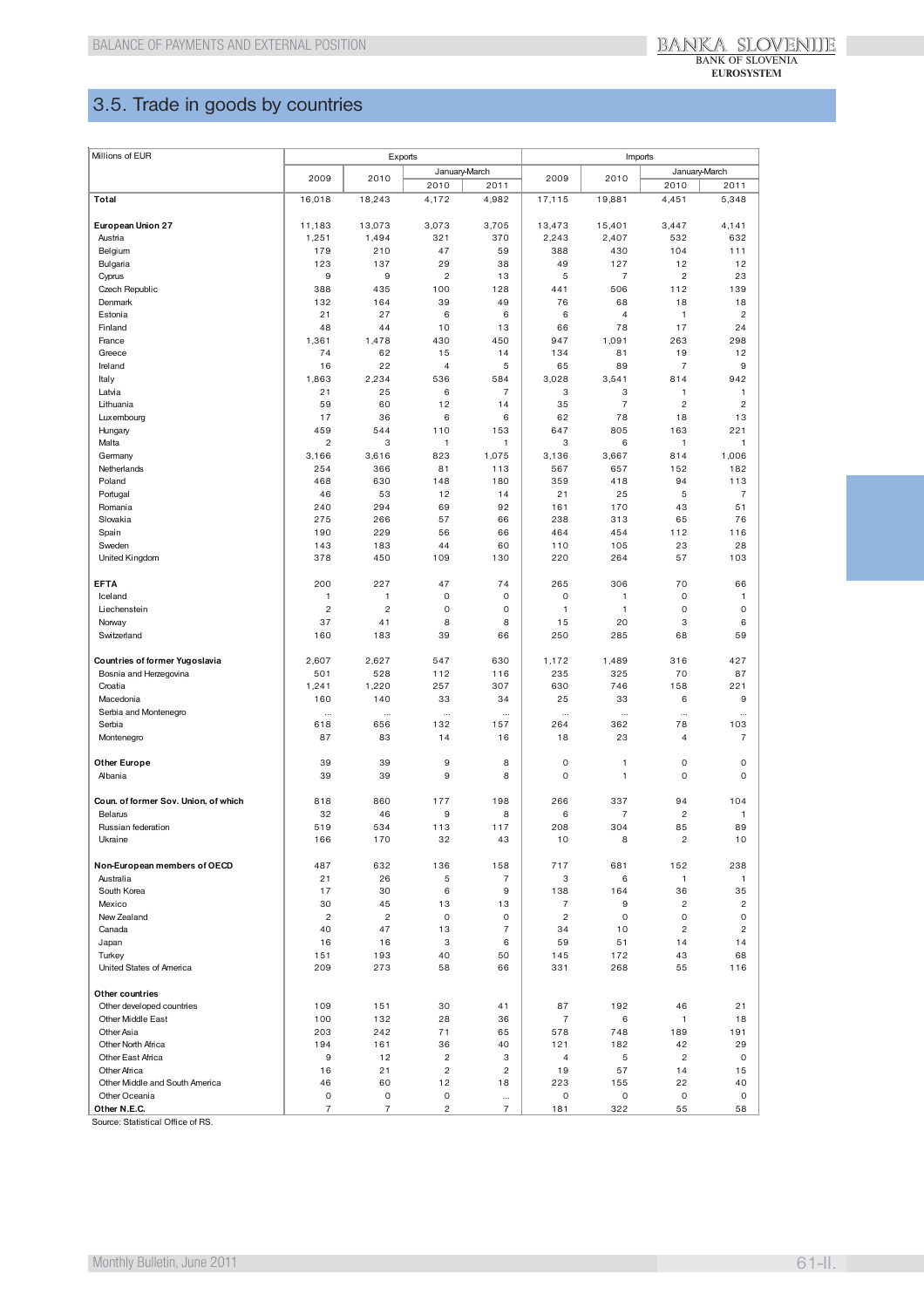**EUROSYSTEM**

### 3.6. International Investment Position

#### International Investment Position of Slovenia

| Mio EUR      | Claims       |                  |             |                                             |                          |                |                                             |              |         |                             |       |  |
|--------------|--------------|------------------|-------------|---------------------------------------------|--------------------------|----------------|---------------------------------------------|--------------|---------|-----------------------------|-------|--|
|              |              |                  |             |                                             | Direct investment abroad |                |                                             |              |         | Portfolio investment        |       |  |
|              |              |                  |             |                                             |                          | Ostali kapital |                                             |              |         | Equity securities, of which |       |  |
|              | Net position |                  |             | Equity capital<br>and reinvested<br>eamings |                          |                | Liabilities to<br>affiliated<br>enterprises |              |         | General<br>government       | Banks |  |
| Column       | $1 = 2 - 50$ | $2=3+8+22+27+42$ | $3 = 4 + 5$ | $\overline{4}$                              | $5 = 6 + 7$              | 6              | $\overline{7}$                              | $8 = 9 + 13$ | 9       | 10                          | 11    |  |
| Code         |              |                  |             |                                             |                          |                |                                             |              |         |                             |       |  |
| 1994         | 600.2        | 4,830.3          | 288.6       | 279.1                                       | 9.5                      | 216.3          | $-206.8$                                    | 50.6         | 12.2    | $\cdots$                    | 3.3   |  |
| 1995         | 360.4        | 5.338.8          | 382.3       | 285.7                                       | 96.6                     | 274.3          | $-177.8$                                    | 83.0         | 13.4    | $\cdots$                    | 4.8   |  |
| 1996         | $-418.9$     | 5,771.2          | 370.6       | 276.6                                       | 94.0                     | 279.6          | $-185.6$                                    | 75.7         | 12.7    | $\cdots$                    | 5.1   |  |
| 1997         | $-361.4$     | 6,947.2          | 416.2       | 294.2                                       | 122.0                    | 364.8          | $-242.7$                                    | 50.6         | 14.0    | $\cdots$                    | 5.4   |  |
| 1998         | $-842.2$     | 7,210.2          | 542.8       | 325.5                                       | 217.3                    | 368.4          | $-151.1$                                    | 33.8         | 14.3    | $\cdots$                    | 6.2   |  |
| 1999         | $-1,970.5$   | 7,834.2          | 624.7       | 378.0                                       | 246.7                    | 410.9          | $-164.2$                                    | 130.1        | 32.3    | $\cdots$                    | 6.2   |  |
| 2000         | $-2.545.5$   | 8,923.0          | 825.3       | 498.9                                       | 326.4                    | 502.6          | $-176.2$                                    | 188.5        | 39.5    | $\cdots$                    | 5.7   |  |
| 2001         | $-448.8$     | 12,268.0         | 1,120.4     | 697.0                                       | 423.4                    | 553.2          | $-129.8$                                    | 289.2        | 29.0    | $\cdots$                    | 4.8   |  |
| 2002         | 26.8         | 14,636.8         | 1,445.2     | 918.0                                       | 527.1                    | 690.3          | $-163.2$                                    | 316.4        | 40.3    | $\cdots$                    | 4.2   |  |
| 2003         | $-1,480.6$   | 15,867.6         | 1,880.3     | 1,201.8                                     | 678.4                    | 863.7          | $-185.3$                                    | 551.4        | 188.0   | 0.0                         | 19.0  |  |
| 2004         | $-2,124.9$   | 17,876.8         | 2,224.0     | 1,519.1                                     | 704.9                    | 836.1          | $-131.3$                                    | 1,271.4      | 472.0   | 0.0                         | 37.0  |  |
| 2005         | $-3.161.0$   | 22.361.6         | 2.788.7     | 2,338.7                                     | 450.0                    | 883.5          | $-433.5$                                    | 2.757.9      | 1,242.3 | 86.8                        | 52.9  |  |
| 2006         | $-5.305.5$   | 25.122.5         | 3.452.2     | 2,656.7                                     | 795.5                    | 986.6          | $-191.1$                                    | 5.132.5      | 2.258.4 | 107.1                       | 94.6  |  |
| 2007         | $-7.372.5$   | 34,617.9         | 4,916.6     | 3,328.9                                     | 1,587.7                  | 1,818.0        | $-230.3$                                    | 12,547.8     | 3.662.2 | 197.4                       | 127.5 |  |
| 2008         | $-12,586.9$  | 33,890.9         | 5,677.0     | 3,923.4                                     | 1,753.6                  | 2,019.4        | $-265.8$                                    | 10,635.6     | 1,750.7 | 134.7                       | 57.8  |  |
| 2009         | $-12,650.7$  | 34,830.6         | 5,568.4     | 4,013.1                                     | 1,555.3                  | 1,917.5        | $-362.3$                                    | 11,296.9     | 2,320.7 | 174.6                       | 42.0  |  |
| 2010         | $-12,655.9$  | 35,209.1         | 5,518.5     | 3,841.6                                     | 1,676.9                  | 2,079.8        | $-402.9$                                    | 11,900.5     | 2,793.5 | 218.7                       | 55.3  |  |
| 2009<br>Jun. | $-12,329.4$  | 32,707.0         | 5,601.5     | 3.960.5                                     | 1,641.0                  | 1,946.7        | $-305.7$                                    | 10,150.4     | 1,912.8 | 137.4                       | 45.5  |  |
| Sep.         | $-12,162.8$  | 35,629.1         | 5,599.5     | 3,936.6                                     | 1,662.9                  | 1,961.6        | $-298.7$                                    | 11,398.1     | 2,186.2 | 153.1                       | 41.8  |  |
| Dec.         | $-12,650.7$  | 34,830.6         | 5,568.4     | 4,013.1                                     | 1,555.3                  | 1,917.5        | $-362.3$                                    | 11,296.9     | 2,320.7 | 174.6                       | 42.0  |  |
| 2010<br>Mar. | $-12, 157.4$ | 35.620.6         | 5.653.7     | 4,006.1                                     | 1.647.5                  | 2,009.2        | $-361.7$                                    | 12.036.9     | 2.532.2 | 193.5                       | 45.9  |  |
| Jun.         | $-12,707.0$  | 36,263.5         | 5,571.7     | 3,958.0                                     | 1,613.7                  | 2,004.8        | $-391.2$                                    | 11,914.7     | 2,478.2 | 189.5                       | 47.5  |  |
| Sep.         | $-12,909.0$  | 35,947.2         | 5,577.0     | 3,898.3                                     | 1,678.7                  | 2,034.4        | $-355.8$                                    | 12,032.8     | 2,543.4 | 192.9                       | 41.2  |  |
| Dec.         | $-12,655.9$  | 35,209.1         | 5,518.5     | 3,841.6                                     | 1,676.9                  | 2,079.8        | $-402.9$                                    | 11,900.5     | 2,793.5 | 218.7                       | 55.3  |  |
| 2011<br>Mar. | $-12,775.3$  | 37.099.7         | 5,506.3     | 3.840.2                                     | 1,666.1                  | 2.099.6        | $-433.6$                                    | 12.445.1     | 2.974.3 | 216.7                       | 56.1  |  |

#### International Investment Position of Slovenia vis-a-vis EMU

| Mio EUR |        |              | Claims           |             |                                             |             |                                        |                                             |              |         |                             |       |
|---------|--------|--------------|------------------|-------------|---------------------------------------------|-------------|----------------------------------------|---------------------------------------------|--------------|---------|-----------------------------|-------|
|         |        |              |                  |             | Direct investment abroad                    |             |                                        | Portfolio investment                        |              |         |                             |       |
|         |        |              |                  |             |                                             |             | Other capital                          |                                             |              |         | Equity securities, of which |       |
|         |        | Net position |                  |             | Equity capital<br>and reinvested<br>eamings |             | Claims on<br>affiliated<br>Enterprises | Liabilities to<br>affiliated<br>enterprises |              |         | General<br>government       | Banks |
|         | Column | $1 = 2 - 50$ | $2=3+8+22+27+42$ | $3 = 4 + 5$ | $\overline{4}$                              | $5 = 6 + 7$ | 6                                      | $\overline{7}$                              | $8 = 9 + 13$ | 9       | 10                          | 11    |
|         | Code   |              |                  |             |                                             |             |                                        |                                             |              |         |                             |       |
| 2001    |        | $-2,256.2$   | 5,353.2          | 177.3       | 118.4                                       | 58.9        | 116.8                                  | $-57.9$                                     | 5.8          | 5.8     | $\cdots$                    | 2.5   |
| 2002    |        | $-1,403.7$   | 7,714.1          | 290.8       | 210.9                                       | 79.9        | 157.0                                  | $-77.2$                                     | 10.0         | 10.0    | $\cdots$                    | 1.6   |
| 2003    |        | $-1.928.1$   | 8.711.3          | 349.8       | 222.9                                       | 126.9       | 220.2                                  | $-93.3$                                     | 300.0        | 93.1    | 0.0                         | 2.6   |
| 2004    |        | $-2,842.2$   | 9,795.4          | 459.7       | 411.5                                       | 48.2        | 125.4                                  | $-77.2$                                     | 777.4        | 223.2   | 0.0                         | 7.6   |
| 2005    |        | $-5.921.5$   | 11,629.2         | 505.1       | 766.8                                       | $-261.7$    | 115.2                                  | $-376.9$                                    | 1.672.9      | 548.9   | 34.4                        | 9.3   |
| 2006    |        | $-9.049.4$   | 12.916.2         | 577.9       | 562.3                                       | 15.5        | 129.1                                  | $-113.6$                                    | 3.110.9      | 959.5   | 54.7                        | 16.1  |
| 2007    |        | $-12, 179.7$ | 17,949.0         | 587.0       | 397.8                                       | 189.2       | 297.3                                  | $-108.1$                                    | 8,425.2      | 1,416.0 | 115.6                       | 35.3  |
| 2008    |        | $-17.539.7$  | 17,144.0         | 668.9       | 555.4                                       | 113.5       | 189.3                                  | $-75.9$                                     | 7.846.1      | 768.9   | 77.2                        | 17.8  |
| 2009    |        | $-14,691.1$  | 18,305.3         | 679.0       | 675.4                                       | 3.6         | 137.2                                  | $-133.6$                                    | 8,337.7      | 1,075.6 | 92.6                        | 12.4  |
| 2010    |        | $-12.583.7$  | 18,520.7         | 698.5       | 671.4                                       | 27.1        | 207.2                                  | $-180.1$                                    | 8,455.8      | 1,233.5 | 117.5                       | 7.7   |
|         |        |              |                  |             |                                             |             |                                        |                                             |              |         |                             |       |
| 2008    | Jun.   | $-14,939.8$  | 19,801.4         | 675.5       | 515.5                                       | 160.0       | 306.5                                  | $-146.5$                                    | 9,661.3      | 1,148.9 | 101.8                       | 33.3  |
|         | Sep.   | $-16,277.6$  | 18,685.8         | 733.5       | 514.3                                       | 219.2       | 312.8                                  | $-93.6$                                     | 9,155.0      | 973.5   | 94.0                        | 25.0  |
|         | Dec.   | $-17.539.7$  | 17.144.0         | 668.9       | 555.4                                       | 113.5       | 189.3                                  | $-75.9$                                     | 7.846.1      | 768.9   | 77.2                        | 17.8  |
| 2009    | Mar.   | $-17,343.6$  | 16,425.7         | 565.7       | 576.7                                       | $-11.0$     | 165.2                                  | $-176.2$                                    | 7.374.9      | 743.9   | 67.5                        | 11.1  |
|         | Jun.   | $-17.094.5$  | 16,542.3         | 668.2       | 657.5                                       | 10.7        | 158.3                                  | $-147.6$                                    | 7.378.7      | 847.4   | 69.4                        | 10.8  |
|         | Sep.   | $-14,585.8$  | 18,759.7         | 582.9       | 603.1                                       | $-20.3$     | 122.1                                  | $-142.4$                                    | 8,357.0      | 993.3   | 77.3                        | 11.5  |
|         | Dec.   | $-14.691.1$  | 18,305.3         | 679.0       | 675.4                                       | 3.6         | 137.2                                  | $-133.6$                                    | 8,337.7      | 1,075.6 | 92.6                        | 12.4  |
|         |        |              |                  |             |                                             |             |                                        |                                             |              |         |                             |       |
| 2010    | Mar.   | $-13,902.1$  | 18,565.9         | 642.4       | 677.9                                       | $-35.5$     | 150.8                                  | $-186.2$                                    | 8,809.4      | 1,166.9 | 98.6                        | 14.5  |
|         | Jun.   | $-13.554.6$  | 19.281.9         | 666.5       | 683.0                                       | $-16.5$     | 162.5                                  | $-179.1$                                    | 8.723.8      | 1.135.8 | 95.7                        | 12.5  |
|         | Sep.   | $-13,551.9$  | 19,134.6         | 720.8       | 684.1                                       | 36.7        | 174.8                                  | $-138.1$                                    | 8,692.6      | 1,171.1 | 101.2                       | 10.2  |
|         | Dec.   | $-12.583.7$  | 18,520.7         | 698.5       | 671.4                                       | 27.1        | 207.2                                  | $-180.1$                                    | 8,455.8      | 1,233.5 | 117.5                       | 7.7   |
| 2011    | Mar.   | $-11,519.8$  | 20.015.3         | 653.0       | 667.2                                       | $-14.2$     | 210.9                                  | $-225.2$                                    | 8.701.3      | 1,303.8 | 118.1                       | 10.2  |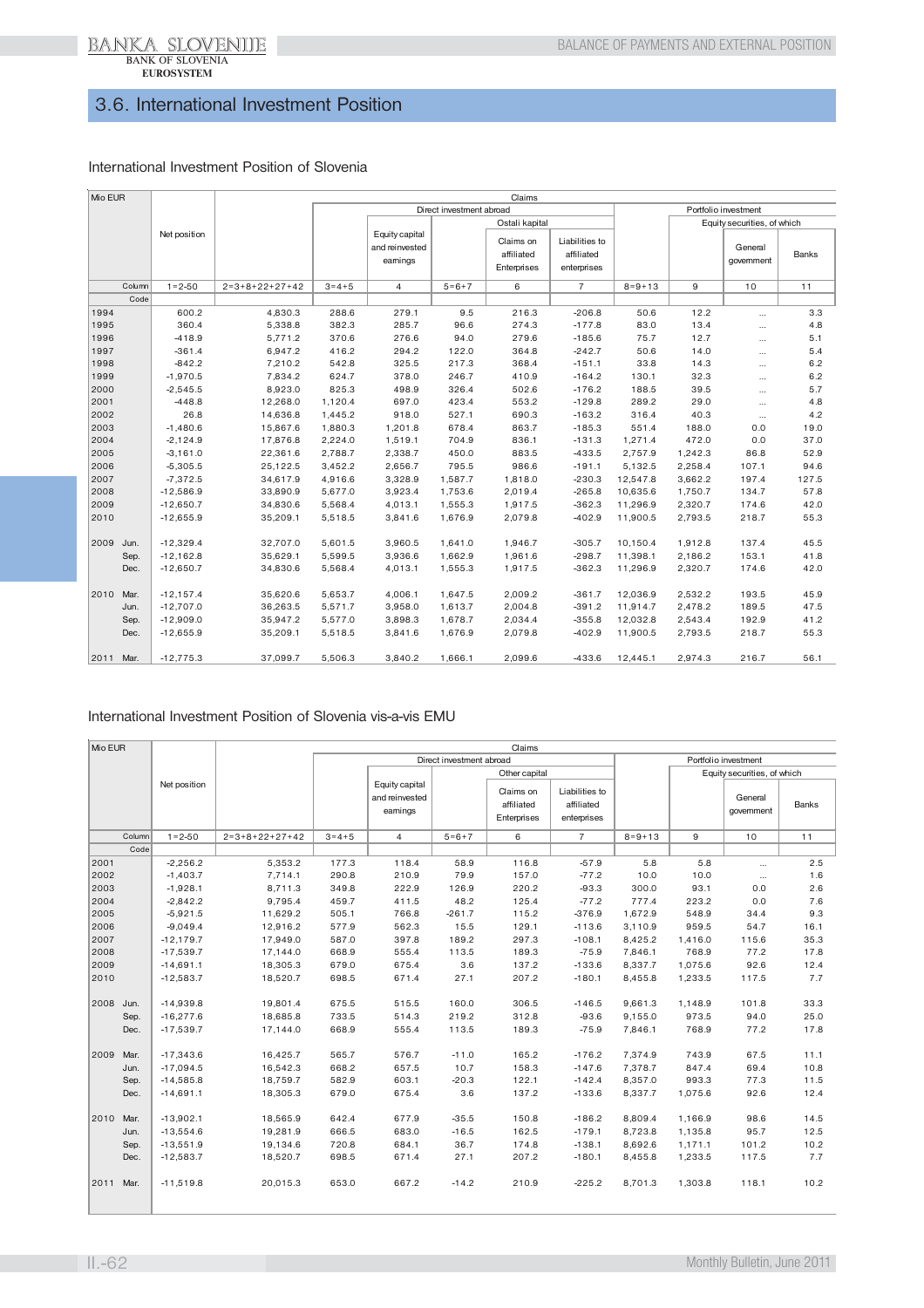#### International Investment Position of Slovenia

| Claims        |                |         |                  |                       |                 |               |           |                                    |          |  |  |  |  |
|---------------|----------------|---------|------------------|-----------------------|-----------------|---------------|-----------|------------------------------------|----------|--|--|--|--|
|               |                |         |                  | Portfolio investment  |                 |               |           |                                    |          |  |  |  |  |
|               |                |         |                  |                       | Debt securities |               |           |                                    |          |  |  |  |  |
|               |                |         |                  | Bonds and notes       |                 |               |           | Money market instruments, of which |          |  |  |  |  |
| Other sectors |                |         | Bank of Slovenia | General<br>government | Banks           | Other sectors |           | Bank of Slovenia                   | Banks    |  |  |  |  |
| 12            | $13 = 14 + 19$ | 14      | 15               | 16                    | 17              | 18            | 19        | 20                                 | 21       |  |  |  |  |
|               |                |         |                  |                       |                 |               |           |                                    |          |  |  |  |  |
| 9.0           | 38.3           | 38.3    | $\cdots$         | $\cdots$              | 38.3            | $\cdots$      | $\cdots$  |                                    | $\cdots$ |  |  |  |  |
| 8.5           | 69.7           | 69.7    | $\cdots$         | $\cdots$              | 69.7            | $\cdots$      | $\cdots$  | $\cdots$                           | $\cdots$ |  |  |  |  |
| 7.6           | 63.0           | 63.0    | $\cdots$         | $\cdots$              | 63.0            | $\cdots$      | $\cdots$  | $\cdots$                           | $\cdots$ |  |  |  |  |
| 8.6           | 36.6           | 36.6    |                  | $\cdots$              | 36.6            | $\cdots$      | $\ddotsc$ | $\cdots$                           | $\cdots$ |  |  |  |  |
| 8.1           | 19.6           | 19.6    |                  | $\cdots$              | 19.6            | $\cdots$      | $\ddotsc$ |                                    | $\cdots$ |  |  |  |  |
| 26.1          | 97.7           | 97.7    |                  | $\cdots$              | 97.7            | 0.0           |           |                                    | $\cdots$ |  |  |  |  |
| 33.8          | 149.0          | 149.0   |                  | $\cdots$              | 140.6           | 8.4           |           |                                    | $\cdots$ |  |  |  |  |
| 24.2          | 260.2          | 260.2   | $\cdots$         | $\cdots$              | 225.5           | 34.8          |           | $\cdots$                           | $\cdots$ |  |  |  |  |
| 36.1          | 276.1          | 276.1   | $\cdots$         | $\cdots$              | 171.0           | 105.2         | $\cdots$  | $\cdots$                           | $\cdots$ |  |  |  |  |
| 169.0         | 363.4          | 363.4   | $\cdots$         | 1.3                   | 194.9           | 167.2         | $\cdots$  |                                    | $\cdots$ |  |  |  |  |
| 435.0         | 799.5          | 791.2   |                  | 2.0                   | 369.6           | 419.6         | 8.3       |                                    | 5.4      |  |  |  |  |
| 1,102.6       | 1.515.6        | 1,509.7 | $\cdots$         | 60.2                  | 907.7           | 541.7         | 5.9       |                                    | 1.3      |  |  |  |  |
| 2,056.6       | 2,874.1        | 2,732.6 | $\cdots$         | 90.9                  | 1,802.0         | 839.7         | 141.5     | $\cdots$                           | 133.4    |  |  |  |  |
| 3,337.3       | 8,885.6        | 7,175.0 | 2,527.4          | 181.3                 | 3,120.9         | 1,345.4       | 1,710.6   | 684.7                              | 993.6    |  |  |  |  |
| 1,558.2       | 8,884.9        | 7,532.7 | 3,197.4          | 182.5                 | 2,685.0         | 1,467.8       | 1,352.2   | 337.4                              | 985.0    |  |  |  |  |
| 2,104.2       | 8,976.2        | 7,833.4 | 3,746.3          | 131.8                 | 2,234.4         | 1,720.8       | 1,142.8   | 20.0                               | 1113.5   |  |  |  |  |
| 2,519.5       | 9,107.0        | 8,340.0 | 3,924.7          | 154.7                 | 2,169.8         | 2,090.8       | 767.0     | 15.0                               | 741.1    |  |  |  |  |
| 1,729.9       | 8,237.6        | 7,484.5 | 3,553.2          | 157.3                 | 2,261.6         | 1,512.5       | 753.1     | 174.0                              | 562.4    |  |  |  |  |
| 1,991.3       | 9,212.0        | 7,920.8 | 3,912.8          | 134.9                 | 2,222.0         | 1,651.1       | 1,291.2   | 44.9                               | 1225.6   |  |  |  |  |
| 2,104.2       | 8,976.2        | 7,833.4 | 3,746.3          | 131.8                 | 2,234.4         | 1,720.8       | 1,142.8   | 20.0                               | 1113.5   |  |  |  |  |
| 2,292.8       | 9,504.7        | 7,959.3 | 3,683.5          | 145.5                 | 2,341.2         | 1,789.1       | 1,545.5   | 20.0                               | 1514.3   |  |  |  |  |
| 2,241.2       | 9,436.4        | 8,077.4 | 3,862.7          | 156.0                 | 2,269.4         | 1,789.3       | 1,359.1   | 15.0                               | 1332.8   |  |  |  |  |
| 2,309.2       | 9,489.4        | 8,256.9 | 3,920.5          | 161.8                 | 2,179.8         | 1,994.8       | 1,232.5   | 15.0                               | 1206.0   |  |  |  |  |
| 2,519.5       | 9,107.0        | 8,340.0 | 3,924.7          | 154.7                 | 2,169.8         | 2,090.8       | 767.0     | 15.0                               | 741.1    |  |  |  |  |
| 2,701.6       | 9.470.8        | 8.429.0 | 3,899.5          | 147.5                 | 2.225.6         | 2,156.4       | 1,041.8   | 15.0                               | 1011.0   |  |  |  |  |

#### International Investment Position of Slovenia vis-a-vis EMU

|               | Claims               |          |                  |                      |                 |               |          |                                    |          |  |  |  |  |  |
|---------------|----------------------|----------|------------------|----------------------|-----------------|---------------|----------|------------------------------------|----------|--|--|--|--|--|
|               | Portfolio investment |          |                  |                      |                 |               |          |                                    |          |  |  |  |  |  |
|               |                      |          |                  |                      | Debt securities |               |          |                                    |          |  |  |  |  |  |
|               |                      |          |                  | Bonds and notes      |                 |               |          | Money market instruments, of which |          |  |  |  |  |  |
| Other sectors |                      |          | Bank of Slovenia | General<br>govemment | Banks           | Other sectors |          | Bank of Slovenia                   | Banks    |  |  |  |  |  |
| 12            | $13 = 14 + 19$       | 14       | 15               | 16                   | 17              | 18            | 19       | 20                                 | 21       |  |  |  |  |  |
|               |                      |          |                  |                      |                 |               |          |                                    |          |  |  |  |  |  |
| 3.2           | $\cdots$             | $\cdots$ | $\cdots$         | $\cdots$             |                 | $\cdots$      | $\cdots$ | $\cdots$                           | $\cdots$ |  |  |  |  |  |
| 8.4           | $\cdots$             | $\cdots$ |                  | $\cdots$             |                 | $\cdots$      | $\cdots$ |                                    | $\cdots$ |  |  |  |  |  |
| 90.5          | 206.9                | 206.9    | $\cdots$         | $\cdots$             | 102.1           | 104.8         | $\cdots$ |                                    | $\cdots$ |  |  |  |  |  |
| 215.6         | 554.2                | 553.5    |                  | $\cdots$             | 258.4           | 295.1         | 0.6      |                                    | $\cdots$ |  |  |  |  |  |
| 505.3         | 1,124.0              | 1,122.2  | $\cdots$         | 41.1                 | 698.0           | 383.1         | 1.7      |                                    | $\cdots$ |  |  |  |  |  |
| 888.8         | 2,151.4              | 2,012.5  | $\cdots$         | 56.0                 | 1,399.3         | 557.2         | 138.8    | $\cdots$                           | 132.7    |  |  |  |  |  |
| 1,265.1       | 7,009.2              | 5,359.1  | 1,812.0          | 110.7                | 2,534.7         | 901.7         | 1,650.1  | 628.2                              | 992.9    |  |  |  |  |  |
| 673.8         | 7,077.2              | 5,902.5  | 2,489.7          | 131.6                | 2,218.7         | 1,062.5       | 1,174.7  | 163.5                              | 985.0    |  |  |  |  |  |
| 970.7         | 7,262.1              | 6.151.6  | 2,993.1          | 90.8                 | 1.815.5         | 1,252.2       | 1.110.5  | 20.0                               | 1,083.5  |  |  |  |  |  |
| 1.108.4       | 7.222.2              | 6.473.0  | 3.156.7          | 97.6                 | 1.736.3         | 1.482.4       | 749.2    | 15.0                               | 727.1    |  |  |  |  |  |
|               |                      |          |                  |                      |                 |               |          |                                    |          |  |  |  |  |  |
| 1.013.8       | 8.512.4              | 6,082.8  | 2.375.5          | 145.1                | 2,588.8         | 973.5         | 2.429.6  | 1.042.4                            | 1,351.0  |  |  |  |  |  |
| 854.4         | 8.181.6              | 5.910.4  | 2.442.2          | 139.8                | 2.304.4         | 1,024.1       | 2.271.2  | 895.8                              | 1,343.1  |  |  |  |  |  |
| 673.8         | 7,077.2              | 5,902.5  | 2,489.7          | 131.6                | 2,218.7         | 1,062.5       | 1,174.7  | 163.5                              | 985.0    |  |  |  |  |  |
|               |                      |          |                  |                      |                 |               |          |                                    |          |  |  |  |  |  |
| 665.3         | 6.631.0              | 5.628.6  | 2.456.5          | 121.5                | 1,981.1         | 1,069.4       | 1.002.4  | 148.1                              | 837.0    |  |  |  |  |  |
| 767.1         | 6.531.3              | 5.780.9  | 2.716.5          | 119.9                | 1.854.9         | 1.089.6       | 750.3    | 174.0                              | 562.4    |  |  |  |  |  |
| 904.5         | 7,363.8              | 6.136.1  | 3,007.4          | 99.4                 | 1,808.1         | 1,221.2       | 1,227.6  | 44.9                               | 1,165.7  |  |  |  |  |  |
| 970.7         | 7,262.1              | 6,151.6  | 2,993.1          | 90.8                 | 1,815.5         | 1,252.2       | 1,110.5  | 20.0                               | 1,083.5  |  |  |  |  |  |
|               |                      |          |                  |                      |                 |               |          |                                    |          |  |  |  |  |  |
| 1,053.8       | 7,642.5              | 6,150.7  | 2,883.7          | 99.1                 | 1,904.4         | 1,263.4       | 1,491.8  | 20.0                               | 1,464.6  |  |  |  |  |  |
| 1,027.5       | 7.588.1              | 6,302.8  | 3.110.2          | 103.0                | 1.828.5         | 1,261.1       | 1,285.3  | 15.0                               | 1,263.1  |  |  |  |  |  |
| 1,059.6       | 7,521.5              | 6,373.3  | 3,116.7          | 102.0                | 1.751.3         | 1,403.2       | 1.148.3  | 15.0                               | 1,126.1  |  |  |  |  |  |
| 1,108.4       | 7,222.2              | 6,473.0  | 3.156.7          | 97.6                 | 1.736.3         | 1,482.4       | 749.2    | 15.0                               | 727.1    |  |  |  |  |  |
| 1,175.5       | 7,397.5              | 6.418.1  | 3.039.4          | 94.1                 | 1.781.9         | 1,502.7       | 979.4    | 15.0                               | 954.3    |  |  |  |  |  |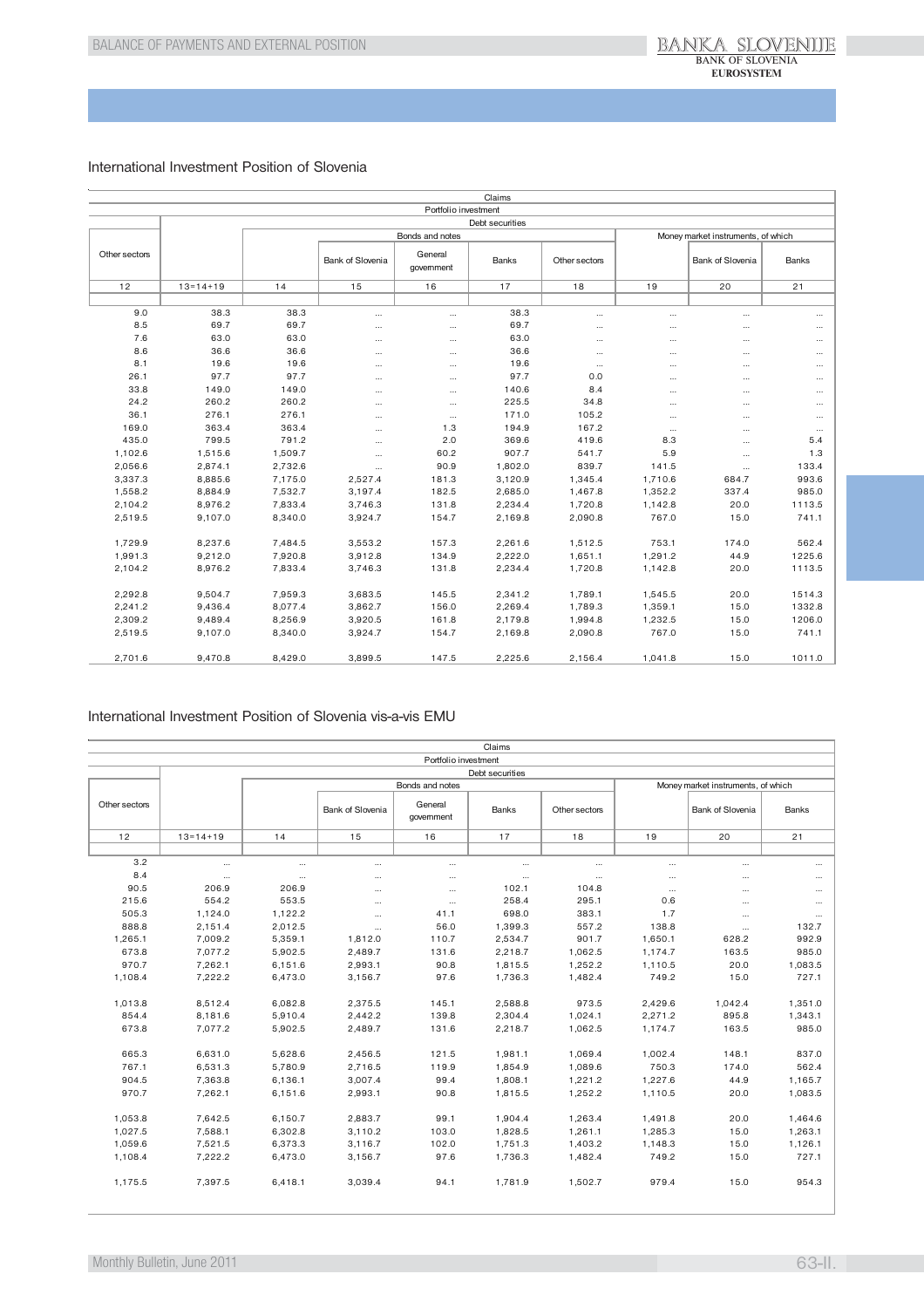**EUROSYSTEM**

# 3.6. International Investment Position of (continued)

#### International Investment Position of Slovenia

| Mio EUR |        |          |                     |                       |          |               | Claims                   |               |                  |                 |               |  |  |
|---------|--------|----------|---------------------|-----------------------|----------|---------------|--------------------------|---------------|------------------|-----------------|---------------|--|--|
|         |        |          |                     | Financial derivatives |          |               |                          |               | Other investment |                 |               |  |  |
|         |        |          |                     |                       |          |               |                          |               |                  | Loans, of which |               |  |  |
|         |        |          | Bank of<br>Slovenia | General<br>government | Banks    | Other sectors |                          | Trade credits |                  | Banks           | Other sectors |  |  |
|         | Column | 22       | 23                  | 24                    | 25       | 26            | $27 = 28 + 29 + 32 + 37$ | 28            | 29               | 30              | 31            |  |  |
|         | Code   |          |                     |                       |          |               |                          |               |                  |                 |               |  |  |
| 1994    |        | $\cdots$ | $\cdots$            | $\cdots$              | $\cdots$ | $\cdots$      | 3,269.1                  | 1,360.7       | 23.0             | 18.7            | 4.4           |  |  |
| 1995    |        | $\cdots$ | $\cdots$            |                       |          | $\cdots$      | 3,452.5                  | 1,412.2       | 33.9             | 29.2            | 4.7           |  |  |
| 1996    |        | $\cdots$ | $\cdots$            |                       | $\cdots$ | $\cdots$      | 3,471.9                  | 1,401.7       | 36.9             | 31.5            | 5.4           |  |  |
| 1997    |        | $\cdots$ | $\cdots$            | $\cdots$              | $\cdots$ | $\cdots$      | 3,477.3                  | 1,703.3       | 94.9             | 90.6            | 4.3           |  |  |
| 1998    |        | $\cdots$ | $\cdots$            | $\cdots$              |          | $\cdots$      | 3,528.9                  | 1,796.0       | 118.0            | 106.5           | 11.4          |  |  |
| 1999    |        | $\cdots$ | $\cdots$            | $\cdots$              |          | $\cdots$      | 3,920.1                  | 1,996.4       | 144.9            | 118.7           | 26.2          |  |  |
| 2000    |        | $\cdots$ | $\cdots$            | $\cdots$              | $\cdots$ | $\cdots$      | 4,473.3                  | 2,189.9       | 192.6            | 107.2           | 85.3          |  |  |
| 2001    |        | $\cdots$ | $\cdots$            | $\cdots$              | $\cdots$ | $\cdots$      | 5,874.6                  | 1,927.9       | 169.5            | 109.6           | 59.9          |  |  |
| 2002    |        | $\cdots$ | $\cdots$            | $\cdots$              | $\cdots$ | $\cdots$      | 6,093.8                  | 1,908.4       | 337.4            | 199.4           | 138.0         |  |  |
| 2003    |        | 0.3      | $\cdots$            | $\cdots$              | $\cdots$ | 0.3           | 6,556.6                  | 1,922.0       | 524.7            | 299.6           | 225.1         |  |  |
| 2004    |        | 1.5      | $\cdots$            | $\cdots$              | 0.0      | 1.5           | 7,838.1                  | 2,121.7       | 751.9            | 489.3           | 262.5         |  |  |
| 2005    |        | 14.5     | $\cdots$            | 0.1                   | $\cdots$ | 14.4          | 9,906.0                  | 2,871.9       | 1,205.5          | 838.1           | 367.4         |  |  |
| 2006    |        | 26.7     | $\cdots$            | 0.0                   | $\cdots$ | 26.7          | 11,092.6                 | 3,272.0       | 1,899.4          | 1,300.7         | 598.7         |  |  |
| 2007    |        | 131.8    | $\cdots$            | 10.3                  | 66.8     | 54.7          | 16,297.9                 | 3,737.1       | 3,453.6          | 3,029.0         | 424.6         |  |  |
| 2008    |        | 83.1     | $\cdots$            | 7.2                   | 60.4     | 15.5          | 16,808.0                 | 3,975.4       | 3,876.2          | 3,288.2         | 588.0         |  |  |
| 2009    |        | 89.7     | 0.1                 | 4.8                   | 72.4     | 12.4          | 17,126.5                 | 3,767.4       | 3,978.7          | 3,311.2         | 667.5         |  |  |
| 2010    |        | 122.1    | $\cdots$            | 4.6                   | 107.2    | 10.3          | 16,864.8                 | 3,936.9       | 4,111.2          | 3,310.2         | 697.9         |  |  |
| 2009    | Jun.   | 91.8     | 11.1                | 7.3                   | 61.3     | 12.1          | 16,324.2                 | 3,969.7       | 4,000.3          | 3,255.4         | 744.8         |  |  |
|         | Sep.   | 82.5     | 1.9                 | 5.7                   | 60.9     | 14.0          | 17,796.4                 | 4,061.6       | 4,068.5          | 3,304.1         | 764.4         |  |  |
|         | Dec.   | 89.7     | 0.1                 | 4.8                   | 72.4     | 12.4          | 17,126.5                 | 3,767.4       | 3,978.7          | 3,311.2         | 667.5         |  |  |
| 2010    | Mar.   | 133.5    | $\cdots$            | 4.8                   | 114.6    | 14.1          | 17,073.5                 | 4,022.5       | 4,441.8          | 3,693.8         | 748.0         |  |  |
|         | Jun.   | 158.8    | $\cdots$            | 4.6                   | 144.2    | 10.0          | 17,780.4                 | 4,214.5       | 4,024.3          | 3,349.8         | 674.4         |  |  |
|         | Sep.   | 145.5    | 13.1                | 4.6                   | 117.3    | 10.5          | 17,420.8                 | 4,199.0       | 4,148.9          | 3,353.5         | 692.4         |  |  |
|         | Dec.   | 122.1    | $\cdots$            | 4.6                   | 107.2    | 10.3          | 16,864.8                 | 3,936.9       | 4,111.2          | 3,310.2         | 697.9         |  |  |
| 2011    | Mar.   | 124.6    | 2.5                 | 4.6                   | 107.2    | 10.3          | 18.264.3                 | 4.207.3       | 4.132.8          | 3.247.3         | 678.1         |  |  |

#### International Investment Position of Slovenia vis-a-vis EMU

| Mio EUR |        |          |                     |                       |          |               | Claims                   |               |                  |                 |               |  |  |
|---------|--------|----------|---------------------|-----------------------|----------|---------------|--------------------------|---------------|------------------|-----------------|---------------|--|--|
|         |        |          |                     | Financial derivatives |          |               |                          |               | Other investment |                 |               |  |  |
|         |        |          |                     |                       |          |               |                          |               |                  | Loans, of which |               |  |  |
|         |        |          | Bank of<br>Slovenia | General<br>government | Banks    | Other sectors |                          | Trade credits |                  | Banks           | Other sectors |  |  |
|         | Column | 22       | 23                  | 24                    | 25       | 26            | $27 = 28 + 29 + 32 + 37$ | 28            | 29               | 30              | 31            |  |  |
|         | Code   |          |                     |                       |          |               |                          |               |                  |                 |               |  |  |
| 2001    |        | $\cdots$ | $\cdots$            | $\cdots$              | $\cdots$ | $\cdots$      | 2,136.1                  | 778.0         | 41.9             | 31.5            | 10.4          |  |  |
| 2002    |        | $\cdots$ | $\cdots$            | $\cdots$              |          | $\cdots$      | 2,878.6                  | 781.5         | 90.8             | 28.8            | 62.0          |  |  |
| 2003    |        | 0.3      | $\cdots$            | $\cdots$              | $\cdots$ | 0.3           | 3,192.3                  | 790.6         | 154.9            | 46.0            | 108.9         |  |  |
| 2004    |        | 0.4      | $\cdots$            | $\cdots$              | 0.0      | 0.4           | 4,022.1                  | 860.8         | 123.8            | 63.4            | 60.4          |  |  |
| 2005    |        | 5.0      | $\cdots$            | 0.1                   | $\cdots$ | 4.9           | 4.990.4                  | 1,202.7       | 201.2            | 102.0           | 99.2          |  |  |
| 2006    |        | 20.6     | $\cdots$            | 0.0                   | $\cdots$ | 20.6          | 5,736.4                  | 1,345.9       | 253.2            | 108.5           | 144.7         |  |  |
| 2007    |        | 107.4    | $\cdots$            | 8.2                   | 46.4     | 52.8          | 8,829.4                  | 1,440.1       | 478.1            | 345.9           | 132.2         |  |  |
| 2008    |        | 52.8     | $\cdots$            | 6.0                   | 31.3     | 15.4          | 8,576.3                  | 1,445.6       | 397.4            | 217.0           | 180.4         |  |  |
| 2009    |        | 53.9     | 0.1                 | 3.6                   | 37.8     | 12.4          | 9,234.7                  | 1,407.1       | 601.3            | 285.1           | 316.2         |  |  |
| 2010    |        | 80.9     | $\cdots$            | 3.7                   | 67.0     | 10.3          | 9.285.5                  | 1,591.6       | 748.0            | 345.3           | 299.7         |  |  |
| 2008    | Jun.   | 114.5    | $\cdots$            | 9.4                   | 74.4     | 30.7          | 9,350.0                  | 1,752.1       | 558.7            | 423.1           | 135.5         |  |  |
|         | Sep.   | 75.6     | $\cdots$            | 6.2                   | 48.3     | 21.1          | 8,721.6                  | 1,702.6       | 374.1            | 218.8           | 155.3         |  |  |
|         | Dec.   | 52.8     | $\cdots$            | 6.0                   | 31.3     | 15.4          | 8.576.3                  | 1,445.6       | 397.4            | 217.0           | 180.4         |  |  |
| 2009    | Mar.   | 64.6     | 3.5                 | 6.2                   | 40.8     | 14.0          | 8,420.5                  | 1,561.0       | 600.5            | 232.3           | 368.2         |  |  |
|         | Jun.   | 66.5     | 11.1                | 6.2                   | 37.1     | 12.0          | 8,429.0                  | 1,531.8       | 613.1            | 237.4           | 375.7         |  |  |
|         | Sep.   | 55.1     | 1.9                 | 4.6                   | 34.6     | 14.0          | 9.764.7                  | 1,546.9       | 685.3            | 302.3           | 383.0         |  |  |
|         | Dec.   | 53.9     | 0.1                 | 3.6                   | 37.8     | 12.4          | 9.234.7                  | 1.407.1       | 601.3            | 285.1           | 316.2         |  |  |
| 2010    | Mar.   | 82.1     | $\cdots$            | 3.6                   | 64.4     | 14.1          | 9,032.0                  | 1,564.1       | 914.9            | 583.8           | 331.1         |  |  |
|         | Jun.   | 96.5     | $\cdots$            | 3.7                   | 82.8     | 10.0          | 9,795.0                  | 1,671.7       | 591.6            | 308.6           | 283.0         |  |  |
|         | Sep.   | 106.6    | 13.1                | 3.7                   | 79.3     | 10.5          | 9,614.6                  | 1.681.7       | 706.9            | 316.7           | 287.2         |  |  |
|         | Dec.   | 80.9     | $\cdots$            | 3.7                   | 67.0     | 10.3          | 9.285.5                  | 1,591.6       | 748.0            | 345.3           | 299.7         |  |  |
| 2011    | Mar.   | 83.5     | 2.5                 | 3.7                   | 67.0     | 10.3          | 10,577.5                 | 1,745.4       | 855.4            | 346.9           | 301.0         |  |  |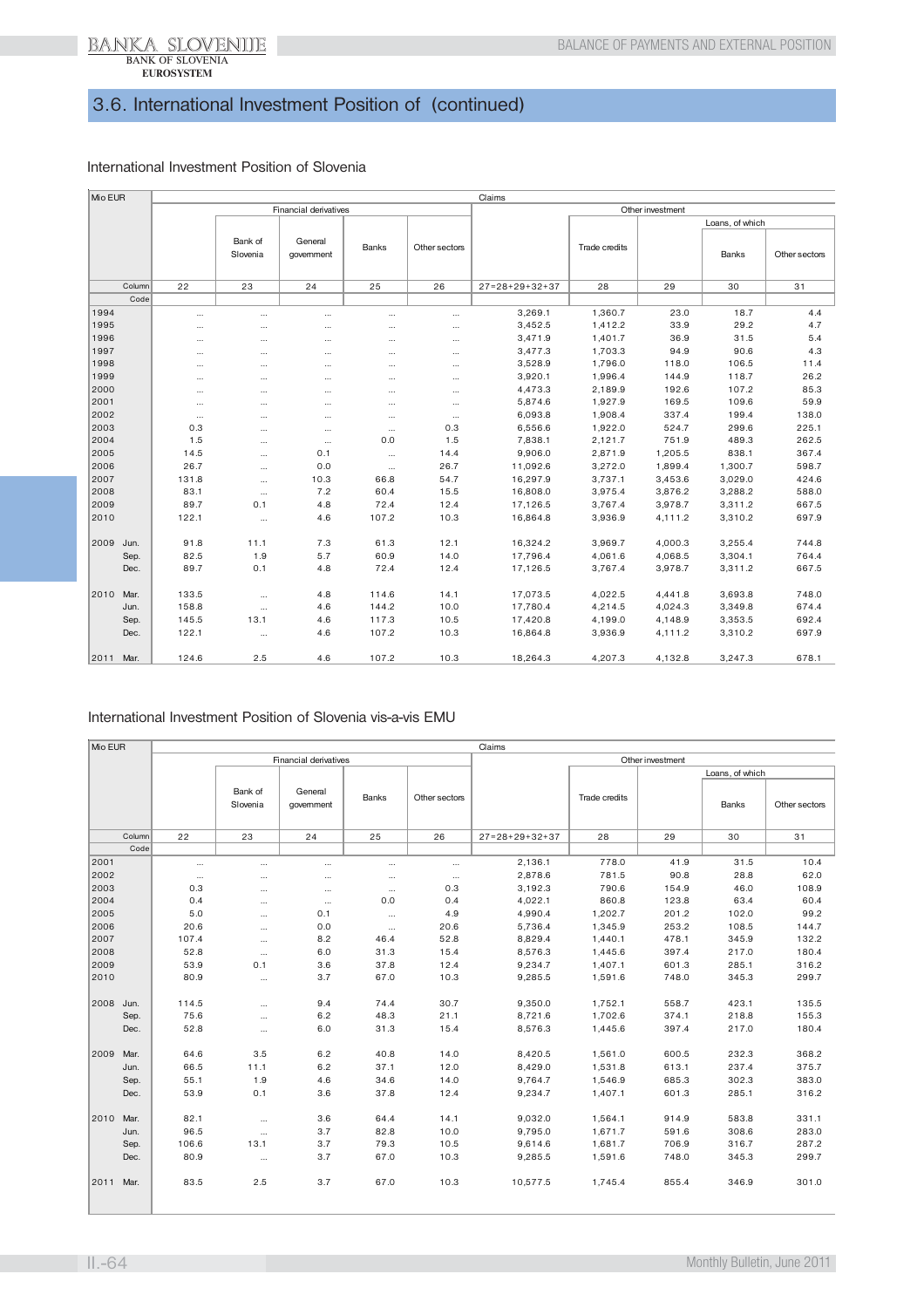#### International Investment Position of Slovenia

|         |                  |                       |         |               | Claims           |                  |                       |       |               |
|---------|------------------|-----------------------|---------|---------------|------------------|------------------|-----------------------|-------|---------------|
|         |                  |                       |         |               | Other investment |                  |                       |       |               |
|         |                  | Currency and deposits |         |               |                  |                  | Other assets          |       |               |
|         | Bank of Slovenia | General<br>government | Banks   | Other sectors |                  | Bank of Slovenia | General<br>government | Banks | Other sectors |
| 32      | 33               | 34                    | 35      | 36            | 37               | 38               | 39                    | 40    | 41            |
|         |                  |                       |         |               |                  |                  |                       |       |               |
| 1,467.5 | $\cdots$         | $\cdots$              | 1,040.9 | 426.6         | 417.9            | 84.2             | $\cdots$              | 333.7 |               |
| 1,631.3 | $\cdots$         | $\cdots$              | 1,218.4 | 412.9         | 375.1            | 132.8            |                       | 242.3 | $\cdots$      |
| 1,812.4 | $\cdots$         | $\cdots$              | 1,441.0 | 371.4         | 220.8            | 26.8             | $\cdots$              | 194.0 | $\cdots$      |
| 1,392.9 | $\cdots$         | $\cdots$              | 926.4   | 466.5         | 286.2            | 36.9             |                       | 249.3 | $\cdots$      |
| 1,334.2 | $\cdots$         | $\cdots$              | 941.2   | 393.0         | 280.8            | 39.5             |                       | 241.3 | $\cdots$      |
| 1,461.8 | $\cdots$         | $\cdots$              | 954.5   | 507.3         | 317.0            | 51.7             |                       | 265.3 | $\cdots$      |
| 1,747.5 | $\cdots$         | $\cdots$              | 1,242.2 | 505.3         | 343.3            | 62.3             | $\cdots$              | 281.1 | $\cdots$      |
| 2,313.3 | $\cdots$         | 3.3                   | 1,562.5 | 747.6         | 1,463.9          | 86.2             | 883.8                 | 324.4 | 169.5         |
| 2,425.8 | $\cdots$         | 2.5                   | 1,167.4 | 1,255.9       | 1,422.1          | 81.3             | 871.4                 | 321.6 | 147.8         |
| 2,702.7 | $\cdots$         | 2.7                   | 918.5   | 1,781.5       | 1,407.3          | 69.8             | 846.9                 | 354.9 | 135.7         |
| 3,408.9 | $\cdots$         | 2.7                   | 905.7   | 2,500.4       | 1,555.7          | 169.2            | 852.6                 | 358.6 | 175.3         |
| 4,435.3 | $\cdots$         | 5.4                   | 1,506.5 | 2,923.4       | 1,393.2          | 192.6            | 864.0                 | 159.1 | 177.6         |
| 5,151.9 | $\cdots$         | 2.7                   | 1,445.7 | 3,703.5       | 769.3            | 175.7            | 171.4                 | 171.1 | 251.1         |
| 8,404.8 | 1,617.8          | 30.1                  | 2,232.3 | 4,524.5       | 702.3            | 205.3            | 195.4                 | 107.3 | 194.4         |
| 8,348.4 | 1,132.9          | 13.1                  | 1,928.7 | 5,273.7       | 608.0            | 220.7            | 216.4                 | 96.2  | 74.7          |
| 8,736.9 | 352.4            | 5.2                   | 2,554.6 | 5,824.8       | 643.5            | 214.5            | 178.0                 | 89.9  | 161.1         |
| 8,249.6 | 302.8            | 0.9                   | 1,121.0 | 6,824.9       | 567.0            | 133.8            | 185.3                 | 46.3  | 201.6         |
| 7,798.3 | 485.9            | 10.9                  | 1,821.0 | 5,480.5       | 555.9            | 212.6            | 186.8                 | 87.9  | 68.6          |
| 9,120.2 | 341.9            | 362.3                 | 2,352.8 | 6,063.2       | 546.1            | 208.3            | 176.6                 | 87.2  | 74.0          |
| 8,736.9 | 352.4            | 5.2                   | 2,554.6 | 5,824.8       | 643.5            | 214.5            | 178.0                 | 89.9  | 161.1         |
| 7,948.2 | 462.2            | 3.2                   | 1,454.9 | 6,027.9       | 661.1            | 220.5            | 183.7                 | 89.0  | 167.9         |
| 8,886.6 | 292.3            | 2.5                   | 2,301.7 | 6,290.1       | 655.1            | 221.4            | 194.3                 | 52.5  | 186.8         |
| 8,505.0 | 284.4            | 2.3                   | 1,701.7 | 6,516.6       | 567.9            | 151.5            | 182.7                 | 30.1  | 203.6         |
| 8,249.6 | 302.8            | 0.9                   | 1,121.0 | 6,824.9       | 567.0            | 133.8            | 185.3                 | 46.3  | 201.6         |
| 9.343.7 | 396.7            | 251.8                 | 1.634.0 | 7.061.2       | 580.5            | 130.2            | 184.7                 | 48.4  | 217.2         |

|         |                  |                       |         |               | Claims           |                  |                      |           |               |
|---------|------------------|-----------------------|---------|---------------|------------------|------------------|----------------------|-----------|---------------|
|         |                  |                       |         |               | Other investment |                  |                      |           |               |
|         |                  | Currency and deposits |         |               |                  |                  | Other assets         |           |               |
|         | Bank of Slovenia | General<br>aovemment  | Banks   | Other sectors |                  | Bank of Slovenia | General<br>aovemment | Banks     | Other sectors |
| 32      | 33               | 34                    | 35      | 36            | 37               | 38               | 39                   | 40        | 41            |
|         |                  |                       |         |               |                  |                  |                      |           |               |
| 1,200.6 | $\cdots$         | 1.3                   | 1,180.1 | 19.2          | 115.6            | 69.7             | $\cdots$             | 42.3      | 3.6           |
| 1,837.2 | $\cdots$         | 1.3                   | 860.3   | 975.7         | 169.1            | 66.5             | $\cdots$             | 100.5     | 2.2           |
| 2,063.7 | $\cdots$         | 1.6                   | 680.5   | 1,381.6       | 183.1            | 56.3             | $\cdots$             | 123.7     | 3.0           |
| 2,811.1 | $\cdots$         | 1.4                   | 762.5   | 2,047.2       | 226.4            | 53.9             | $\cdots$             | 136.4     | 36.1          |
| 3,493.3 | $\cdots$         | 3.4                   | 1,180.7 | 2,309.2       | 93.2             | 61.8             | $\cdots$             | $\ddotsc$ | 31.5          |
| 4,035.4 | $\cdots$         | 1.5                   | 990.2   | 3,043.7       | 102.0            | 56.7             | $\cdots$             | $\ddotsc$ | 45.2          |
| 6.763.0 | 1,292.9          | 25.0                  | 1.693.7 | 3.751.5       | 148.2            | 97.2             | $\cdots$             | $\cdots$  | 51.0          |
| 6,597.5 | 871.1            | 11.6                  | 1,377.9 | 4,336.9       | 135.8            | 105.3            | 7.7                  | $\cdots$  | 22.9          |
| 7,008.9 | 208.2            | 4.2                   | 2.101.0 | 4,695.5       | 217.5            | 102.2            | $\cdots$             | $\ddotsc$ | 115.3         |
| 6,692.3 | 300.9            | 0.5                   | 812.9   | 5,578.1       | 253.5            | 106.9            | $\cdots$             | 22.3      | 124.3         |
|         |                  |                       |         |               |                  |                  |                      |           |               |
| 6,799.5 | 454.2            | 104.2                 | 2,145.7 | 4,095.3       | 239.8            | 94.8             | $\cdots$             | $\cdots$  | 145.0         |
| 6,394.6 | 240.4            | 255.0                 | 1.853.4 | 4.045.7       | 250.3            | 98.5             | 7.8                  | $\cdots$  | 144.0         |
| 6,597.5 | 871.1            | 11.6                  | 1,377.9 | 4,336.9       | 135.8            | 105.3            | 7.7                  | $\cdots$  | 22.9          |
|         |                  |                       |         |               |                  |                  |                      |           |               |
| 6.117.5 | 335.9            | 11.0                  | 1,381.3 | 4.389.3       | 141.3            | 104.7            | 6.7                  | $\cdots$  | 30.0          |
| 6,151.4 | 333.4            | 9.9                   | 1,339.6 | 4,468.4       | 132.7            | 99.2             | 7.0                  | $\cdots$  | 26.6          |
| 7,405.4 | 198.2            | 360.7                 | 1,959.9 | 4,886.6       | 127.1            | 97.7             | $\cdots$             | $\ddotsc$ | 29.4          |
| 7,008.9 | 208.2            | 4.2                   | 2.101.0 | 4,695.5       | 217.5            | 102.2            | $\cdots$             | $\cdots$  | 115.3         |
|         |                  |                       |         |               |                  |                  |                      |           |               |
| 6,324.3 | 320.8            | 1.5                   | 1,111.6 | 4,890.4       | 228.8            | 101.1            | $\cdots$             | $\cdots$  | 127.7         |
| 7,293.6 | 291.4            | 1.3                   | 1.895.1 | 5.105.7       | 238.2            | 105.2            | $\cdots$             | 6.8       | 126.2         |
| 7,005.2 | 278.9            | 0.9                   | 1,413.9 | 5,311.6       | 220.8            | 100.6            | $\cdots$             | 6.4       | 113.7         |
| 6,692.3 | 300.9            | 0.5                   | 812.9   | 5,578.1       | 253.5            | 106.9            | $\cdots$             | 22.3      | 124.3         |
|         |                  |                       |         |               |                  |                  |                      |           |               |
| 7.736.3 | 394.7            | 250.9                 | 1.277.5 | 5.813.2       | 240.4            | 104.4            |                      | 23.5      | 112.5         |
|         |                  |                       |         |               |                  |                  |                      |           |               |
|         |                  |                       |         |               |                  |                  |                      |           |               |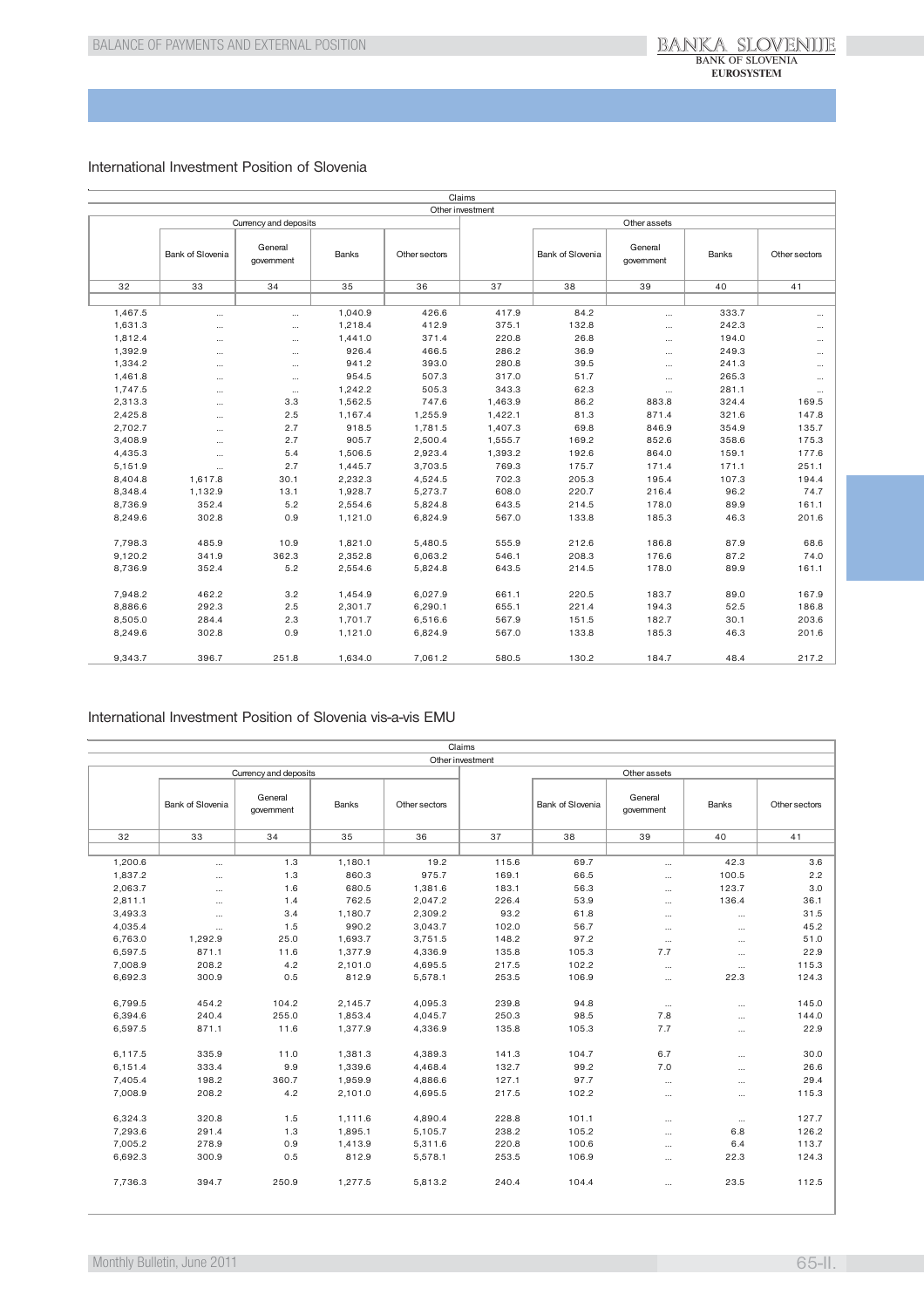**EUROSYSTEM**

# 3.6. International Investment Position (continued)

#### International Investment Position of Slovenia

| Mio EUR |      |                                 |                  |                              | Claims                             |         |                          |                  |                          |                          | Liabilities    |                                             |
|---------|------|---------------------------------|------------------|------------------------------|------------------------------------|---------|--------------------------|------------------|--------------------------|--------------------------|----------------|---------------------------------------------|
|         |      |                                 |                  |                              | Reserve assets                     |         |                          |                  |                          |                          |                | Direct                                      |
|         |      |                                 |                  |                              |                                    |         |                          | Foreign exchange |                          |                          |                |                                             |
|         |      |                                 | Monetary<br>gold | Special<br>Drawing<br>Rights | Reserve<br>Position in<br>the Fund |         | Currency and<br>deposits | Securities       | Financial<br>derivatives |                          |                | Equity capital<br>and reinvested<br>eamings |
|         |      | Column $42 = 43 + 44 + 45 + 46$ | 43               | 44                           | 45                                 | 46      | 47                       | 48               | 49                       | $50 = 51 + 56 + 66 + 71$ | $51 = 52 + 53$ | 52                                          |
|         | Code |                                 |                  |                              |                                    |         |                          |                  |                          |                          |                |                                             |
| 1994    |      | 1,222.0                         | 0.1              | 0.1                          | 15.3                               | 1,206.5 | 1,132.0                  | 74.5             | $\cdots$                 | 4,230.0                  | 1,080.8        | 787.8                                       |
| 1995    |      | 1.420.9                         | 0.1              | 0.0                          | 14.9                               | 1,405.9 | 1,243.1                  | 162.7            | $\cdots$                 | 4,978.3                  | 1,376.0        | 939.2                                       |
| 1996    |      | 1.853.0                         | 0.1              | 0.1                          | 14.9                               | 1,837.9 | 1,525.9                  | 312.0            | $\cdots$                 | 6,190.1                  | 1,611.6        | 1,028.3                                     |
| 1997    |      | 3,003.1                         | 0.1              | 0.1                          | 15.7                               | 2,987.3 | 1,985.2                  | 1,002.1          | $\cdots$                 | 7,308.7                  | 1,999.8        | 1,412.8                                     |
| 1998    |      | 3,104.6                         | 0.1              | 0.2                          | 55.8                               | 3,048.5 | 1,344.9                  | 1,703.6          | $\cdots$                 | 8,052.4                  | 2,369.5        | 1,720.3                                     |
| 1999    |      | 3,159.3                         | 0.1              | 1.6                          | 107.3                              | 3,050.3 | 867.0                    | 2,183.3          | $\cdots$                 | 9,804.6                  | 2,675.0        | 1,904.7                                     |
| 2000    |      | 3,435.9                         | 0.1              | 4.0                          | 88.5                               | 3,343.3 | 1,060.4                  | 2,282.9          | $\cdots$                 | 11,468.5                 | 3,109.8        | 2,116.9                                     |
| 2001    |      | 4,983.7                         | 76.2             | 5.7                          | 91.3                               | 4,810.5 | 2,153.3                  | 2,657.3          | $\cdots$                 | 12,716.8                 | 2,940.0        | 2,489.0                                     |
| 2002    |      | 6,781.4                         | 79.9             | 6.7                          | 115.9                              | 6,578.9 | 2,510.0                  | 4,068.9          | $\cdots$                 | 14,610.0                 | 3,947.9        | 3,466.2                                     |
| 2003    |      | 6,878.9                         | 80.9             | 7.3                          | 115.7                              | 6,675.0 | 1,634.7                  | 5,040.3          | $\cdots$                 | 17,348.1                 | 5,046.8        | 4,438.6                                     |
| 2004    |      | 6,541.7                         | 77.8             | 8.2                          | 87.9                               | 6,367.9 | 690.3                    | 5,677.6          | $\cdots$                 | 20,001.7                 | 5,579.6        | 4,874.1                                     |
| 2005    |      | 6,894.5                         | 70.4             | 9.8                          | 43.6                               | 6,770.7 | 1,271.1                  | 5,499.6          | $\cdots$                 | 25,522.6                 | 6,133.6        | 5,607.4                                     |
| 2006    |      | 5,418.5                         | 78.4             | 9.4                          | 27.8                               | 5,302.8 | 925.8                    | 4,377.1          | $\cdots$                 | 30,428.1                 | 6,822.3        | 6,283.1                                     |
| 2007    |      | 723.8                           | 58.2             | 8.6                          | 17.1                               | 639.9   | 17.0                     | 622.9            | $\cdots$                 | 41,990.5                 | 9,765.1        | 6,776.0                                     |
| 2008    |      | 687.2                           | 63.6             | 8.5                          | 33.2                               | 582.0   | 61.2                     | 520.8            | $\cdots$                 | 46,477.8                 | 11,236.3       | 7,472.8                                     |
| 2009    |      | 749.1                           | 78.3             | 215.7                        | 45.8                               | 409.2   | 52.7                     | 361.3            | $-4.8$                   | 47,481.3                 | 10,537.8       | 7,440.2                                     |
| 2010    |      | 803.2                           | 108.0            | 229.5                        | 59.1                               | 406.5   | 86.2                     | 320.0            | 0.3                      | 47,865.0                 | 10,771.5       | 7,497.9                                     |
| 2009    | Jun. | 539.0                           | 68.1             | 8.4                          | 46.3                               | 416.3   | 2.8                      | 414.2            | $-0.7$                   | 45,036.4                 | 10.678.0       | 7,419.3                                     |
|         | Sep. | 752.6                           | 69.9             | 214.2                        | 45.5                               | 423.0   | 51.6                     | 369.0            | 2.4                      | 47,791.9                 | 10,701.6       | 7,470.5                                     |
|         | Dec. | 749.1                           | 78.3             | 215.7                        | 45.8                               | 409.2   | 52.7                     | 361.3            | $-4.8$                   | 47,481.3                 | 10,537.8       | 7,440.2                                     |
| 2010    | Mar. | 723.1                           | 84.1             | 223.6                        | 47.4                               | 367.9   | 6.3                      | 361.6            | $\cdots$                 | 47,778.0                 | 10.438.7       | 7,321.8                                     |
|         | Jun. | 838.0                           | 103.3            | 238.8                        | 50.7                               | 445.2   | 61.6                     | 382.8            | 0.8                      | 48,970.5                 | 10,471.9       | 7,294.0                                     |
|         | Sep. | 771.1                           | 98.1             | 226.1                        | 58.2                               | 388.7   | 55.1                     | 334.9            | $-1.4$                   | 48,856.2                 | 10,606.4       | 7,298.8                                     |
|         | Dec. | 803.2                           | 108.0            | 229.5                        | 59.1                               | 406.5   | 86.2                     | 320.0            | 0.3                      | 47,865.0                 | 10,771.5       | 7,497.9                                     |
| 2011    | Mar. | 759.4                           | 103.1            | 209.4                        | 85.5                               | 361.4   | 106.2                    | 250.1            | 5.1                      | 49.875.0                 | 10.848.9       | 7.578.1                                     |

| Mio EUR |      |                                 |                  |                              | Claims                             |          |                          |            |                          |                          | Liabilities    |                                             |
|---------|------|---------------------------------|------------------|------------------------------|------------------------------------|----------|--------------------------|------------|--------------------------|--------------------------|----------------|---------------------------------------------|
|         |      |                                 |                  |                              | Reserve assets                     |          |                          |            |                          |                          |                | Direct                                      |
|         |      |                                 |                  |                              |                                    |          | Foreign exchange         |            |                          |                          |                |                                             |
|         |      |                                 | Monetary<br>gold | Special<br>Drawing<br>Rights | Reserve<br>Position in<br>the Fund |          | Currency and<br>deposits | Securities | Financial<br>derivatives |                          |                | Equity capital<br>and reinvested<br>eamings |
|         |      | Column $42 = 43 + 44 + 45 + 46$ | 43               | 44                           | 45                                 | 46       | 47                       | 48         | 49                       | $50 = 51 + 56 + 66 + 71$ | $51 = 52 + 53$ | 52                                          |
|         | Code |                                 |                  |                              |                                    |          |                          |            |                          |                          |                |                                             |
| 2001    |      | 3.034.1                         | $\cdots$         | $\cdots$                     | 0.0                                | 3,034.1  | 1.190.8                  | 1,843.3    | $\cdots$                 | 7,609.5                  | 2.274.3        | 1.873.1                                     |
| 2002    |      | 4.534.7                         | $\cdots$         | $\cdots$                     | $\cdots$                           | 4,534.7  | 1,248.2                  | 3,286.5    | $\cdots$                 | 9.117.8                  | 2,923.4        | 2,509.9                                     |
| 2003    |      | 4.868.9                         | 53.4             |                              | $\cdots$                           | 4,815.5  | 869.5                    | 3,946.0    | $\cdots$                 | 10,639.3                 | 3.169.1        | 2,727.3                                     |
| 2004    |      | 4,535.9                         | 51.3             | $\cdots$                     | $\cdots$                           | 4,484.5  | 454.6                    | 4,029.9    | $\cdots$                 | 12,637.5                 | 3,753.8        | 3,191.0                                     |
| 2005    |      | 4.455.8                         | 34.8             | $\cdots$                     | $\cdots$                           | 4,421.1  | 664.3                    | 3.756.8    | $\cdots$                 | 17,550.7                 | 4.247.7        | 3,804.2                                     |
| 2006    |      | 3,470.5                         | 0.0              | $\cdots$                     | $\cdots$                           | 3,470.5  | 688.9                    | 2,781.6    | $\cdots$                 | 21,965.6                 | 4,892.0        | 4,439.2                                     |
| 2007    |      | 0.0                             | 0.0              | $\cdots$                     | $\cdots$                           | $\cdots$ | $\cdots$                 | $\cdots$   | $\cdots$                 | 30.128.8                 | 7.675.6        | 4.789.7                                     |
| 2008    |      | $\cdots$                        | $\cdots$         |                              | $\cdots$                           |          |                          | $\cdots$   | $\cdots$                 | 34,683.7                 | 8,826.5        | 5,430.3                                     |
| 2009    |      | $\ddotsc$                       | $\ddotsc$        | $\cdots$                     | $\cdots$                           | $\cdots$ | $\cdots$                 | $\cdots$   | $\cdots$                 | 32.996.4                 | 8.334.2        | 5,415.5                                     |
| 2010    |      | $\cdots$                        |                  | $\cdots$                     |                                    |          |                          |            | $\cdots$                 | 31,104.4                 | 8,327.1        | 5,369.0                                     |
| 2008    | Jun. |                                 |                  |                              |                                    |          |                          |            |                          | 34,741.2                 | 8,211.4        | 5,123.0                                     |
|         | Sep. | $\ddotsc$                       | $\ddotsc$        | $\ddotsc$                    | $\ddotsc$                          | $\cdots$ | $\cdots$                 | $\cdots$   | $\cdots$                 | 34,963.3                 | 8,443.1        | 5,106.4                                     |
|         | Dec. |                                 | $\cdots$         |                              |                                    | $\cdots$ | $\cdots$                 |            | $\cdots$                 | 34,683.7                 | 8,826.5        | 5,430.3                                     |
| 2009    | Mar. |                                 |                  | $\cdots$                     |                                    |          |                          |            | $\cdots$                 | 33,769.2                 | 8,539.0        | 5,445.3                                     |
|         | Jun. |                                 |                  | $\cdots$                     |                                    |          |                          |            | $\cdots$                 | 33.636.8                 | 8,584.5        | 5.410.9                                     |
|         | Sep. |                                 |                  | $\cdots$                     |                                    |          |                          |            | $\cdots$                 | 33,345.5                 | 8,569.3        | 5,514.4                                     |
|         | Dec. |                                 |                  | $\cdots$                     | $\cdots$                           |          | $\cdots$                 |            | $\cdots$                 | 32,996.4                 | 8,334.2        | 5,415.5                                     |
| 2010    | Mar. | $\cdots$                        | $\cdots$         | $\cdots$                     | $\cdots$                           | $\cdots$ | $\cdots$                 | $\cdots$   | $\cdots$                 | 32,468.0                 | 8.081.6        | 5,299.3                                     |
|         | Jun. |                                 | $\cdots$         | $\cdots$                     | $\cdots$                           | $\cdots$ | $\cdots$                 | $\cdots$   | $\cdots$                 | 32,836.5                 | 8,139.6        | 5,293.2                                     |
|         | Sep. |                                 | $\cdots$         |                              | $\cdots$                           | $\cdots$ | $\cdots$                 | $\cdots$   | $\cdots$                 | 32,686.5                 | 8.295.3        | 5,290.9                                     |
|         | Dec. |                                 |                  |                              | $\cdots$                           |          |                          |            | $\cdots$                 | 31,104.4                 | 8,327.1        | 5,369.0                                     |
| 2011    | Mar. |                                 |                  |                              |                                    |          |                          |            | $\cdots$                 | 31,535.0                 | 8,375.4        | 5,418.2                                     |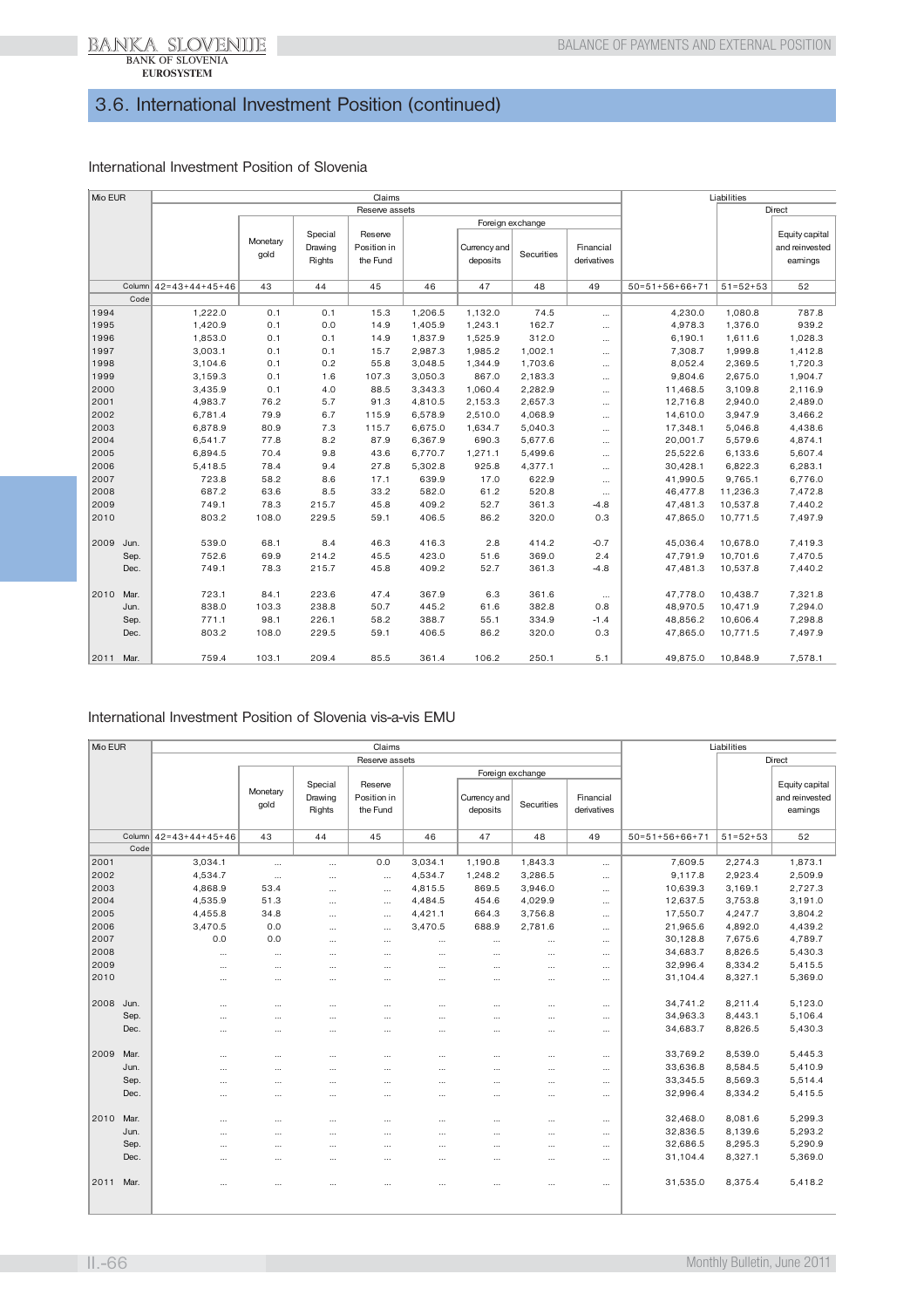#### International Investment Position of Slovenia

|                |                               |                                    |                |         |                             | Liabilities   |                      |          |                           |          |               |
|----------------|-------------------------------|------------------------------------|----------------|---------|-----------------------------|---------------|----------------------|----------|---------------------------|----------|---------------|
|                | investment in Slovenia        |                                    |                |         |                             |               | Portfolio investment |          |                           |          |               |
|                | Other capital                 |                                    |                |         | Equity securities, of which |               |                      |          | Debt securities           |          |               |
|                |                               |                                    |                |         |                             |               |                      |          | Bonds and notes, of which |          |               |
|                | Claims on<br>direct investors | Liabilities to<br>direct investors |                |         | Banks                       | Other sectors |                      |          | General<br>government     | Banks    | Other sectors |
| $53 - 55 + 54$ | 54                            | 55                                 | $56 = 57 + 60$ | 57      | 58                          | 59            | $60 = 61 + 65$       | 61       | 62                        | 63       | 64            |
|                |                               |                                    |                |         |                             |               |                      |          |                           |          |               |
| 293.0          | $-94.7$                       | 387.7                              | 72.5           | 37.4    | 14.6                        | 22.8          | 35.1                 | 35.1     | $\cdots$                  | $\cdots$ | 35.1          |
| 436.9          | $-107.4$                      | 544.3                              | 81.2           | 49.0    | 21.5                        | 27.5          | 32.3                 | 32.3     | $\cdots$                  | 13.3     | 19.0          |
| 583.3          | $-140.9$                      | 724.2                              | 918.0          | 107.9   | 24.3                        | 83.5          | 810.1                | 810.1    | 761.5                     | 20.4     | 28.2          |
| 587.0          | $-169.4$                      | 756.4                              | 1,156.6        | 142.0   | 14.2                        | 127.8         | 1,014.6              | 1,014.6  | 962.9                     | 19.9     | 31.8          |
| 649.1          | $-94.6$                       | 743.8                              | 1,212.9        | 119.0   | 15.3                        | 103.7         | 1,093.9              | 1,093.9  | 1,039.6                   | 20.1     | 34.3          |
| 770.2          | $-110.8$                      | 881.0                              | 1,656.3        | 162.6   | 13.9                        | 148.6         | 1,493.8              | 1,493.8  | 1,430.7                   | 20.1     | 42.9          |
| 992.9          | $-143.2$                      | 1,136.1                            | 1,927.9        | 180.4   | 26.4                        | 154.0         | 1,747.5              | 1,747.5  | 1,688.0                   | 20.1     | 39.4          |
| 451.0          | $-223.1$                      | 674.0                              | 2,143.9        | 194.9   | 11.7                        | 183.2         | 1,949.1              | 1,934.2  | 1,908.2                   | 0.3      | 25.6          |
| 481.6          | $-324.1$                      | 805.7                              | 2,098.4        | 107.0   | 32.2                        | 74.8          | 1,991.4              | 1,935.2  | 1,894.0                   | 19.6     | 21.6          |
| 608.2          | $-366.2$                      | 974.4                              | 2,337.7        | 236.2   | 30.7                        | 205.4         | 2,101.6              | 2,070.0  | 2,008.3                   | 33.4     | 28.3          |
| 705.4          | $-295.7$                      | 1,001.2                            | 2,320.1        | 211.0   | 34.8                        | 176.2         | 2,109.1              | 2,096.1  | 1,865.0                   | 221.4    | 9.7           |
| 526.2          | $-454.8$                      | 981.0                              | 2,398.2        | 306.9   | 45.6                        | 261.3         | 2,091.3              | 2,069.9  | 1,720.3                   | 336.3    | 13.3          |
| 539.1          | $-388.9$                      | 928.0                              | 3,137.4        | 657.2   | 53.1                        | 604.1         | 2,480.1              | 2,456.4  | 2,107.9                   | 331.8    | 16.7          |
| 2,989.1        | $-772.5$                      | 3,761.6                            | 4,549.5        | 1,358.4 | 148.9                       | 1,209.4       | 3,191.2              | 3,191.2  | 2,832.2                   | 352.7    | 6.2           |
| 3,763.5        | $-788.8$                      | 4.552.3                            | 4,590.9        | 598.5   | 58.1                        | 540.5         | 3.992.4              | 3,992.4  | 3,551.7                   | 436.9    | 3.8           |
| 3,097.6        | $-738.0$                      | 3,835.6                            | 9,353.9        | 643.2   | 64.9                        | 578.3         | 8.710.7              | 8,710.7  | 6,406.5                   | 2,033.0  | 271.1         |
| 3,273.6        | $-955.4$                      | 4,229.0                            | 11,753.5       | 714.2   | 70.2                        | 643.9         | 11,039.4             | 11,039.4 | 8,017.5                   | 2,771.7  | 250.1         |
| 3,258.7        | $-677.3$                      | 3.936.0                            | 5,931.3        | 682.9   | 64.8                        | 618.1         | 5,248.3              | 5,248.3  | 4,997.6                   | 242.0    | 8.7           |
| 3,231.1        | $-660.2$                      | 3.891.3                            | 9,231.8        | 700.7   | 63.8                        | 636.9         | 8,531.1              | 8,531.1  | 6,433.2                   | 2,085.3  | 12.6          |
| 3,097.6        | $-738.0$                      | 3,835.6                            | 9,353.9        | 643.2   | 64.9                        | 578.3         | 8,710.7              | 8,710.7  | 6,406.5                   | 2,033.0  | 271.1         |
| 3,116.9        | $-841.4$                      | 3,958.2                            | 11,185.8       | 696.9   | 70.9                        | 626.0         | 10,488.9             | 10,488.9 | 8,182.0                   | 2,053.4  | 253.5         |
| 3,177.9        | $-799.7$                      | 3,977.6                            | 11,735.5       | 684.2   | 67.9                        | 616.2         | 11,051.3             | 11,051.3 | 8,115.3                   | 2,691.4  | 244.7         |
| 3,307.6        | $-822.2$                      | 4,129.8                            | 11,768.2       | 670.2   | 67.7                        | 602.5         | 11,098.0             | 11,098.0 | 8,132.1                   | 2,711.2  | 254.7         |
| 3,273.6        | $-955.4$                      | 4,229.0                            | 11,753.5       | 714.2   | 70.2                        | 643.9         | 11,039.4             | 11,039.4 | 8,017.5                   | 2,771.7  | 250.1         |
| 3.270.7        | $-1,008.8$                    | 4.279.5                            | 14,813.3       | 738.6   | 72.5                        | 666.0         | 14.074.7             | 14,074.7 | 10.795.4                  | 3,032.2  | 247.2         |

|                |                               |                                    |                |       |                             | Liabilities   |                      |         |                           |       |               |
|----------------|-------------------------------|------------------------------------|----------------|-------|-----------------------------|---------------|----------------------|---------|---------------------------|-------|---------------|
|                | investment in Slovenia        |                                    |                |       |                             |               | Portfolio investment |         |                           |       |               |
|                | Other capital                 |                                    |                |       | Equity securities, of which |               |                      |         | Debt securities           |       |               |
|                |                               |                                    |                |       |                             |               |                      |         | Bonds and notes, of which |       |               |
|                | Claims on<br>direct investors | Liabilities to<br>direct investors |                |       | Banks                       | Other sectors |                      |         | General<br>government     | Banks | Other sectors |
|                |                               |                                    |                |       |                             |               |                      |         |                           |       |               |
| $53 = 55 + 54$ | 54                            | 55                                 | $56 = 57 + 60$ | 57    | 58                          | 59            | $60 = 61 + 65$       | 61      | 62                        | 63    | 64            |
|                |                               |                                    |                |       |                             |               |                      |         |                           |       |               |
| 401.1          | $-183.2$                      | 584.4                              | 99.5           | 74.6  | 8.3                         | 66.3          | 24.8                 | 13.3    | $\cdots$                  | 0.2   | 13.2          |
| 413.4          | $-266.6$                      | 680.0                              | 80.8           | 37.5  | 5.7                         | 31.8          | 43.3                 | 43.3    | $\cdots$                  | 30.1  | 13.2          |
| 441.8          | $-206.5$                      | 648.3                              | 269.4          | 135.3 | 3.2                         | 132.1         | 134.1                | 126.7   | 92.8                      | 11.5  | 22.5          |
| 562.8          | $-223.1$                      | 785.9                              | 272.7          | 111.0 | 5.4                         | 105.6         | 161.7                | 153.8   | 132.3                     | 11.8  | 9.6           |
| 443.5          | $-321.4$                      | 764.9                              | 614.4          | 141.1 | 4.6                         | 136.5         | 473.3                | 457.3   | 437.1                     | 6.9   | 13.3          |
| 452.8          | $-273.1$                      | 725.9                              | 1.117.9        | 299.1 | 5.6                         | 293.5         | 818.8                | 795.0   | 784.5                     | 6.8   | 3.7           |
| 2,885.9        | $-569.4$                      | 3.455.4                            | 1.300.7        | 630.6 | 37.0                        | 593.6         | 670.1                | 670.1   | 636.7                     | 29.7  | 3.7           |
| 3.396.1        | $-582.8$                      | 3.978.9                            | 1.604.5        | 291.8 | 38.4                        | 253.4         | 1.312.7              | 1.312.7 | 1.177.6                   | 131.3 | 3.8           |
| 2,918.7        | $-555.6$                      | 3,474.3                            | 3,214.1        | 295.2 | 40.4                        | 254.7         | 2,918.9              | 2,918.9 | 2,882.2                   | 28.8  | 7.9           |
| 2,958.2        | $-688.2$                      | 3,646.4                            | 4,024.5        | 310.5 | 39.0                        | 271.5         | 3,714.0              | 3,714.0 | 3,676.2                   | 34.2  | 3.6           |
|                |                               |                                    |                |       |                             |               |                      |         |                           |       |               |
| 3.088.3        | $-554.8$                      | 3.643.1                            | 1.738.9        | 492.0 | 37.0                        | 455.0         | 1.246.9              | 1,246.9 | 1,111.5                   | 131.7 | 3.7           |
| 3.336.7        | $-575.8$                      | 3.912.5                            | 1.751.6        | 395.3 | 38.3                        | 357.0         | 1.356.2              | 1,356.2 | 1,219.8                   | 132.7 | 3.7           |
| 3,396.1        | $-582.8$                      | 3,978.9                            | 1,604.5        | 291.8 | 38.4                        | 253.4         | 1,312.7              | 1,312.7 | 1,177.6                   | 131.3 | 3.8           |
|                |                               |                                    |                |       |                             |               |                      |         |                           |       |               |
| 3.093.7        | $-470.8$                      | 3.564.4                            | 2.146.3        | 280.4 | 38.9                        | 241.5         | 1.865.9              | 1,865.9 | 1,725.9                   | 131.2 | 8.7           |
| 3.173.6        | $-463.2$                      | 3.636.8                            | 2.569.3        | 312.8 | 40.7                        | 272.1         | 2.256.5              | 2,256.5 | 2,217.1                   | 31.0  | 8.4           |
| 3,054.9        | $-495.5$                      | 3,550.4                            | 3,229.1        | 310.8 | 39.3                        | 271.4         | 2,918.3              | 2.918.3 | 2.875.8                   | 30.4  | 12.1          |
| 2,918.7        | $-555.6$                      | 3,474.3                            | 3,214.1        | 295.2 | 40.4                        | 254.7         | 2,918.9              | 2,918.9 | 2,882.2                   | 28.8  | 7.9           |
|                |                               |                                    |                |       |                             |               |                      |         |                           |       |               |
| 2,782.3        | $-651.7$                      | 3.434.0                            | 4,409.6        | 312.1 | 44.8                        | 267.3         | 4.097.5              | 4,097.5 | 4,053.7                   | 35.1  | 8.6           |
| 2.846.4        | $-620.6$                      | 3.467.0                            | 4.365.6        | 310.8 | 40.7                        | 270.1         | 4.054.8              | 4.054.8 | 4.015.9                   | 35.2  | 3.7           |
| 3,004.4        | $-627.7$                      | 3,632.1                            | 4,370.0        | 305.2 | 40.4                        | 264.9         | 4,064.8              | 4,064.8 | 4,025.9                   | 35.3  | 3.6           |
| 2,958.2        | $-688.2$                      | 3,646.4                            | 4,024.5        | 310.5 | 39.0                        | 271.5         | 3,714.0              | 3,714.0 | 3,676.2                   | 34.2  | 3.6           |
|                |                               |                                    |                |       |                             |               |                      |         |                           |       |               |
| 2.957.2        | $-742.1$                      | 3.699.3                            | 5.674.4        | 307.9 | 35.1                        | 272.8         | 5.366.5              | 5.366.5 | 5,329.1                   | 33.5  | 3.9           |
|                |                               |                                    |                |       |                             |               |                      |         |                           |       |               |
|                |                               |                                    |                |       |                             |               |                      |         |                           |       |               |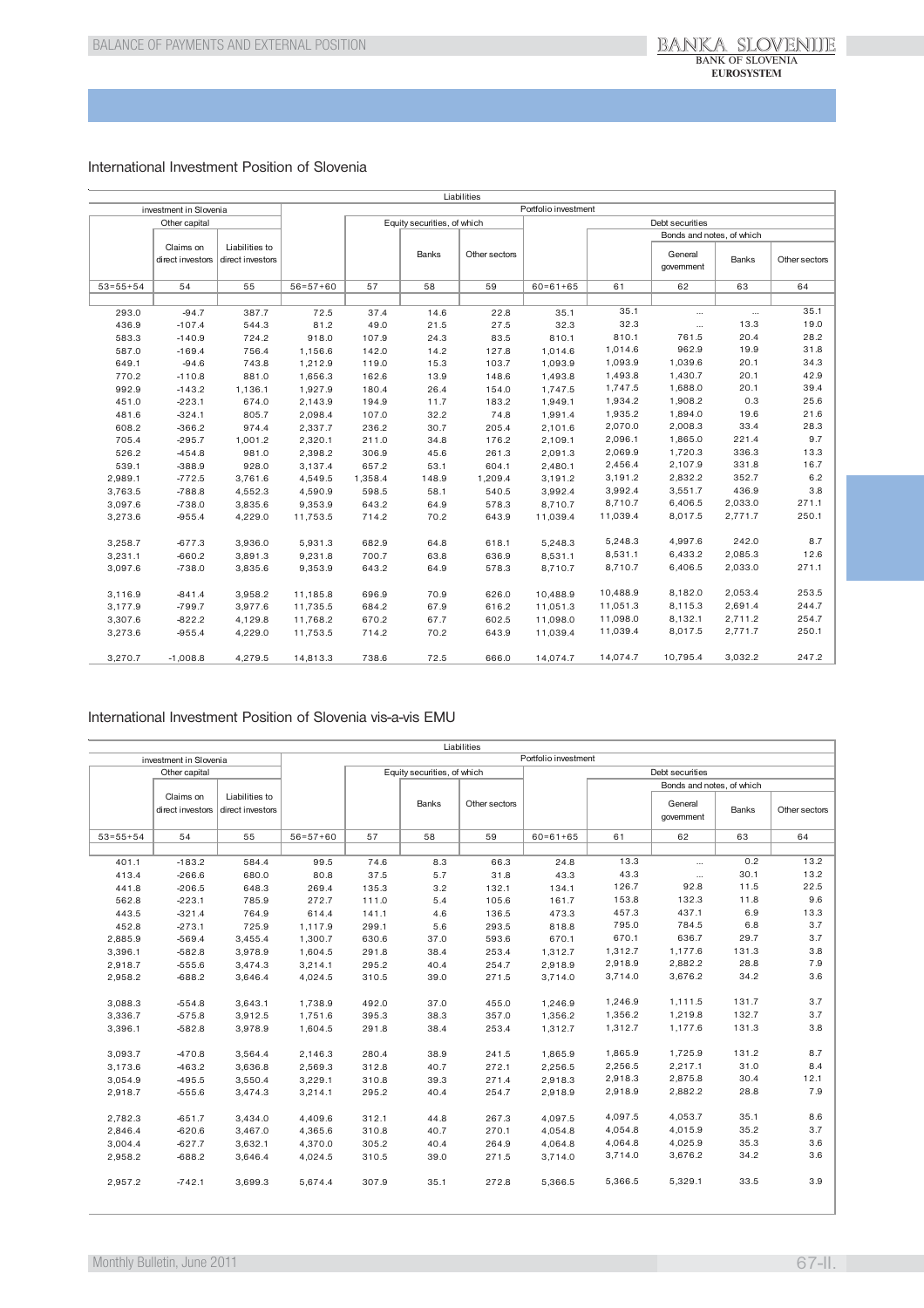**EUROSYSTEM**

# 3.6. International Investment Position (continued)

#### International Investment Position of Slovenia

| Mio EUR      |                             |          |                                  |                      |          | Liabilities   |                          |                  |          |                     |
|--------------|-----------------------------|----------|----------------------------------|----------------------|----------|---------------|--------------------------|------------------|----------|---------------------|
|              | Portfolio invest.           |          |                                  | Financial derivates  |          |               |                          | Other investment |          |                     |
|              | Debt securities             |          |                                  |                      |          |               |                          |                  | Loans    |                     |
|              | Money market<br>instruments |          | Bank of<br>Slovenia<br>Slovenije | General<br>govemment | Banks    | Other sectors |                          | Trade credits    |          | Bank of<br>Slovenia |
| Column       | 65                          | 66       | 67                               | 68                   | 69       | 70            | $71 = 72 + 73 + 78 + 81$ | 72               | 73       | 74                  |
|              | Code                        |          |                                  |                      |          |               |                          |                  |          |                     |
| 1994         | $\cdots$                    | $\cdots$ | $\cdots$                         | $\cdots$             |          | $\cdots$      | 3,076.7                  | 1,258.4          | 1,538.5  | 5.9                 |
| 1995         |                             | $\cdots$ |                                  | $\cdots$             |          | $\cdots$      | 3,521.1                  | 1,356.2          | 1,859.3  | 3.1                 |
| 1996         |                             | $\cdots$ |                                  | $\cdots$             |          | $\cdots$      | 3,660.5                  | 1,278.9          | 1,969.5  | 1.0                 |
| 1997         | $\cdots$                    |          |                                  | $\cdots$             |          | $\cdots$      | 4,152.2                  | 1,523.7          | 2,221.6  | 0.0                 |
| 1998         |                             |          |                                  | $\cdots$             |          | $\ddotsc$     | 4,470.1                  | 1,548.6          | 2,490.0  | $\cdots$            |
| 1999         | $\cdots$                    |          |                                  | $\cdots$             | $\cdots$ | $\cdots$      | 5,473.4                  | 1,760.4          | 3,212.9  | $\cdots$            |
| 2000         | $\cdots$                    |          |                                  | $\cdots$             |          | $\cdots$      | 6,430.7                  | 1,921.1          | 4,030.1  | $\cdots$            |
| 2001         | 14.9                        |          |                                  | $\cdots$             |          | $\cdots$      | 7,632.8                  | 1,749.5          | 5,162.3  | 0.0                 |
| 2002         | 56.2                        |          |                                  | $\cdots$             |          | $\cdots$      | 8,563.7                  | 1,730.3          | 5,932.4  | $\cdots$            |
| 2003         | 31.5                        | $\cdots$ | $\cdots$                         | $\cdots$             | $\cdots$ | $\cdots$      | 9,963.6                  | 1,693.5          | 7,013.4  | $\cdots$            |
| 2004         | 13.0                        | $\cdots$ |                                  | $\cdots$             |          | $\cdots$      | 12,102.0                 | 1,879.0          | 8,699.9  |                     |
| 2005         | 21.4                        | $\cdots$ |                                  | $\cdots$             |          | $\cdots$      | 16,990.7                 | 2,855.2          | 11,612.1 |                     |
| 2006         | 23.8                        | $\cdots$ | $\cdots$                         | $\cdots$             | $\cdots$ | $\cdots$      | 20,468.4                 | 3,337.0          | 13,576.8 | $\cdots$            |
| 2007         |                             | 76.4     | $\cdots$                         | 0.0                  | 51.1     | 25.3          | 27,599.5                 | 3,855.5          | 15,636.2 | $\cdots$            |
| 2008         | $\cdots$                    | 227.5    | $\cdots$                         | 0.0                  | 211.3    | 16.2          | 30,423.0                 | 4,018.7          | 17,987.2 | $\cdots$            |
| 2009         | $\cdots$                    | 204.4    | 2.7                              | 0.0                  | 184.9    | 16.9          | 27,385.2                 | 3,429.4          | 15,583.2 | $\cdots$            |
| 2010         | $\cdots$                    | 312.5    | 11.4                             | 0.0                  | 295.6    | 5.6           | 25,027.4                 | 3,748.3          | 14,653.6 |                     |
| 2009<br>Jun. |                             | 183.3    | $\cdots$                         | 0.0                  | 166.2    | 17.1          | 28,243.8                 | 3,397.9          | 16,544.5 |                     |
| Sep.         | $\cdots$                    | 191.4    | 2.8                              | 0.0                  | 177.0    | 11.6          | 27,667.1                 | 3,514.5          | 16,596.9 | $\cdots$            |
| Dec.         | $\cdots$                    | 204.4    | 2.7                              | 0.0                  | 184.9    | 16.9          | 27,385.2                 | 3,429.4          | 15,583.2 |                     |
| 2010<br>Mar. | $\cdots$                    | 240.9    | 8.9                              | 0.0                  | 227.2    | 4.8           | 25,912.7                 | 3,482.1          | 15,032.6 |                     |
| Jun.         | $\cdots$                    | 341.3    | 9.8                              | 0.0                  | 321.1    | 10.4          | 26,421.8                 | 3,746.2          | 14,904.3 | $\cdots$            |
| Sep.         |                             | 292.2    | $\cdots$                         | 0.0                  | 287.6    | 4.6           | 26,189.3                 | 3,696.8          | 14,940.6 | $\cdots$            |
| Dec.         |                             | 312.5    | 11.4                             | 0.0                  | 295.6    | 5.6           | 25,027.4                 | 3,748.3          | 14,653.6 | $\cdots$            |
| 2011<br>Mar. |                             | 303.2    | 2.0                              | 0.0                  | 295.6    | 5.6           | 23.909.7                 | 3.879.9          | 14,184.5 |                     |

| Mio EUR   |        |                             |          |                                  |                       |          | Liabilities   |                          |                  |          |                     |
|-----------|--------|-----------------------------|----------|----------------------------------|-----------------------|----------|---------------|--------------------------|------------------|----------|---------------------|
|           |        | Portfolio invest.           |          |                                  | Financial derivates   |          |               |                          | Other investment |          |                     |
|           |        | Debt securities             |          |                                  |                       |          |               |                          |                  | Loans    |                     |
|           |        | Money market<br>instruments |          | Bank of<br>Slovenia<br>Slovenije | General<br>government | Banks    | Other sectors |                          | Trade credits    |          | Bank of<br>Slovenia |
|           | Column | 65                          | 66       | 67                               | 68                    | 69       | 70            | $71 = 72 + 73 + 78 + 81$ | 72               | 73       | 74                  |
|           | Code   |                             |          |                                  |                       |          |               |                          |                  |          |                     |
| 2001      |        | 11.5                        | $\cdots$ | $\cdots$                         | $\cdots$              | $\cdots$ | $\cdots$      | 5,235.7                  | 1,137.5          | 3,798.4  | $\cdots$            |
| 2002      |        | $\cdots$                    | $\cdots$ | $\cdots$                         | $\cdots$              | $\cdots$ | $\cdots$      | 6,113.6                  | 1,114.9          | 4,567.8  | $\cdots$            |
| 2003      |        | 7.4                         | $\cdots$ | $\cdots$                         | $\cdots$              | $\cdots$ | $\cdots$      | 7,200.8                  | 1,155.4          | 5,478.7  | $\cdots$            |
| 2004      |        | 7.9                         | $\cdots$ | $\cdots$                         | $\cdots$              | $\cdots$ | $\cdots$      | 8,611.0                  | 1,225.6          | 6,638.3  | $\cdots$            |
| 2005      |        | 16.0                        | $\cdots$ | $\cdots$                         | $\cdots$              | $\cdots$ | $\cdots$      | 12,688.7                 | 1,817.6          | 8,756.8  | $\cdots$            |
| 2006      |        | 23.8                        | $\cdots$ | $\cdots$                         | $\cdots$              | $\cdots$ | $\cdots$      | 15,955.6                 | 2,081.8          | 10,794.7 | $\cdots$            |
| 2007      |        | $\cdots$                    | 65.2     | $\cdots$                         | 0.0                   | 40.9     | 24.3          | 21,087.2                 | 2,366.9          | 11,179.5 | $\cdots$            |
| 2008      |        | $\cdots$                    | 159.8    | $\cdots$                         | 0.0                   | 145.1    | 14.7          | 24,093.0                 | 2,575.1          | 13,643.8 | $\cdots$            |
| 2009      |        | $\cdots$                    | 133.0    | 2.7                              | 0.0                   | 120.2    | 10.2          | 21,315.1                 | 2,108.4          | 11,665.5 | $\cdots$            |
| 2010      |        | $\cdots$                    | 144.4    | 11.4                             | 0.0                   | 129.5    | 3.6           | 18,608.4                 | 2,235.4          | 10,568.0 | $\cdots$            |
| 2008      | Jun.   | $\cdots$                    | 143.1    | $\cdots$                         | 0.0                   | 68.8     | 74.3          | 24,647.8                 | 2,914.0          | 13,482.9 | $\cdots$            |
|           | Sep.   | $\cdots$                    | 118.8    | $\cdots$                         | 0.0                   | 65.4     | 53.4          | 24,649.8                 | 2,913.1          | 13,766.9 | $\cdots$            |
|           | Dec.   | $\cdots$                    | 159.8    | $\cdots$                         | 0.0                   | 145.1    | 14.7          | 24,093.0                 | 2,575.1          | 13,643.8 |                     |
| 2009      | Mar.   | $\cdots$                    | 163.6    | 0.9                              | 0.0                   | 157.9    | 4.8           | 22,920.4                 | 2,224.2          | 13,660.4 | $\cdots$            |
|           | Jun.   | $\cdots$                    | 134.4    | $\cdots$                         | 0.0                   | 122.6    | 11.8          | 22.348.6                 | 2,132.5          | 12,419.7 | $\cdots$            |
|           | Sep.   | $\cdots$                    | 137.8    | 2.8                              | 0.0                   | 125.8    | 9.2           | 21,409.2                 | 2,161.3          | 12,465.4 |                     |
|           | Dec.   | $\cdots$                    | 133.0    | 2.7                              | 0.0                   | 120.2    | 10.2          | 21,315.1                 | 2,108.4          | 11,665.5 | $\cdots$            |
| 2010      | Mar.   | $\cdots$                    | 157.6    | 8.9                              | 0.0                   | 146.9    | 1.7           | 19,819.3                 | 2,139.3          | 11,171.4 |                     |
|           | Jun.   | $\cdots$                    | 183.9    | 9.8                              | 0.0                   | 167.0    | 7.1           | 20,147.5                 | 2,256.2          | 10,960.9 |                     |
|           | Sep.   | $\cdots$                    | 152.4    | $\cdots$                         | 0.0                   | 149.0    | 3.3           | 19,868.9                 | 2,212.6          | 10,959.6 | $\cdots$            |
|           | Dec.   | $\cdots$                    | 144.4    | 11.4                             | 0.0                   | 129.5    | 3.6           | 18,608.4                 | 2,235.4          | 10,568.0 | $\cdots$            |
| 2011 Mar. |        | $\cdots$                    | 135.1    | 2.0                              | 0.0                   | 129.5    | 3.6           | 17,350.2                 | 2,368.8          | 9.949.3  | $\cdots$            |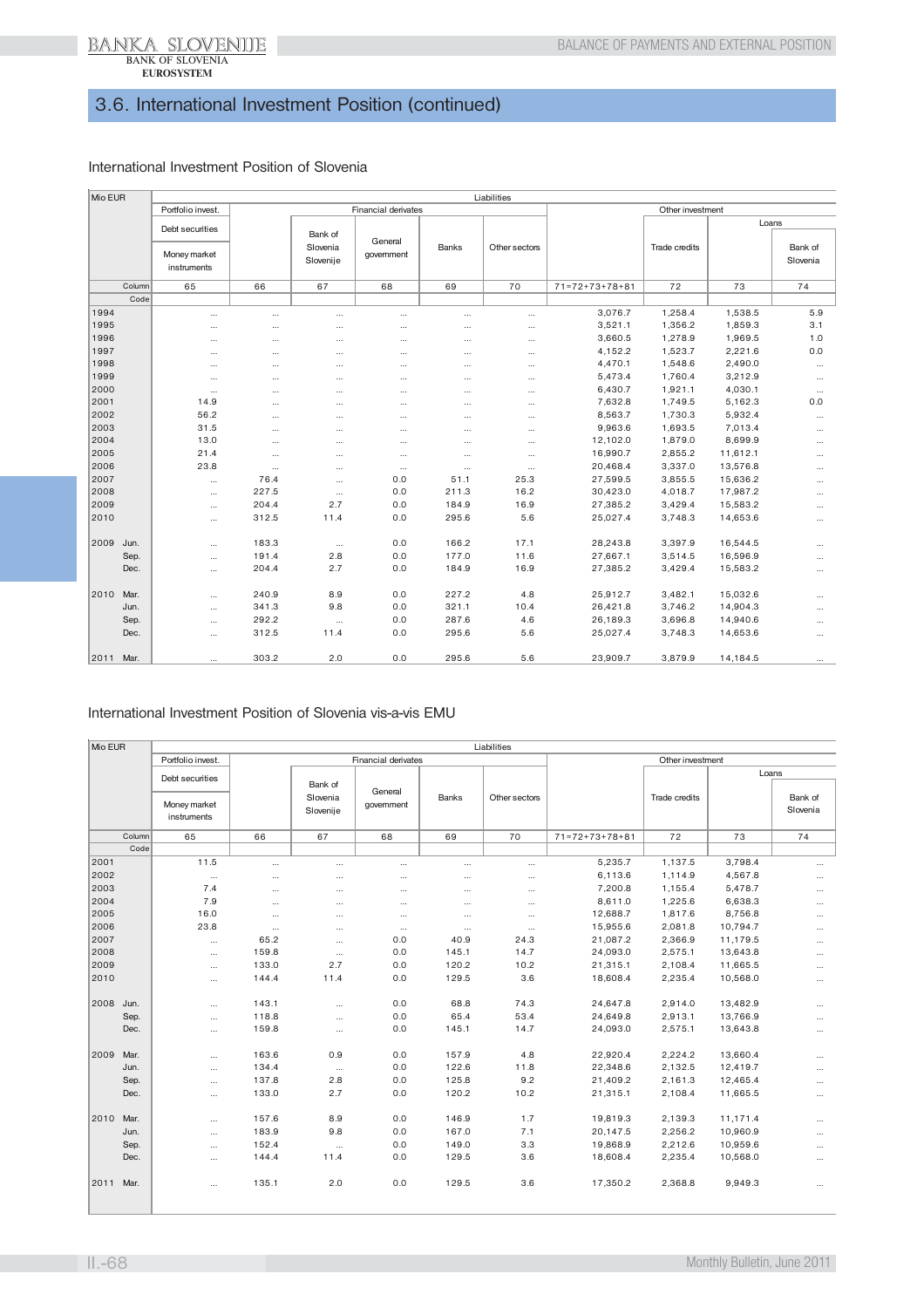#### International Investment Position of Slovenia

|                       |          |               |         |                                 | Liabilities      |       |                     |                       |       |               |
|-----------------------|----------|---------------|---------|---------------------------------|------------------|-------|---------------------|-----------------------|-------|---------------|
|                       |          |               |         |                                 | Other investment |       |                     |                       |       |               |
|                       | Loans    |               |         | Currency and deposits, of which |                  |       |                     | Other liabilities     |       |               |
| General<br>government | Banks    | Other sectors |         | Bank of<br>Slovenia             | Banks            |       | Bank of<br>Slovenia | General<br>government | Banks | Other sectors |
| 75                    | 76       | 77            | 78      | 79                              | 80               | 81    | 82                  | 83                    | 84    | 85            |
|                       |          |               |         |                                 |                  |       |                     |                       |       |               |
| 464.8                 | 264.3    | 803.5         | 140.0   | 0.1                             | 139.9            | 139.9 | $\cdots$            | $\cdots$              | 53.5  | 86.4          |
| 608.7                 | 303.1    | 944.4         | 170.9   | 0.1                             | 170.8            | 134.6 | $\cdots$            | $\cdots$              | 61.4  | 73.1          |
| 587.6                 | 493.3    | 887.6         | 293.4   | 0.2                             | 293.2            | 118.7 | $\cdots$            | $\cdots$              | 57.2  | 61.5          |
| 620.6                 | 513.3    | 1,087.7       | 312.6   | 0.2                             | 312.4            | 94.3  | $\cdots$            | $\cdots$              | 62.8  | 31.5          |
| 701.8                 | 458.3    | 1,330.0       | 347.9   | 0.3                             | 347.6            | 83.6  | $\cdots$            | $\cdots$              | 62.5  | 21.0          |
| 699.7                 | 688.9    | 1,824.2       | 363.9   | 0.3                             | 363.6            | 136.1 | $\cdots$            | $\cdots$              | 122.5 | 13.6          |
| 809.3                 | 922.7    | 2,298.1       | 401.3   | 0.0                             | 401.3            | 78.2  | $\cdots$            | $\cdots$              | 71.7  | 6.5           |
| 582.7                 | 1,329.0  | 3,250.5       | 557.9   | 0.0                             | 557.9            | 163.1 | 0.0                 | 11.3                  | 81.7  | 70.2          |
| 467.7                 | 1,633.0  | 3,831.7       | 695.5   | 33.2                            | 662.3            | 205.5 | $\ldots$            | 9.8                   | 110.1 | 85.6          |
| 382.4                 | 2,284.3  | 4,346.8       | 1,093.9 | 30.3                            | 1,063.6          | 162.8 | $\ldots$            | 8.4                   | 64.1  | 90.4          |
| 380.7                 | 3,255.5  | 5.063.8       | 1,322.7 | 35.8                            | 1,286.8          | 200.4 | 0.0                 | 7.9                   | 90.7  | 101.9         |
| 363.1                 | 5,929.6  | 5,319.5       | 2,351.9 | 39.3                            | 2,312.6          | 171.5 | 0.0                 | 9.4                   | 64.5  | 97.6          |
| 241.3                 | 7,354.6  | 5,980.9       | 3,331.2 | 44.6                            | 3,286.5          | 223.4 | 0.0                 | 8.9                   | 46.2  | 168.2         |
| 203.4                 | 11,374.9 | 4,057.9       | 8,037.6 | 3,587.5                         | 4,450.0          | 70.2  | 0.0                 | 0.0                   | 38.8  | 31.5          |
| 180.0                 | 12.704.7 | 5.102.5       | 8.332.7 | 3,631.4                         | 4,701.3          | 84.5  | 0.0                 | 4.2                   | 43.6  | 36.7          |
| 149.3                 | 9,740.2  | 5,693.7       | 8,216.6 | 3,594.8                         | 4,621.8          | 155.9 | 0.2                 | 2.9                   | 19.2  | 133.6         |
| 147.0                 | 9,127.0  | 5.379.6       | 6,481.3 | 2,374.9                         | 4,106.4          | 144.2 | 0.0                 | 2.0                   | 8.1   | 134.1         |
| 151.3                 | 10.605.6 | 5.787.7       | 8,153.8 | 3,744.9                         | 4,408.9          | 147.7 | 0.0                 | 3.9                   | 47.8  | 96.0          |
| 142.5                 | 10,481.3 | 5,973.1       | 7,382.1 | 3,205.4                         | 4.176.7          | 173.6 | 0.0                 | 3.9                   | 20.0  | 149.6         |
| 149.3                 | 9,740.2  | 5,693.7       | 8,216.6 | 3,594.8                         | 4,621.8          | 155.9 | 0.2                 | 2.9                   | 19.2  | 133.6         |
| 140.7                 | 9,531.4  | 5,360.5       | 7,175.1 | 3,034.2                         | 4,141.0          | 222.9 | 0.0                 | 2.9                   | 86.3  | 133.6         |
| 138.2                 | 9,474.3  | 5,291.8       | 7,589.0 | 3,365.0                         | 4,224.1          | 182.3 | 0.0                 | 2.9                   | 42.9  | 136.5         |
| 133.2                 | 9,423.4  | 5,383.9       | 7,348.3 | 3,026.9                         | 4,321.3          | 203.7 | 0.0                 | 2.9                   | 41.4  | 159.4         |
| 147.0                 | 9,127.0  | 5,379.6       | 6,481.3 | 2,374.9                         | 4,106.4          | 144.2 | 0.0                 | 2.0                   | 8.1   | 134.1         |
| 146.8                 | 8,574.5  | 5,463.2       | 5,658.1 | 1,561.6                         | 4,096.5          | 187.3 | 0.0                 | 2.0                   | 60.2  | 125.2         |

|                       |          |               |         |                                 | Liabilities      |       |                     |                       |          |               |
|-----------------------|----------|---------------|---------|---------------------------------|------------------|-------|---------------------|-----------------------|----------|---------------|
|                       |          |               |         |                                 | Other investment |       |                     |                       |          |               |
|                       | Loans    |               |         | Currency and deposits, of which |                  |       |                     | Other liabilities     |          |               |
| General<br>government | Banks    | Other sectors |         | Bank of<br>Slovenia             | Banks            |       | Bank of<br>Slovenia | General<br>government | Banks    | Other sectors |
| 75                    | 76       | 77            | 78      | 79                              | 80               | 81    | 82                  | 83                    | 84       | 85            |
|                       |          |               |         |                                 |                  |       |                     |                       |          |               |
| 209.3                 | 1,065.3  | 2,523.8       | 225.2   | 0.0                             | 225.2            | 74.6  | $\cdots$            | 11.1                  | 4.9      | 58.5          |
| 165.7                 | 1,366.8  | 3,035.4       | 321.6   | $\cdots$                        | 321.6            | 109.2 | $\cdots$            | 9.7                   | 36.6     | 63.0          |
| 129.6                 | 1,953.7  | 3,395.5       | 489.0   | $\cdots$                        | 489.0            | 77.7  | $\cdots$            | 8.3                   | 2.0      | 67.5          |
| 119.8                 | 2,667.8  | 3,850.7       | 642.7   | 0.0                             | 642.7            | 104.4 | 0.0                 | 7.8                   | 21.0     | 75.6          |
| 113.0                 | 4,554.0  | 4,089.8       | 2,040.5 | 0.0                             | 2,040.5          | 73.8  | 0.0                 | 9.3                   | $\cdots$ | 64.5          |
| 40.5                  | 6.083.6  | 4,670.6       | 2,952.9 | 0.0                             | 2,952.9          | 126.2 | 0.0                 | 8.8                   |          | 117.4         |
| 35.4                  | 8,706.6  | 2,437.5       | 7,529.0 | 3,490.6                         | 4,038.4          | 11.7  | 0.0                 | 0.0                   | $\cdots$ | 11.7          |
| 28.6                  | 10,525.3 | 3,089.8       | 7,854.9 | 3,569.8                         | 4,285.0          | 19.2  | 0.0                 | 0.0                   | $\cdots$ | 19.2          |
| 20.1                  | 8.018.4  | 3.627.0       | 7,452.7 | 3,344.6                         | 4,108.0          | 88.5  | 0.2                 | 0.0                   | $\cdots$ | 88.3          |
| 20.1                  | 7.234.8  | 3.313.1       | 5.740.7 | 2.092.7                         | 3.648.0          | 64.3  | 0.0                 | 0.0                   | 1.0      | 63.4          |
| 32.3                  | 10,603.6 | 2,847.0       | 8,235.0 | 3,580.6                         | 4,654.4          | 15.9  | 0.0                 | 0.0                   | $\cdots$ | 15.9          |
| 28.5                  | 10.758.0 | 2.980.3       | 7,948.1 | 3,584.3                         | 4,363.8          | 21.8  | 0.0                 | 0.0                   |          | 21.8          |
| 28.6                  | 10,525.3 | 3.089.8       | 7.854.9 | 3.569.8                         | 4,285.0          | 19.2  | 0.0                 | 0.0                   |          | 19.2          |
| 23.5                  | 9,986.5  | 3,650.4       | 7,007.1 | 2,971.5                         | 4,035.5          | 28.8  | 0.0                 | 0.0                   |          | 28.8          |
| 23.5                  | 8,702.9  | 3,693.3       | 7,716.5 | 3,708.0                         | 4,008.5          | 79.9  | 0.0                 | 0.0                   |          | 79.9          |
| 20.1                  | 8.588.7  | 3.856.6       | 6.671.1 | 2.938.7                         | 3.732.4          | 111.4 | 0.0                 | 0.0                   |          | 111.4         |
| 20.1                  | 8,018.4  | 3,627.0       | 7,452.7 | 3,344.6                         | 4,108.0          | 88.5  | 0.2                 | 0.0                   |          | 88.3          |
| 20.1                  | 7,789.7  | 3,361.6       | 6,426.3 | 2,758.8                         | 3.667.6          | 82.3  | 0.0                 | 0.0                   | $\cdots$ | 82.3          |
| 20.1                  | 7.625.8  | 3.314.9       | 6.818.7 | 3.094.4                         | 3.724.2          | 111.7 | 0.0                 | 0.0                   | 28.3     | 83.4          |
| 20.1                  | 7,570.6  | 3,368.9       | 6,580.7 | 2,717.2                         | 3,863.5          | 116.0 | 0.0                 | 0.0                   | 27.0     | 89.0          |
| 20.1                  | 7,234.8  | 3,313.1       | 5,740.7 | 2,092.7                         | 3,648.0          | 64.3  | 0.0                 | 0.0                   | 1.0      | 63.4          |
| 20.1                  | 6,673.4  | 3,255.8       | 4,937.5 | 1,277.4                         | 3,660.1          | 94.6  | 0.0                 | 0.0                   | 33.2     | 61.4          |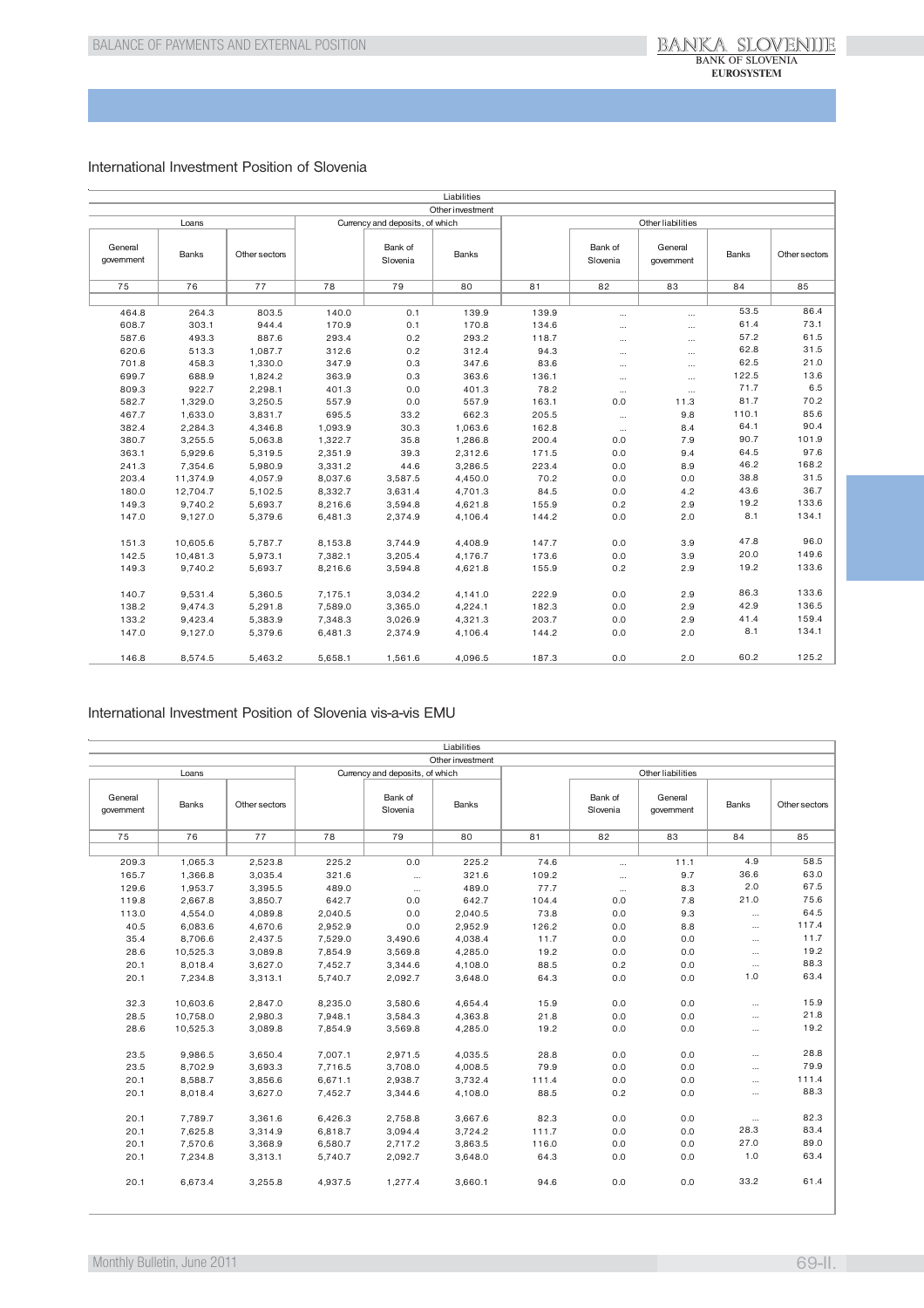**EUROSYSTEM**

# 3.7.1. International Investment Position by countries - Assets

| Mio EUR                                 |          |                      |                   |                    | Of that:                    |                |                |
|-----------------------------------------|----------|----------------------|-------------------|--------------------|-----------------------------|----------------|----------------|
| 31.12.2010                              | Assets   | Direct<br>investment | Equity securities | Bonds and<br>notes | Money market<br>instruments | Loans          | Trade credits  |
| Column                                  | 1        | $\overline{c}$       | 3                 | 4                  | 5                           | $\overline{6}$ | $\overline{7}$ |
| Code                                    |          |                      |                   |                    |                             |                |                |
| <b>Total world</b>                      | 35,209.1 | 5,518.5              | 2,793.5           | 8,340.0            | 767.0                       | 4,111.2        | 3,936.9        |
| Europe                                  | 30,576.9 | 5,196.2              | 1,787.6           | 7,583.2            | 766.2                       | 4,011.8        | 3,487.9        |
| EU-27                                   | 21,168.8 | 984.2                | 1,393.2           | 7,497.9            | 759.2                       | 933.2          | 2,175.2        |
| Austria                                 | 1,640.5  | 86.7                 | 262.5             | 492.7              | 5.1                         | 88.6           | 213.1          |
| Belgium                                 | 656.0    | 2.3                  | 11.3              | 215.5              | 209.5                       | 0.9            | 36.0           |
| Bulgaria                                | 219.5    | 26.5                 | 3.9               |                    |                             | 106.1          | 45.2           |
| Cyprus                                  | 74.5     | $-27.1$              | 3.7               | 16.8               | $\ddotsc$                   | 65.2           | 15.4           |
| Czech Republic                          | 261.6    | 47.6                 | 4.1               | 101.2              |                             | 36.8           | 66.1           |
| Denmark                                 | 209.9    | 17.6                 | 10.9              | 66.6               | 0.0                         | 1.1            | 19.0           |
| Estionia                                | 5.9      |                      | 0.8               | 0.0                | $\ddotsc$                   | $\cdots$       | 5.0            |
| Finland                                 | 105.1    | 1.1                  | 11.6              | 74.0               | $\cdots$                    | 0.0            | 7.7            |
| France                                  | 2,234.2  | 20.2                 | 215.9             | 1,407.7            | 213.5                       | 10.9           | 154.1          |
| Greece                                  | 672.7    | 6.6                  | 8.6               | 534.2              | 0.0                         | 104.0          | 18.6           |
| Ireland                                 | 303.0    | 0.7                  | 25.0              | 221.5              | 18.7                        | 0.3            | 30.8           |
| Italy                                   | 1,417.6  | 39.2                 | 50.8              | 567.3              | 53.9                        | 107.7          | 461.2          |
| Latvia                                  | 7.0      | 0.0                  | 0.0               | 2.8                |                             | 0.8            | 3.0            |
| Lithuania                               | 47.4     | 0.3                  | 0.6               | 32.5               | $\cdots$                    | 0.1            | 13.4           |
| Luxembourg                              | 569.3    | 5.4                  | 301.8             | 113.0              | 0.2                         | 16.0           | 44.8           |
| Hungary                                 | 207.8    | 23.5                 | 8.2               | 87.4               | $\ddotsc$                   | 1.0            | 85.2           |
| Malta                                   | 1.0      | 0.0                  |                   |                    | $\cdots$                    |                | 1.0            |
| Germany                                 | 2,991.1  | 198.3                | 261.7             | 1,488.0            | 72.3                        | 51.3           | 457.1          |
| Netherlands                             | 1,771.0  | 300.7                | 36.3              | 713.5              | 159.7                       | 288.3          | 45.7           |
| Poland                                  | 382.6    | 110.2                | 10.8              | 158.2              | $\ddotsc$                   | 13.4           | 88.7           |
| Portugal                                | 135.2    | 0.5                  | 0.6               | 122.8              | $\cdots$                    | 0.0            | 11.1           |
| Romania                                 | 165.8    | 36.2                 | 13.0              | 7.9                | $\cdots$                    | 4.0            | 104.6          |
| Slovakia                                | 207.6    | 46.7                 | 20.5              | 73.4               | 10.9                        | 12.7           | 42.8           |
| Spain                                   | 551.0    | 17.2                 | 23.2              | 432.6              | 5.5                         | 2.1            | 52.2           |
| Sweden                                  | 195.0    | 15.8                 | 4.0               | 86.2               | 7.0                         | 1.9            | 28.2           |
| United Kingdom                          | 807.4    | 7.9                  | 103.4             | 454.8              | 2.9                         | 19.8           | 125.4          |
| European Union Institutions (incl. ECB) | 5,329.1  |                      |                   | 27.3               | $\cdots$                    |                | 0.0            |
| <b>EFTA</b>                             | 742.4    | 51.6                 | 75.1              | 45.7               | 7.0                         | 265.4          | 171.1          |
| Iceland                                 | 1.0      | $\ddotsc$            | $\ddotsc$         | 0.6                | $\ddotsc$                   | 0.0            | 0.4            |
| Liechtenstein                           | 16.9     | 3.6                  | 1.1               | $\cdots$           | $\cdots$                    | 10.9           | 1.1            |
| Norway                                  | 107.1    |                      | 3.9               | 33.1               | $\cdots$                    | 0.0            | 10.6           |
| Switzerland                             | 617.4    | 48.0                 | 70.1              | 12.1               | 7.0                         | 254.5          | 158.9          |
| Other European countries, of that       | 8,665.7  | 4,160.4              | 319.3             | 39.5               | $\ddotsc$                   | 2,813.3        | 1,141.6        |
| Bosnia and Herzegovina                  | 1,332.7  | 656.5                | 41.1              | 0.3                | $\cdots$                    | 386.9          | 182.7          |
| Montenegro                              | 394.9    | 169.8                | 4.4               | 1.1                | $\cdots$                    | 177.5          | 34.9           |
| Croatia                                 | 2,761.9  | 1,117.9              | 48.9              | 8.1                | $\cdots$                    | 1,139.9        | 395.7          |
| Macedonia                               | 535.1    | 350.9                | 24.6              | 5.6                |                             | 65.4           | 51.9           |
| Russian Federation                      | 715.3    | 345.3                | 83.4              | 20.3               | $\cdots$                    | 124.2          | 128.8          |
| Serbia                                  | 2,684.1  | 1,459.0              | 97.7              | 2.1                |                             | 867.1          | 241.5          |
| Turkey                                  | 66.2     | 10.8                 | 15.3              | $\cdots$           | $\cdots$                    | 0.5            | 39.5           |
| Africa                                  | 299.3    | 209.2                | 6.8               | 8.1                | $\ddotsc$                   | 0.2            | 74.9           |
| America, of that                        | 1,766.3  | 60.2                 | 712.7             | 642.7              | 0.8                         | 68.6           | 134.9          |
| Canada                                  | 106.0    | 10.2                 | 44.0              | 27.7               | 0.0                         | 0.3            | 4.9            |
| <b>United States</b>                    | 1,392.1  | 29.0                 | 603.9             | 539.4              | 0.8                         | 29.5           | 79.2           |
| Asia                                    | 599.7    | 51.1                 | 270.7             | 19.3               |                             | 6.4            | 227.8          |
| Hong Kong                               | 65.4     | 1.6                  | 53.6              | 0.9                | $\ddot{\phantom{a}}$        | 0.2            | 6.1            |
| Japan                                   | 38.7     | 2.4                  | 26.3              | 2.2                |                             | 0.0            | 3.7            |
| China                                   | 147.5    | 14.5                 | 88.4              | 3.1                | $\cdots$                    | 0.2            | 40.8           |
| Oceania and Polar regions               | 199.4    | 1.8                  | 15.7              | 86.7               | $\ddotsc$                   | 24.2           | 11.5           |
| Int. org. excluding EU Inst.            | 447.6    |                      |                   | 0.0                | 0.0                         | $\ddotsc$      |                |
| Not allocated                           | 1,320.0  |                      |                   |                    | $\cdots$                    |                | $\cdots$       |
|                                         |          |                      |                   |                    |                             |                |                |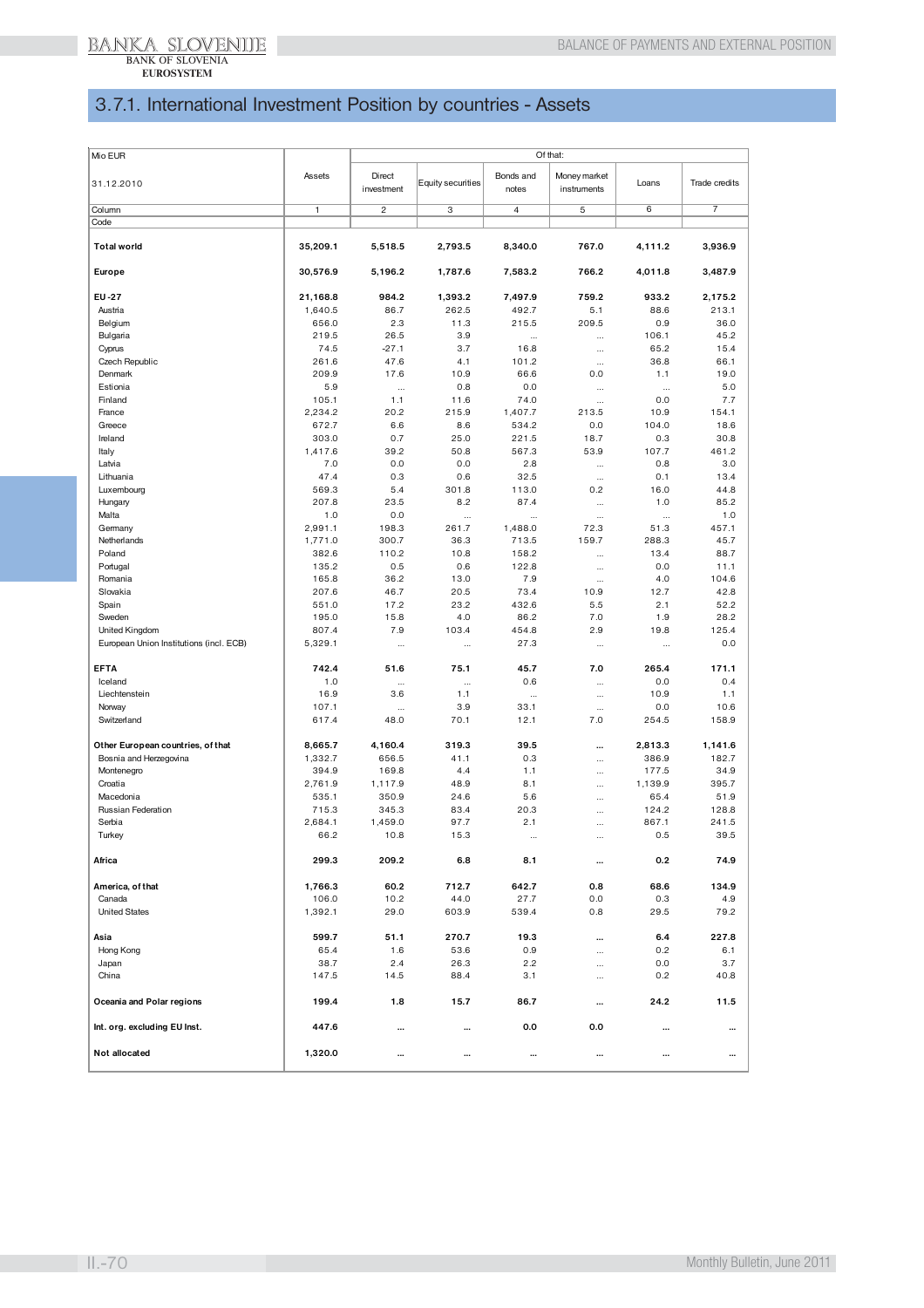# 3.7.2. International Investment Position by countries - Liabilities

| Mio EUR                                 |              |                      |                                   |                | Of that:                 |                |                      |                                           |
|-----------------------------------------|--------------|----------------------|-----------------------------------|----------------|--------------------------|----------------|----------------------|-------------------------------------------|
| 31.12.2010                              | Liabilities  | Direct<br>investment | Equity securities Debt securities |                | Currency and<br>deposits | Loans          | <b>Trade credits</b> | Net position<br>(assest -<br>liabilities) |
| Column                                  | $\mathbf{1}$ | $\overline{c}$       | 3                                 | $\overline{4}$ | 5                        | $\overline{6}$ | $\overline{7}$       | 8                                         |
| Code                                    |              |                      |                                   |                |                          |                |                      |                                           |
| <b>Total world</b>                      | 47,865.0     | 10,771.5             | 714.2                             | 11,039.4       | 6,481.3                  | 14,653.6       | 3,748.3              | $-12,655.9$                               |
| Europe                                  | 42,931.7     | 10,346.1             | 565.7                             | 7,393.4        | 6,178.7                  | 14,544.2       | 3,493.0              | $-12,354.8$                               |
| EU-27                                   | 39,816.9     | 8,850.9              | 390.9                             | 7,376.0        | 5,820.2                  | 14,260.0       | 2,751.8              | $-18,648.1$                               |
| Austria                                 | 13,614.0     | 5,163.1              | 154.0                             | 450.2          | 3,318.8                  | 3,954.6        | 436.3                | $-11,973.4$                               |
| Belgium                                 | 475.5        | 289.9                | 1.3                               | 54.0           | 1.4                      | 51.7           | 77.0                 | 180.5                                     |
| Bulgaria                                | 77.8         | $-4.2$               | 0.1                               | $\cdots$       | 11.9                     | 2.0            | 31.0                 | 141.7                                     |
| Cyprus                                  | 301.8        | 152.0                | 53.4                              | 5.0            | 6.3                      | 22.9           | 36.7                 | $-227.3$                                  |
| Czech Republic                          | 167.7        | 50.1                 | 2.9                               | 0.2            | 2.6                      | 1.3            | 99.1                 | 94.0                                      |
| Denmark                                 | 77.9         | 62.5                 | 0.1                               | 0.0            | 0.3                      | 1.2            | 12.6                 | 132.0                                     |
| Estionia                                | 6.8          | 0.0                  | 1.4                               | 4.8            | 0.0                      | $\cdots$       | 0.4                  | $-1.0$                                    |
| Finland                                 | 42.6         | 23.8                 | 1.7                               | $\cdots$       | 0.5                      | 1.4            | 14.6                 | 62.4                                      |
| France                                  | 1,821.2      | 653.7                | 1.9                               | 0.6            | 7.1                      | 1,028.7        | 117.7                | 412.9                                     |
| Greece                                  | 22.7         | 9.3                  | 0.2                               | $\ddotsc$      | 2.0                      | $\ddotsc$      | 11.2                 | 650.1                                     |
| Ireland                                 | 1,274.1      | $-3.6$               | 9.2                               | $\cdots$       | 0.6                      | 1,247.5        | 19.4                 | $-971.1$                                  |
| Italy                                   | 1,892.2      | 665.7                | 17.1                              | 5.7            | 172.6                    | 311.2          | 702.0                | $-474.6$                                  |
| Latvia                                  | 3.2          | 2.3                  | $\cdots$                          | $\cdots$       | 0.0                      | 0.0            | 0.7                  | 3.9                                       |
| Lithuania                               | 1.9          | 0.0                  | 0.2                               | $\ddotsc$      | 0.0                      | $\ddotsc$      | 1.5                  | 45.6                                      |
| Luxembourg                              | 3,334.6      | 208.0                | 41.6                              | 2.982.6        | 1.3                      | 64.6           | 31.2                 | $-2.765.4$                                |
| Hungary                                 | 183.2        | 55.2                 | 22.9                              | 0.1            | 3.5                      | 0.7            | 89.9                 | 24.6                                      |
| Malta                                   | 2.1          | 0.0                  |                                   | $\ddotsc$      | 0.0                      | 1.2            | 0.8                  | $-1.1$                                    |
| Germany                                 | 5,130.2      | 601.6                | 8.5                               | 215.4          | 32.0                     | 3,681.8        | 586.7                | $-2,139.2$                                |
| Netherlands                             | 852.9        | 552.9                | 20.4                              | 0.0            | 3.2                      | 177.0          | 98.2                 | 918.2                                     |
| Poland                                  | 80.6         | 3.3                  | 0.5                               | $\ddotsc$      | 0.5                      | $\ddotsc$      | 74.8                 | 302.0                                     |
| Portugal                                | 6.0          | 0.0                  | 0.0                               | $\cdots$       | 0.2                      | $\cdots$       | 5.7                  | 129.2                                     |
| Romania                                 | 26.2         | 0.3                  | 0.0                               | $\ddotsc$      | 0.3                      | 0.0            | 24.5                 | 139.7                                     |
| Slovakia                                | 165.4        | 6.8                  | 1.1                               | 0.1            | 101.5                    | 0.2            | 52.0                 | 42.2                                      |
| Spain                                   | 76.5         | 3.9                  | 0.1                               | 0.5            | 0.7                      | 25.2           | 46.0                 | 474.5                                     |
| Sweden                                  | 126.0        | 40.2                 | 32.9                              | 0.1            | 4.2                      | 0.5            | 34.8                 | 69.0                                      |
| United Kingdom                          | 5,283.9      | 314.1                | 19.4                              | 3,656.8        | 23.6                     | 1,041.1        | 147.0                | $-4,476.5$                                |
| European Union Institutions (incl. ECB) | 4,770.1      | $\cdots$             | $\cdots$                          | $\cdots$       | 2,125.0                  | 2,645.1        | $\cdots$             | 559.0                                     |
| <b>EFTA</b>                             | 1,372.0      | 840.7                | 43.7                              | 0.6            | 26.2                     | 155.9          | 298.9                | $-629.6$                                  |
| Iceland                                 | 0.5          |                      | $\ddotsc$                         | $\ddotsc$      | 0.1                      | $\ddotsc$      | 0.5                  | 0.5                                       |
| Liechtenstein                           | 53.7         | 17.3                 | 4.6                               | $\cdots$       | 0.9                      | 25.5           | 5.3                  | $-36.8$                                   |
| Norway                                  | 26.7         | 5.0                  | 8.0                               |                | 0.2                      | 0.4            | 12.7                 | 80.4                                      |
| Switzerland                             | 1,291.1      | 818.3                | 31.0                              | 0.6            | 25.0                     | 130.0          | 280.4                | $-673.7$                                  |
| Other European countries, of that       | 1,742.8      | 654.5                | 131.2                             | 16.8           | 332.4                    | 128.4          | 442.3                | 6,922.8                                   |
| Bosnia and Herzegovina                  | 160.0        | 13.0                 | 1.9                               | 2.5            | 74.4                     | 1.8            | 61.6                 | 1,172.7                                   |
| Montenegro                              | 50.2         | 0.0                  | 3.3                               | 0.0            | 40.5                     | 0.7            | 3.6                  | 344.8                                     |
| Croatia                                 | 1,027.1      | 525.0                | 88.0                              | 7.3            | 89.3                     | 96.1           | 208.8                | 1,734.8                                   |
| Macedonia                               | 43.9         | 0.1                  | 3.0                               | 1.3            | 19.6                     | $\cdots$       | 18.9                 | 491.2                                     |
| Russian Federation                      | 123.6        | 73.8                 | 0.2                               | $\cdots$       | 16.7                     | 2.3            | 29.8                 | 591.7                                     |
| Serbia                                  | 282.0        | 34.0                 | 34.5                              | 5.6            | 89.4                     | 27.3           | 75.5                 | 2,402.1                                   |
| Turkey                                  | 33.5         | 2.9                  | 0.0                               | $\cdots$       | 0.9                      |                | 29.5                 | 32.7                                      |
| Africa                                  | 51.5         | 16.6                 | 0.0                               | 0.0            | 2.6                      | 0.1            | 28.6                 | 247.8                                     |
| America, of that                        | 445.2        | 88.5                 | 141.6                             | 9.2            | 41.3                     | 23.4           | 102.2                | 1,321.1                                   |
| Canada                                  | 18.8         | 0.0                  | 1.5                               | 2.0            | 9.0                      | $\cdots$       | 5.8                  | 87.3                                      |
| <b>United States</b>                    | 330.6        | 59.6                 | 138.2                             | 1.7            | 20.4                     | 12.3           | 76.0                 | 1,061.5                                   |
| Asia                                    | 181.6        | 41.8                 | 6.2                               | 0.0            | 6.2                      | 10.0           | 116.0                | 418.0                                     |
| Hong Kong                               | 6.6          | 0.0                  | 0.2                               | $\ldots$       | 0.1                      | $\cdots$       | 6.3                  | 58.8                                      |
| Japan                                   | 41.4         | 30.2                 | 1.4                               | $\ldots$       | 2.4                      | $\cdots$       | 7.3                  | $-2.7$                                    |
| China                                   | 23.0         | 0.0                  | 0.0                               | $\cdots$       | 0.8                      | 0.9            | 21.3                 | 124.4                                     |
| Oceania and Polar regions               | 55.0         | 36.9                 | 0.5                               | 0.5            | 2.6                      | 5.7            | 8.5                  | 144.4                                     |
| Int. org. excluding EU Inst.            | 406.4        | 84.5                 | $\sim$                            | $\sim$         | 249.8                    | 70.2           | 0.0                  | 41.1                                      |
| Not allocated                           | 3,793.5      | 157.2                | 0.1                               | 3,636.2        | $\cdots$                 | $\sim$         | $\cdots$             | $-2,473.5$                                |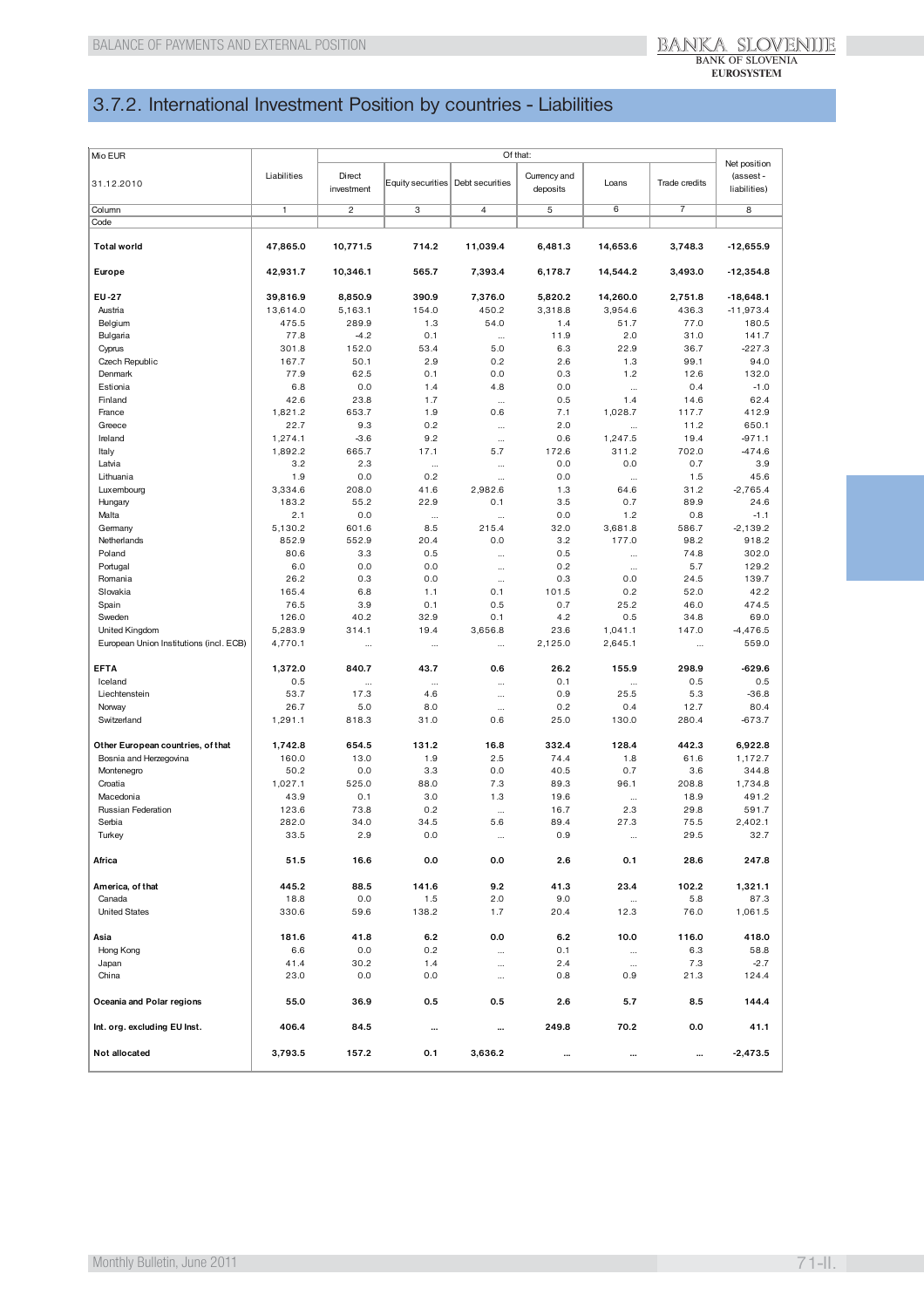**EUROSYSTEM**

# 3.8. Net external debt position 1994 - 2000

|        | Breakdown items                         |              |              |              | Claims         |                |       |             |
|--------|-----------------------------------------|--------------|--------------|--------------|----------------|----------------|-------|-------------|
|        |                                         | 1994         | 1995         | 1996         | 1997           | 1998           | 1999  | 2000        |
|        | Total                                   | 4,840        | 5,325        | 5,808        | 7,051          | 7,116          | 7,697 | 8,700       |
|        |                                         |              |              |              |                |                |       |             |
|        |                                         |              |              |              |                |                |       |             |
| 1.     | <b>General Government</b>               |              |              |              |                |                |       |             |
| 1.1.   | Short - term                            |              |              |              |                |                |       |             |
| 1.1.1. | Money market instruments                |              |              |              |                |                |       |             |
| 1.1.2. | Loans                                   |              |              |              |                |                |       |             |
| 1.1.3. | Trade credits                           |              |              |              |                |                |       |             |
| 1.1.4. | Other debt ass. / liab.                 |              |              |              |                |                |       |             |
|        |                                         |              |              |              |                |                |       |             |
| 1.2.   | Long - term                             |              |              |              |                |                |       |             |
| 1.2.1. | Bonds and notes                         |              |              |              |                |                |       |             |
| 1.2.2. | Loans                                   |              |              |              |                |                |       |             |
| 1.2.3. | Trade credits                           |              |              |              |                |                |       |             |
| 1.2.4. | Other debt ass. / liab.                 |              |              |              |                |                |       |             |
|        |                                         |              |              |              |                |                |       |             |
| 2.     | Bank of Slovenia                        | 1,306        | 1,554        | 1,880        | 3,040          | 3,144          | 3,209 | 3,494       |
| 2.1.   | Short - term                            | 1,216        | 1,376        | 1,553        | 2,022          | 1,384          | 919   | 1,123       |
|        |                                         |              |              |              |                |                |       |             |
| 2.1.1. | Money market instruments                |              |              |              |                |                |       |             |
| 2.1.2. | Loans                                   |              |              |              |                |                | ٠     |             |
| 2.1.3. | Currency and deposits                   | 1,132        | 1,243        | 1,526        | 1,985          | 1,345          | 867   | 1,060       |
| 2.1.4. | Other debt ass. / liab.                 | 84           | 133          | 27           | 37             | 39             | 52    | 62          |
| 2.2.   | Long - term                             | 90           | 178          | 327          | 1,018          | 1,759          | 2,291 | 2,372       |
| 2.2.1. | Bonds and notes                         | 75           | 163          | 312          | 1,002          | 1,704          | 2,183 | 2,283       |
| 2.2.2. | Loans                                   |              |              |              |                |                |       |             |
|        |                                         |              |              |              |                |                |       |             |
| 2.2.3. | Currency and deposits                   | ä,           |              |              | ×              | ÷              | ٠     |             |
| 2.2.4. | Other debt ass. / liab.                 | 15           | 15           | 15           | 16             | 56             | 107   | 89          |
|        |                                         |              |              |              |                |                |       |             |
| 3.     | Banks                                   | 1,432        | 1,560        | 1,730        | 1,303          | 1,309          | 1,436 | 1,771       |
| 3.1.   | Short - term                            | 1,381        | 1,471        | 1,644        | 1,213          | 1,214          | 1,265 | 1,551       |
| 3.1.1. | Money market instruments                |              |              |              |                |                |       |             |
| 3.1.2. | Loans                                   | 6            |              | 10           | 39             | 32             | 45    | 28          |
|        |                                         |              | 11           |              |                |                |       |             |
| 3.1.3. | Currency and deposits                   | 1,041        | 1,218        | 1,441        | 926            | 941            | 955   | 1,242       |
| 3.1.4. | Other debt ass. / liab.                 | 334          | 242          | 193          | 247            | 240            | 265   | 281         |
| 3.2.   | Long - term                             | 50           | 88           | 85           | 90             | 95             | 172   | 220         |
| 3.2.1. | Bonds and notes                         | 38           | 70           | 63           | 37             | 20             | 98    | 141         |
| 3.2.2. | Loans                                   | 12           | 19           | 21           | 52             | 74             | 74    | 80          |
| 3.2.3. | Currency and deposits                   |              |              |              | ٠              |                |       |             |
| 3.2.4. | Other debt ass. / liab.                 | $\circ$      | $\mathsf O$  | $\mathbf{1}$ | $\overline{c}$ | 1              | 0     | $\mathsf O$ |
|        |                                         |              |              |              |                |                |       |             |
|        |                                         |              |              |              |                |                |       |             |
| 4.     | Other sectors                           | 1,792        | 1,830        | 1,778        | 2,174          | 2,200          | 2,530 | 2,789       |
| 4.1.   | Short - term                            | 1,639        | 1,686        | 1,640        | 2,030          | 2,042          | 2,310 | 2,496       |
| 4.1.1. | Money market instruments                |              |              |              |                | J.             |       |             |
| 4.1.2. | Loans                                   | $\mathbf{1}$ | $\mathbf{1}$ | 3            | $\mathbf{1}$   | $\overline{7}$ | 5     | 8           |
| 4.1.3. | Currency and deposits                   | 427          | 413          | 371          | 467            | 393            | 507   | 505         |
| 4.1.4. | Trade credits                           | 1,211        | 1,272        | 1,266        | 1,562          | 1,642          | 1,798 | 1,982       |
| 4.1.5. | Other debt ass. / liab.                 |              |              |              |                | ×.             |       |             |
|        |                                         |              |              |              |                |                |       |             |
| 4.2.   | Long - term                             | 153          | 144          | 139          | 144            | 158            | 220   | 293         |
| 4.2.1. | Money market instruments                |              |              |              |                | ÷,             | 0     | 8           |
| 4.2.2. | Loans                                   | 3            | 4            | 3            | 3              | 5              | 21    | 77          |
| 4.2.3. | Currency and deposits                   |              |              |              |                | ä,             |       |             |
| 4.2.4. | Trade credits                           | 149          | 140          | 136          | 141            | 154            | 199   | 208         |
| 4.2.5. | Other debt ass. / liab.                 |              |              |              |                |                |       |             |
|        |                                         |              |              |              |                |                |       |             |
| 5.     |                                         | 311          | 382          | 421          | 534            | 463            | 522   | 646         |
|        | Direct investment: intercompany lending |              |              |              |                |                |       |             |
| 5.1.   | Affiliated enterprises                  | 216          | 274          | 280          | 365            | 368            | 411   | 503         |
| 5.2.   | Direct investors                        | 95           | 107          | 141          | 169            | 95             | 111   | 143         |
|        |                                         |              |              |              |                |                |       |             |
|        | Summary                                 |              |              |              |                |                |       |             |
|        | Total                                   | 4,840        | 5,325        | 5,808        | 7,051          | 7,116          | 7,697 | 8,700       |
| A.     | Total all sectors                       | 4,529        | 4,943        | 5,388        | 6,517          | 6,653          | 7,175 | 8,054       |
| A.1.   | Short - term                            | 4,236        | 4,533        | 4,836        | 5,265          | 4,640          | 4,493 | 5,169       |
| A.1.1. |                                         |              |              |              |                | ÷,             | ÷,    |             |
|        | Money market instruments                |              |              |              |                |                |       |             |
| A.1.2. | Loans                                   | 8            | 12           | 13           | 40             | 39             | 50    | 36          |
| A.1.3. | Trade credits                           | 1,211        | 1,272        | 1,266        | 1,562          | 1,642          | 1,798 | 1,982       |
| A.1.4. | Currency and deposits                   | 2,600        | 2,874        | 3,338        | 3,378          | 2,679          | 2,329 | 2,808       |
| A.1.5. | Other debt ass. / liab.                 | 418          | 375          | 220          | 284            | 280            | 317   | 343         |
| A.2.   | Long - term                             | 293          | 410          | 551          | 1,252          | 2,012          | 2,682 | 2,885       |
| A.2.1. | Money market instruments                | 113          | 232          | 375          | 1,039          | 1,723          | 2,281 | 2,432       |
|        |                                         |              |              |              |                |                |       |             |
| A.2.2. | Loans                                   | 15           | 22           | 24           | 55             | 79             | 95    | 157         |
| A.2.3. | Trade credits                           | 149          | 140          | 136          | 141            | 154            | 199   | 208         |
| A.2.4. | Currency and deposits                   |              |              |              |                | ٠              |       |             |
| A.2.5. | Other debt ass. / liab.                 | 15           | 15           | 16           | 18             | 57             | 107   | 89          |
| ΙB.    | Direct investment: intercompany lending | 311          | 382          | 421          | 534            | 463            | 522   | 646         |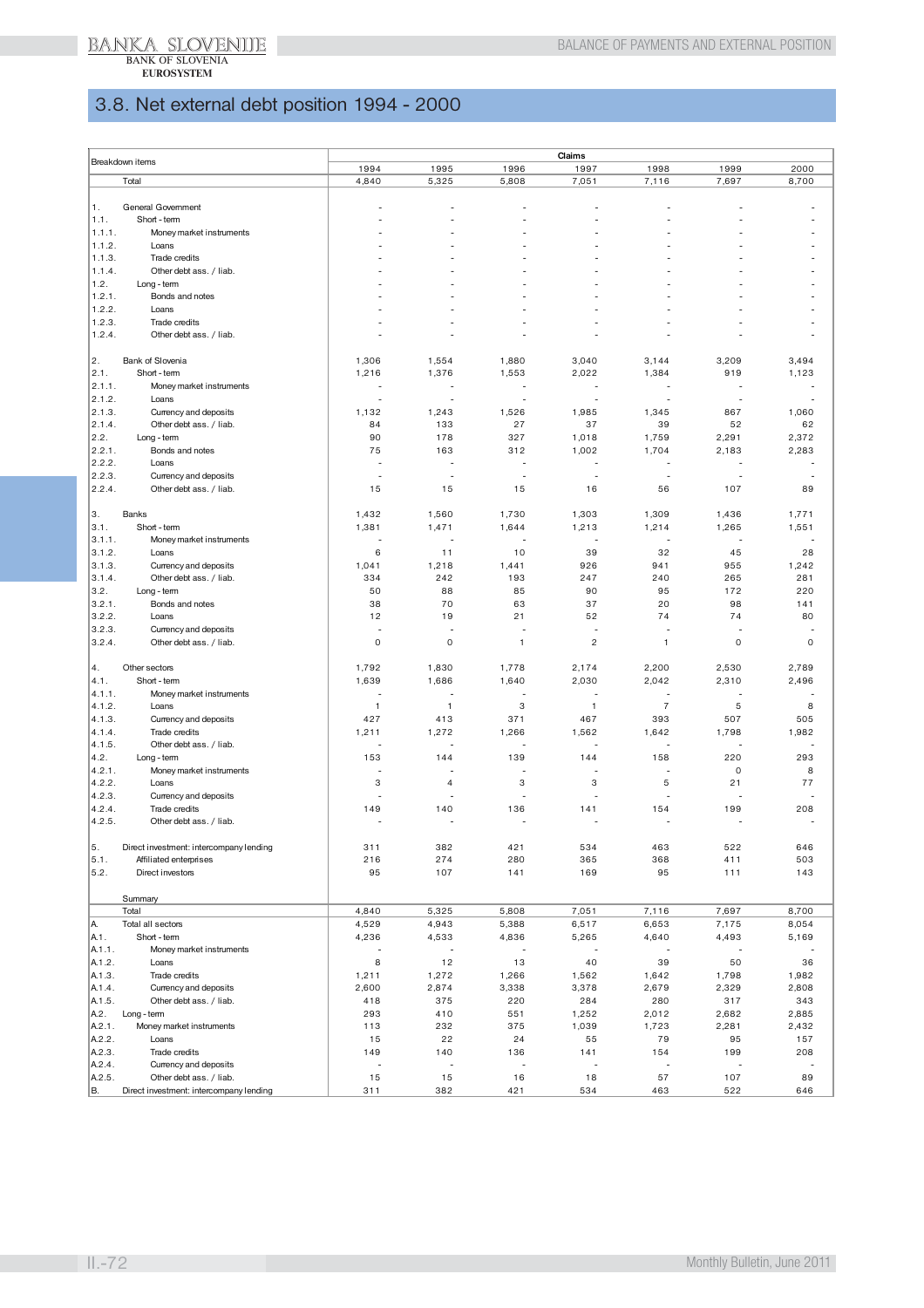#### BANKA SLOVENIJE BANK OF SLOVENIA **EUROSYSTEM**

|                                |                                |                                | Liabilities                    |                                 |                                 |                                |                          |                                   |                              | Net                          |                                   |                                   |                              |
|--------------------------------|--------------------------------|--------------------------------|--------------------------------|---------------------------------|---------------------------------|--------------------------------|--------------------------|-----------------------------------|------------------------------|------------------------------|-----------------------------------|-----------------------------------|------------------------------|
| 1994                           | 1995                           | 1996                           | 1997                           | 1998                            | 1999                            | 2000                           | 1994                     | 1995                              | 1996                         | 1997                         | 1998                              | 1999                              | 2000                         |
| 3,706                          | 4,275                          | 5,380                          | 6,166                          | 6,459                           | 8,012                           | 9,491                          | $-1, 134$                | $-1,049$                          | $-428$                       | $-885$                       | $-657$                            | 315                               | 791                          |
| 470                            | 606                            | 1,299                          | 1,470                          | 1,582                           | 1,967                           | 2,213                          | 470                      | 606                               | 1,299                        | 1,470                        | 1,582                             | 1,967                             | 2,213                        |
|                                | ÷                              |                                |                                |                                 |                                 | $\overline{\phantom{a}}$<br>٠  | $\overline{\phantom{a}}$ | ÷,<br>Ĭ.                          |                              |                              |                                   |                                   |                              |
|                                |                                |                                |                                |                                 |                                 |                                |                          |                                   |                              |                              |                                   |                                   |                              |
|                                |                                |                                |                                |                                 |                                 |                                |                          |                                   |                              |                              |                                   |                                   |                              |
| <b>.</b>                       |                                |                                |                                |                                 |                                 | ٠                              | ٠                        | ٠                                 |                              |                              |                                   |                                   |                              |
| 470                            | 606                            | 1,299                          | 1,470                          | 1,582                           | 1,967                           | 2,213                          | 470                      | 606                               | 1,299                        | 1,470                        | 1,582                             | 1,967                             | 2,213                        |
|                                | ٠                              | 762                            | 963                            | 1,040                           | 1,431                           | 1,688                          | $\mathsf{O}\xspace$      | $\mathsf{O}\xspace$               | 762                          | 963                          | 1,040                             | 1,431                             | 1,688                        |
| 465                            | 601                            | 533                            | 505                            | 542                             | 536                             | 525                            | 465                      | 601                               | 533                          | 505                          | 542                               | 536                               | 525                          |
| 6                              | 5                              | 4                              | $\overline{c}$                 | $\overline{1}$                  | $\mathsf O$                     | $\mathsf{O}\xspace$            | 6                        | 5                                 | 4                            | $\overline{\mathbf{c}}$      | $\overline{1}$                    | 0                                 | $\mathsf O$                  |
|                                | $\overline{\phantom{a}}$       | ÷,                             | ÷,                             |                                 |                                 | ÷,                             | $\overline{\phantom{a}}$ | ÷,                                |                              | $\overline{a}$               |                                   |                                   |                              |
| 6                              | 3                              | 1                              | 0                              | 0                               | 0                               | 0                              | $-1,300$                 | $-1,550$                          | $-1,878$                     | $-3,040$                     | $-3,144$                          | $-3,209$                          | $-3,494$                     |
| 0                              | $\mathsf O$                    | $\mathsf O$                    | 0                              | $\mathsf O$                     | 0                               | $\mathsf O$                    | $-1,216$                 | $-1,376$                          | $-1,552$                     | $-2,022$                     | $-1,384$                          | $-918$                            | $-1,123$                     |
|                                |                                | Ĭ.                             | ÷,                             |                                 |                                 | ÷,                             |                          | $\overline{\phantom{a}}$          | $\overline{\phantom{a}}$     | $\overline{\phantom{a}}$     |                                   | $\overline{\phantom{a}}$          |                              |
|                                | ٠                              | ٠                              |                                |                                 | ٠                               | ÷,                             | $\overline{\phantom{a}}$ | ÷.                                | $\sim$                       | $\sim$                       | $\overline{\phantom{a}}$          | $\sim$                            | $\sim$                       |
| 0                              | 0                              | 0                              | 0                              | 0                               | 0                               | 0                              | $-1,132$                 | $-1,243$                          | $-1,526$                     | $-1,985$                     | $-1,345$                          | $-867$                            | $-1,060$                     |
|                                | ٠                              | ä,                             |                                |                                 |                                 | ٠                              | $-84$                    | $-133$                            | $-27$                        | $-37$                        | $-39$                             | $-52$                             | $-62$                        |
| 6                              | 3                              | 1                              |                                |                                 |                                 |                                | $-84$                    | $-175$                            | $-326$                       | $-1,018$                     | $-1,759$                          | $-2,291$                          | $-2,372$                     |
|                                | ٠                              | ä,                             |                                |                                 |                                 | ÷                              | $-75$                    | $-163$                            | $-312$                       | $-1,002$                     | $-1,704$                          | $-2,183$                          | $-2,283$                     |
| 6                              | 3                              | 1                              |                                |                                 |                                 |                                | 6                        | 3                                 | $\mathbf{1}$                 |                              |                                   |                                   |                              |
| $\overline{\phantom{a}}$       | $\overline{\phantom{a}}$       | ÷,                             |                                |                                 |                                 | ٠                              | $\sim$                   | $\sim$                            | $\sim$                       | $\overline{\phantom{a}}$     | $\sim$                            | $\overline{\phantom{a}}$          | $\overline{\phantom{a}}$     |
|                                |                                |                                |                                |                                 |                                 |                                | $-15$                    | $-15$                             | $-15$                        | $-16$                        | $-56$                             | $-107$                            | $-89$                        |
| 458                            | 549                            | 864                            | 908                            | 888                             | 1,195                           | 1,416                          | 458                      | 549                               | $-568$                       | $-651$                       | $-841$                            | $-108$                            | 107                          |
| 141                            | 174                            | 293                            | 313                            | 348                             | 425                             | 404                            | $-1,240$                 | $-1,297$                          | $-1,351$                     | $-900$                       | $-865$                            | $-840$                            | $-1, 147$                    |
| $\overline{\phantom{a}}$       | $\overline{\phantom{a}}$       | $\overline{\phantom{a}}$       | $\overline{\phantom{a}}$       | $\overline{\phantom{a}}$        | $\overline{\phantom{a}}$        | $\overline{\phantom{a}}$       | 0                        | 0                                 | 0                            | 0                            | $\circ$                           | $\circ$                           | $\circ$                      |
| $\overline{1}$                 | 3                              |                                | $\mathsf O$                    | $\circ$                         | $\overline{7}$                  | $\overline{c}$                 | $-5$                     | $-8$                              | $-10$                        | $-39$                        | $-32$                             | $-38$                             | $-26$                        |
| 140                            | 171                            | 293                            | 312                            | 348                             | 364                             | 401                            | -901                     | $-1,048$                          | $-1, 148$                    | $-614$                       | $-594$                            | $-591$                            | $-841$                       |
| 0                              | $\mathsf{O}\xspace$            | $\circ$                        | 0                              | $\mathsf{O}\xspace$             | 54                              | $\mathsf{O}\xspace$            | $-334$                   | $-242$                            | $-193$                       | $-247$                       | $-240$                            | $-211$                            | $-281$                       |
| 316                            | 375                            | 570                            | 596                            | 540                             | 770                             | 1,012                          | 266                      | 287                               | 485                          | 506                          | 445                               | 599                               | 792                          |
| . .                            | 13                             | 20                             | 20                             | 20                              | 20                              | 20                             | $-38$                    | $-56$                             | $-43$                        | $-17$                        | $\overline{1}$                    | $-78$                             | $-120$                       |
| 263                            | 300                            | 493                            | 513                            | 458                             | 682                             | 921                            | 251                      | 282                               | 472                          | 462                          | 384                               | 608                               | 841                          |
| $\sim$                         | $\overline{\phantom{a}}$       | $\sim$                         | $\overline{\phantom{a}}$       | $\overline{\phantom{a}}$        | $\overline{\phantom{a}}$        | $\sim$                         | $\mathsf O$              | $\circ$                           | $\mathsf O$                  | $\circ$                      | $\circ$                           | $\circ$                           | $\circ$                      |
| 53                             | 61                             | 57                             | 62                             | 62                              | 69                              | 71                             | 53                       | 61                                | 56                           | 61                           | 61                                | 69                                | 71                           |
| 2,178                          | 2,395                          | 2,306                          | 2,789                          | 3,093                           | 3,805                           | 4,549                          | 386                      | 565                               | 528                          | 614                          | 893                               | 1,275                             | 1,760                        |
| 1,229                          | 1,296                          | 1,209                          | 1,506                          | 1,490                           | 1,730                           | 1,879                          | $-410$                   | $-390$                            | $-430$                       | $-524$                       | $-552$                            | $-579$                            | $-616$                       |
|                                | ÷,                             | ÷,                             | $\overline{\phantom{a}}$       | $\overline{\phantom{a}}$        | $\overline{\phantom{a}}$        | $\overline{\phantom{a}}$       | $\mathsf O$              | $\circ$                           | $\mathsf{O}\xspace$          | $\mathsf{O}\xspace$          | $\mathsf 0$                       | $\circ$                           | $\circ$                      |
| 41                             | 6                              | 12                             | 71                             | 57                              | 72                              | 45                             | 40                       | 5                                 | 9                            | 69                           | 51                                | 67                                | 37                           |
|                                |                                | ÷,                             |                                |                                 | ÷,                              | $\overline{\phantom{a}}$       | $-427$                   | $-413$                            | $-371$                       | $-467$                       | $-393$                            | $-507$                            | $-505$                       |
| 1,189                          | 1,290                          | 1,197                          | 1,435                          | 1,432                           | 1,659                           | 1,834                          | $-23$                    | 18                                | $-68$                        | $-127$                       | $-210$                            | $-139$                            | $-148$                       |
|                                | ÷,                             | ÷,                             | $\overline{a}$                 | ÷,                              |                                 | $\overline{\phantom{a}}$       | $\mathsf{O}\xspace$      | $\mathsf{O}\xspace$               | $\mathsf{O}\xspace$          | 0                            | 0                                 | 0                                 | $\circ$                      |
| 948                            | 1,099                          | 1,097                          | 1,283                          | 1,603                           | 2,074                           | 2,670                          | 796                      | 955                               | 958                          | 1,139                        | 1,445                             | 1,854                             | 2,377                        |
| 35                             | 19                             | 28                             | 32                             | 34                              | 43                              | 39                             | 35                       | 19                                | 28                           | 32                           | 34                                | 43                                | 31                           |
| 763                            | 945                            | 930                            | 1,133                          | 1,433                           | 1,916                           | 2,537                          | 760                      | 942                               | 927                          | 1,129                        | 1,428                             | 1,895                             | 2,460<br>$\mathsf{O}\xspace$ |
| $\overline{\phantom{a}}$<br>64 | $\overline{\phantom{a}}$<br>61 | $\overline{\phantom{a}}$<br>77 | $\overline{\phantom{a}}$<br>87 | $\overline{\phantom{a}}$<br>115 | ٠<br>101                        | $\overline{\phantom{a}}$<br>87 | $\mathsf O$<br>-86       | $\circ$<br>$-79$                  | $\mathsf{O}\xspace$<br>$-59$ | $\mathsf{O}\xspace$<br>$-54$ | $\circ$<br>$-38$                  | $\mathsf 0$<br>$-97$              | $-121$                       |
| 86                             | 73                             | 62                             | 31                             | 21                              | 14                              | $\overline{7}$                 | 86                       | 73                                | 62                           | 31                           | 21                                | 14                                | $\overline{7}$               |
|                                |                                |                                |                                |                                 |                                 |                                |                          |                                   |                              |                              |                                   |                                   |                              |
| 595                            | 722                            | 910                            | 999                            | 895                             | 1,045                           | 1,312                          | 283                      | 340                               | 489                          | 465                          | 432                               | 524                               | 667                          |
| 207                            | 178                            | 186                            | 243                            | 151                             | 164                             | 176                            | $-10$                    | $-97$                             | $-94$                        | $-122$                       | $-217$                            | $-247$                            | $-326$                       |
| 388                            | 544                            | 724                            | 756                            | 744                             | 881                             | 1,136                          | 293                      | 437                               | 583                          | 587                          | 649                               | 770                               | 993                          |
|                                |                                |                                |                                |                                 |                                 |                                |                          |                                   |                              |                              |                                   |                                   |                              |
| 3,706                          | 4,275                          | 5,380                          | 6,166                          | 6,459                           | 8,012                           | 9,491                          | $-1, 134$                | $-1,049$                          | $-428$                       | $-885$                       | $-657$                            | 315                               | 791                          |
| 3,112                          | 3,553                          | 4,471                          | 5,167                          | 5,564                           | 6,967                           | 8,178                          | $-1, 417$                | $-1,390$                          | $-917$                       | $-1,350$                     | $-1,089$                          | $-208$                            | 124                          |
| 1,371                          | 1,470                          | 1,503                          | 1,819                          | 1,839                           | 2,155                           | 2,283                          | $-2,866$                 | $-3,063$                          | $-3,333$                     | $-3,446$                     | $-2,802$                          | $-2,338$                          | $-2,886$                     |
| $\overline{\phantom{a}}$       | $\overline{\phantom{a}}$       | $\overline{\phantom{a}}$       | $\overline{\phantom{a}}$       | $\overline{\phantom{a}}$        | $\overline{\phantom{a}}$        | $\overline{\phantom{a}}$       | $\overline{\phantom{a}}$ | $\overline{\phantom{a}}$          | $\overline{\phantom{a}}$     | $\overline{\phantom{a}}$     | $\overline{\phantom{a}}$          | $\overline{\phantom{a}}$          | $\sim$                       |
| 42                             | 9                              | 12                             | 71                             | 58                              | 79                              | 47                             | 34                       | $-3$                              | $-1$                         | 30                           | 19                                | 29                                | 11                           |
| 1,189                          | 1,290                          | 1,197                          | 1,435                          | 1,432                           | 1,659                           | 1,834                          | $-23$                    | 18                                | $-68$                        | $-127$                       | $-210$                            | $-139$                            | $-148$                       |
| 140                            | 171                            | 293                            | 313                            | 348                             | 364                             | 401                            | $-2,460$                 | $-2,704$                          | $-3,045$                     | $-3,066$                     | $-2,331$                          | $-1,965$                          | $-2,407$                     |
| $\mathsf O$                    | $\mathsf{O}\xspace$            | $\circ$                        | $\mathsf O$                    | $\mathsf{O}\xspace$             | 54                              | $\mathsf{O}\xspace$            | $-418$                   | $-375$                            | $-220$                       | $-284$                       | $-279$                            | $-263$                            | $-343$                       |
| 1,741                          | 2,083                          | 2,968                          | 3,348                          | 3,725                           | 4,812                           | 5,895                          | 1,448                    | 1,673                             | 2,416                        | 2,096                        | 1,713                             | 2,129                             | 3,010                        |
| 35                             | 32                             | 810                            | 1,015                          | 1,094                           | 1,494                           | 1,748                          | $-78$                    | $-200$                            | 435                          | $-24$                        | $-629$                            | $-787$                            | $-684$                       |
| 1,497                          | 1,850                          | 1,957                          | 2,151                          | 2,432                           | 3,134                           | 3,983                          | 1,481                    | 1,828                             | 1,933                        | 2,096                        | 2,353                             | 3,039                             | 3,826                        |
| 70<br>$\overline{\phantom{a}}$ | 66<br>$\overline{\phantom{a}}$ | 82<br>$\overline{\phantom{a}}$ | 88<br>$\overline{\phantom{a}}$ | 116<br>$\overline{\phantom{a}}$ | 102<br>$\overline{\phantom{a}}$ | 87<br>$\overline{\phantom{a}}$ | $-80$<br>÷,              | $-74$<br>$\overline{\phantom{a}}$ | $-54$<br>$\overline{a}$      | $-52$<br>$\sim$              | $-38$<br>$\overline{\phantom{a}}$ | $-97$<br>$\overline{\phantom{a}}$ | $-121$                       |
| 140                            | 134                            | 118                            | 94                             | 83                              | 82                              | 78                             | 124                      | 119                               | 102                          | 76                           | 26                                | $-25$                             | $-11$                        |
| 595                            | 722                            | 910                            | 999                            | 895                             | 1,045                           | 1,312                          | 283                      | 340                               | 489                          | 465                          | 432                               | 524                               | 667                          |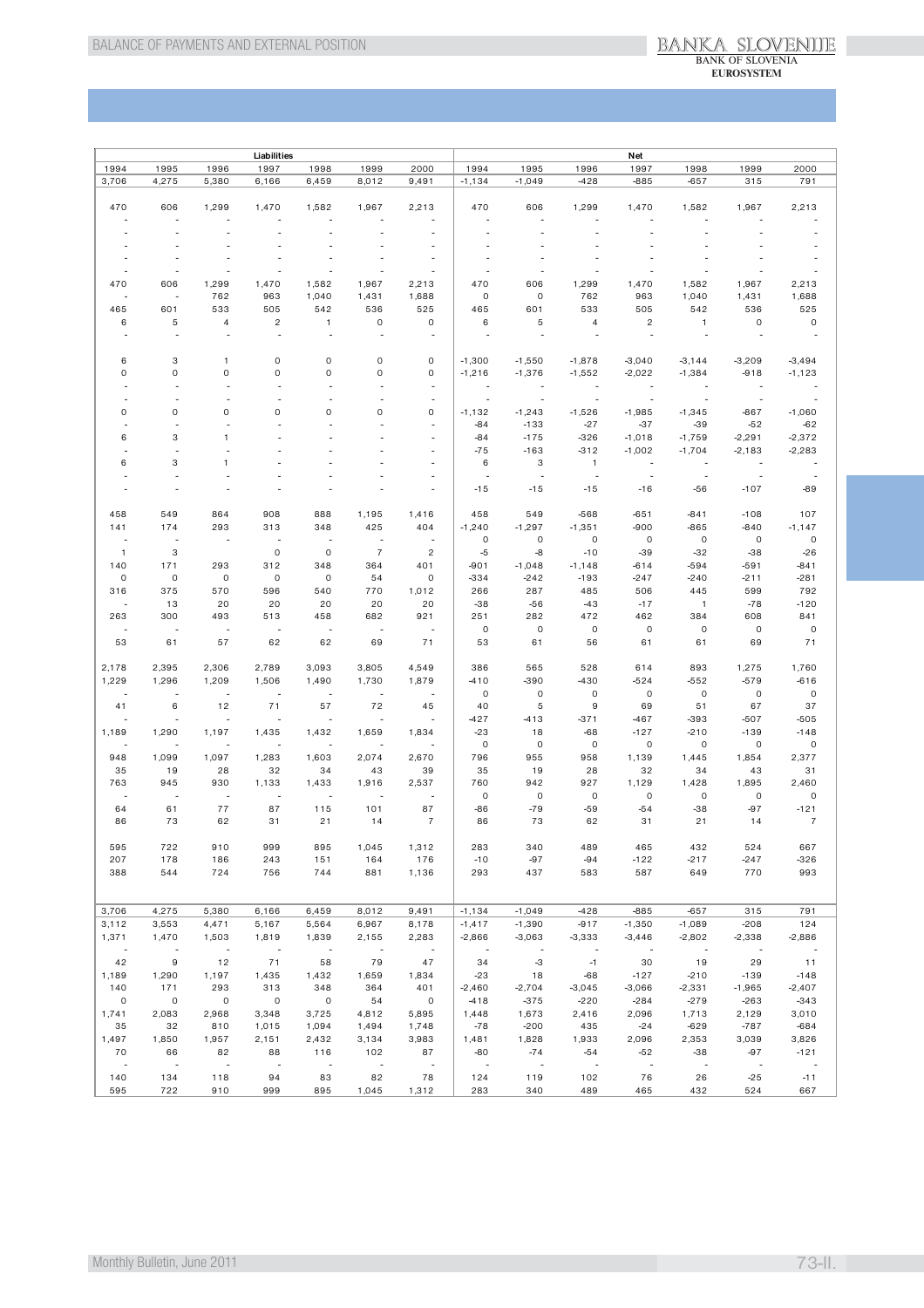**EUROSYSTEM**

## 3.9. Net external debt position

| Short-term<br>Long-term<br>Total<br>Total<br>Total<br>Other debt<br>Other debt<br>Money market<br>Trade<br>Bonds and<br>Trade credits<br>Loans<br>Loans<br>ass./liab.<br>ass./liab.<br>instruments<br>credits<br>notes<br>$\overline{\mathbf{c}}$<br>$\ensuremath{\mathsf{3}}$<br>4<br>6<br>8<br>9<br>$\mathbf{1}$<br>$5 = 1 +  4$<br>$7 = 8 + 9 + 10 + 11$<br>$10=6++9$<br>$11 = 5 + 10$<br>Stolpec<br>Koda<br>Claims<br>887<br>2001 31.Dec.<br>887<br>887<br>$\ddotsc$<br>$\cdots$<br><br><br><br><br>$\ddotsc$<br>$\cdots$<br>2002 31.Dec.<br>852<br>852<br>22<br>22<br>874<br>$\cdots$<br><br>$\ddotsc$<br><br>$\ddotsc$<br>$\cdots$<br>829<br>829<br>20<br>21<br>2003 31.Dec.<br>1<br>851<br><br><br>$\cdots$<br><br>$\ddotsc$<br>2004 31.Dec.<br>827<br>$\overline{\mathbf{c}}$<br>29<br>31<br>827<br>857<br><br>$\ldots$<br><br><br>$\ddotsc$<br>$\overline{\mathbf{c}}$<br>830<br>832<br>39<br>931<br>2005 31.Dec.<br>60<br>100<br><br>$\cdots$<br><br>$\ddotsc$<br>2006 31.Dec.<br>126<br>91<br>48<br>266<br>1<br>127<br>139<br><br><br><br>$\ddotsc$<br>2007 31.Dec.<br>3<br>124<br>127<br>283<br>181<br>102<br>410<br><br><br>$\cdots$<br>$\ddotsc$<br>2008 31.Dec.<br>124<br>128<br>105<br>288<br>416<br>4<br>183<br>$\cdots$<br><br>$\cdots$<br><br>90<br>90<br>94<br>225<br>2009 31.Dec.<br>0<br>132<br>315<br><br>$\cdots$<br>$\cdots$<br>$\ddotsc$<br>2010 31.Dec.<br>0<br>95<br>95<br>92<br>349<br>155<br>103<br>444<br><br>$\ddotsc$<br><br>2010 31.Oct.<br>0<br>196<br>197<br>103<br>91<br>360<br>556<br>165<br><br>$\cdots$<br><br>0<br>195<br>196<br>103<br>92<br>358<br>30.Nov.<br>163<br>554<br><br>$\cdots$<br>$\ddotsc$<br>31.Dec.<br>95<br>95<br>92<br>349<br>0<br>155<br>103<br>444<br>$\cdots$<br><br>$\ddotsc$<br>2011 31.Jan.<br>$\mathsf O$<br>195<br>195<br>136<br>91<br>379<br>574<br>152<br><br>$\ldots$<br>$\cdots$<br>28.Feb.<br>0<br>196<br>196<br>91<br>378<br>150<br>136<br>574<br><br><br>$\ddotsc$<br>31.Mar.<br>0<br>346<br>346<br>207<br>91<br>446<br>792<br>148<br><br><br><br>30.Apr.<br>0<br>208<br>91<br>794<br>345<br>346<br>149<br>448<br><br>$\cdots$<br>$\ddotsc$<br>Liabilities<br>2001 31.Dec.<br>3<br>583<br>2,506<br>11<br>15<br>1,908<br>2,491<br>$\cdots$<br>$\cdots$<br><br><br>56<br>10<br>66<br>2002 31.Dec.<br>1,894<br>468<br>2,362<br>2,428<br><br><br>$\ddotsc$<br>$\cdots$<br>2003 31.Dec.<br>32<br>8<br>40<br>2,008<br>382<br>2,391<br>2,431<br>$\ddotsc$<br>$\ddotsc$<br><br><br>8<br>21<br>$\mathsf{O}\xspace$<br>2,267<br>2004 31.Dec.<br>13<br>1,865<br>381<br>2,246<br><br>$\cdots$<br>$\cdots$<br>2005 31.Dec.<br>9<br>31<br>$\mathsf O$<br>21<br>1,720<br>363<br>2,083<br>2,114<br><br><br>$\cdots$<br>9<br>33<br>2006 31.Dec.<br>24<br>2,108<br>241<br>2,349<br>2,382<br><br><br>$\ddotsc$<br>$\cdots$<br>2007 31.Dec.<br>0<br>2,832<br>203<br>3,036<br>0<br>3,036<br><br>$\ddotsc$<br><br>$\cdots$<br>$\ddotsc$<br>2008 31.Dec.<br>3,552<br>180<br>4<br>3,736<br>3,736<br><br><br><br>$\cdots$<br>$\ddotsc$<br>$\cdots$<br>2009 31.Dec.<br>149<br>3<br>6,407<br>6,559<br>6,559<br>$\cdots$<br>$\cdots$<br><br>$\cdots$<br>$\cdots$<br>$\cdots$<br>$\overline{c}$<br>2010 31.Dec.<br>8,018<br>147<br>8,167<br>8,167<br><br><br>$\cdots$<br>$\cdots$<br>$\cdots$<br>$\ddotsc$<br>3<br>132<br>2010 31.Oct.<br>8,179<br>8,314<br>8,314<br><br><br><br>$\cdots$<br>$\ddotsc$<br><br>$\sqrt{2}$<br>8,286<br>30.Nov.<br>8,136<br>148<br>8,286<br>$\cdots$<br><br>$\cdots$<br>$\ddotsc$<br>$\cdots$<br>$\cdots$<br>$\sqrt{2}$<br>31.Dec.<br>8,018<br>147<br>8,167<br>8,167<br><br><br>$\cdots$<br>$\ddotsc$<br>$\cdots$<br>$\cdots$<br>$\overline{c}$<br>2011 31.Jan.<br>9,343<br>151<br>9,497<br>9,497<br><br>$\cdots$<br>$\ddotsc$<br><br><br><br>28.Feb.<br>$\overline{\mathbf{c}}$<br>9,504<br>9,351<br>151<br>9,504<br>$\ldots$<br><br><br>$\ddotsc$<br>$\cdots$<br>$\cdots$<br>$\sqrt{2}$<br>31.Mar.<br>10,795<br>147<br>10,944<br>10,944<br><br><br><br><br>$\cdots$<br>$\ddotsc$<br>30.Apr.<br>10,476<br>146<br>$\sqrt{2}$<br>10,624<br>10,624<br><br><br><br>$\cdots$<br>$\ddotsc$<br>$\cdots$<br>Net position<br>2001 31.Dec.<br>3<br>$-876$<br>$-872$<br>1,908<br>583<br>2,491<br>1,619<br>$\cdots$<br><br>$\cdots$<br>$\ldots$<br>2002 31.Dec.<br>56<br>$-842$<br>$-786$<br>1,894<br>468<br>$-22$<br>2,340<br>1,554<br><br>$\ldots$<br>$\cdots$<br>$-790$<br>2003 31.Dec.<br>32<br>$-821$<br>2,007<br>382<br>$-20$<br>1,580<br>2,369<br>$\cdots$<br><br>$\cdots$<br>2004 31.Dec.<br>13<br>$-819$<br>$-806$<br>1,863<br>381<br>$\mathsf O$<br>$-29$<br>2,215<br>1,409<br><br>$\cdots$<br>2005 31.Dec.<br>20<br>$-821$<br>$-801$<br>1,660<br>363<br>$\mathsf O$<br>$-39$<br>1,183<br>1,984<br>$\cdots$<br>$\cdots$<br>2006 31.Dec.<br>23<br>$-117$<br>$-94$<br>2,017<br>241<br>$-48$<br>2,210<br>2,116<br>$\ldots$<br><br>$\cdots$<br>$-3$<br>$-124$<br>2007 31.Dec.<br>$-127$<br>2,651<br>203<br>$-102$<br>2,752<br>2,625<br>0<br>$\cdots$<br>$\cdots$<br>2008 31.Dec.<br>$-4$<br>$-124$<br>$-128$<br>3,369<br>180<br>$-101$<br>3,448<br>3,319<br><br>$\cdots$<br>$\ddotsc$<br>2009 31.Dec.<br>$-90$<br>0<br>$-90$<br>6,275<br>149<br>$-91$<br>6,333<br>6,243<br><br>$\cdots$<br>$\cdots$<br>2010 31.Dec.<br>0<br>$-95$<br>$-95$<br>7,863<br>44<br>$-90$<br>7,722<br>7,817<br><br>$\ldots$<br>$\cdots$<br>2010 31.Oct.<br>0<br>$-196$<br>$-197$<br>8,014<br>29<br>$-88$<br>7,955<br>7,758<br><br>$\cdots$<br>$\ddotsc$<br>30.Nov.<br>0<br>$-195$<br>$-196$<br>7,973<br>45<br>$-90$<br>7,928<br>7,732<br>$\ldots$<br>$\cdots$<br>$\cdots$<br>31.Dec.<br>0<br>$-95$<br>$-95$<br>7,863<br>44<br>$-90$<br>7,722<br>7,817<br>$\cdots$<br>$\cdots$<br>$\cdots$<br>2011 31.Jan.<br>0<br>$-195$<br>$-195$<br>9,192<br>16<br>$-89$<br>9,118<br>8,923<br><br>$\ldots$<br>$\cdots$<br>$\mathsf{O}\xspace$<br>$-196$<br>28.Feb.<br>$-196$<br>9,201<br>15<br>$-89$<br>9,126<br>8,930<br>$\cdots$<br><br>$\cdots$<br>31.Mar.<br>0<br>$-346$<br>$-346$<br>10,648<br>$-61$<br>10,498<br>10,152<br>$-89$<br>$\ldots$<br><br>$\cdots$<br>$\mathsf{O}\xspace$<br>9,830<br>30.Apr.<br>$-345$<br>$-346$<br>10,327<br>$-62$<br>$-89$<br>10,176<br>$\cdots$<br><br>$\cdots$ | Mio EUR |  |  | General government |  |  |  |
|------------------------------------------------------------------------------------------------------------------------------------------------------------------------------------------------------------------------------------------------------------------------------------------------------------------------------------------------------------------------------------------------------------------------------------------------------------------------------------------------------------------------------------------------------------------------------------------------------------------------------------------------------------------------------------------------------------------------------------------------------------------------------------------------------------------------------------------------------------------------------------------------------------------------------------------------------------------------------------------------------------------------------------------------------------------------------------------------------------------------------------------------------------------------------------------------------------------------------------------------------------------------------------------------------------------------------------------------------------------------------------------------------------------------------------------------------------------------------------------------------------------------------------------------------------------------------------------------------------------------------------------------------------------------------------------------------------------------------------------------------------------------------------------------------------------------------------------------------------------------------------------------------------------------------------------------------------------------------------------------------------------------------------------------------------------------------------------------------------------------------------------------------------------------------------------------------------------------------------------------------------------------------------------------------------------------------------------------------------------------------------------------------------------------------------------------------------------------------------------------------------------------------------------------------------------------------------------------------------------------------------------------------------------------------------------------------------------------------------------------------------------------------------------------------------------------------------------------------------------------------------------------------------------------------------------------------------------------------------------------------------------------------------------------------------------------------------------------------------------------------------------------------------------------------------------------------------------------------------------------------------------------------------------------------------------------------------------------------------------------------------------------------------------------------------------------------------------------------------------------------------------------------------------------------------------------------------------------------------------------------------------------------------------------------------------------------------------------------------------------------------------------------------------------------------------------------------------------------------------------------------------------------------------------------------------------------------------------------------------------------------------------------------------------------------------------------------------------------------------------------------------------------------------------------------------------------------------------------------------------------------------------------------------------------------------------------------------------------------------------------------------------------------------------------------------------------------------------------------------------------------------------------------------------------------------------------------------------------------------------------------------------------------------------------------------------------------------------------------------------------------------------------------------------------------------------------------------------------------------------------------------------------------------------------------------------------------------------------------------------------------------------------------------------------------------------------------------------------------------------------------------------------------------------------------------------------------------------------------------------------------------------------------------------------------------------------------------------------------------------------------------------------------------------------------------------------------------------------------------------------------------------------------------------------------------------------------------------------------------------------------------------------------------------------------------------------------------------------------------------------------------------------------------------------------------------------------------------------------------------------------------------------------------------------------------------------------------------------------------------------------------------------------------------------------------------------------------------------------------------------------|---------|--|--|--------------------|--|--|--|
|                                                                                                                                                                                                                                                                                                                                                                                                                                                                                                                                                                                                                                                                                                                                                                                                                                                                                                                                                                                                                                                                                                                                                                                                                                                                                                                                                                                                                                                                                                                                                                                                                                                                                                                                                                                                                                                                                                                                                                                                                                                                                                                                                                                                                                                                                                                                                                                                                                                                                                                                                                                                                                                                                                                                                                                                                                                                                                                                                                                                                                                                                                                                                                                                                                                                                                                                                                                                                                                                                                                                                                                                                                                                                                                                                                                                                                                                                                                                                                                                                                                                                                                                                                                                                                                                                                                                                                                                                                                                                                                                                                                                                                                                                                                                                                                                                                                                                                                                                                                                                                                                                                                                                                                                                                                                                                                                                                                                                                                                                                                                                                                                                                                                                                                                                                                                                                                                                                                                                                                                                                                                                                                                    |         |  |  |                    |  |  |  |
|                                                                                                                                                                                                                                                                                                                                                                                                                                                                                                                                                                                                                                                                                                                                                                                                                                                                                                                                                                                                                                                                                                                                                                                                                                                                                                                                                                                                                                                                                                                                                                                                                                                                                                                                                                                                                                                                                                                                                                                                                                                                                                                                                                                                                                                                                                                                                                                                                                                                                                                                                                                                                                                                                                                                                                                                                                                                                                                                                                                                                                                                                                                                                                                                                                                                                                                                                                                                                                                                                                                                                                                                                                                                                                                                                                                                                                                                                                                                                                                                                                                                                                                                                                                                                                                                                                                                                                                                                                                                                                                                                                                                                                                                                                                                                                                                                                                                                                                                                                                                                                                                                                                                                                                                                                                                                                                                                                                                                                                                                                                                                                                                                                                                                                                                                                                                                                                                                                                                                                                                                                                                                                                                    |         |  |  |                    |  |  |  |
|                                                                                                                                                                                                                                                                                                                                                                                                                                                                                                                                                                                                                                                                                                                                                                                                                                                                                                                                                                                                                                                                                                                                                                                                                                                                                                                                                                                                                                                                                                                                                                                                                                                                                                                                                                                                                                                                                                                                                                                                                                                                                                                                                                                                                                                                                                                                                                                                                                                                                                                                                                                                                                                                                                                                                                                                                                                                                                                                                                                                                                                                                                                                                                                                                                                                                                                                                                                                                                                                                                                                                                                                                                                                                                                                                                                                                                                                                                                                                                                                                                                                                                                                                                                                                                                                                                                                                                                                                                                                                                                                                                                                                                                                                                                                                                                                                                                                                                                                                                                                                                                                                                                                                                                                                                                                                                                                                                                                                                                                                                                                                                                                                                                                                                                                                                                                                                                                                                                                                                                                                                                                                                                                    |         |  |  |                    |  |  |  |
|                                                                                                                                                                                                                                                                                                                                                                                                                                                                                                                                                                                                                                                                                                                                                                                                                                                                                                                                                                                                                                                                                                                                                                                                                                                                                                                                                                                                                                                                                                                                                                                                                                                                                                                                                                                                                                                                                                                                                                                                                                                                                                                                                                                                                                                                                                                                                                                                                                                                                                                                                                                                                                                                                                                                                                                                                                                                                                                                                                                                                                                                                                                                                                                                                                                                                                                                                                                                                                                                                                                                                                                                                                                                                                                                                                                                                                                                                                                                                                                                                                                                                                                                                                                                                                                                                                                                                                                                                                                                                                                                                                                                                                                                                                                                                                                                                                                                                                                                                                                                                                                                                                                                                                                                                                                                                                                                                                                                                                                                                                                                                                                                                                                                                                                                                                                                                                                                                                                                                                                                                                                                                                                                    |         |  |  |                    |  |  |  |
|                                                                                                                                                                                                                                                                                                                                                                                                                                                                                                                                                                                                                                                                                                                                                                                                                                                                                                                                                                                                                                                                                                                                                                                                                                                                                                                                                                                                                                                                                                                                                                                                                                                                                                                                                                                                                                                                                                                                                                                                                                                                                                                                                                                                                                                                                                                                                                                                                                                                                                                                                                                                                                                                                                                                                                                                                                                                                                                                                                                                                                                                                                                                                                                                                                                                                                                                                                                                                                                                                                                                                                                                                                                                                                                                                                                                                                                                                                                                                                                                                                                                                                                                                                                                                                                                                                                                                                                                                                                                                                                                                                                                                                                                                                                                                                                                                                                                                                                                                                                                                                                                                                                                                                                                                                                                                                                                                                                                                                                                                                                                                                                                                                                                                                                                                                                                                                                                                                                                                                                                                                                                                                                                    |         |  |  |                    |  |  |  |
|                                                                                                                                                                                                                                                                                                                                                                                                                                                                                                                                                                                                                                                                                                                                                                                                                                                                                                                                                                                                                                                                                                                                                                                                                                                                                                                                                                                                                                                                                                                                                                                                                                                                                                                                                                                                                                                                                                                                                                                                                                                                                                                                                                                                                                                                                                                                                                                                                                                                                                                                                                                                                                                                                                                                                                                                                                                                                                                                                                                                                                                                                                                                                                                                                                                                                                                                                                                                                                                                                                                                                                                                                                                                                                                                                                                                                                                                                                                                                                                                                                                                                                                                                                                                                                                                                                                                                                                                                                                                                                                                                                                                                                                                                                                                                                                                                                                                                                                                                                                                                                                                                                                                                                                                                                                                                                                                                                                                                                                                                                                                                                                                                                                                                                                                                                                                                                                                                                                                                                                                                                                                                                                                    |         |  |  |                    |  |  |  |
|                                                                                                                                                                                                                                                                                                                                                                                                                                                                                                                                                                                                                                                                                                                                                                                                                                                                                                                                                                                                                                                                                                                                                                                                                                                                                                                                                                                                                                                                                                                                                                                                                                                                                                                                                                                                                                                                                                                                                                                                                                                                                                                                                                                                                                                                                                                                                                                                                                                                                                                                                                                                                                                                                                                                                                                                                                                                                                                                                                                                                                                                                                                                                                                                                                                                                                                                                                                                                                                                                                                                                                                                                                                                                                                                                                                                                                                                                                                                                                                                                                                                                                                                                                                                                                                                                                                                                                                                                                                                                                                                                                                                                                                                                                                                                                                                                                                                                                                                                                                                                                                                                                                                                                                                                                                                                                                                                                                                                                                                                                                                                                                                                                                                                                                                                                                                                                                                                                                                                                                                                                                                                                                                    |         |  |  |                    |  |  |  |
|                                                                                                                                                                                                                                                                                                                                                                                                                                                                                                                                                                                                                                                                                                                                                                                                                                                                                                                                                                                                                                                                                                                                                                                                                                                                                                                                                                                                                                                                                                                                                                                                                                                                                                                                                                                                                                                                                                                                                                                                                                                                                                                                                                                                                                                                                                                                                                                                                                                                                                                                                                                                                                                                                                                                                                                                                                                                                                                                                                                                                                                                                                                                                                                                                                                                                                                                                                                                                                                                                                                                                                                                                                                                                                                                                                                                                                                                                                                                                                                                                                                                                                                                                                                                                                                                                                                                                                                                                                                                                                                                                                                                                                                                                                                                                                                                                                                                                                                                                                                                                                                                                                                                                                                                                                                                                                                                                                                                                                                                                                                                                                                                                                                                                                                                                                                                                                                                                                                                                                                                                                                                                                                                    |         |  |  |                    |  |  |  |
|                                                                                                                                                                                                                                                                                                                                                                                                                                                                                                                                                                                                                                                                                                                                                                                                                                                                                                                                                                                                                                                                                                                                                                                                                                                                                                                                                                                                                                                                                                                                                                                                                                                                                                                                                                                                                                                                                                                                                                                                                                                                                                                                                                                                                                                                                                                                                                                                                                                                                                                                                                                                                                                                                                                                                                                                                                                                                                                                                                                                                                                                                                                                                                                                                                                                                                                                                                                                                                                                                                                                                                                                                                                                                                                                                                                                                                                                                                                                                                                                                                                                                                                                                                                                                                                                                                                                                                                                                                                                                                                                                                                                                                                                                                                                                                                                                                                                                                                                                                                                                                                                                                                                                                                                                                                                                                                                                                                                                                                                                                                                                                                                                                                                                                                                                                                                                                                                                                                                                                                                                                                                                                                                    |         |  |  |                    |  |  |  |
|                                                                                                                                                                                                                                                                                                                                                                                                                                                                                                                                                                                                                                                                                                                                                                                                                                                                                                                                                                                                                                                                                                                                                                                                                                                                                                                                                                                                                                                                                                                                                                                                                                                                                                                                                                                                                                                                                                                                                                                                                                                                                                                                                                                                                                                                                                                                                                                                                                                                                                                                                                                                                                                                                                                                                                                                                                                                                                                                                                                                                                                                                                                                                                                                                                                                                                                                                                                                                                                                                                                                                                                                                                                                                                                                                                                                                                                                                                                                                                                                                                                                                                                                                                                                                                                                                                                                                                                                                                                                                                                                                                                                                                                                                                                                                                                                                                                                                                                                                                                                                                                                                                                                                                                                                                                                                                                                                                                                                                                                                                                                                                                                                                                                                                                                                                                                                                                                                                                                                                                                                                                                                                                                    |         |  |  |                    |  |  |  |
|                                                                                                                                                                                                                                                                                                                                                                                                                                                                                                                                                                                                                                                                                                                                                                                                                                                                                                                                                                                                                                                                                                                                                                                                                                                                                                                                                                                                                                                                                                                                                                                                                                                                                                                                                                                                                                                                                                                                                                                                                                                                                                                                                                                                                                                                                                                                                                                                                                                                                                                                                                                                                                                                                                                                                                                                                                                                                                                                                                                                                                                                                                                                                                                                                                                                                                                                                                                                                                                                                                                                                                                                                                                                                                                                                                                                                                                                                                                                                                                                                                                                                                                                                                                                                                                                                                                                                                                                                                                                                                                                                                                                                                                                                                                                                                                                                                                                                                                                                                                                                                                                                                                                                                                                                                                                                                                                                                                                                                                                                                                                                                                                                                                                                                                                                                                                                                                                                                                                                                                                                                                                                                                                    |         |  |  |                    |  |  |  |
|                                                                                                                                                                                                                                                                                                                                                                                                                                                                                                                                                                                                                                                                                                                                                                                                                                                                                                                                                                                                                                                                                                                                                                                                                                                                                                                                                                                                                                                                                                                                                                                                                                                                                                                                                                                                                                                                                                                                                                                                                                                                                                                                                                                                                                                                                                                                                                                                                                                                                                                                                                                                                                                                                                                                                                                                                                                                                                                                                                                                                                                                                                                                                                                                                                                                                                                                                                                                                                                                                                                                                                                                                                                                                                                                                                                                                                                                                                                                                                                                                                                                                                                                                                                                                                                                                                                                                                                                                                                                                                                                                                                                                                                                                                                                                                                                                                                                                                                                                                                                                                                                                                                                                                                                                                                                                                                                                                                                                                                                                                                                                                                                                                                                                                                                                                                                                                                                                                                                                                                                                                                                                                                                    |         |  |  |                    |  |  |  |
|                                                                                                                                                                                                                                                                                                                                                                                                                                                                                                                                                                                                                                                                                                                                                                                                                                                                                                                                                                                                                                                                                                                                                                                                                                                                                                                                                                                                                                                                                                                                                                                                                                                                                                                                                                                                                                                                                                                                                                                                                                                                                                                                                                                                                                                                                                                                                                                                                                                                                                                                                                                                                                                                                                                                                                                                                                                                                                                                                                                                                                                                                                                                                                                                                                                                                                                                                                                                                                                                                                                                                                                                                                                                                                                                                                                                                                                                                                                                                                                                                                                                                                                                                                                                                                                                                                                                                                                                                                                                                                                                                                                                                                                                                                                                                                                                                                                                                                                                                                                                                                                                                                                                                                                                                                                                                                                                                                                                                                                                                                                                                                                                                                                                                                                                                                                                                                                                                                                                                                                                                                                                                                                                    |         |  |  |                    |  |  |  |
|                                                                                                                                                                                                                                                                                                                                                                                                                                                                                                                                                                                                                                                                                                                                                                                                                                                                                                                                                                                                                                                                                                                                                                                                                                                                                                                                                                                                                                                                                                                                                                                                                                                                                                                                                                                                                                                                                                                                                                                                                                                                                                                                                                                                                                                                                                                                                                                                                                                                                                                                                                                                                                                                                                                                                                                                                                                                                                                                                                                                                                                                                                                                                                                                                                                                                                                                                                                                                                                                                                                                                                                                                                                                                                                                                                                                                                                                                                                                                                                                                                                                                                                                                                                                                                                                                                                                                                                                                                                                                                                                                                                                                                                                                                                                                                                                                                                                                                                                                                                                                                                                                                                                                                                                                                                                                                                                                                                                                                                                                                                                                                                                                                                                                                                                                                                                                                                                                                                                                                                                                                                                                                                                    |         |  |  |                    |  |  |  |
|                                                                                                                                                                                                                                                                                                                                                                                                                                                                                                                                                                                                                                                                                                                                                                                                                                                                                                                                                                                                                                                                                                                                                                                                                                                                                                                                                                                                                                                                                                                                                                                                                                                                                                                                                                                                                                                                                                                                                                                                                                                                                                                                                                                                                                                                                                                                                                                                                                                                                                                                                                                                                                                                                                                                                                                                                                                                                                                                                                                                                                                                                                                                                                                                                                                                                                                                                                                                                                                                                                                                                                                                                                                                                                                                                                                                                                                                                                                                                                                                                                                                                                                                                                                                                                                                                                                                                                                                                                                                                                                                                                                                                                                                                                                                                                                                                                                                                                                                                                                                                                                                                                                                                                                                                                                                                                                                                                                                                                                                                                                                                                                                                                                                                                                                                                                                                                                                                                                                                                                                                                                                                                                                    |         |  |  |                    |  |  |  |
|                                                                                                                                                                                                                                                                                                                                                                                                                                                                                                                                                                                                                                                                                                                                                                                                                                                                                                                                                                                                                                                                                                                                                                                                                                                                                                                                                                                                                                                                                                                                                                                                                                                                                                                                                                                                                                                                                                                                                                                                                                                                                                                                                                                                                                                                                                                                                                                                                                                                                                                                                                                                                                                                                                                                                                                                                                                                                                                                                                                                                                                                                                                                                                                                                                                                                                                                                                                                                                                                                                                                                                                                                                                                                                                                                                                                                                                                                                                                                                                                                                                                                                                                                                                                                                                                                                                                                                                                                                                                                                                                                                                                                                                                                                                                                                                                                                                                                                                                                                                                                                                                                                                                                                                                                                                                                                                                                                                                                                                                                                                                                                                                                                                                                                                                                                                                                                                                                                                                                                                                                                                                                                                                    |         |  |  |                    |  |  |  |
|                                                                                                                                                                                                                                                                                                                                                                                                                                                                                                                                                                                                                                                                                                                                                                                                                                                                                                                                                                                                                                                                                                                                                                                                                                                                                                                                                                                                                                                                                                                                                                                                                                                                                                                                                                                                                                                                                                                                                                                                                                                                                                                                                                                                                                                                                                                                                                                                                                                                                                                                                                                                                                                                                                                                                                                                                                                                                                                                                                                                                                                                                                                                                                                                                                                                                                                                                                                                                                                                                                                                                                                                                                                                                                                                                                                                                                                                                                                                                                                                                                                                                                                                                                                                                                                                                                                                                                                                                                                                                                                                                                                                                                                                                                                                                                                                                                                                                                                                                                                                                                                                                                                                                                                                                                                                                                                                                                                                                                                                                                                                                                                                                                                                                                                                                                                                                                                                                                                                                                                                                                                                                                                                    |         |  |  |                    |  |  |  |
|                                                                                                                                                                                                                                                                                                                                                                                                                                                                                                                                                                                                                                                                                                                                                                                                                                                                                                                                                                                                                                                                                                                                                                                                                                                                                                                                                                                                                                                                                                                                                                                                                                                                                                                                                                                                                                                                                                                                                                                                                                                                                                                                                                                                                                                                                                                                                                                                                                                                                                                                                                                                                                                                                                                                                                                                                                                                                                                                                                                                                                                                                                                                                                                                                                                                                                                                                                                                                                                                                                                                                                                                                                                                                                                                                                                                                                                                                                                                                                                                                                                                                                                                                                                                                                                                                                                                                                                                                                                                                                                                                                                                                                                                                                                                                                                                                                                                                                                                                                                                                                                                                                                                                                                                                                                                                                                                                                                                                                                                                                                                                                                                                                                                                                                                                                                                                                                                                                                                                                                                                                                                                                                                    |         |  |  |                    |  |  |  |
|                                                                                                                                                                                                                                                                                                                                                                                                                                                                                                                                                                                                                                                                                                                                                                                                                                                                                                                                                                                                                                                                                                                                                                                                                                                                                                                                                                                                                                                                                                                                                                                                                                                                                                                                                                                                                                                                                                                                                                                                                                                                                                                                                                                                                                                                                                                                                                                                                                                                                                                                                                                                                                                                                                                                                                                                                                                                                                                                                                                                                                                                                                                                                                                                                                                                                                                                                                                                                                                                                                                                                                                                                                                                                                                                                                                                                                                                                                                                                                                                                                                                                                                                                                                                                                                                                                                                                                                                                                                                                                                                                                                                                                                                                                                                                                                                                                                                                                                                                                                                                                                                                                                                                                                                                                                                                                                                                                                                                                                                                                                                                                                                                                                                                                                                                                                                                                                                                                                                                                                                                                                                                                                                    |         |  |  |                    |  |  |  |
|                                                                                                                                                                                                                                                                                                                                                                                                                                                                                                                                                                                                                                                                                                                                                                                                                                                                                                                                                                                                                                                                                                                                                                                                                                                                                                                                                                                                                                                                                                                                                                                                                                                                                                                                                                                                                                                                                                                                                                                                                                                                                                                                                                                                                                                                                                                                                                                                                                                                                                                                                                                                                                                                                                                                                                                                                                                                                                                                                                                                                                                                                                                                                                                                                                                                                                                                                                                                                                                                                                                                                                                                                                                                                                                                                                                                                                                                                                                                                                                                                                                                                                                                                                                                                                                                                                                                                                                                                                                                                                                                                                                                                                                                                                                                                                                                                                                                                                                                                                                                                                                                                                                                                                                                                                                                                                                                                                                                                                                                                                                                                                                                                                                                                                                                                                                                                                                                                                                                                                                                                                                                                                                                    |         |  |  |                    |  |  |  |
|                                                                                                                                                                                                                                                                                                                                                                                                                                                                                                                                                                                                                                                                                                                                                                                                                                                                                                                                                                                                                                                                                                                                                                                                                                                                                                                                                                                                                                                                                                                                                                                                                                                                                                                                                                                                                                                                                                                                                                                                                                                                                                                                                                                                                                                                                                                                                                                                                                                                                                                                                                                                                                                                                                                                                                                                                                                                                                                                                                                                                                                                                                                                                                                                                                                                                                                                                                                                                                                                                                                                                                                                                                                                                                                                                                                                                                                                                                                                                                                                                                                                                                                                                                                                                                                                                                                                                                                                                                                                                                                                                                                                                                                                                                                                                                                                                                                                                                                                                                                                                                                                                                                                                                                                                                                                                                                                                                                                                                                                                                                                                                                                                                                                                                                                                                                                                                                                                                                                                                                                                                                                                                                                    |         |  |  |                    |  |  |  |
|                                                                                                                                                                                                                                                                                                                                                                                                                                                                                                                                                                                                                                                                                                                                                                                                                                                                                                                                                                                                                                                                                                                                                                                                                                                                                                                                                                                                                                                                                                                                                                                                                                                                                                                                                                                                                                                                                                                                                                                                                                                                                                                                                                                                                                                                                                                                                                                                                                                                                                                                                                                                                                                                                                                                                                                                                                                                                                                                                                                                                                                                                                                                                                                                                                                                                                                                                                                                                                                                                                                                                                                                                                                                                                                                                                                                                                                                                                                                                                                                                                                                                                                                                                                                                                                                                                                                                                                                                                                                                                                                                                                                                                                                                                                                                                                                                                                                                                                                                                                                                                                                                                                                                                                                                                                                                                                                                                                                                                                                                                                                                                                                                                                                                                                                                                                                                                                                                                                                                                                                                                                                                                                                    |         |  |  |                    |  |  |  |
|                                                                                                                                                                                                                                                                                                                                                                                                                                                                                                                                                                                                                                                                                                                                                                                                                                                                                                                                                                                                                                                                                                                                                                                                                                                                                                                                                                                                                                                                                                                                                                                                                                                                                                                                                                                                                                                                                                                                                                                                                                                                                                                                                                                                                                                                                                                                                                                                                                                                                                                                                                                                                                                                                                                                                                                                                                                                                                                                                                                                                                                                                                                                                                                                                                                                                                                                                                                                                                                                                                                                                                                                                                                                                                                                                                                                                                                                                                                                                                                                                                                                                                                                                                                                                                                                                                                                                                                                                                                                                                                                                                                                                                                                                                                                                                                                                                                                                                                                                                                                                                                                                                                                                                                                                                                                                                                                                                                                                                                                                                                                                                                                                                                                                                                                                                                                                                                                                                                                                                                                                                                                                                                                    |         |  |  |                    |  |  |  |
|                                                                                                                                                                                                                                                                                                                                                                                                                                                                                                                                                                                                                                                                                                                                                                                                                                                                                                                                                                                                                                                                                                                                                                                                                                                                                                                                                                                                                                                                                                                                                                                                                                                                                                                                                                                                                                                                                                                                                                                                                                                                                                                                                                                                                                                                                                                                                                                                                                                                                                                                                                                                                                                                                                                                                                                                                                                                                                                                                                                                                                                                                                                                                                                                                                                                                                                                                                                                                                                                                                                                                                                                                                                                                                                                                                                                                                                                                                                                                                                                                                                                                                                                                                                                                                                                                                                                                                                                                                                                                                                                                                                                                                                                                                                                                                                                                                                                                                                                                                                                                                                                                                                                                                                                                                                                                                                                                                                                                                                                                                                                                                                                                                                                                                                                                                                                                                                                                                                                                                                                                                                                                                                                    |         |  |  |                    |  |  |  |
|                                                                                                                                                                                                                                                                                                                                                                                                                                                                                                                                                                                                                                                                                                                                                                                                                                                                                                                                                                                                                                                                                                                                                                                                                                                                                                                                                                                                                                                                                                                                                                                                                                                                                                                                                                                                                                                                                                                                                                                                                                                                                                                                                                                                                                                                                                                                                                                                                                                                                                                                                                                                                                                                                                                                                                                                                                                                                                                                                                                                                                                                                                                                                                                                                                                                                                                                                                                                                                                                                                                                                                                                                                                                                                                                                                                                                                                                                                                                                                                                                                                                                                                                                                                                                                                                                                                                                                                                                                                                                                                                                                                                                                                                                                                                                                                                                                                                                                                                                                                                                                                                                                                                                                                                                                                                                                                                                                                                                                                                                                                                                                                                                                                                                                                                                                                                                                                                                                                                                                                                                                                                                                                                    |         |  |  |                    |  |  |  |
|                                                                                                                                                                                                                                                                                                                                                                                                                                                                                                                                                                                                                                                                                                                                                                                                                                                                                                                                                                                                                                                                                                                                                                                                                                                                                                                                                                                                                                                                                                                                                                                                                                                                                                                                                                                                                                                                                                                                                                                                                                                                                                                                                                                                                                                                                                                                                                                                                                                                                                                                                                                                                                                                                                                                                                                                                                                                                                                                                                                                                                                                                                                                                                                                                                                                                                                                                                                                                                                                                                                                                                                                                                                                                                                                                                                                                                                                                                                                                                                                                                                                                                                                                                                                                                                                                                                                                                                                                                                                                                                                                                                                                                                                                                                                                                                                                                                                                                                                                                                                                                                                                                                                                                                                                                                                                                                                                                                                                                                                                                                                                                                                                                                                                                                                                                                                                                                                                                                                                                                                                                                                                                                                    |         |  |  |                    |  |  |  |
|                                                                                                                                                                                                                                                                                                                                                                                                                                                                                                                                                                                                                                                                                                                                                                                                                                                                                                                                                                                                                                                                                                                                                                                                                                                                                                                                                                                                                                                                                                                                                                                                                                                                                                                                                                                                                                                                                                                                                                                                                                                                                                                                                                                                                                                                                                                                                                                                                                                                                                                                                                                                                                                                                                                                                                                                                                                                                                                                                                                                                                                                                                                                                                                                                                                                                                                                                                                                                                                                                                                                                                                                                                                                                                                                                                                                                                                                                                                                                                                                                                                                                                                                                                                                                                                                                                                                                                                                                                                                                                                                                                                                                                                                                                                                                                                                                                                                                                                                                                                                                                                                                                                                                                                                                                                                                                                                                                                                                                                                                                                                                                                                                                                                                                                                                                                                                                                                                                                                                                                                                                                                                                                                    |         |  |  |                    |  |  |  |
|                                                                                                                                                                                                                                                                                                                                                                                                                                                                                                                                                                                                                                                                                                                                                                                                                                                                                                                                                                                                                                                                                                                                                                                                                                                                                                                                                                                                                                                                                                                                                                                                                                                                                                                                                                                                                                                                                                                                                                                                                                                                                                                                                                                                                                                                                                                                                                                                                                                                                                                                                                                                                                                                                                                                                                                                                                                                                                                                                                                                                                                                                                                                                                                                                                                                                                                                                                                                                                                                                                                                                                                                                                                                                                                                                                                                                                                                                                                                                                                                                                                                                                                                                                                                                                                                                                                                                                                                                                                                                                                                                                                                                                                                                                                                                                                                                                                                                                                                                                                                                                                                                                                                                                                                                                                                                                                                                                                                                                                                                                                                                                                                                                                                                                                                                                                                                                                                                                                                                                                                                                                                                                                                    |         |  |  |                    |  |  |  |
|                                                                                                                                                                                                                                                                                                                                                                                                                                                                                                                                                                                                                                                                                                                                                                                                                                                                                                                                                                                                                                                                                                                                                                                                                                                                                                                                                                                                                                                                                                                                                                                                                                                                                                                                                                                                                                                                                                                                                                                                                                                                                                                                                                                                                                                                                                                                                                                                                                                                                                                                                                                                                                                                                                                                                                                                                                                                                                                                                                                                                                                                                                                                                                                                                                                                                                                                                                                                                                                                                                                                                                                                                                                                                                                                                                                                                                                                                                                                                                                                                                                                                                                                                                                                                                                                                                                                                                                                                                                                                                                                                                                                                                                                                                                                                                                                                                                                                                                                                                                                                                                                                                                                                                                                                                                                                                                                                                                                                                                                                                                                                                                                                                                                                                                                                                                                                                                                                                                                                                                                                                                                                                                                    |         |  |  |                    |  |  |  |
|                                                                                                                                                                                                                                                                                                                                                                                                                                                                                                                                                                                                                                                                                                                                                                                                                                                                                                                                                                                                                                                                                                                                                                                                                                                                                                                                                                                                                                                                                                                                                                                                                                                                                                                                                                                                                                                                                                                                                                                                                                                                                                                                                                                                                                                                                                                                                                                                                                                                                                                                                                                                                                                                                                                                                                                                                                                                                                                                                                                                                                                                                                                                                                                                                                                                                                                                                                                                                                                                                                                                                                                                                                                                                                                                                                                                                                                                                                                                                                                                                                                                                                                                                                                                                                                                                                                                                                                                                                                                                                                                                                                                                                                                                                                                                                                                                                                                                                                                                                                                                                                                                                                                                                                                                                                                                                                                                                                                                                                                                                                                                                                                                                                                                                                                                                                                                                                                                                                                                                                                                                                                                                                                    |         |  |  |                    |  |  |  |
|                                                                                                                                                                                                                                                                                                                                                                                                                                                                                                                                                                                                                                                                                                                                                                                                                                                                                                                                                                                                                                                                                                                                                                                                                                                                                                                                                                                                                                                                                                                                                                                                                                                                                                                                                                                                                                                                                                                                                                                                                                                                                                                                                                                                                                                                                                                                                                                                                                                                                                                                                                                                                                                                                                                                                                                                                                                                                                                                                                                                                                                                                                                                                                                                                                                                                                                                                                                                                                                                                                                                                                                                                                                                                                                                                                                                                                                                                                                                                                                                                                                                                                                                                                                                                                                                                                                                                                                                                                                                                                                                                                                                                                                                                                                                                                                                                                                                                                                                                                                                                                                                                                                                                                                                                                                                                                                                                                                                                                                                                                                                                                                                                                                                                                                                                                                                                                                                                                                                                                                                                                                                                                                                    |         |  |  |                    |  |  |  |
|                                                                                                                                                                                                                                                                                                                                                                                                                                                                                                                                                                                                                                                                                                                                                                                                                                                                                                                                                                                                                                                                                                                                                                                                                                                                                                                                                                                                                                                                                                                                                                                                                                                                                                                                                                                                                                                                                                                                                                                                                                                                                                                                                                                                                                                                                                                                                                                                                                                                                                                                                                                                                                                                                                                                                                                                                                                                                                                                                                                                                                                                                                                                                                                                                                                                                                                                                                                                                                                                                                                                                                                                                                                                                                                                                                                                                                                                                                                                                                                                                                                                                                                                                                                                                                                                                                                                                                                                                                                                                                                                                                                                                                                                                                                                                                                                                                                                                                                                                                                                                                                                                                                                                                                                                                                                                                                                                                                                                                                                                                                                                                                                                                                                                                                                                                                                                                                                                                                                                                                                                                                                                                                                    |         |  |  |                    |  |  |  |
|                                                                                                                                                                                                                                                                                                                                                                                                                                                                                                                                                                                                                                                                                                                                                                                                                                                                                                                                                                                                                                                                                                                                                                                                                                                                                                                                                                                                                                                                                                                                                                                                                                                                                                                                                                                                                                                                                                                                                                                                                                                                                                                                                                                                                                                                                                                                                                                                                                                                                                                                                                                                                                                                                                                                                                                                                                                                                                                                                                                                                                                                                                                                                                                                                                                                                                                                                                                                                                                                                                                                                                                                                                                                                                                                                                                                                                                                                                                                                                                                                                                                                                                                                                                                                                                                                                                                                                                                                                                                                                                                                                                                                                                                                                                                                                                                                                                                                                                                                                                                                                                                                                                                                                                                                                                                                                                                                                                                                                                                                                                                                                                                                                                                                                                                                                                                                                                                                                                                                                                                                                                                                                                                    |         |  |  |                    |  |  |  |
|                                                                                                                                                                                                                                                                                                                                                                                                                                                                                                                                                                                                                                                                                                                                                                                                                                                                                                                                                                                                                                                                                                                                                                                                                                                                                                                                                                                                                                                                                                                                                                                                                                                                                                                                                                                                                                                                                                                                                                                                                                                                                                                                                                                                                                                                                                                                                                                                                                                                                                                                                                                                                                                                                                                                                                                                                                                                                                                                                                                                                                                                                                                                                                                                                                                                                                                                                                                                                                                                                                                                                                                                                                                                                                                                                                                                                                                                                                                                                                                                                                                                                                                                                                                                                                                                                                                                                                                                                                                                                                                                                                                                                                                                                                                                                                                                                                                                                                                                                                                                                                                                                                                                                                                                                                                                                                                                                                                                                                                                                                                                                                                                                                                                                                                                                                                                                                                                                                                                                                                                                                                                                                                                    |         |  |  |                    |  |  |  |
|                                                                                                                                                                                                                                                                                                                                                                                                                                                                                                                                                                                                                                                                                                                                                                                                                                                                                                                                                                                                                                                                                                                                                                                                                                                                                                                                                                                                                                                                                                                                                                                                                                                                                                                                                                                                                                                                                                                                                                                                                                                                                                                                                                                                                                                                                                                                                                                                                                                                                                                                                                                                                                                                                                                                                                                                                                                                                                                                                                                                                                                                                                                                                                                                                                                                                                                                                                                                                                                                                                                                                                                                                                                                                                                                                                                                                                                                                                                                                                                                                                                                                                                                                                                                                                                                                                                                                                                                                                                                                                                                                                                                                                                                                                                                                                                                                                                                                                                                                                                                                                                                                                                                                                                                                                                                                                                                                                                                                                                                                                                                                                                                                                                                                                                                                                                                                                                                                                                                                                                                                                                                                                                                    |         |  |  |                    |  |  |  |
|                                                                                                                                                                                                                                                                                                                                                                                                                                                                                                                                                                                                                                                                                                                                                                                                                                                                                                                                                                                                                                                                                                                                                                                                                                                                                                                                                                                                                                                                                                                                                                                                                                                                                                                                                                                                                                                                                                                                                                                                                                                                                                                                                                                                                                                                                                                                                                                                                                                                                                                                                                                                                                                                                                                                                                                                                                                                                                                                                                                                                                                                                                                                                                                                                                                                                                                                                                                                                                                                                                                                                                                                                                                                                                                                                                                                                                                                                                                                                                                                                                                                                                                                                                                                                                                                                                                                                                                                                                                                                                                                                                                                                                                                                                                                                                                                                                                                                                                                                                                                                                                                                                                                                                                                                                                                                                                                                                                                                                                                                                                                                                                                                                                                                                                                                                                                                                                                                                                                                                                                                                                                                                                                    |         |  |  |                    |  |  |  |
|                                                                                                                                                                                                                                                                                                                                                                                                                                                                                                                                                                                                                                                                                                                                                                                                                                                                                                                                                                                                                                                                                                                                                                                                                                                                                                                                                                                                                                                                                                                                                                                                                                                                                                                                                                                                                                                                                                                                                                                                                                                                                                                                                                                                                                                                                                                                                                                                                                                                                                                                                                                                                                                                                                                                                                                                                                                                                                                                                                                                                                                                                                                                                                                                                                                                                                                                                                                                                                                                                                                                                                                                                                                                                                                                                                                                                                                                                                                                                                                                                                                                                                                                                                                                                                                                                                                                                                                                                                                                                                                                                                                                                                                                                                                                                                                                                                                                                                                                                                                                                                                                                                                                                                                                                                                                                                                                                                                                                                                                                                                                                                                                                                                                                                                                                                                                                                                                                                                                                                                                                                                                                                                                    |         |  |  |                    |  |  |  |
|                                                                                                                                                                                                                                                                                                                                                                                                                                                                                                                                                                                                                                                                                                                                                                                                                                                                                                                                                                                                                                                                                                                                                                                                                                                                                                                                                                                                                                                                                                                                                                                                                                                                                                                                                                                                                                                                                                                                                                                                                                                                                                                                                                                                                                                                                                                                                                                                                                                                                                                                                                                                                                                                                                                                                                                                                                                                                                                                                                                                                                                                                                                                                                                                                                                                                                                                                                                                                                                                                                                                                                                                                                                                                                                                                                                                                                                                                                                                                                                                                                                                                                                                                                                                                                                                                                                                                                                                                                                                                                                                                                                                                                                                                                                                                                                                                                                                                                                                                                                                                                                                                                                                                                                                                                                                                                                                                                                                                                                                                                                                                                                                                                                                                                                                                                                                                                                                                                                                                                                                                                                                                                                                    |         |  |  |                    |  |  |  |
|                                                                                                                                                                                                                                                                                                                                                                                                                                                                                                                                                                                                                                                                                                                                                                                                                                                                                                                                                                                                                                                                                                                                                                                                                                                                                                                                                                                                                                                                                                                                                                                                                                                                                                                                                                                                                                                                                                                                                                                                                                                                                                                                                                                                                                                                                                                                                                                                                                                                                                                                                                                                                                                                                                                                                                                                                                                                                                                                                                                                                                                                                                                                                                                                                                                                                                                                                                                                                                                                                                                                                                                                                                                                                                                                                                                                                                                                                                                                                                                                                                                                                                                                                                                                                                                                                                                                                                                                                                                                                                                                                                                                                                                                                                                                                                                                                                                                                                                                                                                                                                                                                                                                                                                                                                                                                                                                                                                                                                                                                                                                                                                                                                                                                                                                                                                                                                                                                                                                                                                                                                                                                                                                    |         |  |  |                    |  |  |  |
|                                                                                                                                                                                                                                                                                                                                                                                                                                                                                                                                                                                                                                                                                                                                                                                                                                                                                                                                                                                                                                                                                                                                                                                                                                                                                                                                                                                                                                                                                                                                                                                                                                                                                                                                                                                                                                                                                                                                                                                                                                                                                                                                                                                                                                                                                                                                                                                                                                                                                                                                                                                                                                                                                                                                                                                                                                                                                                                                                                                                                                                                                                                                                                                                                                                                                                                                                                                                                                                                                                                                                                                                                                                                                                                                                                                                                                                                                                                                                                                                                                                                                                                                                                                                                                                                                                                                                                                                                                                                                                                                                                                                                                                                                                                                                                                                                                                                                                                                                                                                                                                                                                                                                                                                                                                                                                                                                                                                                                                                                                                                                                                                                                                                                                                                                                                                                                                                                                                                                                                                                                                                                                                                    |         |  |  |                    |  |  |  |
|                                                                                                                                                                                                                                                                                                                                                                                                                                                                                                                                                                                                                                                                                                                                                                                                                                                                                                                                                                                                                                                                                                                                                                                                                                                                                                                                                                                                                                                                                                                                                                                                                                                                                                                                                                                                                                                                                                                                                                                                                                                                                                                                                                                                                                                                                                                                                                                                                                                                                                                                                                                                                                                                                                                                                                                                                                                                                                                                                                                                                                                                                                                                                                                                                                                                                                                                                                                                                                                                                                                                                                                                                                                                                                                                                                                                                                                                                                                                                                                                                                                                                                                                                                                                                                                                                                                                                                                                                                                                                                                                                                                                                                                                                                                                                                                                                                                                                                                                                                                                                                                                                                                                                                                                                                                                                                                                                                                                                                                                                                                                                                                                                                                                                                                                                                                                                                                                                                                                                                                                                                                                                                                                    |         |  |  |                    |  |  |  |
|                                                                                                                                                                                                                                                                                                                                                                                                                                                                                                                                                                                                                                                                                                                                                                                                                                                                                                                                                                                                                                                                                                                                                                                                                                                                                                                                                                                                                                                                                                                                                                                                                                                                                                                                                                                                                                                                                                                                                                                                                                                                                                                                                                                                                                                                                                                                                                                                                                                                                                                                                                                                                                                                                                                                                                                                                                                                                                                                                                                                                                                                                                                                                                                                                                                                                                                                                                                                                                                                                                                                                                                                                                                                                                                                                                                                                                                                                                                                                                                                                                                                                                                                                                                                                                                                                                                                                                                                                                                                                                                                                                                                                                                                                                                                                                                                                                                                                                                                                                                                                                                                                                                                                                                                                                                                                                                                                                                                                                                                                                                                                                                                                                                                                                                                                                                                                                                                                                                                                                                                                                                                                                                                    |         |  |  |                    |  |  |  |
|                                                                                                                                                                                                                                                                                                                                                                                                                                                                                                                                                                                                                                                                                                                                                                                                                                                                                                                                                                                                                                                                                                                                                                                                                                                                                                                                                                                                                                                                                                                                                                                                                                                                                                                                                                                                                                                                                                                                                                                                                                                                                                                                                                                                                                                                                                                                                                                                                                                                                                                                                                                                                                                                                                                                                                                                                                                                                                                                                                                                                                                                                                                                                                                                                                                                                                                                                                                                                                                                                                                                                                                                                                                                                                                                                                                                                                                                                                                                                                                                                                                                                                                                                                                                                                                                                                                                                                                                                                                                                                                                                                                                                                                                                                                                                                                                                                                                                                                                                                                                                                                                                                                                                                                                                                                                                                                                                                                                                                                                                                                                                                                                                                                                                                                                                                                                                                                                                                                                                                                                                                                                                                                                    |         |  |  |                    |  |  |  |
|                                                                                                                                                                                                                                                                                                                                                                                                                                                                                                                                                                                                                                                                                                                                                                                                                                                                                                                                                                                                                                                                                                                                                                                                                                                                                                                                                                                                                                                                                                                                                                                                                                                                                                                                                                                                                                                                                                                                                                                                                                                                                                                                                                                                                                                                                                                                                                                                                                                                                                                                                                                                                                                                                                                                                                                                                                                                                                                                                                                                                                                                                                                                                                                                                                                                                                                                                                                                                                                                                                                                                                                                                                                                                                                                                                                                                                                                                                                                                                                                                                                                                                                                                                                                                                                                                                                                                                                                                                                                                                                                                                                                                                                                                                                                                                                                                                                                                                                                                                                                                                                                                                                                                                                                                                                                                                                                                                                                                                                                                                                                                                                                                                                                                                                                                                                                                                                                                                                                                                                                                                                                                                                                    |         |  |  |                    |  |  |  |
|                                                                                                                                                                                                                                                                                                                                                                                                                                                                                                                                                                                                                                                                                                                                                                                                                                                                                                                                                                                                                                                                                                                                                                                                                                                                                                                                                                                                                                                                                                                                                                                                                                                                                                                                                                                                                                                                                                                                                                                                                                                                                                                                                                                                                                                                                                                                                                                                                                                                                                                                                                                                                                                                                                                                                                                                                                                                                                                                                                                                                                                                                                                                                                                                                                                                                                                                                                                                                                                                                                                                                                                                                                                                                                                                                                                                                                                                                                                                                                                                                                                                                                                                                                                                                                                                                                                                                                                                                                                                                                                                                                                                                                                                                                                                                                                                                                                                                                                                                                                                                                                                                                                                                                                                                                                                                                                                                                                                                                                                                                                                                                                                                                                                                                                                                                                                                                                                                                                                                                                                                                                                                                                                    |         |  |  |                    |  |  |  |
|                                                                                                                                                                                                                                                                                                                                                                                                                                                                                                                                                                                                                                                                                                                                                                                                                                                                                                                                                                                                                                                                                                                                                                                                                                                                                                                                                                                                                                                                                                                                                                                                                                                                                                                                                                                                                                                                                                                                                                                                                                                                                                                                                                                                                                                                                                                                                                                                                                                                                                                                                                                                                                                                                                                                                                                                                                                                                                                                                                                                                                                                                                                                                                                                                                                                                                                                                                                                                                                                                                                                                                                                                                                                                                                                                                                                                                                                                                                                                                                                                                                                                                                                                                                                                                                                                                                                                                                                                                                                                                                                                                                                                                                                                                                                                                                                                                                                                                                                                                                                                                                                                                                                                                                                                                                                                                                                                                                                                                                                                                                                                                                                                                                                                                                                                                                                                                                                                                                                                                                                                                                                                                                                    |         |  |  |                    |  |  |  |
|                                                                                                                                                                                                                                                                                                                                                                                                                                                                                                                                                                                                                                                                                                                                                                                                                                                                                                                                                                                                                                                                                                                                                                                                                                                                                                                                                                                                                                                                                                                                                                                                                                                                                                                                                                                                                                                                                                                                                                                                                                                                                                                                                                                                                                                                                                                                                                                                                                                                                                                                                                                                                                                                                                                                                                                                                                                                                                                                                                                                                                                                                                                                                                                                                                                                                                                                                                                                                                                                                                                                                                                                                                                                                                                                                                                                                                                                                                                                                                                                                                                                                                                                                                                                                                                                                                                                                                                                                                                                                                                                                                                                                                                                                                                                                                                                                                                                                                                                                                                                                                                                                                                                                                                                                                                                                                                                                                                                                                                                                                                                                                                                                                                                                                                                                                                                                                                                                                                                                                                                                                                                                                                                    |         |  |  |                    |  |  |  |
|                                                                                                                                                                                                                                                                                                                                                                                                                                                                                                                                                                                                                                                                                                                                                                                                                                                                                                                                                                                                                                                                                                                                                                                                                                                                                                                                                                                                                                                                                                                                                                                                                                                                                                                                                                                                                                                                                                                                                                                                                                                                                                                                                                                                                                                                                                                                                                                                                                                                                                                                                                                                                                                                                                                                                                                                                                                                                                                                                                                                                                                                                                                                                                                                                                                                                                                                                                                                                                                                                                                                                                                                                                                                                                                                                                                                                                                                                                                                                                                                                                                                                                                                                                                                                                                                                                                                                                                                                                                                                                                                                                                                                                                                                                                                                                                                                                                                                                                                                                                                                                                                                                                                                                                                                                                                                                                                                                                                                                                                                                                                                                                                                                                                                                                                                                                                                                                                                                                                                                                                                                                                                                                                    |         |  |  |                    |  |  |  |
|                                                                                                                                                                                                                                                                                                                                                                                                                                                                                                                                                                                                                                                                                                                                                                                                                                                                                                                                                                                                                                                                                                                                                                                                                                                                                                                                                                                                                                                                                                                                                                                                                                                                                                                                                                                                                                                                                                                                                                                                                                                                                                                                                                                                                                                                                                                                                                                                                                                                                                                                                                                                                                                                                                                                                                                                                                                                                                                                                                                                                                                                                                                                                                                                                                                                                                                                                                                                                                                                                                                                                                                                                                                                                                                                                                                                                                                                                                                                                                                                                                                                                                                                                                                                                                                                                                                                                                                                                                                                                                                                                                                                                                                                                                                                                                                                                                                                                                                                                                                                                                                                                                                                                                                                                                                                                                                                                                                                                                                                                                                                                                                                                                                                                                                                                                                                                                                                                                                                                                                                                                                                                                                                    |         |  |  |                    |  |  |  |
|                                                                                                                                                                                                                                                                                                                                                                                                                                                                                                                                                                                                                                                                                                                                                                                                                                                                                                                                                                                                                                                                                                                                                                                                                                                                                                                                                                                                                                                                                                                                                                                                                                                                                                                                                                                                                                                                                                                                                                                                                                                                                                                                                                                                                                                                                                                                                                                                                                                                                                                                                                                                                                                                                                                                                                                                                                                                                                                                                                                                                                                                                                                                                                                                                                                                                                                                                                                                                                                                                                                                                                                                                                                                                                                                                                                                                                                                                                                                                                                                                                                                                                                                                                                                                                                                                                                                                                                                                                                                                                                                                                                                                                                                                                                                                                                                                                                                                                                                                                                                                                                                                                                                                                                                                                                                                                                                                                                                                                                                                                                                                                                                                                                                                                                                                                                                                                                                                                                                                                                                                                                                                                                                    |         |  |  |                    |  |  |  |
|                                                                                                                                                                                                                                                                                                                                                                                                                                                                                                                                                                                                                                                                                                                                                                                                                                                                                                                                                                                                                                                                                                                                                                                                                                                                                                                                                                                                                                                                                                                                                                                                                                                                                                                                                                                                                                                                                                                                                                                                                                                                                                                                                                                                                                                                                                                                                                                                                                                                                                                                                                                                                                                                                                                                                                                                                                                                                                                                                                                                                                                                                                                                                                                                                                                                                                                                                                                                                                                                                                                                                                                                                                                                                                                                                                                                                                                                                                                                                                                                                                                                                                                                                                                                                                                                                                                                                                                                                                                                                                                                                                                                                                                                                                                                                                                                                                                                                                                                                                                                                                                                                                                                                                                                                                                                                                                                                                                                                                                                                                                                                                                                                                                                                                                                                                                                                                                                                                                                                                                                                                                                                                                                    |         |  |  |                    |  |  |  |
|                                                                                                                                                                                                                                                                                                                                                                                                                                                                                                                                                                                                                                                                                                                                                                                                                                                                                                                                                                                                                                                                                                                                                                                                                                                                                                                                                                                                                                                                                                                                                                                                                                                                                                                                                                                                                                                                                                                                                                                                                                                                                                                                                                                                                                                                                                                                                                                                                                                                                                                                                                                                                                                                                                                                                                                                                                                                                                                                                                                                                                                                                                                                                                                                                                                                                                                                                                                                                                                                                                                                                                                                                                                                                                                                                                                                                                                                                                                                                                                                                                                                                                                                                                                                                                                                                                                                                                                                                                                                                                                                                                                                                                                                                                                                                                                                                                                                                                                                                                                                                                                                                                                                                                                                                                                                                                                                                                                                                                                                                                                                                                                                                                                                                                                                                                                                                                                                                                                                                                                                                                                                                                                                    |         |  |  |                    |  |  |  |
|                                                                                                                                                                                                                                                                                                                                                                                                                                                                                                                                                                                                                                                                                                                                                                                                                                                                                                                                                                                                                                                                                                                                                                                                                                                                                                                                                                                                                                                                                                                                                                                                                                                                                                                                                                                                                                                                                                                                                                                                                                                                                                                                                                                                                                                                                                                                                                                                                                                                                                                                                                                                                                                                                                                                                                                                                                                                                                                                                                                                                                                                                                                                                                                                                                                                                                                                                                                                                                                                                                                                                                                                                                                                                                                                                                                                                                                                                                                                                                                                                                                                                                                                                                                                                                                                                                                                                                                                                                                                                                                                                                                                                                                                                                                                                                                                                                                                                                                                                                                                                                                                                                                                                                                                                                                                                                                                                                                                                                                                                                                                                                                                                                                                                                                                                                                                                                                                                                                                                                                                                                                                                                                                    |         |  |  |                    |  |  |  |
|                                                                                                                                                                                                                                                                                                                                                                                                                                                                                                                                                                                                                                                                                                                                                                                                                                                                                                                                                                                                                                                                                                                                                                                                                                                                                                                                                                                                                                                                                                                                                                                                                                                                                                                                                                                                                                                                                                                                                                                                                                                                                                                                                                                                                                                                                                                                                                                                                                                                                                                                                                                                                                                                                                                                                                                                                                                                                                                                                                                                                                                                                                                                                                                                                                                                                                                                                                                                                                                                                                                                                                                                                                                                                                                                                                                                                                                                                                                                                                                                                                                                                                                                                                                                                                                                                                                                                                                                                                                                                                                                                                                                                                                                                                                                                                                                                                                                                                                                                                                                                                                                                                                                                                                                                                                                                                                                                                                                                                                                                                                                                                                                                                                                                                                                                                                                                                                                                                                                                                                                                                                                                                                                    |         |  |  |                    |  |  |  |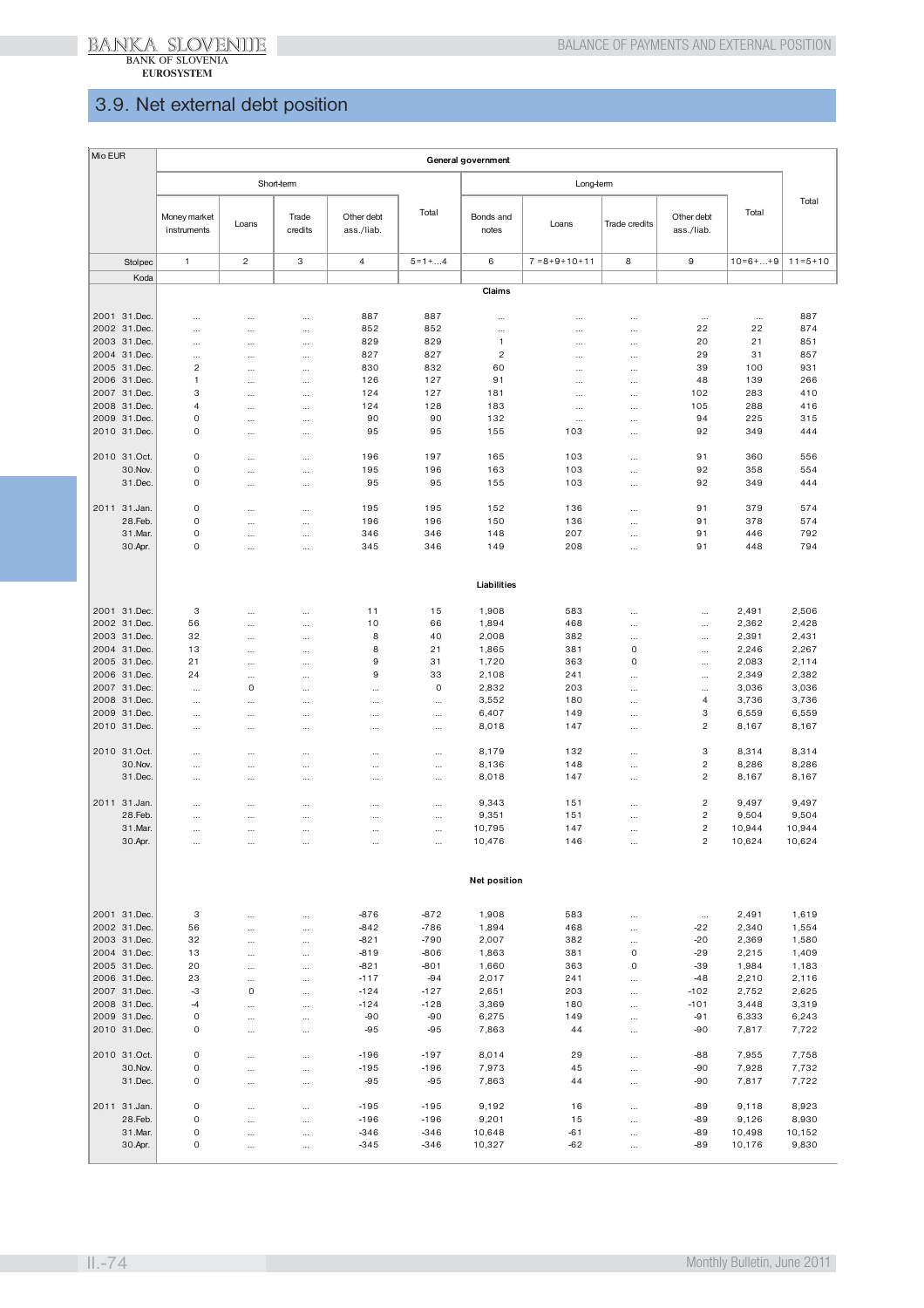|                             |          |                          |                          |                     | <b>Bank of Slovenia</b> |          |                          |                          |                 |                | Mio EUR                 |
|-----------------------------|----------|--------------------------|--------------------------|---------------------|-------------------------|----------|--------------------------|--------------------------|-----------------|----------------|-------------------------|
|                             |          | Short-term               |                          |                     |                         |          | Long-term                |                          |                 |                |                         |
| Money market<br>instruments | Loans    | Currency and<br>deposits | Other debt<br>ass./liab. | Total               | Bonds and<br>notes      | Loans    | Currency and<br>deposits | Other debt<br>ass./liab. | Total           | Total          |                         |
| 12                          | 13       | 14                       | 15                       | $16 = 12 +  + 15$   | 17                      | 18       | 19                       | 20                       | $21 = 17 + .20$ | $22 = 16 + 21$ | Stolpec                 |
|                             |          |                          |                          |                     | Claims                  |          |                          |                          |                 |                | Koda                    |
|                             |          |                          |                          |                     |                         |          |                          |                          |                 |                |                         |
| $\cdots$                    | $\cdots$ | 2,153                    | 72                       | 2,225               | 2,657                   |          | $\cdots$                 | 106                      | 2,763           | 4,988          | 2001 31.Dec.            |
| 1,101                       | $\cdots$ | 2,510                    | 67                       | 3,677               | 2,968                   |          | $\cdots$                 | 130                      | 3,099           | 6,776          | 2002 31.Dec.            |
| 12                          |          | 1,635                    | 56                       | 1,703               | 5,029                   |          | $\cdots$                 | 129                      | 5,158           | 6,861          | 2003 31.Dec.            |
| 16                          |          | 690                      | 52                       | 759                 | 5,661                   | $\cdots$ | $\cdots$                 | 205                      | 5,866           | 6,625          | 2004 31.Dec.            |
| 42                          | $\cdots$ | 1,271                    | 60                       | 1,374               | 5,458                   |          | $\cdots$                 | 176                      | 5,633           | 7,007          | 2005 31.Dec.            |
| 71                          |          | 926                      | 55                       | 1,052               | 4,306                   |          | $\cdots$                 | 148                      | 4,455           | 5,506          | 2006 31.Dec.            |
| 707                         | $\cdots$ | 1,635                    | 42                       | 2,384               | 3,128                   | $\cdots$ | $\cdots$                 | 180                      | 3,309           | 5,692          | 2007 31.Dec.            |
| 337                         |          | 1,194                    | 143                      | 1,674               | 3,718                   |          | 8                        | 111                      | 3,838           | 5,512          | 2008 31.Dec.            |
| 20                          | $\cdots$ | 405                      | 133                      | 558                 | 4,108                   | $\cdots$ | 216                      | 127                      | 4,450           | 5,009          | 2009 31.Dec.            |
| 21                          | $\cdots$ | 362                      | 43                       | 427                 | 4,238                   | $\cdots$ | 256                      | 150                      | 4,645           | 5,071          | 2010 31.Dec.            |
| 21                          |          | 338                      | 67                       | 426                 | 4,246                   |          | 225                      | 141                      | 4,612           | 5,038          | 2010 31.Oct.            |
| 22                          | $\cdots$ | 349                      | 71                       | 441                 | 4,258                   | $\cdots$ | 233                      | 144                      | 4,635           | 5,076          | 30.Nov.                 |
| 21                          |          | 362                      | 43                       | 427                 | 4,238                   | $\cdots$ | 256                      | 150                      | 4,645           | 5,071          | 31.Dec.                 |
| 21                          |          | 419                      | 42                       | 482                 | 4,175                   |          | 254                      | 160                      | 4,588           | 5,071          | 2011 31.Jan.            |
| 21                          | $\cdots$ | 401                      | 42                       | 464                 | 4,228                   | $\cdots$ | 253                      | 145                      | 4,627           | 5,091          | 28.Feb.                 |
| 22                          |          | 476                      | 40                       | 538                 | 4,143                   |          | 236                      | 175                      | 4,554           | 5,093          | 31.Mar.                 |
| 181                         | $\cdots$ | 603                      | 39                       | 823                 | 3,853                   | $\cdots$ | 231                      | 174                      | 4,257           | 5,080          | 30.Apr.                 |
|                             |          |                          |                          |                     |                         |          |                          |                          |                 |                |                         |
|                             |          |                          |                          |                     | Liabilities             |          |                          |                          |                 |                |                         |
|                             |          | $\mathsf{O}\xspace$      |                          | $\mathsf{O}\xspace$ |                         | $\cdots$ | $\cdots$                 |                          |                 | $\mathsf O$    | 2001 31.Dec.            |
|                             | $\cdots$ | 33                       |                          | 33                  | $\cdots$                |          | $\cdots$                 |                          |                 | 33             | 2002 31.Dec.            |
|                             | $\cdots$ | 30                       |                          | 30                  | $\cdots$                |          | $\cdots$                 |                          |                 | 30             | 2003 31.Dec.            |
|                             | $\cdots$ | 36                       |                          | 36                  | $\cdots$                |          | $\cdots$                 |                          |                 | 36             | 2004 31.Dec.            |
| $\cdots$                    |          | 39                       |                          | 39                  | $\cdots$                |          | $\cdots$                 |                          |                 | 39             | 2005 31.Dec.            |
|                             | $\cdots$ | 45                       |                          | 45                  | $\cdots$                |          | $\cdots$                 | $\cdots$                 |                 | 45             | 2006 31.Dec.            |
| $\cdots$                    | $\cdots$ | 3,588                    |                          | 3,588               | $\cdots$                |          | $\cdots$                 | $\ldots$                 | $\ldots$        | 3,588          | 2007 31.Dec.            |
|                             | $\cdots$ | 3,603                    |                          | 3,603               | $\cdots$                |          | $\cdots$                 | 28                       | 28              | 3,631          | 2008 31.Dec.            |
| $\cdots$                    | $\cdots$ | 3,360                    | 0                        | 3,360               | $\cdots$                |          | $\cdots$                 | 235                      | 235             | 3,595          | 2009 31.Dec.            |
|                             | $\cdots$ | 2,125                    |                          | 2,125               | $\cdots$                |          | $\cdots$                 | 250                      | 250             | 2,375          | 2010 31.Dec.            |
|                             | $\cdots$ | 3,099                    |                          | 3,099               | $\cdots$                |          | $\cdots$                 | 245                      | 245             | 3,344          | 2010 31.Oct.            |
|                             |          | 2,981                    |                          | 2,981               | $\cdots$                |          | $\cdots$                 | 253                      | 253             | 3,234          | 30.Nov.                 |
|                             | $\cdots$ | 2,125                    | $\cdots$                 | 2,125               | $\cdots$                |          | $\cdots$                 | 250                      | 250             | 2,375          | 31.Dec.                 |
|                             |          |                          |                          |                     |                         |          |                          |                          |                 |                |                         |
|                             | $\cdots$ | 2,264                    |                          | 2,264               | $\cdots$                |          | $\cdots$                 | 246<br>245               | 246<br>245      | 2,511          | 2011 31.Jan.<br>28.Feb. |
|                             |          | 1,938                    |                          | 1,938               | $\cdots$                | $\cdots$ | $\cdots$                 |                          | 241             | 2,184<br>1,562 |                         |
| $\cdots$                    | $\cdots$ | 1,321<br>1,731           | $\cdots$                 | 1,321<br>1,731      | $\cdots$                |          | $\cdots$                 | 241<br>235               | 235             | 1,966          | 31.Mar.<br>30.Apr.      |
|                             |          |                          |                          |                     |                         |          |                          |                          |                 |                |                         |
|                             |          |                          |                          |                     | <b>Net position</b>     |          |                          |                          |                 |                |                         |
|                             |          |                          |                          |                     |                         |          |                          |                          |                 |                |                         |
| $\ldots$                    | $\cdots$ | $-2,153$                 | $-72$                    | $-2,225$            | $-2,657$                | $\cdots$ | $\cdots$                 | $-106$                   | $-2,763$        | $-4,988$       | 2001 31.Dec.            |
| $-1,101$                    |          | $-2,477$                 | $-67$                    | $-3,644$            | $-2,968$                |          | $\cdots$                 | $-130$                   | $-3,099$        | $-6,743$       | 2002 31.Dec.            |
| $-12$                       | $\cdots$ | $-1,604$                 | $-56$                    | $-1,672$            | $-5,029$                | $\cdots$ | $\cdots$                 | $-129$                   | $-5,158$        | $-6,830$       | 2003 31.Dec.            |
| $-16$                       | $\cdots$ | $-654$                   | $-52$                    | $-723$              | $-5,661$                | $\cdots$ | $\cdots$                 | $-205$                   | $-5,866$        | $-6,589$       | 2004 31.Dec.            |
| $-42$                       | $\cdots$ | $-1,232$                 | -60                      | $-1,334$            | $-5,458$                | $\cdots$ | $\cdots$                 | $-176$                   | $-5,633$        | $-6,968$       | 2005 31.Dec.            |
| $-71$                       | $\cdots$ | $-881$                   | $-55$                    | $-1,007$            | $-4,306$                | $\cdots$ | $\cdots$                 | $-148$                   | $-4,455$        | $-5,462$       | 2006 31.Dec.            |
| $-707$                      | $\cdots$ | 1,953                    | $-42$                    | 1,204               | $-3,128$                | $\cdots$ | $\ldots$                 | $-180$                   | $-3,309$        | $-2,105$       | 2007 31.Dec.            |
| $-337$                      |          | 2,409                    | $-143$                   | 1,929               | $-3,718$                |          | -8                       | $-83$                    | $-3,810$        | $-1,881$       | 2008 31.Dec.            |
| $-20$                       | $\cdots$ | 2,955                    | $-133$                   | 2,802               | $-4,108$                | $\cdots$ | $-216$                   | 108                      | $-4,215$        | $-1,414$       | 2009 31.Dec.            |
| $-21$                       |          | 1,763                    | $-43$                    | 1,698               | $-4,238$                | $\cdots$ | $-256$                   | 100                      | $-4,395$        | $-2,696$       | 2010 31.Dec.            |
| $-21$                       |          | 2,761                    | $-67$                    | 2,673               | $-4,246$                |          | $-225$                   | 104                      | $-4,367$        | $-1,694$       | 2010 31.Oct.            |
| $-22$                       | $\cdots$ | 2,632                    | $-71$                    | 2,539               | $-4,258$                | $\cdots$ | $-233$                   | 109                      | $-4,381$        | $-1,842$       | 30.Nov.                 |
| $-21$                       | $\cdots$ | 1,763                    | $-43$                    | 1,698               | $-4,238$                | $\cdots$ | $-256$                   | 100                      | $-4,395$        | $-2,696$       | 31.Dec.                 |
| $-21$                       | $\cdots$ | 1,845                    | -42                      | 1,782               | $-4, 175$               |          | $-254$                   | 87                       | $-4,342$        | $-2,560$       | 2011 31.Jan.            |
| $-21$                       |          | 1,537                    | $-42$                    | 1,474               | $-4,228$                | $\cdots$ | $-253$                   | 100                      | $-4,381$        | $-2,907$       | 28.Feb.                 |
| $-22$                       |          | 845                      | -40                      | 782                 | $-4, 143$               |          | $-236$                   | 66                       | $-4,313$        | $-3,531$       | 31.Mar.                 |
| $-181$                      | $\cdots$ | 1,128                    | $-39$                    | 908                 | $-3,853$                | $\cdots$ | $-231$                   | 62                       | $-4,022$        | $-3,114$       | 30.Apr.                 |
|                             |          |                          |                          |                     |                         |          |                          |                          |                 |                |                         |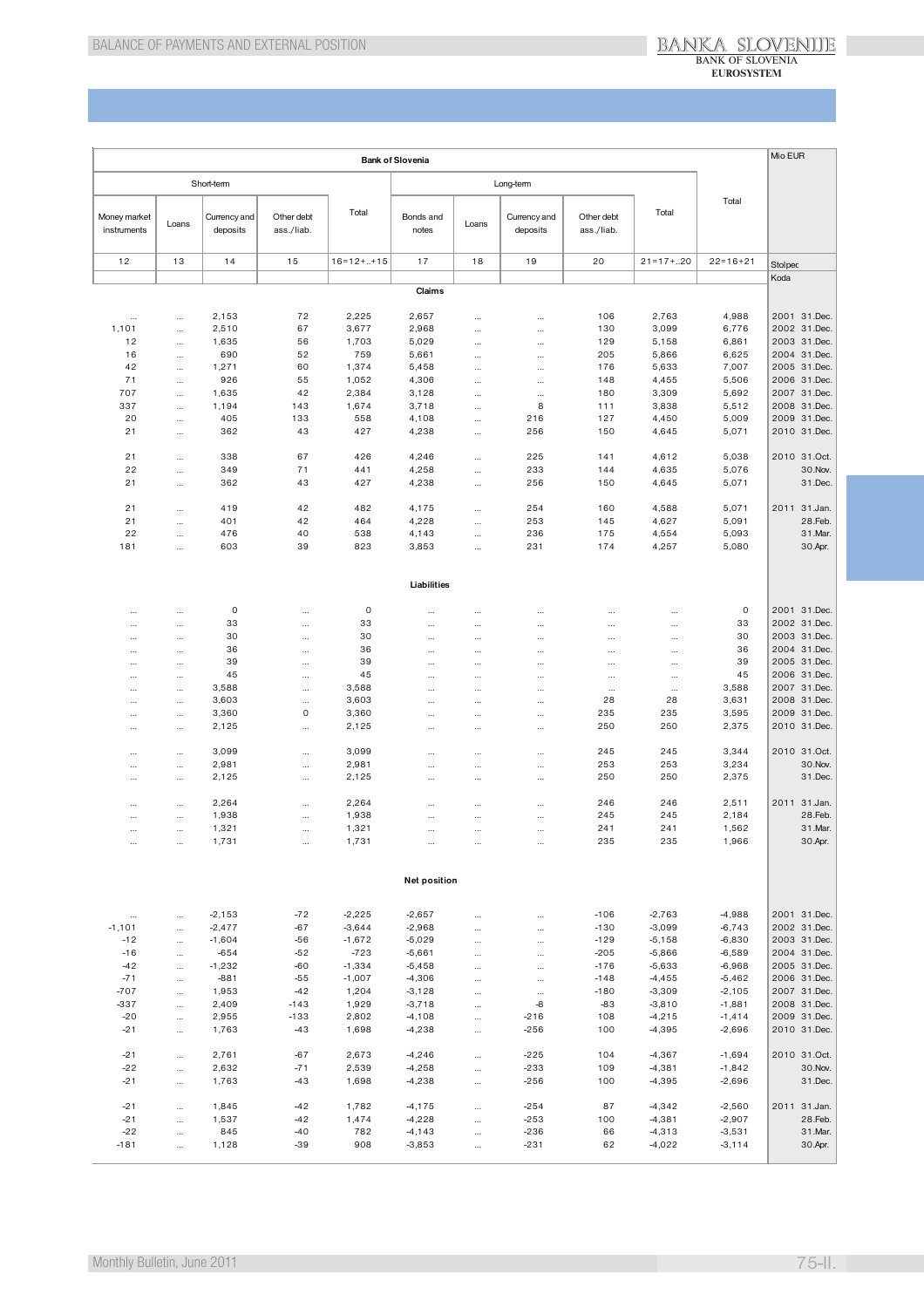**EUROSYSTEM**

# 3.9. Net external debt position (continued)

| Mio EUR      |                             |                |                          |                          | <b>Banks</b>        |                     |                |                          |                          |                |                |
|--------------|-----------------------------|----------------|--------------------------|--------------------------|---------------------|---------------------|----------------|--------------------------|--------------------------|----------------|----------------|
|              |                             |                | Short-term               |                          |                     |                     |                | Long-term                |                          |                |                |
|              | Money market<br>instruments | Loans          | Currency and<br>deposits | Other debt<br>ass./liab. | Total               | Bonds and<br>notes  | Loans          | Currency and<br>deposits | Other debt<br>ass./liab. | Total          | Total          |
| Stolpec      | $\mathbf{1}$                | $\overline{c}$ | 3                        | $\overline{4}$           | $5 = 1 + .4$        | 6                   | $\overline{7}$ | 8                        | 9                        | $10=6+9$       | $11 = 5 + 9$   |
| Koda         |                             |                |                          |                          |                     |                     |                |                          |                          |                |                |
|              |                             |                |                          |                          | Claims              |                     |                |                          |                          |                |                |
| 2001 31.Dec  |                             | 13             | 1,563                    | 324                      | 1,899               | 225                 | 97             | $\cdots$                 | $\mathbf{1}$             | 323            | 2,222          |
| 2002 31.Dec  | $\cdots$                    | 32             | 1,167                    | 307                      | 1,506               | 171                 | 168            | $\cdots$                 | 15                       | 354            | 1,859          |
| 2003 31.Dec. | $\cdots$                    | 62             | 919                      | 338                      | 1,318               | 195                 | 238            | $\cdots$                 | 17                       | 450            | 1,768          |
| 2004 31.Dec  | 5                           | 76             | 906                      | 340                      | 1,328               | 370                 | 413            | $\cdots$                 | 18                       | 801            | 2,129          |
| 2005 31.Dec  | $\mathbf{1}$                | 199            | 1,473                    | 114                      | 1,787               | 908                 | 640            | 33                       | 45                       | 1,626          | 3,413          |
| 2006 31.Dec  | 133                         | 292            | 1,408                    | 126                      | 1,959               | 1,802               | 1,009          | 38                       | 45                       | 2,894          | 4,853          |
| 2007 31.Dec. | 994                         | 927            | 2,174                    | 63                       | 4,157               | 3,121               | 2,102          | 59                       | 44                       | 5,326          | 9,483          |
| 2008 31.Dec  | 985                         | 628            | 1,813                    | 52                       | 3,478               | 2,685               | 2,661          | 115                      | 44                       | 5,505          | 8,983          |
| 2009 31.Dec. | 1,113                       | 801            | 2,396                    | 46                       | 4,356               | 2,234               | 2,511          | 159                      | 44                       | 4,948          | 9,304          |
| 2010 31.Dec. | 741                         | 1,020          | 1,097                    | 4                        | 2,861               | 2,170               | 2,290          | 24                       | 43                       | 4,527          | 7,388          |
|              |                             |                |                          |                          |                     |                     |                |                          |                          |                |                |
| 2010 31.Oct. | 1,161                       | 933            | 1,472                    | 20                       | 3,585               | 2,145               | 2,433          | 26                       | 24                       | 4,628          | 8,214          |
| 30.Nov.      | 956                         | 939            | 1,949                    | 15                       | 3,859               | 2,151               | 2,415          | 27                       | 38                       | 4,631          | 8,490          |
| 31.Dec       | 741                         | 1,020          | 1,097                    | $\overline{4}$           | 2,861               | 2,170               | 2,290          | 24                       | 43                       | 4,527          | 7,388          |
|              |                             |                |                          |                          |                     |                     |                |                          |                          |                |                |
| 2011 31.Jan. | 845                         | 1,028          | 1,624                    | 15                       | 3,512               | 2,247               | 2,286          | 13                       | 40                       | 4,587          | 8,099          |
| 28.Feb.      | 977                         | 1,018          | 1,230                    | 8                        | 3,233               | 2,248               | 2,261          | 29                       | 51                       | 4,589          | 7,822          |
| 31.Mar.      | 1,011                       | 959            | 1,608                    | 14                       | 3,592               | 2,226               | 2,288          | 26                       | 35                       | 4,574          | 8,166          |
| 30.Apr.      | 1,078                       | 957            | 1,227                    | 11                       | 3,273               | 2,266               | 2,257          | 31                       | 36                       | 4,590          | 7,863          |
|              |                             |                |                          |                          | Liabilities         |                     |                |                          |                          |                |                |
|              |                             |                |                          |                          |                     |                     |                |                          |                          |                |                |
| 2001 31.Dec  | $\ddotsc$                   | $\mathbf{1}$   | 396                      | 8                        | 406                 | $\mathsf{O}\xspace$ | 1,328          | 162                      | 73                       | 1,563          | 1,969          |
| 2002 31.Dec  |                             | 11             | 383                      | 46                       | 440                 | 20                  | 1,622          | 279                      | 64                       | 1,985          | 2,425          |
| 2003 31.Dec  |                             | 6              | 558                      | 9                        | 573                 | 33                  | 2,278          | 506                      | 55                       | 2,873          | 3,445          |
| 2004 31.Dec. |                             | 49             | 543                      | 33                       | 625                 | 221                 | 3,206          | 744                      | 58                       | 4,229          | 4,854          |
| 2005 31.Dec  |                             | 537            | 862                      | 65                       | 1,463               | 336                 | 5,393          | 1,450                    | $\cdots$                 | 7,179          | 8,643          |
| 2006 31.Dec  |                             | 204            | 1,342                    | 46                       | 1,592               | 332                 | 7,150          | 1,945                    | $\cdots$                 | 9,427          | 11,019         |
| 2007 31.Dec. | $\ddotsc$                   | 1,509          | 1,563                    | 39                       | 3,111               | 353                 | 9,866          | 2,887                    | $\ddotsc$                | 13,106         | 16,216         |
| 2008 31.Dec  |                             | 1,821          | 1,770                    | 44                       | 3,635               | 437                 | 10,884         | 2,931                    | $\cdots$                 | 14,252         | 17,886         |
| 2009 31.Dec  | $\ddotsc$                   | 315            | 1,931                    | 19                       | 2,265               | 2,033               | 9,425          | 2,691                    |                          | 14,149         | 16,414         |
| 2010 31.Dec. | $\cdots$                    | 494            | 1,694                    | 3                        | 2,190               | 2,772               | 8,633          | 2,413                    | $\cdots$<br>6            | 13,823         | 16,013         |
|              |                             |                |                          |                          |                     |                     |                |                          |                          |                |                |
| 2010 31.Oct. |                             | 163            | 1,776                    | 37                       | 1,975               | 2,725               | 9,008          | 2,385                    | $\overline{c}$           | 14,120         | 16,095         |
| 30.Nov.      | $\cdots$                    | 192            | 1,686                    | 33                       | 1,912               | 2,783               | 9,179          | 2,331                    | $\sqrt{2}$               | 14,295         | 16,206         |
| 31.Dec       | $\cdots$                    | 494            | 1,694                    | 3                        | 2,190               | 2,772               | 8,633          | 2,413                    | 6                        | 13,823         | 16,013         |
| 2011 31.Jan. |                             | 419            | 1,621                    | 47                       | 2,087               | 2,773               | 8,543          | 2,328                    | $\overline{c}$           | 13,646         | 15,732         |
| 28.Feb.      | $\ddotsc$                   | 239            | 1,663                    | 31                       | 1,934               | 2,772               | 8,473          | 2,608                    | $\mathbf{1}$             | 13,855         | 15,789         |
| 31.Mar.      | $\cdots$                    | 243            | 1,515                    | 43                       | 1,801               | 3,032               | 8,331          | 2,581                    | 18                       | 13,962         | 15,763         |
| 30.Apr.      |                             | 273            | 1,333                    | 60                       | 1,665               | 3,003               | 8,054          | 2,624                    | 3                        | 13,685         | 15,350         |
|              |                             |                |                          |                          |                     |                     |                |                          |                          |                |                |
|              |                             |                |                          |                          | <b>Net position</b> |                     |                |                          |                          |                |                |
| 2001 31.Dec. | $\cdots$                    | $-12$          | $-1,166$                 | $-315$                   | $-1,494$            | $-225$              | 1,231          | 162                      | 73                       | 1,240          | $-253$         |
| 2002 31.Dec. | $\cdots$                    | $-21$          | $-784$                   | $-260$                   | $-1,066$            | $-151$              | 1,454          | 279                      | 49                       | 1,631          | 566            |
| 2003 31.Dec. | $\ldots$                    | $-56$          | $-361$                   | $-329$                   | $-745$              | $-161$              | 2,040          | 506                      | 38                       | 2,423          | 1,678          |
| 2004 31.Dec. | $-5$                        | $-27$          | $-363$                   | $-307$                   | $-702$              | $-148$              | 2,793          | 744                      | 39                       | 3,428          | 2,726          |
| 2005 31.Dec. | $-1$                        | 338            | $-611$                   | $-49$                    | $-323$              | $-571$              | 4,753          | 1,417                    | $-45$                    | 5,553          | 5,230          |
| 2006 31.Dec. | $-133$                      | $-88$          | $-66$                    | $-80$                    | $-367$              | $-1,470$            | 6,141          | 1,907                    | $-45$                    | 6,533          | 6,166          |
| 2007 31.Dec. | $-994$                      | 583            | $-611$                   | $-24$                    | $-1,046$            | $-2,768$            | 7,763          | 2,829                    | $-44$                    | 7,779          | 6,733          |
| 2008 31.Dec. |                             |                |                          |                          |                     |                     |                |                          |                          |                |                |
| 2009 31.Dec. | $-985$                      | 1,193          | $-43$                    | -9                       | 156                 | $-2,248$            | 8,223          | 2,816                    | $-44$                    | 8,747          | 8,903          |
| 2010 31.Dec. | $-1, 113$<br>$-741$         | -486<br>$-526$ | $-465$<br>597            | $-27$<br>$-1$            | $-2,091$<br>$-671$  | $-201$<br>602       | 6,915<br>6,342 | 2,532<br>2,388           | $-44$<br>$-37$           | 9,201<br>9,295 | 7,111<br>8,625 |
|              |                             |                |                          |                          |                     |                     |                |                          |                          |                |                |
| 2010 31.Oct. | $-1,161$                    | $-770$         | 304                      | 17                       | $-1,610$            | 579                 | 6,575          | 2,359                    | $-21$                    | 9,492          | 7,882          |
| 30.Nov.      | $-956$                      | $-747$         | $-263$                   | 18                       | $-1,948$            | 632                 | 6,763          | 2,304                    | $-36$                    | 9,664          | 7,716          |
| 31.Dec.      | $-741$                      | $-526$         | 597                      | $-1$                     | $-671$              | 602                 | 6,342          | 2,388                    | $-37$                    | 9,295          | 8,625          |
| 2011 31.Jan. | $-845$                      | $-609$         | $-4$                     | 32                       | $-1,426$            | 526                 | 6,257          | 2,314                    | $-38$                    | 9,059          | 7,634          |
| 28.Feb.      | $-977$                      | $-779$         | 433                      | 24                       | $-1,299$            | 525                 | 6,212          | 2,579                    | $-49$                    | 9,266          | 7,966          |
| 31.Mar.      | $-1,011$                    | $-716$         | $-93$                    | 29                       | $-1,791$            | 807                 | 6,043          | 2,556                    | $-17$                    | 9,388          | 7,597          |
| 30.Apr.      | $-1,078$                    | -684           | 106                      | 49                       | $-1,608$            | 737                 | 5,798          | 2,593                    | $-33$                    | 9,095          | 7,487          |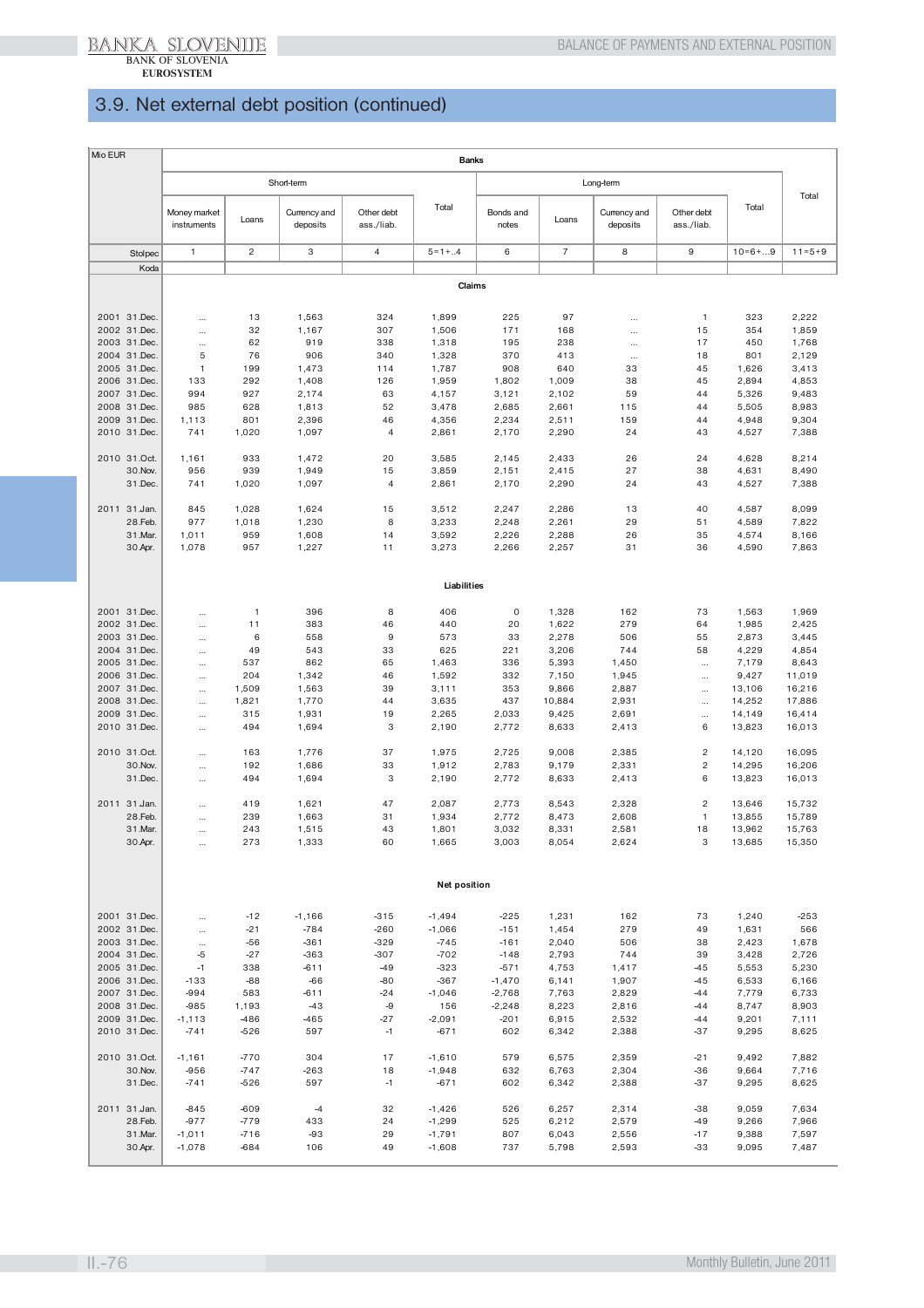|                                |                |                          |                  |                          | Other sectors        |                    |                |                             |                |                          |                   |                  | Mio EUR        |                              |
|--------------------------------|----------------|--------------------------|------------------|--------------------------|----------------------|--------------------|----------------|-----------------------------|----------------|--------------------------|-------------------|------------------|----------------|------------------------------|
|                                |                | Short-term               |                  |                          |                      |                    |                | Long-term                   |                |                          |                   |                  |                |                              |
| Money<br>market<br>instruments | Loans          | Currency and<br>deposits | Trade credits    | Other debt<br>ass./liab. | Total                | Bonds and<br>notes | Loans          | Currency<br>and<br>deposits | Trade credits  | Other debt<br>ass./liab. | Total             | Total            |                |                              |
| 12                             | 13             | 14                       | 15               | 16                       | $17 = 12 + .16$      | 18                 | 19             | 20                          | 21             | 22                       | 23=18+22 24=17+23 |                  | <b>Stolpec</b> |                              |
|                                |                |                          |                  |                          |                      |                    |                |                             |                |                          |                   |                  | Koda           |                              |
|                                |                |                          |                  |                          |                      | Claims             |                |                             |                |                          |                   |                  |                |                              |
| $\cdots$                       | $\overline{4}$ | 748                      | 1,880            | 169                      | 2,800                | 35                 | 56             |                             | 48             | 0                        | 139               | 2,940            |                | 2001 31.Dec.                 |
|                                | 18             | 1,256                    | 1,884            | 148                      | 3,305                | 105                | 120            | $\cdots$                    | 25             |                          | 250               | 3,555            |                | 2002 31.Dec.                 |
| $\cdots$                       | 41             | 1,781                    | 1,907            | 132                      | 3,862                | 167                | 184            |                             | 15             | 4                        | 370               | 4,231            |                | 2003 31.Dec.                 |
| 3                              | 51             | 2,500                    | 2,108            | 169                      | 4,832                | 420                | 212            | $\cdots$                    | 13             | 6                        | 651               | 5,482            |                | 2004 31.Dec.                 |
| 3                              | 78             | 2,923                    | 2,856            | 171                      | 6,032                | 542                | 289            | $\cdots$                    | 16             | 6                        | 853               | 6,885            |                | 2005 31.Dec.                 |
| $\overline{7}$                 | 146            | 3,704                    | 3,247            | 249                      | 7,352                | 840                | 453            | $\cdots$                    | 25             | $\overline{\mathbf{c}}$  | 1,321             | 8,672            |                | 2006 31.Dec.                 |
| 29                             | 248            | 4,497                    | 3,699            | 190                      | 8,662                | 1,345              | 177            | $\overline{7}$              | 38             | 25                       | 1,593             | 10,255           |                | 2007 31.Dec.                 |
| 25                             | 369            | 5,265                    | 3,935            | 53                       | 9,648                | 1,468              | 219            | $\overline{7}$              | 40             | 23                       | 1,757             | 11,405           |                | 2008 31.Dec.                 |
| 9                              | 318            | 5,815                    | 3,722            | 32                       | 9,896                | 1,721              | 350            | $\overline{\mathfrak{c}}$   | 45             | 132                      | 2,254             | 12,150           |                | 2009 31.Dec.                 |
| 10                             | 308            | 6,818                    | 3,910            | 82                       | 11,129               | 2,091              | 390            | 1                           | 27             | 125                      | 2,634             | 13,763           |                | 2010 31.Dec.                 |
| 11                             | 314            | 6,623                    | 4,259            | 53                       | 11,261               | 2,082              | 391            | 1                           | 25             | 135                      | 2,635             | 13,896           |                | 2010 31.Oct.                 |
| 10                             | 312            | 6,753                    | 4,335            | 66                       | 11,476               | 2,070              | 393            | $\sqrt{2}$                  | 26             | 133                      | 2,623             | 14,099           |                | 30.Nov.                      |
| 10                             | 308            | 6,818                    | 3,910            | 82                       | 11,129               | 2,091              | 390            | 1                           | 27             | 125                      | 2,634             | 13,763           |                | 31.Dec.                      |
|                                |                |                          |                  |                          |                      |                    |                |                             |                |                          |                   |                  |                |                              |
| 12                             | 315            | 6,932                    | 4,115            | 78                       | 11,453               | 2,112              | 389            | 1                           | 27             | 125                      | 2,655             | 14,107           |                | 2011 31.Jan.                 |
| 11                             | 314            | 6,995                    | 4,083            | 79                       | 11,481               | 2,150              | 385            | 1                           | 26             | 124                      | 2,687             | 14,168           |                | 28.Feb.<br>31.Mar.           |
| 15<br>12                       | 290<br>330     | 7,055<br>7,129           | 4,182<br>4,215   | 110<br>60                | 11,652<br>11,746     | 2,156<br>2,202     | 388<br>393     | 1<br>1                      | 25<br>26       | 112<br>101               | 2,683<br>2,724    | 14,335<br>14,470 |                | 30.Apr.                      |
|                                |                |                          |                  |                          |                      |                    |                |                             |                |                          |                   |                  |                |                              |
|                                |                |                          |                  |                          |                      | Liabilities        |                |                             |                |                          |                   |                  |                |                              |
|                                |                |                          |                  |                          |                      |                    |                |                             |                |                          |                   |                  |                |                              |
| 12                             | 27             |                          | 1,690            | 64                       | 1,793                | 26                 | 3,224          |                             | 60             | 6                        | 3,315             | 5,107            |                | 2001 31.Dec.                 |
| $\cdots$                       | 13             |                          | 1,693            | 82                       | 1,787                | 22                 | 3,819          |                             | 38             | 4                        | 3,882             | 5,669            |                | 2002 31.Dec.                 |
|                                | 81             | $\ddotsc$                | 1,663            | 88                       | 1,832                | 28                 | 4,266          | $\cdots$                    | 30             | $\overline{c}$           | 4,327             | 6,159            |                | 2003 31.Dec.                 |
|                                | 24             | $\cdots$                 | 1,862            | 92                       | 1,977                | 10                 | 5,040          | $\cdots$                    | 17             | 10                       | 5,077             | 7,054            |                | 2004 31.Dec.                 |
|                                | 101            | $\ddotsc$                | 2,848            | 91                       | 3,040                | 13                 | 5,219          | $\cdots$                    | $\overline{7}$ | $\overline{7}$           | 5,246             | 8,286            |                | 2005 31.Dec.                 |
|                                | 68             | $\cdots$                 | 3,335            | 166                      | 3,569                | 17                 | 5,912          | $\cdots$                    | 3              | $\overline{c}$           | 5,934             | 9,503            |                | 2006 31.Dec.                 |
|                                | 166            | $\cdots$                 | 3,847            | 22                       | 4,034                | 6                  | 3,892          | $\cdots$                    | 9              | 10                       | 3,917             | 7,951            |                | 2007 31.Dec.                 |
|                                | 330            | $\cdots$                 | 4,002            | 26                       | 4,357                | 4                  | 4,773          | $\ddotsc$                   | 17             | 11                       | 4,805             | 9,162            |                | 2008 31.Dec.                 |
|                                | 507            | $\cdots$                 | 3,400            | 109                      | 4,016                | 271                | 5,187          | $\cdots$                    | 29             | 25                       | 5,512             | 9,528            |                | 2009 31.Dec.                 |
|                                | 307            | $\cdots$                 | 3,741            | 97                       | 4,145                | 250                | 5,072          |                             | $\overline{7}$ | 37                       | 5,367             | 9,512            |                | 2010 31.Dec.                 |
|                                | 255            |                          | 3,813            | 115                      | 4,183                | 256                | 5,117          |                             | $\overline{7}$ | 46                       | 5,426             | 9,609            |                | 2010 31.Oct.                 |
|                                | 263            | $\cdots$                 | 3,893            | 112                      | 4,268                | 256                | 5,178          | $\cdots$                    | 8              | 46                       | 5,487             | 9,755            |                | 30.Nov.                      |
|                                | 307            | $\cdots$                 | 3,741            | 97                       | 4,145                | 250                | 5,072          | $\cdots$                    | 7              | 37                       | 5,367             | 9,512            |                | 31.Dec.                      |
|                                |                |                          |                  |                          |                      |                    |                |                             |                |                          |                   |                  |                |                              |
|                                | 317            | $\ddotsc$                | 3,682            | 95                       | 4,095                | 249                | 5,067          |                             | 6              | 28<br>28                 | 5,350             | 9,444            |                | 2011 31.Jan.                 |
|                                | 329<br>316     | $\cdots$                 | 3,734            | 93<br>98                 | 4,156                | 249                | 5,200          | $\cdots$                    | 6<br>6         | 27                       | 5,483             | 9,640            |                | 28.Feb.                      |
| $\cdots$                       | 316            | $\ddotsc$                | 3,874<br>3,975   | 97                       | 4,288<br>4,388       | 247<br>248         | 5,147<br>5,174 |                             |                | 26                       | 5,427<br>5,455    | 9,715<br>9,843   |                | 31.Mar.<br>30.Apr.           |
|                                |                |                          |                  |                          |                      |                    |                |                             |                |                          |                   |                  |                |                              |
|                                |                |                          |                  |                          |                      | Net position       |                |                             |                |                          |                   |                  |                |                              |
|                                |                |                          |                  |                          |                      |                    |                |                             |                |                          |                   |                  |                |                              |
| 12                             | 23             | $-748$                   | $-190$           | $-105$                   | $-1,008$             | -9                 | 3,168          | $\cdots$                    | 11             | 6                        | 3,175             | 2,168            |                | 2001 31.Dec.                 |
| $\cdots$                       | $-5$           | $-1,256$                 | $-191$           | $-66$                    | $-1,518$             | $-84$              | 3,699          | $\cdots$                    | 13             | 4                        | 3,632             | 2,114            |                | 2002 31.Dec.                 |
| $\cdots$                       | 39             | $-1,781$                 | $-244$           | $-44$                    | $-2,030$             | $-139$             | 4,082          | $\cdots$                    | 15             | $-1$                     | 3,957             | 1,927            |                | 2003 31.Dec.                 |
| -3                             | $-27$          | $-2,500$                 | $-247$           | $-77$                    | $-2,854$             | $-410$             | 4,828          | $\cdots$                    | 4              | 4                        | 4,426             | 1,572            |                | 2004 31.Dec.                 |
| $-3$                           | 22             | $-2,923$                 | -8               | -80                      | $-2,993$             | $-528$             | 4,930          | $\cdots$                    | -9             | 0                        | 4,393             | 1,400            |                | 2005 31.Dec.                 |
| $-7$                           | $-77$          | $-3,704$                 | 88               | $-82$                    | $-3,783$             | $-823$             | 5,459          | $\cdots$                    | $-23$          | $-1$                     | 4,613             | 830              |                | 2006 31.Dec.                 |
| $-29$                          | $-82$          | $-4,497$                 | 148              | -169                     | $-4,628$             | $-1,339$           | 3,715          | $-7$                        | -30            | $-15$                    | 2,325             | $-2,304$         |                | 2007 31.Dec.                 |
| $-25$                          | $-39$          | $-5,265$                 | 67               | $-28$                    | $-5,291$             | $-1,464$           | 4,554          | $-7$                        | $-23$          | $-12$                    | 3,047             | $-2,243$         |                | 2008 31.Dec.                 |
| -9<br>$-10$                    | 189<br>$-1$    | $-5,815$<br>$-6,818$     | $-322$<br>$-169$ | 77<br>15                 | $-5,881$<br>$-6,984$ | $-1,450$           | 4,837<br>4,682 | $-7$<br>$-1$                | $-16$<br>$-19$ | $-107$<br>$-88$          | 3,258<br>2,733    | $-2,623$         |                | 2009 31.Dec.<br>2010 31.Dec. |
|                                |                |                          |                  |                          |                      | $-1,841$           |                |                             |                |                          |                   | $-4,250$         |                |                              |
| $-11$                          | $-59$          | $-6,623$                 | $-446$           | 62                       | $-7,078$             | $-1,825$           | 4,726          | $-1$                        | $-18$          | $-89$                    | 2,791             | $-4,287$         |                | 2010 31.Oct.                 |
| $-10$                          | $-49$          | $-6,753$                 | $-442$           | 46                       | $-7,208$             | $-1,814$           | 4,785          | $-2$                        | $-18$          | $-88$                    | 2,864             | $-4,344$         |                | 30.Nov.                      |
| $-10$                          | $-1$           | $-6,818$                 | $-169$           | 15                       | $-6,984$             | -1,841             | 4,682          | $-1$                        | $-19$          | -88                      | 2,733             | $-4,250$         |                | 31.Dec.                      |
| $-12$                          | $\overline{c}$ | $-6,932$                 | $-433$           | 17                       | $-7,358$             | $-1,864$           | 4,677          | $-1$                        | $-20$          | $-97$                    | 2,695             | $-4,663$         |                | 2011 31.Jan.                 |
| -11                            | 15             | $-6,995$                 | $-348$           | 15                       | $-7,325$             | $-1,901$           | 4,815          | $-1$                        | $-20$          | $-96$                    | 2,797             | $-4,528$         |                | 28.Feb.                      |
| $-15$                          | 27             | $-7,055$                 | $-308$           | $-12$                    | $-7,364$             | -1,909             | 4,759          | $-1$                        | $-19$          | $-85$                    | 2,744             | $-4,620$         |                | 31.Mar.                      |
| $-12$                          | $-14$          | $-7,129$                 | $-240$           | 37                       | $-7,358$             | $-1,954$           | 4,781          | $-1$                        | $-20$          | $-75$                    | 2,731             | -4,627           |                | 30.Apr.                      |
|                                |                |                          |                  |                          |                      |                    |                |                             |                |                          |                   |                  |                |                              |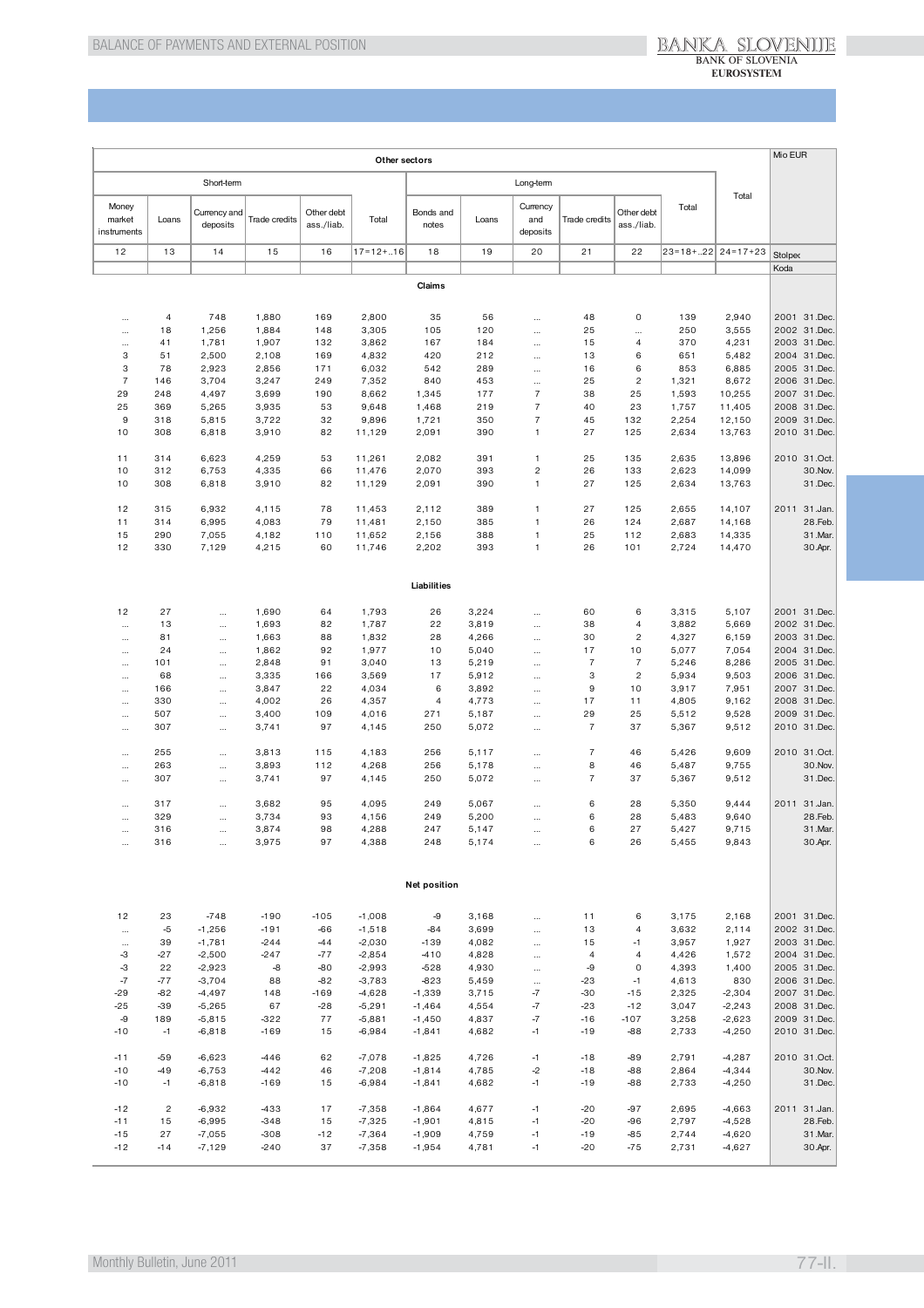| Mio EUR |                              |                                |                  |                      |                          |                          |                      | Total all sectors |                     |                             |                          |                           |                      |                  |
|---------|------------------------------|--------------------------------|------------------|----------------------|--------------------------|--------------------------|----------------------|-------------------|---------------------|-----------------------------|--------------------------|---------------------------|----------------------|------------------|
|         |                              |                                |                  | Short-term           |                          |                          |                      |                   | Long-term           |                             |                          |                           | Direct investment:   |                  |
|         |                              |                                |                  |                      |                          |                          |                      |                   |                     |                             |                          |                           | Intercomapny lending |                  |
|         |                              | Money<br>market<br>instruments | Loans            | <b>Trade credits</b> | Currency and<br>deposits | Other debt<br>ass./liab. | Bonds and<br>notes   | Loans             | Trade credits       | Currency<br>and<br>deposits | Other debt<br>ass./liab. | Affiliated<br>enterprises | Direct<br>investors  | Total            |
|         | Stolpec                      | $\mathbf{1}$                   | $\overline{c}$   | 3                    | 4                        | 5                        | 6                    | 7                 | 8                   | 9                           | 10                       | 11                        | 12                   | $13=1++12$       |
|         | Koda                         |                                |                  |                      |                          |                          |                      |                   |                     |                             |                          |                           |                      |                  |
|         |                              |                                |                  |                      |                          |                          |                      | Claims            |                     |                             |                          |                           |                      |                  |
|         |                              |                                |                  |                      |                          |                          |                      |                   |                     |                             |                          |                           |                      |                  |
|         | 2001 31.Dec.                 |                                | 17               | 1,880                | 4,463                    | 1,452                    | 2,917                | 153               | 48                  | $\cdots$                    | 106                      | 553                       | 223                  | 11,813           |
|         | 2002 31.Dec.                 | 1,101                          | 50               | 1,884                | 4,933                    | 1,373                    | 3,244                | 288               | 25                  | $\cdots$                    | 167                      | 690                       | 324                  | 14,079           |
|         | 2003 31.Dec.                 | 12                             | 103              | 1,907                | 4,335                    | 1,356                    | 5,392                | 422               | 15                  | $\cdots$                    | 170                      | 864                       | 366                  | 14,941           |
|         | 2004 31.Dec.<br>2005 31.Dec. | 24                             | 127<br>277       | 2,108                | 4,096                    | 1,389                    | 6,453                | 625<br>929        | 13                  | $\cdots$<br>33              | 258                      | 836<br>883                | 296                  | 16,225           |
|         | 2006 31.Dec.                 | 48<br>212                      | 438              | 2,856<br>3,247       | 5,668<br>6,037           | 1,175<br>556             | 6,967<br>7,039       | 1,462             | 16<br>25            | 38                          | 267<br>244               | 987                       | 455<br>389           | 19,574<br>20,673 |
|         | 2007 31.Dec.                 | 1,733                          | 1,174            | 3,699                | 8,305                    | 419                      | 7,776                | 2,279             | 38                  | 66                          | 351                      | 1,818                     | 773                  | 28,431           |
|         | 2008 31.Dec.                 | 1,352                          | 996              | 3,935                | 8,272                    | 373                      | 8,053                | 2,880             | 40                  | 131                         | 283                      | 2,019                     | 789                  | 29,125           |
|         | 2009 31.Dec.                 | 1,143                          | 1,119            | 3,722                | 8,616                    | 301                      | 8,195                | 2,860             | 45                  | 382                         | 396                      | 1,918                     | 738                  | 29,434           |
|         | 2010 31.Dec.                 | 773                            | 1,328            | 3,910                | 8,277                    | 223                      | 8,654                | 2,783             | 27                  | 282                         | 409                      | 2,080                     | 955                  | 29,702           |
|         |                              |                                |                  |                      |                          |                          |                      |                   |                     |                             |                          |                           |                      |                  |
|         | 2010 31.Oct.<br>30.Nov.      | 1,193<br>989                   | 1,247<br>1,251   | 4,259<br>4,335       | 8,433<br>9,050           | 336<br>348               | 8,638<br>8,641       | 2,928<br>2,911    | 25<br>26            | 253<br>261                  | 391<br>407               | 2,095<br>2,134            | 817<br>927           | 30,615<br>31,280 |
|         | 31.Dec.                      | 773                            | 1,328            | 3,910                | 8,277                    | 223                      | 8,654                | 2,783             | 27                  | 282                         | 409                      | 2,080                     | 955                  | 29,702           |
|         |                              |                                |                  |                      |                          |                          |                      |                   |                     |                             |                          |                           |                      |                  |
|         | 2011 31.Jan.                 | 878                            | 1,343            | 4,115                | 8,976                    | 330                      | 8,686                | 2,811             | 27                  | 269                         | 416                      | 2,126                     | 966                  | 30,943           |
|         | 28.Feb.                      | 1,010                          | 1,332            | 4,083                | 8,627                    | 323                      | 8,776                | 2,783             | 26                  | 284                         | 411                      | 2,121                     | 1,035                | 30,810           |
|         | 31.Mar.                      | 1,049                          | 1,249            | 4,182                | 9,139                    | 509                      | 8,672                | 2,884             | 25                  | 264                         | 413                      | 2,100                     | 1,009                | 31,495           |
|         | 30.Apr.                      | 1,272                          | 1,286            | 4,215                | 8,959                    | 456                      | 8,469                | 2,858             | 26                  | 264                         | 402                      | 2,096                     | 925                  | 31,229           |
|         |                              |                                |                  |                      |                          |                          |                      | Liabilities       |                     |                             |                          |                           |                      |                  |
|         | 2001 31.Dec.                 | 15                             | 28               | 1,690                | 396                      | 84                       | 1,934                | 5,134             | 60                  | 162                         | 79                       | 130                       | 674                  | 10,386           |
|         | 2002 31.Dec.                 | 56                             | 24               | 1,693                | 416                      | 138                      | 1,935                | 5,909             | 38                  | 279                         | 68                       | 163                       | 806                  | 11,524           |
|         | 2003 31.Dec.                 | 32                             | 87               | 1,663                | 588                      | 106                      | 2,070                | 6,927             | 30                  | 506                         | 57                       | 185                       | 974                  | 13,225           |
|         | 2004 31.Dec.                 | 13                             | 73               | 1,862                | 579                      | 133                      | 2,096                | 8,627             | 17                  | 744                         | 68                       | 131                       | 1,001                | 15,343           |
|         | 2005 31.Dec.                 | 21                             | 638              | 2,848                | 901                      | 165                      | 2,070                | 10,974            | $\overline{7}$      | 1,450                       | $\boldsymbol{7}$         | 433                       | 981                  | 20,496           |
|         | 2006 31.Dec.                 | 24                             | 273              | 3,335                | 1,386                    | 222                      | 2,456                | 13,304            | 3                   | 1,945                       | $\overline{c}$           | 191                       | 928                  | 24,067           |
|         | 2007 31.Dec.<br>2008 31.Dec. |                                | 1,675<br>2,151   | 3,847<br>4,002       | 5,150<br>5,374           | 60<br>69                 | 3,191<br>3,992       | 13,961<br>15,837  | 9<br>17             | 2,887<br>2,931              | 10<br>43                 | 230<br>266                | 3,762<br>4,552       | 34,783<br>39,234 |
|         | 2009 31.Dec.                 | $\cdots$<br>                   | 822              | 3,400                | 5,291                    | 128                      | 8,711                | 14,762            | 29                  | 2,691                       | 263                      | 362                       | 3,836                | 40,294           |
|         | 2010 31.Dec.                 |                                | 802              | 3,741                | 3,819                    | 99                       | 11,039               | 13,852            | $\overline{7}$      | 2,413                       | 295                      | 403                       | 4,229                | 40,699           |
|         |                              |                                |                  |                      |                          |                          |                      |                   |                     |                             |                          |                           |                      |                  |
|         | 2010 31.Oct.                 |                                | 418              | 3,813                | 4,875                    | 152                      | 11,160               | 14,258            | $\overline{7}$      | 2,385                       | 296                      | 379                       | 4,168                | 41,910           |
|         | 30.Nov.<br>31.Dec.           | <br>                           | 456<br>802       | 3,893<br>3,741       | 4,667<br>3,819           | 146<br>99                | 11,175<br>11,039     | 14,504<br>13,852  | 8<br>$\overline{7}$ | 2,331<br>2,413              | 303<br>295               | 431<br>403                | 4,314<br>4,229       | 42,226<br>40,699 |
|         |                              |                                |                  |                      |                          |                          |                      |                   |                     |                             |                          |                           |                      |                  |
|         | 2011 31.Jan.                 |                                | 736              | 3,682                | 3,885                    | 142                      | 12,366               | 13,760            | 6                   | 2,328                       | 278                      | 398                       | 4,188                | 41,770           |
|         | 28.Feb.                      |                                | 569              | 3,734                | 3,601                    | 125                      | 12,372               | 13,824            | 6                   | 2,608                       | 277                      | 417                       | 4,205                | 41,737           |
|         | 31.Mar.<br>30.Apr.           |                                | 560<br>588       | 3,874<br>3,975       | 2,836<br>3,064           | 140<br>157               | 14,075<br>13,728     | 13,625<br>13,375  | 6<br>6              | 2,581<br>2,624              | 288<br>267               | 434<br>411                | 4,280<br>4,307       | 42,698<br>42,503 |
|         |                              |                                |                  |                      |                          |                          |                      |                   |                     |                             |                          |                           |                      |                  |
|         |                              |                                |                  |                      |                          |                          |                      | Net position      |                     |                             |                          |                           |                      |                  |
|         | 2001 31.Dec.                 | 15                             | 11               | $-190$               | $-4,067$                 | $-1,368$                 | $-983$               | 4,981             | 11                  | 162                         | $-27$                    | $-423$                    | 451                  | $-1,427$         |
|         | 2002 31.Dec.                 | $-1,044$                       | $-26$            | $-191$               | $-4,517$                 | $-1,236$                 | $-1,309$             | 5,621             | 13                  | 279                         | $-100$                   | $-527$                    | 482                  | $-2,555$         |
|         | 2003 31.Dec.                 | 20                             | $-16$            | $-244$               | $-3,747$                 | $-1,250$                 | $-3,322$             | 6,505             | 15                  | 506                         | $-113$                   | $-678$                    | 608                  | $-1,716$         |
|         | 2004 31.Dec.                 | $-12$                          | $-54$            | $-247$               | $-3,518$                 | $-1,256$                 | $-4,357$             | 8,002             | $\overline{4}$      | 744                         | $-190$                   | $-705$                    | 705                  | $-882$           |
|         | 2005 31.Dec.<br>2006 31.Dec. | $-27$<br>$-188$                | 361<br>$-165$    | -8<br>88             | $-4,766$<br>$-4,651$     | $-1,010$<br>$-334$       | $-4,897$<br>$-4,583$ | 10,046<br>11,842  | -9<br>$-23$         | 1,417<br>1,907              | $-260$<br>$-242$         | $-450$<br>$-796$          | 526<br>539           | 922<br>3,395     |
|         | 2007 31.Dec.                 | $-1,733$                       | 500              | 148                  | $-3,155$                 | $-359$                   | $-4,585$             | 11,682            | $-30$               | 2,821                       | $-341$                   | $-1,588$                  | 2,989                | 6,351            |
|         | 2008 31.Dec.                 | $-1,352$                       | 1,154            | 67                   | $-2,899$                 | $-304$                   | $-4,061$             | 12,957            | $-23$               | 2,800                       | $-240$                   | $-1,754$                  | 3,763                | 10,109           |
|         | 2009 31.12.                  | $-1, 143$                      | $-297$           | $-322$               | $-3,325$                 | $-173$                   | 516                  | 11,901            | $-16$               | 2,309                       | $-133$                   | $-1,555$                  | 3,098                | 10,860           |
|         | 2010 31.Dec.                 | $-773$                         | $-526$           | $-169$               | $-4,458$                 | $-124$                   | 2,386                | 11,069            | $-19$               | 2,130                       | $-115$                   | $-1,677$                  | 3,274                | 10,997           |
|         |                              |                                |                  |                      |                          |                          |                      |                   |                     |                             |                          |                           |                      |                  |
|         | 2010 31.Oct.<br>30.Nov.      | $-1,193$<br>$-989$             | $-830$<br>$-796$ | $-446$<br>$-442$     | $-3,558$<br>$-4,383$     | $-184$<br>$-202$         | 2,522<br>2,533       | 11,330<br>11,594  | $-18$<br>$-18$      | 2,132<br>2,070              | $-95$<br>$-104$          | $-1,716$<br>$-1,704$      | 3,351<br>3,388       | 11,295<br>10,946 |
|         | 31.Dec.                      | $-773$                         | $-526$           | $-169$               | $-4,458$                 | $-124$                   | 2,386                | 11,069            | $-19$               | 2,130                       | $-115$                   | $-1,677$                  | 3,274                | 10,997           |
|         |                              |                                |                  |                      |                          |                          |                      |                   |                     |                             |                          |                           |                      |                  |
|         | 2011 31.Jan.                 | $-878$                         | $-607$           | $-433$               | $-5,090$                 | $-188$                   | 3,680                | 10,949            | $-20$               | 2,059                       | $-138$                   | $-1,727$                  | 3,222                | 10,827           |
|         | 28.Feb.                      | $-1,010$                       | $-764$           | $-348$               | $-5,026$                 | $-198$                   | 3,596                | 11,042            | $-20$               | 2,324                       | $-135$                   | $-1,704$                  | 3,170                | 10,927           |
|         | 31.03.                       | $-1,049$                       | $-689$           | $-308$               | $-6,303$                 | -369                     | 5,403                | 10,741            | $-19$               | 2,318                       | $-125$                   | $-1,666$                  | 3,271                | 11,203           |
|         | 30.Apr.                      | $-1,272$                       | $-698$           | $-240$               | $-5,896$                 | $-299$                   | 5,258                | 10,517            | $-20$               | 2,360                       | $-135$                   | $-1,685$                  | 3,383                | 11,274           |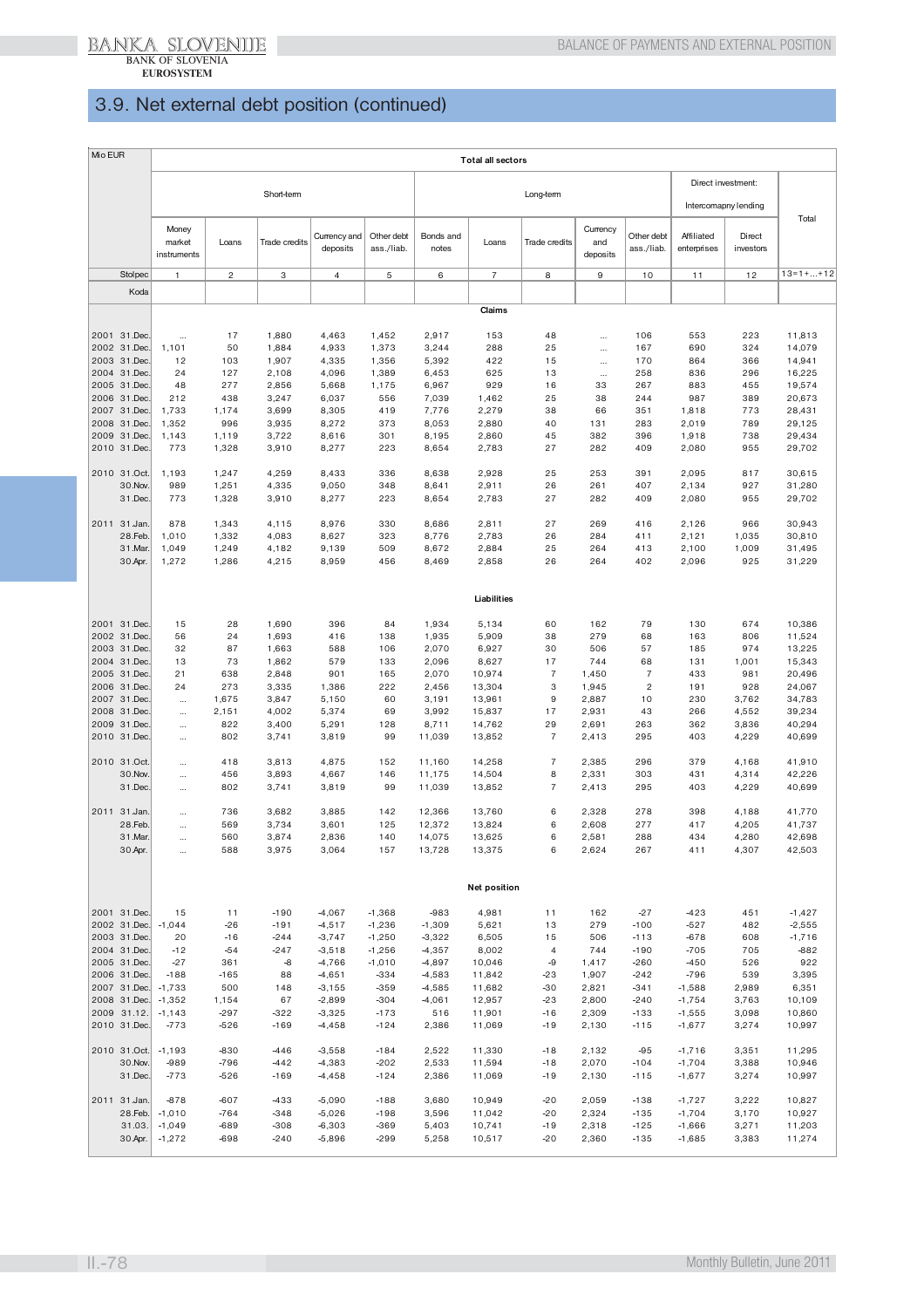|                                         | Total                                               | $20 = 6 + 12 + 19$            |      |                                     | 3,706          | 4,275                                                                | 5,381           | 6,165          | 6,459          |                | 8,012<br>9,490                                                                                                                                                           |                                     | 1,097          | 1,178                                 | 1,657                   | 1,875          | 2,007          |                | 2,462<br>2,883    |                                            |                | 2,609<br>3,097    | 3,724             | 4,290             | 4,452          | 5,550          | 6,607                                                                                          |
|-----------------------------------------|-----------------------------------------------------|-------------------------------|------|-------------------------------------|----------------|----------------------------------------------------------------------|-----------------|----------------|----------------|----------------|--------------------------------------------------------------------------------------------------------------------------------------------------------------------------|-------------------------------------|----------------|---------------------------------------|-------------------------|----------------|----------------|----------------|-------------------|--------------------------------------------|----------------|-------------------|-------------------|-------------------|----------------|----------------|------------------------------------------------------------------------------------------------|
|                                         | Total                                               | $\frac{0}{1}$                 |      |                                     | 595            | 722                                                                  | 910             | 999            | 895            | 1,045          | 1,312                                                                                                                                                                    |                                     |                | 00000000                              |                         |                |                |                |                   |                                            | 595            |                   | $722$<br>910      | 999               | 895            | 1,045          | 1,312                                                                                          |
|                                         | Other                                               | $\frac{8}{1}$                 |      |                                     |                | 00000000                                                             |                 |                |                |                |                                                                                                                                                                          |                                     |                | 00000000                              |                         |                |                |                |                   |                                            |                | $\,$              | $\mathbf{u}$      | $\,$              | $\,$           | ×              | $\overline{\phantom{a}}$                                                                       |
|                                         | Arears                                              | $\overline{1}$                |      |                                     |                | $\circ\circ\circ\circ\circ\circ\circ$                                |                 |                |                |                |                                                                                                                                                                          |                                     |                | $\circ\circ\circ\circ\circ\circ\circ$ |                         |                |                |                |                   |                                            |                | $\mathbf{r}$      | $\,$              | $\blacksquare$    | $\,$           | $\,$           |                                                                                                |
| Direct investment: Intercompany lending | liabilities to<br>investors<br>direct<br>Debt       | 16                            |      |                                     | 388            | 544                                                                  | 724             | 756            | 744            | 881            | 1,136                                                                                                                                                                    |                                     |                | 00000000                              |                         |                |                |                |                   |                                            | 388            |                   | 544<br>724        | 756               | 744            | 881            | 1,136                                                                                          |
|                                         | Other                                               | $\frac{10}{10}$               |      |                                     |                | 00000000                                                             |                 |                |                |                |                                                                                                                                                                          |                                     |                | 00000000                              |                         |                |                |                |                   |                                            | ٠              | $\mathbf{r}$      | $\,$              | $\mathbf{u}$      | $\blacksquare$ |                |                                                                                                |
|                                         | Arrears                                             | $\frac{4}{3}$                 |      |                                     |                | $\circ\circ\circ\circ\circ\circ\circ$                                |                 |                |                |                |                                                                                                                                                                          |                                     |                | 00000000                              |                         |                |                |                |                   |                                            |                |                   | $\mathbf{u}$      |                   |                |                |                                                                                                |
|                                         | liabilities to<br>enterprises<br>affiliated<br>Debt | $\frac{8}{1}$                 |      |                                     | 207            | 178                                                                  | 186             | 243            |                |                | $154$<br>$164$<br>$176$                                                                                                                                                  |                                     |                | 00000000                              |                         |                |                |                |                   |                                            | 207            |                   |                   |                   |                |                | $178$<br>$186$<br>$245$<br>$164$<br>$176$                                                      |
|                                         | Total                                               | $= 7 +  + 1$<br>$\frac{2}{1}$ |      |                                     | 1,741          | 2,083                                                                | 2,968           | 3,347          | 3,726          | 4,811          | 5,895                                                                                                                                                                    |                                     | 1,097          | 1,178                                 | 1,657                   | 1,875          | 2,007          | 2,462          | 2,883             |                                            | 644            | 905               | 1,311             | 1,472             | 1,719          | 2,350          | 3,012                                                                                          |
|                                         | Other debt<br>liabilities                           | $\overline{1}$                |      | <b>Gross External Debt Position</b> | 140            | 134                                                                  | 118             | $\overline{9}$ | $_{\rm 83}$    | 82<br>78       |                                                                                                                                                                          | Public and Publicly Guaranteed Debt |                | $\circ\circ\circ\circ\circ\circ\circ$ |                         |                |                |                |                   | Non-guaranteed privat sector external debt | 140            | 134               | 118               |                   |                |                | 98887                                                                                          |
| Long-term                               | Trade credits                                       | $\frac{1}{2}$                 |      |                                     | $\overline{C}$ | 8                                                                    | $\frac{82}{87}$ |                | 115            | 101            | $\overline{8}$                                                                                                                                                           |                                     |                | 0 0 0 0 0 0 0                         |                         |                |                |                |                   |                                            |                | 6770              |                   |                   |                |                | $100$<br>$100$<br>$87$                                                                         |
|                                         | Currency and<br>deposits                            | တ                             |      |                                     |                | 00000000                                                             |                 |                |                |                |                                                                                                                                                                          |                                     |                | $\circ\circ\circ\circ\circ\circ\circ$ |                         |                |                |                |                   |                                            | $\,$           | J,                | $\,$              | $\blacksquare$    | $\blacksquare$ | $\mathbf{r}$   | $\blacksquare$                                                                                 |
|                                         | Loans                                               |                               |      |                                     | 1,496          | 1,851                                                                | 1,957           | 2,151          | 2,433          | 3,134          | 3,983                                                                                                                                                                    |                                     | 1091           | 1,173                                 | 890                     | 912            | 967            | 1,031          | 1,195             |                                            | 405            | 678               | 1,067             | 1,239             | 1,466          | 2,103          | 2,788                                                                                          |
|                                         | Bonds and<br>notes                                  | $\sim$                        |      |                                     |                | 5<br>5<br>5<br>5                                                     |                 |                |                |                | 810<br>1,015<br>1,494<br>1,748                                                                                                                                           |                                     |                | $\circ$ $\circ$                       | 762                     | 963            | 1,040          | 1,431          | 1,688             |                                            |                |                   |                   |                   |                |                | 5<br>5 5 5 5 7 5 6 7                                                                           |
|                                         | Total                                               | $= 1 +  + 5$<br>$\circ$       |      |                                     |                | $1,371$<br>$1,470$                                                   |                 |                |                |                | $\begin{array}{cccc}\n & 5 & 0 & 3 \\  & 7 & 8 & 3 & 6 & 6 \\  & 8 & 9 & 6 & 5 & 6 \\  & 9 & 9 & 3 & 5 & 6 \\  & 1 & 9 & 3 & 5 & 3 \\  & 2 & 9 & 3 & 5 & 3\n\end{array}$ |                                     |                | $\circ\circ\circ\circ\circ\circ\circ$ |                         |                |                |                |                   |                                            |                |                   |                   |                   |                |                | $\begin{array}{cccc}\n1.371 \\ 7.470 \\ 1.503 \\ 8.63 \\ 1.503 \\ 1.503 \\ 2.283\n\end{array}$ |
|                                         | Other debt<br>liabilities                           | LO                            |      |                                     |                | $\circ \circ \circ \circ \circ \circ \underset{\omega}{\circ} \circ$ |                 |                |                |                |                                                                                                                                                                          |                                     |                | 00000000                              |                         |                |                |                |                   |                                            |                |                   |                   |                   |                |                | $\circ \circ \circ \circ \circ \circ \underset{\omega}{\circ} \circ$                           |
| Short-term                              | Trade credits                                       | 4                             |      |                                     |                |                                                                      |                 |                |                |                |                                                                                                                                                                          |                                     |                | $\circ\circ\circ\circ\circ\circ\circ$ |                         |                |                |                |                   |                                            |                |                   |                   |                   |                |                |                                                                                                |
|                                         | Currency and<br>deposits                            | S                             |      |                                     |                | $140$<br>$171$                                                       |                 | 0.78804        |                |                |                                                                                                                                                                          |                                     |                | $\circ\circ\circ\circ\circ\circ\circ$ |                         |                |                |                |                   |                                            | 140            | 171               |                   |                   |                |                |                                                                                                |
|                                         | Loans                                               | $\sim$                        |      |                                     |                | 4 9 2 7 8 9 7 4                                                      |                 |                |                |                |                                                                                                                                                                          |                                     |                | 00000000                              |                         |                |                |                |                   |                                            |                |                   |                   |                   |                |                | ねっとけるりです                                                                                       |
|                                         | instruments<br>market<br>Money                      | ÷                             |      |                                     |                | 00000000                                                             |                 |                |                |                |                                                                                                                                                                          |                                     |                | 00000000                              |                         |                |                |                |                   |                                            |                |                   |                   |                   |                |                | 00000000                                                                                       |
|                                         |                                                     | Column                        | Code |                                     | 31.dec<br>1994 | 31.dec<br>1995                                                       | 31.dec<br>1996  | 31.dec<br>1997 | 31.dec<br>1998 | 31.dec<br>1999 | 31.dec<br>2000                                                                                                                                                           |                                     | 31.dec<br>1994 | 1995                                  | $31.\text{dec}$<br>1996 | 31.dec<br>1997 | 31.dec<br>1998 | 31.dec<br>1999 | $31$ .dec<br>2000 |                                            | 31.dec<br>1994 | $31$ .dec<br>1995 | $31$ .dec<br>1996 | $31$ .dec<br>1997 | 31.dec<br>1998 | 31.dec<br>1999 | 31.dec<br>2000                                                                                 |

3.10. Gross External Debt 1994 - 2000

3.10. Gross External Debt 1994 - 2000

#### BANKA SLOVENIJE BANK OF SLOVENIA **EUROSYSTEM**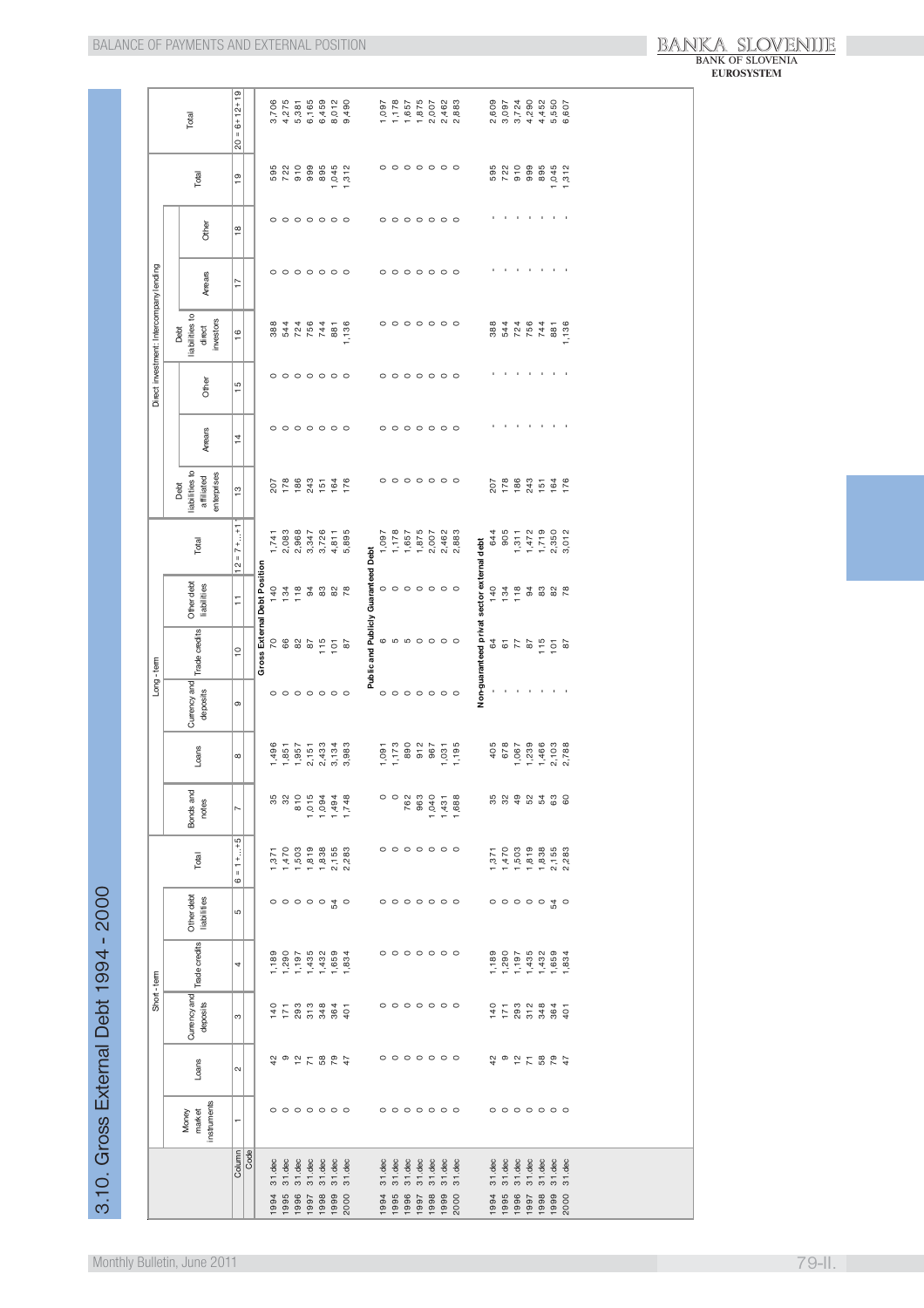**EUROSYSTEM**

## 3.11. Gross External Debt

| Millions of EUR              |                             |                      | Short-term                |                         |                                             |                |                    | Long-term        |                          |                      |
|------------------------------|-----------------------------|----------------------|---------------------------|-------------------------|---------------------------------------------|----------------|--------------------|------------------|--------------------------|----------------------|
|                              | Money market<br>instruments | Loans                | Currency and<br>deposuits | Trade credits           | Other debt<br>liabilities                   | Total          | Bonds and<br>notes | Loans            | Currency and<br>deposits | Trade credits        |
| Stolpec                      | $\mathbf{1}$                | $\sqrt{2}$           | 3                         | $\overline{\mathbf{4}}$ | 5                                           | $6 = 1 +  + 5$ | $\sqrt{7}$         | 8                | 9                        | 10                   |
| Koda                         |                             |                      |                           |                         |                                             |                |                    |                  |                          |                      |
|                              |                             |                      |                           |                         | <b>Gross External Debt Position</b>         |                |                    |                  |                          |                      |
|                              |                             |                      |                           |                         |                                             |                |                    |                  |                          |                      |
| 2001 31.Dec.                 | 15                          | 28                   | 396                       | 1,690                   | 84                                          | 2,213          | 1,934              | 5,134            | 162                      | 60                   |
| 2002 31.Dec.                 | 56                          | 24                   | 416                       | 1,693                   | 138                                         | 2,327          | 1,935              | 5,909            | 279                      | 38                   |
| 2003 31.Dec.<br>2004 31.Dec. | 32<br>13                    | 87<br>73             | 588<br>579                | 1,663                   | 106<br>133                                  | 2,475<br>2,659 | 2,070<br>2,096     | 6,927<br>8,627   | 506<br>744               | 30<br>17             |
| 2005 31.Dec.                 | 21                          | 638                  | 901                       | 1,862<br>2,848          | 165                                         | 4,573          | 2,070              | 10,974           | 1,450                    | $\overline{7}$       |
| 2006 31.Dec.                 | 24                          | 273                  | 1,386                     | 3,335                   | 222                                         | 5,239          | 2,456              | 13,304           | 1,945                    | 3                    |
| 2007 31.Dec.                 | $\cdots$                    | 1,675                | 5,150                     | 3,847                   | 60                                          | 10,732         | 3,191              | 13,961           | 2,887                    | 9                    |
| 2008 31.Dec.                 | $\cdots$                    | 2,151                | 5,374                     | 4,002                   | 69                                          | 11,595         | 3,992              | 15,837           | 2,931                    | 17                   |
| 2009 31.Dec.                 | $\cdots$                    | 822                  | 5,291                     | 3,400                   | 128                                         | 9,640          | 8,711              | 14,762           | 2,691                    | 29                   |
| 2010 31.Dec.                 | $\cdots$                    | 802                  | 3,819                     | 3,741                   | 99                                          | 8,461          | 11,039             | 13,852           | 2,413                    | $\overline{7}$       |
|                              |                             |                      |                           |                         |                                             |                |                    |                  |                          |                      |
| 2010 31.Oct.<br>30.Nov.      | $\cdots$                    | 418<br>456           | 4,875<br>4,667            | 3,813<br>3,893          | 152<br>146                                  | 9,257<br>9,160 | 11,160<br>11,175   | 14,258<br>14,504 | 2,385                    | $\overline{7}$<br>8  |
| 31.Dec.                      | $\cdots$<br>$\cdots$        | 802                  | 3,819                     | 3,741                   | 99                                          | 8,461          | 11,039             | 13,852           | 2,331<br>2,413           | $\overline{7}$       |
|                              |                             |                      |                           |                         |                                             |                |                    |                  |                          |                      |
| 2011 31.Jan.                 | $\cdots$                    | 736                  | 3,885                     | 3,682                   | 142                                         | 8,446          | 12,366             | 13,760           | 2,328                    | 6                    |
| 28.Feb.                      | $\cdots$                    | 569                  | 3,601                     | 3,734                   | 125                                         | 8,028          | 12,372             | 13,824           | 2,608                    | 6                    |
| 31.Mar.                      | $\cdots$                    | 560                  | 2,836                     | 3,874                   | 140                                         | 7,409          | 14,075             | 13,625           | 2,581                    | 6                    |
| 30.Apr.                      | $\cdots$                    | 588                  | 3,064                     | 3,975                   | 157                                         | 7,785          | 13,728             | 13,375           | 2,624                    | 6                    |
|                              |                             |                      |                           |                         |                                             |                |                    |                  |                          |                      |
|                              |                             |                      |                           |                         |                                             |                |                    |                  |                          |                      |
|                              |                             |                      |                           |                         | Public and Publicly Guaranteed Debt         |                |                    |                  |                          |                      |
|                              |                             |                      |                           |                         |                                             |                |                    |                  |                          |                      |
| 2001 31.Dec.<br>2002 31.Dec. | 3<br>56                     | $\cdots$             | $\mathsf O$<br>33         |                         | 12<br>10                                    | 15<br>99       | 1,908              | 1,186<br>1,248   |                          |                      |
| 2003 31.Dec.                 | 32                          | $\cdots$<br>$\cdots$ | 30                        | $\ddotsc$<br>           | 8                                           | 70             | 1,894<br>2,008     | 1,453            | <br>                     |                      |
| 2004 31.Dec.                 | 13                          | $\cdots$             | 36                        | $\cdots$                | 8                                           | 57             | 1,865              | 1,824            | $\cdots$                 | <br>                 |
| 2005 31.Dec.                 | 21                          | $\cdots$             | 39                        |                         | $\mathsf g$                                 | 70             | 1,720              | 2,009            |                          |                      |
| 2006 31.Dec.                 | 24                          |                      | 45                        | $\cdots$                | 9                                           | 77             | 2,108              | 2,167            |                          |                      |
| 2007 31.Dec.                 | $\cdots$                    | 0                    | 3,588                     | $\cdots$                |                                             | 3,588          | 2,832              | 1,676            | $\cdots$                 |                      |
| 2008 31.Dec.                 | $\cdots$                    | $\cdots$             | 3,603                     | $\cdots$                |                                             | 3,603          | 3,552              | 1,949            | $\cdots$                 |                      |
| 2009 31.Dec.                 | $\cdots$                    | $\ldots$             | 3,360                     | $\cdots$                | 0                                           | 3,360          | 8,208              | 2,156            | $\cdots$                 |                      |
| 2010 31.Dec.                 | $\cdots$                    | 20                   | 2,125                     | $\cdots$                | $\cdots$                                    | 2,145          | 9,864              | 4,235            | $\cdots$                 | $\cdots$             |
| 2010 31.Oct.                 | $\cdots$                    | $\cdots$             | 3,099                     | $\cdots$                | $\cdots$                                    | 3,099          | 10,031             | 3,994            | $\cdots$                 |                      |
| 30.Nov.                      |                             | $\ldots$             | 2,981                     |                         |                                             | 2,981          | 9,991              | 4,291            |                          |                      |
| 31.Dec.                      | $\cdots$                    | 20                   | 2,125                     | $\cdots$                | $\cdots$                                    | 2,145          | 9,864              | 4,235            | $\cdots$                 |                      |
|                              |                             |                      |                           |                         |                                             |                |                    |                  |                          |                      |
| 2011 31.Jan.                 |                             | 20                   | 2,264                     | $\ddotsc$               |                                             | 2,284          | 11,189             | 4,241            |                          |                      |
| 28.Feb.<br>31.Mar.           | $\cdots$                    | 40<br>40             | 1,938<br>1,321            |                         |                                             | 1,978<br>1,361 | 11,197<br>12,625   | 4,203<br>4,177   |                          |                      |
| 30.Apr.                      | $\cdots$                    | 60                   | 1,731                     | $\cdots$<br>            | $\cdots$                                    | 1,791          | 12,305             | 4,179            |                          | $\cdots$             |
|                              |                             |                      |                           |                         |                                             |                |                    |                  |                          |                      |
|                              |                             |                      |                           |                         |                                             |                |                    |                  |                          |                      |
|                              |                             |                      |                           |                         | Non-guaranteed private sector external debt |                |                    |                  |                          |                      |
| 2001 31.Dec.                 | 12                          | 28                   | 396                       | 1,690                   | 72                                          | 2,198          | 26                 | 3,948            | 162                      | 60                   |
| 2002 31.Dec.                 | $\cdots$                    | 24                   | 383                       | 1,693                   | 128                                         | 2,227          | 41                 | 4,661            | 279                      | 38                   |
| 2003 31.Dec.                 | $\cdots$                    | 87                   | 558                       | 1,663                   | 97                                          | 2,405          | 62                 | 5,474            | 506                      | 30                   |
| 2004 31.Dec.                 | $\cdots$                    | 73                   | 543                       | 1,862                   | 125                                         | 2,603          | 231                | 6,803            | 744                      | 17                   |
| 2005 31.Dec.                 | $\cdots$                    | 638                  | 862                       | 2,848                   | 156                                         | 4,503          | 350                | 8,966            | 1,450                    | $\overline{7}$       |
| 2006 31.Dec.                 | $\cdots$                    | 273                  | 1,342                     | 3,335                   | 213                                         | 5,162          | 349                | 11,137           | 1,945                    | 3                    |
| 2007 31.Dec.                 | $\cdots$                    | 1,675                | 1,563                     | 3,847                   | 60                                          | 7,145          | 359                | 12,285           | 2,887                    | 9                    |
| 2008 31.Dec.                 | $\cdots$                    | 2,151                | 1,770                     | 4,002                   | 69                                          | 7,992          | 441                | 13,887           | 2,931                    | 17                   |
| 2009 31.Dec.<br>2010 31.Dec. | $\cdots$                    | 822<br>782           | 1,931<br>1,694            | 3,400<br>3,741          | 128<br>99                                   | 6,280<br>6,316 | 503<br>1,175       | 12,606<br>9,617  | 2,691<br>2,413           | 29<br>$\overline{7}$ |
|                              | $\cdots$                    |                      |                           |                         |                                             |                |                    |                  |                          |                      |
| 2010 31.Oct.                 | $\cdots$                    | 418                  | 1,776                     | 3,813                   | 152                                         | 6,158          | 1,129              | 10,264           | 2,385                    | $\overline{7}$       |
| 30.Nov.                      | $\cdots$                    | 456                  | 1,686                     | 3,893                   | 146                                         | 6,180          | 1,184              | 10,214           | 2,331                    | 8                    |
| 31.Dec.                      | $\cdots$                    | 782                  | 1,694                     | 3,741                   | 99                                          | 6,316          | 1,175              | 9,617            | 2,413                    | $\overline{7}$       |
|                              |                             |                      |                           |                         |                                             |                |                    |                  |                          | 6                    |
| 2011 31.Jan.<br>28.Feb.      | $\cdots$<br>                | 716<br>529           | 1,621<br>1,663            | 3,682<br>3,734          | 142<br>125                                  | 6,161<br>6,050 | 1,177<br>1,175     | 9,520<br>9,622   | 2,328<br>2,608           | 6                    |
| 31.Mar.                      | $\cdots$                    | 520                  | 1,515                     | 3,874                   | 140                                         | 6,049          | 1,450              | 9,448            | 2,581                    | 6                    |
| 30.Apr.                      |                             | 528                  | 1,333                     | 3,975                   | 157                                         | 5,994          | 1,422              | 9,196            | 2,624                    | 6                    |
|                              |                             |                      |                           |                         |                                             |                |                    |                  |                          |                      |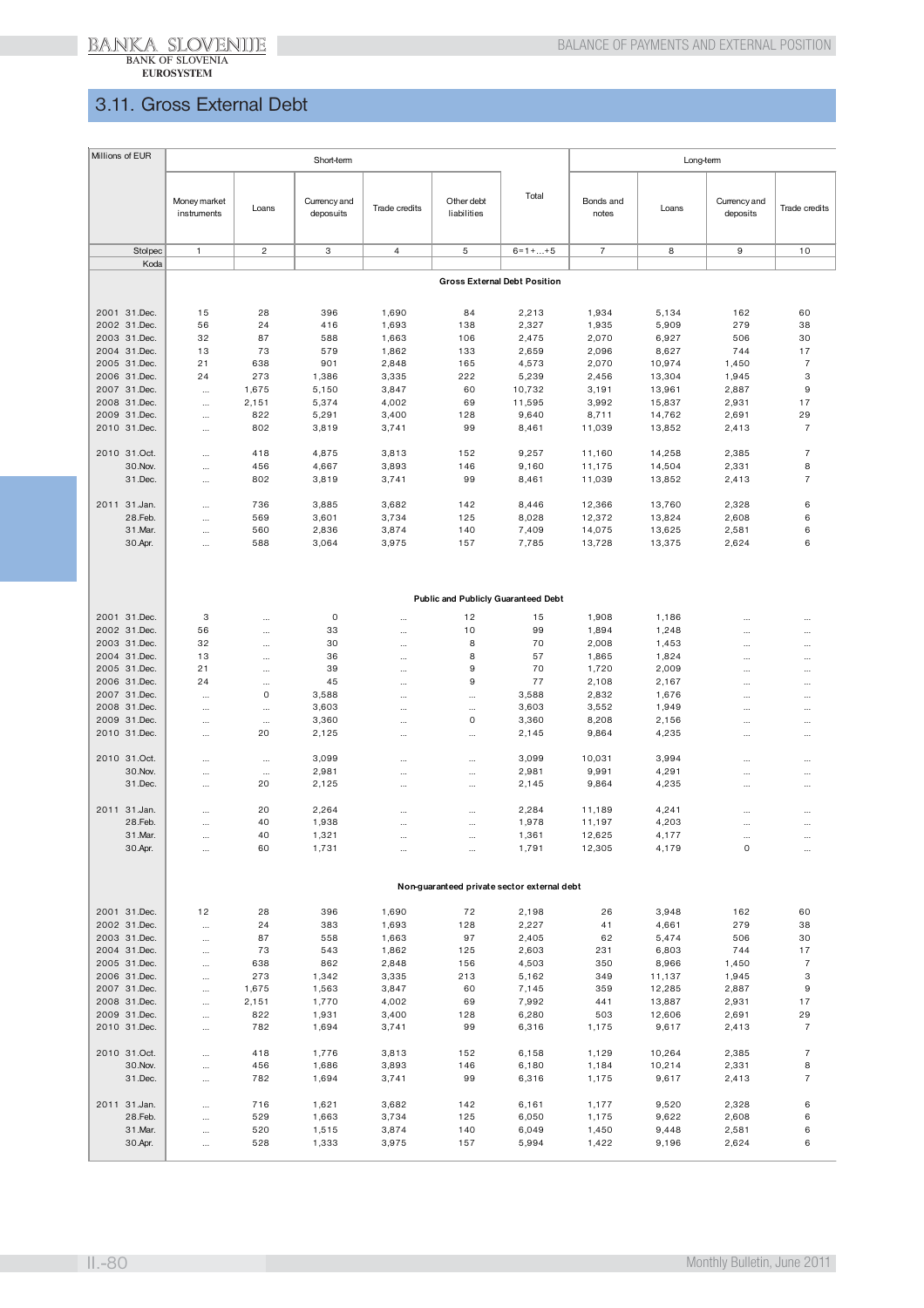|                |                  |                  |                              |               | Direct investment: Intercompany lending     |                              |                |                |                  | Millions of EUR              |
|----------------|------------------|------------------|------------------------------|---------------|---------------------------------------------|------------------------------|----------------|----------------|------------------|------------------------------|
|                |                  |                  |                              |               |                                             |                              |                |                |                  |                              |
| Other debt     |                  | Debt liabilities |                              |               | Debt liabilities                            |                              |                | Total          | Total            |                              |
| liabilities    | Total            | to affiliated    |                              |               | to direct                                   |                              |                |                |                  |                              |
|                |                  | enterprises      | Arrears                      | Other         | investors                                   | Arrears                      | Other          |                |                  |                              |
| 11             | $12=7++11$       | 13               | 14                           | 15            | 16                                          | 17                           | 18             | 19             | $20=6+12+19$     | Stolpec                      |
|                |                  |                  |                              |               |                                             |                              |                |                |                  | Koda                         |
|                |                  |                  |                              |               | <b>Gross External Debt Position</b>         |                              |                |                |                  |                              |
| 79             | 7,369            | 130              |                              | 130           | 674                                         | $\sqrt{4}$                   | 670            | 804            | 10,386           | 2001 31.Dec.                 |
| 68             | 8,229            | 163              | $\mathsf{O}\xspace$          | 163           | 806                                         | $\overline{7}$               | 799            | 969            | 11,524           | 2002 31.Dec.                 |
| 57             | 9,590            | 185              | 0                            | 185           | 974                                         | 8                            | 966            | 1,160          | 13,225           | 2003 31.Dec.                 |
| 68             | 11,552           | 131              | $\mathbf{1}$                 | 131           | 1,001                                       | 9                            | 992            | 1,132          | 15,343           | 2004 31.Dec.                 |
| $\overline{7}$ | 14,509           | 433              | $\mathsf O$                  | 433           | 981                                         | 5                            | 976            | 1,415          | 20,496           | 2005 31.Dec.                 |
| $\overline{c}$ | 17,709           | 191              | 12                           | 179           | 928                                         | 31                           | 897            | 1,119          | 24,067           | 2006 31.Dec.                 |
| 10             | 20,059           | 230              |                              | 230           | 3,762                                       | $\overline{\mathbf{c}}$      | 3,759          | 3,992          | 34,783           | 2007 31.Dec.                 |
| 43             | 22,820           | 266              | 0                            | 266           | 4,552                                       | $\overline{4}$               | 4,548          | 4,818          | 39,234           | 2008 31.Dec.                 |
| 263            | 26,455           | 362              | 0                            | 362           | 3,836                                       | $\overline{4}$               | 3,831          | 4,198          | 40,294           | 2009 31.Dec.                 |
| 295            | 27,606           | 403              | 0                            | 403           | 4,229                                       | $\overline{7}$               | 4,222          | 4,632          | 40,699           | 2010 31.Dec.                 |
| 296            | 28,105           | 379              | 0                            | 378           | 4,168                                       | 5                            | 4,163          | 4,547          | 41,910           | 2010 31.Oct.                 |
| 303            | 28,321           | 431              | 0                            | 430           | 4,314                                       | 5                            | 4,310          | 4,745          | 42,226           | 30.Nov.                      |
| 295            | 27,606           | 403              | 0                            | 403           | 4,229                                       | $\overline{7}$               | 4,222          | 4,632          | 40,699           | 31.Dec.                      |
| 278            | 28,738           | 398              | 0                            | 398           | 4,188                                       | 10                           | 4,178          | 4,586          | 41,770           | 2011 31.Jan.                 |
| 277            | 29,087           | 417              | $\overline{\mathbf{c}}$      | 415           | 4,205                                       | 10                           | 4,195          | 4,622          | 41,737           | 28.Feb.                      |
| 288            | 30,575           | 434              | $\overline{\mathbf{c}}$      | 432           | 4,280                                       | 9                            | 4,271          | 4,713          | 42,698           | 31.Mar.                      |
| 267            | 30,000           | 411              | $\overline{c}$               | 410           | 4,307                                       | 10                           | 4,297          | 4,719          | 42,503           | 30.Apr.                      |
|                |                  |                  |                              |               |                                             |                              |                |                |                  |                              |
|                |                  |                  |                              |               | Public and Publicly Guaranteed Debt         |                              |                |                |                  |                              |
|                |                  |                  |                              |               |                                             |                              |                |                |                  |                              |
| $\cdots$       | 3,095            |                  |                              |               | $\ddotsc$                                   |                              |                |                | 3,109            | 2001 31.Dec.                 |
| $\cdots$       | 3,142            |                  |                              |               | $\ddotsc$                                   |                              |                |                | 3,241            | 2002 31.Dec.                 |
| $\cdots$       | 3,461            | $\cdots$         |                              |               | $\ddotsc$                                   |                              |                |                | 3,531            | 2003 31.Dec.                 |
| $\cdots$       | 3,689            | $\cdots$         |                              |               |                                             |                              |                |                | 3,745<br>3,799   | 2004 31.Dec.<br>2005 31.Dec. |
| $\cdots$       | 3,729<br>4,275   | $\cdots$         |                              | $\cdots$      | $\ddotsc$                                   |                              |                |                | 4,352            | 2006 31.Dec                  |
| $\cdots$       | 4,508            | $\cdots$         |                              | $\ddotsc$     | $\ddotsc$                                   |                              |                |                | 8,096            | 2007 31.Dec.                 |
| $\cdots$<br>32 | 5,533            | <br>$\cdots$     | <br>                         | <br>$\ddotsc$ | $\ddotsc$<br>$\ddotsc$                      | $\cdots$<br>                 | $\cdots$<br>   |                | 9,137            | 2008 31.Dec.                 |
| 238            | 10,602           | $\cdots$         |                              |               | $\ddotsc$                                   |                              |                |                | 13,962           | 2009 31.Dec                  |
| 252            | 14,351           |                  | $\cdots$<br>                 | <br>          | $\ddotsc$                                   | <br>                         | <br>           | <br>           | 16,496           | 2010 31.Dec.                 |
|                |                  |                  |                              |               |                                             |                              |                |                |                  |                              |
| 248            | 14,273           |                  |                              |               | $\cdots$                                    |                              |                |                | 17,372           | 2010 31.Oct.                 |
| 255<br>252     | 14,537           | $\cdots$         |                              | $\cdots$      | $\ddotsc$                                   |                              |                |                | 17,518           | 30.Nov.<br>31.Dec.           |
|                | 14,351           | $\cdots$         |                              | $\cdots$      | $\cdots$                                    | $\cdots$                     | $\cdots$       |                | 16,496           |                              |
| 248            | 15,678           |                  |                              |               |                                             |                              | $\cdots$       | $\cdots$       | 17,962           | 2011 31.Jan.                 |
| 247            | 15,647           |                  |                              |               |                                             |                              |                |                | 17,625           | 28.Feb.                      |
| 243            | 17,045           | $\cdots$         |                              |               |                                             | $\cdots$                     |                | $\cdots$       | 18,405           | 31.Mar.                      |
| 237            | 16,722           | $\cdots$         |                              |               |                                             | $\cdots$                     |                |                | 18,513           | 30.Apr.                      |
|                |                  |                  |                              |               | Non-guaranteed private sector external debt |                              |                |                |                  |                              |
|                |                  |                  |                              |               |                                             |                              |                |                |                  |                              |
| 79             | 4,274            | 130              |                              | 130           | 674                                         | $\overline{\mathbf{4}}$      | 670            | 804            | 7,276            | 2001 31.Dec.                 |
| 68             | 5,087            | 163              | 0                            | 163           | 806                                         | $\overline{7}$               | 799            | 969            | 8,283            | 2002 31.Dec.                 |
| 57             | 6,129            | 185              | 0                            | 185           | 974                                         | 8                            | 966            | 1,160          | 9,694            | 2003 31.Dec.                 |
| 68             | 7,863            | 131              | 1                            | 131           | 1,001                                       | 9                            | 992            | 1,132          | 11,598           | 2004 31.Dec.                 |
| $\sqrt{7}$     | 10,780           | 433              | $\mathsf{O}\xspace$          | 433           | 981                                         | 5                            | 976            | 1,415          | 16,697           | 2005 31.Dec.                 |
| $\sqrt{2}$     | 13,435           | 191              | 12                           | 179           | 928                                         | 31                           | 897            | 1,119          | 19,715           | 2006 31.Dec.                 |
| 10<br>11       | 15,550<br>17,287 | 230<br>266       | <br>0                        | 230<br>266    | 3,762<br>4,552                              | $\sqrt{2}$<br>$\overline{4}$ | 3,759<br>4,548 | 3,992<br>4,818 | 26,687<br>30,097 | 2007 31.Dec.<br>2008 31.Dec. |
| 25             | 15,854           | 362              | 0                            | 362           | 3,836                                       | 4                            | 3,831          | 4,198          | 26,332           | 2009 31.Dec.                 |
| 43             | 13,255           | 403              | 0                            | 403           | 4,229                                       | $\overline{7}$               | 4,222          | 4,632          | 24,203           | 2010 31.Dec.                 |
| 48             | 13,832           | 379              | 0                            | 378           | 4,168                                       | 5                            | 4,163          | 4,547          | 24,537           | 2010 31.Oct.                 |
| 48             | 13,784           | 431              | 0                            | 430           | 4,314                                       | 5                            | 4,310          | 4,745          | 24,709           | 30.Nov.                      |
| 43             | 13,255           | 403              | 0                            | 403           | 4,229                                       | $\overline{7}$               | 4,222          | 4,632          | 24,203           | 31.Dec.                      |
|                |                  |                  |                              |               |                                             |                              |                |                |                  |                              |
| 30<br>29       | 13,060<br>13,440 | 398<br>417       | 0<br>$\overline{\mathbf{c}}$ | 398<br>415    | 4,188<br>4,205                              | 10<br>10                     | 4,178<br>4,195 | 4,586<br>4,622 | 23,808<br>24,113 | 2011 31.Jan.<br>28.Feb.      |
| 45             | 13,530           | 434              | $\overline{\mathbf{c}}$      | 432           | 4,280                                       | 9                            | 4,271          | 4,713          | 24,292           | 31.Mar.                      |
| 30             | 13,278           | 411              | $\overline{\mathbf{c}}$      | 410           | 4,307                                       | 10                           | 4,297          | 4,719          | 23,990           | 30.Apr.                      |
|                |                  |                  |                              |               |                                             |                              |                |                |                  |                              |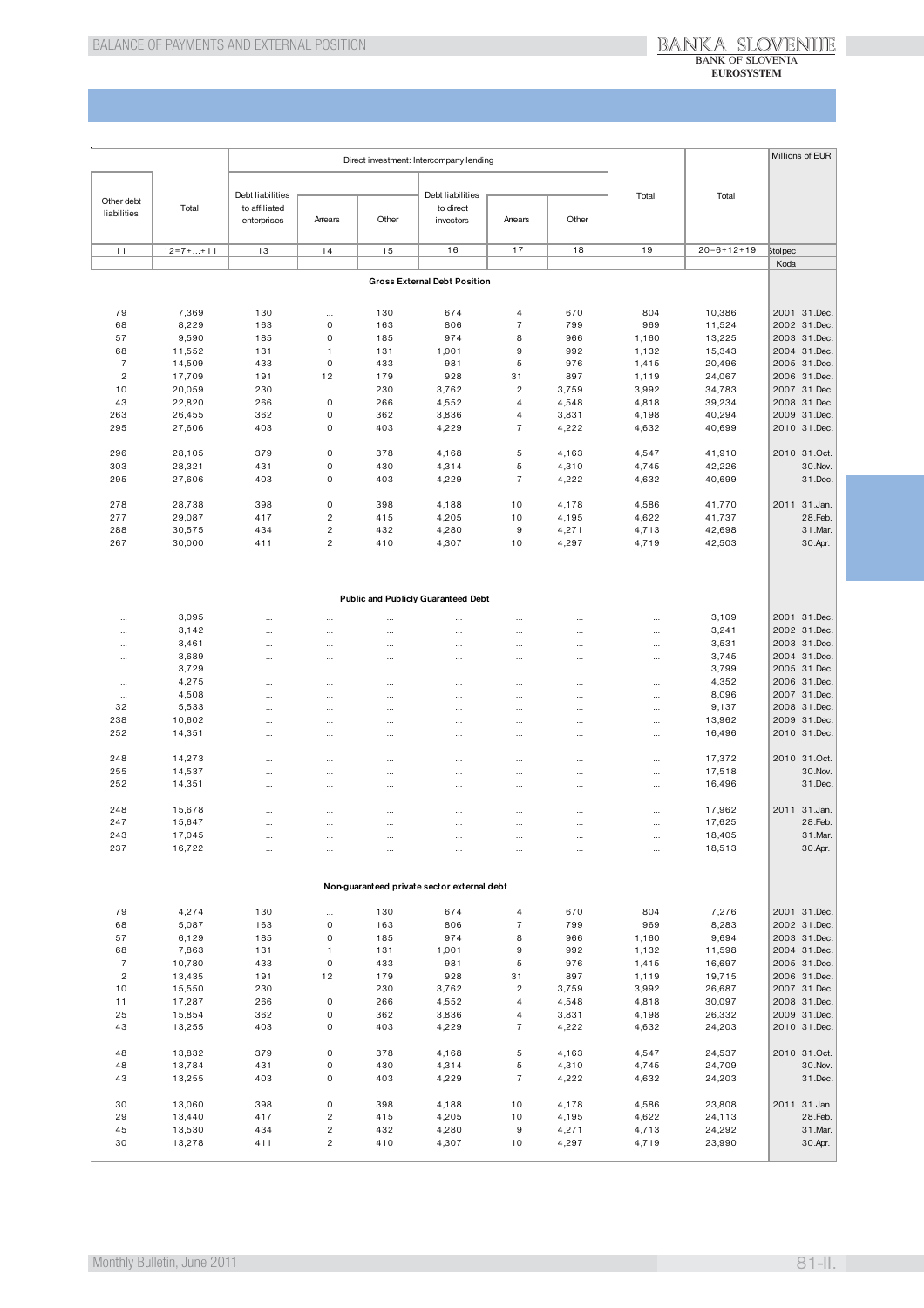BANK OF SLOVENIA **EUROSYSTEM**

## 3.12. International reserves

|              | Millions of EUR  |               |                |                                 | Bank of Slovenia    |                          |                         |
|--------------|------------------|---------------|----------------|---------------------------------|---------------------|--------------------------|-------------------------|
|              |                  |               |                | Total reserves (including gold) |                     |                          |                         |
|              |                  | Gold          | SDR's          | Reserve<br>position in IMF      | Foreign<br>exchange | Financial<br>derivatives | Total                   |
|              | Column           | 1             | 2              | 3                               | 4                   | 5                        | $6 = 1 + 2 + 3 + 4 + 5$ |
|              | Code<br>31.Dec   |               |                |                                 |                     |                          |                         |
| 1994<br>1995 | 31.Dec           | 0.1<br>0.1    | 0.1<br>0.0     | 15.3<br>14.9                    | 1,206.5<br>1,405.9  |                          | 1,222.0<br>1,420.9      |
| 1996         | 31.Dec           | 0.1           | 0.1            | 14.9                            | 1,837.9             | <br>                     | 1,853.0                 |
| 1997         | 31.Dec           | 0.1           | 0.1            | 15.7                            | 2,987.3             |                          | 3,003.1                 |
| 1998         | 31.Dec           | 0.1           | 0.2            | 55.8                            | 3,048.5             |                          | 3,104.6                 |
| 1999         | 31.Dec           | 0.1           | 1.6            | 107.3                           | 3,050.3             |                          | 3,159.3                 |
| 2000         | 31.Dec           | 0.1           | 4.0            | 88.5                            | 3,343.3             |                          | 3,435.9                 |
| 2001         | 31.Dec           | 76.2          | 5.7            | 91.3                            | 4,810.5             |                          | 4,983.7                 |
| 2002         | 31.Dec           | 79.9          | 6.7            | 115.9                           | 6,578.9             |                          | 6,781.4                 |
| 2003         | 31.Dec           | 80.9          | 7.3            | 115.7                           | 6,675.0             |                          | 6,878.9                 |
| 2004         | 31.Dec           | 77.8          | 8.2            | 87.9                            | 6,367.9             |                          | 6,541.8                 |
| 2005         | 31.Dec           | 70.4          | 9.8            | 43.6                            | 6,770.7             |                          | 6,894.6                 |
| 2006         | 31.Dec           | 78.4          | 9.3            | 27.8                            | 5,304.5             |                          | 5,420.0                 |
| 2007         | 31.Dec           | 58.2          | 8.6            | 17.1                            | 639.9               |                          | 723.8                   |
| 2008         | 31.Dec           | 63.6          | 8.5            | 33.2                            | 582.0               |                          | 687.2                   |
| 2009         | 31.Dec           | 78.3          | 215.7          | 45.8                            | 414.0               | $-4.8$                   | 749.1                   |
| 2010         | 31.Dec           | 108.0         | 229.5          | 59.1                            | 406.2               | 0.3                      | 803.2                   |
|              |                  |               |                |                                 |                     |                          |                         |
| 2007         | 30.Jun           | 49.2          | 9.0            | 17.9                            | 782.0               |                          | 858.1                   |
|              | 31.Jul           | 49.8          | 9.0            | 17.8                            | 644.8               |                          | 721.3                   |
|              | 31.Aug           | 50.3          | 8.8            | 17.8                            | 643.3               |                          | 720.1                   |
|              | 30.Sep<br>31.Oct | 53.3          | 8.9            | 17.5                            | 726.9               |                          | 806.6                   |
|              | 30.Nov           | 56.0          | 8.8            | 17.3                            | 705.1               |                          | 787.2                   |
|              | 31.Dec           | 54.4<br>58.2  | 8.5<br>8.6     | 17.2<br>17.1                    | 715.6               |                          | 795.6                   |
|              |                  |               |                |                                 | 639.9               |                          | 723.8                   |
| 2008         | 31.Jan           | 63.6          | 8.5            | 16.1                            | 640.3               |                          | 728.5                   |
|              | 29.Feb           | 65.5          | 8.4            | 15.0                            | 600.5               |                          | 689.3                   |
|              | 31.Mar           | 60.6          | 8.5            | 14.7                            | 687.7               |                          | 771.5                   |
|              | 30.Apr           | 57.3          | 8.2            | 14.7                            | 608.6               |                          | 688.8                   |
|              | 31.May           | 58.4          | 8.1            | 17.9                            | 589.3               |                          | 673.7                   |
|              | 30.Jun           | 60.5          | 8.1            | 17.7                            | 601.4               |                          | 687.6                   |
|              | 31.Jul           | 60.1          | 8.1            | 17.7                            | 678.5               |                          | 764.5                   |
|              | 31.Aug           | 57.8          | 8.2            | 18.2                            | 589.6               |                          | 673.9                   |
|              | 30.Sep           | 64.1          | 8.4            | 18.6                            | 617.7               |                          | 708.9                   |
|              | 31.Oct           | 58.6          | 8.9            | 19.7                            | 631.3               |                          | 718.5                   |
|              | 30.Nov           | 65.4          | 9.0            | 35.3                            | 633.6               |                          | 743.4                   |
|              | 31.Dec           | 63.6          | 8.5            | 33.2                            | 582.0               |                          | 687.2                   |
|              |                  |               |                |                                 |                     |                          |                         |
| 2009         | 31.Jan           | 73.3          | 8.9            | 35.0                            | 610.9               | $-2.3$                   | 725.9                   |
|              | 28.Feb           | 77.0          | 8.9            | 34.9                            | 524.2               | $-1.8$                   | 643.2                   |
|              | 31.Mar<br>30.Apr | 70.6          | 8.6            | 33.8                            | 481.4               | 7.8                      | 602.1                   |
|              | 31.May           | 68.0          | 8.6            | 34.0                            | 491.5               | 0.6                      | 602.7                   |
|              | 30.Jun           | 70.7<br>68.1  | 8.3<br>8.4     | 45.8<br>46.3                    | 407.8<br>417.0      | 0.5<br>$-0.7$            | 533.2<br>539.0          |
|              | 31.Jul           | 67.9          | 8.4            | 46.2                            | 472.4               | $-1.5$                   | 593.4                   |
|              | 31.Aug           | 68.0          | 196.6          | 46.1                            | 439.6               | $-1.7$                   | 748.7                   |
|              | 30.Sep           | 69.9          | 214.2          | 45.5                            | 420.6               | 2.4                      | 752.6                   |
|              | 31.Oct           | 71.8          | 212.8          | 45.2                            | 412.7               | 3.7                      | 746.3                   |
|              | 30.Nov           | 80.0          | 212.4          | 45.1                            | 401.4               | 0.2                      | 739.1                   |
|              | 31.Dec           | 78.3          | 215.7          | 45.8                            | 414.0               | $-4.8$                   | 749.1                   |
|              |                  |               |                |                                 |                     |                          |                         |
| 2010         | 31.Jan           | 78.9          | 220.6          | 46.8                            | 376.4               | $-8.6$                   | 714.1                   |
|              | 28.Feb           | 83.5          | 223.9          | 47.5                            | 367.2               |                          | 722.1                   |
|              | 31.Mar           | 84.1          | 223.6          | 47.4                            | 367.9               |                          | 723.1                   |
|              | 30.Apr           | 90.5          | 225.3          | 47.8                            | 342.0               |                          | 705.6                   |
|              | 31.May           | 99.6          | 237.4          | 50.4                            | 418.5               | $\cdots$                 | 806.0                   |
|              | 30.Jun           | 103.3         | 238.8          | 50.7                            | 444.4               | 0.8                      | 838.0                   |
|              | $31$ Jul         | 91.7          | 231.1          | 49.1                            | 439.6               | 8.8                      | 820.4                   |
|              | 31.Aug<br>30.Sep | 100.4         | 236.0          | 60.8                            | 430.7               | 4.8                      | 832.7                   |
|              | 31.Oct           | 98.1          | 226.1          | 58.2                            | 390.0               | $-1.4$                   | 771.1                   |
|              | 30.Nov           | 99.3<br>108.7 | 225.0          | 58.0                            | 366.0<br>401.2      | $-1.1$<br>$-1.2$         | 747.1                   |
|              | 31.Dec           | 108.0         | 232.5<br>229.5 | 60.0<br>59.1                    | 406.2               | 0.3                      | 801.3<br>803.2          |
|              |                  |               |                |                                 |                     |                          |                         |
| 2011         | 31.Jan           | 99.2          | 226.4          | 69.7                            | 374.9               | 0.3                      | 770.5                   |
|              | 28.Feb           | 104.4         | 225.5          | 55.4                            | 366.3               | 1.7                      | 753.2                   |
|              | 31.Mar           | 103.1         | 209.4          | 85.5                            | 356.3               | 5.1                      | 759.4                   |
|              | 30.Apr           | 106.2         | 204.5          | 83.5                            | 331.5               | 10.6                     | 736.4                   |
|              | 31.May           | 109.3         | 207.7          | 88.8                            | 342.2               | 1.9                      | 749.9                   |
|              |                  |               |                |                                 |                     |                          |                         |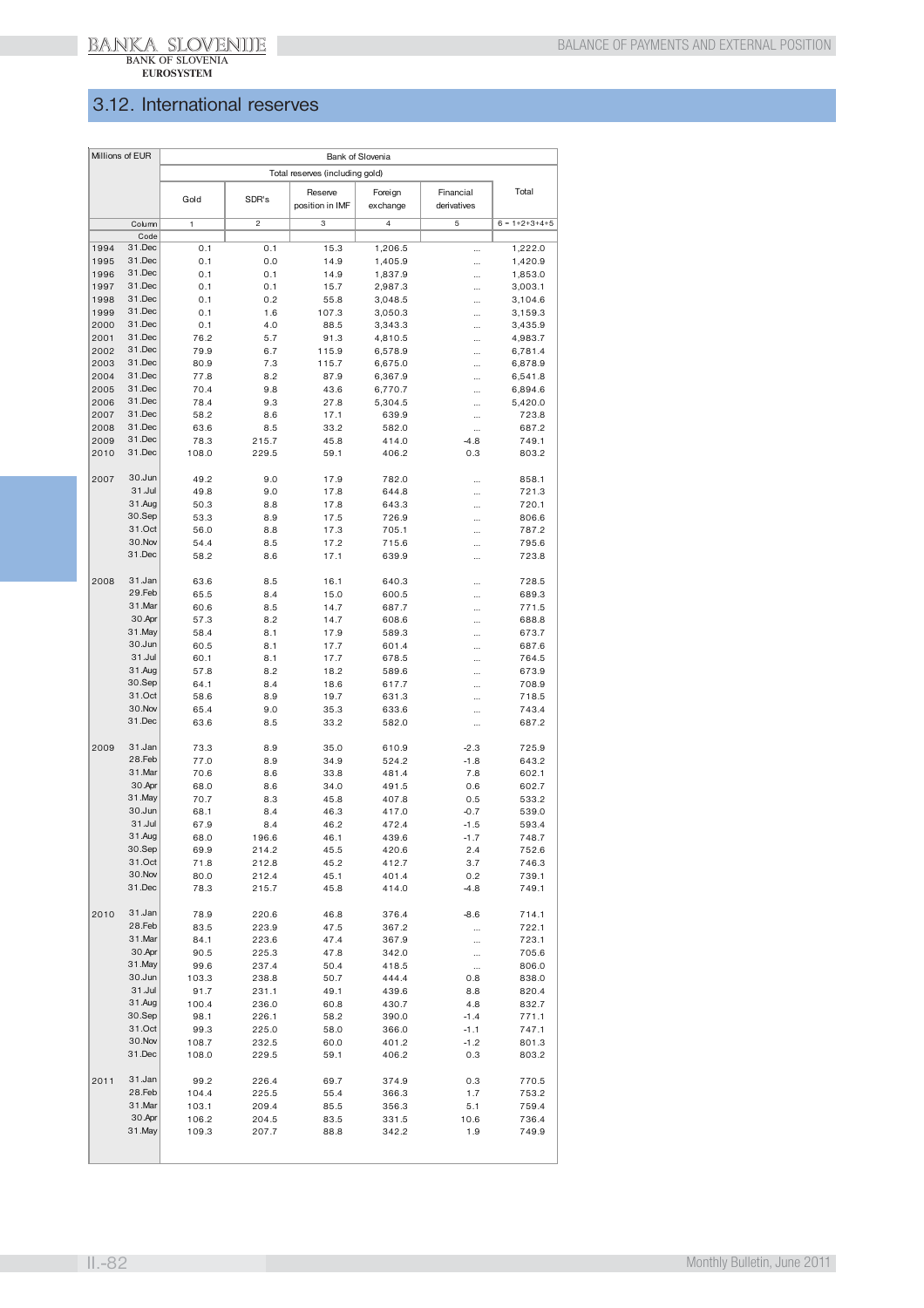#### 4.1. Non-financial and Financial Accounts (ESA 95) of the General Government sector

|                                                                                              | 2007     | 2008           | 2009              | 2010               | 2007   | 2008   | 2009             | 2010   |
|----------------------------------------------------------------------------------------------|----------|----------------|-------------------|--------------------|--------|--------|------------------|--------|
|                                                                                              |          |                | miljon eur        |                    |        |        | share in GDP (%) |        |
| NON-FINANCIAL ACCOUNT                                                                        |          |                |                   |                    |        |        |                  |        |
| Deficit (-) or surplus (+)                                                                   | -22      | -673           | $-2,109$          | $-2,027$           | $-0.1$ | $-1.8$ | -6.0             | $-5.6$ |
| Total revenue                                                                                | 14,664   | 15,797         | 15,244            | 15,636             | 42.4   | 42.3   | 43.1             | 43.4   |
| Total current revenue                                                                        | 14,520   | 15,701         | 15,106            | 15,515             | 42.0   | 42.1   | 42.7             | 43.0   |
| Current taxes on income, wealth                                                              | 3,168    | 3,320          | 2.931             | 2,922              | 9.2    | 8.9    | 8.3              | 8.1    |
| Taxes on production and imports                                                              | 5,016    | 5,225          | 4,995             | 5,062              | 14.5   | 14.0   | 14.1             | 14.0   |
| Property income                                                                              | 247      | 327            | 189               | 261                | 0.7    | 0.9    | 0.5              | 0.7    |
| Social contributions                                                                         | 4,814    | 5,326          | 5,388             | 5,495              | 13.9   | 14.3   | 15.2             | 15.2   |
| Market output, output for own final use and payments                                         | 901      | 996            | 999               | 1,005              | 2.6    | 2.7    | 2.8              | 2.8    |
| for other non-market output                                                                  |          |                |                   |                    |        |        |                  |        |
| Other current transfers                                                                      | 375      | 508            | 605               | 770                | 1.1    | 1.4    | 1.7              | 2.1    |
| Total capital revenue                                                                        | 145      | 96             | 138               | 122                | 0.4    | 0.3    | 0.4              | 0.3    |
| Capital taxes                                                                                | 9        | 11             | 11                | 14                 | 0.0    | 0.0    | 0.0              | 0.0    |
| Other capital transfers and investment grants                                                | 136      | 85             | 127               | 108                | 0.4    | 0.2    | 0.4              | 0.3    |
| Total expenditure                                                                            | 14,686   | 16,470         | 17,353            | 17,663             | 42.5   | 44.1   | 49.0             | 49.0   |
| Total current expenditure                                                                    | 12,887   | 14,332         | 15,273            | 15,783             | 37.3   | 38.4   | 43.2             | 43.8   |
| Current transfers                                                                            | 6,736    | 7,479          | 8,075             | 8,413              | 19.5   | 20.0   | 22.8             | 23.3   |
| Social benefits                                                                              | 5,627    | 6,192          | 6,634             | 6,897              | 16.3   | 16.6   | 18.7             | 19.1   |
| Subsidies                                                                                    | 550      | 594            | 650               | 748                | 1.6    | 1.6    | 1.8              | 2.1    |
| Other current transfers                                                                      | 560      | 694            | 792               | 768                | 1.6    | 1.9    | 2.2              | 2.1    |
| Property income (payable)                                                                    | 443      | 411            | 475               | 573                | 1.3    | 1.1    | 1.3              | 1.6    |
| of which: interest rates                                                                     | 443      | 411            | 475               | 573                | 1.3    | 1.1    | 1.3              | 1.6    |
| Compensation of employees                                                                    | 3,641    | 4,112          | 4,399             | 4,456              | 10.5   | 11.0   | 12.4             | 12.4   |
| Intermediate consumption                                                                     | 1,939    | 2,245          | 2,310             | 2,328              | 5.6    | 6.0    | 6.5              | 6.5    |
| Other expenditure                                                                            | 128      | 85             | 14                | 12                 | 0.4    | 0.2    | 0.0              | 0.0    |
| Total capital expenditure                                                                    | 316      | 452            | 429               | 316                | 0.9    | 1.2    | 1.2              | 0.9    |
| Gross capital formation and Acquisitions less disposals of non-financial non-produced assets | 1,483    | 1,686          | 1,651             | 1,564              | 4.3    | 4.5    | 4.7              | 4.3    |
| Net receipts from EU Budget (net receiver +, net payer -)                                    | 91       | $-11$          | 197               | 358                | 0.3    | 0.0    | 0.6              | 1.0    |
| Payments by Member State to EU Budget                                                        | 358      | 414            | 423               | 372                | 1.0    | 1.1    | 1.2              | 1.0    |
| EU expenditure in Member State                                                               | 449      | 404            | 621               | 731                | 1.3    | 1.1    | 1.8              | 2.0    |
| FINANCIAL ACCOUNT, consolidated<br><b>TRANSACTIONS</b>                                       |          |                |                   |                    |        |        |                  |        |
|                                                                                              | 3        | $-658$         |                   |                    | 0.0    | $-1.8$ | $-5.9$           | $-5.6$ |
| Deficit (-) or surplus (+)<br><b>Financial assets</b>                                        | 96       | 85             | $-2,102$<br>2,059 | $-2,024$<br>$-741$ | 0.3    | 0.2    | 5.8              | $-2.1$ |
| Currency and deposits                                                                        | 412      | 248            | 2,062             | $-971$             | 1.2    | 0.7    | 5.8              | $-2.7$ |
| Securities other than shares                                                                 | 103      | $-49$          | $-46$             | 23                 | 0.3    | $-0.1$ | $-0.1$           | 0.1    |
| Loans                                                                                        | 9        | $-3$           | $\mathfrak{D}$    | 100                | 0.0    | 0.0    | 0.0              | 0.3    |
| Shares and other equity                                                                      | $-806$   | $-8$           | 151               | $-4$               | $-2.3$ | 0.0    | 0.4              | 0.0    |
| Insurance technical reserves                                                                 | 18       | $-13$          | $-4$              | $-1$               | 0.1    | 0.0    | 0.0              | 0.0    |
| Other assets                                                                                 | 361      | $-91$          | $-105$            | 113                | 1.0    | $-0.2$ | $-0.3$           | 0.3    |
| <b>Financial liabilities</b>                                                                 | 93       | 743            | 4,162             | 1,283              | 0.3    | 2.0    | 11.8             | 3.6    |
| Currency and deposits                                                                        | 34       | $\overline{c}$ | $-2$              | 6                  | 0.1    | 0.0    | 0.0              | 0.0    |
| Securities other than shares                                                                 | $-226$   | 340            | 4,120             | 858                | $-0.7$ | 0.9    | 11.6             | 2.4    |
| Loans                                                                                        | $-59$    | 44             | 219               | 407                | $-0.2$ | 0.1    | 0.6              | 1.1    |
| Shares and other equity                                                                      | $\circ$  | 0              | $\circ$           | $\mathsf{O}$       | 0.0    | 0.0    | 0.0              | 0.0    |
| Insurance technical reserves                                                                 | $\Omega$ | 0              | $\Omega$          | $\Omega$           | 0.0    | 0.0    | 0.0              | 0.0    |
| Other liabilities                                                                            | 345      | 358            | $-176$            | 13                 | 1.0    | 1.0    | $-0.5$           | 0.0    |
| STOCKS, consolidated                                                                         |          |                |                   |                    |        |        |                  |        |
| <b>Financial assets</b>                                                                      | 16,461   | 13,194         | 15,602            | 14,519             | 47.6   | 35.4   | 44.1             | 40.3   |
| Currency and deposits                                                                        | 1,978    | 2,280          | 4,336             | 3,485              | 5.7    | 6.1    | 12.3             | 9.7    |
| Securities other than shares                                                                 | 361      | 311            | 274               | 304                | 1.0    | 0.8    | 0.8              | 0.8    |
| Loans                                                                                        | 366      | 448            | 284               | 382                | 1.1    | 1.2    | 0.8              | 1.1    |
| Shares and other equity                                                                      | 11,319   | 7,811          | 8,561             | 8,195              | 32.7   | 20.9   | 24.2             | 22.7   |
| Insurance technical reserves                                                                 | 26       | 13             | 10                | 9                  | 0.1    | 0.0    | 0.0              | 0.0    |
| Other assets                                                                                 | 2,412    | 2,330          | 2,137             | 2,143              | 7.0    | 6.2    | 6.0              | 5.9    |
| Liabilities                                                                                  | 10,367   | 11,070         | 15,636            | 17,112             | 30.0   | 29.7   | 44.2             | 47.5   |
| Currency and deposits                                                                        | 40       | 42             | 40                | 46                 | 0.1    | 0.1    | 0.1              | 0.1    |
| Securities other than shares                                                                 | 6,955    | 7,353          | 11,937            | 12,983             | 20.1   | 19.7   | 33.7             | 36.0   |
| Loans                                                                                        | 961      | 878            | 1,093             | 1,503              | 2.8    | 2.4    | 3.1              | 4.2    |
| Shares and other equity                                                                      | $\Omega$ | 1              | $\Omega$          | $\mathbf{1}$       | 0.0    | 0.0    | 0.0              | 0.0    |
| Insurance technical reserves                                                                 | $\circ$  | $\mathbf 0$    | $\mathbf 0$       | $\circ$            | 0.0    | 0.0    | 0.0              | 0.0    |
| Other liabilities                                                                            | 2,410    | 2,795          | 2,566             | 2,579              | 7.0    | 7.5    | 7.3              | 7.2    |
| EDP debt                                                                                     | 7,981    | 8.180          | 12.449            | 13.704             | 23.1   | 21.9   | 35.2             | 38.0   |

Source: Statistical Office of the Republic of Slovenia, Bank of Slovenia, Ministry of Finance and computations in Bank of Slovenia.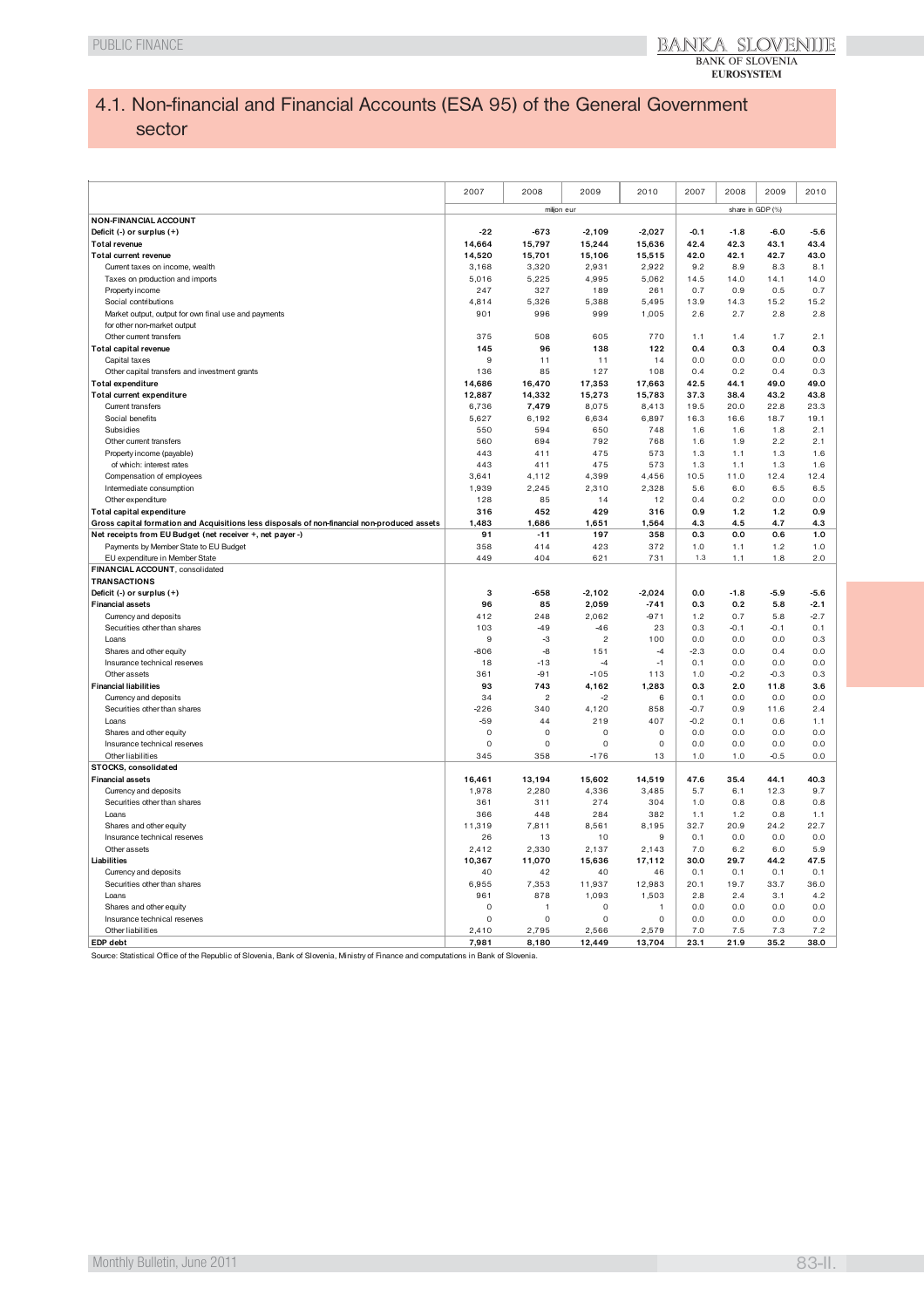# BANKA SLOVENIJE

BANK OF SLOVENIA **EUROSYSTEM**

#### 4.2. Non-financial Account of the General Government sector (ESA 95)

|         | Current prices, till                                                      | Deficit /                             |                |              | of which       |                         |             |                             | of which           |                                  |                     |                         |               |
|---------|---------------------------------------------------------------------------|---------------------------------------|----------------|--------------|----------------|-------------------------|-------------|-----------------------------|--------------------|----------------------------------|---------------------|-------------------------|---------------|
|         | 31.12.2006 in<br>Millions of SIT.<br>after 1.1.2007 in<br>Millions of EUR | surplus<br>(non-financial<br>account) | Revenue        | Direct taxes | Indirect taxes | Social<br>contributions | Expenditure | Intermediate<br>consumption | Social<br>payments | Compensatio<br>n of<br>employees | Interest<br>payable | Govemment<br>investment | Fiscal burden |
|         | Stolpec                                                                   | $1 = 2 - 6$                           | $\overline{2}$ |              | $\overline{4}$ | $\overline{5}$          | 6           | $\overline{7}$              | 8                  | 9                                | 10                  | 11                      | 12            |
|         | Koda                                                                      |                                       |                |              |                |                         |             |                             |                    |                                  |                     |                         |               |
| 2006    |                                                                           | $-101,272$                            | 3,215,034      | 677.510      | 1,110,707      | 1,061,246               | 3,316,306   | 463,440                     | 1,288,017          | 833,923                          | 103,644             | 274,244                 | 2,850,805     |
| 2005 IV |                                                                           | $-6,542$                              | 821,654        | 159,097      | 292,840        | 269,140                 | 828,196     | 115,291                     | 308,704            | 203,742                          | 27,031              | 59,646                  | 721,460       |
| 2006    |                                                                           | $-45,987$                             | 717,554        | 150,662      | 239,185        | 253,635                 | 763,541     | 103,572                     | 308,105            | 196,457                          | 25,761              | 59,646                  | 643,769       |
|         | $\mathbf{H}$                                                              | $-39,612$                             | 819,353        | 184,451      | 282,847        | 259,938                 | 858,966     | 118,766                     | 343,356            | 214,789                          | 25,234              | 70,382                  | 727,547       |
|         | $\ensuremath{\mathsf{III}}\xspace$                                        | $-15,696$                             | 799,463        | 164,992      | 283,925        | 261,447                 | 815,183     | 115,866                     | 308,944            | 207,816                          | 25,977              | 69,256                  | 710,700       |
|         | IV                                                                        | 24                                    | 878,664        | 177,405      | 304,750        | 286,226                 | 878,616     | 125,236                     | 327,612            | 214,861                          | 26,672              | 74,959                  | 768,789       |
|         |                                                                           |                                       |                |              |                |                         |             |                             |                    |                                  |                     |                         |               |
| 2007    |                                                                           | $-22$                                 | 14,664         | 3,168        | 5,016          | 4,814                   | 14,686      | 1,939                       | 5,627              | 3,641                            | 443                 | 1,461                   | 13,006        |
| 2008    |                                                                           | $-673$                                | 15,797         | 3,319        | 5,225          | 5,326                   | 16,470      | 2,245                       | 6,192              | 4,112                            | 411                 | 1,640                   | 13,881        |
| 2009    |                                                                           | $-2,109$                              | 15,244         | 2,931        | 4,995          | 5,388                   | 17,353      | 2,310                       | 6,633              | 4,399                            | 475                 | 1,613                   | 13,325        |
| 2010    |                                                                           | $-2,027$                              | 15,636         | 2,922        | 5,062          | 5,495                   | 17,663      | 2,328                       | 6,897              | 4,456                            | 573                 | 1,555                   | 13,492        |
|         |                                                                           |                                       |                |              |                |                         |             |                             |                    |                                  |                     |                         |               |
| 2007    |                                                                           | $-112$                                | 3,260          | 702          | 1,088          | 1,138                   | 3,372       | 434                         | 1,343              | 855                              | 117                 | 321                     | 2,930         |
|         | Ш                                                                         | $-120$                                | 3,684          | 834          | 1,277          | 1,175                   | 3,803       | 497                         | 1,490              | 939                              | 115                 | 369                     | 3,288         |
|         | $\ensuremath{\mathsf{III}}\xspace$                                        | 104                                   | 3,703          | 786          | 1,302          | 1,190                   | 3,598       | 485                         | 1,337              | 913                              | 106                 | 381                     | 3,279         |
|         | IV                                                                        | 106                                   | 4,018          | 846          | 1,349          | 1,311                   | 3,912       | 523                         | 1,456              | 935                              | 105                 | 390                     | 3,509         |
| 2008    |                                                                           | $-151$                                | 3,552          | 734          | 1,160          | 1,271                   | 3,703       | 502                         | 1,443              | 945                              | 101                 | 374                     | 3,168         |
|         | II                                                                        | $-135$                                | 4,063          | 931          | 1,380          | 1,308                   | 4,198       | 571                         | 1,580              | 1,049                            | 104                 | 432                     | 3,622         |
|         | $\ensuremath{\mathsf{III}}\xspace$                                        | $-57$                                 | 4,030          | 803          | 1,373          | 1,331                   | 4,087       | 562                         | 1,486              | 1,036                            | 102                 | 427                     | 3,509         |
|         | IV                                                                        | $-330$                                | 4,152          | 852          | 1,312          | 1,416                   | 4,482       | 611                         | 1,683              | 1,082                            | 103                 | 408                     | 3,583         |
|         |                                                                           |                                       |                |              |                |                         |             |                             |                    |                                  |                     |                         |               |
| 2009    |                                                                           | $-420$                                | 3,611          | 744          | 1,091          | 1,395                   | 4,031       | 518                         | 1.597              | 1,061                            | 100                 | 366                     | 3,231         |
|         | $\mathbf{H}$                                                              | $-813$                                | 3,755          | 695          | 1,290          | 1,325                   | 4,568       | 583                         | 1,752              | 1,164                            | 113                 | 415                     | 3,312         |
|         | III                                                                       | $-339$                                | 3,921          | 818          | 1,318          | 1,332                   | 4,260       | 580                         | 1,622              | 1,080                            | 128                 | 416                     | 3,470         |
|         | IV                                                                        | $-536$                                | 3,957          | 675          | 1,297          | 1,336                   | 4,493       | 629                         | 1,662              | 1,094                            | 135                 | 417                     | 3,311         |
|         |                                                                           |                                       |                |              |                |                         |             |                             |                    |                                  |                     |                         |               |
| 2010    |                                                                           | $-722$                                | 3,485          | 660          | 1,068          | 1,343                   | 4,208       | 520                         | 1,682              | 1,073                            | 143                 | 399                     | 3.074         |
|         | $\mathbf{II}$                                                             | $-725$                                | 3,915          | 796          | 1,298          | 1,360                   | 4,640       | 600                         | 1,816              | 1,172                            | 142                 | 391                     | 3,457         |
|         | $\ensuremath{\mathsf{III}}\xspace$                                        | $-398$                                | 3,925          | 707          | 1,331          | 1,356                   | 4,323       | 557                         | 1,659              | 1,098                            | 144                 | 419                     | 3,396         |
|         | IV                                                                        | $-182$                                | 4,311          | 759          | 1,365          | 1,437                   | 4,493       | 651                         | 1,740              | 1,114                            | 144                 | 347                     | 3,564         |
|         |                                                                           |                                       |                |              |                |                         |             |                             |                    |                                  |                     |                         |               |
| 2011    |                                                                           | $-879$                                | 3,665          | 691          | 1,119          | 1,361                   | 4,545       | 529                         | 1,770              | 1,089                            | 160                 | 365                     | 3,173         |
|         |                                                                           | Source: Statistical office RS         |                |              |                |                         |             |                             |                    |                                  |                     |                         |               |

# 4.3. Non-financial Account of the General Government sector - share in GDP (ESA 95)

|                     |                                    | Deficit /                             |                |                | of which       |                         |             |                             |                    | of which                         |                     |                         |               |
|---------------------|------------------------------------|---------------------------------------|----------------|----------------|----------------|-------------------------|-------------|-----------------------------|--------------------|----------------------------------|---------------------|-------------------------|---------------|
| Share in GDP<br>(%) |                                    | surplus<br>(non-financial<br>account) | Revenue        | Direct taxes   | Indirect taxes | Social<br>contributions | Expenditure | Intermediate<br>consumption | Social<br>payments | Compensatio<br>n of<br>employees | Interest<br>payable | Govemment<br>investment | Fiscal burden |
|                     | Stolpec                            | $1=2-6$                               | $\overline{2}$ | $\overline{3}$ | $\overline{4}$ | $\overline{5}$          | 6           | $\overline{7}$              | 8                  | 9                                | 10                  | 11                      | 12            |
|                     | Koda                               |                                       |                |                |                |                         |             |                             |                    |                                  |                     |                         |               |
| 2006                |                                    | $-1.4$                                | 43.2           | 9.1            | 14.9           | 14.3                    | 44.6        | 6.2                         | 17.3               | 11.2                             | 1.4                 | 3.7                     | 38.3          |
| 2007                |                                    | $-0.1$                                | 42.4           | 9.2            | 14.5           | 13.9                    | 42.5        | 5.6                         | 16.3               | 10.5                             | 1.3                 | 4.2                     | 37.6          |
| 2008                |                                    | $-1.8$                                | 42.4           | 8.9            | 14.0           | 14.3                    | 44.2        | 6.0                         | 16.6               | 11.0                             | 1.1                 | 4.4                     | 37.2          |
| 2009                |                                    | $-6.0$                                | 43.2           | 8.3            | 14.2           | 15.3                    | 49.2        | 6.5                         | 18.8               | 12.5                             | 1.3                 | 4.6                     | 37.7          |
| 2010                |                                    | $-5.6$                                | 43.5           | 8.1            | 14.1           | 15.3                    | 49.1        | 6.5                         | 19.2               | 12.4                             | 1.6                 | 4.3                     | 37.5          |
| 2005 III            |                                    | 0.1                                   | 43.2           | 8.4            | 15.2           | 14.0                    | 43.2        | 6.0                         | 16.8               | 11.2                             | 1.5                 | 3.1                     | 37.6          |
|                     | IV.                                | $-0.4$                                | 46.2           | 9.0            | 16.5           | 15.1                    | 46.6        | 6.5                         | 17.4               | 11.5                             | 1.5                 | 3.4                     | 40.6          |
| 2006                |                                    | $-2.7$                                | 42.8           | 9.0            | 14.3           | 15.1                    | 45.6        | 6.2                         | 18.4               | 11.7                             | 1.5                 | 3.6                     | 38.4          |
|                     | $\mathbf{I}$                       | $-2.1$                                | 43.3           | 9.7            | 14.9           | 13.7                    | 45.3        | 6.3                         | 18.1               | 11.3                             | 1.3                 | 3.7                     | 38.4          |
|                     | $\ensuremath{\mathsf{III}}\xspace$ | $-0.8$                                | 41.5           | 8.6            | 14.7           | 13.6                    | 42.3        | 6.0                         | 16.0               | 10.8                             | 1.3                 | 3.6                     | 36.9          |
|                     | IV.                                | 0.0                                   | 45.2           | 9.1            | 15.7           | 14.7                    | 45.2        | 6.4                         | 16.8               | 11.0                             | 1.4                 | 3.9                     | 39.5          |
| 2007                |                                    | $-1.4$                                | 41.7           | 9.0            | 13.9           | 14.5                    | 43.1        | 5.6                         | 17.2               | 10.9                             | 1.5                 | 4.1                     | 37.4          |
|                     | $\mathbf{I}$                       | $-1.4$                                | 42.0           | 9.5            | 14.5           | 13.4                    | 43.3        | 5.7                         | 17.0               | 10.7                             | 1.3                 | 4.2                     | 37.5          |
|                     | $\ensuremath{\mathsf{III}}\xspace$ | 1.2                                   | 41.1           | 8.7            | 14.4           | 13.2                    | 39.9        | 5.4                         | 14.8               | 10.1                             | 1.2                 | 4.2                     | 36.4          |
|                     | IV.                                | 1.2                                   | 45.0           | 9.5            | 15.1           | 14.7                    | 43.8        | 5.9                         | 16.3               | 10.5                             | 1.2                 | 4.4                     | 39.3          |
| 2008                |                                    | $-1.8$                                | 41.1           | 8.5            | 13.4           | 14.7                    | 42.9        | 5.8                         | 16.7               | 10.9                             | 1.2                 | 4.3                     | 36.7          |
|                     | $\mathsf{II}$                      | $-1.4$                                | 41.9           | 9.6            | 14.2           | 13.5                    | 43.3        | 5.9                         | 16.3               | 10.8                             | 1.1                 | 4.5                     | 37.4          |
|                     | $\ensuremath{\mathsf{III}}\xspace$ | $-0.6$                                | 41.4           | 8.3            | 14.1           | 13.7                    | 42.0        | 5.8                         | 15.3               | 10.6                             | 1.1                 | 4.4                     | 36.1          |
|                     | IV                                 | $-3.6$                                | 45.0           | 9.2            | 14.2           | 15.4                    | 48.6        | 6.6                         | 18.2               | 11.7                             | 1.1                 | 4.4                     | 38.8          |
| 2009                |                                    | $-5.1$                                | 43.4           | 8.9            | 13.1           | 16.8                    | 48.4        | 6.2                         | 19.2               | 12.8                             | 1.2                 | 4.4                     | 38.8          |
|                     | $\mathsf{II}$                      | $-9.0$                                | 41.7           | 7.7            | 14.3           | 14.7                    | 50.8        | 6.5                         | 19.5               | 12.9                             | 1.2                 | 4.6                     | 36.8          |
|                     | III                                | $-3.7$                                | 43.2           | 9.0            | 14.5           | 14.7                    | 46.9        | 6.4                         | 17.9               | 11.9                             | 1.4                 | 4.6                     | 38.2          |
|                     | IV                                 | $-6.0$                                | 44.5           | 7.6            | 14.6           | 15.0                    | 50.5        | 7.1                         | 18.7               | 12.3                             | 1.5                 | 4.7                     | 37.2          |
| 2010                |                                    | $-8.8$                                | 42.3           | 8.0            | 13.0           | 16.3                    | 51.1        | 6.3                         | 20.4               | 13.0                             | 1.7                 | 4.8                     | 37.3          |
|                     | $\mathsf{II}$                      | $-7.8$                                | 42.1           | 8.6            | 14.0           | 14.6                    | 49.9        | 6.5                         | 19.5               | 12.6                             | 1.5                 | 4.2                     | 37.2          |
|                     | $\,$ III                           | $-4.3$                                | 42.0           | 7.6            |                |                         |             | 6.0                         | 17.7               | 11.7                             |                     |                         | 36.3          |
|                     | IV                                 |                                       |                | 8.3            | 14.2           | 14.5                    | 46.2        |                             |                    | 12.3                             | 1.5                 | 4.5                     | 39.2          |
|                     |                                    | $-2.0$                                | 47.4           |                | 15.0           | 15.8                    | 49.4        | 7.2                         | 19.1               |                                  | 1.6                 | 3.8                     |               |
| 2011                |                                    | $-10.3$                               | 43.1           | 8.1            | 13.2           | 16.0                    | 53.4        | 6.2                         | 20.8               | 12.8                             | 1.9                 | 4.3                     | 37.3          |

Source: Statistical Office RS and computations in BS.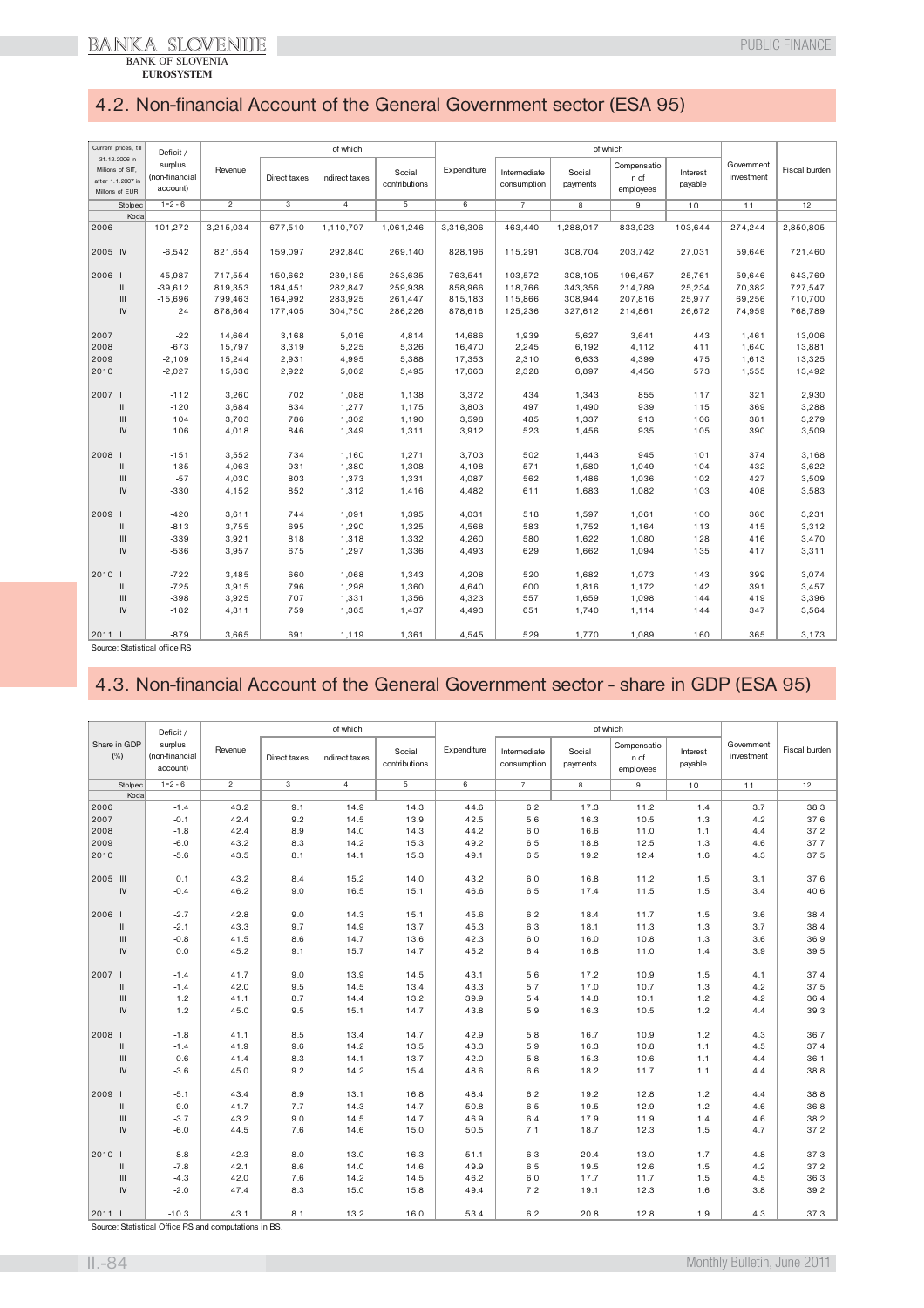## 4.4. Financial Account of the General Government sector (ESA 95)

| Current prices, till |                                    |                        |                |                          |                |                |            | Financial assets    |              |                | Liabilities |             |                    |
|----------------------|------------------------------------|------------------------|----------------|--------------------------|----------------|----------------|------------|---------------------|--------------|----------------|-------------|-------------|--------------------|
| 31.12.2006 in        |                                    | Deficit /              |                | Deficit-debt             |                |                |            |                     |              |                |             |             |                    |
| Millions of SIT,     |                                    | surplus                | Change in EDP  | adjustement              | Total          | Currency and   | Securities |                     | Shares and   |                |             | Other flows | Borrowing          |
| after 1.1.2007 in    |                                    | (financial<br>account) | debt           | (DDA)                    |                | deposits       | other than | Loans               | other equity | Other assets   | Other       |             | requirement        |
| Millions of EUR      |                                    |                        |                |                          |                |                | share      |                     |              |                |             |             |                    |
|                      | Stolpec                            | $\overline{1}$         | $\overline{2}$ | $3 = \frac{1}{2}(1) + 2$ | $\overline{4}$ | $\overline{5}$ | 6          | $\overline{7}$      | 8            | $\mathbf{9}$   | 10          | 11          | $12 = -1 + 4 - 10$ |
|                      | Koda                               |                        |                |                          |                |                |            |                     |              |                |             |             |                    |
| 2006                 |                                    | $-97,062$              | 27,407         | $-73,865$                | 125,813        | 84,001         | $-2,332$   | 2,979               | $-23,452$    | 64.616         | 89.785      | $-109.893$  | 133,090            |
| 2005 II              |                                    | $-67,362$              | 28,264         | $-19,161$                | $-173,291$     | $-163,920$     | 1,321      | $-738$              | $-890$       | $-9,064$       | 11,455      | 165,585     | $-117,384$         |
|                      | $\begin{array}{c} \Pi \end{array}$ | 42,809                 | 56,518         | 57,860                   | 106,596        | 77,952         | 174        | 982                 | 1,132        | 26,355         | 24,417      | $-24,318$   | 39,369             |
|                      | $\mathsf{N}$                       | $-34,166$              | 38,151         | 31,609                   | 11,348         | 10,033         | 2,090      | 1,386               | $-16,396$    | 14,234         | 10,643      | 30,904      | 34,871             |
|                      |                                    |                        |                |                          |                |                |            |                     |              |                |             |             |                    |
| 2006                 |                                    | $-12,465$              | 14,961         | $-31,026$                | 66,477         | 7,155          | 10,653     | $-690$              | $-11,830$    | 61,189         | 37,743      | $-59,760$   | 41,199             |
|                      | $\mathbf{H}$                       | $-31,346$              | 27,629         | $-11,984$                | 14,278         | 52,997         | $-7,189$   | 1,653               | $-3,800$     | $-29,382$      | 11,332      | $-14,930$   | 34,292             |
|                      | $\mathbf{III}$                     | 3,664                  | 94,892         | 79,196                   | 73,976         | 45,076         | $-210$     | 918                 | $-2,108$     | 30,301         | 37,531      | 42,751      | 32,781             |
|                      | IV                                 | $-56,915$              | $-110,075$     | $-110,051$               | $-28,918$      | $-21,226$      | $-5,585$   | 1,098               | $-5,714$     | 2,509          | 3,179       | $-77,954$   | 24,818             |
|                      |                                    |                        |                |                          |                |                |            |                     |              |                |             |             |                    |
| 2007                 |                                    | 3                      | 613            | 592                      | 96             | 412            | 103        | $\mathsf 9$         | $-806$       | 379            | 345         | 840         | $-252$             |
| 2008                 |                                    | $-658$                 | 148            | $-525$                   | 85             | 248            | $-49$      | $-3$                | $-8$         | $-103$         | 355         | $-255$      | 388                |
| 2009                 |                                    | $-2,102$               | $-31$          | $-2,140$                 | 2,059          | 2,062          | $-46$      | $\mathbf{1}$        | 151          | $-109$         | $-176$      | $-4,375$    | 4,338              |
| 2010                 |                                    | $-2,024$               | 2,924          | 897                      | $-741$         | $-971$         | 23         | 100                 | $-4$         | 112            | 12          | 1,651       | 1,271              |
|                      |                                    |                        |                |                          |                |                |            |                     |              |                |             |             |                    |
| 2007                 |                                    | $-97$                  | 161            | 49                       | 840            | 577            | 53         | $-2$                | $-76$        | 289            | 158         | $-633$      | 779                |
|                      | $\rm{II}$                          | $-62$                  | 156            | 36                       | $-859$         | $-713$         | 19         | $\overline{4}$      | $-248$       | 78             | 38          | 934         | $-835$             |
|                      | $\mathbf{H}$                       | 149                    | 182            | 286                      | 241            | 130            | 12         | $\overline{4}$      | $-36$        | 130            | 285         | 330         | $-193$             |
|                      | IV                                 | 14                     | 114            | 220                      | $-126$         | 417            | 19         | 3                   | $-446$       | $-118$         | $-136$      | 209         | $-3$               |
| 2008                 |                                    | $-160$                 | 42             | $-110$                   | 929            | 848            | 10         | $-7$                | 31           | 47             | 230         | $-809$      | 859                |
|                      | $\, \parallel$                     | $-43$                  | 184            | 49                       | $-538$         | $-350$         | 6          | $\mathsf{O}\xspace$ | $-160$       | $-34$          | 65          | 652         | $-560$             |
|                      | $\mathbf{III}$                     | $-57$                  | 764            | 707                      | 177            | 150            | $-20$      | $\circ$             | 87           | $-40$          | 213         | 743         | 21                 |
|                      | IV                                 | $-398$                 | $-842$         | $-1, 171$                | $-483$         | $-401$         | $-44$      | $\overline{4}$      | 34           | $-76$          | $-152$      | $-841$      | 68                 |
|                      |                                    |                        |                |                          |                |                |            |                     |              |                |             |             |                    |
| 2009                 |                                    | $-489$                 | $-192$         | $-612$                   | 829            | 751            | $-39$      | -6                  | 3            | 119            | 100         | $-1,340$    | 1,217              |
|                      | $\mathbf H$                        | $-657$                 | 46             | $-767$                   | 881            | 886            | $-5$       | 3                   | $-5$         | $\overline{c}$ | $-85$       | $-1,734$    | 1,623              |
|                      | $\ensuremath{\mathsf{III}}\xspace$ | $-389$                 | 663            | 324                      | 1,284          | 1,373          | $-7$       | 3                   | 157          | $-244$         | 193         | $-767$      | 1,479              |
|                      | IV                                 | $-568$                 | $-548$         | $-1,084$                 | $-934$         | $-949$         | 5          | $\mathbf{1}$        | $-5$         | 14             | $-385$      | $-535$      | 18                 |
|                      |                                    |                        |                |                          |                |                |            |                     |              |                |             |             |                    |
| 2010                 |                                    | $-530$                 | 30             | $-692$                   | 270            | 228            | 3          | $-1$                | 9            | 31             | 20          | $-942$      | 781                |
|                      | $\mathbf{H}$                       | $-698$                 | 55             | $-670$                   | $-613$         | $-643$         | 6          | $\mathbf{1}$        | 3            | 20             | 62          | 5           | 23                 |
|                      | $\mathbf{III}$                     | $-390$                 | 1,213          | 815                      | $-253$         | $-292$         | 23         | 101                 | $-16$        | $-68$          | $-92$       | 975         | 230                |
|                      | IV                                 | $-406$                 | 1,627          | 1,445                    | $-145$         | $-264$         | -9         | $\Omega$            | $\circ$      | 129            | 23          | 1,613       | 238                |

Source: Bank of Slovenia

## 4.5. Financial Account of the General Government sector - share in GDP (ESA 95)

|                                  | Deficit /                         |                       |                                      | Financial assets |                          |                                   |                |                            |              | Liabilities |             |                          |
|----------------------------------|-----------------------------------|-----------------------|--------------------------------------|------------------|--------------------------|-----------------------------------|----------------|----------------------------|--------------|-------------|-------------|--------------------------|
| Share in GDP<br>(%)              | surplus<br>(financial<br>account) | Change in EDP<br>debt | Deficit-debt<br>adjustement<br>(DDA) | Total            | Currency and<br>deposits | Securities<br>other than<br>share | Loans          | Shares and<br>other equity | Other assets | Other       | Other flows | Borrowing<br>requirement |
| Stolpec                          | $\overline{1}$                    | $\overline{2}$        | $3 = \frac{1}{2}(1) + 2$             | $\overline{4}$   | $\overline{5}$           | 6                                 | $\overline{7}$ | 8                          | $\mathbf{9}$ | 10          | 11          | $12 = -1 + 4 - 10$       |
| Koda                             |                                   |                       |                                      |                  |                          |                                   |                |                            |              |             |             |                          |
| 2006                             | $-1.3$                            | 0.4                   | $-1.0$                               | 1.7              | 1.1                      | 0.0                               | 0.0            | $-0.3$                     | 0.9          | 1.2         | $-1.5$      | 1.8                      |
| 2007                             | 0.0                               | 1.8                   | 1.7                                  | 0.3              | 1.2                      | 0.3                               | 0.0            | $-2.3$                     | 1.1          | 1.0         | 2.4         | $-0.7$                   |
| 2008                             | $-1.8$                            | 0.4                   | $-1.4$                               | 0.2              | 0.7                      | $-0.1$                            | 0.0            | 0.0                        | $-0.3$       | 1.0         | $-0.7$      | 1.0                      |
| 2009                             | $-5.9$                            | $-0.1$                | $-6.0$                               | 5.8              | 5.8                      | $-0.1$                            | 0.0            | 0.4                        | $-0.3$       | $-0.5$      | $-12.4$     | 12.3                     |
| 2010                             | $-6.1$                            | 8.8                   | 2.7                                  | $-2.2$           | $-2.9$                   | 0.1                               | 0.3            | 0.0                        | 0.3          | 0.0         | 5.0         | 3.8                      |
| 2005                             | $-2.3$                            | 1.8                   | $-1.2$                               | 1.0              | 2.2                      | 0.0                               | 0.0            | $-0.3$                     | $-0.9$       | $-3.3$      | $-5.5$      | 6.6                      |
| $\mathsf{II}$                    | $-4.3$                            | 1.8                   | $-1.2$                               | $-11.1$          | $-10.5$                  | 0.1                               | 0.0            | $-0.1$                     | $-0.6$       | 0.7         | 10.6        | $-7.5$                   |
| $\mathbf{III}$                   | 2.4                               | 3.2                   | 3.2                                  | 6.0              | 4.4                      | 0.0                               | 0.1            | 0.1                        | 1.5          | 1.4         | $-1.4$      | 2.2                      |
| IV                               | $-1.9$                            | 2.2                   | 1.8                                  | 0.6              | 0.6                      | 0.1                               | 0.1            | $-0.9$                     | 0.8          | 0.6         | 1.8         | 2.0                      |
| 2006<br>$\mathbf{I}$             | $-0.7$                            | 0.8                   | $-1.7$                               | 3.7              | 0.4                      | 0.6                               | 0.0            | $-0.7$                     | 3.4          | 2.1         | $-3.4$      | 2.3                      |
| $\mathsf{II}$                    | $-1.9$                            | 1.6                   | $-0.7$                               | 0.8              | 3.1                      | $-0.4$                            | 0.1            | $-0.2$                     | $-1.7$       | 0.7         | $-0.9$      | 2.0                      |
| $\mathbf{III}$                   | 0.2                               | 5.0                   | $4.2\,$                              | 3.9              | 2.4                      | 0.0                               | 0.0            | $-0.1$                     | 1.6          | 2.0         | 2.3         | 1.7                      |
| IV                               | $-3.0$                            | $-5.7$                | $-5.7$                               | $-1.5$           | $-1.1$                   | $-0.3$                            | 0.1            | $-0.3$                     | 0.1          | 0.2         | $-4.1$      | 1.3                      |
| 2007                             | 0.0                               | 0.0                   | 0.0                                  | 0.0              | 0.0                      | 0.0                               | 0.0            | 0.0                        | 0.0          | 0.0         | 0.0         | 0.0                      |
| $\mathbf{H}$                     | $-0.8$                            | 2.0                   | 0.5                                  | $-10.9$          | $-9.1$                   | 0.2                               | 0.1            | $-3.2$                     | 1.0          | 0.5         | 11.9        | $-10.6$                  |
| $\mathbf{III}$                   | 1.7                               | 2.1                   | 3.3                                  | 2.7              | 1.5                      | 0.1                               | 0.0            | $-0.4$                     | 1.5          | 3.2         | 3.8         | $-2.2$                   |
| IV                               | 0.2                               | 1.3                   | 2.4                                  | $-1.4$           | 4.6                      | 0.2                               | 0.0            | $-5.0$                     | $-1.3$       | $-1.5$      | 2.3         | 0.0                      |
| 2008<br>$\mathbf{I}$             | $-1.8$                            | 0.5                   | $-1.2$                               | 10.4             | 9.5                      | 0.1                               | $-0.1$         | 0.3                        | 0.5          | 2.6         | $-9.0$      | 9.6                      |
| $\mathbf{H}$                     | $-0.5$                            | 2.1                   | 0.6                                  | $-6.2$           | $-4.0$                   | 0.1                               | 0.0            | $-1.8$                     | $-0.4$       | 0.7         | 7.5         | $-6.4$                   |
| $\mathbf{III}$                   | $-0.6$                            | 7.9                   | 7.3                                  | 1.8              | 1.6                      | $-0.2$                            | 0.0            | 0.9                        | $-0.4$       | 2.2         | 7.7         | 0.2                      |
| IV                               | $-4.1$                            | $-8.7$                | $-12.1$                              | $-5.0$           | $-4.1$                   | $-0.5$                            | 0.0            | 0.4                        | $-0.8$       | $-1.6$      | $-8.7$      | 0.7                      |
| 2009<br>- 1                      | $-5.3$                            | $-2.1$                | $-6.6$                               | 9.0              | 8.1                      | $-0.4$                            | $-0.1$         | 0.0                        | 1.3          | 1.1         | $-14.5$     | 13.2                     |
| $\mathsf{II}$                    | $-7.8$                            | 0.5                   | $-9.1$                               | 10.5             | 10.6                     | $-0.1$                            | 0.0            | $-0.1$                     | 0.0          | $-1.0$      | $-20.7$     | 19.4                     |
| $\mathop{\mathrm{III}}\nolimits$ | $-4.3$                            | 7.3                   | 3.6                                  | 14.2             | 15.1                     | $-0.1$                            | 0.0            | 1.7                        | $-2.7$       | 2.1         | $-8.5$      | 16.3                     |
| IV                               | $-6.3$                            | $-6.1$                | $-12.0$                              | $-10.3$          | $-10.5$                  | 0.1                               | 0.0            | $-0.1$                     | 0.2          | $-4.3$      | $-5.9$      | 0.2                      |
| 2010                             | $-6.0$                            | 0.3                   | $-7.8$                               | 3.0              | 2.6                      | 0.0                               | 0.0            | 0.1                        | 0.4          | 0.2         | $-10.6$     | 8.8                      |
| $\mathbf{H}$                     | $-8.4$                            | 0.7                   | $-8.1$                               | $-7.4$           | $-7.7$                   | 0.1                               | 0.0            | 0.0                        | 0.2          | 0.7         | 0.1         | 0.3                      |
| $\mathbf{III}$                   | $-4.7$                            | 14.6                  | 9.8                                  | $-3.0$           | $-3.5$                   | 0.3                               | 1.2            | $-0.2$                     | $-0.8$       | $-1.1$      | 11.7        | 2.8                      |
| IV                               | $-4.9$                            | 19.5                  | 17.4                                 | $-1.7$           | $-3.2$                   | $-0.1$                            | 0.0            | 0.0                        | 1.5          | 0.3         | 19.4        | 2.9                      |

Source: Bank of Slovenia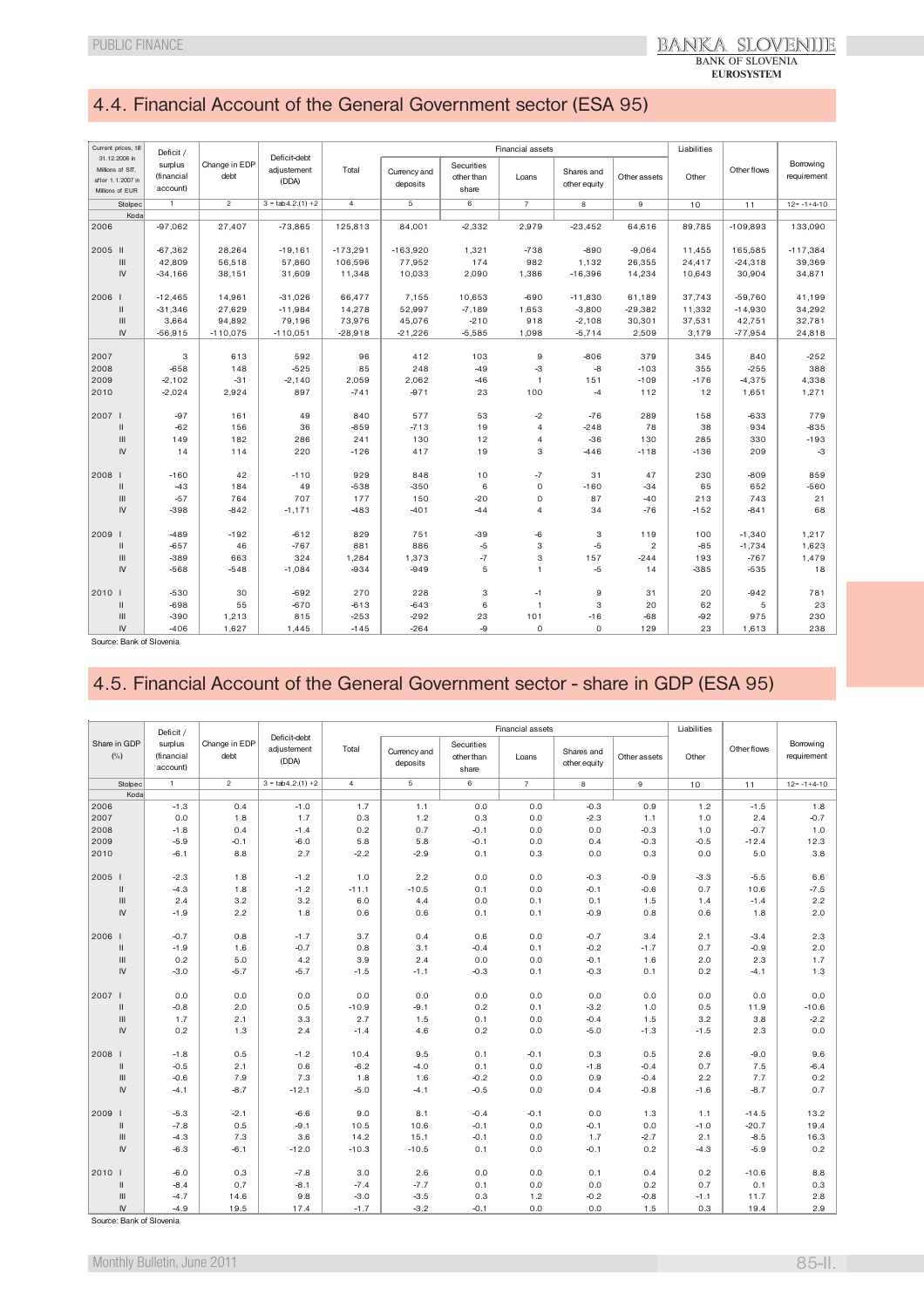# 4.6. Revenues and Expenditures of the General Government

| Until 31.12.2006             | Total revenue (I) |                                            |           |                |           |              |                               |           |                |                 |  |
|------------------------------|-------------------|--------------------------------------------|-----------|----------------|-----------|--------------|-------------------------------|-----------|----------------|-----------------|--|
| in mio SIT from              |                   |                                            |           |                |           |              |                               |           |                |                 |  |
| 01.01.2007 in                |                   |                                            |           |                |           | Tax revenues |                               |           |                |                 |  |
| thousands of                 |                   | Taxes on income, profits and capital gains |           |                |           |              | Social security contributions |           |                |                 |  |
| <b>EUR</b>                   |                   |                                            |           | Taxes on       |           |              | Other                         |           | Taxes on       | Domestics taxes |  |
|                              | Personal          | Corporate                                  | Total     | payroll and    | Employees | Employers    | unallocable                   | Total     | property       | on goods and    |  |
|                              | income tax        | income tax                                 |           | work force     |           |              | social security               |           |                | services        |  |
|                              |                   |                                            |           |                |           |              | contributions                 |           |                |                 |  |
| Column                       | $\mathbf{1}$      | $\overline{c}$                             | 3         | $\overline{4}$ | 5         | 6            | $\overline{7}$                | 8         | $\overline{9}$ | 10              |  |
| Code                         |                   |                                            |           |                |           |              |                               |           |                |                 |  |
| 2006                         | 429,666           | 225,820                                    | 655,486   | 113,334        | 542,290   | 403,277      | 68,404                        | 1,013,970 | 45,322         | 977,082         |  |
|                              |                   |                                            |           |                |           |              |                               |           |                |                 |  |
| 2007                         | 1,804,427         | 1,113,243                                  | 2,917,670 | 418,141        | 2,464,786 | 1,831,132    | 302,054                       | 4,597,973 | 206,421        | 4,498,576       |  |
| 2008                         | 2,185,135         | 1,257,037                                  | 3,442,172 | 258,037        | 2,731,100 | 2,027,957    | 335,951                       | 5,095,009 | 214,909        | 4,805,321       |  |
| 2009                         | 2,092,860         | 712,228                                    | 2,805,088 | 28,490         | 2,743,212 | 2,037,073    | 380,970                       | 5,161,254 | 206,975        | 4,660,123       |  |
| 2010                         | 2.039.298         | 448,602                                    | 2,487,900 | 28,076         | 2,770,803 | 2.058.123    | 405,559                       | 5,234,485 | 219.739        | 4,780,711       |  |
|                              |                   |                                            |           |                |           |              |                               |           |                |                 |  |
| 2009<br>Oct.                 | 167,469           | 66,741                                     | 234,210   | 2,417          | 226,754   | 168,023      | 33,931                        | 428,708   | 17,110         | 473,962         |  |
| Nov.                         | 171,345           | 61,055                                     | 232,400   | 2,470          | 226,132   | 167,818      | 32,334                        | 426,284   | 30,430         | 413,334         |  |
| Dec.                         | 214,004           | 64,160                                     | 278,164   | 2,862          | 255,091   | 189,366      | 35,049                        | 479,505   | 12,691         | 395,729         |  |
|                              |                   |                                            |           |                |           |              |                               |           |                |                 |  |
| 2010<br>Jan.                 | 163,120           | 61,172                                     | 224,291   | 2,114          | 225,307   | 167,976      | 30,705                        | 423,988   | 6,726          | 331,145         |  |
| Feb.                         | 161,006           | 58,873                                     | 219,880   | 2,004          | 219,340   | 163,171      | 32,127                        | 414,639   | 8,604          | 401,746         |  |
| Mar.                         | 154,603           | 36,683                                     | 191,287   | 2,165          | 229,627   | 169,985      | 36,121                        | 435,733   | 8,779          | 291,028         |  |
| Apr.                         | 177,732           | $-69,764$                                  | 107,968   | 2,492          | 231,897   | 172,109      | 33,430                        | 437,436   | 9,719          | 434,792         |  |
| May                          | 190.752           | 19,253                                     | 210,005   | 2,195          | 228,330   | 169,972      | 33,245                        | 431,547   | 31,206         | 373,371         |  |
| Jun.                         | 226,492           | 49,916                                     | 276,408   | 2,477          | 229,385   | 170,563      | 34,872                        | 434,821   | 18,006         | 391,065         |  |
| Jul.                         | 64,106            | 49,393                                     | 113,499   | 2,566          | 228,740   | 169,603      | 34,335                        | 432,678   | 24,725         | 444,362         |  |
| Aug.                         | 178,470           | 47,322                                     | 225,792   | 1,910          | 227,131   | 168,641      | 33,046                        | 428,818   | 27,387         | 411,230         |  |
| Sep.                         | 164,783           | 48,176                                     | 212,959   | 2,005          | 229,024   | 169,407      | 33,525                        | 431,956   | 24,613         | 376,055         |  |
| Oct.                         | 169,261           | 49,093                                     | 218,354   | 2,596          | 229,751   | 171,129      | 34,026                        | 434,907   | 13,705         | 393,795         |  |
| Nov.                         | 170,822           | 48,155                                     | 218,977   | 2,411          | 231,075   | 171,214      | 34,085                        | 436,374   | 31,156         | 491,956         |  |
| Dec.                         | 218,150           | 50,331                                     | 268,481   | 3,142          | 261,195   | 194,352      | 36,042                        | 491,590   | 15,115         | 440,165         |  |
|                              |                   |                                            |           |                |           |              |                               |           |                |                 |  |
| 2011<br>Jan.                 | 172,014           | 42,964                                     | 214,979   | 2,262          | 232,125   | 172,986      | 32,588                        | 437,699   | 7,413          | 424,518         |  |
| Feb.                         | 161,963           | 46,242                                     | 208,205   | 2,147          | 222,828   | 165,384      | 36,338                        | 424,550   | 8,278          | 299,407         |  |
| Mar.                         | 169,374           | 42,752                                     | 212,126   | 2,300          | 229,793   | 170,393      | 38,180                        | 438,366   | 8,343          | 441,554         |  |
| Apr.                         | 188,841           | 105,603                                    | 294,444   | 2,507          | 231,258   | 171,383      | 35,688                        | 438,329   | 7,132          | 380,256         |  |
| Source: Ministry of Finance. |                   |                                            |           |                |           |              |                               |           |                |                 |  |

| Until        |                 |        | Total revenue (I) |                                | Total expenditure (II) |                                   |           |                     |                   |         |                |
|--------------|-----------------|--------|-------------------|--------------------------------|------------------------|-----------------------------------|-----------|---------------------|-------------------|---------|----------------|
| 31.12.2006   |                 |        |                   |                                |                        |                                   |           | Current expenditure |                   |         |                |
|              | in mio SIT from |        |                   |                                |                        | Expenditure on goods and services |           |                     | Interest payments |         | Current        |
| 01.01.2007   |                 | Grants | Transfers         | Total revenue (I) <sup>2</sup> |                        | Other                             |           | Domestics           | Interest          |         |                |
| in thousands |                 |        |                   |                                | Wages and              | purchases aof                     | Total     | interest            | payments          | Total   | Cur. transfers |
| of EUR       |                 |        |                   |                                | salaries               | goods and                         |           | payments            | abroad            |         |                |
|              |                 |        |                   |                                |                        | services                          |           |                     |                   |         |                |
|              | Column          | 22     | 23                | 24                             | $\mathbf{1}$           | $\overline{c}$                    | 3         | $\overline{4}$      | 5                 | 6       | $\overline{7}$ |
|              | Code            |        |                   |                                |                        |                                   |           |                     |                   |         |                |
| 2006         |                 | 1,287  | 10,259            | 3,021,927                      | 651.456                | 496,830                           | 1,148,286 | 68,620              | 21,578            | 90.199  | 96,556         |
|              |                 |        |                   |                                |                        |                                   |           |                     |                   |         |                |
| 2007         |                 | 11,872 | 42,500            | 13,658,091                     | 2,809,715              | 2,212,229                         | 5,021,944 | 263,853             | 93,130            | 356,983 | 423,371        |
| 2008         |                 | 10,388 | 53,916            | 14,973,838                     | 3,084,407              | 2,527,472                         | 5,611,879 | 214,886             | 120,280           | 335,166 | 476,509        |
| 2009         |                 | 11,140 | 54,263            | 13,807,488                     | 3,413,312              | 2,506,821                         | 5,920,133 | 218,155             | 117,775           | 335,930 | 597,859        |
| 2010         |                 | 12,622 | 109,544           | 14,066,559                     | 3,409,663              | 2,512,429                         | 5,922,092 | 391,020             | 97,139            | 488,159 | 581,895        |
|              |                 |        |                   |                                |                        |                                   |           |                     |                   |         |                |
| 2009         | Oct.            | 1,018  | 525               | 1,226,781                      | 283,752                | 206,069                           | 489,821   | 21,428              | 128               | 21,556  | 38,363         |
|              | Nov.            | 989    | 49,260            | 1,230,105                      | 282,839                | 213,817                           | 496,657   | 1,340               | 365               | 1,705   | 97,696         |
|              | Dec.            | 2,666  | 1,702             | 1,281,066                      | 294,843                | 318,014                           | 612,857   | 5,606               | $\mathsf O$       | 5,606   | 83,327         |
|              |                 |        |                   |                                |                        |                                   |           |                     |                   |         |                |
| 2010         | Jan.            | 215    | 38                | 1,050,357                      | 275,600                | 170,798                           | 446,397   | 28,567              | 97                | 28,664  | 111,095        |
|              | Feb.            | 236    | 193               | 1,119,117                      | 273,905                | 179,263                           | 453,167   | 134,403             | 68                | 134,471 | 22,573         |
|              | Mar.            | 2,470  | 264               | 1,001,205                      | 282,577                | 206,767                           | 489,344   | 38,439              | 70,991            | 109,430 | 27,001         |
|              | Apr.            | 846    | 890               | 1,071,126                      | 273,231                | 193,383                           | 466,614   | 79,696              | 24,285            | 103,981 | 39,698         |
|              | May             | 1,001  | 570               | 1,120,103                      | 335,864                | 211,906                           | 547,771   | 1,151               | 315               | 1,466   | 42,218         |
|              | Jun.            | 343    | 833               | 1,198,009                      | 279,876                | 219,564                           | 499,440   | 4,568               | $\mathsf O$       | 4,568   | 40,895         |
|              | Jul.            | 1,068  | 2,014             | 1,121,881                      | 278,073                | 203,248                           | 481,321   | 3,946               | 85                | 4,031   | 39,256         |
|              | Aug.            | 969    | 948               | 1,246,910                      | 281,837                | 200,530                           | 482,368   | 884                 | $\overline{c}$    | 886     | 27,597         |
|              | Sep.            | 487    | 872               | 1,123,865                      | 277,326                | 183,906                           | 461,232   | 70,522              | 950               | 71,471  | 36,825         |
|              | Oct.            | 1,189  | 527               | 1,141,154                      | 285,817                | 203,217                           | 489,035   | 21,813              | 77                | 21,890  | 46,398         |
|              | Nov.            | 1,899  | 100.926           | 1,397,717                      | 280,615                | 216,885                           | 497,500   | 1,254               | 270               | 1,525   | 50,248         |
|              | Dec.            | 1,900  | 1,469             | 1,475,115                      | 284,943                | 322,961                           | 607,904   | 5,777               | $\mathsf O$       | 5,777   | 98,090         |
|              |                 |        |                   |                                |                        |                                   |           |                     |                   |         |                |
| 2011         | Jan.            | 859    | 1,504             | 1,151,271                      | 283,389                | 202,318                           | 485,707   | 88,536              | 75                | 88,612  | 97,453         |
|              | Feb.            | 424    | 41                | 1,048,410                      | 274,339                | 183,821                           | 458,160   | 134,648             | $\mathbf{1}$      | 134,649 | 46,409         |
|              | Mar.            | 1,114  | 743               | 1,178,211                      | 282,050                | 199,476                           | 481,527   | 48,280              | 40,892            | 89,173  | 27,379         |
|              | Apr.            | 1,040  | 140               | 1,197,274                      | 271,075                | 213,053                           | 484,128   | 77,101              | 24,240            | 101,341 | 40,894         |

Source: Ministry of Finance.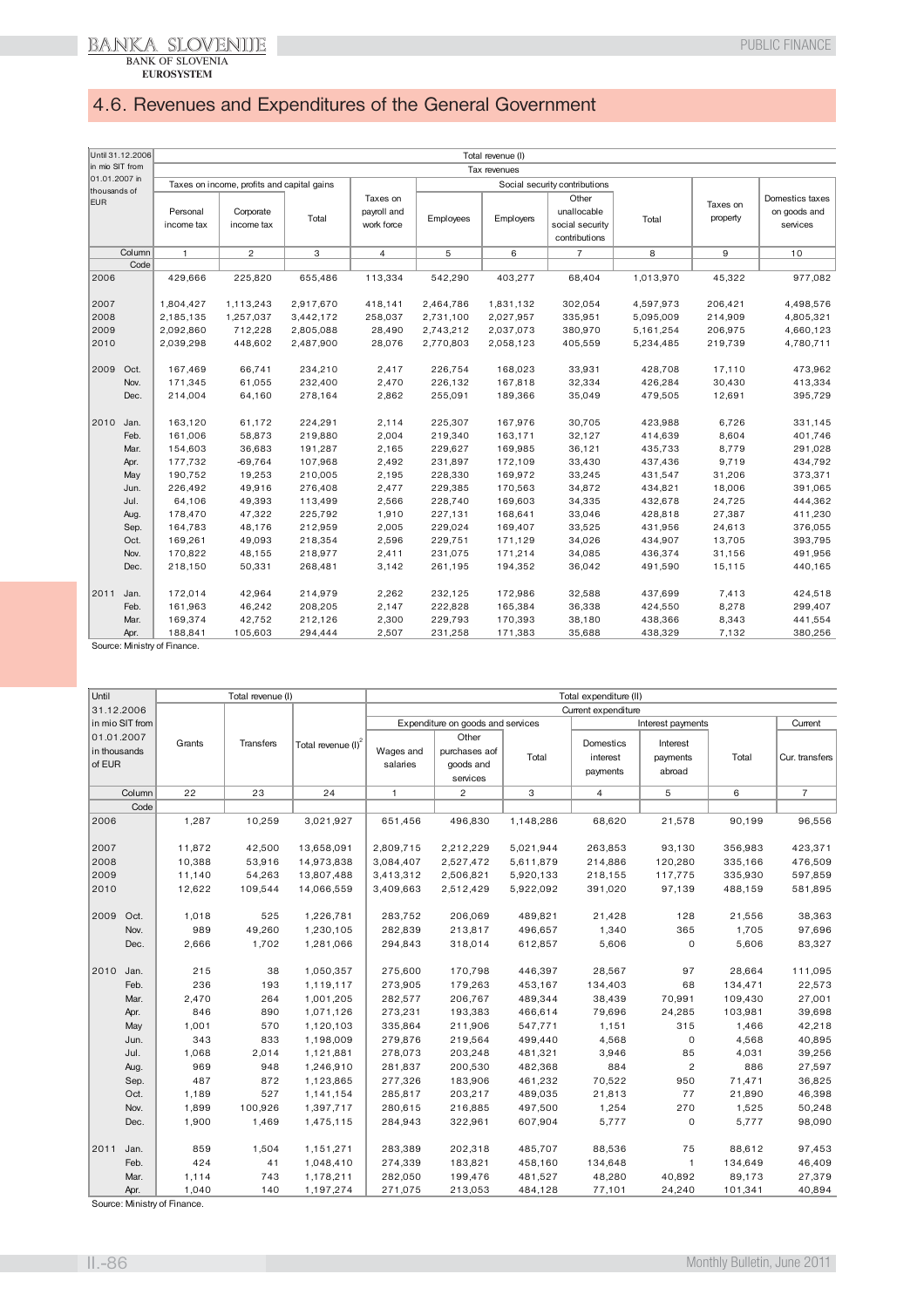|                           |                      |                                                       |             |            | Total revenue (I)                         |                                                                            |                          |         |                 |                 |
|---------------------------|----------------------|-------------------------------------------------------|-------------|------------|-------------------------------------------|----------------------------------------------------------------------------|--------------------------|---------|-----------------|-----------------|
|                           |                      | Tax revenues                                          |             |            |                                           | Nontax revenue                                                             |                          |         |                 |                 |
| General sales<br>tax. VAT | Of which:<br>Excises | Taxes on<br>intemational<br>trade and<br>transactions | Other taxes | Total      | Enterpreneurial<br>and property<br>income | Administrative<br>fees and<br>charges,<br>nonindustrial<br>sales and fines | Other nontax<br>revenues | Total   | Current revenue | Capital revenue |
| 11                        | 12                   | 13                                                    | 14          | 15         | 16                                        | 17                                                                         | 18                       | 19      | 20              | 21              |
|                           |                      |                                                       |             |            |                                           |                                                                            |                          |         |                 |                 |
| 650,858                   | 229,083              | 12,145                                                | 1,304       | 2,818,643  | 64,731                                    | 34,280                                                                     | 52,756                   | 151,767 | 2,970,410       | 39,971          |
| 2,906,674                 | 1,157,853            | 117,079                                               | 2,081       | 12,757,942 | 299,944                                   | 149,100                                                                    | 260,183                  | 709,227 | 13,467,169      | 136,551         |
| 3,144,501                 | 1,213,255            | 120,092                                               | 1,825       | 13,937,365 | 338,244                                   | 170,784                                                                    | 345,875                  | 854,903 | 14,792,268      | 117,265         |
| 2,838,007                 | 1,415,000            | 90,533                                                | 2,883       | 12,955,347 | 233,683                                   | 185,488                                                                    | 263,638                  | 682,810 | 13,638,156      | 103,928         |
| 2,940,893                 | 1,439,187            | 90,699                                                | 4.010       | 12,845,619 | 336.933                                   | 188,344                                                                    | 397,771                  | 923.048 | 13.768.667      | 175.726         |
| 302,368                   | 138,991              | 7,421                                                 | 300         | 1,164,128  | 18,582                                    | 15,937                                                                     | 19,812                   | 54,331  | 1,218,460       | 6.778           |
| 254,544                   | 126,008              | 8,119                                                 | 310         | 1,113,347  | 16,679                                    | 16,996                                                                     | 23,624                   | 57,298  | 1,170,645       | 9,211           |
| 254,529                   | 105.352              | 6,127                                                 | 371         | 1.175.449  | 26,345                                    | 18,114                                                                     | 31,946                   | 76.405  | 1,251,854       | 24,843          |
| 259,857                   | 42,917               | 5,688                                                 | 136         | 994,088    | 23,035                                    | 12,704                                                                     | 18,020                   | 53,760  | 1,047,848       | 2,255           |
| 269,885                   | 100,043              | 6,876                                                 | 99          | 1,053,847  | 13,109                                    | 13,596                                                                     | 35,419                   | 62,124  | 1,115,972       | 2,718           |
| 89,847                    | 163,290              | 6,116                                                 | 311         | 935,418    | 19,811                                    | 16,861                                                                     | 21,530                   | 58,201  | 993,620         | 4,852           |
| 280,515                   | 118,196              | 8,286                                                 | 174         | 1,000,866  | 21,791                                    | 15,257                                                                     | 24,177                   | 61,224  | 1,062,090       | 7,299           |
| 223,875                   | 117,753              | 8,367                                                 | 291         | 1,056,983  | 22,526                                    | 15,962                                                                     | 17,726                   | 56,214  | 1,113,197       | 5,335           |
| 234,801                   | 114,617              | 8,075                                                 | 529         | 1,131,381  | 18,998                                    | 16,925                                                                     | 24,212                   | 60,136  | 1,191,517       | 5,315           |
| 283,788                   | 126,401              | 8,423                                                 | 199         | 1,026,452  | 42,376                                    | 16,324                                                                     | 24,286                   | 82,986  | 1,109,438       | 9,361           |
| 242,442                   | 139,068              | 6,788                                                 | 232         | 1,102,157  | 33,566                                    | 14,384                                                                     | 81,432                   | 129,382 | 1,231,539       | 13,455          |
| 212,300                   | 134,037              | 7,312                                                 | 250         | 1,055,150  | 23,078                                    | 15,508                                                                     | 25,513                   | 64,099  | 1,119,249       | 3,257           |
| 287,648                   | 73,520               | 9,199                                                 | 91          | 1,072,646  | 16,658                                    | 15,832                                                                     | 26,991                   | 59,482  | 1,132,128       | 7,311           |
| 267,143                   | 192,068              | 7,061                                                 | 1,181       | 1,189,116  | 26,641                                    | 16,387                                                                     | 31,647                   | 74,674  | 1,263,790       | 31,103          |
| 288,792                   | 117,278              | 8,507                                                 | 516         | 1,227,514  | 75,344                                    | 18,603                                                                     | 66,819                   | 160,766 | 1,388,280       | 83,466          |
| 266,451                   | 126,649              | 7,789                                                 | $-20$       | 1,094,640  | 19,997                                    | 13,934                                                                     | 18,364                   | 52,295  | 1,146,935       | 1,973           |
| 231,197                   | 35,738               | 7,690                                                 | $-245$      | 950,033    | 15,230                                    | 13,048                                                                     | 66,897                   | 95,176  | 1,045,209       | 2,735           |
| 231,505                   | 173,229              | 8,241                                                 | 203         | 1,111,134  | 20,481                                    | 16,685                                                                     | 25,212                   | 62,378  | 1,173,512       | 2,841           |
| 276,979                   | 65,211               | 9,116                                                 | $-50$       | 1,131,734  | 15,530                                    | 14,505                                                                     | 23,454                   | 53,489  | 1,185,223       | 10,871          |

| Total expenditure (II)     |                      |                                           |                                 |                     |           |                     |            |                        |                                        |                               |
|----------------------------|----------------------|-------------------------------------------|---------------------------------|---------------------|-----------|---------------------|------------|------------------------|----------------------------------------|-------------------------------|
|                            |                      |                                           | Current expenditure             |                     |           |                     |            |                        |                                        |                               |
|                            |                      | Current transfers                         |                                 |                     |           |                     |            |                        |                                        | Nonfinancial                  |
| Transfers to<br>households | Of which:<br>Pension | Transfers to<br>nonprofit<br>institutions | Other<br>domestics<br>transfers | Transfers<br>abroad | Total     | Current<br>reserves | Total      | Capital<br>expenditure | Total<br>expenditure (II) <sup>2</sup> | balance $(A = 1 -$<br>$II.$ ) |
| 8                          | 9                    | 10                                        | 11                              | 12                  | 13        | 14                  | 15         | 16                     | 17                                     | 18                            |
|                            |                      |                                           |                                 |                     |           |                     |            |                        |                                        |                               |
| 1,167,404                  | 756,593              | 29,159                                    | 120,389                         | 6,556               | 1,420,064 | 14,145              | 2,672,693  | 312,972                | 2,985,665                              | 36,262                        |
| 5,093,321                  | 3,354,926            | 127,790                                   | 467,484                         | 31,979              | 6,143,945 | 104,765             | 11,627,637 | 1,464,740              | 13,092,376                             | 565,714                       |
| 5,619,214                  | 3,680,764            | 138,385                                   | 459,931                         | 48,189              | 6,742,228 | 115,979             | 12,805,252 | 1,714,100              | 14,519,353                             | 454,485                       |
| 6,024,077                  | 3,859,250            | 159,014                                   | 520,452                         | 38,930              | 7,340,332 | 42,294              | 13,638,690 | 1,788,490              | 15,427,180                             | $-1,619,692$                  |
| 6,277,741                  | 4,003,560            | 188,546                                   | 540,236                         | 40,114              | 7,628,532 | 47,351              | 14,086,135 | 1,707,031              | 15,793,165                             | $-1,726,606$                  |
| 491,662                    | 313,234              | 16,439                                    | 42,567                          | 2,199               | 591,231   | 4,184               | 1,106,791  | 201,617                | 1,308,409                              | $-81,627$                     |
| 497,651                    | 313,844              | 12,789                                    | 42,949                          | 1,516               | 652,600   | 2,890               | 1,153,852  | 215,648                | 1,369,500                              | $-139,395$                    |
| 507,893                    | 314,242              | 26,081                                    | 55,618                          | 2,372               | 675,291   | 7,601               | 1,301,355  | 426,506                | 1,727,861                              | -446,795                      |
| 495,100                    | 315,359              | 5,235                                     | 37,231                          | 2,602               | 651,263   | 3,945               | 1,130,269  | 92,683                 | 1,222,952                              | $-172,596$                    |
| 505,971                    | 323,779              | 6,368                                     | 41,945                          | 1,592               | 578,450   | 2,690               | 1,168,778  | 75,020                 | 1,243,799                              | $-124,681$                    |
| 527,886                    | 320,591              | 14,258                                    | 45,567                          | 4,531               | 619,242   | 2,797               | 1,220,813  | 72,581                 | 1,293,394                              | $-292,188$                    |
| 510,182                    | 320,295              | 16,291                                    | 43,920                          | 1,942               | 612,033   | 2,683               | 1,185,311  | 77,119                 | 1,262,430                              | $-191,304$                    |
| 647,395                    | 454,425              | 14,903                                    | 45,431                          | 3,223               | 753,170   | 3,884               | 1,306,291  | 86,691                 | 1,392,982                              | $-272,879$                    |
| 513,559                    | 321,689              | 16,549                                    | 51,461                          | 7,460               | 629,925   | 3,306               | 1,137,239  | 138,695                | 1,275,935                              | $-77,926$                     |
| 509,108                    | 321,158              | 15,215                                    | 43,758                          | 1,404               | 608,741   | 2,491               | 1,096,583  | 133,818                | 1,230,401                              | $-108,520$                    |
| 501,206                    | 321,898              | 14,076                                    | 45,351                          | 1,896               | 590,126   | 2,756               | 1,076,135  | 121,724                | 1,197,860                              | 49,050                        |
| 504,411                    | 322,665              | 20,820                                    | 44,122                          | 5,825               | 612,004   | 3,992               | 1,148,699  | 147,512                | 1,296,211                              | $-172,346$                    |
| 516,767                    | 323,381              | 12,131                                    | 46,066                          | 3,090               | 624,452   | 2,921               | 1,138,297  | 156,745                | 1,295,042                              | $-153,888$                    |
| 519,544                    | 332,218              | 16,064                                    | 42,963                          | 4,217               | 633,037   | 2,653               | 1,134,715  | 229,664                | 1,364,379                              | 33,339                        |
| 526,612                    | 326,103              | 36,636                                    | 52,420                          | 2,332               | 716,090   | 13,233              | 1,343,004  | 374,778                | 1,717,782                              | $-242,667$                    |
| 521,539                    | 328,435              | 8,881                                     | 44,565                          | 1,334               | 673,771   | 21,965              | 1,270,054  | 71,305                 | 1,341,359                              | $-190,088$                    |
| 532,423                    | 334,286              | 9,208                                     | 39,539                          | 384                 | 627,963   | 2,538               | 1,223,310  | 62,165                 | 1,285,476                              | $-237,066$                    |
| 552,106                    | 333,213              | 9,437                                     | 49,396                          | 1,898               | 640,215   | 10,529              | 1,221,443  | 77,739                 | 1,299,182                              | $-120,971$                    |
| 534,562                    | 331,829              | 10,483                                    | 44,419                          | 5,368               | 635,727   | 2,485               | 1,223,681  | 74,582                 | 1,298,262                              | $-100,988$                    |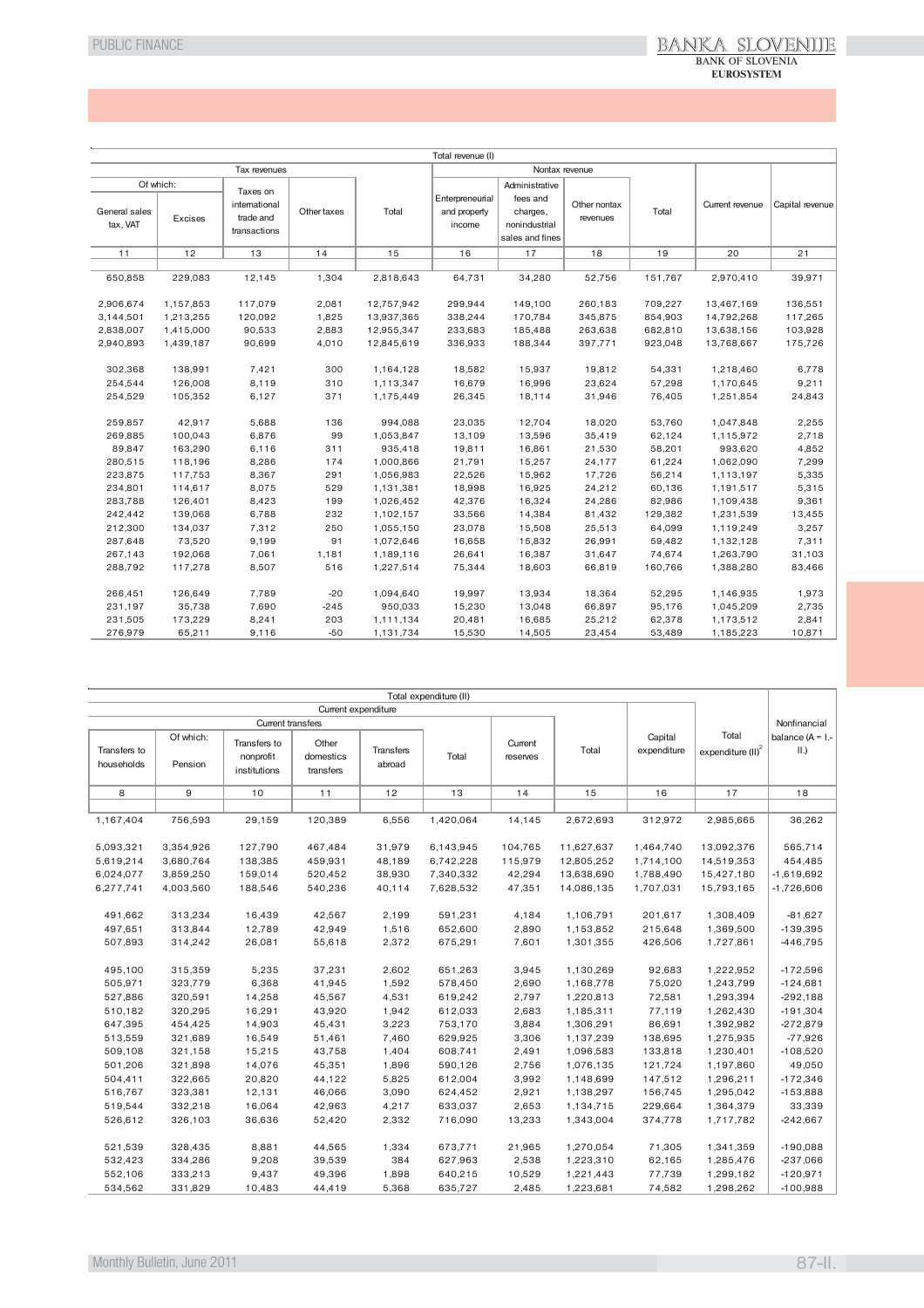**EUROSYSTEM**

# 4.7. Lending, Repayments and Financing of the General Government

| Until                                |                 |                             |                |                                          |                | Lending minus repayments (B) |                        |                                       |         |            |
|--------------------------------------|-----------------|-----------------------------|----------------|------------------------------------------|----------------|------------------------------|------------------------|---------------------------------------|---------|------------|
| 31.12.2006                           |                 |                             |                | Repayment of given loans and equity sold |                |                              |                        | Lending and aquisition of equity      |         |            |
| 01.01.2007<br>in thousands<br>of EUR | in mio SIT from | Repayment of<br>given loans | Equity sold    | Privatization<br>receipts                | Total          | Loans given                  | Acquision of<br>equity | Privatization<br>receipts<br>spending | Total   | Balance    |
|                                      |                 | $\mathbf{1}$                | $\overline{2}$ | 3                                        | $\overline{4}$ | 5                            | 6                      | $\overline{7}$                        | 8       | 9          |
|                                      | Code            |                             |                |                                          |                |                              |                        |                                       |         |            |
| 2006                                 |                 | 11.344                      | 7,205          | 2.545                                    | 21.094         | 2.784                        | 2.902                  | 755                                   | 9,998   | 11.096     |
|                                      |                 |                             |                |                                          |                |                              |                        |                                       |         |            |
| 2007                                 |                 | 44,785                      | 497,229        | 8,332                                    | 550,347        | 5,043                        | 58,937                 | 4,037                                 | 86,995  | 463,352    |
| 2008                                 |                 | 50,391                      | 20,250         | 10,001                                   | 80,642         | 5,224                        | 134,689                | 14,288                                | 166,752 | $-86,109$  |
| 2009                                 |                 | 19,808                      | 23.298         | 5.717                                    | 48,822         | 94,611                       | 203.395                | 6,426                                 | 312.350 | $-263.528$ |
| 2010                                 |                 | 12.263                      | 18.234         | 3,140                                    | 33.638         | 179.230                      | 3.488                  | 3.594                                 | 198.167 | $-164,529$ |
|                                      |                 |                             |                |                                          |                |                              |                        |                                       |         |            |
| 2009                                 | Oct.            | 596                         | 765            | 4,007                                    | 5,368          | 1,326                        | 17                     | 1,984                                 | 3,560   | 1.809      |
|                                      | Nov.            | 693                         | 327            | 32                                       | 1,053          | 42,968                       | 1,076                  | 1,164                                 | 45,230  | $-44, 177$ |
|                                      | Dec.            | 1,519                       | 16,900         | 44                                       | 18,463         | 35,897                       | 23,395                 | 1,494                                 | 60,912  | $-42, 449$ |
|                                      |                 |                             |                |                                          |                |                              |                        |                                       |         |            |
| 2010                                 | Jan.            | 549                         | $\circ$        | 564                                      | 1.113          | 742                          | $\circ$                | 469                                   | 1.211   | $-98$      |
|                                      | Feb.            | 170                         | 13             | 38                                       | 221            | 941                          | $\Omega$               | 175                                   | 1,116   | $-895$     |
|                                      | Mar.            | 5,656                       | $\circ$        | 21                                       | 5,677          | 84                           | 108                    | $\overline{c}$                        | 381     | 5,296      |
|                                      | Apr.            | 1,757                       | 1,250          | 325                                      | 3,333          | 99                           | 48                     | 44                                    | 190     | 3,143      |
|                                      | May             | 274                         | $\circ$        | 42                                       | 316            | 316                          | 10                     | $\overline{c}$                        | 327     | $-12$      |
|                                      | Jun.            | 638                         | 10             | 47                                       | 695            | 284                          | 8                      | $\overline{2}$                        | 481     | 213        |
|                                      | Jul.            | 1,070                       | 1,397          | 88                                       | 2,555          | 3,477                        | 618                    | 11                                    | 4,106   | $-1,551$   |
|                                      | Aug.            | 238                         | $\mathbf 0$    | 34                                       | 272            | 309                          | 11                     | 76                                    | 5,495   | $-5,224$   |
|                                      | Sep.            | 824                         | 15.550         | 34                                       | 16,408         | 104,651                      | $-1$                   | $\overline{c}$                        | 104,844 | $-88,436$  |
|                                      | Oct.            | 822                         | $\mathbf{1}$   | 1.844                                    | 2,668          | 287                          | 1,415                  | 283                                   | 1,985   | 682        |
|                                      | Nov.            | $-69$                       | 12             | 47                                       | $-10$          | 17,072                       | 1,044                  | 2,229                                 | 20,344  | $-20,354$  |
|                                      | Dec.            | 334                         | $\mathbf{1}$   | 55                                       | 391            | 50,968                       | 229                    | 301                                   | 57,686  | $-57,294$  |
|                                      |                 |                             |                |                                          |                |                              |                        |                                       |         |            |
| 2011                                 | Jan.            | 1,413                       | $\circ$        | 262                                      | 1,675          | 32,575                       | $\circ$                | 1,085                                 | 33,720  | $-32,045$  |
|                                      | Feb.            | 279                         | $\overline{4}$ | 40                                       | 322            | 2,808                        | 90                     | $\overline{c}$                        | 2,988   | $-2,665$   |
|                                      | Mar.            | 5,545                       | $\circ$        | 45                                       | 5,591          | 75,629                       | 245,755                | $\overline{c}$                        | 322.735 | $-317,145$ |
|                                      | Apr.            | 135                         | $\mathbf{1}$   | 102                                      | 237            | 1,576                        | 44                     | 34                                    | 1,654   | $-1,416$   |

Source: Ministry of Finance.

| Until                                |                 |                          |                       |                          |            | Total financing (C) |                        |            |                            |                                            |
|--------------------------------------|-----------------|--------------------------|-----------------------|--------------------------|------------|---------------------|------------------------|------------|----------------------------|--------------------------------------------|
| 31.12.2006                           |                 |                          |                       | Domestics financing      |            |                     | Financing abroad       |            |                            | Change in                                  |
| 01.01.2007<br>in thousands<br>of EUR | in mio SIT from | Overall<br>balance (A+B) | Domestics<br>drawings | Domestic<br>amortization | Balance    | Drawings<br>abroad  | Amortization<br>abroad | Balance    | Total financing<br>balance | cash, deposits<br>and statistical<br>error |
|                                      |                 | 10                       | 11                    | 12                       | 13         | 14                  | 15                     | 16         | 17                         | 18                                         |
|                                      | Column          |                          |                       |                          |            |                     |                        |            |                            |                                            |
| 2006                                 |                 | 47,358                   | 344,223               | 226,052                  | 118,171    | 2,068               | 33,955                 | $-31,887$  | 86,284                     | 133,642                                    |
|                                      |                 |                          |                       |                          |            |                     |                        |            |                            |                                            |
| 2007                                 |                 | 1,029,066                | 691,504               | 899,476                  | $-207,972$ | 199,736             | 40,893                 | 158,843    | $-49,129$                  | 979,937                                    |
| 2008                                 |                 | 368,376                  | 1,142,479             | 1,232,444                | $-89,965$  | 0                   | 42,907                 | $-42,907$  | $-132,872$                 | 235,504                                    |
| 2009                                 |                 | $-1,883,220$             | 4,926,369             | 464,948                  | 4,461,421  | 0                   | 425,338                | $-425,338$ | 4,036,083                  | 2,152,863                                  |
| 2010                                 |                 | $-1,891,135$             | 2,659,326             | 1,260,357                | 1,398,969  | 0                   | 515,325                | $-515,325$ | 883,644                    | $-1,007,491$                               |
|                                      |                 |                          |                       |                          |            |                     |                        |            |                            |                                            |
| 2009                                 | Oct.            | $-79,819$                | 12.772                | 9.382                    | 3.390      | 0                   | 1,059                  | $-1.059$   | 2,330                      | $-77,489$                                  |
|                                      | Nov.            | $-183,572$               | $-18.173$             | 2,925                    | $-21,098$  | $\Omega$            | 1.772                  | $-1.772$   | $-22,870$                  | $-206, 442$                                |
|                                      | Dec.            | $-489,244$               | $-19,765$             | 21,880                   | $-41,644$  | $\Omega$            | $\circ$                | $\Omega$   | $-41,644$                  | -530,889                                   |
|                                      |                 |                          |                       |                          |            |                     |                        |            |                            |                                            |
| 2010                                 | Jan.            | $-172,693$               | 1,567,135             | 396,020                  | 1,171,115  | 0                   | 3,191                  | $-3,191$   | 1,167,923                  | 995,230                                    |
|                                      | Feb.            | $-125,577$               | 5.081                 | 4,521                    | 560        | 0                   | 1.773                  | $-1.773$   | $-1.213$                   | $-126,790$                                 |
|                                      | Mar.            | $-286,892$               | 996,726               | 732,861                  | 263,865    | 0                   | 502,199                | $-502,199$ | $-238,333$                 | $-525,225$                                 |
|                                      | Apr.            | $-188,162$               | 2,995                 | 48.429                   | $-45.434$  | 0                   | 996                    | $-996$     | $-46,430$                  | $-234,592$                                 |
|                                      | May             | $-272,891$               | 7,185                 | 15,127                   | $-7,942$   | 0                   | 1,773                  | $-1,773$   | $-9,715$                   | $-282,606$                                 |
|                                      | Jun.            | $-77,712$                | 10,221                | 4,622                    | 5,598      | 0                   | $\circ$                | $\Omega$   | 5,598                      | $-72,114$                                  |
|                                      | Jul.            | $-110,071$               | $-14,563$             | 3,927                    | $-18,490$  | $\Omega$            | 433                    | $-433$     | $-18,923$                  | $-128,994$                                 |
|                                      | Aug.            | 43,827                   | 28,803                | 3,251                    | 25,553     | 0                   | 109                    | $-109$     | 25,444                     | 69,271                                     |
|                                      | Sep.            | $-260,782$               | $-17,039$             | 5,378                    | $-22,417$  | 0                   | 2,211                  | $-2,211$   | $-24,628$                  | $-285,410$                                 |
|                                      | Oct.            | $-153,206$               | 4,163                 | 11,936                   | $-7,773$   | 0                   | 866                    | $-866$     | $-8,639$                   | $-161,845$                                 |
|                                      | Nov.            | 12,985                   | 16,547                | 3,087                    | 13,460     | 0                   | 1.774                  | $-1.774$   | 11,686                     | 24,670                                     |
|                                      | Dec.            | $-299,961$               | 52,072                | 31,198                   | 20.874     | $\Omega$            | $\Omega$               | $\Omega$   | 20,874                     | $-279,087$                                 |
|                                      |                 |                          |                       |                          |            |                     |                        |            |                            |                                            |
| 2011                                 | Jan.            | $-222,133$               | 1,535,413             | 357,333                  | 1,178,081  | 0                   | 3,269                  | $-3,269$   | 1,174,812                  | 952,679                                    |
|                                      | Feb.            | $-239.731$               | 2.163                 | 43,233                   | $-41.070$  | 0                   | 109                    | $-109$     | $-41,179$                  | $-280,910$                                 |
|                                      | Mar.            | $-438,115$               | 1,526,575             | 20,300                   | 1,506,275  | 0                   | 2,196                  | $-2,196$   | 1,504,079                  | 1,065,964                                  |
|                                      | Apr.            | $-102,405$               | $-10,340$             | 4,505                    | $-14,845$  | 0                   | 450,646                | $-450,646$ | $-465, 491$                | $-567,896$                                 |

Source: Ministry of Finance.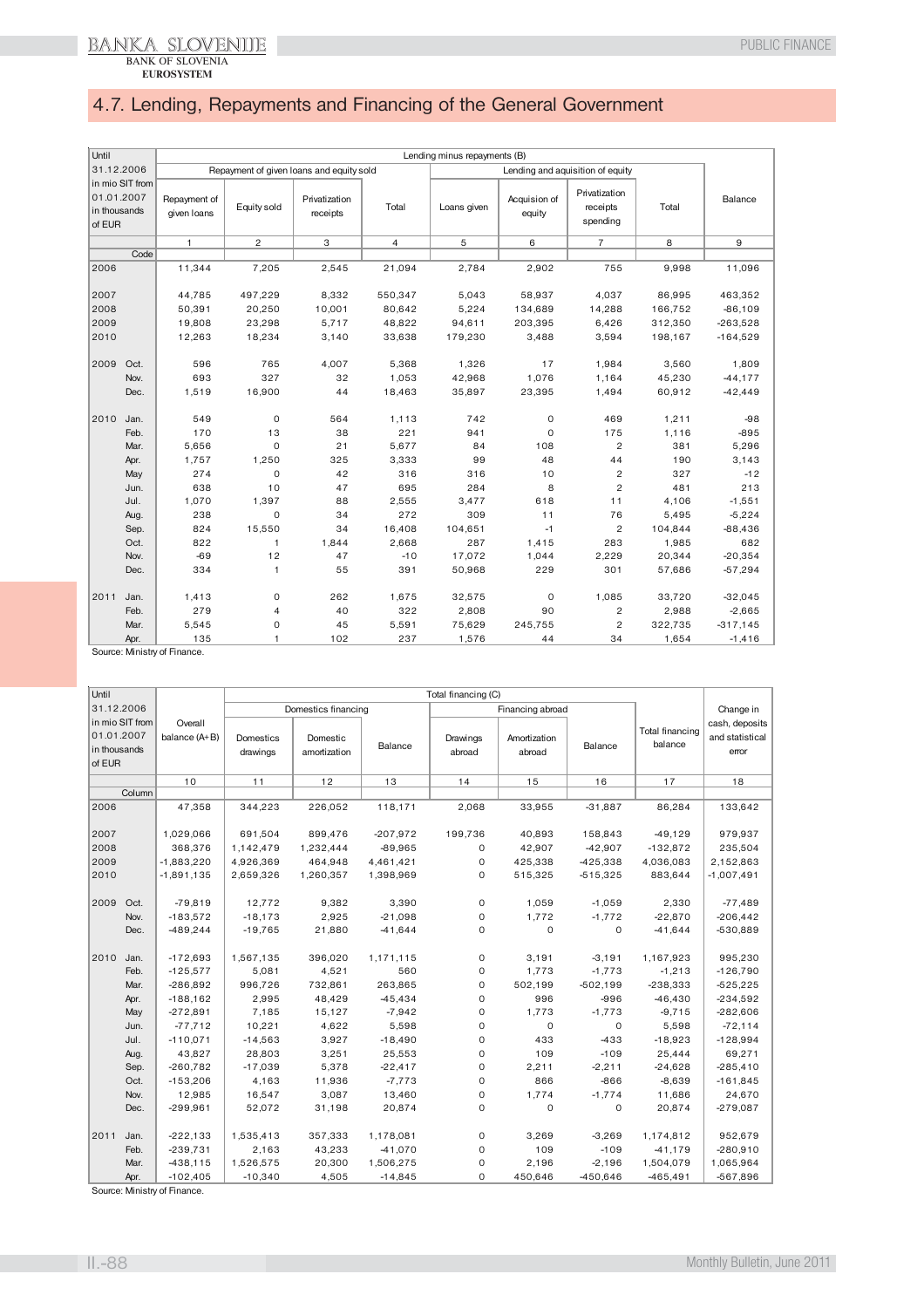# 4.8. Central budget debt

| Till                   |                       |                     |                  |                    | Debt incurred in domestic market |                          |                          |                    | Debt incurred abroad   |                    |                          |
|------------------------|-----------------------|---------------------|------------------|--------------------|----------------------------------|--------------------------|--------------------------|--------------------|------------------------|--------------------|--------------------------|
|                        | 31.12.2006 in         |                     |                  |                    |                                  |                          |                          |                    |                        |                    |                          |
| Millions of            |                       |                     |                  |                    | Other                            |                          |                          |                    |                        |                    |                          |
| Tolars, from           |                       | Public              | Bank of          | Banks              | domestic                         | Negotiable               | Total                    | Loans              | <b>Bonds</b>           | Total              | Total debt               |
| 1.1.2007 in            |                       | sector              | Slovenia         |                    | creditors                        | securities               |                          |                    |                        |                    |                          |
| Thousands of<br>Euros. |                       |                     |                  |                    |                                  |                          |                          |                    |                        |                    |                          |
|                        | Column                | $\mathbf{1}$        | $\overline{c}$   | 3                  | $\overline{4}$                   | $\mathbf 5$              | $6 = 1  5$               | $\overline{7}$     | 8                      | $9 = 7 + 8$        | $10 = 6 + 9$             |
|                        | Code                  |                     |                  |                    |                                  |                          |                          |                    |                        |                    |                          |
|                        | 1998 31.Mar           | 11,157              | 509              | 43,311             | $\circ$                          | 370,988                  | 425,965                  | 102,626            | 191,387                | 294,013            | 719,978                  |
|                        | 30.Jun                | 3,450               | 553              | 67,554             | $\mathsf{O}\xspace$              | 390,256                  | 461,813                  | 92,132             | 205,092                | 297,224            | 759,037                  |
|                        | 30.Sep                | 3,526               | 609              | 65,147             | $\mathsf{O}\xspace$              | 398,181                  | 467,463                  | 97,003             | 200,906                | 297,909            | 765,372                  |
|                        | 31.Dec                | 1,818               | 625              | 81,273             | 0                                | 391,817                  | 475,533                  | 92,304             | 203,460                | 295,764            | 771,297                  |
| 1999                   | 31.Mar                | 1,518               | 766              | 94,987             | 0                                | 401,209                  | 498,480                  | 95,878             | 287,366                | 383,244            | 881,724                  |
|                        | 30.Jun                | 14,289              | 856              | 82,333             | $\mathsf{O}\xspace$              | 407,050                  | 504,528                  | 93,492             | 294,948                | 388,440            | 892,968                  |
|                        | 30.Sep                | 9,518               | 930              | 90,818             | 0                                | 402,387                  | 503,653                  | 92,308             | 296,696                | 389,004            | 892,657                  |
|                        | 31.Dec                | 5,680               | 238              | 82,473             | $\mathsf O$                      | 410,084                  | 498,475                  | 94,536             | 300,281                | 394,817            | 893,292                  |
|                        |                       |                     |                  |                    |                                  |                          |                          |                    |                        |                    |                          |
| 2000                   | 31.Mar                | 4,600               | 310              | 84,378             | $\mathbf 0$                      | 422,648                  | 511,937                  | 110,073            | 391,514                | 501,587            | 1,013,524                |
|                        | 30.Jun                | 400                 | 146              | 79,346             | 0                                | 439,281                  | 519,173                  | 100,268            | 397,654                | 497,922            | 1,017,095                |
|                        | 30.Sep                | 11,600              | 240              | 84,060             | $\mathbf 0$<br>0                 | 431,813                  | 527,713                  | 104,671            | 410,387                | 515,058            | 1,042,771                |
|                        | 31.Dec                | 13,040              | 322              | 75,824             |                                  | 415,887                  | 505,073                  | 98,222             | 410,057                | 508,280            | 1,013,353                |
| 2001                   | 31.Mar                | 4,373               | 413              | 95,080             | $\mathbf 0$                      | 449,068                  | 548,934                  | 108,360            | 443,523                | 551,883            | 1,100,818                |
|                        | 30.Jun                | 6,035               | 526              | 80,260             | $\mathbf 0$                      | 478,114                  | 564,935                  | 110,433            | 547,994                | 658,427            | 1,223,362                |
|                        | 30.Sep                | 5,478               | 169              | 83,340             | 0                                | 488,442                  | 577,429                  | 102,394            | 468,592                | 570,986            | 1,148,415                |
|                        | 31.Dec                | 768                 | 7,935            | 96,187             | $\mathsf O$                      | 530,252                  | 635,142                  | 122,373            | 471,360                | 593,733            | 1,228,875                |
|                        |                       |                     |                  |                    |                                  |                          |                          |                    |                        |                    |                          |
| 2002                   | 31.Mar                | 553                 | 8,196            | 110,855            | $\mathbf 0$                      | 591,752                  | 711,356                  | 117,797            | 477,424                | 595,221            | 1,306,577                |
|                        | 30.Jun                | 0                   | 7,836            | 104,398            | 0                                | 641,405                  | 753,640                  | 109,592            | 479,064                | 588,656            | 1,342,296                |
|                        | 30.Sep<br>31.Dec      | 0<br>0              | 7,736<br>7,643   | 102,365<br>101,738 | $\mathsf{O}\xspace$<br>$\circ$   | 680,995<br>724,520       | 791,096<br>833,902       | 105,222<br>100,108 | 483,490<br>485,650     | 588,712<br>585,758 | 1,379,808<br>1,419,660   |
|                        |                       |                     |                  |                    |                                  |                          |                          |                    |                        |                    |                          |
| 2003                   | 31.Mar                | 0                   | 7,466            | 101,861            | $\mathbf 0$                      | 722,612                  | 831,940                  | 96,334             | 489,362                | 585,696            | 1,417,636                |
|                        | 30.Jun                | 0                   | 7,097            | 95,666             | $\circ$                          | 767,469                  | 870,233                  | 94,783             | 490,950                | 585,734            | 1,455,967                |
|                        | 30.Sep                | 0                   | 7,511            | 83,517             | 0                                | 795,729                  | 886,757                  | 92,473             | 493,964                | 586,438            | 1,473,195                |
|                        | 31.Dec                | 0                   | 7,097            | 82,122             | $\mathsf{O}\xspace$              | 823,270                  | 912,489                  | 83,090             | 495,256                | 578,346            | 1,490,835                |
|                        |                       |                     |                  |                    |                                  |                          |                          |                    |                        |                    |                          |
| 2004                   | 31.Mar                | $\mathsf{O}\xspace$ | 7,283            | 84,930             | $\mathsf{O}\xspace$              | 852,341                  | 944,553                  | 80,606             | 498,038                | 578,644            | 1,523,198                |
|                        | 30.Jun                | 0                   | 7,276            | 117,348            | 0<br>$\mathsf O$                 | 913,519                  | 1,038,144                | 80,089             | 450,285                | 530,374            | 1,568,518                |
|                        | 30.Sep<br>31.Dec      | 0<br>0              | 7,339<br>6,937   | 99,506<br>78,578   | $\mathsf O$                      | 941,403<br>980,694       | 1,048,248<br>1,066,209   | 86,452<br>83,849   | 451,509<br>449,700     | 537,961<br>533,549 | 1,586,209<br>1,599,759   |
|                        |                       |                     |                  |                    |                                  |                          |                          |                    |                        |                    |                          |
|                        | 2005 31.Mar           | 0                   | 7,015            | 75,911             | $\mathsf O$                      | 1,082,058                | 1,164,985                | 81,527             | 449,854                | 531,382            | 1,696,366                |
|                        | 30.Jun                | 0                   | 7,344            | 107,497            | $\mathsf{O}\xspace$              | 1,078,283                | 1,193,124                | 81,688             | 328,720                | 410,407            | 1,603,532                |
|                        | 30.Sep                | 0                   | 7,297            | 124,218            | $\mathsf O$                      | 1,112,172                | 1,243,687                | 78,515             | 328,729                | 407,244            | 1,650,931                |
|                        | 31.Dec                | 0                   | 7,358            | 105,066            | $\mathsf O$                      | 1,155,313                | 1,267,736                | 78,769             | 327,449                | 406,218            | 1,673,954                |
|                        |                       |                     |                  |                    |                                  |                          |                          |                    |                        |                    |                          |
|                        | 2006 31.Mar           | $\circ$             | 7,353            | 82,736             | $\mathsf{O}\xspace$              | 1,185,321                | 1,275,410                | 75,638             | 327,417                | 403,055            | 1,678,465                |
|                        | 30.Jun<br>30.Sep      | 0<br>0              | 7,068<br>7,045   | 77,011<br>61,153   | $\mathsf O$<br>$\mathsf O$       | 1,256,445<br>1,295,940   | 1,340,524<br>1,364,137   | 52,721<br>49,493   | 326,090<br>326,032     | 378,811<br>375,526 | 1,719,335<br>1,739,663   |
|                        | 31.Dec                | 0                   | 6,956            | 71,335             | 0                                | 1,310,679                | 1,388,970                | 49,229             | 323,514                | 372,743            | 1,761,713                |
|                        |                       |                     |                  |                    |                                  |                          |                          |                    |                        |                    |                          |
|                        | 2007 31.Mar           | 0                   | 28,979           | 354,821            | 0                                | 5,183,949                | 5,567,749                | 187,177            | 2,350,000              | 2,537,177          | 8,104,926                |
|                        | 30.Jun                | 0                   | 28,582           | 315,627            | 0                                | 4,289,109                | 4,633,318                | 181,291            | 2,350,000              | 2,531,291          | 7,164,609                |
|                        | 30.Sep                | 0                   | 28,403           | 311,008            | 0                                | 4,165,273                | 4,504,684                | 166,891            | 2,350,000              | 2,516,891          | 7,021,575                |
|                        | 31.Dec                | 0                   | 27,313           | 718,298            | 0                                | 4,139,051                | 4,884,662                | 160,796            | 2,350,000              | 2,510,796          | 7,395,458                |
|                        | 2008 31.Mar           | 0                   | 27,004           | 273,281            | 0                                | 4,980,460                | 5,280,745                | 142,547            | 2,350,000              | 2,492,547          | 7,773,292                |
|                        | 30.Jun                | 0                   | 26,577           | 196,010            | 0                                | 4,477,360                | 4,699,947                | 137,131            | 2,350,000              | 2,487,131          | 7,187,078                |
|                        | 30.Sep                | 0                   | 27,129           | 219,170            | 0                                | 4,455,885                | 4,702,184                | 124,399            | 2,350,000              | 2,474,399          | 7,176,583                |
|                        | 31.Dec                | 0                   | 28,096           | 238,724            | 0                                | 4,445,389                | 4,712,209                | 119,407            | 2,350,000              | 2,469,407          | 7,181,616                |
|                        |                       |                     |                  |                    |                                  |                          |                          |                    |                        |                    |                          |
|                        | 2009 31.Mar           | 0                   | 29,513           | 183,724            | 0                                | 6,016,471                | 6,229,708                | 107,895            | 1,950,000              | 2,057,895          | 8,287,603                |
|                        | 30.Jun                | 0                   | 27,692           | 181,692            | 0                                | 7,617,890                | 7,827,273                | 104,247            | 1,950,000              | 2,054,247          | 9,881,521                |
|                        | 30.Sep                | 0                   | 27,867           | 144,062            | 0                                | 9,009,679                | 9,181,608                | 96,988             | 1,950,000              | 2,046,988          | 11,228,596               |
|                        | 31.Dec                | 0                   | 27,684           | 118,626            | 0                                | 8,892,736                | 9,039,046                | 94,320             | 1,950,000              | 2,044,320          | 11,083,366               |
|                        |                       | 0                   |                  |                    |                                  |                          |                          |                    |                        | 1,537,720          |                          |
|                        | 2010 31.Mar<br>30.Jun | 0                   | 28,721<br>30,465 | 108,201<br>96,703  | 0<br>0                           | 10,330,059<br>10,285,168 | 10,466,982<br>10,412,335 | 87,720<br>85,704   | 1,450,000<br>1,450,000 | 1,535,704          | 12,004,701<br>11,948,039 |
|                        | 30.Sep                | 0                   | 30,263           | 95,683             | 0                                | 10,267,022               | 10,392,967               | 82,155             | 1,450,000              | 1,532,155          | 11,925,122               |
|                        | 31.Dec                | 0                   | 29,429           | 63,968             | 0                                | 10,261,440               | 10,354,837               | 79,692             | 1,450,000              | 1,529,692          | 11,884,529               |
|                        |                       |                     |                  |                    |                                  |                          |                          |                    |                        |                    |                          |
|                        | 2011 31.Mar           | 0                   | 28,917           | 53,544             | 0                                | 12,885,088               | 12,967,548               | 73,799             | 1,450,000              | 1,523,799          | 14,491,347               |

Source: Ministry of Finance.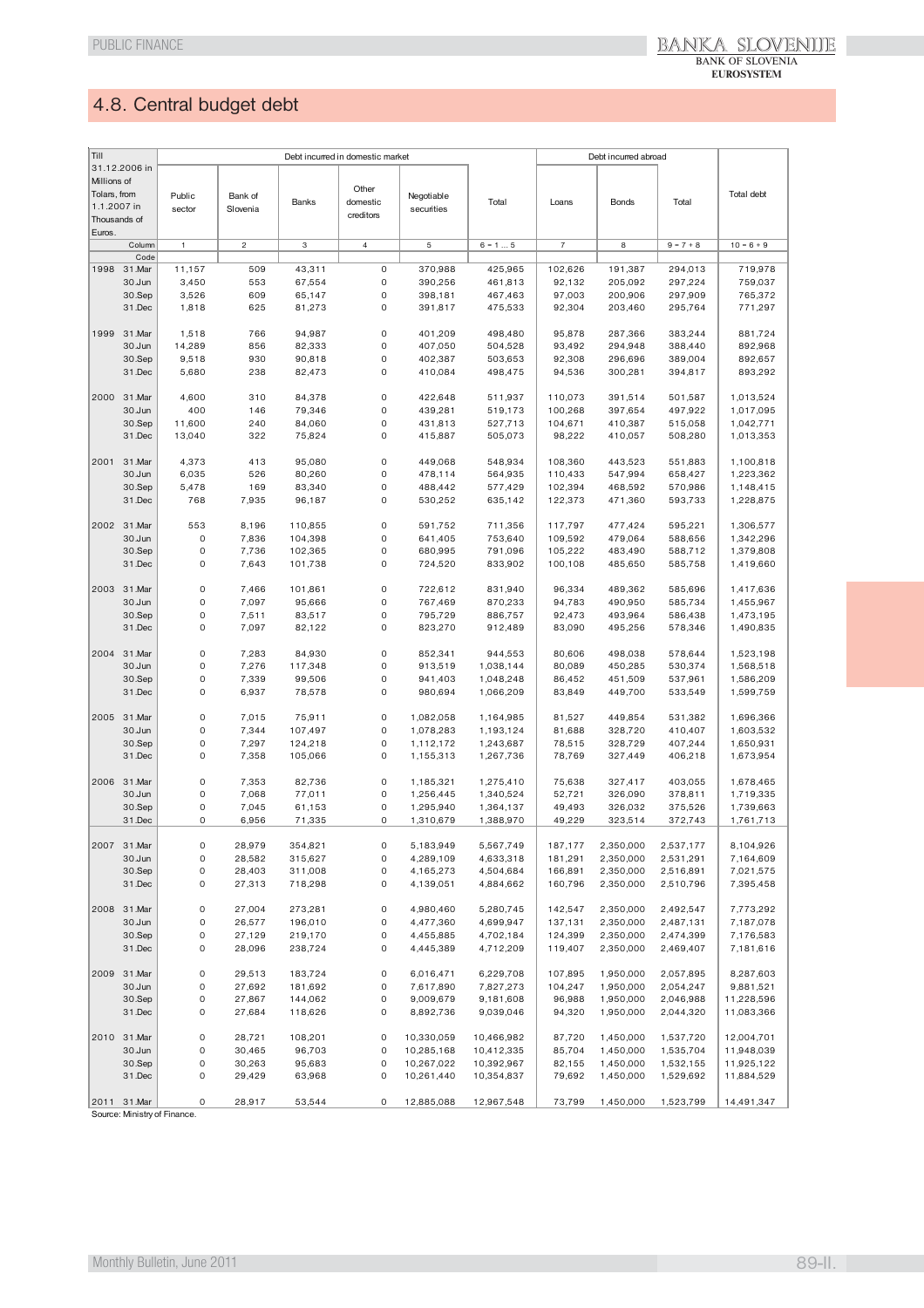**EUROSYSTEM**

# 5.1. Non-consolidated financial assets - outstanding amounts

| Mio EUR                                            | 2003    | 2004    | 2005               | 2006     | 2007      | 2008    | 2009    | 2010     | III-2008 |
|----------------------------------------------------|---------|---------|--------------------|----------|-----------|---------|---------|----------|----------|
| Domestic sector                                    |         |         |                    |          |           |         |         |          |          |
| Total                                              | 102,906 | 111,843 | 126,088            | 140,978  | 175,003   | 173,749 | 185,644 | 181,710  | 179,453  |
| Monetary gold and SDRs                             | 87      | 86      | 80                 | 88       | 67        | 72      | 294     | 337      | 73       |
| Currency and deposits                              | 20,216  | 21,847  | 24,467             | 26,673   | 32,638    | 35,699  | 40,362  | 37,905   | 34,061   |
| Securities other than shares                       | 15,355  | 16,570  | 17,930             | 16,541   | 15,946    | 15,752  | 17,699  | 17,622   | 16,717   |
| Loans                                              | 17,155  | 19,593  | 24,698             | 29,893   | 41,465    | 49,424  | 53,565  | 53,566   | 48.598   |
| Shares                                             | 17,747  | 19,455  | 20,608             | 26,531   | 36,648    | 22,552  | 22,402  | 19,849   | 27,954   |
| Other equity                                       | 11,912  | 12,844  | 13,732             | 14,160   | 15,628    | 19,290  | 20,226  | 20,550   | 18,629   |
| Mutual fund shares                                 | 1,565   | 2,213   | 2,710              | 3,805    | 5,505     | 3,025   | 3,814   | 4,330    | 3,894    |
| Insurance technical reserves                       | 1,977   | 2,385   | 2,805              | 3,350    | 3,786     | 4,060   | 4,632   | 5,017    | 4,095    |
|                                                    | 16,892  |         |                    | 19,937   | 23,322    |         |         |          | 25,432   |
| Other                                              |         | 16,849  | 19,057             |          |           | 23,875  | 22,650  | 22,533   |          |
| Non-financial corporations                         |         |         |                    |          |           | 46.045  |         |          |          |
| Total                                              | 29,334  | 29,766  | 34,186             | 37,610   | 45,564    |         | 45,532  | 44,993   | 47,903   |
| Currency and deposits                              | 2,677   | 2,771   | 3,219              | 3,484    | 3,914     | 3,907   | 4,020   | 4,207    | 4,048    |
| Securities other than shares                       | 548     | 637     | 537                | 569      | 488       | 378     | 359     | 352      | 434      |
| Loans                                              | 2,644   | 2,682   | 3,132              | 3,180    | 4,525     | 5,443   | 6,013   | 5,952    | 5,385    |
| Shares                                             | 5,771   | 5,740   | 7,087              | 8,033    | 11,188    | 8,520   | 7,834   | 7,067    | 9,639    |
| Other equity                                       | 6,334   | 6,594   | 7,017              | 7,351    | 8,043     | 9,810   | 10,232  | 10,350   | 9,299    |
| Mutual fund shares                                 | 273     | 278     | 302                | 400      | 544       | 212     | 197     | 171      | 328      |
| Insurance technical reserves                       | 250     | 288     | 297                | 334      | 389       | 402     | 450     | 438      | 413      |
| Other                                              | 10,837  | 10,776  | 12,594             | 14,258   | 16,473    | 17,373  | 16,425  | 16,455   | 18,358   |
| Monetary sector                                    |         |         |                    |          |           |         |         |          |          |
| Total                                              | 28,940  | 31,251  | 37.132             | 40,302   | 51.769    | 57,993  | 63,021  | 60.896   | 56,401   |
| Monetary gold and SDRs                             | 87      | 86      | 80                 | 88       | 67        | 72      | 294     | 337      | 73       |
| Currency and deposits                              | 3,842   | 3,690   | 4,861              | 5,115    | 8,318     | 8,897   | 10,006  | 6,604    | 7,444    |
| Securities other than shares                       | 11,990  | 12,361  | 13,501             | 11,706   | 10,921    | 10,871  | 12,455  | 12,159   | 11,752   |
| Loans                                              | 11,602  | 13,537  | 16,890             | 21,352   | 30,192    | 36,179  | 37,914  | 39,701   | 35,096   |
| Shares                                             | 671     | 792     | 1,001              | 1,282    | 1,422     | 1,324   | 1,572   | 1,515    | 1,294    |
| Other equity                                       | 120     | 101     | 104                | 169      | 253       | 261     | 293     | 252      | 264      |
| Mutual fund shares                                 | 114     | 104     | 93                 | 150      | 181       | 66      | 85      | 93       | 103      |
| Insurance technical reserves                       | 48      | 50      | 53                 | 60       | 39        | 36      | 41      | 43       | 37       |
| Other                                              | 465     | 530     | 548                | 379      | 375       | 287     | 363     | 192      | 337      |
| Other financial institutions                       |         |         |                    |          |           |         |         |          |          |
| Total                                              | 8,116   | 9,940   | 11,025             | 13,826   | 17,833    | 15,563  | 16,252  | 16,036   | 16,692   |
| Currency and deposits                              | 735     | 996     | 881                | 988      | 1,253     | 1,110   | 1,131   | 1,286    | 1,154    |
| Securities other than shares                       | 1,792   | 2,348   | 2,846              | 3,247    | 3,512     | 3,545   | 3,957   | 4,187    | 3,526    |
| Loans                                              | 1,808   | 2,180   | 2,913              | 3,702    | 4,314     | 5,277   | 5,318   | 4,637    | 5,145    |
| Shares                                             | 2,673   | 3,050   | 2,870              | 3,872    | 5,950     | 3,414   | 3,352   | 3,260    | 4,245    |
| Other equity                                       | 346     | 389     | 343                | 292      | 368       | 338     | 300     | 278      | 313      |
| Mutual fund shares                                 | 162     | 274     | 455                | 733      | 1,217     | 784     | 1,092   | 1,325    | 969      |
| Insurance technical reserves                       | 166     | 174     | 174                | 193      | 165       | 219     | 219     | 186      | 226      |
| Other                                              | 434     | 531     | 544                | 799      | 1,055     | 877     | 882     | 878      | 1,114    |
| General government                                 |         |         |                    |          |           |         |         |          |          |
| Total                                              | 13,684  | 14,902  | 15,473             | 17,262   | 22,433    | 17,319  | 21,031  | 17,998   | 20,807   |
| Currency and deposits                              | 1,384   | 1,395   | 1,258              | 1,592    | 1,978     | 2,280   | 4,336   | 3,485    | 2,677    |
| Securities other than shares                       | 430     | 479     | 527                | 507      | 527       | 470     | 427     | 435      | 510      |
| Loans                                              | 471     | 568     | 878                | 820      | 1,575     | 1,616   | 3,377   | 2,330    | 2,098    |
| Shares                                             | 5,289   | 5,910   | 5,937              | 8,643    | 11,630    | 6,152   | 6,280   | 4,896    | 8,528    |
| Other equity                                       | 2,618   | 2,964   | 3,076              | 2,920    | 3,127     | 3,520   | 3,714   | 3,923    | 3,450    |
|                                                    | 5       | 8       |                    |          |           | 78      | 99      |          | 100      |
| Mutual fund shares<br>Insurance technical reserves | 0       | 3       | 31<br>$\mathbf{1}$ | 60<br>16 | 120<br>26 | 13      | 10      | 141<br>9 | 8        |
|                                                    |         |         |                    |          |           |         |         |          |          |
| Other<br><b>Households and NPISHs</b>              | 3,486   | 3,575   | 3,765              | 2,703    | 3,450     | 3,188   | 2,789   | 2,778    | 3,436    |
| Total                                              |         |         | 28,272             |          | 37,404    |         | 39,807  | 41,788   | 37,649   |
|                                                    | 22,831  | 25,983  |                    | 31,979   |           | 36,830  |         |          |          |
| Currency and deposits                              | 11,578  | 12,995  | 14,248             | 15,495   | 17,175    | 19,505  | 20,869  | 22,322   | 18,739   |
| Securities other than shares                       | 594     | 746     | 519                | 512      | 498       | 489     | 501     | 489      | 493      |
| Loans                                              | 630     | 626     | 885                | 838      | 858       | 909     | 942     | 946      | 876      |
| Shares                                             | 3,343   | 3,963   | 3,713              | 4,700    | 6,457     | 3,141   | 3,364   | 3,112    | 4,248    |
| Other equity                                       | 2,492   | 2,796   | 3,192              | 3,428    | 3,837     | 5,361   | 5,687   | 5,747    | 5,304    |
| Mutual fund shares                                 | 1,012   | 1,549   | 1,828              | 2,461    | 3,442     | 1,885   | 2,341   | 2,600    | 2,393    |
| Insurance technical reserves                       | 1,513   | 1,871   | 2,280              | 2,746    | 3,167     | 3,390   | 3,912   | 4,341    | 3,410    |
| Other                                              | 1,669   | 1,437   | 1,607              | 1,798    | 1,970     | 2,151   | 2,190   | 2,230    | 2,186    |
| Rest of the world                                  |         |         |                    |          |           |         |         |          |          |
| Total                                              | 17,716  | 20,558  | 26,765             | 31,377   | 43,107    | 47,684  | 48,774  | 50,035   | 48,541   |
| Monetary gold and SDRs                             | 0       | 0       | 0                  | 0        | 0         | 0       | 0       | 0        | $\circ$  |
| Currency and deposits                              | 1,051   | 1,490   | 2,920              | 3,858    | 9,739     | 10,179  | 8,489   | 6,697    | 10,986   |
| Securities other than shares                       | 2,088   | 2,119   | 2,098              | 2,512    | 3,260     | 4,190   | 9,117   | 11,563   | 4,172    |
| Loans                                              | 7,544   | 9,161   | 11,878             | 13,566   | 17,044    | 20,018  | 18,233  | 17,922   | 19,525   |
| Shares                                             | 1,545   | 2,465   | 2,851              | 3,658    | 4,354     | 3,902   | 3,908   | 4,024    | 4,065    |
| Other equity                                       | 3,145   | 2,694   | 3,168              | 3,320    | 3,754     | 4,161   | 4,199   | 4,623    | 3,880    |
| Mutual fund shares                                 | 20      | 21      | 23                 | 20       | 30        | 14      | 18      | 16       | 23       |
| Insurance technical reserves                       | 59      | 67      | 82                 | 94       | 58        | 73      | 98      | 115      | 79       |
| Other                                              | 2,266   | 2,543   | 3,745              | 4,349    | 4,868     | 5,147   | 4,712   | 5,073    | 5,811    |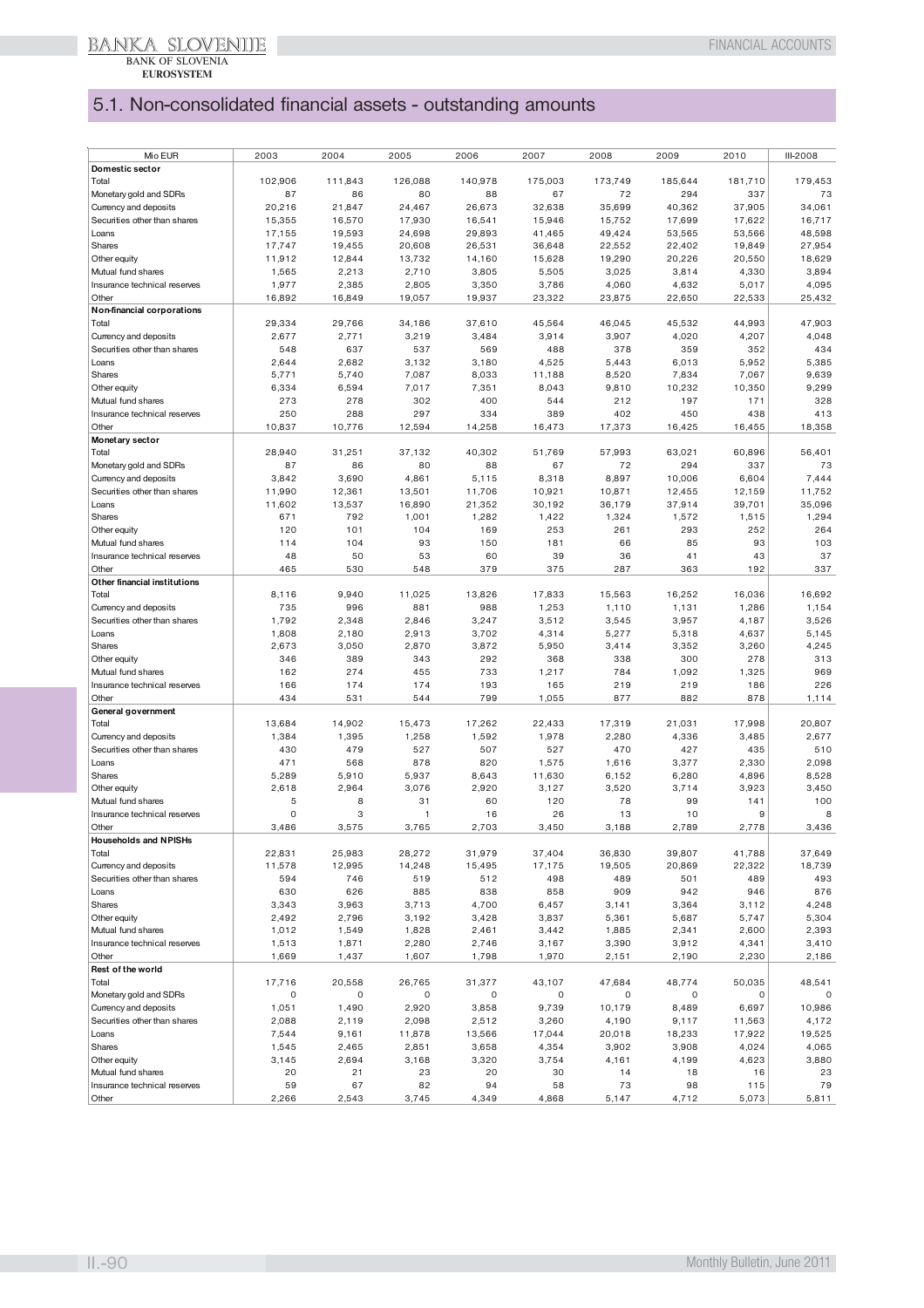**EUROSYSTEM**

| IV-2008          | $I-2009$         | II-2009          | <b>III-2009</b>  | IV-2009          | $I - 2010$       | $II-2010$        | III-2010         | IV-2010          | Mio EUR                               |
|------------------|------------------|------------------|------------------|------------------|------------------|------------------|------------------|------------------|---------------------------------------|
|                  |                  |                  |                  |                  |                  |                  |                  |                  | Domestic sector                       |
| 173,749          | 174,135          | 181,580          | 186,936          | 185,644          | 187,401          | 187,840          | 184,145          | 181,710 Total    |                                       |
| 72               | 79               | 77               | 284              | 294              | 307              | 342              | 324              | 337              | Monetary gold and SDRs                |
| 35,699           | 35,337           | 38,012           | 39,497           | 40,362           | 39,975           | 40,815           | 38,334           | 37,905           | Currency and deposits                 |
| 15,752<br>49,424 | 16,182<br>50,779 | 16,576<br>52,307 | 17,808<br>53,778 | 17,699<br>53,565 | 17,602<br>54,528 | 18,027<br>54,067 | 18,044<br>53,778 | 17,622<br>53,566 | Securities other than shares<br>Loans |
| 22,552           | 21,860           | 23,458           | 23,638           | 22,402           | 22,408           | 21,117           | 20,606           | 19,849           | Shares                                |
| 19,290           | 19,532           | 19,760           | 20,147           | 20,226           | 20,761           | 20,591           | 20,805           |                  | 20,550 Other equity                   |
| 3,025            | 2,974            | 3,321            | 3,628            | 3,814            | 4,149            | 4,086            | 4,131            |                  | 4,330 Mutual fund shares              |
| 4,060            | 4,197            | 4,430            | 4,551            | 4,632            | 4,822            | 4,920            | 5,017            | 5,017            | Insurance technical reserves          |
| 23,875           | 23,195           | 23,639           | 23,603           | 22,650           | 22,848           | 23,876           | 23,108           | 22,533           | Other                                 |
|                  |                  |                  |                  |                  |                  |                  |                  |                  | Non-financial corporations            |
| 46,045           | 45,042           | 45,464           | 45,480           | 45,532           | 46,413           | 46,491           | 45,810           | 44,993 Total     |                                       |
| 3,907            | 3,830            | 3,896            | 3,881            | 4,020            | 4,031            | 4,037            | 4,015            | 4,207            | Currency and deposits                 |
| 378              | 395              | 378              | 394              | 359              | 386              | 342              | 319              | 352              | Securities other than shares          |
| 5,443            | 5,535            | 5,692            | 5,677            | 6,013            | 6,375            | 6,168            | 6,117            | 5,952            | Loans                                 |
| 8,520            | 8,259            | 8,260            | 7,947            | 7,834            | 7,792            | 7,391            | 7,273            | 7,067            | Shares                                |
| 9,810            | 9,808            | 9,892            | 10,059           | 10,232           | 10,603           | 10,541           | 10,556           |                  | 10,350 Other equity                   |
| 212              | 194              | 207              | 211              | 197              | 215              | 198              | 181<br>467       | 171              | Mutual fund shares                    |
| 402<br>17,373    | 464<br>16,557    | 480<br>16,659    | 464<br>16,846    | 450<br>16,425    | 485<br>16,526    | 481<br>17,333    | 16,882           | 438<br>16,455    | Insurance technical reserves<br>Other |
|                  |                  |                  |                  |                  |                  |                  |                  |                  | Monetary sector                       |
| 57,993           | 57,479           | 59,606           | 61,443           | 63,021           | 62,298           | 64,160           | 61,813           | 60,896 Total     |                                       |
| 72               | 79               | 77               | 284              | 294              | 307              | 342              | 324              | 337              | Monetary gold and SDRs                |
| 8,897            | 7,405            | 8,738            | 8,769            | 10,006           | 9,024            | 9,908            | 7,606            | 6,604            | Currency and deposits                 |
| 10,871           | 11,397           | 11,625           | 12,651           | 12,455           | 12,259           | 12,668           | 12,548           | 12.159           | Securities other than shares          |
| 36,179           | 36,681           | 37,018           | 37,411           | 37,914           | 38,309           | 38,962           | 39,212           | 39,701           | Loans                                 |
| 1,324            | 1,232            | 1,345            | 1,558            | 1,572            | 1,590            | 1,557            | 1,488            | 1,515            | Shares                                |
| 261              | 263              | 260              | 284              | 293              | 299              | 264              | 266              | 252              | Other equity                          |
| 66               | 68               | 75               | 86               | 85               | 92               | 85               | 89               |                  | 93 Mutual fund shares                 |
| 36               | 36               | 39               | 40               | 41               | 42               | 43               | 44               | 43               | Insurance technical reserves          |
| 287              | 317              | 429              | 360              | 363              | 375              | 331              | 237              | 192              | Other                                 |
|                  |                  |                  |                  |                  |                  |                  |                  |                  | Other financial institutions          |
| 15,563           | 15,528           | 16,154           | 16,539           | 16,252           | 16,458           | 16,240           | 16,232           | 16,036           | Total                                 |
| 1,110            | 1,205            | 1,163            | 1,183            | 1,131            | 1,201            | 1,251            | 1,267            | 1,286            | Currency and deposits                 |
| 3,545            | 3,476            | 3,677            | 3,843            | 3,957            | 4,024            | 4,069            | 4,186            | 4,187            | Securities other than shares          |
| 5,277            | 5,374            | 5,439            | 5,528            | 5,318            | 5,228            | 5,073            | 4,918            | 4,637            | Loans                                 |
| 3,414<br>338     | 3,247<br>321     | 3,486<br>361     | 3,508<br>387     | 3,352<br>300     | 3,403<br>296     | 3,237<br>271     | 3,198<br>314     | 278              | $3,260$ Shares<br>Other equity        |
| 784              | 791              | 885              | 997              | 1,092            | 1,216            | 1,213            | 1,229            |                  | 1,325 Mutual fund shares              |
| 219              | 209              | 223              | 213              | 219              | 208              | 218              | 217              | 186              | Insurance technical reserves          |
| 877              | 903              | 920              | 879              | 882              | 882              | 908              | 903              | 878              | Other                                 |
|                  |                  |                  |                  |                  |                  |                  |                  |                  | General government                    |
| 17,319           | 18,675           | 21,610           | 24,233           | 21,031           | 21,659           | 19,893           | 19,176           | 17,998           | Total                                 |
| 2,280            | 3,038            | 3,920            | 5,293            | 4,336            | 4,576            | 3,946            | 3,644            | 3,485            | Currency and deposits                 |
| 470              | 427              | 419              | 430              | 427              | 436              | 429              | 458              | 435              | Securities other than shares          |
| 1,616            | 2,237            | 3,212            | 4,207            | 3,377            | 3,654            | 2,889            | 2,586            | 2,330            | Loans                                 |
| 6,152            | 6,033            | 6,867            | 7,088            | 6,280            | 6,185            | 5,700            | 5,499            | 4,896            | Shares                                |
| 3,520            | 3,566            | 3,647            | 3,785            | 3,714            | 3,793            | 3,801            | 3,943            |                  | 3,923 Other equity                    |
| 78               | 73               | 81               | 85               | 99               | 119              | 122              | 125              | 141              | Mutual fund shares                    |
| 13<br>3,188      | 9                | 10               | 10               | 10               | 10               | 9                | 9                | 9<br>2,778 Other | Insurance technical reserves          |
|                  | 3,292            | 3,454            | 3,335            | 2,789            | 2,886            | 2,996            | 2,911            |                  | Households and NPISHs                 |
| 36,830           | 37,412           | 38,747           | 39,241           | 39,807           | 40,573           | 41,057           | 41,114           | 41,788 Total     |                                       |
| 19,505           | 19,858           | 20,295           | 20,371           | 20,869           | 21,143           | 21,674           | 21,802           |                  | 22,322 Currency and deposits          |
| 489              | 486              | 477              | 489              | 501              | 497              | 519              | 533              |                  | 489 Securities other than shares      |
| 909              | 952              | 946              | 955              | 942              | 962              | 975              | 945              | 946              | Loans                                 |
| 3,141            | 3,089            | 3,501            | 3,538            | 3,364            | 3,439            | 3,231            | 3,148            |                  | $3,112$ Shares                        |
| 5,361            | 5,573            | 5,600            | 5,631            | 5,687            | 5,770            | 5,713            | 5,726            |                  | 5,747 Other equity                    |
| 1,885            | 1,848            | 2,073            | 2,250            | 2,341            | 2,506            | 2,467            | 2,507            |                  | 2,600 Mutual fund shares              |
| 3,390            | 3,480            | 3,678            | 3,824            | 3,912            | 4,077            | 4,169            | 4,280            | 4,341            | Insurance technical reserves          |
| 2,151            | 2,125            | 2,176            | 2,184            | 2,190            | 2,179            | 2,308            | 2,175            | 2,230 Other      |                                       |
|                  |                  |                  |                  |                  |                  |                  |                  |                  | Rest of the world                     |
| 47,684           | 46,472           | 46,351           | 49,064           | 48,774           | 49,638           | 50,876           | 50,704           | 50,035 Total     |                                       |
| 0                | 0                | 0                | 0                | 0                | 0                | 0                | 0                | 0                | Monetary gold and SDRs                |
| 10,179           | 9,028            | 9,037            | 8,047            | 8,489            | 7,345            | 7,784            | 7,480            |                  | 6,697 Currency and deposits           |
| 4,190            | 4,455            | 5,420            | 8,749            | 9,117            | 10,866           | 11,497           | 11,563           |                  | 11,563 Securities other than shares   |
| 20,018           | 19,755           | 18,951           | 18,926           | 18,233           | 18,120           | 17,924           | 18,225           | 17,922           | Loans<br>$4,024$ Shares               |
| 3,902<br>4,161   | 4,001<br>4,208   | 3,928<br>4,167   | 3,978<br>4,231   | 3,908<br>4,199   | 3,970<br>4,326   | 3,923<br>4,322   | 3,899<br>4,313   |                  | 4,623 Other equity                    |
| 14               | 14               | 16               | 17               | 18               | 18               | 19               | 18               |                  | 16   Mutual fund shares               |
| 73               | 89               | 89               | 89               | 98               | 97               | 105              | 111              |                  | 115   Insurance technical reserves    |
| 5,147            | 4,923            | 4,743            | 5,027            | 4,712            | 4,896            | 5,303            | 5,095            | 5,073 Other      |                                       |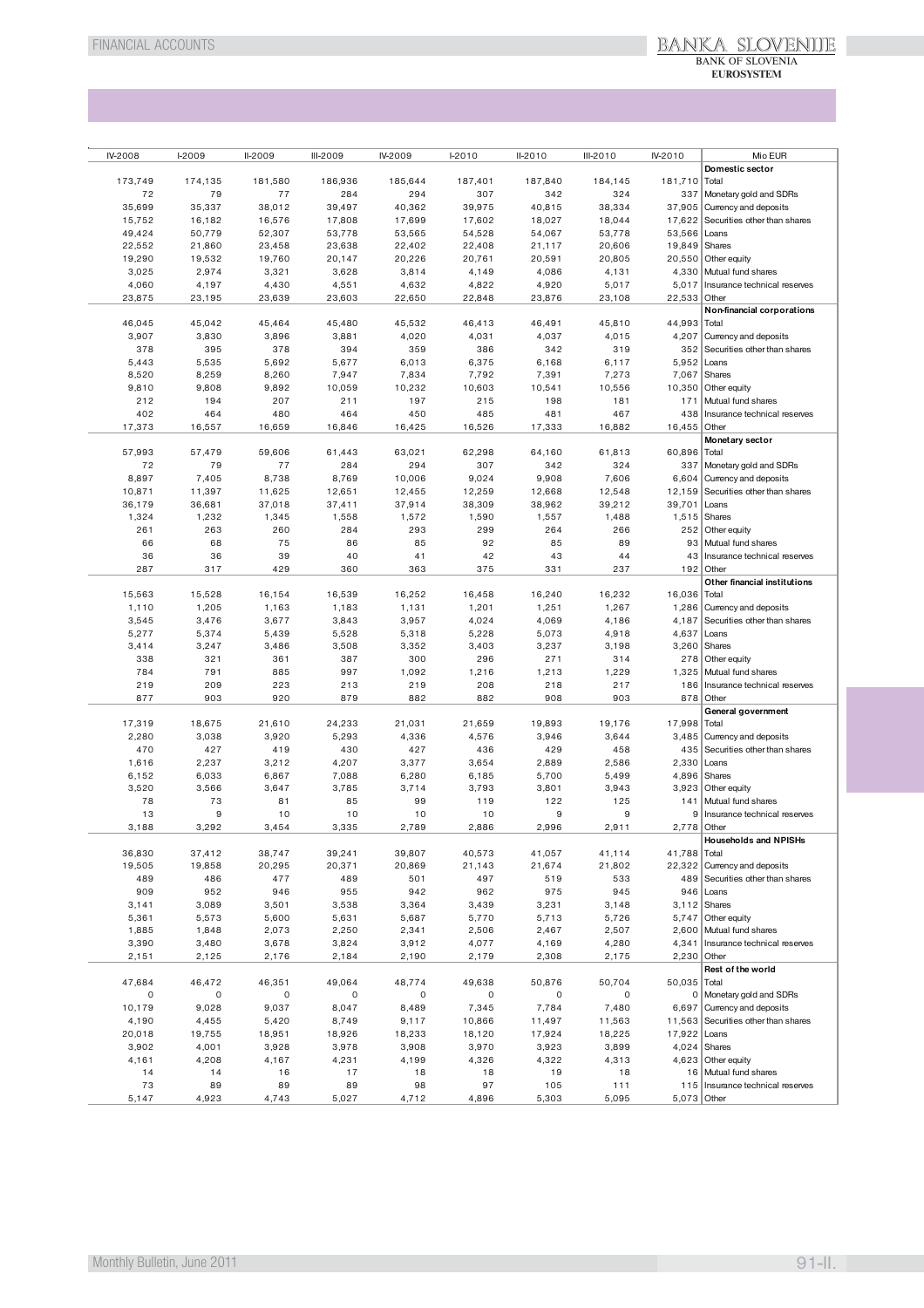BANK OF SLOVENIA **EUROSYSTEM**

## 5.2. Non-consolidated liabilities - outstanding amounts

| Mio EUR                      | 2003           | 2004        | 2005    | 2006           | 2007    | 2008    | 2009    | 2010    | <b>III-2008</b> |
|------------------------------|----------------|-------------|---------|----------------|---------|---------|---------|---------|-----------------|
| Domestic sector              |                |             |         |                |         |         |         |         |                 |
| Total                        | 104,511        | 114,171     | 129,500 | 146,612        | 182,516 | 186,078 | 198,101 | 195,079 | 190,431         |
| Currency and deposits        | 16,721         | 18,836      | 21,343  | 24,066         | 32,995  | 36.743  | 39,441  | 35,878  | 36.110          |
| Securities other than shares | 12,077         | 12,134      | 12,928  | 11,730         | 9,554   | 10,414  | 17,405  | 19,641  | 10,040          |
| Loans                        | 23,764         | 27,885      | 35,191  | 41,567         | 54,532  | 64,579  | 66,652  | 66,157  | 63,268          |
| Shares                       | 18,692         | 20,943      | 21,444  | 27,587         | 37,076  | 23,925  | 23,631  | 21,000  | 29,132          |
| Other equity                 | 14,299         | 14,572      | 15,570  | 15,827         | 17,282  | 20,592  | 21,286  | 22,036  | 19,945          |
| Mutual fund shares           | 1,569          | 2,179       | 2,398   | 3,171          | 4,622   | 2,465   | 3,033   | 3,328   | 3,219           |
| Insurance technical reserves | 2,024          | 2,391       | 2,805   | 3,333          | 3,726   | 3,997   | 4,605   | 5,015   | 4,025           |
| Other                        | 15,365         | 15,232      | 17,820  | 19,330         | 22,728  | 23,364  | 22,049  | 22,024  | 24,691          |
| Non-financial corporations   |                |             |         |                |         |         |         |         |                 |
| Total                        | 52,387         | 56,551      | 62,984  | 71,305         | 87,946  | 87,002  | 87,191  | 86,544  | 89,836          |
| Securities other than shares | 227            | 350         | 523     | 511            | 592     | 705     | 978     | 1,033   | 653             |
| Loans                        | 13,533         | 15,611      | 18,465  | 20,920         | 27,398  | 33,348  | 33,653  | 33,575  | 32,443          |
| Shares                       | 14,456         | 16,420      | 16,761  | 20,657         | 27,366  | 16,501  | 16,198  | 14,665  | 20.178          |
| Other equity                 | 13,463         | 13,659      | 14,584  | 14,886         | 15,926  | 19,204  | 19,932  | 20,703  | 18,666          |
| Other                        | 10,708         | 10,511      | 12,651  | 14,332         | 16,664  | 17,244  | 16,430  | 16,568  | 17,895          |
| Monetary sector              |                |             |         |                |         |         |         |         |                 |
| Total                        | 27,796         | 30,012      | 35,619  | 38,737         | 50,372  | 56,178  | 60,849  | 58,232  | 54,788          |
| Currency and deposits        | 16,713         | 18,825      | 21,329  | 24,051         | 32,955  | 36,701  | 39,401  | 35,832  | 36.069          |
| Securities other than shares | 5,453          | 4,639       | 5,147   | 3,482          | 1,788   | 2,127   | 4,261   | 5,430   | 1,839           |
| Loans                        | 2,821          | 3,504       | 5,833   | 7,520          | 10,651  | 12,468  | 11,714  | 11,709  | 11,825          |
| Shares                       | 2,065          | 2,226       | 2,356   | 2,708          | 3,901   | 3,889   | 4,322   | 4,266   | 3,950           |
| Other equity                 | 475            | 497         | 602     | 501            | 472     | 513     | 683     | 742     | 423             |
| Mutual fund shares           | 0              | $\mathbf 0$ | 5       | $\overline{7}$ | 10      | 17      | 14      | 12      | 17              |
| Other                        | 269            | 322         | 347     | 469            | 596     | 463     | 455     | 241     | 665             |
| Other financial institutions |                |             |         |                |         |         |         |         |                 |
| Total                        | 7,720          | 9,588       | 10,994  | 14,298         | 17,804  | 16,500  | 17,218  | 17,174  | 17,908          |
| Securities other than shares | 113            | 93          | 60      | 72             | 53      | 71      | 76      | 64      | 68              |
| Loans                        | 2,225          | 3,034       | 3,764   | 4,874          | 5,692   | 7,008   | 6,795   | 6,421   | 6,919           |
| Shares                       | 1,057          | 1,093       | 1,097   | 1,860          | 2,251   | 1,665   | 1,645   | 1,380   | 2,310           |
| Other equity                 | 361            | 416         | 384     | 440            | 885     | 803     | 605     | 514     | 790             |
| Mutual fund shares           | 1,569          | 2,179       | 2,394   | 3,165          | 4,612   | 2,448   | 3,019   | 3,315   | 3,202           |
| Insurance technical reserves | 2,024          | 2,391       | 2,805   | 3,333          | 3,726   | 3,997   | 4,605   | 5,015   | 4,025           |
| Other                        | 371            | 382         | 491     | 552            | 585     | 508     | 472     | 465     | 593             |
| General government           |                |             |         |                |         |         |         |         |                 |
| Total                        | 11,300         | 12,272      | 13,021  | 14,179         | 16,339  | 15,194  | 21,065  | 20,591  | 16,696          |
| Currency and deposits        | 8              | 12          | 14      | 15             | 40      | 42      | 40      | 46      | 41              |
| Securities other than shares | 6.284          | 7,051       | 7,198   | 7,665          | 7,121   | 7,512   | 12,090  | 13,114  | 7.480           |
| Loans                        | 1,165          | 1,245       | 1,647   | 1,476          | 2,171   | 2,046   | 4,187   | 3,450   | 2,444           |
| Shares                       | 1,114          | 1,204       | 1,230   | 2,362          | 3,559   | 1,870   | 1,465   | 690     | 2,694           |
| Other                        | 2,729          | 2,761       | 2,931   | 2,661          | 3,449   | 3,653   | 3,217   | 3,214   | 3,973           |
| <b>Households and NPISHs</b> |                |             |         |                |         |         |         |         |                 |
| Total                        | 5,308          | 5,748       | 6,882   | 8,093          | 10,054  | 11,204  | 11,779  | 12,538  | 11,203          |
|                              |                |             |         | 6,777          |         | 9,708   |         |         | 9,637           |
| Loans                        | 4,020<br>1,288 | 4,491       | 5,482   |                | 8,620   |         | 10,304  | 11,002  | 1,565           |
| Other                        |                | 1,257       | 1,400   | 1,316          | 1,434   | 1,496   | 1,475   | 1,536   |                 |
| Rest of the world            |                |             |         |                |         |         |         |         |                 |
| Total                        | 16,024         | 18,144      | 23,273  | 25,655         | 35,528  | 35,283  | 36,022  | 36,328  | 37,490          |
| Currency and deposits        | 4,545          | 4,501       | 6,043   | 6,466          | 9,382   | 9,135   | 9,410   | 8,724   | 8,937           |
| Securities other than shares | 5,365          | 6,555       | 7,100   | 7,323          | 9,652   | 9,528   | 9,411   | 9,545   | 10,849          |
| Loans                        | 935            | 868         | 1,386   | 1,892          | 3,976   | 4,863   | 5,146   | 5,331   | 4,856           |
| Shares                       | 600            | 977         | 2,015   | 2,602          | 3,925   | 2,529   | 2,679   | 2,873   | 2,886           |
| Other equity                 | 757            | 966         | 1,331   | 1,653          | 2,099   | 2,859   | 3,139   | 3,137   | 2,564           |
| Mutual fund shares           | 16             | 55          | 335     | 653            | 913     | 574     | 799     | 1,019   | 699             |
| Insurance technical reserves | 12             | 62          | 83      | 110            | 117     | 136     | 125     | 118     | 148             |
| Other                        | 3,793          | 4,160       | 4,981   | 4,955          | 5,462   | 5,658   | 5,313   | 5,582   | 6,551           |

## 5.3. Net financial assets

| Mio EUR                      | 2003      | 2004      | 2005      | 2006      | 2007     | 2008      | 2009      | 2010      | <b>III-2008</b> |
|------------------------------|-----------|-----------|-----------|-----------|----------|-----------|-----------|-----------|-----------------|
| Domestic sector              | $-1.606$  | $-2.328$  | $-3.412$  | $-5.634$  | $-7.512$ | $-12.329$ | $-12.457$ | $-13.370$ | $-10.978$       |
| Non-financial corporations   | $-23.052$ | $-26.785$ | $-28.798$ | $-33.696$ | -42.382  | $-40.957$ | -41.659   | $-41.551$ | $-41.932$       |
| Monetary sector              | 1.144     | ,239      | .513      | .565      | 1.397    | 1.815     | 2.172     | 2.664     | 1.613           |
| Other financial institutions | 396       | 352       | 31        | $-472$    | 29       | $-937$    | $-966$    | $-1.139$  | $-1.215$        |
| General government           | 2.384     | 2.630     | 2.452     | 3.083     | 6.094    | 2.125     | $-34$     | $-2.593$  | 4.111           |
| Households and NPISHs        | 17.522    | 20.235    | 21.390    | 23.886    | 27,350   | 25.626    | 28,028    | 29.250    | 26.446          |
| Rest of the world            | 1.693     | 2.414     | 3.492     | 5.722     | 7.579    | 12.401    | 12.752    | 13.707    | 11.050          |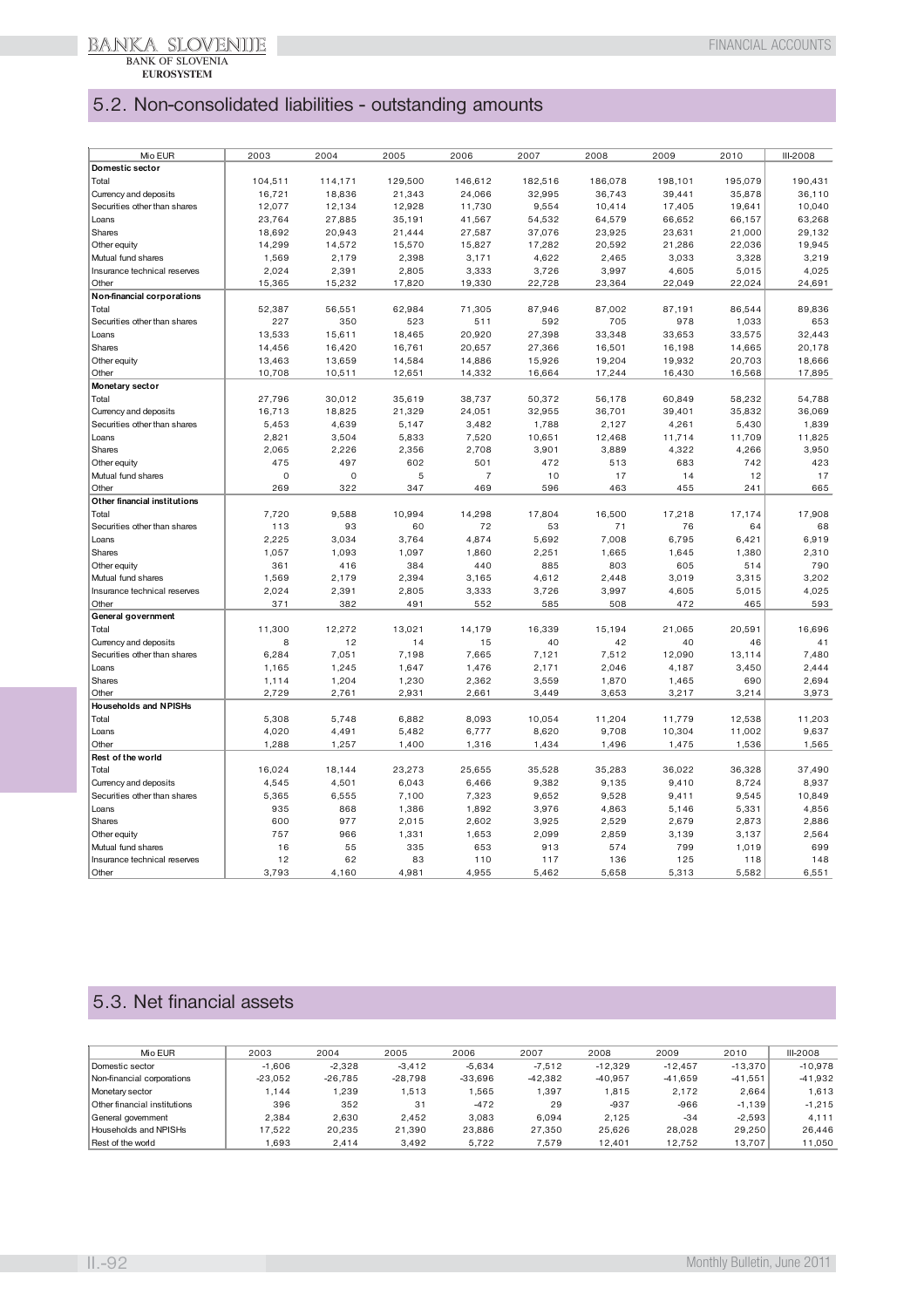**EUROSYSTEM**

| IV-2008 | $I-2009$ | II-2009 | <b>III-2009</b> | IV-2009 | $I - 2010$ | II-2010 | III-2010 | IV-2010       | Mio EUR                              |
|---------|----------|---------|-----------------|---------|------------|---------|----------|---------------|--------------------------------------|
|         |          |         |                 |         |            |         |          |               |                                      |
| 186,078 | 186,985  | 193,821 | 199,290         | 198,101 | 199,986    | 200,918 | 197,413  | 195,079 Total |                                      |
| 36,743  | 36,026   | 38,548  | 38,139          | 39,441  | 38,490     | 39,122  | 36,777   |               | 35,878 Currency and deposits         |
| 10,414  | 11,780   | 13,204  | 16,841          | 17,405  | 18,467     | 19,536  | 19,650   |               | 19,641 Securities other than shares  |
| 64,579  | 65,701   | 66,225  | 67,548          | 66,652  | 67,450     | 66,960  | 66,820   | 66,157        | Loans                                |
| 23,925  | 23,516   | 24,823  | 24,830          | 23,631  | 23,535     | 22,274  | 21,669   | 21,000        | Shares                               |
| 20,592  | 20,925   | 20,999  | 21,334          | 21,286  | 21,914     | 21,726  | 21,932   |               | 22,036 Other equity                  |
| 2,465   | 2,408    | 2,710   | 2,941           | 3,033   | 3,253      | 3,182   | 3,217    |               | 3,328 Mutual fund shares             |
| 3,997   | 4,150    | 4,387   | 4,510           | 4,605   | 4,799      | 4,902   | 5,005    |               | 5,015   Insurance technical reserves |
| 23,364  | 22,481   | 22,925  | 23,147          | 22,049  | 22,078     | 23,217  | 22,342   | 22,024        | Other                                |
|         |          |         |                 |         |            |         |          |               |                                      |
| 87,002  | 86,480   | 87.519  | 87,526          | 87,191  | 88.119     | 87,970  | 87,140   | 86.544 Total  |                                      |
| 705     | 710      | 664     | 681             | 978     | 1,004      | 1,062   | 1,031    |               | 1,033 Securities other than shares   |
|         |          |         |                 |         |            |         |          |               |                                      |
| 33,348  | 33,899   | 33,913  | 33,873          | 33,653  | 34,245     | 34,162  | 34,208   | 33,575 Loans  |                                      |
| 16,501  | 16,146   | 17,036  | 16,796          | 16,198  | 16,099     | 15,242  | 14,862   | 14,665 Shares |                                      |
| 19,204  | 19,496   | 19,511  | 19,737          | 19,932  | 20,579     | 20,388  | 20,577   | 20,703        | Other equity                         |
| 17,244  | 16,229   | 16,395  | 16,438          | 16,430  | 16,192     | 17,116  | 16,462   | 16,568 Other  |                                      |
|         |          |         |                 |         |            |         |          |               |                                      |
| 56,178  | 55,769   | 57,928  | 59,489          | 60,849  | 60,042     | 61,834  | 59,317   | 58,232 Total  |                                      |
| 36,701  | 35,987   | 38,511  | 38,101          | 39,401  | 38,449     | 39,077  | 36,731   |               | 35,832 Currency and deposits         |
| 2,127   | 2,308    | 2,157   | 4,250           | 4,261   | 4,355      | 5,395   | 5,392    |               | 5,430 Securities other than shares   |
| 12,468  | 12,354   | 11,767  | 11,615          | 11,714  | 11,593     | 11,729  | 11,735   | 11,709        | Loans                                |
| 3,889   | 4,075    | 4,193   | 4,320           | 4,322   | 4,386      | 4,320   | 4,227    |               | 4,266 Shares                         |
| 513     | 562      | 644     | 719             | 683     | 744        | 747     | 764      |               | 742 Other equity                     |
| 17      | 20       | 17      | 15              | 14      | 14         | 14      | 14       |               | 12 Mutual fund shares                |
| 463     | 463      | 640     | 468             | 455     | 501        | 553     | 454      | 241           | Other                                |
|         |          |         |                 |         |            |         |          |               |                                      |
| 16,500  | 16,438   | 16,951  | 17,441          | 17,218  | 17,422     | 17,207  | 17,125   | 17,174        | Total                                |
|         |          |         |                 |         |            |         |          |               |                                      |
| 71      | 80       | 70      | 64              | 76      | 74         | 70      | 65       | 64            | Securities other than shares         |
| 7,008   | 6,944    | 6,946   | 6,916           | 6,795   | 6,676      | 6,622   | 6,485    | 6,421         | Loans                                |
| 1,665   | 1,562    | 1,569   | 1,687           | 1,645   | 1,557      | 1,403   | 1,343    |               | 1,380 Shares                         |
| 803     | 798      | 771     | 803             | 605     | 530        | 529     | 528      |               | 514 Other equity                     |
| 2,448   | 2,388    | 2,694   | 2,926           | 3,019   | 3,239      | 3,167   | 3,203    |               | 3,315 Mutual fund shares             |
| 3,997   | 4,150    | 4,387   | 4,510           | 4,605   | 4,799      | 4,902   | 5,005    | 5,015         | Insurance technical reserves         |
| 508     | 517      | 513     | 535             | 472     | 546        | 513     | 496      |               | 465 Other                            |
|         |          |         |                 |         |            |         |          |               |                                      |
| 15,194  | 16,984   | 19,990  | 23,103          | 21,065  | 22,375     | 21,615  | 21,399   | 20,591 Total  |                                      |
| 42      | 39       | 37      | 38              | 40      | 41         | 45      | 46       | 46            | Currency and deposits                |
| 7,512   | 8,682    | 10,313  | 11,846          | 12,090  | 13,033     | 13,009  | 13,163   | 13,114        | Securities other than shares         |
| 2,046   | 2,702    | 3,709   | 4,962           | 4,187   | 4,448      | 3,749   | 3,525    | 3,450         | Loans                                |
| 1,870   | 1,733    | 2,024   | 2,027           | 1,465   | 1,493      | 1,309   | 1,238    | 690           | Shares                               |
| 3,653   | 3,760    | 3,835   | 4,156           | 3,217   | 3,299      | 3,441   | 3,365    | 3,214         | Other                                |
|         |          |         |                 |         |            |         |          |               |                                      |
| 11,204  | 11,314   | 11,432  | 11,731          | 11,779  | 12,028     | 12,292  | 12,431   | 12,538 Total  |                                      |
| 9,708   | 9,802    | 9,890   | 10,181          | 10,304  | 10,488     | 10,698  | 10,867   | 11,002 Loans  |                                      |
| 1,496   | 1,512    | 1,542   | 1,550           | 1,475   | 1,540      | 1,594   | 1,564    | 1,536 Other   |                                      |
|         |          |         |                 |         |            |         |          |               |                                      |
|         |          |         |                 |         |            |         |          |               |                                      |
| 35,283  | 33,543   | 34,034  | 36,426          | 36,022  | 36,746     | 37,456  | 37,112   | 36,328 Total  |                                      |
| 9,135   | 8,340    | 8,501   | 9,405           | 9,410   | 8,830      | 9,477   | 9,036    |               | 8,724 Currency and deposits          |
| 9,528   | 8,857    | 8,791   | 9,716           | 9,411   | 10,001     | 9,988   | 9,956    |               | 9,545 Securities other than shares   |
| 4,863   | 4,834    | 5,034   | 5,157           | 5,146   | 5,198      | 5,031   | 5,183    | 5,331         | Loans                                |
| 2,529   | 2,344    | 2,564   | 2,786           | 2,679   | 2,843      | 2,766   | 2,836    |               | $2,873$ Shares                       |
| 2,859   | 2,815    | 2,928   | 3,045           | 3,139   | 3,173      | 3,187   | 3,186    | 3,137         | Other equity                         |
| 574     | 580      | 627     | 704             | 799     | 914        | 922     | 932      | 1,019         | Mutual fund shares                   |
| 136     | 136      | 131     | 130             | 125     | 120        | 123     | 123      | 118           | Insurance technical reserves         |
| 5,658   | 5.637    | 5,457   | 5.483           | 5.313   | 5.666      | 5.961   | 5.861    | 5.582         | Other                                |

| IV-2008   | $I-2009$  | $II-2009$ | III-2009  | IV-2009   | $I - 2010$ | $II - 2010$ | $III-2010$ | IV-2010 | Mio EUR                              |
|-----------|-----------|-----------|-----------|-----------|------------|-------------|------------|---------|--------------------------------------|
| $-12.329$ | $-12.850$ | $-12.241$ | $-12.354$ | $-12.457$ | $-12.585$  | $-13.078$   | $-13.267$  |         | -13.370 Domestic sector              |
| $-40.957$ | $-41.438$ | $-42.055$ | $-42.046$ | $-41.659$ | $-41.706$  | $-41.479$   | $-41.330$  |         | -41.551   Non-financial corporations |
| 1.815     | .710      | 1.677     | .954      | 2.172     | 2.256      | 2.326       | 2.496      |         | 2.664   Monetary sector              |
| $-937$    | $-910$    | $-797$    | $-902$    | $-966$    | $-964$     | $-967$      | $-893$     |         | -1.139 Other financial institutions  |
| 2.125     | .691      | 1.620     | .130      | $-34$     | $-716$     | $-1.722$    | $-2.224$   |         | -2.593 General government            |
| 25.626    | 26,098    | 27.315    | 27.510    | 28.028    | 28.545     | 28.765      | 28.683     |         | 29.250 Households and NPISHs         |
| 12.401    | 12.929    | 12.317    | 12.639    | 12.752    | 12.893     | 13.420      | 13.592     |         | 13.707 Rest of the world             |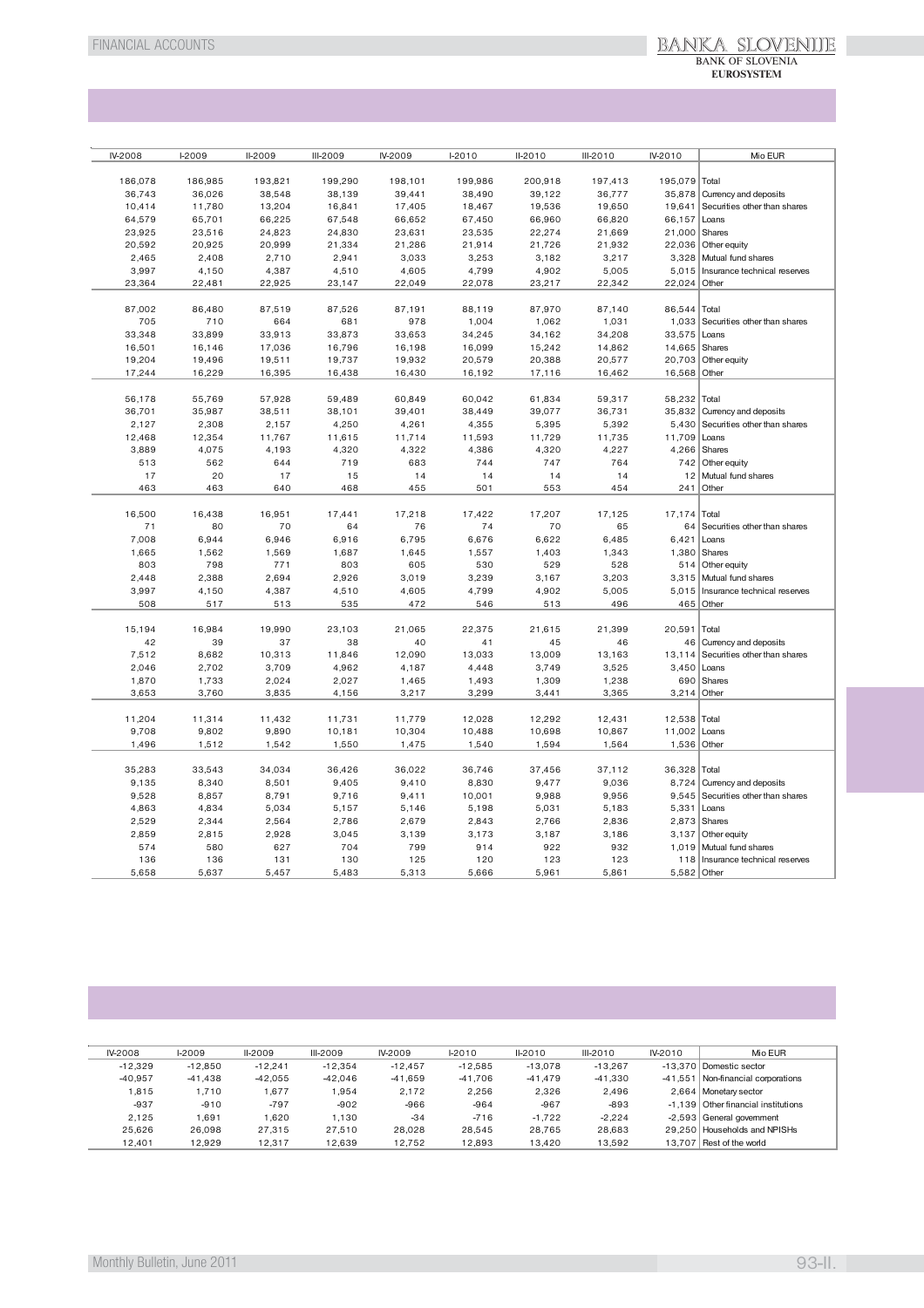## 5.4. Non-consolidated transactions in financial assets

| Mio EUR                      | 2003                | 2004           | 2005           | 2006           | 2007   | 2008           | 2009           | 2010           | <b>III-2008</b> |
|------------------------------|---------------------|----------------|----------------|----------------|--------|----------------|----------------|----------------|-----------------|
| Domestic sector              |                     |                |                |                |        |                |                |                |                 |
| Total                        | 7,004               | 5,382          | 11,733         | 10,823         | 20,592 | 13,875         | 11,360         | $-1,484$       | 3,146           |
| Monetary gold and SDRs       | $\overline{1}$      | $\overline{1}$ | $-34$          | $\circ$        | $-29$  | -9             | $\mathbf 0$    | 0              | $\mathbf 0$     |
| Currency and deposits        | $-14$               | 1,200          | 2,479          | 2,249          | 3,701  | 3,026          | 4,599          | $-2,626$       | 125             |
| Securities other than shares | 2,416               |                |                | $-1,049$       | $-400$ | $-80$          | 1,635          | $-490$         | $-311$          |
|                              |                     | 1,113          | 1,317          |                |        |                |                |                |                 |
| Loans                        | 2,210               | 2,673          | 4,704          | 5,430          | 11,321 | 7,880          | 4,674          | 671            | 2,356           |
| Shares                       | 809                 | $-350$         | 559            | 638            | 948    | 920            | 363            | $-41$          | 462             |
| Other equity                 | 25                  | $-79$          | 198            | 321            | 655    | 1,239          | 371            | 139            | 326             |
| Mutual fund shares           | 133                 | 365            | 439            | 568            | 715    | $-138$         | 207            | 276            | $-51$           |
| Insurance technical reserves | 309                 | 349            | 394            | 500            | 280    | 388            | 394            | 277            | 86              |
| Other                        | 1,116               | 110            | 1,678          | 2,168          | 3,401  | 650            | $-883$         | 310            | 153             |
| Non-financial corporations   |                     |                |                |                |        |                |                |                |                 |
| Total                        | 2,079               | $-272$         | 2,701          | 2,780          | 5,993  | 3,332          | $-55$          | 900            | 1,410           |
| Currency and deposits        | 106                 | 76             | 434            | 266            | 350    | 30             | 88             | 181            | 159             |
| Securities other than shares | 50                  | 65             | $-100$         | $\overline{c}$ | $-51$  | $-21$          | $-1$           | $-60$          | $-5$            |
| Loans                        | 134                 | 22             | 639            | 235            | 1,280  | 1,158          | 717            | 531            | 411             |
| Shares                       | 869                 | $-267$         | 312            | 366            | 1,636  | 386            | $-110$         | $-113$         | 342             |
| Other equity                 | $-21$               | $-214$         | 98             | 237            | 511    | 1,090          | 257            | 154            | 324             |
| Mutual fund shares           | 59                  | $-4$           | 42             | 29             | 3      | $-38$          | $-48$          | $-31$          | $-16$           |
|                              |                     |                |                |                |        |                |                |                |                 |
| Insurance technical reserves | -9                  | 36             | 6              | 27             | 47     | 12             | 47             | $-13$          | $-55$           |
| Other                        | 892                 | 13             | 1,269          | 1,619          | 2,218  | 715            | $-1,004$       | 249            | 250             |
| Monetary sector              |                     |                |                |                |        |                |                |                |                 |
| Total                        | 2,204               | 2,025          | 5,596          | 3,513          | 7,910  | 6,660          | 4,733          | $-2,479$       | 675             |
| Monetary gold and SDRs       | $\overline{1}$      | $\overline{1}$ | $-34$          | $\circ$        | $-29$  | -9             | 0              | 0              | 0               |
| Currency and deposits        | $-1.056$            | $-428$         | 1,140          | 317            | 903    | 601            | 1,099          | $-3,396$       | $-510$          |
| Securities other than shares | 1,831               | 351            | 1,073          | $-1,385$       | $-703$ | $-46$          | 1,383          | $-594$         | $-283$          |
| Loans                        | 1,556               | 2,131          | 3,222          | 4,422          | 8,045  | 5,828          | 1,779          | 1,537          | 1,452           |
| Shares                       | $-38$               | 52             | 194            | 115            | $-390$ | 418            | 347            | 90             | 90              |
| Other equity                 | 10                  | $-12$          | $\mathsf O$    | 53             | 62     | $-5$           | 29             | 30             | $-4$            |
| Mutual fund shares           | $-5$                | $-35$          | -2             | 37             | $-22$  | $-31$          | $\mathbf{1}$   | 5              | -6              |
| Insurance technical reserves | $\mathsf{O}\xspace$ | $\overline{1}$ | $\overline{c}$ | 6              | $-21$  | $-3$           | 5              | $\overline{c}$ | $-1$            |
|                              |                     |                | $-1$           |                |        |                |                |                |                 |
| Other                        | $-94$               | $-35$          |                | $-52$          | 66     | $-93$          | 91             | $-153$         | $-64$           |
| Other financial institutions |                     |                |                |                |        |                |                |                |                 |
| Total                        | 922                 | 1,321          | 1,070          | 2,101          | 2,929  | 1,391          | 624            | 90             | 244             |
| Currency and deposits        | $-26$               | 179            | $-121$         | 104            | 347    | $-149$         | 17             | 149            | 42              |
| Securities other than shares | 540                 | 519            | 329            | 435            | 342    | 95             | 300            | 182            | 26              |
| Loans                        | 389                 | 430            | 693            | 840            | 1,202  | 1,025          | 198            | $-414$         | 166             |
| Shares                       | 25                  | 9              | 60             | 312            | 475    | 298            | $-31$          | 48             | 30              |
| Other equity                 | $-33$               | 18             | $-34$          | $-57$          | $-1$   | 35             | 22             | $-24$          | 3               |
| Mutual fund shares           | -9                  | 67             | 151            | 197            | 273    | 132            | 115            | 170            | 39              |
| Insurance technical reserves | 21                  | 6              | $-2$           | 18             | $-29$  | 54             | 0              | $-32$          | 49              |
| Other                        | 15                  | 92             | $-5$           | 253            | 320    | $-99$          | $\overline{c}$ | 10             | $-111$          |
| General government           |                     |                |                |                |        |                |                |                |                 |
| Total                        | $-90$               | 98             | $-86$          | 370            | 1,033  | $-102$         | 4,101          | $-1,901$       | 588             |
| Currency and deposits        | $-245$              | 12             | $-157$         | 351            | 412    | 248            | 2,062          | $-971$         | 150             |
| Securities other than shares | 24                  | 37             | 48             | $-41$          | 16     | $-93$          | $-53$          | 0              | $-26$           |
|                              |                     |                |                |                |        |                |                |                |                 |
| Loans                        | 42                  | 98             | $-121$         | $-32$          | 763    | $-194$         | 1,943          | $-1,014$       | 305             |
| Shares                       | $-33$               | $-84$          | $-112$         | $-141$         | $-819$ | $-48$          | 136            | $-15$          | 76              |
| Other equity                 | $-12$               | 5              | 9              | 21             | $-28$  | 22             | 15             | $-16$          | 9               |
| Mutual fund shares           | $\overline{4}$      | $\overline{1}$ | 18             | 25             | 42     | 12             | $-1$           | 27             | $\overline{c}$  |
| Insurance technical reserves | $-2$                | $\overline{c}$ | $-2$           | 15             | 18     | $-13$          | $-4$           | $-1$           | $-12$           |
| Other                        | 133                 | 27             | 231            | 173            | 630    | $-35$          | $\overline{c}$ | 90             | 84              |
| <b>Households and NPISHs</b> |                     |                |                |                |        |                |                |                |                 |
| Total                        | 1,888               | 2,211          | 2,452          | 2,059          | 2,727  | 2,593          | 1,957          | 1,906          | 229             |
| Currency and deposits        | 1,207               | 1,361          | 1,184          | 1,211          | 1,690  | 2,296          | 1,333          | 1,411          | 284             |
| Securities other than shares | $-28$               | 142            | $-34$          | $-60$          | $-5$   | $-15$          | 6              | $-18$          | $-23$           |
| Loans                        | 88                  | -9             | 271            | $-35$          | 31     | 64             | 37             | 30             | 23              |
| Shares                       | $-13$               | $-59$          | 104            | $-15$          | 47     | $-135$         | 20             | $-51$          | $-76$           |
| Other equity                 | 80                  | 124            | 126            | 67             | 112    | 98             | 48             | $-5$           | $-6$            |
| Mutual fund shares           | 84                  | 337            | 229            | 281            | 419    | $-213$         | 140            | 104            | $-70$           |
|                              |                     |                |                |                |        |                |                |                |                 |
| Insurance technical reserves | 299                 | 303            | 390            | 433            | 265    | 338            | 346            | 321            | 104             |
| Other                        | 170                 | 13             | 183            | 176            | 168    | 162            | 27             | 114            | -6              |
| Rest of the world            |                     |                |                |                |        |                |                |                |                 |
| Total                        | 1,941               | 2,759          | 5,044          | 4,667          | 11,555 | 4,022          | 731            | 543            | 242             |
| Monetary gold and SDRs       | $-1$                | $-1$           | 34             | 0              | 29     | 9              | 0              | 0              | $\circ$         |
| Currency and deposits        | 409                 | 225            | 1,419          | 976            | 5,905  | 384            | $-1,689$       | $-1,847$       | $-371$          |
| Securities other than shares | $-78$               | $-6$           | $-4$           | 437            | 853    | 785            | 4,605          | 2,007          | 37              |
| Loans                        | 1,364               | 1,814          | 2,625          | 2,183          | 3,358  | 2,663          | $-1,971$       | $-647$         | 699             |
| Shares                       | $-712$              | 172            | 369            | 384            | 600    | $\overline{4}$ | 80             | 304            | $-159$          |
| Other equity                 | 909                 | 331            | 206            | 216            | 144    | 165            | 68             | 288            | $-23$           |
| Mutual fund shares           | -3                  | -6             | $\sqrt{2}$     | $-7$           | 3      | $-5$           | $-1$           | $-2$           | $-1$            |
| Insurance technical reserves | 8                   | 8              | 14             | 10             | 5      | 14             | 25             | 17             | 16              |
| Other                        | 44                  | 222            | 379            | 468            | 658    | $\overline{c}$ | $-387$         | 422            | 44              |
|                              |                     |                |                |                |        |                |                |                |                 |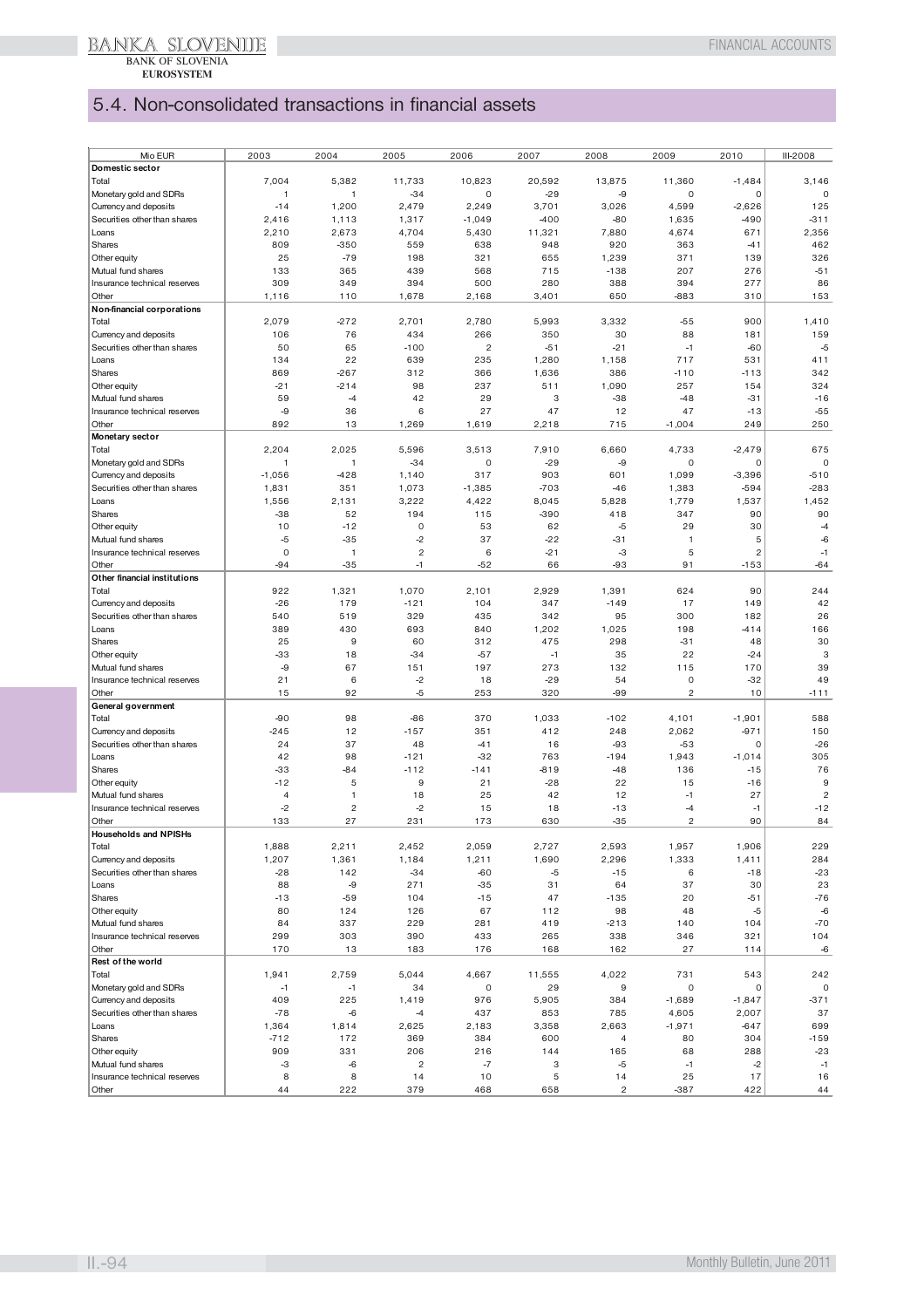**EUROSYSTEM**

| Domestic sector<br>393<br>1,132<br>5,289<br>4,355<br>585<br>310<br>1,925<br>$-2,763$<br>$-956$ Total<br>$\mathsf{O}\xspace$<br>$\mathbf 0$<br>$\mathsf{O}\xspace$<br>$\circ$<br>$\mathsf O$<br>0<br>$\mathsf O$<br>0<br>0<br>Monetary gold and SDRs<br>1,596<br>2,709<br>1,459<br>842<br>$-409$<br>781<br>$-2,428$<br>-569 Currency and deposits<br>-411<br>$-1,051$<br>491<br>319<br>1,051<br>$-225$<br>$-322$<br>279<br>$-71$<br>$-377$<br>Securities other than shares<br>1,485<br>1,605<br>1,589<br>$-5$<br>938<br>$-344$<br>$-67$<br>144<br>846<br>Loans<br>$\sqrt{2}$<br>$-133$ Shares<br>174<br>52<br>193<br>117<br>49<br>$\mathsf O$<br>43<br>96<br>63<br>22<br>190<br>55<br>$-15$<br>13<br>86 Other equity<br>417<br>$-81$<br>13<br>10<br>75<br>109<br>135<br>72<br>$\overline{7}$<br>61<br>Mutual fund shares<br>133<br>162<br>56<br>43<br>112<br>67<br>$-32$<br>18<br>130<br>Insurance technical reserves<br>$-90$<br>$-328$<br>$-1,525$<br>$-726$<br>420<br>$-486$<br>$-267$<br>1,041<br>$-136$<br>Other<br>Non-financial corporations<br>$-683$<br>396<br>362<br>681<br>$-95$<br>$-804$<br>$-131$<br>167<br>147<br>Total<br>74<br>$\overline{7}$<br>$-2$<br>$-89$<br>$-18$<br>121<br>$-18$<br>Currency and deposits<br>$-138$<br>194<br>6<br>$-3$<br>23<br>$-17$<br>20<br>$-26$<br>$-51$<br>$-33$<br>19<br>Securities other than shares<br>175<br>$-83$<br>443<br>369<br>$-68$<br>108<br>109<br>181<br>123<br>Loans<br>32<br>$-10$<br>$-140$<br>9<br>6<br>$-25$<br>44<br>$-137$<br>Shares<br>$-144$<br>36<br>64<br>$-28$<br>184<br>56<br>$\mathbf{1}$<br>17<br>81<br>Other equity<br>366<br>$-21$<br>$-15$<br>$-10$<br>$-7$<br>$-16$<br>6<br>-8<br>$-15$<br>Mutual fund shares<br>$-14$<br>62<br>15<br>$-14$<br>$-11$<br>$-16$<br>$-15$<br>34<br>-4<br>$-28$<br>Insurance technical reserves<br>$-338$<br>$-961$<br>$-913$<br>106<br>141<br>$-316$<br>838<br>$-182$<br>$-91$<br>Other<br>Monetary sector<br>1,548<br>$-373$<br>2,084<br>1,480<br>1,542<br>$-951$<br>1,684<br>$-2,260$<br>$-952$ Total<br>$\mathsf{O}\xspace$<br>$\mathsf{O}\xspace$<br>$\mathbf 0$<br>$\mathsf O$<br>$\mathsf{O}\xspace$<br>$\mathsf O$<br>$\mathsf O$<br>$\circ$<br>0<br>Monetary gold and SDRs<br>$-1,496$<br>1,353<br>1,432<br>6<br>1,236<br>$-977$<br>883<br>$-2,281$<br>-1,022 Currency and deposits<br>$-1,006$<br>559<br>184<br>922<br>$-283$<br>$-334$<br>274<br>$-153$<br>$-381$<br>Securities other than shares<br>1,028<br>509<br>369<br>400<br>500<br>308<br>536<br>244<br>449 Loans<br>$\overline{c}$<br>Shares<br>63<br>89<br>30<br>33<br>155<br>11<br>183<br>26<br>3<br>-3<br>$-4$<br>25<br>$\overline{4}$<br>$-1$<br>14<br>3<br>15 Other equity<br>$-2$<br>$\mathbf 0$<br>$-2$<br>5<br>$-10$<br>$\overline{\mathbf{4}}$<br>$-4$<br>$\mathbf 0$<br>Mutual fund shares<br>$\overline{4}$<br>$\circ$<br>$-1$<br>3<br>$\mathbf{1}$<br>$\mathbf{1}$<br>$\mathbf{1}$<br>$\overline{1}$<br>1<br>$-1$<br>Insurance technical reserves<br>$-47$<br>$-59$<br>$-3$<br>17<br>36<br>116<br>$-45$<br>$-80$<br>$-45$ Other<br>Other financial institutions<br>$\overline{7}$<br>9<br>67<br>227<br>185<br>205<br>102<br>$-132$<br>Total<br>111<br>$-47$<br>94<br>$-43$<br>21<br>$-55$<br>68<br>46<br>18<br>18<br>Currency and deposits<br>5<br>103<br>66<br>43<br>83<br>46<br>Securities other than shares<br>$-48$<br>180<br>11<br>150<br>123<br>83<br>108<br>$-116$<br>$-72$<br>$-64$<br>$-112$<br>$-166$<br>Loans<br>Shares<br>21<br>$-58$<br>$-31$<br>37<br>25<br>13<br>15<br>-5<br>156<br>10<br>$\overline{4}$<br>9<br>$-1$<br>$-4$<br>$-13$<br>$\overline{4}$<br>-10 Other equity<br>44<br>$\overline{7}$<br>23<br>$-13$<br>48<br>57<br>54<br>Mutual fund shares<br>68<br>4<br>44<br>-8<br>$-10$<br>14<br>-9<br>6<br>$-10$<br>10<br>$-1$<br>$-31$<br>Insurance technical reserves<br>$-240$<br>15<br>18<br>13<br>16<br>23<br>$-1$<br>$-27$<br>Other<br>$-44$<br>General government<br>1,493<br>1,982<br>2,573<br>$-1,947$<br>607<br>$-1,340$<br>$-595$<br>$-572$<br>$-1, 118$<br>Total<br>886<br>$-292$<br>$-401$<br>751<br>1,373<br>$-949$<br>228<br>$-643$<br>$-264$<br>Currency and deposits<br>$-7$<br>$\mathbf 0$<br>5<br>$\overline{c}$<br>24<br>$-43$<br>$-15$<br>$-20$<br>Securities other than shares<br>$-43$<br>980<br>$-256$<br>$-478$<br>625<br>1,162<br>$-824$<br>311<br>$-771$<br>$-297$<br>Loans<br>$-2$<br>40<br>$-3$<br>$-4$<br>157<br>$-13$<br>$-5$<br>$-1$<br>$-7$<br>Shares<br>9<br>$\mathsf{O}\xspace$<br>$\mathsf O$<br>$\overline{1}$<br>6<br>$\mathsf O$<br>$-1$<br>$-16$<br>Other equity<br>1<br>$-2$<br>$-2$<br>$-5$<br>8<br>6<br>-5<br>13<br>$\overline{7}$<br>Mutual fund shares<br>1<br>5<br>$-4$<br>$\mathbf{1}$<br>$\circ$<br>$\mathsf O$<br>0<br>$-1$<br>$\overline{1}$<br>$\mathbf 0$<br>Insurance technical reserves<br>135<br>78<br>$-32$<br>$-236$<br>161<br>$-120$<br>$-173$<br>57<br>$-14$<br>Other<br><b>Households and NPISHs</b><br>700<br>468<br>642<br>228<br>620<br>385<br>789<br>178<br>$554$ Total<br>749<br>328<br>439<br>77<br>489<br>265<br>497<br>145<br>504 Currency and deposits<br>5<br>$-7$<br>20<br>$\mathsf g$<br>-41 Securities other than shares<br>$-4$<br>$-1$<br>$-13$<br>14<br>46<br>$-3$<br>$\overline{c}$<br>-9<br>22<br>24<br>$-5$<br>36<br>$-10$<br>Loans<br>-9<br>24<br>$-5$<br>$-7$<br>$-17$ Shares<br>$-33$<br>11<br>$-12$<br>$-16$<br>3<br>11<br>38<br>$-4$<br>10<br>$\sqrt{4}$<br>$-15$<br>5<br>Other equity<br>1<br>$-52$<br>35<br>38<br>62<br>23<br>25 Mutual fund shares<br>$\overline{4}$<br>43<br>14<br>34<br>80<br>86<br>129<br>51<br>105<br>106<br>81<br>28   Insurance technical reserves<br>$-25$<br>46<br>-8<br>$-42$<br>147<br>59 Other<br>$-41$<br>15<br>$-50$<br>Rest of the world<br>$-933$<br>$-1,219$<br>2,204<br>$-270$<br>1,030<br>$-345$<br>16<br>511<br>$-653$ Total<br>$\circ$<br>$\mathsf{O}\xspace$<br>$\mathsf{O}\xspace$<br>0<br>0<br>0<br>0<br>$\mathsf O$<br>0   Monetary gold and SDRs<br>$-990$<br>437<br>419<br>$-300$<br>-815 Currency and deposits<br>$-829$<br>$-1,149$<br>13<br>$-1,152$<br>$-77$<br>277<br>944<br>3,201<br>183<br>1,588<br>482<br>$-47$<br>-15 Securities other than shares<br>$-764$<br>$-182$<br>$-182$<br>419<br>$-346$<br>$-678$<br>$-244$<br>155<br>$-376$<br>Loans<br>5<br>26<br>127<br>Shares<br>109<br>-8<br>45<br>39<br>101<br>51<br>34<br>$-26$<br>17<br>$-50$<br>$\mathsf g$<br>336 Other equity<br>117<br>43<br>-8<br>$\mathsf O$<br>$\overline{c}$<br>$-3$<br>$-1$<br>$\mathsf O$<br>$-1$<br>0<br>$-1$<br>-2 Mutual fund shares<br>$-6$<br>16<br>$\circ$<br>$\mathbf 0$<br>9<br>8<br>$-1$<br>6<br>Insurance technical reserves<br>4<br>87 Other | IV-2008 | $I-2009$ | II-2009 | <b>III-2009</b> | IV-2009 | $I - 2010$ | II-2010 | III-2010 | IV-2010 | Mio EUR |
|--------------------------------------------------------------------------------------------------------------------------------------------------------------------------------------------------------------------------------------------------------------------------------------------------------------------------------------------------------------------------------------------------------------------------------------------------------------------------------------------------------------------------------------------------------------------------------------------------------------------------------------------------------------------------------------------------------------------------------------------------------------------------------------------------------------------------------------------------------------------------------------------------------------------------------------------------------------------------------------------------------------------------------------------------------------------------------------------------------------------------------------------------------------------------------------------------------------------------------------------------------------------------------------------------------------------------------------------------------------------------------------------------------------------------------------------------------------------------------------------------------------------------------------------------------------------------------------------------------------------------------------------------------------------------------------------------------------------------------------------------------------------------------------------------------------------------------------------------------------------------------------------------------------------------------------------------------------------------------------------------------------------------------------------------------------------------------------------------------------------------------------------------------------------------------------------------------------------------------------------------------------------------------------------------------------------------------------------------------------------------------------------------------------------------------------------------------------------------------------------------------------------------------------------------------------------------------------------------------------------------------------------------------------------------------------------------------------------------------------------------------------------------------------------------------------------------------------------------------------------------------------------------------------------------------------------------------------------------------------------------------------------------------------------------------------------------------------------------------------------------------------------------------------------------------------------------------------------------------------------------------------------------------------------------------------------------------------------------------------------------------------------------------------------------------------------------------------------------------------------------------------------------------------------------------------------------------------------------------------------------------------------------------------------------------------------------------------------------------------------------------------------------------------------------------------------------------------------------------------------------------------------------------------------------------------------------------------------------------------------------------------------------------------------------------------------------------------------------------------------------------------------------------------------------------------------------------------------------------------------------------------------------------------------------------------------------------------------------------------------------------------------------------------------------------------------------------------------------------------------------------------------------------------------------------------------------------------------------------------------------------------------------------------------------------------------------------------------------------------------------------------------------------------------------------------------------------------------------------------------------------------------------------------------------------------------------------------------------------------------------------------------------------------------------------------------------------------------------------------------------------------------------------------------------------------------------------------------------------------------------------------------------------------------------------------------------------------------------------------------------------------------------------------------------------------------------------------------------------------------------------------------------------------------------------------------------------------------------------------------------------------------------------------------------------------------------------------------------------------------------------------------------------------------------------------------------------------------------------------------------------------------------------------------------------------------------------------------------------------------------------------------------------------------------------------------------------------------------------------------------------------------------------------------------------------------------------------------------------------------------------------------------------------------------------------------------------------------------------------------------------------------------------------------------------------------------------------------------------------------------------------------------------------------------------------------------------------------|---------|----------|---------|-----------------|---------|------------|---------|----------|---------|---------|
|                                                                                                                                                                                                                                                                                                                                                                                                                                                                                                                                                                                                                                                                                                                                                                                                                                                                                                                                                                                                                                                                                                                                                                                                                                                                                                                                                                                                                                                                                                                                                                                                                                                                                                                                                                                                                                                                                                                                                                                                                                                                                                                                                                                                                                                                                                                                                                                                                                                                                                                                                                                                                                                                                                                                                                                                                                                                                                                                                                                                                                                                                                                                                                                                                                                                                                                                                                                                                                                                                                                                                                                                                                                                                                                                                                                                                                                                                                                                                                                                                                                                                                                                                                                                                                                                                                                                                                                                                                                                                                                                                                                                                                                                                                                                                                                                                                                                                                                                                                                                                                                                                                                                                                                                                                                                                                                                                                                                                                                                                                                                                                                                                                                                                                                                                                                                                                                                                                                                                                                                                                                                                                                                                                                                                                                                                                                                                                                                                                                                                                                                                                                            |         |          |         |                 |         |            |         |          |         |         |
|                                                                                                                                                                                                                                                                                                                                                                                                                                                                                                                                                                                                                                                                                                                                                                                                                                                                                                                                                                                                                                                                                                                                                                                                                                                                                                                                                                                                                                                                                                                                                                                                                                                                                                                                                                                                                                                                                                                                                                                                                                                                                                                                                                                                                                                                                                                                                                                                                                                                                                                                                                                                                                                                                                                                                                                                                                                                                                                                                                                                                                                                                                                                                                                                                                                                                                                                                                                                                                                                                                                                                                                                                                                                                                                                                                                                                                                                                                                                                                                                                                                                                                                                                                                                                                                                                                                                                                                                                                                                                                                                                                                                                                                                                                                                                                                                                                                                                                                                                                                                                                                                                                                                                                                                                                                                                                                                                                                                                                                                                                                                                                                                                                                                                                                                                                                                                                                                                                                                                                                                                                                                                                                                                                                                                                                                                                                                                                                                                                                                                                                                                                                            |         |          |         |                 |         |            |         |          |         |         |
|                                                                                                                                                                                                                                                                                                                                                                                                                                                                                                                                                                                                                                                                                                                                                                                                                                                                                                                                                                                                                                                                                                                                                                                                                                                                                                                                                                                                                                                                                                                                                                                                                                                                                                                                                                                                                                                                                                                                                                                                                                                                                                                                                                                                                                                                                                                                                                                                                                                                                                                                                                                                                                                                                                                                                                                                                                                                                                                                                                                                                                                                                                                                                                                                                                                                                                                                                                                                                                                                                                                                                                                                                                                                                                                                                                                                                                                                                                                                                                                                                                                                                                                                                                                                                                                                                                                                                                                                                                                                                                                                                                                                                                                                                                                                                                                                                                                                                                                                                                                                                                                                                                                                                                                                                                                                                                                                                                                                                                                                                                                                                                                                                                                                                                                                                                                                                                                                                                                                                                                                                                                                                                                                                                                                                                                                                                                                                                                                                                                                                                                                                                                            |         |          |         |                 |         |            |         |          |         |         |
|                                                                                                                                                                                                                                                                                                                                                                                                                                                                                                                                                                                                                                                                                                                                                                                                                                                                                                                                                                                                                                                                                                                                                                                                                                                                                                                                                                                                                                                                                                                                                                                                                                                                                                                                                                                                                                                                                                                                                                                                                                                                                                                                                                                                                                                                                                                                                                                                                                                                                                                                                                                                                                                                                                                                                                                                                                                                                                                                                                                                                                                                                                                                                                                                                                                                                                                                                                                                                                                                                                                                                                                                                                                                                                                                                                                                                                                                                                                                                                                                                                                                                                                                                                                                                                                                                                                                                                                                                                                                                                                                                                                                                                                                                                                                                                                                                                                                                                                                                                                                                                                                                                                                                                                                                                                                                                                                                                                                                                                                                                                                                                                                                                                                                                                                                                                                                                                                                                                                                                                                                                                                                                                                                                                                                                                                                                                                                                                                                                                                                                                                                                                            |         |          |         |                 |         |            |         |          |         |         |
|                                                                                                                                                                                                                                                                                                                                                                                                                                                                                                                                                                                                                                                                                                                                                                                                                                                                                                                                                                                                                                                                                                                                                                                                                                                                                                                                                                                                                                                                                                                                                                                                                                                                                                                                                                                                                                                                                                                                                                                                                                                                                                                                                                                                                                                                                                                                                                                                                                                                                                                                                                                                                                                                                                                                                                                                                                                                                                                                                                                                                                                                                                                                                                                                                                                                                                                                                                                                                                                                                                                                                                                                                                                                                                                                                                                                                                                                                                                                                                                                                                                                                                                                                                                                                                                                                                                                                                                                                                                                                                                                                                                                                                                                                                                                                                                                                                                                                                                                                                                                                                                                                                                                                                                                                                                                                                                                                                                                                                                                                                                                                                                                                                                                                                                                                                                                                                                                                                                                                                                                                                                                                                                                                                                                                                                                                                                                                                                                                                                                                                                                                                                            |         |          |         |                 |         |            |         |          |         |         |
|                                                                                                                                                                                                                                                                                                                                                                                                                                                                                                                                                                                                                                                                                                                                                                                                                                                                                                                                                                                                                                                                                                                                                                                                                                                                                                                                                                                                                                                                                                                                                                                                                                                                                                                                                                                                                                                                                                                                                                                                                                                                                                                                                                                                                                                                                                                                                                                                                                                                                                                                                                                                                                                                                                                                                                                                                                                                                                                                                                                                                                                                                                                                                                                                                                                                                                                                                                                                                                                                                                                                                                                                                                                                                                                                                                                                                                                                                                                                                                                                                                                                                                                                                                                                                                                                                                                                                                                                                                                                                                                                                                                                                                                                                                                                                                                                                                                                                                                                                                                                                                                                                                                                                                                                                                                                                                                                                                                                                                                                                                                                                                                                                                                                                                                                                                                                                                                                                                                                                                                                                                                                                                                                                                                                                                                                                                                                                                                                                                                                                                                                                                                            |         |          |         |                 |         |            |         |          |         |         |
|                                                                                                                                                                                                                                                                                                                                                                                                                                                                                                                                                                                                                                                                                                                                                                                                                                                                                                                                                                                                                                                                                                                                                                                                                                                                                                                                                                                                                                                                                                                                                                                                                                                                                                                                                                                                                                                                                                                                                                                                                                                                                                                                                                                                                                                                                                                                                                                                                                                                                                                                                                                                                                                                                                                                                                                                                                                                                                                                                                                                                                                                                                                                                                                                                                                                                                                                                                                                                                                                                                                                                                                                                                                                                                                                                                                                                                                                                                                                                                                                                                                                                                                                                                                                                                                                                                                                                                                                                                                                                                                                                                                                                                                                                                                                                                                                                                                                                                                                                                                                                                                                                                                                                                                                                                                                                                                                                                                                                                                                                                                                                                                                                                                                                                                                                                                                                                                                                                                                                                                                                                                                                                                                                                                                                                                                                                                                                                                                                                                                                                                                                                                            |         |          |         |                 |         |            |         |          |         |         |
|                                                                                                                                                                                                                                                                                                                                                                                                                                                                                                                                                                                                                                                                                                                                                                                                                                                                                                                                                                                                                                                                                                                                                                                                                                                                                                                                                                                                                                                                                                                                                                                                                                                                                                                                                                                                                                                                                                                                                                                                                                                                                                                                                                                                                                                                                                                                                                                                                                                                                                                                                                                                                                                                                                                                                                                                                                                                                                                                                                                                                                                                                                                                                                                                                                                                                                                                                                                                                                                                                                                                                                                                                                                                                                                                                                                                                                                                                                                                                                                                                                                                                                                                                                                                                                                                                                                                                                                                                                                                                                                                                                                                                                                                                                                                                                                                                                                                                                                                                                                                                                                                                                                                                                                                                                                                                                                                                                                                                                                                                                                                                                                                                                                                                                                                                                                                                                                                                                                                                                                                                                                                                                                                                                                                                                                                                                                                                                                                                                                                                                                                                                                            |         |          |         |                 |         |            |         |          |         |         |
|                                                                                                                                                                                                                                                                                                                                                                                                                                                                                                                                                                                                                                                                                                                                                                                                                                                                                                                                                                                                                                                                                                                                                                                                                                                                                                                                                                                                                                                                                                                                                                                                                                                                                                                                                                                                                                                                                                                                                                                                                                                                                                                                                                                                                                                                                                                                                                                                                                                                                                                                                                                                                                                                                                                                                                                                                                                                                                                                                                                                                                                                                                                                                                                                                                                                                                                                                                                                                                                                                                                                                                                                                                                                                                                                                                                                                                                                                                                                                                                                                                                                                                                                                                                                                                                                                                                                                                                                                                                                                                                                                                                                                                                                                                                                                                                                                                                                                                                                                                                                                                                                                                                                                                                                                                                                                                                                                                                                                                                                                                                                                                                                                                                                                                                                                                                                                                                                                                                                                                                                                                                                                                                                                                                                                                                                                                                                                                                                                                                                                                                                                                                            |         |          |         |                 |         |            |         |          |         |         |
|                                                                                                                                                                                                                                                                                                                                                                                                                                                                                                                                                                                                                                                                                                                                                                                                                                                                                                                                                                                                                                                                                                                                                                                                                                                                                                                                                                                                                                                                                                                                                                                                                                                                                                                                                                                                                                                                                                                                                                                                                                                                                                                                                                                                                                                                                                                                                                                                                                                                                                                                                                                                                                                                                                                                                                                                                                                                                                                                                                                                                                                                                                                                                                                                                                                                                                                                                                                                                                                                                                                                                                                                                                                                                                                                                                                                                                                                                                                                                                                                                                                                                                                                                                                                                                                                                                                                                                                                                                                                                                                                                                                                                                                                                                                                                                                                                                                                                                                                                                                                                                                                                                                                                                                                                                                                                                                                                                                                                                                                                                                                                                                                                                                                                                                                                                                                                                                                                                                                                                                                                                                                                                                                                                                                                                                                                                                                                                                                                                                                                                                                                                                            |         |          |         |                 |         |            |         |          |         |         |
|                                                                                                                                                                                                                                                                                                                                                                                                                                                                                                                                                                                                                                                                                                                                                                                                                                                                                                                                                                                                                                                                                                                                                                                                                                                                                                                                                                                                                                                                                                                                                                                                                                                                                                                                                                                                                                                                                                                                                                                                                                                                                                                                                                                                                                                                                                                                                                                                                                                                                                                                                                                                                                                                                                                                                                                                                                                                                                                                                                                                                                                                                                                                                                                                                                                                                                                                                                                                                                                                                                                                                                                                                                                                                                                                                                                                                                                                                                                                                                                                                                                                                                                                                                                                                                                                                                                                                                                                                                                                                                                                                                                                                                                                                                                                                                                                                                                                                                                                                                                                                                                                                                                                                                                                                                                                                                                                                                                                                                                                                                                                                                                                                                                                                                                                                                                                                                                                                                                                                                                                                                                                                                                                                                                                                                                                                                                                                                                                                                                                                                                                                                                            |         |          |         |                 |         |            |         |          |         |         |
|                                                                                                                                                                                                                                                                                                                                                                                                                                                                                                                                                                                                                                                                                                                                                                                                                                                                                                                                                                                                                                                                                                                                                                                                                                                                                                                                                                                                                                                                                                                                                                                                                                                                                                                                                                                                                                                                                                                                                                                                                                                                                                                                                                                                                                                                                                                                                                                                                                                                                                                                                                                                                                                                                                                                                                                                                                                                                                                                                                                                                                                                                                                                                                                                                                                                                                                                                                                                                                                                                                                                                                                                                                                                                                                                                                                                                                                                                                                                                                                                                                                                                                                                                                                                                                                                                                                                                                                                                                                                                                                                                                                                                                                                                                                                                                                                                                                                                                                                                                                                                                                                                                                                                                                                                                                                                                                                                                                                                                                                                                                                                                                                                                                                                                                                                                                                                                                                                                                                                                                                                                                                                                                                                                                                                                                                                                                                                                                                                                                                                                                                                                                            |         |          |         |                 |         |            |         |          |         |         |
|                                                                                                                                                                                                                                                                                                                                                                                                                                                                                                                                                                                                                                                                                                                                                                                                                                                                                                                                                                                                                                                                                                                                                                                                                                                                                                                                                                                                                                                                                                                                                                                                                                                                                                                                                                                                                                                                                                                                                                                                                                                                                                                                                                                                                                                                                                                                                                                                                                                                                                                                                                                                                                                                                                                                                                                                                                                                                                                                                                                                                                                                                                                                                                                                                                                                                                                                                                                                                                                                                                                                                                                                                                                                                                                                                                                                                                                                                                                                                                                                                                                                                                                                                                                                                                                                                                                                                                                                                                                                                                                                                                                                                                                                                                                                                                                                                                                                                                                                                                                                                                                                                                                                                                                                                                                                                                                                                                                                                                                                                                                                                                                                                                                                                                                                                                                                                                                                                                                                                                                                                                                                                                                                                                                                                                                                                                                                                                                                                                                                                                                                                                                            |         |          |         |                 |         |            |         |          |         |         |
|                                                                                                                                                                                                                                                                                                                                                                                                                                                                                                                                                                                                                                                                                                                                                                                                                                                                                                                                                                                                                                                                                                                                                                                                                                                                                                                                                                                                                                                                                                                                                                                                                                                                                                                                                                                                                                                                                                                                                                                                                                                                                                                                                                                                                                                                                                                                                                                                                                                                                                                                                                                                                                                                                                                                                                                                                                                                                                                                                                                                                                                                                                                                                                                                                                                                                                                                                                                                                                                                                                                                                                                                                                                                                                                                                                                                                                                                                                                                                                                                                                                                                                                                                                                                                                                                                                                                                                                                                                                                                                                                                                                                                                                                                                                                                                                                                                                                                                                                                                                                                                                                                                                                                                                                                                                                                                                                                                                                                                                                                                                                                                                                                                                                                                                                                                                                                                                                                                                                                                                                                                                                                                                                                                                                                                                                                                                                                                                                                                                                                                                                                                                            |         |          |         |                 |         |            |         |          |         |         |
|                                                                                                                                                                                                                                                                                                                                                                                                                                                                                                                                                                                                                                                                                                                                                                                                                                                                                                                                                                                                                                                                                                                                                                                                                                                                                                                                                                                                                                                                                                                                                                                                                                                                                                                                                                                                                                                                                                                                                                                                                                                                                                                                                                                                                                                                                                                                                                                                                                                                                                                                                                                                                                                                                                                                                                                                                                                                                                                                                                                                                                                                                                                                                                                                                                                                                                                                                                                                                                                                                                                                                                                                                                                                                                                                                                                                                                                                                                                                                                                                                                                                                                                                                                                                                                                                                                                                                                                                                                                                                                                                                                                                                                                                                                                                                                                                                                                                                                                                                                                                                                                                                                                                                                                                                                                                                                                                                                                                                                                                                                                                                                                                                                                                                                                                                                                                                                                                                                                                                                                                                                                                                                                                                                                                                                                                                                                                                                                                                                                                                                                                                                                            |         |          |         |                 |         |            |         |          |         |         |
|                                                                                                                                                                                                                                                                                                                                                                                                                                                                                                                                                                                                                                                                                                                                                                                                                                                                                                                                                                                                                                                                                                                                                                                                                                                                                                                                                                                                                                                                                                                                                                                                                                                                                                                                                                                                                                                                                                                                                                                                                                                                                                                                                                                                                                                                                                                                                                                                                                                                                                                                                                                                                                                                                                                                                                                                                                                                                                                                                                                                                                                                                                                                                                                                                                                                                                                                                                                                                                                                                                                                                                                                                                                                                                                                                                                                                                                                                                                                                                                                                                                                                                                                                                                                                                                                                                                                                                                                                                                                                                                                                                                                                                                                                                                                                                                                                                                                                                                                                                                                                                                                                                                                                                                                                                                                                                                                                                                                                                                                                                                                                                                                                                                                                                                                                                                                                                                                                                                                                                                                                                                                                                                                                                                                                                                                                                                                                                                                                                                                                                                                                                                            |         |          |         |                 |         |            |         |          |         |         |
|                                                                                                                                                                                                                                                                                                                                                                                                                                                                                                                                                                                                                                                                                                                                                                                                                                                                                                                                                                                                                                                                                                                                                                                                                                                                                                                                                                                                                                                                                                                                                                                                                                                                                                                                                                                                                                                                                                                                                                                                                                                                                                                                                                                                                                                                                                                                                                                                                                                                                                                                                                                                                                                                                                                                                                                                                                                                                                                                                                                                                                                                                                                                                                                                                                                                                                                                                                                                                                                                                                                                                                                                                                                                                                                                                                                                                                                                                                                                                                                                                                                                                                                                                                                                                                                                                                                                                                                                                                                                                                                                                                                                                                                                                                                                                                                                                                                                                                                                                                                                                                                                                                                                                                                                                                                                                                                                                                                                                                                                                                                                                                                                                                                                                                                                                                                                                                                                                                                                                                                                                                                                                                                                                                                                                                                                                                                                                                                                                                                                                                                                                                                            |         |          |         |                 |         |            |         |          |         |         |
|                                                                                                                                                                                                                                                                                                                                                                                                                                                                                                                                                                                                                                                                                                                                                                                                                                                                                                                                                                                                                                                                                                                                                                                                                                                                                                                                                                                                                                                                                                                                                                                                                                                                                                                                                                                                                                                                                                                                                                                                                                                                                                                                                                                                                                                                                                                                                                                                                                                                                                                                                                                                                                                                                                                                                                                                                                                                                                                                                                                                                                                                                                                                                                                                                                                                                                                                                                                                                                                                                                                                                                                                                                                                                                                                                                                                                                                                                                                                                                                                                                                                                                                                                                                                                                                                                                                                                                                                                                                                                                                                                                                                                                                                                                                                                                                                                                                                                                                                                                                                                                                                                                                                                                                                                                                                                                                                                                                                                                                                                                                                                                                                                                                                                                                                                                                                                                                                                                                                                                                                                                                                                                                                                                                                                                                                                                                                                                                                                                                                                                                                                                                            |         |          |         |                 |         |            |         |          |         |         |
|                                                                                                                                                                                                                                                                                                                                                                                                                                                                                                                                                                                                                                                                                                                                                                                                                                                                                                                                                                                                                                                                                                                                                                                                                                                                                                                                                                                                                                                                                                                                                                                                                                                                                                                                                                                                                                                                                                                                                                                                                                                                                                                                                                                                                                                                                                                                                                                                                                                                                                                                                                                                                                                                                                                                                                                                                                                                                                                                                                                                                                                                                                                                                                                                                                                                                                                                                                                                                                                                                                                                                                                                                                                                                                                                                                                                                                                                                                                                                                                                                                                                                                                                                                                                                                                                                                                                                                                                                                                                                                                                                                                                                                                                                                                                                                                                                                                                                                                                                                                                                                                                                                                                                                                                                                                                                                                                                                                                                                                                                                                                                                                                                                                                                                                                                                                                                                                                                                                                                                                                                                                                                                                                                                                                                                                                                                                                                                                                                                                                                                                                                                                            |         |          |         |                 |         |            |         |          |         |         |
|                                                                                                                                                                                                                                                                                                                                                                                                                                                                                                                                                                                                                                                                                                                                                                                                                                                                                                                                                                                                                                                                                                                                                                                                                                                                                                                                                                                                                                                                                                                                                                                                                                                                                                                                                                                                                                                                                                                                                                                                                                                                                                                                                                                                                                                                                                                                                                                                                                                                                                                                                                                                                                                                                                                                                                                                                                                                                                                                                                                                                                                                                                                                                                                                                                                                                                                                                                                                                                                                                                                                                                                                                                                                                                                                                                                                                                                                                                                                                                                                                                                                                                                                                                                                                                                                                                                                                                                                                                                                                                                                                                                                                                                                                                                                                                                                                                                                                                                                                                                                                                                                                                                                                                                                                                                                                                                                                                                                                                                                                                                                                                                                                                                                                                                                                                                                                                                                                                                                                                                                                                                                                                                                                                                                                                                                                                                                                                                                                                                                                                                                                                                            |         |          |         |                 |         |            |         |          |         |         |
|                                                                                                                                                                                                                                                                                                                                                                                                                                                                                                                                                                                                                                                                                                                                                                                                                                                                                                                                                                                                                                                                                                                                                                                                                                                                                                                                                                                                                                                                                                                                                                                                                                                                                                                                                                                                                                                                                                                                                                                                                                                                                                                                                                                                                                                                                                                                                                                                                                                                                                                                                                                                                                                                                                                                                                                                                                                                                                                                                                                                                                                                                                                                                                                                                                                                                                                                                                                                                                                                                                                                                                                                                                                                                                                                                                                                                                                                                                                                                                                                                                                                                                                                                                                                                                                                                                                                                                                                                                                                                                                                                                                                                                                                                                                                                                                                                                                                                                                                                                                                                                                                                                                                                                                                                                                                                                                                                                                                                                                                                                                                                                                                                                                                                                                                                                                                                                                                                                                                                                                                                                                                                                                                                                                                                                                                                                                                                                                                                                                                                                                                                                                            |         |          |         |                 |         |            |         |          |         |         |
|                                                                                                                                                                                                                                                                                                                                                                                                                                                                                                                                                                                                                                                                                                                                                                                                                                                                                                                                                                                                                                                                                                                                                                                                                                                                                                                                                                                                                                                                                                                                                                                                                                                                                                                                                                                                                                                                                                                                                                                                                                                                                                                                                                                                                                                                                                                                                                                                                                                                                                                                                                                                                                                                                                                                                                                                                                                                                                                                                                                                                                                                                                                                                                                                                                                                                                                                                                                                                                                                                                                                                                                                                                                                                                                                                                                                                                                                                                                                                                                                                                                                                                                                                                                                                                                                                                                                                                                                                                                                                                                                                                                                                                                                                                                                                                                                                                                                                                                                                                                                                                                                                                                                                                                                                                                                                                                                                                                                                                                                                                                                                                                                                                                                                                                                                                                                                                                                                                                                                                                                                                                                                                                                                                                                                                                                                                                                                                                                                                                                                                                                                                                            |         |          |         |                 |         |            |         |          |         |         |
|                                                                                                                                                                                                                                                                                                                                                                                                                                                                                                                                                                                                                                                                                                                                                                                                                                                                                                                                                                                                                                                                                                                                                                                                                                                                                                                                                                                                                                                                                                                                                                                                                                                                                                                                                                                                                                                                                                                                                                                                                                                                                                                                                                                                                                                                                                                                                                                                                                                                                                                                                                                                                                                                                                                                                                                                                                                                                                                                                                                                                                                                                                                                                                                                                                                                                                                                                                                                                                                                                                                                                                                                                                                                                                                                                                                                                                                                                                                                                                                                                                                                                                                                                                                                                                                                                                                                                                                                                                                                                                                                                                                                                                                                                                                                                                                                                                                                                                                                                                                                                                                                                                                                                                                                                                                                                                                                                                                                                                                                                                                                                                                                                                                                                                                                                                                                                                                                                                                                                                                                                                                                                                                                                                                                                                                                                                                                                                                                                                                                                                                                                                                            |         |          |         |                 |         |            |         |          |         |         |
|                                                                                                                                                                                                                                                                                                                                                                                                                                                                                                                                                                                                                                                                                                                                                                                                                                                                                                                                                                                                                                                                                                                                                                                                                                                                                                                                                                                                                                                                                                                                                                                                                                                                                                                                                                                                                                                                                                                                                                                                                                                                                                                                                                                                                                                                                                                                                                                                                                                                                                                                                                                                                                                                                                                                                                                                                                                                                                                                                                                                                                                                                                                                                                                                                                                                                                                                                                                                                                                                                                                                                                                                                                                                                                                                                                                                                                                                                                                                                                                                                                                                                                                                                                                                                                                                                                                                                                                                                                                                                                                                                                                                                                                                                                                                                                                                                                                                                                                                                                                                                                                                                                                                                                                                                                                                                                                                                                                                                                                                                                                                                                                                                                                                                                                                                                                                                                                                                                                                                                                                                                                                                                                                                                                                                                                                                                                                                                                                                                                                                                                                                                                            |         |          |         |                 |         |            |         |          |         |         |
|                                                                                                                                                                                                                                                                                                                                                                                                                                                                                                                                                                                                                                                                                                                                                                                                                                                                                                                                                                                                                                                                                                                                                                                                                                                                                                                                                                                                                                                                                                                                                                                                                                                                                                                                                                                                                                                                                                                                                                                                                                                                                                                                                                                                                                                                                                                                                                                                                                                                                                                                                                                                                                                                                                                                                                                                                                                                                                                                                                                                                                                                                                                                                                                                                                                                                                                                                                                                                                                                                                                                                                                                                                                                                                                                                                                                                                                                                                                                                                                                                                                                                                                                                                                                                                                                                                                                                                                                                                                                                                                                                                                                                                                                                                                                                                                                                                                                                                                                                                                                                                                                                                                                                                                                                                                                                                                                                                                                                                                                                                                                                                                                                                                                                                                                                                                                                                                                                                                                                                                                                                                                                                                                                                                                                                                                                                                                                                                                                                                                                                                                                                                            |         |          |         |                 |         |            |         |          |         |         |
|                                                                                                                                                                                                                                                                                                                                                                                                                                                                                                                                                                                                                                                                                                                                                                                                                                                                                                                                                                                                                                                                                                                                                                                                                                                                                                                                                                                                                                                                                                                                                                                                                                                                                                                                                                                                                                                                                                                                                                                                                                                                                                                                                                                                                                                                                                                                                                                                                                                                                                                                                                                                                                                                                                                                                                                                                                                                                                                                                                                                                                                                                                                                                                                                                                                                                                                                                                                                                                                                                                                                                                                                                                                                                                                                                                                                                                                                                                                                                                                                                                                                                                                                                                                                                                                                                                                                                                                                                                                                                                                                                                                                                                                                                                                                                                                                                                                                                                                                                                                                                                                                                                                                                                                                                                                                                                                                                                                                                                                                                                                                                                                                                                                                                                                                                                                                                                                                                                                                                                                                                                                                                                                                                                                                                                                                                                                                                                                                                                                                                                                                                                                            |         |          |         |                 |         |            |         |          |         |         |
|                                                                                                                                                                                                                                                                                                                                                                                                                                                                                                                                                                                                                                                                                                                                                                                                                                                                                                                                                                                                                                                                                                                                                                                                                                                                                                                                                                                                                                                                                                                                                                                                                                                                                                                                                                                                                                                                                                                                                                                                                                                                                                                                                                                                                                                                                                                                                                                                                                                                                                                                                                                                                                                                                                                                                                                                                                                                                                                                                                                                                                                                                                                                                                                                                                                                                                                                                                                                                                                                                                                                                                                                                                                                                                                                                                                                                                                                                                                                                                                                                                                                                                                                                                                                                                                                                                                                                                                                                                                                                                                                                                                                                                                                                                                                                                                                                                                                                                                                                                                                                                                                                                                                                                                                                                                                                                                                                                                                                                                                                                                                                                                                                                                                                                                                                                                                                                                                                                                                                                                                                                                                                                                                                                                                                                                                                                                                                                                                                                                                                                                                                                                            |         |          |         |                 |         |            |         |          |         |         |
|                                                                                                                                                                                                                                                                                                                                                                                                                                                                                                                                                                                                                                                                                                                                                                                                                                                                                                                                                                                                                                                                                                                                                                                                                                                                                                                                                                                                                                                                                                                                                                                                                                                                                                                                                                                                                                                                                                                                                                                                                                                                                                                                                                                                                                                                                                                                                                                                                                                                                                                                                                                                                                                                                                                                                                                                                                                                                                                                                                                                                                                                                                                                                                                                                                                                                                                                                                                                                                                                                                                                                                                                                                                                                                                                                                                                                                                                                                                                                                                                                                                                                                                                                                                                                                                                                                                                                                                                                                                                                                                                                                                                                                                                                                                                                                                                                                                                                                                                                                                                                                                                                                                                                                                                                                                                                                                                                                                                                                                                                                                                                                                                                                                                                                                                                                                                                                                                                                                                                                                                                                                                                                                                                                                                                                                                                                                                                                                                                                                                                                                                                                                            |         |          |         |                 |         |            |         |          |         |         |
|                                                                                                                                                                                                                                                                                                                                                                                                                                                                                                                                                                                                                                                                                                                                                                                                                                                                                                                                                                                                                                                                                                                                                                                                                                                                                                                                                                                                                                                                                                                                                                                                                                                                                                                                                                                                                                                                                                                                                                                                                                                                                                                                                                                                                                                                                                                                                                                                                                                                                                                                                                                                                                                                                                                                                                                                                                                                                                                                                                                                                                                                                                                                                                                                                                                                                                                                                                                                                                                                                                                                                                                                                                                                                                                                                                                                                                                                                                                                                                                                                                                                                                                                                                                                                                                                                                                                                                                                                                                                                                                                                                                                                                                                                                                                                                                                                                                                                                                                                                                                                                                                                                                                                                                                                                                                                                                                                                                                                                                                                                                                                                                                                                                                                                                                                                                                                                                                                                                                                                                                                                                                                                                                                                                                                                                                                                                                                                                                                                                                                                                                                                                            |         |          |         |                 |         |            |         |          |         |         |
|                                                                                                                                                                                                                                                                                                                                                                                                                                                                                                                                                                                                                                                                                                                                                                                                                                                                                                                                                                                                                                                                                                                                                                                                                                                                                                                                                                                                                                                                                                                                                                                                                                                                                                                                                                                                                                                                                                                                                                                                                                                                                                                                                                                                                                                                                                                                                                                                                                                                                                                                                                                                                                                                                                                                                                                                                                                                                                                                                                                                                                                                                                                                                                                                                                                                                                                                                                                                                                                                                                                                                                                                                                                                                                                                                                                                                                                                                                                                                                                                                                                                                                                                                                                                                                                                                                                                                                                                                                                                                                                                                                                                                                                                                                                                                                                                                                                                                                                                                                                                                                                                                                                                                                                                                                                                                                                                                                                                                                                                                                                                                                                                                                                                                                                                                                                                                                                                                                                                                                                                                                                                                                                                                                                                                                                                                                                                                                                                                                                                                                                                                                                            |         |          |         |                 |         |            |         |          |         |         |
|                                                                                                                                                                                                                                                                                                                                                                                                                                                                                                                                                                                                                                                                                                                                                                                                                                                                                                                                                                                                                                                                                                                                                                                                                                                                                                                                                                                                                                                                                                                                                                                                                                                                                                                                                                                                                                                                                                                                                                                                                                                                                                                                                                                                                                                                                                                                                                                                                                                                                                                                                                                                                                                                                                                                                                                                                                                                                                                                                                                                                                                                                                                                                                                                                                                                                                                                                                                                                                                                                                                                                                                                                                                                                                                                                                                                                                                                                                                                                                                                                                                                                                                                                                                                                                                                                                                                                                                                                                                                                                                                                                                                                                                                                                                                                                                                                                                                                                                                                                                                                                                                                                                                                                                                                                                                                                                                                                                                                                                                                                                                                                                                                                                                                                                                                                                                                                                                                                                                                                                                                                                                                                                                                                                                                                                                                                                                                                                                                                                                                                                                                                                            |         |          |         |                 |         |            |         |          |         |         |
|                                                                                                                                                                                                                                                                                                                                                                                                                                                                                                                                                                                                                                                                                                                                                                                                                                                                                                                                                                                                                                                                                                                                                                                                                                                                                                                                                                                                                                                                                                                                                                                                                                                                                                                                                                                                                                                                                                                                                                                                                                                                                                                                                                                                                                                                                                                                                                                                                                                                                                                                                                                                                                                                                                                                                                                                                                                                                                                                                                                                                                                                                                                                                                                                                                                                                                                                                                                                                                                                                                                                                                                                                                                                                                                                                                                                                                                                                                                                                                                                                                                                                                                                                                                                                                                                                                                                                                                                                                                                                                                                                                                                                                                                                                                                                                                                                                                                                                                                                                                                                                                                                                                                                                                                                                                                                                                                                                                                                                                                                                                                                                                                                                                                                                                                                                                                                                                                                                                                                                                                                                                                                                                                                                                                                                                                                                                                                                                                                                                                                                                                                                                            |         |          |         |                 |         |            |         |          |         |         |
|                                                                                                                                                                                                                                                                                                                                                                                                                                                                                                                                                                                                                                                                                                                                                                                                                                                                                                                                                                                                                                                                                                                                                                                                                                                                                                                                                                                                                                                                                                                                                                                                                                                                                                                                                                                                                                                                                                                                                                                                                                                                                                                                                                                                                                                                                                                                                                                                                                                                                                                                                                                                                                                                                                                                                                                                                                                                                                                                                                                                                                                                                                                                                                                                                                                                                                                                                                                                                                                                                                                                                                                                                                                                                                                                                                                                                                                                                                                                                                                                                                                                                                                                                                                                                                                                                                                                                                                                                                                                                                                                                                                                                                                                                                                                                                                                                                                                                                                                                                                                                                                                                                                                                                                                                                                                                                                                                                                                                                                                                                                                                                                                                                                                                                                                                                                                                                                                                                                                                                                                                                                                                                                                                                                                                                                                                                                                                                                                                                                                                                                                                                                            |         |          |         |                 |         |            |         |          |         |         |
|                                                                                                                                                                                                                                                                                                                                                                                                                                                                                                                                                                                                                                                                                                                                                                                                                                                                                                                                                                                                                                                                                                                                                                                                                                                                                                                                                                                                                                                                                                                                                                                                                                                                                                                                                                                                                                                                                                                                                                                                                                                                                                                                                                                                                                                                                                                                                                                                                                                                                                                                                                                                                                                                                                                                                                                                                                                                                                                                                                                                                                                                                                                                                                                                                                                                                                                                                                                                                                                                                                                                                                                                                                                                                                                                                                                                                                                                                                                                                                                                                                                                                                                                                                                                                                                                                                                                                                                                                                                                                                                                                                                                                                                                                                                                                                                                                                                                                                                                                                                                                                                                                                                                                                                                                                                                                                                                                                                                                                                                                                                                                                                                                                                                                                                                                                                                                                                                                                                                                                                                                                                                                                                                                                                                                                                                                                                                                                                                                                                                                                                                                                                            |         |          |         |                 |         |            |         |          |         |         |
|                                                                                                                                                                                                                                                                                                                                                                                                                                                                                                                                                                                                                                                                                                                                                                                                                                                                                                                                                                                                                                                                                                                                                                                                                                                                                                                                                                                                                                                                                                                                                                                                                                                                                                                                                                                                                                                                                                                                                                                                                                                                                                                                                                                                                                                                                                                                                                                                                                                                                                                                                                                                                                                                                                                                                                                                                                                                                                                                                                                                                                                                                                                                                                                                                                                                                                                                                                                                                                                                                                                                                                                                                                                                                                                                                                                                                                                                                                                                                                                                                                                                                                                                                                                                                                                                                                                                                                                                                                                                                                                                                                                                                                                                                                                                                                                                                                                                                                                                                                                                                                                                                                                                                                                                                                                                                                                                                                                                                                                                                                                                                                                                                                                                                                                                                                                                                                                                                                                                                                                                                                                                                                                                                                                                                                                                                                                                                                                                                                                                                                                                                                                            |         |          |         |                 |         |            |         |          |         |         |
|                                                                                                                                                                                                                                                                                                                                                                                                                                                                                                                                                                                                                                                                                                                                                                                                                                                                                                                                                                                                                                                                                                                                                                                                                                                                                                                                                                                                                                                                                                                                                                                                                                                                                                                                                                                                                                                                                                                                                                                                                                                                                                                                                                                                                                                                                                                                                                                                                                                                                                                                                                                                                                                                                                                                                                                                                                                                                                                                                                                                                                                                                                                                                                                                                                                                                                                                                                                                                                                                                                                                                                                                                                                                                                                                                                                                                                                                                                                                                                                                                                                                                                                                                                                                                                                                                                                                                                                                                                                                                                                                                                                                                                                                                                                                                                                                                                                                                                                                                                                                                                                                                                                                                                                                                                                                                                                                                                                                                                                                                                                                                                                                                                                                                                                                                                                                                                                                                                                                                                                                                                                                                                                                                                                                                                                                                                                                                                                                                                                                                                                                                                                            |         |          |         |                 |         |            |         |          |         |         |
|                                                                                                                                                                                                                                                                                                                                                                                                                                                                                                                                                                                                                                                                                                                                                                                                                                                                                                                                                                                                                                                                                                                                                                                                                                                                                                                                                                                                                                                                                                                                                                                                                                                                                                                                                                                                                                                                                                                                                                                                                                                                                                                                                                                                                                                                                                                                                                                                                                                                                                                                                                                                                                                                                                                                                                                                                                                                                                                                                                                                                                                                                                                                                                                                                                                                                                                                                                                                                                                                                                                                                                                                                                                                                                                                                                                                                                                                                                                                                                                                                                                                                                                                                                                                                                                                                                                                                                                                                                                                                                                                                                                                                                                                                                                                                                                                                                                                                                                                                                                                                                                                                                                                                                                                                                                                                                                                                                                                                                                                                                                                                                                                                                                                                                                                                                                                                                                                                                                                                                                                                                                                                                                                                                                                                                                                                                                                                                                                                                                                                                                                                                                            |         |          |         |                 |         |            |         |          |         |         |
|                                                                                                                                                                                                                                                                                                                                                                                                                                                                                                                                                                                                                                                                                                                                                                                                                                                                                                                                                                                                                                                                                                                                                                                                                                                                                                                                                                                                                                                                                                                                                                                                                                                                                                                                                                                                                                                                                                                                                                                                                                                                                                                                                                                                                                                                                                                                                                                                                                                                                                                                                                                                                                                                                                                                                                                                                                                                                                                                                                                                                                                                                                                                                                                                                                                                                                                                                                                                                                                                                                                                                                                                                                                                                                                                                                                                                                                                                                                                                                                                                                                                                                                                                                                                                                                                                                                                                                                                                                                                                                                                                                                                                                                                                                                                                                                                                                                                                                                                                                                                                                                                                                                                                                                                                                                                                                                                                                                                                                                                                                                                                                                                                                                                                                                                                                                                                                                                                                                                                                                                                                                                                                                                                                                                                                                                                                                                                                                                                                                                                                                                                                                            |         |          |         |                 |         |            |         |          |         |         |
|                                                                                                                                                                                                                                                                                                                                                                                                                                                                                                                                                                                                                                                                                                                                                                                                                                                                                                                                                                                                                                                                                                                                                                                                                                                                                                                                                                                                                                                                                                                                                                                                                                                                                                                                                                                                                                                                                                                                                                                                                                                                                                                                                                                                                                                                                                                                                                                                                                                                                                                                                                                                                                                                                                                                                                                                                                                                                                                                                                                                                                                                                                                                                                                                                                                                                                                                                                                                                                                                                                                                                                                                                                                                                                                                                                                                                                                                                                                                                                                                                                                                                                                                                                                                                                                                                                                                                                                                                                                                                                                                                                                                                                                                                                                                                                                                                                                                                                                                                                                                                                                                                                                                                                                                                                                                                                                                                                                                                                                                                                                                                                                                                                                                                                                                                                                                                                                                                                                                                                                                                                                                                                                                                                                                                                                                                                                                                                                                                                                                                                                                                                                            |         |          |         |                 |         |            |         |          |         |         |
|                                                                                                                                                                                                                                                                                                                                                                                                                                                                                                                                                                                                                                                                                                                                                                                                                                                                                                                                                                                                                                                                                                                                                                                                                                                                                                                                                                                                                                                                                                                                                                                                                                                                                                                                                                                                                                                                                                                                                                                                                                                                                                                                                                                                                                                                                                                                                                                                                                                                                                                                                                                                                                                                                                                                                                                                                                                                                                                                                                                                                                                                                                                                                                                                                                                                                                                                                                                                                                                                                                                                                                                                                                                                                                                                                                                                                                                                                                                                                                                                                                                                                                                                                                                                                                                                                                                                                                                                                                                                                                                                                                                                                                                                                                                                                                                                                                                                                                                                                                                                                                                                                                                                                                                                                                                                                                                                                                                                                                                                                                                                                                                                                                                                                                                                                                                                                                                                                                                                                                                                                                                                                                                                                                                                                                                                                                                                                                                                                                                                                                                                                                                            |         |          |         |                 |         |            |         |          |         |         |
|                                                                                                                                                                                                                                                                                                                                                                                                                                                                                                                                                                                                                                                                                                                                                                                                                                                                                                                                                                                                                                                                                                                                                                                                                                                                                                                                                                                                                                                                                                                                                                                                                                                                                                                                                                                                                                                                                                                                                                                                                                                                                                                                                                                                                                                                                                                                                                                                                                                                                                                                                                                                                                                                                                                                                                                                                                                                                                                                                                                                                                                                                                                                                                                                                                                                                                                                                                                                                                                                                                                                                                                                                                                                                                                                                                                                                                                                                                                                                                                                                                                                                                                                                                                                                                                                                                                                                                                                                                                                                                                                                                                                                                                                                                                                                                                                                                                                                                                                                                                                                                                                                                                                                                                                                                                                                                                                                                                                                                                                                                                                                                                                                                                                                                                                                                                                                                                                                                                                                                                                                                                                                                                                                                                                                                                                                                                                                                                                                                                                                                                                                                                            |         |          |         |                 |         |            |         |          |         |         |
|                                                                                                                                                                                                                                                                                                                                                                                                                                                                                                                                                                                                                                                                                                                                                                                                                                                                                                                                                                                                                                                                                                                                                                                                                                                                                                                                                                                                                                                                                                                                                                                                                                                                                                                                                                                                                                                                                                                                                                                                                                                                                                                                                                                                                                                                                                                                                                                                                                                                                                                                                                                                                                                                                                                                                                                                                                                                                                                                                                                                                                                                                                                                                                                                                                                                                                                                                                                                                                                                                                                                                                                                                                                                                                                                                                                                                                                                                                                                                                                                                                                                                                                                                                                                                                                                                                                                                                                                                                                                                                                                                                                                                                                                                                                                                                                                                                                                                                                                                                                                                                                                                                                                                                                                                                                                                                                                                                                                                                                                                                                                                                                                                                                                                                                                                                                                                                                                                                                                                                                                                                                                                                                                                                                                                                                                                                                                                                                                                                                                                                                                                                                            |         |          |         |                 |         |            |         |          |         |         |
|                                                                                                                                                                                                                                                                                                                                                                                                                                                                                                                                                                                                                                                                                                                                                                                                                                                                                                                                                                                                                                                                                                                                                                                                                                                                                                                                                                                                                                                                                                                                                                                                                                                                                                                                                                                                                                                                                                                                                                                                                                                                                                                                                                                                                                                                                                                                                                                                                                                                                                                                                                                                                                                                                                                                                                                                                                                                                                                                                                                                                                                                                                                                                                                                                                                                                                                                                                                                                                                                                                                                                                                                                                                                                                                                                                                                                                                                                                                                                                                                                                                                                                                                                                                                                                                                                                                                                                                                                                                                                                                                                                                                                                                                                                                                                                                                                                                                                                                                                                                                                                                                                                                                                                                                                                                                                                                                                                                                                                                                                                                                                                                                                                                                                                                                                                                                                                                                                                                                                                                                                                                                                                                                                                                                                                                                                                                                                                                                                                                                                                                                                                                            |         |          |         |                 |         |            |         |          |         |         |
|                                                                                                                                                                                                                                                                                                                                                                                                                                                                                                                                                                                                                                                                                                                                                                                                                                                                                                                                                                                                                                                                                                                                                                                                                                                                                                                                                                                                                                                                                                                                                                                                                                                                                                                                                                                                                                                                                                                                                                                                                                                                                                                                                                                                                                                                                                                                                                                                                                                                                                                                                                                                                                                                                                                                                                                                                                                                                                                                                                                                                                                                                                                                                                                                                                                                                                                                                                                                                                                                                                                                                                                                                                                                                                                                                                                                                                                                                                                                                                                                                                                                                                                                                                                                                                                                                                                                                                                                                                                                                                                                                                                                                                                                                                                                                                                                                                                                                                                                                                                                                                                                                                                                                                                                                                                                                                                                                                                                                                                                                                                                                                                                                                                                                                                                                                                                                                                                                                                                                                                                                                                                                                                                                                                                                                                                                                                                                                                                                                                                                                                                                                                            |         |          |         |                 |         |            |         |          |         |         |
|                                                                                                                                                                                                                                                                                                                                                                                                                                                                                                                                                                                                                                                                                                                                                                                                                                                                                                                                                                                                                                                                                                                                                                                                                                                                                                                                                                                                                                                                                                                                                                                                                                                                                                                                                                                                                                                                                                                                                                                                                                                                                                                                                                                                                                                                                                                                                                                                                                                                                                                                                                                                                                                                                                                                                                                                                                                                                                                                                                                                                                                                                                                                                                                                                                                                                                                                                                                                                                                                                                                                                                                                                                                                                                                                                                                                                                                                                                                                                                                                                                                                                                                                                                                                                                                                                                                                                                                                                                                                                                                                                                                                                                                                                                                                                                                                                                                                                                                                                                                                                                                                                                                                                                                                                                                                                                                                                                                                                                                                                                                                                                                                                                                                                                                                                                                                                                                                                                                                                                                                                                                                                                                                                                                                                                                                                                                                                                                                                                                                                                                                                                                            |         |          |         |                 |         |            |         |          |         |         |
|                                                                                                                                                                                                                                                                                                                                                                                                                                                                                                                                                                                                                                                                                                                                                                                                                                                                                                                                                                                                                                                                                                                                                                                                                                                                                                                                                                                                                                                                                                                                                                                                                                                                                                                                                                                                                                                                                                                                                                                                                                                                                                                                                                                                                                                                                                                                                                                                                                                                                                                                                                                                                                                                                                                                                                                                                                                                                                                                                                                                                                                                                                                                                                                                                                                                                                                                                                                                                                                                                                                                                                                                                                                                                                                                                                                                                                                                                                                                                                                                                                                                                                                                                                                                                                                                                                                                                                                                                                                                                                                                                                                                                                                                                                                                                                                                                                                                                                                                                                                                                                                                                                                                                                                                                                                                                                                                                                                                                                                                                                                                                                                                                                                                                                                                                                                                                                                                                                                                                                                                                                                                                                                                                                                                                                                                                                                                                                                                                                                                                                                                                                                            |         |          |         |                 |         |            |         |          |         |         |
|                                                                                                                                                                                                                                                                                                                                                                                                                                                                                                                                                                                                                                                                                                                                                                                                                                                                                                                                                                                                                                                                                                                                                                                                                                                                                                                                                                                                                                                                                                                                                                                                                                                                                                                                                                                                                                                                                                                                                                                                                                                                                                                                                                                                                                                                                                                                                                                                                                                                                                                                                                                                                                                                                                                                                                                                                                                                                                                                                                                                                                                                                                                                                                                                                                                                                                                                                                                                                                                                                                                                                                                                                                                                                                                                                                                                                                                                                                                                                                                                                                                                                                                                                                                                                                                                                                                                                                                                                                                                                                                                                                                                                                                                                                                                                                                                                                                                                                                                                                                                                                                                                                                                                                                                                                                                                                                                                                                                                                                                                                                                                                                                                                                                                                                                                                                                                                                                                                                                                                                                                                                                                                                                                                                                                                                                                                                                                                                                                                                                                                                                                                                            |         |          |         |                 |         |            |         |          |         |         |
|                                                                                                                                                                                                                                                                                                                                                                                                                                                                                                                                                                                                                                                                                                                                                                                                                                                                                                                                                                                                                                                                                                                                                                                                                                                                                                                                                                                                                                                                                                                                                                                                                                                                                                                                                                                                                                                                                                                                                                                                                                                                                                                                                                                                                                                                                                                                                                                                                                                                                                                                                                                                                                                                                                                                                                                                                                                                                                                                                                                                                                                                                                                                                                                                                                                                                                                                                                                                                                                                                                                                                                                                                                                                                                                                                                                                                                                                                                                                                                                                                                                                                                                                                                                                                                                                                                                                                                                                                                                                                                                                                                                                                                                                                                                                                                                                                                                                                                                                                                                                                                                                                                                                                                                                                                                                                                                                                                                                                                                                                                                                                                                                                                                                                                                                                                                                                                                                                                                                                                                                                                                                                                                                                                                                                                                                                                                                                                                                                                                                                                                                                                                            |         |          |         |                 |         |            |         |          |         |         |
|                                                                                                                                                                                                                                                                                                                                                                                                                                                                                                                                                                                                                                                                                                                                                                                                                                                                                                                                                                                                                                                                                                                                                                                                                                                                                                                                                                                                                                                                                                                                                                                                                                                                                                                                                                                                                                                                                                                                                                                                                                                                                                                                                                                                                                                                                                                                                                                                                                                                                                                                                                                                                                                                                                                                                                                                                                                                                                                                                                                                                                                                                                                                                                                                                                                                                                                                                                                                                                                                                                                                                                                                                                                                                                                                                                                                                                                                                                                                                                                                                                                                                                                                                                                                                                                                                                                                                                                                                                                                                                                                                                                                                                                                                                                                                                                                                                                                                                                                                                                                                                                                                                                                                                                                                                                                                                                                                                                                                                                                                                                                                                                                                                                                                                                                                                                                                                                                                                                                                                                                                                                                                                                                                                                                                                                                                                                                                                                                                                                                                                                                                                                            |         |          |         |                 |         |            |         |          |         |         |
|                                                                                                                                                                                                                                                                                                                                                                                                                                                                                                                                                                                                                                                                                                                                                                                                                                                                                                                                                                                                                                                                                                                                                                                                                                                                                                                                                                                                                                                                                                                                                                                                                                                                                                                                                                                                                                                                                                                                                                                                                                                                                                                                                                                                                                                                                                                                                                                                                                                                                                                                                                                                                                                                                                                                                                                                                                                                                                                                                                                                                                                                                                                                                                                                                                                                                                                                                                                                                                                                                                                                                                                                                                                                                                                                                                                                                                                                                                                                                                                                                                                                                                                                                                                                                                                                                                                                                                                                                                                                                                                                                                                                                                                                                                                                                                                                                                                                                                                                                                                                                                                                                                                                                                                                                                                                                                                                                                                                                                                                                                                                                                                                                                                                                                                                                                                                                                                                                                                                                                                                                                                                                                                                                                                                                                                                                                                                                                                                                                                                                                                                                                                            |         |          |         |                 |         |            |         |          |         |         |
|                                                                                                                                                                                                                                                                                                                                                                                                                                                                                                                                                                                                                                                                                                                                                                                                                                                                                                                                                                                                                                                                                                                                                                                                                                                                                                                                                                                                                                                                                                                                                                                                                                                                                                                                                                                                                                                                                                                                                                                                                                                                                                                                                                                                                                                                                                                                                                                                                                                                                                                                                                                                                                                                                                                                                                                                                                                                                                                                                                                                                                                                                                                                                                                                                                                                                                                                                                                                                                                                                                                                                                                                                                                                                                                                                                                                                                                                                                                                                                                                                                                                                                                                                                                                                                                                                                                                                                                                                                                                                                                                                                                                                                                                                                                                                                                                                                                                                                                                                                                                                                                                                                                                                                                                                                                                                                                                                                                                                                                                                                                                                                                                                                                                                                                                                                                                                                                                                                                                                                                                                                                                                                                                                                                                                                                                                                                                                                                                                                                                                                                                                                                            |         |          |         |                 |         |            |         |          |         |         |
|                                                                                                                                                                                                                                                                                                                                                                                                                                                                                                                                                                                                                                                                                                                                                                                                                                                                                                                                                                                                                                                                                                                                                                                                                                                                                                                                                                                                                                                                                                                                                                                                                                                                                                                                                                                                                                                                                                                                                                                                                                                                                                                                                                                                                                                                                                                                                                                                                                                                                                                                                                                                                                                                                                                                                                                                                                                                                                                                                                                                                                                                                                                                                                                                                                                                                                                                                                                                                                                                                                                                                                                                                                                                                                                                                                                                                                                                                                                                                                                                                                                                                                                                                                                                                                                                                                                                                                                                                                                                                                                                                                                                                                                                                                                                                                                                                                                                                                                                                                                                                                                                                                                                                                                                                                                                                                                                                                                                                                                                                                                                                                                                                                                                                                                                                                                                                                                                                                                                                                                                                                                                                                                                                                                                                                                                                                                                                                                                                                                                                                                                                                                            |         |          |         |                 |         |            |         |          |         |         |
|                                                                                                                                                                                                                                                                                                                                                                                                                                                                                                                                                                                                                                                                                                                                                                                                                                                                                                                                                                                                                                                                                                                                                                                                                                                                                                                                                                                                                                                                                                                                                                                                                                                                                                                                                                                                                                                                                                                                                                                                                                                                                                                                                                                                                                                                                                                                                                                                                                                                                                                                                                                                                                                                                                                                                                                                                                                                                                                                                                                                                                                                                                                                                                                                                                                                                                                                                                                                                                                                                                                                                                                                                                                                                                                                                                                                                                                                                                                                                                                                                                                                                                                                                                                                                                                                                                                                                                                                                                                                                                                                                                                                                                                                                                                                                                                                                                                                                                                                                                                                                                                                                                                                                                                                                                                                                                                                                                                                                                                                                                                                                                                                                                                                                                                                                                                                                                                                                                                                                                                                                                                                                                                                                                                                                                                                                                                                                                                                                                                                                                                                                                                            |         |          |         |                 |         |            |         |          |         |         |
|                                                                                                                                                                                                                                                                                                                                                                                                                                                                                                                                                                                                                                                                                                                                                                                                                                                                                                                                                                                                                                                                                                                                                                                                                                                                                                                                                                                                                                                                                                                                                                                                                                                                                                                                                                                                                                                                                                                                                                                                                                                                                                                                                                                                                                                                                                                                                                                                                                                                                                                                                                                                                                                                                                                                                                                                                                                                                                                                                                                                                                                                                                                                                                                                                                                                                                                                                                                                                                                                                                                                                                                                                                                                                                                                                                                                                                                                                                                                                                                                                                                                                                                                                                                                                                                                                                                                                                                                                                                                                                                                                                                                                                                                                                                                                                                                                                                                                                                                                                                                                                                                                                                                                                                                                                                                                                                                                                                                                                                                                                                                                                                                                                                                                                                                                                                                                                                                                                                                                                                                                                                                                                                                                                                                                                                                                                                                                                                                                                                                                                                                                                                            |         |          |         |                 |         |            |         |          |         |         |
|                                                                                                                                                                                                                                                                                                                                                                                                                                                                                                                                                                                                                                                                                                                                                                                                                                                                                                                                                                                                                                                                                                                                                                                                                                                                                                                                                                                                                                                                                                                                                                                                                                                                                                                                                                                                                                                                                                                                                                                                                                                                                                                                                                                                                                                                                                                                                                                                                                                                                                                                                                                                                                                                                                                                                                                                                                                                                                                                                                                                                                                                                                                                                                                                                                                                                                                                                                                                                                                                                                                                                                                                                                                                                                                                                                                                                                                                                                                                                                                                                                                                                                                                                                                                                                                                                                                                                                                                                                                                                                                                                                                                                                                                                                                                                                                                                                                                                                                                                                                                                                                                                                                                                                                                                                                                                                                                                                                                                                                                                                                                                                                                                                                                                                                                                                                                                                                                                                                                                                                                                                                                                                                                                                                                                                                                                                                                                                                                                                                                                                                                                                                            |         |          |         |                 |         |            |         |          |         |         |
|                                                                                                                                                                                                                                                                                                                                                                                                                                                                                                                                                                                                                                                                                                                                                                                                                                                                                                                                                                                                                                                                                                                                                                                                                                                                                                                                                                                                                                                                                                                                                                                                                                                                                                                                                                                                                                                                                                                                                                                                                                                                                                                                                                                                                                                                                                                                                                                                                                                                                                                                                                                                                                                                                                                                                                                                                                                                                                                                                                                                                                                                                                                                                                                                                                                                                                                                                                                                                                                                                                                                                                                                                                                                                                                                                                                                                                                                                                                                                                                                                                                                                                                                                                                                                                                                                                                                                                                                                                                                                                                                                                                                                                                                                                                                                                                                                                                                                                                                                                                                                                                                                                                                                                                                                                                                                                                                                                                                                                                                                                                                                                                                                                                                                                                                                                                                                                                                                                                                                                                                                                                                                                                                                                                                                                                                                                                                                                                                                                                                                                                                                                                            |         |          |         |                 |         |            |         |          |         |         |
|                                                                                                                                                                                                                                                                                                                                                                                                                                                                                                                                                                                                                                                                                                                                                                                                                                                                                                                                                                                                                                                                                                                                                                                                                                                                                                                                                                                                                                                                                                                                                                                                                                                                                                                                                                                                                                                                                                                                                                                                                                                                                                                                                                                                                                                                                                                                                                                                                                                                                                                                                                                                                                                                                                                                                                                                                                                                                                                                                                                                                                                                                                                                                                                                                                                                                                                                                                                                                                                                                                                                                                                                                                                                                                                                                                                                                                                                                                                                                                                                                                                                                                                                                                                                                                                                                                                                                                                                                                                                                                                                                                                                                                                                                                                                                                                                                                                                                                                                                                                                                                                                                                                                                                                                                                                                                                                                                                                                                                                                                                                                                                                                                                                                                                                                                                                                                                                                                                                                                                                                                                                                                                                                                                                                                                                                                                                                                                                                                                                                                                                                                                                            |         |          |         |                 |         |            |         |          |         |         |
|                                                                                                                                                                                                                                                                                                                                                                                                                                                                                                                                                                                                                                                                                                                                                                                                                                                                                                                                                                                                                                                                                                                                                                                                                                                                                                                                                                                                                                                                                                                                                                                                                                                                                                                                                                                                                                                                                                                                                                                                                                                                                                                                                                                                                                                                                                                                                                                                                                                                                                                                                                                                                                                                                                                                                                                                                                                                                                                                                                                                                                                                                                                                                                                                                                                                                                                                                                                                                                                                                                                                                                                                                                                                                                                                                                                                                                                                                                                                                                                                                                                                                                                                                                                                                                                                                                                                                                                                                                                                                                                                                                                                                                                                                                                                                                                                                                                                                                                                                                                                                                                                                                                                                                                                                                                                                                                                                                                                                                                                                                                                                                                                                                                                                                                                                                                                                                                                                                                                                                                                                                                                                                                                                                                                                                                                                                                                                                                                                                                                                                                                                                                            |         |          |         |                 |         |            |         |          |         |         |
|                                                                                                                                                                                                                                                                                                                                                                                                                                                                                                                                                                                                                                                                                                                                                                                                                                                                                                                                                                                                                                                                                                                                                                                                                                                                                                                                                                                                                                                                                                                                                                                                                                                                                                                                                                                                                                                                                                                                                                                                                                                                                                                                                                                                                                                                                                                                                                                                                                                                                                                                                                                                                                                                                                                                                                                                                                                                                                                                                                                                                                                                                                                                                                                                                                                                                                                                                                                                                                                                                                                                                                                                                                                                                                                                                                                                                                                                                                                                                                                                                                                                                                                                                                                                                                                                                                                                                                                                                                                                                                                                                                                                                                                                                                                                                                                                                                                                                                                                                                                                                                                                                                                                                                                                                                                                                                                                                                                                                                                                                                                                                                                                                                                                                                                                                                                                                                                                                                                                                                                                                                                                                                                                                                                                                                                                                                                                                                                                                                                                                                                                                                                            |         |          |         |                 |         |            |         |          |         |         |
|                                                                                                                                                                                                                                                                                                                                                                                                                                                                                                                                                                                                                                                                                                                                                                                                                                                                                                                                                                                                                                                                                                                                                                                                                                                                                                                                                                                                                                                                                                                                                                                                                                                                                                                                                                                                                                                                                                                                                                                                                                                                                                                                                                                                                                                                                                                                                                                                                                                                                                                                                                                                                                                                                                                                                                                                                                                                                                                                                                                                                                                                                                                                                                                                                                                                                                                                                                                                                                                                                                                                                                                                                                                                                                                                                                                                                                                                                                                                                                                                                                                                                                                                                                                                                                                                                                                                                                                                                                                                                                                                                                                                                                                                                                                                                                                                                                                                                                                                                                                                                                                                                                                                                                                                                                                                                                                                                                                                                                                                                                                                                                                                                                                                                                                                                                                                                                                                                                                                                                                                                                                                                                                                                                                                                                                                                                                                                                                                                                                                                                                                                                                            |         |          |         |                 |         |            |         |          |         |         |
|                                                                                                                                                                                                                                                                                                                                                                                                                                                                                                                                                                                                                                                                                                                                                                                                                                                                                                                                                                                                                                                                                                                                                                                                                                                                                                                                                                                                                                                                                                                                                                                                                                                                                                                                                                                                                                                                                                                                                                                                                                                                                                                                                                                                                                                                                                                                                                                                                                                                                                                                                                                                                                                                                                                                                                                                                                                                                                                                                                                                                                                                                                                                                                                                                                                                                                                                                                                                                                                                                                                                                                                                                                                                                                                                                                                                                                                                                                                                                                                                                                                                                                                                                                                                                                                                                                                                                                                                                                                                                                                                                                                                                                                                                                                                                                                                                                                                                                                                                                                                                                                                                                                                                                                                                                                                                                                                                                                                                                                                                                                                                                                                                                                                                                                                                                                                                                                                                                                                                                                                                                                                                                                                                                                                                                                                                                                                                                                                                                                                                                                                                                                            |         |          |         |                 |         |            |         |          |         |         |
|                                                                                                                                                                                                                                                                                                                                                                                                                                                                                                                                                                                                                                                                                                                                                                                                                                                                                                                                                                                                                                                                                                                                                                                                                                                                                                                                                                                                                                                                                                                                                                                                                                                                                                                                                                                                                                                                                                                                                                                                                                                                                                                                                                                                                                                                                                                                                                                                                                                                                                                                                                                                                                                                                                                                                                                                                                                                                                                                                                                                                                                                                                                                                                                                                                                                                                                                                                                                                                                                                                                                                                                                                                                                                                                                                                                                                                                                                                                                                                                                                                                                                                                                                                                                                                                                                                                                                                                                                                                                                                                                                                                                                                                                                                                                                                                                                                                                                                                                                                                                                                                                                                                                                                                                                                                                                                                                                                                                                                                                                                                                                                                                                                                                                                                                                                                                                                                                                                                                                                                                                                                                                                                                                                                                                                                                                                                                                                                                                                                                                                                                                                                            |         |          |         |                 |         |            |         |          |         |         |
|                                                                                                                                                                                                                                                                                                                                                                                                                                                                                                                                                                                                                                                                                                                                                                                                                                                                                                                                                                                                                                                                                                                                                                                                                                                                                                                                                                                                                                                                                                                                                                                                                                                                                                                                                                                                                                                                                                                                                                                                                                                                                                                                                                                                                                                                                                                                                                                                                                                                                                                                                                                                                                                                                                                                                                                                                                                                                                                                                                                                                                                                                                                                                                                                                                                                                                                                                                                                                                                                                                                                                                                                                                                                                                                                                                                                                                                                                                                                                                                                                                                                                                                                                                                                                                                                                                                                                                                                                                                                                                                                                                                                                                                                                                                                                                                                                                                                                                                                                                                                                                                                                                                                                                                                                                                                                                                                                                                                                                                                                                                                                                                                                                                                                                                                                                                                                                                                                                                                                                                                                                                                                                                                                                                                                                                                                                                                                                                                                                                                                                                                                                                            |         |          |         |                 |         |            |         |          |         |         |
|                                                                                                                                                                                                                                                                                                                                                                                                                                                                                                                                                                                                                                                                                                                                                                                                                                                                                                                                                                                                                                                                                                                                                                                                                                                                                                                                                                                                                                                                                                                                                                                                                                                                                                                                                                                                                                                                                                                                                                                                                                                                                                                                                                                                                                                                                                                                                                                                                                                                                                                                                                                                                                                                                                                                                                                                                                                                                                                                                                                                                                                                                                                                                                                                                                                                                                                                                                                                                                                                                                                                                                                                                                                                                                                                                                                                                                                                                                                                                                                                                                                                                                                                                                                                                                                                                                                                                                                                                                                                                                                                                                                                                                                                                                                                                                                                                                                                                                                                                                                                                                                                                                                                                                                                                                                                                                                                                                                                                                                                                                                                                                                                                                                                                                                                                                                                                                                                                                                                                                                                                                                                                                                                                                                                                                                                                                                                                                                                                                                                                                                                                                                            |         |          |         |                 |         |            |         |          |         |         |
|                                                                                                                                                                                                                                                                                                                                                                                                                                                                                                                                                                                                                                                                                                                                                                                                                                                                                                                                                                                                                                                                                                                                                                                                                                                                                                                                                                                                                                                                                                                                                                                                                                                                                                                                                                                                                                                                                                                                                                                                                                                                                                                                                                                                                                                                                                                                                                                                                                                                                                                                                                                                                                                                                                                                                                                                                                                                                                                                                                                                                                                                                                                                                                                                                                                                                                                                                                                                                                                                                                                                                                                                                                                                                                                                                                                                                                                                                                                                                                                                                                                                                                                                                                                                                                                                                                                                                                                                                                                                                                                                                                                                                                                                                                                                                                                                                                                                                                                                                                                                                                                                                                                                                                                                                                                                                                                                                                                                                                                                                                                                                                                                                                                                                                                                                                                                                                                                                                                                                                                                                                                                                                                                                                                                                                                                                                                                                                                                                                                                                                                                                                                            |         |          |         |                 |         |            |         |          |         |         |
|                                                                                                                                                                                                                                                                                                                                                                                                                                                                                                                                                                                                                                                                                                                                                                                                                                                                                                                                                                                                                                                                                                                                                                                                                                                                                                                                                                                                                                                                                                                                                                                                                                                                                                                                                                                                                                                                                                                                                                                                                                                                                                                                                                                                                                                                                                                                                                                                                                                                                                                                                                                                                                                                                                                                                                                                                                                                                                                                                                                                                                                                                                                                                                                                                                                                                                                                                                                                                                                                                                                                                                                                                                                                                                                                                                                                                                                                                                                                                                                                                                                                                                                                                                                                                                                                                                                                                                                                                                                                                                                                                                                                                                                                                                                                                                                                                                                                                                                                                                                                                                                                                                                                                                                                                                                                                                                                                                                                                                                                                                                                                                                                                                                                                                                                                                                                                                                                                                                                                                                                                                                                                                                                                                                                                                                                                                                                                                                                                                                                                                                                                                                            |         |          |         |                 |         |            |         |          |         |         |
|                                                                                                                                                                                                                                                                                                                                                                                                                                                                                                                                                                                                                                                                                                                                                                                                                                                                                                                                                                                                                                                                                                                                                                                                                                                                                                                                                                                                                                                                                                                                                                                                                                                                                                                                                                                                                                                                                                                                                                                                                                                                                                                                                                                                                                                                                                                                                                                                                                                                                                                                                                                                                                                                                                                                                                                                                                                                                                                                                                                                                                                                                                                                                                                                                                                                                                                                                                                                                                                                                                                                                                                                                                                                                                                                                                                                                                                                                                                                                                                                                                                                                                                                                                                                                                                                                                                                                                                                                                                                                                                                                                                                                                                                                                                                                                                                                                                                                                                                                                                                                                                                                                                                                                                                                                                                                                                                                                                                                                                                                                                                                                                                                                                                                                                                                                                                                                                                                                                                                                                                                                                                                                                                                                                                                                                                                                                                                                                                                                                                                                                                                                                            |         |          |         |                 |         |            |         |          |         |         |
|                                                                                                                                                                                                                                                                                                                                                                                                                                                                                                                                                                                                                                                                                                                                                                                                                                                                                                                                                                                                                                                                                                                                                                                                                                                                                                                                                                                                                                                                                                                                                                                                                                                                                                                                                                                                                                                                                                                                                                                                                                                                                                                                                                                                                                                                                                                                                                                                                                                                                                                                                                                                                                                                                                                                                                                                                                                                                                                                                                                                                                                                                                                                                                                                                                                                                                                                                                                                                                                                                                                                                                                                                                                                                                                                                                                                                                                                                                                                                                                                                                                                                                                                                                                                                                                                                                                                                                                                                                                                                                                                                                                                                                                                                                                                                                                                                                                                                                                                                                                                                                                                                                                                                                                                                                                                                                                                                                                                                                                                                                                                                                                                                                                                                                                                                                                                                                                                                                                                                                                                                                                                                                                                                                                                                                                                                                                                                                                                                                                                                                                                                                                            |         |          |         |                 |         |            |         |          |         |         |
|                                                                                                                                                                                                                                                                                                                                                                                                                                                                                                                                                                                                                                                                                                                                                                                                                                                                                                                                                                                                                                                                                                                                                                                                                                                                                                                                                                                                                                                                                                                                                                                                                                                                                                                                                                                                                                                                                                                                                                                                                                                                                                                                                                                                                                                                                                                                                                                                                                                                                                                                                                                                                                                                                                                                                                                                                                                                                                                                                                                                                                                                                                                                                                                                                                                                                                                                                                                                                                                                                                                                                                                                                                                                                                                                                                                                                                                                                                                                                                                                                                                                                                                                                                                                                                                                                                                                                                                                                                                                                                                                                                                                                                                                                                                                                                                                                                                                                                                                                                                                                                                                                                                                                                                                                                                                                                                                                                                                                                                                                                                                                                                                                                                                                                                                                                                                                                                                                                                                                                                                                                                                                                                                                                                                                                                                                                                                                                                                                                                                                                                                                                                            | $-664$  | $-42$    | $-156$  | 115             | $-304$  | 165        | 387     | $-217$   |         |         |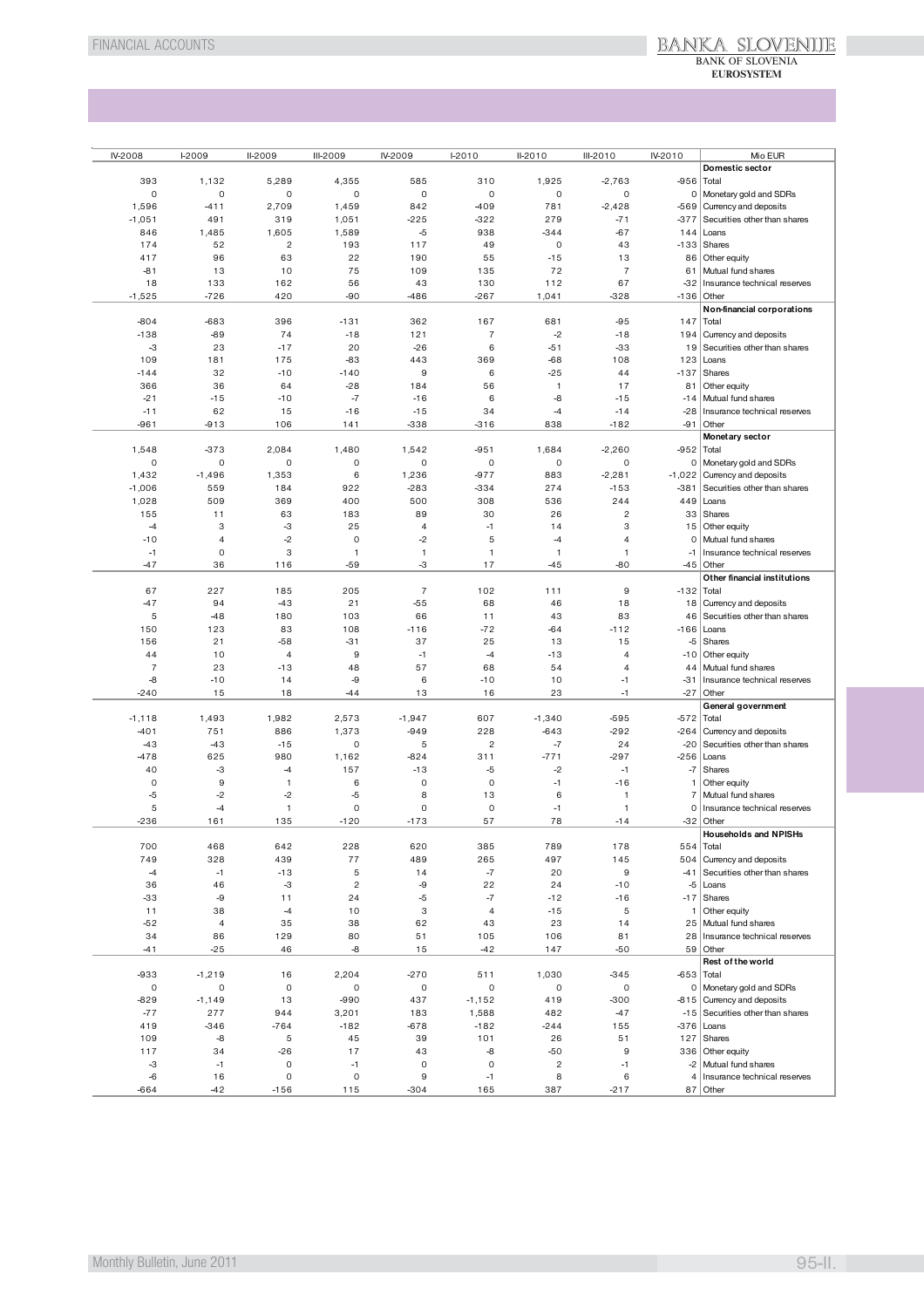## 5.5. Non-consolidated transactions in liabilities

| Mio EUR                      | 2003                | 2004           | 2005           | 2006           | 2007         | 2008           | 2009           | 2010     | <b>III-2008</b> |
|------------------------------|---------------------|----------------|----------------|----------------|--------------|----------------|----------------|----------|-----------------|
| Domestic sector              |                     |                |                |                |              |                |                |          |                 |
|                              |                     |                |                |                |              |                |                |          |                 |
| Total                        | 7,369               | 6,215          | 12,622         | 12,021         | 22,519       | 16,579         | 11,952         | $-1,079$ | 3,935           |
| Currency and deposits        | 906                 | 1,655          | 2,388          | 2,751          | 6,793        | 3,723          | 2,652          | $-3,803$ | 341             |
| Securities other than shares | 1,130               | $-94$          | 825            | $-1,045$       | $-1,975$     | 670            | 6,523          | 1,474    | $-2$            |
| Loans                        | 3,318               | 4,399          | 6,697          | 6,941          | 12,722       | 9,734          | 2,407          | $-111$   | 2,826           |
| Shares                       | $-3$                | $-526$         | 298            | 316            | 363          | 852            | 383            | 144      | 345             |
| Other equity                 | 750                 | 92             | 103            | 318            | 370          | 788            | 293            | 287      | 287             |
| Mutual fund shares           | 118                 | 322            | 187            | 279            | 594          | $-190$         | 175            | 158      | $-47$           |
| Insurance technical reserves | 305                 | 345            | 388            | 481            | 279          | 385            | 431            | 303      | 76              |
| Other                        | 844                 | 24             | 1,735          | 1,980          | 3,373        | 618            | $-912$         | 470      | 106             |
| Non-financial corporations   |                     |                |                |                |              |                |                |          |                 |
| Total                        | 3,083               | 1,604          | 4,583          | 4,847          | 9,226        | 7,012          | 501            | 1,171    | 2,131           |
| Securities other than shares | 11                  | 119            | 164            | $-18$          | 75           | 56             | 343            | $-181$   | -1              |
| Loans                        | 1,805               | 2,041          | 2,786          | 3,032          | 6,223        | 5,742          | 480            | 418      | 1,675           |
| Shares                       | $-81$               | $-607$         | 159            | 57             | 182          | 71             | 159            | 102      | 15              |
| Other equity                 | 699                 | 30             | 98             | 299            | 282          | 803            | 304            | 336      | 287             |
| Other                        | 648                 | 22             | 1,375          | 1,477          | 2,465        | 340            | $-785$         | 496      | 152             |
| Monetary sector              |                     |                |                |                |              |                |                |          |                 |
| Total                        | 2,217               | 1,872          | 5,221          | 3,036          | 7,715        | 6,358          | 4,153          | $-3,160$ | 549             |
| Currency and deposits        | 904                 | 1,651          | 2.385          | 2,751          | 6,759        | 3,721          | 2,654          | $-3,808$ | 340             |
| Securities other than shares | 636                 | $-837$         | 484            | $-1,689$       | $-1,719$     | 299            | 2,062          | 832      | 5               |
| Loans                        | 668                 | 1,040          | 2,223          | 1,669          | 2,428        | 1,750          | $-744$         | $-98$    | 167             |
| Shares                       | 67                  | 63             | 116            | 150            | 211          | 716            | 190            | 34       | 330             |
| Other equity                 | 14                  | $\circ$        | 0              | 0              | 0            | $\circ$        | 0              | 0        | 0               |
| Mutual fund shares           | $\mathsf{O}\xspace$ | $\circ$        | $\overline{4}$ | $\overline{c}$ | 3            | 6              | $-4$           | $-2$     | $\overline{c}$  |
| Other                        | $-72$               | $-45$          | 9              | 153            | 33           | $-135$         | $-4$           | $-119$   | $-295$          |
| Other financial institutions |                     |                |                |                |              |                |                |          |                 |
| Total                        | 978                 | 1,536          | 1,390          | 2,059          | 2,601        | 1,542          | 472            | 56       | 267             |
| Securities other than shares | 31                  | $-23$          | $-34$          | 14             | $-17$        | 17             | $\overline{4}$ | $-11$    | $\overline{7}$  |
| Loans                        | 490                 | 805            | 741            | 1,108          | 1,540        | 1,358          | $-132$         | $-341$   | 321             |
| Shares                       | 10                  | 18             | 21             | 107            | $-30$        | 71             | 34             | 8        | $\circ$         |
|                              | 37                  | 62             |                |                |              | $-15$          |                |          | $\circ$         |
| Other equity                 |                     |                | $\overline{4}$ | 20             | 88           |                | $-11$          | $-50$    | $-49$           |
| Mutual fund shares           | 118                 | 322            | 183            | 277            | 591          | $-196$         | 179            | 159      |                 |
| Insurance technical reserves | 305                 | 345            | 388            | 481            | 279          | 385            | 431            | 303      | 76              |
| Other                        | $-14$               | $\overline{7}$ | 87             | 52             | 150          | $-78$          | $-33$          | $-13$    | $-89$           |
| General government           |                     |                |                |                |              |                |                |          |                 |
| Total                        | 574                 | 707            | 322            | 775            | 1,030        | 557            | 6,204          | 124      | 645             |
| Currency and deposits        | $\overline{c}$      | $\overline{4}$ | 3              | $\mathbf{1}$   | 34           | $\overline{c}$ | $-2$           | 6        | $\overline{1}$  |
| Securities other than shares | 451                 | 647            | 212            | 647            | $-314$       | 296            | 4,114          | 834      | $-15$           |
| Loans                        | $-20$               | 77             | $-21$          | $-168$         | 695          | $-147$         | 2,161          | $-706$   | 331             |
| Shares                       | $\mathsf{O}\xspace$ | $\circ$        | $\overline{c}$ | $\overline{c}$ | $\mathbf{1}$ | $-7$           | $\mathbf 0$    | 0        | $\circ$         |
| Other                        | 140                 | $-21$          | 127            | 293            | 614          | 413            | $-69$          | $-10$    | 328             |
| <b>Households and NPISHs</b> |                     |                |                |                |              |                |                |          |                 |
| Total                        | 516                 | 496            | 1,105          | 1,304          | 1,946        | 1,111          | 621            | 731      | 343             |
| Loans                        | 374                 | 436            | 969            | 1,300          | 1,836        | 1,031          | 643            | 616      | 332             |
| Other                        | 142                 | 60             | 136            | 5              | 110          | 78             | $-22$          | 115      | 11              |
| Rest of the world            |                     |                |                |                |              |                |                |          |                 |
| Total                        | 1,577               | 1,926          | 4,156          | 3,469          | 9,628        | 1,318          | 139            | 138      | $-547$          |
| Currency and deposits        | $-510$              | $-230$         | 1,510          | 474            | 2,813        | $-313$         | 258            | $-670$   | $-587$          |
| Securities other than shares | 1,208               | 1,201          | 488            | 432            | 2,428        | 36             | $-283$         | 43       | $-273$          |
| Loans                        | 256                 | 88             | 632            | 671            | 1,957        | 810            | 296            | 135      | 229             |
| Shares                       | 100                 | 348            | 630            | 706            | 1,185        | 72             | 60             | 119      | $-42$           |
| Other equity                 | 184                 | 161            | 302            | 219            | 430          | 617            | 146            | 140      | 16              |
| Mutual fund shares           | 12                  | 38             | 253            | 282            | 124          | 47             | 30             | 116      | $-5$            |
| Insurance technical reserves | 12                  | 11             | 20             | 28             | 6            | 17             | $-12$          | -8       | 26              |
| Other                        | 315                 | 308            | 322            | 656            | 687          | 33             | $-357$         | 262      | 90              |
|                              |                     |                |                |                |              |                |                |          |                 |

#### 5.6. Net financial transactions

| Mio EUR                      | 2003     | 2004     | 2005     | 2006     | 2007     | 2008     | 2009     | 2010     | <b>III-2008</b> |
|------------------------------|----------|----------|----------|----------|----------|----------|----------|----------|-----------------|
| Domestic sector              | $-364$   | $-833$   | $-888$   | $-1.198$ | $-1.927$ | $-2.704$ | $-592$   | $-405$   | $-789$          |
| Non-financial corporations   | $-1.004$ | $-1.876$ | $-1.882$ | $-2.067$ | $-3.233$ | $-3.680$ | $-556$   | $-271$   | $-721$          |
| <b>Monetary sector</b>       | $-13$    | 153      | 375      | 477      | 194      | 302      | 579      | 681      | 126             |
| Other financial institutions | $-56$    | $-216$   | $-320$   | 42       | 328      | $-151$   | 151      | 35       | $-23$           |
| General government           | $-664$   | $-609$   | $-408$   | $-405$   |          | $-658$   | $-2.102$ | $-2.024$ | $-57$           |
| Households and NPISHs        | 372      | .714     | .347     | 755      | 781      | .483     | ,336     | 1.175    | $-114$          |
| Rest of the world            | 364      | 833      | 888      | .198     | .927     | 2.704    | 592      | 405      | 789             |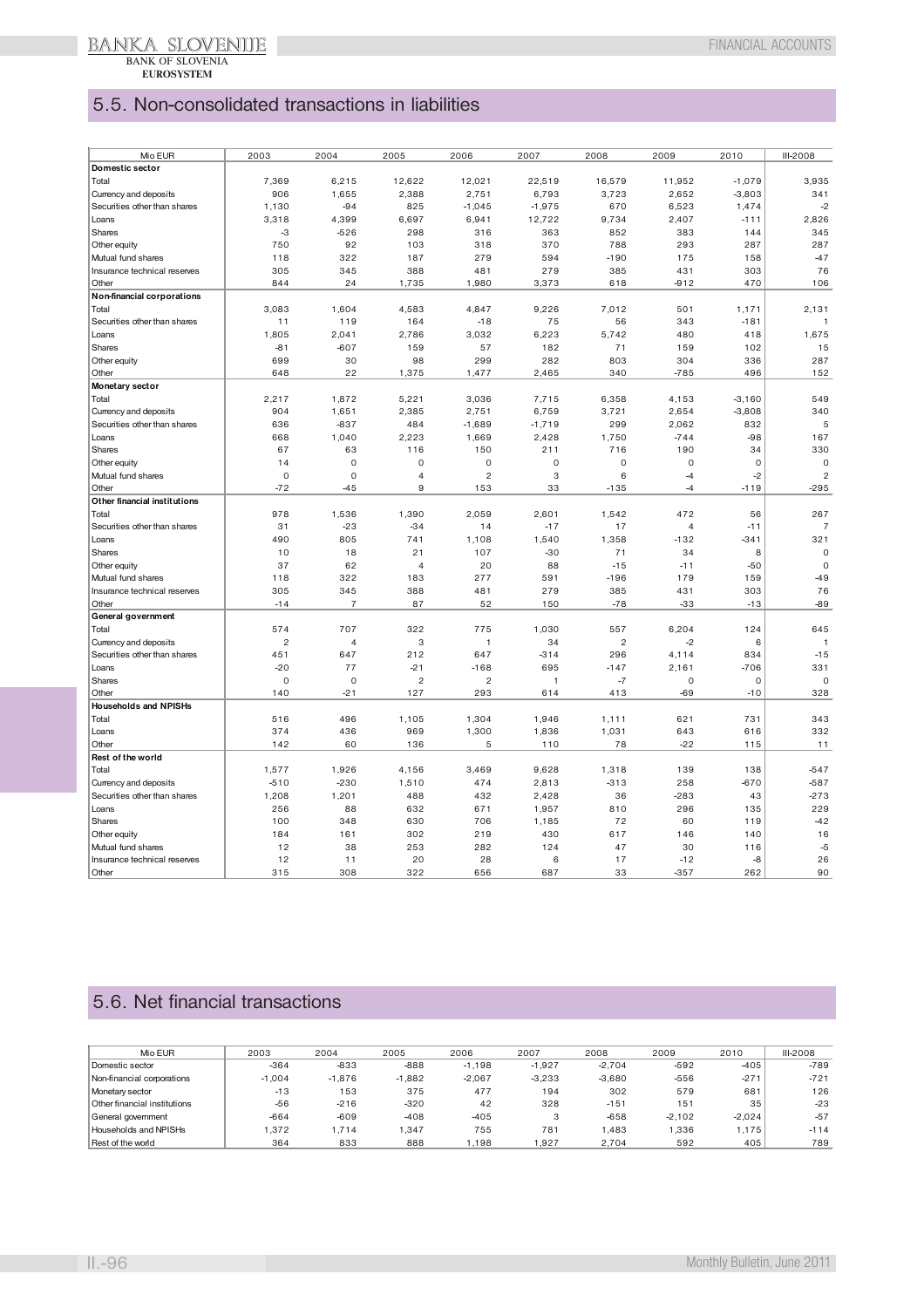**EUROSYSTEM**

| IV-2008             | $I-2009$            | II-2009             | <b>III-2009</b>     | IV-2009             | $I - 2010$          | $II-2010$           | III-2010            | IV-2010        | Mio EUR                      |
|---------------------|---------------------|---------------------|---------------------|---------------------|---------------------|---------------------|---------------------|----------------|------------------------------|
|                     |                     |                     |                     |                     |                     |                     |                     |                | <b>Domestic sector</b>       |
| 1,124               | 1,377               | 5,138               | 4,798               | 640                 | 441                 | 2,157               | $-2,686$            | $-991$         | <b>Total</b>                 |
| 594                 | $-761$              | 2,545               | $-414$              | 1,281               | $-998$              | 550                 | $-2,302$            |                | -1,052 Currency and deposits |
| 225                 | 1,411               | 1,393               | 3,440               | 280                 | 816                 | 773                 | $-61$               | $-54$          | Securities other than shares |
| 1,235               | 1,100               | 635                 | 1,344               | $-672$              | 721                 | $-421$              | $-11$               | $-400$         | Loans                        |
| 167                 | 27                  | 22                  | 223                 | 111                 | 75                  | $-7$                | 57                  |                | 19 Shares                    |
| 277                 | 140                 | $-49$               | 55                  | 147                 | 19                  | $-72$               | $-4$                |                | 344 Other equity             |
| $-86$               | 8                   | 44                  | 49                  | 74                  | 69                  | 46                  | 18                  | 25             | Mutual fund shares           |
| 25                  | 148                 | 168                 | 58                  | 57                  | 133                 | 118                 | 74                  | $-23$          | Insurance technical reserves |
| $-1,312$            | $-696$              | 380                 | 43                  | $-639$              | $-393$              | 1,169               | $-456$              | 150            | Other                        |
|                     |                     |                     |                     |                     |                     |                     |                     |                | Non-financial corporations   |
| 467                 | $-177$              | 180                 | $-83$               | 582                 | 78                  | 907                 | $-265$              | 451            | <b>Total</b>                 |
| 36                  | 29                  | $-18$               | 20                  | 313                 | $-1$                | $-62$               | $-61$               | $-58$          | Securities other than shares |
| 873                 | 498                 | 81                  | $-53$               | $-46$               | 547                 | 79                  | 75                  |                | $-282$ Loans                 |
|                     |                     | $\mathsf{O}\xspace$ | 40                  | 97                  | 53                  |                     | 52                  | 23             | Shares                       |
| $-26$               | 23                  |                     |                     |                     |                     | $-26$               |                     |                |                              |
| 271                 | 127                 | $-8$                | 41                  | 144                 | 86                  | $-72$               | $-6$                |                | 328 Other equity             |
| $-688$              | $-855$              | 126                 | $-131$              | 74                  | $-607$              | 989                 | $-326$              |                | $440$ Other                  |
|                     |                     |                     |                     |                     |                     |                     |                     |                | Monetary sector              |
| 1,389               | $-680$              | 1,997               | 1,482               | 1,354               | $-1,075$            | 1,598               | $-2,410$            | $-1,273$ Total |                              |
| 593                 | $-757$              | 2,547               | $-415$              | 1,279               | $-1,000$            | 547                 | $-2,304$            | $-1,052$       | Currency and deposits        |
| 208                 | 188                 | $-162$              | 2,033               | 3                   | 16                  | 906                 | $-44$               | $-46$          | Securities other than shares |
| 612                 | $-113$              | $-578$              | $-142$              | 88                  | $-148$              | 95                  | 21                  |                | $-66$ Loans                  |
| 174                 | $\overline{c}$      | 9                   | 178                 | $\mathsf{O}\xspace$ | 21                  | 12                  | $\mathsf{O}\xspace$ | $\mathbf{1}$   | Shares                       |
| $\circ$             | $\mathsf 0$         | $\circ$             | $\mathsf{O}\xspace$ | $\circ$             | $\mathsf{O}\xspace$ | $\mathbf 0$         | $\mathsf{O}\xspace$ | 0              | Other equity                 |
| $-1$                | 3                   | $-3$                | $-1$                | $-1$                | $\circ$             | $\circ$             | $\circ$             | $-1$           | Mutual fund shares           |
| $-197$              | $-3$                | 184                 | $-171$              | $-14$               | 35                  | 38                  | $-82$               | $-110$         | Other                        |
|                     |                     |                     |                     |                     |                     |                     |                     |                | Other financial institutions |
| $-28$               | 116                 | 194                 | 132                 | 30                  | 84                  | 67                  | $-5$                | $-90$          | Total                        |
| 5                   | $\circ$             | -9                  | $\circ$             | 14                  | $-2$                | $-5$                | $-3$                | $\mathbf 0$    | Securities other than shares |
| 90                  | $-59$               | 20                  | $-16$               | $-78$               | $-120$              | $-65$               | $-84$               | $-72$          | Loans                        |
| 18                  | $\sqrt{2}$          | 13                  | 5                   | 15                  | $\mathbf{1}$        | $\,$ 8 $\,$         | 5                   | -6             | Shares                       |
| $\overline{7}$      | 12                  | $-40$               | 14                  | 3                   | $-67$               | $\mathbf 0$         | $\overline{c}$      |                |                              |
|                     |                     |                     |                     |                     |                     |                     |                     | 16             | Other equity                 |
| $-86$               | 5                   | 48                  | 50                  | 75                  | 69                  | 46                  | 18                  | 27             | Mutual fund shares           |
| 25                  | 148                 | 168                 | 58                  | 57                  | 133                 | 118                 | 74                  | $-23$          | Insurance technical reserves |
| $-87$               | $\overline{7}$      | $-5$                | 21                  | $-56$               | 71                  | $-34$               | $-17$               |                | $-32$ Other                  |
|                     |                     |                     |                     |                     |                     |                     |                     |                | General government           |
| $-720$              | 1,982               | 2,639               | 2,962               | $-1,379$            | 1,137               | $-643$              | $-205$              | $-166$ Total   |                              |
| $\mathbf{1}$        | $-3$                | $-2$                | $\mathbf{1}$        | $\overline{2}$      | $\mathbf{1}$        | $\overline{4}$      | $\overline{c}$      | $-1$           | Currency and deposits        |
| $-25$               | 1,193               | 1,582               | 1,388               | $-49$               | 803                 | $-65$               | 47                  | 50             | Securities other than shares |
| $-389$              | 654                 | 1,010               | 1,256               | $-760$              | 288                 | $-700$              | $-217$              | $-77$          | Loans                        |
| $\mathsf{O}\xspace$ | $\mathsf{O}\xspace$ | $\mathsf{O}\xspace$ | $\mathsf{O}\xspace$ | $\mathsf{O}\xspace$ | $\mathsf O$         | $\mathsf{O}\xspace$ | $\mathsf O$         | 0              | Shares                       |
| $-307$              | 138                 | 49                  | 317                 | $-572$              | 45                  | 119                 | $-37$               |                | $-138$ Other                 |
|                     |                     |                     |                     |                     |                     |                     |                     |                | <b>Households and NPISHs</b> |
| 16                  | 136                 | 128                 | 305                 | 53                  | 217                 | 228                 | 199                 | 87             | Total                        |
| 50                  | 120                 | 101                 | 297                 | 125                 | 154                 | 171                 | 194                 |                | 98 Loans                     |
| $-34$               | 16                  | 27                  | $\overline{7}$      | $-71$               | 63                  | 57                  | 6                   | $-11$          | Other                        |
|                     |                     |                     |                     |                     |                     |                     |                     |                | Rest of the world            |
| $-1,664$            | $-1,464$            | 166                 | 1.762               | $-326$              | 380                 | 798                 | $-422$              | $-618$ Total   |                              |
| 173                 | $-800$              | 176                 | 883                 | $-2$                | $-563$              | 650                 | $-426$              |                |                              |
|                     |                     |                     |                     |                     |                     |                     |                     |                | -332 Currency and deposits   |
| $-1,352$            | $-643$              | $-130$              | 812                 | $-322$              | 450                 | $-12$               | $-57$               | $-339$         | Securities other than shares |
| 30                  | 39                  | 206                 | 63                  | $-12$               | 35                  | $-167$              | 98                  | 168            | Loans                        |
| 116                 | 17                  | $-15$               | 15                  | 44                  | 75                  | 32                  | 37                  | $-25$          | Shares                       |
| 257                 | $-10$               | 85                  | $-16$               | 86                  | 29                  | $\overline{7}$      | 26                  | 78             | Other equity                 |
| $\overline{c}$      | $\overline{4}$      | $-35$               | 25                  | 36                  | 67                  | 27                  | $-11$               | 34             | Mutual fund shares           |
| $-13$               | $\mathbf{1}$        | $-6$                | $-2$                | $-5$                | $-4$                | $\overline{c}$      | $-1$                | -5             | Insurance technical reserves |
| $-877$              | $-72$               | $-116$              | $-18$               | $-151$              | 291                 | 259                 | $-89$               |                | $-198$ Other                 |

| IV-2008  | $I - 2009$ | $II - 2009$ | $III-2009$ | IV-2009 | $I - 2010$ | $II - 2010$ | $III-2010$ | IV-2010 | Mio EUR                          |
|----------|------------|-------------|------------|---------|------------|-------------|------------|---------|----------------------------------|
| $-731$   | $-245$     | 150         | $-442$     | $-55$   | $-131$     | $-232$      | $-77$      |         | 35   Domestic sector             |
| $-1.270$ | $-506$     | 216         | $-47$      | $-219$  | 89         | $-226$      | 170        |         | -305 Non-financial corporations  |
| 158      | 307        | 87          | $-2$       | 188     | 124        | 86          | 150        |         | 321   Monetary sector            |
| 95       | 111        | $-10$       | 73         | $-23$   | 18         | 44          | 14         |         | -42 Other financial institutions |
| $-398$   | $-489$     | $-657$      | $-389$     | $-568$  | $-530$     | $-698$      | -390       |         | -406 General government          |
| 684      | 332        | 514         | $-77$      | 567     | 168        | 561         | $-21$      |         | 467 Households and NPISHs        |
| 731      | 245        | $-150$      | 442        | 55      | 131        | 232         | 77         |         | -35 Rest of the world            |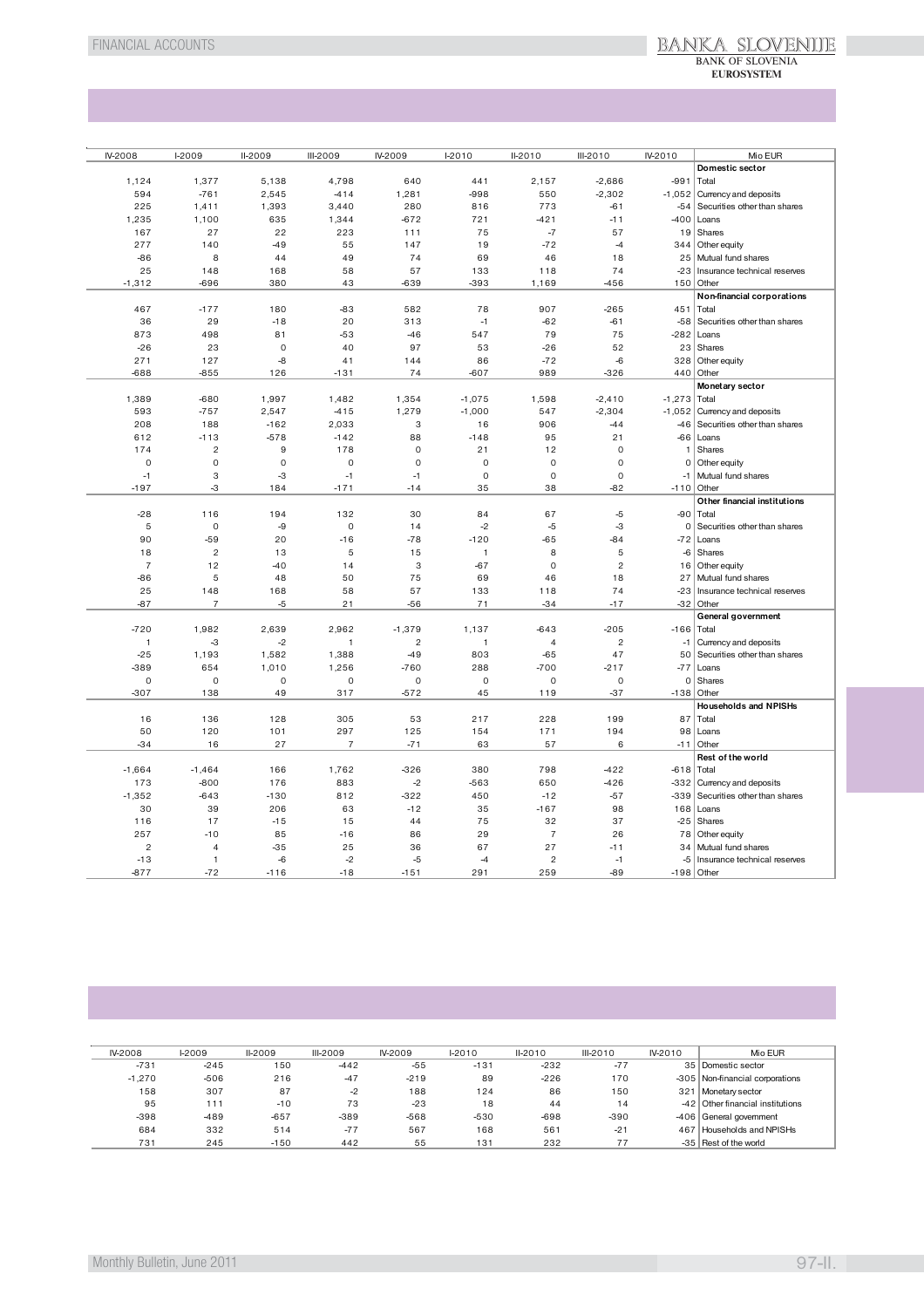## 6.1. Expenditure on gross domestic product

| Current prices,                                                               |                              |               |            |                | Domestic expenditure  |                                  | External trade                             |              |                                     |                                     |
|-------------------------------------------------------------------------------|------------------------------|---------------|------------|----------------|-----------------------|----------------------------------|--------------------------------------------|--------------|-------------------------------------|-------------------------------------|
| till 31.12.2006<br>millions of SIT.<br>after<br>01.01.2007<br>millions of EUR | Gross<br>domestic<br>product | Total         | Households | NPISH's        | General<br>government | Gross fixed<br>capital formation | Changes in<br>inventories and<br>valuables | Balance      | Exports of<br>goods and<br>services | Imports of<br>goods and<br>services |
| Column                                                                        | $1 = 2 + 8$                  | $2=3+4+5+6+7$ | 3          | $\overline{4}$ | 5                     | 6                                | $\overline{7}$                             | $8 = 9 - 10$ | 9                                   | 10 <sup>1</sup>                     |
| Code                                                                          |                              |               |            |                |                       |                                  |                                            |              |                                     |                                     |
| 2006                                                                          | 7,440,916                    | 7,479,440     | 3,871,639  | 58,839         | 1,395,840             | 1,975,143                        | 175,642                                    | $-38,523$    | 4,950,327                           | 4,988,850                           |
| 2007                                                                          | 34.568                       | 35.163        | 17.944     | 274            | 5.990                 | 9.571                            | 1.363                                      | $-595$       | 24,041                              | 24,636                              |
| 2008                                                                          | 37,135                       | 38,259        | 19,297     | 283            | 6,735                 | 10,742                           | 1,188                                      | $-1.124$     | 25,134                              | 26,258                              |
| 2009                                                                          | 35.297                       | 34.838        | 19.425     | 270            | 7.159                 | 8,304                            | $-324$                                     | 460          | 20,572                              | 20,112                              |
| 2010                                                                          | 35,974                       | 35,785        | 20,107     | 276            | 7,247                 | 7,821                            | 333                                        | 189          | 22,866                              | 22,677                              |
|                                                                               |                              |               |            |                |                       |                                  |                                            |              |                                     |                                     |
| 2007                                                                          | 7.825                        | 7.811         | 3.917      | 65             | 1,397                 | 2.052                            | 375                                        | 14           | 5.667                               | 5.653                               |
| Ш                                                                             | 8.778                        | 8.793         | 4.547      | 73             | 1,542                 | 2,444                            | 182                                        | $-16$        | 6.069                               | 6,084                               |
| Ш                                                                             | 9,018                        | 9,116         | 4.670      | 70             | 1,482                 | 2,578                            | 310                                        | $-98$        | 6,209                               | 6,307                               |
| IV                                                                            | 8,930                        | 9,426         | 4,762      | 75             | 1,568                 | 2,521                            | 496                                        | $-496$       | 6,095                               | 6,591                               |
|                                                                               |                              |               |            |                |                       |                                  |                                            |              |                                     |                                     |
| 2008                                                                          | 8.633                        | 8.798         | 4,412      | 64             | 1,555                 | 2,476                            | 289                                        | $-165$       | 6,145                               | 6,310                               |
| Ш                                                                             | 9,689                        | 9.888         | 5.057      | 73             | 1,714                 | 2,857                            | 185                                        | $-198$       | 6,653                               | 6,851                               |
| Ш                                                                             | 9.732                        | 10,058        | 5.048      | 68             | 1,682                 | 2.882                            | 378                                        | $-326$       | 6,525                               | 6,851                               |
| IV                                                                            | 9,226                        | 9,669         | 4,961      | 69             | 1,808                 | 2,514                            | 317                                        | $-444$       | 5,810                               | 6,254                               |
|                                                                               |                              |               |            |                |                       |                                  |                                            |              |                                     |                                     |
| 2009                                                                          | 8,320                        | 8,230         | 4,437      | 62             | 1,704                 | 2,005                            | 22                                         | 90           | 4,876                               | 4,786                               |
| Ш                                                                             | 9,001                        | 8,703         | 4,930      | 70             | 1,858                 | 2,130                            | $-286$                                     | 299          | 5,141                               | 4,842                               |
| Ш                                                                             | 9.075                        | 8.995         | 5.022      | 67             | 1.756                 | 2.136                            | 13                                         | 79           | 5.248                               | 5,169                               |
| IV                                                                            | 8,901                        | 8.909         | 5.037      | 71             | 1,841                 | 2,034                            | $-73$                                      | -8           | 5,307                               | 5,315                               |
|                                                                               |                              |               |            |                |                       |                                  |                                            |              |                                     |                                     |
| 2010                                                                          | 8.239                        | 8.123         | 4.486      | 61             | 1.714                 | 1.766                            | 95                                         | 117          | 5.158                               | 5.041                               |
| Ш                                                                             | 9,291                        | 9.170         | 5.068      | 70             | 1.873                 | 2.086                            | 73                                         | 122          | 5.807                               | 5,685                               |
| Ш                                                                             | 9,351                        | 9,236         | 5.309      | 70             | 1.760                 | 1.999                            | 98                                         | 116          | 5,937                               | 5,821                               |
| IV                                                                            | 9,092                        | 9,256         | 5,245      | 75             | 1,900                 | 1.970                            | 68                                         | $-164$       | 5,965                               | 6,129                               |
| $2011$ $\mid$                                                                 | 8.505                        | 8.530         | 4,677      | 64             | 1.765                 | 1,706                            | 318                                        | $-25$        | 6.060                               | 6.085                               |

Source: Statistical Office of the Republic of Slovenia.

## 6.2. Expenditure on gross domestic product (growth rates)

|                                                 |                              |                |            |                | Domestic expenditure  |                                  |                                     | External trade balance              |
|-------------------------------------------------|------------------------------|----------------|------------|----------------|-----------------------|----------------------------------|-------------------------------------|-------------------------------------|
| Real yearly<br>growth rates in<br>$\frac{0}{0}$ | Gross<br>domestic<br>product | Total          | Households | NPISH's        | General<br>government | Gross fixed<br>capital formation | Exports of<br>goods and<br>services | Imports of<br>goods and<br>services |
| Column                                          | $\overline{1}$               | $\overline{2}$ |            | $\overline{4}$ | $\overline{5}$        | $\overline{6}$                   | $\overline{7}$                      | $\overline{8}$                      |
| Code                                            |                              |                |            |                |                       |                                  |                                     |                                     |
| 2006                                            | 5.8                          | 5.6            | 2.9        | 4.5            | 4.0                   | 9.9                              | 12.5                                | 12.2                                |
| 2007                                            | 6.8                          | 8.6            | 6.7        | 4.6            | 0.7                   | 11.7                             | 13.7                                | 16.3                                |
| 2008                                            | 3.5                          | 3.5            | 2.1        | $-0.7$         | 6.2                   | 7.7                              | 2.9                                 | 2.9                                 |
| 2009                                            | $-7.7$                       | $-8.9$         | 1.4        | $-24.4$        | 3.2                   | $-21.9$                          | $-17.3$                             | $-18.7$                             |
| 2010                                            | 1.2                          | 0.5            | 0.7        | 0.5            | 0.8                   | $-7.1$                           | 7.7                                 | 6.7                                 |
| 2006 IV                                         | 6.3                          | 6.3            | 2.2        | 7.0            | 3.9                   | 13.5                             | 13.1                                | 12.6                                |
| 2007                                            | 7.7                          | 8.2            | 4.6        | 16.3           | 0.3                   | 14.7                             | 15.6                                | 16.3                                |
| $\mathbf{H}$                                    | 6.7                          | 9.5            | 5.4        | 12.9           | 0.2                   | 15.9                             | 13.9                                | 18.3                                |
| III                                             | 7.7                          | 10.9           | 8.8        | 10.0           | 0.5                   | 15.3                             | 15.6                                | 20.5                                |
| IV                                              | 5.3                          | 6.9            | 6.4        | 13.1           | 1.9                   | 7.5                              | 10.2                                | 12.2                                |
| 2008                                            | 5.8                          | 7.6            | 4.8        | $-6.8$         | 6.6                   | 18.1                             | 7.0                                 | 9.6                                 |
| $\mathbf{H}$                                    | 6.0                          | 6.6            | 4.4        | $-4.1$         | 5.7                   | 13.5                             | 9.0                                 | 9.9                                 |
| III                                             | 3.9                          | 3.9            | 1.5        | $-6.6$         | 6.2                   | 7.0                              | 3.7                                 | 3.6                                 |
| IV                                              | $-0.8$                       | $-1.5$         | 2.3        | $-13.2$        | 7.0                   | $-5.3$                           | $-6.2$                              | $-6.7$                              |
| 2009                                            | $-8.2$                       | $-9.1$         | 0.7        | $-5.5$         | 3.4                   | $-22.3$                          | $-21.4$                             | $-22.5$                             |
| $\mathbf{H}$                                    | $-9.6$                       | $-11.4$        | $-1.6$     | $-5.1$         | 4.2                   | $-26.4$                          | $-23.2$                             | $-25.4$                             |
| III                                             | $-9.0$                       | $-10.1$        | 0.9        | $-2.3$         | 3.9                   | $-25.0$                          | $-18.0$                             | $-19.4$                             |
| IV                                              | $-5.5$                       | $-8.3$         | 0.6        | 1.9            | 0.3                   | $-17.4$                          | $-7.0$                              | $-11.0$                             |
| 2010                                            | $-1.1$                       | $-2.0$         | $-0.9$     | $-3.0$         | 0.6                   | $-10.5$                          | 5.6                                 | 4.0                                 |
| Ш                                               | 1.9                          | 1.8            | 0.1        | $-1.4$         | 0.1                   | $-3.8$                           | 10.4                                | 10.4                                |
| III                                             | 1.8                          | $-0.1$         | 2.0        | 1.3            | $-0.8$                | $-8.7$                           | 8.2                                 | 5.2                                 |
| IV                                              | 2.1                          | 2.2            | 1.6        | 4.7            | 3.3                   | $-5.8$                           | 6.6                                 | 7.0                                 |
| 2011                                            | 2.0                          | 2.2            | 1.2        | 3.6            | 2.2                   | $-6.1$                           | 10.6                                | 11.1                                |

II.-98 Monthly Bulletin, June 2011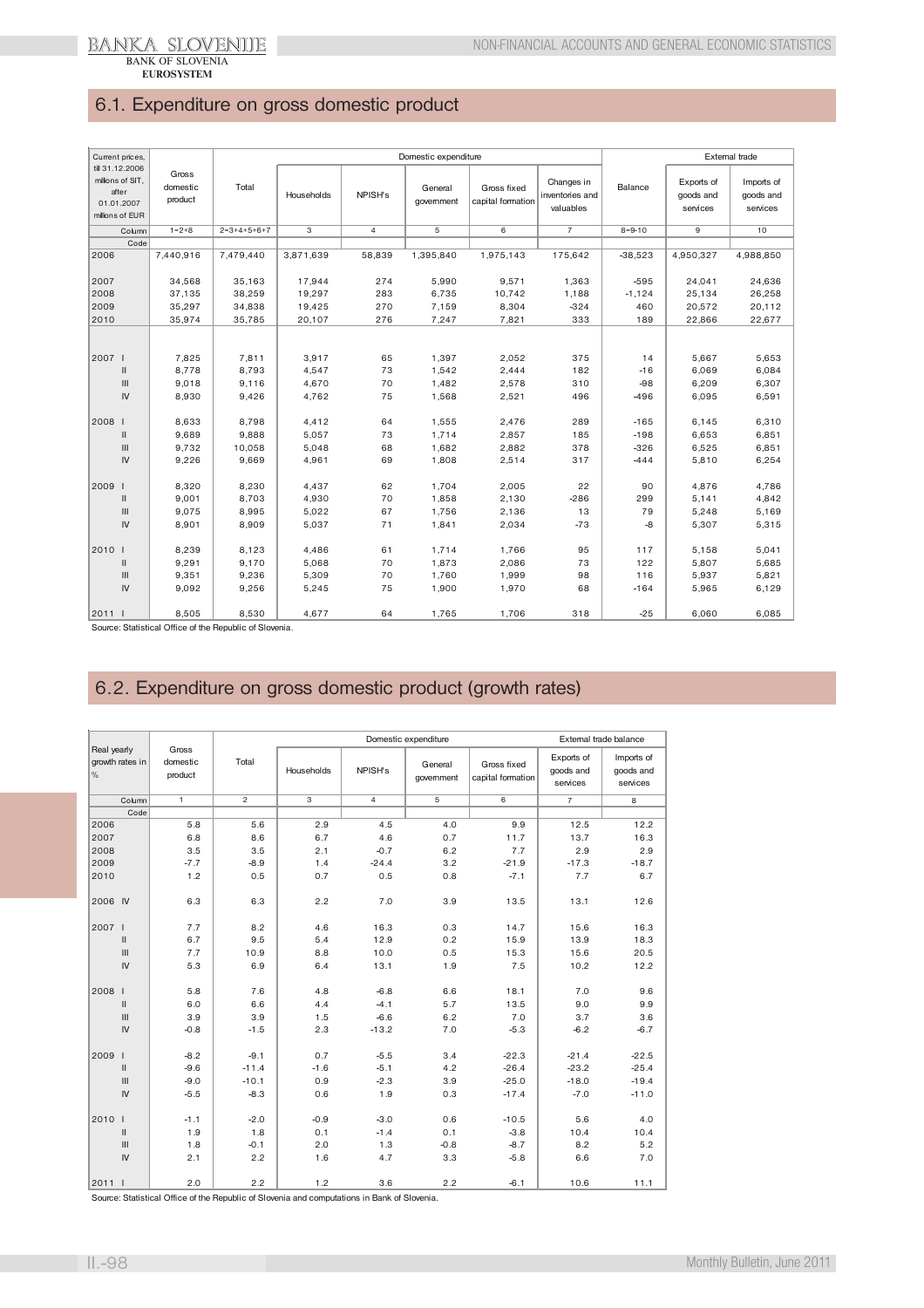## 6.3. Gross domestic product by activity

|                                                                                                   | Value added                             |                                                                                                      |                            |                |                                                                                                 |                                     |                                          |                           |                                                                               |                |                          |                              |
|---------------------------------------------------------------------------------------------------|-----------------------------------------|------------------------------------------------------------------------------------------------------|----------------------------|----------------|-------------------------------------------------------------------------------------------------|-------------------------------------|------------------------------------------|---------------------------|-------------------------------------------------------------------------------|----------------|--------------------------|------------------------------|
| Current prices<br>till 31.12.2006<br>in Milions of<br>SIT, after<br>01.01.2007<br>Millions of EUR | Agriculture,<br>forestry and<br>fishing | Mining and<br>quanying,<br>manufacturing,<br>electricity and<br>water supply,<br>waste<br>management | of which:<br>Manufacturing | Construction   | Trade.<br>transportation<br>and storage,<br>accommodatio<br>n and food<br>service<br>activities | Information<br>and<br>communication | Financial and<br>insurance<br>activities | Real estate<br>activities | Public<br>administration,<br>education,<br>human health<br>and social<br>work | Other services | Net taxes on<br>products | Gross<br>domestic<br>product |
| Column                                                                                            | $\overline{1}$                          | $\overline{2}$                                                                                       | 3                          | $\overline{4}$ | 5                                                                                               | 6                                   | $\overline{7}$                           | 8                         | $\overline{9}$                                                                | 10             | 11                       | 12                           |
| Code                                                                                              |                                         |                                                                                                      |                            |                |                                                                                                 |                                     |                                          |                           |                                                                               |                |                          |                              |
| 2006                                                                                              | 150,254                                 | 1,753,518                                                                                            | 1,487,853                  | 469.047        | 1,302,971                                                                                       | 263.580                             | 329,769                                  | 481.101                   | 1,047,371                                                                     | 726,541        | 915,449                  | 7,439,648                    |
| 2007                                                                                              | 744                                     | 8,070                                                                                                | 6,881                      | 2,451          | 6,222                                                                                           | 1,216                               | 1,460                                    | 2,151                     | 4,597                                                                         | 3,413          | 4,227                    | 34,550                       |
| 2008                                                                                              | 798                                     | 8,265                                                                                                | 6,981                      | 2,762          | 6,852                                                                                           | 1,294                               | 1,539                                    | 2,387                     | 5,064                                                                         | 3,756          | 4,564                    | 37,280                       |
| 2009                                                                                              | 730                                     | 7,123                                                                                                | 5,850                      | 2,469          | 6,343                                                                                           | 1,199                               | 1,581                                    | 2,351                     | 5,365                                                                         | 3,621          | 4,516                    | 35,297                       |
| 2010                                                                                              | 727                                     | 7,601                                                                                                | 6,272                      | 2,152          | 6,512                                                                                           | 1,185                               | 1,639                                    | 2,328                     | 5,485                                                                         | 3,761          | 4,585                    | 35,974                       |
| 2007                                                                                              | 161                                     | 1,917                                                                                                | 1,613                      | 510            | 1,370                                                                                           | 276                                 | 354                                      | 518                       | 1,076                                                                         | 720            | 923                      | 7,825                        |
| $\mathbf{II}$                                                                                     | 205                                     | 2,100                                                                                                | 1.790                      | 622            | 1,581                                                                                           | 283                                 | 378                                      | 523                       | 1,177                                                                         | 826            | 1.085                    | 8,778                        |
| $\mathbf{H}$                                                                                      | 182                                     | 2,062                                                                                                | 1,787                      | 690            | 1,705                                                                                           | 332                                 | 388                                      | 543                       | 1,156                                                                         | 878            | 1,083                    | 9,018                        |
| IV                                                                                                | 196                                     | 1,992                                                                                                | 1,691                      | 629            | 1,567                                                                                           | 324                                 | 341                                      | 567                       | 1,188                                                                         | 990            | 1,136                    | 8,930                        |
| 2008<br>- 1                                                                                       | 182                                     | 2,000                                                                                                | 1,674                      | 638            | 1,550                                                                                           | 300                                 | 399                                      | 573                       | 1,166                                                                         | 825            | 1,001                    | 8,633                        |
| $\mathbf{II}$                                                                                     | 225                                     | 2,226                                                                                                | 1,877                      | 700            | 1,741                                                                                           | 313                                 | 446                                      | 609                       | 1,281                                                                         | 925            | 1,223                    | 9,689                        |
| $\mathbf{III}$                                                                                    | 182                                     | 2,147                                                                                                | 1,858                      | 770            | 1,921                                                                                           | 340                                 | 336                                      | 587                       | 1,278                                                                         | 965            | 1.206                    | 9,732                        |
| IV                                                                                                | 210                                     | 1,892                                                                                                | 1,573                      | 653            | 1,639                                                                                           | 341                                 | 359                                      | 619                       | 1,339                                                                         | 1,041          | 1,134                    | 9,226                        |
| 2009<br>-1                                                                                        | 164                                     | 1,721                                                                                                | 1,395                      | 604            | 1,457                                                                                           | 287                                 | 387                                      | 581                       | 1,287                                                                         | 803            | 1,031                    | 8,320                        |
| $\mathbf{II}$                                                                                     | 199                                     | 1,826                                                                                                | 1,491                      | 643            | 1,626                                                                                           | 296                                 | 391                                      | 574                       | 1,386                                                                         | 890            | 1,171                    | 9,001                        |
| $\mathbf{III}$                                                                                    | 172                                     | 1,803                                                                                                | 1,521                      | 653            | 1.730                                                                                           | 317                                 | 402                                      | 600                       | 1,325                                                                         | 902            | 1,171                    | 9,075                        |
| IV                                                                                                | 195                                     | 1,773                                                                                                | 1.443                      | 569            | 1,530                                                                                           | 299                                 | 402                                      | 597                       | 1,368                                                                         | 1,027          | 1,143                    | 8,901                        |
| $2010$ $\vert$                                                                                    | 134                                     | 1,724                                                                                                | 1,397                      | 523            | 1,439                                                                                           | 277                                 | 440                                      | 566                       | 1,307                                                                         | 826            | 1,004                    | 8,239                        |
| $\mathbf{II}$                                                                                     | 205                                     | 2,030                                                                                                | 1,680                      | 560            | 1,694                                                                                           | 295                                 | 423                                      | 573                       | 1,404                                                                         | 941            | 1,167                    | 9,291                        |
| $\mathbf{III}$                                                                                    | 185                                     | 1,950                                                                                                | 1,646                      | 572            | 1,808                                                                                           | 311                                 | 416                                      | 594                       | 1,361                                                                         | 958            | 1,197                    | 9,351                        |
| IV.                                                                                               | 203                                     | 1,896                                                                                                | 1,550                      | 497            | 1,571                                                                                           | 302                                 | 361                                      | 595                       | 1,414                                                                         | 1,037          | 1,217                    | 9,092                        |
| $2011$                                                                                            | 141                                     | 1,910                                                                                                | 1,562                      | 431            | 1,506                                                                                           | 269                                 | 439                                      | 564                       | 1,348                                                                         | 849            | 1.047                    | 8.505                        |

Source: Statistical Office of the Republic of Slovenia and computations in Bank of Slovenia.

#### 6.4. Gross domestic product by activity (growth rates)

|                                    |                                         |                                                                           |                         |                                                                                                                                                                                                                                           | Value added                                                         |                                  |                                          |                           |                                                                     |                |                          |                              |
|------------------------------------|-----------------------------------------|---------------------------------------------------------------------------|-------------------------|-------------------------------------------------------------------------------------------------------------------------------------------------------------------------------------------------------------------------------------------|---------------------------------------------------------------------|----------------------------------|------------------------------------------|---------------------------|---------------------------------------------------------------------|----------------|--------------------------|------------------------------|
|                                    |                                         | Mining and<br>quanying,                                                   | of which:               |                                                                                                                                                                                                                                           | Trade,<br>transportation                                            |                                  |                                          |                           | Public                                                              |                |                          |                              |
| Real growth<br>rates in %          | Agriculture,<br>forestry and<br>fishing | manufacturing,<br>electricity and<br>water supply,<br>waste<br>management | Manufacturing           | Construction                                                                                                                                                                                                                              | and storage,<br>accommodatio<br>n and food<br>service<br>activities | Information and<br>communication | Financial and<br>insurance<br>activities | Real estate<br>activities | administration,<br>education,<br>human health<br>and social<br>work | Other services | Net taxes on<br>products | Gross<br>domestic<br>product |
| Column                             | $\mathbf{1}$                            | $\overline{2}$                                                            | $\overline{\mathbf{3}}$ | $\overline{4}$                                                                                                                                                                                                                            | $\overline{5}$                                                      | 6                                | $\overline{7}$                           | 8                         | $_{9}$                                                              | 10             | 11                       | 12                           |
| Code                               |                                         |                                                                           |                         |                                                                                                                                                                                                                                           |                                                                     |                                  |                                          |                           |                                                                     |                |                          |                              |
| 2006                               | $-0.8$                                  | 7.3                                                                       | 7.4                     | 14.6                                                                                                                                                                                                                                      | 7.2                                                                 | 9.1                              | 5.6                                      | 2.7                       | 1.8                                                                 | 5.1            | 4.1                      | 5.8                          |
| 2007                               | 3.0                                     | 7.6                                                                       | 8.5                     | 17.6                                                                                                                                                                                                                                      | 7.1                                                                 | 9.0                              | 14.5                                     | 4.4                       | 2.0                                                                 | 3.9            | 5.6                      | 6.8                          |
| 2008                               | $-0.3$                                  | 1.1                                                                       | 0.3                     | 4.8                                                                                                                                                                                                                                       | 3.2                                                                 | 9.8                              | 9.8                                      | 4.7                       | 2.3                                                                 | 3.6            | 6.3                      | 3.7                          |
| 2009                               | $-5.8$                                  | $-15.3$                                                                   | $-16.6$                 | $-15.4$                                                                                                                                                                                                                                   | $-9.7$                                                              | $-5.3$                           | 2.0                                      | $-3.4$                    | 2.3                                                                 | $-5.4$         | $-8.8$                   | $-8.1$                       |
| 2010                               | $-2.3$                                  | 6.6                                                                       | 8.0                     | $-14.3$                                                                                                                                                                                                                                   | 2.5                                                                 | 0.1                              | $-4.2$                                   | 0.2                       | 2.4                                                                 | 3.9            | $-1.2$                   | 1.2                          |
| 2006 III                           | $-0.9$                                  | 7.9                                                                       | 8.2                     | 18.8                                                                                                                                                                                                                                      | 6.0                                                                 | 9.1                              | 12.3                                     | 3.5                       | 1.8                                                                 | 6.4            | 3.1                      | 6.4                          |
| IV                                 | 2.1                                     | 9.4                                                                       | 8.6                     | 26.6                                                                                                                                                                                                                                      | 8.1                                                                 | 2.7                              | $-6.5$                                   | 5.6                       | 1.2                                                                 | 6.6            | 1.1                      | 6.3                          |
| 2007                               | 6.8                                     | 8.9                                                                       | 9.5                     | 27.9                                                                                                                                                                                                                                      | 6.6                                                                 | 2.1                              | 14.9                                     | 5.5                       | 2.2                                                                 | 6.2            | 5.7                      | 7.7                          |
| $\mathbf{H}$                       | $4.2\,$                                 | 8.1                                                                       | 9.1                     | 23.9                                                                                                                                                                                                                                      | 7.6                                                                 | 8.0                              | 10.5                                     | 5.0                       | 2.5                                                                 | 2.6            | 2.0                      | 6.7                          |
| $\ensuremath{\mathsf{III}}\xspace$ | 2.1                                     | 7.6                                                                       | 7.9                     | 15.7                                                                                                                                                                                                                                      | 8.2                                                                 | 13.1                             | 19.5                                     | 5.0                       | 1.6                                                                 | $5.0\,$        | 7.6                      | 7.7                          |
| IV                                 | $-0.7$                                  | 5.8                                                                       | 7.6                     | 6.4                                                                                                                                                                                                                                       | 5.8                                                                 | 13.0                             | 12.8                                     | 2.3                       | 1.9                                                                 | 2.5            | 7.2                      | 5.3                          |
| 2008<br>-1                         | $-1.4$                                  | 3.9                                                                       | 3.6                     | 16.7                                                                                                                                                                                                                                      | 5.8                                                                 | 13.3                             | 3.2                                      | 4.5                       | 3.0                                                                 | 7.0            | 7.0                      | 5.8                          |
| $\rm H$                            | $-2.2$                                  | 6.6                                                                       | 5.5                     | 4.8                                                                                                                                                                                                                                       | 3.4                                                                 | 12.3                             | 5.3                                      | 9.3                       | 2.5                                                                 | 4.7            | 12.0                     | 6.0                          |
| $\ensuremath{\mathsf{III}}\xspace$ | 0.8                                     | 1.7                                                                       | 1.4                     | 3.8                                                                                                                                                                                                                                       | 3.2                                                                 | 6.0                              | 18.4                                     | 2.1                       | 2.1                                                                 | 4.4            | 6.1                      | 3.9                          |
| IV                                 | 1.6                                     | $-8.0$                                                                    | $-9.5$                  | $-4.1$                                                                                                                                                                                                                                    | 0.4                                                                 | 7.7                              | 12.2                                     | 3.1                       | 1.7                                                                 | $-0.8$         | 0.5                      | $-0.8$                       |
| 2009                               | $-11.0$                                 | $-18.0$                                                                   | $-20.0$                 | $-12.7$                                                                                                                                                                                                                                   | $-11.3$                                                             | $-2.8$                           | 19.5                                     | $-1.8$                    | 2.0                                                                 | $-7.3$         | $-8.0$                   | $-8.2$                       |
| $\rm H$                            | $-4.3$                                  | $-20.6$                                                                   | $-22.2$                 | $-13.8$                                                                                                                                                                                                                                   | $-9.7$                                                              | $-3.4$                           | 12.5                                     | $-7.6$                    | 1.6                                                                 | $-4.8$         | $-11.6$                  | $-9.6$                       |
| $\mathbf{III}$                     | $-3.8$                                  | $-15.6$                                                                   | $-16.5$                 | $-18.8$                                                                                                                                                                                                                                   | $-10.0$                                                             | $-3.4$                           | $-12.7$                                  | 0.1                       | 2.2                                                                 | $-7.3$         | $-8.1$                   | $-9.0$                       |
| IV                                 | $-4.8$                                  | $-5.8$                                                                    | $-6.1$                  | $-15.8$                                                                                                                                                                                                                                   | $-7.8$                                                              | $-11.4$                          | $-8.6$                                   | $-4.1$                    | 3.5                                                                 | $-2.6$         | $-7.3$                   | $-5.5$                       |
| 2010                               | $-3.2$                                  | 0.7                                                                       | 1.4                     | $-13.9$                                                                                                                                                                                                                                   | $-0.6$                                                              | $-3.9$                           | $-2.2$                                   | $-1.2$                    | 2.3                                                                 | 2.9            | $-3.2$                   | $-1.1$                       |
| $\mathbf{H}$                       | $-0.8$                                  | 11.3                                                                      | 13.6                    | $-14.0$                                                                                                                                                                                                                                   | 3.3                                                                 | $-1.8$                           | $-9.7$                                   | 0.8                       | 2.1                                                                 | 5.8            | $-3.0$                   | 1.9                          |
| $\mathop{\mathrm{III}}\nolimits$   | $-3.0$                                  | 7.2                                                                       | 8.3                     | $-14.4$                                                                                                                                                                                                                                   | 4.2                                                                 | 1.4                              | $-0.6$                                   | 0.5                       | 2.3                                                                 | 5.7            | $-2.9$                   | 1.8                          |
| IV                                 | $-2.7$                                  | 7.0                                                                       | 8.1                     | $-14.9$                                                                                                                                                                                                                                   | 2.8                                                                 | 4.7                              | $-4.1$                                   | 0.6                       | 2.9                                                                 | 1.4            | 4.1                      | 2.1                          |
| 2011                               | $-1.3$                                  | 9.1<br>and Obelialized Officer of the Depublic of Obecasion and as        | 10.0                    | $-20.0$<br>and all a search of Chancel and Chancel and Chancel and Chancel and Chancel and Chancel and Chancel and Chancel and Chancel and Chancel and Chancel and Chancel and Chancel and Chancel and Chancel and Chancel and Chancel an | 4.4                                                                 | 0.0                              | $-3.4$                                   | 0.2                       | 2.2                                                                 | 2.6            | 1.0                      | 2.0                          |

ical Office of the Republic of Slovenia and computations in Bank of Slo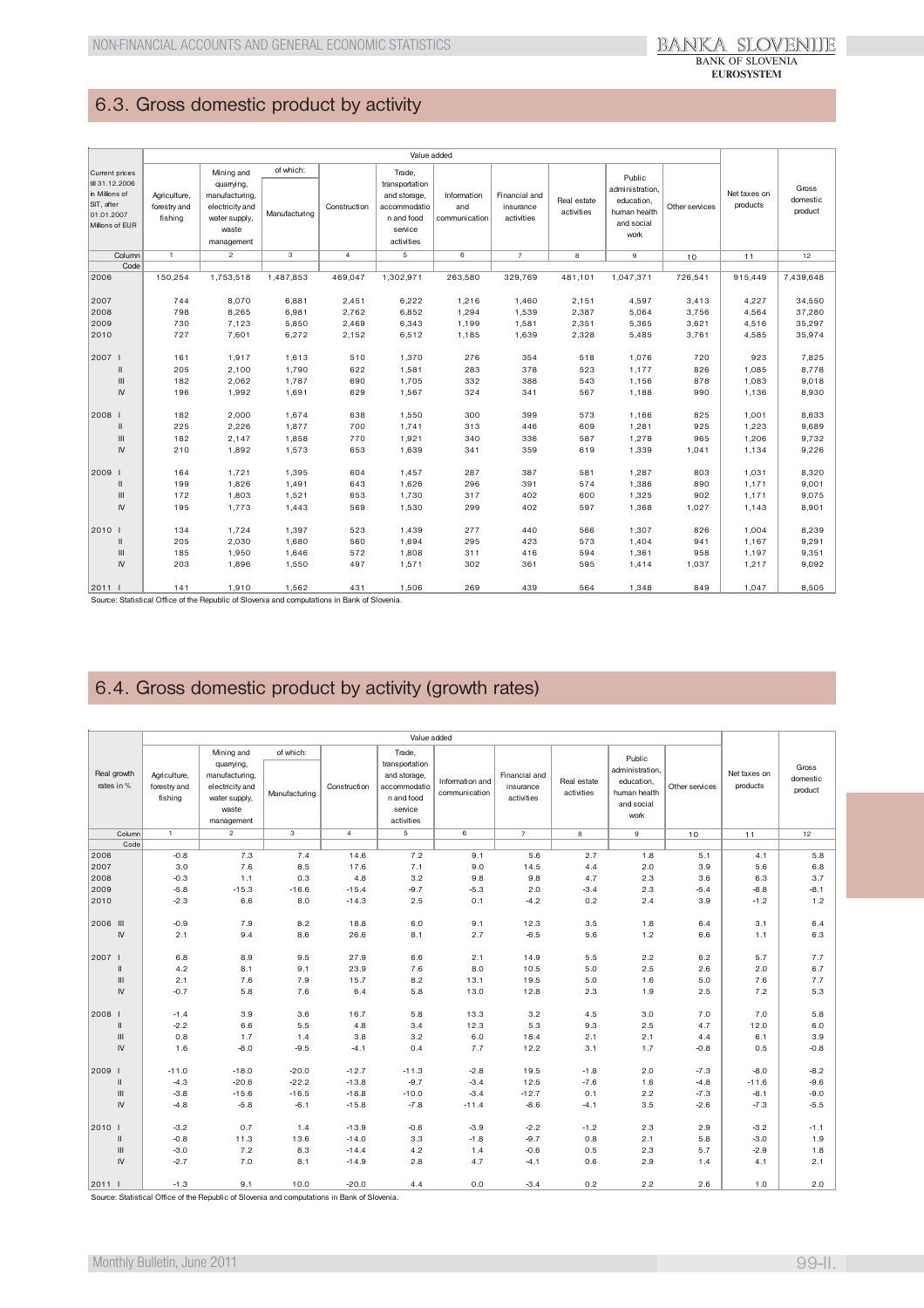## 6.5. Industrial production index

|              |        |              |                         | Activity      |                     | Industry group      |                             |                     |                             |                                    |  |  |
|--------------|--------|--------------|-------------------------|---------------|---------------------|---------------------|-----------------------------|---------------------|-----------------------------|------------------------------------|--|--|
|              |        |              |                         |               | Electricity, gas    | Intermediate        |                             | Consumer            | of which                    |                                    |  |  |
| $2005 = 100$ |        | Toral        | Mining and<br>quarrying | Manufacturing | and water<br>supply | goods<br>industries | Capital goods<br>industries | goods<br>industries | Durable goods<br>industries | Non-durable<br>goods<br>industries |  |  |
|              | Column | $\mathbf{1}$ | $\overline{c}$          | 3             | $\overline{4}$      | 5                   | 6                           | $\overline{7}$      | 8                           | 9                                  |  |  |
|              | Code   |              |                         |               |                     |                     |                             |                     |                             |                                    |  |  |
| 2006         |        | 105.6        | 107.5                   | 106.1         | 99.0                | 106.8               | 105.0                       | 104.3               | 104.2                       | 104.4                              |  |  |
| 2007         |        | 113.2        | 113.4                   | 115.2         | 88.0                | 111.3               | 118.5                       | 113.0               | 103.7                       | 116.0                              |  |  |
| 2008         |        | 116.1        | 119.7                   | 118.2         | 89.9                | 107.6               | 117.8                       | 114.4               | 97.6                        | 119.7                              |  |  |
| 2009         |        | 95.9         | 116.3                   | 96.2          | 84.0                | 99.5                | 86.8                        | 96.6                | 70.9                        | 105.7                              |  |  |
| 2010         |        | 102.3        | 130.9                   | 102.9         | 85.5                | 110.1               | 91.4                        | 97.6                | 75.1                        | 105.1                              |  |  |
|              |        |              |                         |               |                     |                     |                             |                     |                             |                                    |  |  |
| 2009 Jun     |        | 97.7         | 112.0                   | 99.1          | 77.4                | 100.2               | 89.7                        | 99.0                | 62.4                        | 112.5                              |  |  |
|              | Jul    | 95.0         | 117.9                   | 95.6          | 79.6                | 100.9               | 86.9                        | 91.3                | 58.9                        | 103.3                              |  |  |
|              | Aug    | 80.5         | 105.5                   | 80.0          | 74.4                | 89.0                | 65.7                        | 78.0                | 62.5                        | 83.4                               |  |  |
|              | Sep    | 106.1        | 116.2                   | 108.8         | 74.8                | 107.5               | 96.8                        | 109.8               | 79.6                        | 120.7                              |  |  |
|              | Oct    | 103.4        | 119.4                   | 104.5         | 84.9                | 110.7               | 93.0                        | 99.2                | 82.2                        | 104.8                              |  |  |
|              | Nov    | 106.7        | 157.6                   | 106.8         | 89.9                | 113.6               | 89.9                        | 107.9               | 84.0                        | 116.2                              |  |  |
|              | Dec    | 91.6         | 94.2                    | 90.5          | 93.5                | 91.7                | 82.7                        | 97.5                | 62.9                        | 110.2                              |  |  |
|              |        |              |                         |               |                     |                     |                             |                     |                             |                                    |  |  |
| 2010         | Jan    | 86.0         | 95.8                    | 84.8          | 89.3                | 92.9                | 77.8                        | 80.6                | 67.4                        | 84.2                               |  |  |
|              | Feb    | 91.2         | 97.6                    | 90.7          | 87.9                | 97.4                | 81.5                        | 88.1                | 65.8                        | 95.9                               |  |  |
|              | Mar    | 110.2        | 126.7                   | 111.3         | 89.4                | 114.1               | 99.9                        | 110.9               | 80.7                        | 121.7                              |  |  |
|              | Apr    | 96.8         | 123.7                   | 97.4          | 79.3                | 107.7               | 84.7                        | 88.2                | 72.2                        | 92.9                               |  |  |
|              | May    | 106.2        | 135.3                   | 107.7         | 80.2                | 112.8               | 94.4                        | 104.0               | 77.6                        | 113.2                              |  |  |
|              | Jun    | 107.7        | 124.0                   | 110.0         | 75.7                | 112.7               | 93.3                        | 110.1               | 77.5                        | 122.2                              |  |  |
|              | Jul    | 101.6        | 139.8                   | 102.9         | 76.7                | 111.6               | 91.4                        | 92.9                | 64.3                        | 103.6                              |  |  |
|              | Aug    | 91.3         | 147.4                   | 91.4          | 75.2                | 102.4               | 74.0                        | 86.8                | 71.9                        | 91.0                               |  |  |
|              | Sep    | 111.3        | 142.3                   | 112.8         | 85.0                | 118.9               | 99.5                        | 107.4               | 84.4                        | 114.8                              |  |  |
|              | Oct    | 109.3        | 148.6                   | 110.2         | 86.8                | 120.8               | 98.1                        | 98.7                | 85.6                        | 101.6                              |  |  |
|              | Nov    | 112.1        | 156.0                   | 112.8         | 90.4                | 120.6               | 100.6                       | 106.5               | 85.5                        | 113.0                              |  |  |
|              | Dec    | 104.1        | 133.3                   | 102.2         | 109.8               | 108.8               | 102.0                       | 97.0                | 68.2                        | 107.6                              |  |  |
|              |        |              |                         |               |                     |                     |                             |                     |                             |                                    |  |  |
| 2011         | Jan    | 98.6         | 91.6                    | 97.9          | 98.3                | 108.2               | 88.2                        | 91.1                | 71.9                        | 97.3                               |  |  |
|              | Feb    | 97.8         | 98.7                    | 97.5          | 93.0                | 106.8               | 88.4                        | 90.3                | 68.3                        | 97.8                               |  |  |
|              | Mar    | 118.5        | 117.0                   | 120.5         | 92.1                | 123.0               | 108.0                       | 117.8               | 84.4                        | 129.8                              |  |  |
|              | Apr    | 101.0        | 115.3                   | 101.8         | 83.5                | 110.7               | 88.7                        | 94.6                | 68.2                        | 104.0                              |  |  |

Source: Statistical Office of the Republic of Slovenia.

#### 6.6. Industrial production index (growth rates)

|                             |        |              |                         | Activity      |                                         |                                     |                             | Industry group                  |                                         |                                    |
|-----------------------------|--------|--------------|-------------------------|---------------|-----------------------------------------|-------------------------------------|-----------------------------|---------------------------------|-----------------------------------------|------------------------------------|
| Yearly growth<br>rates in % |        | Toral        | Mining and<br>quarrying | Manufacturing | Electricity, gas<br>and water<br>supply | Intermediate<br>goods<br>industries | Capital goods<br>industries | Consumer<br>goods<br>industries | of which<br>Durable goods<br>industries | Non-durable<br>goods<br>industries |
|                             | Column | $\mathbf{1}$ | $\overline{c}$          | 3             | $\overline{4}$                          | 5                                   | 6                           | $\overline{7}$                  | 8                                       | 9                                  |
|                             | Code   |              |                         |               |                                         |                                     |                             |                                 |                                         |                                    |
| 2006                        |        | 5.7          | 7.5                     | 6.2           | $-0.9$                                  | 6.8                                 | 5.1                         | 4.3                             | 4.2                                     | 4.4                                |
| 2007                        |        | 7.2          | 5.5                     | 8.5           | $-11.2$                                 | 4.2                                 | 12.9                        | 8.4                             | $-0.4$                                  | 11.2                               |
| 2008                        |        | 2.5          | 5.6                     | 2.6           | 2.2                                     | $-3.3$                              | $-0.6$                      | 1.2                             | $-5.9$                                  | 3.2                                |
| 2009                        |        | $-17.4$      | $-2.9$                  | $-18.7$       | $-6.6$                                  | $-7.6$                              | $-26.3$                     | $-15.6$                         | $-27.4$                                 | $-11.7$                            |
| 2010                        |        | 6.7          | 12.6                    | 7.0           | 1.8                                     | 10.7                                | 5.3                         | 1.1                             | 6.0                                     | $-0.6$                             |
| 2009 Jun                    |        | $-21.6$      | $-7.9$                  | $-22.5$       | $-11.3$                                 | $-21.6$                             | $-29.3$                     | $-22.2$                         | $-40.1$                                 | $-16.5$                            |
|                             | Jul    | $-20.8$      | 4.5                     | $-22.1$       | $-9.6$                                  | $-20.8$                             | $-27.3$                     | $-21.8$                         | $-37.5$                                 | $-16.6$                            |
|                             | Aug    | $-17.5$      | 13.3                    | $-19.4$       | $-7.3$                                  | $-17.5$                             | $-30.0$                     | $-16.2$                         | $-14.9$                                 | $-16.1$                            |
|                             | Sep    | $-16.8$      | 1.8                     | $-17.2$       | $-11.9$                                 | $-16.8$                             | $-25.6$                     | $-16.2$                         | $-29.2$                                 | $-11.8$                            |
|                             | Oct    | $-19.6$      | $-4.3$                  | $-20.8$       | $-5.6$                                  | $-19.6$                             | $-28.2$                     | $-26.6$                         | $-24.3$                                 | $-27.1$                            |
|                             | Nov    | $-1.7$       | 32.4                    | $-2.6$        | $-4.6$                                  | $-1.7$                              | $-17.7$                     | 1.1                             | $-17.8$                                 | 7.4                                |
|                             | Dec    | 4.7          | $-14.8$                 | 5.2           | $-6.3$                                  | 4.7                                 | 0.6                         | $-2.6$                          | $-10.9$                                 | 0.5                                |
|                             |        |              |                         |               |                                         |                                     |                             |                                 |                                         |                                    |
| 2010 Jan                    |        | $-8.8$       | $-7.2$                  | $-8.8$        | $-7.7$                                  | $-8.8$                              | $-3.2$                      | $-21.2$                         | $-6.0$                                  | $-25.7$                            |
|                             | Feb    | $-1.4$       | $-18.0$                 | $-0.9$        | $-2.0$                                  | $-1.4$                              | $-8.3$                      | $-2.5$                          | $-7.7$                                  | $-1.0$                             |
|                             | Mar    | 8.3          | 0.2                     | 9.0           | 1.9                                     | 8.3                                 | 3.4                         | 4.7                             | $-0.4$                                  | 6.2                                |
|                             | Apr    | 9.1          | 10.7                    | 10.2          | $-2.1$                                  | 9.1                                 | 1.2                         | 0.8                             | 6.5                                     | $-1.6$                             |
|                             | May    | 14.3         | 20.9                    | 15.1          | 3.1                                     | 14.3                                | 8.3                         | 15.7                            | 17.8                                    | 14.9                               |
|                             | Jun    | 10.2         | 10.7                    | 11.0          | $-2.2$                                  | 10.2                                | 4.0                         | 11.2                            | 24.2                                    | 8.6                                |
|                             | Jul    | 6.9          | 18.6                    | 7.6           | $-3.6$                                  | 6.9                                 | 5.2                         | 1.8                             | 9.2                                     | 0.3                                |
|                             | Aug    | 13.4         | 39.7                    | 14.3          | 1.1                                     | 13.4                                | 12.6                        | 11.3                            | 15.0                                    | 9.1                                |
|                             | Sep    | 4.9          | 22.5                    | 3.7           | 13.6                                    | 4.9                                 | 2.8                         | $-2.2$                          | 6.0                                     | $-4.9$                             |
|                             | Oct    | 5.7          | 24.5                    | 5.5           | 2.2                                     | 5.7                                 | 5.5                         | $-0.5$                          | 4.1                                     | $-3.1$                             |
|                             | Nov    | 5.1          | $-1.0$                  | 5.6           | 0.6                                     | 5.1                                 | 11.9                        | $-1.3$                          | 1.8                                     | $-2.8$                             |
|                             | Dec    | 13.6         | 41.5                    | 12.9          | 17.4                                    | 13.6                                | 23.3                        | $-0.5$                          | 8.4                                     | $-2.4$                             |
| 2011                        | Jan    | 14.7         | $-4.4$                  | 15.4          | 10.1                                    | 14.7                                | 13.4                        | 13.0                            | 6.7                                     | 15.6                               |
|                             | Feb    | 7.2          | 1.1                     | 7.5           | 5.8                                     | 7.2                                 | 8.5                         | 2.5                             | 3.8                                     | 2.0                                |
|                             | Mar    | 7.5          | $-7.7$                  | 8.3           | 3.0                                     | 7.5                                 | 8.1                         | 6.2                             | 4.6                                     | 6.7                                |
|                             | Apr    | 4.3          | $-6.8$                  | 4.5           | 5.3                                     | 4.3                                 | 4.7                         | 7.3                             | $-5.5$                                  | 11.9                               |

Source: Statistical Office of the Republic of Slovenia and computations in Bank of Slovenia.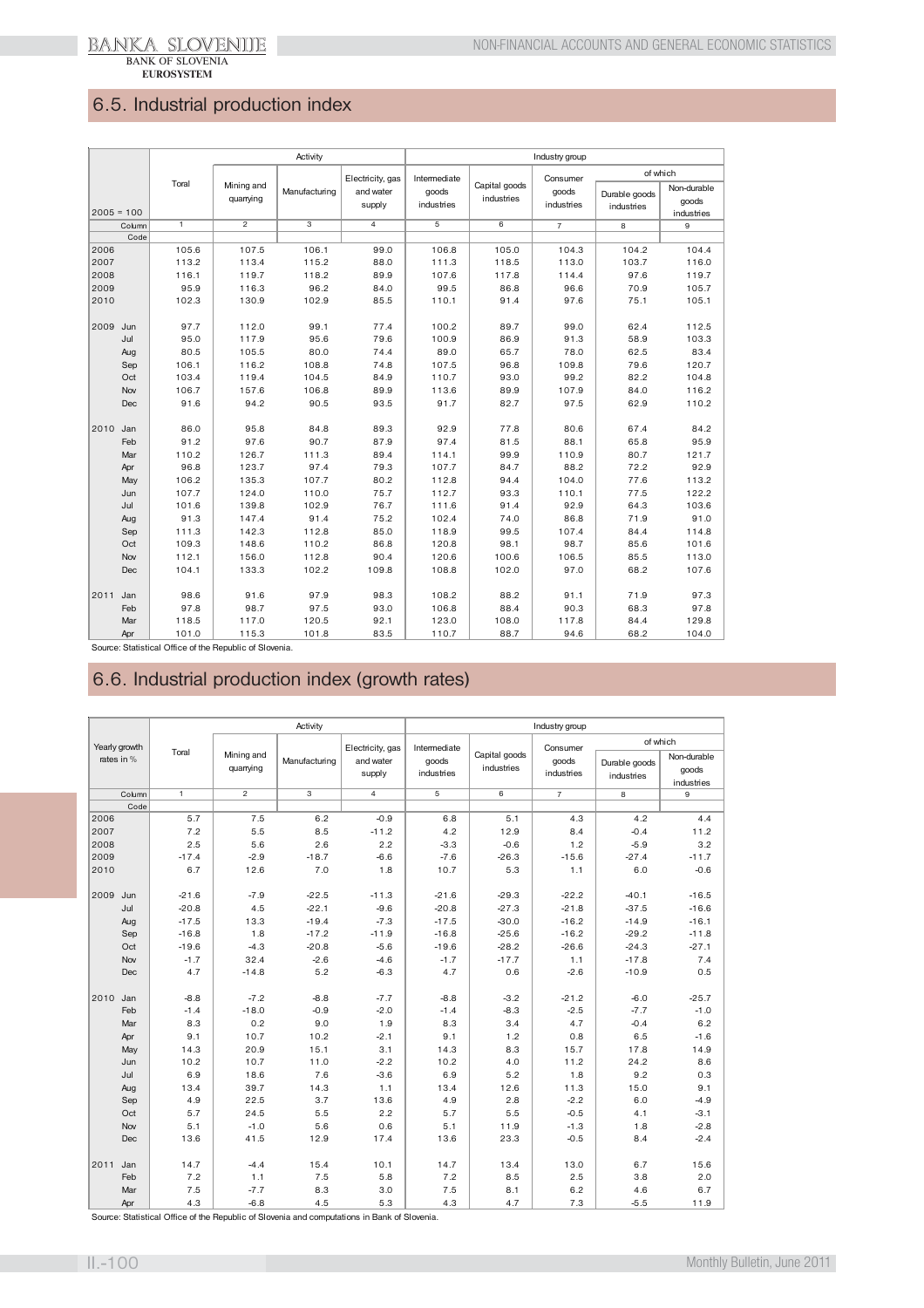# BANKA SLOVENIJE BANK OF SLOVENIA

**EUROSYSTEM**

# 6.7. Turnover and new orders in industry

|                                   |         |              |                                     |                             | Tumover                         |                     |                         |                |                                     |                             | New orders                      |                        |                            |
|-----------------------------------|---------|--------------|-------------------------------------|-----------------------------|---------------------------------|---------------------|-------------------------|----------------|-------------------------------------|-----------------------------|---------------------------------|------------------------|----------------------------|
|                                   |         |              |                                     |                             |                                 |                     |                         |                |                                     |                             |                                 |                        |                            |
| Nominal<br>index,<br>$2005 = 100$ |         | Total        | Intermediate<br>goods<br>industries | Capital goods<br>industries | Consumer<br>goods<br>industries | Domestic<br>tumover | Non-domestic<br>tumover | Total          | Intermediate<br>goods<br>industries | Capital goods<br>industries | Consumer<br>goods<br>industries | Domestic new<br>orders | Non-domestic<br>new orders |
|                                   | Stolpec | $\mathbf{1}$ | $\overline{2}$                      | 3                           | $\overline{4}$                  | 5                   | 6                       | $\overline{7}$ | 8                                   | $_{9}$                      | 10                              | 11                     | 12                         |
|                                   | Koda    |              |                                     |                             |                                 |                     |                         |                |                                     |                             |                                 |                        |                            |
| 2006                              |         | 107.7        | 103.9                               | 109.8                       | 112.6                           | 104.3               | 104.0                   | 102.2          | 104.3                               | 109.8                       | 88.4                            | 94.4                   | 104.7                      |
| 2007                              |         | 118.2        | 112.3                               | 121.5                       | 125.2                           | 122.2               | 106.9                   | 102.9          | 98.7                                | 123.5                       | 87.2                            | 91.2                   | 106.4                      |
| 2008                              |         | 118.3        | 114.0                               | 120.4                       | 129.0                           | 117.2               | 105.7                   | 78.4           | 66.9                                | 99.3                        | 79.0                            | 67.1                   | 81.8                       |
| 2009                              |         | 95.0         | 91.0                                | 96.9                        | 98.5                            | 96.0                | 89.8                    | 61.8           | 48.9                                | 77.7                        | 71.3                            | 49.7                   | 65.5                       |
| 2010                              |         | 104.6        | 91.8                                | 111.3                       | 115.4                           | 102.2               | 93.1                    | 74.4           | 63.4                                | 87.8                        | 82.6                            | 56.9                   | 79.8                       |
|                                   |         |              |                                     |                             |                                 |                     |                         |                |                                     |                             |                                 |                        |                            |
| 2009 Feb                          |         | 89.8         | 82.9                                | 93.3                        | 90.9                            | 95.5                | 84.1                    | 62.1           | 48.4                                | 79.7                        | 71.4                            | 50.4                   | 65.7                       |
|                                   | Mar     | 99.4         | 95.2                                | 101.4                       | 99.8                            | 103.2               | 96.1                    | 59.7           | 46.4                                | 71.5                        | 74.6                            | 49.4                   | 62.8                       |
|                                   | Apr     | 90.4         | 90.5                                | 90.3                        | 93.5                            | 91.7                | 85.7                    | 56.6           | 44.3                                | 75.8                        | 60.8                            | 46.6                   | 59.6                       |
|                                   | May     | 93.3         | 93.2                                | 93.2                        | 97.3                            | 96.5                | 85.9                    | 59.8           | 46.7                                | 83.9                        | 60.5                            | 48.0                   | 63.4                       |
|                                   | Jun     | 98.1         | 91.5                                | 101.5                       | 102.6                           | 100.2               | 91.1                    | 61.9           | 49.7                                | 73.9                        | 74.1                            | 47.7                   | 66.2                       |
|                                   | Jul     | 97.0         | 92.5                                | 99.2                        | 102.8                           | 98.6                | 88.5                    | 58.4           | 46.5                                | 69.6                        | 71.0                            | 51.8                   | 60.4                       |
|                                   | Aug     | 79.6         | 82.8                                | 77.8                        | 89.3                            | 70.4                | 74.7                    | 57.4           | 46.0                                | 77.4                        | 58.8                            | 44.2                   | 61.4                       |
|                                   | Sep     | 107.8        | 98.6                                | 112.5                       | 112.6                           | 107.3               | 102.3                   | 71.7           | 56.2                                | 88.9                        | 85.2                            | 59.4                   | 75.4                       |
|                                   | Oct     | 105.4        | 99.9                                | 108.1                       | 112.8                           | 105.2               | 96.2                    | 69.9           | 55.4                                | 88.2                        | 80.2                            | 53.0                   | 75.1                       |
|                                   | Nov     | 103.1        | 94.2                                | 107.8                       | 108.6                           | 101.6               | 97.8                    | 65.3           | 52.4                                | 77.3                        | 79.2                            | 49.5                   | 70.1                       |
|                                   | Dec     | 89.6         | 91.9                                | 88.4                        | 82.5                            | 96.2                | 93.8                    | 59.8           | 44.8                                | 75.8                        | 73.9                            | 47.2                   | 63.7                       |
|                                   |         |              |                                     |                             |                                 |                     |                         |                |                                     |                             |                                 |                        |                            |
| 2010                              | Jan     | 85.5         | 73.6                                | 91.8                        | 91.1                            | 89.3                | 75.7                    | 65.1           | 55.6                                | 79.4                        | 69.1                            | 52.0                   | 69.2                       |
|                                   | Feb     | 90.8         | 75.4                                | 98.9                        | 95.9                            | 92.9                | 82.9                    | 69.7           | 55.9                                | 85.9                        | 80.8                            | 50.6                   | 75.6                       |
|                                   | Mar     | 112.5        | 95.6                                | 121.5                       | 117.9                           | 116.2               | 103.0                   | 78.6           | 63.8                                | 95.9                        | 90.4                            | 59.9                   | 84.3                       |
|                                   | Apr     | 100.4        | 89.5                                | 106.0                       | 115.4                           | 97.0                | 84.0                    | 75.7           | 64.3                                | 96.0                        | 77.0                            | 55.9                   | 81.8                       |
|                                   | May     | 107.8        | 94.7                                | 114.6                       | 119.2                           | 107.3               | 93.7                    | 78.4           | 67.4                                | 94.8                        | 82.8                            | 61.4                   | 83.6                       |
|                                   | Jun     | 112.1        | 96.9                                | 120.1                       | 123.1                           | 104.2               | 104.7                   | 81.0           | 68.9                                | 96.2                        | 89.4                            | 61.3                   | 87.0                       |
|                                   | Jul     | 106.6        | 93.0                                | 113.8                       | 119.7                           | 104.3               | 91.9                    | 70.8           | 63.7                                | 72.8                        | 83.8                            | 53.0                   | 76.3                       |
|                                   | Aug     | 91.3         | 87.6                                | 93.1                        | 108.1                           | 73.1                | 84.5                    | 67.9           | 58.2                                | 82.3                        | 72.0                            | 52.4                   | 72.6                       |
|                                   | Sep     | 115.4        | 98.5                                | 124.3                       | 129.0                           | 110.2               | 102.6                   | 79.2           | 67.8                                | 83.9                        | 98.0                            | 60.8                   | 84.8                       |
|                                   | Oct     | 112.7        | 99.6                                | 119.6                       | 129.4                           | 108.0               | 95.5                    | 77.8           | 66.4                                | 93.8                        | 83.8                            | 60.2                   | 83.2                       |
|                                   | Nov     | 113.8        | 97.8                                | 122.3                       | 127.5                           | 109.9               | 99.9                    | 76.3           | 69.9                                | 81.8                        | 83.6                            | 58.5                   | 81.8                       |
|                                   | Dec     | 106.5        | 99.6                                | 110.1                       | 108.0                           | 114.1               | 98.8                    | 72.4           | 58.6                                | 90.6                        | 80.9                            | 56.6                   | 77.2                       |
|                                   |         |              |                                     |                             |                                 |                     |                         |                |                                     |                             |                                 |                        |                            |
| 2011                              | Jan     | 102.1        | 84.0                                | 111.6                       | 115.6                           | 103.0               | 84.2                    | 80.6           | 70.9                                | 99.4                        | 79.5                            | 60.4                   | 86.8                       |
|                                   | Feb     | 102.5        | 82.4                                | 113.1                       | 113.9                           | 102.3               | 88.3                    | 85.3           | 74.6                                | 107.8                       | 82.0                            | 64.5                   | 91.7                       |
|                                   | Mar     | 123.4        | 100.8                               | 135.4                       | 134.7                           | 125.2               | 107.9                   | 87.5           | 80.1                                | 102.4                       | 85.8                            | 69.5                   | 93.0                       |
|                                   | Apr     | 108.1        | 91.6                                | 116.9                       | 125.2                           | 100.5               | 92.8                    | 85.3           | 75.6                                | 107.9                       | 80.0                            | 60.8                   | 92.9                       |

Source: Statistical Office of the Republic of Slovenia.

# 6.8. Turnover and new orders in industry (growth rates)

|                                                 |              |                                     |                             | Tumover                         |                     |                         |                |                                     |                             | New orders                      |                        |                            |
|-------------------------------------------------|--------------|-------------------------------------|-----------------------------|---------------------------------|---------------------|-------------------------|----------------|-------------------------------------|-----------------------------|---------------------------------|------------------------|----------------------------|
| Real yearly<br>growth rates in<br>$\frac{9}{6}$ | Total        | Intermediate<br>goods<br>industries | Capital goods<br>industries | Consumer<br>goods<br>industries | Domestic<br>tumover | Non-domestic<br>tumover | Total          | Intermediate<br>goods<br>industries | Capital goods<br>industries | Consumer<br>goods<br>industries | Domestic new<br>orders | Non-domestic<br>new orders |
| Stolpec                                         | $\mathbf{1}$ | $\overline{2}$                      | $\overline{\mathbf{3}}$     | $\overline{4}$                  | $\overline{5}$      | $\overline{6}$          | $\overline{7}$ | 8                                   | $\mathbf{9}$                | 10                              | 11                     | 12                         |
| Koda                                            |              |                                     |                             |                                 |                     |                         |                |                                     |                             |                                 |                        |                            |
| 2006                                            | 5.2          | 2.2                                 | 6.8                         | 8.1                             | 2.9                 | 3.5                     | 0.4            | 0.3                                 | 9.3                         | $-10.8$                         | $-6.4$                 | 2.5                        |
| 2007                                            | 6.7          | 3.7                                 | 8.2                         | 5.7                             | 12.7                | 3.7                     | $-3.1$         | $-13.0$                             | 8.0                         | 4.2                             | $-8.4$                 | $-1.6$                     |
| 2008                                            | $-2.3$       | $-4.1$                              | $-1.6$                      | 0.5                             | $-8.8$              | $-0.7$                  | $-23.5$        | $-33.5$                             | $-21.9$                     | $-5.4$                          | $-27.2$                | $-22.5$                    |
| 2009                                            | $-16.7$      | $-18.5$                             | $-15.9$                     | $-20.0$                         | $-14.5$             | $-14.0$                 | $-16.1$        | $-21.1$                             | $-17.1$                     | $-7.7$                          | $-22.4$                | $-14.6$                    |
| 2010                                            | 8.1          | 0.1                                 | 11.9                        | 13.1                            | 8.0                 | 1.8                     | 16.6           | 23.3                                | 14.3                        | 10.5                            | 12.5                   | 17.5                       |
| 2009 Feb                                        | $-23.4$      | $-23.0$                             | $-23.8$                     | $-30.5$                         | $-21.1$             | $-15.1$                 | $-24.5$        | $-34.9$                             | $-25.5$                     | $-4.3$                          | $-27.1$                | $-23.9$                    |
| Mar                                             | $-16.7$      | $-14.7$                             | $-17.6$                     | $-23.2$                         | $-15.6$             | $-8.7$                  | $-29.1$        | $-35.0$                             | $-39.0$                     | $-4.8$                          | $-32.7$                | $-28.2$                    |
| Apr                                             | $-29.0$      | $-27.6$                             | $-29.6$                     | $-33.0$                         | $-29.1$             | $-22.9$                 | $-31.2$        | $-36.0$                             | $-31.8$                     | $-21.6$                         | $-42.2$                | $-28.0$                    |
| May                                             | $-20.6$      | $-19.8$                             | $-20.9$                     | $-24.8$                         | $-19.7$             | $-15.2$                 | $-22.6$        | $-30.2$                             | $-15.5$                     | $-19.5$                         | $-29.7$                | $-20.9$                    |
| Jun                                             | $-19.6$      | $-23.0$                             | $-18.0$                     | $-22.6$                         | $-16.0$             | $-18.3$                 | $-19.7$        | $-23.2$                             | $-28.0$                     | $-3.3$                          | $-33.2$                | $-16.3$                    |
| Jul                                             | $-21.1$      | $-23.4$                             | $-20.1$                     | $-21.9$                         | $-21.2$             | $-19.9$                 | $-20.1$        | $-23.1$                             | $-18.4$                     | $-19.1$                         | $-24.8$                | $-18.9$                    |
| Aug                                             | $-15.1$      | $-16.7$                             | $-14.1$                     | $-15.4$                         | $-14.1$             | $-14.7$                 | $-12.2$        | $-13.8$                             | $-8.9$                      | $-13.7$                         | $-15.6$                | $-11.5$                    |
| Sep                                             | $-14.7$      | $-18.2$                             | $-13.2$                     | $-17.7$                         | $-12.1$             | $-12.5$                 | $-11.2$        | $-18.4$                             | $-8.2$                      | $-5.5$                          | $-14.5$                | $-10.5$                    |
| Oct                                             | $-16.3$      | $-16.9$                             | $-16.0$                     | $-14.1$                         | $-12.7$             | $-21.7$                 | $-1.5$         | $-4.5$                              | 12.6                        | $-11.4$                         | $-5.5$                 | $-0.7$                     |
| Nov                                             | 2.0          | $-9.3$                              | 7.9                         | 0.0                             | 7.3                 | 1.2                     | 21.7           | 13.5                                | 28.1                        | 24.3                            | 3.3                    | 26.4                       |
| Dec                                             | 9.2          | $-2.0$                              | 16.1                        | 3.2                             | 33.9                | 1.6                     | 18.4           | 22.5                                | 25.6                        | 7.6                             | 17.5                   | 18.6                       |
|                                                 |              |                                     |                             |                                 |                     |                         |                |                                     |                             |                                 |                        |                            |
| 2010<br>Jan                                     | 2.0          | $-4.9$                              | 5.2                         | 4.6                             | 11.5                | $-8.7$                  | 13.1           | 16.3                                | 22.1                        | $-0.4$                          | 11.2                   | 13.5                       |
| Feb                                             | 2.7          | $-7.4$                              | 7.1                         | 7.5                             | 0.2                 | $-1.4$                  | 14.2           | 18.1                                | 11.9                        | 11.7                            | 4.0                    | 16.3                       |
| Mar                                             | 13.9         | 1.4                                 | 19.8                        | 18.2                            | 16.2                | 7.1                     | 30.5           | 36.7                                | 39.2                        | 15.8                            | 22.7                   | 32.3                       |
| Apr                                             | 10.0         | $-0.2$                              | 14.9                        | 21.6                            | 7.6                 | $-3.6$                  | 30.4           | 39.4                                | 29.0                        | 18.8                            | 19.0                   | 32.8                       |
| May                                             | 13.3         | 0.7                                 | 19.4                        | 17.5                            | 11.6                | 9.0                     | 25.6           | 34.3                                | 13.5                        | 29.6                            | 24.6                   | 25.9                       |
| Jun                                             | 11.5         | 4.4                                 | 14.5                        | 14.4                            | 4.0                 | 13.8                    | 25.9           | 29.6                                | 30.2                        | 17.1                            | 23.1                   | 26.5                       |
| Jul                                             | 8.2          | $-0.1$                              | 12.2                        | 11.3                            | 10.6                | 2.0                     | 17.5           | 26.0                                | 6.8                         | 17.4                            | 2.0                    | 21.3                       |
| Aug                                             | 11.7         | 3.9                                 | 15.9                        | 15.1                            | 3.8                 | 12.8                    | 12.5           | 17.0                                | 6.6                         | 13.7                            | 14.3                   | 12.1                       |
| Sep                                             | 3.2          | $-2.0$                              | 5.5                         | 9.0                             | 2.0                 | $-3.0$                  | 5.5            | 14.0                                | $-7.0$                      | 8.8                             | $-1.2$                 | 7.1                        |
| Oct                                             | 3.5          | $-2.3$                              | 6.1                         | 9.3                             | 2.0                 | $-3.6$                  | 6.4            | 12.7                                | 5.5                         | $-1.1$                          | 9.8                    | 5.7                        |
| Nov                                             | 4.8          | 0.8                                 | 6.5                         | 8.6                             | 7.8                 | $-2.6$                  | 8.4            | 20.9                                | 4.0                         | $-2.3$                          | 11.0                   | 7.9                        |
| <b>Dec</b>                                      | 13.8         | 5.4                                 | 18.0                        | 22.1                            | 18.8                | 1.4                     | 14.3           | 19.5                                | 19.0                        | 3.6                             | 13.8                   | 14.2                       |
| 2011<br>Jan                                     | 14.3         | 10.1                                | 15.9                        | 16.3                            | 14.4                | 10.9                    | 17.9           | 15.0                                | 23.6                        | 15.3                            | 9.5                    | 19.7                       |
| Feb                                             | 7.8          | 5.9                                 | 8.7                         | 8.5                             | 9.4                 | 5.7                     | 15.4           | 19.5                                | 23.3                        | 1.1                             | 20.8                   | 14.4                       |
| Mar                                             | 4.9          | 1.6                                 | 6.3                         | 5.2                             | 6.6                 | 2.8                     | 5.1            | 14.1                                | 4.7                         | $-6.2$                          | 10.2                   | 4.0                        |
| Apr                                             | 3.6          | $-0.9$                              | 5.6                         | 1.0                             | 1.9                 | 9.8                     | 7.4            | 7.1                                 | 9.8                         | 4.9                             | 3.5                    | 8.2                        |

Source: Statistical Office of the Republic of Slovenia and computations in Bank of Slovenia.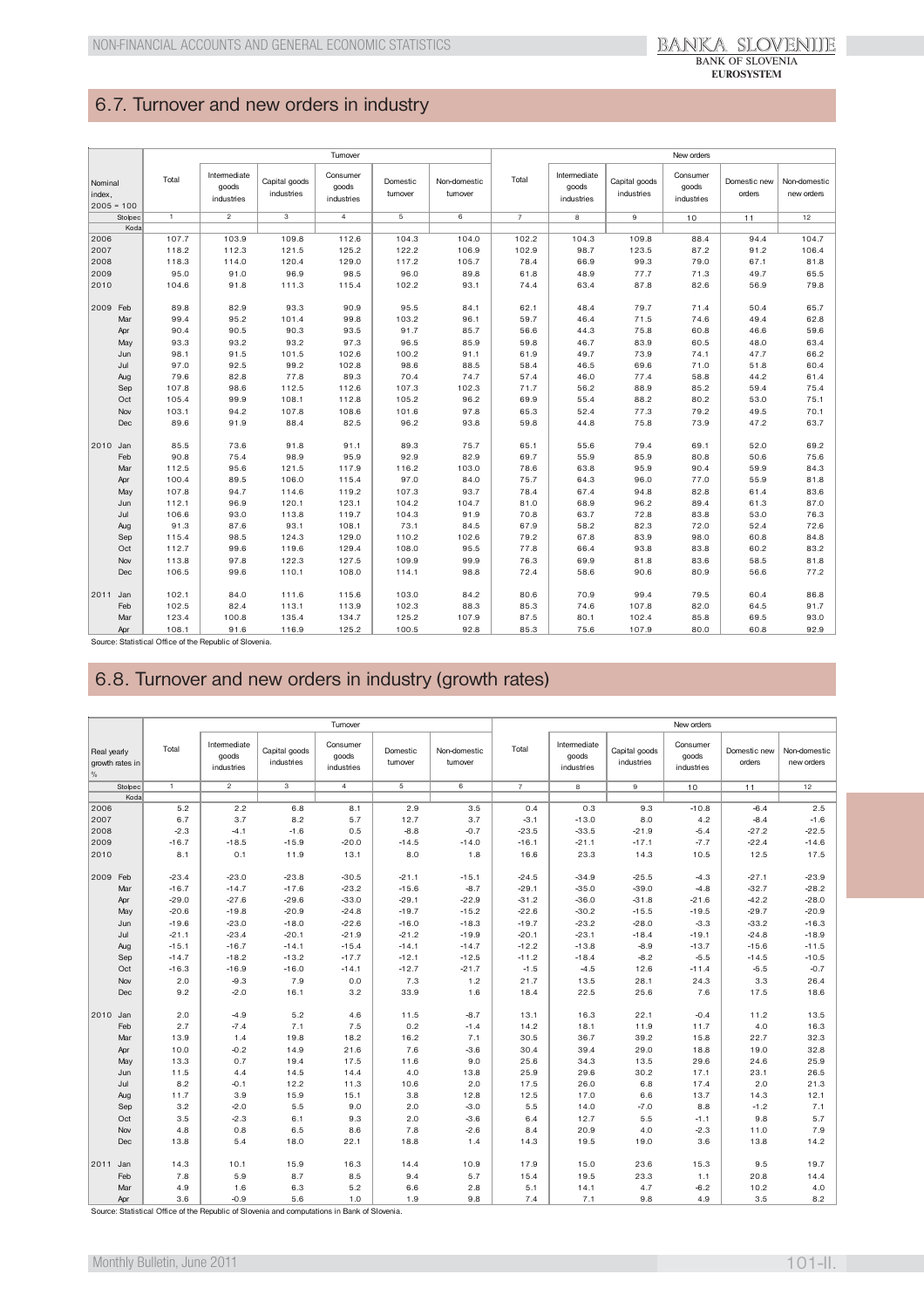# 6.9. Business tendency and consumer surveys (part 1)

|      |        |                        |                         |                                            | Consumers                                       |                                            |                                       |                         |                            | Manufacturing           |                                   |
|------|--------|------------------------|-------------------------|--------------------------------------------|-------------------------------------------------|--------------------------------------------|---------------------------------------|-------------------------|----------------------------|-------------------------|-----------------------------------|
|      |        | Sentiment<br>indicator | Confidence<br>indicator | Financial<br>situation of the<br>household | General<br>economic<br>situation in<br>Slovenia | Unemployment<br>over the next<br>12 months | Savings over<br>the next 12<br>months | Confidence<br>indicator | Production<br>expectations | Overall order-<br>books | Stocks of<br>finished<br>products |
|      | Column | $\mathbf{1}$           | $\overline{2}$          | 3                                          | $\overline{4}$                                  | 5                                          | 6                                     | $\overline{7}$          | 8                          | 9                       | 10                                |
|      | Code   |                        |                         |                                            |                                                 |                                            |                                       |                         |                            |                         |                                   |
| 2006 |        | 12                     | $-14$                   | $-14$                                      | $-6$                                            | 21                                         | $-16$                                 | 10                      | 32                         | 6                       | $\overline{7}$                    |
| 2007 |        | 13                     | $-11$                   | $-14$                                      | $-4$                                            | 11                                         | $-15$                                 | 11                      | 31                         | 9                       | 6                                 |
| 2008 |        | 3                      | $-20$                   | $-24$                                      | $-15$                                           | 19                                         | $-23$                                 | $-5$                    | 17                         | $-19$                   | 13                                |
| 2009 |        | $-23$                  | $-30$                   | $-20$                                      | $-24$                                           | 55                                         | $-20$                                 | $-23$                   | $-2$                       | $-62$                   | $\overline{7}$                    |
| 2010 |        | -9                     | $-25$                   | $-18$                                      | $-21$                                           | 43                                         | $-17$                                 | $-1$                    | 21                         | $-25$                   | $-1$                              |
|      |        |                        |                         |                                            |                                                 |                                            |                                       |                         |                            |                         |                                   |
| 2009 | Aug    | $-18$                  | $-26$                   | $-13$                                      | $-18$                                           | 46                                         | $-26$                                 | $-19$                   | 8                          | $-59$                   | 5                                 |
|      | Sep    | $-11$                  | $-16$                   | $-7$                                       | $-1$                                            | 37                                         | $-19$                                 | $-10$                   | 29                         | $-57$                   | 3                                 |
|      | Oct    | $-12$                  | $-27$                   | $-19$                                      | $-19$                                           | 48                                         | $-24$                                 | $-14$                   | $\overline{c}$             | $-41$                   | $\overline{4}$                    |
|      | Nov    | $-16$                  | $-23$                   | $-17$                                      | $-12$                                           | 40                                         | $-24$                                 | $-17$                   | $-6$                       | $-49$                   | $-4$                              |
|      | Dec    | $-17$                  | $-25$                   | $-18$                                      | $-13$                                           | 50                                         | $-18$                                 | $-18$                   | $-5$                       | $-48$                   | $\Omega$                          |
|      |        |                        |                         |                                            |                                                 |                                            |                                       |                         |                            |                         |                                   |
| 2010 | Jan    | $-10$                  | $-24$                   | $-15$                                      | $-17$                                           | 48                                         | $-17$                                 | $-6$                    | 26                         | $-49$                   | $-4$                              |
|      | Feb    | $-10$                  | $-23$                   | $-15$                                      | $-15$                                           | 50                                         | $-14$                                 | $-5$                    | 35                         | $-50$                   | 1                                 |
|      | Mar    | $-15$                  | $-28$                   | $-16$                                      | $-21$                                           | 54                                         | $-20$                                 | $-3$                    | 27                         | $-41$                   | $-4$                              |
|      | Apr    | $-11$                  | $-26$                   | $-18$                                      | $-23$                                           | 46                                         | $-15$                                 | $\overline{c}$          | 28                         | $-23$                   | $-2$                              |
|      | May    | -8                     | $-23$                   | $-19$                                      | $-20$                                           | 40                                         | $-11$                                 | $\mathbf{1}$            | 34                         | $-30$                   | $\mathbf 0$                       |
|      | Jun    | $-6$                   | $-21$                   | $-17$                                      | $-15$                                           | 37                                         | $-17$                                 | $-1$                    | 20                         | $-22$                   | $\mathbf 0$                       |
|      | Jul    | $-6$                   | $-26$                   | $-20$                                      | $-26$                                           | 38                                         | $-19$                                 | $\overline{c}$          | 16                         | $-11$                   | $-1$                              |
|      | Aug    | $-6$                   | $-27$                   | $-22$                                      | $-25$                                           | 44                                         | $-18$                                 | $\overline{c}$          | 25                         | $-19$                   | 1                                 |
|      | Sep    | $-5$                   | $-26$                   | $-20$                                      | $-24$                                           | 44                                         | $-16$                                 | 5                       | 32                         | $-17$                   | $\mathbf 0$                       |
|      | Oct    | $-7$                   | $-28$                   | $-21$                                      | $-27$                                           | 43                                         | $-21$                                 | $\overline{4}$          | 15                         | $-5$                    | -3                                |
|      | Nov    | $-10$                  | $-23$                   | $-18$                                      | $-19$                                           | 38                                         | $-17$                                 | $-7$                    | $-1$                       | $-17$                   | $\overline{c}$                    |
|      | Dec    | $-12$                  | $-25$                   | $-18$                                      | $-22$                                           | 39                                         | $-20$                                 | $-8$                    | $-3$                       | $-19$                   | 1                                 |
|      |        |                        |                         |                                            |                                                 |                                            |                                       |                         |                            |                         |                                   |
| 2011 | Jan    | $-7$                   | $-25$                   | $-15$                                      | $-28$                                           | 45                                         | $-11$                                 | $\overline{4}$          | 28                         | $-22$                   | $-6$                              |
|      | Feb    | $-6$                   | $-28$                   | $-25$                                      | $-27$                                           | 45                                         | $-13$                                 | $\overline{7}$          | 40                         | $-18$                   | $\mathbf 0$                       |
|      | Mar    | $-6$                   | $-27$                   | $-25$                                      | $-29$                                           | 46                                         | $-10$                                 | 6                       | 36                         | $-10$                   | 9                                 |
|      | Apr    | -3                     | $-29$                   | $-22$                                      | $-28$                                           | 46                                         | $-19$                                 | 10                      | 33                         | $\overline{c}$          | 6                                 |
|      | May    | $-2$                   | $-24$                   | $-19$                                      | $-28$                                           | 38                                         | $-13$                                 | 6                       | 27                         | $-8$                    | 3                                 |
|      | Jun    | $-5$                   | $-23$                   | $-17$                                      | $-25$                                           | 36                                         | $-13$                                 | $-1$                    | 15                         | $-10$                   | 8                                 |

Source: Statistical Office of the Republic of Slovenia.

# 6.10. Business tendency and consumer surveys (part 2)

|             |                         |                              | Retail trade                      |                     |                         |                              | Services       |                     |                         |                         | Construction               |
|-------------|-------------------------|------------------------------|-----------------------------------|---------------------|-------------------------|------------------------------|----------------|---------------------|-------------------------|-------------------------|----------------------------|
|             | Confidence<br>indicator | <b>Business</b><br>situation | Expected<br>business<br>situation | Volume of<br>stocks | Confidence<br>indicator | <b>Business</b><br>situation | Demand         | Expected<br>demand  | Confidence<br>indicator | Overall order-<br>books | Employment<br>expectations |
| Column      | $\overline{1}$          | $\overline{2}$               | $\overline{\mathbf{3}}$           | $\overline{4}$      | $\overline{5}$          | 6                            | $\overline{7}$ | 8                   | $\mathsf g$             | 10                      | 11                         |
| Code        |                         |                              |                                   |                     |                         |                              |                |                     |                         |                         |                            |
| 2006        | 23                      | 29                           | 35                                | $\mathbf{1}$        | 30                      | 35                           | 27             | 28                  | 12                      | $\overline{4}$          | 19                         |
| 2007        | 28                      | 35                           | 34                                | $\mathbf{1}$        | 29                      | 36                           | 26             | 25                  | 19                      | 15                      | 22                         |
| 2008        | 22                      | 28                           | 24                                | $\mathbf{1}$        | 27                      | 33                           | 20             | 27                  | $\overline{c}$          | $-5$                    | 9                          |
| 2009        | $-12$                   | $-10$                        | $\overline{4}$                    | 15                  | $-14$                   | $-4$                         | $-27$          | -9                  | $-50$                   | $-62$                   | $-37$                      |
| 2010        | $\overline{7}$          | $-2$                         | 28                                | $\overline{7}$      | $-3$                    | $-3$                         | $-12$          | 6                   | $-57$                   | $-69$                   | $-44$                      |
|             |                         |                              |                                   |                     |                         |                              |                |                     |                         |                         |                            |
| 2009 Aug    | $-3$                    | $\mathbf{1}$                 | $\overline{c}$                    | 12                  | -9                      | $-5$                         | $-16$          | $-7$                | $-56$                   | $-68$                   | $-45$                      |
| Sep         | $-6$                    | $-5$                         | 23                                | 13                  | $-2$                    | 3                            | $-15$          | 6                   | $-51$                   | $-61$                   | $-40$                      |
| Oct         | -8                      | $-7$                         | 18                                | 12                  | 6                       | 14                           | $-5$           | 10                  | $-54$                   | $-60$                   | $-48$                      |
| Nov         | -8                      | $-6$                         | 20                                | 13                  | $-4$                    | 4                            | $-18$          | $\mathbf{1}$        | $-50$                   | $-56$                   | $-44$                      |
| Dec         | $-5$                    | $-16$                        | 23                                | 11                  | $-4$                    | $\overline{4}$               | $-20$          | 3                   | $-58$                   | $-68$                   | $-47$                      |
|             |                         |                              |                                   |                     |                         |                              |                |                     |                         |                         |                            |
| 2010 Jan    | $-10$                   | $-6$                         | 23                                | 12                  | $\overline{4}$          | 11                           | -9             | 10                  | $-61$                   | $-75$                   | $-48$                      |
| Feb         | $-5$                    | $-14$                        | 28                                | 11                  | $\overline{1}$          | $\overline{4}$               | $-21$          | 20                  | $-62$                   | $-78$                   | $-47$                      |
| Mar         | $-5$                    | $-3$                         | 23                                | 10                  | $-16$                   | $-6$                         | $-36$          | $-6$                | $-65$                   | $-84$                   | $-47$                      |
| Apr         | $\overline{7}$          | 3                            | 27                                | 11                  | $-13$                   | $-10$                        | $-30$          | $\mathsf{O}\xspace$ | $-59$                   | $-80$                   | $-39$                      |
| May         | $\overline{7}$          | $\overline{c}$               | 29                                | 9                   | $-3$                    | $-11$                        | $-10$          | 11                  | $-55$                   | $-71$                   | $-39$                      |
| Jun         | 17                      | $\mathbf{1}$                 | 30                                | $\mathbf 0$         | $\circ$                 | $-6$                         | $-4$           | 11                  | $-54$                   | $-67$                   | $-42$                      |
| Jul         | 8                       | $\overline{4}$               | 26                                | 9                   | $\mathbf{1}$            | $-3$                         | $\sqrt{2}$     | 5                   | $-52$                   | $-65$                   | $-40$                      |
| Aug         | 19                      | 8                            | 13                                | $\overline{4}$      | $\circ$                 | $\mathsf O$                  | -8             | 8                   | $-54$                   | $-64$                   | $-43$                      |
| Sep         | 12                      | $-3$                         | 35                                | 3                   | $\mathbf 0$             | $-2$                         | $-7$           | 9                   | $-47$                   | $-64$                   | $-31$                      |
| Oct         | 14                      | $-4$                         | 34                                | 6                   | $-3$                    | $-3$                         | $-13$          | $\overline{7}$      | $-49$                   | $-57$                   | $-40$                      |
| Nov         | $\overline{7}$          | $-4$                         | 37                                | $\overline{7}$      | $-1$                    | $-4$                         | $-2$           | 3                   | $-56$                   | $-58$                   | $-54$                      |
| Dec         | 12                      | $-2$                         | 34                                | 6                   | $-3$                    | $-1$                         | $-6$           | $-2$                | $-65$                   | $-69$                   | $-61$                      |
|             |                         |                              |                                   |                     |                         |                              |                |                     |                         |                         |                            |
| 2011<br>Jan | $-5$                    | -8                           | 27                                | 8                   | $-1$                    | $-3$                         | $\mathsf{O}$   | $-1$                | $-61$                   | $-74$                   | $-48$                      |
| Feb         | 11                      | -8                           | 27                                | 6                   | -3                      | $-4$                         | $-11$          | 5                   | $-56$                   | $-75$                   | $-37$                      |
| Mar         | $-4$                    | $-10$                        | 8                                 | 16                  | $\circ$                 | $-11$                        | $-12$          | 24                  | $-54$                   | $-76$                   | $-32$                      |
| Apr         | 12                      | $\mathbf{1}$                 | 30                                | 8                   | $\mathbf{1}$            | $-5$                         | $-6$           | 13                  | $-46$                   | $-63$                   | $-29$                      |
| May         | 20                      | $\circ$                      | 13                                | 6                   | $\overline{4}$          | $\overline{c}$               | $-6$           | 17                  | $-41$                   | $-57$                   | $-25$                      |
| Jun         | 13                      | $-4$                         | 33                                | 8                   | 6                       | $\circ$                      | 10             | $\mathsf g$         | $-40$                   | $-57$                   | $-23$                      |

Source: Statistical Office of the Republic of Slovenia.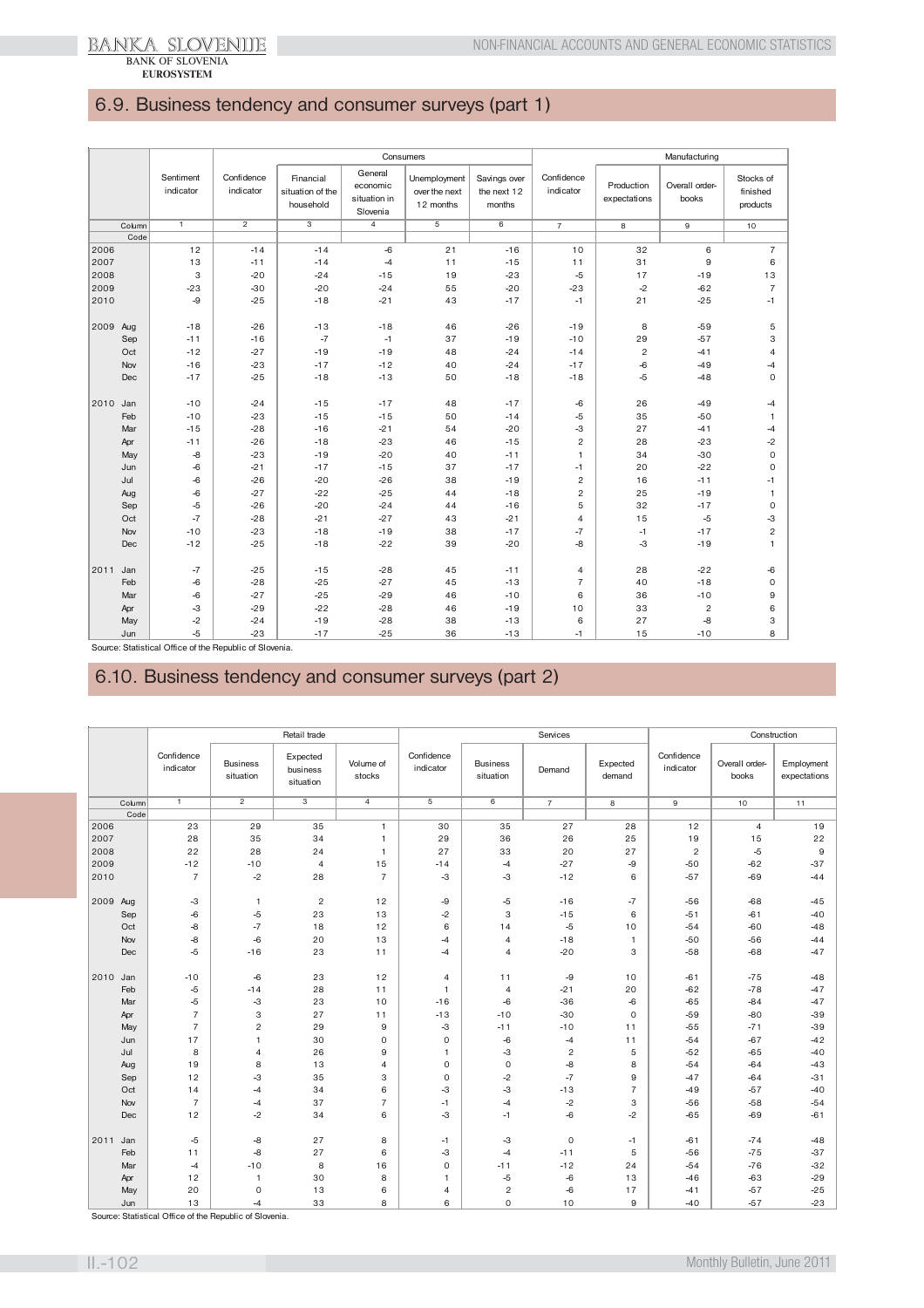# BANKA SLOVENIJE BANK OF SLOVENIA

**EUROSYSTEM**

# 6.11. Employment by Labour Force Survey (ILO)

|                                           |                                     |                | Employed |                |                |                                                     |                                                                                  |                | Employment by economic activity                                         |                                             |                                                                       |                |
|-------------------------------------------|-------------------------------------|----------------|----------|----------------|----------------|-----------------------------------------------------|----------------------------------------------------------------------------------|----------------|-------------------------------------------------------------------------|---------------------------------------------|-----------------------------------------------------------------------|----------------|
| Thousands                                 | Persons in<br>employment -<br>Total | Males          | Females  | Employees      | Self-employed  | Agriculture,<br>hunting,<br>forestry and<br>fishing | Mining and<br>quanying;<br>Manufacturing;<br>Electricity supply;<br>Construction | Services Total | Wholesale and<br>retail trade,<br>repair; Hotels<br>and<br>restaurants; | Financial<br>intermediation;<br>Real estate | Public<br>administration;<br>Education;<br>Health and<br>social work; | Other services |
| Column                                    | $1 - 2 + 3 - 4 + 5$                 | $\overline{2}$ | 3        | $\overline{4}$ | $\overline{5}$ | 6                                                   | $\overline{7}$                                                                   | 8              | 9                                                                       | 10                                          | 11                                                                    | 12             |
| Code                                      |                                     |                |          |                |                |                                                     |                                                                                  |                |                                                                         |                                             |                                                                       |                |
| 2006                                      | 961                                 | 524            | 438      | 806            | 156            | 92                                                  | 340                                                                              | 530            | 211                                                                     | 87                                          | 189                                                                   | 43             |
| 2007                                      | 985                                 | 540            | 446      | 829            | 157            | 96                                                  | 343                                                                              | 545            | 217                                                                     | 92                                          | 185                                                                   | 50             |
| 2008                                      | 996                                 | 543            | 453      | 855            | 141            | 85                                                  | 348                                                                              | 562            | 249                                                                     | 88                                          | 187                                                                   | 38             |
| 2009                                      | 981                                 | 531            | 450      | 822            | 159            | 89                                                  | 324                                                                              | 568            | 250                                                                     | 93                                          | 188                                                                   | 37             |
| 2010                                      | 966                                 | 523            | 443      | 799            | 167            | 83                                                  | 313                                                                              | 567            | 247                                                                     | 92                                          | 192                                                                   | 35             |
| 2006                                      | 946                                 | 517            | 429      | 792            | 154            | 85                                                  | 343                                                                              | 518            | 212                                                                     | 83                                          | 181                                                                   | 42             |
| $\mathbf{H}$                              | 969                                 | 521            | 448      | 810            | 159            | 93                                                  | 339                                                                              | 538            | 214                                                                     | 86                                          | 194                                                                   | $4\,4$         |
| $\mathop{\mathsf{III}}\nolimits$          | 974                                 | 533            | 441      | 815            | 159            | 98                                                  | 341                                                                              | 534            | 214                                                                     |                                             | 190                                                                   | 44             |
| IV                                        | 956                                 | 524            | 432      | 806            | 151            | 90                                                  | 336                                                                              |                |                                                                         | 86<br>91                                    | 190                                                                   | 42             |
|                                           |                                     |                |          |                |                |                                                     |                                                                                  | 530            | 206                                                                     |                                             |                                                                       |                |
|                                           |                                     |                |          |                |                |                                                     |                                                                                  |                |                                                                         |                                             |                                                                       |                |
| 2007                                      | 958                                 | 524            | 434      | 804            | 154            | 90                                                  | 332                                                                              | 536            | 207                                                                     | 91                                          | 186                                                                   | 51             |
| $\mathbf{H}$                              | 994                                 | 542            | 452      | 831            | 163            | 102                                                 | 340                                                                              | 552            | 215                                                                     | 88                                          | 194                                                                   | 54             |
| $\ensuremath{\mathsf{III}}\xspace$        | 1,006                               | 551            | 455      | 843            | 163            | 103                                                 | 353                                                                              | 550            | 225                                                                     | 92                                          | 184                                                                   | 49             |
| IV                                        | 983                                 | 541            | 443      | 837            | 146            | 91                                                  | 349                                                                              | 544            | 222                                                                     | 95                                          | 178                                                                   | 48             |
|                                           |                                     |                |          |                |                |                                                     |                                                                                  |                |                                                                         |                                             |                                                                       |                |
| 2008                                      | 971                                 | 530            | 441      | 832            | 138            | 82                                                  | 341                                                                              | 548            | 232                                                                     | 85                                          | 191                                                                   | 40             |
| $\mathbf{H}$                              | 990                                 | 540            | 450      | 847            | 144            | 88                                                  | 350                                                                              | 550            | 240                                                                     | 88                                          | 186                                                                   | 36             |
| $\ensuremath{\mathsf{III}}\xspace$        | 1,023                               | 558            | 464      | 881            | 141            | 90                                                  | 353                                                                              | 578            | 263                                                                     | 90                                          | 187                                                                   | 38             |
| IV                                        | 1,001                               | 544            | 457      | 862            | 139            | 81                                                  | 346                                                                              | 573            | 260                                                                     | 91                                          | 185                                                                   | 36             |
|                                           |                                     |                |          |                |                |                                                     |                                                                                  |                |                                                                         |                                             |                                                                       |                |
| 2009                                      | 962                                 | 516            | 446      | 827            | 134            | 76                                                  | 326                                                                              | 559            | 250                                                                     | 88                                          | 184                                                                   | 37             |
| $\mathbf{H}$                              | 981                                 | 531            | 450      | 816            | 165            | 90                                                  | 327                                                                              | 564            | 248                                                                     | 94                                          | 186                                                                   | 37             |
| $\begin{array}{c} \text{III} \end{array}$ | 998                                 | 541            | 457      | 826            | 173            | 102                                                 | 323                                                                              | 574            | 254                                                                     | 94                                          | 188                                                                   | 38             |
| IV                                        | 982                                 | 535            | 447      | 819            | 163            | 89                                                  | 318                                                                              | 577            | 249                                                                     | 97                                          | 193                                                                   | 38             |
|                                           |                                     |                |          |                |                |                                                     |                                                                                  |                |                                                                         |                                             |                                                                       |                |
| 2010                                      | 965                                 | 522            | 442      | 806            | 158            | 78                                                  | 318                                                                              | 569            | 251                                                                     | 88                                          | 196                                                                   | 34             |
| $\mathbf{H}$                              | 968                                 | 521            | 447      | 808            | 160            | 80                                                  | 308                                                                              | 580            | 250                                                                     | 97                                          | 192                                                                   | 41             |
| $\begin{array}{c} \text{III} \end{array}$ | 968                                 | 528            | 440      | 792            | 176            | 90                                                  | 316                                                                              | 562            | 244                                                                     | 94                                          | 189                                                                   | 34             |
| IV                                        | 963                                 | 523            | 440      | 792            | 172            | 85                                                  | 311                                                                              | 556            | 243                                                                     | 89                                          | 191                                                                   | 33             |
|                                           |                                     |                |          |                |                |                                                     |                                                                                  |                |                                                                         |                                             |                                                                       |                |
| 2011                                      | 928                                 | 503            | 425      | $\cdots$       | $\cdots$       | $\ldots$                                            | $\ldots$                                                                         | $\ldots$ .     | $\cdots$                                                                | $\cdots$                                    | $\cdots$                                                              | $\cdots$       |

Source: Statistical Office of the Republic of Slovenia, Eurostat.

# 6.12. Unemployment by Labour Force Survey (ILO)

|        |                                    |              |                                                             | Unemployment rate (%)                                    |                       |         |       |                | Unemployed (Thousands)                                |                                          |                              |
|--------|------------------------------------|--------------|-------------------------------------------------------------|----------------------------------------------------------|-----------------------|---------|-------|----------------|-------------------------------------------------------|------------------------------------------|------------------------------|
|        |                                    | Total        | Pre-primary,<br>primary and<br>lower secondary<br>education | Upper<br>secondary and<br>post-secondary<br>non-tertiary | Tertiary<br>education | Total   | Males | Females        | Long - term<br>unemployment<br>(12 months or<br>more) | Unemployed<br>between 15<br>and 24 years | Unemployed<br>above 50 years |
|        | Column                             | $\mathbf{1}$ | $\overline{2}$                                              | $\overline{3}$                                           | $\overline{4}$        | $5=6+7$ | 6     | $\overline{7}$ | 8                                                     | 9                                        | 10                           |
|        | Code                               |              |                                                             |                                                          |                       |         |       |                |                                                       |                                          |                              |
| 2006   |                                    | 6.0          | 7.0                                                         | 7.3                                                      | 3.5                   | 61      | 27    | 34             | 18                                                    | 15                                       | 8                            |
| 2007   |                                    | 4.8          | 5.5                                                         | 5.8                                                      | 3.2                   | 50      | 22    | 28             | 13                                                    | 11                                       | 8                            |
| 2008   |                                    | 4.4          | 6.2                                                         | 4.4                                                      | 4.4                   | 46      | 23    | 23             | 11                                                    | 11                                       | $\overline{7}$               |
| 2009   |                                    | 5.9          | 8.8                                                         | 6.3                                                      | 5.9                   | 61      | 33    | 28             | $\mathbf{9}$                                          | 14                                       | 9                            |
| 2010   |                                    | 7.3          | 11.7                                                        | 7.5                                                      | 7.3                   | 75      | 42    | 33             | 15                                                    | 14                                       | 11                           |
| 2006   |                                    | 6.9          | 7.6                                                         | 9.2                                                      | 3.8                   | 70      | 30    | 40             | 19                                                    | 18                                       | $\overline{7}$               |
|        | $\mathbf{II}$                      | 5.9          | 7.5                                                         | 6.2                                                      | 3.3                   | 60      | 28    | 32             | 19                                                    | 16                                       | 8                            |
|        | $\ensuremath{\mathsf{III}}\xspace$ | 5.5          | 6.5                                                         | 6.6                                                      | 3.5                   | 57      | 26    | 31             | 17                                                    | 13                                       | $\overline{7}$               |
|        | IV                                 | 5.6          | 6.4                                                         | 7.2                                                      | 3.3                   | 56      | 25    | 32             | 15                                                    | 12                                       | 9                            |
| 2007   |                                    | 5.6          | 6.5                                                         | 6.5                                                      | 3.2                   | 57      | 26    | 31             | 16                                                    | 12                                       | 9                            |
|        | $\,$ II                            | 4.5          | 5.3                                                         | 6.5                                                      | 2.5                   | 47      | 20    | 27             | 13                                                    | 8                                        | 8                            |
|        | $\ensuremath{\mathsf{III}}\xspace$ | 4.4          | 4.6                                                         | 5.3                                                      | 3.5                   | 46      | 21    | 25             | 13                                                    | 10                                       | 8                            |
|        | IV                                 | 4.7          | 5.4                                                         | $5.0$                                                    | 3.7                   | 49      | 22    | 27             | 10                                                    | 13                                       | 8                            |
| 2008   |                                    | 5.1          | 6.4                                                         | 5.0                                                      | 4.3                   | 52      | 26    | 26             | 11                                                    | 13                                       | $\overline{7}$               |
|        | II                                 | 4.1          | 6.9                                                         | 4.0                                                      | 2.7                   | 43      | 20    | 23             | 11                                                    | 10                                       | 8                            |
|        | $\ensuremath{\mathsf{III}}\xspace$ | 4.1          | 6.2                                                         | 4.0                                                      | 3.0                   | 43      | 22    | 21             | 10                                                    | 12                                       | $\overline{7}$               |
|        | IV                                 | 4.3          | 5.1                                                         | 4.4                                                      | 3.5                   | 45      | 22    | 22             | 10                                                    | 12                                       | 8                            |
| 2009 1 |                                    | 5.3          | 7.3                                                         | 5.6                                                      | 3.4                   | 54      | 30    | 24             | 11                                                    | 13                                       | 9                            |
|        | $\mathbf{II}$                      | 5.6          | 8.6                                                         | $6.0\,$                                                  | 2.8                   | 58      | 32    | 26             | 10                                                    | 12                                       | 10                           |
|        | $\ensuremath{\mathsf{III}}\xspace$ | 6.2          | 9.5                                                         | 6.6                                                      | 3.4                   | 65      | 36    | 30             | 9                                                     | 15                                       | 8                            |
|        | IV.                                | 6.4          | 9.7                                                         | 7.0                                                      | 3.3                   | 67      | 36    | 31             | 8                                                     | 15                                       | 10                           |
| 2010   |                                    | 7.1          | 11.8                                                        | 7.3                                                      | 4.2                   | 74      | 42    | 32             | 10                                                    | 14                                       | 9                            |
|        | II                                 | 7.1          | 11.7                                                        | 7.3                                                      | 4.2                   | 74      | 42    | 32             | 13                                                    | 15                                       | 11                           |
|        | III                                | 7.1          | 11.5                                                        | 7.2                                                      | 4.2                   | 73      | 40    | 33             | 17                                                    | 13                                       |                              |
|        | IV                                 | 7.8          | 11.8                                                        | 8.2                                                      | 4.7                   | 81      | 45    | 36             | 18                                                    | 14                                       | 11<br>12                     |
|        |                                    |              |                                                             |                                                          |                       |         |       |                |                                                       |                                          |                              |
| 2011   |                                    | 8.5          | $\cdots$                                                    | $\cdots$                                                 | $\cdots$              | 86      | 47    | 39             | $\ldots$                                              | $\cdots$                                 |                              |

Source: Statistical Office of the Republic of Slovenia, Eurostat.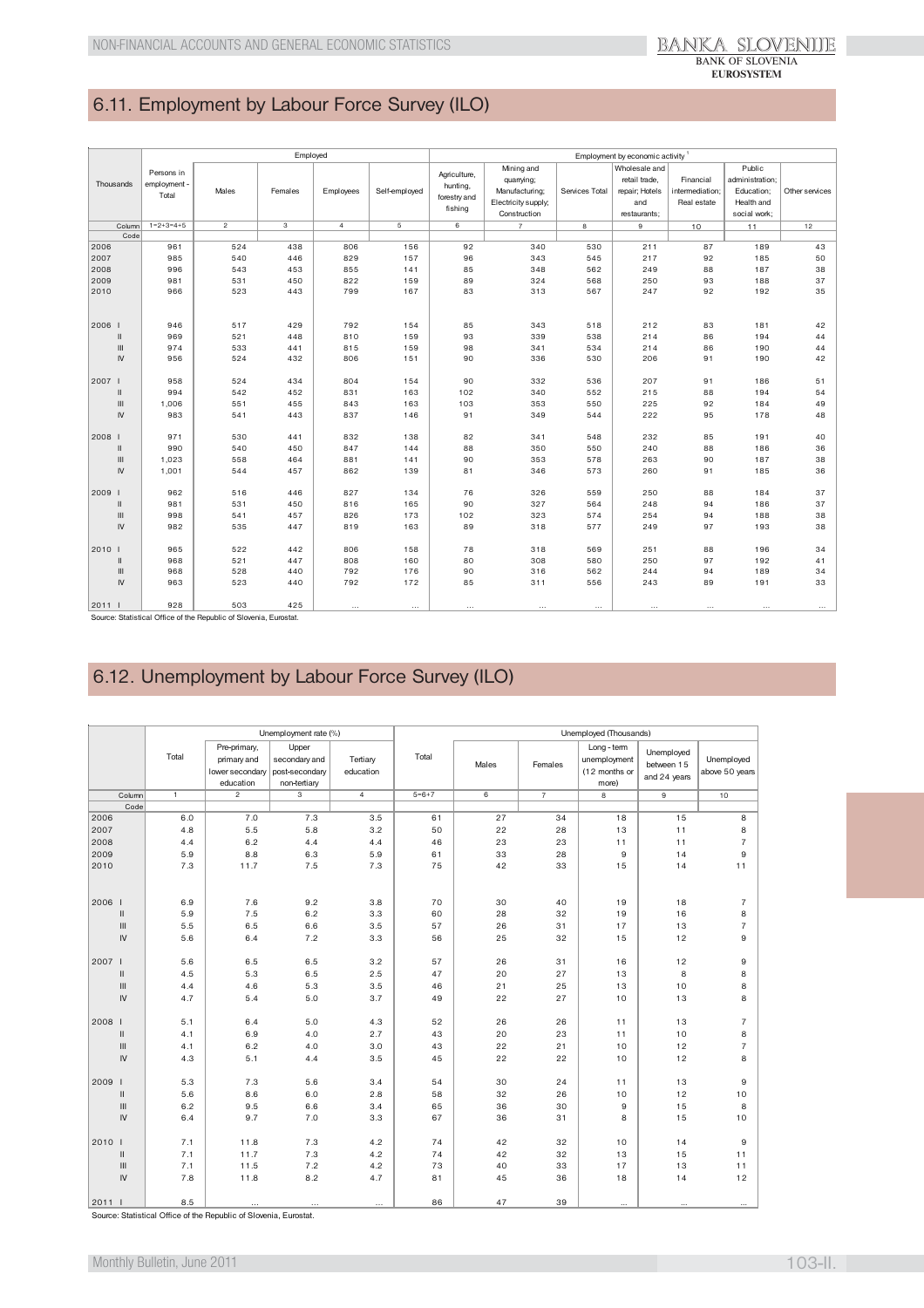BANKA SLOVENIJE BANK OF SLOVENIA

**EUROSYSTEM**

# 6.13. Average Wages and Salaries

|               | Until 31.12.2006 |              |                |              |                       | Gross Wages and Salaries |                       |                |                   |         |             | Net Wages and Salaries |                       |
|---------------|------------------|--------------|----------------|--------------|-----------------------|--------------------------|-----------------------|----------------|-------------------|---------|-------------|------------------------|-----------------------|
| in SIT from   |                  |              |                | Real         |                       |                          |                       | Manufacturing  |                   |         |             | Real                   |                       |
| 01.01.2007 in |                  | Tolars       | Annual         |              |                       |                          |                       | Real           |                   | Tolars  | Annual      |                        |                       |
| <b>EUR</b>    |                  | Euro         | growth in %    | $2000 = 100$ | Annual<br>arowth in % | Tolars<br>Euro           | Annual<br>growth in % | $2000 = 100$   | An.growth<br>in % | Euro    | growth in % | $2000 = 100$           | Annual<br>growth in % |
|               | Column           | $\mathbf{1}$ | $\overline{2}$ | 3            | 4                     | 5                        | 6                     | $\overline{7}$ | 8                 | 9       | 10          | 11                     | 12                    |
|               | Code             |              |                |              |                       |                          |                       |                |                   |         |             |                        |                       |
| 2006          |                  | 290,542      | 4.8            | 113.3        | 2.3                   | 252,109                  | 5.5                   | 116.8          | 3.0               | 185,287 | 5.1         | 114.7                  | 2.6                   |
|               |                  |              |                |              |                       |                          |                       |                |                   |         |             |                        |                       |
| 2007          |                  | 1,284        | 5.9            | 115.9        | 2.2                   | 1.778                    | 5.9                   | 134.6          | 2.2               | 834     | 7.9         | 119.5                  | 4.1                   |
| 2008          |                  | 1.391        | 8.4            | 118.8        | 2.6                   | 1.946                    | 9.9                   | 139.6          | 4.0               | 900     | 7.9         | 122.1                  | 2.1                   |
| 2009          |                  | 1.439        | 3.5            | 121.9        | 2.6                   | 2.019                    | 4.6                   | 143.7          | 3.7               | 930     | 3.4         | 125.1                  | 2.5                   |
| 2010          |                  | 1.495        | 3.9            | 124.3        | 2.0                   | 2,096                    | 3.6                   | 146.4          | 1.8               | 967     | 3.9         | 127.7                  | 2.0                   |
|               |                  |              |                |              |                       |                          |                       |                |                   |         |             |                        |                       |
| 2009 Dec      |                  | 1.488        | 2.1            | 125.4        | 0.3                   | 2,356                    | 12.1                  | 166.9          | 10.1              | 957     | 1.9         | 128.1                  | 0.1                   |
|               |                  |              |                |              |                       |                          |                       |                |                   |         |             |                        |                       |
| 2010          | Jan              | 1,448        | 2.3            | 123.0        | 0.8                   | 1,990                    | 3.4                   | 142.0          | 2.0               | 937     | 2.2         | 126.3                  | 0.7                   |
|               | Feb              | 1,431        | 3.6            | 121.1        | 2.2                   | 1,899                    | 6.6                   | 135.0          | 5.2               | 930     | 3.4         | 124.9                  | 2.1                   |
|               | Mar              | 1,499        | 5.2            | 125.5        | 3.7                   | 1,955                    | 4.3                   | 137.5          | 2.8               | 967     | 4.9         | 128.6                  | 3.4                   |
|               | Apr              | 1,483        | 4.2            | 122.9        | 1.9                   | 1,977                    | 3.3                   | 137.7          | 0.9               | 960     | 4.2         | 126.3                  | 1.9                   |
|               | May              | 1,475        | 4.2            | 121.8        | 2.1                   | 1,921                    | 0.8                   | 133.2          | $-1.2$            |         | 4.2         | 125.4                  | 2.1                   |
|               | Jun              | 1,492        | 4.4            | 122.8        | 2.5                   | 2,093                    | 3.0                   | 144.7          | 1.1               | 966     | 4.4         | 126.2                  | 2.5                   |
|               | Jul              | 1,481        | 4.0            | 122.8        | 1.9                   | 1,960                    | 1.6                   | 136.6          | $-0.5$            | 960     | 4.1         | 126.4                  | 2.0                   |
|               | Aug              | 1,487        | 5.1            | 122.9        | 2.7                   | 2,027                    | 6.5                   | 140.8          | 4.1               | 965     | 5.0         | 126.6                  | 2.6                   |
|               | Sep              | 1,486        | 3.6            | 123.4        | 1.6                   | 1,989                    | 2.7                   | 138.8          | 0.7               | 964     | 3.7         | 127.1                  | 1.7                   |
|               | Oct              | 1,488        | 2.7            | 123.6        | 0.8                   | 1,978                    | $-3.4$                | 138.0          | $-5.2$            | 964     | 3.1         | 127.2                  | 1.2                   |
|               | Nov              | 1,634        | 4.1            | 135.3        | 2.7                   | 2,966                    | 13.0                  | 206.3          | 11.4              | 1,041   | 4.2         | 136.9                  | 2.8                   |
|               | Dec              | 1,534        | 3.1            | 126.9        | 1.2                   | 2,393                    | 1.6                   | 166.4          | $-0.3$            | 989     | 3.3         | 129.9                  | 1.4                   |
|               |                  |              |                |              |                       |                          |                       |                |                   |         |             |                        |                       |
| 2011          | Jan              | 1,496        | 3.3            | 124.8        | 1.5                   | 1,987                    | $-0.2$                | 139.3          | $-2.0$            | 972     | 3.7         | 128.7                  | 1.9                   |
|               | Feb              | 1,494        | 4.3            | 124.6        | 2.9                   | 1,922                    | 1.2                   | 134.8          | $-0.2$            | 970     | 4.3         | 128.5                  | 2.9                   |
|               | Mar              | 1,524        | 1.7            | 125.1        | $-0.3$                | 2,028                    | 3.7                   | 139.9          | 1.8               | 987     | 2.0         | 128.7                  | 0.1                   |
|               | Apr              | 1,505        | 1.4            | 122.6        | $-0.3$                | 2.009                    | 1.6                   | 137.5          | $-0.1$            | 976     | 1.7         | 126.3                  | 0.0                   |

source: Statistical Office of RS and computations in BS.

# 6.14. Nominal effective exchange rate and Real harmonised competitiveness indicators

|             |        | Nominal effective     |                        | Real harmonised competitiveness indicators for Slovenia; deflators |                              |
|-------------|--------|-----------------------|------------------------|--------------------------------------------------------------------|------------------------------|
|             |        | exchange rate of euro |                        | Industrial producers                                               | Unit labour costs            |
|             |        |                       | <b>Consumer Prices</b> | prices                                                             | (total economy) <sup>1</sup> |
|             |        |                       |                        | 1999Q1=100                                                         |                              |
|             | Column | $\overline{1}$        | $\overline{2}$         | 3                                                                  | $\sqrt{4}$                   |
|             | Code   |                       |                        |                                                                    |                              |
| 2006        |        | 109.4                 | 101.7                  | 96.2                                                               | 97.8                         |
| 2007        |        | 113.0                 | 103.5                  | 97.7                                                               | 98.8                         |
| 2008        |        | 117.9                 | 105.9                  | 98.4                                                               | 101.3                        |
| 2009        |        | 120.6                 | 107.1                  | 101.4                                                              | 107.5                        |
| 2010        |        | 112.3                 | 105.6                  | 98.4                                                               | 106.0                        |
|             |        |                       |                        |                                                                    |                              |
| 2009        | Jan    | 118.7                 | 106.4                  | 102.0                                                              | $\ddotsc$                    |
|             | Feb    | 117.8                 | 107.0                  | 101.9                                                              |                              |
|             | Mar    | 120.5                 | 107.6                  | 102.7                                                              | 107.6                        |
|             | Apr    | 119.1                 | 106.8                  | 102.3                                                              |                              |
|             | May    | 119.6                 | 106.8                  | 101.2                                                              | $\ddotsc$                    |
|             | Jun    | 120.8                 | 107.1                  | 101.3                                                              | 107.5                        |
|             | Jul    | 120.6                 | 106.8                  | 101.1                                                              | $\cdots$                     |
|             | Aug    | 120.7                 | 106.7                  | 100.5                                                              | $\ddotsc$                    |
|             | Sep    | 122.0                 | 107.1                  | 101.2                                                              | 107.0                        |
|             | Oct    | 123.0                 | 107.6                  | 101.6                                                              | $\ddotsc$                    |
|             | Nov    | 122.9                 | 107.9                  | 100.7                                                              | $\ddotsc$                    |
|             | Dec    | 121.7                 | 107.5                  | 100.5                                                              | 107.8                        |
|             |        |                       |                        |                                                                    |                              |
| 2010        | Jan    | 119.2                 | 106.9                  | 99.7                                                               | $\ddotsc$                    |
|             | Feb    | 116.3                 | 106.4                  | 99.3                                                               | $\cdots$                     |
|             | Mar    | 115.2                 | 106.1                  | 98.9                                                               | 107.2                        |
|             | Apr    | 113.5                 | 106.2                  | 98.0                                                               | $\cdots$                     |
|             | May    | 109.9                 | 105.5                  | 98.2                                                               | $\ddotsc$                    |
|             | Jun    | 107.7                 | 105.0                  | 98.0                                                               | 105.9                        |
|             | Jul    | 109.9                 | 105.4                  | 98.3                                                               | $\ddotsc$                    |
|             | Aug    | 109.5                 | 105.3                  | 98.1                                                               | $\ddotsc$                    |
|             | Sep    | 110.0                 | 105.0                  | 98.0                                                               | 105.9                        |
|             | Oct    | 113.8                 | 105.7                  | 98.8                                                               | $\sim$                       |
|             | Nov    | 112.5                 | 105.3                  | 98.2                                                               |                              |
|             | Dec    | 110.1                 | 105.0                  | 97.2                                                               | 105.1                        |
|             |        |                       |                        |                                                                    |                              |
| 2011        | Jan    | 110.1                 | 104.7                  | 96.7                                                               | $\ddotsc$                    |
|             | Feb    | 111.4                 | 104.5                  | 97.0                                                               |                              |
|             | Mar    | 113.2                 | 105.0                  | 97.0                                                               | $\ddotsc$                    |
|             | Apr    | 115.0                 | 105.2                  | 97.0                                                               | $\cdots$                     |
|             | May    | 114.1                 | 104.9                  | 96.7                                                               |                              |
| Source: ECB |        |                       |                        |                                                                    |                              |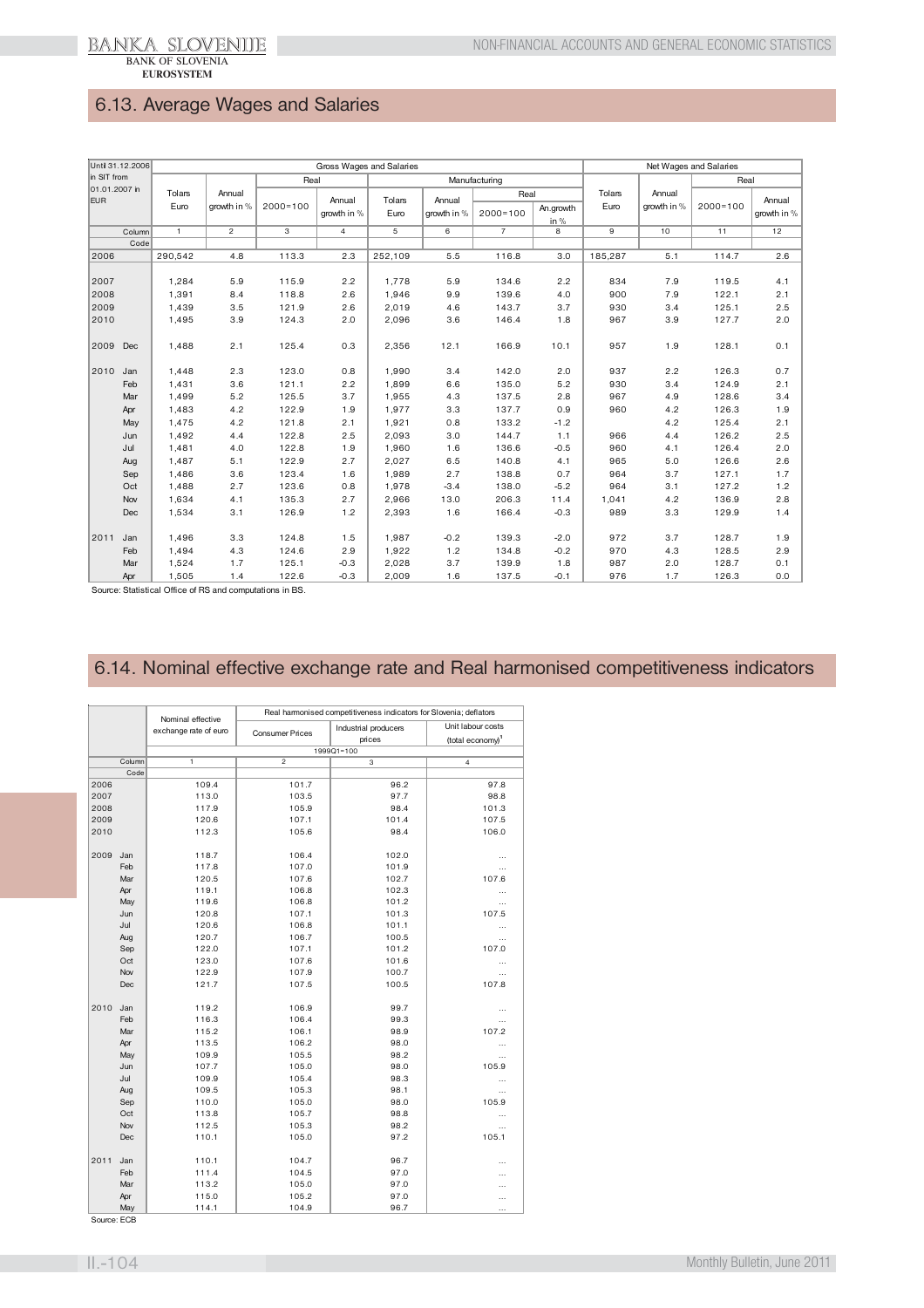# 6.15. Consumer price index

|              | Consumer price index<br>Harmonised consumer price index |                                                         |                     |                      |                      |       |                |                       |                      |          |                     |       |          |
|--------------|---------------------------------------------------------|---------------------------------------------------------|---------------------|----------------------|----------------------|-------|----------------|-----------------------|----------------------|----------|---------------------|-------|----------|
|              |                                                         |                                                         |                     |                      |                      |       |                |                       |                      |          |                     |       |          |
|              |                                                         |                                                         |                     | Total without        |                      |       |                | Goods                 |                      |          |                     |       |          |
| $2005 = 100$ | Total                                                   | Total without<br>fuels and energy                       | Fuels and<br>energy | seasonal<br>products | Seasonal<br>products | Total | Durable goods  | Semi-durable<br>goods | Non-durable<br>goods | Services | Harmonised<br>index | Goods | Services |
| Column       | $\mathbf{1}$                                            | $\overline{2}$                                          | $\overline{3}$      | $\overline{4}$       | $\overline{5}$       | 6     | $\overline{7}$ | 8                     | 9                    | 10       | 11                  | 12    | 13       |
| Code         |                                                         |                                                         |                     |                      |                      |       |                |                       |                      |          |                     |       |          |
| 2006         | 102.5                                                   | 101.6                                                   | 108.2               | 102.4                | 104.5                | 102.0 | 96.8           | 99.6                  | 103.9                | 103.5    | 102.6               | 102.1 | 103.5    |
| 2007         | 106.2                                                   | 105.4                                                   | 111.6               | 105.7                | 118.9                | 105.3 | 95.8           | 101.8                 | 108.7                | 108.1    | 106.4               | 105.3 | 108.6    |
| 2008         | 112.2                                                   | 110.6                                                   | 123.4               | 111.7                | 124.9                | 111.5 | 95.4           | 106.3                 | 117.4                | 113.5    | 112.3               | 111.3 | 114.3    |
| 2009         | 113.1                                                   | 112.3                                                   | 119.1               | 112.8                | 123.2                | 111.6 | 93.1           | 106.3                 | 118.4                | 116.5    | 113.2               | 110.8 | 118.0    |
| 2010         | 115.2                                                   | 112.7                                                   | 134.7               | 114.8                | 127.5                | 114.1 | 87.4           | 105.0                 | 124.9                | 117.6    | 115.6               | 113.7 | 119.3    |
|              |                                                         |                                                         |                     |                      |                      |       |                |                       |                      |          |                     |       |          |
| Mar<br>2009  | 112.8                                                   | 112.5                                                   | 115.2               | 112.3                | 129.4                | 111.7 | 94.7           | 109.2                 | 117.2                | 115.3    | 112.8               | 110.6 | 116.9    |
| Apr          | 113.0                                                   | 112.5                                                   | 116.1               | 112.4                | 129.6                | 112.1 | 94.7           | 110.8                 | 117.4                | 115.0    | 113.0               | 111.1 | 116.8    |
| May          | 113.7                                                   | 113.2                                                   | 117.1               | 113.1                | 131.8                | 112.8 | 93.8           | 112.6                 | 118.4                | 115.7    | 113.7               | 111.9 | 117.3    |
| Jun          | 114.3                                                   | 113.5                                                   | 120.4               | 114.0                | 122.9                | 112.9 | 93.7           | 111.6                 | 118.9                | 117.4    | 114.3               | 112.2 | 118.6    |
| Jul          | 113.2                                                   | 112.2                                                   | 121.0               | 112.9                | 121.1                | 110.5 | 92.7           | 98.4                  | 118.9                | 119.4    | 113.4               | 110.1 | 120.0    |
| Aug          | 113.3                                                   | 112.2                                                   | 121.6               | 113.2                | 115.8                | 110.3 | 93.2           | 98.2                  | 118.5                | 120.0    | 113.5               | 109.9 | 120.5    |
| Sep          | 113.1                                                   | 111.9                                                   | 122.0               | 113.0                | 115.2                | 111.2 | 92.3           | 103.6                 | 118.8                | 117.2    | 113.4               | 110.7 | 118.6    |
| Oct          | 113.2                                                   | 112.2                                                   | 120.7               | 113.2                | 114.4                | 111.8 | 92.0           | 109.5                 | 118.3                | 116.3    | 113.5               | 111.2 | 118.1    |
| Nov          | 114.2                                                   | 112.9                                                   | 124.5               | 114.1                | 117.0                | 113.3 | 90.7           | 111.2                 | 120.5                | 116.2    | 114.4               | 112.5 | 118.0    |
| Dec          | 113.7                                                   | 112.3                                                   | 124.3               | 113.6                | 116.5                | 112.5 | 89.7           | 108.9                 | 120.3                | 116.2    | 113.9               | 111.8 | 118.1    |
|              |                                                         |                                                         |                     |                      |                      |       |                |                       |                      |          |                     |       |          |
| 2010<br>Jan  | 112.8                                                   | 110.9                                                   | 127.8               | 112.6                | 120.0                | 111.1 | 89.2           | 96.4                  | 121.7                | 116.7    | 113.2               | 110.6 | 118.5    |
| Feb          | 113.3                                                   | 111.3                                                   | 129.0               | 112.9                | 124.3                | 111.6 | 89.0           | 97.1                  | 122.4                | 117.1    | 113.6               | 111.0 | 118.8    |
| Mar          | 114.5                                                   | 112.4                                                   | 130.8               | 114.1                | 123.6                | 113.3 | 88.6           | 105.8                 | 122.8                | 117.1    | 114.8               | 112.6 | 119.0    |
| Apr          | 115.6                                                   | 113.3                                                   | 133.5               | 115.3                | 126.8                | 114.8 | 88.1           | 110.1                 | 124.4                | 117.3    | 116.1               | 114.4 | 119.3    |
| May          | 116.1                                                   | 113.6                                                   | 135.2               | 115.6                | 131.1                | 115.2 | 87.3           | 110.6                 | 125.1                | 117.9    | 116.5               | 114.8 | 119.8    |
| Jun          | 116.4                                                   | 114.0                                                   | 135.6               | 116.0                | 130.2                | 115.3 | 87.5           | 110.0                 | 125.3                | 119.0    | 116.8               | 114.9 | 120.5    |
| Jul          | 115.6                                                   | 112.8                                                   | 137.2               | 115.0                | 133.7                | 113.4 | 87.0           | 97.1                  | 126.1                | 120.5    | 116.1               | 113.4 | 121.5    |
| Aug          | 115.9                                                   | 113.2                                                   | 137.1               | 115.4                | 130.2                | 113.5 | 87.3           | 97.1                  | 126.2                | 121.3    | 116.2               | 113.3 | 122.0    |
| Sep          | 115.3                                                   | 112.6                                                   | 136.4               | 114.9                | 127.6                | 114.6 | 86.6           | 105.8                 | 125.8                | 116.8    | 115.7               | 114.3 | 118.5    |
| Oct          | 115.4                                                   | 112.6                                                   | 137.4               | 115.1                | 123.1                | 115.2 | 86.6           | 109.2                 | 125.7                | 115.8    | 115.9               | 114.8 | 118.0    |
| Nov          | 115.7                                                   | 113.0                                                   | 137.4               | 115.3                | 128.9                | 115.7 | 86.0           | 111.6                 | 126.2                | 115.7    | 116.2               | 115.3 | 117.9    |
| Dec          | 115.8                                                   | 112.8                                                   | 139.6               | 115.4                | 130.1                | 115.6 | 85.7           | 109.4                 | 126.8                | 116.2    | 116.4               | 115.4 | 118.2    |
|              |                                                         |                                                         |                     |                      |                      |       |                |                       |                      |          |                     |       |          |
| 2011<br>Jan  | 114.9                                                   | 111.3                                                   | 143.0               | 115.2                | 121.1                | 114.5 | 85.3           | 96.7                  | 128.7                | 115.7    | 115.9               | 114.7 | 118.0    |
| Feb          | 114.9                                                   | 111.2                                                   | 143.9               | 115.2                | 120.7                | 115.1 | 86.0           | 97.0                  | 129.5                | 114.2    | 115.9               | 115.2 | 117.1    |
| Mar          | 116.7                                                   | 113.1                                                   | 144.8               | 116.5                | 127.5                | 116.7 | 86.0           | 105.3                 | 129.7                | 116.5    | 117.5               | 116.8 | 118.7    |
| Apr          | 117.6                                                   | 114.0                                                   | 146.3               | 117.2                | 131.4                | 118.0 | 86.2           | 108.8                 | 130.7                | 116.6    | 118.4               | 118.1 | 118.8    |
| May          | 118.6                                                   | 115.1                                                   | 146.5               | 117.5                | 139.0                | 119.2 | 86.2           | 110.5                 | 132.1                | 117.2    | 119.4               | 119.3 | 119.4    |
|              |                                                         | Source: Statistical Office of the Republic of Slovenia. |                     |                      |                      |       |                |                       |                      |          |                     |       |          |

# 6.16. Consumer price index (growth rates)

|               | Consumer price index<br>Harmonised consumer price index |                                   |                     |                      |                      |        |                |                       |                      |          |                     |        |          |
|---------------|---------------------------------------------------------|-----------------------------------|---------------------|----------------------|----------------------|--------|----------------|-----------------------|----------------------|----------|---------------------|--------|----------|
|               |                                                         |                                   |                     |                      |                      |        |                |                       |                      |          |                     |        |          |
| Yearly growth |                                                         |                                   |                     | Total without        |                      |        |                | Goods                 |                      |          |                     |        |          |
| rate in %     | Total                                                   | Total without<br>fuels and energy | Fuels and<br>energy | seasonal<br>products | Seasonal<br>products | Total  | Durable goods  | Semi-durable<br>goods | Non-durable<br>goods | Services | Harmonised<br>index | Goods  | Services |
| Column        | $\overline{1}$                                          | $\overline{2}$                    | $\overline{3}$      | $\overline{4}$       | $\overline{5}$       | 6      | $\overline{7}$ | 8                     | 9                    | 10       | 11                  | 12     | 13       |
| Code          |                                                         |                                   |                     |                      |                      |        |                |                       |                      |          |                     |        |          |
| 2006          | 2.5                                                     | 1.6                               | 8.2                 | 2.4                  | 4.5                  | 2.0    | $-3.2$         | $-0.4$                | 3.9                  | 3.5      | $2.5\,$             | 2.0    | 3.5      |
| 2007          | 3.6                                                     | 3.7                               | 3.1                 | 3.2                  | 13.8                 | 3.2    | $-1.1$         | 2.2                   | 4.6                  | 4.5      | 3.7                 | 3.2    | 4.9      |
| 2008          | 5.7                                                     | 5.0                               | 10.6                | 5.7                  | 5.0                  | 6.0    | $-0.4$         | 4.5                   | 8.0                  | 5.0      | 5.5                 | 5.7    | 5.3      |
| 2009          | 0.9                                                     | 1.6                               | $-3.5$              | 0.9                  | $-1.4$               | 0.0    | $-2.4$         | 0.0                   | 0.8                  | 2.6      | 0.9                 | $-0.4$ | 3.2      |
| 2010          | 1.8                                                     | 0.3                               | 13.2                | 1.8                  | 3.5                  | 2.2    | $-6.1$         | $-1.2$                | 5.5                  | 1.0      | 2.1                 | 2.6    | 1.2      |
|               |                                                         |                                   |                     |                      |                      |        |                |                       |                      |          |                     |        |          |
| 2009<br>Mar   | 1.8                                                     | 2.7                               | $-4.6$              | 1.6                  | 7.0                  | 1.1    | $-0.8$         | 2.8                   | 1.2                  | 3.3      | 1.6                 | 0.3    | 4.0      |
| Apr           | 1.1                                                     | 2.0                               | $-4.6$              | 1.0                  | 4.0                  | 0.5    | $-1.3$         | 1.0                   | 0.9                  | 2.5      | 1.1                 | $-0.1$ | 3.4      |
| May           | 0.7                                                     | 2.0                               | $-7.8$              | 0.7                  | $-0.2$               | $-0.3$ | $-2.2$         | 2.0                   | $-0.3$               | 2.8      | 0.5                 | $-1.0$ | 3.5      |
| Jun           | 0.3                                                     | 2.0                               | $-9.9$              | 0.5                  | $-4.3$               | $-1.0$ | $-2.2$         | 1.3                   | $-1.2$               | 3.2      | 0.2                 | $-1.7$ | 3.8      |
| Jul           | $-0.6$                                                  | 1.1                               | $-10.9$             | $-0.3$               | $-7.6$               | $-2.2$ | $-3.0$         | $-0.8$                | $-2.1$               | 2.9      | $-0.6$              | $-2.7$ | 3.3      |
| Aug           | 0.0                                                     | 1.1                               | $-6.6$              | 0.2                  | $-5.2$               | $-1.1$ | $-2.4$         | $-1.3$                | $-0.6$               | 2.5      | 0.1                 | $-1.4$ | 3.0      |
| Sep           | $-0.1$                                                  | 0.6                               | $-4.4$              | 0.1                  | $-5.6$               | $-1.1$ | $-3.2$         | $-2.7$                | 0.0                  | 2.0      | 0.0                 | $-1.3$ | 2.6      |
| Oct           | 0.0                                                     | 0.5                               | $-3.0$              | 0.2                  | $-5.9$               | $-0.9$ | $-3.6$         | $-1.6$                | 0.0                  | 2.0      | 0.2                 | $-1.1$ | 2.6      |
| Nov           | 1.6                                                     | 0.8                               | 8.0                 | 1.8                  | $-4.5$               | 1.5    | $-3.8$         | $-2.0$                | 3.9                  | 1.9      | 1.8                 | 1.5    | 2.4      |
| Dec           | 1.8                                                     | 0.3                               | 14.6                | 2.0                  | $-4.3$               | 1.9    | $-5.8$         | $-2.8$                | 5.3                  | 1.6      | 2.1                 | 2.1    | 2.1      |
|               |                                                         |                                   |                     |                      |                      |        |                |                       |                      |          |                     |        |          |
| 2010<br>Jan   | 1.5                                                     | $-0.2$                            | 14.7                | 1.9                  | $-9.6$               | 1.2    | $-6.0$         | $-4.4$                | 4.7                  | 1.9      | 1.8                 | 1.7    | 2.1      |
| Feb           | 1.3                                                     | $-0.1$                            | 12.2                | 1.6                  | $-5.4$               | $1.1$  | $-6.5$         | $-4.1$                | 4.6                  | 1.8      | 1.6                 | 1.4    | 1.9      |
| Mar           | 1.4                                                     | $-0.1$                            | 13.6                | 1.7                  | $-4.5$               | 1.4    | $-6.4$         | $-3.1$                | 4.8                  | 1.6      | 1.8                 | 1.8    | 1.8      |
| Apr           | 2.3                                                     | 0.7                               | 15.1                | 2.5                  | $-2.2$               | 2.5    | $-6.9$         | $-0.6$                | 6.0                  | 2.0      | 2.7                 | 3.0    | 2.1      |
| May           | 2.1                                                     | 0.3                               | 15.5                | 2.2                  | $-0.5$               | 2.1    | $-6.9$         | $-1.8$                | 5.7                  | 1.9      | 2.4                 | 2.6    | 2.1      |
| Jun           | 1.9                                                     | 0.4                               | 12.6                | 1.7                  | 5.9                  | 2.1    | $-6.6$         | $-1.4$                | 5.4                  | 1.4      | 2.1                 | 2.4    | 1.6      |
| Jul           | 2.1                                                     | 0.6                               | 13.5                | 1.8                  | 10.4                 | 2.6    | $-6.2$         | $-1.3$                | 6.1                  | 0.9      | 2.3                 | 3.0    | 1.3      |
| Aug           | 2.3                                                     | 0.9                               | 12.7                | 2.0                  | 12.5                 | 2.9    | $-6.3$         | $-1.1$                | 6.5                  | 1.1      | 2.4                 | 3.1    | 1.3      |
| Sep           | 2.0                                                     | 0.7                               | 11.8                | 1.7                  | 10.8                 | 3.0    | $-6.2$         | 2.1                   | 5.9                  | $-0.3$   | 2.1                 | 3.2    | $-0.1$   |
| Oct           | 1.9                                                     | 0.3                               | 13.8                | 1.7                  | 7.6                  | 3.0    | $-5.9$         | $-0.3$                | 6.3                  | $-0.4$   | 2.1                 | 3.2    | $-0.1$   |
| Nov           | 1.4                                                     | 0.1                               | 10.4                | 1.1                  | 10.2                 | 2.2    | $-5.2$         | 0.3                   | 4.7                  | $-0.4$   | 1.6                 | 2.5    | $-0.1$   |
| Dec           | 1.9                                                     | 0.5                               | 12.3                | 1.6                  | 11.6                 | 2.7    | $-4.5$         | 0.5                   | 5.4                  | 0.0      | 2.2                 | 3.3    | 0.2      |
|               |                                                         |                                   |                     |                      |                      |        |                |                       |                      |          |                     |        |          |
| 2011<br>Jan   | 1.8                                                     | 0.4                               | 11.9                | 2.3                  | 0.9                  | 3.1    | $-4.3$         | 0.4                   | 5.8                  | $-0.9$   | 2.3                 | 3.8    | $-0.4$   |
| Feb           | 1.4                                                     | 0.0                               | 11.6                | 2.0                  | $-2.9$               | 3.2    | $-3.4$         | $-0.1$                | 5.8                  | $-2.5$   | 2.0                 | 3.8    | $-1.4$   |
| Mar           | 1.9                                                     | 0.7                               | 10.7                | 2.1                  | 3.1                  | 3.1    | $-2.9$         | $-0.5$                | 5.6                  | $-0.5$   | 2.4                 | 3.7    | $-0.2$   |
| Apr           | 1.7                                                     | 0.6                               | 9.5                 | 1.7                  | 3.7                  | 2.8    | $-2.2$         | $-1.2$                | 5.1                  | $-0.6$   | 2.0                 | 3.2    | $-0.4$   |
| May           | 2.2                                                     | 1.3                               | 8.3                 | 1.7                  | 6.0                  | 3.4    | $-1.3$         | $-0.1$                | 5.5                  | $-0.6$   | 2.4                 | 3.8    | $-0.3$   |

**Source: Statistical Office of the Republic of Slovenia and computations in Bank of Slovenia.**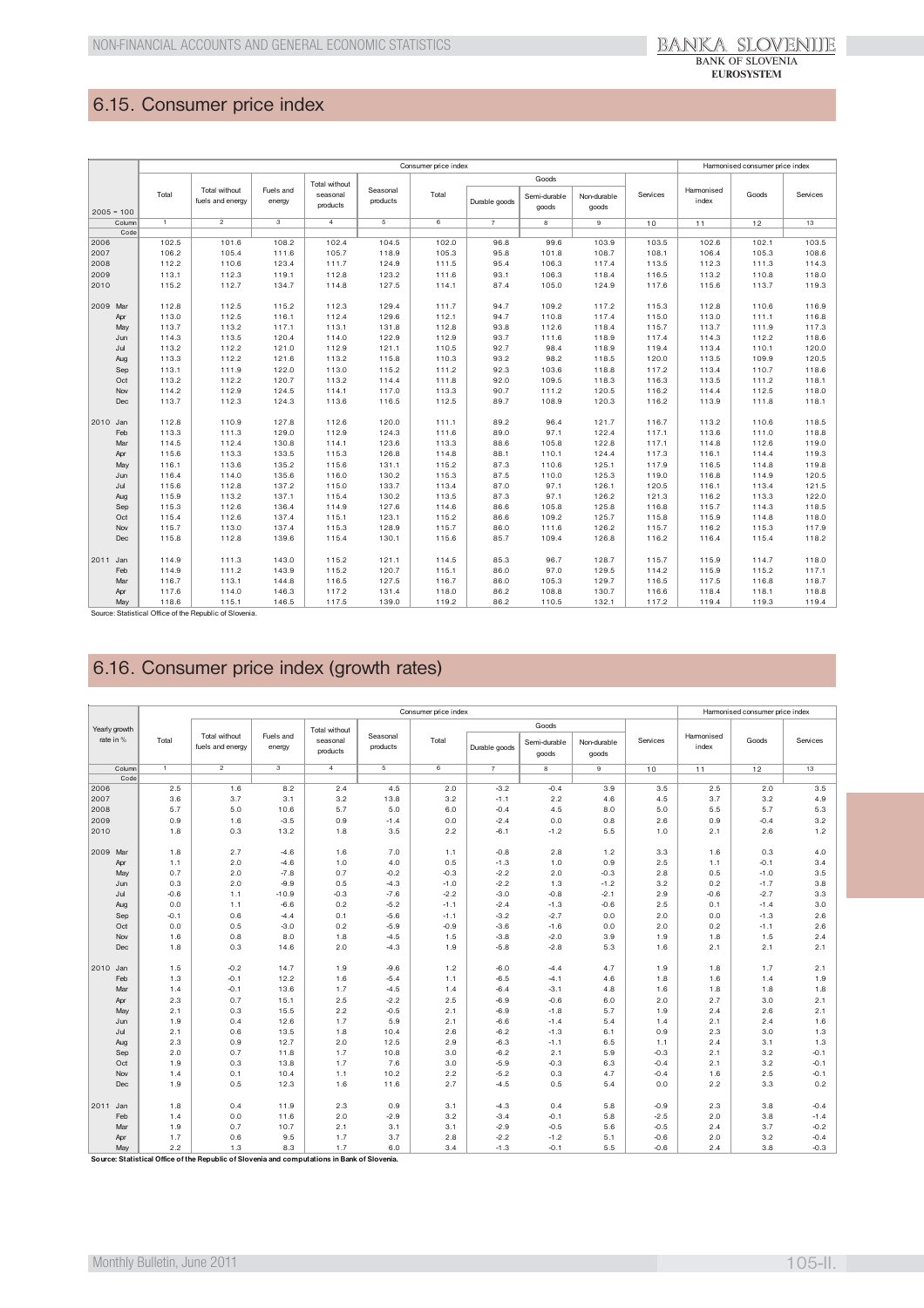# 6.17. Industrial producer price index

| Water supply,<br>Electricity, gas<br>Non-durable<br>Durable<br>Intermediate<br>Capital goods<br>Mining and<br>sewerage and<br>$2005 = 100$<br>Total<br>and steam<br>Energy<br>Manufacturing<br>consumer<br>consumer<br>goods<br>industries<br>quarrying<br>waste<br>Total<br>supply<br>goods<br>goods<br>management<br>industries<br>industries<br>$\overline{2}$<br>$\overline{\mathbf{3}}$<br>$\mathbf{1}$<br>5<br>$\overline{4}$<br>Column<br>6<br>$\overline{7}$<br>8<br>9<br>10<br>11<br>Code<br>2006<br>102.4<br>103.9<br>102.8<br>100.2<br>101.6<br>101.3<br>101.4<br>102.4<br>104.1<br>97.7<br>103.1<br>2007<br>110.9<br>114.0<br>101.1<br>103.8<br>106.1<br>106.9<br>123.7<br>89.8<br>108.0<br>104.8<br>110.7<br>122.7<br>104.7<br>109.7<br>92.9<br>2008<br>114.0<br>116.8<br>110.7<br>116.2<br>109.0<br>112.5<br>136.0<br>108.1<br>147.2<br>96.4<br>2009<br>113.6<br>113.0<br>131.0<br>103.0<br>110.2<br>123.4<br>112.4<br>110.2<br>2010<br>115.9<br>117.2<br>131.5<br>102.6<br>128.2<br>108.6<br>112.9<br>112.6<br>145.3<br>104.6<br>111.4<br>2009 Mar<br>114.0<br>113.3<br>132.0<br>104.4<br>110.2<br>120.7<br>108.5<br>112.8<br>110.6<br>149.4<br>94.6<br>113.9<br>131.8<br>102.8<br>122.2<br>108.2<br>112.8<br>110.6<br>149.0<br>94.6<br>114.0<br>110.2<br>Apr<br>113.2<br>131.7<br>102.7<br>122.6<br>108.2<br>112.9<br>109.6<br>148.9<br>94.6<br>111.8<br>110.3<br>May<br>113.5<br>102.7<br>108.8<br>112.9<br>110.1<br>148.4<br>94.4<br>112.1<br>131.4<br>111.1<br>124.8<br>Jun<br>112.3<br>102.6<br>124.8<br>107.7<br>112.3<br>109.8<br>148.4<br>94.4<br>Jul<br>113.3<br>131.2<br>110.2<br>113.1<br>112.8<br>130.2<br>102.7<br>109.7<br>125.1<br>107.2<br>111.5<br>109.9<br>147.1<br>94.4<br>Aug<br>113.4<br>113.3<br>130.3<br>102.3<br>110.0<br>125.0<br>107.6<br>111.5<br>110.2<br>147.2<br>94.4<br>Sep<br>130.2<br>102.1<br>125.8<br>111.5<br>110.4<br>94.6<br>Oct<br>113.6<br>113.6<br>110.3<br>107.8<br>147.0<br>112.4<br>132.6<br>101.9<br>125.2<br>107.7<br>112.0<br>109.8<br>146.5<br>106.0<br>Nov<br>113.5<br>110.2<br>113.5<br>112.4<br>132.3<br>101.8<br>125.2<br>108.0<br>112.0<br>109.8<br>146.0<br>106.0<br>Dec<br>110.5<br>2010 Jan<br>113.7<br>112.6<br>133.2<br>101.7<br>110.8<br>126.3<br>108.2<br>112.1<br>110.0<br>147.1<br>106.0<br>132.6<br>108.2<br>Feb<br>114.1<br>113.3<br>102.2<br>110.8<br>126.1<br>113.6<br>110.4<br>146.7<br>104.1<br>132.7<br>108.2<br>146.9<br>104.5<br>Mar<br>114.6<br>114.5<br>102.1<br>110.8<br>126.3<br>113.1<br>111.0<br>130.4<br>101.8<br>126.6<br>108.1<br>111.4<br>144.0<br>104.5<br>114.8<br>115.6<br>110.7<br>113.1<br>Apr<br>117.8<br>131.8<br>103.5<br>126.6<br>108.2<br>113.0<br>112.8<br>145.8<br>104.5<br>May<br>116.2<br>110.9<br>145.3<br>116.5<br>118.0<br>131.4<br>103.5<br>129.4<br>108.6<br>113.0<br>113.2<br>104.5<br>111.6<br>Jun<br>102.7<br>116.3<br>118.2<br>131.2<br>111.3<br>129.7<br>108.2<br>112.8<br>113.1<br>145.0<br>104.6<br>Jul<br>118.2<br>129.5<br>108.7<br>112.6<br>113.2<br>104.6<br>116.4<br>130.8<br>102.9<br>111.7<br>144.5<br>Aug<br>130.6<br>102.9<br>129.3<br>108.9<br>104.6<br>116.6<br>118.6<br>111.8<br>113.1<br>113.5<br>144.2<br>Sep<br>131.2<br>102.8<br>129.0<br>109.3<br>112.9<br>113.9<br>144.9<br>104.6<br>Oct<br>117.1<br>119.3<br>112.1<br>119.6<br>130.8<br>102.7<br>129.6<br>109.0<br>112.7<br>114.0<br>144.5<br>104.6<br>117.1<br>111.9<br>Nov<br>117.4<br>120.2<br>131.1<br>102.2<br>112.2<br>129.8<br>109.2<br>113.0<br>114.3<br>144.8<br>104.6<br>Dec<br>145.1<br>104.6<br>2011<br>118.2<br>121.6<br>131.1<br>102.7<br>112.6<br>129.8<br>109.8<br>112.2<br>115.2<br>Jan<br>112.6<br>116.3<br>149.1<br>119.5<br>123.5<br>134.3<br>103.0<br>113.0<br>130.3<br>110.1<br>104.6<br>Feb<br>124.4<br>148.2<br>104.6<br>Mar<br>120.1<br>133.6<br>102.9<br>113.6<br>131.7<br>110.6<br>113.4<br>116.9<br>120.5<br>113.4<br>149.1<br>104.6<br>124.8<br>134.2<br>103.2<br>114.2<br>132.1<br>111.2<br>117.4<br>Apr |     |       |       |       |       |       | Consumer goods industries |       |       |       |       |       |
|-------------------------------------------------------------------------------------------------------------------------------------------------------------------------------------------------------------------------------------------------------------------------------------------------------------------------------------------------------------------------------------------------------------------------------------------------------------------------------------------------------------------------------------------------------------------------------------------------------------------------------------------------------------------------------------------------------------------------------------------------------------------------------------------------------------------------------------------------------------------------------------------------------------------------------------------------------------------------------------------------------------------------------------------------------------------------------------------------------------------------------------------------------------------------------------------------------------------------------------------------------------------------------------------------------------------------------------------------------------------------------------------------------------------------------------------------------------------------------------------------------------------------------------------------------------------------------------------------------------------------------------------------------------------------------------------------------------------------------------------------------------------------------------------------------------------------------------------------------------------------------------------------------------------------------------------------------------------------------------------------------------------------------------------------------------------------------------------------------------------------------------------------------------------------------------------------------------------------------------------------------------------------------------------------------------------------------------------------------------------------------------------------------------------------------------------------------------------------------------------------------------------------------------------------------------------------------------------------------------------------------------------------------------------------------------------------------------------------------------------------------------------------------------------------------------------------------------------------------------------------------------------------------------------------------------------------------------------------------------------------------------------------------------------------------------------------------------------------------------------------------------------------------------------------------------------------------------------------------------------------------------------------------------------------------------------------------------------------------------------------------------------------------------------------------------------------------------------------------------------------------------------------------------------------------------------------------------------------------------------------------------------------------------------------------------------------------------------------------------------------------------------------------------------------------------------------------------------------------------------------------------------------------------------------------------|-----|-------|-------|-------|-------|-------|---------------------------|-------|-------|-------|-------|-------|
|                                                                                                                                                                                                                                                                                                                                                                                                                                                                                                                                                                                                                                                                                                                                                                                                                                                                                                                                                                                                                                                                                                                                                                                                                                                                                                                                                                                                                                                                                                                                                                                                                                                                                                                                                                                                                                                                                                                                                                                                                                                                                                                                                                                                                                                                                                                                                                                                                                                                                                                                                                                                                                                                                                                                                                                                                                                                                                                                                                                                                                                                                                                                                                                                                                                                                                                                                                                                                                                                                                                                                                                                                                                                                                                                                                                                                                                                                                                                     |     |       |       |       |       |       |                           |       |       |       |       |       |
|                                                                                                                                                                                                                                                                                                                                                                                                                                                                                                                                                                                                                                                                                                                                                                                                                                                                                                                                                                                                                                                                                                                                                                                                                                                                                                                                                                                                                                                                                                                                                                                                                                                                                                                                                                                                                                                                                                                                                                                                                                                                                                                                                                                                                                                                                                                                                                                                                                                                                                                                                                                                                                                                                                                                                                                                                                                                                                                                                                                                                                                                                                                                                                                                                                                                                                                                                                                                                                                                                                                                                                                                                                                                                                                                                                                                                                                                                                                                     |     |       |       |       |       |       |                           |       |       |       |       |       |
|                                                                                                                                                                                                                                                                                                                                                                                                                                                                                                                                                                                                                                                                                                                                                                                                                                                                                                                                                                                                                                                                                                                                                                                                                                                                                                                                                                                                                                                                                                                                                                                                                                                                                                                                                                                                                                                                                                                                                                                                                                                                                                                                                                                                                                                                                                                                                                                                                                                                                                                                                                                                                                                                                                                                                                                                                                                                                                                                                                                                                                                                                                                                                                                                                                                                                                                                                                                                                                                                                                                                                                                                                                                                                                                                                                                                                                                                                                                                     |     |       |       |       |       |       |                           |       |       |       |       |       |
|                                                                                                                                                                                                                                                                                                                                                                                                                                                                                                                                                                                                                                                                                                                                                                                                                                                                                                                                                                                                                                                                                                                                                                                                                                                                                                                                                                                                                                                                                                                                                                                                                                                                                                                                                                                                                                                                                                                                                                                                                                                                                                                                                                                                                                                                                                                                                                                                                                                                                                                                                                                                                                                                                                                                                                                                                                                                                                                                                                                                                                                                                                                                                                                                                                                                                                                                                                                                                                                                                                                                                                                                                                                                                                                                                                                                                                                                                                                                     |     |       |       |       |       |       |                           |       |       |       |       |       |
|                                                                                                                                                                                                                                                                                                                                                                                                                                                                                                                                                                                                                                                                                                                                                                                                                                                                                                                                                                                                                                                                                                                                                                                                                                                                                                                                                                                                                                                                                                                                                                                                                                                                                                                                                                                                                                                                                                                                                                                                                                                                                                                                                                                                                                                                                                                                                                                                                                                                                                                                                                                                                                                                                                                                                                                                                                                                                                                                                                                                                                                                                                                                                                                                                                                                                                                                                                                                                                                                                                                                                                                                                                                                                                                                                                                                                                                                                                                                     |     |       |       |       |       |       |                           |       |       |       |       |       |
|                                                                                                                                                                                                                                                                                                                                                                                                                                                                                                                                                                                                                                                                                                                                                                                                                                                                                                                                                                                                                                                                                                                                                                                                                                                                                                                                                                                                                                                                                                                                                                                                                                                                                                                                                                                                                                                                                                                                                                                                                                                                                                                                                                                                                                                                                                                                                                                                                                                                                                                                                                                                                                                                                                                                                                                                                                                                                                                                                                                                                                                                                                                                                                                                                                                                                                                                                                                                                                                                                                                                                                                                                                                                                                                                                                                                                                                                                                                                     |     |       |       |       |       |       |                           |       |       |       |       |       |
|                                                                                                                                                                                                                                                                                                                                                                                                                                                                                                                                                                                                                                                                                                                                                                                                                                                                                                                                                                                                                                                                                                                                                                                                                                                                                                                                                                                                                                                                                                                                                                                                                                                                                                                                                                                                                                                                                                                                                                                                                                                                                                                                                                                                                                                                                                                                                                                                                                                                                                                                                                                                                                                                                                                                                                                                                                                                                                                                                                                                                                                                                                                                                                                                                                                                                                                                                                                                                                                                                                                                                                                                                                                                                                                                                                                                                                                                                                                                     |     |       |       |       |       |       |                           |       |       |       |       |       |
|                                                                                                                                                                                                                                                                                                                                                                                                                                                                                                                                                                                                                                                                                                                                                                                                                                                                                                                                                                                                                                                                                                                                                                                                                                                                                                                                                                                                                                                                                                                                                                                                                                                                                                                                                                                                                                                                                                                                                                                                                                                                                                                                                                                                                                                                                                                                                                                                                                                                                                                                                                                                                                                                                                                                                                                                                                                                                                                                                                                                                                                                                                                                                                                                                                                                                                                                                                                                                                                                                                                                                                                                                                                                                                                                                                                                                                                                                                                                     |     |       |       |       |       |       |                           |       |       |       |       |       |
|                                                                                                                                                                                                                                                                                                                                                                                                                                                                                                                                                                                                                                                                                                                                                                                                                                                                                                                                                                                                                                                                                                                                                                                                                                                                                                                                                                                                                                                                                                                                                                                                                                                                                                                                                                                                                                                                                                                                                                                                                                                                                                                                                                                                                                                                                                                                                                                                                                                                                                                                                                                                                                                                                                                                                                                                                                                                                                                                                                                                                                                                                                                                                                                                                                                                                                                                                                                                                                                                                                                                                                                                                                                                                                                                                                                                                                                                                                                                     |     |       |       |       |       |       |                           |       |       |       |       |       |
|                                                                                                                                                                                                                                                                                                                                                                                                                                                                                                                                                                                                                                                                                                                                                                                                                                                                                                                                                                                                                                                                                                                                                                                                                                                                                                                                                                                                                                                                                                                                                                                                                                                                                                                                                                                                                                                                                                                                                                                                                                                                                                                                                                                                                                                                                                                                                                                                                                                                                                                                                                                                                                                                                                                                                                                                                                                                                                                                                                                                                                                                                                                                                                                                                                                                                                                                                                                                                                                                                                                                                                                                                                                                                                                                                                                                                                                                                                                                     |     |       |       |       |       |       |                           |       |       |       |       |       |
|                                                                                                                                                                                                                                                                                                                                                                                                                                                                                                                                                                                                                                                                                                                                                                                                                                                                                                                                                                                                                                                                                                                                                                                                                                                                                                                                                                                                                                                                                                                                                                                                                                                                                                                                                                                                                                                                                                                                                                                                                                                                                                                                                                                                                                                                                                                                                                                                                                                                                                                                                                                                                                                                                                                                                                                                                                                                                                                                                                                                                                                                                                                                                                                                                                                                                                                                                                                                                                                                                                                                                                                                                                                                                                                                                                                                                                                                                                                                     |     |       |       |       |       |       |                           |       |       |       |       |       |
|                                                                                                                                                                                                                                                                                                                                                                                                                                                                                                                                                                                                                                                                                                                                                                                                                                                                                                                                                                                                                                                                                                                                                                                                                                                                                                                                                                                                                                                                                                                                                                                                                                                                                                                                                                                                                                                                                                                                                                                                                                                                                                                                                                                                                                                                                                                                                                                                                                                                                                                                                                                                                                                                                                                                                                                                                                                                                                                                                                                                                                                                                                                                                                                                                                                                                                                                                                                                                                                                                                                                                                                                                                                                                                                                                                                                                                                                                                                                     |     |       |       |       |       |       |                           |       |       |       |       |       |
|                                                                                                                                                                                                                                                                                                                                                                                                                                                                                                                                                                                                                                                                                                                                                                                                                                                                                                                                                                                                                                                                                                                                                                                                                                                                                                                                                                                                                                                                                                                                                                                                                                                                                                                                                                                                                                                                                                                                                                                                                                                                                                                                                                                                                                                                                                                                                                                                                                                                                                                                                                                                                                                                                                                                                                                                                                                                                                                                                                                                                                                                                                                                                                                                                                                                                                                                                                                                                                                                                                                                                                                                                                                                                                                                                                                                                                                                                                                                     |     |       |       |       |       |       |                           |       |       |       |       |       |
|                                                                                                                                                                                                                                                                                                                                                                                                                                                                                                                                                                                                                                                                                                                                                                                                                                                                                                                                                                                                                                                                                                                                                                                                                                                                                                                                                                                                                                                                                                                                                                                                                                                                                                                                                                                                                                                                                                                                                                                                                                                                                                                                                                                                                                                                                                                                                                                                                                                                                                                                                                                                                                                                                                                                                                                                                                                                                                                                                                                                                                                                                                                                                                                                                                                                                                                                                                                                                                                                                                                                                                                                                                                                                                                                                                                                                                                                                                                                     |     |       |       |       |       |       |                           |       |       |       |       |       |
|                                                                                                                                                                                                                                                                                                                                                                                                                                                                                                                                                                                                                                                                                                                                                                                                                                                                                                                                                                                                                                                                                                                                                                                                                                                                                                                                                                                                                                                                                                                                                                                                                                                                                                                                                                                                                                                                                                                                                                                                                                                                                                                                                                                                                                                                                                                                                                                                                                                                                                                                                                                                                                                                                                                                                                                                                                                                                                                                                                                                                                                                                                                                                                                                                                                                                                                                                                                                                                                                                                                                                                                                                                                                                                                                                                                                                                                                                                                                     |     |       |       |       |       |       |                           |       |       |       |       |       |
|                                                                                                                                                                                                                                                                                                                                                                                                                                                                                                                                                                                                                                                                                                                                                                                                                                                                                                                                                                                                                                                                                                                                                                                                                                                                                                                                                                                                                                                                                                                                                                                                                                                                                                                                                                                                                                                                                                                                                                                                                                                                                                                                                                                                                                                                                                                                                                                                                                                                                                                                                                                                                                                                                                                                                                                                                                                                                                                                                                                                                                                                                                                                                                                                                                                                                                                                                                                                                                                                                                                                                                                                                                                                                                                                                                                                                                                                                                                                     |     |       |       |       |       |       |                           |       |       |       |       |       |
|                                                                                                                                                                                                                                                                                                                                                                                                                                                                                                                                                                                                                                                                                                                                                                                                                                                                                                                                                                                                                                                                                                                                                                                                                                                                                                                                                                                                                                                                                                                                                                                                                                                                                                                                                                                                                                                                                                                                                                                                                                                                                                                                                                                                                                                                                                                                                                                                                                                                                                                                                                                                                                                                                                                                                                                                                                                                                                                                                                                                                                                                                                                                                                                                                                                                                                                                                                                                                                                                                                                                                                                                                                                                                                                                                                                                                                                                                                                                     |     |       |       |       |       |       |                           |       |       |       |       |       |
|                                                                                                                                                                                                                                                                                                                                                                                                                                                                                                                                                                                                                                                                                                                                                                                                                                                                                                                                                                                                                                                                                                                                                                                                                                                                                                                                                                                                                                                                                                                                                                                                                                                                                                                                                                                                                                                                                                                                                                                                                                                                                                                                                                                                                                                                                                                                                                                                                                                                                                                                                                                                                                                                                                                                                                                                                                                                                                                                                                                                                                                                                                                                                                                                                                                                                                                                                                                                                                                                                                                                                                                                                                                                                                                                                                                                                                                                                                                                     |     |       |       |       |       |       |                           |       |       |       |       |       |
|                                                                                                                                                                                                                                                                                                                                                                                                                                                                                                                                                                                                                                                                                                                                                                                                                                                                                                                                                                                                                                                                                                                                                                                                                                                                                                                                                                                                                                                                                                                                                                                                                                                                                                                                                                                                                                                                                                                                                                                                                                                                                                                                                                                                                                                                                                                                                                                                                                                                                                                                                                                                                                                                                                                                                                                                                                                                                                                                                                                                                                                                                                                                                                                                                                                                                                                                                                                                                                                                                                                                                                                                                                                                                                                                                                                                                                                                                                                                     |     |       |       |       |       |       |                           |       |       |       |       |       |
|                                                                                                                                                                                                                                                                                                                                                                                                                                                                                                                                                                                                                                                                                                                                                                                                                                                                                                                                                                                                                                                                                                                                                                                                                                                                                                                                                                                                                                                                                                                                                                                                                                                                                                                                                                                                                                                                                                                                                                                                                                                                                                                                                                                                                                                                                                                                                                                                                                                                                                                                                                                                                                                                                                                                                                                                                                                                                                                                                                                                                                                                                                                                                                                                                                                                                                                                                                                                                                                                                                                                                                                                                                                                                                                                                                                                                                                                                                                                     |     |       |       |       |       |       |                           |       |       |       |       |       |
|                                                                                                                                                                                                                                                                                                                                                                                                                                                                                                                                                                                                                                                                                                                                                                                                                                                                                                                                                                                                                                                                                                                                                                                                                                                                                                                                                                                                                                                                                                                                                                                                                                                                                                                                                                                                                                                                                                                                                                                                                                                                                                                                                                                                                                                                                                                                                                                                                                                                                                                                                                                                                                                                                                                                                                                                                                                                                                                                                                                                                                                                                                                                                                                                                                                                                                                                                                                                                                                                                                                                                                                                                                                                                                                                                                                                                                                                                                                                     |     |       |       |       |       |       |                           |       |       |       |       |       |
|                                                                                                                                                                                                                                                                                                                                                                                                                                                                                                                                                                                                                                                                                                                                                                                                                                                                                                                                                                                                                                                                                                                                                                                                                                                                                                                                                                                                                                                                                                                                                                                                                                                                                                                                                                                                                                                                                                                                                                                                                                                                                                                                                                                                                                                                                                                                                                                                                                                                                                                                                                                                                                                                                                                                                                                                                                                                                                                                                                                                                                                                                                                                                                                                                                                                                                                                                                                                                                                                                                                                                                                                                                                                                                                                                                                                                                                                                                                                     |     |       |       |       |       |       |                           |       |       |       |       |       |
|                                                                                                                                                                                                                                                                                                                                                                                                                                                                                                                                                                                                                                                                                                                                                                                                                                                                                                                                                                                                                                                                                                                                                                                                                                                                                                                                                                                                                                                                                                                                                                                                                                                                                                                                                                                                                                                                                                                                                                                                                                                                                                                                                                                                                                                                                                                                                                                                                                                                                                                                                                                                                                                                                                                                                                                                                                                                                                                                                                                                                                                                                                                                                                                                                                                                                                                                                                                                                                                                                                                                                                                                                                                                                                                                                                                                                                                                                                                                     |     |       |       |       |       |       |                           |       |       |       |       |       |
|                                                                                                                                                                                                                                                                                                                                                                                                                                                                                                                                                                                                                                                                                                                                                                                                                                                                                                                                                                                                                                                                                                                                                                                                                                                                                                                                                                                                                                                                                                                                                                                                                                                                                                                                                                                                                                                                                                                                                                                                                                                                                                                                                                                                                                                                                                                                                                                                                                                                                                                                                                                                                                                                                                                                                                                                                                                                                                                                                                                                                                                                                                                                                                                                                                                                                                                                                                                                                                                                                                                                                                                                                                                                                                                                                                                                                                                                                                                                     |     |       |       |       |       |       |                           |       |       |       |       |       |
|                                                                                                                                                                                                                                                                                                                                                                                                                                                                                                                                                                                                                                                                                                                                                                                                                                                                                                                                                                                                                                                                                                                                                                                                                                                                                                                                                                                                                                                                                                                                                                                                                                                                                                                                                                                                                                                                                                                                                                                                                                                                                                                                                                                                                                                                                                                                                                                                                                                                                                                                                                                                                                                                                                                                                                                                                                                                                                                                                                                                                                                                                                                                                                                                                                                                                                                                                                                                                                                                                                                                                                                                                                                                                                                                                                                                                                                                                                                                     |     |       |       |       |       |       |                           |       |       |       |       |       |
|                                                                                                                                                                                                                                                                                                                                                                                                                                                                                                                                                                                                                                                                                                                                                                                                                                                                                                                                                                                                                                                                                                                                                                                                                                                                                                                                                                                                                                                                                                                                                                                                                                                                                                                                                                                                                                                                                                                                                                                                                                                                                                                                                                                                                                                                                                                                                                                                                                                                                                                                                                                                                                                                                                                                                                                                                                                                                                                                                                                                                                                                                                                                                                                                                                                                                                                                                                                                                                                                                                                                                                                                                                                                                                                                                                                                                                                                                                                                     |     |       |       |       |       |       |                           |       |       |       |       |       |
|                                                                                                                                                                                                                                                                                                                                                                                                                                                                                                                                                                                                                                                                                                                                                                                                                                                                                                                                                                                                                                                                                                                                                                                                                                                                                                                                                                                                                                                                                                                                                                                                                                                                                                                                                                                                                                                                                                                                                                                                                                                                                                                                                                                                                                                                                                                                                                                                                                                                                                                                                                                                                                                                                                                                                                                                                                                                                                                                                                                                                                                                                                                                                                                                                                                                                                                                                                                                                                                                                                                                                                                                                                                                                                                                                                                                                                                                                                                                     |     |       |       |       |       |       |                           |       |       |       |       |       |
|                                                                                                                                                                                                                                                                                                                                                                                                                                                                                                                                                                                                                                                                                                                                                                                                                                                                                                                                                                                                                                                                                                                                                                                                                                                                                                                                                                                                                                                                                                                                                                                                                                                                                                                                                                                                                                                                                                                                                                                                                                                                                                                                                                                                                                                                                                                                                                                                                                                                                                                                                                                                                                                                                                                                                                                                                                                                                                                                                                                                                                                                                                                                                                                                                                                                                                                                                                                                                                                                                                                                                                                                                                                                                                                                                                                                                                                                                                                                     |     |       |       |       |       |       |                           |       |       |       |       |       |
|                                                                                                                                                                                                                                                                                                                                                                                                                                                                                                                                                                                                                                                                                                                                                                                                                                                                                                                                                                                                                                                                                                                                                                                                                                                                                                                                                                                                                                                                                                                                                                                                                                                                                                                                                                                                                                                                                                                                                                                                                                                                                                                                                                                                                                                                                                                                                                                                                                                                                                                                                                                                                                                                                                                                                                                                                                                                                                                                                                                                                                                                                                                                                                                                                                                                                                                                                                                                                                                                                                                                                                                                                                                                                                                                                                                                                                                                                                                                     |     |       |       |       |       |       |                           |       |       |       |       |       |
|                                                                                                                                                                                                                                                                                                                                                                                                                                                                                                                                                                                                                                                                                                                                                                                                                                                                                                                                                                                                                                                                                                                                                                                                                                                                                                                                                                                                                                                                                                                                                                                                                                                                                                                                                                                                                                                                                                                                                                                                                                                                                                                                                                                                                                                                                                                                                                                                                                                                                                                                                                                                                                                                                                                                                                                                                                                                                                                                                                                                                                                                                                                                                                                                                                                                                                                                                                                                                                                                                                                                                                                                                                                                                                                                                                                                                                                                                                                                     |     |       |       |       |       |       |                           |       |       |       |       |       |
|                                                                                                                                                                                                                                                                                                                                                                                                                                                                                                                                                                                                                                                                                                                                                                                                                                                                                                                                                                                                                                                                                                                                                                                                                                                                                                                                                                                                                                                                                                                                                                                                                                                                                                                                                                                                                                                                                                                                                                                                                                                                                                                                                                                                                                                                                                                                                                                                                                                                                                                                                                                                                                                                                                                                                                                                                                                                                                                                                                                                                                                                                                                                                                                                                                                                                                                                                                                                                                                                                                                                                                                                                                                                                                                                                                                                                                                                                                                                     |     |       |       |       |       |       |                           |       |       |       |       |       |
|                                                                                                                                                                                                                                                                                                                                                                                                                                                                                                                                                                                                                                                                                                                                                                                                                                                                                                                                                                                                                                                                                                                                                                                                                                                                                                                                                                                                                                                                                                                                                                                                                                                                                                                                                                                                                                                                                                                                                                                                                                                                                                                                                                                                                                                                                                                                                                                                                                                                                                                                                                                                                                                                                                                                                                                                                                                                                                                                                                                                                                                                                                                                                                                                                                                                                                                                                                                                                                                                                                                                                                                                                                                                                                                                                                                                                                                                                                                                     |     |       |       |       |       |       |                           |       |       |       |       |       |
|                                                                                                                                                                                                                                                                                                                                                                                                                                                                                                                                                                                                                                                                                                                                                                                                                                                                                                                                                                                                                                                                                                                                                                                                                                                                                                                                                                                                                                                                                                                                                                                                                                                                                                                                                                                                                                                                                                                                                                                                                                                                                                                                                                                                                                                                                                                                                                                                                                                                                                                                                                                                                                                                                                                                                                                                                                                                                                                                                                                                                                                                                                                                                                                                                                                                                                                                                                                                                                                                                                                                                                                                                                                                                                                                                                                                                                                                                                                                     |     |       |       |       |       |       |                           |       |       |       |       |       |
|                                                                                                                                                                                                                                                                                                                                                                                                                                                                                                                                                                                                                                                                                                                                                                                                                                                                                                                                                                                                                                                                                                                                                                                                                                                                                                                                                                                                                                                                                                                                                                                                                                                                                                                                                                                                                                                                                                                                                                                                                                                                                                                                                                                                                                                                                                                                                                                                                                                                                                                                                                                                                                                                                                                                                                                                                                                                                                                                                                                                                                                                                                                                                                                                                                                                                                                                                                                                                                                                                                                                                                                                                                                                                                                                                                                                                                                                                                                                     |     |       |       |       |       |       |                           |       |       |       |       |       |
|                                                                                                                                                                                                                                                                                                                                                                                                                                                                                                                                                                                                                                                                                                                                                                                                                                                                                                                                                                                                                                                                                                                                                                                                                                                                                                                                                                                                                                                                                                                                                                                                                                                                                                                                                                                                                                                                                                                                                                                                                                                                                                                                                                                                                                                                                                                                                                                                                                                                                                                                                                                                                                                                                                                                                                                                                                                                                                                                                                                                                                                                                                                                                                                                                                                                                                                                                                                                                                                                                                                                                                                                                                                                                                                                                                                                                                                                                                                                     |     |       |       |       |       |       |                           |       |       |       |       |       |
|                                                                                                                                                                                                                                                                                                                                                                                                                                                                                                                                                                                                                                                                                                                                                                                                                                                                                                                                                                                                                                                                                                                                                                                                                                                                                                                                                                                                                                                                                                                                                                                                                                                                                                                                                                                                                                                                                                                                                                                                                                                                                                                                                                                                                                                                                                                                                                                                                                                                                                                                                                                                                                                                                                                                                                                                                                                                                                                                                                                                                                                                                                                                                                                                                                                                                                                                                                                                                                                                                                                                                                                                                                                                                                                                                                                                                                                                                                                                     |     |       |       |       |       |       |                           |       |       |       |       |       |
|                                                                                                                                                                                                                                                                                                                                                                                                                                                                                                                                                                                                                                                                                                                                                                                                                                                                                                                                                                                                                                                                                                                                                                                                                                                                                                                                                                                                                                                                                                                                                                                                                                                                                                                                                                                                                                                                                                                                                                                                                                                                                                                                                                                                                                                                                                                                                                                                                                                                                                                                                                                                                                                                                                                                                                                                                                                                                                                                                                                                                                                                                                                                                                                                                                                                                                                                                                                                                                                                                                                                                                                                                                                                                                                                                                                                                                                                                                                                     | May | 120.3 | 124.6 | 133.2 | 103.0 | 114.2 | 132.6                     | 111.2 | 113.3 | 117.2 | 147.8 | 104.6 |

**Source: Statistical Office of the Republic of Slovenia and computations in Bank of Slovenia.**

# 6.18. Industrial producer price index (growth rates)

|          |                             |              |                       |                         |                             |        | Consumer goods industries                  |                                                |                         |                |                                         |                                                      |
|----------|-----------------------------|--------------|-----------------------|-------------------------|-----------------------------|--------|--------------------------------------------|------------------------------------------------|-------------------------|----------------|-----------------------------------------|------------------------------------------------------|
|          | Yearly growth<br>rates in % | Total        | Intermediate<br>goods | Energy                  | Capital goods<br>industries | Total  | Durable<br>consumer<br>goods<br>industries | Non-durable<br>consumer<br>goods<br>industries | Mining and<br>quarrying | Manufacturing  | Electricity, gas<br>and steam<br>supply | Water supply,<br>sewerage and<br>waste<br>management |
|          | Column                      | $\mathbf{1}$ | $\overline{2}$        | $\overline{\mathbf{3}}$ | $\overline{4}$              | 5      | 6                                          | $\overline{7}$                                 | 8                       | $\overline{9}$ | 10                                      | 11                                                   |
|          | Code                        |              |                       |                         |                             |        |                                            |                                                |                         |                |                                         |                                                      |
| 2006     |                             | 2.4          | 3.9                   | 2.8                     | 0.2                         | 1.6    | 3.1                                        | 1.3                                            | 1.4                     | 2.4            | 4.1                                     | $-2.3$                                               |
| 2007     |                             | 5.5          | 6.8                   | 10.9                    | 0.9                         | 3.2    | 7.4                                        | 2.4                                            | 4.6                     | 4.4            | 18.8                                    | $-8.1$                                               |
| 2008     |                             | 5.6          | 5.3                   | 7.6                     | 3.6                         | 5.6    | 4.9                                        | 5.7                                            | 2.7                     | 5.2            | 10.0                                    | 3.4                                                  |
| 2009     |                             | $-0.4$       | $-3.2$                | 6.8                     | $-1.7$                      | $-0.4$ | 6.2                                        | $-1.5$                                         | 3.1                     | $-2.0$         | 8.2                                     | 3.8                                                  |
| 2010     |                             | 2.0          | 3.7                   | 0.3                     | $-0.4$                      | 1.0    | 3.9                                        | 0.5                                            | 0.4                     | 2.1            | $-1.3$                                  | 8.5                                                  |
|          |                             |              |                       |                         |                             |        |                                            |                                                |                         |                |                                         |                                                      |
| 2009 Mar |                             | 0.8          | $-2.0$                | 7.9                     | 1.6                         | 0.1    | 4.4                                        | $-0.7$                                         | 3.8                     | $-0.7$         | 9.7                                     | 3.4                                                  |
|          | Apr                         | 0.2          | $-2.5$                | 7.8                     | $-1.0$                      | $-0.2$ | 5.3                                        | $-1.2$                                         | 3.8                     | $-1.4$         | 9.8                                     | 2.1                                                  |
|          | May                         | $-0.7$       | $-4.5$                | 7.3                     | $-0.9$                      | $-0.3$ | 5.6                                        | $-1.3$                                         | 3.9                     | $-2.5$         | 9.1                                     | 2.1                                                  |
|          | Jun                         | $-0.7$       | $-4.4$                | 7.1                     | $-2.2$                      | 0.4    | 7.1                                        | $-0.8$                                         | 3.9                     | $-2.4$         | 9.1                                     | 1.3                                                  |
|          | Jul                         | $-1.3$       | $-5.0$                | 6.8                     | $-3.2$                      | $-0.5$ | 7.0                                        | $-1.8$                                         | 3.2                     | $-3.1$         | 8.9                                     | 1.0                                                  |
|          | Aug                         | $-1.7$       | $-4.9$                | 5.7                     | $-3.4$                      | $-1.0$ | 7.2                                        | $-2.5$                                         | 2.6                     | $-3.3$         | 7.5                                     | 1.0                                                  |
|          | Sep                         | $-1.6$       | $-4.5$                | 5.4                     | $-4.5$                      | $-0.9$ | 7.2                                        | $-2.3$                                         | 1.4                     | $-3.2$         | 7.4                                     | 1.0                                                  |
|          | Oct                         | $-1.4$       | $-3.7$                | 5.1                     | $-4.4$                      | $-1.2$ | 7.9                                        | $-2.8$                                         | 1.0                     | $-2.9$         | 7.1                                     | 1.2                                                  |
|          | Nov                         | $-1.1$       | $-3.4$                | 6.6                     | $-4.4$                      | $-1.3$ | 7.4                                        | $-2.8$                                         | 1.3                     | $-2.8$         | 6.1                                     | 13.3                                                 |
|          | <b>Dec</b>                  | $-0.7$       | $-2.6$                | 6.1                     | $-3.4$                      | $-1.1$ | 7.4                                        | $-2.6$                                         | 0.0                     | $-2.2$         | 6.1                                     | 12.1                                                 |
|          |                             |              |                       |                         |                             |        |                                            |                                                |                         |                |                                         |                                                      |
| 2010 Jan |                             | $-0.1$       | $-1.5$                | 4.3                     | $-3.1$                      | 0.4    | 6.4                                        | $-0.6$                                         | $-1.7$                  | $-1.1$         | 3.9                                     | 12.1                                                 |
|          | Feb                         | 0.1          | $-0.5$                | 1.4                     | $-2.2$                      | 0.6    | 4.4                                        | $-0.1$                                         | 0.7                     | $-0.3$         | $-0.5$                                  | 10.0                                                 |
|          | Mar                         | 0.5          | 1.0                   | 0.5                     | $-2.2$                      | 0.5    | 4.7                                        | $-0.2$                                         | 0.3                     | 0.3            | $-1.6$                                  | 10.5                                                 |
|          | Apr                         | 0.7          | 1.5                   | $-1.1$                  | $-1.0$                      | 0.5    | 3.6                                        | $-0.1$                                         | 0.3                     | 0.7            | $-3.4$                                  | 10.5                                                 |
|          | May                         | 2.6          | 5.4                   | 0.1                     | 0.8                         | 0.5    | 3.2                                        | 0.0                                            | 0.1                     | 2.9            | $-2.1$                                  | 10.5                                                 |
|          | Jun                         | 2.7          | 5.3                   | 0.1                     | 0.7                         | 0.5    | 3.7                                        | $-0.2$                                         | 0.1                     | 2.9            | $-2.1$                                  | 10.7                                                 |
|          | Jul                         | 2.7          | 5.2                   | 0.0                     | 0.1                         | 1.0    | 3.9                                        | 0.5                                            | 0.5                     | 2.9            | $-2.3$                                  | 10.8                                                 |
|          | Aug                         | 2.9          | 4.8                   | 0.4                     | 0.2                         | 1.8    | 3.6                                        | 1.4                                            | 1.0                     | 3.1            | $-1.8$                                  | 10.8                                                 |
|          | Sep                         | 2.8          | 4.6                   | 0.2                     | 0.5                         | 1.6    | 3.5                                        | 1.2                                            | 1.4                     | 2.9            | $-2.1$                                  | 10.8                                                 |
|          | Oct                         | 3.1          | 5.0                   | 0.7                     | 0.6                         | 1.6    | 2.5                                        | 1.4                                            | 1.3                     | 3.1            | $-1.4$                                  | 10.6                                                 |
|          | Nov                         | 3.2          | 6.4                   | $-1.4$                  | 0.7                         | 1.6    | 3.6                                        | 1.2                                            | 0.6                     | 3.8            | $-1.4$                                  | $-1.3$                                               |
|          | Dec                         | 3.5          | 7.0                   | $-0.9$                  | 0.4                         | 1.5    | 3.7                                        | 1.1                                            | 0.9                     | 4.0            | $-0.8$                                  | $-1.3$                                               |
|          |                             |              |                       |                         |                             |        |                                            |                                                |                         |                |                                         |                                                      |
| 2010 Jan |                             | 4.0          | 8.0                   | $-1.5$                  | 1.0                         | 1.7    | 2.8                                        | 1.5                                            | 0.1                     | 4.7            | $-1.3$                                  | $-1.3$                                               |
|          | Feb                         | 4.8          | 8.9                   | 1.3                     | 0.8                         | 2.0    | 3.4                                        | 1.7                                            | $-0.9$                  | 5.3            | 1.6                                     | 0.5                                                  |
|          | Mar                         | 4.8          | 8.7                   | 0.7                     | 0.8                         | 2.5    | 4.3                                        | 2.2                                            | 0.3                     | 5.3            | 0.9                                     | 0.1                                                  |
|          | Apr                         | 5.0          | 8.0                   | 2.9                     | 1.3                         | 3.2    | 4.4                                        | 2.9                                            | 0.2                     | 5.3            | 3.5                                     | 0.1                                                  |
|          | May                         | 3.6          | 5.7                   | 1.1                     | $-0.5$                      | 3.1    | 4.8                                        | 2.7                                            | 0.2                     | 3.9            | 1.4                                     | 0.1                                                  |

Source: Statistical Office of the Republic of Slovenia.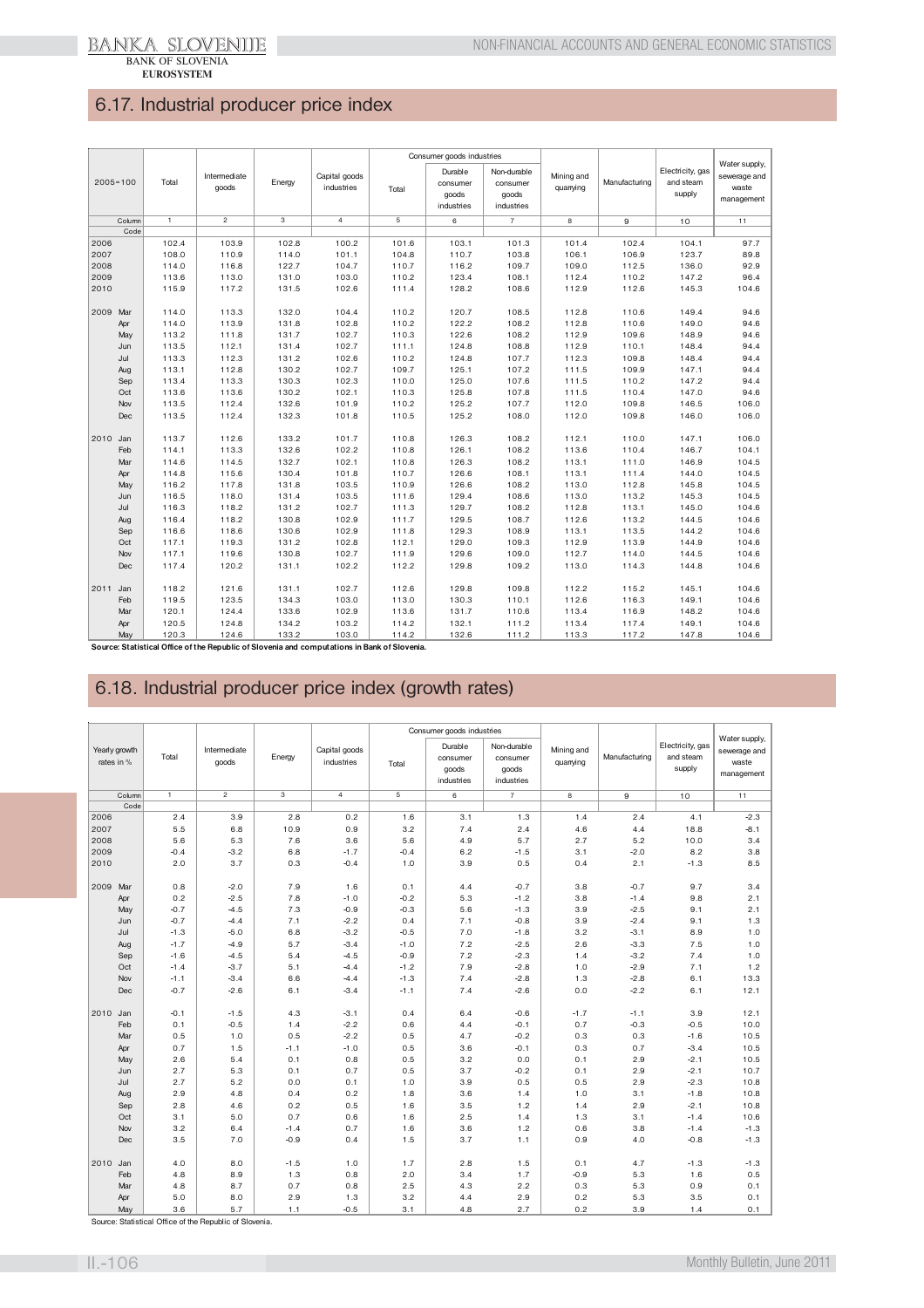# III. BANKS, SAVINGS BANKS AND REPRESENTATIVE OFFICES OF BANKS IN RS

as at 30 June 2011

# **I. Banks**

**Abanka Vipa d.d. Slovenska cesta 58 1517 Ljubljana Phone: +386 (1) 471 81 00**

The bank may perform the following mutually recognized financial services, pursuant to Article 10 of the ZBan-1:

- 1. Receiving deposits<br>2. Granting credits that
- 2. Granting credits that also includes:
- consumer credits,
- mortgage credits.
- factoring, with or without recourse,
- financing of commercial transactions, including forfeiting,
- 4. Payment services;
- 5. Issuance and management of other payment instruments (i.e. travellers' cheques and bankers' drafts) in the part in which this service is not included in service of point 4. of this Article;
- 6. Issuing of guarantees and other commitments,
- 7. Trading for own account or for account of customers in:
- money market instruments,
- foreign exchange, including currency exchange transactions,
- financial futures and options,
- exchange and interest-rate instruments,
- transferable securities.
- 8. Participations in securities issues and the provision of services related to such issues,
- 9. Advice and services related to mergers and the purchase of undertakings,
- 11. Portfolio management and advice,
- 12. Safekeeping of securities and other services relating to the safekeeping of securities,<br>13. Credit reference services: collection, analysis and provision of information on creditw
- Credit reference services: collection, analysis and provision of information on creditworthiness,
- 14. Rental of safe deposit boxes and

15. Investment services and operations and ancillary investment services from paragraph (1) of Article 10 of the ZTFI.

The bank may perform the following supplementary financial services, pursuant to Article 11 of the ZBan-1:

- 1. Insurance brokerage in accordance with the act governing the insurance business,
- 3. Pension fund management in accordance with the act governing pension and disability insurance and
- 4. Custodian services in accordance with the law governing investment funds and management companies
- 6. Representation in financial leasing,
- administrative services for investment funds.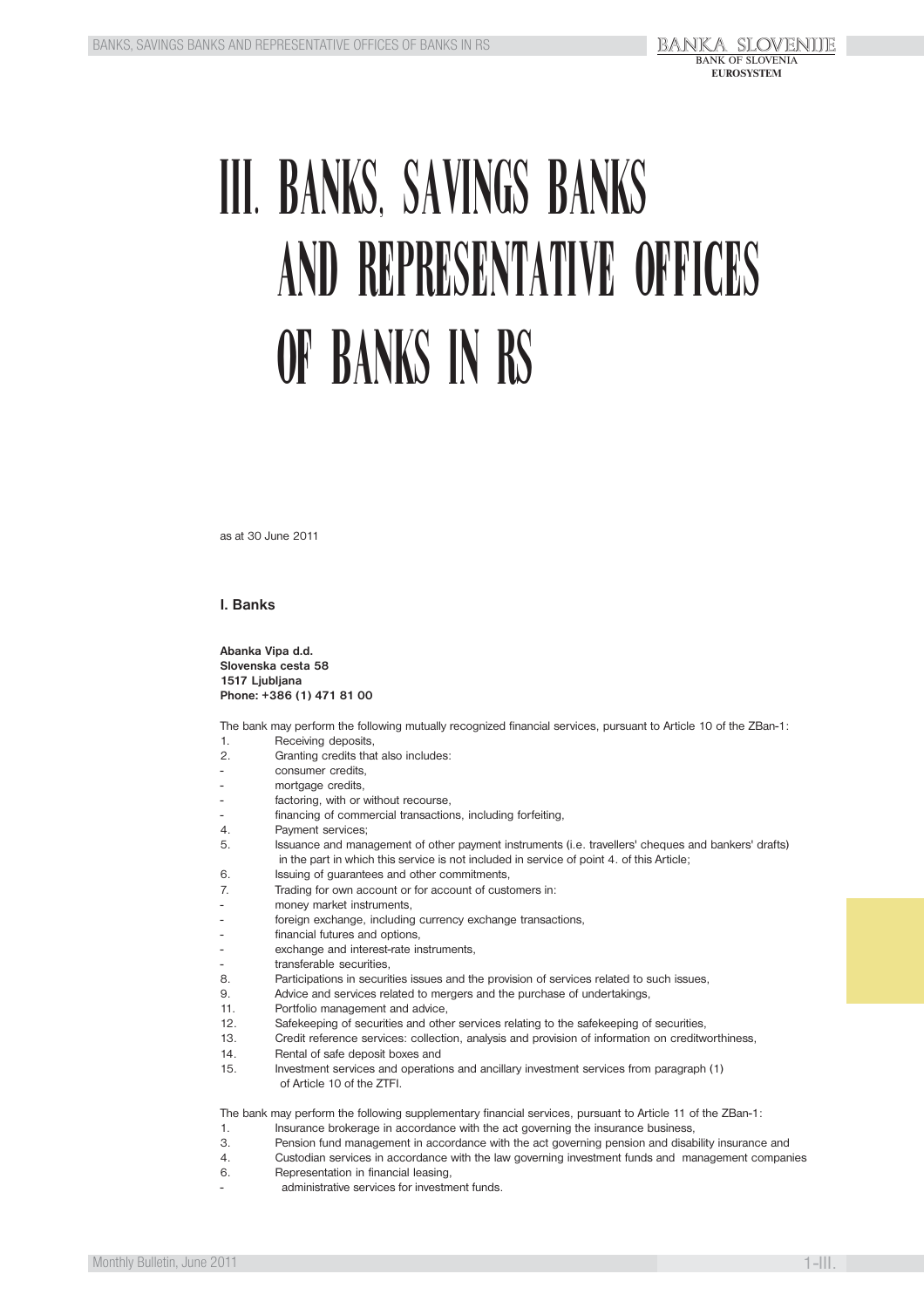## **Banka Celje d.d. Vodnikova cesta 2 3000 Celje Phone: +386 (3) 422 10 00**

The bank may perform the following mutually recognized financial services, pursuant to Article 10 of the ZBan-1: 1. Receiving deposits,

- 2. Granting credits that also includes:
- consumer credits,
- mortgage credits,
- factoring, with or without recourse,
- financing of commercial transactions, including forfeiting
- 4. Payment services;
- 5. Issuance and management of other payment instruments (i.e. travellers' cheques and bankers' drafts) in the part in which this service is not included in service of point 4. of this Article;
- 6. Issuing of guarantees and other commitments,
- 7. Trading for own account or for account of customers in:
- foreign exchange, including currency exchange transactions,
- financial futures and options.
- exchange and interest-rate instruments,
- trading for own account:
- money market instruments
- transferable securities.
- 14. Rental of safe deposit boxes and
- 15. Investment services and operations and ancillary investment services from paragraph (1) of Article 10 of the ZTFI.

The bank may perform the following supplementary financial services, pursuant to Article 11 of the ZBan-1:

- 1. Insurance brokerage in accordance with the act governing the insurance business and
- 6. Marketing of investment funds and the sale of investment coupons or shares in investment funds.

## **Banka Koper d.d. Pristaniška ulica 14 6502 Koper Phone: +386 (5) 666 11 00**

The bank may perform the following mutually recognized financial services, pursuant to Article 10 of the ZBan-1: 1. Receiving deposits,

- 2. Granting credits that also includes:
- consumer credits,
- mortgage credits.
- factoring, with or without recourse,
- financing of commercial transactions, including forfeiting,
- 4. Payment services and e-money issuance services;
- 5. Issuance and management of other payment instruments (i.e. travellers' cheques and bankers' drafts) in the part in which this service is not included in service of point 4. of this Article;
- 6. Issuing of guarantees and other commitments
- 7. Trading for own account or for account of customers in:
- money market instruments.
- foreign exchange, including currency exchange transactions,
- financial futures and options.
- exchange and interest-rate instruments,
- transferable securities
- 8. Participations in securities issues and the provision of services related to such issues,
- 9. Advice and services related to mergers and the purchase of undertakings,
- 11. Portfolio management and advice,
- 12. Safekeeping of securities and other services relating to the safekeeping of securities,
- 14. Rental of safe deposit boxes and
- 15. Investment services and operations and ancillary investment services from paragraph (1) of Article 10 of the ZTFI.

The bank may perform the following supplementary financial services, pursuant to Article 11 of the ZBan-1:

- 1. Insurance brokerage in accordance with the act governing the insurance business,
- 2. Administration of payment systems,
- 3. Pension fund management in accordance with the act governing pension and disability insurance,
- 4. Custodian services in accordance with the law governing investment funds and management companies and
	- custodian services in accordance with the law governing the protection of apartment and house buyers;
- 6. Representation in financial leasing,
- administrative services for investment funds.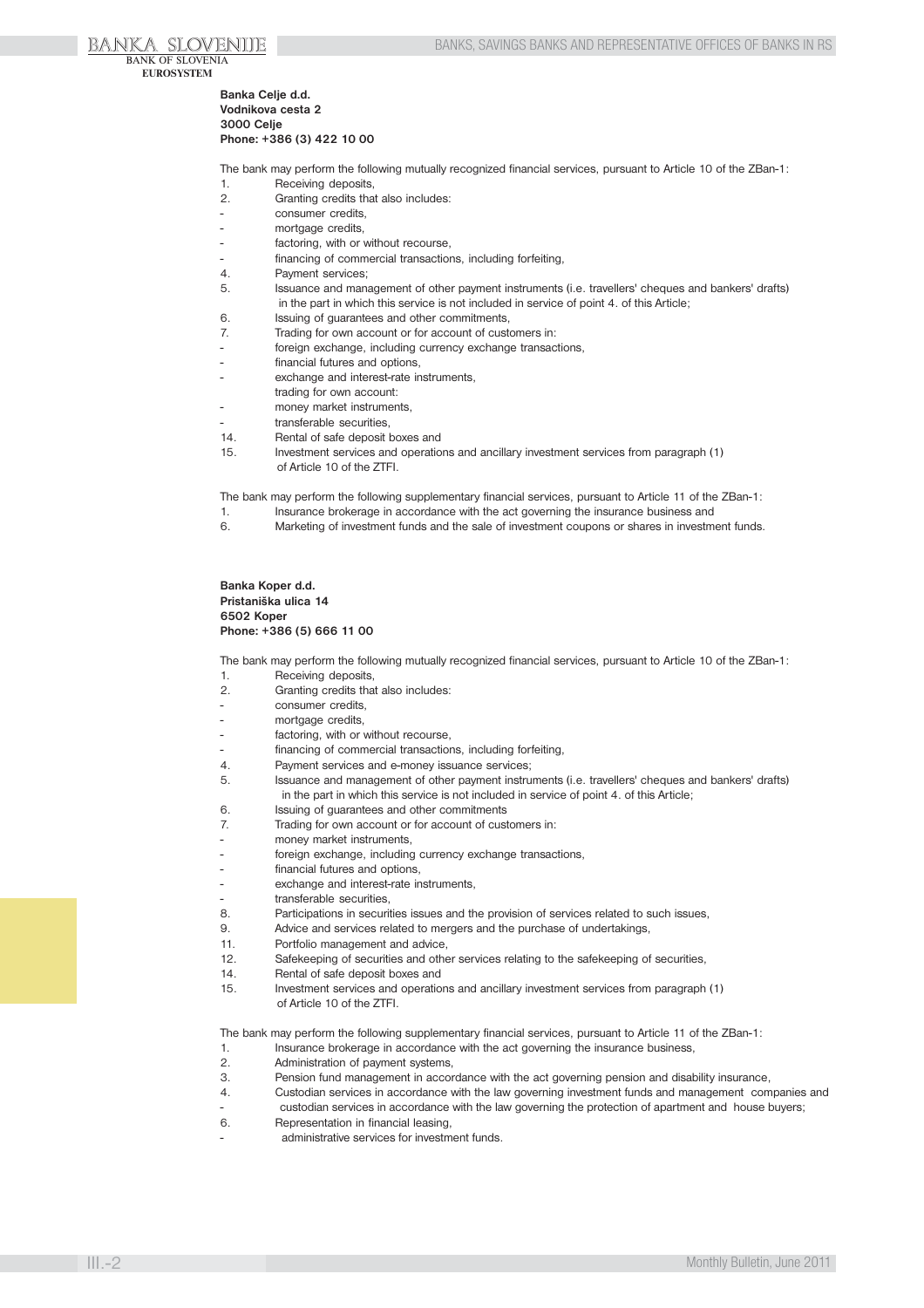

**Banka Sparkasse d.d. Cesta v Kleče 15 1000 Ljubljana Phone: +386 (1) 583 66 66**

The bank may perform the following mutually recognized financial services, pursuant to Article 10 of the ZBan-1: 1. Receiving deposits,

- 2. Granting credits that also includes:
- consumer credits,
- mortgage credits,
- financing of commercial transactions, including forfeiting,
- 4. Payment services;
- 5. Issuance and management of other payment instruments (i.e. travellers' cheques and bankers' drafts) in the part in which this service is not included in service of point 4. of this Article;
- 6. Issuing of guarantees and other commitments,
- 7. Trading for own account or for account of customers in:
- foreign exchange, including currency exchange transactions,
- trading for own account: money market instruments and
- 
- 13. Credit reference services: collection, analysis and provision of information on creditworthiness.

The bank may perform the following supplementary financial services, pursuant to Article 11 of the ZBan-1: 1. Insurance brokerage in accordance with the act governing the insurance business and

- 5. Credit brokerage for consumer and other types of loans;
- 6. Marketing of investment funds and the sale of investment coupons or shares in investment funds,
- advice related to investments (investment advice).

## **Banka Volksbank d.d. Dunajska cesta 128 a 1101 Ljubljana Phone: +386 (1) 530 74 00**

The bank may perform the following mutually recognized financial services, pursuant to Article 10 of the ZBan-1: 1. Receiving deposits,

- 2. Granting credits that also includes:
- 
- consumer credits,
- mortgage credits.
- factoring, with or without recourse,
- financing of commercial transactions, including forfeiting,
- Payment services;
- 5. Issuance and management of other payment instruments (i.e. travellers' cheques and bankers' drafts) in the part in which this service is not included in service of point 4. of this Article;
- 6. Issuing of guarantees and other commitments,
- 7. Trading for own account or for account of customers in:
- foreign exchange, including currency exchange transactions.
- exchange and interest-rate instruments,
- trading for own account:
- money market instruments,
- transferable securities and
- 8. Participations in securities issues and the provision of services related to such issues,
- 15. Investment services and operations and ancillary investment services from paragraph (1) of Article 10 of the ZTFI.

The bank may perform the following supplementary financial services, pursuant to Article 11 of the ZBan-1: 1. Insurance brokerage in accordance with the act governing the insurance business and

- 6. Marketing of investment funds and the sale of investment coupons or shares in investment funds,
- brokerage of financial leasing.

## **BAWAG banka d.d. Bleiweisova cesta 30 1000 Ljubljana Phone: +386 (1) 230 07 06**

The bank may perform the following mutually recognized financial services, pursuant to Article 10 of the ZBan-1:

- 1. Receiving deposits,
- 2. Granting credits that also includes:
- mortgage credits.
- factoring, with or without recourse,<br>6. Saling of quarantees and other co
- 6. Issuing of guarantees and other commitments,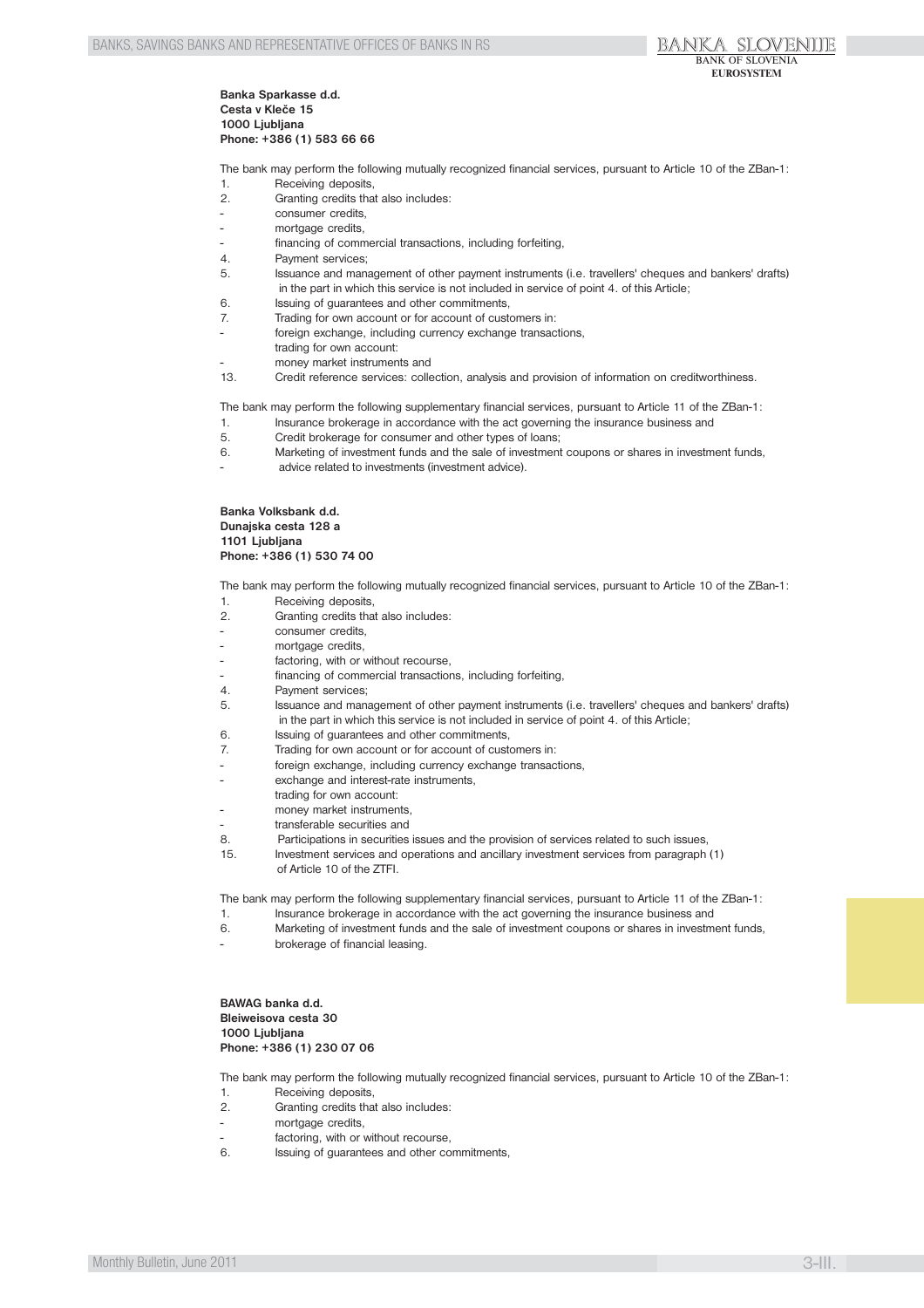**Deželna banka Slovenije d.d. Kolodvorska ulica 9 1000 Ljubljana Phone: +386 (1) 472 71 00**

The bank may perform the following mutually recognized financial services, pursuant to Article 10 of the ZBan-1:

- 1. Receiving deposits,
- 2. Granting credits that also includes:
- consumer credits.
- mortgage credits,
- factoring, with or without recourse.
- financing of commercial transactions, including forfeiting,
- 4. Payment services;
- 5. Issuance and management of other payment instruments (i.e. travellers' cheques and bankers' drafts) in the part in which this service is not included in service of point 4. of this Article;<br>6. Issuing of quarantees and other commitments.
- Issuing of guarantees and other commitments.
- 7. Trading for own account or for account of customers in:
- money market instruments.
- foreign exchange, including currency exchange transactions,
- financial futures and options.
- exchange and interest-rate instruments
- transferable securities,<br>8. Participations in securities
- Participations in securities issues and the provision of services related to such issues.
- 9. Advice and services related to mergers and the purchase of undertakings,
- 11. Portfolio management and advice,
- 12. Safekeeping of securities and other services relating to the safekeeping of securities,
- 13. Credit reference services: collection, analysis and provision of information on creditworthiness.
- 15. Investment services and operations and ancillary investment services from paragraph (1) of Article 10 of the ZTFI.

The bank may perform the following supplementary financial services, pursuant to Article 11 of the ZBan-1: 1. Insurance brokerage in accordance with the act governing the insurance business,

**Factor banka d.d. Tivolska cesta 48 1000 Ljubljana Phone: +386 (1) 230 66 00**

The bank may perform the following mutually recognized financial services, pursuant to Article 10 of the ZBan-1:

- 1. Receiving deposits<br>2. Granting credits that 2. Granting credits that also includes:
- consumer credits,
- mortgage credits.
- factoring, with or without recourse
- financing of commercial transactions, including forfeiting,
- 4. Payment services;
- 5. Issuance and management of other payment instruments (i.e. travellers' cheques and bankers' drafts) in the part in which this service is not included in service of point 4. of this Article;
- 6. Issuing of guarantees and other commitments,
- 7. Trading for own account or for account of customers in:
- money market instruments,
- foreign exchange, including currency exchange transactions,
- financial futures and options
- exchange and interest-rate instruments,
- transferable securities,
- 8. Participations in securities issues and the provision of services related to such issues,
- 9. Advice and services related to mergers and the purchase of undertakings,
- 11 Portfolio management and advice
- 13. Credit reference services: collection, analysis and provision of information on creditworthiness,
- 15. Investment services and operations and ancillary investment services from paragraph (1) of Article 10 of the ZTFI.

The bank may perform the following supplementary financial services, pursuant to Article 11 of the ZBan-1: 3. Pension fund management in accordance with the act governing pension and disability insurance.

**Gorenjska banka d.d., Kranj Bleiweisova cesta 1 4000 Kranj Phone: +386 (4) 208 40 00**

The bank may perform the following mutually recognized financial services, pursuant to Article 10 of the ZBan-1: 1. Receiving deposits,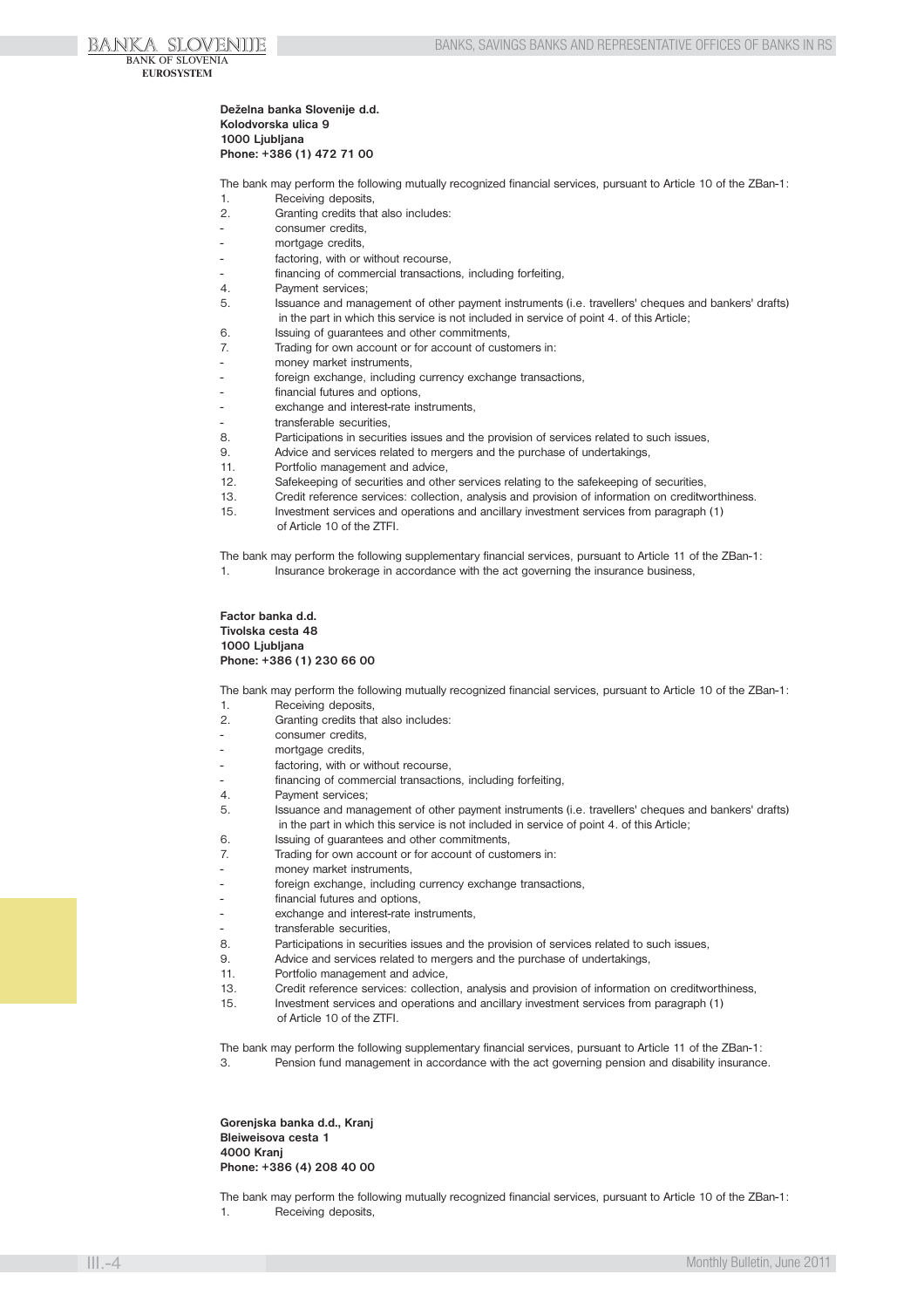

- 2. Granting credits that also includes:
- consumer credits,
- mortgage credits.
- factoring, with or without recourse,
- financing of commercial transactions, including forfeiting,
- 4. Payment services;
- 5. Issuance and management of other payment instruments (i.e. travellers' cheques and bankers' drafts) in the part in which this service is not included in service of point 4. of this Article;
- 6. Issuing of guarantees and other commitments,
- 7. Trading for own account or for account of customers in:
- money market instruments,
- foreign exchange, including currency exchange transactions,
- financial futures and options,
- exchange and interest-rate instruments,
- transferable securities.
- 8. Participations in securities issues and the provision of services related to such issues,
- 9. Advice and services related to mergers and the purchase of undertakings,
- 11. Portfolio management and advice,
- 12. Safekeeping of securities and other services relating to the safekeeping of securities,
- 14. Rental of safe deposit boxes
- 15. Investment services and operations and ancillary investment services from paragraph (1) of Article 10 of the ZTFI.

The bank may perform the following supplementary financial services, pursuant to Article 11 of the ZBan-1: 1. Insurance brokerage in accordance with the act governing the insurance business,

## **Hypo Alpe-Adria-Bank d.d. Dunajska cesta 117 1000 Ljubljana Phone: +386 (1) 580 44 00**

The bank may perform the following mutually recognized financial services, pursuant to Article 10 of the ZBan-1:

- 1. Receiving deposits,
- 2. Granting credits that also includes:
- consumer credits, mortgage credits.
- factoring, with or without recourse,
- financing of commercial transactions, including forfeiting,
- Payment services;
- 5. Issuance and management of other payment instruments (i.e. travellers' cheques and bankers' drafts) in the part in which this service is not included in service of point 4. of this Article;
- 6. Issuing of guarantees and other commitments,
- 7. Trading for own account or for account of customers in:
- money market instruments
- foreign exchange, including currency exchange transactions,
- financial futures and options
- exchange and interest-rate instruments,
- transferable securities,
- 8. Participations in securities issues and the provision of services related to such issues,
- 9. Advice and services related to mergers and the purchase of undertakings,
- 11. Portfolio management and advice,
- 13. Credit reference services: collection, analysis and provision of information on creditworthiness,
- 14. Rental of safe deposit boxes
- 15. Investment services and operations and ancillary investment services from paragraph (1) of Article 10 of the ZTFI.

The bank may perform the following supplementary financial services, pursuant to Article 11 of the ZBan-1:

- 1. Insurance brokerage in accordance with the act governing the insurance business,
- 6. Brokerage of financial leasing
- selling and buying brokerage in precious metals.

## **KD Banka d.d. Neubergerjeva 30 1000 Ljubljana**

The bank may perform the following mutually recognized financial services, pursuant to Article 10 of the ZBan-1: 1. Receiving deposits,

- 2. Granting credits that also includes:
- consumer credits,
- mortgage credits,
- 4. Payment services;
- 5. Issuance and management of other payment instruments (i.e. travellers' cheques and bankers' drafts)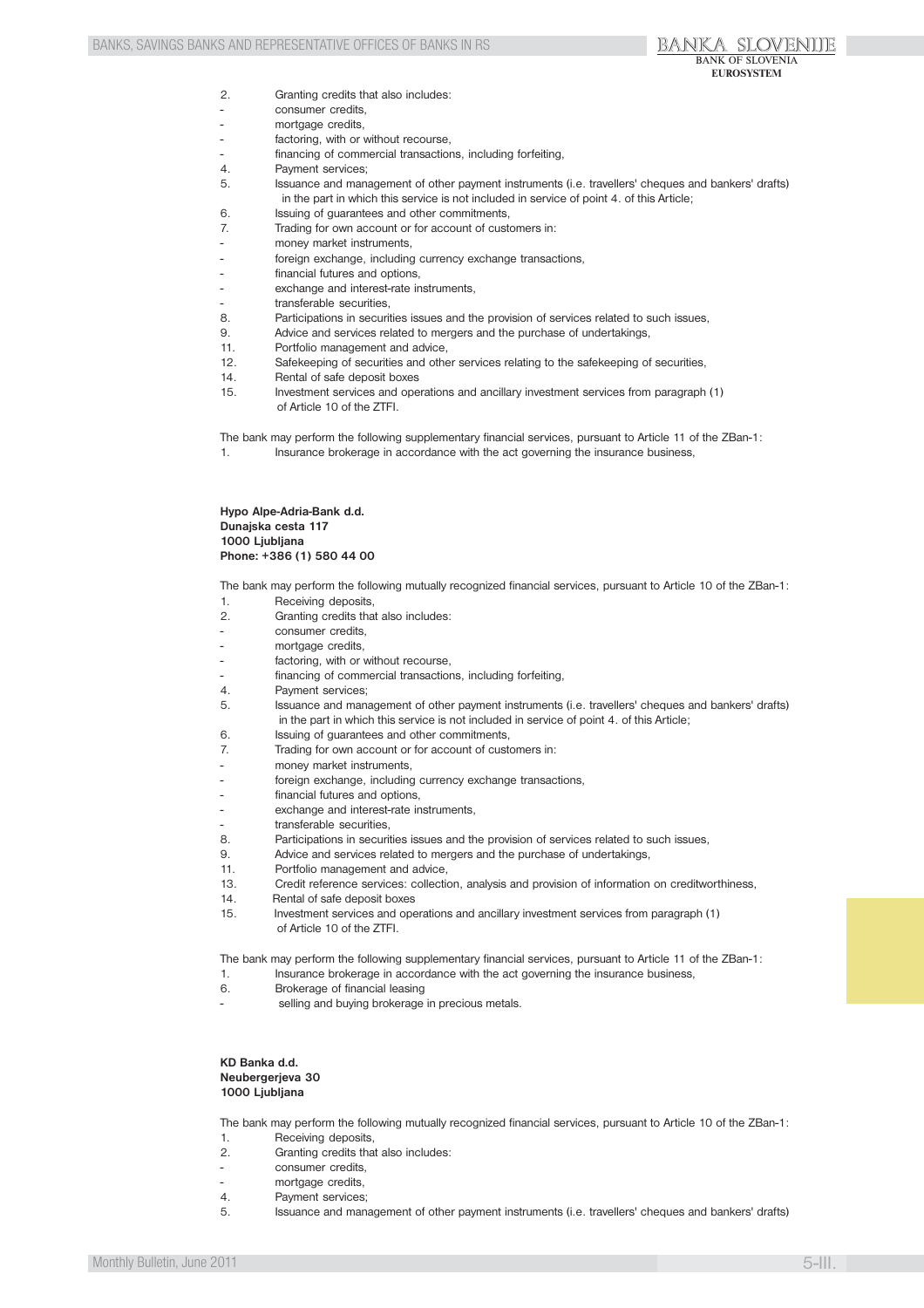- in the part in which this service is not included in service of point 4. of this Article;
- 7. Trading for own account or for account of customers in:
- money market instruments.
- foreign exchange, including currency exchange transactions,
- exchange and interest-rate instruments.
- transferable securities.
- 8. Participations in securities issues and the provision of services related to such issues,
- 9. Advice and services related to mergers and the purchase of undertakings,
- 11. Portfolio management and advice,
- 12. Safekeeping of securities and other services relating to the safekeeping of securities,
- 15. Investment services and operations and ancillary investment services from paragraph (1) of Article 10 of the ZTFI.

The bank may perform the following supplementary financial services, pursuant to Article 11 of the ZBan-1:

- 1. Insurance brokerage in accordance with the act governing the insurance business,
- 5. Credit brokerage in consumer and other credits.

**Nova Kreditna banka Maribor d.d. Ulica Vita Kraigherja 4 2505 Maribor Phone: +386 (2) 229 22 90**

The bank may perform the following mutually recognized financial services, pursuant to Article 10 of the ZBan-1:

- 1. Receiving deposits,
- 2. Granting credits that also includes:
- consumer credits,
- mortgage credits,
- factoring, with or without recourse,
- financing of commercial transactions, including forfeiting,
- 4. Payment services;
- 5. Issuance and management of other payment instruments (i.e. travellers' cheques and bankers' drafts) in the part in which this service is not included in service of point 4. of this Article;<br>6. Issuing of guarantees and other commitments,
- 6. Issuing of guarantees and other commitments,
- 7. Trading for own account or for account of customers in:
- money market instruments,
- foreign exchange, including currency exchange transactions,
- financial futures and options,
- exchange and interest-rate instruments,
- transferable securities
- 8. Participations in securities issues and the provision of services related to such issues,
- 9. Advice and services related to mergers and the purchase of undertakings,
- 11. Portfolio management and advice,
- 12. Safekeeping of securities and other services relating to the safekeeping of securities,
- 14. Rental of safe deposit boxes and
- 15. Investment services and operations and ancillary investment services from paragraph (1) of Article 10 of the ZTFI.

The bank may perform the following supplementary financial services, pursuant to Article 11 of the ZBan-1:

- 1. Insurance brokerage in accordance with the act governing the insurance business and
- 6. Marketing of investment funds and the sale of investment coupons or shares in investment funds - brokerage of voluntary supplementary retirement insurance.

**Nova Ljubljanska banka d.d., Ljubljana Trg republike 2 1520 Ljubljana Phone: +386 (1) 425 01 55**

The bank may perform the following mutually recognized financial services, pursuant to Article 10 of the ZBan-1:

- 1. Receiving deposits,
- 2. Granting credits that also includes:
- consumer credits,
- mortgage credits,
- factoring, with or without recourse,
- financing of commercial transactions, including forfeiting,
- 4. Payment services;
- 5. Issuance and management of other payment instruments (i.e. travellers' cheques and bankers' drafts) in the part in which this service is not included in service of point 4. of this Article;
- 6. Issuing of guarantees and other commitments,
- 7. Trading for own account or for account of customers in:
- money market instruments,
- foreign exchange, including currency exchange transactions,
- financial futures and options,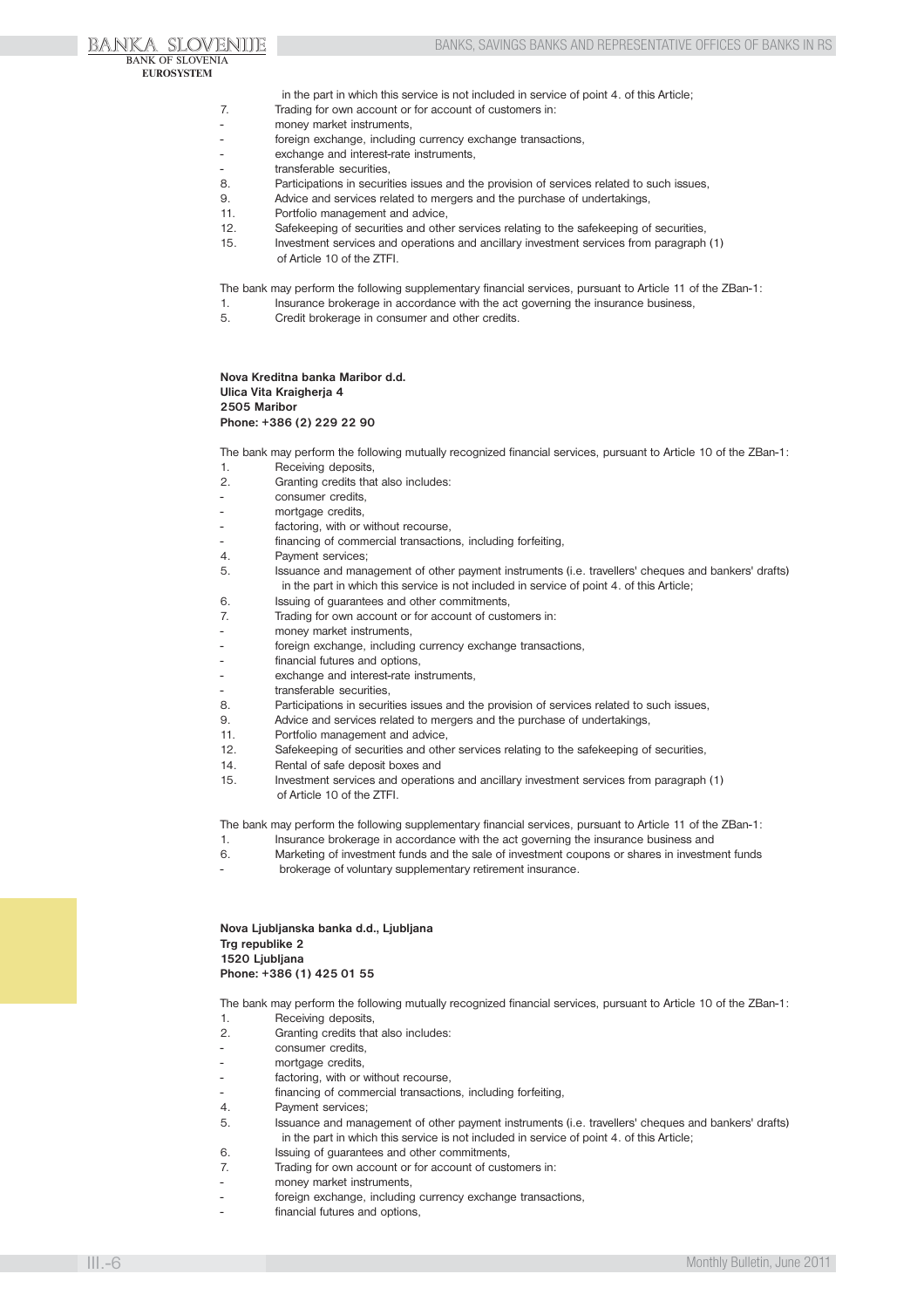

exchange and interest-rate instruments,

- transferable securities,
- 8. Participations in securities issues and the provision of services related to such issues,
- 9. Advice and services related to mergers and the purchase of undertakings,
- 10. Money broking on inter bank markets,
- 11. Portfolio management and advice,
- 12. Safekeeping of securities and other services relating to the safekeeping of securities,
- 13. Credit reference services: collection, analysis and provision of information on creditworthiness,
- 14. Rental of safe deposit boxes and
- 15. Investment services and operations and ancillary investment services from paragraph (1) of Article 10 of the ZTFI.

The bank may perform the following supplementary financial services, pursuant to Article 11 of the ZBan-1:

- 1. Insurance brokerage in accordance with the act governing the insurance business,
- 4. Custodian services in accordance with the law governing investment funds and management companies and
- 5. Credit brokerage for consumer and other types of loans.

**Poštna banka Slovenije, d.d. - b. sk. NKBM d.d. Ulica Vita Kraigherja 5 2000 Maribor Phone: +386 (2) 228 82 00**

The bank may perform the following mutually recognized financial services, pursuant to Article 10 of the ZBan-1:

- 1. Receiving deposits,
- 2. Granting credits that also includes:
- consumer credits.
- mortgage credits,
- factoring, with or without recourse,
- financing of commercial transactions, including forfeiting,
- 4. Payment services;
- 5. Issuance and management of other payment instruments (i.e. travellers' cheques and bankers' drafts) in the part in which this service is not included in service of point 4. of this Article;
- 6. Issuing of guarantees and other commitments,
- 7. Trading for own account or for account of customers in:
- foreign exchange, including currency exchange transactions.
- trading for own account:
- money market instruments and
- transferable securities.

**Probanka, d.d. Trg Leona Štuklja 12 2000 Maribor Phone: +386 (2) 252 05 00**

The bank may perform the following mutually recognized financial services, pursuant to Article 10 of the ZBan-1: 1. Receiving deposits,

- 2. Granting credits that also includes:
- consumer credits.
- mortgage credits,
- factoring, with or without recourse,
- financing of commercial transactions, including forfeiting,
- 3. Financial leasing: financial leasing of assets of which the duration approximately equals the expected useful life of the asset which is the object of the lease and for which the lessee acquires most of the benefit from the use of the asset and accepts the full risk of the transaction,
- 4. Payment services;
- 5. Issuance and management of other payment instruments (i.e. travellers' cheques and bankers' drafts) in the part in which this service is not included in service of point 4. of this Article;
- 6. Issuing of guarantees and other commitments,
- 7. Trading for own account or for account of customers in:
- money market instruments,
- foreign exchange, including currency exchange transactions,
- financial futures and options.
- exchange and interest-rate instruments,
- transferable securities.
- 8. Participations in securities issues and the provision of services related to such issues,
- 9. Advice and services related to mergers and the purchase of undertakings,
- 11 Portfolio management and advice
- 12. Safekeeping of securities and other services relating to the safekeeping of securities,
- 14. Rental of safe deposit boxes and
- 15. Investment services and operations and ancillary investment services from paragraph (1) of Article 10 of the ZTFI.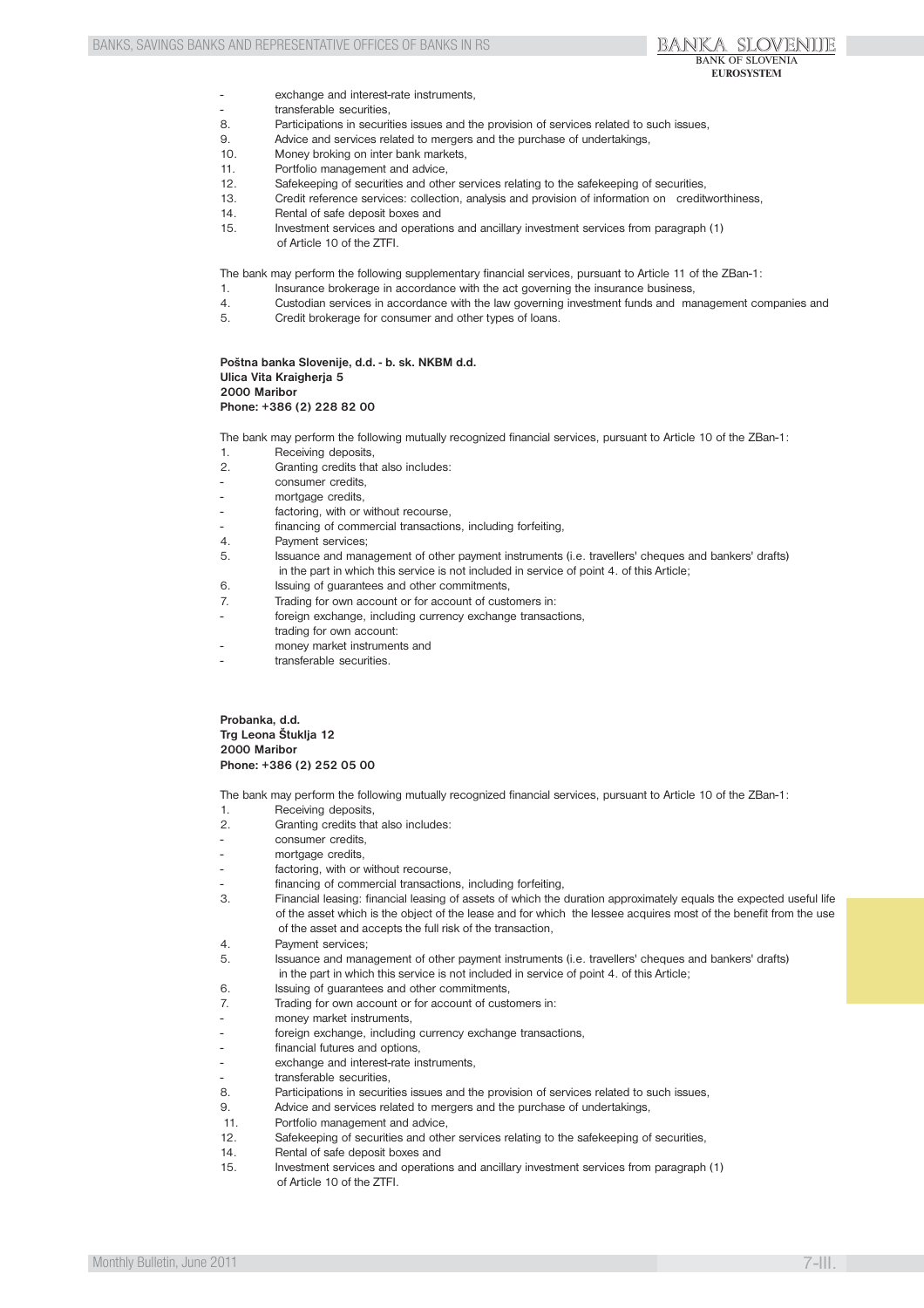The bank may perform the following supplementary financial services, pursuant to Article 11 of the ZBan-1:

- 1. Insurance brokerage in accordance with the act governing the insurance business and
- 3. Pension fund management in accordance with the act governing pension and disability insurance.

**Raiffeisen banka d.d. Zagrebška cesta 76 2000 Maribor Phone: +386 (2) 229 31 00**

The bank may perform the following mutually recognized financial services, pursuant to Article 10 of the ZBan-1:

- 1. Receiving deposits, 2. Granting credits that also includes:
- consumer credits,
- mortgage credits,
- factoring, with or without recourse,
- financing of commercial transactions, including forfeiting,
- 4. Payment services;
- 5. Issuance and management of other payment instruments (i.e. travellers' cheques and bankers' drafts) in the part in which this service is not included in service of point 4. of this Article;
- 6. Issuing of guarantees and other commitments,
- 7. Trading for own account or for account of customers in:
- money market instruments
- foreign exchange, including currency exchange transactions,
- financial futures and options.
- exchange and interest-rate instruments.
- transferable securities.
- 8. Participations in securities issues and the provision of services related to such issues,
- 9. Advice and services related to mergers and the purchase of undertakings,
- 11 Portfolio management and advice
- 12. Safekeeping of securities and other services relating to the safekeeping of securities,
- 14. Rental of safe deposit boxes and
- 15. Investment services and operations and ancillary investment services from paragraph (1) of Article 10 of the ZTFI.

The bank may perform the following supplementary financial services, pursuant to Article 11 of the ZBan-1: 1. Insurance brokerage in accordance with the act governing the insurance business.

## **SKB Banka d.d. Ljubljana Ajdovščina 4 1513 Ljubljana Phone: +386 (1) 471 51 00**

The bank may perform the following mutually recognized financial services, pursuant to Article 10 of the ZBan-1:

- 1. Receiving deposits,
- 2. Granting credits that also includes:
- consumer credits,
- mortgage credits.
- factoring, with or without recourse,
- financing of commercial transactions, including forfeiting,
- 3. Financial leasing: financial leasing of assets of which the duration approximately equals the expected useful life of the asset which is the object of the lease and for which the lessee acquires most of the benefit from the use of the asset and accepts the full risk of the transaction,
- 4. Payment services;
- 5. Issuance and management of other payment instruments (i.e. travellers' cheques and bankers' drafts) in the part in which this service is not included in service of point 4. of this Article;
- 6. Issuing of guarantees and other commitments,
- 7. Trading for own account or for account of customers in:
- money market instruments.
- foreign exchange, including currency exchange transactions,
- financial futures and options,
- exchange and interest-rate instruments
- transferable securities,<br>8. Participations in securit
- Participations in securities issues and the provision of services related to such issues.
- 9. Advice and services related to mergers and the purchase of undertakings,
- 10. Money broking on interbank markets,
- 12. Safekeeping of securities and other services relating to the safekeeping of securities,
- 13. Credit reference services: collection, analysis and provision of information on creditworthiness,
- 14. Rental of safe deposit boxes and
- 15. Investment services and operations and ancillary investment services from paragraph (1) of Article 10 of the ZTFI.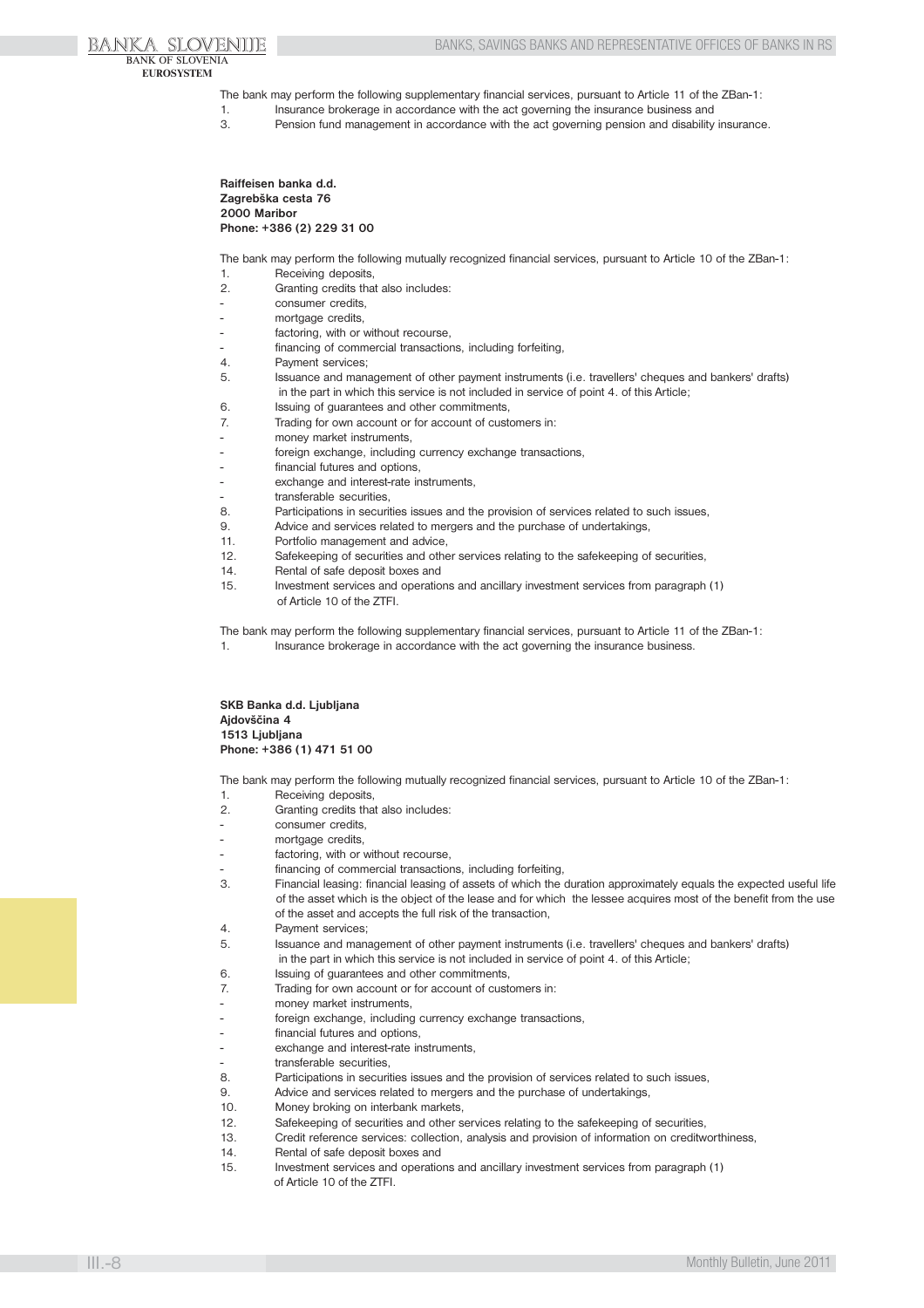The bank may perform the following supplementary financial services, pursuant to Article 11 of the ZBan-1:

1. Insurance brokerage in accordance with the act governing the insurance business and

5. Credit brokerage for consumer and other types of loans.

**Slovenska investicijska banka, d.d. – liquidation procedure Čopova ulica 38 1101 Ljubljana Phone: +386 (1) 242 03 00**

At General Meeting held on 29.12.2003 was adopted a Decision about liquidation procedure.

**SID - Slovenska izvozna in razvojna banka, d.d., Ljubljana Ulica Josipine Turnograjske 6 1000 Ljubljana Phone: +386 (1) 200 75 00**

The bank may perform the following mutually recognized financial services, pursuant to Article 10 of the ZBan-1: 2. Granting credits that also includes:

- mortgage credits,
- factoring, with or without recourse,
- financing of commercial transactions, including forfeiting,
- 6. Issuing of guarantees and other commitments,
- 7. Trading for own account or for account of customers in:
- foreign exchange, including currency exchange transactions,
- financial futures and options,
- exchange and interest-rate instruments,
- trading for own account:
- money market instruments and
- 13. Credit reference services: collection, analysis and provision of information on creditworthiness.

**UniCredit Banka Slovenija d.d. Šmartinska cesta 140 1000 Ljubljana Phone: +386 (1) 587 66 00**

The bank may perform the following mutually recognized financial services, pursuant to Article 10 of the ZBan-1:

- 1. Receiving deposits,
- 2. Granting credits that also includes:
- consumer credits.
- mortgage credits.
- factoring, with or without recourse,
- financing of commercial transactions, including forfeiting,
- 4. Payment services;
- 5. Issuance and management of other payment instruments (i.e. travellers' cheques and bankers' drafts) in the part in which this service is not included in service of point 4. of this Article;
- 6. Issuing of guarantees and other commitments,
- 7. Trading for own account or for account of customers in:
- money market instruments,
- foreign exchange, including currency exchange transactions,
- financial futures and options,
- exchange and interest-rate instruments,
- transferable securities,
- 8. Participations in securities issues and the provision of services related to such issues,
- 9. Advice and services related to mergers and the purchase of undertakings,
- 11. Portfolio management and advice,
- 15. Investment services and operations and ancillary investment services from paragraph (1) of Article 10 of the ZTFI.

The bank may perform the following supplementary financial services, pursuant to Article 11 of the ZBan-1:

- 1. Insurance brokerage in accordance with the act governing the insurance business and
- 4. Custodian services in accordance with the law governing investment funds and management companies;
- 6. Brokerage of financial leasing.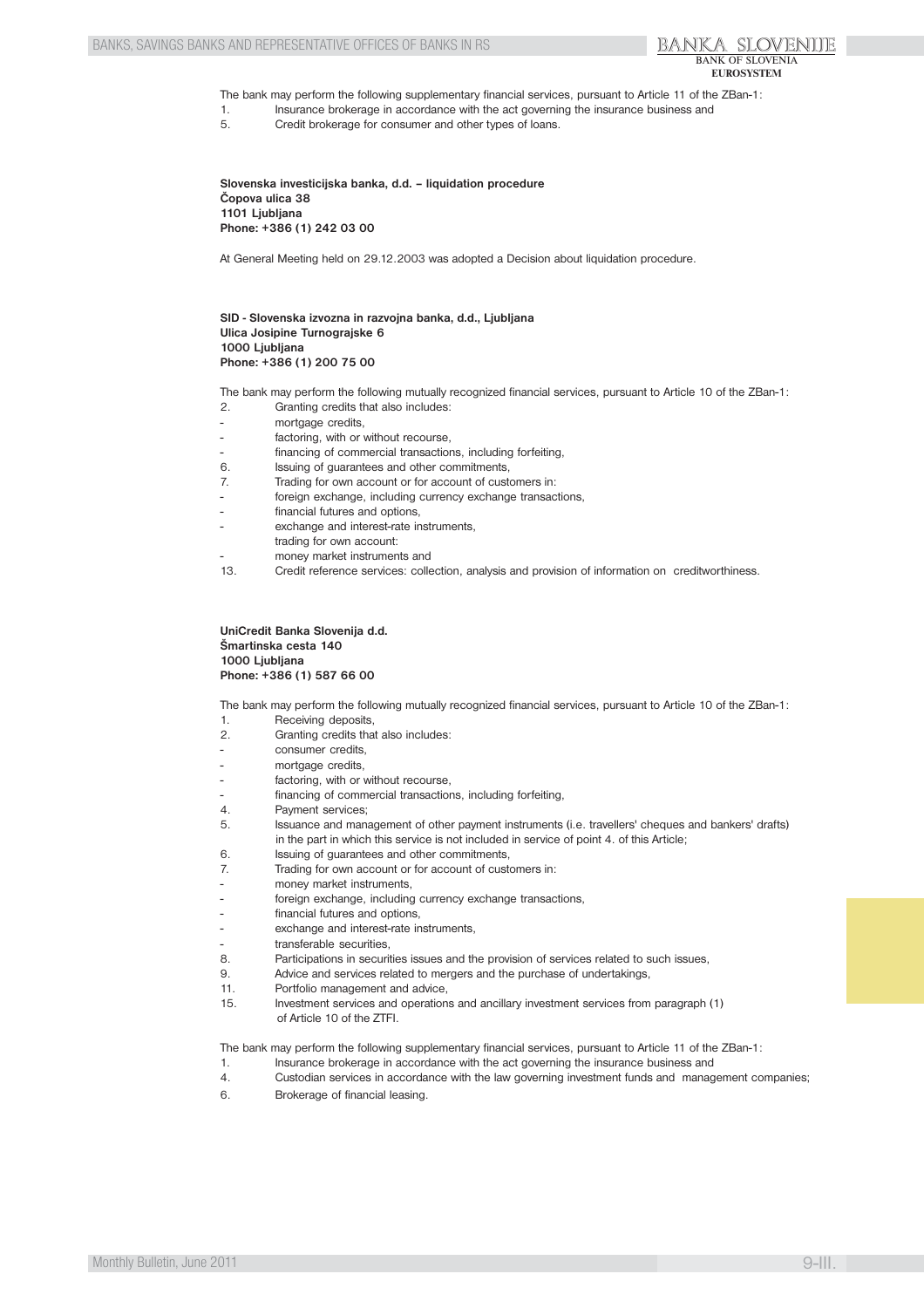# **II. Savings banks**

## **Delavska hranilnica d.d. Ljubljana Miklošičeva cesta 5 1000 Ljubljana Phone: +386 (1) 300 02 00**

The savings bank may perform the following mutually recognized financial services, pursuant to Article 10 of the ZBan-1:

- 1. Receiving deposits,
- 2. Granting credits that also includes:
- consumer credits. - mortgage credits.
- financing of commercial transactions, including forfeiting,
- 4. Payment services;
- 5. Issuance and management of other payment instruments (i.e. travellers' cheques and bankers' drafts) in the part in which this service is not included in service of point 4. of this Article;
- 6. Issuing of guarantees and other commitments,
- 7. Trading for own account or for account of customers in:
- foreign exchange, including currency exchange transactions, trading for own account:
- money market instruments,
- transferable securities.

The savings bank may perform the following supplementary financial services, pursuant to Article 11 of the ZBan-1:

1. Insurance brokerage in accordance with the act governing the insurance business.

**Hranilnica LON, d.d., Kranj Bleiweisova cesta 2 4000 Kranj Phone: +386 (4) 280 07 77**

The savings bank may perform the following mutually recognized financial services, pursuant to Article 10 of the ZBan-1: 1. Receiving deposits,

- 2. Granting credits that also includes:
- consumer credits,
- mortgage credits,
- factoring, with or without recourse,
- financing of commercial transactions, including forfeiting,
- 4. Payment services;
- 5. Issuance and management of other payment instruments (i.e. travellers' cheques and bankers' drafts)
- in the part in which this service is not included in service of point 4. of this Article;<br>6. Issuing of guarantees and other commitments, 6. Issuing of guarantees and other commitments,
- 7. Trading for own account or for account of customers in:
- foreign exchange (only currency exchange transactions),
- trading for own account:
- money market instruments and
- 13. Credit reference services: collection, analysis and provision of information on creditworthiness.

The savings bank may perform the following supplementary financial services, pursuant to Article 11 of the ZBan-1: 5. Credit brokerage for consumer and other types of loans.

**Hranilnica in posojilnica Vipava d.d. Glavni trg 15 5271 Vipava Phone: +386 (5) 366 45 00**

The savings bank may perform the following mutually recognized financial services, pursuant to Article 10 of the ZBan-1: 1. Receiving deposits,

- 2. Granting credits that also includes:
- consumer credits,
- mortgage credits,
- financing of commercial transactions, including forfeiting,
- 4. Payment services;
- 5. Issuance and management of other payment instruments (i.e. travellers' cheques and bankers' drafts) in the part in which this service is not included in service of point 4. of this Article;
- 6. Issuing of guarantees and other commitments,
- 7. Trading for own account in:
- money market instruments.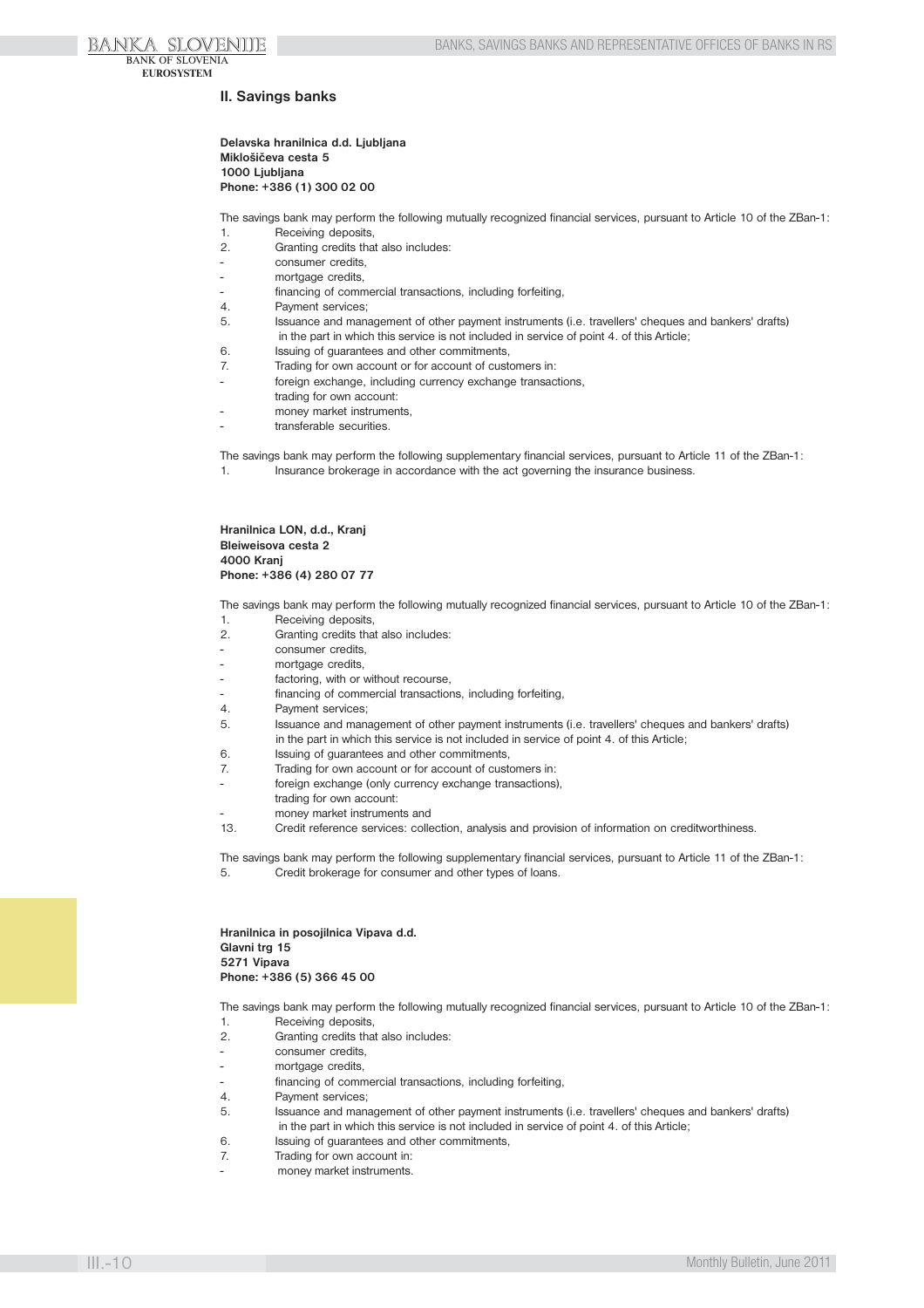BANKA SLOVENIJE BANK OF SLOVENIA **EUROSYSTEM**

# **III. Representative offices of the member state's banks:**

European Bank for Reconstruction European Bank for Reconstruction and Development<br>
One Exchange Square<br>
One Exchange Square<br>  $\frac{1}{2}$  and Development<br>  $\frac{1}{2}$  and Development One Exchange Square London EC2A 2JN 1000 Ljubljana<br>Great Britain 1000 Hybrid Phone: +386 (

A-9020 Klagenfurt/ Celovec 1102 Ljubljana Austria **Phone: +386 (1) 589 09 10** 

## **Bank Bank representative office address**

Phone: +386 (1) 426 36 00

BKS Bank AG BKS – Predstavništvo v Republiki Sloveniji Dunajska cesta 161

# **IV. Branches of the member state's banks:**

Banks, authorized in a Member State to carry out all or particular banking and other financial services, itemized in the Annex I of Directive 2006/48/ES (List of activities, for which mutual recognition is enforced) and may perform these activities within the Republic of Slovenia, through a branch or directly.

## **Branches in Slovenia:**

BKS Bank AG Bančna podružnica Dunajska cesta 161 1102 Ljubljana

Zveza Bank Podružnica Ljubljana Bravničarjeva 13 1000 Ljubljana

RCI Banque Societe Anonyme Bančna podružnica Ljubljana Dunajska cesta 22 1511 Ljubljana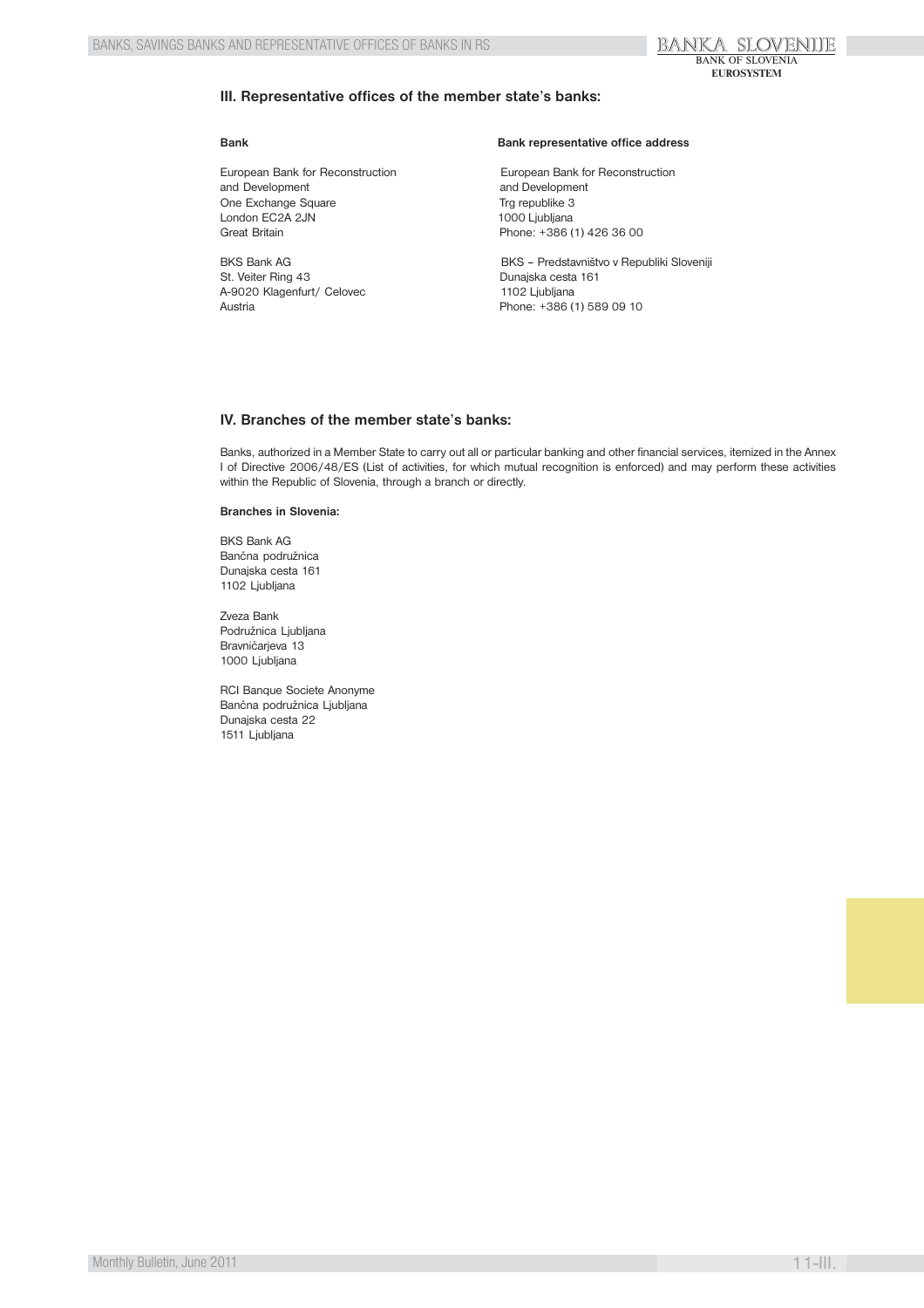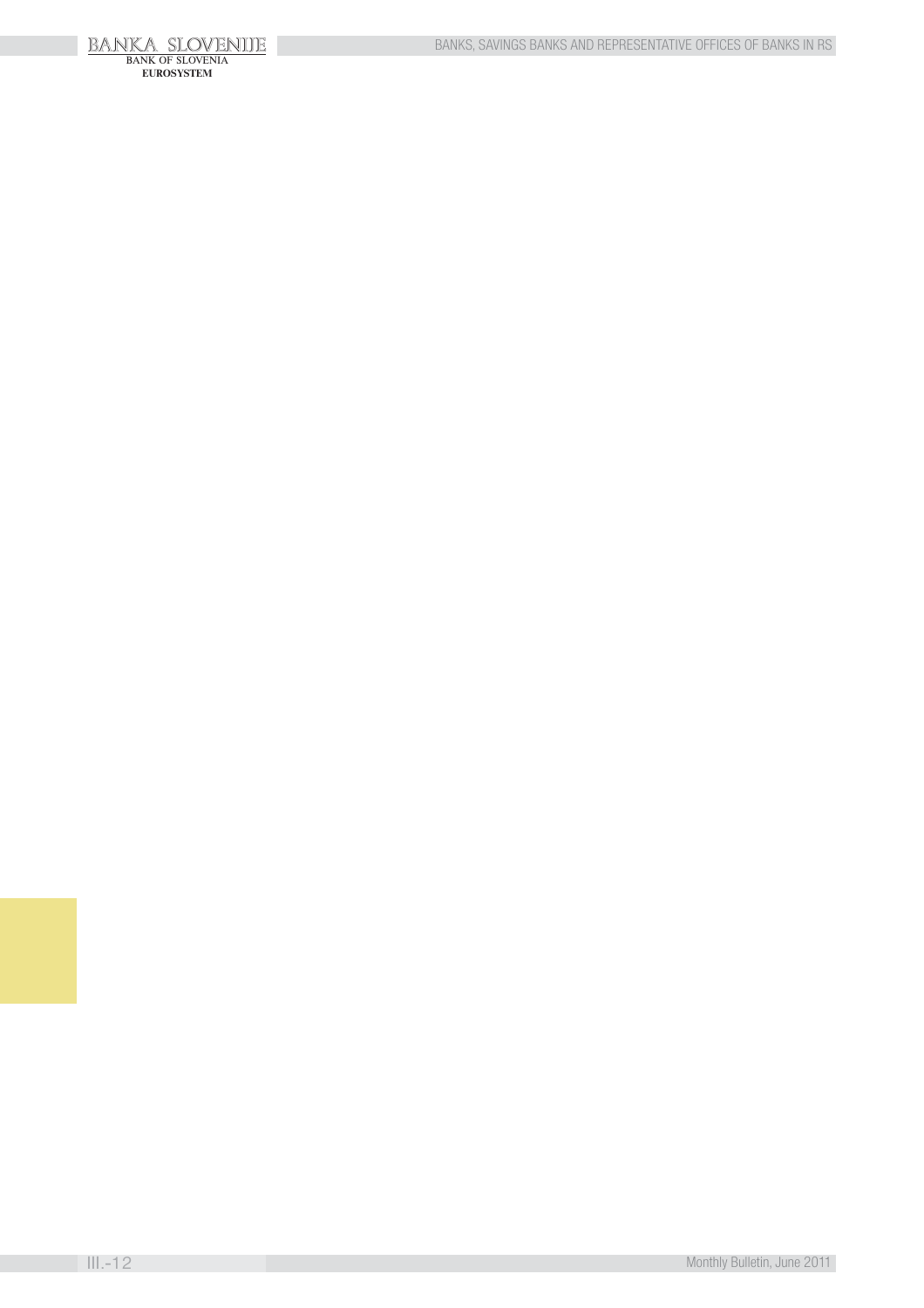# IV. NOTES ON METHODOLOGY

# **General notes**

## **Sectors**

For data from 30 April 1999 onwards, a sectorization has been implemented according to the Regulation on Introduction and Implementation of Standard Classification of Institutional Sectors (hereinafter SKIS), published in the Official Gazette No. 56/98. SKIS, which implemented a national standard for economic sectorization, based on the European System of Accounts 95 and is in accordance with the System of National Accounts 93. According to SKIS, the economy is divided into the following sectors: non-financial corporations, financial corporations (central bank, commercial banks, and other financial institutions), general government, households, non-profit institutions serving households, and the external sector (nonresidents).

The external sector comprises non-residents; the domestic sector, residents.

Residents of the Republic of Slovenia are defined as:

- companies and other legal entities with a registered office in the Republic of Slovenia, not including their branches abroad;
- branches of foreign companies entered in the Register of Companies of the Republic of Slovenia;
- sole proprietors or natural persons independently performing business activities as their primary occupation, with a registered office in the Republic of Slovenia or having permanent residence in the Republic of Slovenia;
- natural persons with permanent residence in the Republic of Slovenia;
- natural persons temporarily residing in the Republic of Slovenia, holding a residential or working visa valid for no less than six months; and
- diplomatic, consular and other representative offices of the Republic of Slovenia abroad which are financed from the Budget, as well as Slovene citizens employed at these representative offices and their family members.

All other persons and entities shall be deemed non-residents.

The domestic sector is broken down to the monetary sector and non-monetary sectors. The monetary sector consists of the Bank of Slovenia and other monetary financial institutions (banks, savings banks and money market funds). Domestic monetary financial institutions, owned by both residents and non-residents, are included.

Non-monetary sectors are: non-financial corporations, non-monetary financial institutions, general government, households, and non-profit institutions serving households. Non-financial corporations (enterprises) are legal persons – market producers of goods and non-financial services.

The non-monetary financial institutions sector comprises other financial institutions. Other financial institutions are: other financial intermediaries, except insurance corporations and pension funds (mutual funds, investment funds and financial leasing companies), financial auxiliaries (securities brokers/dealers, stock exchanges) and insurance corporations and pension funds.

The general government consists of the central government (administrative departments of state and central government agencies), local government (local administration, local agencies) and social security funds.

"Households" refers to resident individuals as consumers, resident individuals as sole proprietorships, and partnerships being market producers and having no independent legal status. The data of the latter, prior to 30 April 1999, were included in the enterprises sector.

Non-profit institutions serving households are clubs, political parties, trade unions, churches or religious societies, humanitarian and charity organizations, and professional societies.

# **Characteristics of the data**

- The data present stocks of assets and liabilities at the end of the period.
- Data on stocks denominated in foreign currencies are converted into domestic currency using the official end-ofperiod middle exchange rate.
	- Data in tables are not seasonally adjusted.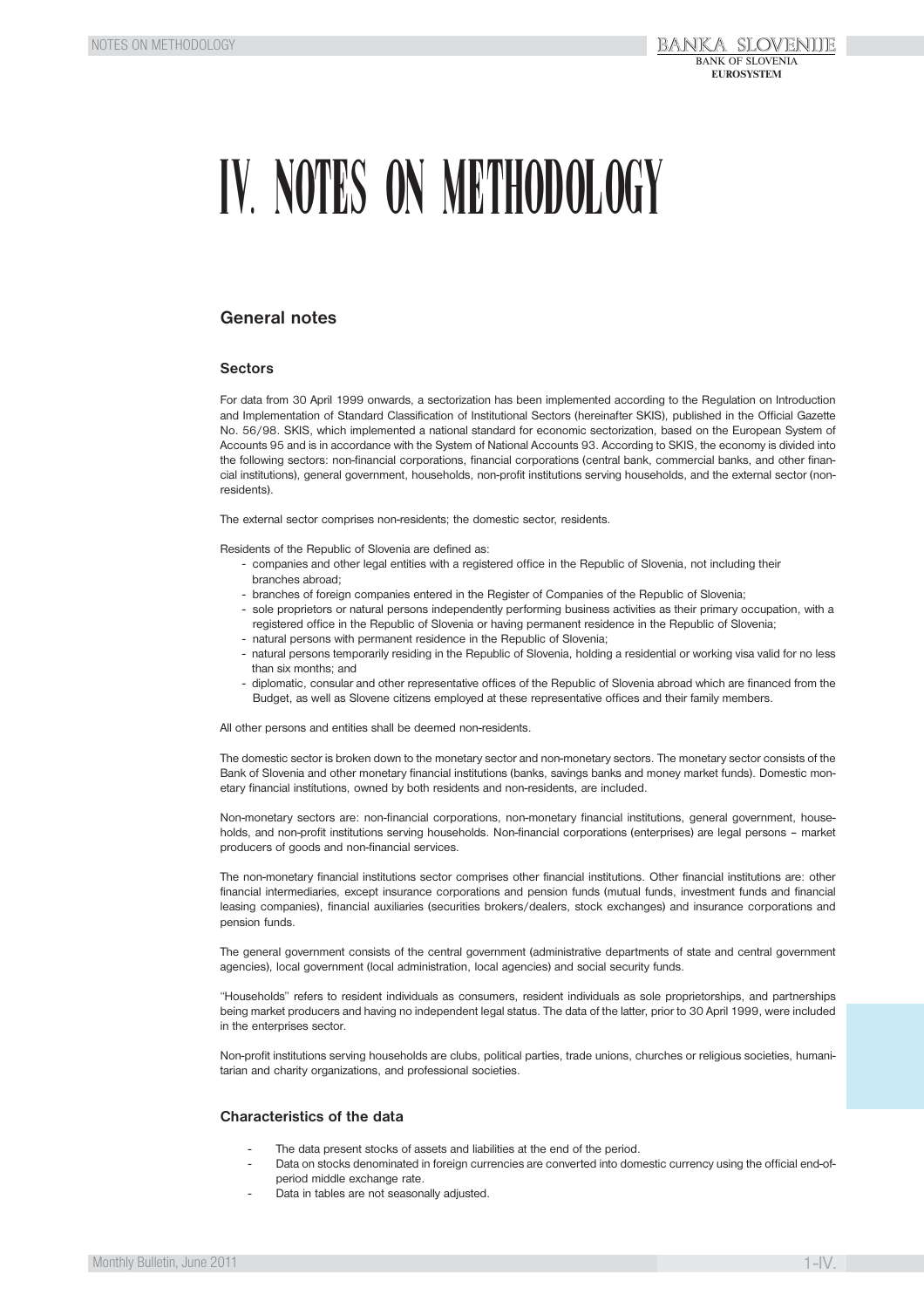# **Table: Republic of Slovenia: General Information**

The table shows basic general data on Slovenia and its economy. In the "Latest actual" column, the latest available data for the current year are published. Sources of the data are the Bank of Slovenia, the Ministry of Finance and the Statistical Office of the Republic of Slovenia.

# **1. MONEY AND MONETARY FINANCIAL INSTITUTIONS**

Data in all tables present stocks items at the end of the period. Last published data are preliminary. The change in the reporting could cause some inconsistencies in conceptual definitions of some items in the year 2005 data.

Until the end of December 2006 the data is published in the currency SIT, from 1 January 2007 the data is published in the currency EUR. The currency EUR in the data until the end of December 2006 is considered as foreign currency, from 1 January 2007 as domestic currency.

# **Change of Methodology**

In May 2006 the tables of the Money and Monetary Financial Institutions chapter, have been changed. Structurally similar tables are based on the methodology of the European Central Bank (ECB) or of the euro area and no more on the methodology of the International Monetary Fund. The data source for the data of the MFI's in the changed tables is the report of the monetary financial institutions and not the bookkeeping report of the banks and savings banks. The main methodological changes are explained below.

The data from the new tables is available since December 2004, while the time series of the old tables up to March 2006 are still available on the Bank of Slovenia internet page (*http://www.bsi.si/en/*).

The main differences between the methodology of the ECB and the tables in the monthly bulletin up to April 2006 are as follows:

- The sector of the monetary financial institutions, MFI, contains banks, savings banks, savings and loans undertakings and money market funds, but it does not include old LB in KBM banks, while the banking sector without savings banks, savings and loans undertakings and money market funds but with the old LB and KBM is presented in the old bulletin tables.
- Balance sheet total according to the ECB's methodology differs from the balance sheet total according to the IMF's methodology mainly because of the different treatment of the loans. The loans are recorded on gross basis in the new tables and net of provisions in the old set. Consequently the stock of the loans is different.
- There is a difference among the stock of the items loans and deposits and debt securities among the claims and liabilities, because of the inclusion of the negotiable/non-negotiable securities into the items loans/deposits and debt securities. According to the ECB's methodology, the non-negotiable debt securities are included into the loans/deposits and the negotiable debt securities into the debt securities.
- According to the ECB's methodology, the deals by procuration and internal affairs are included on a net basis, while before they were shown on a gross basis.
- There are differences in the composition of monetary aggregates according to national definition and harmonized monetary aggregates according to the ECB's definition that are described below.

Since April 2006 the data of the specific balance sheet items (loans, deposits, securities other than shares and issued debt securities) are in line with the ECB's request recorded according to their nominal values. The nominal value of a specific instrument is an amount of the principal, which is owed by the debtor to the creditor:

- loans: unpaid principal, not included the accrued interest, the commissions and other expenses,
- deposits: amount of the time deposits, the accrued interest not included,
- debt securities: nominal value.

Interest, which is subscribed to the principal and thus increases it, is the component of the nominal value.

# **Description of the balance sheet instruments**

Below is a short description of the balance sheet aggregate items or instruments, as defined by the European Central bank:

## **Cash**

Holdings of domestic and foreign banknotes and coins in circulation that are commonly used to make payments.

## **Loans**

For the purposes of the statistical reporting scheme, this item consists of funds lent by reporting agents to borrowers, which are not evidenced by documents or are represented by a single document (even if it has become negotiable). It includes assets in the form of deposits, bad debt loans, in respect of which repayment is overdue or otherwise identified as being impaired, traded loans, subordinated debt in the form of deposits or loans and claims under reverse repos. The stock of loans is included into the item according to the "gross" principle.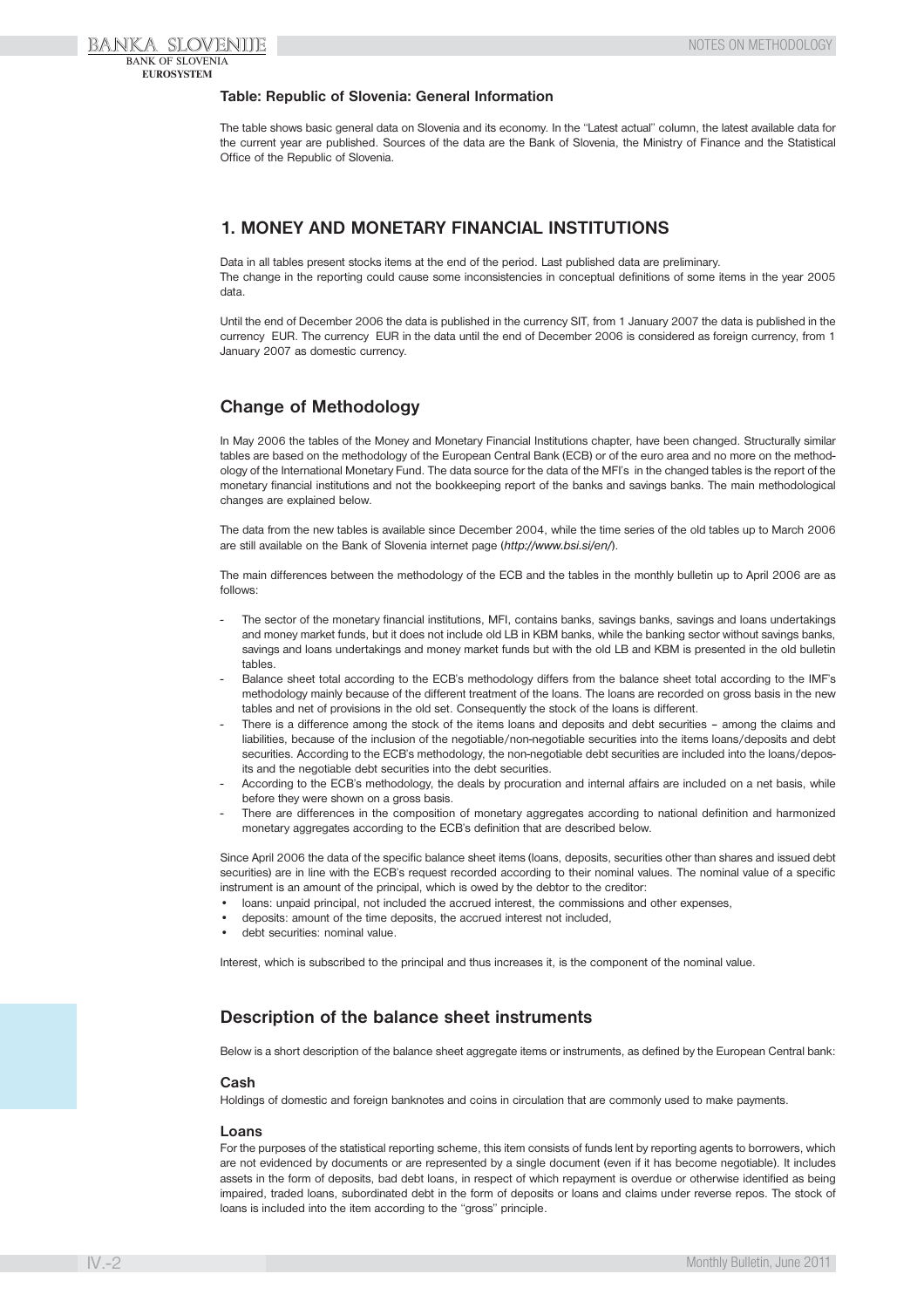## BANKA SLOVENIJE BANK OF SLOVENIA **EUROSYSTEM**

## **Securities other than shares**

Holdings of securities other than shares or other equity, which are negotiable and usually traded on secondary markets or can be offset on the market, and which do not grant the holder any ownership rights over the issuing institution. Besides negotiable debt securities this item includes: negotiable loans that have been restructured into a large number of identical documents and that can be traded on secondary markets and subordinated debt in the form of debt securities. The item does not include the accrued interest – which are classified into the item remaining assets, except when the separation is not possible (when the interest is the inseparable part of the market price).

## **Shares and other equity**

Holdings of securities which represent property rights in corporations or quasi-corporations. These securities generally entitle the holders to a share in the profits of corporations or quasi-corporations and to a share in their own funds in the event of liquidation. Mutual fund shares and money market fund shares/units are included here.

## **Remaining assets**

This item may also include: financial derivative positions with gross positive market values, non-financial assets (tangible or intangible), accrued interest receivable on loans and securities, the surplus from the deals by procuration, internal affairs.

## **Deposits**

Amounts owed to creditors by reporting agents, other than those arising from the issue of negotiable debt securities. Deposits also cover loans as liabilities of MFIs, which represent amounts received by MFIs that are not structured in the form of deposits, non-negotiable debt securities issued, liabilities for the loans received and where they are not separately stated also deposits redeemable at notice, repos and traded loans.

## **Debt securities issued**

Securities other than equity issued by reporting agents, which are negotiable and usually traded on secondary markets or which can be offset on the market, and which do not grant the holder any ownership rights over the issuing institution, and the subordinated debt issued by MFI's in the form of the debt securities. The accrued interest are not included in the stock data, but classified to the remaining liabilities. The amount of debt securities is shown net of own purchase.

#### **Capital and reserves**

This category comprises the amounts arising from the issue of equity capital, including also non-distributed benefits or funds, specific and general provisions against loans, securities and other types of assets. The item is adequately netted for the own shares owned. This item also includes the difference between the revenues and expenditures during the year and the money market fund shares/units issued.

## **Remaining liabilities**

The remaining liabilities consist of accrued interest payable on deposits and debt securities, provisions representing the liabilities vis-ŕ-vis third persons, gross amounts payable in respect of transit items, financial derivative positions. The surplus of the liabilities over claims from the deals by procuration, internal affairs is also included here.

# **Tables**

In May 2006 the tables from 1.1. to 1.8 have been changed and substituted with the new ones, which enables partial continuity of the old time series.

The entry to the euro area (on 1,1.2007) caused a break in the time series of the statistical tables in the Monthly bulletin in cases where the "currency" is an attribute. An expected reclassification of the data between the individual columns in the tables, which keep the same name takes place, for example of the stock of outstanding loans in euros from the time series of "foreign currency" before the introduction to the time series of "domestic currency" after the introduction of euro. To enable easier reconstruction of this change, the shares of the Euro amounts in stocks of the foreign currency on 31.12.2004, 31.12.2005 and 31.12.2006 are published in the Methodological notes for the tables 1.3, 1.4, 1.5 in 1.6, where the reclassification occurred.

*Note 1:* With the publication of April 2011data the corrected time series on Deposit with agreed maturity and Deposit redeemable at notice (Tables 1.2., 1.4., 1.6.) were published for the period January 2009 to May 2010 due to the change on the source of the data.

## **Table 1.1.: Monetary Aggregates**

The table shows stock data at the end of month for monetary aggregates M1, M2 and M3, calculated according to the definition of the European Central Bank.

The main characteristics of monetary aggregates under the ECB's definition:

- Inclusion of liabilities of MFI sectors to EMU non-monetary sectors,
- Exclusion of the monetary neutral sector (the central government has the status of a monetary neutral sector),
- Limited maturity of items included (liabilities of up to 2 years and deposits redeemable at notice of up to 3 months only),
- Equal treatment of the liabilities in domestic and foreign currency,
- Inclusion of the money market fund shares/units into M3.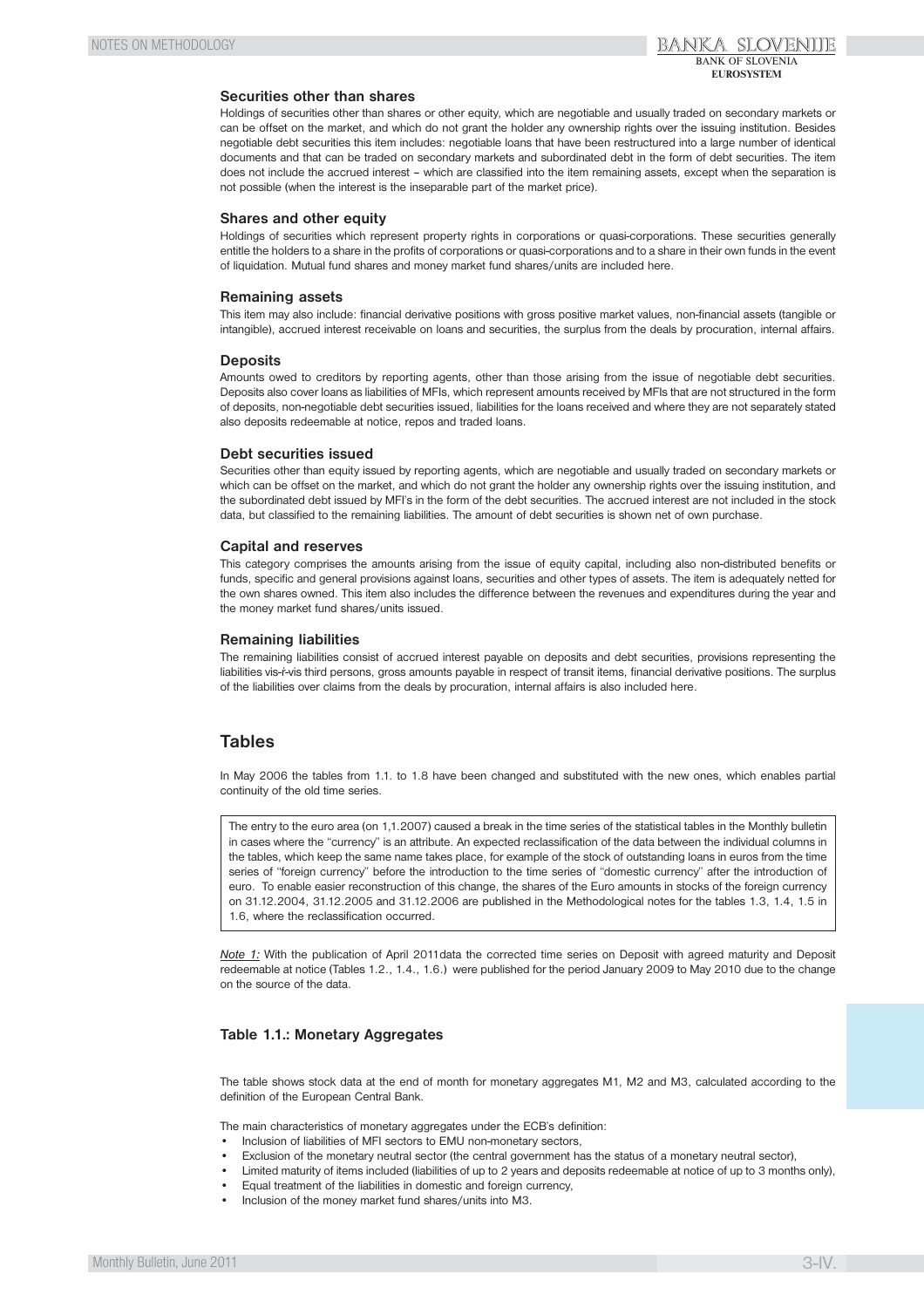Composition of monetary aggregates, as defined by the ECB is:

- M1 contains currency in circulation and overnight deposits,
- M2 includes beside M1 also deposits with agreed maturity of up to 2 years and deposits redeemable at notice of up to 3 months,
- M3 includes M2, repurchase agreements and debt securities with the maturity of up to 2 years and money market fund shares/units.

The table is split into two parts: the first part (before the entry of Slovenia into EMU until the end of December 2006) presents Monetary aggregates of Slovenia and the second part (after the entry of Slovenia into EMU from 1 January 2007 onwards) presents the contribution of Slovenia to monetary aggregates of EMU.

The item 'Currency in circulation' is calculated on the basis of the Capital Share Mechanism (CSM) which foresees the split of the total amount of issued banknotes in the euro area between the different national central banks of the euro area with respect to their share in the capital of the ECB (8% of the total value of the euro area banknotes in circulation is allotted to the ECB). Coins (which are in fact the liability of the central government) are added to the total amount of banknotes. The item 'Cash' held by the MFIs is deducted from the total amount of currency (banknotes and coins).

The contribution of the Slovenia to the euro area monetary aggregates does not represent monetary aggregates of Slovenia. The concept of residency is the one of the euro area. Due to the consolidation within the MFI sector on the level of euro area countries the aggregate M3 could become smaller than M2.

# **Table 1.2.: Consolidated Balance Sheet of the Monetary Financial Institutions**

The table shows the end of the month consolidated balance sheet of Bank of Slovenia and other monetary financial institutions, presented in the tables 1.3. and 1.4. The bilateral claims and liabilities of the sectors S.122 and S.121 are netted out. On the liability side of the balance sheet the liabilities to the central government sector (S.1311) in certain items are excluded and are included in the remaining liabilities.

The item 'Banknotes and coins' is for series after 1 January 2007 calculated on the basis of the Capital Share Mechanism (CSM) which foresees to split of the total amount issued in the euro area between the different National central banks of the euro area with respect to their share in the capital of the ECB (8% of the total value of the euro area banknotes in circulation is allotted to the ECB). Coins (which are in fact the liability of the central government) are added to the total amount of banknotes.

# **Table 1.3.: Balance Sheet of the Bank of Slovenia**

The table shows the Bank of Slovenia's assets and liabilities at the end of month in line with the methodology of the ECB. According to the ECB's methodology the item 'Banknotes and coins' includes the data of coins in circulation (which are in fact the liability of the central government) and excludes the data of issued payment notes, which are included in the remaining assets.

The item 'Banknotes and coins' is for series after 1 January 2007 calculated on the basis of the Capital Share Mechanism (CSM) which foresees to split of the total amount issued in the euro area between the different National central banks of the euro area with respect to their share in the capital of the ECB (8% of the total value of the euro area banknotes in circulation is allotted to the ECB). Coins are added to the total amount of banknotes.

| no. | table | column         | sector | title                                                            | share of euro |            |            |
|-----|-------|----------------|--------|------------------------------------------------------------------|---------------|------------|------------|
|     |       |                |        |                                                                  | 31.12.2004    | 31.12.2005 | 31.12.2006 |
|     | 1.3   | assets/3       |        | Claims on foreign sectors (foreign assets)/ Foreign cash         | 58%           | 48%        | 54%        |
|     | 1.3   | liabilities/4  |        | Liabilities / Deposits / Domestic sectors / Other MFIs / Foreign | 100%          | 100%       |            |
|     |       |                |        | currency                                                         |               |            |            |
| з   | 1.3.  | liabilities/8  |        | Liabilities / Deposits / Domestic sectors / General government/  | 74%           | 72%        | 82%        |
|     |       |                |        | Foreign currency                                                 |               |            |            |
|     | 1.3   | liabilities/15 |        | Liabilties/ Securities issued/ Foreion currency                  | 92%           | 89%        | 100%       |

# **Table 1.4.: Balance Sheet of other Monetary Financial Institutions**

The table summarizes data on assets and liabilities of other Monetary Financial Institutions, i.e. banks, savings banks, savings and loans undertakings and money market funds, at the end of the month.

| Detailed survey of assets and liabilities of the monetary financial institutions is in the tables 1.5. and 1.6. |  |
|-----------------------------------------------------------------------------------------------------------------|--|
|-----------------------------------------------------------------------------------------------------------------|--|

|     | table |              |        | title                                                              | share of euro |            |            |
|-----|-------|--------------|--------|--------------------------------------------------------------------|---------------|------------|------------|
| no. |       | column       | sector |                                                                    | 31.12.2004    | 31.12.2005 | 31.12.2006 |
|     | 1.4.  | liabilities/ |        | Liabilities to domestic sectors/ Liabilities to non-MFIs/ Deposits | 88%           | 88%        | 90%        |
|     |       |              |        | I in foreign currency                                              |               |            |            |

# **Table 1.5.: Selected claims of other Monetary Financial Institutions by sectors**

The table shows claims from loans and debt securities of the Other Monetary Financial Institutions (from the table 1.4) broken down by domestic/foreign sectors, type of loans and domestic/foreign currency.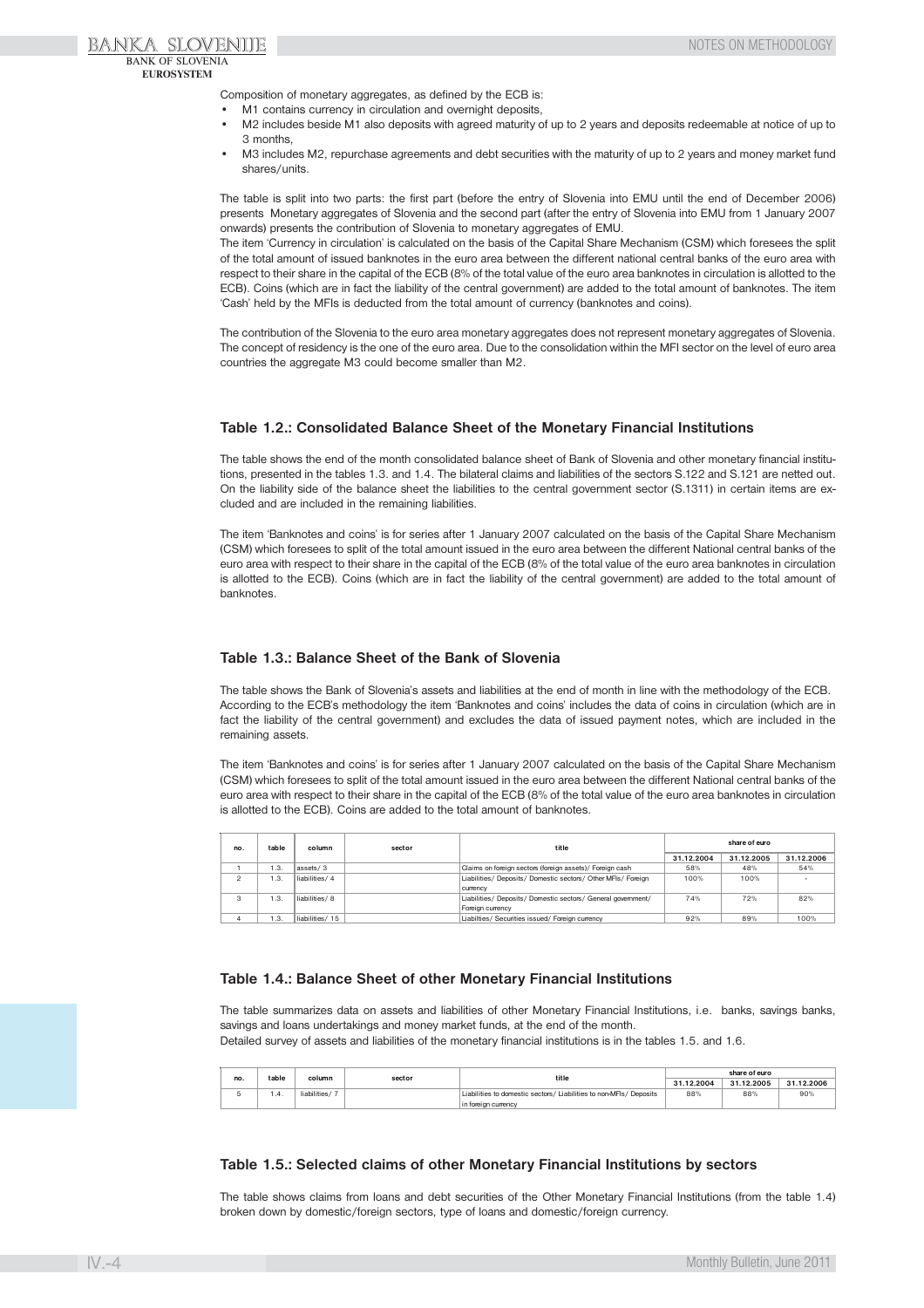# BANKA SLOVENIJE BANK OF SLOVENIA

# **EUROSYSTEM**

|                |       |                |                        |                                                                                       | share of euro |            |            |
|----------------|-------|----------------|------------------------|---------------------------------------------------------------------------------------|---------------|------------|------------|
| no.            | table | column         | sector                 | title                                                                                 | 31.12.2004    | 31.12.2005 | 31.12.2006 |
| 6              | 1.5.  | $\mathfrak{p}$ | Total                  | Claims on domestic sectors (domestic assets)/ Loans/ By<br>currency/ Foreign currency | 95%           | 94%        | 92%        |
| $\overline{7}$ | 1.5.  | $\overline{7}$ | Total                  | Claims on domestic sectors (domestic assets)/ Debt securities/<br>Foreign currency    | 98%           | 91%        | 100%       |
| $\mathbf{a}$   | 1.5.  | 11             | Total                  | Claims on foreign sectors (foreign assets)/ Loans/ Foreign<br>currency                | 76%           | 82%        | 79%        |
| $\overline{9}$ | 1.5.  | 13             | Total                  | Claims on foreign sectors (foreign assets)/ Debt securities/<br>Foreign currency      | 84%           | 91%        | 93%        |
| 10             | 1.5.  | $\overline{c}$ | S.121, S.122           | Claims on domestic sectors (domestic assets)/ Loans/ By<br>currency/ Foreign currency | 87%           | 94%        | 91%        |
| 11             | 1.5.  | $\overline{7}$ | S.121, S.122           | Claims on domestic sectors (domestic assets)/ Debt securities/<br>Foreign currency    | 100%          | 89%        | 100%       |
| 12             | 1.5.  | 11             | S.121, S.122           | Claims on foreign sectors (foreign assets)/ Loans/ Foreign<br>currency                | 74%           | 80%        | 75%        |
| 13             | 1.5.  | 13             | S.121, S.122           | Claims on foreign sectors (foreign assets)/ Debt securities/<br>Foreign currency      | 76%           | 82%        | 94%        |
| 14             | 1.5.  | $\overline{c}$ | S.123, S.124, S.125    | Claims on domestic sectors (domestic assets)/ Loans/ By<br>currency/ Foreign currency | 96%           | 95%        | 97%        |
| 15             | 1.5.  | $\overline{7}$ | S.123, S.124, S.125    | Claims on domestic sectors (domestic assets)/ Debt securities/<br>Foreign currency    | 100%          | 100%       | 100%       |
| 16             | 1.5.  | 11             | S.123, S.124, S.125    | Claims on foreign sectors (foreign assets)/ Loans/ Foreign<br>currency                | 63%           | 58%        | 69%        |
| 17             | 1.5.  | 13             | S.123, S.124, S.125    | Claims on foreign sectors (foreign assets)/ Debt securities/<br>Foreign currency      | 82%           | 100%       | 93%        |
| 18             | 1.5.  | $\overline{c}$ | S.11                   | Claims on domestic sectors (domestic assets)/ Loans/ By<br>currency/ Foreign currency | 95%           | 96%        | 96%        |
| 19             | 1.5.  | $\overline{7}$ | S.11                   | Claims on domestic sectors (domestic assets)/ Debt securities/<br>Foreign currency    | 100%          | 100%       | 100%       |
| 20             | 1.5.  | 11             | S.11                   | Claims on foreign sectors (foreign assets)/ Loans/ Foreign<br>currency                | 86%           | 89%        | 90%        |
| 21             | 1.5.  | 13             | S.11                   | Claims on foreign sectors (foreign assets)/ Debt securities/<br>Foreign currency      | 92%           | 89%        | 96%        |
| 22             | 1.5.  | $\overline{c}$ | S.1311                 | Claims on domestic sectors (domestic assets)/ Loans/ By<br>currency/ Foreign currency | 94%           | 94%        | 92%        |
| 23             | 1.5.  | $\overline{7}$ | S.1311                 | Claims on domestic sectors (domestic assets)/ Debt securities/<br>Foreign currency    | 97%           | 99%        | 100%       |
| 24             | 1.5.  | 11             | S.1311                 | Claims on foreign sectors (foreign assets)/ Loans/ Foreign<br>currency                | 100%          |            | 100%       |
| 25             | 1.5.  | 13             | S.1311                 | Claims on foreign sectors (foreign assets)/ Debt securities/<br>Foreign currency      | 100%          | 100%       | 93%        |
| 26             | 1.5.  | $\overline{c}$ | S.1312, S.1313, S.1314 | Claims on domestic sectors (domestic assets)/ Loans/ By<br>currency/ Foreign currency | 97%           | 90%        | 90%        |
| 27             | 1.5.  | $\overline{7}$ | S.1312, S.1313, S.1314 | Claims on domestic sectors (domestic assets)/ Debt securities/<br>Foreign currency    |               | ÷.         |            |
| 28             | 1.5.  | 11             | S.1312, S.1313, S.1314 | Claims on foreign sectors (foreign assets)/ Loans/ Foreign<br>currency                | 100%          | ä,         | 100%       |
| 29             | 1.5.  | 13             | S.1312, S.1313, S.1314 | Claims on foreign sectors (foreign assets)/ Debt securities/<br>Foreign currency      |               | 100%       |            |
| 30             | 1.5.  | $\overline{c}$ | S.14, S.15             | Claims on domestic sectors (domestic assets)/ Loans/ By<br>currency/ Foreign currency | 94%           | 85%        | 78%        |
| 31             | 1.5.  | $\overline{7}$ | S.14, S.15             | Claims on domestic sectors (domestic assets)/ Debt securities/<br>Foreign currency    |               | ٠          |            |
| 32             | 1.5.  | 11             | S.14, S.15             | Claims on foreign sectors (foreign assets)/ Loans/ Foreign<br>currency                | 100%          | 100%       | 92%        |
| 33             | 1.5.  | 13             | S.14, S.15             | Claims on foreign sectors (foreign assets)/ Debt securities/<br>Foreign currency      |               |            |            |

# **Table 1.6.: Selected liabilities of other Monetary Financial Institutions by sectors**

The table shows liabilities from deposits and securities of the Other Monetary Financial Institutions (from the table 1.4) broken down by domestic/foreign sectors, type of deposits and domestic/foreign currency.

|     | table | column         | sector       | title                                                                                             | share of euro |            |            |
|-----|-------|----------------|--------------|---------------------------------------------------------------------------------------------------|---------------|------------|------------|
| no. |       |                |              |                                                                                                   | 31.12.2004    | 31.12.2005 | 31.12.2006 |
| 34  | 1.6.  | 5              | Total        | Liabilities to domestic sectors / Deposits/ Foreign currency/<br>Ovemiaht                         | 85%           | 86%        | 87%        |
| 35  | 1.6.  | 6              | Total        | Liabilities to domestic sectors / Deposits/ Foreign currency/ With<br>agreed maturity/ Short-term | 88%           | 89%        | 90%        |
| 36  | 1.6.  | $\overline{7}$ | Total        | Liabilities to domestic sectors / Deposits/ Foreign currency/ With<br>agreed maturity/ Long-term  | 94%           | 94%        | 95%        |
| 37  | 1.6.  | 8              | Total        | Liabilities to domestic sectors / Deposits/ Foreign currency/<br>Redeeemable at notice            | 91%           | 94%        | 88%        |
| 38  | 1.6.  | 10             | Total        | Liabilities to domestic sectors / Debt securities issued/ Foreign<br>currency                     | 100%          | 100%       | 100%       |
| 39  | 1.6.  | 16             | Total        | Liabilities to foreign sectors / Deposits/ Foreign currency/<br>Ovemight                          | 73%           | 73%        | 78%        |
| 40  | 1.6.  | 17             | Total        | Liabilities to foreign sectors / Deposits/ Foreign currency/ With<br>agreed maturity/ Short-term  | 89%           | 93%        | 93%        |
| 41  | 1.6.  | 18             | Total        | Liabilities to foreign sectors / Deposits/ Foreign currency/ With<br>agreed maturity/ Long-term   | 96%           | 95%        | 93%        |
| 42  | 1.6.  | 19             | Total        | Liabilities to foreign sectors / Deposits/ Foreign currency/<br>Redeeemable at notice             | 97%           | 99%        | 71%        |
| 43  | 1.6.  | 21             | Total        | Liabilities to foreign sectors / Debt securities issued/ Foreign<br>currency                      | 100%          | 100%       | 100%       |
| 44  | 1.6.  | 5              | S.121, S.122 | Liabilities to domestic sectors / Deposits/ Foreign currency/<br>Ovemight                         | 62%           | 77%        | 78%        |
| 45  | 1.6.  | 6              | S.121, S.122 | Liabilities to domestic sectors / Deposits/ Foreign currency/ With<br>agreed maturity/ Short-term | 86%           | 94%        | 79%        |
| 46  | 1.6.  | $\overline{7}$ | S.121, S.122 | Liabilities to domestic sectors / Deposits/ Foreign currency/ With<br>agreed maturity/ Long-term  | 93%           | 95%        | 96%        |
| 47  | 1.6.  | 8              | S.121.S.122  | Liabilities to domestic sectors / Deposits / Foreign currency/<br>Redeeemable at notice           | 100%          | ٠          | ٠          |
| 48  | 1.6.  | 10             | S.121, S.122 | Liabilities to domestic sectors / Debt securities issued/ Foreign<br>currency                     | 100%          | 100%       | 100%       |
| 49  | 1.6.  | 16             | S.121, S.122 | Liabilities to foreign sectors / Deposits/ Foreign currency/<br>Ovemight                          | 65%           | 73%        | 79%        |
| 50  | 1.6.  | 17             | S.121, S.122 | Liabilities to foreign sectors / Deposits/ Foreign currency/ With<br>agreed maturity/ Short-term  | 96%           | 94%        | 94%        |
| 51  | 1.6.  | 18             | S.121. S.122 | Liabilities to foreign sectors / Deposits/ Foreign currency/ With<br>agreed maturity/ Long-term   | 98%           | 96%        | 93%        |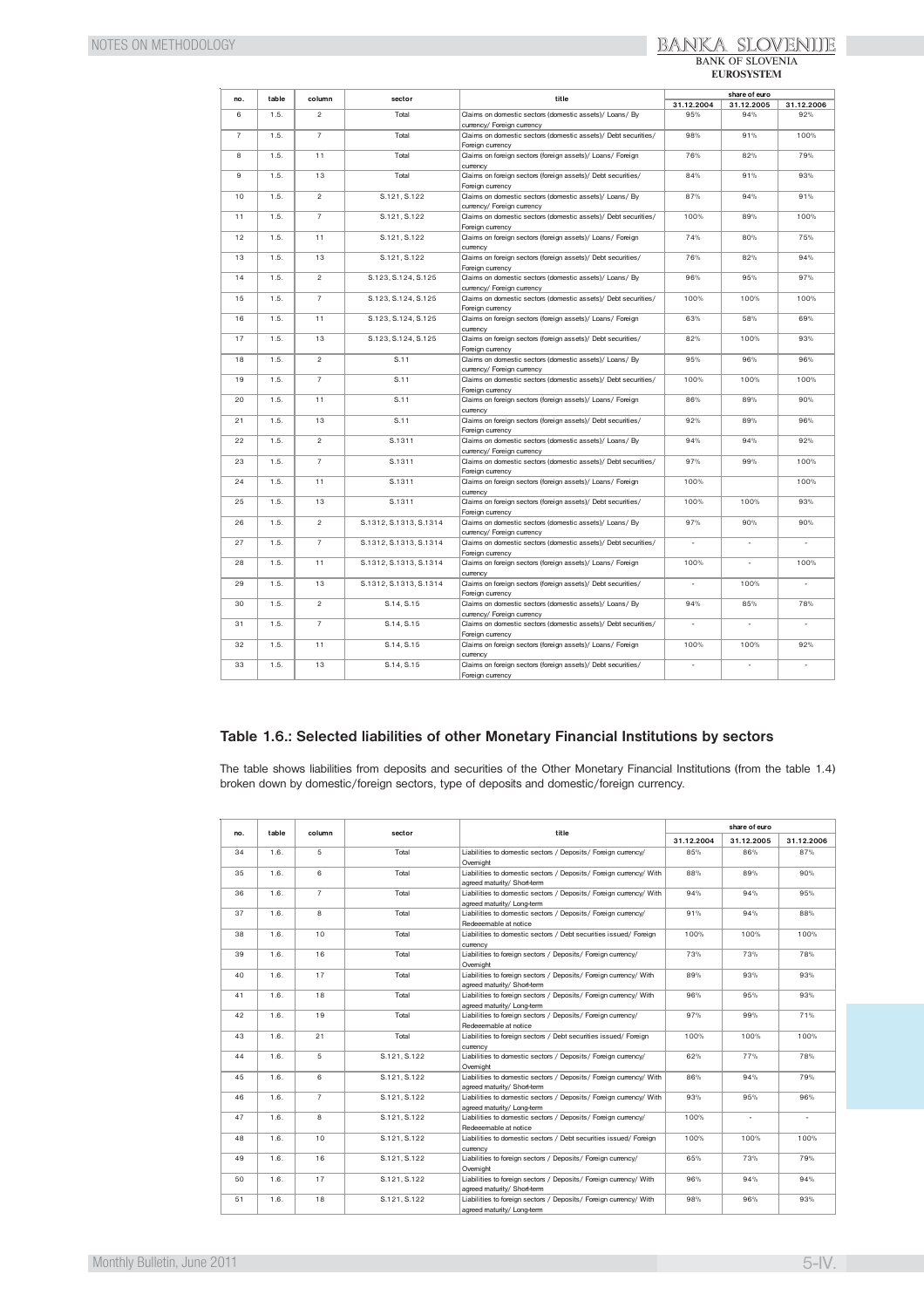#### BANK OF SLOVENIA **EUROSYSTEM**

| no. | table | column         | sector                 | title                                                                                             | share of euro            |            |                          |
|-----|-------|----------------|------------------------|---------------------------------------------------------------------------------------------------|--------------------------|------------|--------------------------|
|     |       |                |                        |                                                                                                   | 31.12.2004               | 31.12.2005 | 31.12.2006               |
| 52  | 1.6.  | 19             | S.121, S.122           | Liabilities to foreign sectors / Deposits/ Foreign currency/<br>Redeeemable at notice             |                          | 100%       |                          |
| 53  | 1.6.  | 21             | S.121, S.122           | Liabilities to foreign sectors / Debt securities issued/ Foreign<br>currency                      | 100%                     | 100%       | 100%                     |
| 54  | 1.6.  | $\mathbf 5$    | S.123, S.124, S.125    | Liabilities to domestic sectors / Deposits / Foreign currency/<br>Ovemiaht                        | 91%                      | 74%        | 72%                      |
| 55  | 1.6.  | 6              | S.123, S.124, S.125    | Liabilities to domestic sectors / Deposits/ Foreign currency/ With                                | 82%                      | 93%        | 93%                      |
| 56  | 1.6.  | $\overline{7}$ | S.123, S.124, S.125    | agreed maturity/ Short-term<br>Liabilities to domestic sectors / Deposits/ Foreign currency/ With | 97%                      | 98%        | 99%                      |
| 57  | 1.6.  | 8              | S.123, S.124, S.125    | agreed maturity/ Long-term<br>Liabilities to domestic sectors / Deposits/ Foreign currency/       | 100%                     | 100%       | 100%                     |
| 58  | 1.6.  | 10             | S.123, S.124, S.125    | Redeeemable at notice<br>Liabilities to domestic sectors / Debt securities issued/ Foreign        | 100%                     | 100%       | 100%                     |
| 59  | 1.6.  | 16             | S.123, S.124, S.125    | currency<br>Liabilities to foreign sectors / Deposits/ Foreign currency/                          | 100%                     | 20%        | 99%                      |
| 60  | 1.6.  | 17             | S.123, S.124, S.125    | Overnight<br>Liabilities to foreign sectors / Deposits/ Foreign currency/ With                    | 100%                     |            | 100%                     |
| 61  | 1.6.  | 18             | S.123, S.124, S.125    | agreed maturity/ Short-term<br>Liabilities to foreign sectors / Deposits/ Foreign currency/ With  | 24%                      | 0%         | 0%                       |
| 62  | 1.6.  | 19             | S.123, S.124, S.125    | agreed maturity/ Long-term<br>Liabilities to foreign sectors / Deposits/ Foreign currency/        | ÷,                       | 0%         | 0%                       |
|     |       | 21             |                        | Redeeemable at notice                                                                             | ×,                       | $\bar{a}$  | 100%                     |
| 63  | 1.6.  |                | S.123, S.124, S.125    | Liabilities to foreign sectors / Debt securities issued/ Foreign<br>currency                      |                          |            |                          |
| 64  | 1.6.  | 5              | S.11                   | Liabilities to domestic sectors / Deposits/ Foreign currency/<br>Ovemight                         | 84%                      | 85%        | 84%                      |
| 65  | 1.6.  | 6              | S.11                   | Liabilities to domestic sectors / Deposits/ Foreign currency/ With<br>agreed maturity/ Short-term | 81%                      | 85%        | 89%                      |
| 66  | 1.6.  | $\overline{7}$ | S.11                   | Liabilities to domestic sectors / Deposits/ Foreign currency/ With<br>agreed maturity/ Long-term  | 99%                      | 100%       | 99%                      |
| 67  | 1.6.  | 8              | S.11                   | Liabilities to domestic sectors / Deposits/ Foreign currency/<br>Redeeemable at notice            | 74%                      | 98%        | 69%                      |
| 68  | 1.6.  | 10             | S.11                   | Liabilities to domestic sectors / Debt securities issued/ Foreign                                 | 100%                     | 99%        | 100%                     |
| 69  | 1.6.  | 16             | S.11                   | currency<br>Liabilities to foreign sectors / Deposits/ Foreign currency/                          | 85%                      | 78%        | 79%                      |
| 70  | 1.6.  | 17             | S.11                   | Ovemight<br>Liabilities to foreign sectors / Deposits/ Foreign currency/ With                     | 70%                      | 53%        | 89%                      |
| 71  | 1.6.  | 18             | S.11                   | agreed maturity/ Short-term<br>Liabilities to foreign sectors / Deposits/ Foreign currency/ With  | 86%                      | 20%        | 82%                      |
| 72  | 1.6.  | 19             | S.11                   | agreed maturity/ Long-term<br>Liabilities to foreign sectors / Deposits/ Foreign currency/        | 100%                     | 99%        | 80%                      |
| 73  | 1.6.  | 21             | S.11                   | Redeeemable at notice<br>Liabilities to foreign sectors / Debt securities issued/ Foreign         | $\overline{\phantom{a}}$ | ×,         | ä,                       |
|     |       |                |                        | currency                                                                                          |                          |            |                          |
| 74  | 1.6.  | 5              | S.1311                 | Liabilities to domestic sectors / Deposits/ Foreign currency/<br>Ovemight                         | 91%                      | 91%        | 96%                      |
| 75  | 1.6.  | 6              | S.1311                 | Liabilities to domestic sectors / Deposits/ Foreign currency/ With<br>agreed maturity/ Short-term | 100%                     | 100%       | 100%                     |
| 76  | 1.6.  | $\overline{7}$ | S.1311                 | Liabilities to domestic sectors / Deposits/ Foreign currency/ With<br>agreed maturity/ Long-term  | 49%                      | 55%        | 100%                     |
| 77  | 1.6.  | 8              | S.1311                 | Liabilities to domestic sectors / Deposits/ Foreign currency/<br>Redeeemable at notice            | 100%                     | 100%       | 100%                     |
| 78  | 1.6.  | 10             | S.1311                 | Liabilities to domestic sectors / Debt securities issued/ Foreign<br>currency                     | 100%                     | 100%       | 100%                     |
| 79  | 1.6.  | 16             | S.1311                 | Liabilities to foreign sectors / Deposits/ Foreign currency/                                      | 52%                      | 33%        | 69%                      |
| 80  | 1.6.  | 17             | S.1311                 | Ovemight<br>Liabilities to foreign sectors / Deposits/ Foreign currency/ With                     |                          |            |                          |
| 81  | 1.6.  | 18             | S.1311                 | agreed maturity/ Short-term<br>Liabilities to foreign sectors / Deposits/ Foreign currency/ With  | 53%                      | 51%        | 61%                      |
| 82  | 1.6.  | 19             | S.1311                 | agreed maturity/ Long-term<br>Liabilities to foreign sectors / Deposits/ Foreign currency/        | ÷,                       | ÷          | ÷,                       |
| 83  | 1.6.  | 21             | S.1311                 | Redeeemable at notice<br>Liabilities to foreign sectors / Debt securities issued/ Foreign         | 100%                     |            |                          |
| 84  | 1.6.  | 5              | S.1312, S.1313, S.1314 | currency<br>Liabilities to domestic sectors / Deposits/ Foreign currency/                         | 48%                      | 69%        | 98%                      |
| 85  | 1.6.  | 6              | S.1312, S.1313, S.1314 | Overnight<br>Liabilities to domestic sectors / Deposits/ Foreign currency/ With                   | 59%                      | 35%        | 37%                      |
|     |       |                |                        | agreed maturity/ Short-term                                                                       |                          |            |                          |
| 86  | 1.6.  | $\overline{7}$ | S.1312, S.1313, S.1314 | Liabilities to domestic sectors / Deposits/ Foreign currency/ With<br>agreed maturity/ Long-term  | 100%                     | 100%       | 100%                     |
| 87  | 1.6.  | 8              | S.1312, S.1313, S.1314 | Liabilities to domestic sectors / Deposits / Foreign currency/<br>Redeeemable at notice           | ÷,                       | $0\%$      | $\overline{\phantom{a}}$ |
| 88  | 1.6.  | 10             | S.1312, S.1313, S.1314 | Liabilities to domestic sectors / Debt securities issued/ Foreign<br>currency                     | ä,                       | 100%       | 100%                     |
| 89  | 1.6.  | 16             | S.1312, S.1313, S.1314 | Liabilities to foreign sectors / Deposits/ Foreign currency/<br>Overnight                         |                          | ÷,         |                          |
| 90  | 1.6.  | 17             | S.1312, S.1313, S.1314 | Liabilities to foreign sectors / Deposits/ Foreign currency/ With<br>agreed maturity/ Short-term  | $\bar{a}$                | $\bar{a}$  | ÷.                       |
| 91  | 1.6.  | 18             | S.1312, S.1313, S.1314 | Liabilities to foreign sectors / Deposits/ Foreign currency/ With                                 | ÷,                       |            |                          |
| 92  | 1.6.  | 19             | S.1312, S.1313, S.1314 | agreed maturity/ Long-term<br>Liabilities to foreign sectors / Deposits/ Foreign currency/        | ÷,                       | ٠          | ٠                        |
| 93  | 1.6.  | 21             | S.1312, S.1313, S.1314 | Redeeemable at notice<br>Liabilities to foreign sectors / Debt securities issued/ Foreign         | ä,                       | ä,         | ä,                       |
| 94  | 1.6.  | 5              | S.14, S.15             | currency<br>Liabilities to domestic sectors / Deposits/ Foreign currency/                         | 86%                      | 86%        | 88%                      |
| 95  | 1.6.  | 6              | S.14, S.15             | Ovemight<br>Liabilities to domestic sectors / Deposits/ Foreign currency/ With                    | 89%                      | 89%        | 90%                      |
| 96  | 1.6.  | $\overline{7}$ | S.14, S.15             | agreed maturity/ Short-term<br>Liabilities to domestic sectors / Deposits/ Foreign currency/ With | 91%                      | 90%        | 90%                      |
| 97  | 1.6.  | 8              | S.14, S.15             | agreed maturity/ Long-term<br>Liabilities to domestic sectors / Deposits/ Foreign currency/       | 93%                      | 93%        | 93%                      |
|     |       |                |                        | Redeeemable at notice                                                                             |                          |            |                          |
| 98  | 1.6.  | 10             | S.14, S.15             | Liabilities to domestic sectors / Debt securities issued/ Foreign<br>currency                     | 100%                     | 100%       | 100%                     |
| 99  | 1.6.  | 16             | S.14, S.15             | Liabilities to foreign sectors / Deposits/ Foreign currency/<br>Ovemight                          | 71%                      | 72%        | 78%                      |
| 100 | 1.6.  | 17             | S.14, S.15             | Liabilities to foreign sectors / Deposits/ Foreign currency/ With<br>agreed maturity/ Short-term  | 63%                      | 78%        | 82%                      |
| 101 | 1.6.  | 18             | S.14, S.15             | Liabilities to foreign sectors / Deposits/ Foreign currency/ With<br>agreed maturity/ Long-term   | 84%                      | 76%        | 76%                      |
| 102 | 1.6.  | 19             | S.14, S.15             | Liabilities to foreign sectors / Deposits/ Foreign currency/<br>Redeeemable at notice             | 94%                      | 100%       | 100%                     |
| 103 | 1.6.  | 21             | S.14, S.15             | Liabilities to foreign sectors / Debt securities issued/ Foreign                                  | 100%                     | 100%       | 100%                     |
|     |       |                |                        | currency                                                                                          |                          |            |                          |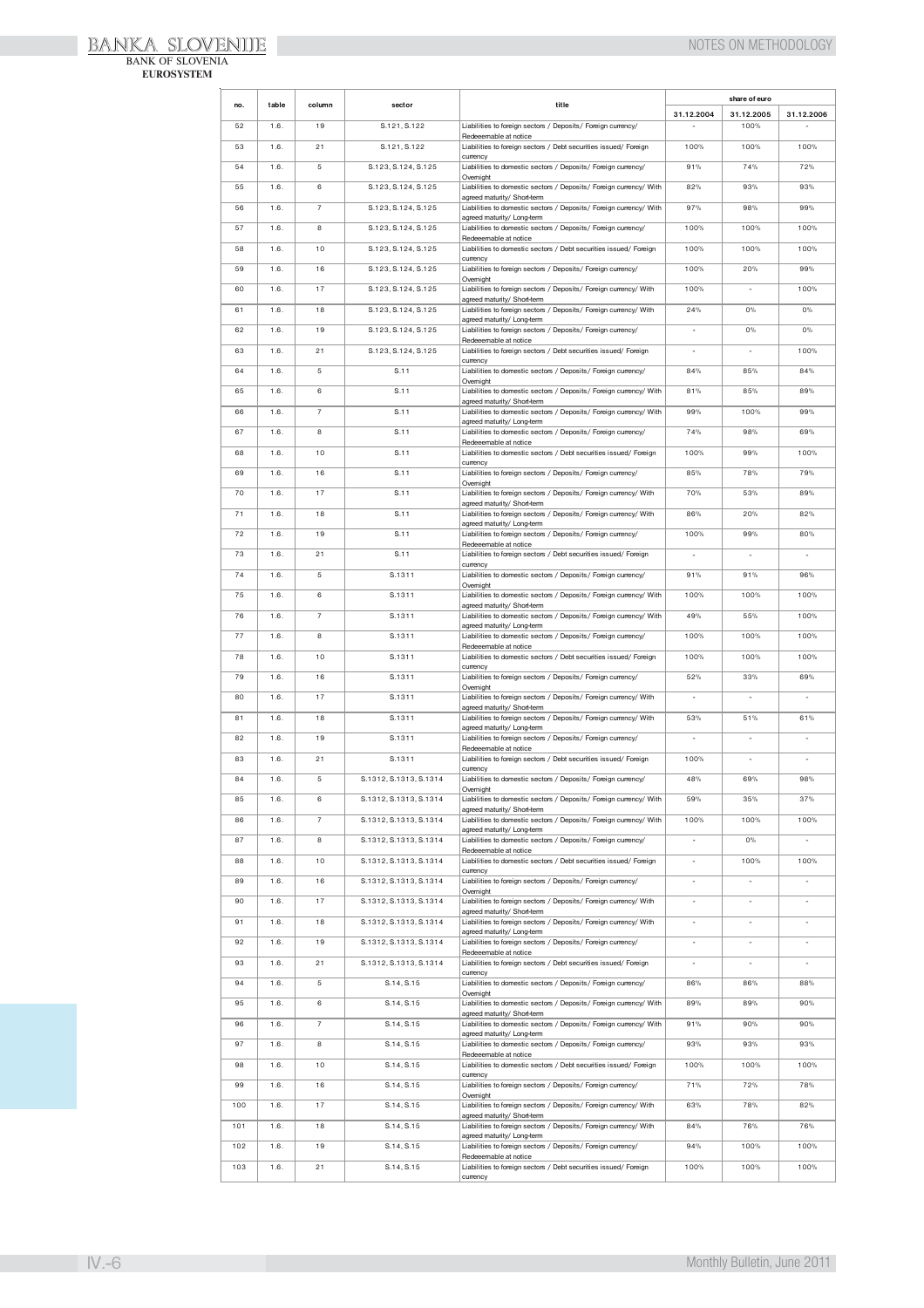# **Table 1.7.: Balance sheet of the Bank of Slovenia – by instruments**

The table shows the data of the balance sheet of the Bank of Slovenia, split by instruments of the monetary policy. The table is composed according to accounting rules of the ECB an differs from the table 1.3. Balance Sheet of the Bank of Slovenia, which is composed according to the statistical methodology of the ECB.

## **Table 1.8.: Investment funds**

#### **General**

Methodology of investment fund statistics in Slovenia is based on Regulation (EC) No 958/2007 of the ECB of 27 July 2007 concerning statistics on the assets and liabilities of investment funds and Guideline of the ECB of 1 August 2007 on monetary, financial institutions and markets statistics (recast). Time series in tables are available from December 2008 on, when the new reporting of investment funds was introduced. The data is revised when publishing data for the next period.

*Note 1:* Financial sectors comprise Bank of Slovenia, other monetary financial institutions (banks, saving banks and monetary funds) and other financial institutions (other financial intermediaries, except insurance corporation and pension funds, financial auxiliaries and insurance corporations and pension funds).

*Note 2:* Non-financial sectors are formed by non-financial corporations, general government, households and non-profit institutions serving households.

*Note 3:* Monetary funds are included in the sector of other monetary financial institutions and not in the other financial intermediaries, where investment funds are classified.

#### **Deposit**

This item consists of transferable deposits (sight deposits) and other deposits. Other deposits are deposits, which cannot be used for payments and cannot be exchanged for transferable deposits without significant constraints or extra costs. They comprise deposits with agreed maturity, certificates of deposits, which are non-tradable or whose tradability, although theoretically possible, is very limited and other non-transferable deposits.

#### **Debt securities**

Debt securities are short-term or long-term.

Short-term ones include all instruments of monetary market with original maturity of one year or less.

Long-term debt securities are securities with original maturity of more than one year and include bonds, instruments of monetary market with original maturity of more than one year and other debt securities.

Interest-bearing securities are shown including interests. In case interests cannot be included with debt securities, they are shown separately under the item other assets.

#### **Shares and other equity**

The item includes shares and units/shares of investment fund.

Shares are financial assets, which represent the right of ownership to the joint-stock companies. These financial assets usually give the owners the right to certain share in profit of the joint-stock companies and to certain share in their net assets when winding up.

Units/shares of investment fund include units or shares of open-end and closed-end investment funds.

#### **Other assets**

Under this item the claims on sold or mature investment, claims on Asset Management Company and trustee, interest and dividend claims, claims on securities' obligations, other corporate claims, accruals and prepaid expenditure are reported. Accruals and prepaid expenditure include deferred expenses or costs, short-term accrued revenues and also deferred interests.

Financial derivatives are either financial assets or financial liabilities; in balance sheet they are recorded as unnetted.

#### **Loans**

The item includes loans borrowed, covering loans, repurchase agreements and other forms of loan as techniques and tools for managing the investments of investment funds.

#### **Investment fund shares/units**

Investment fund shares/units represent total liability to shareholders or investors of investment fund.

#### **Other liabilities**

The item other liabilities include corporate liabilities of investment fund, namely liabilities from financial instruments' purchase, management liabilities, tax liabilities, liabilities of distribution of profits or other payments to holders of units or shareholders, other corporate liabilities, accruals and income collected in advance and financial derivatives. Accruals and income collected in advance include accrued costs or accrued charges and prepaid income. Under this item

deferred interests are also reported.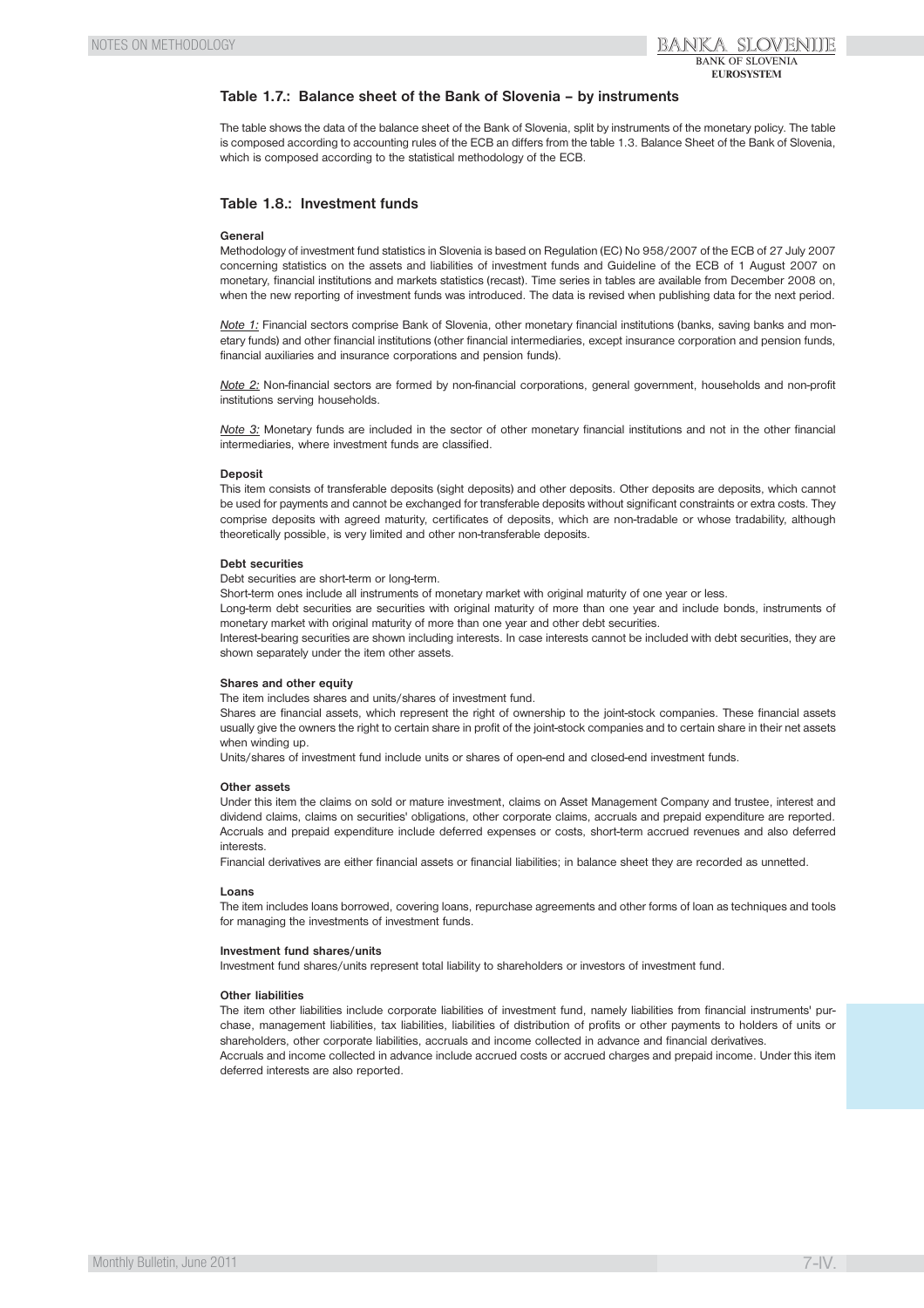# **2. FINANCIAL MARKETS AND PAYMENT SYSTEMS**

# **Interest rates (tables 2.1–2.4)**

## **Table 2.1: Bank of Slovenia Interest Rates**

*Lombard loan*: Within the framework of a standing Lombard facility, the Bank of Slovenia provides one-day Lombard loans to banks and savings banks with securities used as collateral. The pledged securities should amount to 110% of the amount of the Lombard loan.

The *repo interest rate* for the temporary purchase of treasury bills and tolar and foreign currency bills of the Bank of Slovenia with obligatory repurchase in seven days was the weighted arithmetic average of daily repo interest rates until March 2004 (effective interest rate). The new seven-day repo was introduced in March 2004; it is offered on a closed basis. The interest rate given is the latest valid interest rate.

*Interest rate on banks' obligatory reserves*: 1 percent per year since October 1991.

*The overnight-deposit interest rate* is an interest rate applying to deposits placed by banks and savings banks on an overnight term with the Bank of Slovenia.

*Long-term deposit* at the Bank of Slovenia was established in July 2004. The variable interest rate is defined once every two months for the next two-month period. It refers to the interest rate for 60-day tolar bills valid at the time of quotation, increased by 0.2 percentage points.

*Tolar bills* are registered securities subscribed by banks and savings banks with a maturity of 60 or 270 days. Sixty-day bills are offered on a permanent basis; 270-day bills were sold by auction until February 2004, and since then have been offered on a closed basis. Interest rates for tolar bills are given nominally; in the case of auctions they are effective rates. Offers of 270-tolar bills have been frozen since November 2004.

*Foreign currency bills* are transferable registered securities not issued in series. They are offered on a permanent basis and can be purchased by banks (or by other legal persons through banks until 3 May 2000). They are sold for euros (or German marks until February 1999, or U.S. dollars until June 2006) at a discount with maturities of two to four months.

*A penalty rate* is generally employed in cases of overdue payments. The penalty rate has been determined by the Law on the Legal Penalty Rate since 28 June 2003.

*Interest rates* for a certain type of instrument in the table are those last valid in a period (except in the case of effective interest rates). The annual averages of interest rates are computed as simple arithmetic averages of monthly data, if such data are available.

## **Table 2.2: Interbank Money Market Rates and Indexation Clause**

## **Interbank market**

## SIONIA/SITIBOR

Until 31 December 2006, the figures are annual nominal interest rates for unsecured Slovenian tolar deposits on the Slovenian interbank market. The interest rate for overnight deposits (SIONIA) is the weighted average interest rate for overnight deposits.

SITIBOR is the rate at which Slovenian interbank term deposits are offered by one prime bank to another prime bank.

SIONIA and SITIBOR were valid from 14 July 2003 to 31 December 2006. Break of series in January 2007.

## EONIA/EURIBOR

Eonia® (Euro OverNight Index Average) is the effective overnight reference rate for the euro. It is computed as a weighted average of all overnight unsecured lending transactions undertaken in the interbank market, initiated within the euro area by the contributing banks.

The Euro Interbank Offered Rate – "Euribor®" – is the money market reference rate for the euro. It is sponsored by the European Banking Federation, which represents the interests of 4,500 banks in 24 Member States of the European Union and Iceland, Norway and Switzerland, as well as the Financial Markets Association. Euribor® is the rate at which euro interbank term deposits are being offered within the EMU zone by one prime bank to another **Indexation clauses**

## **TOM**

The tolar indexation clause (TOM) is an annual interest rate calculated by the Statistical Office of the Republic of Slovenia and used for preserving the value of financial liabilities and assets in domestic currency.

TOM (monthly): since 5 August 1995, the average of the previous 3 months' inflation. (Until June 1995, indexation was based on the so-called R, which was equal to the previous month's inflation rate; from 1 June to 4 August 1995, indexation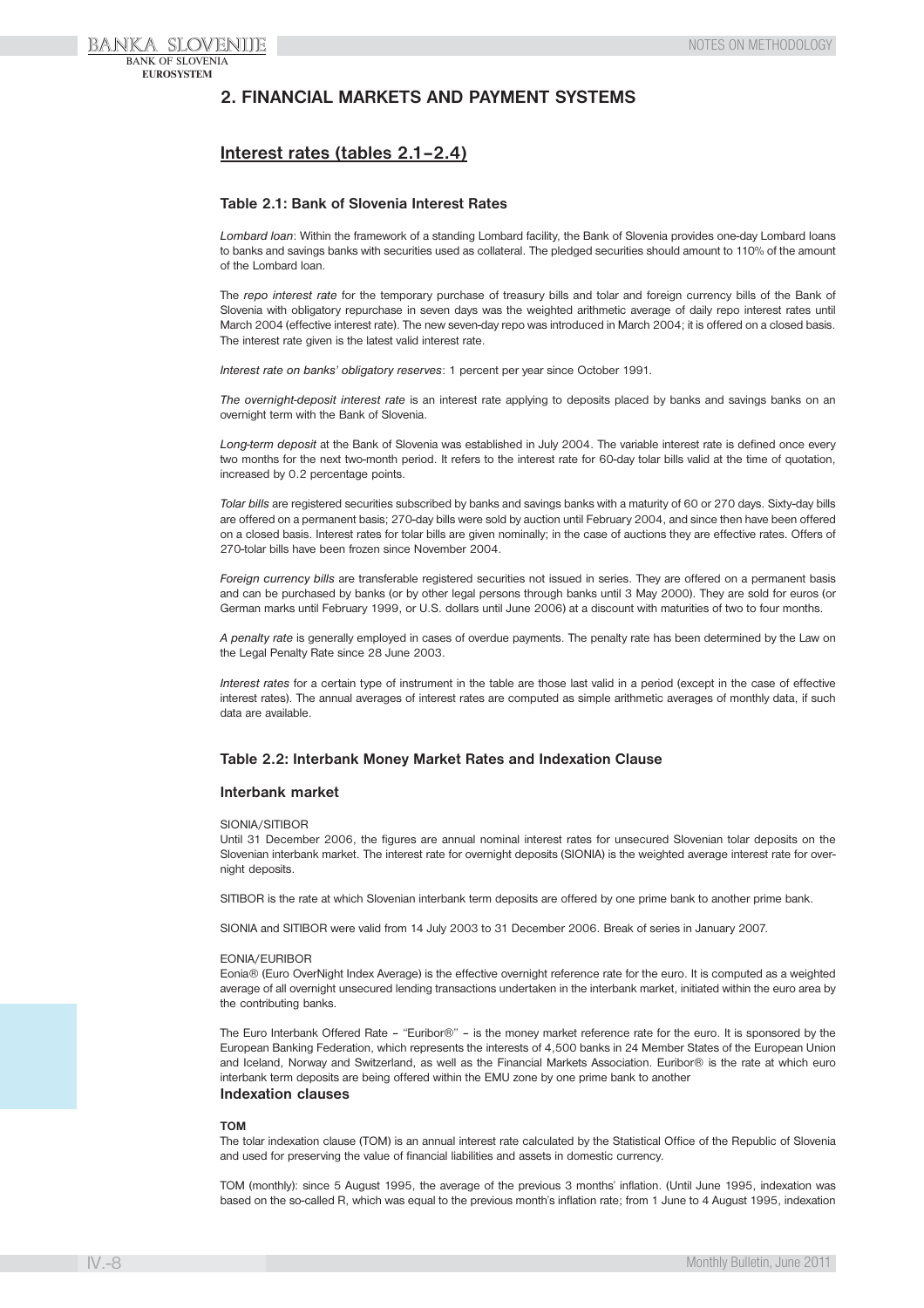was based on the average of the previous 3 months' inflation.) From February 1996, 4 months; from December 1996, 6 months; and from May 1997, 12 months. Financial liabilities and assets in domestic currency with maturity less than 1 year have not been revalued since July 2002.

#### **Foreign exchange indexation clause USD and CHF**

The monthly rate is the growth rate of the end-of-month exchange rate for USD and CHF.

The annual rate is computed from the monthly rate on the conform basis, taking into account the actual number of days in the month and the year.

## **Table 2.3: European Central Bank Interest Rates**

Counterparties can use the **deposit facility** to make overnight deposits with the NCBs. The interest rate on the deposit facility normally provides a floor for the overnight market interest rate.

**Main refinancing operations** are regular liquidity-providing reverse transactions with a frequency and maturity of one week. They are executed by the NCBs on the basis of standard tenders and according to a pre-specified calendar. The main refinancing operations play a pivotal role in fulfilling the aims of the Eurosystem's open market operations and provide the bulk of refinancing to the financial sector.

Counterparties can use the **marginal lending facility** to obtain overnight liquidity from NCBs against eligible assets. The interest rate on the marginal lending facility normally provides a ceiling for the overnight market interest rate.

## **Table 2.3.1.: Harmonised long-term interest rates for convergence assessment purposes**

The long-term interest rate statistics refer to the monthly average interest rates for long-term government bonds issued by the central government, quoted as percentages per annum.

The fourth Maastricht criterion is based on the level of long-term interest rates. Article 4 of the Protocol on the convergence criteria, as referred to in Article 121 of the Treaty, states that compliance with the fourth convergence criterion "shall mean that, observed over a period of one year before the examination, a Member State has had an average nominal long-term interest rate that does not exceed by more than 2 percentage points that of, at most, the three best performing Member States in terms of price stability. Interest rates shall be measured on the basis of long-term government bonds or comparable securities, taking into account differences in national definitions."

The European Central Bank and the European Commission have, together with the national central banks, identified the representative debt securities that can be used to measure long-term nominal interest rates and, if necessary, alternative long-term interest rate indicators where suitable government bonds are not available

Data until December 2006 refer to the yield to maturity on a reference long-term general government bond, issued in Slovenian tolars and with a nominal interest rate. Since 1.1.2007 the data show the yield to maturity on a basket of long-term general government bonds, issued in euro and with a nominal interest rate.

Until 2003 a yield to maturity on a primary market is presented, and afterwards a yield to maturity on a secondary market.

# **2.4: Monetary Financial Institutions Interest Rates**

### **Data from January 2003–April 2005**

Estimates on MIR statistics refer to interest rates on new business applied by the eight biggest resident banks (selected by balance-sheet-total criterion) to loans denominated in Slovenian tolars vis-ŕ-vis domestic households and non-financial corporations.

Interest rates are calculated as a weighted average of all interest rates on new business in the instrument category.

Loans to non-financial corporations (breakdown by amount category): loans in SIT are converted into EUR by the monthly average exchange rate and then classified according to amount up to and including EUR 1 million, or over EUR 1 million.

"Loans to households for other purposes" include only loans to sole proprietors for current and capital assets. Data on APRC in the period from January to August 2003 refer to six respondents, and from August 2003 to December 2003, to seven out of eight total respondents. **Data from May 2005–December 2006 covers business conducted in SIT by the total MFI population in Slovenia.**

MFI interest rate statistics cover those interest rates that resident monetary financial institutions (MFIs, i.e. "credit institutions") apply to euro-denominated deposits and loans by households and non-financial corporations which are residents of the euro area.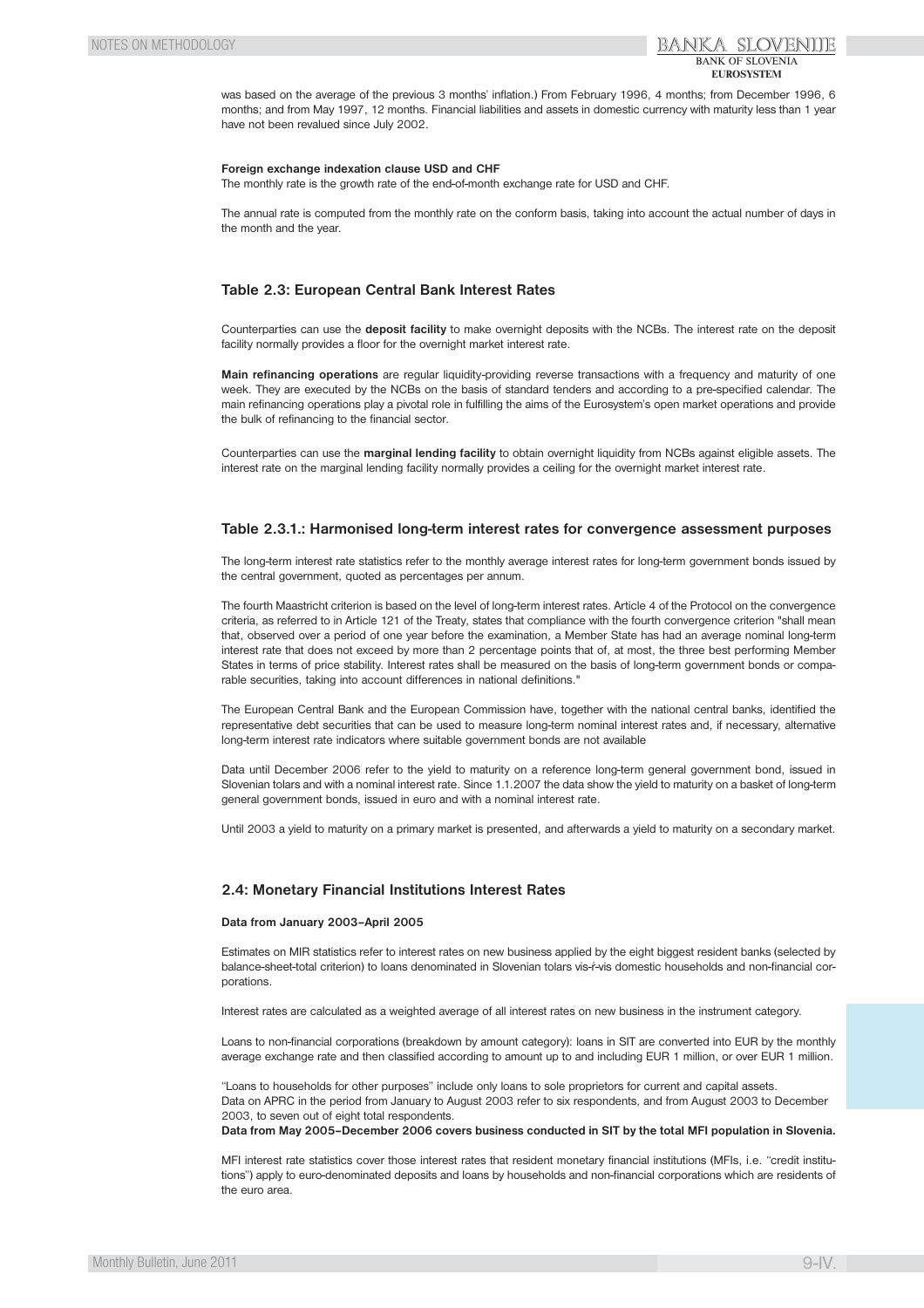The legal requirements for MFI interest rate statistics are laid down in Regulation ECB/2001/18, which defines the statistical standards according to which monetary financial institutions must report their interest rate statistics. This regulation is complemented by the Manual on MFI Interest Rate Statistics, which further clarifies and illustrates the statistical requirements. The MFI interest rate statistics refer to the interest rates individually agreed between a credit institution or other institution and its customer. They are converted to an annual basis, taking into account the frequency of interest payments, and are quoted in percentages per annum. At the euro area level 45 interest rate indicators with the corresponding volumes are collected, of which 31 refer to new business and 14 to outstanding amounts.

**Outstanding amounts** are defined as the stock of all deposits placed by customers, i.e. households and non-financial corporations, with credit institutions or other MFIs, and the stock of all loans granted by credit institutions to customers. An interest rate on outstanding amounts reflects the weighted average interest rate applied to the stock of deposits or loans in the relevant instrument category in the time reference period. Interest rates on outstanding deposits cover all deposits placed and not yet withdrawn by customers in all periods up to and including the reporting date. Interest rates on outstanding loans cover all loans used and not yet repaid by customers in all periods up to and including the reporting date, although excluding bad loans and loans for debt restructuring at rates below market conditions. MFI interest rates on outstanding amounts are hence statistics on the interest rates actually applied to all "open" deposits and loans.

**New business** is defined as any new agreement between the household or non-financial corporation and the credit or other institution. New agreements comprise all financial contracts, the terms and conditions of which specify for the first time the interest rate on the deposit or loan, and all new negotiations of existing deposits and loans. The prolongation of existing deposit and loan contracts which are carried out automatically, i.e. without any active involvement of the household or nonfinancial corporation, and which do not involve any renegotiating of the terms and conditions of the contracts, including the interest rate, are not considered new business.

**The annual percentage rate of charge (APRC)** is an effective lending rate that covers the total cost of credit to the consumer, i.e. the interest payments as well as all other related charges. It covers the total cost of credit to the consumer, as defined in Article 18(2) of the Consumer Credit Act. Charges defined in Article 18 of the Consumer Credit Act are excluded. APRC is compiled only for consumer credit and loans to households for house purchases (sole proprietors excluded).

**Weighting method**: The interest rates on new business are weighted by the size of the individual agreement.

The new interest rate statistics replace the average bank interest rates published by the Bank of Slovenia. The coverage and definition of the new statistics differ substantially from those previously published. Therefore, a direct comparison of the new and old rates is not possible.

\* Households = sole proprietorships + individuals + non-profit institutions serving households

\*\*APRC data includes households without sole proprietorships and without non-profit institutions serving households

**Note 1:** For this instrument category, new business and outstanding amounts coincide.

*Note 2:* For this instrument category, households and non-financial corporations are merged and shown under the household sector.

# **Exchange rates (Tables 2.6.1–2.6.2)**

## **Table 2.6.1: Selected Bank of Slovenia Exchange Rates – Average Rates to 31.12.2006**

These tables show the Bank of Slovenia middle rates until 31 December 2006. Annual rates are computed as arithmetical averages of monthly rates. Monthly averages are computed as arithmetical averages of daily rates (Sundays and holidays excluded).

A new currency, the Croatian kuna (= 1,000 former Croatian dinars) was introduced on 30 May 1994. The Polish złoty was denominated on 1 January 1995 at the exchange rate of 1 new złoty for 10,000 old złotys.

# **Table 2.6.2: European Central Bank exchange rates**

Reference exchange rates of the European Central Bank are shown, representing middle exchange rates of the Bank of Slovenia. The average yearly and monthly exchange rates are calculated as the arithmetical average of daily exchange rates, excluding days on which the TARGET system was closed. This includes Saturdays, Sundays and the following holidays: New Year's Day (1 January), Good Friday, Easter Monday, Labour Day (1 May), Christmas (25 December) and 26 December.

Conversion rates between the euro and the currencies of EU Member States that have adopted the euro are irrevocably fixed and valid since 1 January 1999 (since 1 January 2001 for the Greek drachma).

The conversion rate for the Slovenian tolar is valid as of 1 January 2007, the conversion rate for the Cyprus pound and Maltese lira as of 1 January 2008 and the conversion rate for the Slovak koruna as of 1 January 2009.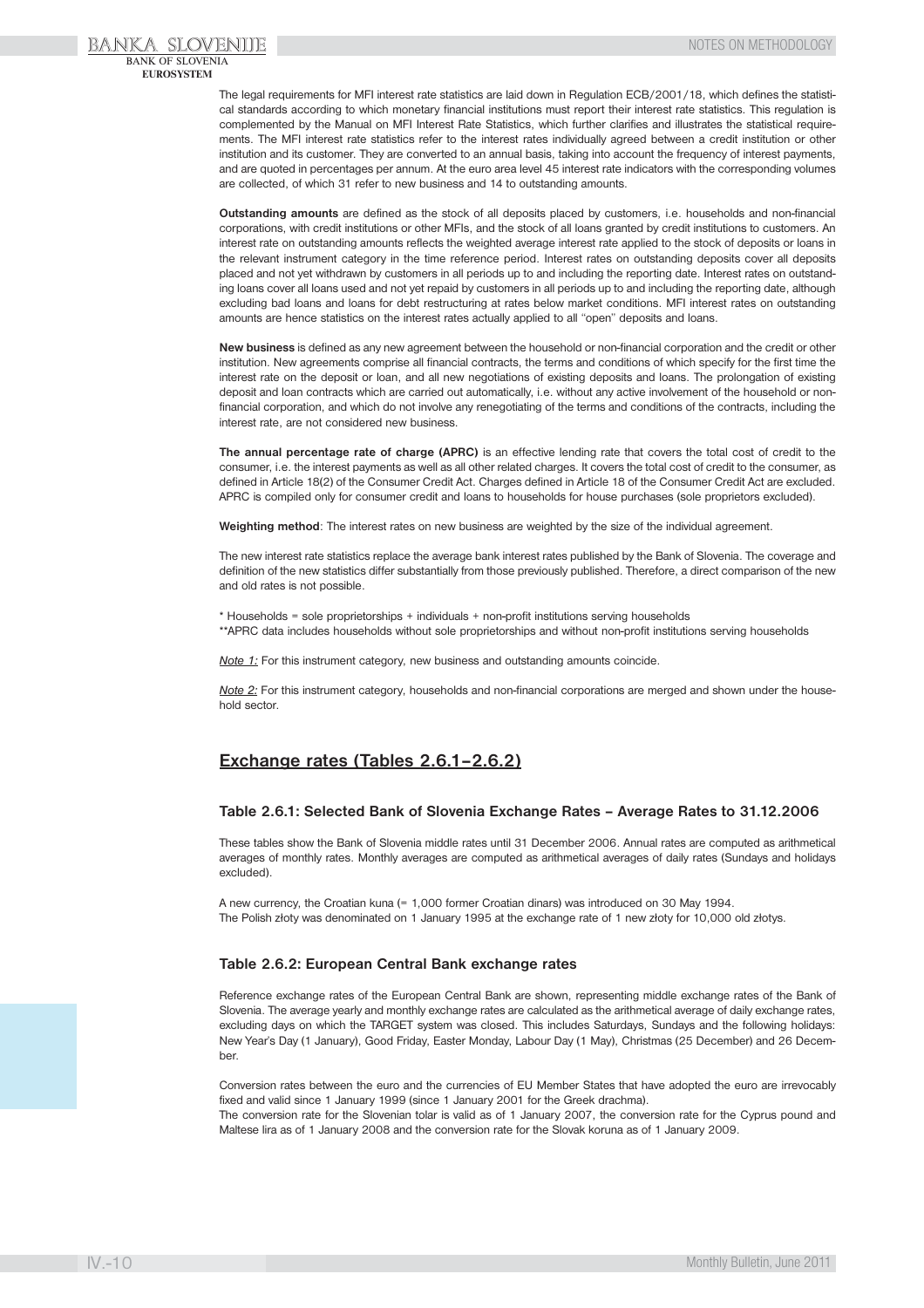- 
- 1 EUR = 40.339900 BEF 1.955830 DEM 340.750000 GRD 166.386000 ESP 6.559570 FRF 0.787564 IEP 1936.270000 ITL 40.339900 LUF 2.203710 NLG 13.760300 ATS 200.482000 PTE 5.945730 FIM 239.640000 SIT 0.585274 CYP 0.429300 MTL 30.126000 SKK

## BANKA SLOVENIJE **BANK OF SLOVENIA EUROSYSTEM**

# **Payment systems (Tables 2.7 to 2.13)**

## **General**

Data prior to 2007 are published in tolars; from 2007, data are published in euros.

Due to rounding in Tables 2.11 to 2.15, sums of quarterly data do not always totally comply with relevant yearly data.

# **Table 2.7: TARGET2 and SEPA internal credit transfer (SEPA IKP) transactions**

*Note 1:* On 1st January 2007 the transaction limit for payments submitted to the Giro Clearing system (multilateral net system for small value payments), raised from EUR 8.354,21 to EUR 50.000.

*Note 2:* SEPA internal credit transfer system (the SEPA IKP) is operated by the clearing company Bankart d.o.o. SEPA IKP system was established on 4 March 2009. Before SEPA IKP establishement the same transactions were processed in Giro Clearing payment system, operated by Banka Slovenije. Giro Clearing payment system was closed down on 1 August 2009. Data regarding transactions in the Giro Clearing payment system are published until March 2009. Data regarding transactions in both systems are published together (the sum of transactions in the Giro Clearing and SEPA IKP systems) for the period from March to July 2009. Data regarding payments in the SEPA IKP system are published from August 2009 on.

*Note 3:* Until 29th December 2006 payments data on domestic payments between Slovenian participants are published for domestic Slovenian RTGS system (values in billion Slovenian tolars). As of 1st January 2007 domestic payments of Slovenian TARGET participants represents payments sent from Slovenian credit institutions to another Slovenian payment institution, direct participated in the TARGET system.

As of 19th November 2007 payments in TARGET 2 system are considered.

*Note 4:* As of 1st January 2007 cross-border payments of Slovenian TARGET participants represents payments sent from Slovenian credit institutions to non-Slovenian credit institutions, direct participated in the TARGET system. As of 19th November 2007 payments in TARGET 2 system are considered.

*Note 5:* Gross value is the total value of all payment orders executed in the payment system.

*Note 6:* Net value is the amount required for the settlement of the gross value of payments in a payment system that uses netting. It represents the sum of the net monetary liabilities of all participants of the payment system to other participants of the payment system, calculated as the positive difference between the payment orders sent to the system and the payment orders received from the system for each participants of the payment system in an individual settlement cycle.

# **Table 2.8 Payment Cards**

*Note 1: Credit card*: A card indicating that the holder has been granted a line of credit. The credit granted may be settled in full by a specific date each month (delayed debit card, i.e. charge card), or may be settled in part, with the balance taken as extended credit (credit card).

*Note 2: Debit card*: A card which enables the holder to have purchases directly charged to funds on the cardholder's bank account.

*Note 3: Cards issued abroad*: Payment cards issued abroad and used for payments in Slovenia, mostly by non-residents.

*Note 4: Volume and value of transactions abroad*: Use of cards issued in Slovenia for payments abroad.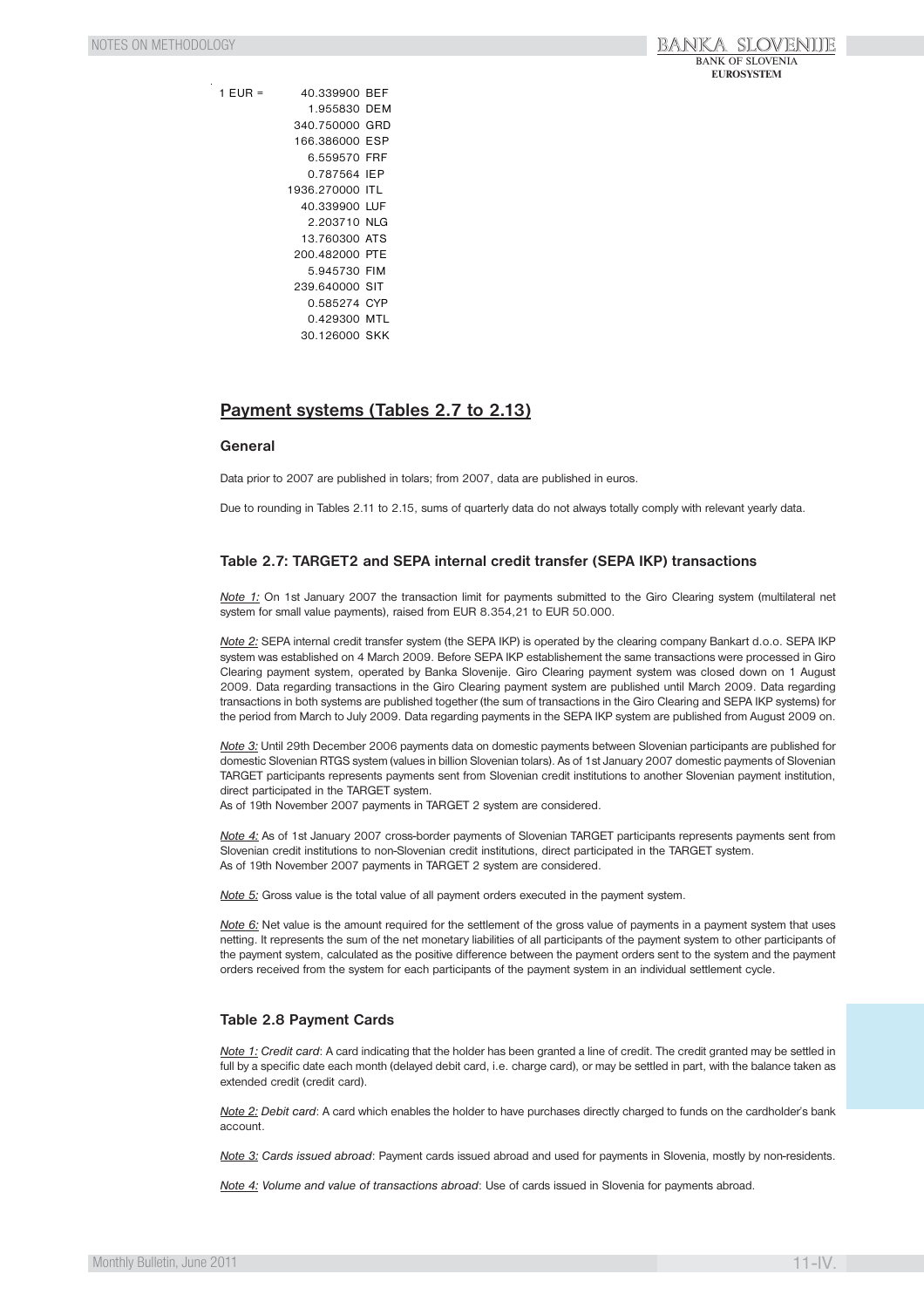## BANKA SLOVENIJE BANK OF SLOVENIA

# **EUROSYSTEM**

**Number of payment cards** *in circulation*: Number of valid payment cards held by residents and non-residents issued in Slovenia. Data refer to the end of each quarter/year.

**Number and value of payments refer** to the use of payment cards in each quarter/year.

**Domestic card**: Payment card issued by banks and enterprises resident in Slovenia without licence agreements with foreign issuers.

**Licence card**: Payment card issued by banks and enterprises resident in Slovenia under licence agreements with foreign issuers.

**Bank card**: Payment card issued by banks.

**Retailer card**: Payment card issued by non-banking institutions, mostly for use at specific retail outlets.

Personal card: Payment card issued to a natural person (family cards included).

**Business card**: Payment card issued to a legal entity.

## **Table 2.9 Other Payment Instruments and Innovative Payment Schemes**

*Note 1*: Data refer to the end of each quarter.

*Note 2*: Prior to 2007 the data refer to payment transactions and money withdrawals at manual POS and EFT POS terminals in Slovenia. From 2007 on, the data on money withdrawals are not included.

## **Table 2.10 Electronic Banking**

*Note 1*: Only debt transactions are included.

## **Table 2.11 Credit Transfers**

**A paper-based order** is a payment instrument related to a credit or debit transfer, in which the payer submits an order on a paper-based form. In case of credit transfer it means any instruction by an account holder to his payment service provider requesting the transfer of funds from his account to another account (also between accounts of the same account holder). Includes submissions by telefax if they require manual intervention in order to be transformed into electronic payments.

**Special payment order** is a special form of paper-based payment order, which is issued by a payee (beneficiary) to be paid by the debtor. The special payment order is presented by the payer at the bank, which then debits his transaction account and transfers the amount to the account of the payee, potentially via several other credit institutions as intermediaries and/ or one or more payment and settlement systems. A contemporary form can assure automated processing with ICR technology (Intelligent Character Recognition) or classic manual processing.

**A non-paper-based credit transfer** is any credit transfer which the payer submits without the use of paper forms i.e. electronically. Includes submissions by telefax or other means if they are transformed into electronic payments without manual intervention.

**A standing order** is a non-paper-based credit transfer and means an instruction from a payer to his bank to make a regular payment of a fixed amount to a named creditor. The payer authorises his bank (the bank at which he maintains a transaction account) to pay a specified amount regularly to another account. The payment must be repeated at least five times. The execution of payments occurs under exact conditions on a particular day of the month.

**Direct credit** is special form of payment instrument related to a credit transfer, initiated by the payer, which enables a cashless fund transfer from payer to payee. Direct credit is used for the execution of small value payments, e.g., salaries, pensions, dividends and similar payments, to a large number of creditors.

# **Table 2.12 Debit Transfers**

**Direct debit** is an authorised debit on the payer's bank account initiated by the payee. It is a payment instrument consisting of automatic debiting of the debtor's account for goods and services delivered by the creditor. The debtor (payer) authorises his bank to transfer funds from his bank account to the creditor's account and the creditor to submit a payment order to the creditor's bank to be paid. A typical example is an electricity bill payment.

**A special money order** is a standardised paper-based debit instrument used to remit money to the named payee. A special money order is issued by a bank, allowing the individual named on the order form to receive a specified amount of cash on demand.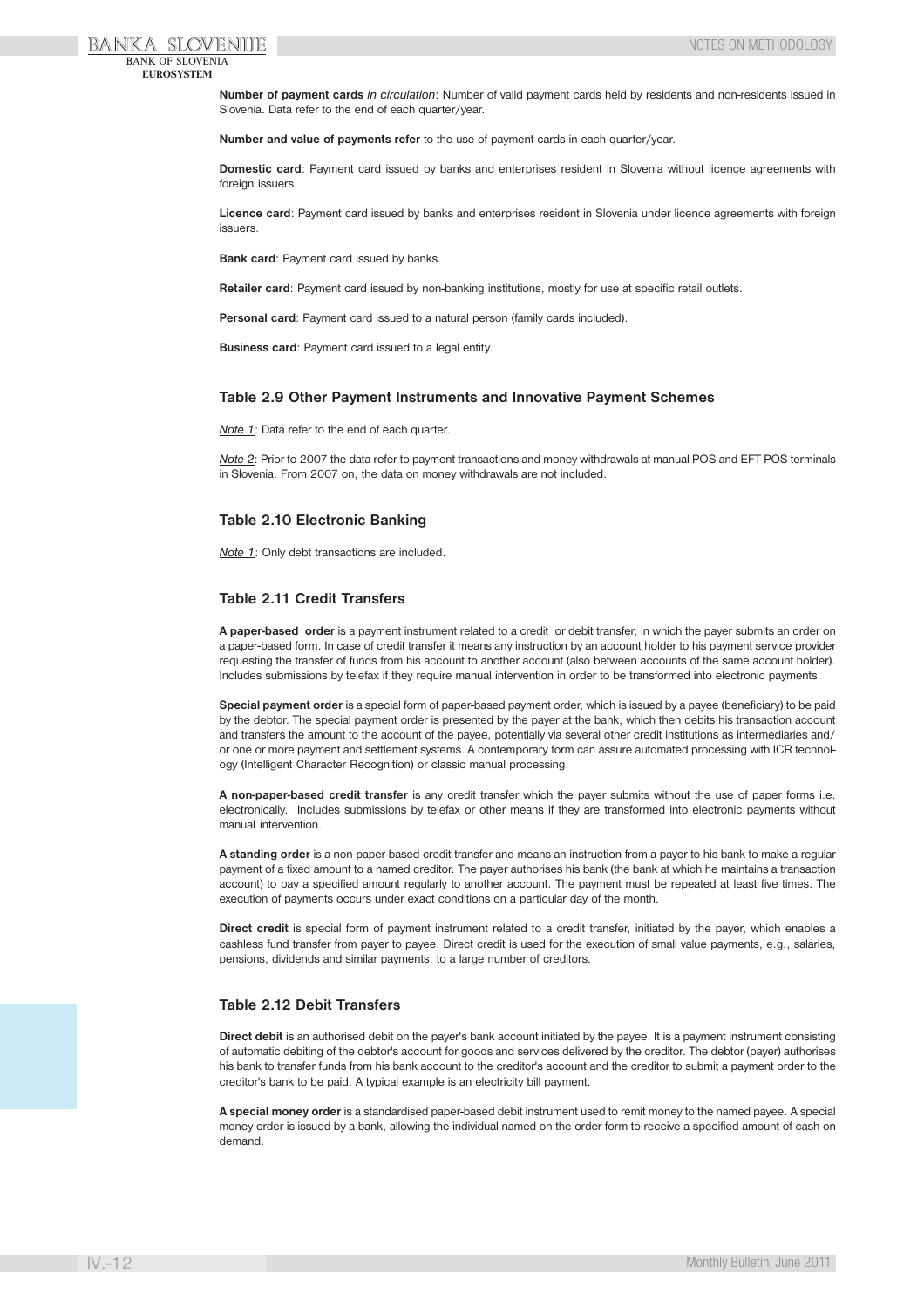# **Table 2.13: Network of Commercial Banks**

*Note 1*: Statistical regions, source: Statistical Office of the Republic of Slovenia, 31March 2000.

Map of Slovenia by Geodetic Institute of Slovenia

*Note 2*: Data referring to the Post Bank of Slovenia do not include units of the Post of Slovenia that operate for the Post Bank of Slovenia on a contractual basis.

# **3. BALANCE OF PAYMENTS AND EXTERNAL POSITION**

# **Balance of Payments**

## **General notes**

In most respects the Slovenian Balance of Payments (BOP) conforms to the methodology of the IMF's Balance of Payments Manual, fifth edition (1993).

# **Characteristics of the Data**

Minus sign (-) indicates imports or surplus of imports over exports in the current account, increase in assets or decrease in liabilities in the capital and financial accounts, and growth of reserve assets. Data on transactions are converted from the original currencies to EUR using the daily Bank of Slovenia or ECB's exchange rates, or average exchange rates for the period if the exact date of transaction is not known.

# **Revision policy**

Revision of balance of payments, the international investment position and gross external debt data occur as follows:

Revisions in **monthly data** are published with the release of:

- the following month's data;
- the corresponding quarterly data;
- the corresponding revised quarterly data;
- the international investment position and external debt data for the corresponding year; and
- the revised international investment position and external debt data for the corresponding year.

Revisions in **quarterly data** are published with the release of:

- the following month's data;
- the data on the following quarter;
- the international investment position and external debt data for the corresponding year; and
- the revised international investment position and external debt data for the corresponding year.

Revisions for the **annual** balance of payments, international investment position and external debt data are published with the release of the data for the following years.

Annual data are revised for the year t-1 and t-2. In the case of major methodological changes or discrepancies among the data sources, data for the year t-3 will be revised as well.

# **Data sources**

- · **The external trade statistics (Statistical Office of the Republic of Slovenia)** is the main source of data on trade in goods. Since 1 May 2004, the source of data on trade in goods among Slovenia and EU Member States is the Intrastat reporting. The source of data on trade in goods with other countries is the single administrative document (Exstrastat reporting).
- · **Reports on account balances and transactions between residents and non-residents (C, PPT, PPV):**
	- report on account balances at domestic banks PPV (until 31 December 2004),
	- report on account balances abroad C (until 31 December 2006),
	- report on transactions through accounts at domestic banks PPT (until 31 December 2008),
	- report on transactions through accounts abroad C (until 31 December 2008).

All banks which conducted international payment transactions and all residents with open accounts abroad were obliged to report. The resident issuer/beneficiary of the payment was obliged to forward data on the type of transaction. Since 2009 only banks which conduct international payment transactions report transactions with nonresidents that exceed threshold EUR 50.000. Data are used for quality control purposes only.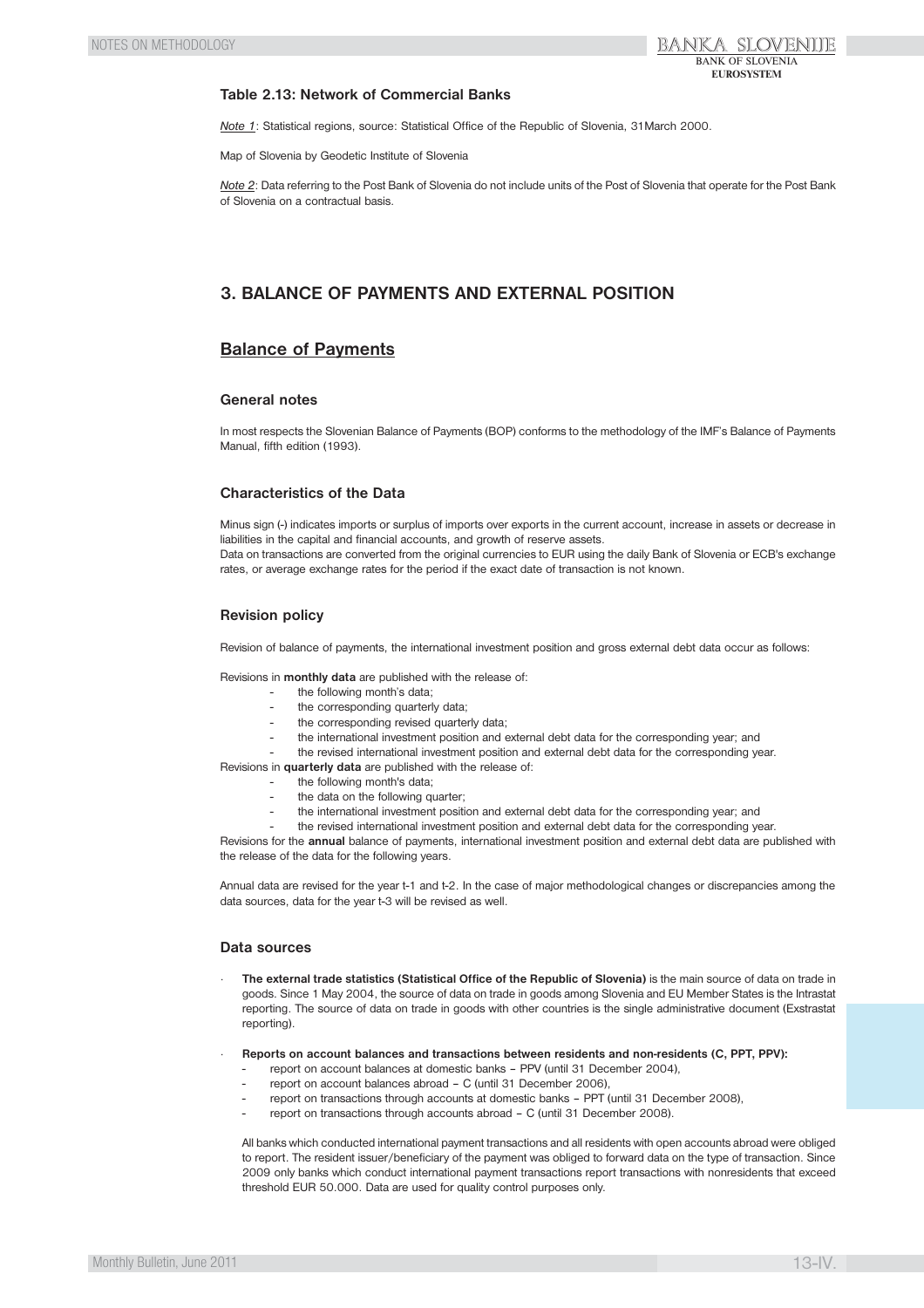- · **Reports on trade in services, part of trade in goods and on current/capital transfers with nonresidents (BST)** are the sources of data on services (excl. travel), data on coverage adjustments of goods item and data on current and capital transfers (excl. transfers with EU budget) from 2008 onwards.
- **Reports on transactions with securities (VRP) and data from the Securities Clearing Corporation (KDD)** are the sources of portfolio investments (debt and equity securities) and financial derivates since 2004.
- · **Reports on purchased/sold foreign debt securities without domestic brokers (DVP)** are the sources of portfolio investments in foreign debt securities, carried out without domestic brokers, from 2007 onwards.
- Data regarding drawn/un-drawn credit transactions from foreign credit registration forms (KR) are the source of data on loans of all sectors until 2004; in 2005 and 2006 they are only the source for the non-banking sector. A registration was obligatory for all financial credits and long-term commercial credits; since 1997 from the same source are also obtained the data on the purpose of direct payments of foreign lenders, used to settle the obligations of domestic borrowers to other non-residents.
- · **Reports on monetary financial institutions (PORFI)** are the source for data on loans, cash and deposits of the banking sector since 2005.
- · **Reports on credits received and granted and deposits with non-residents (KRD)** are the source for data regarding loans and deposit of all sectors, except banks, since 2007.
- · **Reports on short-term receivables and liabilities from operations with non-residents (SKV)** are the source for short-term trade credits and advances since 2002.
- · **Reports on investments (SN)** are until 2007 the source for reinvested earnings of direct investments. From 2008 onwards these reports are source also for all other direct investment transactions in equity and related income as well as for portfolio equity transactions without involvement of domestic dealers.
- · **Accounting data of the Bank of Slovenia**
- · **Accounting data of banks (KNB)**
- · **Budget data on the transactions of government sector between the Republic of Slovenia and EU** (from 2004 onwards)

Qarterly data on financial account's statistics are source for financial derivatives for all sectors except the central bank (since 2007).

- **Estimates and other sources** 
	- estimate of purchases of foreign currency and cheques from foreigners in exchange offices (part of the travel category) - until 2004,
	- estimate of expenditures on travel abroad including purchases of goods abroad until 2004
	- estimate of Italian pensions (UMAR) until the end of 1998,
	- estimate of transactions with foreign currencies and the deposits of Slovene households (until 2006),
	- estimate of labour income (SURS),
	- data on pensions paid to non-residents (ZPIZ),
	- survey on the write-downs of debt from trade in goods and services abroad,
	- estimates for exports and imports of travel from 2005 onwards (detailed explanation under item Travel),
	- estimate of cash transactions on tourism and labour income (from 2007 onwards),
	- quarterly data on consumption of foreign embassies in Slovenia (SURS, from 2008 onwards),
	- migrants' transfers outflows (bilateral data between countries, from 2008 onwards),
	- households' transfers (SURS, from 2008 onwards),
	- assets acquired directly by tenders and programms of EU (SURS, from 2008 onwards),
	- data on nonresidents' investments in real-estate in Slovenia (GURS, from 2008 onwards),
	- data on purchases/sales of real-estate in Croatia (Croatian National Bank, from 2008 onwards),

- data on purchases/sales of emission allowances between residents and nonresidents (Slovenian Environment Agency, from 2008 onwards).

# **Current account**

# **Goods**

Data regarding general goods can be obtained from the Statistical Office of the Republic of Slovenia. Prior to Slovenia's accession to the EU data were available from standard customs documents. Since 1 May 2004, data are available from single administrative documents for trade in goods with non-EU countries and from Intrastat reports for trade with EU Member States.

**Adjustments of CIF/FOB** – data on import by CIF value were adjusted to FOB value with the help of a coefficient which is equal to the weighted average of coefficients between CIF and FOB values of the goods imported (in an available sample), separated with regard to type of goods, type of transport and partner's country. For 2004, a new CIF/FOB coefficient was calculated (1.0306); prior to that the coefficient was 1.0393. Since 2004 on, the coefficient is calculated every year based on a five year average.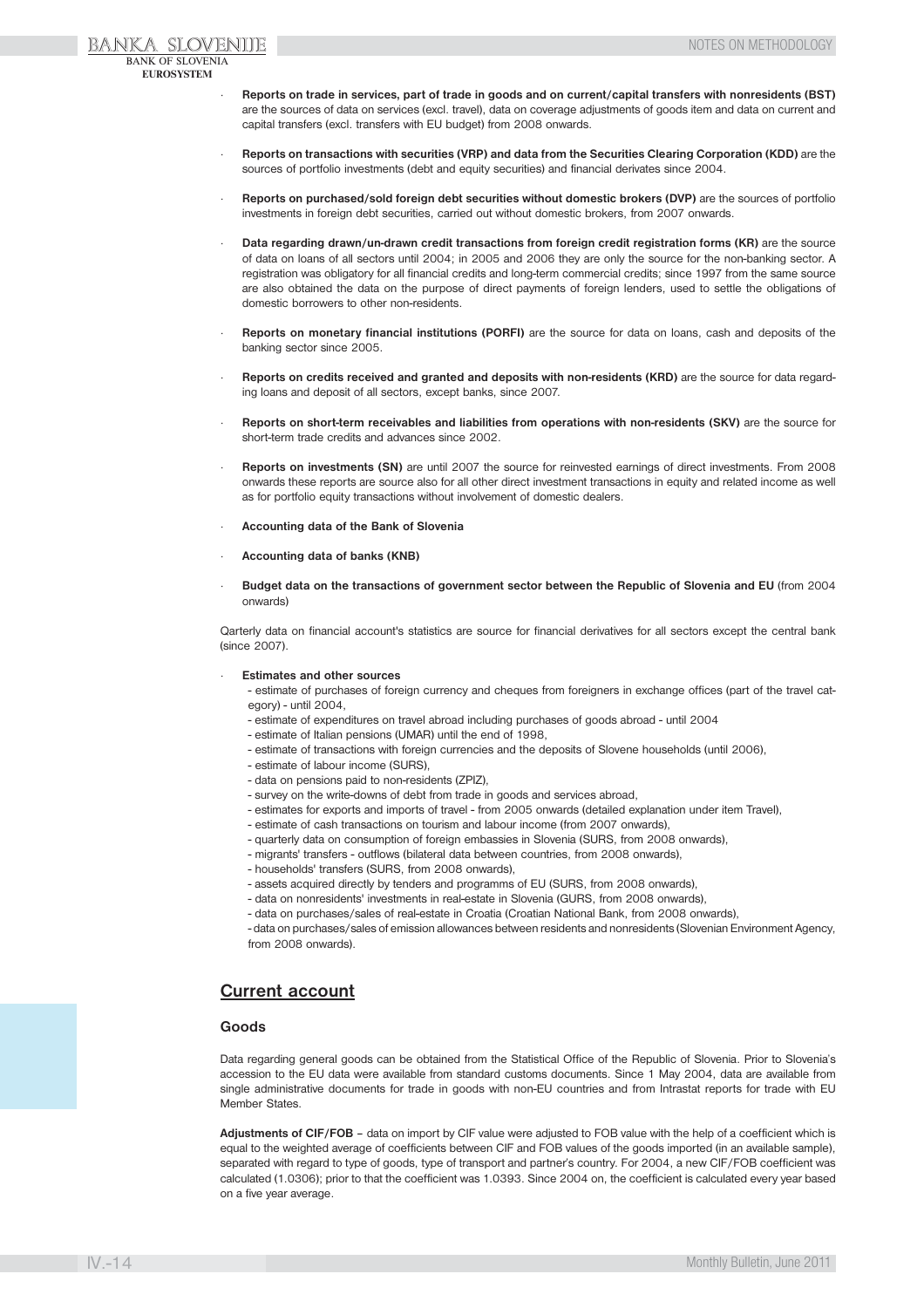## BANKA SLOVENIJE BANK OF SLOVENIA **EUROSYSTEM**

**Coverage adjustments** - made for goods exported and imported without customs declarations (the ITRS source until 2007,the reports of duty free shops and consignment warehouses until 2005, BST reports as source from 2008 onwards). Since 1 May 2004, coverage adjustments also include estimated data on imports of motor vehicles from EU by natural persons not covered by Intrastat System.

## **Services**

#### **Transport**

Transportation services are classified according to mode of transport and furthermore according to what is carried. The source of records on transportation services is the ITRS until 2007 and BST reports from 2008 onwards.

## **Travel - methodology until 2004**

The ITRS sources used in the compilation of the "Incoming travel" category include: a.) health- and education-related services; b.) payments made by non-residents to Slovenian tourist agencies; c.) net withdrawals in tolars from non-resident accounts; d.) money spent in casinos by non-residents; e.) data on sales of goods to non-residents in duty-free shops and consignment warehouses; f.) payments with credit cards; and g.) sales of tolars to non-residents abroad.

The data on sales of tolars to non-residents in Slovenia are estimated based on the number of border crossings by foreign travellers and on the number of nights spent in the country by foreign tourists.

Data for the category "Expenditure on travel" come from the ITRS and estimations.

### **Travel - methodology since 2005 onwards**

**Main data sources** to estimate the **export** of travel are the following surveys and researches conducted by Statistical Office of the Republic of Slovenia (SURS):

- Survey on foreign tourists in summer season is used to define the structure of foreign tourists according to their primary aim of travel (business travel, health care, education, other) and expenditures of each type of foreign tourists ; three-year's survey -last conducted in 2009)
- Survey on foreign travelers (to define the structure of travelers broken down by same-day travelers and transit travelers and their respective expenditures).
- Arrivals and over-night stays of foreign tourists broken down by countries of their residency (monthly survey).
- Number of border crossings (to define the population of foreigners entering Slovenia).

Based on data sources the following six categories of data are calculated and finally broken down by countries using data on mobile phone operators;

- Business travel,
- Health related travel,
- Education,
- Other.
- Same- day travelers,
- Transit travelers.

**Main data source** to estimate the **import** of travel is SURS's survey TU\_ČAP (Quarterly survey on travel of domestic citizens). The Survey provides the value of expenditures of domestic population traveling abroad (same - day trips and longer trips) and the amount spent for transportation to and from the foreign destination, which is then subtracted from total expenditures in order to avoid double counting (since it is already included in transport services).

Based on TU\_ČAP data source the following five categories of data are calculated and finally broken down by countries using data on mobile phone operators;

- Business travel
- Health related travel,
- Education.
- Other,
- Same day travelers.

#### **Construction services**

The source of data is the ITRS until 2007, all construction undertakings are recorded under construction services on net basis (the revenues earned on works performed abroad are recorded net of the corresponding expenditures). From 2008 onwards the sources of data on construction services are BST reports.

### **Insurance services**

Premiums on life and non-life insurance are split into two components: (i) the service charge included in insurance services; and (ii) the premium in a narrow sense, recorded as a current transfer. The calculation of the service charge is based on a fixed percentage of premium payments. The source of data on insurance services is ITRS until 2007, this source was replaced by BST reports for 2008 data onwards. Insurance services include commissions of insurance companies and 45 % of premium payments. Insurance claims and other part of nonlife insurance premiums are included in current transfers, claims and part of life insurance premiums represent assets/liabilities of financial account.

#### **Government services**

All transactions settled through the accounts of Slovenian embassies abroad, as well as transactions coded as government services settled through the accounts of Slovenian banks with foreign correspondents, are included in this item until 2007 with the ITRS as the source of data. From 2008 onwards the source of data is BST report, government services include all services of slovenian representative bodies abroad. From the same year there are included data on consumption of foreign embassies in Slovenia. Data are provided by SURS (on the basis of taxation data).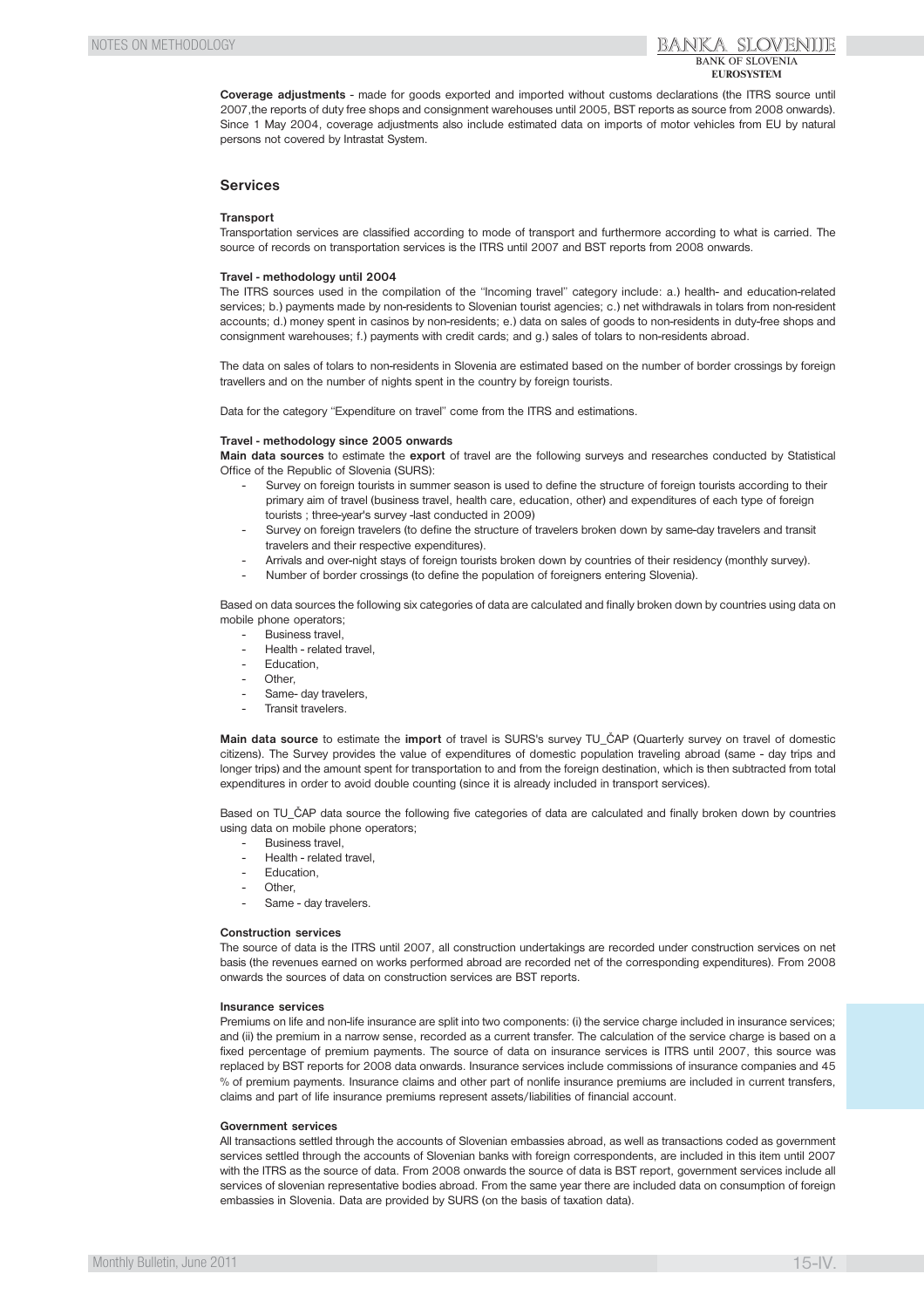Also for all other types of services the ITRS source has been discontinued as of 2008, when the new source (BST report) for data on trade in services (excl. travel) has been introduced.

# **Income**

**Labour income** – **receipts**. Since 2002, data from the Labour Force Survey (SURS) and Eurostat data have replaced ITRS and estimates as sources of labour income for the work of Slovene residents abroad.

**Labour income - expenditures.** ITRS is the source for labour income - expenditures until 2004. Data relating to 2005 onwards are provided by SURS on the basis of Labour Office register for the number of nonresidents, who at the end of each quarter possess valid work permits and who actually worked in Slovenia less than one year and data by The Health Insurance Institute of Slovenia for nonresidents, who at the end of each quarter don't need valid work permits and who actually worked in Slovenia less than one year. Data on daily migrant workers from Austria, Italy, Hungary and Croatia are also included.

Since 2002, labour income (receipts and expenditures) is included according to the gross principle (including taxes and social contributions).

**Capital income** – Since 2004, VRP reports have replaced ITRS as a source for income from equity securities. Annual reports on capital investments are the source for data regarding reinvested earnings. Data on reinvested earnings in the current year are estimated - (a three year monthly average of actual data on total earnings, less extraordinary incomes [the source being annual reports on investments], is decreased by dividends and other incomes, paid in the current month (the source being monthly reports on investments from 1.1.2008 onwards, previously the source was ITRS). The estimate is replaced by actual data only when these data are available. Data on disproportionally large exceptional payments of profits relative to the recent level of dividends and earnings (superdividends) are excluded from income and included in direct investment as withdrawals of equity (from 2008 onwards). Until 2003, the source of income from debt securities was ITRS; since 2004 the sources are reports on securities transactions (VRP reports) and KDD data. Until 2004, the source on income from other investments was ITRS for the banking sector; the source was later changed to reports on monetary financial institutions (PORFI). Until 2006, the source on income from other investments for the non-banking sector was ITRS; since 2007, the source is KDD reports. Income from loans (including long-tern commercial credits) and cash reserves have been managed according to the accrual principle since 2002; since 2007, total income from other investments is managed according to the same principle. Since 2004, the accrual principle is used for income from bonds and notes.

# **Current transfers**

Current transfers of other sectors are subdivided into workers' remittances, insurance and other transfers. Current transfers of the government sector and other transfers of other sectors are from 2002 onwards subdivided into taxes, subsidies, social contributions, social benefits and other transfers. The main data sources are the ITRS and estimates until 2007, from 2008 onwards the sources are BST reports and from 2004 onwards, data on EU transfers of the government sector are obtained directly from the Ministry of Finance (budget data). Migrants' transfers - outflows (data provided by foreign central banks) and transfers of households (SURS survey) are included from 2008 onwards.

# **Capital and financial account**

## **Capital account**

## **Capital transfers**

The ITRS is the source of data until 2007. Migrants' transfers cover not only payments recorded by domestic banks, but also the changes in residency of accounts held with these banks. From 2008 onwards data are obtained from BST reports, but data on capital transfers between the Republic of Slovenia and the EU are from 2004 onwards obtained directly from the Ministry of Finance (budget data). Since 2002, the Bank of Slovenia also estimates the value of write-downs of debt from trade in goods and services abroad. From 2008 onwards, there are also included data on assets acquired directly by tenders and programms of EU (SURS, Annual survey on investment in tangible assets).

# **Financial account**

## **Direct investment**

Direct investment is until 2007 recorded on the basis of reported payments through domestic banks and data from customs declarations, from 2008 the source is direct monthly report SN. Data on reinvested earnings are based on yearly surveys on balance and transactions with affiliated enterprises (SN) and are included monthly as one-twelfth of the yearly figure. Data regarding reinvested earnings for the current year are estimated. Until 1997, the purchase and sale of all shares and equity were included in this item. Data on disproportionally large exceptional payments of profits relative to the recent level of dividends and earnings (superdividends) are included in direct investment as withdrawals of equity (from 2008 onwards).

From the beginning of 1997, purchase and sale of shares that assure more than 50 percent of a company's equity (a controlling interest of shares) and shares issued by domestic companies on the primary markets with the purpose of increasing the nominal capital of the company are included in this item, due to capital control measures. With the new Foreign Exchange Act in 1999, the 10% rule is applied to direct investment. Data of Surveying and Mapping Authority of the Repub-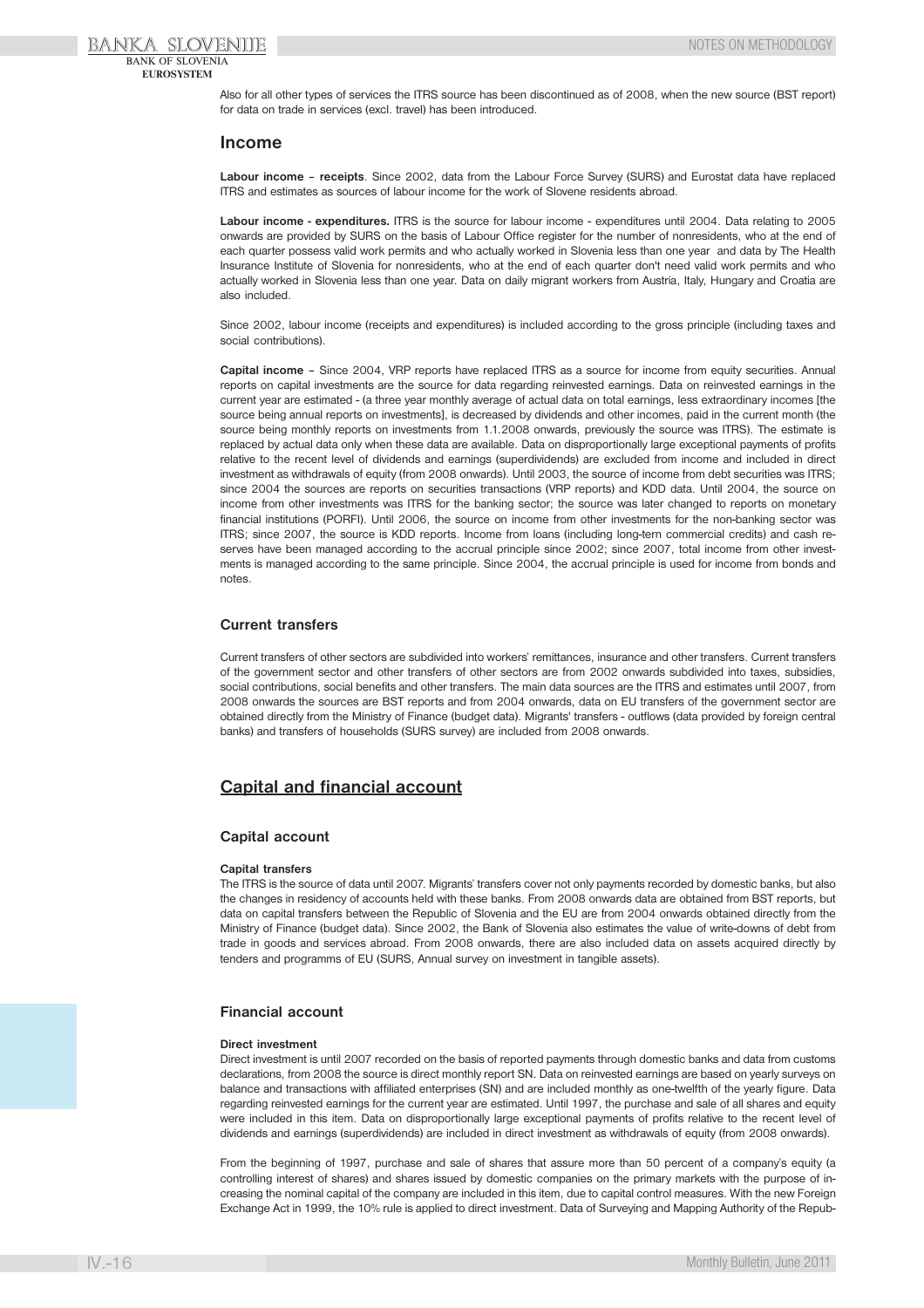#### BANKA SLOVENIJE BANK OF SLOVENIA **EUROSYSTEM**

lic of Slovenia on nonresidents' investments in real-estate in Slovenia are included from 2008 onwards. From the same year data on Slovenian residents' purchases/sales of real-estate in Croatia are included (data source is Croatian National Bank).

Since 2001, there is a break in the data series in the category "Direct Investments - Other Capital". Since that time, loans and long-term commercial credits between affiliated companies (10% or more of capital share) are included in this category. Until 2000, these types of transactions were included in the category "Other Investments". Since 2002, the category "Direct Investments - Other Capital" also includes short-term commercial credits between affiliated companies. Since 2005 other capital claims / liabilities does not include banking sector's claims/liabilities with direct investment relationship (these data are included in item other investment/loans.

### **Portfolio investment**

Transactions are divided into assets and liabilities, with further breakdown into equity and debt portfolio investment. Until 1997 only data on sales and purchases of debt securities through banks were included in this item. Since February 1997 the equity securities with the exception of direct investment are included in this item too. With the new Foreign Exchange Act in 1999, portfolio investment transactions include all transactions below the 10% rule. Equity portfolio investment to individual sectors is subdivided into mutual funds and other investment. VRP and KDD data are the main sources from 2004 onwards. Since 2007 on this item includes also assets of debt portfolio instruments held by Bank of Slovenia, which are no longer considered as international reserves, but as claims to EMU member states and claims in EUR currency to all other nonresidents. From 2007 onwards data on transactions in assets of foreign debt instruments that occur without involvement of domestic dealers are collected on a report DVP, and from 2008 onwards assets and liabilities in portfolio equity investments deriving from transactions without involvement of domestic dealers are collected on report SN.

#### **Financial derivatives**

From 2004 until 2006 these types of transactions are included in VRP and KDD sources. Since 2007 qarterly data on financial account's statistics are source for financial derivatives for all sectors except the central bank. From 2009 onwards financial derivatives of Bank of Slovenia are included in other investment/financial derivatives item or international monetary reserves item (depending on the residency of the counterpart).

## **Other investments**

#### **Short-term trade credits**

Until 2002, short-term trade credits were estimated based on the following calculation:

- {[export of goods FOB + coverage adjustments - (export payments + free export of goods + direct investments in goods + drawings of granted long-term trade credits)]

- {[import of goods FOB + coverage adjustments - (import payments + free import of goods + direct investments in goods + drawings of received long-term trade credits)]

Since 2002, short-term commercial credits and advances are included based on SKV reports. Short-term trade credits between affiliated companies are included in direct investments.

#### **Loans and long-term trade credits**

From 2001 onwards, inter-company debt transactions between affiliated enterprises (10% or more capital share) are not recorded as loans, but are recorded as direct investment – other capital transactions. Loans (including long-term trade credits) and related income have been calculated according to the accrual principle from 2002 onwards, and according to the cash principle prior to 2002.From 2005 onwards claims/liabilities of banking sector regardless of capital affiliation to nonresidents are included in this item (the direct investment relationships are not distinguished in the data source).

#### **Currency and deposits**

Until the adoption of Euro currency (1.1.2007) the foreign currency of residents is estimated based on the following formula: deposited currency and cheques on foreign currency accounts of individuals - withdrawals of cash and cheques from foreign currency accounts of individuals + the estimated net purchase of foreign currency by residents + estimated expenditures for tourist travel abroad + estimated expenditures of tourist travel to the former Yugoslavia + the estimated purchase of goods abroad - estimated labour expenditures abroad - estimated Italian pensions (until the end of 1998) + net withdrawals from non-resident accounts in local currency + the change of deposit balances of residents on accounts at BIS Member State banks (before 2002).

From the adoption of Euro currency (1.1.2007) onwards item foreign currency of households is estimated by using data on net inflows of foreign currency from tourism, data on net income on compensation of employees (decreased by consumption abroad/in the economy) and BIS (Bank for International Settlements) data on deposits held by residents with the banks abroad.

Since 2002, the category "Accounts Abroad of Other Sectors" also includes BIS data regarding deposits of residents on accounts at BIS Member State banks.

With adoption of EUR in 2007 as a national currency Slovenia became a member of EMU which affects the following changes in currency and deposits item;

- the item currency and deposits/ claims includes also estimated counterpart of the transactions in cash in current account of the balance of payments (tourism and labour income),

- claims of the Bank of Slovenia to EMU member states and all claims in EUR currency to all other states are included in the item currency and deposits/ claims.

 - net position of the Bank of Slovenia to the Eurosystem (net result of incoming and outgoing payments conducted in EUR currency through TARGET and STEP2 system) is included in the item currency and deposits/ other liabilities.

#### **International monetary reserves**

Reserve assets and related income have been calculated according to the accrual principle from 2002 onwards, and according to the cash principle prior to 2002.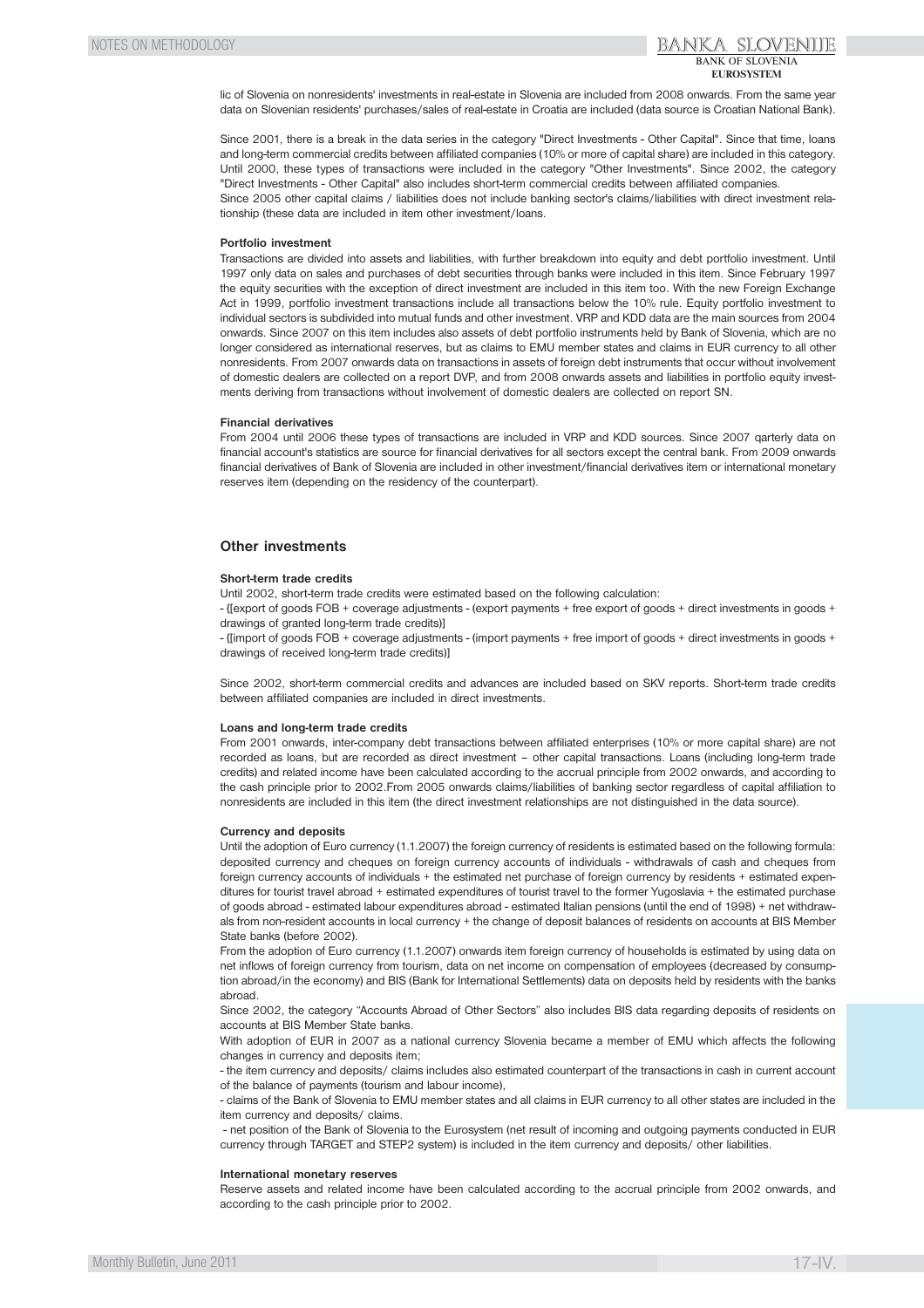Following Slovenia's entry to the EMU in 2007, claims to other residents of the euro area (denominated in euros and in other currencies) and claims in euros to EMU non-residents are not included in reserve holdings. From 2007 onwards, these transactions are shown in the appropriate categories of the capital and financial account sector of the Bank of Slovenia (investments in securities and other investments).

International monetary reserves item includes also financial derivatives (from 2009 onwards).

# **Table 3.1: Balance of Payments 1988–1993**

The balance of payments is based on the methodology of the International Monetary Fund (Balance of Payments Manual, IMF, 1993). The balance of payments for the period 1998 - 1991 does not include transactions with republics of the former Yugoslavia. The import and export of goods is shown without processing transactions, processing is included in services.

*Note 1*: For 1988 and 1989, official sector data is included in "Other sectors".

*Note 2*: For 1988 through 1990, "Statistical errors" include sales of claims from bilateral agreements to the former National Bank of Yugoslavia and its purchases of foreign currency through Slovenian foreign currency exchange offices.

*Note 3*: Reserve assets of the Bank of Slovenia.

## **Table 3.2: Balance of Payments**

The data for the current year are revised monthly. Data become final according to the revision practice (see revision practice).

In June 2001, Slovenia acquired a 16.39% share in the holdings of the former Yugoslavia with the Bank for International Settlements (BIS), consisting of gold SIT 16.9 mio (EUR 77.8 million), foreign currencies SIT 1.1 mio SIT (EUR 5.3 million) and shares SIT 3.0 mio (EUR 13.8 million). This transaction is not considered to be a flow of the balance of payments, but rather a part of the "Other changes" category, which reconciles the international investment position in consecutive periods.

\* Years 1994 in 1995: Data for balance of payments in ECU for years 1994 and 1995 are not obtained in the same manner as data for other years. The data for merchandise trade are converted from US dollar to ECU using average monthly exchange rates. The data for merchandise trade in Euros or ECU since 1996 are computed from values in original currencies using daily exchange rates for Euro or ECU.

*Note 1*: Exports and imports of goods - f.o.b. parity

*Note 2*: June 1996: Includes the issue of government bonds in exchange for a part of allocated foreign debt in the amount of SIT 63.7 mio (EUR 374.9 million). Banks' liabilities under foreign loans are decreased for the same amount and transferred to "Liabilities to government".

*Note 3*: Issues of eurobonds:

- August 1996 (EUR 253.7 million)
- June 1997 (EUR 205.1 million)
- May 1998 (EUR 500.0 million)
- March 1999 (EUR 400.0 million)
- March 2000 (EUR 400.0 million)
- February 2001 (EUR 100.0 million)
- April 2001 (EUR 450.0 million)

Issues of government bonds since 2007:

- March 2007, SLOVEN4 (EUR 1000.0 million)
- February 2008, RS63 (EUR 1000.0 million)
- February 2009, RS64 (EUR 1000.0 million)
- March 2009, RS65 (EUR 1500.0 million)
- September 2009, RS66 (EUR 1500.0 million)
- January 2010, RS67 (EUR 1500.0 million)
- March 2010, RS68 (EUR 1000.0 million)
- January 2011, RS69 (EUR 1000.0 million)
- March 2011, RS70 (EUR 1000.0 million)

*Note 4*: For 1993–2001, short-term claims include net changes in commercial credits (received and granted). From 2002 onwards, short-term commercial credits are included on the basis of SKV reports on the assets and liabilities side of the balance of payments. Short-term commercial credits between affiliated enterprises are included under the heading "Direct investments", while other commercial credits are included in "Other investments/trade credits".

*Note 5*: Includes mostly Bank of Slovenia fiduciary accounts. In June 1996 the amount of 21.2 mio SIT (EUR 124.9 million) was transferred to regular Bank of Slovenia reserve accounts.

*Note 6*: Use of IMF credit (assumed upon membership in January 1993).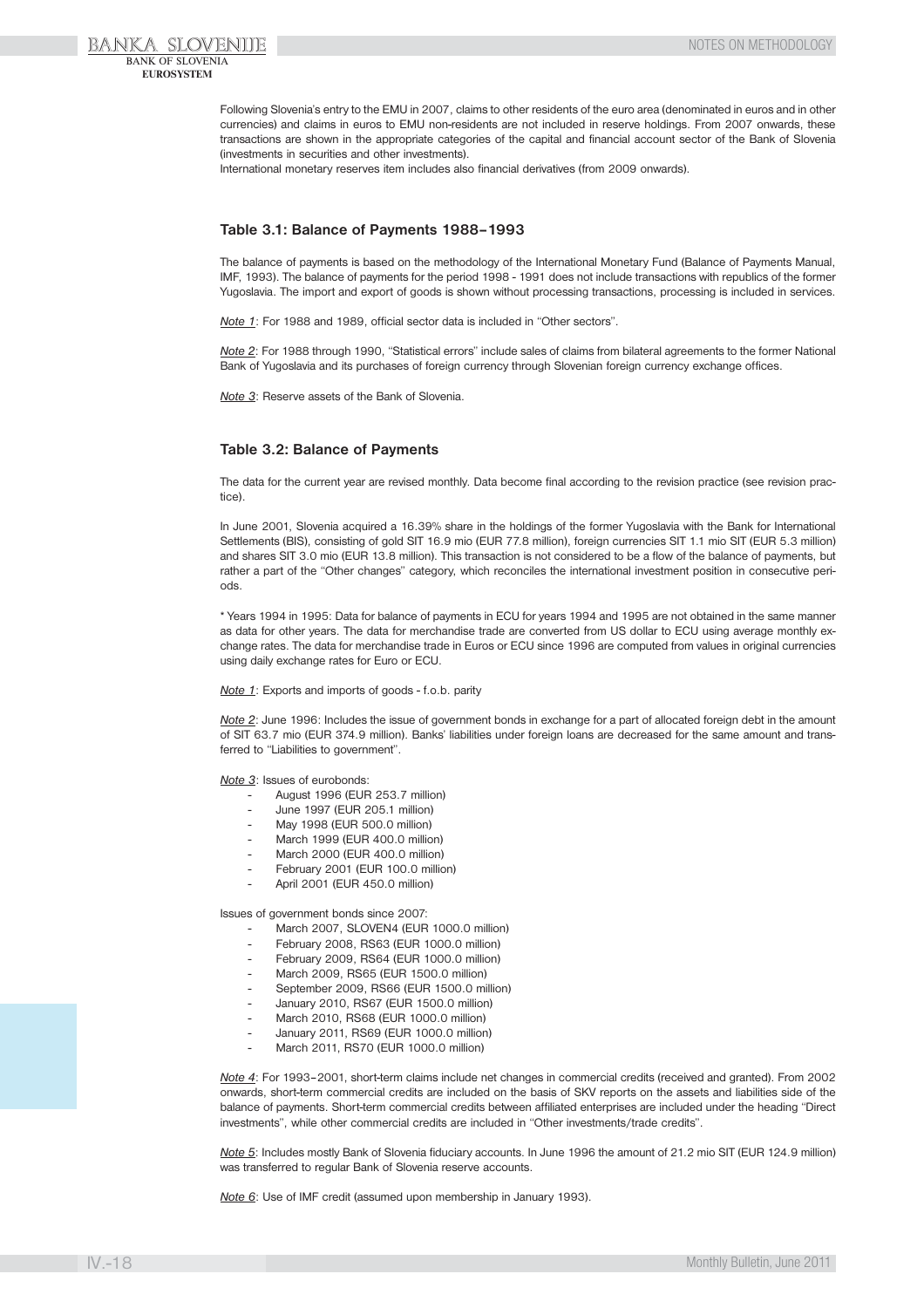#### BANKA SLOVENIJE BANK OF SLOVENIA **EUROSYSTEM**

*Note 7*: Reserve assets of the Bank of Slovenia. Following Slovenia's entry to the EMU in 2007, claims to other residents of the euro area (denominated in euros and other currencies) and claims in euros to EMU non-residents are not included in reserve holdings. From 2007 onwards, these transactions are shown in the appropriate categories of the capital and financial account sector of the Bank of Slovenia (investments in securities and other investments). More explanation is available in: "The statistical treatment of the international monetary reserves at the entry of Slovenia to the euro area" (slovenian), in the chapter Methodological information on the internet page: *http://www.bsi.si/en/financial-data.asp?MapaId=64* .

*Note 8*: The data on reinvested earnings for 2011 are not yet available. Therefore, the balance of payments includes an estimate (from the three year monthly average for the period 2008 to 2010 of actual data on total earnings less extraordinary incomes [the source being annual reports on investments], less dividends and other incomes paid in the current month). In 2012, the estimate will be replaced with actual data on reinvestment of earnings; the estimate for 2012 shall take into consideration the new three year average (2009 to 2011).

*Note 9*: From 2001 onwards, there is a time series break in the categories "Direct investment" and "Loans". From 2001, inter-company debt transactions between affiliated enterprises (10% or more capital share) are included in the "Direct investment" category; before that they were included under the heading "Loans". Since 2002, the category "Direct investments" also includes short-term trade credits between affiliated enterprises.

*Note 10*: Transfers from the EU budget since 2004 have been recorded as either current or capital transfers, according to the nature of their use. Data are provided by the Ministry of Finance.

*Note 11*: In the balance of payment of Slovenia to the EMU the presentation of the category net of errors and omissions does not make sense.

## **Tables 3.3 and 3.4: Current account and capital and financial account by countries**

The tables show the main categories of current and capital and financial account of the balance of payments, by countries, for the last available year. The most important countries and/or groups of countries are shown.

## **Table 3.5.: Trade in goods by countries**

The data source is the Statistical Office of the Republic of Slovenia (external trade statistics). Import is valued at FOB parity; export is valued at CIF parity.

# **International Investment Position of Slovenia**

#### **General notes**

The international investment position is the balance sheet of the stock of external financial assets and liabilities. The financial items that constitute the position consist of claims on non-residents, liabilities to non-residents, monetary gold and SDRs.

The methodology of the international investment position (IIP) of Slovenia is based on the fifth edition of the Balance of Payments Manual, IMF, 1993. The manual distinguishes four sectors – monetary authorities, general government, banks and other sectors.

The structure of the statement is similar to the balance of payments (financial account): here as well are holdings and liabilities, first classified by instruments, followed by sectors and finally by maturity. The change to the balance of holdings and liabilities in a specific period is the result of transactions or flows shown in the balance of payments and also exchange rate changes, price changes and other changes.

#### **Revision policy**

See note "Revision policy" in the section "Balance of Payments".

#### **Data sources**

Data sources for the international investment position of Slovenia are mainly the same as those for the financial account of the balance of payments.

#### **Direct investment**

Data on direct investment are collected from:

- concessional surveys on equity investment (SN),
- reports on loans granted to or received from non-residents (KR) until 2006,
- reports on accounts abroad (C) until 2006,
- short-term commercial credits with non-residents (SKV), and
- assets and liabilities in loans and deposits to nonresidents (KRD) for non-bank sectors since 2007.

In accordance with the recommendations of the IMF, this item comprises investment where the direct investor owns 10% or more of ordinary shares or voting power. Equity shares are until 2006 valued at book value according to accounting standards. From 2007 the equity of listed companies is recorded according to market value and equity of unlisted companies is recorded according to book value in line with accounting standards. Reinvested earnings are included. Data of Surveying and Mapping Authority of the Republic of Slovenia on nonresidents' investments in real-estate in Slovenia are included from 2008 onwards.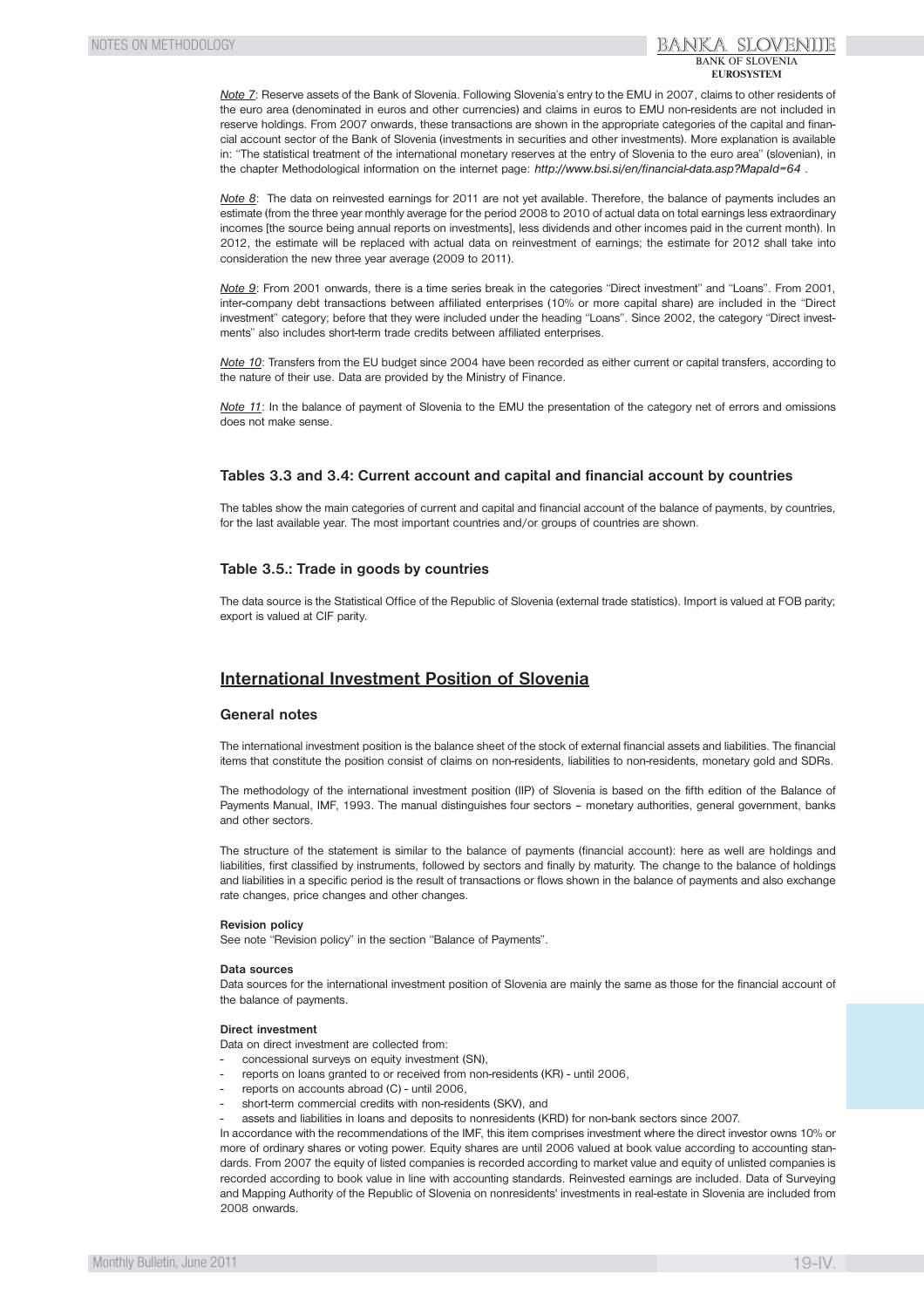## **EUROSYSTEM**

Claims on and liabilities to affiliated enterprises are included in the category "Direct investment–other capital". Intercompany claims or liabilities between affiliated banks and affiliated financial intermediaries recorded under direct investment capital are limited to those associated with permanent debt (loan capital respresenting a permanent interest). Until 2000, all long-term intercompany claims were considered liabilities between affiliated banks, and affiliated financial intermediaries were included in this item as well as permanent debt. From 2005 onwards other capital item of direct investment does not include claims/liabilities of banking sector to affiliated enterprises (those data are included in item other investment/ loans).

Data on claims and liabilities of Slovene enterprises in indirectly-affiliated enterprises from 1996 onwards are included in the category "Direct investment abroad" (in cases where an enterprise abroad having Slovene direct investment holds 10% or more equity in another foreign enterprise). In the category "Direct investment in Slovenia", data on the investment of foreign enterprises in indirectly-affiliated enterprises in Slovenia are included (in the case that a Slovene enterprise with foreign direct investment holds 10% or more equity in another Slovene enterprise). From 2007 all claims and liabilities to foreign direct investors/ direct investment enterprise and fellow companies that belong to the same foreign direct investor / direct investment enterprise are included.

#### **Portfolio investment**

Until 2002, data on equity securities and other equity shares were available from enterprises' surveys (form SN), but only data from surveys where the direct investor owns less than 10% of ordinary shares or voting power are included. (In the balance of payments, transactions with equity securities and other shares are collected from the ITRS [see note to tables 3.1–3.4] /Capital and financial account/Portofolio investment.) From 2007 data on equity shares bellow 10% that are traded without involvement of domestic dealers are collected (report SN).

From 2003 onwards, data from the reports VRP (operations in securities reported by brokerage houses, banks and investment companies) and KDD (Central Securities Clearing Corporation) are included. Also data on investments in mutual funds and investments of households in other equity securities are available since 2003. From 2007 data on assets of foreign debt secuirities that are traded without involvement of domestic dealers are collected (report DVP).

Data on residents' holdings of debt securities are available from VRP direct reports.

Liabilities of debt securities of the government, banking and other sectors are available from credit registration and Central Securities Clearing Corporation data (KDD). For domestic securities issued abroad, the source is VRP reports.

#### **Financial derivates**

From 2004 until 2006 these data are included in VRP and KDD sources. Since 2007 qarterly data on financial account's statistics are source for financial derivatives for all sectors except the central bank. From 2009 onwards financial derivatives of Bank of Slovenia are included in other investment/financial derivatives item or international monetary reserves item (depending on the residency of the counterpart).

#### **Trade credits and loans**

The source for short-term trade credits is a report of enterprises on the stock of external assets and liabilities (form SKV).

Until 2006 sources for long-term trade credits and loans are credit registration forms (forms KR) and from 2007 onwards statistical reports on assets and liabilities in loans and deposits to nonresidents for non-bank sectors (forms KRD) and are the same for the international investment position and the balance of payments. Until 2000, the balance of payments did not distinguish loans between affiliated companies from loans between unaffiliated companies and included all loans in other investment items.

From 2005 onwards monetary statistics (PORFI) is the source for banking sector data (claims and liabilities are included regardless of direct investment affiliation).

#### **Currency and deposits, other assets, other liabilities and reserve assets**

For these categories, the sources largely coincide with the sources for the balance of payments:

- the accounting data of commercial banks (KNB) until 2004,
- the account balances of banks in original currencies (PPV) until 2004,
- the account balances abroad of companies (C) until 2006,
- assets and liabilities in loans and deposits to nonresidents (KRD) for non-bank sectors since 2007
- the source for banking sector data (PORFI) since 2005,
- the accounts of the Bank of Slovenia.

In the International Investment Position, mature, unpaid loans and long-term commercial credits are included in other holdings and liabilities as short-term items. These transactions are not included in the balance of payments.

Until 2002, there is a difference between the International Investment Position and the balance of payments for other liabilities and holdings of other sectors, where contractual joint ventures are shown in the investment position. The source for this item is a JV report.

The International Investment Position includes data of the Bank for International Settlements (BIS) on deposits of local residents at BIS Member State banks. Since 2001, an estimate of the balance of foreign currency held by households is also included. However, any further investments of foreign currencies (primarily investments in real estate abroad and foreign securities, without domestic brokers) are not excluded from this estimate, since data of this type are not available.

Net position of the Bank of Slovenia to the Eurosystem (net result of incoming and outgoing payments conducted in EUR currency through TARGET and STEP2 system) is also included in the item liabilities/currency and deposits.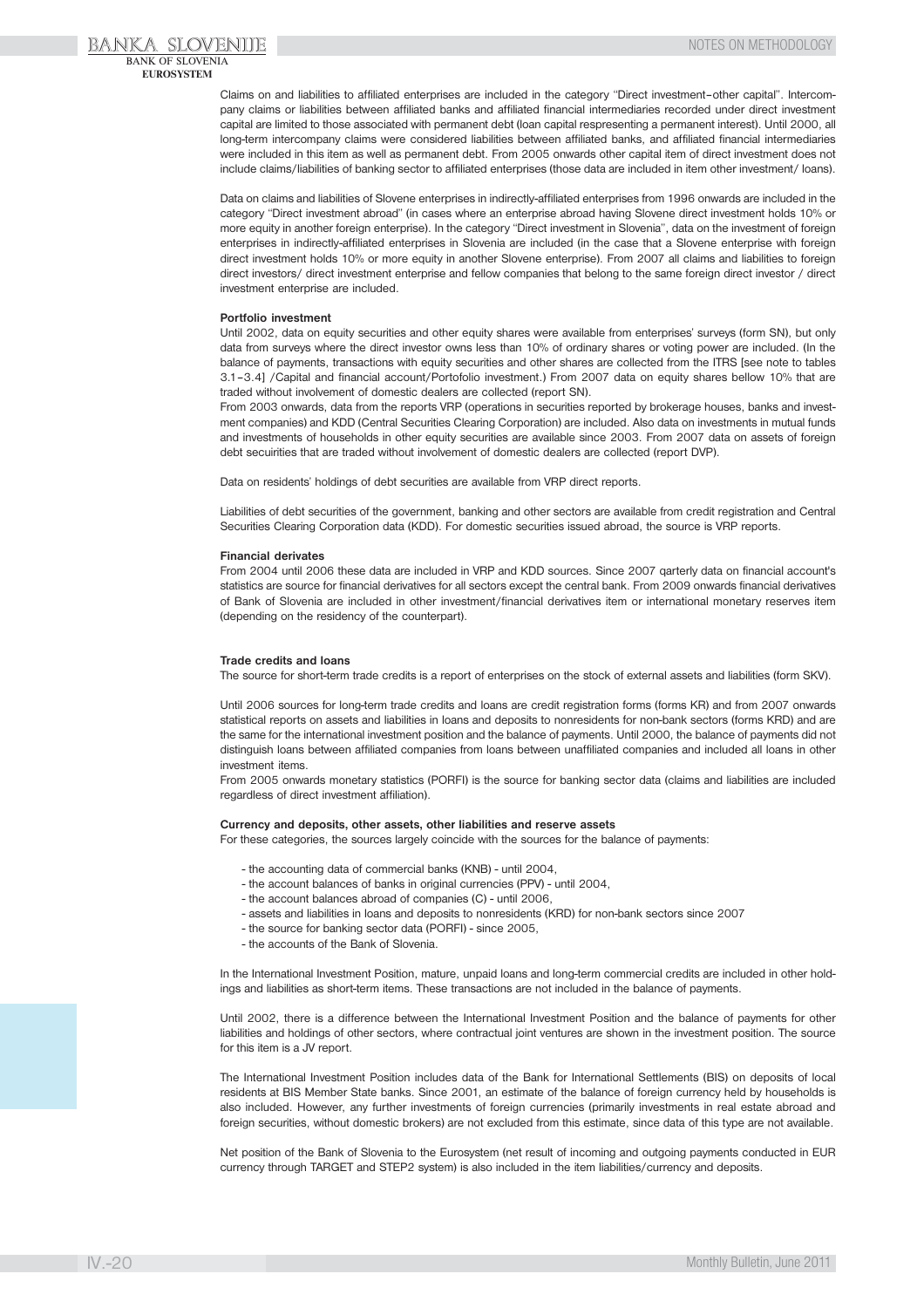# **Table 3.6: International Investment Position of Slovenia**

IIP data do not include:

- data on real estate owned by Slovenian households abroad (mainly real estate in Croatia); from 2001 onwards, these data are partially included under the heading "Assets/other investment/currency and deposits/households"; and
- claims on other countries in the territory of the former Socialist Federal Republic of Yugoslavia, subject to negotiations on succession (except the part reported by the Fund of the Republic of Slovenia for Succession from 2001 onwards), expropriated assets in these territories and other assets transferred to the Slovenian government during the process of privatization. In December 2006 claims subject to succession to former Yugoslavia were revalued and 'Sklad RS za sukcesijo' was transformed into 'Javna Agencija Republike Slovenije za nasledstvo'.

Additional data on direct investment are available in a special publication of the Bank of Slovenia: "Neposredne naložbe – Direct Investment", and on the Bank of Slovenia Web site: http://www.bsi.si/iskalniki/ecb\_en.asp?MapaId=714.

## **Table 3.7: International Investment Position by countries**

The table includes data for the last available year by countries in which Slovenes invest (in holdings) and includes data from which countries foreigners invest in Slovenia (in liabilities). The most important countries and/or groups of countries are shown.

# **Gross External Debt**

#### **General notes**

The methodology is based on External Debt Statistics: Guide for Compilers and Users, IMF, 2003. The guide is available at the following Web address: *http://www.imf.org/external/pubs/ft/eds/Eng/Guide/index.htm*.

#### **Revision policy**

See note "Revision policy" in the section "Balance of Payments".

#### **Data sources**

In order to maintain consistency, the data sources are the same as those for the International Investment Position. The sources for equities and financial derivates are not used because these types of instruments are not included in the balance of external debt according to the IMF definition.

## **Tables 3.8 and 3.9: Net External Debt**

The tables present gross external debt, gross external assets in debt instruments, and net debt position. The data are the same as presented in the international investment position (IIP). In the table "Net External Debt", data are sorted by sectors, maturities and instruments; in the table "International Investment Position", data are sorted by instrument, sectors and maturities.

#### **Tables 3.10 and 3.11: Gross External Debt**

Gross external debt, at any given data, is the outstanding amount of those current, and not contingent, liabilities that require payment(s) of principal and/or interest by the debtor at some point(s) in the future and are owed to non-residents by residents of an economy. The types of financial instruments included in the presentation of the gross external debt position are as follows: debt securities (money market instruments, bonds and notes), trade credits (short- and long-term), loans (shortand long-term), cash, deposits and other debt liabilities. Maturity of debt liabilities is based on the formal criterion of original maturity. Long-term debt is defined as debt with an original maturity of more than one year or with no maturity stated. Shortterm debt, which includes cash, is debt repayable at notice or with an original maturity of one year or less.

#### **International reserves**

## **Table 3.12.: International reserves**

Until December 2006, the Bank of Slovenia's foreign exchange reserves included convertible foreign currencies, deposits abroad and first-class securities of foreign issuers.

From 1 January 2007, the Bank of Slovenia's foreign exchange reserves include convertible foreign currencies, deposits in foreign currencies outside the euro area and first-class securities in foreign currencies of issuers outside the euro area. The decline of value presented in the data is due to Slovenia's inclusion in the EMU.

Since 2009 foreign exchange reserves of the Bank of Slovenia include also positions on financial derivatives based on daily pricing of these instruments. The value of financial derivatives may also be negative.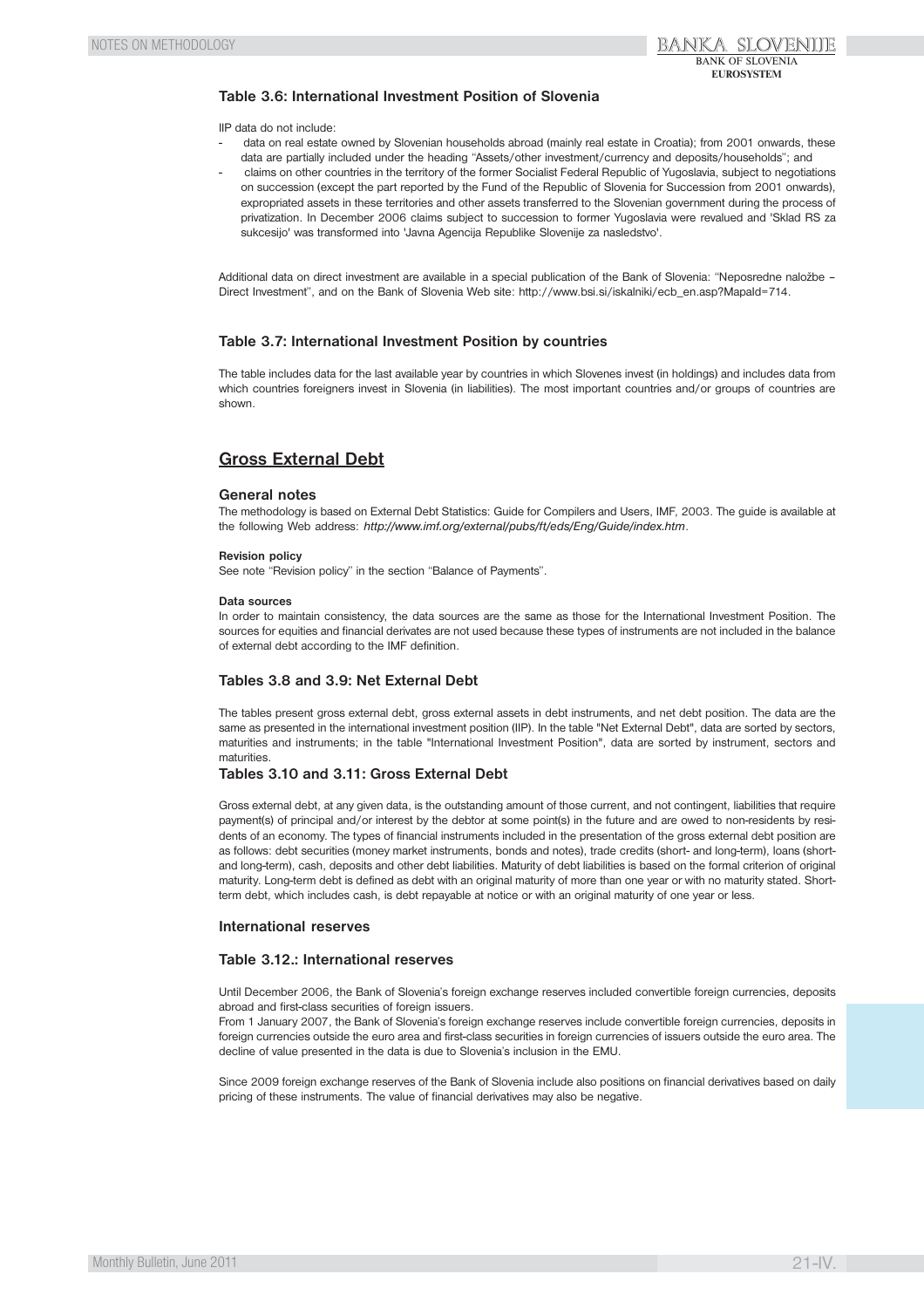**EUROSYSTEM**

# **4. PUBLIC FINANCE**

#### **General**

Data prior to 2007 are published in tolars; from 2007, data are published in euros. Quarterly and yearly data on Gross domestic product are not yet reconciled.

#### **General - methodology ESA 95**

Non-financial and financial data are prepared in compliance with the European System of Accounts from the year 1995 (ESA 95). This methodology was adopted by Council Regulation (EC) No. 2223/96 of 25 June on the European System of Accounts in the Community.

ESA 95 methodology is the central economic methodology of each EU member state and therefore ensures comparability of data.

Data on non-financial accounts of general government are prepared by the Statistical Office of the Republic of Slovenia. In accordance with a memorandum of understanding between the Ministry of Finance, the Bank of Slovenia and the Statistical Office of the Republic of Slovenia, the data on financial accounts are compiled by the Bank of Slovenia. The data on financial accounts are consolidated.

## **Table 4.1: Non-financial and Financial Accounts (ESA 95) of the General Government sector**

**EDP debt** is gross debt as defined in the Maastricht treaty. It comprises general government liabilities in the form of currency (coins), deposits, debt securities (securities other than shares and other equity) and loans only.

# **Tables 4.2 and 4.3: Non-financial Account of the General Government sector**

Fiscal burden is a sum of the direct taxes, indirect taxes, social contributions and capital taxes.

**Intermediate consumption** consists of the value of the goods and services consumed as inputs by a process of production. The goods and services may be either transformed or used up by the production process.

# **Tables 4.4 and 4.5: Financial Account of the General Government sector**

**Change in EDP** debt is a difference between the current and preceding EDP debt figure.

**Deficit-debt adjustment (DDA)** is a sum of the deficit/surplus of non-financial account and change in EDP debt. DDA can be also calculated as a sum of the difference between financial assets and liabilities (which are not included in EDP debt) and other flows.

**Other liabilities** consist of data, which are not included in the EDP debt: financial derivatives, shares and other equity, insurance technical reserves and other liabilities.

**Other flows** are sum of the statistical discrepancy (difference between deficit/surplus of non-financial and financial account) and changes of the debt which are not transactions (foreign exchange holding gains and losses, other valuation effects, other changes in volume of debt).

**Borrowing requirement** consists of a negative deficit/surplus of financial account plus financial assets minus financial liabilities.

## **Table 4.6: Revenues and Expenditures of the General Government**

*Note 1:* The data of the current and previous year are revised monthly until the data on the previous year become final.

*Note 2:* Total revenue excludes receipts from the EU, and likewise, total expenditure excludes payments to the EU budget.

*Note 3:* Current expenditure also includes social security contributions (besides of the expenditures on goods and services, interest payments, current reserves and current transfers).

#### **Tables 4.7: Lending, Repayments and Financing of the General Government**

General government operations (consolidated state budget, local governments, pension fund and health insurance fund).

*Note 1:* The data of the current and previous year are revised monthly until the data on the previous year become final.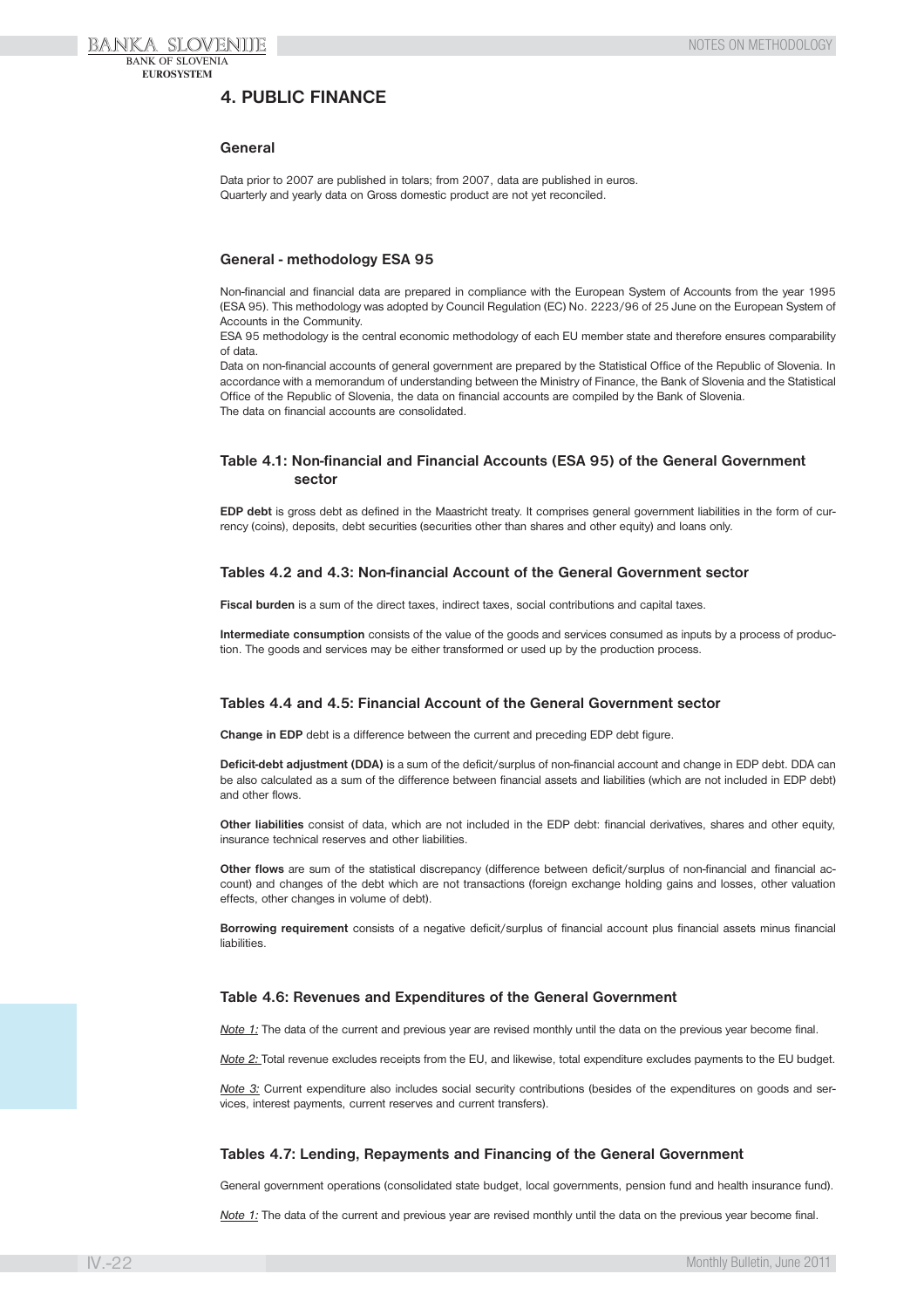#### BANKA SLOVENIJE BANK OF SLOVENIA **EUROSYSTEM**

## **Table 4.8: Central budget debt**

The Republic of Slovenia is defined as a legal person. The data from tables 4.6., 4.7. and 4.8. originate in the Bulletin of Government Finance published by the Ministry of Finance.

The obligation of the Central budget of Republic of Slovenia to Bank of Slovenia is due to settlement of the Special drawing rights of the International monetary fund by Bank of Slovenia as a fiscal agent, in line with the agreement between the Ministry of finance of Republic of Slovenia and Bank of Slovenia.

# **5. FINANCIAL ACCOUNTS**

#### **Financial accounts (Tables 5.1 to 5.6)**

**Tables 5.1, 5.2, 5.4 and 5.5** show stocks and transactions in financial assets and liabilities held by individual institutional sectors, by individual financial instruments. The basis for the financial accounts methodology is ESA95.

#### **Tables 5.3 and 5.6** present net items by individual sectors.

Net financial assets present difference between financial assets and liabilities (stocks). Net financial transactions present difference between transactions in financial assets and transactions in liabilities.

The general principle for stocks and transactions is valuation at the current market price. As a rule accrued interest is included in the instrument to which it relates (deposits, loans, securities).

The transactions represent the difference between increases (acquisitions) and decreases (disposals) or the net turnover in an individual financial instrument. Changes in market prices and exchange rates, and other changes (reallocations of financial instruments/sectors, changes in methodology, write-downs of claims/debts, etc.) are excluded from the transactions.

Sectors, according to SKIS, are used.

#### **Financial instruments in financial accounts**

Individual financial instruments are the same among assets and liabilities, except Monetary gold and SDRs which only appear in financial asset tables.

Monetary gold and SDRs represent financial assets of the central bank. No other institutional unit or sector shall show a liability from the above mentioned instruments.

Currency and deposits consists of three sub-categories of financial instruments:

- currency represents bank notes and coins normally used for payments and includes bank notes and coins in circulation and represents the liability of the unit which issued them (as a rule, the central bank). The category "Household Currency and NIPSH (non-profit institutions serving households)" includes the foreign currency of residents which is estimated based on net purchases.
- transferable deposits consist of sight deposits in domestic or foreign currency. Transferable deposits can be converted into currency or transferred by cheque, payment order, debit entry or the like, without significant restrictions or additional costs.
- other deposits consist of deposits that cannot be used to make payments at any time and are not convertible into currency or transferable deposits without significant restrictions or additional costs.

Securities, excluding shares, are comprised of the following:

- short-term debt securities (with an original maturity of up to one year bills and other short-term debt securities);
- long-term debt securities (with an original maturity of more than one year: bonds);
- financial derivatives (options, swaps, standardised futures, interest rate futures and warrants).

Loans consist of all types of loans created when creditors lend funds to debtors, either directly or through brokers, that are either evidenced by non-negotiable documents or not evidenced by documents. The initiative concerning a loan normally lies with the borrower. Loans also include loans for financing trade credits, financial leasing, repurchase agreements, and repayable margin payments related to financial instruments when these agreements and payments are liabilities of corporations that are not monetary financial institutions. Loans do not include trade credits or advances.

Loans are broken down into short-term loans (with an original maturity of up to one year) and long-term loans (with an original maturity of more than one year).

Shares and other equities represent:

- Shares which are quoted (on a domestic of foreign market);
- Unquoted shares;
- Other equities:
- Shares/units of investment funds.

Shares/units of investment funds include shares of investment companies, investment coupons (referring to one or more units of mutual funds) and units of pension funds.

Insurance technical reserves comprise the insurance technical reserves of insurance corporations and pension funds against policyholders and beneficiaries, and are divided into three sub-categories of financial instruments.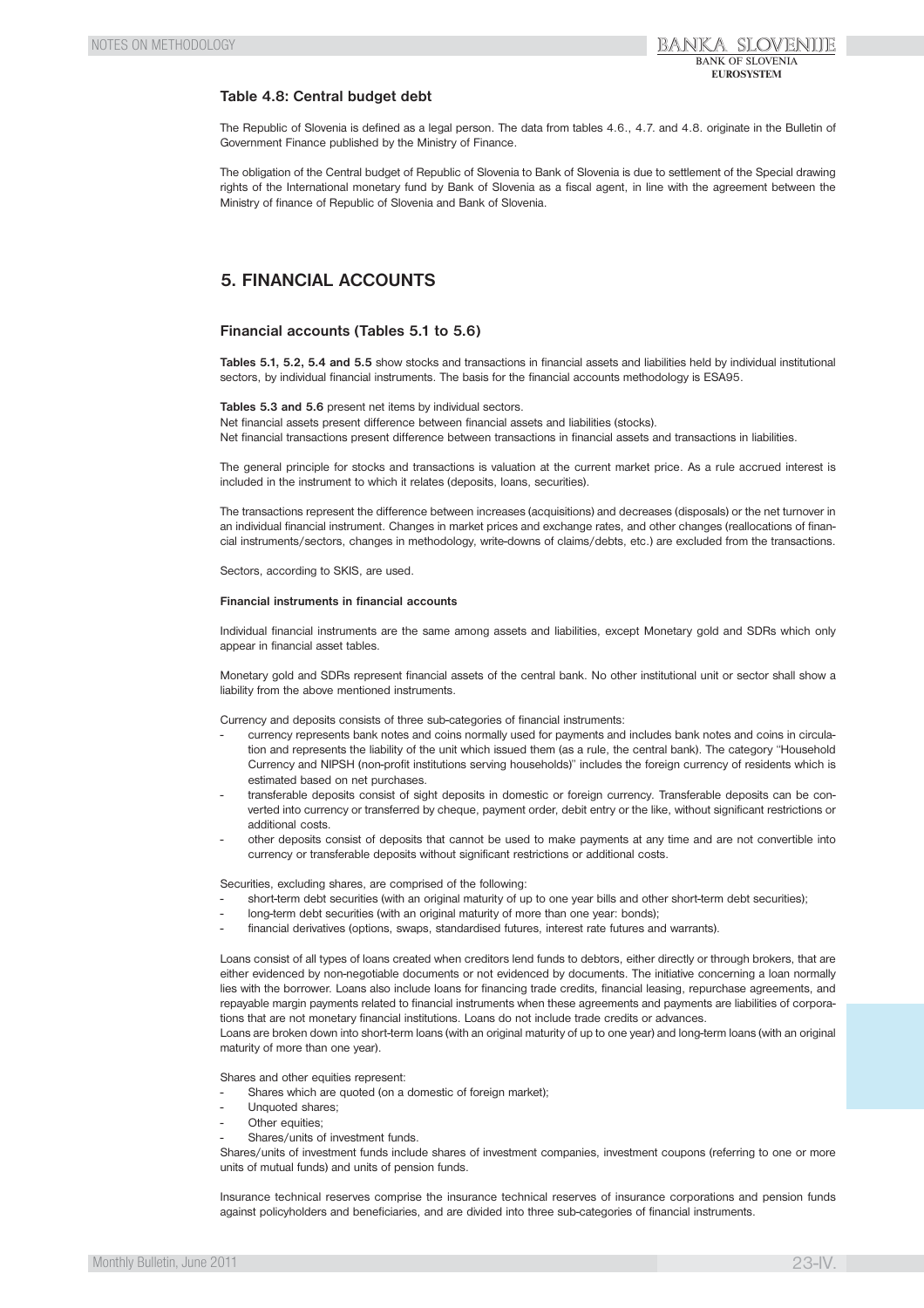**EUROSYSTEM**

Net equity of households in life insurance reserves including:

- net life insurance provisions;
- net provisions for life insurance policies where the investment risk is borne by the policyholders;

net health insurance provisions. Net equity of households in pension fund reserves consists of provisions deriving from pensions. Prepayments of insurance premiums and reserves for outstanding claims represent net prepayments of insurance policies, net reserves for outstanding claims and other net insurance technical reserves.

Other assets and liabilities are broken down as follows:

- Commercial credits and advances;
- Other (other assets and liabilities, excluding commercial credits and advances).

Commercial credits and advances consist of financial claims or liabilities arising from the direct extension of credit by suppliers or buyers for goods and services transactions, and advance payments for work that is in progress or to be undertaken and associated with such transactions.

Other (other assets and liabilities excluding commercial credits and advances) consists of all other claims and liabilities arising from timing differences between transactions and payments made in respect of taxes, social contributions, wages, rents, dividends, interest and transactions in financial assets on the secondary market. As a rule, accrued interest is included in the instrument to which it relates. However, should it be impossible to include the interest in the relevant instrument, it is disclosed in the category "Other".

Financial accounts data may differ from other statistical data because of:

- valuation method (current market value),
- data sources,
- time of data recording,
- time of data revision,
- methodological differences in financial instrument classification and
- other methodological differences.

Data for the period before the 1st of January 2007 are converted into EUR based on exchange rate 1 EUR = 239,64 SIT.

# **6. NON-FINANCIAL ACCOUNTS AND GENERAL ECONOMIC STATIS-TICS**

#### **General notes**

The Standard Classification of Activities is defined by the Decree on the Introduction and Use of the Standard Classification of Activities (Official Gazette of the Republic of Slovenia, No. 69/2007, 17/2008) and is in line with the classification of activities NACE Rev.2(Nomenclature statistique des activités économiques dans la Communanté européenne) as a compulsory statistical standard of the European Union, which is directly connected to the international classification of the activities of United Nations ISIC Rev. 4(International Standard Industrial Classification).

The basic activities of an economy are:

- A Agriculture, forestry and fishing
- B Mining and quarrying
- C Manufacturing
- D Electricity, gas steam and air conditioning supply
- E Water supply, sewerage, waste management and remediation activities
- F Construction
- G Wholesale and retail trade; repair of motor vehicles and motorcycles
- H Transportation and storage
- I Accommodation and food service
- J Information and communication
- K Financial and insurance activities
- L Real estate activities
- M Professional, scientific and technical activities
- N Administrative and support service activities
- O Public administration and defence, compulsory social security
- P Education
- Q Human health and social work activities
- R Arts, entertainment and recreation
- S Other service activities

T Activities of private households as employers, undifferentiated goods- and services- production activities of households for own use

U Activities of extraterritorial organizations and bodies

Methodological notes and a detailed classification for the real sector are published on the Statistical Office's Web site:

http://www.stat.si/skd\_nace\_2008.asp (in Slovene).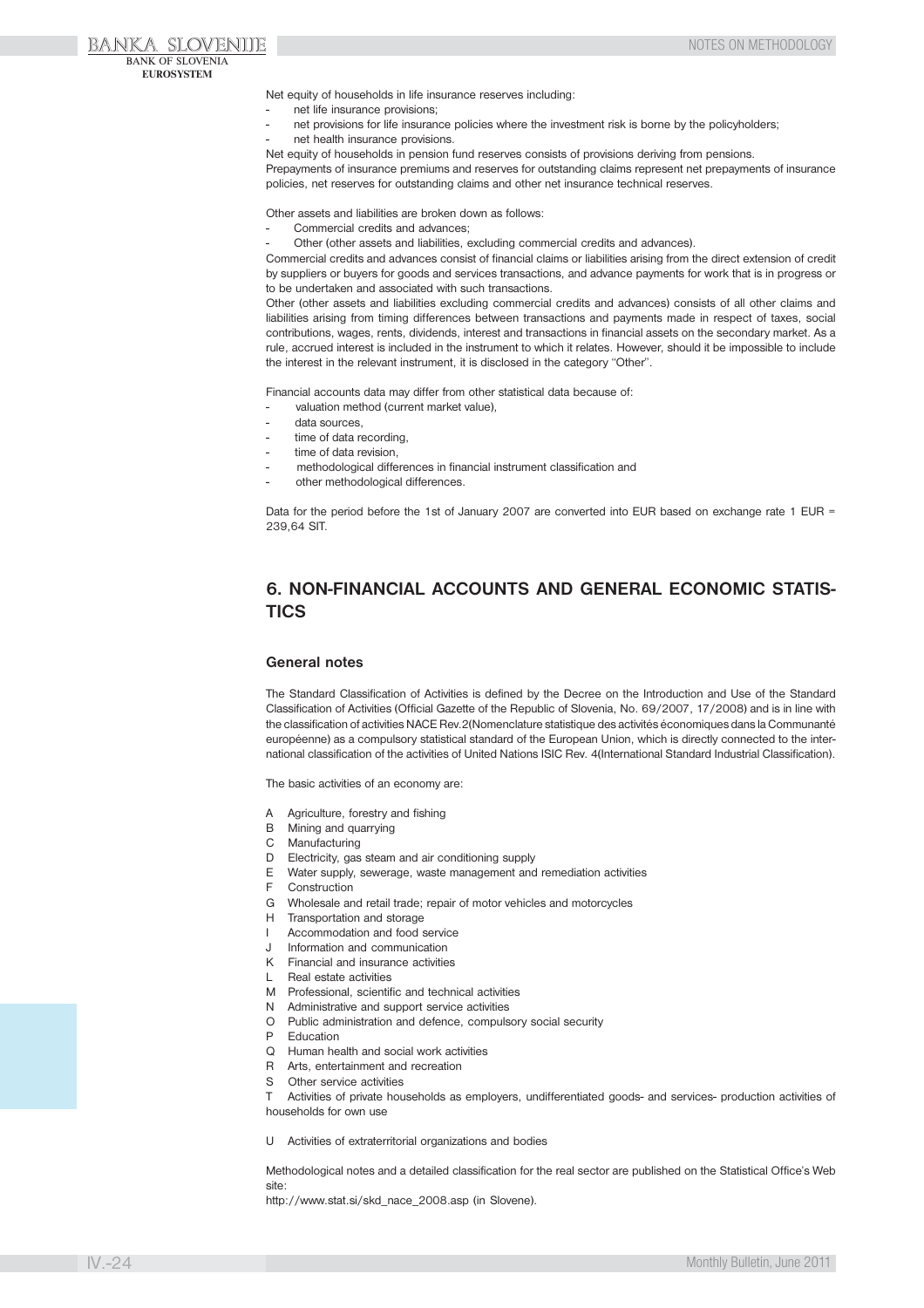# **General**

Data prior to 2007 are published in tolars; from 2007, data are published in euros.

# **Non-financial accounts and general economic statistics**

#### **Tables 6.1 and 6.2: Expenditure of Gross Domestic Product**

Real yearly growth rates are calculated from the GDP data in constant prices, reference year 2005.

### **Tables 6.3 and 6.4: Gross Domestic Product by Activity**

Real yearly growth rates are calculated from the GDP data in constant prices, reference year 2005.

#### **Tables 6.5 and 6.6: Industrial Production Index**

For the period from January 1992 to January 2004, industrial production indices are calculated from quantitative data on the production of industrial products. From February 2004 onwards, the basis for calculating the production indices are data on the value of production.

# **Tables 6.7 and 6.8: Turnover and New Orders in Industry**

Data for the year 2010 are provisional.

For the period from January 1998 to January 2003, indices on turnover are estimated on the basis of the monthly data on the quantity of sold industrial products and the average annual prices of industrial products. Data from February 2003 onwards are gathered with the regular monthly survey on turnover, new orders and value of stocks in industry.

Real yearly growth rates are calculated from the real index on turnover and new orders in industry. The deflator is the industrial producer prices index.

#### **Tables 6.9 and 6.10: Business Tendency and Consumer Surveys**

The sentiment indicator is the weighted average of the confidence indicator in manufacturing and retail trade, plus the consumer confidence indicator. Sentiment indicators of certain activities or consumers are calculated from answers shown in the table.

The results are shown as a balance by individual questions. The balance is the difference between positive and negative answers, expressed as percentages. The balance shows the movement of the observed economic indicator (present situation or future expectations), and not the real size of economic indicators.

#### **Table 6.11: Employment by Labour Force Survey (ILO)**

The Slovene Labour Force Survey was carried out in compliance with International Labour Organisation (ILO) guidelines for labour force statistics and with Eurostat requirements. This enables the comparability of our data to the data of other countries.

Data in column 5 – self-employed persons include family-member assistants as well.

*Note 1:* From 2008 onwards the revised classification of activities SKD 2008 is used, which is internationally comparable with the NACE Rev. 2 classification of activities.

## **Table 6.12: Unemployment by Labour Force Survey (ILO)**

The Slovene Labour Force Survey was carried out in compliance with International Labour Organisation (ILO) guidelines for labour force statistics and with Eurostat requirements. This enables the comparability of our data to the data of other countries.

#### **Table 6.13: Average Wages and Salaries**

Real wages and salaries are deflated by the consumer price index (CPI).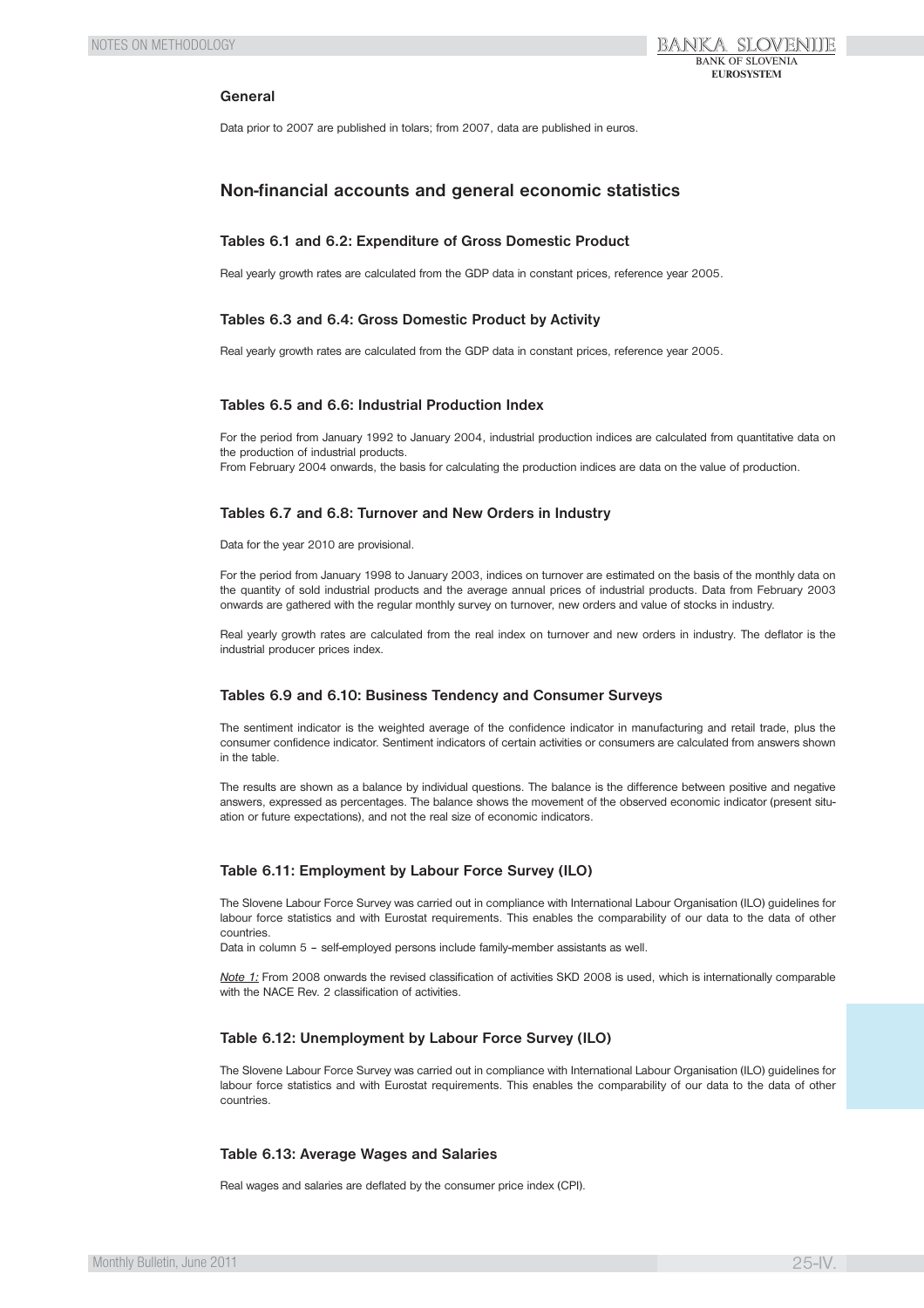From January 2005 onwards a new methodology for the calculations of average monthly wages and salaries has been used. The statistical survey also includes legal entities with one or two persons in paid employment in the private sector. Individual private entrepreneurs and persons employed by them, own account workers and farmers are not covered.

Published data are the results of new research: the Monthly Report on Earnings at Legal Entities. Data are collected by the Agency of the Republic of Slovenia for Public Legal Records and Related Services (with the common questionnaire (Form 1–ZAP/M). Statistical work was done by SORS. SORS also calculated the average monthly wages and salaries data for 2004 according to the new methodology.

# **Table 6.14 Nominal effective exchange rate and Real harmonised competitiveness indicators**

Nominal effective exchange rate, Euro area-17 countries vis-a-vis the EER-40 group of trading partners (AU, CA, DK, HK, JP, NO, SG, KR, SE, CH, GB, US, BG, CZ, LV, LT, HU, PL, RO, CN, DZ, AR, BR, CL, HR, IS, IN, ID, IL, MY, MX, MA, NZ, PH, RU, ZA, TW, TH, TR, VE); Currency denominator: Euro.

Real harmonised competitiveness indicators consumer prices, industrial producer prices and unit labour costs in total economy deflated; ECB EER-20 group of currencies and Euro area 17 country currencies (FR, BE, LU, NL, DE, IT, IE, PT, ES, FI, AT, GR, SI, AU, CA, CN, DK, HK, JP, NO, SG, KR, SE, CH, GB, US, CY, CZ, EE, HU, LV, LT, MT, PL, SK, BG, RO); Currency denominator: until 31.12.2006 Slovenian tolar, from 01.01.2007 Euro.

The growth of the index value represents decrease of competitiveness.

*Note 1:* Data for harmonised competitiveness indicators unit labour costs in total economy deflated are quarterly.

Explanations to harmonised competitiveness indicators calculations are available in special methodological paper "Calculations of harmonised competitiveness indicators", on the Web site of Bank of Slovenia: *http://www.bsi.si/publikacije-in-raziskave.asp?MapaId=1039.*

#### **Tables 6.15 and 6.16: Consumer Price Index**

The Harmonized Index of Consumer Prices (HICP) is a comparable index of consumer prices produced by each Member State and used for international comparison of consumer price inflation. In Slovenia it is available from the year 2001 onwards.

## **Tables 6.17 and 6.18: Industrial Producer Price Index**

The index of industrial producer prices measures changes in the level of producer prices of industrial products that are sold by producers on the Slovenian market. The tables show the price indices and growth rates by end-use of products , as well as by main divisions of activities, v2 (2008).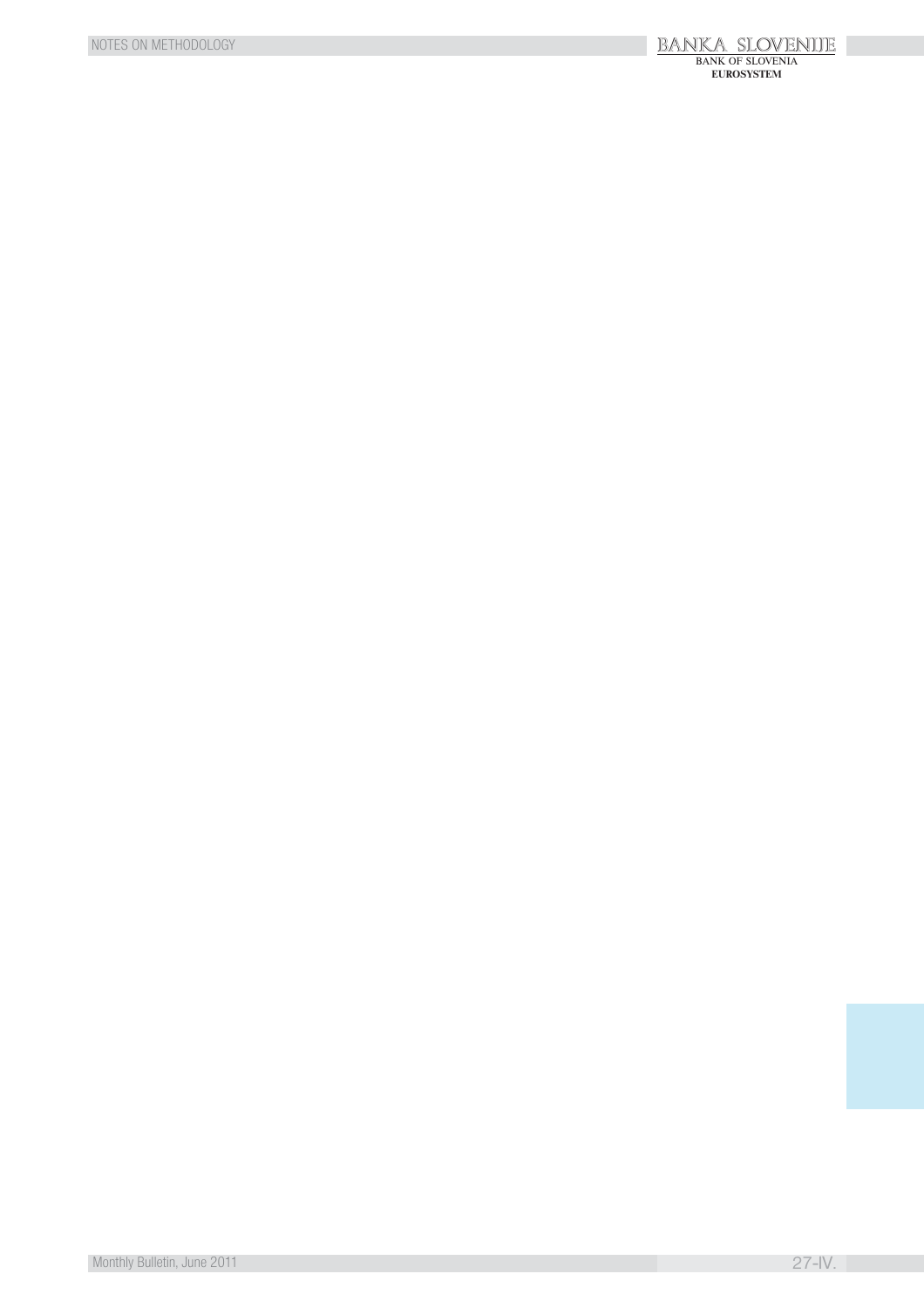BANKA SLOVENIJE

BANK OF SLOVENIA **EUROSYSTEM**

# **Review of the links between the data on Slovenia in the Bulletin of the Bank of Slovenia and the Euro area data in the ECB's Bulletin**

The table below shows the correspondence between the statistical tables on Slovenia in the Bulletin of the Bank of Slovenia and on the Euro area in the ECB's Bulletin, i.e. where are the data on Slovenia included into the Euro area aggregates. The ECB's Bulletin is available on the internet address: *http://www.ecb.int/pub/mb/html/index.en.html*.

| Tabels in Monthly Bulletin of the Bank of Slovenia                                 | Tabels in Monthly Bulletin of the ECB                                                       |  |  |  |
|------------------------------------------------------------------------------------|---------------------------------------------------------------------------------------------|--|--|--|
| 1.1. Monetary aggregates                                                           | 2.3 Monetary statistics (Monetary aggregates and counterparts)                              |  |  |  |
| 1.2. Consolidated Balance Sheet of Monetary Financial Institutions                 | 2.2 Consolidated balance sheet of euro area MFI s                                           |  |  |  |
| 1.4. Balance Sheet of Other Monetary Financial Institutions or                     | 2.4 MFI loans, breakdown                                                                    |  |  |  |
| 1.5. Selected Assets of Other Monetary Financial Institutions by Sector            | 2.6 MFI holdings of securities, breakdown                                                   |  |  |  |
| 1.6. Selected Obligations of Other Monetary Financial Institutions by Sector or    | 2.5 Deposits held with MFIs, breakdown                                                      |  |  |  |
| 1.4. Balance Sheet of Other Monetary Financial Institutions                        |                                                                                             |  |  |  |
| 1.8. Investment funds                                                              | 2.9. Aggregated balance sheet of euro area investment funds                                 |  |  |  |
|                                                                                    | 2.10. Securities held by investment funds broken down by issuer of securities               |  |  |  |
| 2.2. Interbank Money Market Rates and Indexation Clause                            | 4.6 Money market interest rates                                                             |  |  |  |
| 2.3. European Central Bank Interest Rates                                          | 1.2 Key ECB interest rates                                                                  |  |  |  |
| 2.6.2a. European Central Bank exchange rates - Average Rates                       | 8.2 Bilateral exchange rates                                                                |  |  |  |
| 3.2. Balance of payments, capital and financial account                            | 7.1 Balance of payments - summary                                                           |  |  |  |
|                                                                                    | 7.2 Current and capital account                                                             |  |  |  |
|                                                                                    | 7.3 Financial account                                                                       |  |  |  |
| 3.3. Current Account by countries                                                  | 7.2.3 Current and capital account - geographical breakdown                                  |  |  |  |
| 3.4. Capital and Financial Account by countries                                    | 7.3.8 Financial account - geographical breakdown                                            |  |  |  |
| 3.5. Trade in goods by countries                                                   | 7.5 Trade in goods                                                                          |  |  |  |
| 3.6. International Investment Position of Slovenia; assets, liabilities            | 7.3 Financial account                                                                       |  |  |  |
| 3.7. International Investment Position by countries; assets, liabilities           | 7.3.8 Financial account - geographical breakdown                                            |  |  |  |
| 3.12. International reserves                                                       | 7.3.7. Reserve assets                                                                       |  |  |  |
| 4.1. General Government Non-financial and Financial Accounts (ESA 95)              | 6.1 Revenue, expenditure and deficit/surplus                                                |  |  |  |
|                                                                                    | 6.2 Debt                                                                                    |  |  |  |
|                                                                                    | 6.3 Change in debt                                                                          |  |  |  |
| 4.2. Non-financial account general government sector (ESA 95)                      | 6.4. Quarterly revenue, expenditure and deficit/surplus                                     |  |  |  |
| 4.4. Financial account general government sector (ESA 95)                          | 6.5. Quarterly debt and change in debt                                                      |  |  |  |
| 6.1. Expenditure on gross domestic product                                         | 5.2.1. GDP and expenditure components                                                       |  |  |  |
| 6.2. Expenditure on gross domestic product (growth rates)                          |                                                                                             |  |  |  |
| 6.3. Gross domestic product by activity                                            | 5.2.2. Value added by economic activity                                                     |  |  |  |
| 6.4. Gross domestic product by activity (growth rates)                             |                                                                                             |  |  |  |
| 6.5. Industrial production index and productivity index in industry                | 5.2.3. Industrial production                                                                |  |  |  |
| 6.6. Industrial production index and productivity index in industry (growth rates) |                                                                                             |  |  |  |
| 6.7. Tumover and new orders in industry                                            | 5.2.4. Industrial new orders and turnover, retail sales and new passenger car registrations |  |  |  |
| 6.8. Tumover and new orders in industry (growth rates)                             |                                                                                             |  |  |  |
| 6.9. Business tendency and consumer surveys (part 1)                               | 5.2.5. Business and Consumer Surveys                                                        |  |  |  |
| 6.10. Business tendency and consumer surveys (part 2)                              |                                                                                             |  |  |  |
| 6.11. Employment by Labour Force Survey (ILO)                                      | 5.3.1. Employment                                                                           |  |  |  |
| 6.12. Unemployment by Labour Force Survey (ILO)                                    | 5.3.2. Unemployment                                                                         |  |  |  |
| 6.14. The Effective Exchange Rate - Nominal, Real                                  | 8.1 Effective exchange rates                                                                |  |  |  |
| 6.15. Consumer price index                                                         | 5.1.1. Harmonised Index of Consumer Prices                                                  |  |  |  |
| 6.16. Consumer price index (growth rates)                                          |                                                                                             |  |  |  |
| 6.17. Industrial producer price index                                              | 5.1.2. Industry, construction, residential property and commodity prices                    |  |  |  |
| 6.18. Industrial producer price index (growth rates)                               |                                                                                             |  |  |  |